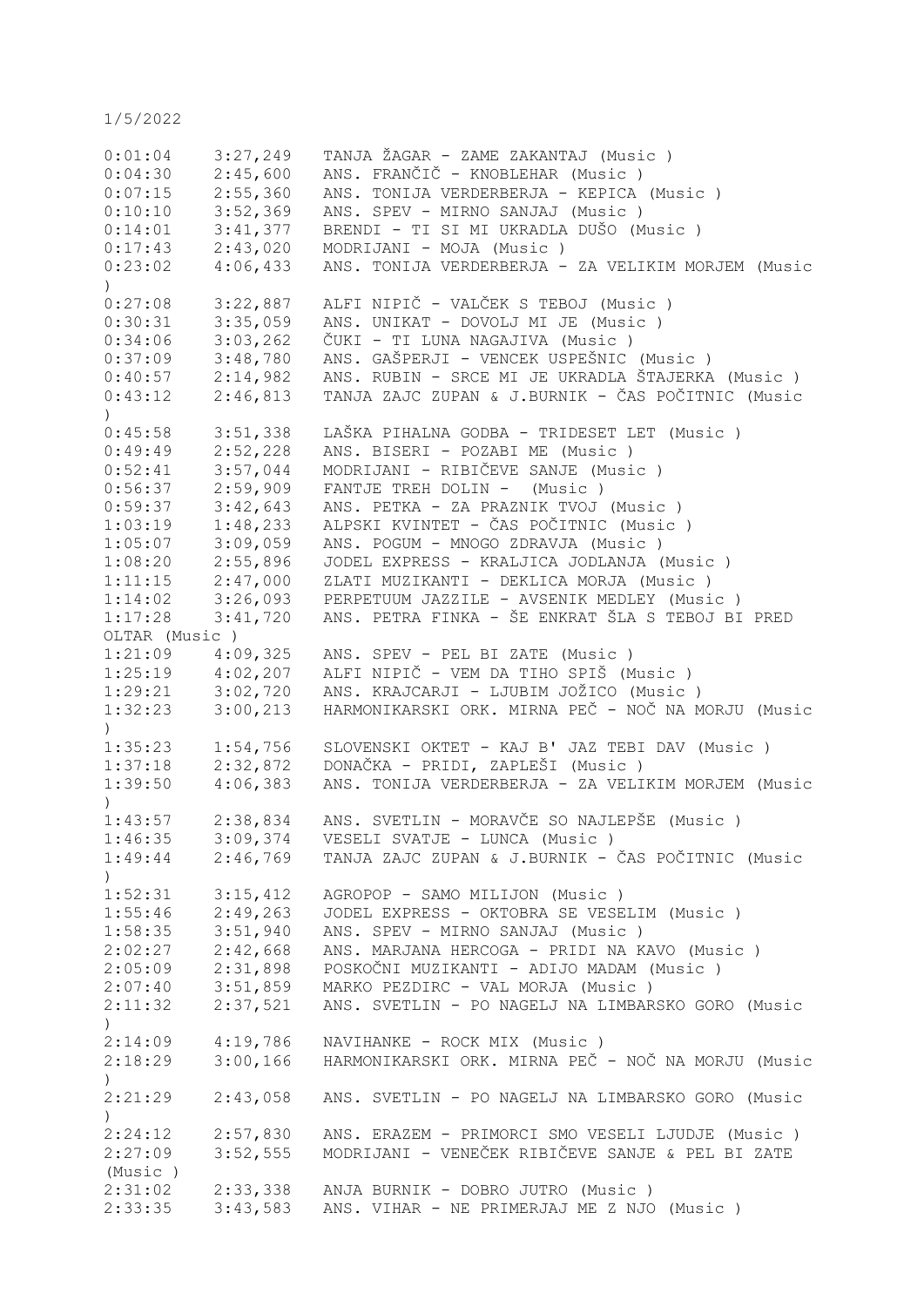| 2:37:18                  | 3:27,259 | TANJA ŽAGAR - ZAME ZAKANTAJ (Music )               |
|--------------------------|----------|----------------------------------------------------|
| 2:40:44                  | 3:21,989 | ANS. GAŠPERJI - SINJE MORJE (Music )               |
| 2:44:06                  | 3:09,765 | ANS. TONIJA VERDERBERJA - NAD VODICO (Music)       |
| 2:47:16                  | 2:41,407 | ANS. SPEV - POLETJE NA VASI (Music)                |
| 2:49:57                  | 3:47,902 | ANS. BITENC - KUKAVICA (Music)                     |
| 2:53:45                  | 3:34,699 | ANS. AKORDI - NAJINA ZGODBA (Music)                |
| 2:57:19                  | 2:27,869 | POP'N'DEKL - GREMO NA MORJE (Music)                |
| 2:59:47                  | 2:23,634 | SLOVENSKI MUZIKANTJE - POD LIPO (Music)            |
| 3:02:10                  | 4:03,076 | ANS. NAVEZA - VSAK DAN MORAŠ POISKATI SONCE (Music |
| $\lambda$                |          |                                                    |
| 3:06:13                  | 2:46,917 | ZLATI MUZIKANTI - DEKLICA MORJA (Music)            |
| 3:09:00                  | 3:34,220 | ALENKA GODEC - NI ME STRAH (Music)                 |
| 3:12:34                  | 4:01,201 | ANS. SPEV - Z NJO (Music)                          |
| 3:16:35                  | 3:05,671 | ANS. GOLTE - POČITNICE V ŠPANIJI (Music )          |
| 3:19:40                  | 2:42,752 | ŠTAJERSKIH 7 - RAD POVEDAL BI TI (Music)           |
| 3:22:23                  | 3:25,392 | POSKOČNI MUZIKANTI - OBJEMI ME (Music)             |
| 3:25:48                  | 3:56,422 | MODRIJANI - RIBIČEVE SANJE (Music)                 |
| 3:29:44<br>$\mathcal{L}$ | 1:04,042 | ORK. GOTERČKI - JAZ PA POJDEM NA GORENJSKO (Music  |
| 3:30:48                  | 2:05,809 | VERA IN ORIGINALI - ZA PRAVE SLOVENCE (Music )     |
| 3:32:54                  | 3:03,420 | ČUKI - TI LUNA NAGAJIVA (Music)                    |
| 3:35:57                  | 3:07,430 | ANS. GREGORJI - DR. MICA (Music)                   |
|                          | 2:21,940 | MODRIJANI - POVEJ (Music)                          |
| 3:39:04                  |          |                                                    |
| 3:41:25                  | 3:15,297 | MODRIJANI - NOČ NA MORJU (Music)                   |
| 3:44:40                  | 2:15,529 | IGOR IN ZLATI ZVOKI - IZ KRAJA V KRAJ (Music )     |
| 3:46:55                  | 3:48,720 | MLADI DOLENJCI - NISEM POZABIL (Music)             |
| 3:50:44                  | 4:09,355 | ANS. SPEV - PEL BI ZATE (Music)                    |
| 3:54:53                  | 2:02,965 | ANS. SVETLIN - NA SANEH (Music)                    |
| 3:56:56                  | 3:06,096 | SKUPINA ŠPICA - KO LJUBEZEN DAŠ NEKOMU (Music)     |
| 4:00:01                  | 1:48,701 | ALPSKI KVINTET - ČAS POČITNIC (Music )             |
| 4:01:49                  | 2:39,204 | ANS. SVETLIN - MORAVČE SO NAJLEPŠE (Music)         |
| 4:04:28                  | 3:38,989 | ZREŠKA POMLAD - TEBI (Music)                       |
| 4:08:07                  | 2:33,343 | ANS. GAŠPERJI - SINJE MORJE (Music)                |
| 4:10:40                  | 3:17,611 | SLOVENSKI MUZIKANTJE - MAVRICA (Music)             |
| 4:13:57                  | 3:13,902 | NOVI SPOMINI - CAGAV FANT (Music )                 |
| 4:17:11                  | 3:31,372 | TANJA ŽAGAR - POLETJE JE NAJIN ČAS (Music)         |
| 4:20:42                  | 2:55,503 | DON JUAN - RAD BI TI REKEL NEKAJ LEPEGA (Music)    |
| 4:23:38                  | 2:18,451 | ANS. RUBIN - NA KONCU OVINKA (Music )              |
| 4:25:56                  | 3:15,292 | MODRIJANI - NOČ NA MORJU (Music)                   |
| 4:29:11                  | 3:56,262 | ANS. GAŠPERJI - PASTIRČEK (Music )                 |
| 4:33:07                  | 3:12,820 | ANS. POGUM - RUM ZA POGUM (Music )                 |
| 4:36:19                  | 2:28,019 | POP'N'DEKL - GREMO NA MORJE (Music)                |
| 4:38:47                  | 2:42,516 | ANS. MARJANA HERCOGA - PRIDI NA KAVO (Music)       |
| 4:41:29                  | 3:20,304 | ANS. MLADIKA - NAJINO HREPENENJE (Music)           |
| 4:44:50                  | 1:48,238 | ALPSKI KVINTET - ČAS POČITNIC (Music )             |
| 4:46:38                  | 2:21,382 | LUPINC, GOTER - NA ZDRAVJE (Music)                 |
| 4:48:59                  | 3:25,330 | ANS. VASOVALCI - MOJA DEŽELICA (Music)             |
| 4:52:24                  | 2:33,333 | ANS. GAŠPERJI - SINJE MORJE (Music )               |
| 4:54:57                  | 1:50,581 | ANS. MIRKA ŠLIBARJA - MI SMO PA TRŽIČANI (Music )  |
| 4:56:48<br>$\mathcal{C}$ | 2:20,250 | PRIFARSKI MUZIKANTI - IZ ZEMLJE GRE V TRSEK (Music |
| 4:59:08                  | 2:47,356 | ZLATI MUZIKANTI - DEKLICA MORJA (Music)            |
| 5:01:54                  | 2:32,408 | ANS. FRANČIČ - KRUH IN SOL (Music)                 |
| 5:04:26                  | 3:55,148 | ANS. NAVEZA - VEM JOKALA BOM (Music)               |
| 5:08:21                  | 4:06,586 | ANS. TONIJA VERDERBERJA - ZA VELIKIM MORJEM (Music |
| $\mathcal{L}$            |          |                                                    |
| 5:12:27                  | 2:07,111 | DENIS NOVATTO - POLKA NAOKROG (Music)              |
| 5:14:35                  | 2:58,108 | VESELE ŠTAJERKE - POMLADNI VETER (Music)           |
| 5:17:32                  | 3:52,608 | MODRIJANI - VENEČEK RIBIČEVE SANJE & PEL BI ZATE   |
| (Music)                  |          |                                                    |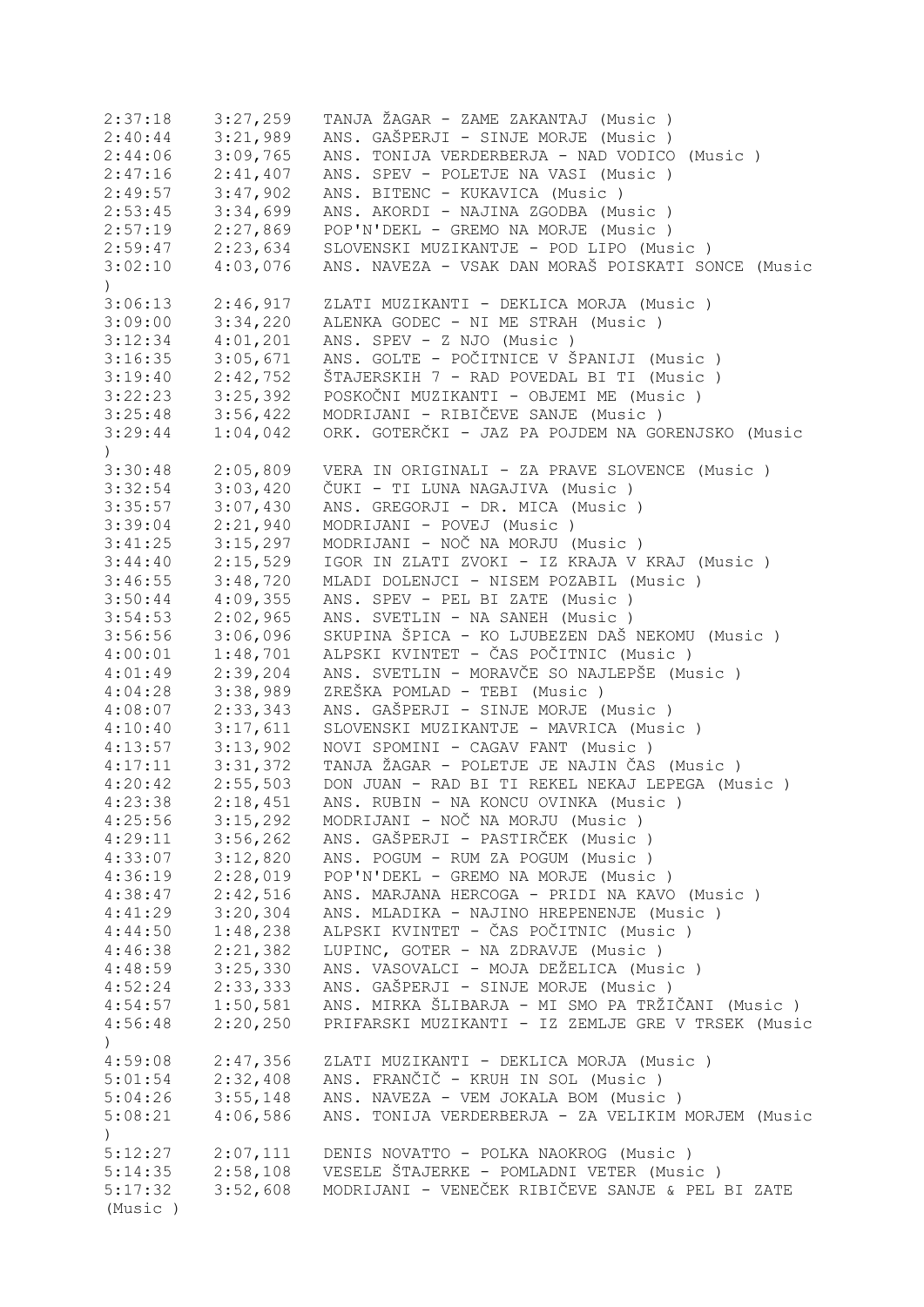5:21:25 2:51,249 ANS. JOŽOVEC - VESELJE, RADOST, SREČO VAM ŽELIMO (Music ) 5:24:16 2:36,881 VESELI SVATJE - DOTAKNIL SI SE MOJEGA SRCA (Music ) 5:26:52 3:31,345 TANJA ŽAGAR - POLETJE JE NAJIN ČAS (Music ) 5:30:24 3:08,915 ANS. SVETLIN IN STANE PETRIČ - BELO OBLEKO SI ŽE NOSILA (Music ) 5:33:32 2:23,138 BENEŠKI FANTJE - SEM FANTIČ DOMA OD ČEDADA (Music  $\lambda$ 5:35:55 4:09,687 ANS. SPEV - PEL BI ZATE (Music ) 5:40:04 1:27,201 ANS. GAŠPERJI - GOLICA (Music )<br>5:41:31 2:20,882 VESELI DOLENJCI - GLAS HARMONIK 5:41:31 2:20,882 VESELI DOLENJCI - GLAS HARMONIKE (Music ) 5:43:52 3:26,867 TANJA ŽAGAR - ZAME ZAKANTAJ (Music)<br>5:47:18 2:59,154 FRENK NOVA - DAJ MI ZRAK (Music) 2:59,154 FRENK NOVA - DAJ MI ZRAK (Music ) 5:50:17 2:52,652 VESELI DOLENJCI - ŠE ZADNJIČ (Music ) 5:53:10 3:00,208 HARMONIKARSKI ORK. MIRNA PEČ - NOČ NA MORJU (Music  $\lambda$ 5:56:10 2:51,925 F. MIHELIČ & R. GOTER & L. SLAK - POLKA VILLAGE (Music ) 5:59:01 2:42,047 ALPSKI KVINTET - NAŠA POLKA (Music)<br>6:01:43 3:05,581 ANS. GOLTE - POČITNICE V ŠPANIJI (Mu 6:01:43 3:05,581 ANS. GOLTE - POČITNICE V ŠPANIJI (Music ) 6:04:49 2:07,019 ANS. SVETLIN - PRAZNA VREČA NE STOJI POKONCI (Music ) 6:06:56 2:47,792 NAVIHANKE - POKAŽI MI, DA ME IMAŠ ŠE RAD (Music ) 6:09:43 2:47,500 TANJA ZAJC ZUPAN & J.BURNIK - ČAS POČITNIC (Music  $\lambda$ 6:12:30 3:18,769 ZASAVCI - (Music ) 6:15:49 3:22,255 ANS. POGUM - NOCOJ BOŠ SPET SAMA (Music ) MODRIJANI - RIBIČEVE SANJE (Music ) 6:25:17 2:49,153 ANS. NAGELJ - ZAVRISKAJ IN ZAPOJ (Music ) 6:28:06 2:13,470 ANS. BISERI - FERMENTIN (Music ) 6:30:20 2:41,212 ANS. SPEV - POLETJE NA VASI (Music ) 6:33:01 2:14,143 ANS. SVETLIN - JUBILEJNA POLKA (Music ) 6:35:15 3:01,498 PRIMORSKI FANTJE - KARAMELA (Music ) 6:38:16 3:52,405 MARKO PEZDIRC - VAL MORJA (Music ) 6:42:07 2:48,133 KORADO IN BRENDI - ZA LJUBI MIR (Music)<br>6:44:56 3:42,419 ANS. VIHAR - DOBRO MI GRE (Music) 6:44:56 3:42,419 ANS. VIHAR - DOBRO MI GRE (Music ) 6:48:37 3:03,761 ČUKI - TI LUNA NAGAJIVA (Music ) 6:55:01 2:36,744 ANS. PETKA - NIKAR NE TARNAJ LJUBICA (Music ) 6:57:37 3:49,572 ŠTIRJE KOVAČI - NEKE SONČNE NEDELJE (Music ) 3:51,801 ANS. SPEV - MIRNO SANJAJ (Music ) 7:10:30 3:29,603 SLOVENSKI MUZIKANTJE - VETER NOSI PESEM MOJO (Music ) 7:14:00 2:34,677 GADI - NATE LE (Music ) 7:16:34 3:52,609 MODRIJANI - VENEČEK RIBIČEVE SANJE & PEL BI ZATE (Music ) 7:20:26 3:42,817 ALFI NIPIČ - ŠE SVA SI BLIZU (Music ) 7:24:09 3:21,636 ZAKA PA NE - DO POROKE NA ROKE (Music ) 7:27:31 3:26,876 TANJA ŽAGAR - ZAME ZAKANTAJ (Music ) 7:30:57 2:50,412 PRIMORSKI FANTJE - JAST PRIDEM NAZAJ (Music ) 7:33:48 3:03,368 NOVI SPOMINI IN MAMA MANKA - NATOČIM CVIČKA (Music ) 7:36:51 3:00,183 HARMONIKARSKI ORK. MIRNA PEČ - NOČ NA MORJU (Music ) 7:39:51 3:21,391 SLOVENSKI MUZIKANTJE - MLADOST JE KOT VETER (Music  $\lambda$ 7:43:12 4:56,865 ANS. SPEV - VENČEK SLAKOVIH (Music ) 7:48:08 3:52,464 MARKO PEZDIRC - VAL MORJA (Music ) 7:52:00 2:08,289 ANS. SVETLIN - NAŠE VESELJE (Music ) 3:21,793 ANSAMBEL RUBIN - POVEJ MI (Music )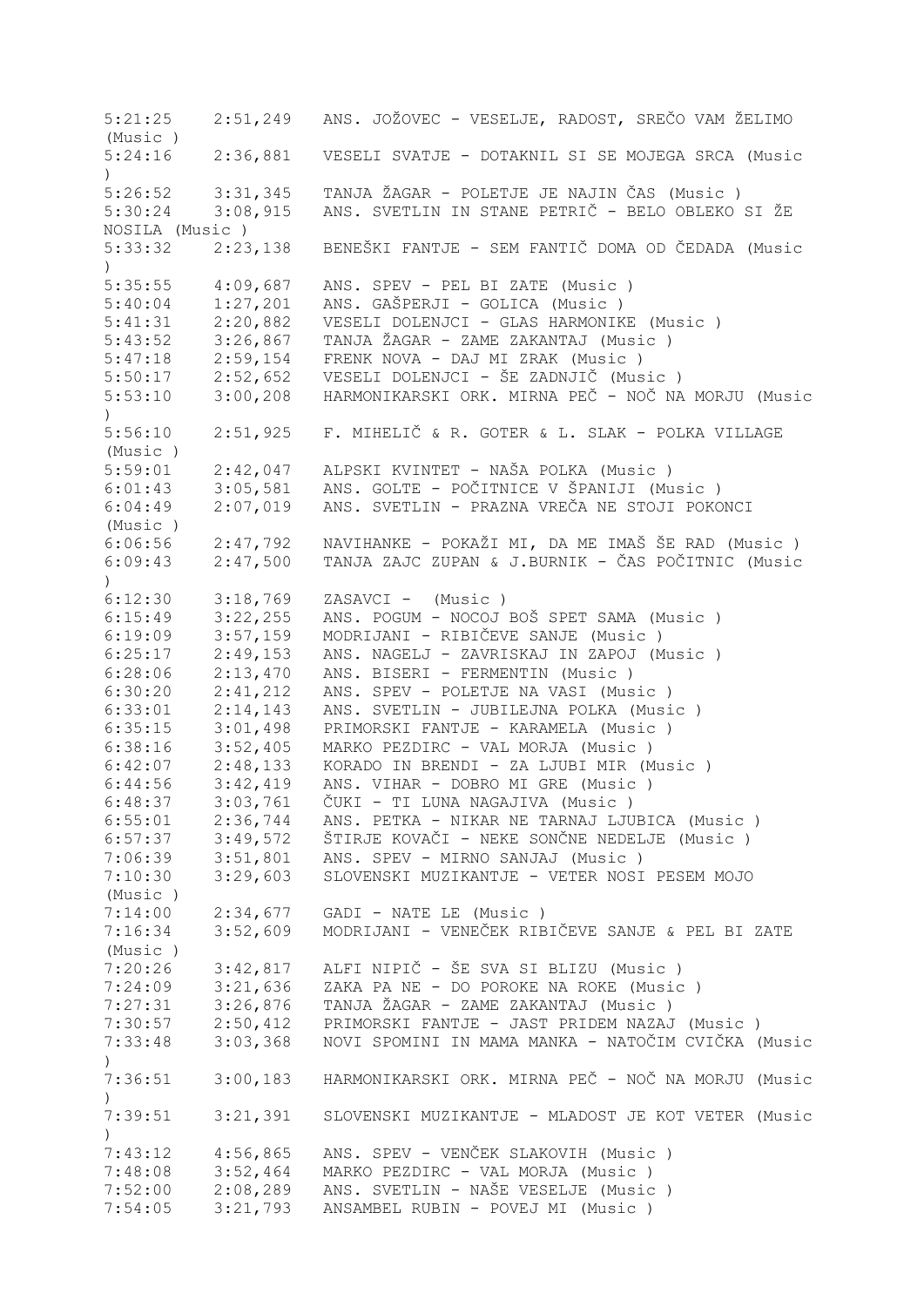| 7:57:26                   | 1:48,637 | ALPSKI KVINTET - ČAS POČITNIC (Music )             |
|---------------------------|----------|----------------------------------------------------|
| 7:59:14                   | 2:43,866 | GLASBENA ŠOLA GOTER - GRAJSKA POLKA (Music)        |
| 8:17:11                   | 2:18,769 | ZREŠKA POMLAD - DOBRO NAM GRE (Music)              |
| 8:19:29                   | 3:31,862 | TANJA ŽAGAR - POLETJE JE NAJIN ČAS (Music)         |
| 8:23:00                   | 3:44,285 | ANS. ROKA ŽLINDRE - KROG ŽIVLJENJA (Music)         |
| 8:26:44                   | 3:03,238 | ANS. MLADIKA - V KROGU VRTI SE ŽIVLJENJE (Music)   |
| 8:29:47                   | 4:06,218 | ANS. TONIJA VERDERBERJA - ZA VELIKIM MORJEM (Music |
| $\left( \right)$          |          |                                                    |
| 9:18:25                   | 3:29,563 | MALIBU IN JOŽE - KO TO TAMO PJEVA (Music)          |
| 9:21:55                   | 4:01,730 | VESELI SVATJE - PRVIČ BOM MAMICA (Music )          |
| 9:25:57                   | 2:46,733 | ZLATI MUZIKANTI - DEKLICA MORJA (Music)            |
| 9:28:43                   | 2:11,829 | ZREŠKA POMLAD - TE DOMAČE VIŽE (Music)             |
| 10:33:21                  | 3:18,706 | SLOVENSKI MUZIKANTJE - GASILSKA KORAČNICA (Music)  |
| 10:36:39                  | 3:05,535 | ANS. GOLTE - POČITNICE V ŠPANIJI (Music )          |
| 10:39:45                  | 2:11,394 | VITEZI CELJSKI - LE OBJETA ISTO MISLIVA (Music )   |
| 10:41:56                  | 3:16,211 | ZAKA PA NE - NEKEGA JUTRA (Music)                  |
| 10:58:24                  | 2:28,218 | POP'N'DEKL - GREMO NA MORJE (Music)                |
| 11:34:41                  | 2:02,106 | POP'N'DEKL - ADIJO DRUŽBA (Music)                  |
|                           |          | ZREŠKA POMLAD - ŽIGOLO (Music)                     |
| 11:36:42                  | 3:23,405 |                                                    |
| 11:40:05<br>$\mathcal{L}$ | 2:47,270 | TANJA ZAJC ZUPAN & J.BURNIK - ČAS POČITNIC (Music  |
| 11:42:52                  | 2:44,891 | ANS. GAŠPERJI - BY THE RIVERS OF BABILON (Music)   |
| 11:45:37                  | 3:10,366 | ANS. BISERI - ČE BI VEDELA (Music)                 |
| 11:48:46                  | 2:41,185 | ANS. SPEV - POLETJE NA VASI (Music )               |
| 11:51:27                  | 2:41,584 | ANS. GAŠPERJI - ZIBLJEJO SE KARAVANKE (Music)      |
| 11:54:09                  | 3:07,339 | SKUPINA ŠPICA - HVALA VAMA PREDRAGA STARŠA (Music  |
| $\lambda$                 |          |                                                    |
| 11:57:16                  | 4:09,254 | ANS. SPEV - PEL BI ZATE (Music)                    |
| 12:34:51                  | 1:19,732 | DENIS NOVATTO - CIRKUS RENZ (Music )               |
| 12:36:11                  | 2:19,475 | GADI - MOJA JE MOJA BO (Music)                     |
| 12:38:30                  | 3:51,809 | ANS. SPEV - MIRNO SANJAJ (Music)                   |
| 12:42:21                  | 3:41,392 | SLAPOVI - PRAVLJICA ŽIVLJENJA (Music)              |
| 12:46:03                  | 3:28,087 | VESELI DOLENJCI - POVEJ DEKLE (Music)              |
| 12:49:31                  | 3:03,106 | ČUKI - TI LUNA NAGAJIVA (Music )                   |
| 12:52:34                  | 2:12,197 | ZARJA - UŽNIVKA (Music)                            |
| 12:54:46                  | 2:21,985 | ANS. MLADIKA - ZMAGOVALNA KOMBINACIJA (Music)      |
| 12:57:08                  | 3:14,927 | MODRIJANI - NOČ NA MORJU (Music)                   |
| 13:00:22                  | 1:38,498 | ALPSKI KVINTET - ČAS POČITNIC (Music )             |
| 13:02:01                  | 3:17,611 | ANS. ERAZEM - POSTOJNA TI MOJA (Music)             |
| 13:05:18                  | 3:56,464 | MODRIJANI - RIBIČEVE SANJE (Music)                 |
| 13:09:14                  | 2:52,311 | ANS. NAGELJ - PLANINSKI KRST (Music)               |
| 13:12:06                  | 2:27,735 | VERA IN ORIGINALI - LEPO JE BITI CELJAN (Music )   |
| 13:14:34                  | 2:33,511 | ANS. GAŠPERJI - SINJE MORJE (Music)                |
| 13:17:07                  | 1:54,834 | SAVINJSKI KVINTET - OKROGLA POLKA (Music)          |
| 13:19:01                  | 2:36,738 | ANS. BISERI - FEJSTBUKOVA GENERACIJA (Music)       |
| 13:21:37                  | 3:51,618 | ANS. SPEV - MIRNO SANJAJ (Music)                   |
| 13:25:29                  | 2:29,168 | SAVINJSKI KVINTET - POLKA ZA HARMONIKO (Music)     |
| 13:27:58                  | 2:07,419 | SLOVENSKI ZVOKI - SMEH KLARINETA (Music )          |
| 13:45:18                  | 2:46,794 | TANJA ZAJC ZUPAN & J.BURNIK - ČAS POČITNIC (Music  |
| $\mathcal{C}$             |          |                                                    |
| 13:48:05                  | 4:30,137 | ALPSKI KVINTET - VENČEK ALPSKIH USPEŠNIC (Music )  |
| 13:52:35                  | 3:17,384 | ANS. VASOVALCI - NA ZEMLJI DOMAČI (Music )         |
| 13:55:52                  | 3:03,127 | ČUKI - TI LUNA NAGAJIVA (Music )                   |
| 13:58:55                  | 2:21,732 | MODRIJANI - KISS ME (Music)                        |
| 14:01:16                  | 2:16,225 | VESELI DOLENJCI - NA KONCU OVINKA (Music)          |
| 14:03:31                  | 4:10,110 | ANS. SPEV - PEL BI ZATE (Music)                    |
| 14:07:41                  | 3:44,497 | GLOBAL KRYNER - LADY MARMALADE (Music)             |
| 14:11:25                  | 2:46,389 | ANS. PETKA - MOJI DRAGI (Music)                    |
| 14:14:11                  | 3:00,160 | HARMONIKARSKI ORK. MIRNA PEČ - NOČ NA MORJU (Music |
| $\left( \right)$          |          |                                                    |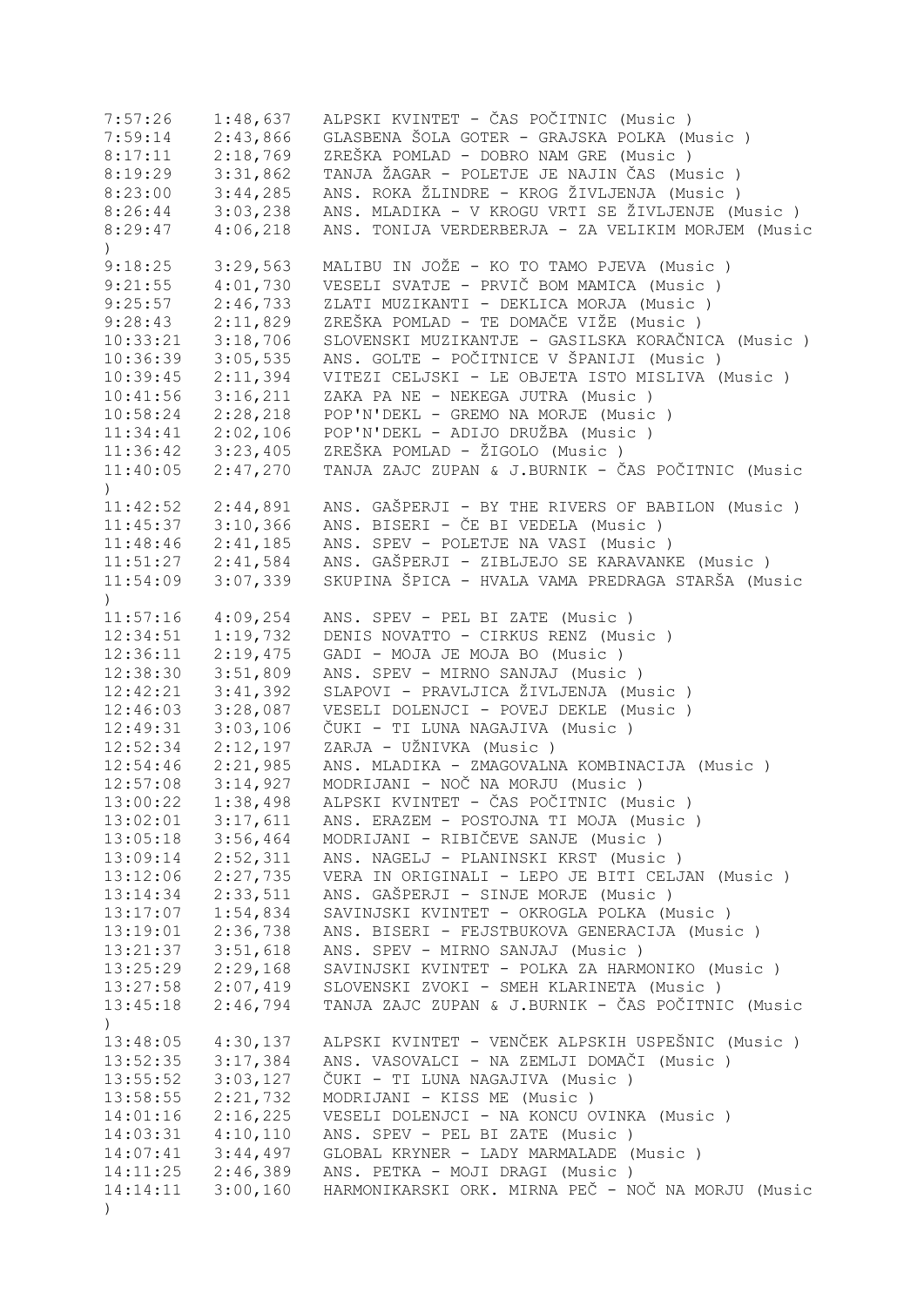14:22:24 3:21,616 ANS. VITA - SREČA (Music ) 14:25:45 2:26,276 ZAKA PA NE - MLEJKU (Music ) 14:28:11 3:27,102 TANJA ŽAGAR - ZAME ZAKANTAJ (Music ) 14:31:38 3:17,707 ALFI NIPIČ - SE POHORJE VIDI (Music ) 14:34:55 5:23,008 ALPSKI KVINTET - K SOSEDOVIM NA KAVO (Music ) 14:40:18 2:27,592 POP'N'DEKL - GREMO NA MORJE (Music ) 14:42:45 2:40,956 KVINTET DORI - ZGUBU SEM KLARINET (Music ) 17:07:54 2:39,833 ANS. PETKA - VŠEČ SI MI (Music ) 17:10:34 4:06,384 ANS. TONIJA VERDERBERJA - ZA VELIKIM MORJEM (Music  $\lambda$ 17:14:40 2:15,046 INGRID BRUGEMMAN - ŽELIM SI FANTA (Music)<br>17:16:55 4:35,011 SLOVENSKI MUZIKANTJE - VENČEK POLK (Music) 17:16:55 4:35,011 SLOVENSKI MUZIKANTJE - VENČEK POLK (Music ) 17:21:30 3:51,761 MARKO PEZDIRC - VAL MORJA (Music ) 17:25:21 2:23,802 ANS. STORŽIČ - U BOHIN' MA D'Ž TAMVADE (Music ) 17:27:45 3:55,318 NOVI SPOMINI - PET MINUT (Music ) 17:31:40 2:33,332 ANS. GAŠPERJI - SINJE MORJE (Music ) 17:34:13 3:35,684 ANS. FRANCA MIHELIČA - KJER LASTOVKE GNEZDIJO (Music ) 17:37:48 2:53,586 ANS. GOLTE - SAJ BI TRKAL (Music ) 17:40:42 3:52,585 MODRIJANI - VENEČEK RIBIČEVE SANJE & PEL BI ZATE (Music ) 17:44:34 2:12,171 DAN IN NOČ - ZA DEŽJEM POSIJE SONCE (Music ) 17:46:46 3:52,272 ANS. KRAJCARJI - LE K TEBI VLEČE ME (Music ) 17:50:39 3:31,366 TANJA ŽAGAR - POLETJE JE NAJIN ČAS (Music ) 17:54:10 3:47,755 ANS. BRANETA KLAVŽARJA - ZARADI PESMI (Music ) 17:57:57 3:18,993 IGOR IN ZLATI ZVOKI - ZELENI GAJ (Music ) 18:01:16 3:56,605 MODRIJANI - RIBIČEVE SANJE (Music ) 18:05:12 2:39,499 PRIJATELJI ZAGORJA - KLIJET (Music ) 18:07:52 2:23,355 ANS. BRATOV POLJANŠEK - KAMNIŠKE GORE (Music ) 18:10:15 3:05,905 ANS. GOLTE - POČITNICE V ŠPANIJI (Music ) 18:13:20 2:18,001 HIŠNI ANS. AVSENIK - NA AVTOCESTI (Music ) 18:15:38 2:35,054 ALFI NIPIČ - MLADI KOT SMO NOCOJ (Music ) 18:18:12 1:48,217 ALPSKI KVINTET - ČAS POČITNIC (Music ) 18:20:00 3:09,066 ANS. POGUM - MNOGO ZDRAVJA (Music ) 18:23:13 2:37,355 ANS. SPEV - MAČICE (Music ) 18:25:50 3:14,948 MODRIJANI - NOČ NA MORJU (Music ) 18:29:05 3:41,814 ANS. POGUM - ZAPOJ, PRIJATELJ STARI (Music ) 18:32:55 3:04,367 ANS. SVETLIN - BELO OBLEKO SI ŽE NOSILA (Music ) 18:35:59 2:41,185 ANS. SPEV - POLETJE NA VASI (Music ) 18:38:41 3:29,198 MAJA ODERLAP - VSE DOLGE NOČI (Music ) 18:42:10 2:34,458 ANS. KRAJCARJI - VRANA VRANI (Music ) 18:44:44 2:46,961 ZLATI MUZIKANTI - DEKLICA MORJA (Music ) 18:47:31 1:59,887 SLOVENSKI MUZIKANTJE - ZAPLEŠI Z MANO (Music ) 18:49:31 2:53,469 VESELE ŠTAJERKE - DAJ PIR NA HLADNO (Music ) 18:52:24 2:47,107 ZLATI MUZIKANTI - DEKLICA MORJA (Music)<br>18:55:11 3:29,053 VANDROVCI - NAJIN DAN (Music)  $3:29,053$  VANDROVCI - NAJIN DAN (Music ) 18:58:39 2:21,034 ANS. SVETLIN - SPOMIN NA LJUBEZEN (Music ) 19:01:00 3:31,329 TANJA ŽAGAR - POLETJE JE NAJIN ČAS (Music ) 19:04:31 2:43,215 ANS. ŠTAJERCI - SANJAM O NAJINI PRAVLJICI (Music ) 19:07:14 3:28,533 ANS. RUBIN - STARI GRAD (Music ) 19:10:42 3:00,359 HARMONIKARSKI ORK. MIRNA PEČ - NOČ NA MORJU (Music ) 19:13:42 2:42,964 ANS. STORŽIČ - PREVZETNICA (Music ) 19:16:25 2:06,006 MLADI DOLENJCI - LE TI SI EDINA (Music ) 19:18:31 2:42,991 ANS. SPEV - POLETJE NA VASI (Music ) 19:23:42 2:37,594 ANS. SVETLIN - PO NAGELJ NA LIMBARSKO GORO (Music  $\lambda$ 19:26:20 2:54,652 SLOVENSKI MUZIKANTJE - KMALU BO PRIŠLA POMLAD (Music )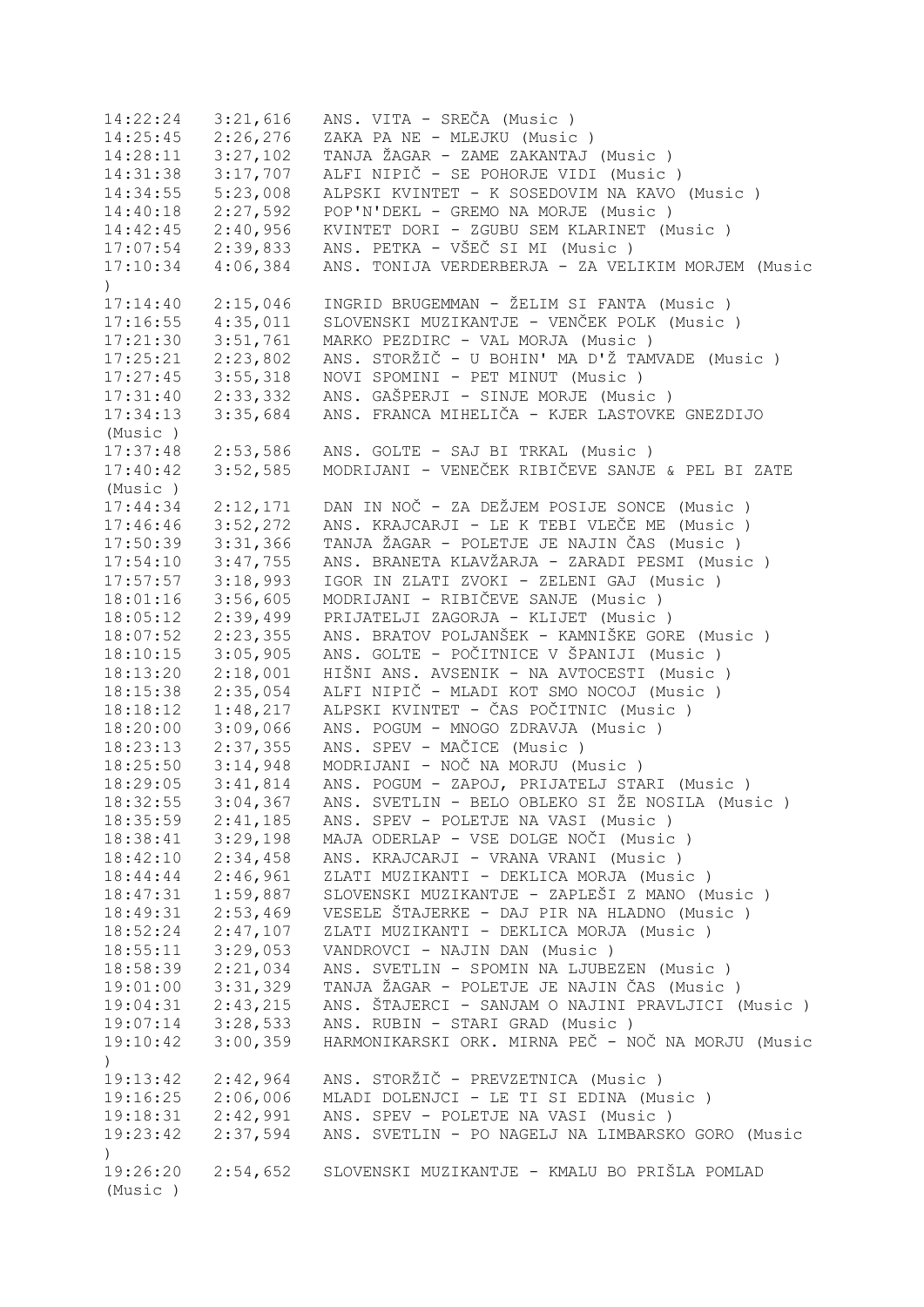| 19:29:14<br>$\lambda$ | 2:46,734                  | TANJA ZAJC ZUPAN & J.BURNIK - ČAS POČITNIC (Music  |
|-----------------------|---------------------------|----------------------------------------------------|
| 19:56:56              | 2:55,181                  | KVINTET DORI - VERJEMI IN ZAUPAJ (Music)           |
| 19:59:50              | 3:04,682                  | ANS. ERAZEM - ZIGO ZAGO (Music)                    |
| 21:34:26              | 3:27,080                  | TANJA ŽAGAR - ZAME ZAKANTAJ (Music )               |
| 21:37:53              | 2:43,455                  | HAJDI - TVOJ POGLED MUČI ME (Music)                |
| 22:26:04              | 2:29,972                  | POSKOČNI MUZIKANTI - MOJA NEVESTICA (Music)        |
| 22:28:33              | 3:03,154                  | ČUKI - TI LUNA NAGAJIVA (Music )                   |
| 22:31:36              | 2:54,843                  | MODRIJANI - KO ROŽ´CE JI BOM SADIL (Music)         |
| 22:34:31              | 1:38,558                  | BENEŠKI FANTJE - VESELI BENEČANI (Music )          |
| 22:36:09              | 3:51,878                  | MARKO PEZDIRC - VAL MORJA (Music)                  |
| 22:40:01              | 3:16,296                  | ANS. POGUM - POLJUBI KOŠČEK KRUHA (Music)          |
| 22:43:17              | 3:30,141                  | ANS. NAVEZA - S TABO VSE LEPŠE JE (Music)          |
| 22:46:47              | 3:06,113                  | ANS. GOLTE - POČITNICE V ŠPANIJI (Music )          |
| 22:49:53              | 2:52,240                  | MODRIJANI - NOCOJ TI BOM NA OKENCE POTRKAL (Music  |
| $\left( \right)$      |                           |                                                    |
| 22:52:45              | 1:55,002                  | MODRIJANI - I FOLLOW RIVERS (Music)                |
| 22:54:39              | 1:48,225                  | ALPSKI KVINTET - ČAS POČITNIC (Music )             |
| 22:56:27              | 3:04,925                  | ANS. PETKA - LJUBEZEN ISKAL SEM (Music )           |
| 22:59:32              | 3:15,639                  | ANS. GOLTE - ZAME SI KOT BISER (Music)             |
| 23:02:47              | 3:56,418                  | MODRIJANI - RIBIČEVE SANJE (Music)                 |
| 23:06:44              | 3:29,978                  | ANS. FRANČIČ - SPOMIN NA BOŽIČ (Music )            |
| 23:10:14              | 3:18,726                  | ANS. TONIJA VERDERBERJA - TEMNA NOČ (Music)        |
| 23:13:32              | 3:51,782                  | ANS. SPEV - MIRNO SANJAJ (Music)                   |
| 23:17:24              | 2:19,183                  | ALPSKI KVINTET - KRANJSKO DEKLE (Music)            |
| 23:19:43              | 1:54,635                  | SLOVENSKI ZVOKI - ŠOFERSKA POLKA (Music )          |
| 23:21:37              | 4:06,504                  | ANS. TONIJA VERDERBERJA - ZA VELIKIM MORJEM (Music |
| $\left( \right)$      |                           |                                                    |
| 23:25:43              | 3:06,949                  | ANS. BRATOV POLJANŠEK - ČE BRATU BRAT JE TUJEC     |
| (Music)               |                           |                                                    |
| 23:28:50              | 3:31,244                  | ANS. SPEV - STRUNE LJUBEZNI (Music )               |
| 23:32:21              | 4:10,277                  | ANS. SPEV - PEL BI ZATE (Music)                    |
| 23:36:30              | 3:59,369                  | ALFI NIPIČ - VEM DA TIHO SPIŠ (Music )             |
| 23:40:29              | 3:32,540                  | ATOMIK HARMONIK - ŽIVLJENJE JE KAKOR REKA (Music)  |
| 23:44:01              | 3:53,649                  | MODRIJANI - VENEČEK RIBIČEVE SANJE & PEL BI ZATE   |
| (Music)               |                           |                                                    |
| 23:47:53              | 3:28,419                  | ALFI NIPIČ - MOJE DEKLE (Music)                    |
| 23:53:52              | 2:20,674                  | VESELE ŠTAJERKE - HOČEŠ ME ALI NOČEŠ ME (Music )   |
| 23:56:13              | 2:33,343                  | ANS. GAŠPERJI - SINJE MORJE (Music)                |
| 23:58:46              | 3:11,443                  | INGRID BRUGGEMANN & SLOVENSKI MUZIKANTJE -         |
|                       | KRALJICA JODLANJA (Music) |                                                    |

| 0:01:57 | 2:50,705 | VESELE ŠTAJERKE - PRINESI MI ROŽE (Music)         |
|---------|----------|---------------------------------------------------|
| 0:04:47 | 2:27,873 | POP'N'DEKL - GREMO NA MORJE (Music)               |
| 0:07:15 | 1:43,343 | GODBA STRANJE - POD PLANINO (Music)               |
| 0:08:58 | 3:26,978 | IGOR IN ZLATI ZVOKI - DEKLE ZDAJ MI POVEJ (Music) |
| 0:12:24 | 3:15,536 | MODRIJANI - NOČ NA MORJU (Music )                 |
| 0:15:39 | 1:57,220 | ANS. BRATOV POLJANŠEK - GODEC (Music)             |
| 0:17:36 | 2:27,717 | ANS. NAPEV - VEM ZA DEKLE (Music)                 |
| 0:22:40 | 2:41,218 | ANS. SPEV - POLETJE NA VASI (Music)               |
| 0:25:21 | 3:22,882 | ALFI NIPIČ - VALČEK S TEBOJ (Music)               |
| 0:28:44 | 4:16,556 | ANS. POET - FANT S HARMONIKO (Music)              |
| 0:33:01 | 3:26,750 | TANJA ŽAGAR - ZAME ZAKANTAJ (Music )              |
| 0:36:27 | 3:31,422 | ANS. SKALA - POSLEDNJI VALČEK (Music)             |
| 0:39:58 |          | 3:10,481 DONAČKA - NA MOSTU (Music)               |
| 0:43:09 | 3:03,094 | ČUKI - TI LUNA NAGAJIVA (Music )                  |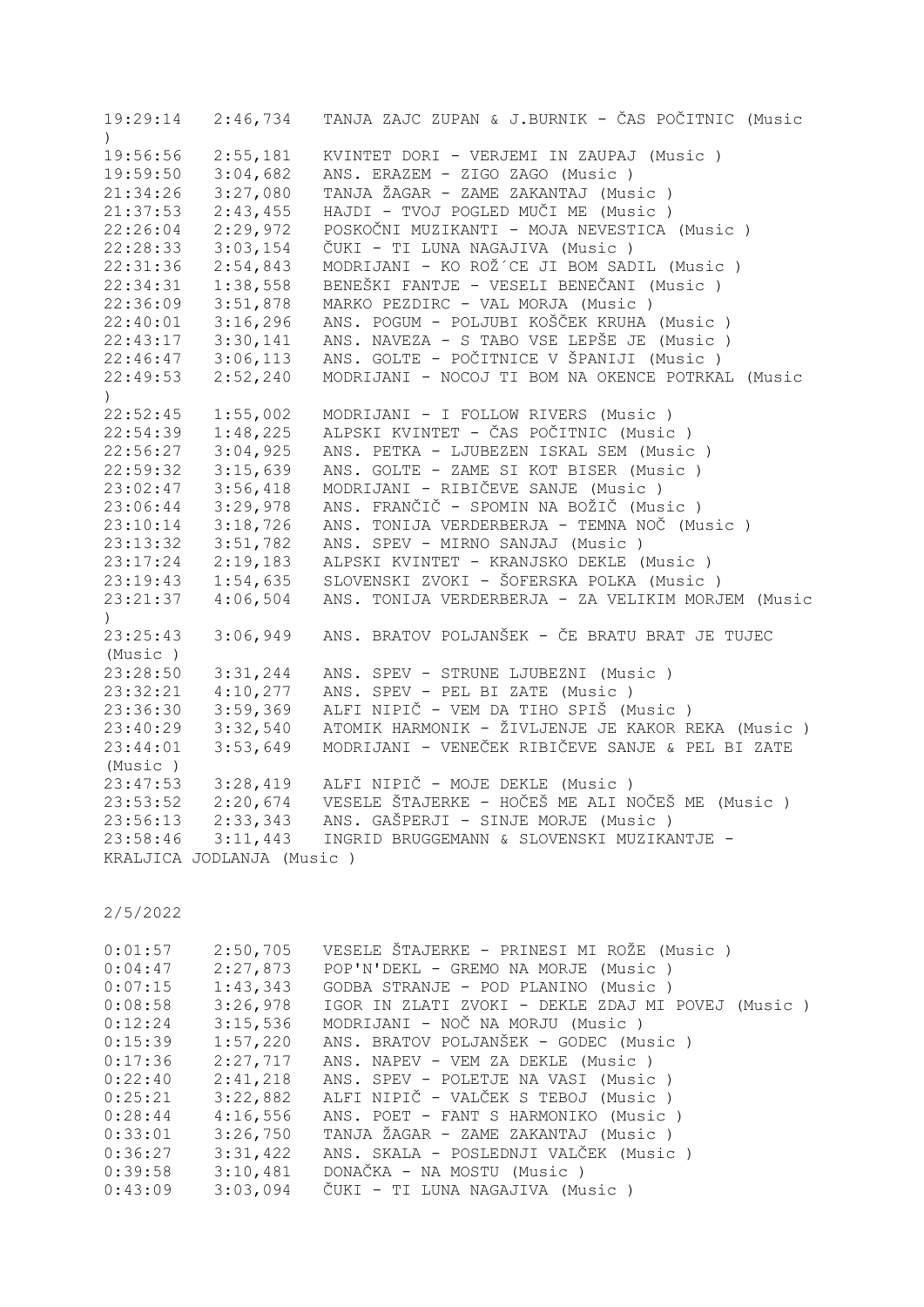| 0:46:12             |                      | 4:03,112 ANS. BRANETA KLAVŽARJA - KJE JE TISTO POLETJE                                  |
|---------------------|----------------------|-----------------------------------------------------------------------------------------|
| (Music)             |                      |                                                                                         |
| 0:50:15             | 2:55,737             | ANS. AKORDI - HIŠICA IZ MOJE MLADOSTI (Music )                                          |
| 0:53:10             | 4:06,407             | ANS. TONIJA VERDERBERJA - ZA VELIKIM MORJEM (Music                                      |
| $\mathcal{L}$       |                      |                                                                                         |
| 0:57:16             | 3:54,837             | ALFI NIPIČ - ODŠLA SI (Music )                                                          |
| 1:01:11             | 2:44,837             | IGOR IN ZLATI ZVOKI - JAZ LUNCO VPRAŠAL BOM (Music                                      |
| $\lambda$           |                      |                                                                                         |
| 1:03:55             | 2:33,786             | ANS. GAŠPERJI - SINJE MORJE (Music)                                                     |
| 1:06:28             | 4:25,291             | ANSAMBEL BANOVŠEK - ZLATE MELODIJE STANKE KOVAČIČ                                       |
| (Music)             |                      |                                                                                         |
| 1:10:54             | 3:58,608             | MODRIJANI - LAŽEM TI LJUBICA (Music)                                                    |
| 1:14:52             | 3:14,944             | MODRIJANI - NOČ NA MORJU (Music)                                                        |
| 1:18:07             | 2:56,492             | STANE PETRIČ - NE ODHAJAJ VEČ (Music)                                                   |
| 1:21:03             | 3:33,190             | PRIFARSKI MUZIKANTI - LEPU JE BLU (Music)                                               |
| 1:24:36             | 2:27,912             | POP'N'DEKL - GREMO NA MORJE (Music)                                                     |
| 1:27:04             | 2:24,578             | ANS. STORŽIČ - MUZIKANTI (Music)                                                        |
| 1:29:28             | 2:43,481             | VERA IN ORIGINALI - VA PENSIERO (Music)                                                 |
| 1:32:12             | 4:09,332             | ANS. SPEV - PEL BI ZATE (Music)                                                         |
| 1:36:21             | 3:06,897             | INGRID BRUGEMMAN - JODLARSKA KRALJICA (Music)                                           |
| 1:39:27             | 2:37,207             | ANS. SVETLIN - PO NAGELJ NA LIMBARSKO GORO (Music                                       |
| $\mathcal{E}$       |                      |                                                                                         |
| 1:42:04             | 3:52,588             | MODRIJANI - VENEČEK RIBIČEVE SANJE & PEL BI ZATE                                        |
| (Music)             |                      |                                                                                         |
| 1:45:57             | 2:42,684             | MALIBU - KAJ TI JE (Music)                                                              |
| 1:48:39             | 2:40,325             | ANS. PETRA FINKA - NOCOJ ŠE ZADNJIČ BOM PRIŠEL                                          |
| (Music)             |                      |                                                                                         |
| 1:51:19             | 1:48,239             | ALPSKI KVINTET - ČAS POČITNIC (Music )                                                  |
| 1:53:07             | 3:06,701             | MODRIJANI - NOČ NA MORJU (Music )                                                       |
| 1:56:14             | 3:37,304             | VERA IN ORIGINALI - PESEM KITARE (Music )                                               |
| 1:59:51             | 3:51,730             | ANS. SPEV - MIRNO SANJAJ (Music)                                                        |
| 2:03:42             | 2:43,696             | ANS. SVETLIN - TAŠČIN JEZIK (Music )                                                    |
| 2:06:26             | 3:50,932             | JODEL EXPRESS - IBER DOZA (Music )                                                      |
| 2:10:17             | 3:05,488             | ANS. GOLTE - POČITNICE V ŠPANIJI (Music )                                               |
| 2:13:22             | 3:10,121             | MAJA ODERLAP - JAGER MUZIKANT (Music)                                                   |
| 2:16:32             | 2:22,124             | ŠTIRJE KOVAČI - BREZ VEZE (Music )                                                      |
| 2:18:54             | 3:51,901             | MARKO PEZDIRC - VAL MORJA (Music)                                                       |
| 2:22:46             | 2:20,592             | HIŠNI ANS. AVSENIK - SREČNO POT (Music )                                                |
| 2:25:06             | 2:50,641<br>3:57,168 | ANS. MLADIKA - CHAT (Music)                                                             |
| 2:27:57<br>2:31:53  | 3:26,153             | MODRIJANI - RIBIČEVE SANJE (Music)                                                      |
|                     | 2:38,932             | PERPETUUM JAZZILE - AVSENIK MEDLEY (Music)<br>POSKOČNI MUZIKANTI - SUPER PUNCA (Music ) |
| 2:35:19<br>2:37:57  | 2:47,355             | ZLATI MUZIKANTI - DEKLICA MORJA (Music)                                                 |
| 2:40:44             | 4:57,117             | INGRID BRUGGEMANN & SLOVENSKI MUZIKANTJE - DO UŠES                                      |
| ZALJUBLJENA (Music) |                      |                                                                                         |
| 2:45:41             | 2:53,882             | NAVIHANKE - NA MOJEM LICU (Music)                                                       |
| 2:48:35             | 3:31,365             | TANJA ŽAGAR - POLETJE JE NAJIN ČAS (Music)                                              |
| 2:52:06             | 2:51,153             | ANS. FRANČIČ - BELE KRIZANTEME (Music)                                                  |
| 2:54:57             | 3:19,330             | ANS. MLADIKA - KO SREČAM GA Z DRUGO (Music)                                             |
| 2:58:16             | 2:46,751             | TANJA ZAJC ZUPAN & J.BURNIK - ČAS POČITNIC (Music                                       |
| $\mathcal{L}$       |                      |                                                                                         |
| 3:01:02             | 1:54,739             | SLOVENSKI OKTET - KAJ B' JAZ TEBI DAV (Music)                                           |
| 3:02:57             | 3:35,791             | ANS. VIHAR - PRISLUHNI MI (Music)                                                       |
| 3:06:33             | 3:00,184             | HARMONIKARSKI ORK. MIRNA PEČ - NOČ NA MORJU (Music                                      |
| $\lambda$           |                      |                                                                                         |
| 3:09:33             | 3:04,364             | LAŠKA PIHALNA GODBA - PTUJ 76 (Music)                                                   |
| 3:12:37             | 2:40,038             | IGOR IN ZLATI ZVOKI - NE BOŠ ME UJELA (Music)                                           |
| 3:15:17             | 3:53,003             | MODRIJANI - VENEČEK RIBIČEVE SANJE & PEL BI ZATE                                        |
| (Music)             |                      |                                                                                         |
|                     |                      |                                                                                         |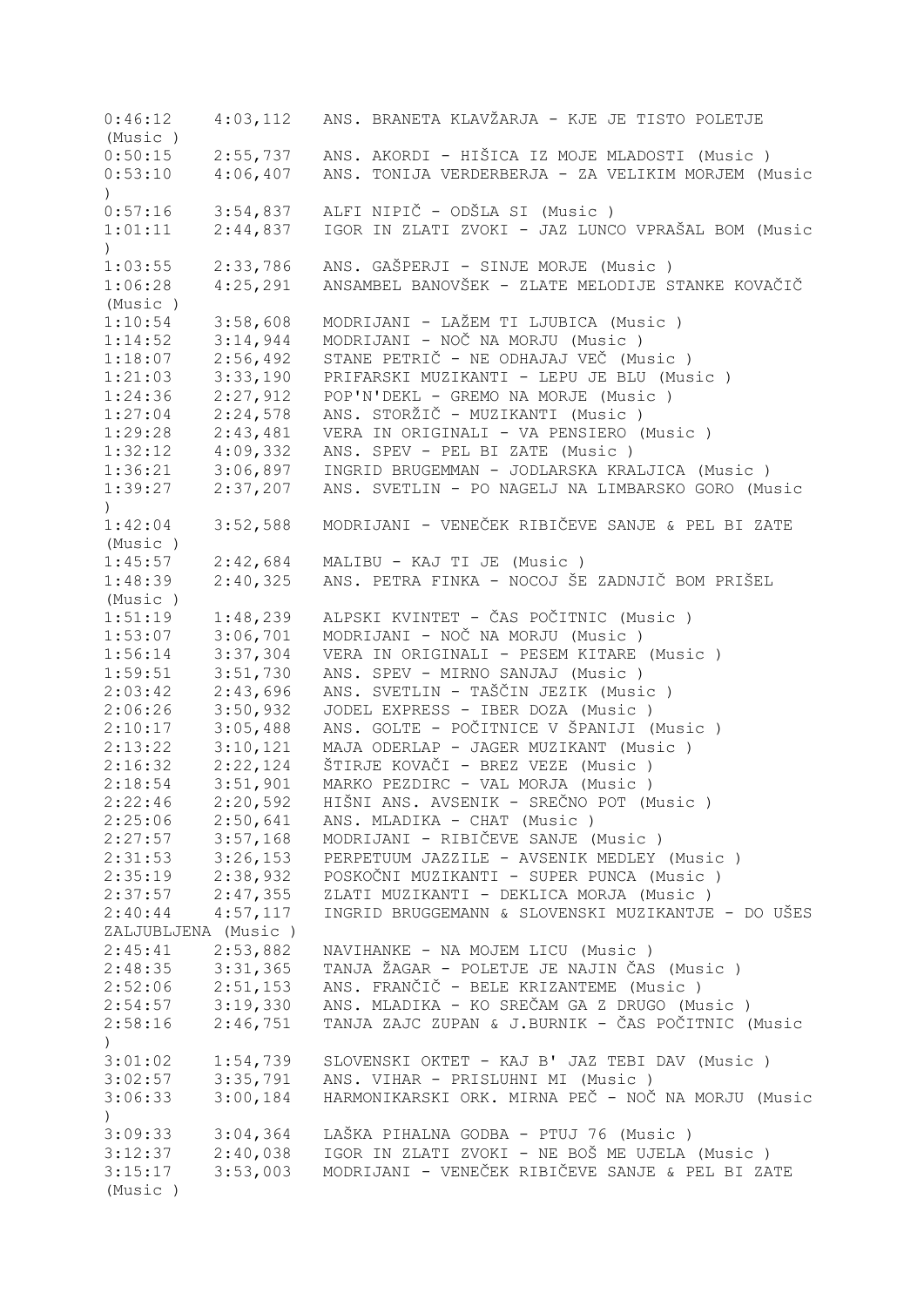| 3:19:09                     | 3:10,868             | ORKESTER SLOVENSKE POLICIJE - PESEM ZVONOV (Music                                              |
|-----------------------------|----------------------|------------------------------------------------------------------------------------------------|
|                             |                      |                                                                                                |
| 3:22:20<br>3:24:56          | 2:36,684<br>3:00,315 | POSKOČNI MUZIKANTI - POGLEDAM TE (Music)<br>HARMONIKARSKI ORK. MIRNA PEČ - NOČ NA MORJU (Music |
| $\mathcal{L}$               |                      |                                                                                                |
| 3:27:56                     | 3:30,975             | ANS. NAGELJ - MOJI GRIČI (Music)                                                               |
| 3:31:26                     | 3:20,672             | ANS. NEMIR - OTOČEK SREDI JEZERA (Music)                                                       |
| 3:34:47                     | 2:47,331             | ZLATI MUZIKANTI - DEKLICA MORJA (Music)                                                        |
| 3:37:34<br>$\left( \right)$ | 2:43,019             | ANS. SVETLIN - PO NAGELJ NA LIMBARSKO GORO (Music                                              |
| 3:40:16                     | 2:08,063             | JODEL EXPRESS - RADA PLEŠEM (Music)                                                            |
| 3:42:24                     | 3:14,917             | MODRIJANI - NOČ NA MORJU (Music)                                                               |
| 3:45:39                     | 3:38,882             | ANS. SVETLIN - LEPO JE DELITI LJUBEZEN Z NEKOM                                                 |
| (Music)                     |                      |                                                                                                |
| 3:49:18                     | 2:45,180             | GADI - MALO, MALO ŠE (Music)                                                                   |
| 3:52:03                     | 2:27,917             | POP'N'DEKL - GREMO NA MORJE (Music)                                                            |
| 3:54:30                     | 2:13,854             | ALPSKI KVINTET - JANEZOV BARITON (Music )                                                      |
| 3:56:44                     | 3:11,668             | BENEŠKI FANTJE - LUNCA BENEŠKA (Music )                                                        |
| 3:59:55                     | 3:51,897             | MARKO PEZDIRC - VAL MORJA (Music)                                                              |
| 4:03:47                     | 2:57,426             | SLOVENSKI MUZIKANTJE - VESELI MUZIKANT (Music )                                                |
| 4:06:44                     | 2:25,561             | ANS. NAPEV - RECI MI (Music)                                                                   |
| 4:09:10                     | 4:06,432             | ANS. TONIJA VERDERBERJA - ZA VELIKIM MORJEM (Music                                             |
| $\mathcal{L}$               |                      |                                                                                                |
| 4:13:16                     | 3:27,891             | ANS. VITA - MAMA, PODAJ MI ROKO (Music)                                                        |
| 4:16:44                     | 3:10,982             | ANS. RUBIN - PA KAJ POTEM (Music)                                                              |
| 4:19:54                     | 2:46,797             | TANJA ZAJC ZUPAN & J.BURNIK - ČAS POČITNIC (Music                                              |
| $\mathcal{L}$               |                      |                                                                                                |
| 4:22:41                     | 3:22,042             | ATOMIK HARMONIK - KDO OSVOJIL BO MOJE SRCE (Music                                              |
| $\mathcal{L}$               |                      |                                                                                                |
| 4:26:03                     | 2:38,802             | ATOMIK HARMONIK - HOP MARINKA (Music)                                                          |
| 4:28:41                     | 4:09,315             | ANS. SPEV - PEL BI ZATE (Music)                                                                |
| 4:32:51                     | 3:25,553             | ALFI NIPIČ - ZA PRAZNIKE DOMOV (Music )                                                        |
| 4:36:16                     | 2:04,006             | NOVI SPOMINI - NA VESELICI (Music)                                                             |
| 4:38:20                     | 3:51,782             | ANS. SPEV - MIRNO SANJAJ (Music)                                                               |
| 4:42:12                     | 2:07,143             | HIŠNI ANS. AVSENIK - NA ROBLEKU (Music)                                                        |
| 4:44:19                     | 2:41,332             | GADI - LAHKO NOČ (Music)                                                                       |
| 4:47:00                     | 3:03,093             | ČUKI - TI LUNA NAGAJIVA (Music )                                                               |
| 4:50:03                     | 3:40,505             | OPLOTNIČANI S TINETOM - BODI POZDRAVLJENA ROJSTNA                                              |
| VASICA (Music)              |                      |                                                                                                |
| 4:53:43<br>$\left( \right)$ |                      | 1:59,347 PRIMORSKI FANTJE - JE HITLA GLAVA NA KUŠIN (Music                                     |
| 4:55:42                     | 2:33,317             | ANS. GAŠPERJI - SINJE MORJE (Music)                                                            |
| 4:58:15                     | 2:44,851             | ANS. LOJZETA SLAKA - MUZIKANT (Music)                                                          |
| 5:01:00                     | 2:52,151             | GADI - DAJ MI DAJ MI DAJ (Music)                                                               |
| 5:03:52                     | 3:05,573             | ANS. GOLTE - POČITNICE V ŠPANIJI (Music)                                                       |
| 5:06:57                     | 3:07,894             | IGOR IN ZLATI ZVOKI - KAVBOJ JOE (Music)                                                       |
| 5:10:05                     | 2:37,853             | ANS. VASOVALCI - BELOKRANJC DOLENCU (Music)                                                    |
| 5:12:43                     | 3:27,146             | TANJA ŽAGAR - ZAME ZAKANTAJ (Music )                                                           |
| 5:16:09                     | 3:02,783             | ANS. ZASAVCI - ZA VSE JE STUDENEC (Music)                                                      |
|                             | 2:40,065             | ANS. TONIJA VERDERBERJA - POBARVALA SVA LISTE                                                  |
| 5:19:12                     |                      |                                                                                                |
| (Music)<br>5:21:52          |                      | TANJA ŽAGAR - POLETJE JE NAJIN ČAS (Music)                                                     |
|                             | 3:31,462             | IGOR IN ZLATI ZVOKI - LE TI SI MI ZAUPALA (Music)                                              |
| 5:25:23                     | 3:26,968             | ZAKA PA NE - SRČKI V OMAKI (Music )                                                            |
| 5:28:49                     | 2:49,107             |                                                                                                |
| 5:31:38                     | 3:56,420             | MODRIJANI - RIBIČEVE SANJE (Music)                                                             |
| 5:35:34                     | 3:27,833             | REBEKA DREMELJ - PETEK 13 (Music)                                                              |
| 5:39:02                     | 1:33,038             | JODEL EXPRESS - KDOR ZNA PA ZNA (Music)                                                        |
| 5:40:35                     | 2:41,223             | ANS. SPEV - POLETJE NA VASI (Music)                                                            |
| 5:43:16                     | 3:50,875             | ATOMIK HARMONIK - SLADKO VINCE (Music)                                                         |
| 5:47:07                     | 2:40,374             | ANS. ERAZEM - NJAM NJAM (Music)                                                                |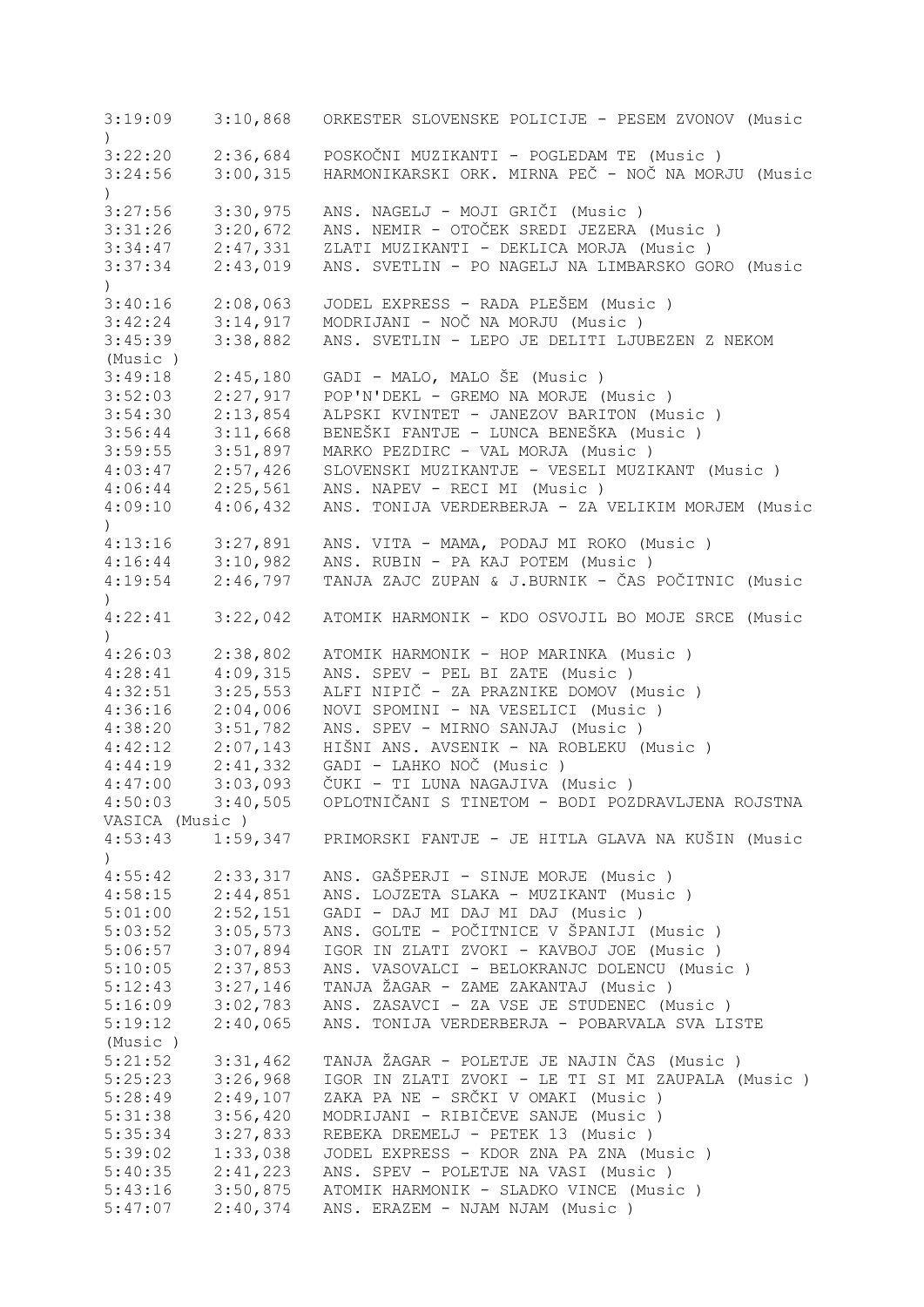| 5:49:47          | 1:48,532 | ALPSKI KVINTET - ČAS POČITNIC (Music )             |
|------------------|----------|----------------------------------------------------|
| 5:51:35          | 4:13,790 | ALPSKI KVINTET - VENČEK USPEŠNIC (Music)           |
| 5:55:49          | 3:29,942 | PRIFARSKI MUZIKANTI - NAJINI VEČERI (Music)        |
| 5:59:18          | 2:28,040 | POP'N'DEKL - GREMO NA MORJE (Music)                |
| 6:01:46          | 0:35,832 | ROK REDNJAK - JAZ PA POJDEM NA GORENJSKO (Music)   |
| 6:02:21          | 3:38,332 | ANS. AKORDI - ČE PA NISEM JAZ ZA TEBE (Music)      |
| 6:05:59          | 3:52,487 | MARKO PEZDIRC - VAL MORJA (Music)                  |
|                  |          | OKTET PETROL & TRIO VIKI AŠIC - LJUBIČINA POŠTA    |
| 6:09:51          | 1:59,792 |                                                    |
| (Music)          |          |                                                    |
| 6:11:47          |          | 3:07,078 ANS. BRATOV POLJANŠEK - DOMOVINI (Music)  |
| 6:14:54          | 4:06,988 | ANS. TONIJA VERDERBERJA - ZA VELIKIM MORJEM (Music |
| $\left( \right)$ |          |                                                    |
| 6:19:00          | 2:59,687 | ANS. SPEV - PRIJATELJI (Music)                     |
| 6:24:11          |          | 2:11,096 ANS. VIHAR - STARA LJUBEZEN (Music)       |
| 6:26:21          | 3:00,169 | HARMONIKARSKI ORK. MIRNA PEČ - NOČ NA MORJU (Music |
| $\mathcal{L}$    |          |                                                    |
| 6:29:21          | 3:53,132 | ANS. BITENC - KUKAVICA (Music)                     |
| 6:33:14          | 2:16,809 | ANS. PETRA FINKA - NI MI MAR (Music)               |
| 6:35:31          | 3:27,127 | TANJA ŽAGAR - ZAME ZAKANTAJ (Music )               |
|                  |          |                                                    |
| 6:38:57          | 3:16,365 | ANS. POGUM - MNOGO ZDRAVJA (Music)                 |
| 6:42:13          | 2:29,920 | ANS. POET - MOJA SI TI (Music)                     |
| 6:44:43          | 3:15,144 | MODRIJANI - NOČ NA MORJU (Music)                   |
| 6:47:57          | 2:52,263 | ŠTAJERSKIH 7 - RAD POVEDAL BI TI (Music )          |
| 6:53:09          | 3:04,011 | BENEŠKI FANTJE - POJDEM V BENEČIJO (Music)         |
| 6:56:12          | 3:05,542 | ANS. GOLTE - POČITNICE V ŠPANIJI (Music )          |
| 6:59:18          | 3:20,561 | KLAPA GALLUS - ANGELCA (Music)                     |
| 7:07:54          | 2:53,076 | ANS. PETRA FINKA - MORSKA PRAVLJICA (Music )       |
| 7:10:47          | 2:33,802 | ANS. GAŠPERJI - SINJE MORJE (Music)                |
| 7:13:20          | 2:58,544 | ANS. SVETLIN - BREZ LOJTRCE (Music)                |
| 7:16:19          | 2:56,811 | ANS.SPEV - BITI KNAP JE LEP POKLIC! (Music)        |
| 7:19:15          | 2:41,175 | ANS. SPEV - POLETJE NA VASI (Music)                |
|                  | 3:31,728 | ANS. FRANČIČ - VSE JE ZAMAN (Music)                |
| 7:21:56          |          |                                                    |
| 7:25:28          | 3:31,682 | VAGABUNDI - PLEŠIVA V DEŽJU (Music )               |
| 7:28:59          | 3:51,764 | ANS. SPEV - MIRNO SANJAJ (Music)                   |
| 8:36:07          | 3:00,826 | ANS. FRANČIČ - NOVOROJENČEK (Music)                |
| 8:39:08          | 3:06,820 | SKUPINA ŠPICA - NA MENINI PLANINI (Music )         |
| 8:42:15          | 3:56,689 | MODRIJANI - RIBIČEVE SANJE (Music)                 |
| 8:46:11          | 2:53,383 | ANS. FRANČIČ - ZAKONSKE TEŽAVE (Music )            |
| 8:49:04          | 2:36,553 | ANS. ERAZEM - V OŠTARIJI (Music )                  |
| 8:51:41          | 3:52,922 | MODRIJANI - VENEČEK RIBIČEVE SANJE & PEL BI ZATE   |
| (Music)          |          |                                                    |
| 8:55:33          | 2:25,892 | ALFI NIPIČ - ŠTAJERC (Music)                       |
| 8:57:59          | 3:32,891 | VESELE ŠTAJERKE - SPOMINČICE (Music)               |
| 9:01:31          | 3:31,324 | TANJA ŽAGAR - POLETJE JE NAJIN ČAS (Music)         |
| 9:20:15          | 3:04,025 | ANS. VRT - VRTNA VESELICA (Music)                  |
| 9:23:19          | 3:48,684 | ANS. NAPEV - ZADNJIČ BOM JOKAL NOCOJ (Music )      |
|                  |          | ANS. SPEV - PEL BI ZATE (Music)                    |
| 9:27:07          | 4:09,346 |                                                    |
| 10:31:29         | 2:55,700 | ANS. FRANČIČ - NOVI OČKA (Music )                  |
| 10:34:25         | 2:21,205 | ANS. POGUM - POPOLNA (Music)                       |
| 10:36:46         | 1:48,080 | ALPSKI KVINTET - ČAS POČITNIC (Music )             |
| 10:38:34         | 3:48,509 | ANS. GAŠPERJI - VENCEK USPEŠNIC (Music)            |
| 10:42:22         | 3:21,727 | VESELI DOLENJCI - POSLANA Z NEBES (Music)          |
| 14:49:01         | 3:03,135 | ČUKI - TI LUNA NAGAJIVA (Music )                   |
| 14:52:04         | 3:13,250 | NATALIJA KOLŠEK - MAMA (Music)                     |
| 14:55:17         | 2:29,642 | VERA IN ORIGINALI - KLEPETAVI KLARINETI (Music )   |
| 14:57:47         | 2:46,917 | ZLATI MUZIKANTI - DEKLICA MORJA (Music)            |
| 15:00:34         | 2:40,654 | SLAPOVI - LJUBIM TE (Music)                        |
| 15:03:14         | 5:23,166 | ALPSKI KVINTET - K SOSEDOVIM NA KAVO (Music)       |
| 15:08:37         | 2:46,630 | TANJA ZAJC ZUPAN & J.BURNIK - ČAS POČITNIC (Music  |
|                  |          |                                                    |
| $\big)$          |          |                                                    |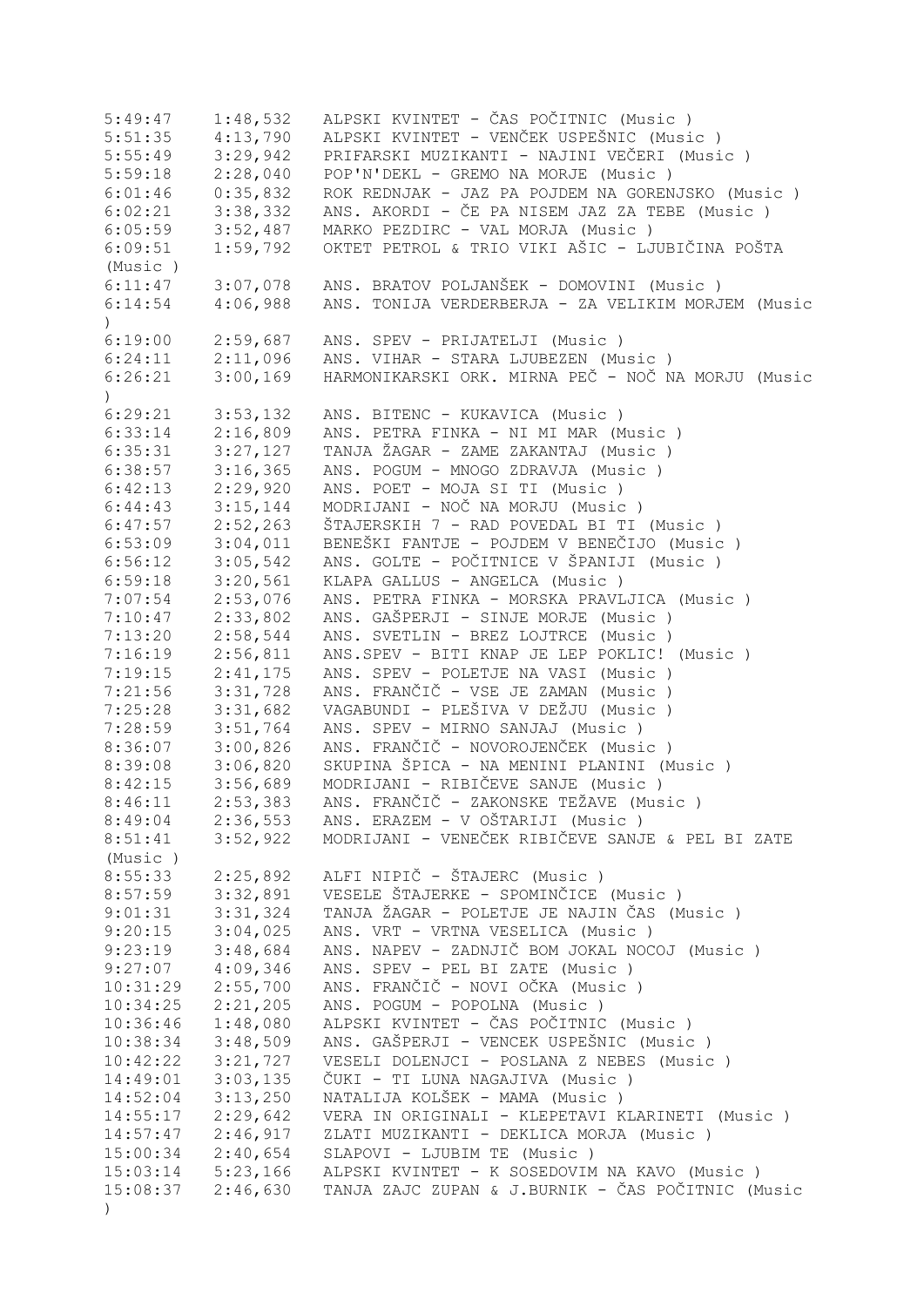15:11:23 3:01,430 ANS. BRANETA KLAVŽARJA - DROBNA PREVARA (Music ) 15:14:25 3:30,152 PRIFARSKI MUZIKANTI - NAJINI VEČERI (Music ) 15:17:54 3:05,663 ANS. GOLTE - POČITNICE V ŠPANIJI (Music ) 15:21:00 3:12,010 ALEKSANDER PRIMC - VENČEK NARODNIH (Music ) 15:24:11 2:39,748 ANS. TONIJA VERDERBERJA - POBARVALA SVA LISTE (Music ) 15:26:51 3:52,010 ANS. SPEV - MIRNO SANJAJ (Music ) 15:45:56 2:20,412 HIŠNI ANS. AVSENIK - SREČNO POT (Music ) 15:48:16 2:24,704 ANS. NAVEZA - SREČA OPOTEČA (Music ) 15:53:17 3:31,340 TANJA ŽAGAR - POLETJE JE NAJIN ČAS (Music ) 15:56:48 2:15,838 OPLOTNIČANI S TINETOM - KJE SO TISTI MLADI FANTJE (Music ) 15:59:04 2:26,206 ZAKA PA NE - MLEJKU (Music ) 16:01:30 3:51,867 MARKO PEZDIRC - VAL MORJA (Music ) 16:05:21 2:52,902 SLAPOVI - ROŽE Z DOMAČEGA VRTA (Music ) 16:08:14 3:14,308 NOVI SPOMINI IN MAMA MANKA - KAKO LJUBITI SE (Music ) 16:11:28 2:46,968 TANJA ZAJC ZUPAN & J.BURNIK - ČAS POČITNIC (Music ) 16:14:14 2:56,855 ANS. CVET - FANT OD FARE (Music ) 16:17:11 2:05,820 VERA IN ORIGINALI - ZA PRAVE SLOVENCE (Music ) 16:19:17 2:42,379 ANS. SPEV - POLETJE NA VASI (Music ) 16:24:44 2:04,523 ANS. PETRA FINKA - OHCET BO (Music ) 16:26:48 3:21,671 ANSAMBEL RUBIN - POVEJ MI (Music ) 16:30:10 3:03,108 ČUKI - TI LUNA NAGAJIVA (Music ) 16:33:13 3:51,577 LAŠKA PIHALNA GODBA - TRIDESET LET (Music ) 16:37:04 2:49,017 JODEL EXPRESS - OKTOBRA SE VESELIM (Music ) 16:39:52 1:48,534 ALPSKI KVINTET - ČAS POČITNIC (Music ) 16:41:40 3:19,201 ALFI NIPIČ - ZA PRAZNIKE DOMOV (Music ) 16:45:00 2:52,416 VESELI SVATJE - POD MOJIM OKNOM (Music ) 16:47:51 3:15,264 MODRIJANI - NOČ NA MORJU (Music ) 16:53:50 2:38,707 ANS. BRATOV POLJANŠEK - TUHINJSKI FANTJE (Music ) 18:51:07 2:39,761 SKUPINA ŠPICA - POVEJ MI DEKLICA (Music ) 18:53:46 2:59,963 HARMONIKARSKI ORK. MIRNA PEČ - NOČ NA MORJU (Music ) 18:56:46 3:37,476 ANS. TONETA RUSA - VRNI SE DOMOV (Music ) 19:00:23 2:55,571 ANS. AKORDI - HIŠICA IZ MOJE MLADOSTI (Music ) 19:03:19 3:56,783 MODRIJANI - RIBIČEVE SANJE (Music ) 19:07:15 3:05,874 HIŠNI ANS. AVSENIK - NASVIDENJE (Music ) 19:10:20 2:43,439 MLADI DOLENJCI - NOCOJ JE DRUGA REKLA MI (Music ) 19:13:02 2:34,436 ANS. GAŠPERJI - SINJE MORJE (Music ) 19:15:35 3:44,923 HIŠNI ANS. AVSENIK - VETER NOSI PESEM MOJO (Music  $\lambda$ 19:19:19 2:56,350 ANS. TONIJA VERDERBERJA - KEPICA (Music ) 19:25:35 3:26,836 TANJA ŽAGAR - ZAME ZAKANTAJ (Music ) 19:29:01 3:00,573 VESELI GORENJCI - HIŠNI PREPIR (Music ) 19:47:15 3:01,221 ANS. UNIKAT - ZAPLEŠI Z NAMI (Music ) 19:50:15 2:28,248 POP'N'DEKL - GREMO NA MORJE (Music ) 19:52:43 2:51,767 PRIJATELJI ZAGORJA - PO ASFALTU (Music ) 19:55:35 2:15,121 ANS. RUBIN - SRCE MI JE UKRADLA ŠTAJERKA (Music ) 19:57:49 2:47,413 ZLATI MUZIKANTI - DEKLICA MORJA (Music ) 20:00:36 4:30,221 FRANC MIHELIČ - KO HARMONIKA ZAPOJE (Music ) 20:05:06 2:08,077 JODEL EXPRESS - RADA PLEŠEM (Music ) 20:07:14 4:06,463 ANS. TONIJA VERDERBERJA - ZA VELIKIM MORJEM (Music ) 20:11:20 2:52,358 1. SLOVENSKI BARITON BATALJON & HARMONIKARSKI ORKESTER NASMEH - V DOLINI TIHI (Music ) 20:14:12 4:34,914 SLOVENSKI MUZIKANTJE - VENČEK POLK (Music ) 20:18:47 3:52,582 MODRIJANI - VENEČEK RIBIČEVE SANJE & PEL BI ZATE (Music )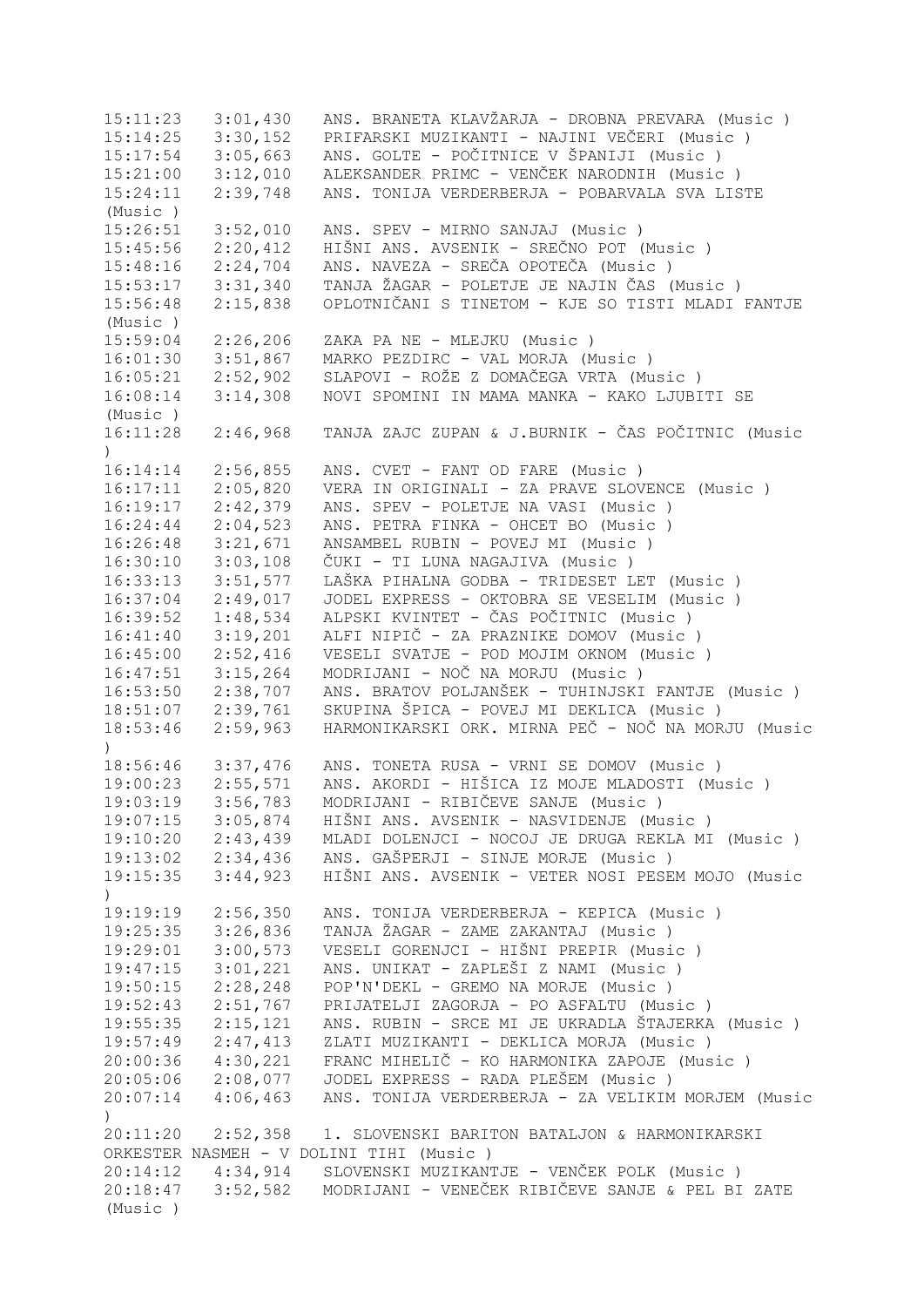20:22:39 3:26,223 ANS. BRANETA KLAVŽARJA - JESEN IHTI (Music ) 20:26:05 2:40,592 SLOVENSKI MUZIKANTJE - MOJ FANT JE VESELJAK (Music ) 20:28:45 4:09,385 ANS. SPEV - PEL BI ZATE (Music ) 20:32:55 3:18,428 ANS. ZASAVCI - KJE NAJDEŠ MIR (Music ) 20:36:13 3:23,168 ZREŠKA POMLAD - ŽIGOLO (Music ) 20:39:36 3:26,871 TANJA ŽAGAR - ZAME ZAKANTAJ (Music ) 20:43:02 4:30,729 SLOVENSKI MUZIKANTJE - VENČEK POLK (Music ) 20:47:33 2:51,773 ANS. BISERI - POZABI ME (Music ) 20:50:24 3:52,625 MODRIJANI - VENEČEK RIBIČEVE SANJE & PEL BI ZATE (Music ) 20:54:17 2:41,066 ANS. LOJZETA SLAKA - MIRNOPEŠKA POLKA (Music ) 20:56:58 3:07,403 SKUPINA ŠPICA - HVALA VAMA PREDRAGA STARŠA (Music ) 21:00:05 3:31,328 TANJA ŽAGAR - POLETJE JE NAJIN ČAS (Music ) 21:03:36 1:40,308 ANS. VITA - V DOLINI TIHI (Music ) 21:05:16 1:54,595 SLOVENSKI ZVOKI - ŠOFERSKA POLKA (Music ) 21:07:10 2:47,045 ZLATI MUZIKANTI - DEKLICA MORJA (Music ) 21:09:57 3:45,189 PEVSKI TRIO EROIKA - (Music ) 21:13:42 4:18,855 PRIMORSKI FANTJE - LEDENE ROŽE (Music ) 21:18:01 3:05,549 ANS. GOLTE - POČITNICE V ŠPANIJI (Music ) 21:21:06 2:56,135 STANE PETRIČ - NE ODHAJAJ VEČ (Music ) 21:24:02 3:32,631 VESELE ŠTAJERKE - SPOMINČICE (Music ) 21:27:35 3:56,640 MODRIJANI - RIBIČEVE SANJE (Music ) 21:31:31 3:35,389 ANS. POGUM - TOVORNJAKAR (Music ) 21:35:06 2:46,481 ANS. PETKA - MOJI DRAGI (Music ) 21:37:53 4:06,430 ANS. TONIJA VERDERBERJA - ZA VELIKIM MORJEM (Music ) 21:41:59 3:56,559 BOŽIDAR WOLFAND - WOLF - DOBRI STARI ČASI (Music ) 21:45:55 2:45,232 GADI - MALO, MALO ŠE (Music ) 21:48:40 3:51,794 ANS. SPEV - MIRNO SANJAJ (Music ) 21:52:32 2:21,704 FANTJE Z VSEH VETROV - TE DOMAČE VIŽE (Music ) 21:54:53 4:19,658 NAVIHANKE - ROCK MIX (Music ) 21:59:13 2:47,204 TANJA ZAJC ZUPAN & J.BURNIK - ČAS POČITNIC (Music ) 22:01:59 2:39,891 JODEL EXPRESS - KRALJICA JODLANJA (Music ) 22:04:39 3:03,421 NOVI SPOMINI IN MAMA MANKA - NATOČIM CVIČKA (Music ) 22:07:42 2:41,227 ANS. SPEV - POLETJE NA VASI (Music ) 22:10:23 3:05,520 IGOR IN ZLATI ZVOKI - STARI GRAD (Music ) 22:13:29 3:15,591 ANS. GOLTE - ZAME SI KOT BISER (Music ) 22:16:44 2:27,911 POP'N'DEKL - GREMO NA MORJE (Music ) 22:19:12 3:08,396 IGOR IN ZLATI ZVOKI - KAVBOJ JOE (Music ) 22:22:20 3:20,889 ANS. GOLTE - TVOJA LJUBEZEN (Music ) 22:25:40 2:33,377 ANS. GAŠPERJI - SINJE MORJE (Music )<br>22:28:13 3:50,677 ALFI NIPIČ - PRIDI RAD BI ZAPLESAL S 22:28:13 3:50,677 ALFI NIPIČ - PRIDI RAD BI ZAPLESAL S TEBOJ (Music  $\lambda$ 22:32:04 3:21,209 ANS. POGUM - NOCOJ BOŠ SPET SAMA (Music ) 22:35:25 3:14,965 MODRIJANI - NOČ NA MORJU (Music ) 22:38:40 2:16,298 ANS. VITA MUŽENIČA - MI SLOVENCI (Music ) 22:40:56 2:06,064 BENEŠKI FANTJE - SONČNO JUTRO (Music)<br>22:43:02 3:51,916 MARKO PEZDIRC - VAL MORJA (Music) 3:51,916 MARKO PEZDIRC - VAL MORJA (Music ) 22:46:53 1:41,938 DENIS NOVATTO - BENEŠKI KARNEVAL (Music ) 22:48:35 2:31,510 POSKOČNI MUZIKANTI - ADIJO MADAM (Music ) 22:51:06 4:09,405 ANS. SPEV - PEL BI ZATE (Music ) 22:55:16 3:04,998 ANS. FRANČIČ - NOVOROJENČEK (Music ) 22:58:20 2:43,543 VERA IN ORIGINALI - VA PENSIERO (Music ) 23:01:04 3:00,153 HARMONIKARSKI ORK. MIRNA PEČ - NOČ NA MORJU (Music  $\lambda$ 23:04:04 4:30,157 SLOVENSKI OKTET - RIBNIŠKA (Music )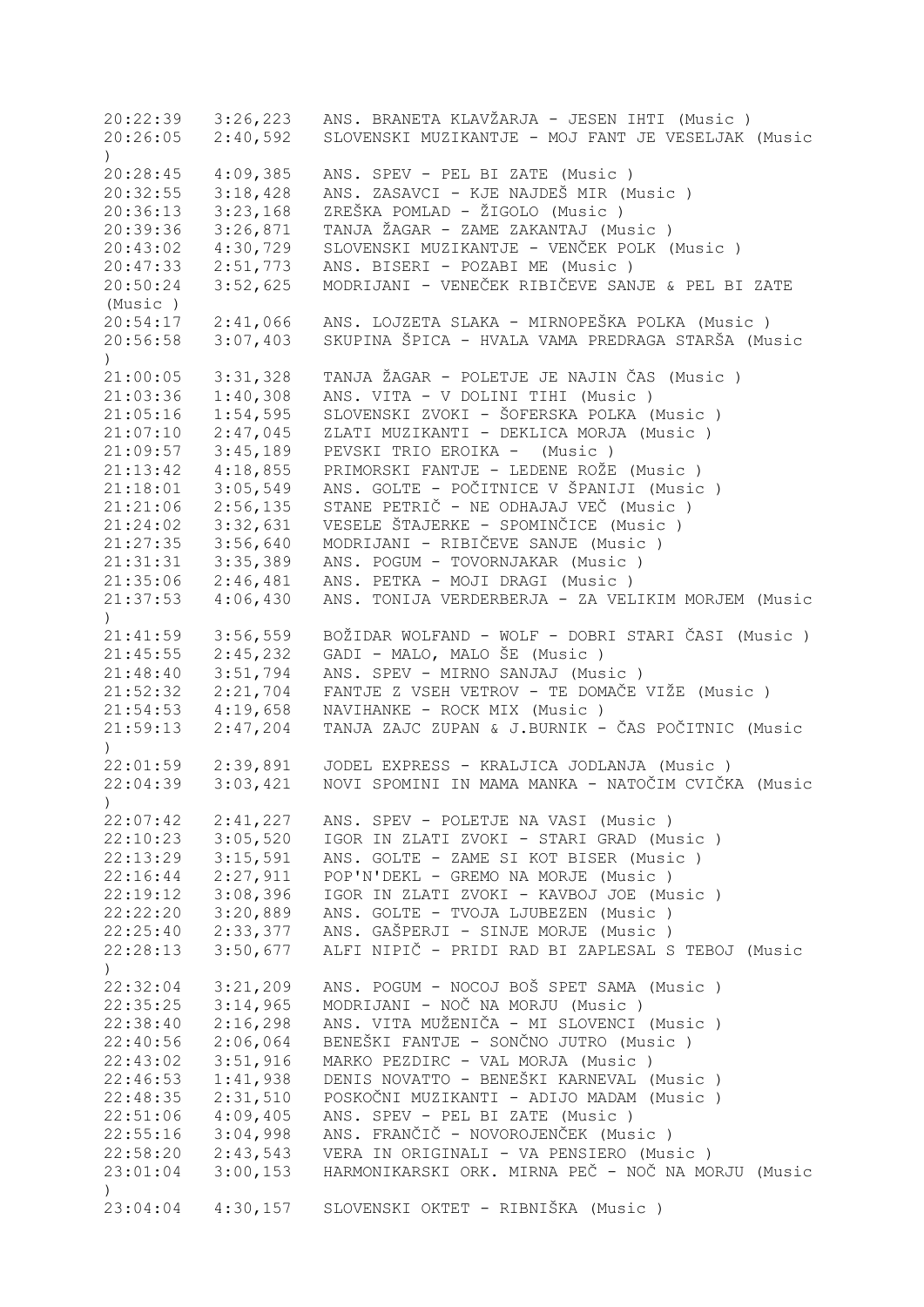| 23:08:34 | 2:57,274              | ANS. AKORDI - ŽELIM SI TE (Music)                  |
|----------|-----------------------|----------------------------------------------------|
| 23:11:30 | 3:03,153              | ČUKI - TI LUNA NAGAJIVA (Music)                    |
|          | $23:14:33$ $3:22,601$ | JODEL EXPRESS - DO UŠES ZALJUBLJENA (Music )       |
| 23:17:55 | 3:29,960              | ANS. NEMIR - PRI MAMI SMO SE ZBRALI (Music)        |
| 23:21:25 | 1:48,261              | ALPSKI KVINTET - ČAS POČITNIC (Music)              |
| 23:23:13 | 4:28,320              | IVAN HUDNIK - ZELENE LIVADE (Music)                |
| 23:27:41 | 2:39,983              | ANS. PETRA FINKA - MOJ STARI AVTO (Music)          |
|          | $23:30:21$ $3:51,918$ | MARKO PEZDIRC - VAL MORJA (Music)                  |
| 23:34:12 | 1:47,695              | DENIS NOVATTO - DUNAJ OSTANE DUNAJ (Music)         |
| 23:36:00 | 3:37,830              | VERA IN ORIGINALI - PESEM KITARE (Music)           |
| 23:39:37 | 3:27,426              | TANJA ŽAGAR - ZAME ZAKANTAJ (Music)                |
| 23:43:04 | 3:24,381              | FANTJE Z VSEH VETROV - NE POZABI DOMOVINE (Music)  |
|          | $23:46:27$ $2:27,933$ | ANS. BISERI - PUNČI, NI DEBATE (Music)             |
| 23:48:54 | 4:08,132              | ANS. TONIJA VERDERBERJA - ZA VELIKIM MORJEM (Music |
|          |                       |                                                    |
|          | $23:56:33$ $3:20,125$ | KORADO IN BRENDI - GENIJ IN BEDAK (Music )         |
| 23:59:53 | 3:25,420              | ANS. VASOVALCI - MOJA DEŽELICA (Music)             |

| 0:03:19          | 3:15,019 | MODRIJANI - NOČ NA MORJU (Music)                   |
|------------------|----------|----------------------------------------------------|
| 0:06:33          | 2:49,108 | ANS. NAGELJ - PLANINSKI KRST (Music)               |
| 0:09:22          | 3:02,220 | ŠTIRJE KOVAČI - RŽENOVA TINKA (Music )             |
| 0:12:24          | 3:52,915 | MODRIJANI - VENEČEK RIBIČEVE SANJE & PEL BI ZATE   |
| (Music)          |          |                                                    |
| 0:16:16          | 3:01,434 | HIŠNI ANS. AVSENIK - ČEZ ZELENE TRATE (Music )     |
| 0:19:17          | 3:36,331 | ANS. NAPEV - TI SPLOH NE SLUTIŠ (Music)            |
| 0:26:31          | 3:56,429 | MODRIJANI - RIBIČEVE SANJE (Music)                 |
| 0:30:28          | 2:50,129 | IGOR IN ZLATI ZVOKI - OČETOVA URA (Music )         |
| 0:33:18          | 4:01,300 | ANS. SPEV - Z NJO (Music)                          |
| 0:37:19          | 3:03,186 | ČUKI - TI LUNA NAGAJIVA (Music )                   |
| 0:40:22          | 2:40,195 | ANS. BITENC - VASOVALEC (Music)                    |
| 0:43:02          | 3:49,419 | ŠTIRJE KOVAČI - NEKE SONČNE NEDELJE (Music )       |
| 0:46:51          | 3:31,556 | TANJA ŽAGAR - POLETJE JE NAJIN ČAS (Music)         |
| 0:50:22          | 3:28,803 | ALFI NIPIČ - POLJANE DOM PRELEPIH DNI (Music)      |
| 0:53:50          | 3:25,614 | POSKOČNI MUZIKANTI - OBJEMI ME (Music )            |
| 0:57:15          | 2:47,028 | ZLATI MUZIKANTI - DEKLICA MORJA (Music)            |
| 1:00:02          | 2:22,504 | IGOR IN ZLATI ZVOKI - ČESTITKE IN POZDRAVI (Music  |
| $\left( \right)$ |          |                                                    |
| 1:02:24          | 2:38,851 | POSKOČNI MUZIKANTI - SUPER PUNCA (Music)           |
| 1:05:03          | 2:41,213 | ANS. SPEV - POLETJE NA VASI (Music)                |
| 1:07:44          | 3:15,009 | ANS. PROSEN - NIHČE NE JOČE ZASTONJ (Music )       |
| 1:10:59          | 2:23,242 | MLADI DOLENJCI - PRIZNAM (Music)                   |
| 1:13:22          | 3:00,256 | HARMONIKARSKI ORK. MIRNA PEČ - NOČ NA MORJU (Music |
| $\left( \right)$ |          |                                                    |
| 1:16:22          | 5:34,543 | SLOVENSKI MUZIKANTJE IN SLOVENSKI OKTET - PESEM    |
| DOMAČA (Music)   |          |                                                    |
| 1:21:56          | 2:36,793 | VESELI SVATJE - DOTAKNIL SI SE MOJEGA SRCA (Music  |
| $\lambda$        |          |                                                    |
| 1:24:33          | 2:47,276 | TANJA ZAJC ZUPAN & J.BURNIK - ČAS POČITNIC (Music  |
| $\lambda$        |          |                                                    |
| 1:27:19          | 3:43,573 | STANE VIDMAR - NE BUDITE ME VAS PROSIM (Music)     |
| 1:31:02          | 2:53,461 | VESELE ŠTAJERKE - DAJ PIR NA HLADNO (Music)        |
| 1:33:56          | 2:27,929 | POP'N'DEKL - GREMO NA MORJE (Music)                |
| 1:36:23          | 2:59,928 | FANTJE TREH DOLIN - (Music)                        |
| 1:39:23          | 2:53,079 | ANS. PETRA FINKA - MORSKA PRAVLJICA (Music )       |
| 1:42:16          | 4:09,414 | ANS. SPEV - PEL BI ZATE (Music)                    |
| 1:46:25          | 4:02,303 | ALFI NIPIČ - VEM DA TIHO SPIŠ (Music)              |
| 1:50:27          | 3:04,555 | ANS. SVETLIN - BELO OBLEKO SI ŽE NOSILA (Music )   |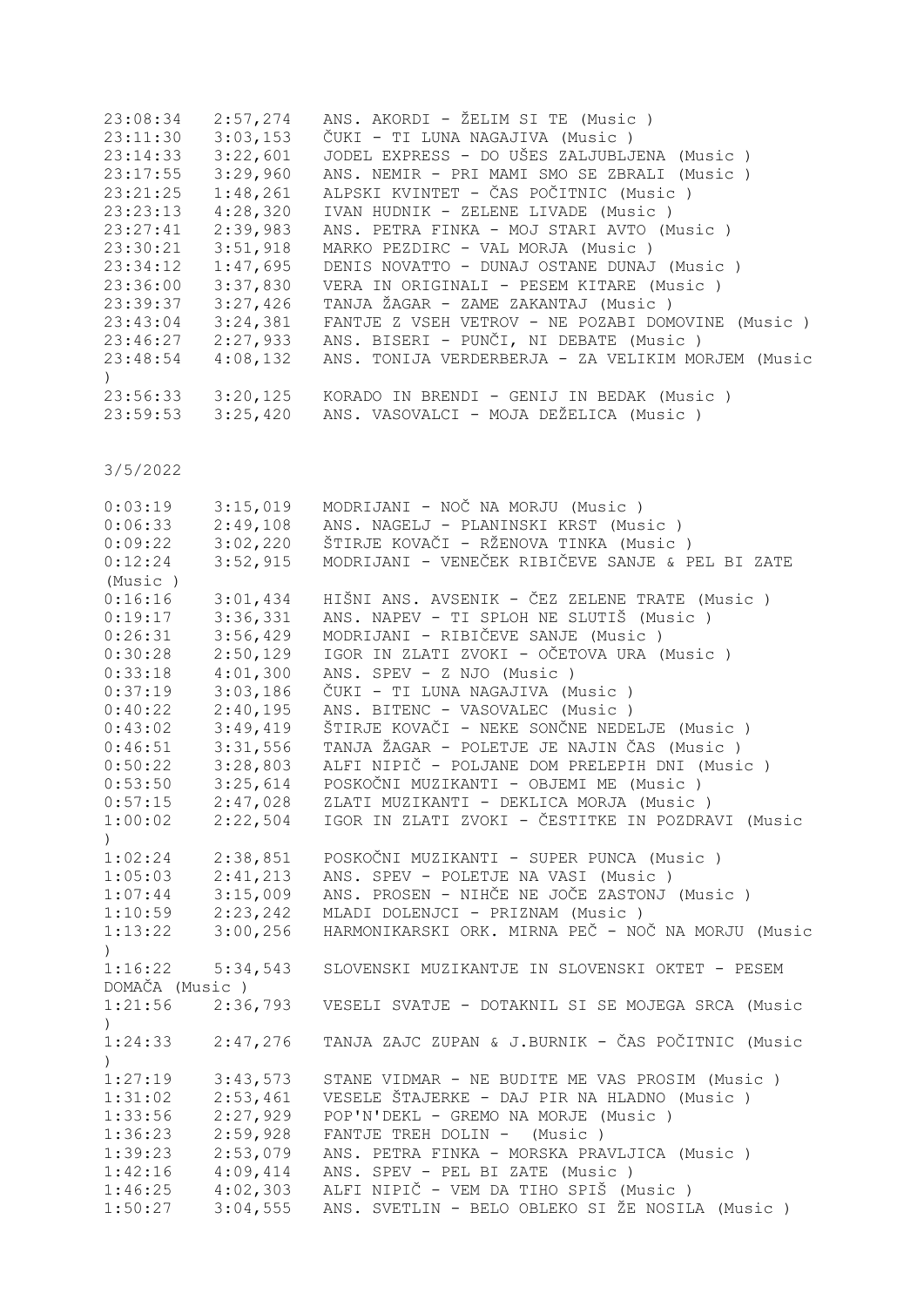1:53:31 1:48,682 ALPSKI KVINTET - ČAS POČITNIC (Music)<br>1:55:19 3:51,294 IGOR IN ZLATI ZVOKI - LABODI NA BLEJSK 1:55:19 3:51,294 IGOR IN ZLATI ZVOKI - LABODI NA BLEJSKEM JEZERU (Music )<br>1:59:10 3:19,083 1:59:10 3:19,083 SLOVENSKI MUZIKANTJE - GASILSKA KORAČNICA (Music)<br>2:02:29 3:05,541 ANS. GOLTE - POČITNICE V ŠPANIJI (Music) 2:02:29 3:05,541 ANS. GOLTE - POČITNICE V ŠPANIJI (Music ) 2:05:34 3:21,769 ALFI NIPIČ - SILVESTRSKI POLJUB (Music ) 2:08:56 3:04,185 IGOR IN ZLATI ZVOKI - STARI GRAD (Music ) 2:11:59 3:52,237 ANS. SPEV - MIRNO SANJAJ (Music ) 2:15:51 2:26,422 ANS. GAŠPERJI - BELA JADRA (Music ) 2:18:17 2:45,238 IGOR IN ZLATI ZVOKI - JAZ LUNCO VPRAŠAL BOM (Music ) 2:21:02 2:33,379 ANS. GAŠPERJI - SINJE MORJE (Music ) 2:23:35 2:07,325 VITEZI CELJSKI - MOZARTINO SHOW (Music ) 2:21:02 2:33,379 ANS. GAŠPERJI - SINJE MORJE (Music 2:23:35 2:07,325 VITEZI CELJSKI - MOZARTINO SHOW (M<br>2:25:42 2:22,196 ŠTIRJE KOVAČI - BREZ VEZE (Music )<br>2:28:04 4:09,372 ANS. SPEV - PEL BI ZATE (Music ) 2:28:04 4:09,372 ANS. SPEV - PEL BI ZATE (Music ) 2:32:13 2:50,299 ANS. SKALA - ZA DOB, GORJUŠO, LAZE (Music ) 2:35:03 2:32,933 DONAČKA - PRIDI, ZAPLEŠI (Music ) 2:37:36 2:41,430 ANS. SPEV - POLETJE NA VASI (Music ) 2:40:17 2:28,942 ANS. GOTER - NAGELJ POLKA (Music ) 2:42:45 2:32,073 ANS. NAVEZA - FANT ŠTEVILKA TRI (Music)<br>2:45:17 3:56,462 MODRIJANI - RIBIČEVE SANJE (Music) 2:45:17 3:56,462 MODRIJANI - RIBIČEVE SANJE (Music)<br>2:49:14 2:17,733 ANS. GOLTE - IZ LOGARSKE DOLINE (Mu 2:49:14 2:17,733 ANS. GOLTE - IZ LOGARSKE DOLINE (Music ) 2:51:31 3:35,373 ANS. UNIKAT - DOVOLJ MI JE (Music ) 2:55:06 4:07,234 ANS. TONIJA VERDERBERJA - ZA VELIKIM MORJEM (Music  $\lambda$ 2:59:12 2:55,791 HIŠNI ANS. AVSENIK - VESELJE SREČO RADOST VAM ŽELIMO (Music )<br>3:02:08 2:18,472 3:02:08 2:18,472 ANS. VIHAR - ŠE ČAKAM TE (Music ) 3:04:26 3:52,719 MODRIJANI - VENEČEK RIBIČEVE SANJE & PEL BI ZATE (Music ) 3:08:18 1:55,656 FOTODRUŠTVO TEZNO - OLJKA (Music ) 3:10:14 2:31,277 VAGABUNDI - KER STE TAKI VESELJAKI (Music ) 3:12:45 3:31,398 TANJA ŽAGAR - POLETJE JE NAJIN ČAS (Music ) 3:16:16 3:38,535 ANS. MINERALI - NISEM SAMA (Music ) 3:19:54 2:59,912 ANS. GOLTE - KOT BELI ZAJČKI (Music ) 3:22:54 3:26,872 TANJA ŽAGAR - ZAME ZAKANTAJ (Music ) 3:26:21 2:07,976 ANS. LOJZETA SLAKA - POŠTAR (Music ) ANS. VIHAR - PRISLUHNI MI (Music ) 3:32:04 2:47,046 ZLATI MUZIKANTI - DEKLICA MORJA (Music ) 3:34:51 3:21,467 BRENDI - KAKŠNA BO TA NORA NOČ (Music ) 3:38:12 2:24,418 ANS. SVETLIN - PALME IN VALOVI (Music ) 3:40:36 1:48,275 ALPSKI KVINTET - ČAS POČITNIC (Music ) 3:42:24 2:25,386 JOŽE ŠALEJ - NA GOLTEH (Music ) ANS. NEMIR - NE BODI LJUBOSUMNA (Music ) 3:47:14 3:03,257 ČUKI - TI LUNA NAGAJIVA (Music ) 3:50:17 1:37,661 ALPSKI KVINTET - ČAS POČITNIC (Music ) 3:51:54 2:20,669 VESELE ŠTAJERKE - HOČEŠ ME ALI NOČEŠ ME (Music ) 3:54:15 3:51,846 ANS. SPEV - MIRNO SANJAJ (Music ) 3:58:06 2:44,676 HAJDI, JULIJA - NAŠ KUŽA (Music ) 4:00:51 2:50,678 ANS. MLADIKA - CHAT (Music ) 4:03:41 3:14,944 MODRIJANI - NOČ NA MORJU (Music ) 4:06:56 3:24,471 DIE GEININGER - KO SE V TVOJIH SANJAH PREBUDIM (Music ) 4:10:20 3:27,620 ALPSKI KVINTET - PRAZNOVANJE (Music ) 4:13:48 2:27,909 POP'N'DEKL - GREMO NA MORJE (Music ) 4:16:15 2:31,048 ALPENSOUND - I LIAB DI (Music ) 4:18:46 3:50,897 JODEL EXPRESS - IBER DOZA (Music ) 4:22:37 3:51,901 MARKO PEZDIRC - VAL MORJA (Music ) 4:26:28 2:34,282 IGOR IN ZLATI ZVOKI - ČINDARASA BUMSA (Music ) 4:29:02 2:34,684 GADI - NATE LE (Music )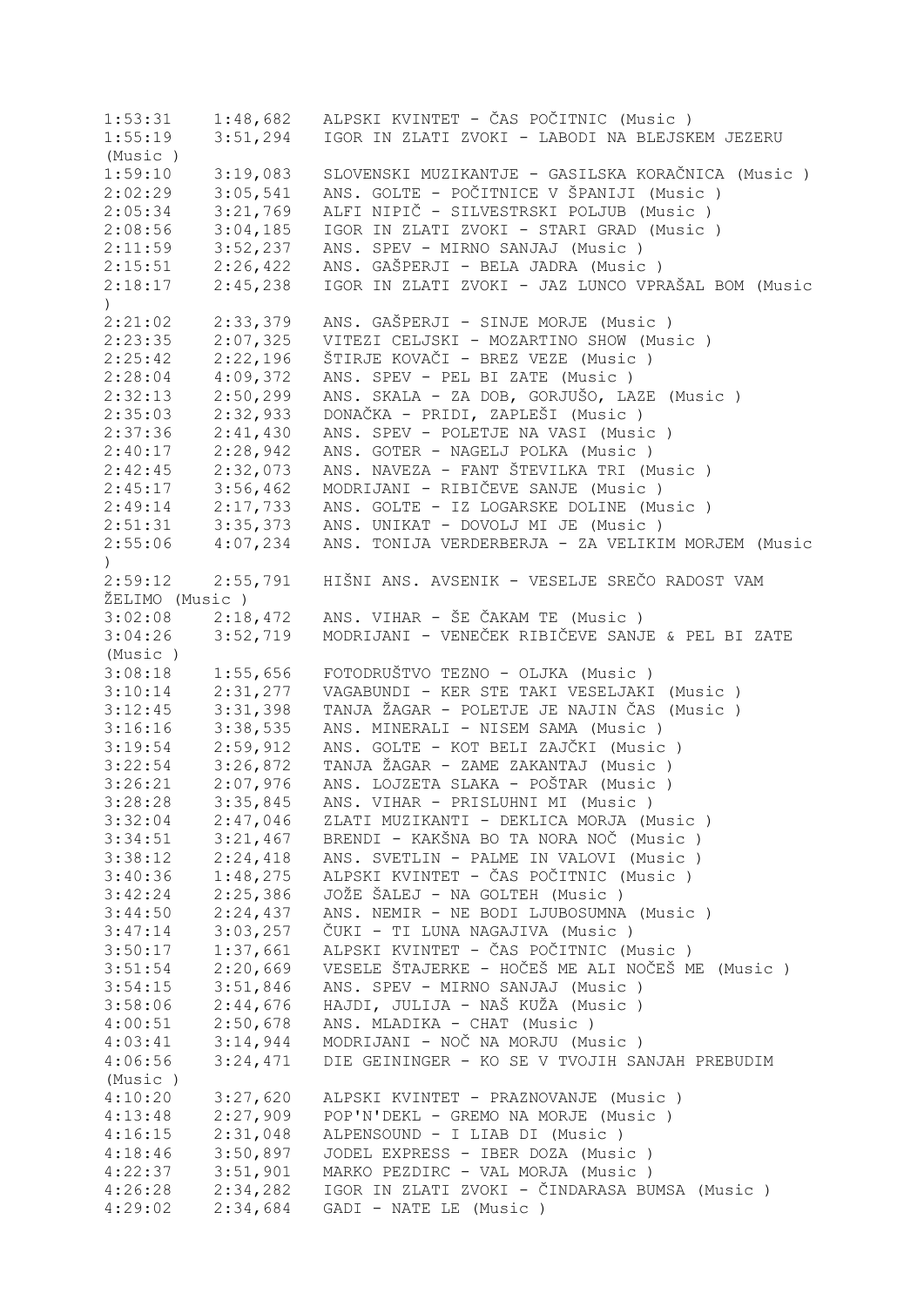| 4:31:37          | 2:33,353 | ANS. GAŠPERJI - SINJE MORJE (Music )               |
|------------------|----------|----------------------------------------------------|
| 4:34:10          | 3:27,918 | GLOBAL KRYNER - LIKE A VIRGIN (Music )             |
| 4:37:38          | 2:42,196 | MLADI DOLENJCI - MENI NI ZA BOGATIJO (Music)       |
| 4:40:20          | 2:46,786 | TANJA ZAJC ZUPAN & J.BURNIK - ČAS POČITNIC (Music  |
| $\left( \right)$ |          |                                                    |
| 4:43:06          | 3:31,066 | MLADI DOLENJCI - BREZ OTROŠKIH OČI (Music )        |
| 4:46:37          | 1:38,587 | BENEŠKI FANTJE - VESELI BENEČANI (Music )          |
| 4:48:15          | 3:05,795 | ANS. GOLTE - POČITNICE V ŠPANIJI (Music )          |
| 4:51:21          | 3:53,268 | ALFI NIPIČ - VEM DA TIHO SPIŠ (Music)              |
| 4:55:14          | 2:18,242 | ZREŠKA POMLAD - DOBRO NAM GRE (Music)              |
|                  |          | HARMONIKARSKI ORK. MIRNA PEČ - NOČ NA MORJU (Music |
| 4:57:32          | 3:00,185 |                                                    |
| $\mathcal{L}$    |          |                                                    |
| 5:00:32          | 3:01,223 | ALPSKI KVINTET - BELA VRTNICA (Music)              |
| 5:03:33          | 3:21,563 | ZAKA PA NE - DO POROKE NA ROKE (Music)             |
| 5:06:54          | 1:48,271 | ALPSKI KVINTET - ČAS POČITNIC (Music )             |
| 5:08:42          | 2:41,608 | ANS. SVETLIN - VEDNO NA POTI (Music)               |
| 5:11:24          | 2:52,557 | VESELI DOLENJCI - ŠE ZADNJIČ (Music )              |
| 5:14:16          | 2:27,940 | POP'N'DEKL - GREMO NA MORJE (Music)                |
| 5:16:44          | 2:09,958 | OKTET SOTOČJE - LJUBEZENSKA (Music )               |
| 5:18:54          | 2:50,850 | NAVIHANKE - ŠTUDENTSKA JE TEŽKA (Music)            |
| 5:21:44          | 2:46,914 | TANJA ZAJC ZUPAN & J.BURNIK - ČAS POČITNIC (Music  |
| $\mathcal{L}$    |          |                                                    |
| 5:24:31          | 2:58,864 | MARTIN IN BARBARA JEHART - SANJE MLADIH DNI (Music |
| $\lambda$        |          |                                                    |
| 5:27:30          | 2:36,361 | ANS. ERAZEM - V OŠTARIJI (Music )                  |
| 5:30:06          | 2:47,019 | ZLATI MUZIKANTI - DEKLICA MORJA (Music)            |
| 5:32:52          | 2:28,600 | ANS. SVETLIN - KO SE CVETJE OSUJE (Music)          |
| 5:35:21          | 3:42,510 | ANS. PETKA - ZA PRAZNIK TVOJ (Music)               |
|                  |          | MODRIJANI - NOČ NA MORJU (Music)                   |
| 5:39:03          | 3:14,989 |                                                    |
| 5:42:18          | 2:50,005 | ALFI NIPIČ - POJDI DEKLE (Music)                   |
| 5:45:08          | 4:02,336 | VESELI SVATJE - PRVIČ BOM MAMICA (Music)           |
| 5:49:09          | 2:33,334 | ANS. GAŠPERJI - SINJE MORJE (Music)                |
| 5:51:42          | 3:29,115 | ALFI NIPIČ - ZBOGOM PRIJATELJ (Music)              |
| 5:55:11          | 2:13,550 | ANS. BISERI - FERMENTIN (Music)                    |
| 5:57:24          | 3:27,337 | TANJA ŽAGAR - ZAME ZAKANTAJ (Music)                |
| 6:00:51          | 2:00,223 | SAVINJSKI KVINTET - POŠTAR (Music )                |
| 6:02:51          | 3:09,245 | ANS. PETKA - ČISTA PETKA (Music)                   |
| 6:06:00          | 4:07,135 | ANS. TONIJA VERDERBERJA - ZA VELIKIM MORJEM (Music |
| $\mathcal{C}$    |          |                                                    |
| 6:10:06          | 2:49,399 | SLOVENSKI MUZIKANTJE - VESELI MUZIKANT (Music)     |
| 6:12:55          | 2:50,120 | ZAKA PA NE - SRČKI V OMAKI (Music )                |
| 6:15:44          | 3:52,791 | MODRIJANI - VENEČEK RIBIČEVE SANJE & PEL BI ZATE   |
| (Music)          |          |                                                    |
| 6:19:36          | 2:54,819 | ANS. SVETLIN - DEKLETU V SLOVO (Music)             |
| 6:24:31          | 2:21,163 | VESELI DOLENJCI - GLAS HARMONIKE (Music)           |
| 6:26:52          | 3:52,657 | MARKO PEZDIRC - VAL MORJA (Music)                  |
| 6:30:43          | 2:50,175 | ANS. VITA - RIBIČ (Music)                          |
|                  |          | ANS. NEMIR - TAKO PUNCO BI RAD (Music)             |
| 6:33:34          | 2:51,876 |                                                    |
| 6:36:25          | 2:41,393 | ANS. SPEV - POLETJE NA VASI (Music )               |
| 6:39:06          | 3:09,131 | IGOR IN ZLATI ZVOKI - HALO EVROPA (Music )         |
| 6:42:15          | 3:38,803 | ANS. AKORDI - ČE PA NISEM JAZ ZA TEBE (Music)      |
| 6:45:53          | 3:56,859 | MODRIJANI - RIBIČEVE SANJE (Music)                 |
| 6:49:49          | 2:19,770 | GOTER&SREDENŠEK - ŠTAJERC NAŠ JE VERY GOOD (Music  |
| $\left( \right)$ |          |                                                    |
| 6:54:28          | 1:54,832 | MODRIJANI - I FOLLOW RIVERS (Music )               |
| 6:56:23          | 4:09,327 | ANS. SPEV - PEL BI ZATE (Music)                    |
| 7:05:44          | 4:46,908 | IGOR IN ZLATI ZVOKI - FANTOVSKE (Music)            |
| 7:10:31          | 3:55,034 | ANS. NAVEZA - VEM JOKALA BOM (Music)               |
| 7:14:26          | 3:05,799 | ANS. GOLTE - POČITNICE V ŠPANIJI (Music )          |
| 7:17:31          | 3:12,912 | ZREŠKA POMLAD - PESEM POHORSKIH GOZDOV (Music )    |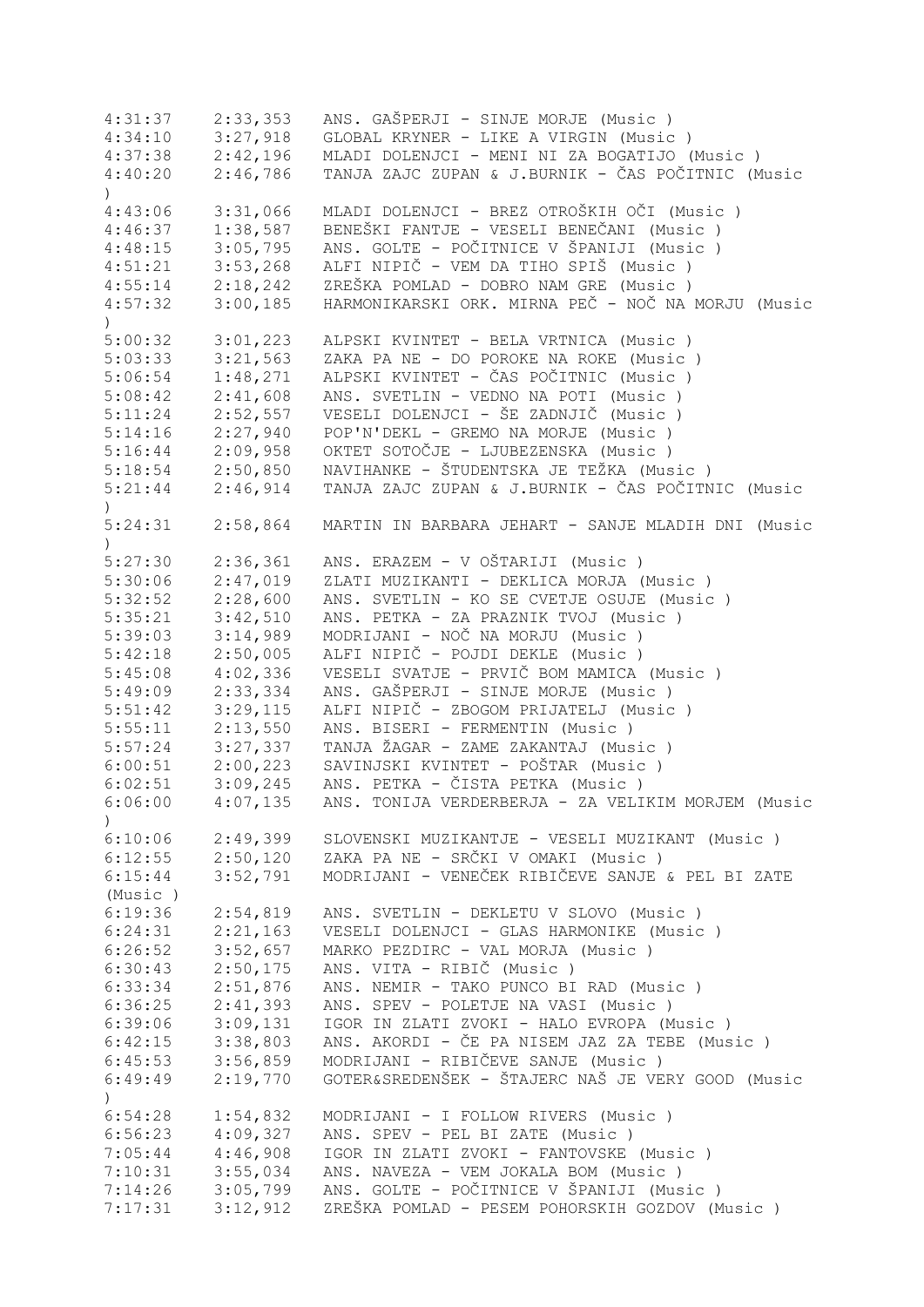|                  | $7:20:43$ $2:26,830$  | ANS. UNIKAT - NE CUKAJ ME ZA KITKI (Music )                  |
|------------------|-----------------------|--------------------------------------------------------------|
| 7:23:10          | 3:00,000              | HARMONIKARSKI ORK. MIRNA PEČ - NOČ NA MORJU (Music           |
| $\left( \right)$ |                       |                                                              |
| 7:26:10          | 2:20,028              | ANS. ZASAVCI - IGRAMO VAM (Music )                           |
| 7:28:30          | 1:47,708              | ANS. SVETLIN - SRČNI NEMIR (Music)                           |
| 8:30:18          | 3:31,398              | TANJA ŽAGAR - POLETJE JE NAJIN ČAS (Music)                   |
| 8:33:49          | 2:31,178              | ANS. NEMIR - ZAVRTI SE Z MENOJ (Music)                       |
|                  |                       |                                                              |
| 8:36:20          | 3:10,294              | ANS. VASOVALCI - PREPELICA (Music)                           |
| 8:39:30          | 3:51,980              | ANS. SPEV - MIRNO SANJAJ (Music)                             |
| 8:43:21          | 2:47,074              | MODRIJANI - DEKLE S ČRNIMI OČMI (Music)                      |
| 8:46:08          | 2:48,591              | ANS. BISERI - POZABI ME (Music)                              |
| 8:48:57          | 3:03,152              | ČUKI - TI LUNA NAGAJIVA (Music )                             |
| 8:51:59          | 3:11,860              | ANS. BRANETA KLAVŽARJA - MAMINA RUTA (Music)                 |
| 8:55:11          | 2:57,553              | ANS. KRAJCARJI - NUORI CAJTI (Music)                         |
| 8:58:08          | 3:52,073              | ANS. SPEV - MIRNO SANJAJ (Music)                             |
| 9:02:00          | 2:06,934              | HIŠNI ANS. JOŽOVC - GLASBENA RAZGLEDNICA (Music )            |
| 9:04:06          | 2:53,719              | ANS. GOLTE - SAJ BI TRKAL (Music)                            |
| 9:22:13          | 1:48,083              | ALPSKI KVINTET - ČAS POČITNIC (Music )                       |
| 9:24:01          | 0:35,049              | VAGABUNDI - SHOW ŠVICA (Music)                               |
| 9:24:36          | 3:12,087              | BENEŠKI FANTJE - LUNCA BENEŠKA (Music )                      |
| 9:27:48          | 2:47,023              | ZLATI MUZIKANTI - DEKLICA MORJA (Music)                      |
|                  | 2:27,512              | ALPSKI KVINTET - KO V NOŠO SE ODENEM (Music )                |
| 10:30:47         |                       |                                                              |
| 10:33:14         | 1:24,803              | SLOVENSKI ZVOKI - SLOVENSKI SUPER BOY (Music )               |
| 10:34:39         | 2:28,322              | POP'N'DEKL - GREMO NA MORJE (Music)                          |
| 10:37:07         | 2:15,868              | HIŠNI ANS. AVSENIK - ŽALOSTNA DEKLICA (Music )               |
| 10:39:22         | 3:35,015              | ANS. AKORDI - NAJINA ZGODBA (Music)                          |
| 10:42:57         | 3:51,840              | MARKO PEZDIRC - VAL MORJA (Music)                            |
| 11:02:02         | 1:38,231              | JODEL EXPRESS - KDOR ZNA PA ZNA (Music)                      |
| 11:03:40         | 1:52,620              | SLOVENSKI ZVOKI - SHOW PUMPE (Music )                        |
| 11:05:32         | 3:31,745              | TANJA ŽAGAR - POLETJE JE NAJIN ČAS (Music)                   |
| 11:09:03         | 4:01,421              | ŠTAJERSKIH 7 - ČAS OTROŠTVA (Music )                         |
| 11:13:04         | 1:57,994              | ANS. SPEV - ODPIRAJ DEKLE KAMRICO (Music)                    |
| 11:15:02         | 2:41,219              | ANS. SPEV - POLETJE NA VASI (Music)                          |
| 11:17:43         | 3:12,459              | TURBO ANGELS - RIBA RIBI GRIZE REP (Music)                   |
|                  | $11:20:56$ $2:38,916$ | ANS. BRATOV POLJANŠEK - TUHINJSKI FANTJE (Music)             |
| 11:23:34         | 4:06,651              | ANS. TONIJA VERDERBERJA - ZA VELIKIM MORJEM (Music           |
| $\mathcal{L}$    |                       |                                                              |
|                  |                       | 11:27:41 2:56,092 ANS. ZABAVLJAČI - POVEJTE MI ZAKAJ (Music) |
| 11:30:37         | 3:30,170              | ANS. NAVEZA - S TABO VSE LEPŠE JE (Music)                    |
| 11:34:06         | 3:15,118              | MODRIJANI - NOČ NA MORJU (Music)                             |
| 11:37:21         | 2:59,086              | ANS. AVSENIK - SLOVENIJA OD KOD LEPOTE TVOJE                 |
| (Music)          |                       |                                                              |
| 11:40:20         | 2:04,531              | NOVI SPOMINI - NA VESELICI (Music)                           |
| 11:42:23         | 2:46,769              | TANJA ZAJC ZUPAN & J.BURNIK - ČAS POČITNIC (Music            |
|                  |                       |                                                              |
| $\mathcal{C}$    |                       |                                                              |
| 11:45:10         | 2:44,616              | ŠTAJERSKIH 7 - ŽELIM VAM LEP DAN (Music)                     |
| 11:47:55         | 3:10,634              | ANS. UNIKAT - SRCE NE RAZUME (Music)                         |
| 11:51:04         | 3:56,652              | MODRIJANI - RIBIČEVE SANJE (Music)                           |
| 11:55:01         | 3:31,080              | FRANC KOMPARE - N'MAU ČEZ JIZARO (Music)                     |
| 11:58:32         | 2:29,900              | ANS. POET - MOJA SI TI (Music)                               |
| 12:01:01         | 3:05,788              | ANS. GOLTE - POČITNICE V ŠPANIJI (Music )                    |
| 12:04:07         | 3:11,933              | MALIBU Z GOSTI - ŽIVLJENJE SO ENE ŠTENGE (Music)             |
| 12:07:19         | 2:37,370              | ANS. SPEV - MAČICE (Music)                                   |
| 12:09:56         | 3:52,671              | MODRIJANI - VENEČEK RIBIČEVE SANJE & PEL BI ZATE             |
| (Music)          |                       |                                                              |
| 12:13:48         | 2:26,344              | IGOR IN ZLATI ZVOKI - ČINDARASA BUMSA (Music )               |
| 12:16:14         | 3:33,169              | PRIFARSKI MUZIKANTI - LEPU JE BLU (Music)                    |
| 12:19:47         | 2:33,346              | ANS. GAŠPERJI - SINJE MORJE (Music)                          |
| 12:22:20         | 3:55,792              | OKROGLI MUZIKANTJE - PO SVOJI POTI GREM (Music)              |
| 12:26:16         | 3:05,983              | SKUPINA ŠPICA - KO LJUBEZEN DAŠ NEKOMU (Music )              |
|                  |                       |                                                              |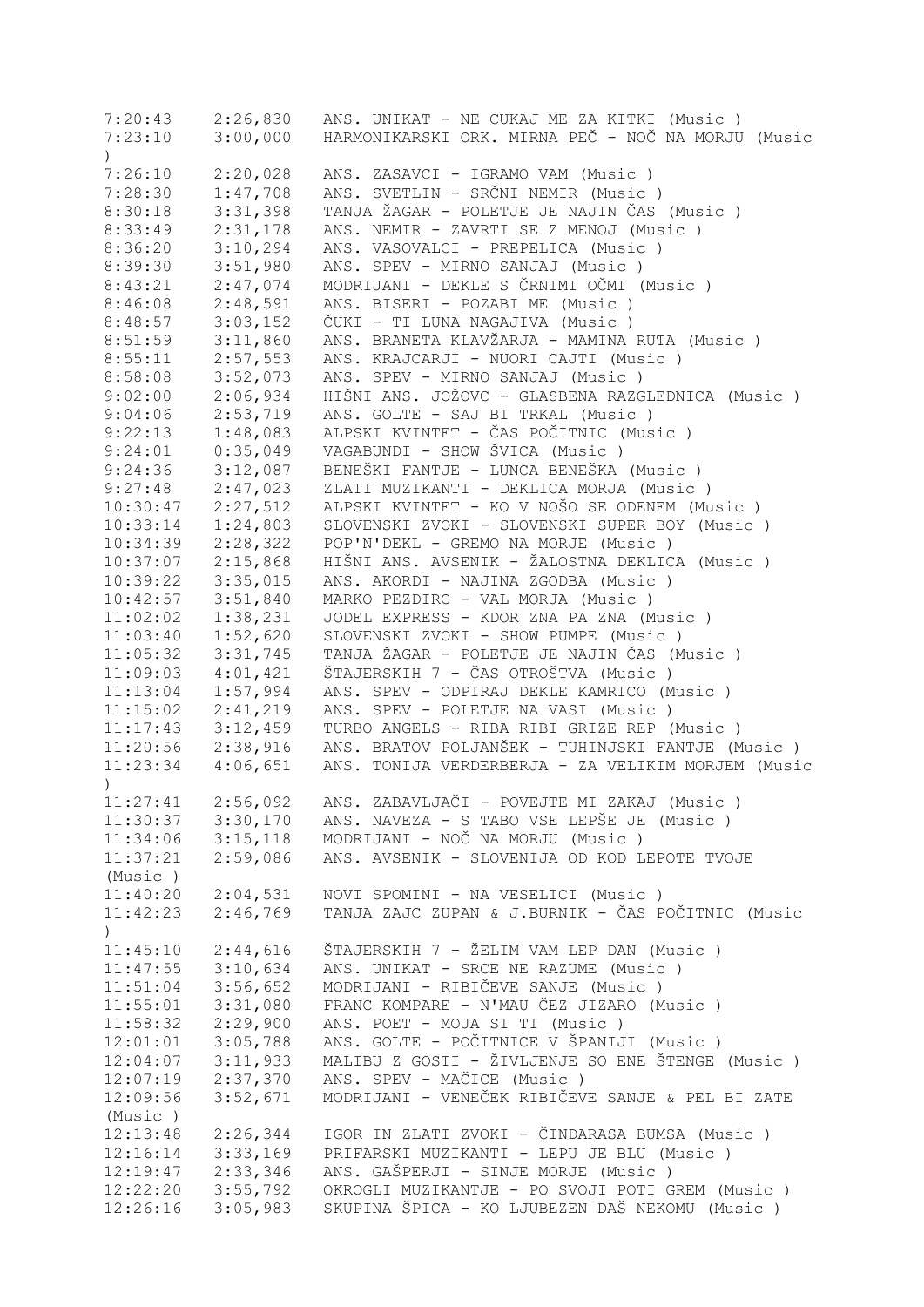| 12:29:22<br>$\lambda$     |          | 3:00,307 HARMONIKARSKI ORK. MIRNA PEČ - NOČ NA MORJU (Music |
|---------------------------|----------|-------------------------------------------------------------|
| 12:32:21                  | 2:33,337 | ANJA BURNIK - DOBRO JUTRO (Music)                           |
| 12:34:55                  | 2:20,534 | PRIFARSKI MUZIKANTI - IZ ZEMLJE GRE V TRSEK (Music          |
| $\mathcal{C}$             |          |                                                             |
| 12:37:15                  | 4:09,695 | ANS. SPEV - PEL BI ZATE (Music)                             |
| 12:41:24                  | 3:18,957 | ALFI NIPIČ - SE POHORJE VIDI (Music)                        |
| 12:44:43                  | 2:58,079 | VESELE ŠTAJERKE - POMLADNI VETER (Music)                    |
| 12:47:41                  | 3:03,117 | ČUKI - TI LUNA NAGAJIVA (Music )                            |
| 12:50:43                  | 3:13,366 | ANS. LOJZETA SLAKA - NE PRIŽIGAJ LUČI (Music )              |
| 12:53:57                  | 3:27,883 | ANS. RUBIN - STARI GRAD (Music)                             |
| 12:57:24                  | 3:26,823 | TANJA ŽAGAR - ZAME ZAKANTAJ (Music )                        |
| 13:00:51                  | 2:49,490 | ALFI NIPIČ - POJDI DEKLE (Music)                            |
| 13:03:40                  | 2:40,115 | ANS. AKORDI - HOČEŠ NOČEŠ (Music )                          |
| 13:06:20                  | 3:51,869 | MARKO PEZDIRC - VAL MORJA (Music)                           |
| 13:10:11                  | 1:37,950 | HIŠNI ANS. AVSENIK - NA GOLICI (Music )                     |
| 13:11:49                  | 4:32,834 | ZREŠKA POMLAD - ZADNJI POLETNI DAN (Music)                  |
| 13:16:21                  | 2:33,313 | ANS. GAŠPERJI - SINJE MORJE (Music)                         |
| 13:18:54                  | 2:52,951 | SAVINJSKI KVINTET - ČAKAL SEM DEKLICO OB POTOKU             |
| (Music)                   |          |                                                             |
| 13:21:47                  | 2:36,292 | ANS. BISERI - FEJSTBUKOVA GENERACIJA (Music )               |
| 13:24:23                  | 3:14,977 | MODRIJANI - NOČ NA MORJU (Music)                            |
| 13:27:38                  | 2:57,571 | ANS. ZASAVCI - KJE SI DOMA (Music)                          |
| 13:30:36                  | 2:52,675 | PRIFARSKI MUZIKANTI - MLINARCA (Music)                      |
| 13:33:28                  | 3:00,211 | HARMONIKARSKI ORK. MIRNA PEČ - NOČ NA MORJU (Music          |
| $\lambda$                 |          |                                                             |
| 13:36:28                  | 3:01,310 | ANS. MARZEL - MUZIKA NOCOJ IGRA (Music)                     |
| 13:39:29                  | 2:42,478 | MODRIJANI - MOJA (Music)                                    |
| 13:42:12                  | 3:03,145 | ČUKI - TI LUNA NAGAJIVA (Music)                             |
| 13:45:14                  | 4:03,141 | MODRIJANI - SPOMIN NA PEVCA ŠE ŽIVI (Music )                |
| 13:49:17                  | 3:48,171 | ANS. NAPEV - ZADNJIČ BOM JOKAL NOCOJ (Music)                |
| 13:53:05                  | 3:52,517 | ANS. SPEV - MIRNO SANJAJ (Music)                            |
| 13:56:56                  | 5:21,553 | HELENA IN HAJNI BLAGNE - SREBRNA REKA (Music)               |
| 14:02:18                  | 3:18,895 | ANS. BISERI - MIDVA (Music)                                 |
| 14:05:36                  | 2:41,569 | ANS. SPEV - POLETJE NA VASI (Music)                         |
| 14:08:17                  | 2:56,188 | POLKA PUNCE - ATA MAMA DEJTA GNAR (Music)                   |
| 14:11:13                  | 3:03,718 | BENEŠKI FANTJE - POJDEM V BENEČIJO (Music )                 |
| 14:14:17                  | 2:47,008 | ZLATI MUZIKANTI - DEKLICA MORJA (Music)                     |
| 14:17:04                  |          | 3:06,863 ANS. BRATOV POLJANŠEK - ČE BRATU BRAT JE TUJEC     |
| (Music)                   |          |                                                             |
| 14:20:11                  | 2:27,379 | VERA IN ORIGINALI - LEPO JE BITI CELJAN (Music )            |
| 14:22:38                  | 3:05,555 | ANS. GOLTE - POČITNICE V ŠPANIJI (Music )                   |
| 14:25:43                  | 3:14,214 | GLOBAL KRYNER - SOMETHING STUPID (Music)                    |
| 14:28:57                  | 4:02,957 | ANS. NAVEZA - VSAK DAN MORAŠ POISKATI SONCE (Music          |
| $\mathcal{C}$<br>14:33:00 | 2:46,750 | TANJA ZAJC ZUPAN & J.BURNIK - ČAS POČITNIC (Music           |
|                           |          |                                                             |
| $14:35:47$ $2:44,770$     |          | ANS. NEMIR - VSE ZVEZDE SEM PREŠTEL (Music)                 |
| 14:38:31                  | 3:24,250 | ATOMIK HARMONIK - NATOČI GA KELNARCA (Music)                |
| 14:41:55                  | 1:48,179 | ALPSKI KVINTET - ČAS POČITNIC (Music )                      |
| 14:43:43                  | 2:59,824 | MODRIJANI - NESKONČNO ZALJUBLJENA (Music)                   |
| 14:46:43                  | 1:59,321 | PRIMORSKI FANTJE - JE HITLA GLAVA NA KUŠIN (Music           |
| $\mathcal{L}$             |          |                                                             |
| 14:48:42                  | 4:06,424 | ANS. TONIJA VERDERBERJA - ZA VELIKIM MORJEM (Music          |
| 14:52:48                  | 3:04,595 | MODRIJANI - KJE SO TISTI MLADI FANTJE (Music)               |
| 14:55:53                  | 2:48,481 | ZAKA PA NE - ZVITA PUNCA (Music)                            |
| 14:58:41                  | 3:27,146 | TANJA ŽAGAR - ZAME ZAKANTAJ (Music)                         |
| 15:02:08                  | 4:25,737 | ALFI NIPIČ - ZAMETNE NOČI (Music)                           |
| 15:06:33                  | 2:51,767 | ANS. VASOVALCI - NI VEČ PRELA (Music)                       |
|                           |          |                                                             |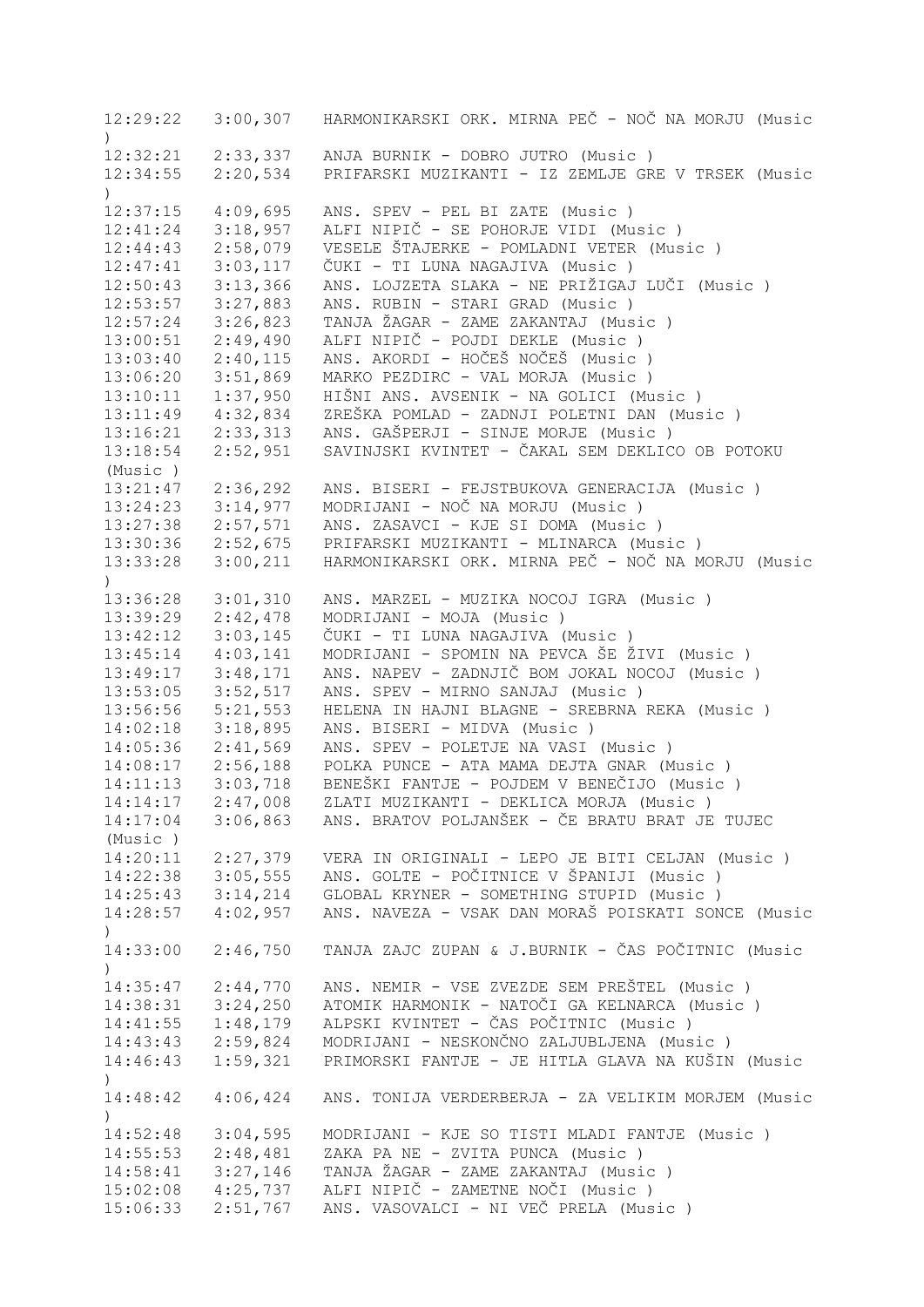| 15:09:24              | 3:52,788 | MODRIJANI - VENEČEK RIBIČEVE SANJE & PEL BI ZATE   |
|-----------------------|----------|----------------------------------------------------|
| (Music)               |          |                                                    |
| 15:13:16              | 5:09,786 | ŠTAJERSKIH 7 - SLOVENSKI KRUH (Music)              |
| 15:18:26              | 3:30,829 | ANS. POET - SOSED DOBER DAN (Music)                |
| 15:21:56              | 2:27,684 | POP'N'DEKL - GREMO NA MORJE (Music)                |
| 15:24:24              | 2:38,490 | ANS. ZABAVLJAČI - ZABAVNA POLKA (Music)            |
| 15:27:02              | 3:32,314 | ATOMIK HARMONIK - ŽIVLJENJE JE KAKOR REKA (Music)  |
| 15:45:47              | 3:31,904 | TANJA ŽAGAR - POLETJE JE NAJIN ČAS (Music)         |
| 15:49:18              | 2:40,546 | ŠTAJERSKIH 7 - ŽELIM VAM LEP DAN (Music)           |
| 15:55:36              | 2:42,272 | ALPSKI KVINTET - NAŠA POLKA (Music )               |
| 15:58:17              | 3:56,565 | MODRIJANI - RIBIČEVE SANJE (Music )                |
| 16:30:42              | 4:09,748 | PRIMORSKI FANTJE - DECEMBRSKI DAN (Music)          |
|                       | 3:52,639 | ANS. KRAJCARJI - LE K TEBI VLEČE ME (Music)        |
| 16:34:51              |          |                                                    |
| 16:38:43              | 4:09,610 | ANS. SPEV - PEL BI ZATE (Music)                    |
| 16:42:53              | 3:24,544 | ANS. NAGELJ - USPAVANKA (Music)                    |
| 16:46:17              | 2:18,440 | ANS. RUBIN - NA KONCU OVINKA (Music)               |
| 16:48:35              | 3:56,954 | MODRIJANI - RIBIČEVE SANJE (Music)                 |
| 16:55:16              | 2:44,751 | KLAPA MALI GRAD - VRATIJA SE ŠIME (Music )         |
| $16:58:00$ $4:21,767$ |          | PRIMORSKI FANTJE - NE JOKAJ (Music)                |
| 17:02:22<br>$\lambda$ | 4:06,731 | ANS. TONIJA VERDERBERJA - ZA VELIKIM MORJEM (Music |
| 17:06:28              | 3:10,684 | ŠTAJERSKIH 7 - PESEM ZVONOV (Music)                |
| $17:09:39$ $4:16,915$ |          | ANS. POET - FANT S HARMONIKO (Music)               |
| 17:13:55              | 2:46,742 | TANJA ZAJC ZUPAN & J.BURNIK - ČAS POČITNIC (Music  |
| $\lambda$<br>18:16:38 | 3:20,442 | KLAPA MALI GRAD - MASLINA JE NEOBRANA (Music)      |
| 18:19:58              | 3:01,413 | VAGABUNDI - KO SLIŠIM GLASBO (Music )              |
| 18:23:00              | 3:05,739 | ANS. GOLTE - POČITNICE V ŠPANIJI (Music )          |
| 18:26:05              | 2:08,577 | ROBERT GOTER - USPELO JE (Music)                   |
| 18:28:13              | 3:20,608 | ANS. SPEV - TRI DNI IN POL (Music)                 |
|                       |          |                                                    |
| 18:31:34              | 3:03,107 | ČUKI - TI LUNA NAGAJIVA (Music )                   |
| 18:34:37              | 2:03,217 | NUŠA DERENDA - NOE, NOE (Music)                    |
| 18:36:40              | 3:42,979 | ANS. VIHAR - NE PRIMERJAJ ME Z NJO (Music)         |
| 18:40:23              | 3:26,900 | TANJA ŽAGAR - ZAME ZAKANTAJ (Music)                |
| 18:43:50              | 4:10,061 | PRIMORSKI FANTJE - NE JOKAJ (Music)                |
| 18:48:00              | 3:20,645 | VESELI DOLENJCI - POSLANA Z NEBES (Music)          |
| 18:51:20              | 3:31,336 | TANJA ŽAGAR - POLETJE JE NAJIN ČAS (Music)         |
| 18:54:51              | 2:27,065 | ANS. SVETLIN - GASILSKA VESELICA (Music)           |
| 18:57:18              | 2:34,202 | SKUPINA ŠPICA - NIKOLI VEČ (Music )                |
| 18:59:52              | 1:48,233 | ALPSKI KVINTET - ČAS POČITNIC (Music )             |
| 19:01:40              | 2:17,066 | DENIS NOVATTO - BENEŠKI KARNEVAL (Music )          |
| 19:03:57              | 3:09,246 | VESELI SVATJE - LUNCA (Music)                      |
| 19:07:06              | 4:09,845 | ANS. SPEV - PEL BI ZATE (Music)                    |
| 19:11:15              | 3:31,664 | ANS. SPEV - VONJ STARIH OLK (Music)                |
| 19:14:47              | 3:11,141 | ANS. ERAZEM - ORGLICE (Music)                      |
| 19:17:58              | 2:42,730 | ANS. SPEV - POLETJE NA VASI (Music)                |
| 19:24:00              | 1:53,730 | DENIS NOVATTO - OD VASI DO VASI (Music)            |
| 19:25:53              | 2:54,043 | ANS. VIHAR - NA SONČNI STRANI ULICE (Music )       |
| 19:28:47              | 2:27,934 | POP'N'DEKL - GREMO NA MORJE (Music)                |
| 19:59:23              | 2:20,306 | OKTET SOTOČJE - VASOVALSKA (Music )                |
| 20:29:00              | 3:28,426 | VESELI DOLENJCI - POVEJ DEKLE (Music)              |
| 20:32:28              | 3:15,208 | MODRIJANI - NOČ NA MORJU (Music)                   |
| 20:35:43              | 1:33,109 | JODEL EXPRESS - KDOR ZNA PA ZNA (Music)            |
| 20:37:15              | 3:20,255 | ANS. TONIJA VERDERBERJA - TEMNA NOČ (Music)        |
| 20:40:34              | 3:51,727 | MARKO PEZDIRC - VAL MORJA (Music)                  |
| 20:44:25              | 2:26,669 | SLOVENSKI MUZIKANTJE - POD LIPO DOMAČO (Music )    |
|                       | 3:39,541 | ANS. POGUM - ZAPOJ PRIJATELJ STARI (Music )        |
| 20:46:52              |          |                                                    |
| 20:53:39              | 3:52,619 | MODRIJANI - VENEČEK RIBIČEVE SANJE & PEL BI ZATE   |
| (Music)               |          |                                                    |
| 20:57:32              | 3:21,957 | ANS. GAŠPERJI - SINJE MORJE (Music)                |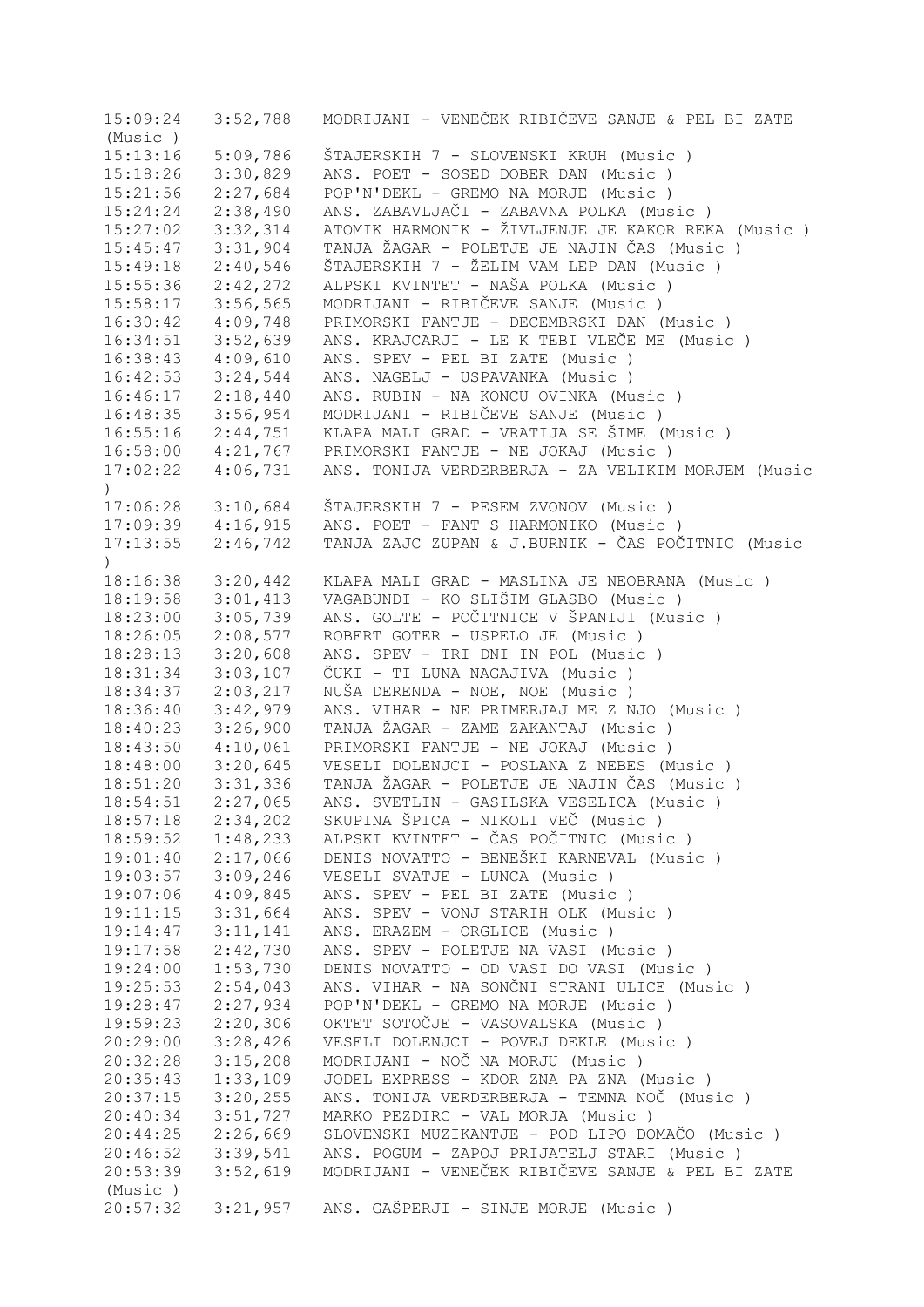21:00:53 2:21,187 ANS. POGUM - POPOLNA (Music ) 21:03:14 2:33,339 ANS. GAŠPERJI - SINJE MORJE (Music ) 21:05:47 3:38,716 VAGABUNDI - ZA ČEŠNJEVO MIZO (Music ) 21:09:26 2:36,780 POSKOČNI MUZIKANTI - POGLEDAM TE (Music ) 21:12:02 2:59,983 HARMONIKARSKI ORK. MIRNA PEČ - NOČ NA MORJU (Music  $\lambda$ 21:15:02 3:15,975 HIŠNI ANS. AVSENIK - VSAK MESEC MAM ENKRAT DENAR (Music ) 21:18:18 2:40,654 ANS. PETKA - VŠEČ SI MI (Music ) 21:23:29 3:51,767 ANS. SPEV - MIRNO SANJAJ (Music ) 21:27:21 2:28,465 ANS. TONETA RUSA - OHCET BO (Music ) 21:29:49 2:25,618 ANS. POET - RAD BIL BI TVOJ POET (Music ) 21:32:15 2:47,001 ZLATI MUZIKANTI - DEKLICA MORJA (Music ) 21:35:01 3:36,425 ANS. TULIPAN - TIHA ZIMSKA NOČ (Music ) 21:38:38 3:26,281 IGOR IN ZLATI ZVOKI - DEKLE ZDAJ MI POVEJ (Music ) 21:42:04 3:26,836 TANJA ŽAGAR - ZAME ZAKANTAJ (Music ) 21:45:30 2:55,020 SLAPOVI - ROŽE Z DOMAČEGA VRTA (Music ) 21:48:25 2:25,479 ANS. NAPEV - RECI MI (Music ) 21:50:51 3:51,887 MARKO PEZDIRC - VAL MORJA (Music ) 21:54:42 3:02,179 ANS. POGUM - MLADOST JE NOROST (Music ) 21:57:45 2:21,811 MODRIJANI - POVEJ (Music ) 22:00:06 2:33,332 ANS. GAŠPERJI - SINJE MORJE (Music ) 22:02:39 3:15,306 AGROPOP - SAMO MILIJON (Music ) 22:05:55 3:09,628 ANS. TONIJA VERDERBERJA - NAD VODICO (Music ) 22:09:04 4:09,356 ANS. SPEV - PEL BI ZATE (Music ) 22:13:13 3:30,462 ANS. BRATOV POLJANŠEK - SAM BREZ TEBE (Music ) 22:16:44 2:40,303 IGOR IN ZLATI ZVOKI - NE BOŠ ME UJELA (Music ) 22:19:24 2:28,037 POP'N'DEKL - GREMO NA MORJE (Music ) 22:21:51 4:28,624 SLAPOVI - NAJBOLJ SI ŽELIM (Music ) 22:26:20 2:35,110 ANS. KRAJCARJI - VRANA VRANI (Music ) 22:28:54 2:47,023 TANJA ZAJC ZUPAN & J.BURNIK - ČAS POČITNIC (Music  $\rightarrow$ 22:31:40 2:27,850 DIE GEININGER - V TRETJE GRE RADO (Music ) 22:34:08 2:07,809 SLOVENSKI ZVOKI - SMEH KLARINETA (Music ) 22:36:15 3:06,125 ANS. GOLTE - POČITNICE V ŠPANIJI (Music ) 22:39:20 1:20,578 SLOVENSKI OKTET - DA JORA TA BANERINA (REZIJANSKA) (Music ) 22:40:41 3:53,761 VAGABUNDI - V LOGARSKO DOLINO (Music ) 22:44:34 4:06,432 ANS. TONIJA VERDERBERJA - ZA VELIKIM MORJEM (Music  $\lambda$ 22:48:41 4:17,651 MALIBU IN JOŽE - NADALINA (Music ) 22:52:57 2:41,355 GADI - LAHKO NOČ (Music ) 22:55:39 3:51,765 ANS. SPEV - MIRNO SANJAJ (Music ) 22:59:30 3:22,497 MALIBU - ŽIVLJENJE SO ENE ŠTENGE (Music )  $23:02:52$   $3:02,940$  ANS. MLADIKA - V KROGU VRTI SE ŽIVLJENJE (Music)<br> $23:05:55$   $2:41,378$  ANS. SPEV - POLETJE NA VASI (Music) 2:41,378 ANS. SPEV - POLETJE NA VASI (Music ) 23:08:36 2:48,454 ANS. ŠTAJERCI - VESELJAK (Music ) 23:11:25 3:41,602 ANS. PETRA FINKA - ŠE ENKRAT ŠLA S TEBOJ BI PRED OLTAR (Music ) 23:15:06 3:31,366 TANJA ŽAGAR - POLETJE JE NAJIN ČAS (Music ) 23:18:37 2:58,506 IVAN HUDNIK - MOJA ŽELJA (Music ) 23:21:36 2:37,136 ANS. SVETLIN - PO NAGELJ NA LIMBARSKO GORO (Music ) 23:24:13 3:52,552 MODRIJANI - VENEČEK RIBIČEVE SANJE & PEL BI ZATE (Music ) 23:28:05 3:26,885 ANS. POGUM - ZLATA NIT ŽIVLJENJA (Music ) 23:31:32 2:06,010 MLADI DOLENJCI - LE TI SI EDINA (Music ) 23:33:38 3:14,888 MODRIJANI - NOČ NA MORJU (Music ) 23:36:53 2:18,855 ANS. VITA - CIN, CIN (Music ) 23:39:12 3:18,333 ANS. NEMIR - DA BI NEKDO (Music )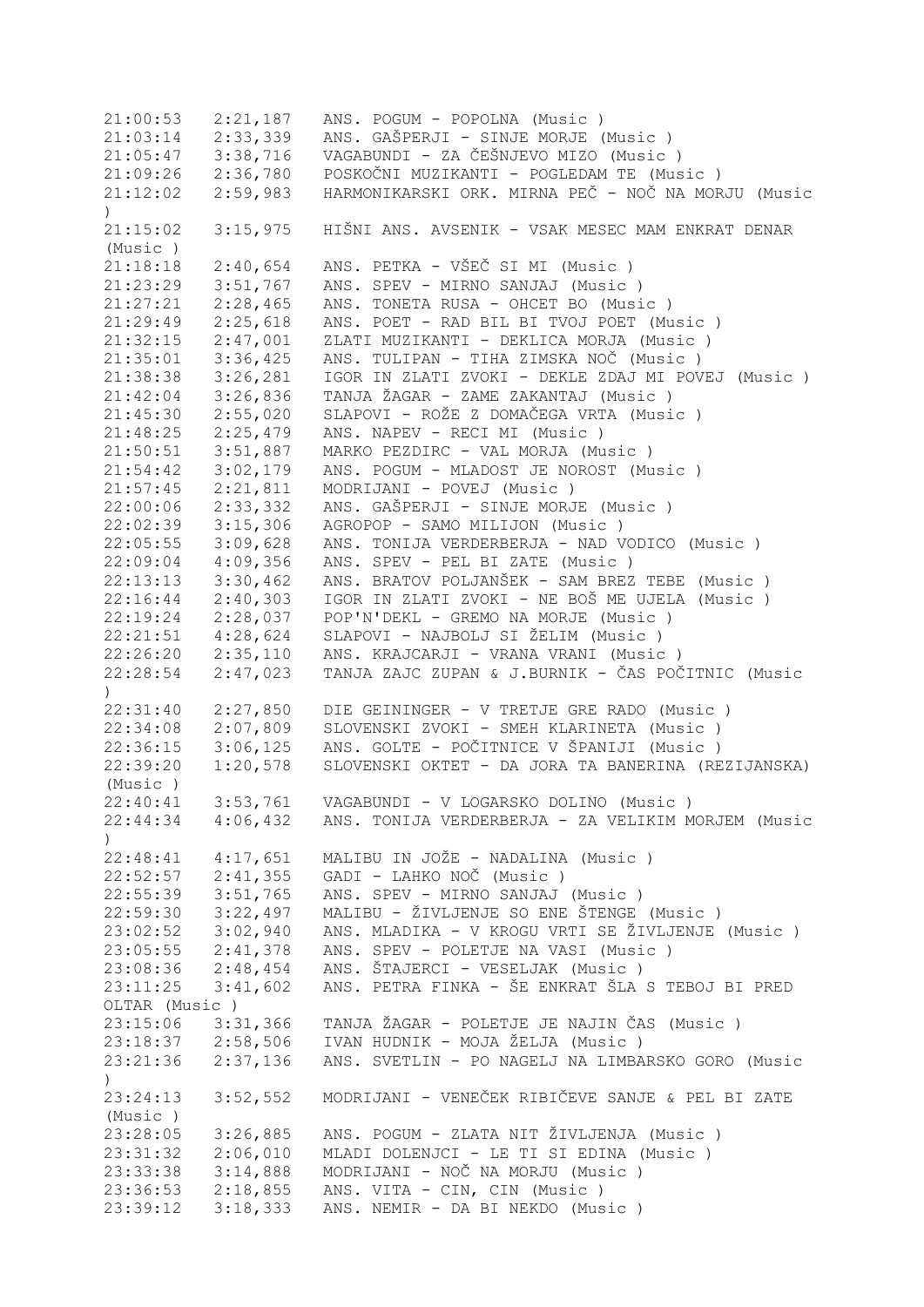| 23:42:29                 | 3:04,342             | ČUKI - TI LUNA NAGAJIVA (Music )                                           |
|--------------------------|----------------------|----------------------------------------------------------------------------|
| 23:45:32                 | 1:56,359             | OKTET PETROL & TRIO VIKI AŠIC - LJUBICINA POŠTA                            |
| (Music)                  |                      |                                                                            |
| 23:47:28                 | 2:32,621             | DONAČKA – PRAVI KAVBOJ (Music )                                            |
| 23:53:32                 | 3:00,145             | HARMONIKARSKI ORK. MIRNA PEČ - NOČ NA MORJU (Music                         |
| $\left( \right)$         |                      |                                                                            |
| 23:56:32                 |                      | 3:12,988 HIŠNI ANS. AVSENIK - ZLATI ČASI (Music)                           |
| 23:59:45                 |                      | 2:21,063 ANS. SVETLIN - SPOMIN NA LJUBEZEN (Music)                         |
|                          |                      |                                                                            |
|                          |                      |                                                                            |
| 4/5/2022                 |                      |                                                                            |
|                          |                      |                                                                            |
| 0:02:06                  | 3:56,431             | MODRIJANI - RIBIČEVE SANJE (Music )                                        |
| 0:06:02                  | 3:02,215             | ALFI NIPIČ - GREMO PO NEVESTO (Music)                                      |
| 0:09:04                  | 3:19,612             | IGOR IN ZLATI ZVOKI - ZELENI GAJ (Music)                                   |
| 0:12:22                  | 1:48,874             | ALPSKI KVINTET - ČAS POČITNIC (Music )                                     |
| 0:14:10                  | 3:39,122             | SLOVENSKI MUZIKANTJE & KLAPA MALI GRAD - ŠIRNO                             |
| MORJE (Music)            |                      |                                                                            |
| 0:17:49                  | 2:40,206             | ANS. PETRA FINKA - NOCOJ ŠE ZADNJIČ BOM PRIŠEL                             |
| (Music)                  |                      |                                                                            |
| 0:23:07                  | 2:46,783             | ZLATI MUZIKANTI - DEKLICA MORJA (Music)                                    |
| 0:25:53                  | 2:45,239             | ANS. FRANČIČ - KNOBLEHAR (Music)                                           |
| 0:28:39                  | 3:06,773             | SKUPINA ŠPICA - NA MENINI PLANINI (Music)                                  |
| 0:31:45                  | 2:27,930             | POP'N'DEKL - GREMO NA MORJE (Music)                                        |
| 0:34:13                  | 2:13,735             | MESTNA GODBA KAMNIK - VESELO V KAMNIK (Music )                             |
| 0:36:26                  | 3:06,906             | ANS. BRATOV POLJANŠEK - DOMOVINI (Music )                                  |
| 0:39:33                  | 4:09,297             | ANS. SPEV - PEL BI ZATE (Music)                                            |
| 0:43:42                  | 2:49,041             | ANS. FRANCA MIHELIČA - VSI NA PLES (Music)                                 |
| 0:46:31                  | 2:55,843             | JODEL EXPRESS - KRALJICA JODLANJA (Music)                                  |
| 0:49:27                  | 1:48,190             | ALPSKI KVINTET - ČAS POČITNIC (Music )                                     |
| 0:51:15                  | 3:14,683             | KORADO IN BRENDI - SE TI NE ZDI, DA SI ŽE MALO                             |
| ODCVETELA (Music)        |                      |                                                                            |
| 0:54:29                  | 4:56,747             | ANS. SPEV - VENČEK SLAKOVIH (Music)                                        |
| $0:59:26$ 2:33,293       |                      | ANS. GAŠPERJI - SINJE MORJE (Music)                                        |
| $1:01:59$ $2:15,326$     |                      | ANS. VITA - POLKA ZA ŽUR (Music)                                           |
| 1:04:14                  | 2:34,698             | ALFI NIPIČ - MLADI KOT SMO NOCOJ (Music)                                   |
| 1:06:49                  | 3:03,122             | ČUKI - TI LUNA NAGAJIVA (Music)                                            |
| 1:09:52                  | 3:27,286             | ZORAN ZORKO & BAND - VESELI RIBNČAN (Music )                               |
| 1:13:19                  | 3:09,781             | ANS. BISERI - ČE BI VEDELA (Music)                                         |
|                          | $1:16:28$ $3:05,543$ | ANS. GOLTE - POČITNICE V ŠPANIJI (Music)                                   |
| 1:19:34                  | 1:44,251             | SAVINJSKI KVINTET - POLKA ZA KLARINET (Music )                             |
| 1:21:18                  | 2:54,543             | SLOVENSKI MUZIKANTJE - KMALU BO PRIŠLA POMLAD                              |
| (Music)                  |                      |                                                                            |
| 1:24:12                  | 3:14,956             | MODRIJANI - NOČ NA MORJU (Music)                                           |
| 1:27:27                  | 2:48,634             | ALYA - TI MOJA ROŽICA (Music)                                              |
|                          | 3:11,019             | ANS. RUBIN - PA KAJ POTEM (Music)                                          |
| 1:30:15                  | 3:26,833             | TANJA ŽAGAR - ZAME ZAKANTAJ (Music )                                       |
| 1:33:26                  |                      | ANS. BRATOV POLJANŠEK - PRIKRITA RESNICA (Music )                          |
| 1:36:53                  | 2:25,371<br>3:00,312 | ATOMIK HARMONIK - BRIZGALNA BRIZGA (Music )                                |
| 1:39:18                  | 3:00,426             | HARMONIKARSKI ORK. MIRNA PEČ - NOČ NA MORJU (Music                         |
| 1:42:18                  |                      |                                                                            |
| $\mathcal{L}$            | 3:50,028             | ANS. TULIPAN - ŠE EN LITER (Music )                                        |
| 1:45:18<br>1:49:08       | 2:45,006             | ZREŠKA POMLAD - DAN S TEBOJ (Music )                                       |
| 1:51:53                  | 4:06,398             | ANS. TONIJA VERDERBERJA - ZA VELIKIM MORJEM (Music                         |
|                          |                      |                                                                            |
| $\mathcal{C}$<br>1:55:59 | 3:50,304             | SLAPOVI - PRAVLJICA ŽIVLJENJA (Music)                                      |
|                          |                      |                                                                            |
|                          |                      |                                                                            |
| 1:59:49                  | 3:18,915             | ŠPELA GROŠELJ - GLAVO POKONCI (Music )                                     |
| 2:03:08                  | 2:47,007             | ZLATI MUZIKANTI - DEKLICA MORJA (Music)                                    |
| 2:05:55<br>2:08:28       | 2:33,573<br>3:31,076 | ALPENSOUND - SÜDWIND POLKA (Music)<br>ANS. SPEV - STRUNE LJUBEZNI (Music ) |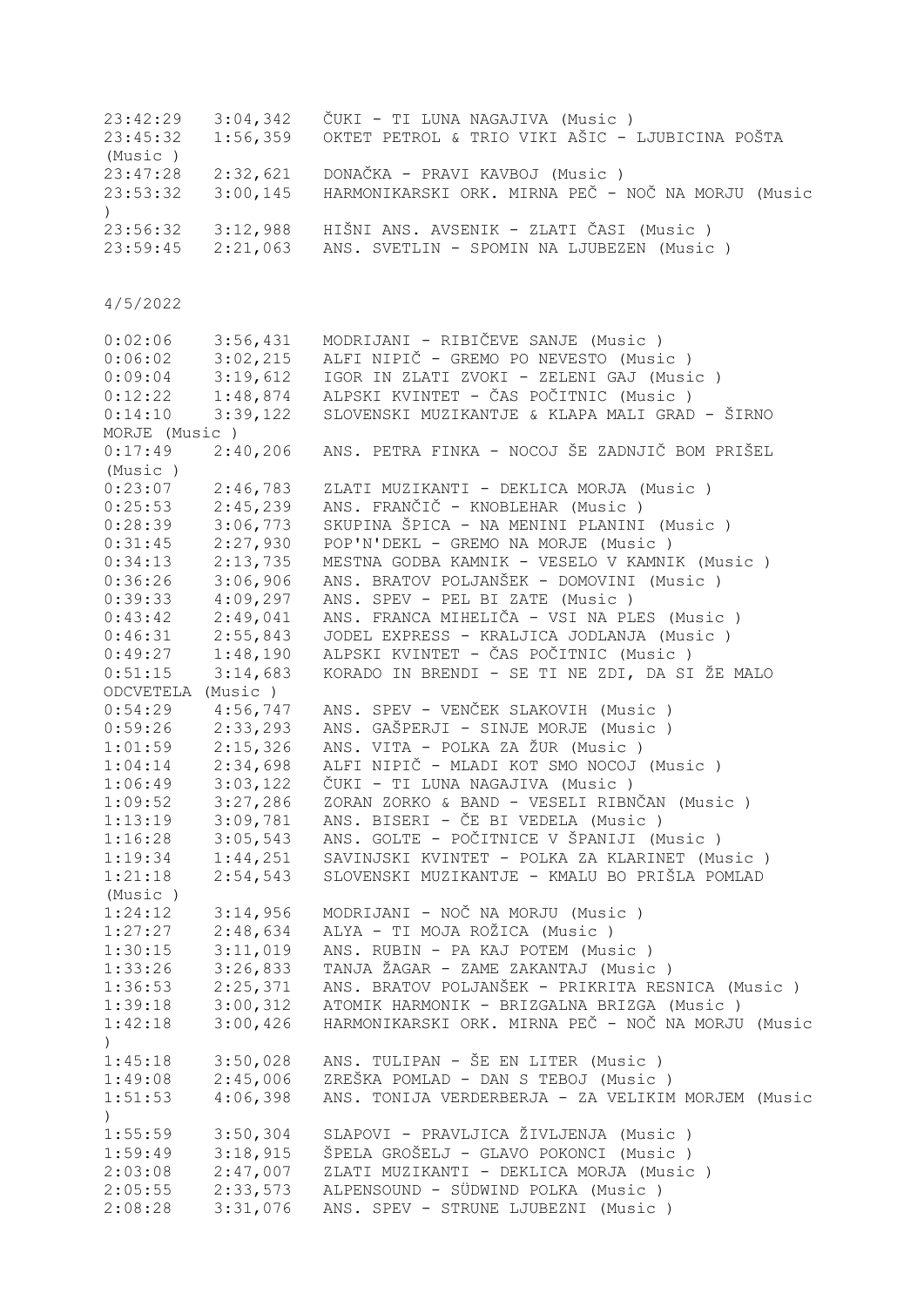| 2:11:59                                                    | 3:56,657 | MODRIJANI - RIBIČEVE SANJE (Music)                 |
|------------------------------------------------------------|----------|----------------------------------------------------|
| 2:15:55                                                    | 2:43,831 | JODEL EXPRESS - KRALJICA JODLANJA (Music)          |
| 2:18:39                                                    | 2:48,732 | JODEL EXPRESS - NA RIBIŠKI KOČI (Music)            |
| 2:21:27                                                    | 3:53,051 | MODRIJANI - VENEČEK RIBIČEVE SANJE & PEL BI ZATE   |
| (Music)                                                    |          |                                                    |
| 2:25:19                                                    | 2:20,845 | SLOVENSKI EXPRESS - NA GOLICI (Music )             |
| 2:27:39                                                    | 3:10,687 | DONAČKA - NA MOSTU (Music)                         |
| 2:30:50                                                    | 2:41,383 | ANS. SPEV - POLETJE NA VASI (Music)                |
| 2:33:31                                                    | 2:17,406 | SLOVENSKI MUZIKANTJE - ZEBE ME (Music)             |
| 2:35:48                                                    | 2:57,846 | ANS. ERAZEM - PRIMORCI SMO VESELI LJUDJE (Music)   |
| 2:38:46                                                    | 3:31,327 | TANJA ŽAGAR - POLETJE JE NAJIN ČAS (Music )        |
| 2:42:17                                                    | 3:47,941 | ANS. BITENC - KUKAVICA (Music)                     |
| 2:46:04                                                    | 3:02,679 | DONAČKA - PREDEN UGASNE DAN (Music)                |
| 2:49:07                                                    | 3:51,880 | MARKO PEZDIRC - VAL MORJA (Music)                  |
| 2:52:59                                                    | 2:45,820 | ANS. SVETLIN - BREZ LOJTRCE (Music)                |
| 2:55:44                                                    | 3:38,818 | ZREŠKA POMLAD - TEBI (Music)                       |
| 2:59:23<br>$\left( \right)$                                | 2:46,741 | TANJA ZAJC ZUPAN & J.BURNIK - ČAS POČITNIC (Music  |
| 3:02:09                                                    | 2:38,254 | ANS. BRANETA KLAVŽARJA - LEPA DEKLETA LJUBIJO      |
| BARABE (Music)                                             |          |                                                    |
| $3:04:48$ 2:50,674                                         |          | VESELE ŠTAJERKE - PRINESI MI ROŽE (Music)          |
| $3:07:38$ $3:51,890$                                       |          | ANS. SPEV - MIRNO SANJAJ (Music)                   |
| 3:11:30                                                    | 3:08,114 | ANS. FRANČIČ - MLADA ŽENA (Music )                 |
| $3:14:37$ 2:19,649                                         |          | GADI - MOJA JE MOJA BO (Music)                     |
| 3:16:57                                                    | 2:41,183 | ANS. SPEV - POLETJE NA VASI (Music)                |
| 3:19:38                                                    | 3:38,075 | SLAPOVI - PRAVLJICA ŽIVLJENJA (Music)              |
| 3:23:16                                                    | 3:48,908 | MLADI DOLENJCI - NISEM POZABIL (Music)             |
| 3:27:04                                                    | 2:33,557 | ANS. GAŠPERJI - SINJE MORJE (Music)                |
| 3:29:37                                                    | 2:40,568 | SLOVENSKI OKTET - KATRCA (Music)                   |
| 3:32:18                                                    | 3:19,312 | ANS. MLADIKA - KO SREČAM GA Z DRUGO (Music )       |
| 3:35:37                                                    | 4:09,340 | ANS. SPEV - PEL BI ZATE (Music)                    |
| 3:39:46                                                    | 3:05,995 | ANS. GOLTE - ZAME SI KOT BISER (Music)             |
| 3:42:52                                                    | 3:13,887 | NOVI SPOMINI - CAGAV FANT (Music)                  |
| 3:46:05                                                    | 2:27,920 | POP'N'DEKL - GREMO NA MORJE (Music)                |
| 3:48:33                                                    | 3:41,412 | BRENDI - TI SI MI UKRADLA DUŠO (Music)             |
| 3:52:14                                                    | 2:23,577 | ANS. KRAJCARJI - FINANČNA KRIZA (Music)            |
| 3:54:38<br>$\left( \begin{array}{c} 1 \end{array} \right)$ | 3:00,147 | HARMONIKARSKI ORK. MIRNA PEČ - NOČ NA MORJU (Music |
| 3:57:38                                                    | 2:56,231 | ALPSKI KVINTET - JANEZOV BARITON (Music)           |
| 4:00:34                                                    | 3:31,498 | ANS. UNIKAT - SANJALA SVA (Music)                  |
| 4:04:05                                                    | 3:31,707 | TANJA ŽAGAR - POLETJE JE NAJIN ČAS (Music)         |
| 4:07:36                                                    | 2:32,612 | ANS. PROSEN - ŽE DOLGO SEM ODDANA (Music )         |
| 4:10:08                                                    | 3:02,851 | ANS. KRAJCARJI - LJUBIM JOŽICO (Music)             |
| 4:13:11                                                    | 3:03,307 | ČUKI - TI LUNA NAGAJIVA (Music)                    |
| 4:16:14                                                    | 1:42,954 | GODBA STRANJE - POD PLANINO (Music)                |
| 4:17:56                                                    | 3:20,290 | ANS. MLADIKA - NAJINO HREPENENJE (Music)           |
| 4:21:16                                                    | 3:05,777 | ANS. GOLTE - POČITNICE V ŠPANIJI (Music )          |
| 4:24:22                                                    | 2:55,998 | ANS. ZABAVLJAČI - POVEJTE MI ZAKAJ (Music)         |
| 4:27:18                                                    | 3:04,005 | VESELI SVATJE - NE DAM SRCA (Music)                |
| 4:30:21                                                    | 3:15,170 | MODRIJANI - NOČ NA MORJU (Music)                   |
| 4:33:36                                                    | 3:03,692 | ANS. FRANČIČ - NOVOROJENČEK (Music)                |
| 4:36:40                                                    | 3:20,930 | ANS. NEMIR - OTOČEK SREDI JEZERA (Music)           |
| 4:40:00<br>$\left( \right)$                                | 2:47,089 | TANJA ZAJC ZUPAN & J.BURNIK - ČAS POČITNIC (Music  |
| 4:42:46                                                    | 2:37,608 | ANS. SVETLIN - PO NAGELJ NA LIMBARSKO GORO (Music  |
| $\left( \right)$<br>4:45:24                                | 3:17,475 | ANS. ERAZEM - POSTOJNA TI MOJA (Music)             |
| 4:48:41                                                    | 3:52,127 | ANS. SPEV - MIRNO SANJAJ (Music)                   |
| 4:52:32                                                    | 2:54,856 | MODRIJANI - KO ROŽ´CE JI BOM SADIL (Music )        |
| 4:55:27                                                    | 2:53,895 | NAVIHANKE - NA MOJEM LICU (Music)                  |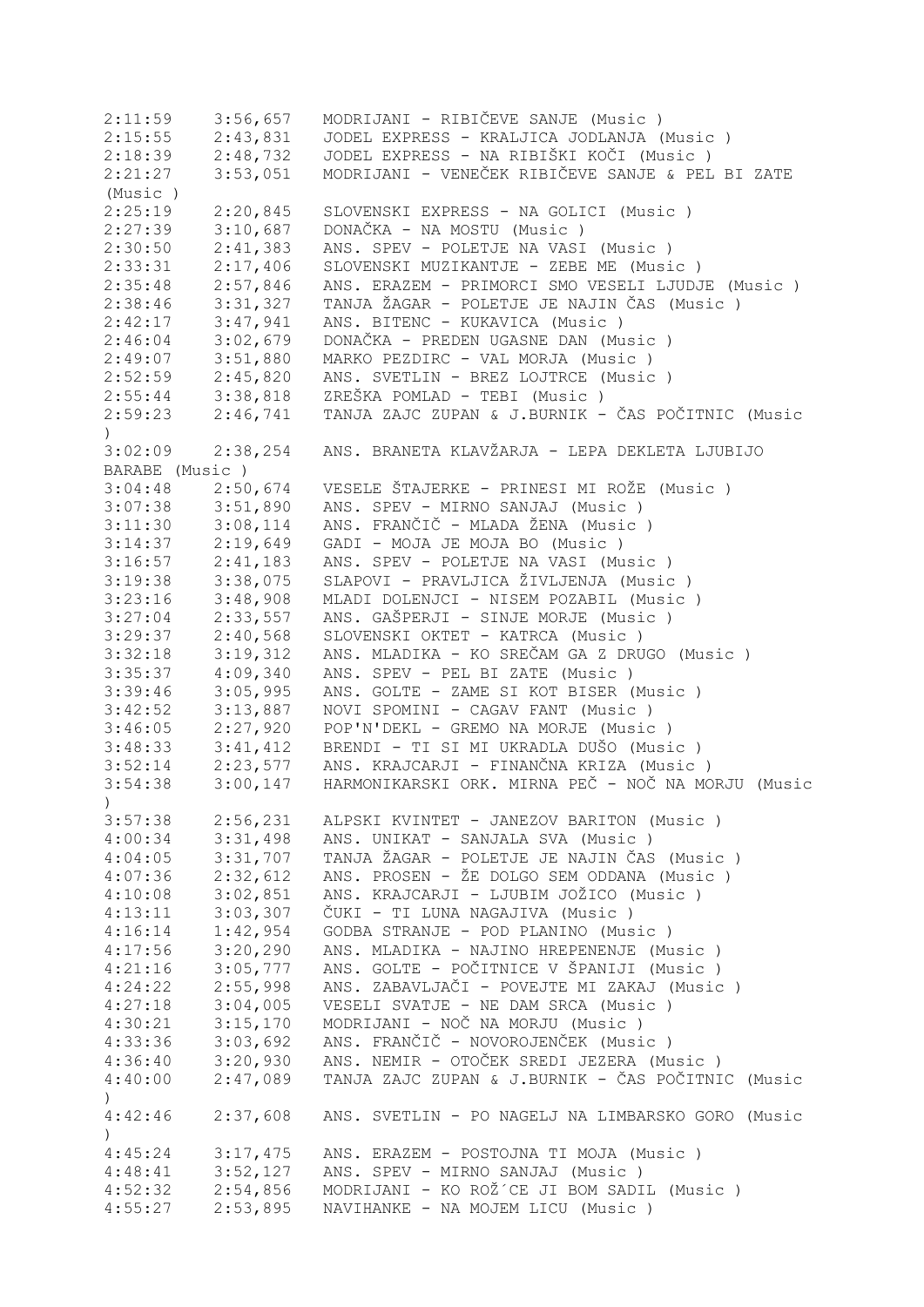| 4:58:21          | 4:06,227 | ANS. TONIJA VERDERBERJA - ZA VELIKIM MORJEM (Music |
|------------------|----------|----------------------------------------------------|
|                  |          |                                                    |
| 5:02:27          | 4:02,610 | ALFI NIPIČ - VEM DA TIHO SPIŠ (Music )             |
| 5:06:29          | 2:22,490 | ANS. MLADIKA - ZMAGOVALNA KOMBINACIJA (Music)      |
| 5:08:51          | 3:52,596 | MODRIJANI - VENEČEK RIBIČEVE SANJE & PEL BI ZATE   |
| (Music)          |          |                                                    |
| 5:12:43          | 2:41,036 | ANS. LOJZETA SLAKA - MIRNOPEŠKA POLKA (Music )     |
| 5:15:24          | 3:01,122 | PRIMORSKI FANTJE - KARAMELA (Music)                |
| 5:18:25          | 3:56,423 | MODRIJANI - RIBIČEVE SANJE (Music)                 |
| 5:22:21          | 3:22,729 | JODEL EXPRESS - DO UŠES ZALJUBLJENA (Music)        |
| 5:25:44          | 1:33,025 | JODEL EXPRESS - KDOR ZNA PA ZNA (Music)            |
| 5:27:17          | 3:51,886 | MARKO PEZDIRC - VAL MORJA (Music)                  |
| 5:31:08          | 1:54,465 | SAVINJSKI KVINTET - OKROGLA POLKA (Music)          |
| 5:33:03          | 2:32,950 | ANS. AKORDI - MOJA MALA (Music)                    |
| 5:35:35          | 1:48,241 | ALPSKI KVINTET - ČAS POČITNIC (Music )             |
| 5:37:23          | 1:19,813 | DENIS NOVATTO - CIRKUS RENZ (Music )               |
| 5:38:43          | 2:43,041 | ATOMIK HARMONIK - SKOČI (Music)                    |
| 5:41:26          | 2:47,092 | ZLATI MUZIKANTI - DEKLICA MORJA (Music)            |
| 5:44:13          | 2:34,266 | IGOR IN ZLATI ZVOKI - ČINDARASA BUMSA (Music )     |
| 5:46:47          | 2:23,592 | ANS. BRATOV POLJANŠEK - KAMNIŠKE GORE (Music)      |
| 5:49:10          | 3:26,992 | TANJA ŽAGAR - ZAME ZAKANTAJ (Music)                |
| 5:52:36          | 1:41,939 | DENIS NOVATTO - BENEŠKI KARNEVAL (Music)           |
| 5:54:18          |          | ANS. VIHAR - STARA LJUBEZEN (Music)                |
|                  | 2:11,522 |                                                    |
| 5:56:29          | 3:51,739 | ANS. SPEV - MIRNO SANJAJ (Music)                   |
| 6:00:21          | 2:43,678 | ANS. SVETLIN - TAŠČIN JEZIK (Music )               |
| 6:03:04          | 2:23,728 | BENEŠKI FANTJE - SEM FANTIČ DOMA OD ČEDADA (Music  |
| $\mathcal{L}$    |          |                                                    |
| 6:05:27          | 3:57,258 | MODRIJANI - RIBIČEVE SANJE (Music)                 |
| 6:09:23          | 4:28,957 | IVAN HUDNIK - ZELENE LIVADE (Music)                |
| 6:13:51          | 3:59,310 | MODRIJANI - LAŽEM TI LJUBICA (Music )              |
| 6:17:50          | 3:31,177 | TANJA ŽAGAR - POLETJE JE NAJIN ČAS (Music)         |
| 6:23:21          | 3:31,139 | FRANC KOMPARE - N'MAU ČEZ JIZARO (Music)           |
| 6:26:52          | 2:16,945 | ANS. PETRA FINKA - NI MI MAR (Music)               |
| 6:29:09          | 2:41,214 | ANS. SPEV - POLETJE NA VASI (Music)                |
| 6:31:50          | 3:11,857 | MALIBU Z GOSTI - ŽIVLJENJE SO ENE ŠTENGE (Music)   |
| 6:35:02          | 3:10,650 | VAGABUNDI - NA ZDRAVJE PRIJATELJI (Music)          |
| 6:38:11          | 4:09,749 | ANS. SPEV - PEL BI ZATE (Music)                    |
| 6:42:20          | 4:13,788 | ALPSKI KVINTET - VENČEK USPEŠNIC (Music )          |
| 6:46:34          | 3:41,878 | ANS. VIHAR - DOBRO MI GRE (Music)                  |
| 6:52:35          | 3:02,996 | ČUKI - TI LUNA NAGAJIVA (Music )                   |
| 6:55:38          | 3:50,917 | ATOMIK HARMONIK - SLADKO VINCE (Music)             |
| 6:59:29          | 2:27,735 | ANS. NAPEV - VEM ZA DEKLE (Music)                  |
| 7:07:09          | 3:05,844 | ANS. GOLTE - POČITNICE V ŠPANIJI (Music )          |
| 7:10:14          | 2:20,595 | SLOVENSKI EXPRESS - NA GOLICI (Music )             |
| 7:12:35          | 3:55,088 | NOVI SPOMINI - PET MINUT (Music)                   |
| 7:16:30          | 3:14,948 | MODRIJANI - NOČ NA MORJU (Music)                   |
| 7:19:44          | 2:43,281 | JODEL EXPRESS - KRALJICA JODLANJA (Music)          |
| 7:22:27          | 3:04,974 | ANS. ERAZEM - ZIGO ZAGO (Music)                    |
| 7:25:32          | 2:33,348 | ANS. GAŠPERJI - SINJE MORJE (Music)                |
| 7:28:05          | 3:00,478 | VESELI GORENJCI - HIŠNI PREPIR (Music )            |
| 7:31:05          | 2:27,479 | VESELE ŠTAJERKE - LJUBČEK MOJ (Music)              |
| 7:33:33          | 4:06,416 | ANS. TONIJA VERDERBERJA - ZA VELIKIM MORJEM (Music |
| $\left( \right)$ |          |                                                    |
| 7:37:39          | 3:15,294 | AGROPOP - SAMO MILIJON (Music)                     |
| 7:40:54          | 2:51,977 | GADI - DAJ MI DAJ MI DAJ (Music)                   |
| 7:43:46          | 2:30,729 | POP'N'DEKL - GREMO NA MORJE (Music)                |
| 7:46:14          | 3:07,141 | ANS. GREGORJI - DR. MICA (Music)                   |
| 7:49:21          | 3:13,524 | ANS. POGUM - RUM ZA POGUM (Music )                 |
| 7:52:33          | 3:52,596 | MODRIJANI - VENEČEK RIBIČEVE SANJE & PEL BI ZATE   |
| (Music)          |          |                                                    |
|                  |          |                                                    |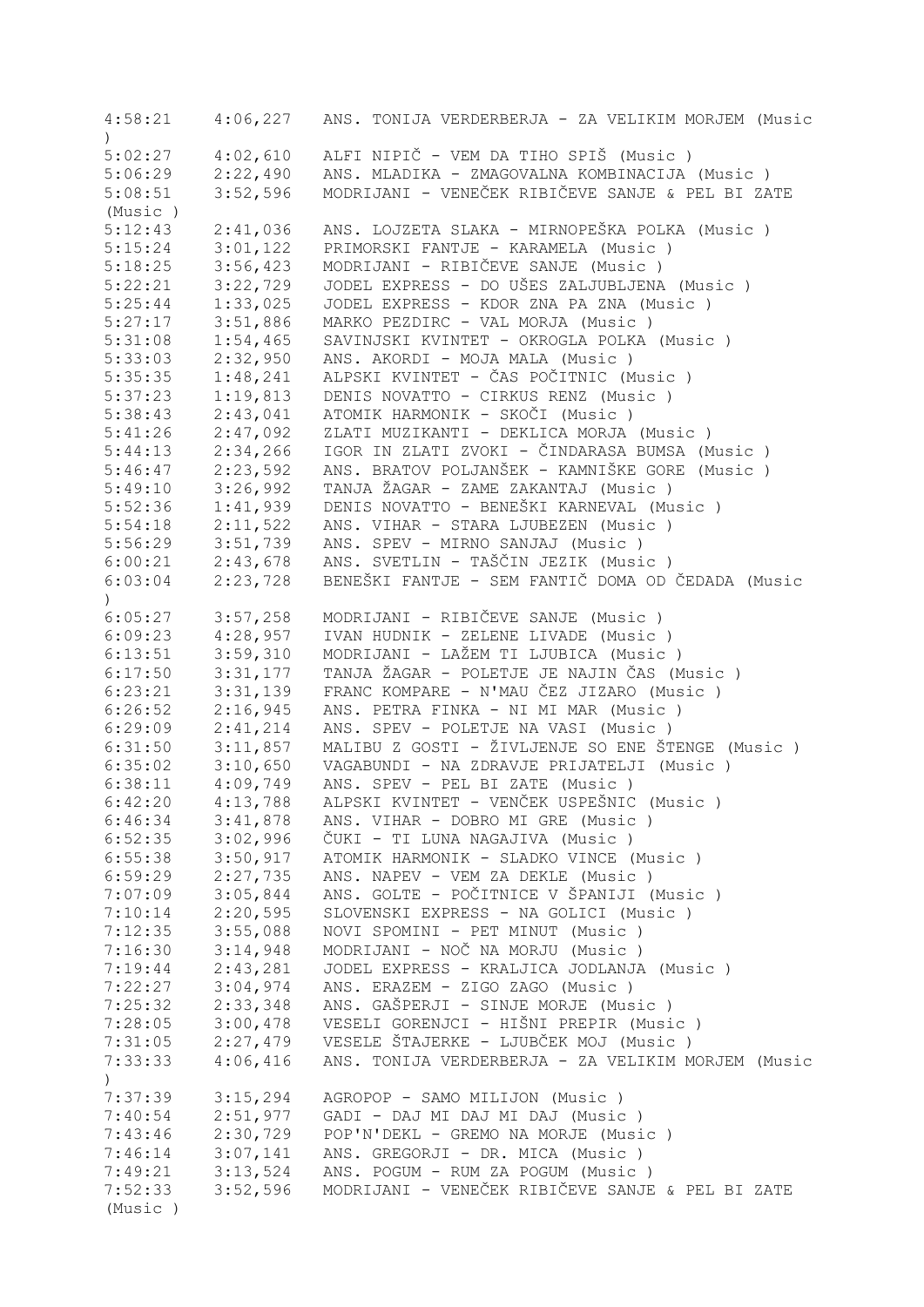| 7:56:26               | 2:25,501 | JOŽE ŠALEJ - NA GOLTEH (Music )                    |
|-----------------------|----------|----------------------------------------------------|
| 7:58:51               | 2:37,850 | ANS. VASOVALCI - BELOKRANJC DOLENCU (Music )       |
| 8:01:29               | 3:26,853 | TANJA ŽAGAR - ZAME ZAKANTAJ (Music )               |
| 8:04:55               | 3:28,248 | ALFI NIPIČ - POLJANE DOM PRELEPIH DNI (Music )     |
| 8:08:23               | 3:31,233 | VAGABUNDI - PLEŠIVA V DEŽJU (Music )               |
| 8:11:54               | 3:51,864 | MARKO PEZDIRC - VAL MORJA (Music)                  |
| 8:15:46               | 2:21,862 | FANTJE Z VSEH VETROV - TE DOMAČE VIŽE (Music )     |
| 8:18:08               | 2:40,378 | ANS. ERAZEM - NJAM NJAM (Music)                    |
| 8:20:48               | 3:00,166 | HARMONIKARSKI ORK. MIRNA PEČ - NOČ NA MORJU (Music |
| $\mathcal{L}$         |          |                                                    |
| 8:23:48               | 3:18,337 | ANS. ZASAVCI - KJE NAJDEŠ MIR (Music)              |
| 8:27:06               | 2:56,519 | ANS.SPEV - BITI KNAP JE LEP POKLIC! (Music)        |
| 8:30:02               | 2:46,759 | TANJA ZAJC ZUPAN & J.BURNIK - ČAS POČITNIC (Music  |
| $\mathcal{L}$         |          |                                                    |
| 8:32:49               | 2:15,394 | ANS. VITA - POLKA ZA ŽUR (Music )                  |
| 8:35:04               | 2:47,597 | NAVIHANKE - POKAŽI MI, DA ME IMAŠ ŠE RAD (Music)   |
| 8:37:52               | 1:45,431 | ALPSKI KVINTET - ČAS POČITNIC (Music )             |
|                       |          | VAGABUNDI - SHOW ŠVICA (Music)                     |
| 8:39:37               | 0:35,118 |                                                    |
| 8:40:12               | 2:39,891 | ANS. MLADIKA - RADA IMAM (Music)                   |
| 8:42:52               | 2:47,036 | ZLATI MUZIKANTI - DEKLICA MORJA (Music)            |
| 8:45:38               | 3:18,850 | ALFI NIPIČ - SE POHORJE VIDI (Music)               |
| 8:48:57               | 2:38,812 | ATOMIK HARMONIK - HOP MARINKA (Music)              |
| 8:51:36               | 2:47,618 | ZLATI MUZIKANTI - DEKLICA MORJA (Music)            |
| 8:54:22               | 2:59,816 | ANS. SPEV - PRIJATELJI (Music)                     |
| 8:57:21               | 2:42,611 | PRIFARSKI MUZIKANTI - MARKO SKAČE (Music)          |
| 9:00:04               | 3:31,300 | TANJA ŽAGAR - POLETJE JE NAJIN ČAS (Music)         |
| 9:03:35               | 2:07,211 | HIŠNI ANS. JOŽOVC - GLASBENA RAZGLEDNICA (Music)   |
| 9:20:55               | 2:30,218 | POSKOČNI MUZIKANTI - MOJA NEVESTICA (Music)        |
| 9:23:25               | 2:41,173 | ANS. SPEV - POLETJE NA VASI (Music)                |
| 9:26:06               | 2:27,410 | DIE GEININGER - V TRETJE GRE RADO (Music)          |
| 9:28:33               | 2:15,646 | VESELI DOLENJCI - NA KONCU OVINKA (Music)          |
| 10:31:10              | 3:57,166 | MODRIJANI - RIBIČEVE SANJE (Music)                 |
| 10:35:06              | 2:50,202 | ANS. FRANCA MIHELIČA - VSI NA PLES (Music)         |
| 10:37:55              | 3:19,730 | ZAKA PA NE - NEKEGA JUTRA (Music)                  |
| 10:41:11              | 4:09,297 | ANS. SPEV - PEL BI ZATE (Music)                    |
| 11:00:33              | 2:16,952 | DENIS NOVATTO - BENEŠKI KARNEVAL (Music)           |
| 11:02:50              | 2:51,338 | ANS. NAPEV - MARINKA DALMATINKA (Music)            |
| 11:05:41              | 3:05,947 | ANS. GOLTE - POČITNICE V ŠPANIJI (Music )          |
| 11:08:47              | 4:01,429 | ŠTAJERSKIH 7 - ČAS OTROŠTVA (Music )               |
| 11:12:48              | 2:30,632 | NAVIHANKE - TI, TI, TI NAVIHANKA (Music)           |
| 11:15:19              | 3:51,771 | ANS. SPEV - MIRNO SANJAJ (Music)                   |
| 11:19:10              | 3:31,041 | MLADI DOLENJCI - BREZ OTROŠKIH OČI (Music )        |
| 11:22:41              | 3:17,190 | ANS. VASOVALCI - NA ZEMLJI DOMAČI (Music )         |
| 11:25:58              | 3:51,843 | MARKO PEZDIRC - VAL MORJA (Music)                  |
|                       | 3:53,270 | ALFI NIPIČ - VEM DA TIHO SPIŠ (Music )             |
| 11:29:50              |          |                                                    |
| 11:33:43              | 3:28,962 | SLOVENSKI ZVOKI - DAJ MI SRCE (Music)              |
| 11:37:11              | 3:15,045 | MODRIJANI - NOČ NA MORJU (Music)                   |
| 11:40:26              | 1:50,752 | ANS. MIRKA ŠLIBARJA - MI SMO PA TRŽIČANI (Music )  |
| 11:42:17              | 2:22,387 | ANS. MLADIKA - ZMAGOVALNA KOMBINACIJA (Music )     |
| 11:44:38              | 2:46,815 | TANJA ZAJC ZUPAN & J.BURNIK - ČAS POČITNIC (Music  |
| $\left( \right)$      |          |                                                    |
| 11:47:25              | 2:38,262 | ANS. BRANETA KLAVŽARJA - LEPA DEKLETA LJUBIJO      |
| BARABE (Music)        |          |                                                    |
| 11:50:03              | 2:54,646 | ANS. TONIJA VERDERBERJA - KEPICA (Music )          |
| $11:52:58$ $3:26,728$ |          | TANJA ŽAGAR - ZAME ZAKANTAJ (Music )               |
| 11:56:24              | 3:10,698 | ORKESTER SLOVENSKE POLICIJE - PESEM ZVONOV (Music  |
| $\left( \right)$      |          |                                                    |
| 11:59:35              | 2:40,323 | ANS. ERAZEM - NJAM NJAM (Music)                    |
| 12:02:15              | 1:48,234 | ALPSKI KVINTET - ČAS POČITNIC (Music )             |
| 12:04:03              | 2:08,610 | ROBERT GOTER - USPELO JE (Music)                   |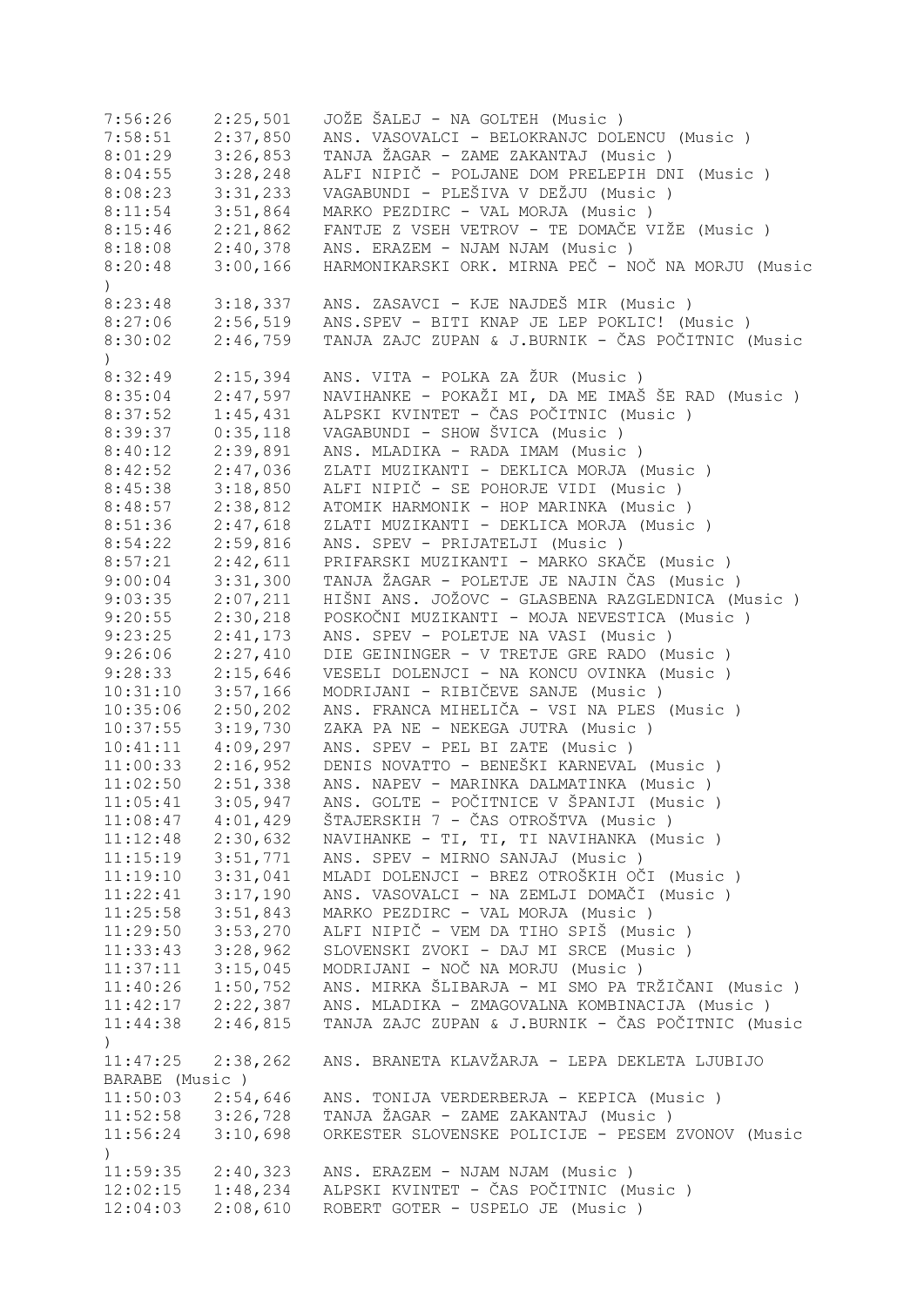12:06:11 3:16,268 ZAKA PA NE - NEKEGA JUTRA (Music ) 12:09:27 3:00,129 HARMONIKARSKI ORK. MIRNA PEČ - NOČ NA MORJU (Music ) 12:12:27 2:19,318 ALPSKI KVINTET - KRANJSKO DEKLE (Music ) 12:14:47 2:45,010 ZREŠKA POMLAD - DAN S TEBOJ (Music ) 12:17:31 2:27,891 POP'N'DEKL - GREMO NA MORJE (Music ) 12:19:59 2:26,613 ANS. GAŠPERJI - BELA JADRA (Music ) 12:22:25 2:32,907 ANS. AKORDI - MOJA MALA (Music ) 12:24:58 3:52,579 MODRIJANI - VENEČEK RIBIČEVE SANJE & PEL BI ZATE<br>(Music) (Music ) 12:28:51 2:51,815 ŠTAJERSKIH 7 - RAD POVEDAL BI TI (Music ) 12:31:42 2:59,846 ANS. GOLTE - KOT BELI ZAJČKI (Music ) 12:34:42 3:03,097 ČUKI - TI LUNA NAGAJIVA (Music ) 12:37:45 3:06,693 MODRIJANI - NOČ NA MORJU (Music ) 12:40:52 2:29,910 ANS. POET - MOJA SI TI (Music ) 12:43:21 4:06,414 ANS. TONIJA VERDERBERJA - ZA VELIKIM MORJEM (Music  $\lambda$ 12:47:27 2:25,423 ANS. BRATOV POLJANŠEK - PRIKRITA RESNICA (Music)<br>12:49:53 3:26,136 IGOR IN ZLATI ZVOKI - DEKLE ZDAJ MI POVEJ (Music 12:49:53 3:26,136 IGOR IN ZLATI ZVOKI - DEKLE ZDAJ MI POVEJ (Music ) 12:53:19 2:33,330 ANS. GAŠPERJI - SINJE MORJE (Music ) 12:55:52 2:54,774 ANS. SVETLIN - DEKLETU V SLOVO (Music ) 12:58:47 2:52,045 VESELI SVATJE - POD MOJIM OKNOM (Music ) 13:01:38 3:52,664 MODRIJANI - VENEČEK RIBIČEVE SANJE & PEL BI ZATE (Music ) 13:05:31 3:41,806 ANS. POGUM - ZAPOJ, PRIJATELJ STARI (Music ) 13:09:21 3:19,316 ANS. MLADIKA - KO SREČAM GA Z DRUGO (Music ) 13:12:40 3:03,084 ČUKI - TI LUNA NAGAJIVA (Music ) 13:15:43 2:24,646 ANS. STORŽIČ - MUZIKANTI (Music ) 13:18:08 1:33,047 JODEL EXPRESS - KDOR ZNA PA ZNA (Music ) 13:19:41 2:27,905 POP'N'DEKL - GREMO NA MORJE (Music ) 13:22:08 3:21,906 ATOMIK HARMONIK - KDO OSVOJIL BO MOJE SRCE (Music  $\rightarrow$ 13:25:30 2:52,562 PRIFARSKI MUZIKANTI - MLINARCA (Music ) 13:28:22 2:33,299 ANS. GAŠPERJI - SINJE MORJE (Music ) 13:30:56 3:02,772 ANS. ZASAVCI - ZA VSE JE STUDENEC (Music ) 13:33:58 4:18,817 PRIMORSKI FANTJE - LEDENE ROŽE (Music ) 13:38:17 3:51,778 ANS. SPEV - MIRNO SANJAJ (Music ) 13:42:08 3:45,167 PEVSKI TRIO EROIKA - (Music ) 13:45:53 3:50,092 GADI - LAHKO NOČ (Music ) 13:48:35 3:05,383 ANS. GOLTE - POČITNICE V ŠPANIJI (Music ) 13:51:40 2:28,492 ANS. TONETA RUSA - OHCET BO (Music ) 13:54:09 2:57,102 ANS. KRAJCARJI - NUORI CAJTI (Music ) 13:57:05 4:09,287 ANS. SPEV - PEL BI ZATE (Music ) 14:01:15 2:13,661 MESTNA GODBA KAMNIK - VESELO V KAMNIK (Music )<br>14:03:28 3:38,805 ZREŠKA POMLAD - TEBI (Music ) 14:03:28 3:38,805 ZREŠKA POMLAD - TEBI (Music ) 14:07:07 3:51,916 MARKO PEZDIRC - VAL MORJA (Music ) 14:10:58 2:52,655 SLAPOVI - ROŽE Z DOMAČEGA VRTA (Music ) 14:13:51 3:24,252 ATOMIK HARMONIK - NATOČI GA KELNARCA (Music ) 14:17:15 1:48,513 ALPSKI KVINTET - ČAS POČITNIC (Music ) 14:19:03 2:31,125 ALPENSOUND - I LIAB DI (Music ) 14:21:34 2:20,720 VESELI DOLENJCI - GLAS HARMONIKE (Music ) 14:23:55 3:00,155 HARMONIKARSKI ORK. MIRNA PEČ - NOČ NA MORJU (Music ) 14:26:54 2:22,269 MODRIJANI - KISS ME (Music ) 14:29:16 3:00,468 ATOMIK HARMONIK - BRIZGALNA BRIZGA (Music ) 14:32:16 3:31,701 TANJA ŽAGAR - POLETJE JE NAJIN ČAS (Music ) 14:35:47 4:47,036 IGOR IN ZLATI ZVOKI - FANTOVSKE (Music ) 14:40:34 2:06,167 VERA IN ORIGINALI - ZA PRAVE SLOVENCE (Music ) 14:42:40 2:41,230 ANS. SPEV - POLETJE NA VASI (Music ) 14:45:21 3:17,760 SLOVENSKI MUZIKANTJE - MAVRICA (Music )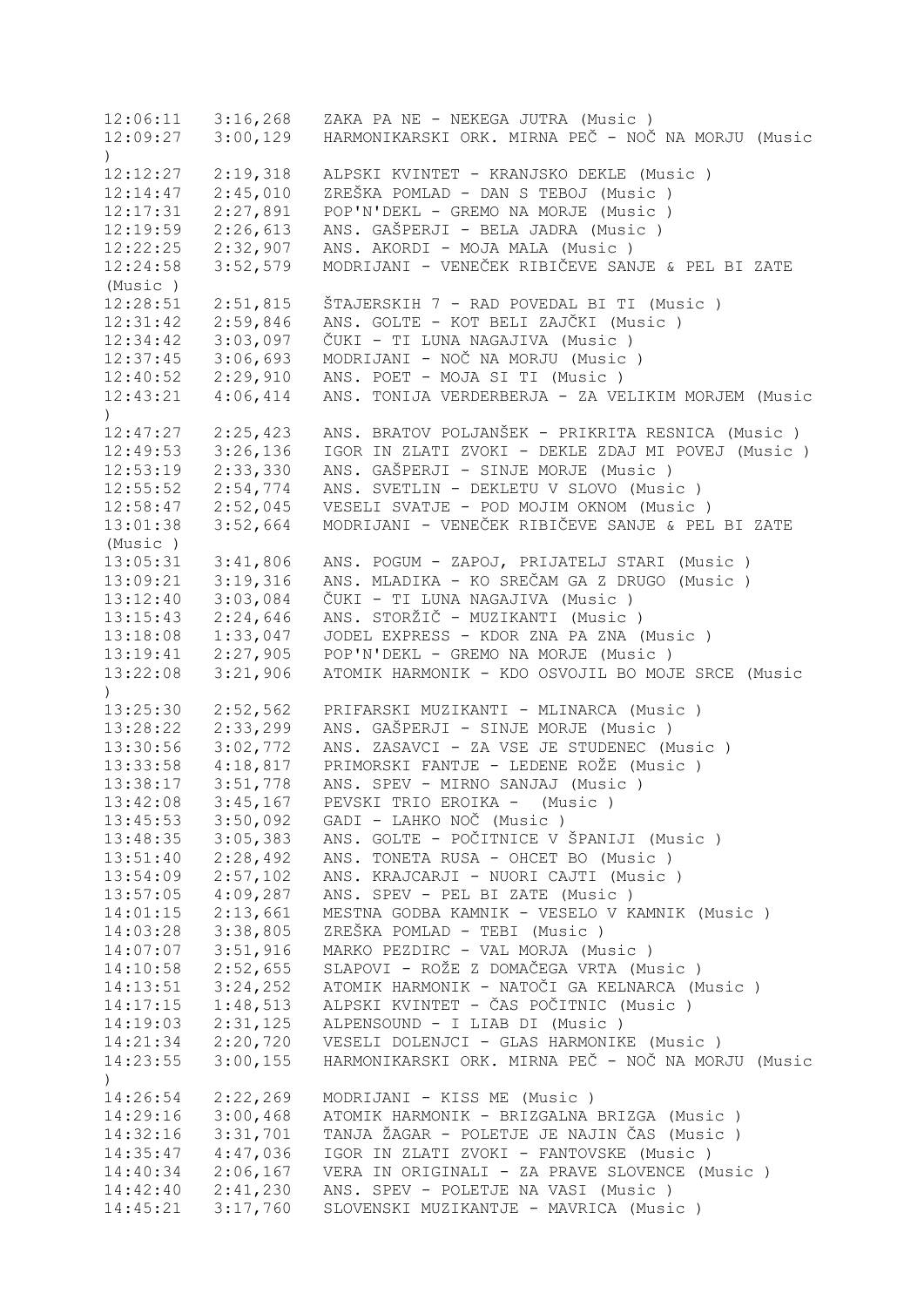14:48:38 2:44,872 IGOR IN ZLATI ZVOKI - JAZ LUNCO VPRAŠAL BOM (Music ) 14:51:23 2:46,994 ZLATI MUZIKANTI - DEKLICA MORJA (Music ) 14:54:10 3:37,468 ANS. TONETA RUSA - VRNI SE DOMOV (Music ) 14:57:47 2:37,323 ANS. SVETLIN - PO NAGELJ NA LIMBARSKO GORO (Music  $\lambda$ 15:00:24 3:56,417 MODRIJANI - RIBIČEVE SANJE (Music ) 15:04:21 3:42,836 ALFI NIPIČ - ŠE SVA SI BLIZU (Music ) 15:08:03 2:55,817 JODEL EXPRESS - KRALJICA JODLANJA (Music ) 15:10:59 3:26,940 TANJA ŽAGAR - ZAME ZAKANTAJ (Music ) 15:14:26 3:30,587 SLOVENSKI MUZIKANTJE - VETER NOSI PESEM MOJO (Music ) 15:17:55 3:03,891 VESELI SVATJE - NE DAM SRCA (Music ) 15:20:59 2:47,164 TANJA ZAJC ZUPAN & J.BURNIK - ČAS POČITNIC (Music  $\lambda$ 15:23:45 3:38,820 VAGABUNDI - ZA ČEŠNJEVO MIZO (Music ) 15:27:24 3:32,333 ATOMIK HARMONIK - ŽIVLJENJE JE KAKOR REKA (Music ) 15:46:09 3:15,625 MODRIJANI - NOČ NA MORJU (Music ) 15:49:24 2:41,989 KVINTET DORI - ZGUBU SEM KLARINET (Music ) 15:54:41 3:20,833 ANS. GOLTE - TVOJA LJUBEZEN (Music ) 15:58:02 4:06,416 ANS. TONIJA VERDERBERJA - ZA VELIKIM MORJEM (Music ) 16:02:08 3:25,551 ALFI NIPIČ - ZA PRAZNIKE DOMOV (Music ) 16:05:34 2:22,982 BENEŠKI FANTJE - SEM FANTIČ DOMA OD ČEDADA (Music  $\lambda$ 16:07:57 3:32,017 TANJA ŽAGAR - POLETJE JE NAJIN ČAS (Music ) 16:11:28 2:55,791 HIŠNI ANS. AVSENIK - VESELJE SREČO RADOST VAM ŽELIMO (Music ) 16:14:24 2:13,584 ANS. BISERI - FERMENTIN (Music ) 16:16:37 3:53,206 MODRIJANI - VENEČEK RIBIČEVE SANJE & PEL BI ZATE (Music ) 16:23:05 2:44,838 HAJDI, JULIJA - NAŠ KUŽA (Music ) 16:25:49 2:42,490 MLADI DOLENJCI - MENI NI ZA BOGATIJO (Music ) 16:28:31 1:48,386 ALPSKI KVINTET - ČAS POČITNIC (Music ) 16:30:19 3:05,048 HIŠNI ANS. AVSENIK - NASVIDENJE (Music ) 16:33:24 2:14,877 ANS. RUBIN - SRCE MI JE UKRADLA ŠTAJERKA (Music ) 16:35:39 2:33,611 ANS. GAŠPERJI - SINJE MORJE (Music ) 16:38:12 3:21,584 ALFI NIPIČ - SILVESTRSKI POLJUB (Music ) 16:41:33 3:09,423 ANS. PETKA - ČISTA PETKA (Music ) 16:44:42 3:27,110 TANJA ŽAGAR - ZAME ZAKANTAJ (Music ) 16:48:09 4:03,037 MODRIJANI - SPOMIN NA PEVCA ŠE ŽIVI (Music ) 16:54:55 2:27,348 VERA IN ORIGINALI - LEPO JE BITI CELJAN (Music ) 16:57:22 3:05,538 ANS. GOLTE - POČITNICE V ŠPANIJI (Music ) 17:00:28 2:23,622 SLOVENSKI MUZIKANTJE - POD LIPO (Music ) 17:02:51 2:52,209 GADI - DAJ MI DAJ MI DAJ (Music ) 17:05:43 3:56,646 MODRIJANI - RIBIČEVE SANJE (Music ) 17:09:40 3:01,466 ANS. BRANETA KLAVŽARJA - DROBNA PREVARA (Music ) 17:12:41 2:37,372 ANS. SPEV - MAČICE (Music ) 17:15:18 3:00,231 HARMONIKARSKI ORK. MIRNA PEČ - NOČ NA MORJU (Music  $\lambda$ 17:18:18 2:36,742 ANS. PETKA - NIKAR NE TARNAJ LJUBICA (Music ) 17:20:54 2:42,667 PRIFARSKI MUZIKANTI - MARKO SKAČE (Music)<br>17:23:37 3:14,937 MODRIJANI - NOČ NA MORJU (Music) 17:23:37 3:14,937 MODRIJANI - NOČ NA MORJU (Music ) 17:26:52 2:07,140 HIŠNI ANS. AVSENIK - NA ROBLEKU (Music ) 17:28:59 3:04,396 ANS. SVETLIN - BELO OBLEKO SI ŽE NOSILA (Music ) 17:32:03 3:51,800 ANS. SPEV - MIRNO SANJAJ (Music ) 17:35:54 2:00,081 SLOVENSKI MUZIKANTJE - ZAPLEŠI Z MANO (Music ) 17:37:54 3:04,801 ANS. ERAZEM - ZIGO ZAGO (Music ) 17:40:59 3:52,114 MARKO PEZDIRC - VAL MORJA (Music ) 17:44:50 2:56,130 DON JUAN - RAD BI TI REKEL NEKAJ LEPEGA (Music )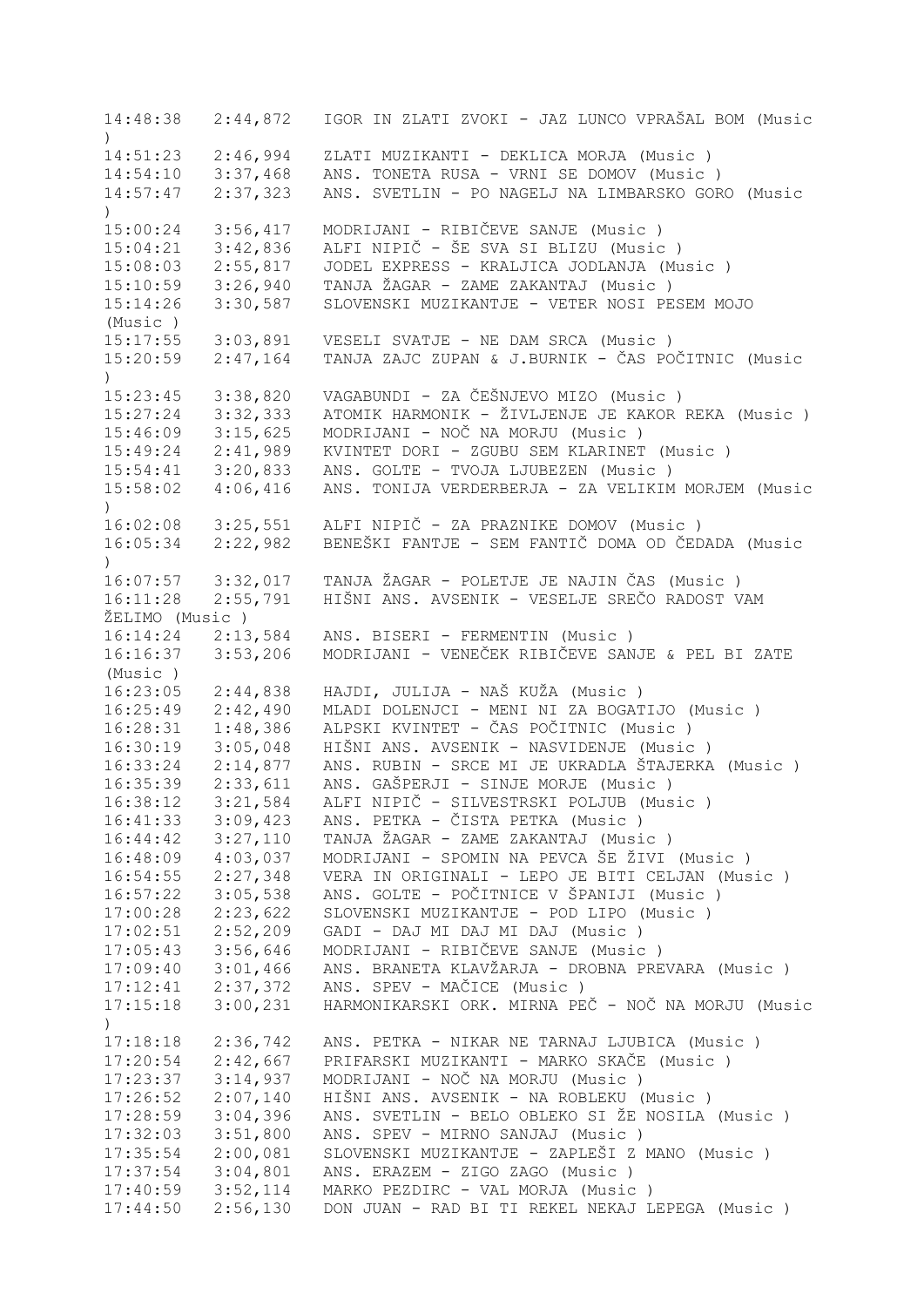17:47:46 3:38,573 ANS. POGUM - ZAPOJ PRIJATELJ STARI (Music ) 17:51:24 3:03,116 ČUKI - TI LUNA NAGAJIVA (Music ) 17:54:27 2:39,015 ANS. SVETLIN - MORAVČE SO NAJLEPŠE (Music ) 17:57:06 3:58,379 MODRIJANI - LAŽEM TI LJUBICA (Music ) 18:01:04 2:41,157 ANS. SPEV - POLETJE NA VASI (Music ) 18:03:45 3:04,077 ANS. VRT - VRTNA VESELICA (Music ) 18:06:49 2:20,558 PRIFARSKI MUZIKANTI - IZ ZEMLJE GRE V TRSEK (Music  $\lambda$ 18:09:09 2:46,997 TANJA ZAJC ZUPAN & J.BURNIK - ČAS POČITNIC (Music  $\lambda$ 18:11:56 2:02,877 ANS. SVETLIN - NA SANEH (Music ) 18:13:59 2:34,680 ALFI NIPIČ - MLADI KOT SMO NOCOJ (Music ) 19:20:25 2:47,126 ZLATI MUZIKANTI - DEKLICA MORJA (Music ) 19:23:12 2:29,224 SAVINJSKI KVINTET - POLKA ZA HARMONIKO (Music ) 19:25:41 2:26,203 ZAKA PA NE - MLEJKU (Music ) 19:28:07 2:27,841 POP'N'DEKL - GREMO NA MORJE (Music ) 19:55:54 3:14,316 GLOBAL KRYNER - SOMETHING STUPID (Music ) 19:59:08 3:15,491 ANS. GOLTE - ZAME SI KOT BISER (Music ) 20:02:23 4:09,283 ANS. SPEV - PEL BI ZATE (Music ) 20:06:32 3:43,950 ANS. ROKA ŽLINDRE - KROG ŽIVLJENJA (Music ) 20:10:16 2:31,476 POSKOČNI MUZIKANTI - ADIJO MADAM (Music ) 20:12:48 4:06,379 ANS. TONIJA VERDERBERJA - ZA VELIKIM MORJEM (Music ) 20:16:54 3:06,979 ANS. BRATOV POLJANŠEK - ČE BRATU BRAT JE TUJEC (Music ) 20:20:01 5:23,019 ALPSKI KVINTET - K SOSEDOVIM NA KAVO (Music ) 20:25:24 3:56,333 MODRIJANI - RIBIČEVE SANJE (Music ) 20:29:20 2:17,815 HIŠNI ANS. AVSENIK - NA AVTOCESTI (Music ) 20:31:37 2:48,807 JODEL EXPRESS - OKTOBRA SE VESELIM (Music ) 20:34:26 2:27,883 POP'N'DEKL - GREMO NA MORJE (Music ) 20:36:54 2:20,835 HIŠNI ANS. AVSENIK - SREČNO POT (Music ) 20:39:14 3:17,173 ANS. ERAZEM - POSTOJNA TI MOJA (Music ) 20:42:31 3:31,311 TANJA ŽAGAR - POLETJE JE NAJIN ČAS (Music ) 20:46:02 2:59,757 FANTJE TREH DOLIN - (Music ) 20:49:02 2:15,610 VESELI DOLENJCI - NA KONCU OVINKA (Music ) 20:51:17 3:51,874 MARKO PEZDIRC - VAL MORJA (Music ) 20:55:09 2:53,511 ANS. FRANČIČ - ZAKONSKE TEŽAVE (Music ) 20:58:02 2:39,751 ANS. TONIJA VERDERBERJA - POBARVALA SVA LISTE (Music ) 21:00:42 3:05,738 ANS. GOLTE - POČITNICE V ŠPANIJI (Music ) 21:03:47 3:37,923 SLAPOVI - PRAVLJICA ŽIVLJENJA (Music ) 21:07:25 3:41,821 ANS. VIHAR - DOBRO MI GRE (Music ) 21:11:07 2:47,064 TANJA ZAJC ZUPAN & J.BURNIK - ČAS POČITNIC (Music  $\lambda$ 21:13:54 3:30,459 ANS. BRATOV POLJANŠEK - SAM BREZ TEBE (Music ) ZREŠKA POMLAD - DOBRO NAM GRE (Music ) 21:19:42 4:09,206 ANS. SPEV - PEL BI ZATE (Music ) 21:26:22 4:30,782 FRANC MIHELIČ - KO HARMONIKA ZAPOJE (Music ) 21:30:52 2:55,292 ANS. AKORDI - HIŠICA IZ MOJE MLADOSTI (Music ) 21:33:48 3:03,392 ČUKI - TI LUNA NAGAJIVA (Music ) 21:36:50 3:02,211 ALFI NIPIČ - GREMO PO NEVESTO (Music ) ZAKA PA NE - DO POROKE NA ROKE (Music ) 21:58:27 2:33,248 ANS. GAŠPERJI - SINJE MORJE (Music ) ANS. SPEV - VONJ STARIH OLK (Music ) 22:04:31 2:38,938 ANS. BRATOV POLJANŠEK - TUHINJSKI FANTJE (Music ) 22:07:10 1:48,224 ALPSKI KVINTET - ČAS POČITNIC (Music ) 22:08:58 3:48,641 ANS. GAŠPERJI - VENCEK USPEŠNIC (Music ) 22:12:47 1:54,815 MODRIJANI - I FOLLOW RIVERS (Music ) 22:14:41 3:52,630 MODRIJANI - VENEČEK RIBIČEVE SANJE & PEL BI ZATE (Music )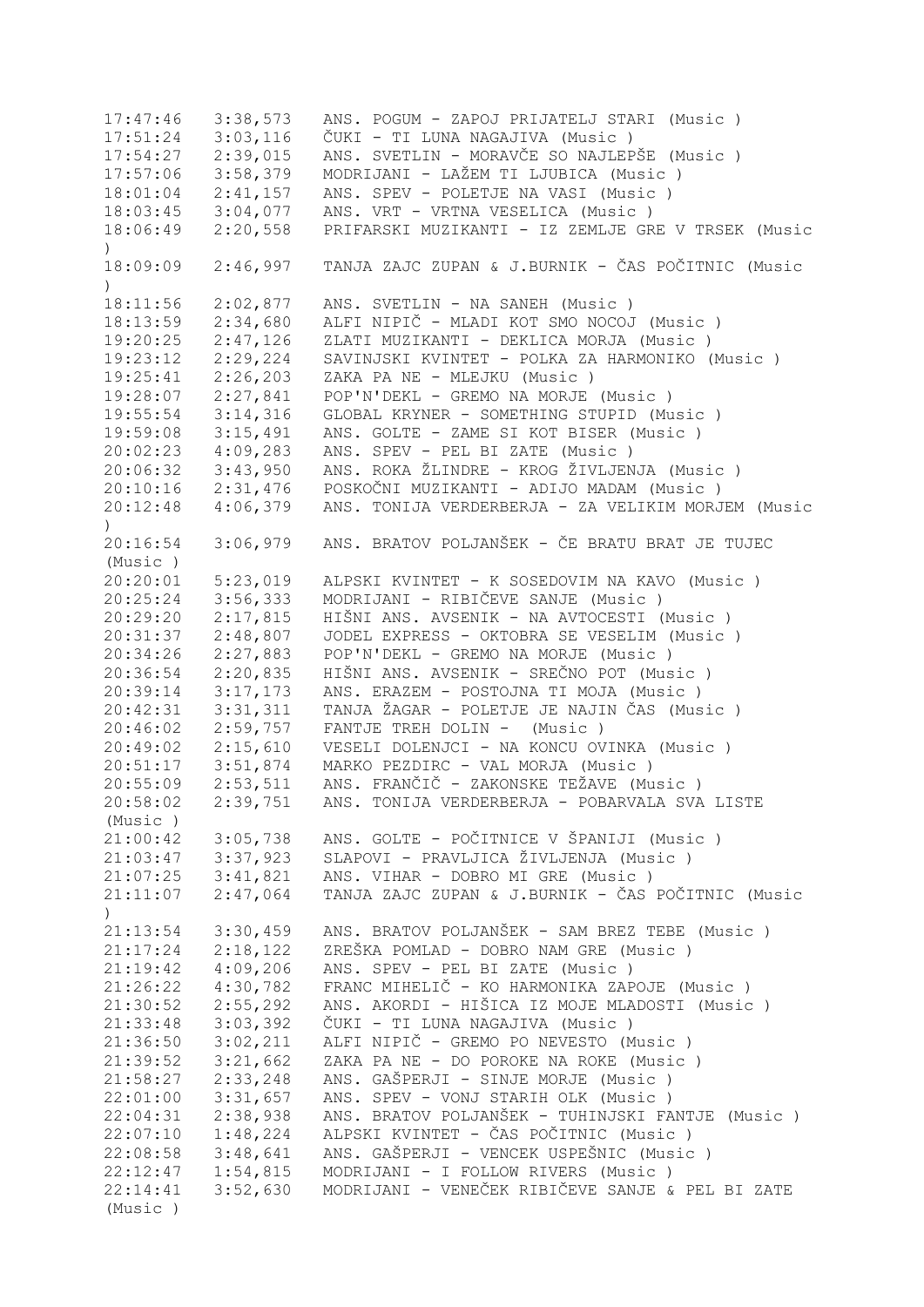| 22:18:34                  | 1:54,795 | SLOVENSKI OKTET - KAJ B' JAZ TEBI DAV (Music)      |
|---------------------------|----------|----------------------------------------------------|
| 22:20:28                  | 3:48,156 | ANS. NAPEV - ZADNJIČ BOM JOKAL NOCOJ (Music )      |
| 22:24:16                  | 3:15,248 | MODRIJANI - NOČ NA MORJU (Music)                   |
| 22:27:31                  | 2:42,861 | MALIBU - KAJ TI JE (Music)                         |
| 22:30:14                  | 2:18,629 | ANS. RUBIN - NA KONCU OVINKA (Music)               |
| 22:32:32                  | 2:47,127 | ZLATI MUZIKANTI - DEKLICA MORJA (Music)            |
| 22:35:19                  | 3:39,028 | ANS. MINERALI - NISEM SAMA (Music)                 |
| 22:38:57                  | 3:09,842 | VAGABUNDI - NA ZDRAVJE PRIJATELJI (Music)          |
| 22:42:06                  | 3:00,232 | HARMONIKARSKI ORK. MIRNA PEČ - NOČ NA MORJU (Music |
| $\left( \right)$          |          |                                                    |
| 22:45:06                  | 4:30,108 | ALPSKI KVINTET - VENČEK ALPSKIH USPEŠNIC (Music)   |
| 22:49:37                  | 2:54,907 | SLOVENSKI MUZIKANTJE - KMALU BO PRIŠLA POMLAD      |
| (Music)                   |          |                                                    |
| 22:52:31                  | 2:40,692 | ANS. SPEV - POLETJE NA VASI (Music )               |
| 22:55:12                  | 2:58,489 | ANS. SVETLIN - BREZ LOJTRCE (Music)                |
| 22:58:11                  | 2:49,101 | ZAKA PA NE - SRČKI V OMAKI (Music )                |
| 23:00:59                  | 3:26,844 | TANJA ŽAGAR - ZAME ZAKANTAJ (Music)                |
| 23:04:26                  | 2:32,400 | ANS. PROSEN - ŽE DOLGO SEM ODDANA (Music )         |
| 23:06:58                  | 3:54,959 | ANS. NAVEZA - VEM JOKALA BOM (Music)               |
|                           |          |                                                    |
| 23:10:53<br>$\mathcal{L}$ | 4:06,404 | ANS. TONIJA VERDERBERJA - ZA VELIKIM MORJEM (Music |
| 23:14:59                  | 4:17,012 | MALIBU IN JOŽE - NADALINA (Music)                  |
| 23:19:16                  | 3:06,800 | SKUPINA ŠPICA - NA MENINI PLANINI (Music )         |
| 23:22:23                  | 3:51,733 | ANS. SPEV - MIRNO SANJAJ (Music)                   |
| 23:26:14                  | 2:56,214 | ALPSKI KVINTET - JANEZOV BARITON (Music )          |
| 23:29:10                  | 2:27,436 | ANS. BISERI - PUNČI, NI DEBATE (Music )            |
| 23:31:38                  | 3:14,950 | MODRIJANI - NOČ NA MORJU (Music)                   |
| 23:34:52                  | 1:38,362 | JODEL EXPRESS - KDOR ZNA PA ZNA (Music)            |
| 23:36:30                  | 2:40,092 | SKUPINA ŠPICA - POVEJ MI DEKLICA (Music )          |
| 23:39:09                  | 4:12,740 | ANS. SPEV - PEL BI ZATE (Music)                    |
| 23:43:18                  | 4:10,318 | PRIMORSKI FANTJE - DECEMBRSKI DAN (Music)          |
| 23:47:28                  | 3:08,591 | ANS. BRATOV POLJANŠEK - DOMOVINI (Music )          |
| 23:54:08                  | 3:56,680 | MODRIJANI - RIBIČEVE SANJE (Music)                 |
| 23:58:04                  | 3:04,941 | ANS. PETKA - LJUBEZEN ISKAL SEM (Music)            |
|                           |          |                                                    |
| 5/5/2022                  |          |                                                    |
|                           |          |                                                    |
| 0:01:09                   | 3:02,697 | ANS. KRAJCARJI - LJUBIM JOŽICO (Music)             |
| 0:04:11                   | 2:33,651 | ANS. GAŠPERJI - SINJE MORJE (Music)                |
| 0:06:45                   | 3:28,216 | ANS. VITA - MAMA, PODAJ MI ROKO (Music)            |
| 0:10:12                   | 3:19,603 | ANS. BISERI - MIDVA (Music)                        |
| 0:13:31                   | 3:31,876 | TANJA ŽAGAR - POLETJE JE NAJIN ČAS (Music)         |
| 0:17:02                   | 3:13,686 | ANS. LOJZETA SLAKA - NE PRIŽIGAJ LUČI (Music )     |
| 0:23:53                   | 2:56,551 | ANS.SPEV - BITI KNAP JE LEP POKLIC! (Music)        |
| 0:26:50                   | 4:06,390 | ANS. TONIJA VERDERBERJA - ZA VELIKIM MORJEM (Music |
| $\left( \right)$          |          |                                                    |
| 0:30:56                   |          | 2:33,424 ALPENSOUND - SÜDWIND POLKA (Music )       |
| 0:33:29                   |          | 2:52,640 VESELI DOLENJCI - ŠE ZADNJIČ (Music)      |
| 0:36:22                   |          | 3:26,857 TANJA ŽAGAR - ZAME ZAKANTAJ (Music)       |
| 0:39:48                   | 3:06,964 | ANS. BRATOV POLJANŠEK - ČE BRATU BRAT JE TUJEC     |
| (Music)                   |          |                                                    |
| 0:42:55                   | 4:56,584 | ANS. SPEV - VENČEK SLAKOVIH (Music)                |
| 0:47:52                   | 3:05,510 | ANS. GOLTE - POČITNICE V ŠPANIJI (Music)           |
| 0:50:57                   | 5:09,750 | ŠTAJERSKIH 7 - SLOVENSKI KRUH (Music )             |
| 0:56:07                   | 2:39,708 | ANS. AKORDI - HOČEŠ NOČEŠ (Music )                 |
| 0:58:46                   |          | 3:03,132 ČUKI - TI LUNA NAGAJIVA (Music)           |
| 1:01:49                   | 3:50,558 | ALFI NIPIČ - PRIDI RAD BI ZAPLESAL S TEBOJ (Music  |
| $\left( \right)$          |          |                                                    |
| 1:05:39                   | 4:19,884 | NAVIHANKE - ROCK MIX (Music)                       |
|                           |          |                                                    |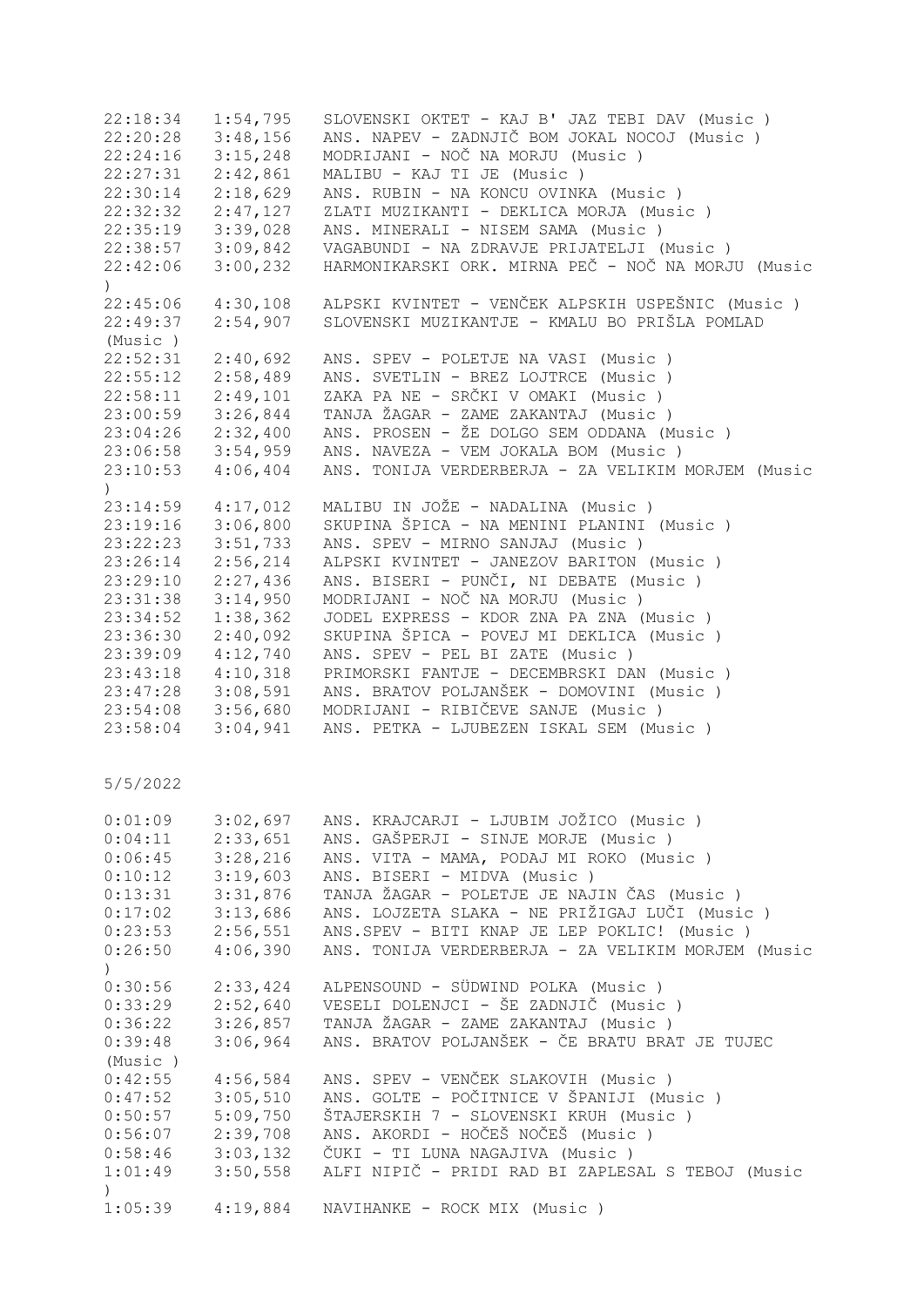1:09:59 1:48,303 ALPSKI KVINTET - ČAS POČITNIC (Music ) 1:11:47 2:39,531 PRIJATELJI ZAGORJA - KLIJET (Music ) 1:14:26 2:34,341 SKUPINA ŠPICA - NIKOLI VEČ (Music)<br>1:17:00 3:52,412 MODRIJANI - VENEČEK RIBIČEVE SANJE 1:17:00 3:52,412 MODRIJANI - VENEČEK RIBIČEVE SANJE & PEL BI ZATE (Music ) 1:20:53 3:30,949 ANS. NAGELJ - MOJI GRIČI (Music ) 1:24:23 2:07,355 SLOVENSKI ZVOKI - SMEH KLARINETA (Music ) 1:26:30 3:00,149 HARMONIKARSKI ORK. MIRNA PEČ - NOČ NA MORJU (Music  $\lambda$ 1:29:30 3:41,434 SLAPOVI - PRAVLJICA ŽIVLJENJA (Music ) 1:33:12 2:46,502 ANS. PETKA - MOJI DRAGI (Music ) 1:35:58 3:51,870 MARKO PEZDIRC - VAL MORJA (Music ) 1:39:50 2:59,051 MARTIN IN BARBARA JEHART - SANJE MLADIH DNI (Music ) 1:42:48 2:23,135 MLADI DOLENJCI - PRIZNAM (Music ) 1:45:11 2:41,184 ANS. SPEV - POLETJE NA VASI (Music ) 1:47:53 2:17,767 ANS. GOLTE - IZ LOGARSKE DOLINE (Music ) 1:50:10 2:16,795 ANS. PETRA FINKA - NI MI MAR (Music ) 1:52:27 2:46,778 TANJA ZAJC ZUPAN & J.BURNIK - ČAS POČITNIC (Music ) 1:55:13 4:30,753 SLOVENSKI MUZIKANTJE - VENČEK POLK (Music)<br>1:59:44 3:18,801 SLOVENSKI MUZIKANTJE - GASILSKA KORAČNICA ( 1:59:44 3:18,801 SLOVENSKI MUZIKANTJE - GASILSKA KORAČNICA (Music)<br>2:03:02 3:51,745 ANS. SPEV - MIRNO SANJAJ (Music) 2:03:02 3:51,745 ANS. SPEV - MIRNO SANJAJ (Music ) 2:06:54 4:25,470 ALFI NIPIČ - ZAMETNE NOČI (Music ) 2:11:19 2:51,437 ANS. VASOVALCI - NI VEČ PRELA (Music ) 2:14:10 2:27,880 POP'N'DEKL - GREMO NA MORJE (Music ) 2:16:38 3:26,376 IGOR IN ZLATI ZVOKI - LE TI SI MI ZAUPALA (Music ) 2:20:04 3:33,606 PRIFARSKI MUZIKANTI - LEPU JE BLU (Music ) 2:23:37 2:46,971 ZLATI MUZIKANTI - DEKLICA MORJA (Music ) 2:26:24 1:47,745 DENIS NOVATTO - DUNAJ OSTANE DUNAJ (Music ) 2:28:12 2:40,306 ANS. PETRA FINKA - NOCOJ ŠE ZADNJIČ BOM PRIŠEL (Music ) 2:30:52 2:46,966 ZLATI MUZIKANTI - DEKLICA MORJA (Music ) 2:33:39 1:44,191 SAVINJSKI KVINTET - POLKA ZA KLARINET (Music ) 2:35:23 3:32,730 VESELE ŠTAJERKE - SPOMINČICE (Music ) 2:38:55 3:51,815 ANS. SPEV - MIRNO SANJAJ (Music ) 2:42:47 1:37,870 HIŠNI ANS. AVSENIK - NA GOLICI (Music ) 2:44:24 1:24,740 SLOVENSKI ZVOKI - SLOVENSKI SUPER BOY (Music) 2:45:49 3:52,584 MODRIJANI - VENEČEK RIBIČEVE SANJE & PEL BI ZATE (Music ) 2:49:41 3:06,028 ANS. GOLTE - ZAME SI KOT BISER (Music ) 2:52:47 3:35,830 ANS. VIHAR - PRISLUHNI MI (Music)<br>2:56:23 3:26,814 TANJA ŽAGAR - ZAME ZAKANTAJ (Music 2:56:23 3:26,814 TANJA ŽAGAR - ZAME ZAKANTAJ (Music ) 2:59:49 3:12,259 ZREŠKA POMLAD - PESEM POHORSKIH GOZDOV (Music ) 3:03:01 2:53,434 VESELE ŠTAJERKE - DAJ PIR NA HLADNO (Music ) 3:05:55 3:14,956 MODRIJANI - NOČ NA MORJU (Music ) 3:09:09 1:32,478 JODEL EXPRESS - KDOR ZNA PA ZNA (Music ) 3:10:42 2:51,721 ANS. NEMIR - TAKO PUNCO BI RAD (Music ) 3:13:33 3:56,423 MODRIJANI - RIBIČEVE SANJE (Music ) 3:17:30 3:12,577 TURBO ANGELS - RIBA RIBI GRIZE REP (Music ) 3:20:42 3:01,180 PRIMORSKI FANTJE - KARAMELA (Music ) 3:23:43 2:27,931 POP'N'DEKL - GREMO NA MORJE (Music ) 3:26:11 2:16,046 HIŠNI ANS. AVSENIK - ŽALOSTNA DEKLICA (Music)<br>3:28:26 3:21,677 ANSAMBEL RUBIN - POVEJ MI (Music) 3:28:26 3:21,677 ANSAMBEL RUBIN - POVEJ MI (Music ) 3:31:48 1:48,611 ALPSKI KVINTET - ČAS POČITNIC (Music )<br>3:33:36 2:44,798 ANS. NEMIR - VSE ZVEZDE SEM PREŠTEL (M 3:33:36 2:44,798 ANS. NEMIR - VSE ZVEZDE SEM PREŠTEL (Music ) 3:36:20 2:11,281 ANS. VIHAR - STARA LJUBEZEN (Music ) 3:38:31 3:31,370 TANJA ŽAGAR - POLETJE JE NAJIN ČAS (Music ) 3:42:02 3:56,387 ANS. GAŠPERJI - PASTIRČEK (Music ) 3:45:59 2:06,043 BENEŠKI FANTJE - SONČNO JUTRO (Music )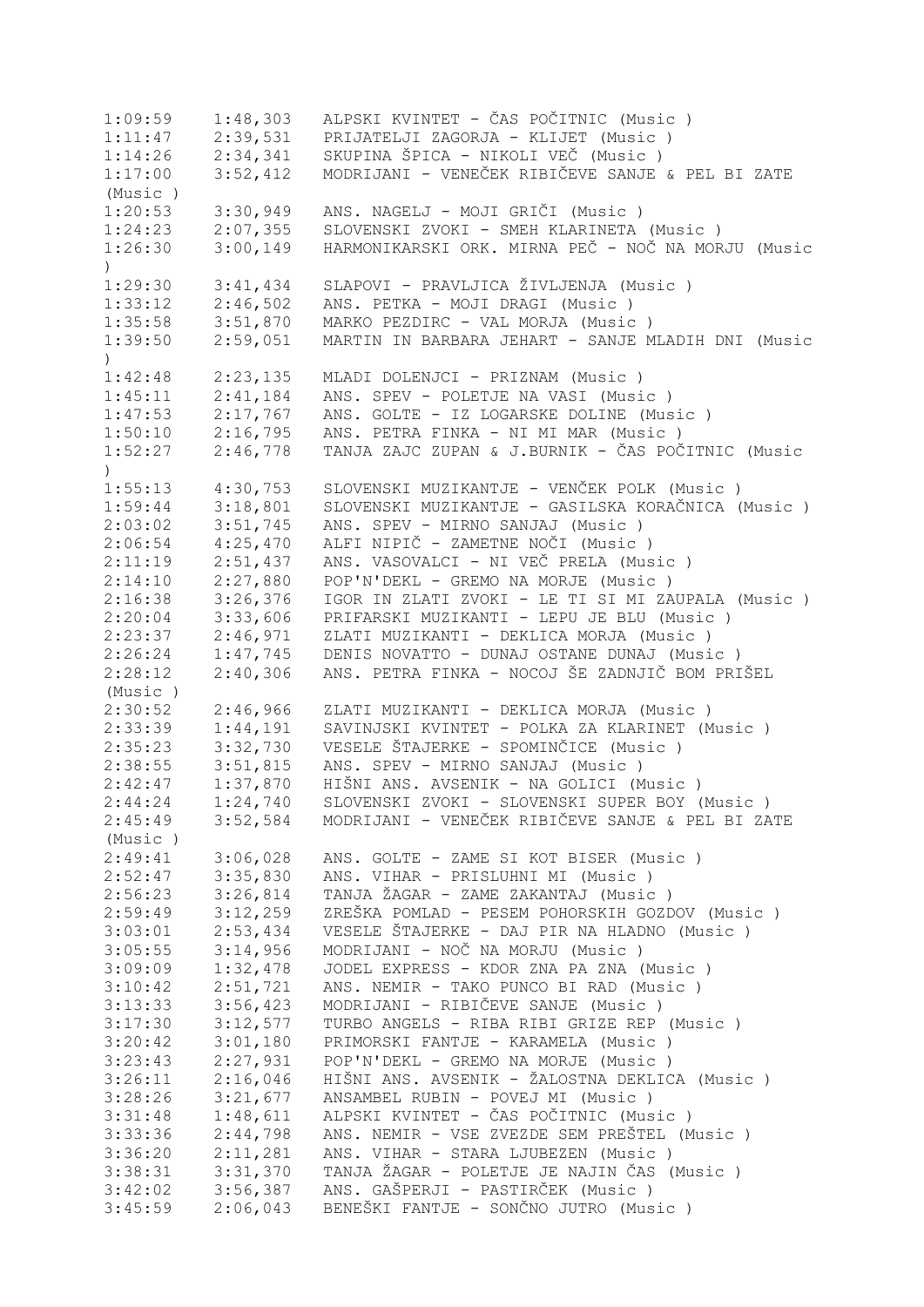3:48:04 4:06,411 ANS. TONIJA VERDERBERJA - ZA VELIKIM MORJEM (Music ) 3:52:11 2:50,514 PRIMORSKI FANTJE - JAST PRIDEM NAZAJ (Music ) 3:55:01 2:38,798 POSKOČNI MUZIKANTI - SUPER PUNCA (Music ) MARKO PEZDIRC - VAL MORJA (Music ) 4:01:31 2:05,266 ANS. SVETLIN - NAŠE VESELJE (Music ) 4:03:36 2:56,784 ANS. AKORDI - ŽELIM SI TE (Music ) 4:06:33 2:46,753 TANJA ZAJC ZUPAN & J.BURNIK - ČAS POČITNIC (Music  $\lambda$ 4:09:19 4:30,635 SLOVENSKI OKTET - RIBNIŠKA (Music ) 4:13:49 3:31,062 ANS. SPEV - STRUNE LJUBEZNI (Music ) 4:17:20 3:00,647 HARMONIKARSKI ORK. MIRNA PEČ - NOČ NA MORJU (Music  $\lambda$ 4:20:20 3:59,050 ALFI NIPIČ - VEM DA TIHO SPIŠ (Music ) 4:24:19 3:20,607 VESELI DOLENJCI - POSLANA Z NEBES (Music ) 4:27:39 2:41,390 ANS. SPEV - POLETJE NA VASI (Music ) 4:30:21 2:51,148 ANS. JOŽOVEC - VESELJE, RADOST, SREČO VAM ŽELIMO (Music ) 4:33:12 2:36,295 POSKOČNI MUZIKANTI - POGLEDAM TE (Music)<br>4:35:48 3:03,131 ČUKI - TI LUNA NAGAJIVA (Music) 4:35:48 3:03,131 ČUKI - TI LUNA NAGAJIVA (Music ) 4:38:51 2:49,503 ALFI NIPIČ - POJDI DEKLE (Music ) 4:41:40 2:26,480 ANS. UNIKAT - NE CUKAJ ME ZA KITKI (Music ) 4:44:06 4:09,378 ANS. SPEV - PEL BI ZATE (Music ) 4:48:15 4:57,091 INGRID BRUGGEMANN & SLOVENSKI MUZIKANTJE - DO UŠES ZALJUBLJENA (Music ) 4:53:12 3:19,018 IGOR IN ZLATI ZVOKI - ZELENI GAJ (Music ) 4:56:31 2:33,332 ANS. GAŠPERJI - SINJE MORJE (Music)<br>4:59:04 2:21,396 LUPINC, GOTER - NA ZDRAVJE (Music) 4:59:04 2:21,396 LUPINC, GOTER - NA ZDRAVJE (Music)<br>5:01:25 3:27,610 ALPSKI KVINTET - PRAZNOVANJE (Music 5:01:25 3:27,610 ALPSKI KVINTET - PRAZNOVANJE (Music ) 5:04:53 3:05,770 ANS. GOLTE - POČITNICE V ŠPANIJI (Music ) 5:07:58 4:01,729 ANS. LOJZETA SLAKA - MUZIKANT (Music ) 5:10:43 2:53,348 ANS. VIHAR - NA SONČNI STRANI ULICE (Music)<br>5:13:36 2:46.992 ZLATI MUZIKANTI - DEKLICA MORJA (Music) 5:13:36 2:46,992 ZLATI MUZIKANTI - DEKLICA MORJA (Music ) 5:16:23 3:18,772 ZASAVCI - (Music ) 5:19:42 2:31,221 DONAČKA - PRAVI KAVBOJ (Music ) 5:22:13 3:52,627 MODRIJANI - VENEČEK RIBIČEVE SANJE & PEL BI ZATE (Music ) 5:26:05 2:12,170 DAN IN NOČ - ZA DEŽJEM POSIJE SONCE (Music ) 5:28:18 2:36,813 VESELI SVATJE - DOTAKNIL SI SE MOJEGA SRCA (Music ) 5:30:54 3:31,313 TANJA ŽAGAR - POLETJE JE NAJIN ČAS (Music ) 5:34:25 2:07,326 DENIS NOVATTO - POLKA NAOKROG (Music ) 5:36:32 2:25,463 ANS. NAPEV - RECI MI (Music ) 5:38:58 4:09,301 ANS. SPEV - PEL BI ZATE (Music ) 5:43:07 3:34,026 ALENKA GODEC - NI ME STRAH (Music)<br>5:46:41 3:28,959 SLOVENSKI ZVOKI - DAJ MI SRCE (Musi 5:46:41 3:28,959 SLOVENSKI ZVOKI - DAJ MI SRCE (Music ) 5:50:09 3:51,754 ANS. SPEV - MIRNO SANJAJ (Music ) 5:54:01 3:19,985 KORADO IN BRENDI - GENIJ IN BEDAK (Music ) 5:57:21 3:01,390 VAGABUNDI - KO SLIŠIM GLASBO (Music ) 6:00:22 3:51,872 MARKO PEZDIRC - VAL MORJA (Music ) 6:04:14 2:42,865 ANS. SVETLIN - PO NAGELJ NA LIMBARSKO GORO (Music ) 6:06:57 3:14,519 NOVI SPOMINI - CAGAV FANT (Music ) 6:10:10 3:27,052 TANJA ŽAGAR - ZAME ZAKANTAJ (Music ) 6:13:37 3:19,942 ALFI NIPIČ - ZA PRAZNIKE DOMOV (Music ) 6:16:56 2:53,521 ANS. GOLTE - SAJ BI TRKAL (Music ) 6:19:49 1:48,091 ALPSKI KVINTET - ČAS POČITNIC (Music ) 6:23:38 3:08,549 IGOR IN ZLATI ZVOKI - KAVBOJ JOE (Music ) 6:26:46 3:14,145 NOVI SPOMINI IN MAMA MANKA - KAKO LJUBITI SE (Music )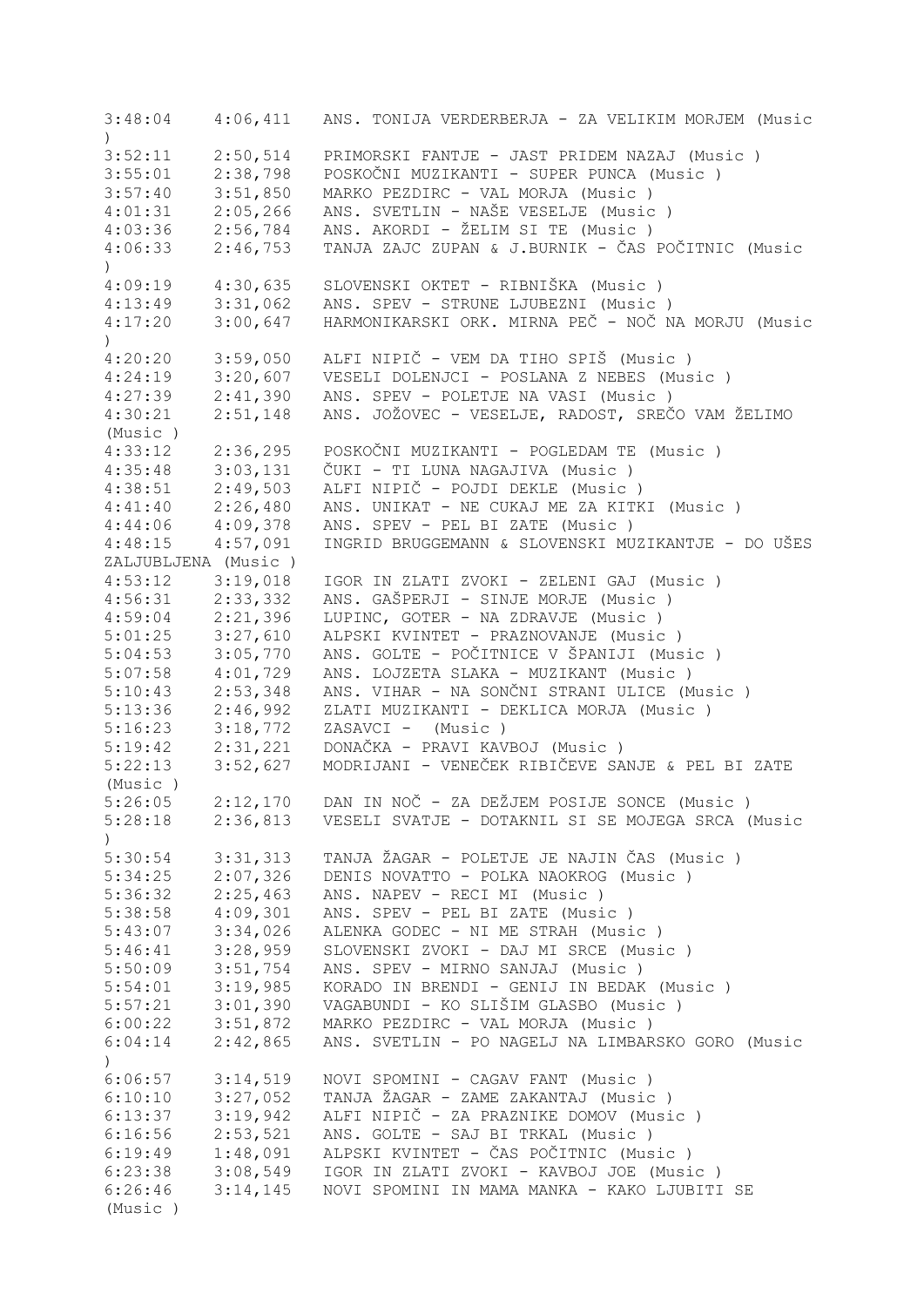6:30:00 3:00,338 HARMONIKARSKI ORK. MIRNA PEČ - NOČ NA MORJU (Music ) 6:33:00 1:53,870 DENIS NOVATTO - OD VASI DO VASI (Music )<br>6:34:54 2:54,213 NAVIHANKE - NA MOJEM LICU (Music ) 6:34:54 2:54,213 NAVIHANKE - NA MOJEM LICU (Music ) 6:37:47 2:47,716 TANJA ZAJC ZUPAN & J.BURNIK - ČAS POČITNIC (Music  $\lambda$ 6:40:34 2:27,652 ANS. SVETLIN - GASILSKA VESELICA (Music ) 6:43:01 3:03,928 ANS. MLADIKA - V KROGU VRTI SE ŽIVLJENJE (Music ) 6:46:03 4:06,451 ANS. TONIJA VERDERBERJA - ZA VELIKIM MORJEM (Music  $\lambda$ 6:52:29 0:36,160 ROK REDNJAK - JAZ PA POJDEM NA GORENJSKO (Music ) 6:53:05 2:42,365 MODRIJANI - MOJA (Music ) 6:55:47 2:33,238 ANS. GAŠPERJI - SINJE MORJE (Music ) 6:58:20 3:56,463 BOŽIDAR WOLFAND - WOLF - DOBRI STARI ČASI (Music ) 2:39,853 ANS. MLADIKA - RADA IMAM (Music ) 7:10:09 3:05,636 ANS. GOLTE - POČITNICE V ŠPANIJI (Music ) 7:13:14 2:45,707 ANS. FRANČIČ - KNOBLEHAR (Music ) 7:15:59 3:03,370 NOVI SPOMINI IN MAMA MANKA - NATOČIM CVIČKA (Music ) 7:19:02 3:15,553 MODRIJANI - NOČ NA MORJU (Music ) 2:04,242 ANS. PETRA FINKA - OHCET BO (Music ) 7:24:21 2:36,255 ANS. ERAZEM - V OŠTARIJI (Music ) 2:41,340 ANS. SPEV - POLETJE NA VASI (Music ) 7:29:39 3:35,256 ANS. POGUM - TOVORNJAKAR (Music ) 9:01:22 2:48,414 ANS. BISERI - POZABI ME (Music ) 9:04:10 3:56,672 MODRIJANI - RIBIČEVE SANJE (Music)<br>9:23:20 2:42,453 ANS. MARJANA HERCOGA - PRIDI NA KAV 9:42,453 ANS. MARJANA HERCOGA - PRIDI NA KAVO (Music )<br>2:21,070 VESELE ŠTAJERKE - HOČEŠ ME ALI NOČEŠ ME (Music )<br>2:27,916 POP'N'DEKL - GREMO NA MORJE (Music ) 9:26:02 2:21,070 VESELE ŠTAJERKE - HOČEŠ ME ALI NOČEŠ ME (Music ) 9:28:23 2:27,916 POP'N'DEKL - GREMO NA MORJE (Music ) 10:32:06 3:08,756 ANS. SVETLIN IN STANE PETRIČ - BELO OBLEKO SI ŽE NOSILA (Music ) 10:35:14 2:42,449 ALPSKI KVINTET - NAŠA POLKA (Music ) 10:37:56 3:03,326 ČUKI - TI LUNA NAGAJIVA (Music ) 10:40:59 2:38,620 ANS. BRATOV POLJANŠEK - TUHINJSKI FANTJE (Music ) 10:43:37 2:51,418 VESELE ŠTAJERKE - PRINESI MI ROŽE (Music )<br>11:01:41 3:56,447 MODRIJANI - RIBIČEVE SANJE (Music )<br>11:05:38 3:05,505 IGOR IN ZLATI ZVOKI - STARI GRAD (Music ) 11:01:41 3:56,447 MODRIJANI - RIBIČEVE SANJE (Music ) IGOR IN ZLATI ZVOKI - STARI GRAD (Music ) 11:08:43 3:55,242 NOVI SPOMINI - PET MINUT (Music ) 11:12:38 4:06,383 ANS. TONIJA VERDERBERJA - ZA VELIKIM MORJEM (Music  $\lambda$ 11:16:44 2:47,012 MODRIJANI - DEKLE S ČRNIMI OČMI (Music ) 11:19:31 1:57,924 ANS. SPEV - ODPIRAJ DEKLE KAMRICO (Music ) 11:21:29 2:47,165 TANJA ZAJC ZUPAN & J.BURNIK - ČAS POČITNIC (Music  $\left( \right)$ 11:24:15 3:21,956 ANS. GAŠPERJI - SINJE MORJE (Music ) 11:27:37 2:39,916 IGOR IN ZLATI ZVOKI - NE BOŠ ME UJELA (Music ) 11:30:17 3:26,915 TANJA ŽAGAR - ZAME ZAKANTAJ (Music ) 11:33:43 2:56,082 POLKA PUNCE - ATA MAMA DEJTA GNAR (Music ) 11:36:39 2:53,026 ANS. PETRA FINKA - MORSKA PRAVLJICA (Music ) 11:39:32 3:00,201 HARMONIKARSKI ORK. MIRNA PEČ - NOČ NA MORJU (Music  $\lambda$ 11:42:32 1:55,782 FOTODRUŠTVO TEZNO - OLJKA (Music ) ANS. KRAJCARJI - VRANA VRANI (Music ) 11:47:02 3:03,142 ČUKI - TI LUNA NAGAJIVA (Music ) 11:50:05 2:23,802 ANS. STORŽIČ - U BOHIN' MA D'Ž TAMVADE (Music ) 11:52:29 3:28,176 VESELI DOLENJCI - POVEJ DEKLE (Music ) 11:55:56 2:27,866 POP'N'DEKL - GREMO NA MORJE (Music ) 11:58:24 3:27,896 REBEKA DREMELJ - PETEK 13 (Music ) 12:01:52 3:18,626 ANS. TONIJA VERDERBERJA - TEMNA NOČ (Music ) 12:05:10 1:48,228 ALPSKI KVINTET - ČAS POČITNIC (Music )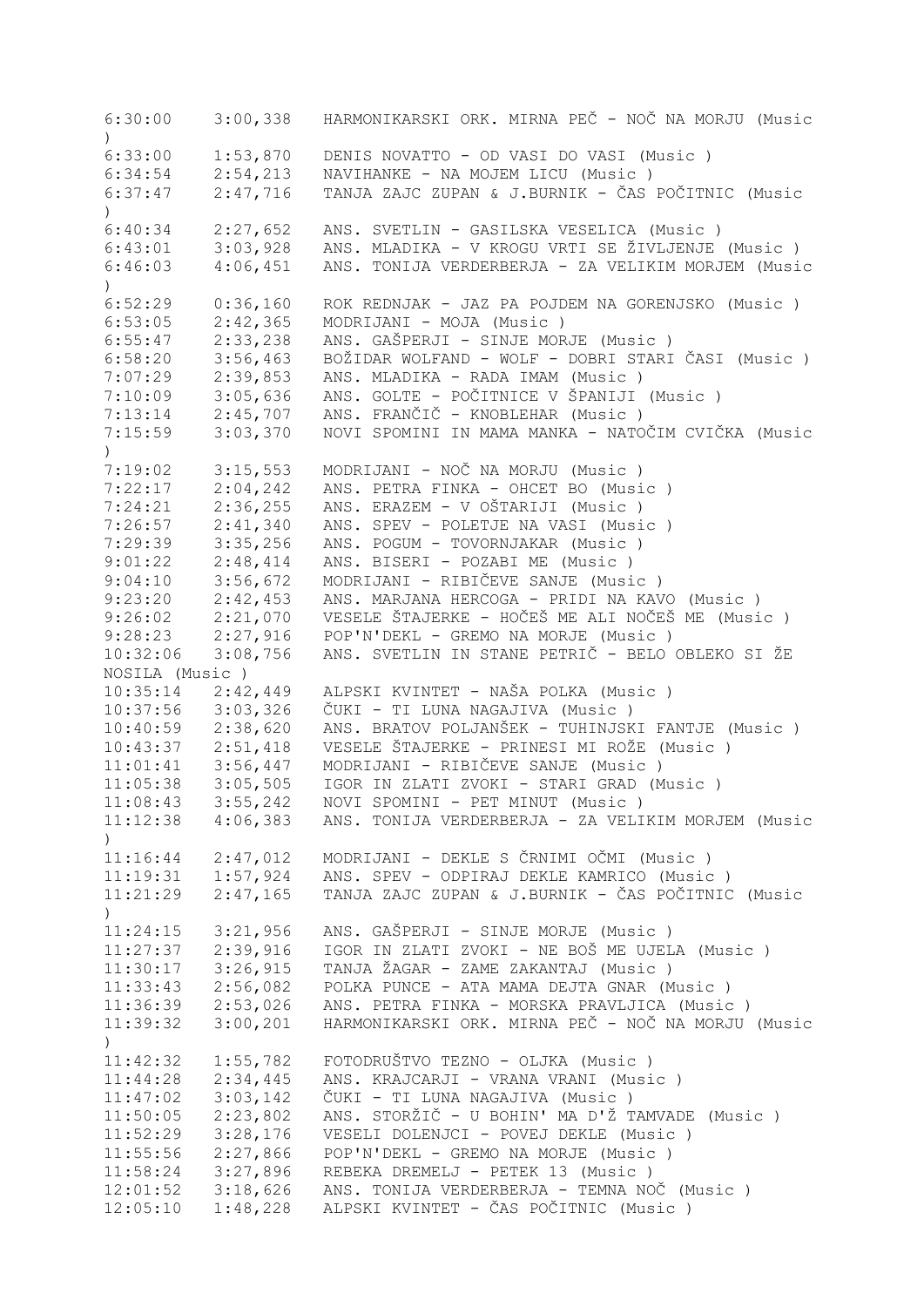12:06:58 2:56,852 ANS. CVET - FANT OD FARE (Music ) 12:09:55 3:42,465 ANS. PETKA - ZA PRAZNIK TVOJ (Music ) 12:13:37 3:51,864 MARKO PEZDIRC - VAL MORJA (Music ) 12:17:29 2:51,620 PRIJATELJI ZAGORJA - PO ASFALTU (Music ) 12:20:20 2:50,988 NAVIHANKE - ŠTUDENTSKA JE TEŽKA (Music ) 12:23:11 3:52,565 MODRIJANI - VENEČEK RIBIČEVE SANJE & PEL BI ZATE (Music ) 12:27:03 3:11,383 INGRID BRUGGEMANN & SLOVENSKI MUZIKANTJE - KRALJICA JODLANJA (Music ) 12:30:15 3:25,345 POSKOČNI MUZIKANTI - OBJEMI ME (Music )<br>12:33:40 3:05,544 ANS. GOLTE - POČITNICE V ŠPANIJI (Music 3:05,544 ANS. GOLTE - POČITNICE V ŠPANIJI (Music )<br>2:32,348 ANS. FRANČIČ - KRUH IN SOL (Music ) 12:36:45 2:32,348 ANS. FRANČIČ - KRUH IN SOL (Music ) 12:39:17 3:29,395 PRIFARSKI MUZIKANTI - NAJINI VEČERI (Music ) 12:42:47 4:09,317 ANS. SPEV - PEL BI ZATE (Music ) 12:46:56 2:52,980 SAVINJSKI KVINTET - ČAKAL SEM DEKLICO OB POTOKU (Music ) 12:49:49 2:37,857 ANS. VASOVALCI - BELOKRANJC DOLENCU (Music ) 12:52:26 2:33,437 ANS. GAŠPERJI - SINJE MORJE (Music )<br>12:54:59 3:06,836 INGRID BRUGEMMAN - JODLARSKA KRALJIC 12:54:59 3:06,836 INGRID BRUGEMMAN - JODLARSKA KRALJICA (Music ) 12:58:06 4:32,611 ZREŠKA POMLAD - ZADNJI POLETNI DAN (Music ) 13:02:38 3:51,922 ANS. SPEV - MIRNO SANJAJ (Music ) 13:06:30 2:42,966 ANS. STORŽIČ - PREVZETNICA (Music ) 13:09:13 3:38,443 ANS. AKORDI - ČE PA NISEM JAZ ZA TEBE (Music ) 13:12:51 2:47,050 ZLATI MUZIKANTI - DEKLICA MORJA (Music ) 13:15:38 3:04,946 ANS. FRANČIČ - NOVOROJENČEK (Music ) 13:18:42 1:52,314 SLOVENSKI ZVOKI - SHOW PUMPE (Music ) 13:20:34 3:31,313 TANJA ŽAGAR - POLETJE JE NAJIN ČAS (Music ) 13:24:05 2:51,623 ANS. FRANČIČ - BELE KRIZANTEME (Music ) 13:26:56 2:47,544 NAVIHANKE - POKAŽI MI, DA ME IMAŠ ŠE RAD (Music ) 13:29:44 3:14,921 MODRIJANI - NOČ NA MORJU (Music ) 13:32:58 2:43,431 HAJDI - TVOJ POGLED MUČI ME (Music ) 13:35:42 1:38,536 BENEŠKI FANTJE - VESELI BENEČANI (Music ) 13:37:20 2:41,168 ANS. SPEV - POLETJE NA VASI (Music ) 13:40:01 3:27,300 ZORAN ZORKO & BAND - VESELI RIBNČAN (Music ) 13:43:29 4:16,552 ANS. POET - FANT S HARMONIKO (Music ) 13:47:45 2:41,445 ANS. SPEV - POLETJE NA VASI (Music ) 13:50:26 2:49,189 ANS. NAGELJ - ZAVRISKAJ IN ZAPOJ (Music ) 13:53:15 2:25,728 ANS. POET - RAD BIL BI TVOJ POET (Music ) 13:55:41 3:31,336 TANJA ŽAGAR - POLETJE JE NAJIN ČAS (Music ) 13:59:12 3:20,426 KLAPA MALI GRAD - MASLINA JE NEOBRANA (Music ) 14:02:32 2:43,503 VERA IN ORIGINALI - VA PENSIERO (Music ) 14:05:15 3:00,188 HARMONIKARSKI ORK. MIRNA PEČ - NOČ NA MORJU (Music  $\lambda$ 14:08:15 2:15,376 IGOR IN ZLATI ZVOKI - IZ KRAJA V KRAJ (Music ) 14:10:31 3:27,875 ANS. RUBIN - STARI GRAD (Music ) 14:13:58 3:05,536 ANS. GOLTE - POČITNICE V ŠPANIJI (Music ) 14:17:04 2:50,007 IGOR IN ZLATI ZVOKI - OČETOVA URA (Music ) 14:19:54 3:31,220 VAGABUNDI - PLEŠIVA V DEŽJU (Music ) 14:23:25 3:51,884 MARKO PEZDIRC - VAL MORJA (Music ) 14:27:16 3:26,250 ANS. BRANETA KLAVŽARJA - JESEN IHTI (Music)<br>14:30:43 3:34,771 ANS. AKORDI - NAJINA ZGODBA (Music) 14:30:43 3:34,771 ANS. AKORDI - NAJINA ZGODBA (Music ) 14:34:17 3:52,781 MODRIJANI - VENEČEK RIBIČEVE SANJE & PEL BI ZATE (Music ) 14:38:09 2:20,723 HIŠNI ANS. AVSENIK - SREČNO POT (Music)<br>14:40:30 3:01,136 ANS. UNIKAT - ZAPLEŠI Z NAMI (Music) 14:40:30 3:01,136 ANS. UNIKAT - ZAPLEŠI Z NAMI (Music)<br>14:43:31 3:51,735 ANS. SPEV - MIRNO SANJAJ (Music) ANS. SPEV - MIRNO SANJAJ (Music ) 14:47:22 2:17,294 SLOVENSKI MUZIKANTJE - ZEBE ME (Music ) 14:49:39 2:34,647 GADI - NATE LE (Music ) 14:52:14 2:46,723 TANJA ZAJC ZUPAN & J.BURNIK - ČAS POČITNIC (Music )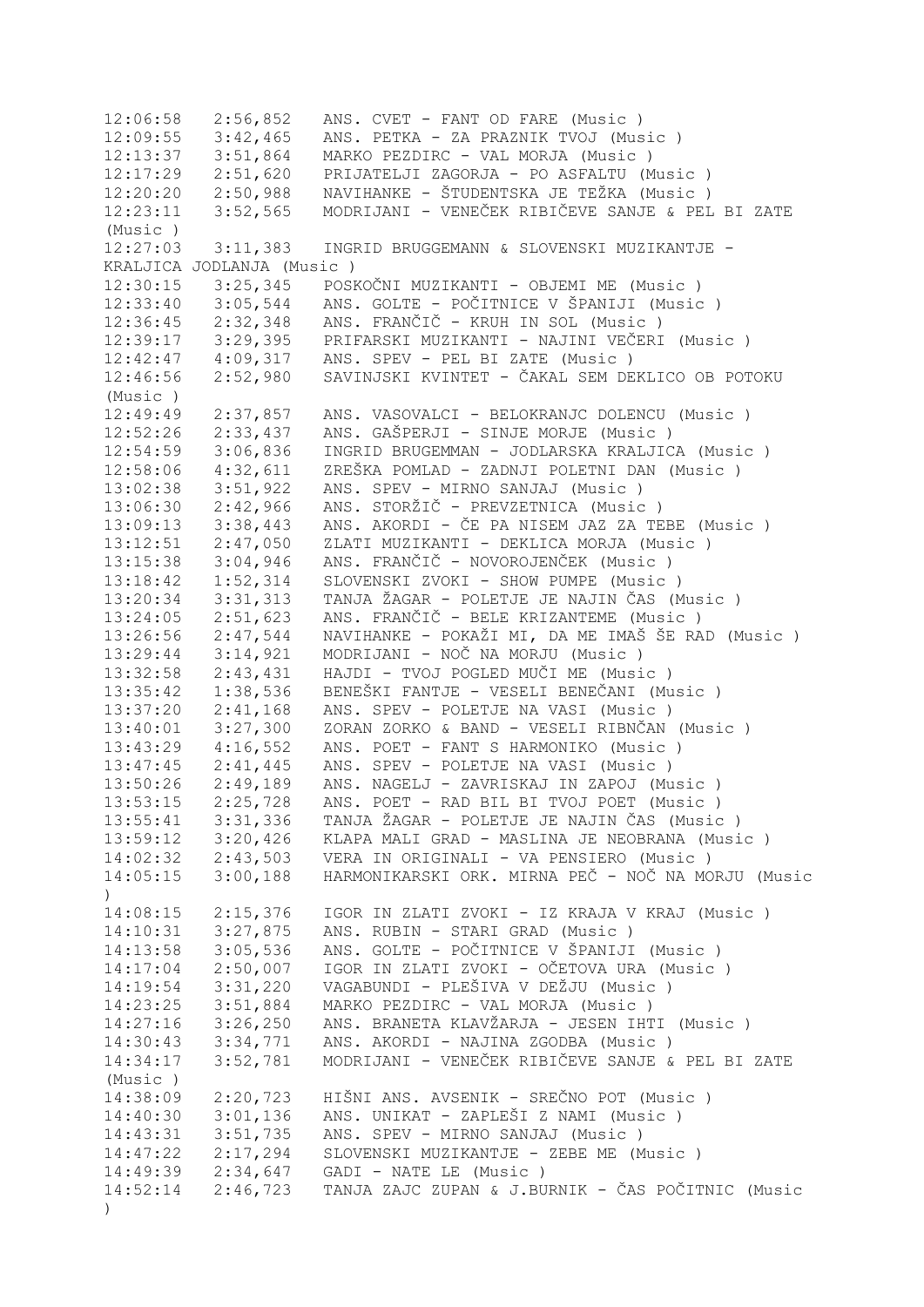| 14:55:00              | 2:57,620 | ANS. ZASAVCI - KJE SI DOMA (Music)                 |
|-----------------------|----------|----------------------------------------------------|
| 14:57:58              | 2:57,796 | ANS. ERAZEM - PRIMORCI SMO VESELI LJUDJE (Music)   |
| $15:00:56$ $2:27,915$ |          | POP'N'DEKL - GREMO NA MORJE (Music)                |
| 15:03:23              | 3:44,255 | HIŠNI ANS. AVSENIK - VETER NOSI PESEM MOJO (Music  |
| $\left( \right)$      |          |                                                    |
| 15:07:07              | 2:45,167 | GADI - MALO, MALO ŠE (Music)                       |
| 15:09:52              | 3:14,943 | MODRIJANI - NOČ NA MORJU (Music)                   |
| 15:13:07              | 2:39,085 | ŠTAJERSKIH 7 - ŽELIM VAM LEP DAN (Music)           |
| 15:15:46              | 2:38,824 | ATOMIK HARMONIK - HOP MARINKA (Music)              |
| 15:18:25              | 2:47,636 | ZLATI MUZIKANTI - DEKLICA MORJA (Music)            |
| 15:21:11              | 3:45,054 | GLOBAL KRYNER - LADY MARMALADE (Music)             |
| 15:24:56              | 2:27,778 | VESELE ŠTAJERKE - LJUBČEK MOJ (Music)              |
| 15:27:23              | 1:48,676 | ALPSKI KVINTET - ČAS POČITNIC (Music )             |
| 15:29:11              | 1:37,886 | ALPSKI KVINTET - ČAS POČITNIC (Music )             |
| 15:46:02              | 3:12,469 | ANS. POGUM - RUM ZA POGUM (Music )                 |
| 15:49:14              | 3:04,596 | ČUKI - TI LUNA NAGAJIVA (Music )                   |
| 15:55:55              | 3:15,760 | ANS. POGUM - MNOGO ZDRAVJA (Music)                 |
| 15:59:11              | 3:34,995 | ANS. UNIKAT - DOVOLJ MI JE (Music)                 |
| 16:02:46              | 3:56,425 | MODRIJANI - RIBIČEVE SANJE (Music)                 |
| 16:06:42              | 3:01,827 | ANS. MARZEL - MUZIKA NOCOJ IGRA (Music)            |
| 16:09:43              | 2:31,300 | NAVIHANKE - TI, TI, TI NAVIHANKA (Music)           |
| 16:12:14              | 4:06,433 | ANS. TONIJA VERDERBERJA - ZA VELIKIM MORJEM (Music |
| $\lambda$             |          |                                                    |
| 16:16:20              | 2:57,689 | SLOVENSKI MUZIKANTJE - VESELI MUZIKANT (Music )    |
| 16:19:17              | 3:21,229 | ANS. NEMIR - OTOČEK SREDI JEZERA (Music)           |
| 16:25:13              | 3:26,832 | TANJA ŽAGAR - ZAME ZAKANTAJ (Music )               |
| 16:28:40              | 2:49,985 | ALFI NIPIČ - POJDI DEKLE (Music)                   |
| 16:31:30              | 3:10,437 | DONAČKA - NA MOSTU (Music)                         |
| 16:34:40              | 4:09,609 | ANS. SPEV - PEL BI ZATE (Music)                    |
| 16:38:49              | 3:38,814 | ANS. SVETLIN - LEPO JE DELITI LJUBEZEN Z NEKOM     |
| (Music)               |          |                                                    |
| 16:42:28              | 4:35,292 | SLOVENSKI MUZIKANTJE - VENČEK POLK (Music)         |
| 16:47:02              | 2:33,509 | ANS. GAŠPERJI - SINJE MORJE (Music)                |
| 16:49:35              | 1:27,458 | ANS. GAŠPERJI - GOLICA (Music)                     |
| 16:53:46              | 2:32,894 | DONAČKA - PRIDI, ZAPLEŠI (Music)                   |
| 16:56:19              | 2:46,836 | TANJA ZAJC ZUPAN & J.BURNIK - ČAS POČITNIC (Music  |
| $\mathcal{L}$         |          |                                                    |
| 16:59:05              |          | 2:56,517 STANE PETRIČ - NE ODHAJAJ VEČ (Music)     |
| 17:02:02              | 1:55,189 | SLOVENSKI ZVOKI - ŠOFERSKA POLKA (Music)           |
| 17:03:56              | 3:52,616 | ANS. SPEV - MIRNO SANJAJ (Music)                   |
| 17:07:47              | 2:28,770 | ANS. GOTER - NAGELJ POLKA (Music)                  |
| 17:10:16              | 2:23,536 | ANS. NAVEZA - SREČA OPOTEČA (Music)                |
| 17:12:40              | 3:14,844 | MODRIJANI - NOČ NA MORJU (Music)                   |
| 18:18:29              | 3:08,406 | IGOR IN ZLATI ZVOKI - HALO EVROPA (Music)          |
| 18:21:37              | 2:39,924 | ANS. PETKA - VŠEČ SI MI (Music )                   |
| 18:24:17              | 3:26,825 | TANJA ŽAGAR - ZAME ZAKANTAJ (Music)                |
| 18:27:43              | 3:35,577 | ANS. FRANCA MIHELIČA - KJER LASTOVKE GNEZDIJO      |
| (Music)               |          |                                                    |
| 18:31:19              | 2:24,402 | ANS. NEMIR - NE BODI LJUBOSUMNA (Music)            |
| 18:33:43              | 3:56,458 | MODRIJANI - RIBIČEVE SANJE (Music )                |
| 18:37:39              | 3:29,272 | MAJA ODERLAP - VSE DOLGE NOČI (Music)              |
| 18:41:08              | 3:09,394 | VESELI SVATJE - LUNCA (Music)                      |
| 18:44:18              | 4:06,411 | ANS. TONIJA VERDERBERJA - ZA VELIKIM MORJEM (Music |
| $\left( \right)$      |          |                                                    |
| 18:48:24              | 3:21,675 | ANS. VITA - SREČA (Music)                          |
| 18:51:45              | 4:01,253 | ANS. SPEV - Z NJO (Music)                          |
| 18:55:46              | 3:51,856 | MARKO PEZDIRC - VAL MORJA (Music)                  |
| 18:59:38              | 3:24,921 | DIE GEININGER - KO SE V TVOJIH SANJAH PREBUDIM     |
| (Music)               |          |                                                    |
| 19:03:02              | 3:21,146 | ANS. POGUM - NOCOJ BOŠ SPET SAMA (Music)           |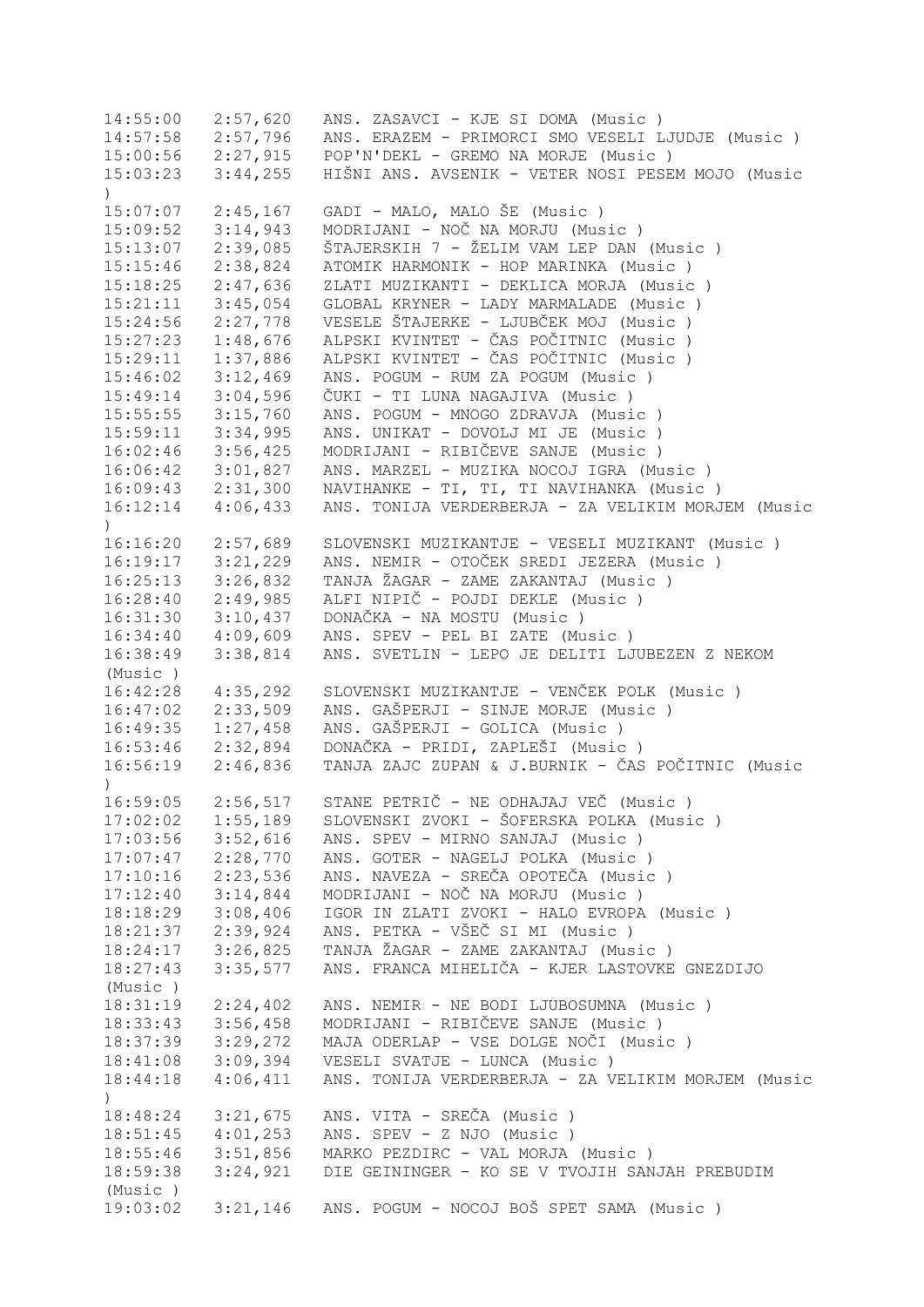19:06:23 2:33,338 ANS. GAŠPERJI - SINJE MORJE (Music ) 19:08:56 2:55,512 KVINTET DORI - VERJEMI IN ZAUPAJ (Music ) 19:11:51 3:03,943 IGOR IN ZLATI ZVOKI - STARI GRAD (Music ) 19:14:55 2:41,208 ANS. SPEV - POLETJE NA VASI (Music ) 19:17:36 2:08,370 ANS. LOJZETA SLAKA - POŠTAR (Music ) 19:19:44 2:24,709 ANS. KRAJCARJI - FINANČNA KRIZA (Music ) 19:25:27 3:31,179 TANJA ŽAGAR - POLETJE JE NAJIN ČAS (Music ) 19:28:59 4:28,531 SLAPOVI - NAJBOLJ SI ŽELIM (Music ) 19:59:06 3:52,198 ANS. KRAJCARJI - LE K TEBI VLEČE ME (Music ) 20:33:27 1:48,129 ALPSKI KVINTET - ČAS POČITNIC (Music ) 21:11:23 1:38,460 ALPSKI KVINTET - ČAS POČITNIC (Music ) 21:13:01 2:06,310 MLADI DOLENJCI - LE TI SI EDINA (Music ) 21:15:07 3:03,717 ČUKI - TI LUNA NAGAJIVA (Music ) 21:18:10 3:24,685 FANTJE Z VSEH VETROV - NE POZABI DOMOVINE (Music ) 21:24:05 2:23,353 ANS. BRATOV POLJANŠEK - KAMNIŠKE GORE (Music ) 21:26:28 3:52,562 MODRIJANI - VENEČEK RIBIČEVE SANJE & PEL BI ZATE (Music ) 21:30:20 2:48,223 KORADO IN BRENDI - ZA LJUBI MIR (Music ) 21:33:08 2:51,339 ANS. NAPEV - MARINKA DALMATINKA (Music ) 21:35:59 2:28,298 POP'N'DEKL - GREMO NA MORJE (Music ) 21:38:27 2:41,788 ANS. SVETLIN - VEDNO NA POTI (Music ) 21:41:08 3:51,462 JODEL EXPRESS - IBER DOZA (Music ) 21:44:59 3:05,577 ANS. GOLTE - POČITNICE V ŠPANIJI (Music ) 21:48:04 5:34,587 SLOVENSKI MUZIKANTJE IN SLOVENSKI OKTET - PESEM DOMAČA (Music ) 21:53:39 2:18,492 ANS. VIHAR - ŠE ČAKAM TE (Music ) 21:55:57 4:09,497 ANS. SPEV - PEL BI ZATE (Music ) 22:00:06 2:07,165 VITEZI CELJSKI - MOZARTINO SHOW (Music ) 22:02:13 3:11,481 ANS. ERAZEM - ORGLICE (Music ) 22:05:24 2:46,988 ZLATI MUZIKANTI - DEKLICA MORJA (Music ) 22:08:10 3:11,855 ANS. BRANETA KLAVŽARJA - MAMINA RUTA (Music ) 22:11:22 3:12,998 ANS. VASOVALCI - PREPELICA (Music ) 22:14:35 3:00,525 HARMONIKARSKI ORK. MIRNA PEČ - NOČ NA MORJU (Music  $\lambda$ 22:17:35 2:49,112 ANS. NAGELJ - PLANINSKI KRST (Music ) 22:20:24 3:29,649 ANS. NEMIR - PRI MAMI SMO SE ZBRALI (Music ) 22:23:53 1:48,530 ALPSKI KVINTET - ČAS POČITNIC (Music ) 22:25:41 2:49,211 SLOVENSKI MUZIKANTJE - VESELI MUZIKANT (Music ) 22:28:30 2:31,731 VAGABUNDI - KER STE TAKI VESELJAKI (Music ) 22:31:01 2:47,515 TANJA ZAJC ZUPAN & J.BURNIK - ČAS POČITNIC (Music ) 22:33:48 2:26,100 ALFI NIPIČ - ŠTAJERC (Music ) 22:36:14 3:20,469 ANS. MLADIKA - NAJINO HREPENENJE (Music ) 22:39:34 3:03,121 ČUKI - TI LUNA NAGAJIVA (Music ) SLOVENSKI OKTET - DA JORA TA BANERINA (REZIJANSKA) (Music ) 22:43:57 3:07,376 SKUPINA ŠPICA - HVALA VAMA PREDRAGA STARŠA (Music  $\lambda$ 22:47:04 3:00,158 HARMONIKARSKI ORK. MIRNA PEČ - NOČ NA MORJU (Music  $\lambda$ 22:50:04 2:39,937 JODEL EXPRESS - KRALJICA JODLANJA (Music ) 22:52:44 3:01,893 ŠTIRJE KOVAČI - RŽENOVA TINKA (Music ) MARKO PEZDIRC - VAL MORJA (Music ) 22:59:37 3:31,784 ANS. FRANČIČ - VSE JE ZAMAN (Music ) 23:03:09 2:21,791 MODRIJANI - POVEJ (Music ) 23:05:31 3:27,046 TANJA ŽAGAR - ZAME ZAKANTAJ (Music ) 23:08:57 3:55,568 OKROGLI MUZIKANTJE - PO SVOJI POTI GREM (Music ) 23:12:53 2:29,703 VERA IN ORIGINALI - KLEPETAVI KLARINETI (Music ) 23:15:22 3:14,950 MODRIJANI - NOČ NA MORJU (Music ) 23:18:37 2:58,502 IVAN HUDNIK - MOJA ŽELJA (Music )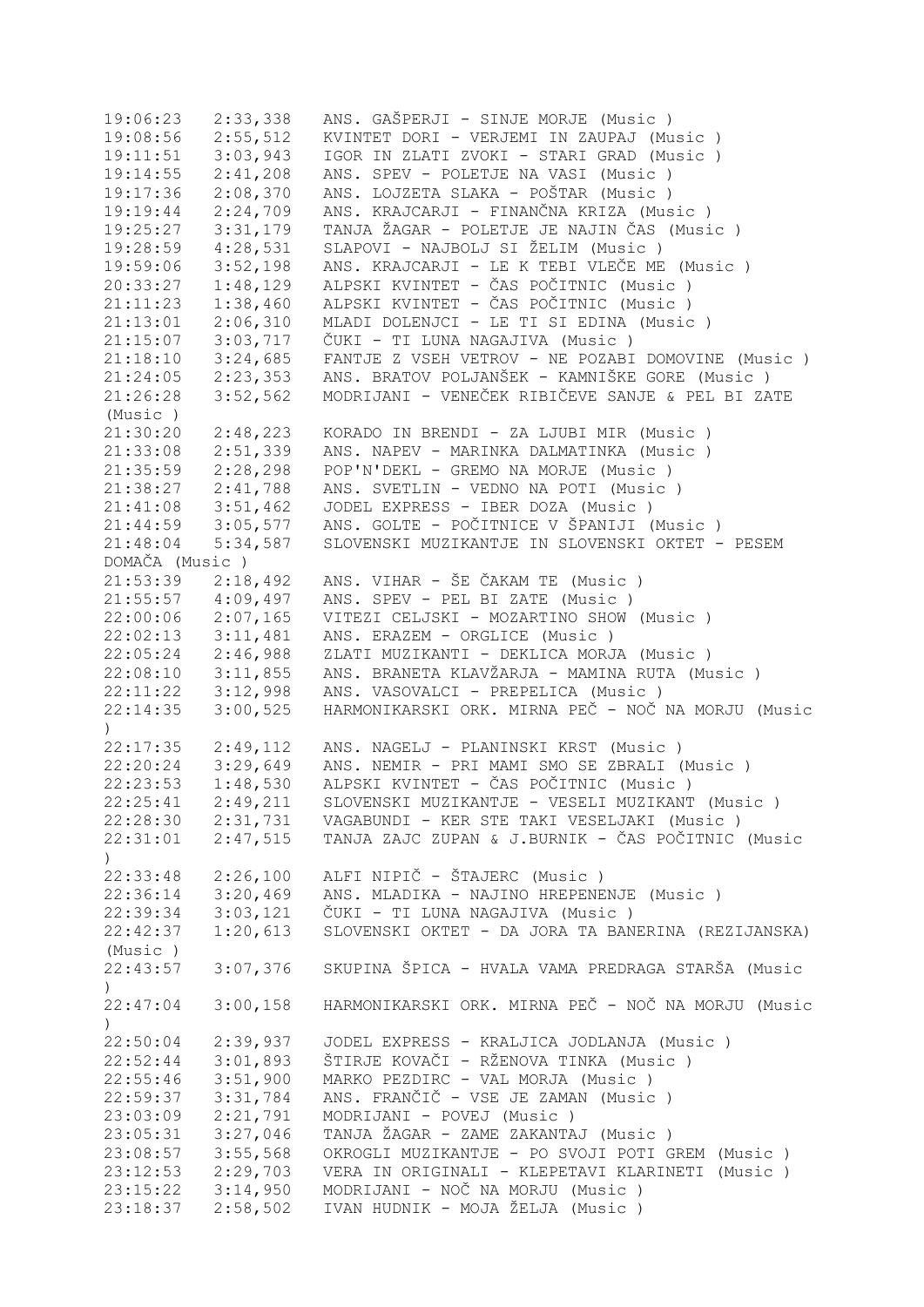| 23:21:36              | 1:59,214             | PRIMORSKI FANTJE - JE HITLA GLAVA NA KUŠIN (Music                                        |
|-----------------------|----------------------|------------------------------------------------------------------------------------------|
| 23:23:35              | 2:46,968             | ZLATI MUZIKANTI - DEKLICA MORJA (Music)                                                  |
| 23:26:21<br>23:29:43  | 3:21,609<br>3:05,962 | BRENDI - KAKŠNA BO TA NORA NOČ (Music)<br>SKUPINA ŠPICA - KO LJUBEZEN DAŠ NEKOMU (Music) |
| 23:32:49<br>23:36:20  | 3:31,325<br>3:29,730 | TANJA ŽAGAR - POLETJE JE NAJIN ČAS (Music)<br>VANDROVCI - NAJIN DAN (Music)              |
| 23:39:49              | 2:43,571             | ATOMIK HARMONIK - SKOČI (Music)<br>ANS. GOLTE - POČITNICE V ŠPANIJI (Music )             |
| 23:42:31<br>23:45:37  | 3:05,583<br>2:41,955 | ANS. GAŠPERJI - ZIBLJEJO SE KARAVANKE (Music )                                           |
| 23:48:18<br>23:54:23  | 2:33,610<br>2:28,017 | ANS. NAVEZA - FANT ŠTEVILKA TRI (Music)<br>POP'N'DEKL - GREMO NA MORJE (Music)           |
| 23:56:51              | 2:23,173             | IGOR IN ZLATI ZVOKI - ČESTITKE IN POZDRAVI (Music                                        |
| $23:59:13$ $2:40,149$ |                      | ANS. PETRA FINKA - MOJ STARI AVTO (Music )                                               |

| 0:01:53          | 3:56,985 | MODRIJANI - RIBIČEVE SANJE (Music)                 |
|------------------|----------|----------------------------------------------------|
| 0:05:49          | 2:48,487 | ANS. ŠTAJERCI - VESELJAK (Music)                   |
| 0:08:38          | 3:03,708 | BENEŠKI FANTJE - POJDEM V BENEČIJO (Music)         |
| 0:11:41          | 2:41,851 | ANS. SPEV - POLETJE NA VASI (Music )               |
| 0:14:22          | 2:26,813 | IGOR IN ZLATI ZVOKI - ČINDARASA BUMSA (Music )     |
| 0:16:48          | 2:49,043 | ZAKA PA NE - ZVITA PUNCA (Music)                   |
| 0:19:37          | 3:51,669 | ANS. SPEV - MIRNO SANJAJ (Music)                   |
| 0:26:05          | 2:31,340 | ANS. NEMIR - ZAVRTI SE Z MENOJ (Music)             |
| 0:28:36          | 2:52,197 | ANS. BISERI - POZABI ME (Music)                    |
| 0:31:28          | 4:06,559 | ANS. TONIJA VERDERBERJA - ZA VELIKIM MORJEM (Music |
| $\left( \right)$ |          |                                                    |
| 0:35:34          | 3:09,089 | ANS. POGUM - MNOGO ZDRAVJA (Music)                 |
| 0:38:46          | 3:17,909 | ANS. NEMIR - DA BI NEKDO (Music)                   |
| 0:42:04          | 4:09,458 | ANS. SPEV - PEL BI ZATE (Music)                    |
| 0:46:13          | 3:51,441 | LAŠKA PIHALNA GODBA - TRIDESET LET (Music)         |
| 0:50:04          | 2:22,299 | ŠTIRJE KOVAČI - BREZ VEZE (Music )                 |
| 0:52:26          | 3:52,756 | MODRIJANI - VENEČEK RIBIČEVE SANJE & PEL BI ZATE   |
| (Music)          |          |                                                    |
| 0:56:19          | 2:13,761 | ALPSKI KVINTET - JANEZOV BARITON (Music )          |
| 0:58:32          | 3:53,787 | VAGABUNDI - V LOGARSKO DOLINO (Music)              |
| 1:02:26          | 2:33,350 | ANS. GAŠPERJI - SINJE MORJE (Music)                |
| 1:04:59          | 2:50,178 | ANS. VITA - RIBIČ (Music)                          |
| 1:07:49          | 2:40,531 | SLOVENSKI MUZIKANTJE - MOJ FANT JE VESELJAK (Music |
| $\left( \right)$ |          |                                                    |
| 1:10:29          | 4:09,318 | ANS. SPEV - PEL BI ZATE (Music)                    |
| 1:14:38          | 1:55,809 | OKTET PETROL & TRIO VIKI AŠIC - LJUBICINA POŠTA    |
| (Music)          |          |                                                    |
| 1:16:34          | 3:49,392 | ŠTIRJE KOVAČI - NEKE SONČNE NEDELJE (Music )       |
| 1:20:23          | 2:33,323 | ANS. GAŠPERJI - SINJE MORJE (Music)                |
| 1:22:56          | 3:13,260 | NATALIJA KOLŠEK - MAMA (Music)                     |
| 1:26:10          | 2:29,998 | POSKOČNI MUZIKANTI - MOJA NEVESTICA (Music)        |
| 1:28:40          | 2:46,742 | TANJA ZAJC ZUPAN & J.BURNIK - ČAS POČITNIC (Music  |
| $\lambda$        |          |                                                    |
| 1:31:26          | 2:51,918 | F. MIHELIČ & R. GOTER & L. SLAK - POLKA VILLAGE    |
| (Music)          |          |                                                    |
| 1:34:18          | 3:30,009 | ANS. NAVEZA - S TABO VSE LEPŠE JE (Music)          |
| 1:37:48          | 2:28,296 | POP'N'DEKL - GREMO NA MORJE (Music)                |
| 1:40:15          | 3:48,062 | ANS. BITENC - KUKAVICA (Music)                     |
| 1:44:03          | 3:03,115 | DONAČKA - PREDEN UGASNE DAN (Music)                |
| 1:47:06          | 3:52,167 | ANS. SPEV - MIRNO SANJAJ (Music)                   |
| 1:50:57          | 3:04,704 | LAŠKA PIHALNA GODBA - PTUJ 76 (Music)              |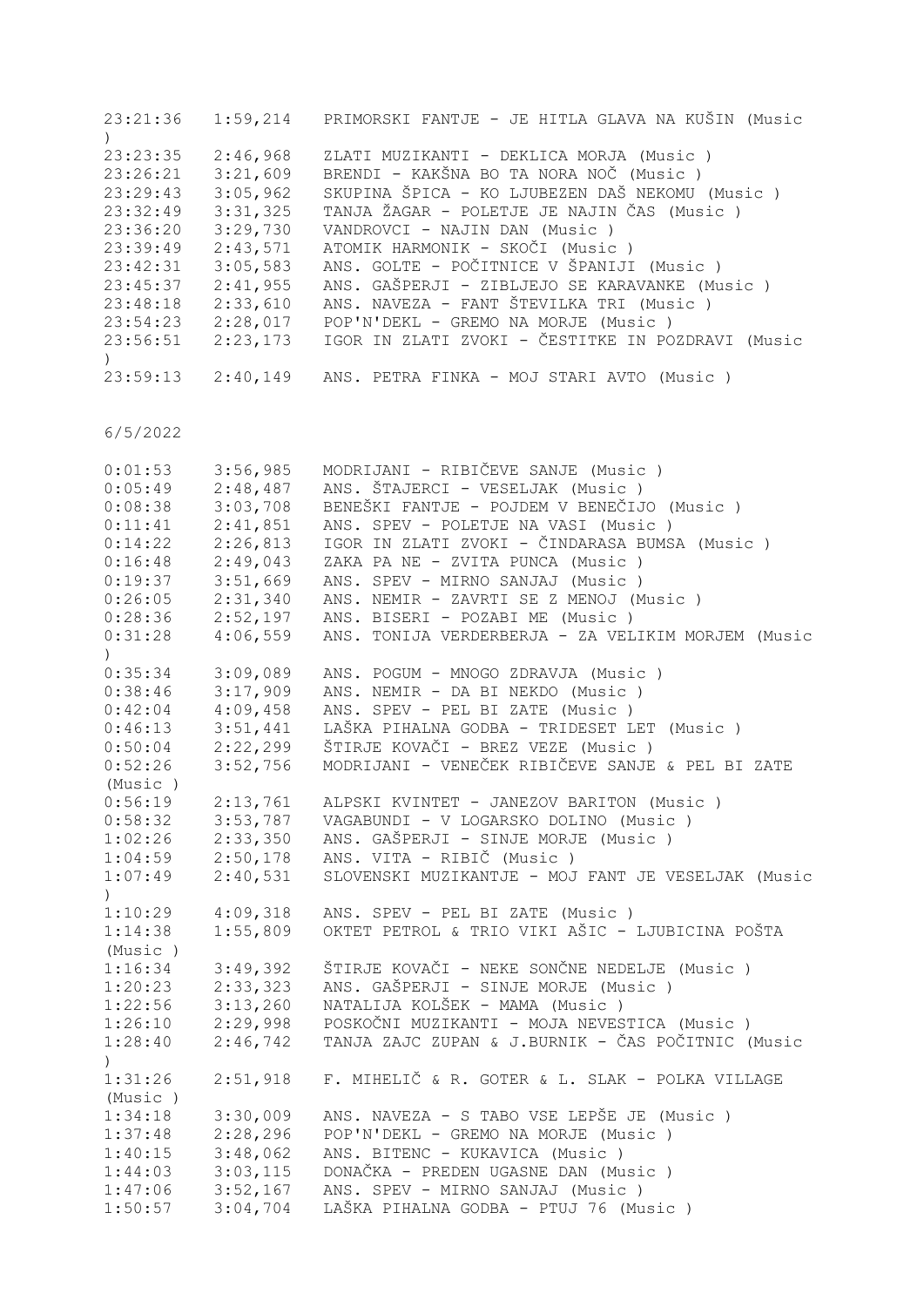1:54:01 2:58,556 VESELE ŠTAJERKE - POMLADNI VETER (Music ) 1:56:59 3:05,719 ANS. GOLTE - POČITNICE V ŠPANIJI (Music ) 2:00:05 3:50,020 ANS. TULIPAN - ŠE EN LITER (Music)<br>2:03:55 3:31,933 ANS. UNIKAT - SANJALA SVA (Music) ANS. UNIKAT - SANJALA SVA (Music ) 2:07:26 3:26,863 TANJA ŽAGAR - ZAME ZAKANTAJ (Music ) 2:10:53 4:25,300 ANSAMBEL BANOVŠEK - ZLATE MELODIJE STANKE KOVAČIČ (Music ) 2:15:18 3:20,508 ANS. SPEV - TRI DNI IN POL (Music ) 2:18:38 3:51,875 MARKO PEZDIRC - VAL MORJA (Music ) 2:10:00 0:01/070 111100 1111101<br>2:22:30 2:52,333 1. SLOVENSKI BARITON BATALJON & HARMONIKARSKI ORKESTER NASMEH - V DOLINI TIHI (Music ) 2:25:22 3:37,138 VERA IN ORIGINALI - PESEM KITARE (Music ) 2:28:59 3:52,600 MODRIJANI - VENEČEK RIBIČEVE SANJE & PEL BI ZATE (Music ) 2:32:51 3:29,761 MALIBU IN JOŽE - KO TO TAMO PJEVA (Music ) 2:36:21 3:36,375 ANS. NAPEV - TI SPLOH NE SLUTIŠ (Music)<br>2:39:57 3:31,317 TANJA ŽAGAR - POLETJE JE NAJIN ČAS (Musi 2:39:57 3:31,317 TANJA ŽAGAR - POLETJE JE NAJIN ČAS (Music ) 2:43:28 2:16,050 OPLOTNIČANI S TINETOM - KJE SO TISTI MLADI FANTJE (Music ) 2:45:44 2:04,028 NOVI SPOMINI - NA VESELICI (Music )<br>2:47:48 3:14,914 MODRIJANI - NOČ NA MORJU (Music ) 2:47:48 3:14,914 MODRIJANI - NOČ NA MORJU (Music)<br>2:51:02 3:26,063 PERPETUUM JAZZILE - AVSENIK MEDLE 3:26,063 PERPETUUM JAZZILE - AVSENIK MEDLEY (Music ) 2:54:28 3:17,194 ANS. VASOVALCI - NA ZEMLJI DOMAČI (Music ) 2:57:45 3:03,118 ČUKI - TI LUNA NAGAJIVA (Music ) 3:00:48 2:18,845 ANS. VITA - CIN, CIN (Music ) 3:03:07 2:19,504 GADI - MOJA JE MOJA BO (Music ) 3:05:26 2:47,006 ZLATI MUZIKANTI - DEKLICA MORJA (Music ) 3:08:13 2:42,529 ŠTAJERSKIH 7 - RAD POVEDAL BI TI (Music ) 3:10:56 3:25,335 ANS. VASOVALCI - MOJA DEŽELICA (Music ) 3:14:21 3:57,006 MODRIJANI - RIBIČEVE SANJE (Music ) 3:18:17 1:40,959 ANS. VITA - V DOLINI TIHI (Music ) 3:19:57 4:21,745 PRIMORSKI FANTJE - NE JOKAJ (Music ) 3:24:19 1:48,360 ALPSKI KVINTET - ČAS POČITNIC (Music ) 3:26:07 3:00,808 HIŠNI ANS. AVSENIK - ČEZ ZELENE TRATE (Music ) 3:29:08 3:30,229 ANS. POET - SOSED DOBER DAN (Music ) 3:32:38 2:41,170 ANS. SPEV - POLETJE NA VASI (Music ) 3:35:19 3:41,539 BRENDI - TI SI MI UKRADLA DUŠO (Music ) 3:39:00 2:50,641 ANS. MLADIKA - CHAT (Music )<br>3:41:51 4:06,400 ANS. TONIJA VERDERBERJA - ZA 3:41:51 4:06,400 ANS. TONIJA VERDERBERJA - ZA VELIKIM MORJEM (Music  $\lambda$ 3:45:57 4:03,103 ANS. BRANETA KLAVŽARJA - KJE JE TISTO POLETJE (Music ) 3:50:00 3:26,181 ZREŠKA POMLAD - ŽIGOLO (Music ) 3:53:23 3:00,443 HARMONIKARSKI ORK. MIRNA PEČ - NOČ NA MORJU (Music  $\lambda$ 3:56:23 2:52,198 MODRIJANI - NOCOJ TI BOM NA OKENCE POTRKAL (Music  $\lambda$ 3:59:15 3:10,675 ANS. UNIKAT - SRCE NE RAZUME (Music ) 4:02:24 3:03,629 ČUKI - TI LUNA NAGAJIVA (Music ) 4:05:27 2:00,133 SAVINJSKI KVINTET - POŠTAR (Music ) 4:07:27 2:08,219 JODEL EXPRESS - RADA PLEŠEM (Music ) 4:09:35 2:27,888 POP'N'DEKL - GREMO NA MORJE (Music ) 4:12:03 2:59,135 FRENK NOVA - DAJ MI ZRAK (Music ) 4:15:02 3:18,911 ŠPELA GROŠELJ - GLAVO POKONCI (Music ) 4:18:20 4:06,388 ANS. TONIJA VERDERBERJA - ZA VELIKIM MORJEM (Music ) 4:22:27 3:10,111 MAJA ODERLAP - JAGER MUZIKANT (Music ) 4:25:37 3:41,631 ANS. PETRA FINKA - ŠE ENKRAT ŠLA S TEBOJ BI PRED OLTAR (Music ) 4:29:18 3:14,997 MODRIJANI - NOČ NA MORJU (Music )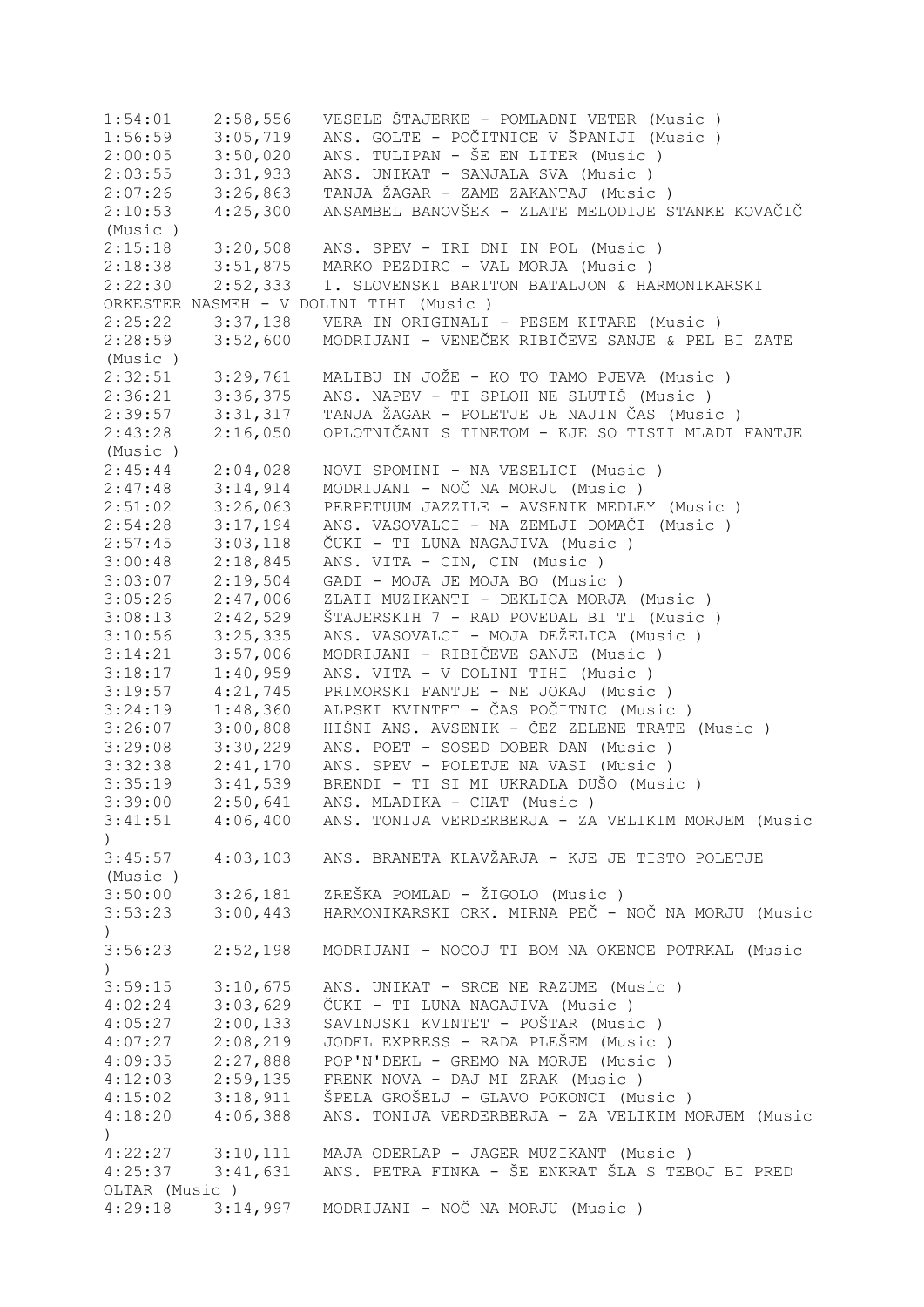| 4:32:33          | 3:02,188             | ANS. POGUM - MLADOST JE NOROST (Music)             |
|------------------|----------------------|----------------------------------------------------|
| 4:35:35          | 4:02,886             | ANS. NAVEZA - VSAK DAN MORAŠ POISKATI SONCE (Music |
| $\left( \right)$ |                      |                                                    |
| 4:39:38          | 3:26,793             | TANJA ŽAGAR - ZAME ZAKANTAJ (Music )               |
| 4:43:04          | 2:12,665             | ZARJA - UŽNIVKA (Music)                            |
| 4:45:16          | 2:21,147             | ANS. POGUM - POPOLNA (Music)                       |
| 4:47:37          | 3:31,354             | TANJA ŽAGAR - POLETJE JE NAJIN ČAS (Music)         |
| 4:51:08          | 3:15,007             | ANS. PROSEN - NIHČE NE JOČE ZASTONJ (Music )       |
| 4:54:23          | 2:27,729             | ANS. NAPEV - VEM ZA DEKLE (Music)                  |
| 4:56:51          | 2:41,406             | ANS. SPEV - POLETJE NA VASI (Music)                |
| 4:59:32          | 2:44,917             | ANS. GAŠPERJI - BY THE RIVERS OF BABILON (Music)   |
| 5:02:17          | 2:42,532             | MLADI DOLENJCI - NOCOJ JE DRUGA REKLA MI (Music)   |
|                  | 2:33,350             | ANS. GAŠPERJI - SINJE MORJE (Music)                |
| 5:04:59          |                      |                                                    |
| 5:07:32          | 3:16,123             | HIŠNI ANS. AVSENIK - VSAK MESEC MAM ENKRAT DENAR   |
| (Music)          |                      |                                                    |
| 5:10:48          | 2:21,066             | ANS. SVETLIN - SPOMIN NA LJUBEZEN (Music)          |
| 5:13:09          | 3:51,894             | ANS. SPEV - MIRNO SANJAJ (Music)                   |
| 5:17:01          | 1:04,065             | ORK. GOTERČKI - JAZ PA POJDEM NA GORENJSKO (Music  |
| $\mathcal{L}$    |                      |                                                    |
| 5:18:04          | 3:11,147             | ANS. RUBIN - PA KAJ POTEM (Music)                  |
| 5:21:15          | 4:09,475             | ANS. SPEV - PEL BI ZATE (Music)                    |
| 5:25:24          | 2:07,030             | ANS. SVETLIN - PRAZNA VREČA NE STOJI POKONCI       |
| (Music)          |                      |                                                    |
| 5:27:31          | 3:48,757             | MLADI DOLENJCI - NISEM POZABIL (Music)             |
| 5:31:20          | 3:00,327             | HARMONIKARSKI ORK. MIRNA PEČ - NOČ NA MORJU (Music |
| $\mathcal{E}$    |                      |                                                    |
| 5:34:20          | 2:58,698             | ANS. AVSENIK - SLOVENIJA OD KOD LEPOTE TVOJE       |
| (Music)          |                      |                                                    |
| 5:37:19          | 4:01,901             | VESELI SVATJE - PRVIČ BOM MAMICA (Music)           |
| 5:41:20          | 2:46,702             | TANJA ZAJC ZUPAN & J.BURNIK - ČAS POČITNIC (Music  |
|                  |                      |                                                    |
| 5:44:07          | 3:29,991             | ANS. FRANČIČ - SPOMIN NA BOŽIČ (Music )            |
| 5:47:37          | 2:48,212             | JODEL EXPRESS - NA RIBIŠKI KOČI (Music )           |
| 5:50:25          | 3:05,540             | ANS. GOLTE - POČITNICE V ŠPANIJI (Music )          |
| 5:53:30          | 2:15,101             | INGRID BRUGEMMAN - ŽELIM SI FANTA (Music)          |
|                  | 2:24,415             |                                                    |
| 5:55:45          |                      | ANS. SVETLIN - PALME IN VALOVI (Music)             |
| 5:58:09          | 1:48,245             | ALPSKI KVINTET - ČAS POČITNIC (Music )             |
| 5:59:57          | 2:19,859             | GOTER&SREDENŠEK - ŠTAJERC NAŠ JE VERY GOOD (Music  |
| $\mathcal{E}$    |                      |                                                    |
|                  | $6:02:17$ $3:43,105$ | ANS. VIHAR - NE PRIMERJAJ ME Z NJO (Music)         |
| 6:06:00          | 3:52,492             | MARKO PEZDIRC - VAL MORJA (Music)                  |
| 6:09:51          | 2:42,080             | ANS. ZABAVLJAČI - ZABAVNA POLKA (Music)            |
| 6:12:30          | 3:10,270             | ANS. BISERI - ČE BI VEDELA (Music)                 |
| 6:15:39          | 3:52,805             | MODRIJANI - VENEČEK RIBIČEVE SANJE & PEL BI ZATE   |
| (Music)          |                      |                                                    |
| 6:19:32          | 4:10,011             | PRIMORSKI FANTJE - NE JOKAJ (Music)                |
| 6:25:42          | 1:47,667             | ANS. SVETLIN - SRČNI NEMIR (Music)                 |
| 6:27:30          | 3:56,663             | MODRIJANI - RIBIČEVE SANJE (Music)                 |
| 6:31:26          | 3:43,379             | STANE VIDMAR - NE BUDITE ME VAS PROSIM (Music)     |
| 6:35:09          | 3:11,696             | BENEŠKI FANTJE - LUNCA BENEŠKA (Music )            |
| 6:38:21          | 2:47,279             | ZLATI MUZIKANTI - DEKLICA MORJA (Music)            |
| 6:41:08          | 2:28,313             | ALPSKI KVINTET - KO V NOŠO SE ODENEM (Music)       |
| 6:43:35          | 3:10,220             | ANS. TONIJA VERDERBERJA - NAD VODICO (Music)       |
| 6:46:45          | 3:00,377             | HARMONIKARSKI ORK. MIRNA PEČ - NOČ NA MORJU (Music |
|                  |                      |                                                    |
| $\left( \right)$ |                      |                                                    |
| 6:49:45          | 2:55,212             | SLAPOVI - ROŽE Z DOMAČEGA VRTA (Music )            |
| 6:54:59          | 2:36,227             | ANS. BISERI - FEJSTBUKOVA GENERACIJA (Music)       |
| 6:57:35          | 3:26,757             | TANJA ŽAGAR - ZAME ZAKANTAJ (Music )               |
| 7:06:14          | 2:33,302             | ANJA BURNIK - DOBRO JUTRO (Music)                  |
| 7:08:47          | 2:37,893             | ANS. VASOVALCI - BELOKRANJC DOLENCU (Music)        |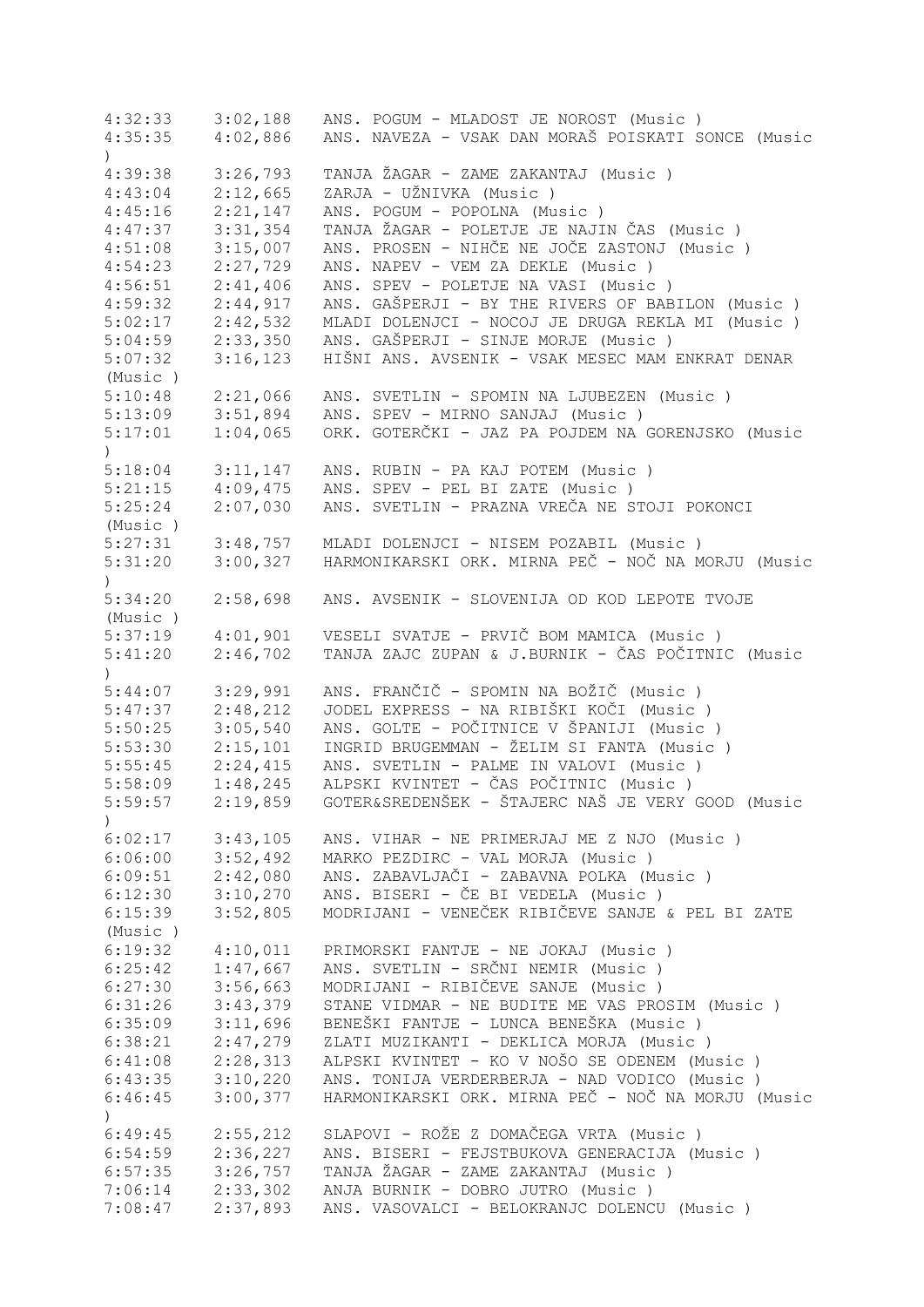| 7:11:25              | 4:09,335             | ANS. SPEV - PEL BI ZATE (Music)                    |
|----------------------|----------------------|----------------------------------------------------|
| 7:15:34              | 2:20,280             | OKTET SOTOČJE - VASOVALSKA (Music)                 |
| 7:17:54              | 3:12,737             | ANS. POGUM - RUM ZA POGUM (Music)                  |
| $7:21:07$ $1:48,256$ |                      | ALPSKI KVINTET - ČAS POČITNIC (Music)              |
| 7:22:55              | 3:14,729             | KORADO IN BRENDI - SE TI NE ZDI, DA SI ŽE MALO     |
| ODCVETELA (Music)    |                      |                                                    |
|                      | $7:26:09$ $2:39,974$ | ANS. PETRA FINKA - MOJ STARI AVTO (Music)          |
| 7:28:49              | 4:06,374             | ANS. TONIJA VERDERBERJA - ZA VELIKIM MORJEM (Music |
| $\lambda$            |                      |                                                    |
| 7:32:55              | 3:40,463             | OPLOTNIČANI S TINETOM - BODI POZDRAVLJENA ROJSTNA  |
| VASICA (Music)       |                      |                                                    |
| 7:36:36              | 3:29,401             | PRIFARSKI MUZIKANTI - NAJINI VEČERI (Music)        |
| $7:40:05$ $3:51,794$ |                      | ANS. SPEV - MIRNO SANJAJ (Music)                   |
| 7:43:56              | 2:09,901             | OKTET SOTOČJE - LJUBEZENSKA (Music)                |
| 7:46:06              | 4:32,312             | ZREŠKA POMLAD - ZADNJI POLETNI DAN (Music)         |
| 7:50:38              | 2:33,270             | ANS. GAŠPERJI - SINJE MORJE (Music)                |
| 7:53:11              | 3:16,376             | ANS. POGUM - POLJUBI KOŠČEK KRUHA (Music)          |
| 7:56:28              | 3:15,486             | ANS. GOLTE - ZAME SI KOT BISER (Music)             |
| 7:59:43              | 3:51,875             | MARKO PEZDIRC - VAL MORJA (Music)                  |
| 8:03:35              | 2:56,200             | STANE PETRIČ - NE ODHAJAJ VEČ (Music)              |
| 8:06:31              | 2:42,670             | PRIFARSKI MUZIKANTI - MARKO SKAČE (Music)          |
|                      |                      |                                                    |
| 8:09:13              | 2:47,012             | ZLATI MUZIKANTI - DEKLICA MORJA (Music)            |
| 8:12:00              | 2:48,534             | ALYA - TI MOJA ROŽICA (Music )                     |
| 8:14:48              | 3:03,152             | ANS. MLADIKA - V KROGU VRTI SE ŽIVLJENJE (Music)   |
| 8:17:51              | 3:14,961             | MODRIJANI - NOČ NA MORJU (Music)                   |
| 8:21:06              | 5:21,442             | HELENA IN HAJNI BLAGNE - SREBRNA REKA (Music)      |
| 8:26:27              | 3:20,510             | ANS. NEMIR - OTOČEK SREDI JEZERA (Music)           |
| 8:29:47              | 3:05,536             | ANS. GOLTE - POČITNICE V ŠPANIJI (Music )          |
| 8:32:53              | 2:44,888             | KLAPA MALI GRAD - VRATIJA SE ŠIME (Music )         |
| 8:35:37              | 2:28,854             | POSKOČNI MUZIKANTI - ADIJO MADAM (Music)           |
| 8:38:06              | 3:52,573             | MODRIJANI - VENEČEK RIBIČEVE SANJE & PEL BI ZATE   |
| (Music)              |                      |                                                    |
| 8:41:58              | 3:13,034             | HIŠNI ANS. AVSENIK - ZLATI ČASI (Music )           |
| 8:45:11              | 3:37,103             | VERA IN ORIGINALI - PESEM KITARE (Music )          |
| 8:48:48              | 3:03,735             | ČUKI - TI LUNA NAGAJIVA (Music )                   |
| 8:51:51              | 3:31,974             | ANS. SKALA - POSLEDNJI VALČEK (Music )             |
| 8:55:22              | 3:21,447             | ZAKA PA NE - DO POROKE NA ROKE (Music)             |
| 8:58:44              | 3:56,670             | MODRIJANI - RIBIČEVE SANJE (Music )                |
| 9:02:40              | 2:46,213             | ANS. SVETLIN - BREZ LOJTRCE (Music)                |
| 9:20:39              | 2:18,907             | ANS. VIHAR - ŠE ČAKAM TE (Music )                  |
| 9:22:57              | 2:27,731             | POP'N'DEKL - GREMO NA MORJE (Music)                |
| 9:25:25              | 3:01,392             | ALPSKI KVINTET - BELA VRTNICA (Music)              |
| 9:28:26              | 2:24,954             | ANS. NEMIR - NE BODI LJUBOSUMNA (Music)            |
| 10:30:24             | 3:31,589             | TANJA ŽAGAR - POLETJE JE NAJIN ČAS (Music)         |
| 10:33:55             | 2:10,665             | ZREŠKA POMLAD - TE DOMAČE VIŽE (Music )            |
| 10:36:05             | 3:50,781             | JODEL EXPRESS - IBER DOZA (Music )                 |
| 10:39:55             | 2:41,386             | ANS. SPEV - POLETJE NA VASI (Music)                |
| 10:42:36             | 3:08,117             | IGOR IN ZLATI ZVOKI - KAVBOJ JOE (Music)           |
| 11:00:58             | 3:42,659             | ANS. PETKA - ZA PRAZNIK TVOJ (Music)               |
| 11:04:40             | 2:46,734             | TANJA ZAJC ZUPAN & J.BURNIK - ČAS POČITNIC (Music  |
| $\left( \right)$     |                      |                                                    |
| 11:07:26             | 3:12,036             | ALEKSANDER PRIMC - VENČEK NARODNIH (Music)         |
| 11:10:38             | 3:52,285             | ANS. KRAJCARJI - LE K TEBI VLEČE ME (Music)        |
| 11:14:30             | 3:51,817             | ANS. SPEV - MIRNO SANJAJ (Music)                   |
| 11:18:22             | 3:20,980             | KLAPA GALLUS - ANGELCA (Music)                     |
| 11:21:42             | 3:35,645             | ANS. UNIKAT - DOVOLJ MI JE (Music)                 |
| 11:25:17             | 1:48,662             | ALPSKI KVINTET - ČAS POČITNIC (Music )             |
| 11:27:05             | 3:28,802             | ALFI NIPIČ - ZBOGOM PRIJATELJ (Music)              |
| 11:30:34             | 2:33,923             | ANS. AKORDI - MOJA MALA (Music)                    |
| 11:33:06             | 2:41,570             | ANS. SPEV - POLETJE NA VASI (Music)                |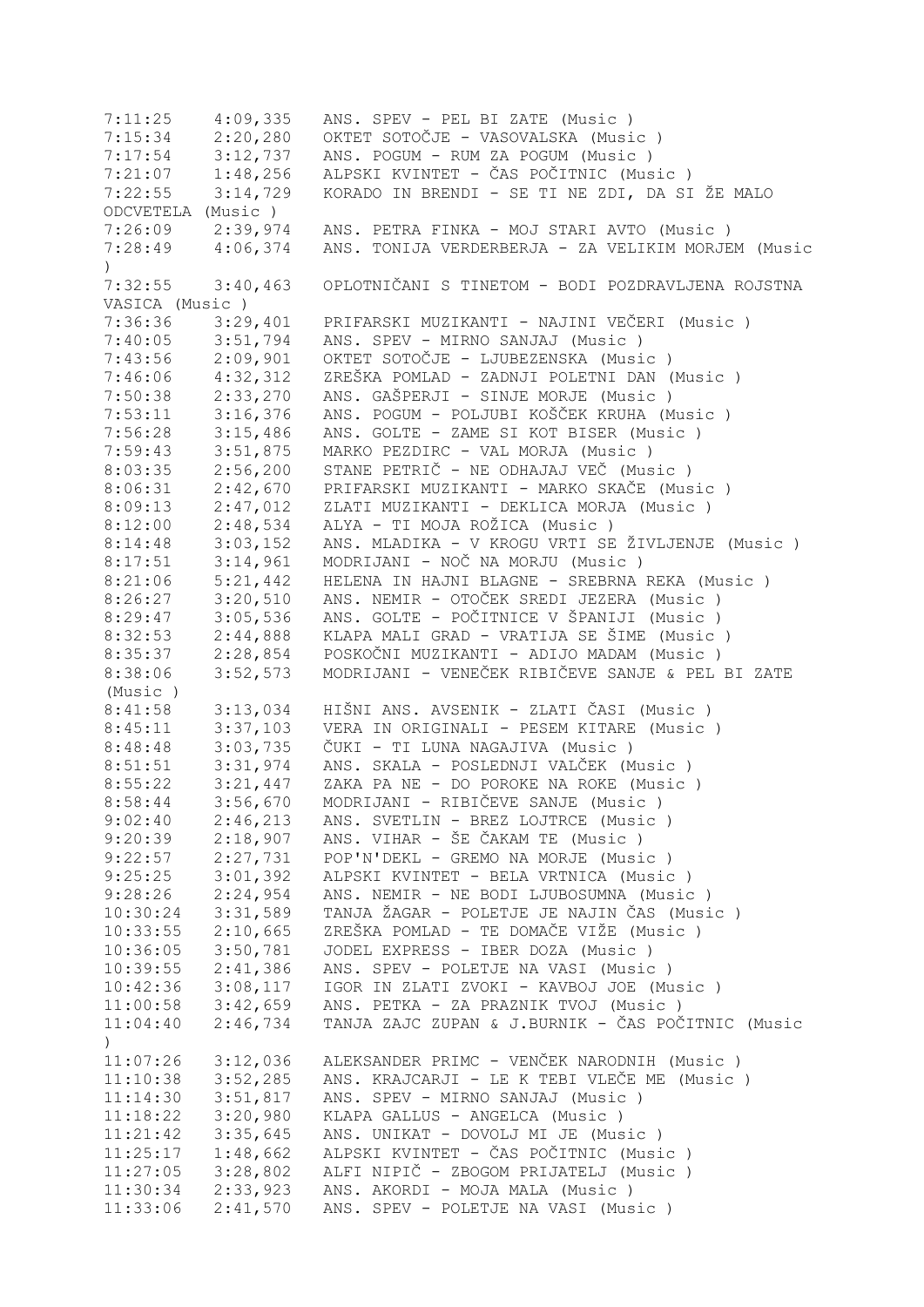11:35:48 2:42,036 SLAPOVI - LJUBIM TE (Music ) 11:38:28 4:03,038 ANS. NAVEZA - VSAK DAN MORAŠ POISKATI SONCE (Music ) 11:42:31 3:15,165 MODRIJANI - NOČ NA MORJU (Music ) 11:45:45 2:40,756 SLOVENSKI OKTET - KATRCA (Music ) 11:48:26 3:34,112 VESELE ŠTAJERKE - SPOMINČICE (Music ) 11:51:58 3:05,971 ANS. GOLTE - POČITNICE V ŠPANIJI (Music ) 11:55:03 3:22,244 SLOVENSKI MUZIKANTJE - MLADOST JE KOT VETER (Music  $\lambda$ 11:58:25 2:45,281 IGOR IN ZLATI ZVOKI - JAZ LUNCO VPRAŠAL BOM (Music  $\lambda$ 12:01:09 2:27,963 POP'N'DEKL - GREMO NA MORJE (Music ) 12:03:37 2:44,607 ŠTAJERSKIH 7 - ŽELIM VAM LEP DAN (Music ) 12:06:22 4:02,133 VESELI SVATJE - PRVIČ BOM MAMICA (Music ) 12:10:23 3:31,333 TANJA ŽAGAR - POLETJE JE NAJIN ČAS (Music ) 12:13:54 2:40,070 ANS. BITENC - VASOVALEC (Music ) 12:16:34 1:58,230 ANS. SPEV - ODPIRAJ DEKLE KAMRICO (Music ) 12:18:32 4:09,537 ANS. SPEV - PEL BI ZATE (Music ) 12:22:41 2:55,696 ANS. FRANČIČ - NOVI OČKA (Music ) 12:25:37 2:40,558 ANS. PETKA - VŠEČ SI MI (Music ) 12:28:17 2:46,965 ZLATI MUZIKANTI - DEKLICA MORJA (Music ) 12:31:03 2:26,348 SLOVENSKI MUZIKANTJE - POD LIPO DOMAČO (Music ) 12:33:30 2:40,968 ANS. ERAZEM - NJAM NJAM (Music ) 12:36:10 3:56,422 MODRIJANI - RIBIČEVE SANJE (Music ) 12:40:06 2:16,516 ANS. VITA MUŽENIČA - MI SLOVENCI (Music ) 12:42:22 3:55,161 NOVI SPOMINI - PET MINUT (Music ) 12:46:17 2:46,834 TANJA ZAJC ZUPAN & J.BURNIK - ČAS POČITNIC (Music  $\lambda$ 12:49:04 3:04,962 MODRIJANI - KJE SO TISTI MLADI FANTJE (Music ) 12:52:09 3:21,784 VESELI DOLENJCI - POSLANA Z NEBES (Music ) 12:55:29 2:34,384 ANS. GAŠPERJI - SINJE MORJE (Music ) 12:58:02 2:01,643 POP'N'DEKL - ADIJO DRUŽBA (Music ) 13:00:03 3:07,539 SKUPINA ŠPICA - HVALA VAMA PREDRAGA STARŠA (Music  $\lambda$ 13:03:10 3:53,046 MODRIJANI - VENEČEK RIBIČEVE SANJE & PEL BI ZATE (Music ) 13:07:03 3:51,859 IGOR IN ZLATI ZVOKI - LABODI NA BLEJSKEM JEZERU (Music ) 13:10:53 2:43,196 MLADI DOLENJCI - NOCOJ JE DRUGA REKLA MI (Music ) 13:13:36 3:52,243 MARKO PEZDIRC - VAL MORJA (Music ) 13:17:27 3:48,933 ANS. BRANETA KLAVŽARJA - ZARADI PESMI (Music ) 13:21:15 2:23,883 ANS. NAVEZA - SREČA OPOTEČA (Music ) 13:23:38 3:03,165 ČUKI - TI LUNA NAGAJIVA (Music ) 13:26:41 2:59,956 MODRIJANI - NESKONČNO ZALJUBLJENA (Music ) 13:29:41 3:06,764 SKUPINA ŠPICA - NA MENINI PLANINI (Music ) 13:32:47 3:00,287 HARMONIKARSKI ORK. MIRNA PEČ - NOČ NA MORJU (Music  $\rightarrow$ 13:35:47 3:52,260 SLAPOVI - PRAVLJICA ŽIVLJENJA (Music ) 13:39:40 2:40,046 GADI - LAHKO NOČ (Music ) 13:42:19 4:06,214 ANS. TONIJA VERDERBERJA - ZA VELIKIM MORJEM (Music  $\lambda$ 13:46:25 3:17,269 ALFI NIPIČ - SE POHORJE VIDI (Music ) ZAKA PA NE - ZVITA PUNCA (Music ) 13:52:30 3:26,865 TANJA ŽAGAR - ZAME ZAKANTAJ (Music ) 13:55:57 3:36,533 ANS. TULIPAN - TIHA ZIMSKA NOČ (Music ) 13:59:33 3:42,204 ANS. VIHAR - DOBRO MI GRE (Music ) 14:03:15 2:46,759 TANJA ZAJC ZUPAN & J.BURNIK - ČAS POČITNIC (Music ) 14:06:02 2:19,973 ANS. ZASAVCI - IGRAMO VAM (Music ) 14:08:22 2:29,784 VERA IN ORIGINALI - KLEPETAVI KLARINETI (Music )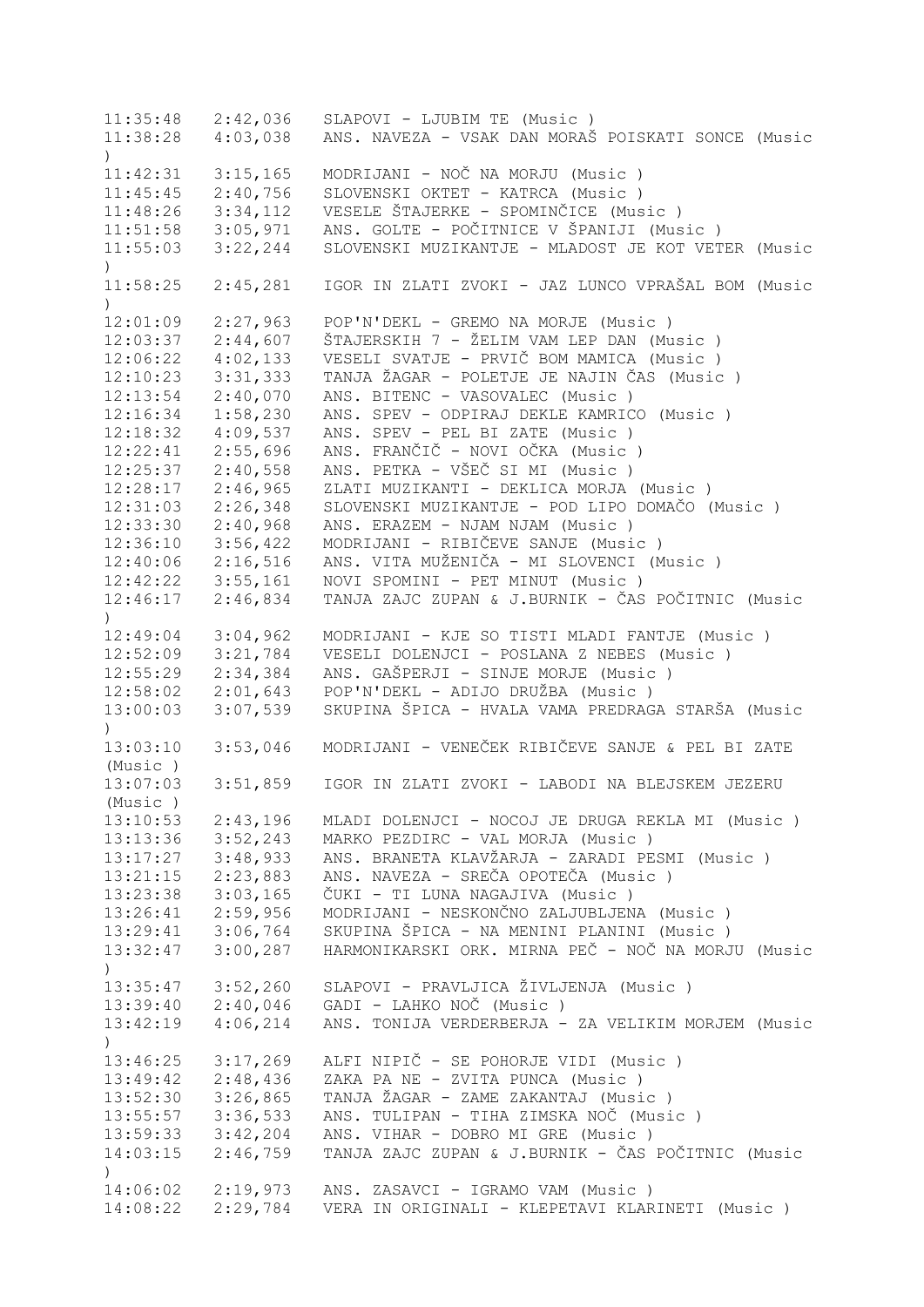14:10:51 3:52,197 ANS. SPEV - MIRNO SANJAJ (Music ) 14:14:43 3:10,795 ŠTAJERSKIH 7 - PESEM ZVONOV (Music ) 14:17:53 2:52,037 VESELI SVATJE - POD MOJIM OKNOM (Music ) 14:20:45 3:31,289 TANJA ŽAGAR - POLETJE JE NAJIN ČAS (Music ) 14:24:16 3:27,191 ALFI NIPIČ - MOJE DEKLE (Music ) 14:27:43 2:53,034 ANS. PETRA FINKA - MORSKA PRAVLJICA (Music ) 14:30:36 4:06,900 ANS. TONIJA VERDERBERJA - ZA VELIKIM MORJEM (Music  $\lambda$ 14:34:42 3:53,107 ANS. BITENC - KUKAVICA (Music ) 14:38:35 3:03,565 ANS. AKORDI - HIŠICA IZ MOJE MLADOSTI (Music ) 14:41:30 3:09,872 ANS. GOLTE - POČITNICE V ŠPANIJI (Music ) 14:44:36 3:28,534 GLOBAL KRYNER - LIKE A VIRGIN (Music ) 14:48:04 4:41,013 VESELI SVATJE - DOTAKNIL SI SE MOJEGA SRCA (Music ) 14:52:46 2:43,763 GLASBENA ŠOLA GOTER - GRAJSKA POLKA (Music ) 14:55:29 3:36,378 ANS. NAPEV - TI SPLOH NE SLUTIŠ (Music ) 14:59:06 1:48,368 ALPSKI KVINTET - ČAS POČITNIC (Music)<br>15:00:54 3:24,554 ANS. NAGELJ - USPAVANKA (Music) 15:00:54 3:24,554 ANS. NAGELJ - USPAVANKA (Music ) 15:04:18 3:09,814 ANS. TONIJA VERDERBERJA - NAD VODICO (Music ) 15:07:28 3:26,834 TANJA ŽAGAR - ZAME ZAKANTAJ (Music ) 15:10:54 2:28,552 ANS. SVETLIN - KO SE CVETJE OSUJE (Music ) 15:13:23 2:23,115 MLADI DOLENJCI - PRIZNAM (Music ) 15:15:46 2:47,205 ZLATI MUZIKANTI - DEKLICA MORJA (Music ) 15:18:33 2:43,805 ANS. ŠTAJERCI - SANJAM O NAJINI PRAVLJICI (Music ) 15:21:16 2:51,241 ANS. NAPEV - MARINKA DALMATINKA (Music ) 15:24:07 3:14,857 MODRIJANI - NOČ NA MORJU (Music ) 15:27:21 3:27,378 ANS. POGUM - ZLATA NIT ŽIVLJENJA (Music ) 15:46:02 2:37,017 ANS. ERAZEM - V OŠTARIJI (Music ) 15:48:38 2:29,009 POP'N'DEKL - GREMO NA MORJE (Music ) 15:53:43 3:22,908 ALFI NIPIČ - VALČEK S TEBOJ (Music ) 15:57:05 3:39,437 ZREŠKA POMLAD - TEBI (Music ) 17:04:36 3:03,473 ČUKI - TI LUNA NAGAJIVA (Music ) 17:07:39 3:22,837 MALIBU - ŽIVLJENJE SO ENE ŠTENGE (Music ) 17:11:01 2:58,514 VESELE ŠTAJERKE - POMLADNI VETER (Music ) 17:13:59 2:33,358 ANS. GAŠPERJI - SINJE MORJE (Music ) 18:52:17 3:08,085 ANS. FRANČIČ - MLADA ŽENA (Music ) 18:55:25 2:26,189 ZAKA PA NE - MLEJKU (Music ) 18:57:51 3:52,584 MODRIJANI - VENEČEK RIBIČEVE SANJE & PEL BI ZATE (Music ) 19:01:43 2:03,183 NUŠA DERENDA - NOE, NOE (Music ) 19:03:47 2:18,508 ANS. RUBIN - NA KONCU OVINKA (Music ) 19:06:05 4:09,935 ANS. SPEV - PEL BI ZATE (Music ) 19:10:14 2:12,015 VITEZI CELJSKI - LE OBJETA ISTO MISLIVA (Music ) 19:12:25 3:04,709 VESELI SVATJE - NE DAM SRCA (Music ) 19:15:29 3:00,644 HARMONIKARSKI ORK. MIRNA PEČ - NOČ NA MORJU (Music ) 19:18:29 2:54,043 ANS. NAGELJ - PLANINSKI KRST (Music ) 19:24:42 2:45,348 ZREŠKA POMLAD - DAN S TEBOJ (Music ) 19:27:26 2:41,715 ANS. SPEV - POLETJE NA VASI (Music ) 20:41:30 2:50,325 ANS. SKALA - ZA DOB, GORJUŠO, LAZE (Music ) 20:44:20 3:09,702 ANS. BISERI - ČE BI VEDELA (Music ) 20:47:30 3:56,420 MODRIJANI - RIBIČEVE SANJE (Music ) 20:51:26 3:54,966 ALFI NIPIČ - ODŠLA SI (Music )<br>20:55:21 3:34,660 ANS. AKORDI - NAJINA ZGODBA (M 20:55:21 3:34,660 ANS. AKORDI - NAJINA ZGODBA (Music ) 3:51,811 ANS. SPEV - MIRNO SANJAJ (Music ) 21:02:47 3:39,247 SLOVENSKI MUZIKANTJE & KLAPA MALI GRAD - ŠIRNO MORJE (Music ) 21:06:26 3:17,206 ANS. VASOVALCI - NA ZEMLJI DOMAČI (Music ) 21:09:43 3:03,097 ČUKI - TI LUNA NAGAJIVA (Music ) 21:12:46 1:57,226 ANS. BRATOV POLJANŠEK - GODEC (Music )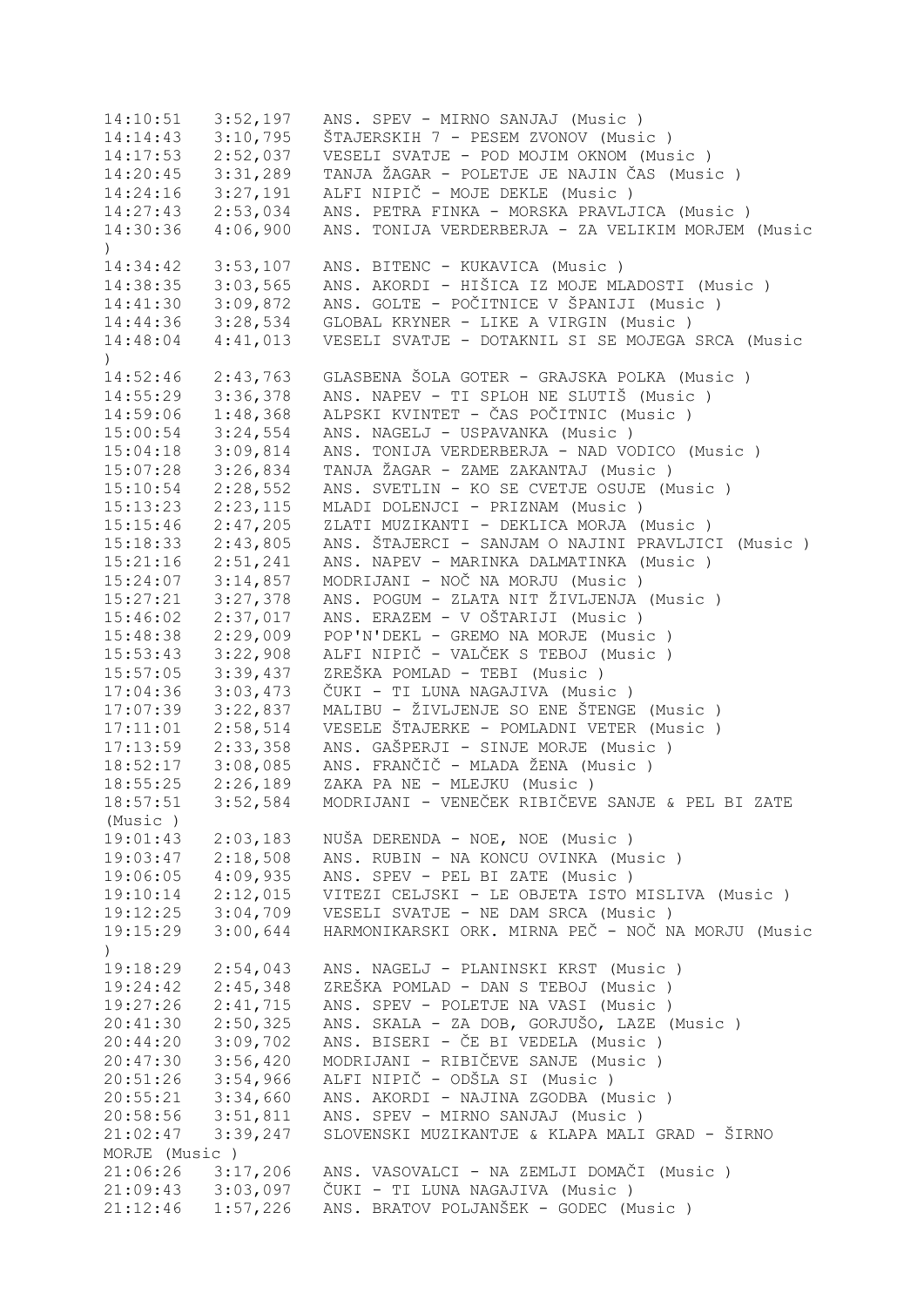21:14:43 1:52,233 SLOVENSKI ZVOKI - SHOW PUMPE (Music ) 21:16:35 3:26,829 TANJA ŽAGAR - ZAME ZAKANTAJ (Music ) 21:20:02 1:56,310 OKTET PETROL & TRIO VIKI AŠIC - LJUBIČINA POŠTA (Music ) 21:21:58 2:45,188 GADI - MALO, MALO ŠE (Music ) 21:24:43 2:46,738 TANJA ZAJC ZUPAN & J.BURNIK - ČAS POČITNIC (Music ) 21:27:30 2:14,802 ANS. SVETLIN - JUBILEJNA POLKA (Music ) 21:29:43 3:21,902 ANSAMBEL RUBIN - POVEJ MI (Music ) 21:33:05 2:46,819 ZLATI MUZIKANTI - DEKLICA MORJA (Music ) 21:35:52 2:57,573 ANS. ZASAVCI - KJE SI DOMA (Music ) 21:38:49 2:24,473 ANS. SVETLIN - PALME IN VALOVI (Music ) 21:56:27 2:41,295 ANS. SPEV - POLETJE NA VASI (Music ) 21:59:08 2:06,984 HIŠNI ANS. JOŽOVC - GLASBENA RAZGLEDNICA (Music ) 22:01:15 2:38,787 POSKOČNI MUZIKANTI - SUPER PUNCA (Music ) 22:03:53 3:56,637 MODRIJANI - RIBIČEVE SANJE (Music ) 22:07:50 1:54,508 SAVINJSKI KVINTET - OKROGLA POLKA (Music ) 22:09:44 2:21,857 MODRIJANI - POVEJ (Music ) 22:12:06 3:31,328 TANJA ŽAGAR - POLETJE JE NAJIN ČAS (Music ) 22:15:37 2:57,043 ANS. CVET - FANT OD FARE (Music ) 22:18:33 3:17,801 ANS. NEMIR - DA BI NEKDO (Music ) 22:21:51 3:14,943 MODRIJANI - NOČ NA MORJU (Music ) 22:25:06 3:26,047 PERPETUUM JAZZILE - AVSENIK MEDLEY (Music ) 22:28:32 2:56,871 ANS. AKORDI - ŽELIM SI TE (Music ) 22:31:28 2:27,875 POP'N'DEKL - GREMO NA MORJE (Music ) 22:33:56 2:20,300 OKTET SOTOČJE - VASOVALSKA (Music ) 22:36:16 2:25,602 ANS. POET - RAD BIL BI TVOJ POET (Music ) 22:38:41 3:52,599 MODRIJANI - VENEČEK RIBIČEVE SANJE & PEL BI ZATE (Music ) 22:42:34 3:04,999 ANS. FRANČIČ - NOVOROJENČEK (Music ) 22:45:39 2:50,666 ANS. MLADIKA - CHAT (Music ) 22:48:29 2:33,318 ANS. GAŠPERJI - SINJE MORJE (Music ) 22:51:02 4:17,070 MALIBU IN JOŽE - NADALINA (Music ) 22:55:19 2:27,375 VERA IN ORIGINALI - LEPO JE BITI CELJAN (Music ) 22:57:46 4:06,454 ANS. TONIJA VERDERBERJA - ZA VELIKIM MORJEM (Music ) 23:01:52 3:06,064 ANS. GOLTE - ZAME SI KOT BISER (Music ) 23:04:58 3:13,957 NOVI SPOMINI IN MAMA MANKA - KAKO LJUBITI SE (Music ) 23:08:12 4:09,350 ANS. SPEV - PEL BI ZATE (Music ) 23:12:21 1:27,050 ANS. GAŠPERJI - GOLICA (Music ) 23:13:48 2:40,529 SLOVENSKI MUZIKANTJE - MOJ FANT JE VESELJAK (Music  $\lambda$ 23:16:28 3:05,533 ANS. GOLTE - POČITNICE V ŠPANIJI (Music ) 23:19:34 1:57,219 ANS. BRATOV POLJANŠEK - GODEC (Music ) 23:21:31 2:57,060 ANS. KRAJCARJI - NUORI CAJTI (Music ) 23:24:28 3:00,191 HARMONIKARSKI ORK. MIRNA PEČ - NOČ NA MORJU (Music  $\lambda$ 23:27:28 2:49,954 ALFI NIPIČ - POJDI DEKLE (Music ) 23:30:18 3:11,675 BENEŠKI FANTJE - LUNCA BENEŠKA (Music ) 23:33:29 1:48,253 ALPSKI KVINTET - ČAS POČITNIC (Music ) IGOR IN ZLATI ZVOKI - IZ KRAJA V KRAJ (Music ) 23:37:32 2:42,800 MLADI DOLENJCI - MENI NI ZA BOGATIJO (Music ) 23:40:14 3:52,378 MARKO PEZDIRC - VAL MORJA (Music ) 23:44:06 3:03,178 FANTJE TREH DOLIN - (Music ) 23:47:06 2:06,222 VERA IN ORIGINALI - ZA PRAVE SLOVENCE (Music ) 23:49:11 3:01,465 HARMONIKARSKI ORK. MIRNA PEČ - NOČ NA MORJU (Music ) 23:55:44 2:12,172 DAN IN NOČ - ZA DEŽJEM POSIJE SONCE (Music ) 23:57:56 2:31,251 VAGABUNDI - KER STE TAKI VESELJAKI (Music )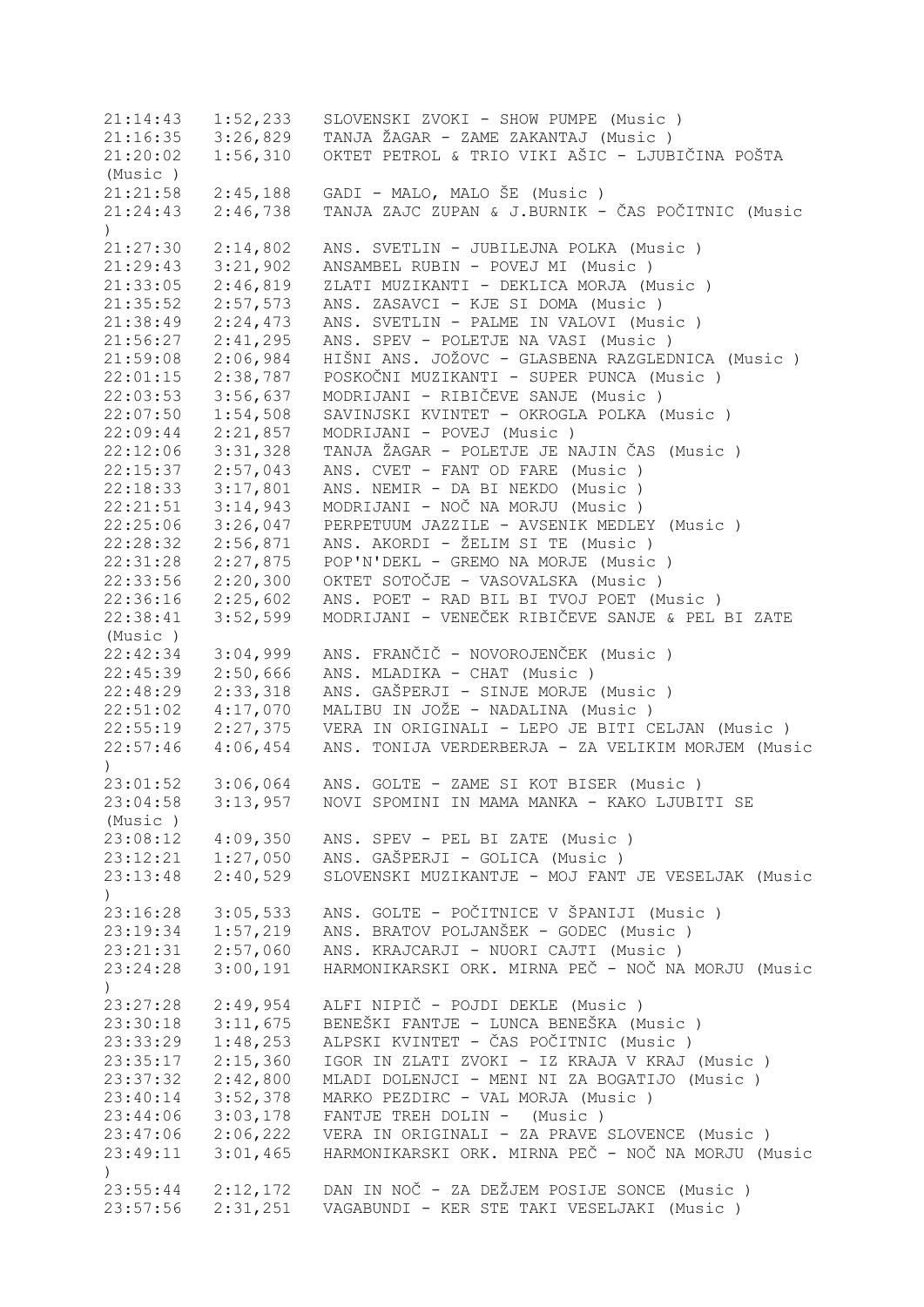7/5/2022

| 0:00:28                                                  | 1:48,625             | ALPSKI KVINTET - ČAS POČITNIC (Music )                                                                          |
|----------------------------------------------------------|----------------------|-----------------------------------------------------------------------------------------------------------------|
| 0:02:16                                                  | 2:53,374             | ANS. FRANČIČ - ZAKONSKE TEŽAVE (Music )                                                                         |
| 0:05:09                                                  | 3:02,175             | ŠTIRJE KOVAČI - RŽENOVA TINKA (Music )                                                                          |
| 0:08:11                                                  | 2:33,768             | ANS. GAŠPERJI - SINJE MORJE (Music )                                                                            |
| 0:10:44                                                  | 2:41,864             | ANS. SVETLIN - VEDNO NA POTI (Music)                                                                            |
| 0:13:25                                                  | 2:08,201             | JODEL EXPRESS - RADA PLEŠEM (Music)                                                                             |
| 0:15:33                                                  | 2:41,177             | ANS. SPEV - POLETJE NA VASI (Music )                                                                            |
|                                                          |                      |                                                                                                                 |
| 0:18:14                                                  | 3:07,248             | MODRIJANI - NOČ NA MORJU (Music)                                                                                |
| 0:23:58                                                  | 2:13,924             | ANS. BISERI - FERMENTIN (Music)                                                                                 |
| 0:26:11                                                  | 3:26,867             | TANJA ŽAGAR - ZAME ZAKANTAJ (Music )                                                                            |
| 0:29:38                                                  | 2:54,694             | ANS. SVETLIN - DEKLETU V SLOVO (Music)                                                                          |
| 0:32:33                                                  | 3:09,777             | VESELI SVATJE - LUNCA (Music)                                                                                   |
| 0:35:42                                                  | 3:31,476             | TANJA ŽAGAR - POLETJE JE NAJIN ČAS (Music)                                                                      |
| 0:39:13                                                  | 4:28,466             | IVAN HUDNIK - ZELENE LIVADE (Music)                                                                             |
| 0:43:41                                                  | 2:20,872             | VESELI DOLENJCI - GLAS HARMONIKE (Music)                                                                        |
| 0:46:01                                                  | 2:47,558             | ZLATI MUZIKANTI - DEKLICA MORJA (Music)                                                                         |
| 0:48:48                                                  | 3:12,194             | ZREŠKA POMLAD - PESEM POHORSKIH GOZDOV (Music )                                                                 |
| 0:52:00                                                  | 2:54,641             | ANS. TONIJA VERDERBERJA - KEPICA (Music)                                                                        |
| 0:54:55                                                  | 3:03,201             | ČUKI - TI LUNA NAGAJIVA (Music)                                                                                 |
| 0:57:58                                                  | 3:14,759             | KORADO IN BRENDI - SE TI NE ZDI, DA SI ŽE MALO                                                                  |
| ODCVETELA (Music)                                        |                      |                                                                                                                 |
| 1:01:12                                                  | 2:54,553             | SLOVENSKI MUZIKANTJE - KMALU BO PRIŠLA POMLAD                                                                   |
|                                                          |                      |                                                                                                                 |
| (Music )                                                 |                      |                                                                                                                 |
| 1:04:07                                                  | 2:46,746             | TANJA ZAJC ZUPAN & J.BURNIK - ČAS POČITNIC (Music                                                               |
|                                                          |                      |                                                                                                                 |
| 1:06:53                                                  | 3:04,149             | ANS. VRT - VRTNA VESELICA (Music)                                                                               |
| 1:09:57                                                  | 3:25,426             | POSKOČNI MUZIKANTI - OBJEMI ME (Music)                                                                          |
| 1:13:22                                                  | 4:09,427             | ANS. SPEV - PEL BI ZATE (Music)                                                                                 |
| 1:17:31                                                  | 2:51,943             | F. MIHELIČ & R. GOTER & L. SLAK - POLKA VILLAGE                                                                 |
| (Music)                                                  |                      |                                                                                                                 |
| 1:20:23                                                  | 2:18,233             | ZREŠKA POMLAD - DOBRO NAM GRE (Music)                                                                           |
| 1:22:41                                                  | 2:27,891             | POP'N'DEKL - GREMO NA MORJE (Music)                                                                             |
| 1:25:09                                                  | 3:15,044             | ANS. PROSEN - NIHČE NE JOČE ZASTONJ (Music)                                                                     |
| 1:28:24                                                  | 3:18,823             | SLOVENSKI MUZIKANTJE - GASILSKA KORAČNICA (Music )                                                              |
| 1:31:42                                                  | 3:05,558             | ANS. GOLTE - POČITNICE V ŠPANIJI (Music )                                                                       |
| 1:34:48                                                  | 3:30,464             | ANS. BRATOV POLJANŠEK - SAM BREZ TEBE (Music)                                                                   |
| 1:38:18                                                  | 2:51,405             | ANS. VASOVALCI - NI VEČ PRELA (Music)                                                                           |
| 1:41:10                                                  |                      | 3:14,910 MODRIJANI - NOČ NA MORJU (Music)                                                                       |
| 1:44:24                                                  | 2:33,504             | ALPENSOUND - SÜDWIND POLKA (Music)                                                                              |
|                                                          |                      |                                                                                                                 |
|                                                          |                      | 1:46:58 2:34,859 ALFI NIPIČ - MLADI KOT SMO NOCOJ (Music)<br>ANS. TONIJA VERDERBERJA - ZA VELIKIM MORJEM (Music |
|                                                          | $1:49:32$ $4:06,435$ |                                                                                                                 |
| )                                                        |                      |                                                                                                                 |
|                                                          | $1:53:38$ $3:54,935$ | ALFI NIPIČ - ODŠLA SI (Music )                                                                                  |
|                                                          | 1:57:33 3:24,284     | ATOMIK HARMONIK - NATOČI GA KELNARCA (Music)                                                                    |
|                                                          | 3:51,789             | ANS. SPEV - MIRNO SANJAJ (Music)                                                                                |
| 2:00:57 3:51,789<br>2:04:49 3:35,315<br>2:08:24 2:42,487 |                      | ANS. POGUM - TOVORNJAKAR (Music)                                                                                |
|                                                          |                      | MODRIJANI - MOJA (Music)                                                                                        |
| 2:11:06                                                  | 3:56,694             | MODRIJANI - RIBIČEVE SANJE (Music )                                                                             |
| 2:15:03                                                  | 3:08,893             | ANS. SVETLIN IN STANE PETRIČ - BELO OBLEKO SI ŽE                                                                |
| NOSILA (Music)                                           |                      |                                                                                                                 |
| 2:18:11                                                  | 3:03,388             | NOVI SPOMINI IN MAMA MANKA - NATOČIM CVIČKA (Music                                                              |
| $\left( \right)$                                         |                      |                                                                                                                 |
| 2:21:14                                                  | 3:51,898             | MARKO PEZDIRC - VAL MORJA (Music)                                                                               |
|                                                          |                      | 2:25:06 2:04,737 ANS. PETRA FINKA - OHCET BO (Music)                                                            |
| 2:27:10                                                  | 2:21,179             | ANS. POGUM - POPOLNA (Music)                                                                                    |
|                                                          |                      |                                                                                                                 |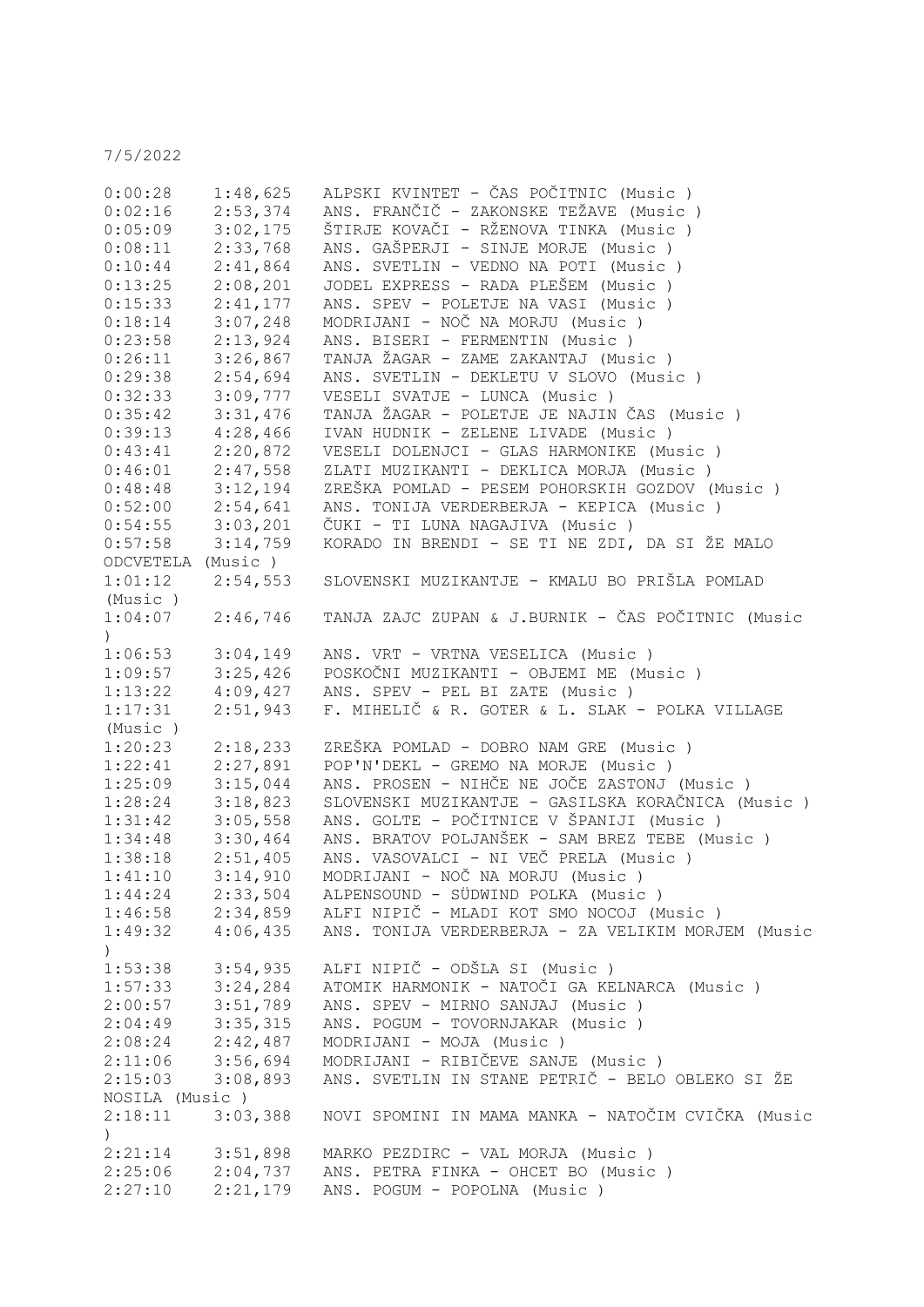2:29:31 3:52,511 MODRIJANI - VENEČEK RIBIČEVE SANJE & PEL BI ZATE (Music ) 2:33:24 1:59,885 SLOVENSKI MUZIKANTJE - ZAPLEŠI Z MANO (Music)<br>2:35:23 3:02,763 DONAČKA - PREDEN UGASNE DAN (Music) 2:35:23 3:02,763 DONAČKA - PREDEN UGASNE DAN (Music ) ANS. SPEV - POLETJE NA VASI (Music ) 2:41:07 2:38,450 ANS. ZABAVLJAČI - ZABAVNA POLKA (Music ) 2:56,643 ANS.SPEV - BITI KNAP JE LEP POKLIC! (Music ) 2:46:42 3:52,376 ANS. SPEV - MIRNO SANJAJ (Music ) 2:50:33 2:42,869 ANS. SVETLIN - PO NAGELJ NA LIMBARSKO GORO (Music )<br>2:53:16 3:49,676<br>2:57:05 3:51,989 2:53:16 3:49,676 ŠTIRJE KOVAČI - NEKE SONČNE NEDELJE (Music ) 2:57:05 3:51,989 MARKO PEZDIRC - VAL MORJA (Music ) 3:00:57 2:59,453 FRENK NOVA - DAJ MI ZRAK (Music ) 3:03:56 3:55,804 ANS. NAVEZA - VEM JOKALA BOM (Music ) 3:07:51 3:05,569 ANS. GOLTE - POČITNICE V ŠPANIJI (Music ) 3:10:56 3:22,840 ALFI NIPIČ - VALČEK S TEBOJ (Music ) 3:14:19 3:32,064 ATOMIK HARMONIK - ŽIVLJENJE JE KAKOR REKA (Music ) 3:17:51 3:03,124 ČUKI - TI LUNA NAGAJIVA (Music ) 3:20:54 4:25,354 ANSAMBEL BANOVŠEK - ZLATE MELODIJE STANKE KOVAČIČ (Music ) 3:25:19 2:40,371 ANS. PETRA FINKA - NOCOJ ŠE ZADNJIČ BOM PRIŠEL (Music ) 3:27:59 3:15,160 MODRIJANI - NOČ NA MORJU (Music ) 3:31:14 3:28,440 ALFI NIPIČ - POLJANE DOM PRELEPIH DNI (Music ) 3:34:42 2:30,051 ANS. POET - MOJA SI TI (Music ) 3:37:11 4:09,478 ANS. SPEV - PEL BI ZATE (Music ) 3:41:21 2:20,480 SLOVENSKI EXPRESS - NA GOLICI (Music ) 3:43:41 3:09,771 VAGABUNDI - NA ZDRAVJE PRIJATELJI (Music ) 3:46:51 3:31,320 TANJA ŽAGAR - POLETJE JE NAJIN ČAS (Music ) 3:50:22 1:38,084 HIŠNI ANS. AVSENIK - NA GOLICI (Music ) 3:51:59 3:28,989 SLOVENSKI ZVOKI - DAJ MI SRCE (Music ) 3:55:28 3:52,556 MODRIJANI - VENEČEK RIBIČEVE SANJE & PEL BI ZATE (Music ) 3:59:21 2:50,055 IGOR IN ZLATI ZVOKI - OČETOVA URA (Music)<br>4:02:10 3:18,678 ANS. BISERI - MIDVA (Music) 4:02:10 3:18,678 ANS. BISERI - MIDVA (Music ) 4:05:29 1:48,246 ALPSKI KVINTET - ČAS POČITNIC (Music ) ANS. SPEV - VONJ STARIH OLK (Music ) 4:10:49 2:53,463 VESELE ŠTAJERKE - DAJ PIR NA HLADNO (Music ) 4:13:42 3:56,458 MODRIJANI - RIBIČEVE SANJE (Music ) 4:17:38 4:30,718 SLOVENSKI MUZIKANTJE - VENČEK POLK (Music ) 4:22:09 3:11,148 ANS. ERAZEM - ORGLICE (Music ) 4:25:20 3:00,159 HARMONIKARSKI ORK. MIRNA PEČ - NOČ NA MORJU (Music  $\lambda$ 4:28:20 2:15,069 INGRID BRUGEMMAN - ŽELIM SI FANTA (Music ) 4:30:35 2:37,336 ANS. SVETLIN - PO NAGELJ NA LIMBARSKO GORO (Music  $\lambda$ 4:33:12 3:26,879 TANJA ŽAGAR - ZAME ZAKANTAJ (Music ) 4:36:38 2:56,533 STANE PETRIČ - NE ODHAJAJ VEČ (Music ) 4:39:35 3:13,092 ANS. VASOVALCI - PREPELICA (Music ) 4:42:47 2:28,103 POP'N'DEKL - GREMO NA MORJE (Music ) 4:45:15 3:27,187 ANS. POGUM - ZLATA NIT ŽIVLJENJA (Music ) 4:01,689 ANS. SPEV - Z NJO (Music ) 4:52:43 2:33,459 ANS. GAŠPERJI - SINJE MORJE (Music ) ANS. SVETLIN - PO NAGELJ NA LIMBARSKO GORO (Music  $\lambda$ 4:57:53 3:30,563 ANS. NAVEZA - S TABO VSE LEPŠE JE (Music ) 5:01:23 4:07,318 ANS. TONIJA VERDERBERJA - ZA VELIKIM MORJEM (Music ) 5:05:29 2:26,459 ANS. GAŠPERJI - BELA JADRA (Music ) 5:07:56 3:30,738 ANS. POET - SOSED DOBER DAN (Music )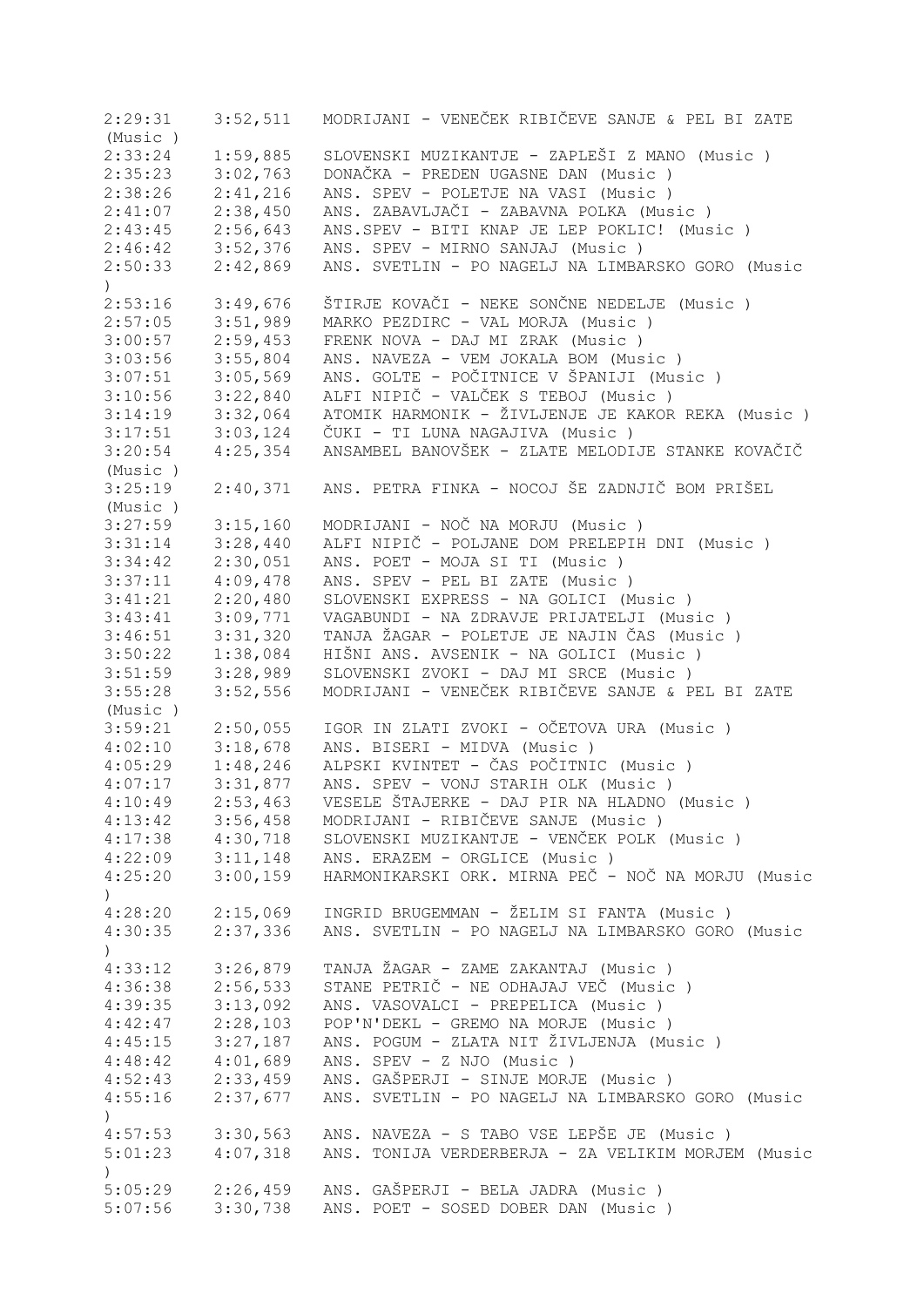| 5:11:26                     | 2:46,788 | ZLATI MUZIKANTI - DEKLICA MORJA (Music)            |
|-----------------------------|----------|----------------------------------------------------|
| 5:14:13                     | 3:09,049 | ANS. POGUM - MNOGO ZDRAVJA (Music)                 |
| 5:17:25                     | 3:06,159 | SKUPINA ŠPICA - KO LJUBEZEN DAŠ NEKOMU (Music)     |
| 5:20:31<br>$\left( \right)$ | 2:46,735 | TANJA ZAJC ZUPAN & J.BURNIK - ČAS POČITNIC (Music  |
| 5:23:18                     | 3:17,705 | SLOVENSKI MUZIKANTJE - MAVRICA (Music)             |
| 5:26:35                     | 2:55,720 | PRIFARSKI MUZIKANTI - MLINARCA (Music)             |
| 5:29:27                     | 3:14,907 | MODRIJANI - NOČ NA MORJU (Music)                   |
| 5:32:42                     | 2:44,096 | HAJDI - TVOJ POGLED MUČI ME (Music)                |
| 5:35:26                     | 3:29,413 | ANS. NEMIR - PRI MAMI SMO SE ZBRALI (Music)        |
| 5:38:55                     | 3:03,558 | ČUKI - TI LUNA NAGAJIVA (Music )                   |
|                             |          | SAVINJSKI KVINTET - POLKA ZA HARMONIKO (Music)     |
| 5:41:58                     | 2:29,278 |                                                    |
| 5:44:27                     | 2:25,429 | ANS. NAPEV - RECI MI (Music)                       |
| 5:46:52                     | 2:41,346 | ANS. SPEV - POLETJE NA VASI (Music)                |
| 5:49:33                     | 1:59,971 | SAVINJSKI KVINTET - POŠTAR (Music )                |
| 5:51:33                     | 2:53,334 | ANS. VIHAR - NA SONČNI STRANI ULICE (Music )       |
| 5:54:26                     | 3:51,902 | MARKO PEZDIRC - VAL MORJA (Music)                  |
| 5:58:18                     | 2:42,843 | ANS. STORŽIČ - PREVZETNICA (Music)                 |
| 6:01:01                     | 3:23,174 | ZREŠKA POMLAD - ŽIGOLO (Music)                     |
| 6:04:24<br>$\left( \right)$ | 2:46,765 | TANJA ZAJC ZUPAN & J.BURNIK - ČAS POČITNIC (Music  |
| 6:07:10                     | 4:09,702 | PRIMORSKI FANTJE - DECEMBRSKI DAN (Music)          |
| 6:11:20                     | 3:19,436 | ANS. TONIJA VERDERBERJA - TEMNA NOČ (Music)        |
| 6:14:38                     | 2:28,405 | POP'N'DEKL - GREMO NA MORJE (Music)                |
| 6:17:06                     | 2:40,860 | SLAPOVI - LJUBIM TE (Music)                        |
| 6:19:46                     | 2:36,245 | POSKOČNI MUZIKANTI - POGLEDAM TE (Music)           |
| 6:24:23                     | 2:33,486 | ANS. GAŠPERJI - SINJE MORJE (Music)                |
|                             |          | ANS. GAŠPERJI - SINJE MORJE (Music)                |
| 6:26:56                     | 3:22,043 |                                                    |
| 6:30:18                     | 2:48,658 | ANS. BISERI - POZABI ME (Music)                    |
| 6:33:06                     | 3:26,840 | TANJA ŽAGAR - ZAME ZAKANTAJ (Music )               |
| 6:36:33                     | 1:20,989 | SLOVENSKI OKTET - DA JORA TA BANERINA (REZIJANSKA) |
| (Music)                     |          |                                                    |
| 6:37:53                     | 3:21,382 | ANS. GOLTE - TVOJA LJUBEZEN (Music)                |
| 6:41:14<br>$\mathcal{L}$    | 4:07,206 | ANS. TONIJA VERDERBERJA - ZA VELIKIM MORJEM (Music |
| 6:45:20                     | 3:29,769 | MAJA ODERLAP - VSE DOLGE NOČI (Music)              |
| 6:48:49                     | 3:21,193 | ANS. SPEV - TRI DNI IN POL (Music)                 |
| 6:55:30                     | 3:52,527 | MODRIJANI - VENEČEK RIBIČEVE SANJE & PEL BI ZATE   |
| (Music)                     |          |                                                    |
| 6:59:22                     | 3:53,106 | ANS. BITENC - KUKAVICA (Music)                     |
| 7:08:32                     | 2:42,115 | ALPSKI KVINTET - NAŠA POLKA (Music )               |
| 7:11:13                     | 4:09,311 | ANS. SPEV - PEL BI ZATE (Music)                    |
| 7:15:22                     | 2:28,462 | ANS. TONETA RUSA - OHCET BO (Music )               |
|                             | 4:21,864 |                                                    |
| 7:17:51                     |          | PRIMORSKI FANTJE - NE JOKAJ (Music)                |
| 7:22:13                     | 3:05,701 | ANS. GOLTE - POČITNICE V ŠPANIJI (Music )          |
| 7:25:18                     | 3:04,505 | LAŠKA PIHALNA GODBA - PTUJ 76 (Music)              |
| 7:28:22                     | 2:32,859 | DONAČKA - PRIDI, ZAPLEŠI (Music )                  |
| 7:30:55<br>$\mathcal{L}$    | 3:00,230 | HARMONIKARSKI ORK. MIRNA PEČ - NOČ NA MORJU (Music |
| 7:33:55                     | 3:53,271 | ALFI NIPIČ - VEM DA TIHO SPIŠ (Music)              |
| 7:37:48                     | 2:06,055 | BENEŠKI FANTJE - SONČNO JUTRO (Music )             |
| 7:39:54                     | 3:51,781 | ANS. SPEV - MIRNO SANJAJ (Music)                   |
| 7:43:45                     | 4:54,784 | IGOR IN ZLATI ZVOKI - FANTOVSKE (Music)            |
| 7:48:32                     | 2:23,676 | VESELE ŠTAJERKE - HOČEŠ ME ALI NOČEŠ ME (Music )   |
|                             | 3:31,174 | TANJA ŽAGAR - POLETJE JE NAJIN ČAS (Music)         |
| 7:50:52                     |          |                                                    |
| 7:54:24                     | 3:26,407 | IGOR IN ZLATI ZVOKI - LE TI SI MI ZAUPALA (Music)  |
| 7:57:50                     | 3:01,444 | VAGABUNDI - KO SLIŠIM GLASBO (Music )              |
| 8:16:04                     | 2:48,324 | ZLATI MUZIKANTI - DEKLICA MORJA (Music)            |
| 8:18:51                     | 4:57,298 | INGRID BRUGGEMANN & SLOVENSKI MUZIKANTJE - DO UŠES |
| ZALJUBLJENA (Music)         |          |                                                    |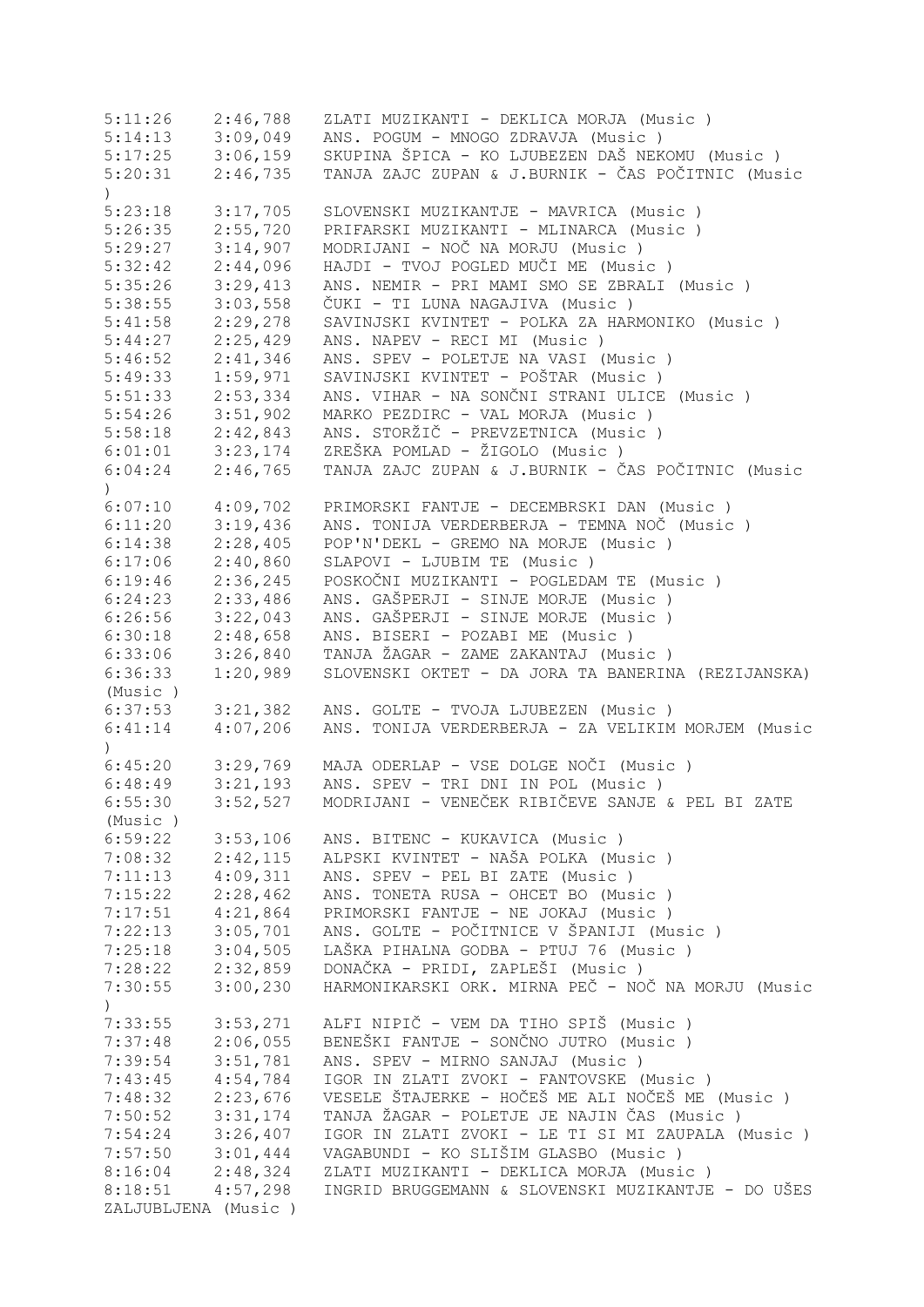| 8:23:48                      | 2:50,986  | NAVIHANKE - ŠTUDENTSKA JE TEŽKA (Music)            |
|------------------------------|-----------|----------------------------------------------------|
| 8:26:39                      | 3:57,075  | MODRIJANI - RIBIČEVE SANJE (Music)                 |
| 8:30:35                      | 3:50,217  | SLAPOVI - PRAVLJICA ŽIVLJENJA (Music)              |
| 8:34:25                      | 3:38,385  | ANS. AKORDI - ČE PA NISEM JAZ ZA TEBE (Music )     |
| 8:38:03                      | 1:48,246  | ALPSKI KVINTET - ČAS POČITNIC (Music )             |
| 8:39:51                      | 3:07,907  | ORKESTER SLOVENSKE POLICIJE - PESEM ZVONOV (Music  |
| $\left( \right)$             |           |                                                    |
| 8:42:59                      | 3:31,705  | ANS. UNIKAT - SANJALA SVA (Music )                 |
| 8:46:31                      | 3:56,957  | MODRIJANI - RIBIČEVE SANJE (Music )                |
| 8:50:27                      | 3:10,925  | ŠTAJERSKIH 7 - PESEM ZVONOV (Music )               |
| 8:53:38                      | 2:39,258  | ANS. BRATOV POLJANŠEK - TUHINJSKI FANTJE (Music)   |
| 8:56:16                      | 2:28,056  | POP'N'DEKL - GREMO NA MORJE (Music)                |
| 8:58:44                      | 3:41,449  | SLAPOVI - PRAVLJICA ŽIVLJENJA (Music )             |
| 9:02:25                      | 3:20,333  | ANS. MLADIKA - NAJINO HREPENENJE (Music)           |
|                              |           |                                                    |
| 9:05:45                      | 3:26,844  | TANJA ŽAGAR - ZAME ZAKANTAJ (Music )               |
| 9:09:12                      | 2:15,950  | ANS. VITA - POLKA ZA ŽUR (Music )                  |
| 9:11:27                      | 1:59,643  | PRIMORSKI FANTJE - JE HITLA GLAVA NA KUŠIN (Music  |
| $\mathcal{L}$                |           |                                                    |
| 9:13:26                      | 3:52,239  | ANS. SPEV - MIRNO SANJAJ (Music)                   |
| 9:17:18                      | 3:09,001  | IGOR IN ZLATI ZVOKI - KAVBOJ JOE (Music)           |
| 9:20:26                      | 3:39,797  | ANS. POGUM - ZAPOJ PRIJATELJ STARI (Music)         |
| 9:24:04                      | 2:41,198  | ANS. SPEV - POLETJE NA VASI (Music)                |
| 9:26:45                      | 3:04,886  | ANS. PETKA - LJUBEZEN ISKAL SEM (Music)            |
| 9:29:50                      | 2:11,092  | ANS. VIHAR - STARA LJUBEZEN (Music)                |
| 10:28:19<br>$\mathcal{L}$    | 4:06,210  | ANS. TONIJA VERDERBERJA - ZA VELIKIM MORJEM (Music |
| 10:32:25                     | 3:29,550  | VANDROVCI - NAJIN DAN (Music)                      |
| 10:35:54                     | 3:43,389  | ANS. VIHAR - NE PRIMERJAJ ME Z NJO (Music)         |
| 10:39:37                     | 3:52,731  | MARKO PEZDIRC - VAL MORJA (Music)                  |
| 10:43:28                     | 3:08,422  | IGOR IN ZLATI ZVOKI - KAVBOJ JOE (Music)           |
| 11:01:50                     | 3:28,255  | VESELI DOLENJCI - POVEJ DEKLE (Music)              |
| 11:05:18                     | 2:47,064  | ZLATI MUZIKANTI - DEKLICA MORJA (Music)            |
| 11:08:04                     | 1:41,951  | DENIS NOVATTO - BENEŠKI KARNEVAL (Music )          |
| 11:09:46                     | 2:22,114  | ANS. MLADIKA - ZMAGOVALNA KOMBINACIJA (Music)      |
|                              |           | MODRIJANI - NOČ NA MORJU (Music)                   |
| 11:12:08                     | 3:14,915  |                                                    |
| 11:15:23                     | 2:39,595  | ŠTAJERSKIH 7 - ŽELIM VAM LEP DAN (Music)           |
| 11:18:02                     | 3:37,602  | ANS. VIHAR - PRISLUHNI MI (Music)                  |
| 11:24:58                     | 4:09,341  | ANS. SPEV - PEL BI ZATE (Music)                    |
| 11:29:07                     | 3:14,222  | GLOBAL KRYNER - SOMETHING STUPID (Music)           |
| 11:32:21                     | 2:40,076  | ANS. MLADIKA - RADA IMAM (Music)                   |
| 11:35:01                     | 2:33,523  | ANS. GAŠPERJI - SINJE MORJE (Music)                |
| 11:37:34                     | 4:32,530  | ALPSKI KVINTET - VENČEK ALPSKIH USPEŠNIC (Music)   |
| 11:42:07                     | 6:36,306  | JODEL EXPRESS - NA RIBIŠKI KOČI (Music )           |
| 11:44:58<br>$\left( \right)$ | 4:02,855  | TANJA ZAJC ZUPAN & J.BURNIK - ČAS POČITNIC (Music  |
| 11:47:45                     | 2:28,869  | ANS. GOTER - NAGELJ POLKA (Music)                  |
| 11:50:14                     | 13:44,081 | ANS. KRAJCARJI - VRANA VRANI (Music )              |
| 12:05:28                     | 2:53,178  | ALPSKI KVINTET - ČAS POČITNIC (Music )             |
| 12:10:02                     | 2:29,654  | NAVIHANKE - TI, TI, TI NAVIHANKA (Music)           |
| 12:39:49                     | 3:05,454  | ANS. GOLTE - POČITNICE V ŠPANIJI (Music )          |
|                              |           |                                                    |
| 12:42:54                     | 3:50,784  | ATOMIK HARMONIK - SLADKO VINCE (Music)             |
| 12:46:45                     | 2:43,517  | VERA IN ORIGINALI - VA PENSIERO (Music)            |
| 12:49:28<br>)                | 2:59,937  | HARMONIKARSKI ORK. MIRNA PEČ - NOČ NA MORJU (Music |
| 12:52:28                     | 2:51,423  | PRIJATELJI ZAGORJA - PO ASFALTU (Music)            |
| 12:55:20                     | 2:27,762  | ANS. NAPEV - VEM ZA DEKLE (Music)                  |
| 12:57:47                     | 3:52,455  | MODRIJANI - VENEČEK RIBIČEVE SANJE & PEL BI ZATE   |
| (Music)                      |           |                                                    |
| 13:01:40                     | 3:03,392  | ANS. FRANČIČ - NOVOROJENČEK (Music)                |
| 13:04:43                     | 2:55,872  | JODEL EXPRESS - KRALJICA JODLANJA (Music)          |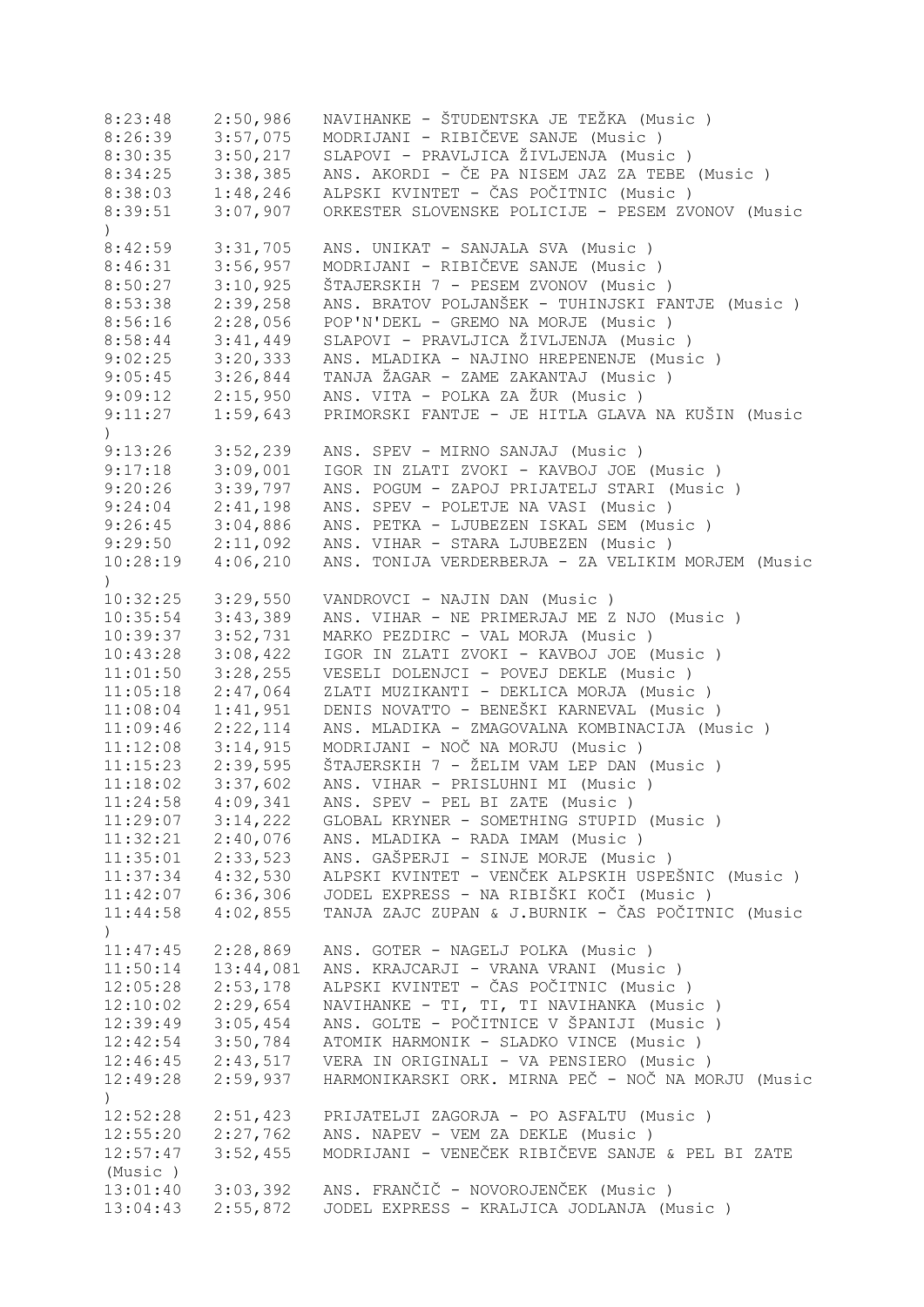13:07:38 3:31,149 TANJA ŽAGAR - POLETJE JE NAJIN ČAS (Music ) 13:11:10 2:58,364 ANS. SVETLIN - BREZ LOJTRCE (Music ) 13:14:08 2:52,106 GADI - DAJ MI DAJ MI DAJ (Music ) 13:17:00 3:52,381 MODRIJANI - VENEČEK RIBIČEVE SANJE & PEL BI ZATE (Music ) 13:20:52 2:42,403 ŠTAJERSKIH 7 - RAD POVEDAL BI TI (Music ) 13:23:35 2:50,984 VESELE ŠTAJERKE - PRINESI MI ROŽE (Music ) 13:26:25 2:33,416 ANS. GAŠPERJI - SINJE MORJE (Music ) 13:28:58 3:47,756 ANS. BRANETA KLAVŽARJA - ZARADI PESMI (Music ) 13:47:59 3:13,874 NOVI SPOMINI - CAGAV FANT (Music ) 13:51:13 3:56,406 MODRIJANI - RIBIČEVE SANJE (Music ) 13:55:09 3:21,905 ATOMIK HARMONIK - KDO OSVOJIL BO MOJE SRCE (Music  $\lambda$ 13:58:31 3:04,227 IGOR IN ZLATI ZVOKI - STARI GRAD (Music ) 14:01:35 4:09,106 ANS. SPEV - PEL BI ZATE (Music ) 14:05:44 2:42,581 ANS. MARJANA HERCOGA - PRIDI NA KAVO (Music ) 14:08:27 4:18,708 PRIMORSKI FANTJE - LEDENE ROŽE (Music ) 14:12:45 1:48,716 ALPSKI KVINTET - ČAS POČITNIC (Music ) 14:14:33 2:40,600 SLOVENSKI OKTET - KATRCA (Music ) 14:22:30 3:09,109 ANS. PETKA - ČISTA PETKA (Music ) 14:25:39 2:46,524 TANJA ZAJC ZUPAN & J.BURNIK - ČAS POČITNIC (Music ) 14:28:25 3:07,149 ANS. GREGORJI - DR. MICA (Music ) 14:31:32 2:27,774 ANS. BISERI - PUNČI, NI DEBATE (Music ) 14:33:59 3:51,670 MARKO PEZDIRC - VAL MORJA (Music ) 14:37:51 2:51,929 MODRIJANI - NOCOJ TI BOM NA OKENCE POTRKAL (Music  $\lambda$ 14:40:43 3:00,975 PRIMORSKI FANTJE - KARAMELA (Music ) 14:43:44 3:52,317 ANS. SPEV - MIRNO SANJAJ (Music ) 17:00:43 3:38,703 ANS. SVETLIN - LEPO JE DELITI LJUBEZEN Z NEKOM (Music ) 17:04:22 2:04,016 NOVI SPOMINI - NA VESELICI (Music ) 17:06:25 2:41,166 ANS. SPEV - POLETJE NA VASI (Music ) 17:09:06 3:31,661 ANS. FRANČIČ - VSE JE ZAMAN (Music ) 17:12:38 2:21,083 ANS. SVETLIN - SPOMIN NA LJUBEZEN (Music ) 17:14:59 3:05,493 ANS. GOLTE - POČITNICE V ŠPANIJI (Music ) 17:18:05 3:40,486 OPLOTNIČANI S TINETOM - BODI POZDRAVLJENA ROJSTNA VASICA (Music ) 17:21:45 2:46,529 ANS. PETKA - MOJI DRAGI (Music ) 17:24:31 3:31,141 TANJA ŽAGAR - POLETJE JE NAJIN ČAS (Music ) 17:28:02 3:04,459 MODRIJANI - KJE SO TISTI MLADI FANTJE (Music ) 17:31:07 2:52,588 VESELI DOLENJCI - ŠE ZADNJIČ (Music ) 17:33:59 4:06,179 ANS. TONIJA VERDERBERJA - ZA VELIKIM MORJEM (Music  $\lambda$ 17:38:05 2:39,776 JODEL EXPRESS - KRALJICA JODLANJA (Music ) 17:40:45 2:39,939 IGOR IN ZLATI ZVOKI - NE BOŠ ME UJELA (Music ) 17:43:25 3:26,820 TANJA ŽAGAR - ZAME ZAKANTAJ (Music ) 17:46:51 2:55,906 ANS. ZABAVLJAČI - POVEJTE MI ZAKAJ (Music ) 17:49:47 2:36,089 ANS. BISERI - FEJSTBUKOVA GENERACIJA (Music ) 17:52:23 2:59,941 HARMONIKARSKI ORK. MIRNA PEČ - NOČ NA MORJU (Music  $\lambda$ 17:55:23 2:33,210 ANJA BURNIK - DOBRO JUTRO (Music ) 17:57:57 2:07,171 SLOVENSKI ZVOKI - SMEH KLARINETA (Music ) 18:00:04 2:46,776 ZLATI MUZIKANTI - DEKLICA MORJA (Music ) 18:02:50 2:44,496 HAJDI, JULIJA - NAŠ KUŽA (Music ) 18:05:35 3:20,993 ANS. POGUM - NOCOJ BOŠ SPET SAMA (Music ) 18:08:56 2:27,656 POP'N'DEKL - GREMO NA MORJE (Music ) 18:11:23 3:23,431 FANTJE Z VSEH VETROV - NE POZABI DOMOVINE (Music ) 18:14:47 3:02,711 ANS. KRAJCARJI - LJUBIM JOŽICO (Music ) 18:17:49 3:03,131 ČUKI - TI LUNA NAGAJIVA (Music )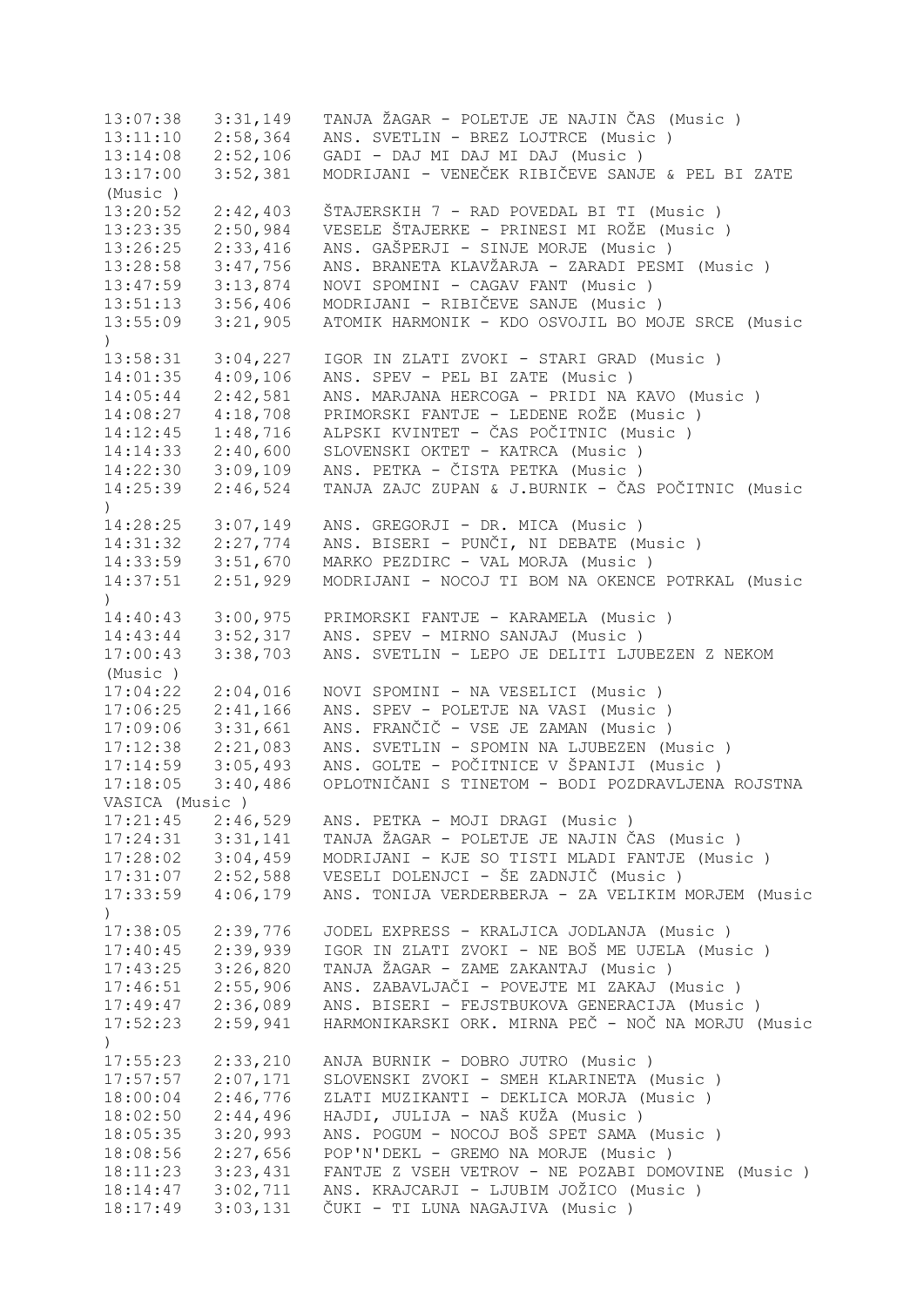18:20:52 4:01,284 ŠTAJERSKIH 7 - ČAS OTROŠTVA (Music ) 18:24:54 3:19,125 ANS. MLADIKA - KO SREČAM GA Z DRUGO (Music)<br>18:28:13 3:14,708 MODRIJANI - NOČ NA MORJU (Music) 18:28:13 3:14,708 MODRIJANI - NOČ NA MORJU (Music ) 18:31:28 3:06,940 ANS. BRATOV POLJANŠEK - ČE BRATU BRAT JE TUJEC (Music ) 18:34:34 3:41,592 ANS. PETRA FINKA - ŠE ENKRAT ŠLA S TEBOJ BI PRED OLTAR (Music ) 18:38:16 2:46,787 ZLATI MUZIKANTI - DEKLICA MORJA (Music ) 18:41:03 3:01,293 ANS. MARZEL - MUZIKA NOCOJ IGRA (Music ) 18:44:04 3:10,477 DONAČKA - NA MOSTU (Music ) 18:47:14 1:48,193 ALPSKI KVINTET - ČAS POČITNIC (Music ) 18:49:02 2:46,863 MODRIJANI - DEKLE S ČRNIMI OČMI (Music ) 18:51:49 2:39,529 SKUPINA ŠPICA - POVEJ MI DEKLICA (Music ) 18:54:28 2:46,542 TANJA ZAJC ZUPAN & J.BURNIK - ČAS POČITNIC (Music ) 18:57:15 2:21,576 MODRIJANI - KISS ME (Music ) 18:59:36 2:51,745 ANS. NEMIR - TAKO PUNCO BI RAD (Music ) 19:02:28 3:05,540 ANS. GOLTE - POČITNICE V ŠPANIJI (Music ) 19:05:33 3:25,557 ALFI NIPIČ - ZA PRAZNIKE DOMOV (Music ) 19:09:00 2:45,965 ATOMIK HARMONIK - SKOČI (Music ) 19:11:42 3:52,291 MARKO PEZDIRC - VAL MORJA (Music ) 19:15:34 2:48,871 ANS. FRANCA MIHELIČA - VSI NA PLES (Music ) 19:18:23 2:35,654 GADI - NATE LE (Music ) 19:23:17 3:52,343 MODRIJANI - VENEČEK RIBIČEVE SANJE & PEL BI ZATE (Music ) 19:27:09 2:36,724 ANS. PETKA - NIKAR NE TARNAJ LJUBICA (Music ) 19:29:45 2:31,344 DONAČKA - PRAVI KAVBOJ (Music ) 19:47:30 3:51,484 ANS. SPEV - MIRNO SANJAJ (Music ) 19:51:21 3:15,585 ANS. POGUM - MNOGO ZDRAVJA (Music ) 19:54:37 2:06,981 MLADI DOLENJCI - LE TI SI EDINA (Music ) 19:56:43 3:26,630 TANJA ŽAGAR - ZAME ZAKANTAJ (Music ) 21:22:19 3:11,673 ANS. BRANETA KLAVŽARJA - MAMINA RUTA (Music ) 21:25:31 2:19,292 GADI - MOJA JE MOJA BO (Music ) 21:27:50 2:41,085 ANS. SPEV - POLETJE NA VASI (Music ) 23:06:17 3:50,393 ALFI NIPIČ - PRIDI RAD BI ZAPLESAL S TEBOJ (Music ) 23:10:07 3:04,819 ANS. ERAZEM - ZIGO ZAGO (Music ) 23:13:12 4:09,086 ANS. SPEV - PEL BI ZATE (Music ) 23:17:21 2:48,535 ALYA - TI MOJA ROŽICA (Music ) 23:20:09 4:19,540 NAVIHANKE - ROCK MIX (Music ) 23:24:29 4:06,144 ANS. TONIJA VERDERBERJA - ZA VELIKIM MORJEM (Music  $\rightarrow$ 23:28:35 1:54,666 SLOVENSKI OKTET - KAJ B' JAZ TEBI DAV (Music)<br>23:30:29 2:48,952 JODEL EXPRESS - OKTOBRA SE VESELIM (Music) 23:30:29 2:48,952 JODEL EXPRESS - OKTOBRA SE VESELIM (Music ) 23:33:18 2:27,650 POP'N'DEKL - GREMO NA MORJE (Music ) 23:35:46 3:41,736 ANS. POGUM - ZAPOJ, PRIJATELJ STARI (Music ) 23:39:36 3:01,770 ANS. UNIKAT - ZAPLEŠI Z NAMI (Music)<br>23:42:37 3:56,418 MODRIJANI - RIBIČEVE SANJE (Music) 23:42:37 3:56,418 MODRIJANI - RIBIČEVE SANJE (Music ) 23:46:33 2:59,098 ANS. SPEV - PRIJATELJI (Music ) 23:49:32 1:24,976 SLOVENSKI ZVOKI - SLOVENSKI SUPER BOY (Music ) 23:53:29 3:03,412 ČUKI - TI LUNA NAGAJIVA (Music ) 23:56:32 3:43,343 STANE VIDMAR - NE BUDITE ME VAS PROSIM (Music )

## 8/5/2022

| 0:00:15 | 2:23,060 | ANS. BRATOV POLJANŠEK - KAMNIŠKE GORE (Music) |
|---------|----------|-----------------------------------------------|
| 0:02:38 | 3:31,103 | TANJA ŽAGAR - POLETJE JE NAJIN ČAS (Music)    |
| 0:06:09 | 3:04.817 | HIŠNI ANS. AVSENIK - NASVIDENJE (Music )      |
| 0:09:14 | 2:53,717 | NAVIHANKE - NA MOJEM LICU (Music )            |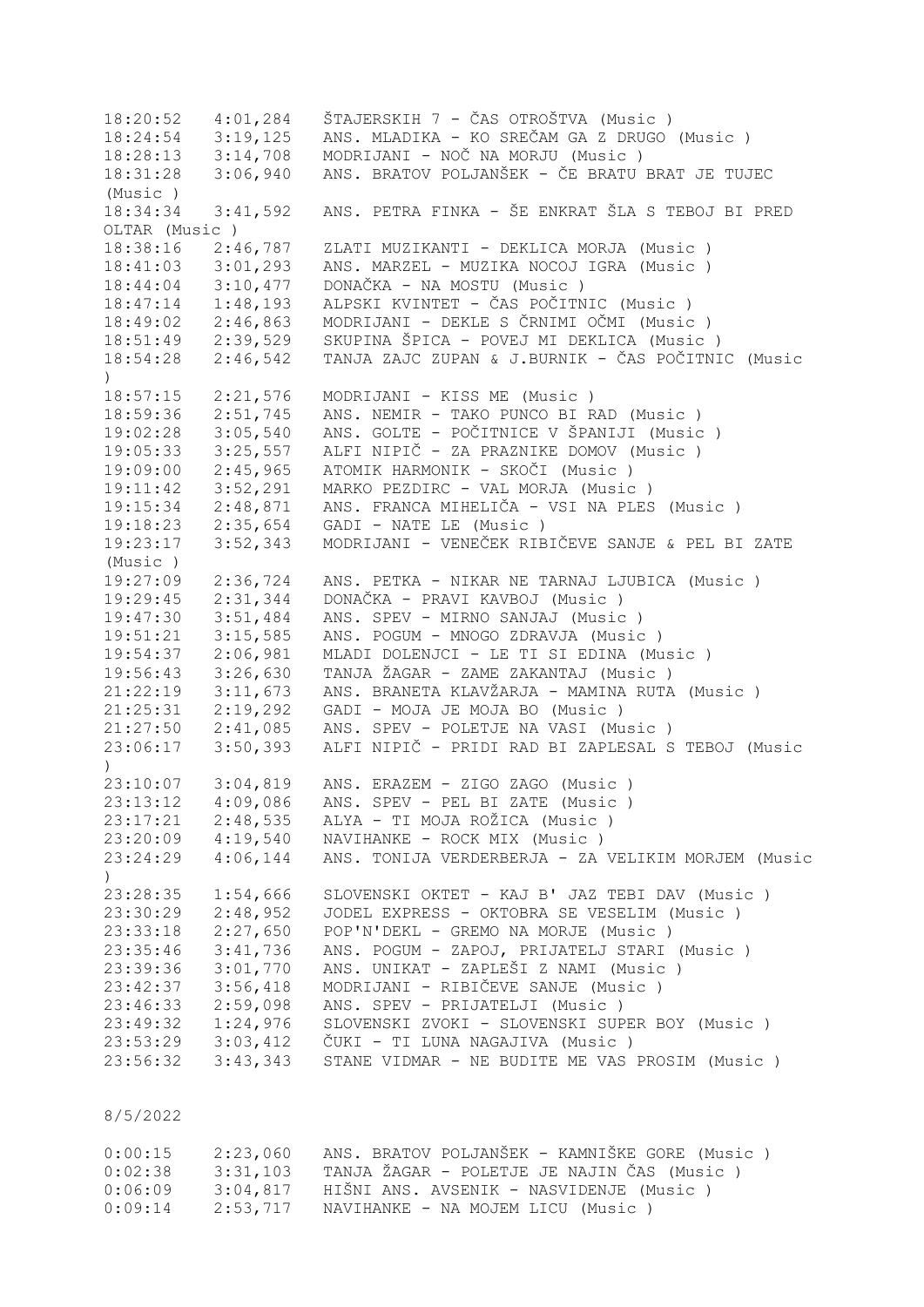| 0:12:08          |                      | 2:59,941 HARMONIKARSKI ORK. MIRNA PEČ - NOČ NA MORJU (Music  |
|------------------|----------------------|--------------------------------------------------------------|
| $\left( \right)$ |                      |                                                              |
| 0:15:07          | 3:27,726             | REBEKA DREMELJ - PETEK 13 (Music)                            |
| 0:18:35          | 2:34,465             | SKUPINA ŠPICA - NIKOLI VEČ (Music )                          |
| 0:23:46          | 2:33,425             | ANS. GAŠPERJI - SINJE MORJE (Music)                          |
| 0:26:19          | 2:34,023             | IGOR IN ZLATI ZVOKI - ČINDARASA BUMSA (Music )               |
| 0:28:53          | 4:35,068             | SLOVENSKI MUZIKANTJE - VENČEK POLK (Music)                   |
| 0:33:28          | 3:15,201             | MODRIJANI - NOČ NA MORJU (Music)                             |
| 0:36:43          | 1:19,608             | DENIS NOVATTO - CIRKUS RENZ (Music )                         |
| 0:38:02          | 3:03,803             | BENEŠKI FANTJE - POJDEM V BENEČIJO (Music)                   |
| 0:41:06          | 3:14,936             | MODRIJANI - NOČ NA MORJU (Music)                             |
| 0:44:21          | 3:44,506             | GLOBAL KRYNER - LADY MARMALADE (Music)                       |
| 0:48:05          | 3:18,892             | ŠPELA GROŠELJ - GLAVO POKONCI (Music )                       |
| 0:51:24          | 4:06,220             | ANS. TONIJA VERDERBERJA - ZA VELIKIM MORJEM (Music           |
| $\left( \right)$ |                      |                                                              |
| 0:55:30          | 4:29,946             | SLOVENSKI OKTET - RIBNIŠKA (Music )                          |
| 1:00:00          | 3:33,287             | PRIFARSKI MUZIKANTI - LEPU JE BLU (Music)                    |
| 1:03:33          | 4:09,109             | ANS. SPEV - PEL BI ZATE (Music)                              |
| 1:07:42          | 3:15,304             | AGROPOP - SAMO MILIJON (Music)                               |
| 1:10:57          | 2:48,841             | ZAKA PA NE - SRČKI V OMAKI (Music )                          |
| 1:13:46          | 2:27,664             | POP'N'DEKL - GREMO NA MORJE (Music)                          |
| 1:16:14          | 2:48,138             | KORADO IN BRENDI - ZA LJUBI MIR (Music)                      |
| 1:19:02          | 2:47,380             | NAVIHANKE - POKAŽI MI, DA ME IMAŠ ŠE RAD (Music)             |
| 1:21:49          | 3:03,173             | ČUKI - TI LUNA NAGAJIVA (Music )                             |
| 1:24:52          | 3:20,497             | KLAPA MALI GRAD - MASLINA JE NEOBRANA (Music)                |
| 1:28:13          | 2:15,945             | VESELI DOLENJCI - NA KONCU OVINKA (Music)                    |
| 1:30:28          | 2:46,774             | ZLATI MUZIKANTI - DEKLICA MORJA (Music)                      |
| 1:33:15          | 3:01,302             | ANS. BRANETA KLAVŽARJA - DROBNA PREVARA (Music)              |
|                  |                      |                                                              |
| 1:36:16          | 3:31,357             | ANS. SPEV - STRUNE LJUBEZNI (Music)                          |
| 1:39:47          | 1:48,435             | ALPSKI KVINTET - ČAS POČITNIC (Music )                       |
| 1:41:35          | 2:26,606             | SLOVENSKI MUZIKANTJE - POD LIPO DOMAČO (Music )              |
| 1:44:01          | 4:56,546             | ANS. SPEV - VENČEK SLAKOVIH (Music)                          |
| 1:48:58          | 3:05,484             | ANS. GOLTE - POČITNICE V ŠPANIJI (Music )                    |
| 1:52:03          | 2:06,775             | VITEZI CELJSKI - MOZARTINO SHOW (Music )                     |
| 1:54:10          | 3:48,307             | ANS. NAPEV - ZADNJIČ BOM JOKAL NOCOJ (Music)                 |
| 1:57:58          | 3:56,432             | MODRIJANI - RIBIČEVE SANJE (Music)                           |
| 2:01:54          | 3:21,461             | BRENDI - KAKŠNA BO TA NORA NOČ (Music)                       |
| 2:05:16          | 1:32,852             | JODEL EXPRESS - KDOR ZNA PA ZNA (Music)                      |
| 2:06:49          | 3:51,588             | ANS. SPEV - MIRNO SANJAJ (Music)                             |
|                  | $2:10:40$ $3:02,186$ | ANS. POGUM - MLADOST JE NOROST (Music)                       |
| 2:13:43          |                      | 2:22,985 BENEŠKI FANTJE - SEM FANTIČ DOMA OD ČEDADA (Music   |
| $\lambda$        |                      |                                                              |
| 2:16:05          |                      | 2:59,947 HARMONIKARSKI ORK. MIRNA PEČ - NOČ NA MORJU (Music  |
|                  |                      |                                                              |
| 2:19:05          |                      | 2:52,355 1. SLOVENSKI BARITON BATALJON & HARMONIKARSKI       |
|                  |                      | ORKESTER NASMEH - V DOLINI TIHI (Music)                      |
| 2:21:57          | 2:14,730             | ANS. RUBIN - SRCE MI JE UKRADLA ŠTAJERKA (Music)             |
| 2:24:12          |                      | 2:46,538   TANJA ZAJC ZUPAN & J.BURNIK - ČAS POČITNIC (Music |
|                  |                      |                                                              |
|                  |                      | FANTJE Z VSEH VETROV - TE DOMAČE VIŽE (Music)                |
| 2:26:59          | 2:21,697             |                                                              |
| 2:29:20          | 2:30,052             | POSKOČNI MUZIKANTI - MOJA NEVESTICA (Music )                 |
| 2:31:50          | 3:52,340             | MODRIJANI - VENEČEK RIBIČEVE SANJE & PEL BI ZATE             |
| (Music )         |                      |                                                              |
| 2:35:42          | 2:56,064             | POLKA PUNCE - ATA MAMA DEJTA GNAR (Music )                   |
| 2:38:38          | 2:20,356             | PRIFARSKI MUZIKANTI - IZ ZEMLJE GRE V TRSEK (Music           |
| $\lambda$        |                      |                                                              |
| 2:40:58          | 3:26,620             | TANJA ŽAGAR - ZAME ZAKANTAJ (Music)                          |
| 2:44:25          | 2:17,490             | HIŠNI ANS. AVSENIK - NA AVTOCESTI (Music)                    |
| 2:46:43          | 2:23,921             | ANS. KRAJCARJI - FINANČNA KRIZA (Music )                     |
| 2:49:06          | 3:51,876             | MARKO PEZDIRC - VAL MORJA (Music)                            |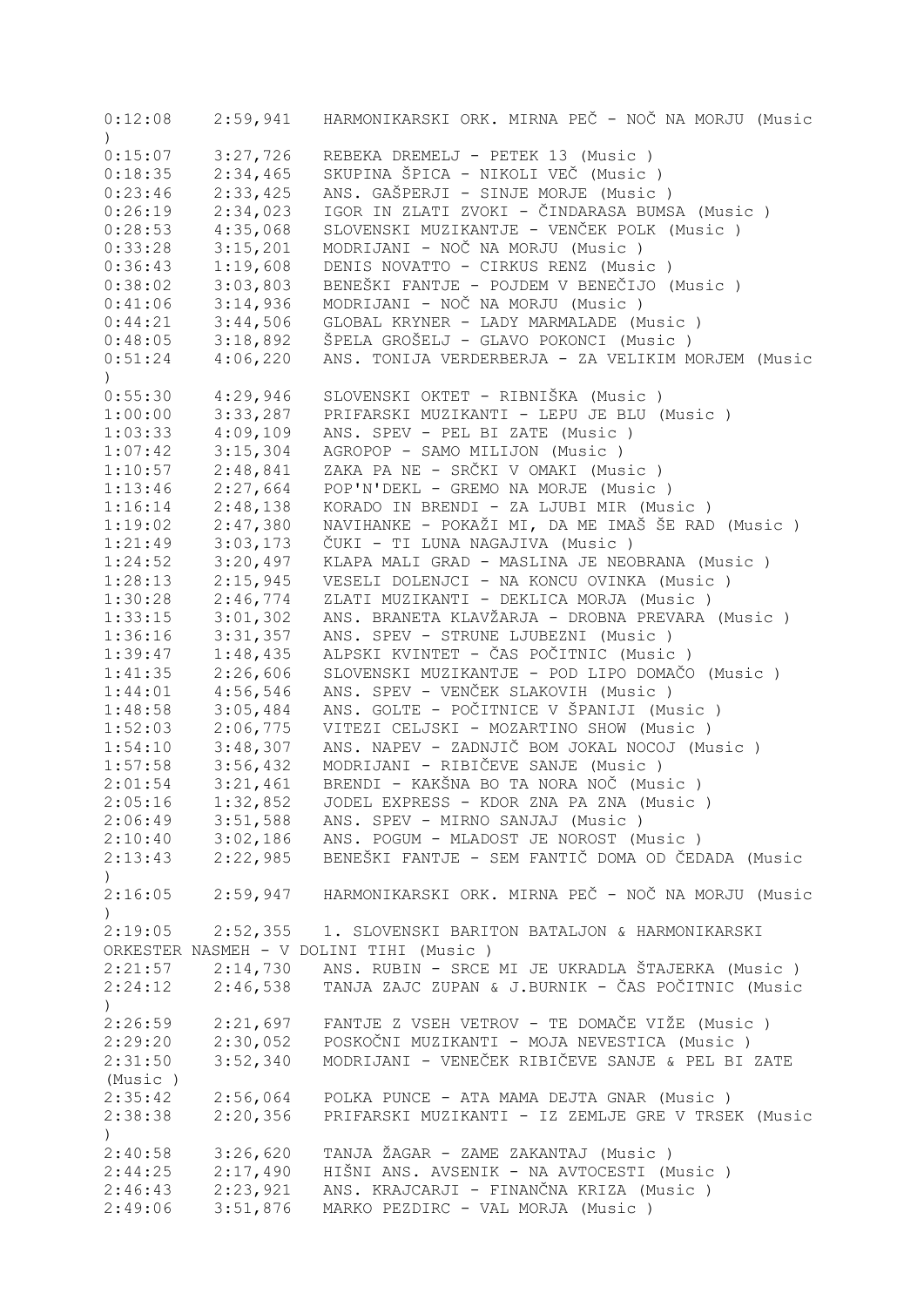| 2:52:57                     | 3:30,793 | ANS. NAGELJ - MOJI GRIČI (Music )                                   |
|-----------------------------|----------|---------------------------------------------------------------------|
| 2:56:28                     | 3:09,982 | ANS. UNIKAT - SRCE NE RAZUME (Music)                                |
| 2:59:38                     | 2:41,179 | ANS. SPEV - POLETJE NA VASI (Music )                                |
| 3:02:19                     | 2:20,415 | HIŠNI ANS. AVSENIK - SREČNO POT (Music )                            |
| 3:04:39                     | 4:16,518 | ANS. POET - FANT S HARMONIKO (Music)                                |
| 3:08:56                     | 2:33,373 | ANS. GAŠPERJI - SINJE MORJE (Music )                                |
| 3:11:29                     | 2:09,936 | ZREŠKA POMLAD - TE DOMAČE VIŽE (Music)                              |
| 3:13:39                     | 3:16,677 | ZAKA PA NE - NEKEGA JUTRA (Music)                                   |
| 3:16:55                     | 3:31,107 | TANJA ŽAGAR - POLETJE JE NAJIN ČAS (Music)                          |
| 3:20:26                     | 3:41,338 | BRENDI - TI SI MI UKRADLA DUŠO (Music)                              |
| 3:24:07                     | 2:32,085 | ANS. NAVEZA - FANT ŠTEVILKA TRI (Music)                             |
| 3:26:39                     | 4:09,087 | ANS. SPEV - PEL BI ZATE (Music)                                     |
| 3:30:48                     | 1:55,568 | FOTODRUŠTVO TEZNO - OLJKA (Music)                                   |
| 3:32:44                     | 3:26,456 | IGOR IN ZLATI ZVOKI - DEKLE ZDAJ MI POVEJ (Music)                   |
| 3:36:10                     | 2:46,784 | ZLATI MUZIKANTI - DEKLICA MORJA (Music)                             |
|                             |          |                                                                     |
| 3:38:56                     | 2:17,173 | SLOVENSKI MUZIKANTJE - ZEBE ME (Music)                              |
| 3:41:14                     | 1:38,638 | BENEŠKI FANTJE - VESELI BENEČANI (Music )                           |
| 3:42:52                     | 3:31,138 | TANJA ŽAGAR - POLETJE JE NAJIN ČAS (Music)                          |
| 3:46:23                     | 3:16,307 | ANS. POGUM - POLJUBI KOŠČEK KRUHA (Music )                          |
| 3:49:39                     | 2:27,503 | VESELE ŠTAJERKE - LJUBČEK MOJ (Music)                               |
| 3:52:07                     | 1:48,021 | ALPSKI KVINTET - ČAS POČITNIC (Music )                              |
| 3:53:55                     | 2:19,575 | GOTER&SREDENŠEK - ŠTAJERC NAŠ JE VERY GOOD (Music                   |
| $\left( \right)$            |          |                                                                     |
| 3:56:14                     | 1:47,491 | ANS. SVETLIN - SRČNI NEMIR (Music)                                  |
| 3:58:02                     | 2:46,543 | TANJA ZAJC ZUPAN & J.BURNIK - ČAS POČITNIC (Music                   |
| $\mathcal{L}$               |          |                                                                     |
| 4:00:48                     | 2:08,424 | ROBERT GOTER - USPELO JE (Music)                                    |
| 4:02:57                     | 2:26,442 | ANS. UNIKAT - NE CUKAJ ME ZA KITKI (Music )                         |
| 4:05:23                     | 4:06,217 | ANS. TONIJA VERDERBERJA - ZA VELIKIM MORJEM (Music                  |
| $\mathcal{L}$               |          |                                                                     |
| 4:09:29                     | 2:44,665 | KLAPA MALI GRAD - VRATIJA SE ŠIME (Music )                          |
| 4:12:14                     | 2:16,618 | ANS. PETRA FINKA - NI MI MAR (Music)                                |
| 4:14:30                     | 3:27,330 | TANJA ŽAGAR - ZAME ZAKANTAJ (Music )                                |
| 4:17:57                     | 3:27,705 | ANS. VITA - MAMA, PODAJ MI ROKO (Music)                             |
| 4:21:25                     | 3:31,773 | VAGABUNDI - PLEŠIVA V DEŽJU (Music)                                 |
| 4:24:56                     | 3:52,389 | MODRIJANI - VENEČEK RIBIČEVE SANJE & PEL BI ZATE                    |
| (Music)                     |          |                                                                     |
| 4:28:48                     | 2:27,353 | DIE GEININGER - V TRETJE GRE RADO (Music)                           |
|                             |          | 4:31:15  2:51,524  ANS. BISERI - POZABI ME (Music)                  |
|                             |          | 4:34:07 2:59,941 HARMONIKARSKI ORK. MIRNA PEČ - NOČ NA MORJU (Music |
|                             |          |                                                                     |
| $\left( \right)$<br>4:37:07 |          | ANS. ZASAVCI - ZA VSE JE STUDENEC (Music)                           |
|                             | 3:02,649 | ANS. AKORDI - HOČEŠ NOČEŠ (Music )                                  |
| 4:40:10                     | 2:39,468 |                                                                     |
| 4:42:49                     | 3:51,538 | ANS. SPEV - MIRNO SANJAJ (Music)                                    |
| 4:46:41                     | 2:13,837 | ALPSKI KVINTET - JANEZOV BARITON (Music)                            |
| 4:48:54                     | 5:23,044 | ALPSKI KVINTET - K SOSEDOVIM NA KAVO (Music)                        |
| 4:54:17                     | 3:14,645 | MODRIJANI - NOČ NA MORJU (Music)                                    |
| 4:57:32                     | 2:44,620 | ANS. LOJZETA SLAKA - MUZIKANT (Music)                               |
| 5:00:16                     | 2:59,695 | ANS. GOLTE - KOT BELI ZAJČKI (Music )                               |
| 5:03:16                     | 2:27,660 | POP'N'DEKL - GREMO NA MORJE (Music)                                 |
| 5:05:44                     | 3:18,735 | ALFI NIPIČ - SE POHORJE VIDI (Music )                               |
| 5:09:03                     | 3:27,424 | ALPSKI KVINTET - PRAZNOVANJE (Music)                                |
| 5:12:30                     | 3:05,535 | ANS. GOLTE - POČITNICE V ŠPANIJI (Music )                           |
| 5:15:35                     | 5:34,310 | SLOVENSKI MUZIKANTJE IN SLOVENSKI OKTET - PESEM                     |
| DOMAČA (Music)              |          |                                                                     |
| 5:21:10                     | 1:54,568 | SLOVENSKI ZVOKI - ŠOFERSKA POLKA (Music)                            |
| 5:23:04                     | 3:03,140 | ČUKI - TI LUNA NAGAJIVA (Music )                                    |
| 5:26:07                     | 3:22,313 | MALIBU - ŽIVLJENJE SO ENE ŠTENGE (Music)                            |
| 5:29:29                     | 1:54,878 | MODRIJANI - I FOLLOW RIVERS (Music )                                |
| 5:31:24                     | 3:51,646 | MARKO PEZDIRC - VAL MORJA (Music)                                   |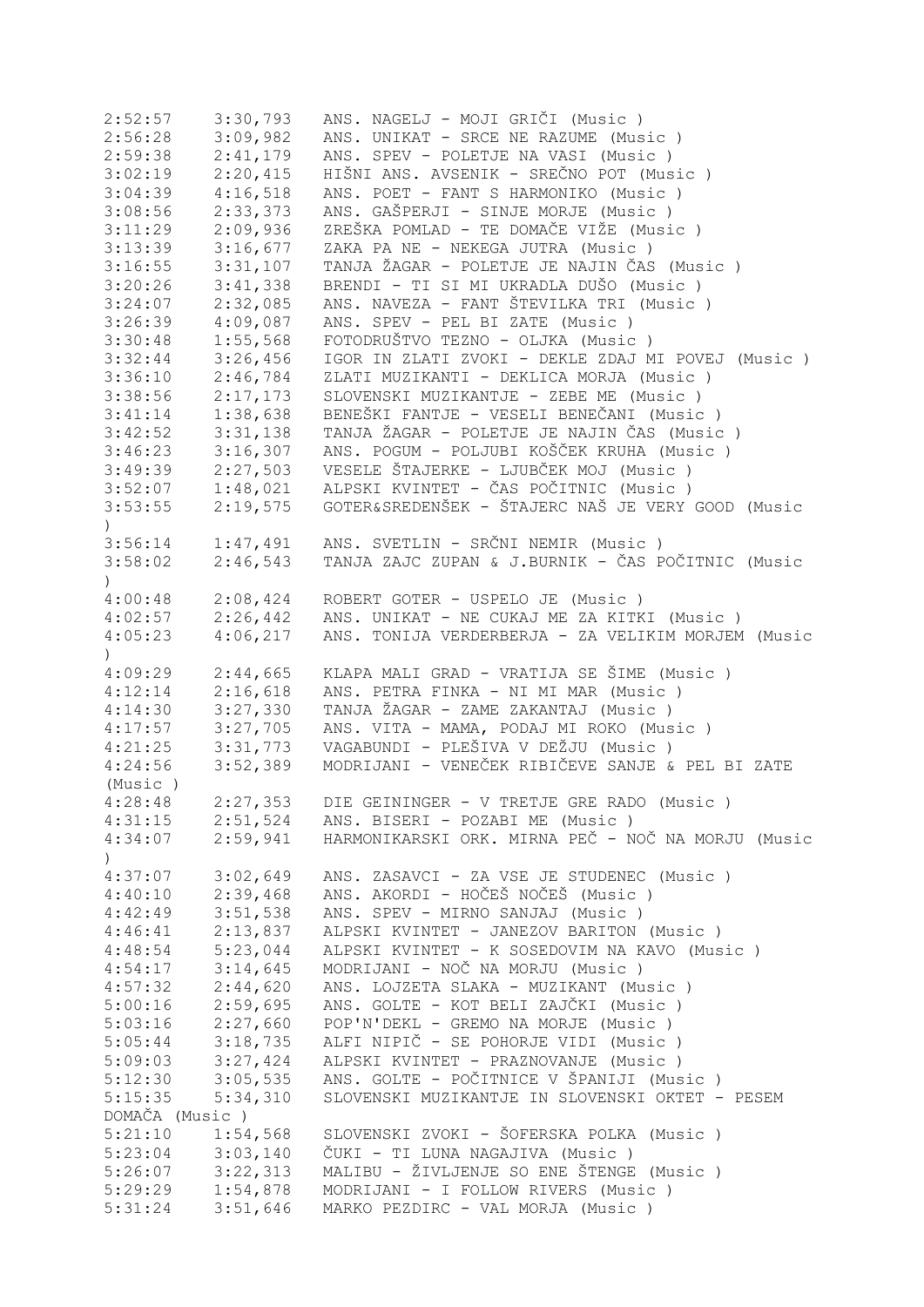5:35:16 2:58,783 MARTIN IN BARBARA JEHART - SANJE MLADIH DNI (Music ) 5:38:14 3:58,493 MODRIJANI - LAŽEM TI LJUBICA (Music ) 5:42:13 3:56,419 MODRIJANI - RIBIČEVE SANJE (Music)<br>5:46:09 1:38,494 ALPSKI KVINTET - ČAS POČITNIC (Musi 5:46:09 1:38,494 ALPSKI KVINTET - ČAS POČITNIC (Music ) 5:47:48 3:18,996 IGOR IN ZLATI ZVOKI - ZELENI GAJ (Music ) 5:51:06 2:33,359 ANS. GAŠPERJI - SINJE MORJE (Music )<br>5:53:40 2:07,014 ANS. SVETLIN - PRAZNA VREČA NE STOJI 5:53:40 2:07,014 ANS. SVETLIN - PRAZNA VREČA NE STOJI POKONCI (Music ) 5:55:47 2:39,913 ANS. TONIJA VERDERBERJA - POBARVALA SVA LISTE (Music ) 5:58:26 2:41,213 ANS. SPEV - POLETJE NA VASI (Music ) 6:01:07 2:32,184 ANS. FRANČIČ - KRUH IN SOL (Music ) 6:03:39 2:38,817 ATOMIK HARMONIK - HOP MARINKA (Music ) 6:06:18 3:56,423 MODRIJANI - RIBIČEVE SANJE (Music ) 6:10:15 2:54,703 KVINTET DORI - VERJEMI IN ZAUPAJ (Music ) 6:13:09 2:54,187 ANS. GOLTE - SAJ BI TRKAL (Music ) 6:16:03 3:31,094 TANJA ŽAGAR - POLETJE JE NAJIN ČAS (Music ) 6:19:34 2:12,103 ZARJA - UŽNIVKA (Music ) 6:23:46 3:25,919 ANS. VASOVALCI - MOJA DEŽELICA (Music)<br>6:27:11 2:46,778 ZLATI MUZIKANTI - DEKLICA MORJA (Music 6:27:11 2:46,778 ZLATI MUZIKANTI - DEKLICA MORJA (Music ) 6:29:58 3:29,991 ANS. FRANČIČ - SPOMIN NA BOŽIČ (Music ) 6:33:28 3:17,150 ANS. ERAZEM - POSTOJNA TI MOJA (Music ) 6:36:45 2:41,156 ANS. SPEV - POLETJE NA VASI (Music ) 6:39:26 2:23,462 SLOVENSKI MUZIKANTJE - POD LIPO (Music ) 6:41:50 2:22,674 ŠTIRJE KOVAČI - BREZ VEZE (Music ) 6:44:12 3:05,551 ANS. GOLTE - POČITNICE V ŠPANIJI (Music ) 6:47:17 2:26,969 ANS. SVETLIN - GASILSKA VESELICA (Music ) 6:49:44 3:07,422 ANS. BRATOV POLJANŠEK - DOMOVINI (Music ) 6:56:11 4:09,332 ANS. SPEV - PEL BI ZATE (Music ) 7:05:33 2:44,840 ANS. NEMIR - VSE ZVEZDE SEM PREŠTEL (Music ) 7:08:17 3:54,317 VAGABUNDI - V LOGARSKO DOLINO (Music ) 7:12:11 3:14,983 MODRIJANI - NOČ NA MORJU (Music)<br>7:15:26 2:44,620 ŠTAJERSKIH 7 - ŽELIM VAM LEP DAN 7:15:26 2:44,620 ŠTAJERSKIH 7 - ŽELIM VAM LEP DAN (Music ) 7:18:10 3:11,036 ANS. RUBIN - PA KAJ POTEM (Music ) 7:21:21 2:59,979 HARMONIKARSKI ORK. MIRNA PEČ - NOČ NA MORJU (Music ) 7:24:21 5:21,264 HELENA IN HAJNI BLAGNE - SREBRNA REKA (Music ) 7:29:42 2:37,577 ANS. SPEV - MAČICE (Music ) 3:51,658 MARKO PEZDIRC - VAL MORJA (Music ) 7:36:11 2:16,418 ANS. VITA MUŽENIČA - MI SLOVENCI (Music ) 7:38:27 2:57,625 ANS. ERAZEM - PRIMORCI SMO VESELI LJUDJE (Music ) 7:41:25 2:46,539 TANJA ZAJC ZUPAN & J.BURNIK - ČAS POČITNIC (Music  $\left( \right)$ 7:44:11 4:02,976 ANS. BRANETA KLAVŽARJA - KJE JE TISTO POLETJE (Music ) 7:48:15 3:49,323 MLADI DOLENJCI - NISEM POZABIL (Music ) 7:52:03 1:48,014 ALPSKI KVINTET - ČAS POČITNIC (Music ) 7:53:51 2:54,704 MODRIJANI - KO ROŽ´CE JI BOM SADIL (Music ) 7:56:46 3:04,172 ANS. SVETLIN - BELO OBLEKO SI ŽE NOSILA (Music ) 7:59:50 3:52,584 MODRIJANI - VENEČEK RIBIČEVE SANJE & PEL BI ZATE (Music ) 8:18:56 2:39,970 ANS. BITENC - VASOVALEC (Music ) 8:21:36 3:28,650 ANS. RUBIN - STARI GRAD (Music)<br>8:25:03 2:27,653 POP'N'DEKL - GREMO NA MORJE (Mus<br>8:27:31 3:39,059 SLOVENSKI MUZIKANTJE & KLAPA MAL 8:25:03 2:27,653 POP'N'DEKL - GREMO NA MORJE (Music ) 8:27:31 3:39,059 SLOVENSKI MUZIKANTJE & KLAPA MALI GRAD - ŠIRNO MORJE (Music ) 9:16:42 3:00,641 ATOMIK HARMONIK - BRIZGALNA BRIZGA (Music ) 9:19:42 3:04,101 ČUKI - TI LUNA NAGAJIVA (Music )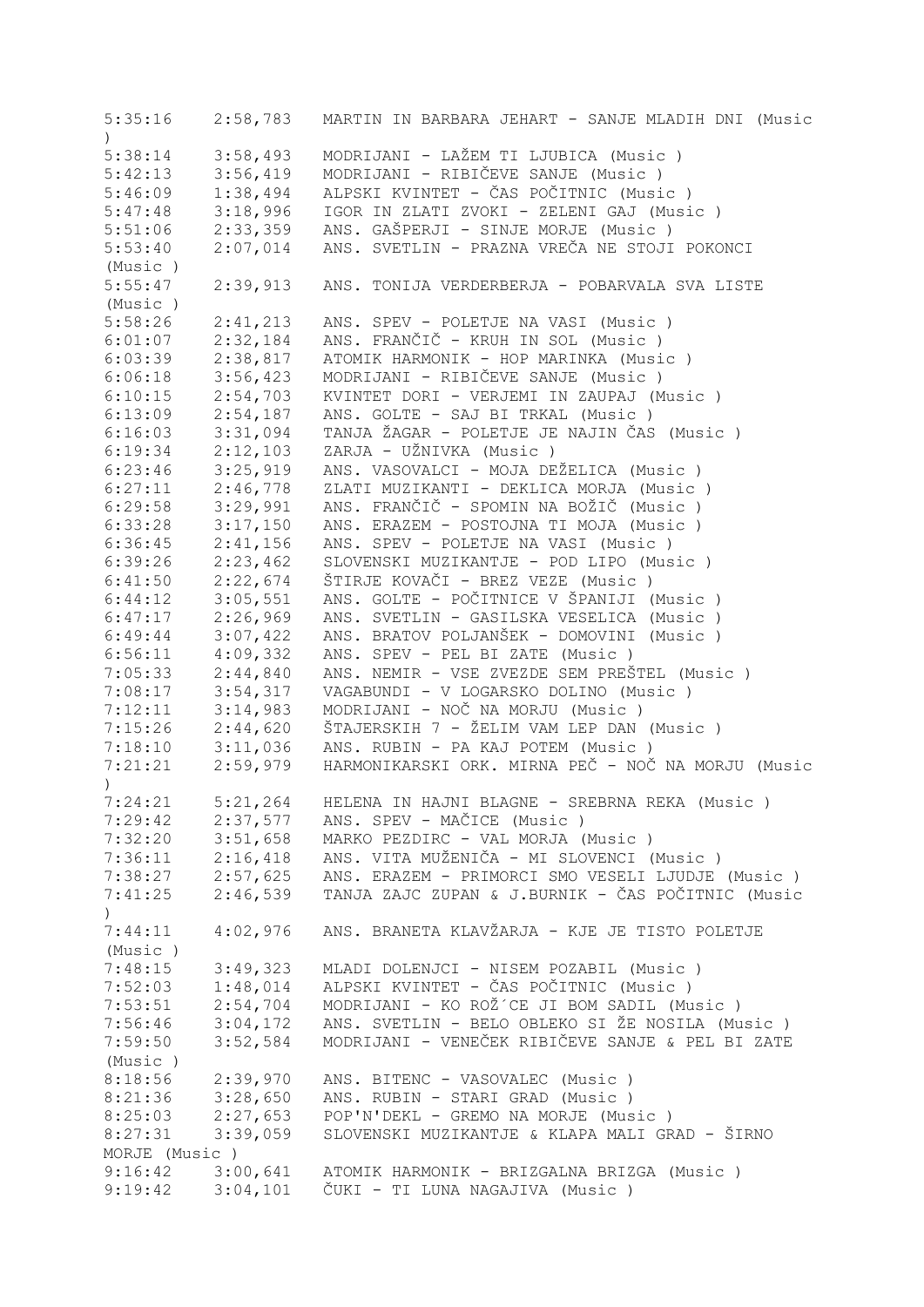9:22:45 3:06,878 ANS. BRATOV POLJANŠEK - ČE BRATU BRAT JE TUJEC (Music ) 9:25:52 4:03,067 ANS. NAVEZA - VSAK DAN MORAŠ POISKATI SONCE (Music ) 9:29:54 2:34,595 ANS. GAŠPERJI - SINJE MORJE (Music ) 10:35:35 3:31,378 ANS. SKALA - POSLEDNJI VALČEK (Music ) 10:39:06 3:00,919 ANS. UNIKAT - ZAPLEŠI Z NAMI (Music ) 10:42:07 3:51,652 ANS. SPEV - MIRNO SANJAJ (Music ) 10:56:24 2:40,955 ANS. LOJZETA SLAKA - MIRNOPEŠKA POLKA (Music ) 10:59:05 3:03,110 ANS. KRAJCARJI - LJUBIM JOŽICO (Music ) 11:35:57 4:06,183 ANS. TONIJA VERDERBERJA - ZA VELIKIM MORJEM (Music  $\rightarrow$ 11:40:03 3:12,779 HIŠNI ANS. AVSENIK - ZLATI ČASI (Music ) 11:43:16 2:54,568 SLOVENSKI MUZIKANTJE - KMALU BO PRIŠLA POMLAD (Music ) 11:46:10 3:27,496 TANJA ŽAGAR - ZAME ZAKANTAJ (Music ) 11:49:37 2:30,882 ALPENSOUND - I LIAB DI (Music ) 11:52:08 3:53,255 ANS. KRAJCARJI - LE K TEBI VLEČE ME (Music ) 11:56:00 2:46,772 ZLATI MUZIKANTI - DEKLICA MORJA (Music ) 11:58:47 3:37,364 ANS. TONETA RUSA - VRNI SE DOMOV (Music ) 12:29:42 2:39,933 ANS. AKORDI - HOČEŠ NOČEŠ (Music ) 12:47:34 1:47,990 ALPSKI KVINTET - ČAS POČITNIC (Music ) 12:49:22 1:37,442 ALPSKI KVINTET - ČAS POČITNIC (Music ) 12:51:00 3:09,313 ANS. PETKA - ČISTA PETKA (Music ) 12:54:09 3:31,125 TANJA ŽAGAR - POLETJE JE NAJIN ČAS (Music ) 12:57:40 3:24,224 DIE GEININGER - KO SE V TVOJIH SANJAH PREBUDIM (Music ) 13:01:04 3:20,466 ANS. MLADIKA - NAJINO HREPENENJE (Music ) 13:04:24 2:33,347 ANS. GAŠPERJI - SINJE MORJE (Music ) 13:06:57 2:52,614 SLAPOVI - ROŽE Z DOMAČEGA VRTA (Music ) 13:09:50 3:20,558 ANS. NEMIR - OTOČEK SREDI JEZERA (Music ) 13:13:10 2:27,660 POP'N'DEKL - GREMO NA MORJE (Music ) 13:15:38 3:15,964 HIŠNI ANS. AVSENIK - VSAK MESEC MAM ENKRAT DENAR (Music ) 13:18:54 3:13,082 ANS. POGUM - RUM ZA POGUM (Music ) 13:22:06 3:52,343 MODRIJANI - VENEČEK RIBIČEVE SANJE & PEL BI ZATE (Music ) 13:25:58 3:22,495 JODEL EXPRESS - DO UŠES ZALJUBLJENA (Music ) 13:29:21 1:59,368 PRIMORSKI FANTJE - JE HITLA GLAVA NA KUŠIN (Music  $\lambda$ 13:46:33 3:03,179 ČUKI - TI LUNA NAGAJIVA (Music ) 13:49:36 2:19,857 ANS. ZASAVCI - IGRAMO VAM (Music ) 13:51:56 2:36,298 POSKOČNI MUZIKANTI - POGLEDAM TE (Music ) MARKO PEZDIRC - VAL MORJA (Music ) 13:58:24 3:12,461 TURBO ANGELS - RIBA RIBI GRIZE REP (Music ) 14:01:36 2:25,655 ANS. NAPEV - RECI MI (Music ) 14:04:02 2:41,174 ANS. SPEV - POLETJE NA VASI (Music ) 14:06:43 2:09,750 OKTET SOTOČJE - LJUBEZENSKA (Music ) 14:08:53 4:32,324 ZREŠKA POMLAD - ZADNJI POLETNI DAN (Music ) 14:13:25 3:26,766 TANJA ŽAGAR - ZAME ZAKANTAJ (Music ) 14:22:04 3:36,420 ANS. TULIPAN - TIHA ZIMSKA NOČ (Music ) 14:25:40 2:53,423 ANS. GOLTE - SAJ BI TRKAL (Music ) ANS. TONIJA VERDERBERJA - ZA VELIKIM MORJEM (Music ) 14:32:40 2:43,147 ANS. ŠTAJERCI - SANJAM O NAJINI PRAVLJICI (Music ) 14:35:23 2:36,139 ANS. BISERI - FEJSTBUKOVA GENERACIJA (Music ) 14:37:59 3:51,576 ANS. SPEV - MIRNO SANJAJ (Music ) 14:41:50 3:29,959 MALIBU IN JOŽE - KO TO TAMO PJEVA (Music ) 16:55:19 2:14,747 ANS. RUBIN - SRCE MI JE UKRADLA ŠTAJERKA (Music )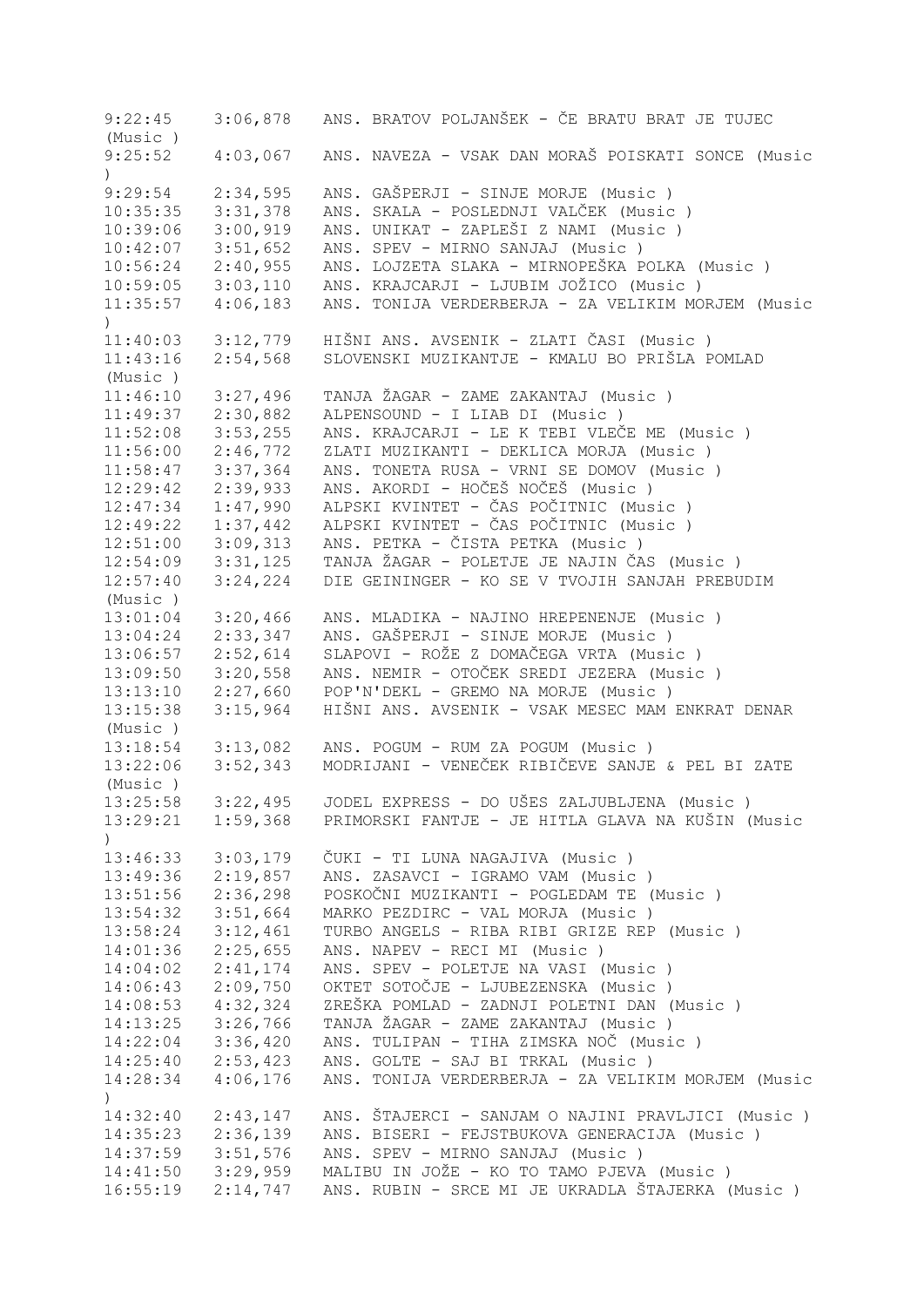16:57:34 2:46,547 TANJA ZAJC ZUPAN & J.BURNIK - ČAS POČITNIC (Music ) 17:00:20 2:48,344 ANS. ŠTAJERCI - VESELJAK (Music ) 17:03:09 2:42,439 MLADI DOLENJCI - MENI NI ZA BOGATIJO (Music ) 17:05:51 2:59,937 HARMONIKARSKI ORK. MIRNA PEČ - NOČ NA MORJU (Music  $\lambda$ 17:08:51 2:19,138 ALPSKI KVINTET - KRANJSKO DEKLE (Music ) 17:11:10 3:53,814 VAGABUNDI - V LOGARSKO DOLINO (Music ) 17:15:03 3:56,434 MODRIJANI - RIBIČEVE SANJE (Music ) 17:19:00 2:43,523 ANS. SVETLIN - TAŠČIN JEZIK (Music ) 17:21:43 2:23,575 ANS. NAVEZA - SREČA OPOTEČA (Music ) 17:24:07 3:14,707 MODRIJANI - NOČ NA MORJU (Music ) 17:27:21 2:43,279 JODEL EXPRESS - KRALJICA JODLANJA (Music ) 17:30:04 2:25,629 ANS. POET - RAD BIL BI TVOJ POET (Music ) 17:32:30 4:09,089 ANS. SPEV - PEL BI ZATE (Music ) 17:36:39 2:24,580 ANS. STORŽIČ - MUZIKANTI (Music ) 17:39:03 3:01,698 VAGABUNDI - KO SLIŠIM GLASBO (Music ) 17:42:05 3:05,554 ANS. GOLTE - POČITNICE V ŠPANIJI (Music ) 17:45:10 2:21,248 LUPINC, GOTER - NA ZDRAVJE (Music )<br>17:47:31 3:28,213 VESELI DOLENJCI - POVEJ DEKLE (Musi VESELI DOLENJCI - POVEJ DEKLE (Music ) 17:50:59 3:52,389 MODRIJANI - VENEČEK RIBIČEVE SANJE & PEL BI ZATE (Music ) 17:54:52 3:21,546 ALFI NIPIČ - SILVESTRSKI POLJUB (Music ) 17:58:13 3:09,707 ANS. BISERI - ČE BI VEDELA (Music ) 18:01:23 3:51,765 MARKO PEZDIRC - VAL MORJA (Music ) 18:05:14 2:51,101 ANS. JOŽOVEC - VESELJE, RADOST, SREČO VAM ŽELIMO (Music ) 18:08:05 3:20,625 ANS. GOLTE - TVOJA LJUBEZEN (Music ) 18:11:26 2:46,784 ZLATI MUZIKANTI - DEKLICA MORJA (Music ) 18:14:13 2:31,151 ANS. NEMIR - ZAVRTI SE Z MENOJ (Music ) 18:16:44 2:48,256 ANS. BISERI - POZABI ME (Music ) 18:19:32 2:41,185 ANS. SPEV - POLETJE NA VASI (Music ) 18:22:13 2:56,013 STANE PETRIČ - NE ODHAJAJ VEČ (Music ) 18:25:09 3:03,388 NOVI SPOMINI IN MAMA MANKA - NATOČIM CVIČKA (Music ) 18:28:12 2:27,708 POP'N'DEKL - GREMO NA MORJE (Music ) 18:30:40 2:38,257 ANS. BRANETA KLAVŽARJA - LEPA DEKLETA LJUBIJO BARABE (Music ) 18:33:18 2:57,080 ANS. KRAJCARJI - NUORI CAJTI (Music ) 18:36:15 3:05,541 ANS. GOLTE - POČITNICE V ŠPANIJI (Music ) 18:39:21 3:24,464 ANS. NAGELJ - USPAVANKA (Music ) 18:42:45 2:20,205 PRIFARSKI MUZIKANTI - IZ ZEMLJE GRE V TRSEK (Music  $\lambda$ 18:45:05 2:46,521 TANJA ZAJC ZUPAN & J.BURNIK - ČAS POČITNIC (Music ) 18:47:52 3:43,824 ANS. ROKA ŽLINDRE - KROG ŽIVLJENJA (Music)<br>18:51:36 1:54,890 MODRIJANI - I FOLLOW RIVERS (Music) 18:51:36 1:54,890 MODRIJANI - I FOLLOW RIVERS (Music ) 18:53:30 3:03,135 ČUKI - TI LUNA NAGAJIVA (Music ) 18:56:33 2:23,580 ANS. STORŽIČ - U BOHIN' MA D'Ž TAMVADE (Music ) 18:58:57 3:42,582 ANS. PETKA - ZA PRAZNIK TVOJ (Music ) 19:02:39 3:56,421 MODRIJANI - RIBIČEVE SANJE (Music ) 19:06:35 1:47,691 DENIS NOVATTO - DUNAJ OSTANE DUNAJ (Music ) 19:08:23 3:13,706 ANS. UNIKAT - SRCE NE RAZUME (Music ) 19:11:33 3:51,585 ANS. SPEV - MIRNO SANJAJ (Music ) 19:15:24 2:22,339 IGOR IN ZLATI ZVOKI - ČESTITKE IN POZDRAVI (Music ) 19:17:47 3:59,434 MODRIJANI - LAŽEM TI LJUBICA (Music ) 19:24:05 4:09,101 ANS. SPEV - PEL BI ZATE (Music ) 19:28:14 2:59,697 MODRIJANI - NESKONČNO ZALJUBLJENA (Music ) 19:31:13 3:36,376 ANS. NAPEV - TI SPLOH NE SLUTIŠ (Music )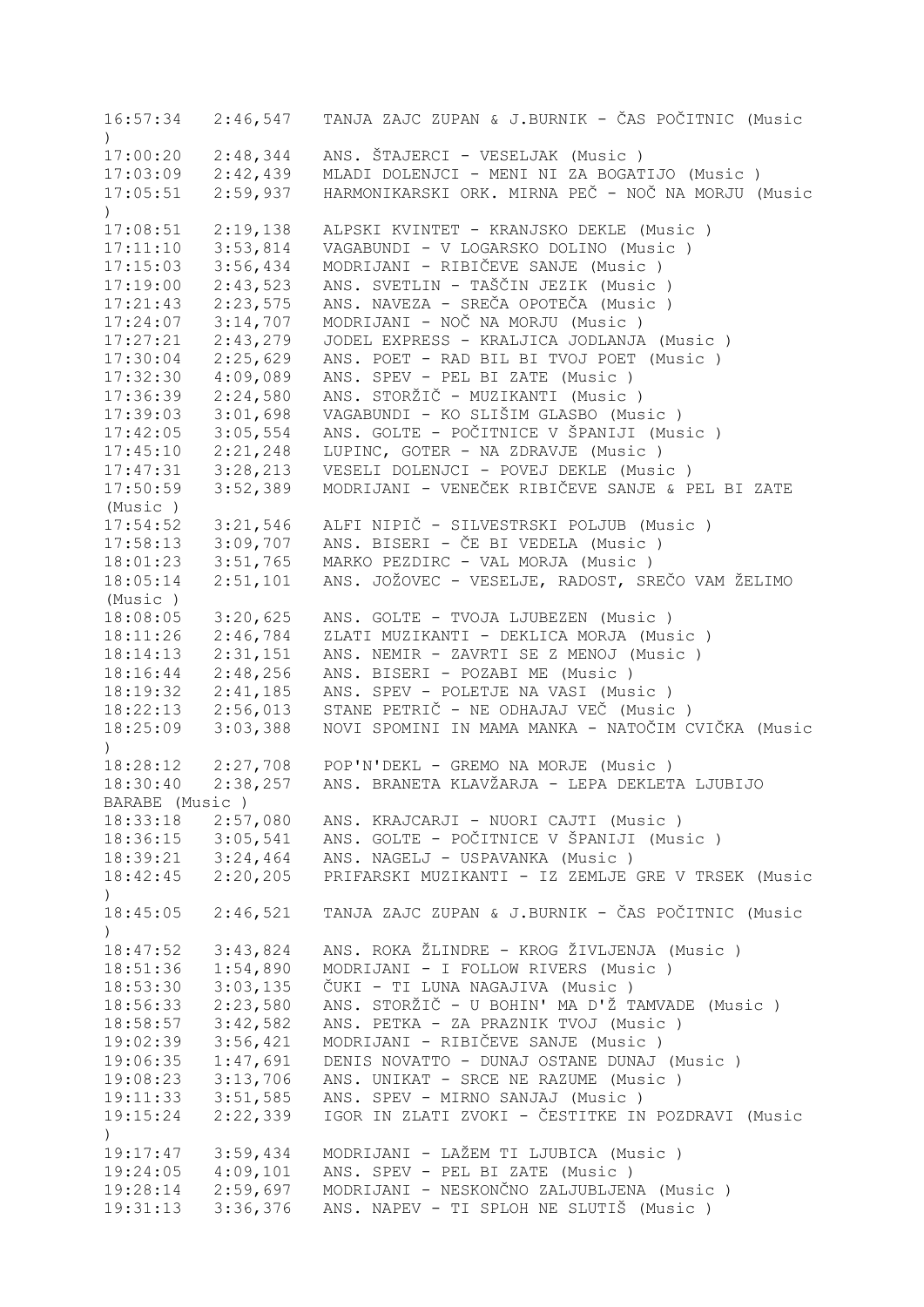19:34:50 3:26,738 TANJA ŽAGAR - ZAME ZAKANTAJ (Music ) 21:35:28 3:01,155 ALPSKI KVINTET - BELA VRTNICA (Music )<br>21:38:29 3:41,599 ANS. PETRA FINKA - ŠE ENKRAT ŠLA S TEB 21:38:29 3:41,599 ANS. PETRA FINKA - ŠE ENKRAT ŠLA S TEBOJ BI PRED OLTAR (Music ) 21:57:23 3:31,310 TANJA ŽAGAR - POLETJE JE NAJIN ČAS (Music ) 22:16:08 3:19,977 KORADO IN BRENDI - GENIJ IN BEDAK (Music ) 22:19:28 3:30,352 ANS. NAVEZA - S TABO VSE LEPŠE JE (Music ) 22:22:57 4:06,183 ANS. TONIJA VERDERBERJA - ZA VELIKIM MORJEM (Music  $\lambda$ 22:27:04 2:52,297 ANS. NAGELJ - PLANINSKI KRST (Music ) 22:29:56 4:19,620 NAVIHANKE - ROCK MIX (Music ) 22:34:15 2:59,871 HARMONIKARSKI ORK. MIRNA PEČ - NOČ NA MORJU (Music  $\lambda$ 22:37:15 3:18,684 ZASAVCI - (Music ) 22:40:34 2:40,122 ANS. PETRA FINKA - NOCOJ ŠE ZADNJIČ BOM PRIŠEL (Music ) 22:43:14 3:14,737 MODRIJANI - NOČ NA MORJU (Music ) 22:46:29 2:25,405 JOŽE ŠALEJ - NA GOLTEH (Music ) IGOR IN ZLATI ZVOKI - JAZ LUNCO VPRAŠAL BOM (Music ) 22:51:39 1:48,021 ALPSKI KVINTET - ČAS POČITNIC (Music ) 22:53:27 3:06,740 INGRID BRUGEMMAN - JODLARSKA KRALJICA (Music ) 22:56:34 2:55,651 JODEL EXPRESS - KRALJICA JODLANJA (Music ) 22:59:29 2:33,327 ANS. GAŠPERJI - SINJE MORJE (Music ) 23:02:02 3:38,664 VAGABUNDI - ZA ČEŠNJEVO MIZO (Music ) 23:05:41 2:20,683 VESELE ŠTAJERKE - HOČEŠ ME ALI NOČEŠ ME (Music ) 23:08:02 4:06,234 ANS. TONIJA VERDERBERJA - ZA VELIKIM MORJEM (Music ) 23:12:08 4:09,901 PRIMORSKI FANTJE - NE JOKAJ (Music ) 23:16:18 3:43,236 ANS. VIHAR - NE PRIMERJAJ ME Z NJO (Music ) 23:20:01 3:27,256 TANJA ŽAGAR - ZAME ZAKANTAJ (Music ) 23:23:27 3:05,411 IGOR IN ZLATI ZVOKI - STARI GRAD (Music ) 23:26:32 2:31,289 VAGABUNDI - KER STE TAKI VESELJAKI (Music ) 23:29:04 4:09,089 ANS. SPEV - PEL BI ZATE (Music ) 23:33:13 3:30,828 MLADI DOLENJCI - BREZ OTROŠKIH OČI (Music ) 23:36:43 3:05,426 ANS. ERAZEM - ZIGO ZAGO (Music ) 23:39:48 1:48,982 ALPSKI KVINTET - ČAS POČITNIC (Music ) 23:41:36 3:27,111 ALFI NIPIČ - MOJE DEKLE (Music ) 23:45:03 2:48,736 JODEL EXPRESS - OKTOBRA SE VESELIM (Music ) 23:47:52 2:41,099 ANS. SPEV - POLETJE NA VASI (Music ) 23:53:05 2:56,029 ALPSKI KVINTET - JANEZOV BARITON (Music ) 23:56:01 3:36,301 ANS. VIHAR - PRISLUHNI MI (Music ) 23:59:37 3:05,543 ANS. GOLTE - POČITNICE V ŠPANIJI (Music ) 9/5/2022 0:02:42 1:44,281 SAVINJSKI KVINTET - POLKA ZA KLARINET (Music ) 0:04:26 2:53,039 ANS. PETRA FINKA - MORSKA PRAVLJICA (Music ) 0:07:19 3:52,349 MODRIJANI - VENEČEK RIBIČEVE SANJE & PEL BI ZATE (Music )  $0:11:11$   $3:01,533$  HIŠNI ANS. AVSENIK - ČEZ ZELENE TRATE (Music)<br> $0:14:12$   $1:39,174$  BENEŠKI FANTJE - VESELI BENEČANI (Music) 0:14:12 1:39,174 BENEŠKI FANTJE - VESELI BENEČANI (Music)<br>0:15:50 2:46,784 ZLATI MUZIKANTI - DEKLICA MORJA (Music) 0:15:50 2:46,784 ZLATI MUZIKANTI - DEKLICA MORJA (Music ) 0:18:37 3:28,585 ALFI NIPIČ - ZBOGOM PRIJATELJ (Music)<br>0:24:43 2:21,818 ANS. MLADIKA - ZMAGOVALNA KOMBINACIJA 0:24:43 2:21,818 ANS. MLADIKA - ZMAGOVALNA KOMBINACIJA (Music ) 0:27:05 3:51,581 ANS. SPEV - MIRNO SANJAJ (Music ) 0:30:56 3:38,344 ANS. MINERALI - NISEM SAMA (Music) 0:34:34 2:34,456 GADI - NATE LE (Music ) 0:37:09 3:14,693 MODRIJANI - NOČ NA MORJU (Music )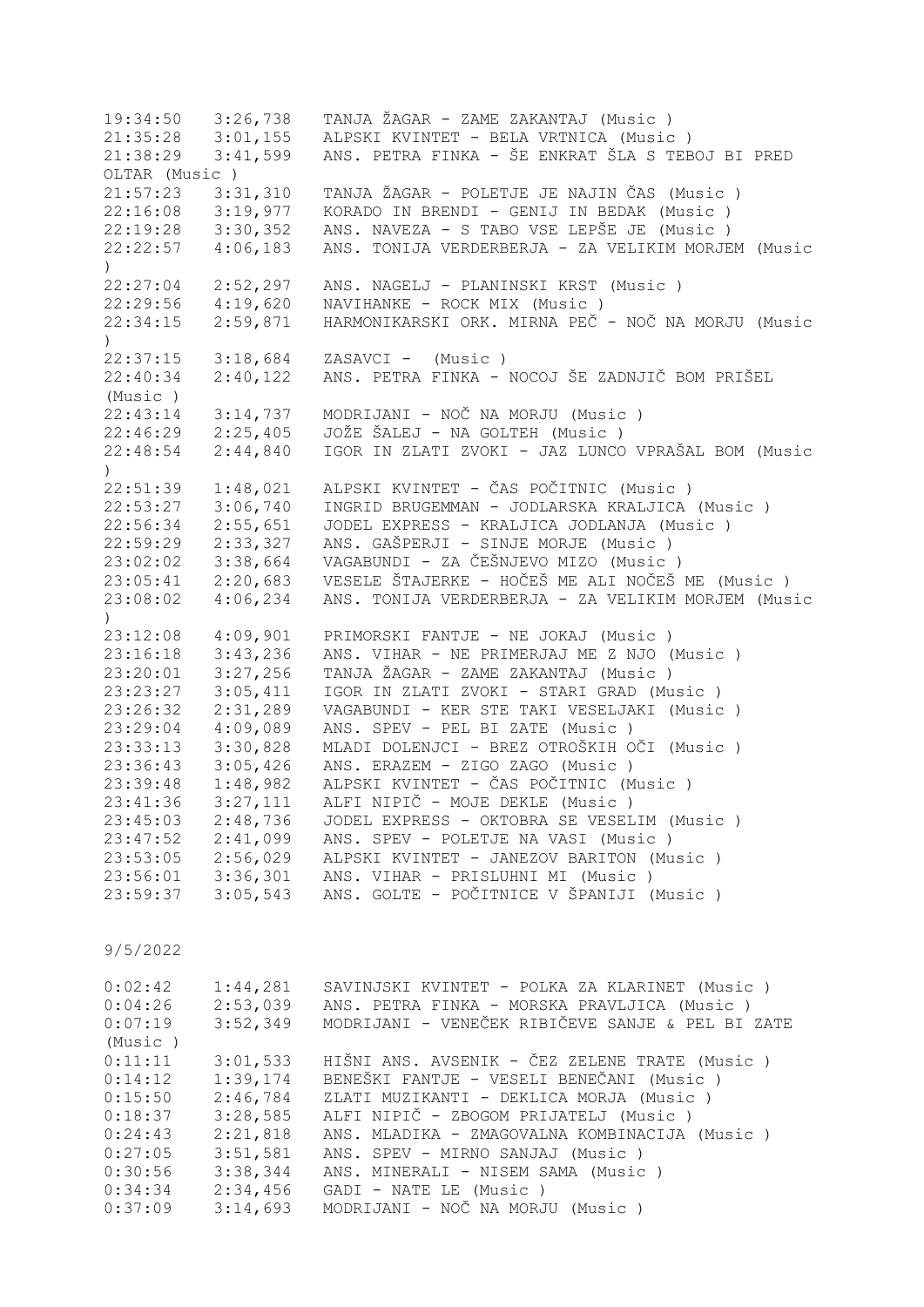| 0:40:24          | 2:20,506 | HIŠNI ANS. AVSENIK - SREČNO POT (Music )           |
|------------------|----------|----------------------------------------------------|
| 0:42:44          | 3:11,680 | BENEŠKI FANTJE - LUNCA BENEŠKA (Music )            |
| 0:45:56          | 3:51,662 | MARKO PEZDIRC - VAL MORJA (Music)                  |
| 0:49:47          | 2:41,335 | ANS. GAŠPERJI - ZIBLJEJO SE KARAVANKE (Music)      |
| 0:52:29          | 2:40,123 | ANS. MLADIKA - RADA IMAM (Music)                   |
| 0:55:08          | 2:46,536 | TANJA ZAJC ZUPAN & J.BURNIK - ČAS POČITNIC (Music  |
| $\left( \right)$ |          |                                                    |
| 0:57:55          | 3:50,023 | ANS. TULIPAN - ŠE EN LITER (Music )                |
| 1:01:45          | 1:32,859 | JODEL EXPRESS - KDOR ZNA PA ZNA (Music)            |
| 1:03:18          | 3:03,141 | ČUKI - TI LUNA NAGAJIVA (Music )                   |
| 1:06:20          | 2:38,773 | ANS. SVETLIN - MORAVČE SO NAJLEPŠE (Music)         |
| 1:08:59          | 2:39,931 | ANS. PETKA - VŠEČ SI MI (Music )                   |
| 1:11:39          | 3:56,427 | MODRIJANI - RIBIČEVE SANJE (Music)                 |
| 1:15:35          | 3:50,826 | IGOR IN ZLATI ZVOKI - LABODI NA BLEJSKEM JEZERU    |
| (Music)          |          |                                                    |
| 1:19:26          | 2:50,941 | ANS. MLADIKA - CHAT (Music)                        |
|                  |          | HARMONIKARSKI ORK. MIRNA PEČ - NOČ NA MORJU (Music |
| 1:22:17          | 2:59,980 |                                                    |
| $\left( \right)$ |          |                                                    |
| 1:25:17          | 2:26,254 | IGOR IN ZLATI ZVOKI - ČINDARASA BUMSA (Music )     |
| 1:27:43          | 2:24,222 | ANS. NEMIR - NE BODI LJUBOSUMNA (Music)            |
| 1:30:07          | 2:33,319 | ANS. GAŠPERJI - SINJE MORJE (Music)                |
| 1:32:40          | 4:02,100 | ALFI NIPIČ - VEM DA TIHO SPIŠ (Music )             |
| 1:36:42          | 4:16,431 | ANS. POET - FANT S HARMONIKO (Music)               |
| 1:40:58          | 3:31,022 | TANJA ŽAGAR - POLETJE JE NAJIN ČAS (Music)         |
| 1:44:29          | 2:40,625 | KVINTET DORI - ZGUBU SEM KLARINET (Music)          |
| 1:47:10          | 3:31,269 | VAGABUNDI - PLEŠIVA V DEŽJU (Music )               |
| 1:50:41          | 2:27,644 | POP'N'DEKL - GREMO NA MORJE (Music)                |
| 1:53:09          | 2:17,059 | DENIS NOVATTO - BENEŠKI KARNEVAL (Music )          |
| 1:55:26          | 2:27,545 | ANS. BISERI - PUNČI, NI DEBATE (Music)             |
| 1:57:53          | 3:51,581 | ANS. SPEV - MIRNO SANJAJ (Music)                   |
| 2:01:45          | 3:29,464 | SLOVENSKI MUZIKANTJE - VETER NOSI PESEM MOJO       |
| (Music)          |          |                                                    |
| 2:05:14          | 2:40,028 | IGOR IN ZLATI ZVOKI - NE BOŠ ME UJELA (Music)      |
| 2:07:54          | 2:59,951 | HARMONIKARSKI ORK. MIRNA PEČ - NOČ NA MORJU (Music |
| $\lambda$        |          |                                                    |
| 2:10:54          | 2:15,746 | HIŠNI ANS. AVSENIK - ŽALOSTNA DEKLICA (Music )     |
| 2:13:09          | 3:32,561 | VESELE ŠTAJERKE - SPOMINČICE (Music)               |
| 2:16:42          | 3:51,876 | MARKO PEZDIRC - VAL MORJA (Music)                  |
| 2:20:33          | 2:51,818 | ŠTAJERSKIH 7 - RAD POVEDAL BI TI (Music )          |
| 2:23:25          | 3:09,778 | ANS. TONIJA VERDERBERJA - NAD VODICO (Music)       |
| 2:26:35          | 3:14,752 | MODRIJANI - NOČ NA MORJU (Music)                   |
| 2:29:49          | 2:11,172 | VITEZI CELJSKI - LE OBJETA ISTO MISLIVA (Music )   |
| 2:32:01          | 5:23,014 | ALPSKI KVINTET - K SOSEDOVIM NA KAVO (Music)       |
| 2:37:23          | 2:33,245 | ANS. GAŠPERJI - SINJE MORJE (Music)                |
| 2:39:57          | 3:27,740 | GLOBAL KRYNER - LIKE A VIRGIN (Music)              |
| 2:43:24          | 2:13,501 | ANS. BISERI - FERMENTIN (Music)                    |
| 2:45:38          | 3:05,539 | ANS. GOLTE - POČITNICE V ŠPANIJI (Music )          |
| 2:48:43          | 3:00,305 | VESELI GORENJCI - HIŠNI PREPIR (Music )            |
| 2:51:43          | 2:42,506 | MODRIJANI - MOJA (Music)                           |
| 2:54:26          | 2:27,667 | POP'N'DEKL - GREMO NA MORJE (Music)                |
|                  |          | OKROGLI MUZIKANTJE - PO SVOJI POTI GREM (Music )   |
| 2:56:53          | 3:55,573 |                                                    |
| 3:00:49          | 3:50,819 | JODEL EXPRESS - IBER DOZA (Music)                  |
| 3:04:39          | 1:48,249 | ALPSKI KVINTET - ČAS POČITNIC (Music )             |
| 3:06:27          | 1:03,853 | ORK. GOTERČKI - JAZ PA POJDEM NA GORENJSKO (Music  |
| $\left( \right)$ |          |                                                    |
| 3:07:31          | 2:34,180 | SKUPINA ŠPICA - NIKOLI VEČ (Music )                |
| 3:10:05          | 3:31,114 | TANJA ŽAGAR - POLETJE JE NAJIN ČAS (Music)         |
| 3:13:36          | 3:45,012 | PEVSKI TRIO EROIKA - (Music)                       |
| 3:17:21          | 2:27,817 | ANS. NAPEV - VEM ZA DEKLE (Music)                  |
| 3:19:49          | 2:41,176 | ANS. SPEV - POLETJE NA VASI (Music)                |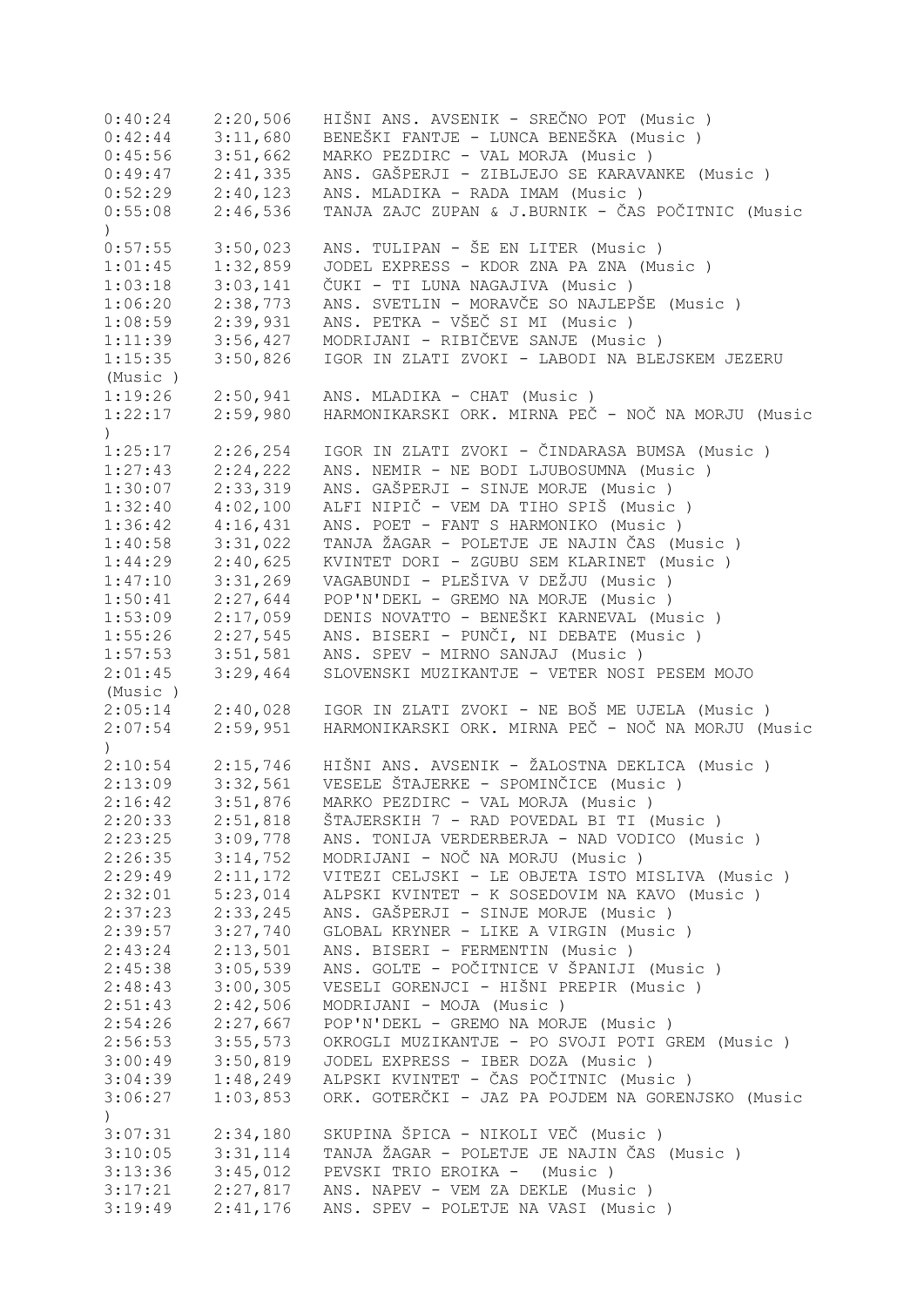3:22:30 3:27,226 ZORAN ZORKO & BAND - VESELI RIBNČAN (Music)<br>3:25:57 2:53,327 ANS. VIHAR - NA SONČNI STRANI ULICE (Music) 3:25:57 2:53,327 ANS. VIHAR - NA SONČNI STRANI ULICE (Music)<br>3:28:50 2:46,782 ZLATI MUZIKANTI - DEKLICA MORJA (Music) 2:46,782 ZLATI MUZIKANTI - DEKLICA MORJA (Music )<br>1:50,417 ANS. MIRKA ŠLIBARJA - MI SMO PA TRŽIČANI 3:31:37 1:50,417 ANS. MIRKA ŠLIBARJA - MI SMO PA TRŽIČANI (Music ) 3:33:28 3:18,810 SLOVENSKI MUZIKANTJE - GASILSKA KORAČNICA (Music)<br>3:36:46 3:52,394 MODRIJANI - VENEČEK RIBIČEVE SANJE & PEL BI ZATE 3:36:46 3:52,394 MODRIJANI - VENEČEK RIBIČEVE SANJE & PEL BI ZATE (Music ) 3:40:39 2:55,425 DON JUAN - RAD BI TI REKEL NEKAJ LEPEGA (Music ) 3:43:34 3:20,381 ANS. SPEV - TRI DNI IN POL (Music ) 3:46:54 2:46,550 TANJA ZAJC ZUPAN & J.BURNIK - ČAS POČITNIC (Music ) 3:49:41 3:21,488 ANS. VITA - SREČA (Music ) 3:53:02 3:18,697 ŠPELA GROŠELJ - GLAVO POKONCI (Music ) 3:56:21 3:03,166 ČUKI - TI LUNA NAGAJIVA (Music ) 3:59:24 0:35,048 VAGABUNDI - SHOW ŠVICA (Music ) 3:59:59 4:01,686 VESELI SVATJE - PRVIČ BOM MAMICA (Music ) 4:04:01 3:56,406 MODRIJANI - RIBIČEVE SANJE (Music ) 4:07:57 2:05,057 ANS. SVETLIN - NAŠE VESELJE (Music)<br>4:10:02 2:27,727 VESELE ŠTAJERKE - LJUBČEK MOJ (Music 4:10:02 2:27,727 VESELE ŠTAJERKE - LJUBČEK MOJ (Music)<br>4:12:29 4:09,106 ANS. SPEV - PEL BI ZATE (Music) ANS. SPEV - PEL BI ZATE (Music ) 4:16:38 3:44,268 HIŠNI ANS. AVSENIK - VETER NOSI PESEM MOJO (Music  $\lambda$ 4:20:23 2:29,885 ANS. POET - MOJA SI TI (Music ) 4:22:52 4:06,229 ANS. TONIJA VERDERBERJA - ZA VELIKIM MORJEM (Music ) 4:26:59 2:28,507 ANS. SVETLIN - KO SE CVETJE OSUJE (Music ) 4:29:27 1:47,502 ANS. SVETLIN - SRČNI NEMIR (Music ) 4:31:15 3:26,611 TANJA ŽAGAR - ZAME ZAKANTAJ (Music ) 4:34:41 3:17,179 ALFI NIPIČ - SE POHORJE VIDI (Music ) 4:37:58 2:29,768 VERA IN ORIGINALI - KLEPETAVI KLARINETI (Music ) 4:40:28 3:03,262 ČUKI - TI LUNA NAGAJIVA (Music ) 4:43:31 2:49,507 ALFI NIPIČ - POJDI DEKLE (Music ) 4:46:20 2:54,677 ANS. TONIJA VERDERBERJA - KEPICA (Music ) 4:49:14 1:48,012 ALPSKI KVINTET - ČAS POČITNIC (Music)<br>4:51:02 3:18,298 ANS. ZASAVCI - KJE NAJDEŠ MIR (Music) 4:51:02 3:18,298 ANS. ZASAVCI - KJE NAJDEŠ MIR (Music ) 4:54:21 2:39,662 SKUPINA ŠPICA - POVEJ MI DEKLICA (Music)<br>4:57:00 2:27,660 POP'N'DEKL - GREMO NA MORJE (Music) 4:57:00 2:27,660 POP'N'DEKL - GREMO NA MORJE (Music ) 4:59:28 2:44,774 ANS. GAŠPERJI - BY THE RIVERS OF BABILON (Music ) 5:02:12 3:07,913 SKUPINA ŠPICA - HVALA VAMA PREDRAGA STARŠA (Music  $\lambda$ 5:05:20 4:09,104 ANS. SPEV - PEL BI ZATE (Music ) 5:09:29 2:17,685 ANS. GOLTE - IZ LOGARSKE DOLINE (Music ) 5:11:46 3:01,150 PRIMORSKI FANTJE - KARAMELA (Music)<br>5:14:47 2:41,221 ANS. SPEV - POLETJE NA VASI (Music) 5:14:47 2:41,221 ANS. SPEV - POLETJE NA VASI (Music ) 5:17:28 2:01,372 POP'N'DEKL - ADIJO DRUŽBA (Music)<br>5:19:30 3:55,098 ANS. NAVEZA - VEM JOKALA BOM (Musi 5:19:30 3:55,098 ANS. NAVEZA - VEM JOKALA BOM (Music ) 5:23:25 3:51,667 MARKO PEZDIRC - VAL MORJA (Music ) 5:27:16 3:42,729 ALFI NIPIČ - ŠE SVA SI BLIZU (Music ) 5:30:59 2:31,461 POSKOČNI MUZIKANTI - ADIJO MADAM (Music ) 5:33:30 3:14,928 MODRIJANI - NOČ NA MORJU (Music)<br>5:36:45 3:56,261 ANS. GAŠPERJI - PASTIRČEK (Music 5:36:45 3:56,261 ANS. GAŠPERJI - PASTIRČEK (Music ) 5:40:41 3:29,711 PRIFARSKI MUZIKANTI - NAJINI VEČERI (Music)<br>5:44:10 3:05,545 ANS. GOLTE - POČITNICE V ŠPANIJI (Music) 5:44:10 3:05,545 ANS. GOLTE - POČITNICE V ŠPANIJI (Music ) 5:47:16 3:08,386 IGOR IN ZLATI ZVOKI - HALO EVROPA (Music ) 5:50:24 2:22,346 ŠTIRJE KOVAČI - BREZ VEZE (Music ) 5:52:46 3:56,463 MODRIJANI - RIBIČEVE SANJE (Music)<br>5:56:43 3:51,146 LAŠKA PIHALNA GODBA - TRIDESET LET 5:56:43 3:51,146 LAŠKA PIHALNA GODBA - TRIDESET LET (Music )<br>6:00:34 2:52,722 PRIFARSKI MUZIKANTI - MLINARCA (Music ) 6:00:34 2:52,722 PRIFARSKI MUZIKANTI - MLINARCA (Music ) 6:03:26 3:26,865 TANJA ŽAGAR - ZAME ZAKANTAJ (Music )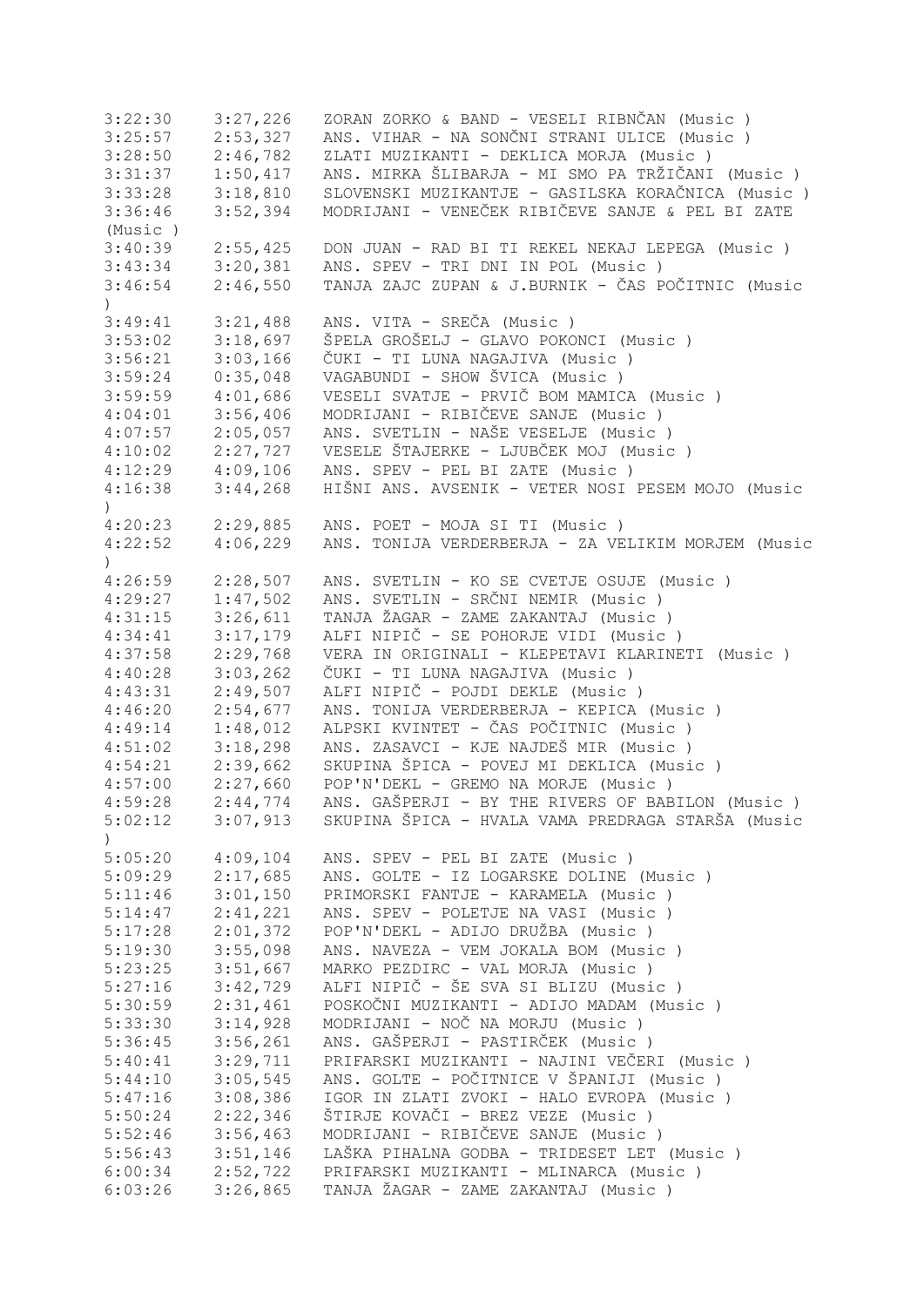6:06:53 2:16,567 OPLOTNIČANI S TINETOM - KJE SO TISTI MLADI FANTJE (Music ) 6:09:09 2:51,667 NAVIHANKE - ŠTUDENTSKA JE TEŽKA (Music ) 6:11:59 3:52,341 MODRIJANI - VENEČEK RIBIČEVE SANJE & PEL BI ZATE (Music ) 6:15:52 2:55,707 ANS. FRANČIČ - NOVI OČKA (Music ) 6:18:47 3:24,195 ATOMIK HARMONIK - NATOČI GA KELNARCA (Music ) 6:24:12 2:59,937 HARMONIKARSKI ORK. MIRNA PEČ - NOČ NA MORJU (Music  $\lambda$ 6:27:12 2:13,979 ANS. SVETLIN - JUBILEJNA POLKA (Music ) 6:29:26 2:26,214 ZAKA PA NE - MLEJKU (Music ) 6:31:52 2:46,530 TANJA ZAJC ZUPAN & J.BURNIK - ČAS POČITNIC (Music ) 6:34:38 2:07,050 HIŠNI ANS. AVSENIK - NA ROBLEKU (Music ) 6:36:45 3:35,253 ANS. UNIKAT - DOVOLJ MI JE (Music ) 6:40:20 2:46,787 ZLATI MUZIKANTI - DEKLICA MORJA (Music ) 6:43:07 3:31,474 FRANC KOMPARE - N'MAU ČEZ JIZARO (Music ) 6:46:37 2:51,559 ANS. NAPEV - MARINKA DALMATINKA (Music ) 6:49:29 4:06,338 ANS. TONIJA VERDERBERJA - ZA VELIKIM MORJEM (Music ) 6:55:54 2:48,972 ANS. NAGELJ - PLANINSKI KRST (Music ) 6:58:43 3:18,703 ANS. TONIJA VERDERBERJA - TEMNA NOČ (Music)<br>7:07:18 2:33,385 ANS. GAŠPERJI - SINJE MORJE (Music) 7:07:18 2:33,385 ANS. GAŠPERJI - SINJE MORJE (Music ) 7:09:51 3:37,819 SLAPOVI - PRAVLJICA ŽIVLJENJA (Music)<br>7:13:29 2:38,517 ANS. VASOVALCI - BELOKRANJC DOLENCU (Music) 7:13:29 2:38,517 ANS. VASOVALCI - BELOKRANJC DOLENCU (Music ) 7:16:07 3:31,106 TANJA ŽAGAR - POLETJE JE NAJIN ČAS (Music ) 7:19:38 4:13,675 ALPSKI KVINTET - VENČEK USPEŠNIC (Music ) 7:23:51 2:40,382 ANS. PETRA FINKA - MOJ STARI AVTO (Music ) 7:26:31 3:52,301 ANS. SPEV - MIRNO SANJAJ (Music ) 8:31:13 2:48,909 SLOVENSKI MUZIKANTJE - VESELI MUZIKANT (Music ) 8:34:02 3:03,887 BENEŠKI FANTJE - POJDEM V BENEČIJO (Music)<br>8:37:06 3:48,818 ANS. SPEV - MIRNO SANJAJ (Music) 8:37:06 3:48,818 ANS. SPEV - MIRNO SANJAJ (Music ) 8:40:54 2:45,587 ANS. SVETLIN - BREZ LOJTRCE (Music ) 8:43:40 3:17,778 ANS. NEMIR - DA BI NEKDO (Music ) 8:46:58 3:51,875 MARKO PEZDIRC - VAL MORJA (Music ) 8:50:49 3:13,316 ANS. LOJZETA SLAKA - NE PRIŽIGAJ LUČI (Music ) 8:54:03 2:06,219 VERA IN ORIGINALI - ZA PRAVE SLOVENCE (Music ) 8:56:08 3:56,418 MODRIJANI - RIBIČEVE SANJE (Music ) 9:00:05 2:18,771 ANS. VITA - CIN, CIN (Music ) 9:02:24 2:52,217 GADI - DAJ MI DAJ MI DAJ (Music ) 9:20:29 3:52,360 MODRIJANI - VENEČEK RIBIČEVE SANJE & PEL BI ZATE (Music ) 9:24:21 2:50,921 ANS. FRANČIČ - BELE KRIZANTEME (Music ) 9:27:12 2:07,752 SLOVENSKI ZVOKI - SMEH KLARINETA (Music ) 9:29:19 3:14,950 MODRIJANI - NOČ NA MORJU (Music ) 10:32:46 2:57,358 SLOVENSKI MUZIKANTJE - VESELI MUZIKANT (Music ) 10:35:44 3:29,222 SLOVENSKI ZVOKI - DAJ MI SRCE (Music ) 10:39:12 4:06,216 ANS. TONIJA VERDERBERJA - ZA VELIKIM MORJEM (Music ) 10:43:19 3:26,099 ANS. BRANETA KLAVŽARJA - JESEN IHTI (Music ) 11:01:58 3:17,000 ZAKA PA NE - NEKEGA JUTRA (Music ) 11:05:14 2:59,951 HARMONIKARSKI ORK. MIRNA PEČ - NOČ NA MORJU (Music ) 11:08:14 1:37,516 JODEL EXPRESS - KDOR ZNA PA ZNA (Music ) 11:09:52 2:50,708 VESELE ŠTAJERKE - PRINESI MI ROŽE (Music ) 11:12:42 2:41,123 ANS. SPEV - POLETJE NA VASI (Music ) 11:15:23 3:33,978 ALENKA GODEC - NI ME STRAH (Music ) 11:18:57 2:39,935 ANS. TONIJA VERDERBERJA - POBARVALA SVA LISTE (Music ) 11:21:37 1:48,415 ALPSKI KVINTET - ČAS POČITNIC (Music )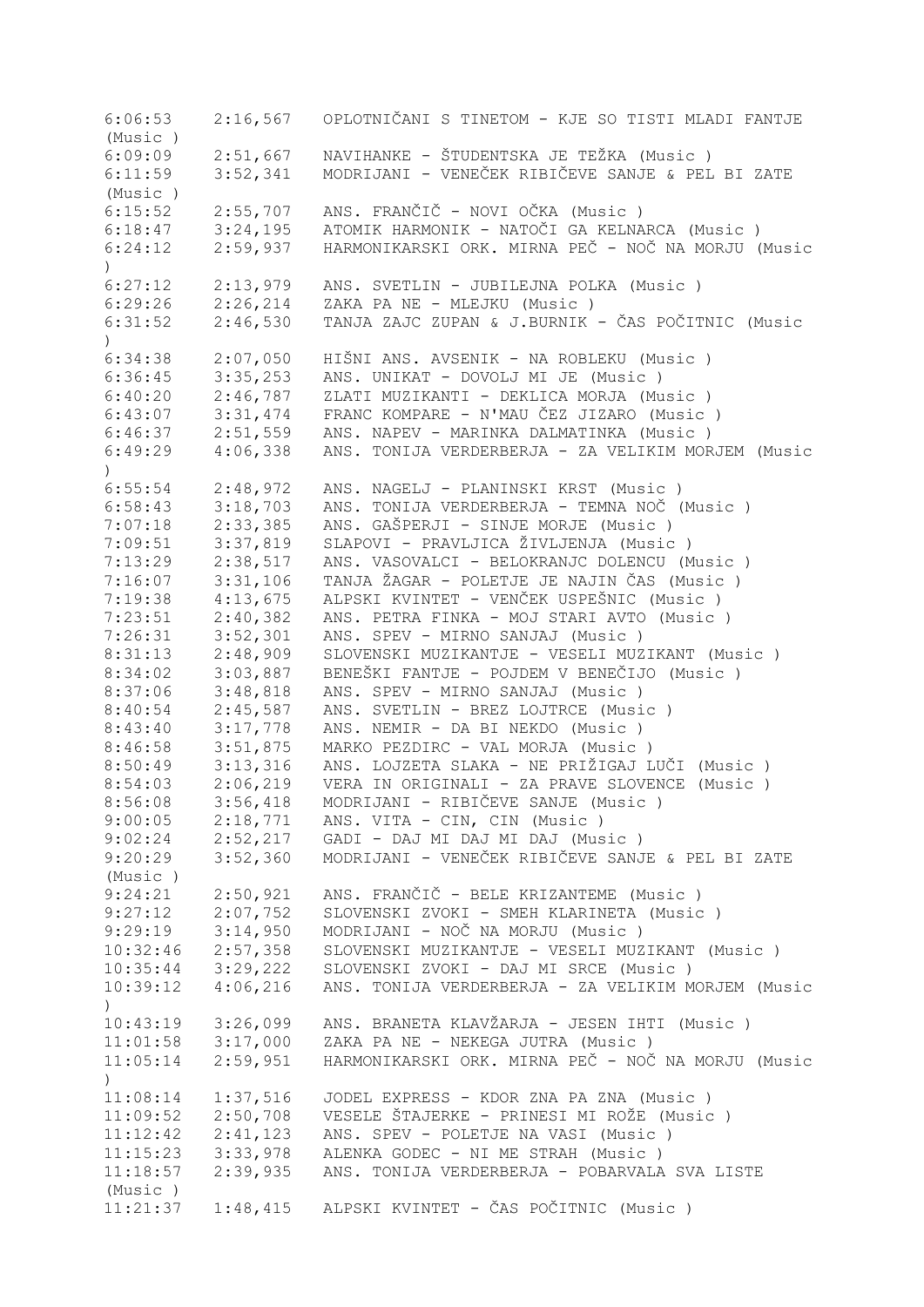11:23:25 2:50,373 PRIMORSKI FANTJE - JAST PRIDEM NAZAJ (Music ) 11:26:15 2:07,857 JODEL EXPRESS - RADA PLEŠEM (Music ) 11:28:23 3:26,854 TANJA ŽAGAR - ZAME ZAKANTAJ (Music ) 11:31:50 3:19,149 ALFI NIPIČ - ZA PRAZNIKE DOMOV (Music ) 11:35:09 3:03,520 VESELI SVATJE - NE DAM SRCA (Music ) 11:38:12 3:03,118 ČUKI - TI LUNA NAGAJIVA (Music ) 11:41:15 1:40,103 ANS. VITA - V DOLINI TIHI (Music ) 11:42:55 3:02,953 ANS. MLADIKA - V KROGU VRTI SE ŽIVLJENJE (Music ) 11:45:58 2:33,374 ANS. GAŠPERJI - SINJE MORJE (Music ) 11:48:31 4:02,504 MODRIJANI - SPOMIN NA PEVCA ŠE ŽIVI (Music ) 11:52:34 2:37,013 ANS. SVETLIN - PO NAGELJ NA LIMBARSKO GORO (Music  $\lambda$ 11:55:11 2:46,997 ZLATI MUZIKANTI - DEKLICA MORJA (Music ) 11:57:57 3:56,382 BOŽIDAR WOLFAND - WOLF - DOBRI STARI ČASI (Music ) 12:01:54 1:57,943 ANS. SPEV - ODPIRAJ DEKLE KAMRICO (Music ) 12:03:51 2:46,543 TANJA ZAJC ZUPAN & J.BURNIK - ČAS POČITNIC (Music  $\lambda$ 12:06:38 3:01,834 ALFI NIPIČ - GREMO PO NEVESTO (Music ) 12:09:40 3:10,591 DONAČKA - NA MOSTU (Music ) ANS. SPEV - PEL BI ZATE (Music ) 12:16:59 3:35,547 ANS. FRANCA MIHELIČA - KJER LASTOVKE GNEZDIJO (Music ) 12:20:35 3:03,839 IGOR IN ZLATI ZVOKI - STARI GRAD (Music ) 12:23:38 2:27,697 POP'N'DEKL - GREMO NA MORJE (Music ) 12:26:06 3:09,906 MAJA ODERLAP - JAGER MUZIKANT (Music ) 12:29:16 2:46,933 ANS. PETKA - MOJI DRAGI (Music ) 12:32:02 3:05,491 ANS. GOLTE - POČITNICE V ŠPANIJI (Music ) 12:35:08 2:42,493 MALIBU - KAJ TI JE (Music ) 12:37:50 3:09,755 VAGABUNDI - NA ZDRAVJE PRIJATELJI (Music ) 12:41:00 3:31,139 TANJA ŽAGAR - POLETJE JE NAJIN ČAS (Music ) 12:44:31 2:07,740 ANS. LOJZETA SLAKA - POŠTAR (Music ) 12:46:38 3:34,808 ANS. AKORDI - NAJINA ZGODBA (Music ) 12:50:13 1:48,037 ALPSKI KVINTET - ČAS POČITNIC (Music ) 12:52:01 4:25,306 ALFI NIPIČ - ZAMETNE NOČI (Music ) 12:56:26 3:48,769 MLADI DOLENJCI - NISEM POZABIL (Music ) 13:00:15 2:33,361 ANS. GAŠPERJI - SINJE MORJE (Music ) 13:02:48 2:39,330 PRIJATELJI ZAGORJA - KLIJET (Music ) 13:05:27 1:52,249 SLOVENSKI ZVOKI - SHOW PUMPE (Music ) 13:07:19 3:51,549 ANS. SPEV - MIRNO SANJAJ (Music ) 13:11:11 2:38,569 ANS. BRATOV POLJANŠEK - TUHINJSKI FANTJE (Music ) 13:13:49 2:43,054 ATOMIK HARMONIK - SKOČI (Music ) 13:16:32 4:06,225 ANS. TONIJA VERDERBERJA - ZA VELIKIM MORJEM (Music  $\lambda$ 13:20:38 5:09,750 ŠTAJERSKIH 7 - SLOVENSKI KRUH (Music )<br>13:25:48 2:23,219 ANS. BRATOV POLJANŠEK - KAMNIŠKE GORE 13:25:48 2:23,219 ANS. BRATOV POLJANŠEK - KAMNIŠKE GORE (Music ) 13:28:11 3:03,311 ČUKI - TI LUNA NAGAJIVA (Music ) 13:31:14 3:47,782 ANS. BITENC - KUKAVICA (Music ) 13:35:02 3:02,722 DONAČKA - PREDEN UGASNE DAN (Music ) 13:38:04 2:46,780 ZLATI MUZIKANTI - DEKLICA MORJA (Music ) 13:40:51 3:11,817 MALIBU Z GOSTI - ŽIVLJENJE SO ENE ŠTENGE (Music ) 13:44:03 4:01,065 ANS. SPEV - Z NJO (Music ) 13:48:04 3:05,545 ANS. GOLTE - POČITNICE V ŠPANIJI (Music ) 13:51:09 4:29,939 FRANC MIHELIČ - KO HARMONIKA ZAPOJE (Music )<br>13:55:39 3:21,511 ANSAMBEL RUBIN - POVEJ MI (Music ) 13:55:39 3:21,511 ANSAMBEL RUBIN - POVEJ MI (Music ) 13:59:01 2:59,981 HARMONIKARSKI ORK. MIRNA PEČ - NOČ NA MORJU (Music ) 14:02:01 3:13,165 NATALIJA KOLŠEK - MAMA (Music ) 14:05:14 3:26,085 IGOR IN ZLATI ZVOKI - DEKLE ZDAJ MI POVEJ (Music ) 14:08:40 3:52,383 MODRIJANI - VENEČEK RIBIČEVE SANJE & PEL BI ZATE (Music )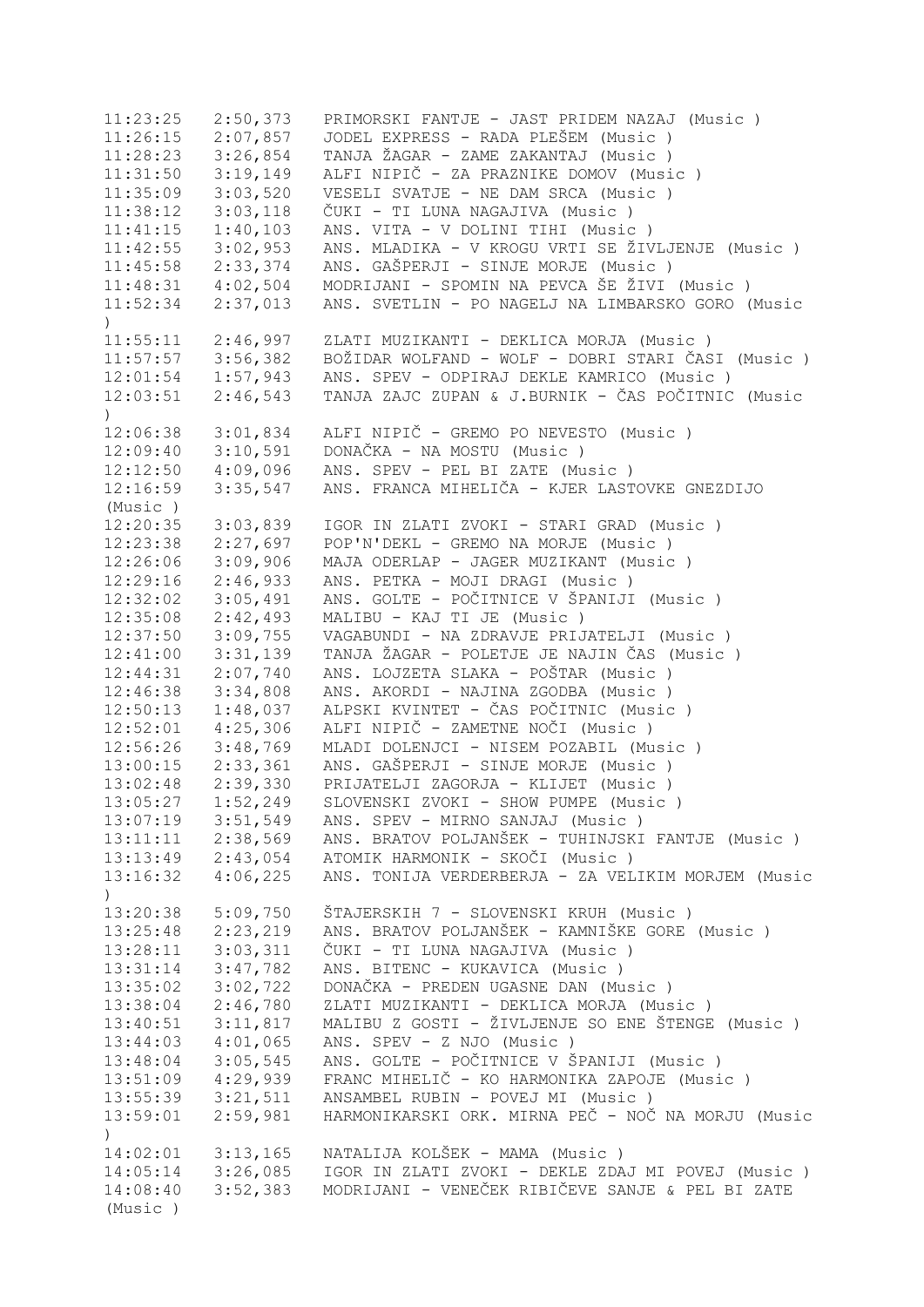| 14:12:32                     | 3:11,256                  | INGRID BRUGGEMANN & SLOVENSKI MUZIKANTJE -              |
|------------------------------|---------------------------|---------------------------------------------------------|
|                              | KRALJICA JODLANJA (Music) |                                                         |
|                              |                           | 14:15:44 3:27,429 ALPSKI KVINTET - PRAZNOVANJE (Music)  |
|                              |                           | 14:19:11  2:41,171  ANS. SPEV - POLETJE NA VASI (Music) |
| 14:21:52                     | 3:21,228                  | SLOVENSKI MUZIKANTJE - MLADOST JE KOT VETER (Music      |
| $\left( \right)$             |                           |                                                         |
| 14:25:13                     | 2:40,132                  | ANS. ERAZEM - NJAM NJAM (Music)                         |
| 14:27:54                     | 2:27,656                  | POP'N'DEKL - GREMO NA MORJE (Music)                     |
| 14:30:21                     | 2:58,627                  | IVAN HUDNIK - MOJA ŽELJA (Music)                        |
| 14:33:20                     | 3:19,064                  | IGOR IN ZLATI ZVOKI - ZELENI GAJ (Music)                |
| 14:36:39                     | 3:31,145                  | TANJA ŽAGAR - POLETJE JE NAJIN ČAS (Music)              |
| 14:40:10                     | 2:02,809                  | ANS. SVETLIN - NA SANEH (Music)                         |
| 14:42:13                     | 2:41,141                  | GADI - LAHKO NOČ (Music)                                |
| 14:44:54                     | 3:14,705                  | MODRIJANI - NOČ NA MORJU (Music)                        |
| 14:48:08                     | 1:32,503                  | JODEL EXPRESS - KDOR ZNA PA ZNA (Music)                 |
|                              |                           |                                                         |
| 14:49:41                     | 2:19,396                  | GADI - MOJA JE MOJA BO (Music)                          |
| 14:52:00                     | 3:56,420                  | MODRIJANI - RIBIČEVE SANJE (Music)                      |
| 14:55:56                     | 3:08,029                  | ANS. FRANČIČ - MLADA ŽENA (Music)                       |
| 14:59:04                     | 2:30,483                  | NAVIHANKE - TI, TI, TI NAVIHANKA (Music)                |
| 15:01:34<br>$\left( \right)$ | 2:46,539                  | TANJA ZAJC ZUPAN & J.BURNIK - ČAS POČITNIC (Music       |
| 15:04:21                     | 2:49,079                  | ANS. NAGELJ - ZAVRISKAJ IN ZAPOJ (Music)                |
| 15:07:10                     | 3:15,406                  | NOVI SPOMINI IN MAMA MANKA - KAKO LJUBITI SE            |
| (Music)                      |                           |                                                         |
| 15:10:24                     | 3:51,666                  | MARKO PEZDIRC - VAL MORJA (Music)                       |
| 15:14:16                     | 2:50,182                  | ANS. VITA - RIBIČ (Music)                               |
| 15:17:06                     | 4:22,323                  | PRIMORSKI FANTJE - NE JOKAJ (Music)                     |
| 15:21:27                     | 3:26,657                  | TANJA ŽAGAR - ZAME ZAKANTAJ (Music )                    |
| 15:24:54                     | 1:53,695                  | DENIS NOVATTO - OD VASI DO VASI (Music)                 |
| 15:26:48                     | 3:38,859                  | ANS. POGUM - ZAPOJ PRIJATELJ STARI (Music )             |
| 15:45:40                     | 4:09,016                  | ANS. SPEV - PEL BI ZATE (Music)                         |
| 15:49:48                     | 1:57,487                  | OKTET PETROL & TRIO VIKI AŠIC - LJUBIČINA POŠTA         |
| (Music )                     |                           |                                                         |
| 15:54:22                     | 3:38,644                  | ZREŠKA POMLAD - TEBI (Music )                           |
| 15:58:00                     | 3:56,411                  | MODRIJANI - RIBIČEVE SANJE (Music)                      |
| 16:01:57                     | 2:55,776                  | HIŠNI ANS. AVSENIK - VESELJE SREČO RADOST VAM           |
| ŽELIMO (Music)               |                           |                                                         |
| 16:04:52                     | 2:36,180                  | ANS. ERAZEM - V OŠTARIJI (Music )                       |
|                              | $16:07:29$ $2:59,936$     | HARMONIKARSKI ORK. MIRNA PEČ - NOČ NA MORJU (Music      |
| $\mathcal{C}$                |                           |                                                         |
|                              | $16:10:29$ $3:48,512$     | ANS. GAŠPERJI - VENCEK USPEŠNIC (Music )                |
| 16:14:17<br>$\lambda$        | 2:36,803                  | VESELI SVATJE - DOTAKNIL SI SE MOJEGA SRCA (Music       |
|                              | $16:16:54$ $2:41,210$     | ANS. SPEV - POLETJE NA VASI (Music)                     |
|                              | $16:19:35$ $2:51,057$     | ANS. SKALA - ZA DOB, GORJUŠO, LAZE (Music)              |
| 16:25:01                     | 2:03,783                  | NOVI SPOMINI - NA VESELICI (Music)                      |
| 16:27:04                     | 2:46,528                  | TANJA ZAJC ZUPAN & J.BURNIK - ČAS POČITNIC (Music       |
| $\mathcal{C}$                |                           |                                                         |
| 16:29:51                     | 2:07,052                  | DENIS NOVATTO - POLKA NAOKROG (Music)                   |
| 16:31:58                     | 2:53,927                  | NAVIHANKE - NA MOJEM LICU (Music)                       |
| 16:34:52                     | 3:05,540                  | ANS. GOLTE - POČITNICE V ŠPANIJI (Music )               |
| 16:37:57                     | 0:35,689                  | ROK REDNJAK - JAZ PA POJDEM NA GORENJSKO (Music)        |
| 16:38:33                     | 2:21,319                  | ANS. POGUM - POPOLNA (Music)                            |
| 16:40:54                     | 3:52,346                  | MODRIJANI - VENEČEK RIBIČEVE SANJE & PEL BI ZATE        |
| (Music )                     |                           |                                                         |
| 16:44:46                     | 3:58,862                  | ALFI NIPIČ - VEM DA TIHO SPIŠ (Music )                  |
| 16:48:45                     | 3:02,237                  | ŠTIRJE KOVAČI - RŽENOVA TINKA (Music )                  |
| 16:54:30                     | 3:51,552                  | ANS. SPEV - MIRNO SANJAJ (Music)                        |
| 16:58:22                     | 2:13,654                  | MESTNA GODBA KAMNIK - VESELO V KAMNIK (Music )          |
| 17:00:36                     | 2:25,098                  | ANS. SVETLIN - PALME IN VALOVI (Music)                  |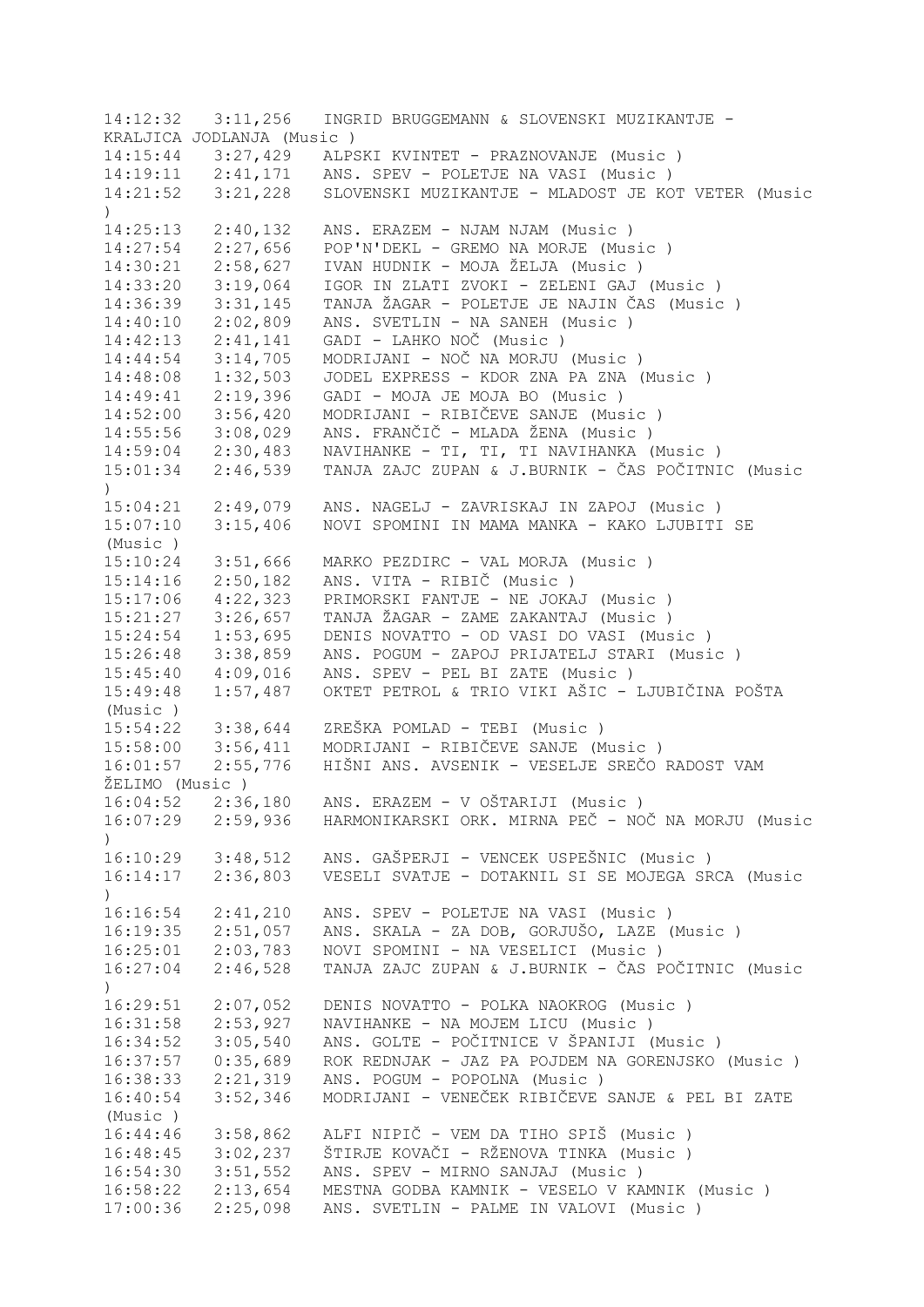17:03:00 2:34,067 ANS. GAŠPERJI - SINJE MORJE (Music ) 17:05:33 2:03,178 NUŠA DERENDA - NOE, NOE (Music ) 17:07:36 3:49,732 ŠTIRJE KOVAČI - NEKE SONČNE NEDELJE (Music )<br>17:11:25 4:09,263 ANS. SPEV - PEL BI ZATE (Music ) ANS. SPEV - PEL BI ZATE (Music ) 18:45:08 2:25,234 ANS. BRATOV POLJANŠEK - PRIKRITA RESNICA (Music ) 18:47:34 2:55,116 ANS. AKORDI - HIŠICA IZ MOJE MLADOSTI (Music ) 18:50:29 3:31,069 TANJA ŽAGAR - POLETJE JE NAJIN ČAS (Music ) 18:54:00 2:27,491 ALPSKI KVINTET - KO V NOŠO SE ODENEM (Music ) 18:56:27 2:23,012 BENEŠKI FANTJE - SEM FANTIČ DOMA OD ČEDADA (Music  $\lambda$ 18:58:50 3:14,733 MODRIJANI - NOČ NA MORJU (Music ) 19:02:05 3:20,459 KLAPA GALLUS - ANGELCA (Music ) 19:05:25 1:54,561 SLOVENSKI ZVOKI - ŠOFERSKA POLKA (Music ) 19:07:20 2:46,783 ZLATI MUZIKANTI - DEKLICA MORJA (Music ) 19:10:06 2:53,576 SAVINJSKI KVINTET - ČAKAL SEM DEKLICO OB POTOKU (Music ) 19:12:59 2:52,199 ANS. BISERI - POZABI ME (Music ) 19:15:51 3:51,685 MARKO PEZDIRC - VAL MORJA (Music ) 19:19:42 2:27,376 ALFI NIPIČ - ŠTAJERC (Music ) 19:25:29 3:11,422 ANS. RUBIN - PA KAJ POTEM (Music ) 19:28:40 3:03,141 ČUKI - TI LUNA NAGAJIVA (Music ) 19:46:56 1:55,642 OKTET PETROL & TRIO VIKI AŠIC - LJUBICINA POŠTA (Music ) 19:48:52 3:37,154 VERA IN ORIGINALI - PESEM KITARE (Music ) 19:52:28 1:48,020 ALPSKI KVINTET - ČAS POČITNIC (Music ) 19:54:16 1:42,784 GODBA STRANJE - POD PLANINO (Music ) 19:55:59 2:59,701 ANS. GOLTE - KOT BELI ZAJČKI (Music ) 19:58:59 3:26,846 TANJA ŽAGAR - ZAME ZAKANTAJ (Music ) 20:02:26 2:32,390 ANS. PROSEN - ŽE DOLGO SEM ODDANA (Music ) 20:04:58 2:48,214 JODEL EXPRESS - NA RIBIŠKI KOČI (Music ) 20:07:46 2:27,657 POP'N'DEKL - GREMO NA MORJE (Music ) 20:10:13 2:58,711 ANS. AVSENIK - SLOVENIJA OD KOD LEPOTE TVOJE (Music ) 20:13:12 2:56,843 ANS. AKORDI - ŽELIM SI TE (Music ) 20:16:09 4:06,229 ANS. TONIJA VERDERBERJA - ZA VELIKIM MORJEM (Music ) 20:20:15 2:43,703 GLASBENA ŠOLA GOTER - GRAJSKA POLKA (Music ) 20:22:59 2:29,965 POSKOČNI MUZIKANTI - MOJA NEVESTICA (Music ) 20:25:28 2:33,354 ANS. GAŠPERJI - SINJE MORJE (Music ) 20:28:02 3:11,883 ALEKSANDER PRIMC - VENČEK NARODNIH (Music ) 20:31:13 2:23,122 MLADI DOLENJCI - PRIZNAM (Music ) 20:33:36 3:52,347 MODRIJANI - VENEČEK RIBIČEVE SANJE & PEL BI ZATE (Music ) 20:37:29 4:28,298 SLAPOVI - NAJBOLJ SI ŽELIM (Music ) 21:11:11<br>ZAKA PA NE - DO POROKE NA ROKE (Music ) 20:45:18 4:09,099 ANS. SPEV - PEL BI ZATE (Music ) 20:49:27 3:30,826 MLADI DOLENJCI - BREZ OTROŠKIH OČI (Music ) 20:52:58 2:51,544 ANS. NEMIR - TAKO PUNCO BI RAD (Music ) 20:55:50 3:51,661 MARKO PEZDIRC - VAL MORJA (Music ) 20:59:41 2:18,759 ANS. VITA - CIN, CIN (Music ) 21:02:00 3:11,057 ANS. ERAZEM - ORGLICE (Music ) 21:05:11 3:14,746 MODRIJANI - NOČ NA MORJU (Music ) 21:08:26 2:25,286 ANS. BRATOV POLJANŠEK - PRIKRITA RESNICA (Music )<br>21:10:51 3:31,037 ANS. SPEV - STRUNE LJUBEZNI (Music )<br>21:14:22 3:05,579 ANS. GOLTE - POČITNICE V ŠPANIJI (Music ) ANS. SPEV - STRUNE LJUBEZNI (Music ) 21:14:22 3:05,579 ANS. GOLTE - POČITNICE V ŠPANIJI (Music ) 21:17:28 2:49,052 ANS. NAGELJ - ZAVRISKAJ IN ZAPOJ (Music ) 21:20:17 3:04,296 ANS. SVETLIN - BELO OBLEKO SI ŽE NOSILA (Music ) 21:23:21 4:06,224 ANS. TONIJA VERDERBERJA - ZA VELIKIM MORJEM (Music  $\lambda$ 21:27:27 2:56,024 POLKA PUNCE - ATA MAMA DEJTA GNAR (Music )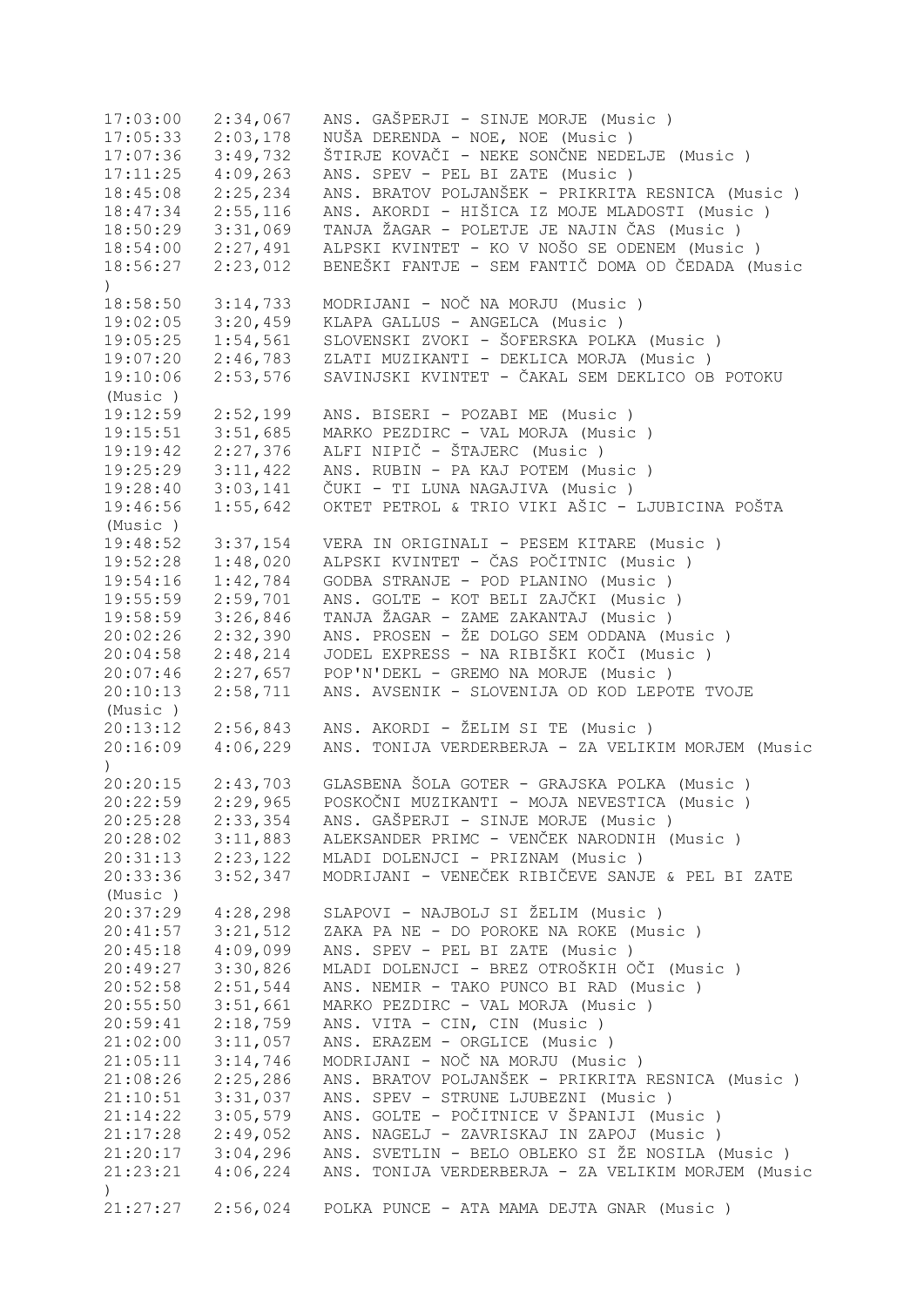21:30:23 3:17,120 ANS. ERAZEM - POSTOJNA TI MOJA (Music ) 21:33:40 3:31,142 TANJA ŽAGAR - POLETJE JE NAJIN ČAS (Music ) 21:37:11 2:55,689 HIŠNI ANS. AVSENIK - VESELJE SREČO RADOST VAM ŽELIMO (Music ) 21:40:07 4:18,842 PRIMORSKI FANTJE - LEDENE ROŽE (Music ) 21:44:26 3:51,533 ANS. SPEV - MIRNO SANJAJ (Music ) 21:48:17 3:04,462 MODRIJANI - KJE SO TISTI MLADI FANTJE (Music ) 21:51:22 3:31,496 ANS. UNIKAT - SANJALA SVA (Music ) 21:54:53 2:27,669 POP'N'DEKL - GREMO NA MORJE (Music ) 21:57:21 2:52,005 MODRIJANI - NOCOJ TI BOM NA OKENCE POTRKAL (Music ) 22:00:13 4:56,692 ANS. SPEV - VENČEK SLAKOVIH (Music ) 22:05:09 2:46,619 ZLATI MUZIKANTI - DEKLICA MORJA (Music ) 22:07:56 2:54,701 KVINTET DORI - VERJEMI IN ZAUPAJ (Music ) 22:10:51 2:40,520 SLOVENSKI MUZIKANTJE - MOJ FANT JE VESELJAK (Music ) 22:13:31 1:48,250 ALPSKI KVINTET - ČAS POČITNIC (Music ) 22:15:19 4:28,297 SLAPOVI - NAJBOLJ SI ŽELIM (Music ) 22:19:47 2:18,491 ANS. RUBIN - NA KONCU OVINKA (Music ) 22:22:06 3:03,103 ČUKI - TI LUNA NAGAJIVA (Music ) 22:25:08 3:22,508 JODEL EXPRESS - DO UŠES ZALJUBLJENA (Music ) 22:28:31 2:26,488 ANS. UNIKAT - NE CUKAJ ME ZA KITKI (Music ) 22:30:57 2:59,937 HARMONIKARSKI ORK. MIRNA PEČ - NOČ NA MORJU (Music  $\lambda$ 22:33:57 2:15,404 ANS. VITA - POLKA ZA ŽUR (Music ) 22:36:12 3:29,446 ANS. NEMIR - PRI MAMI SMO SE ZBRALI (Music ) 22:39:42 3:26,821 TANJA ŽAGAR - ZAME ZAKANTAJ (Music ) 22:43:08 3:10,605 ŠTAJERSKIH 7 - PESEM ZVONOV (Music ) 22:46:19 3:12,738 ANS. VASOVALCI - PREPELICA (Music ) 22:49:32 2:46,447 TANJA ZAJC ZUPAN & J.BURNIK - ČAS POČITNIC (Music ) 22:52:18 5:09,742 ŠTAJERSKIH 7 - SLOVENSKI KRUH (Music ) 22:57:28 2:38,916 ANS. BRATOV POLJANŠEK - TUHINJSKI FANTJE (Music ) 23:00:07 3:56,455 MODRIJANI - RIBIČEVE SANJE (Music ) 23:04:03 2:33,989 IGOR IN ZLATI ZVOKI - ČINDARASA BUMSA (Music ) 23:06:37 2:42,162 ALPSKI KVINTET - NAŠA POLKA (Music ) 23:09:19 2:41,220 ANS. SPEV - POLETJE NA VASI (Music ) 23:12:00 1:38,403 ALPSKI KVINTET - ČAS POČITNIC (Music ) 23:13:39 2:58,079 VESELE ŠTAJERKE - POMLADNI VETER (Music ) 23:16:36 2:59,947 HARMONIKARSKI ORK. MIRNA PEČ - NOČ NA MORJU (Music ) 23:19:36 3:37,361 ANS. TONETA RUSA - VRNI SE DOMOV (Music ) 23:23:14 3:41,825 ANS. VIHAR - DOBRO MI GRE (Music ) 23:26:56 1:48,015 ALPSKI KVINTET - ČAS POČITNIC (Music ) 23:28:44 2:25,375 JOŽE ŠALEJ - NA GOLTEH (Music ) 23:31:09 2:18,236 ZREŠKA POMLAD - DOBRO NAM GRE (Music ) 23:33:27 2:33,339 ANS. GAŠPERJI - SINJE MORJE (Music ) 23:36:00 4:13,660 ALPSKI KVINTET - VENČEK USPEŠNIC (Music ) 23:40:15 2:44,180 GADI - MALO, MALO ŠE (Music ) 23:42:59 2:27,658 POP'N'DEKL - GREMO NA MORJE (Music ) 23:45:26 2:26,630 IGOR IN ZLATI ZVOKI - ČINDARASA BUMSA (Music ) 23:47:52 3:18,849 ANS. VASOVALCI - NA ZEMLJI DOMAČI (Music)<br>23:54:42 4:06,183 ANS. TONIJA VERDERBERJA - ZA VELIKIM MORJE 23:54:42 4:06,183 ANS. TONIJA VERDERBERJA - ZA VELIKIM MORJEM (Music ) 23:58:49 2:19,980 ANS. ZASAVCI - IGRAMO VAM (Music )

7/5/2022

11:55:58 23:31:01,028 ANS. FRANČIČ - KNOBLEHAR (Music )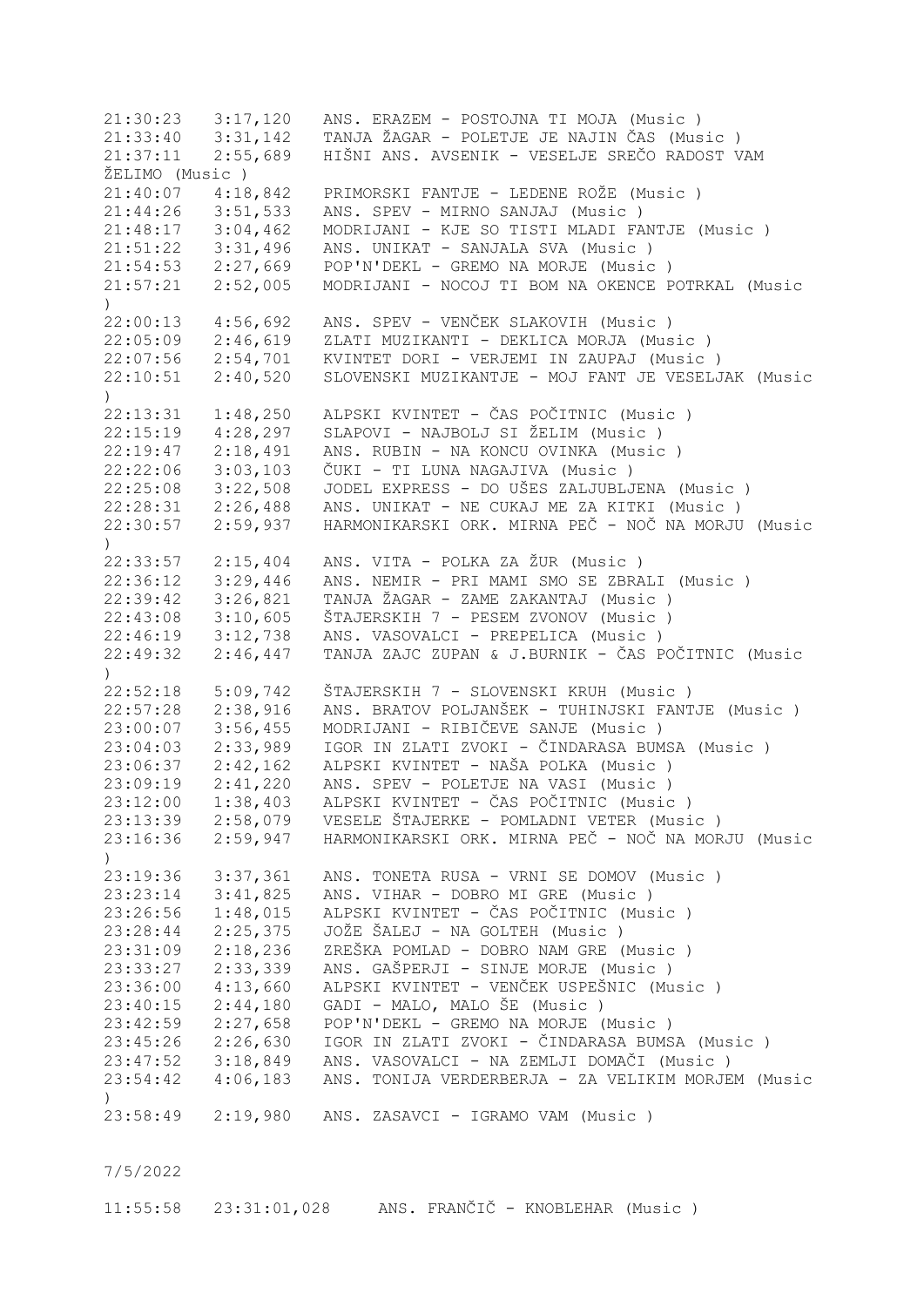10/5/2022

| 0:01:09          | 2:31,278 | DONAČKA - PRAVI KAVBOJ (Music)                      |
|------------------|----------|-----------------------------------------------------|
| 0:03:40          | 2:46,540 | TANJA ZAJC ZUPAN & J.BURNIK - ČAS POČITNIC (Music   |
| $\left( \right)$ |          |                                                     |
| 0:06:26          | 3:41,767 | ANS. POGUM - ZAPOJ, PRIJATELJ STARI (Music)         |
| 0:10:17          | 2:15,934 | VESELI DOLENJCI - NA KONCU OVINKA (Music)           |
| 0:12:32          | 3:51,572 | ANS. SPEV - MIRNO SANJAJ (Music)                    |
| 0:16:24          | 2:52,616 | SLAPOVI - ROŽE Z DOMAČEGA VRTA (Music )             |
| 0:19:16          | 2:38,629 | ATOMIK HARMONIK - HOP MARINKA (Music)               |
| 0:25:33          | 3:26,806 | TANJA ŽAGAR - ZAME ZAKANTAJ (Music )                |
| 0:29:00          | 3:41,338 | BRENDI - TI SI MI UKRADLA DUŠO (Music)              |
| 0:32:41          | 3:25,377 | POSKOČNI MUZIKANTI - OBJEMI ME (Music )             |
| 0:36:06          | 3:05,526 | ANS. GOLTE - POČITNICE V ŠPANIJI (Music )           |
| 0:39:12          | 3:21,914 | ATOMIK HARMONIK - KDO OSVOJIL BO MOJE SRCE (Music   |
| $\mathcal{L}$    |          |                                                     |
| 0:42:33          | 3:21,787 | ANS. POGUM - NOCOJ BOŠ SPET SAMA (Music)            |
| 0:45:54          | 3:52,389 | MODRIJANI - VENEČEK RIBIČEVE SANJE & PEL BI ZATE    |
| (Music)          |          |                                                     |
| 0:49:47          | 3:19,137 | ALFI NIPIČ - ZA PRAZNIKE DOMOV (Music )             |
| 0:53:06          | 2:18,215 | ANS. VIHAR - ŠE ČAKAM TE (Music)                    |
| 0:55:24          | 3:03,134 | ČUKI - TI LUNA NAGAJIVA (Music)                     |
| 0:58:27          | 4:25,199 | ANSAMBEL BANOVŠEK - ZLATE MELODIJE STANKE KOVAČIČ   |
| (Music)          |          |                                                     |
| 1:02:52          | 3:00,343 | ATOMIK HARMONIK - BRIZGALNA BRIZGA (Music)          |
| 1:05:52          | 4:09,105 | ANS. SPEV - PEL BI ZATE (Music)                     |
| 1:10:01          | 2:18,321 | ANS. GOLTE - IZ LOGARSKE DOLINE (Music)             |
| 1:12:19          | 3:19,499 | ANS. MLADIKA - KO SREČAM GA Z DRUGO (Music)         |
| 1:15:38          | 3:14,738 | MODRIJANI - NOČ NA MORJU (Music)                    |
| 1:18:53          | 3:27,358 | ZORAN ZORKO & BAND - VESELI RIBNČAN (Music)         |
| 1:22:20          | 3:38,397 | ANS. AKORDI - ČE PA NISEM JAZ ZA TEBE (Music)       |
| 1:25:58          | 2:41,132 | ANS. SPEV - POLETJE NA VASI (Music)                 |
| 1:28:39          | 2:06,806 | HIŠNI ANS. JOŽOVC - GLASBENA RAZGLEDNICA (Music )   |
| 1:30:46          | 2:38,808 | POSKOČNI MUZIKANTI - SUPER PUNCA (Music)            |
| 1:33:25          | 2:46,783 | ZLATI MUZIKANTI - DEKLICA MORJA (Music)             |
| 1:36:11          | 3:28,063 | ALFI NIPIČ - POLJANE DOM PRELEPIH DNI (Music )      |
| 1:39:39          | 1:24,730 | SLOVENSKI ZVOKI - SLOVENSKI SUPER BOY (Music )      |
| 1:41:04          | 3:51,667 | MARKO PEZDIRC - VAL MORJA (Music)                   |
| 1:44:56          | 2:21,266 | LUPINC, GOTER - NA ZDRAVJE (Music)                  |
| 1:47:17          | 2:34,491 | ANS. KRAJCARJI - VRANA VRANI (Music)                |
| 1:49:51          |          | 3:31,103 TANJA ŽAGAR - POLETJE JE NAJIN ČAS (Music) |
| 1:53:22          | 2:15,842 | OPLOTNIČANI S TINETOM - KJE SO TISTI MLADI FANTJE   |
| (Music)          |          |                                                     |
| 1:55:38          | 2:56,374 | ANS.SPEV - BITI KNAP JE LEP POKLIC! (Music)         |
| 1:58:34          | 3:56,430 | MODRIJANI - RIBIČEVE SANJE (Music )                 |
| 2:02:31          | 2:45,620 | ANS. SVETLIN - BREZ LOJTRCE (Music )                |
| 2:05:16          | 2:16,614 | ANS. PETRA FINKA - NI MI MAR (Music)                |
| 2:07:33          | 4:09,104 | ANS. SPEV - PEL BI ZATE (Music)                     |
| 2:11:42          | 3:21,372 | BRENDI - KAKŠNA BO TA NORA NOČ (Music)              |
| 2:15:03          | 3:18,525 | ANS. BISERI - MIDVA (Music)                         |
| 2:18:22          | 2:33,329 | ANS. GAŠPERJI - SINJE MORJE (Music)                 |
| 2:20:55          | 2:50,174 | ANS. SKALA - ZA DOB, GORJUŠO, LAZE (Music)          |
| 2:23:45          | 2:43,491 | VERA IN ORIGINALI - VA PENSIERO (Music)             |
| 2:26:28          | 2:46,545 | TANJA ZAJC ZUPAN & J.BURNIK - ČAS POČITNIC (Music   |
| $\left( \right)$ |          |                                                     |
| 2:29:15          | 2:58,403 | ANS. SVETLIN - BREZ LOJTRCE (Music)                 |
| 2:32:14          | 3:06,870 | ANS. BRATOV POLJANŠEK - DOMOVINI (Music )           |
|                  |          |                                                     |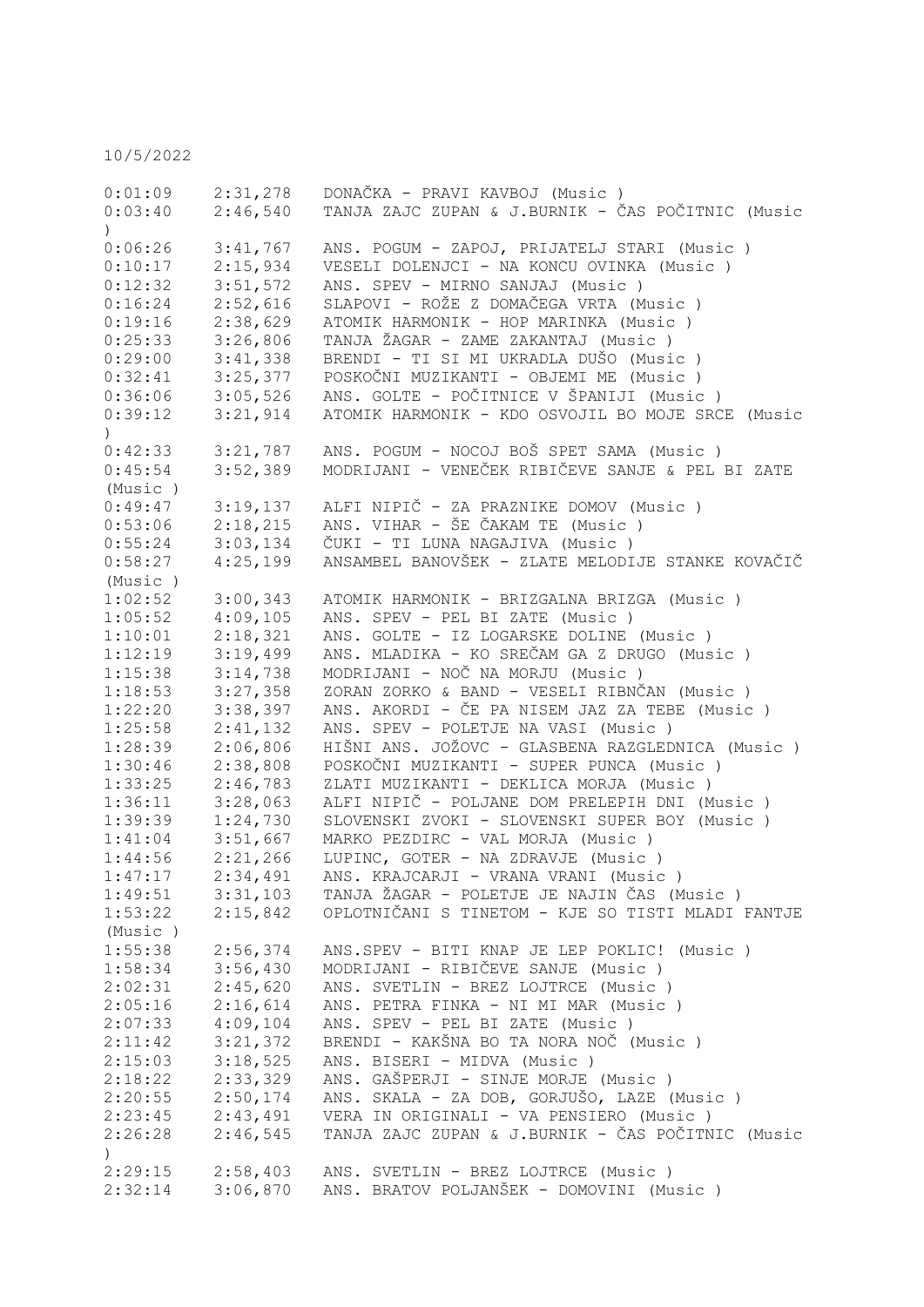| 2:35:20                  | 3:52,352 | MODRIJANI - VENEČEK RIBIČEVE SANJE & PEL BI ZATE     |
|--------------------------|----------|------------------------------------------------------|
| (Music)                  |          |                                                      |
| 2:39:13                  | 2:27,492 | ALPSKI KVINTET - KO V NOŠO SE ODENEM (Music)         |
| 2:41:40                  | 2:47,582 | NAVIHANKE - POKAŽI MI, DA ME IMAŠ ŠE RAD (Music )    |
| 2:44:27                  | 3:03,288 | ČUKI - TI LUNA NAGAJIVA (Music )                     |
| 2:47:30                  | 3:58,859 | ALFI NIPIČ - VEM DA TIHO SPIŠ (Music )               |
| 2:51:29                  | 2:42,544 | MLADI DOLENJCI - NOCOJ JE DRUGA REKLA MI (Music)     |
| 2:54:11                  | 3:56,428 | MODRIJANI - RIBIČEVE SANJE (Music )                  |
|                          |          |                                                      |
| 2:58:08                  | 1:47,596 | DENIS NOVATTO - DUNAJ OSTANE DUNAJ (Music)           |
| 2:59:56                  | 2:51,633 | ANS. VASOVALCI - NI VEČ PRELA (Music)                |
| 3:02:47                  | 2:46,783 | ZLATI MUZIKANTI - DEKLICA MORJA (Music)              |
| 3:05:34                  | 2:07,784 | ANS. LOJZETA SLAKA - POŠTAR (Music )                 |
| 3:07:41                  | 2:10,857 | ANS. VIHAR - STARA LJUBEZEN (Music)                  |
| 3:09:52                  | 3:51,582 | ANS. SPEV - MIRNO SANJAJ (Music)                     |
| 3:13:44                  | 2:51,775 | ŠTAJERSKIH 7 - RAD POVEDAL BI TI (Music)             |
| 3:16:36                  | 2:31,990 | ANS. NAVEZA - FANT ŠTEVILKA TRI (Music)              |
| 3:19:07                  | 3:31,147 | TANJA ŽAGAR - POLETJE JE NAJIN ČAS (Music)           |
| 3:22:38                  | 3:29,589 | MALIBU IN JOŽE - KO TO TAMO PJEVA (Music)            |
| 3:26:08                  | 2:06,000 | MLADI DOLENJCI - LE TI SI EDINA (Music)              |
| 3:28:14                  | 3:05,534 | ANS. GOLTE - POČITNICE V ŠPANIJI (Music )            |
| 3:31:19                  | 4:29,946 | FRANC MIHELIČ - KO HARMONIKA ZAPOJE (Music)          |
| 3:35:49                  | 2:48,465 | ZAKA PA NE - ZVITA PUNCA (Music)                     |
|                          |          |                                                      |
| 3:38:38                  | 3:14,743 | MODRIJANI - NOČ NA MORJU (Music)                     |
| 3:41:52                  | 2:56,026 | STANE PETRIČ - NE ODHAJAJ VEČ (Music)                |
| 3:44:48                  | 3:05,962 | SKUPINA ŠPICA - KO LJUBEZEN DAŠ NEKOMU (Music )      |
| 3:47:54                  | 2:27,699 | POP'N'DEKL - GREMO NA MORJE (Music)                  |
| 3:50:22                  | 3:47,734 | ANS. BITENC - KUKAVICA (Music)                       |
| 3:54:09                  | 2:42,680 | PRIFARSKI MUZIKANTI - MARKO SKAČE (Music)            |
| 3:56:52<br>$\mathcal{L}$ | 2:59,976 | HARMONIKARSKI ORK. MIRNA PEČ - NOČ NA MORJU (Music   |
| 3:59:52                  | 3:19,943 | KORADO IN BRENDI - GENIJ IN BEDAK (Music)            |
| 4:03:12                  | 3:33,177 | PRIFARSKI MUZIKANTI - LEPU JE BLU (Music)            |
| 4:06:45                  | 3:26,831 | TANJA ŽAGAR - ZAME ZAKANTAJ (Music )                 |
| 4:10:11                  | 2:43,549 | ANS. SVETLIN - TAŠČIN JEZIK (Music )                 |
| 4:12:55                  | 3:13,691 | NOVI SPOMINI - CAGAV FANT (Music)                    |
|                          |          |                                                      |
| 4:16:09                  | 4:06,182 | ANS. TONIJA VERDERBERJA - ZA VELIKIM MORJEM (Music   |
| $\mathcal{L}$            |          |                                                      |
| 4:20:15                  | 3:00,303 | VESELI GORENJCI - HIŠNI PREPIR (Music )              |
| 4:23:15                  | 2:20,718 | VESELI DOLENJCI - GLAS HARMONIKE (Music )            |
| 4:25:36                  | 1:48,014 | ALPSKI KVINTET - ČAS POČITNIC (Music )               |
| 4:27:24                  | 2:42,411 | ANS. MARJANA HERCOGA - PRIDI NA KAVO (Music)         |
| 4:30:06                  | 2:21,013 | ANS. SVETLIN - SPOMIN NA LJUBEZEN (Music)            |
| 4:32:27                  | 3:51,663 | MARKO PEZDIRC - VAL MORJA (Music)                    |
| 4:36:19                  | 2:57,455 | ANS. ZASAVCI - KJE SI DOMA (Music)                   |
| 4:39:16                  | 2:23,398 | ANS. KRAJCARJI - FINANČNA KRIZA (Music)              |
| 4:41:39                  | 2:41,216 | ANS. SPEV - POLETJE NA VASI (Music)                  |
| 4:44:20                  | 2:52,256 | ANS. NAGELJ - PLANINSKI KRST (Music)                 |
| 4:47:13                  | 3:23,167 | ZREŠKA POMLAD - ŽIGOLO (Music)                       |
| 4:50:36                  | 4:06,181 | ANS. TONIJA VERDERBERJA - ZA VELIKIM MORJEM (Music   |
| $\left( \right)$         |          |                                                      |
| 4:54:42                  | 3:12,816 | HIŠNI ANS. AVSENIK - ZLATI ČASI (Music )             |
| 4:57:55                  |          | 2:53,445 VESELE ŠTAJERKE - DAJ PIR NA HLADNO (Music) |
| 5:00:48                  | 2:59,952 | HARMONIKARSKI ORK. MIRNA PEČ - NOČ NA MORJU (Music   |
| $\left( \right)$         |          |                                                      |
| 5:03:48                  | 2:19,139 | ALPSKI KVINTET - KRANJSKO DEKLE (Music)              |
| 5:06:07                  | 3:06,799 | SKUPINA ŠPICA - NA MENINI PLANINI (Music )           |
| 5:09:14                  | 2:46,563 | TANJA ZAJC ZUPAN & J.BURNIK - ČAS POČITNIC (Music    |
| $\mathcal{L}$            |          |                                                      |
| 5:12:00                  | 3:08,396 | IGOR IN ZLATI ZVOKI - KAVBOJ JOE (Music)             |
| 5:15:08                  | 3:20,621 | VESELI DOLENJCI - POSLANA Z NEBES (Music)            |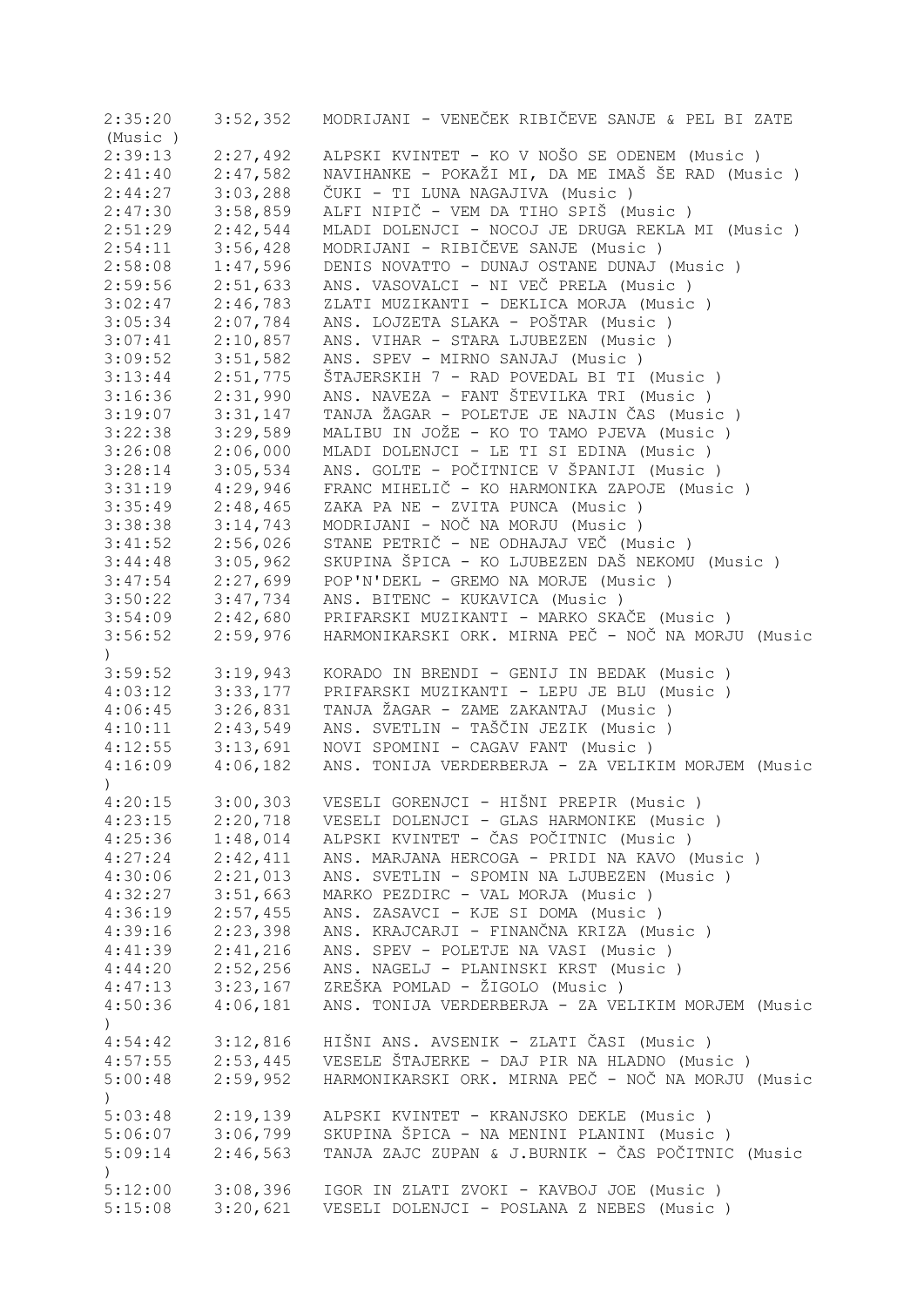| 5:18:29           | 2:46,780 | ZLATI MUZIKANTI - DEKLICA MORJA (Music)            |
|-------------------|----------|----------------------------------------------------|
| 5:21:15           | 2:33,207 | ANJA BURNIK - DOBRO JUTRO (Music)                  |
| 5:23:49           | 3:41,214 | ANS. ERAZEM - PRIMORCI SMO VESELI LJUDJE (Music)   |
| 5:26:46           | 4:09,099 | ANS. SPEV - PEL BI ZATE (Music)                    |
| 5:30:56           | 4:30,099 | ALPSKI KVINTET - VENČEK ALPSKIH USPEŠNIC (Music )  |
| 5:35:26           | 3:31,862 | ATOMIK HARMONIK - ŽIVLJENJE JE KAKOR REKA (Music ) |
| 5:38:57           | 3:26,860 | TANJA ŽAGAR - ZAME ZAKANTAJ (Music)                |
| 5:42:24           | 2:17,497 | HIŠNI ANS. AVSENIK - NA AVTOCESTI (Music)          |
| 5:44:42           | 2:52,531 | VESELI DOLENJCI - ŠE ZADNJIČ (Music )              |
| 5:47:34           | 3:14,702 | MODRIJANI - NOČ NA MORJU (Music)                   |
| 5:50:49           | 3:15,316 | AGROPOP - SAMO MILIJON (Music)                     |
| 5:54:04           | 3:25,103 | ANS. VASOVALCI - MOJA DEŽELICA (Music)             |
| 5:57:29           | 2:41,165 | ANS. SPEV - POLETJE NA VASI (Music)                |
| 6:00:10           | 2:09,729 | OKTET SOTOČJE - LJUBEZENSKA (Music)                |
| 6:02:20           | 3:30,260 | ANS. POET - SOSED DOBER DAN (Music)                |
| 6:05:50           | 3:51,580 | ANS. SPEV - MIRNO SANJAJ (Music)                   |
| 6:09:42           | 2:43,716 | GLASBENA ŠOLA GOTER - GRAJSKA POLKA (Music)        |
| 6:12:25           | 3:15,284 | ANS. GOLTE - ZAME SI KOT BISER (Music)             |
| 6:15:41           | 3:51,669 | MARKO PEZDIRC - VAL MORJA (Music)                  |
| 6:19:32           | 3:14,834 | KORADO IN BRENDI - SE TI NE ZDI, DA SI ŽE MALO     |
| ODCVETELA (Music) |          |                                                    |
| 6:24:47           | 2:45,005 | ZREŠKA POMLAD - DAN S TEBOJ (Music )               |
| 6:27:32           | 2:27,704 | POP'N'DEKL - GREMO NA MORJE (Music)                |
| 6:30:00           | 3:06,863 | ANS. BRATOV POLJANŠEK - ČE BRATU BRAT JE TUJEC     |
| (Music)           |          |                                                    |
| 6:33:07           | 2:06,063 | BENEŠKI FANTJE - SONČNO JUTRO (Music )             |
| 6:35:13           | 2:33,642 | ANS. GAŠPERJI - SINJE MORJE (Music)                |
| 6:37:46           | 2:44,500 | HAJDI, JULIJA - NAŠ KUŽA (Music)                   |
| 6:40:30           | 3:55,133 | NOVI SPOMINI - PET MINUT (Music)                   |
| 6:44:25           | 3:04,234 | ČUKI - TI LUNA NAGAJIVA (Music )                   |
| 6:47:28           | 3:24,415 | DIE GEININGER - KO SE V TVOJIH SANJAH PREBUDIM     |
| (Music)           |          |                                                    |
| 6:53:12           | 2:50,444 | ANS. AKORDI - MOJA MALA (Music)                    |
| 6:55:44           | 3:52,355 | MODRIJANI - VENEČEK RIBIČEVE SANJE & PEL BI ZATE   |
| (Music)           |          |                                                    |
| 6:59:37           | 2:16,397 | ANS. VITA MUŽENIČA - MI SLOVENCI (Music )          |
| 7:07:05           | 3:48,160 | ANS. NAPEV - ZADNJIČ BOM JOKAL NOCOJ (Music)       |
| 7:10:53           | 3:56,375 | MODRIJANI - RIBIČEVE SANJE (Music )                |
| 7:14:49           | 0:35,653 | ROK REDNJAK - JAZ PA POJDEM NA GORENJSKO (Music)   |
| 7:15:25           | 2:33,473 | DONAČKA - PRIDI, ZAPLEŠI (Music )                  |
| 7:17:58           | 3:05,540 | ANS. GOLTE - POČITNICE V ŠPANIJI (Music )          |
| 7:21:03           | 3:20,459 | KLAPA GALLUS - ANGELCA (Music)                     |
| 7:24:24           | 3:09,824 | VESELI SVATJE - LUNCA (Music)                      |
| 7:27:33           | 3:31,388 | TANJA ŽAGAR - POLETJE JE NAJIN ČAS (Music)         |
| 9:00:04           | 1:42,773 | GODBA STRANJE - POD PLANINO (Music)                |
| 9:01:46           | 2:22,208 | MODRIJANI - POVEJ (Music)                          |
| 9:04:08           | 1:48,302 | ALPSKI KVINTET - ČAS POČITNIC (Music )             |
| 9:21:09           | 2:09,918 | ZREŠKA POMLAD - TE DOMAČE VIŽE (Music )            |
| 9:23:19           | 2:27,645 | VERA IN ORIGINALI - LEPO JE BITI CELJAN (Music )   |
| 9:25:46           | 4:06,179 | ANS. TONIJA VERDERBERJA - ZA VELIKIM MORJEM (Music |
| $\left( \right)$  |          |                                                    |
| 9:29:53           | 3:08,133 | IGOR IN ZLATI ZVOKI - KAVBOJ JOE (Music)           |
| 10:33:13          | 4:35,247 | SLOVENSKI MUZIKANTJE - VENČEK POLK (Music)         |
| 10:37:47          | 2:46,779 | ZLATI MUZIKANTI - DEKLICA MORJA (Music)            |
| 10:40:34          | 3:04,152 | ANS. VRT - VRTNA VESELICA (Music)                  |
| 10:43:38          | 2:37,574 | ANS. SPEV - MAČICE (Music)                         |
| 11:01:29          | 3:52,352 | MODRIJANI - VENEČEK RIBIČEVE SANJE & PEL BI ZATE   |
| (Music)           |          |                                                    |
| 11:05:21          | 2:21,564 | MODRIJANI - KISS ME (Music)                        |
| 11:07:43          | 2:49,084 | ZAKA PA NE - SRČKI V OMAKI (Music )                |
|                   |          |                                                    |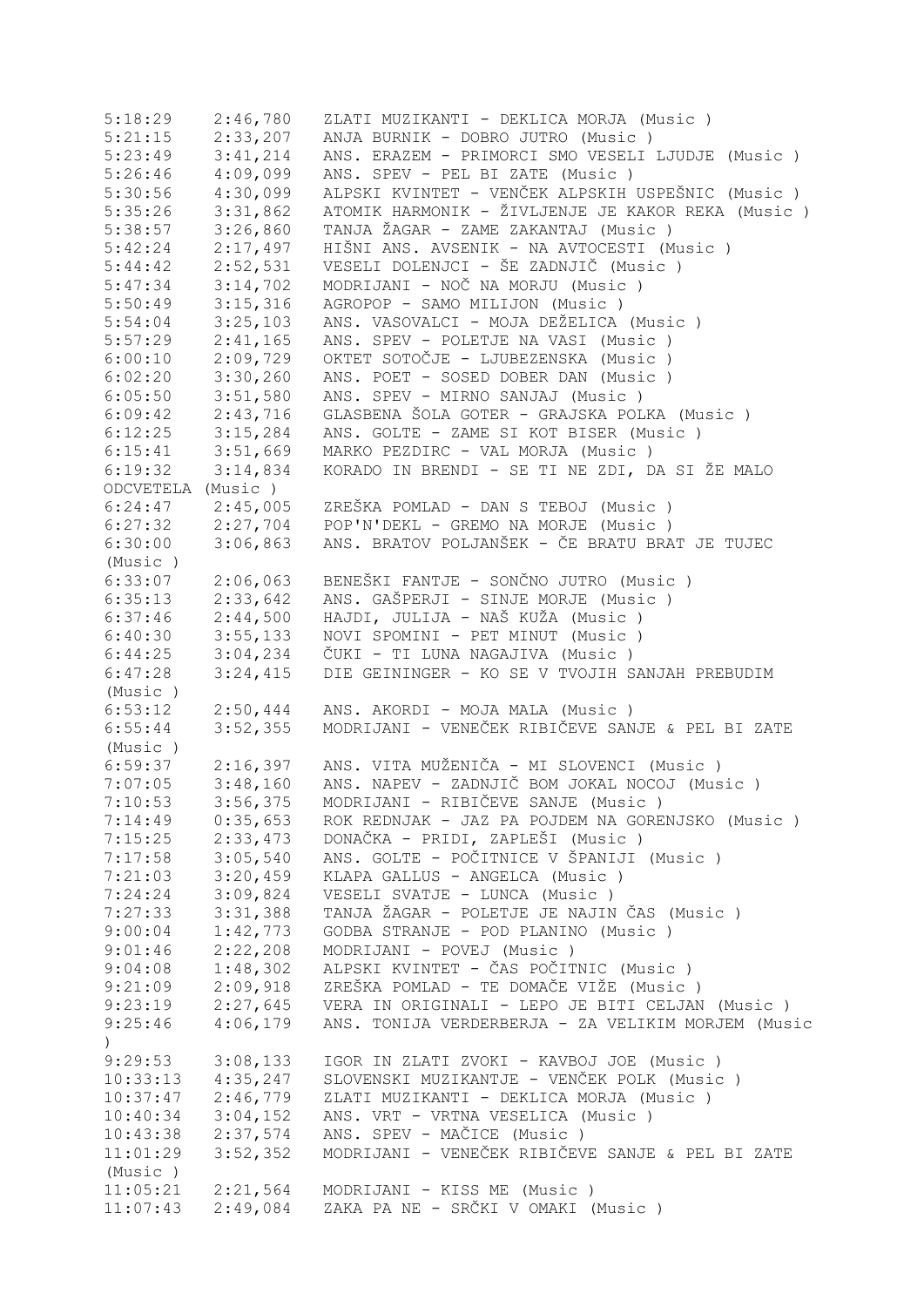11:10:31 3:14,708 MODRIJANI - NOČ NA MORJU (Music ) 11:13:46 4:29,943 SLOVENSKI OKTET - RIBNIŠKA (Music ) 11:18:16 2:52,049 VESELI SVATJE - POD MOJIM OKNOM (Music ) 11:21:08 3:05,531 ANS. GOLTE - POČITNICE V ŠPANIJI (Music ) 11:24:13 2:45,100 ANS. FRANČIČ - KNOBLEHAR (Music ) 11:26:59 3:27,893 ANS. RUBIN - STARI GRAD (Music ) 11:30:26 3:31,148 TANJA ŽAGAR - POLETJE JE NAJIN ČAS (Music ) 11:33:57 2:38,259 ANS. BRANETA KLAVŽARJA - LEPA DEKLETA LJUBIJO BARABE (Music ) 11:36:36 2:34,654 ALFI NIPIČ - MLADI KOT SMO NOCOJ (Music ) 11:39:10 2:27,698 POP'N'DEKL - GREMO NA MORJE (Music ) 11:41:38 2:52,281 1. SLOVENSKI BARITON BATALJON & HARMONIKARSKI ORKESTER NASMEH - V DOLINI TIHI (Music ) 11:44:30 2:40,126 ANS. ERAZEM - NJAM NJAM (Music ) 11:47:10 2:41,179 ANS. SPEV - POLETJE NA VASI (Music ) 11:49:51 1:59,811 SLOVENSKI MUZIKANTJE - ZAPLEŠI Z MANO (Music ) 11:51:51 3:12,978 ANS. VASOVALCI - PREPELICA (Music ) 11:55:04 3:03,150 ČUKI - TI LUNA NAGAJIVA (Music ) 11:58:07 3:16,214 ANS. POGUM - POLJUBI KOŠČEK KRUHA (Music ) 12:01:23 1:24,721 SLOVENSKI ZVOKI - SLOVENSKI SUPER BOY (Music ) 12:02:48 2:33,771 ANS. GAŠPERJI - SINJE MORJE (Music ) 12:05:21 3:11,826 MALIBU Z GOSTI - ŽIVLJENJE SO ENE ŠTENGE (Music ) 12:08:33 3:09,814 ANS. TONIJA VERDERBERJA - NAD VODICO (Music ) 12:11:42 1:48,016 ALPSKI KVINTET - ČAS POČITNIC (Music ) 12:13:30 4:30,554 SLOVENSKI MUZIKANTJE - VENČEK POLK (Music ) 12:18:01 2:54,605 SLOVENSKI MUZIKANTJE - KMALU BO PRIŠLA POMLAD (Music ) 12:20:55 3:56,425 MODRIJANI - RIBIČEVE SANJE (Music ) 12:24:51 3:22,739 ALFI NIPIČ - VALČEK S TEBOJ (Music ) 12:28:14 2:23,785 ANS. NAVEZA - SREČA OPOTEČA (Music ) 12:30:38 4:09,102 ANS. SPEV - PEL BI ZATE (Music ) 12:34:47 2:02,816 ANS. SVETLIN - NA SANEH (Music ) 12:36:49 2:58,777 ANS. BISERI - POZABI ME (Music ) 12:39:38 2:46,544 TANJA ZAJC ZUPAN & J.BURNIK - ČAS POČITNIC (Music ) 12:42:24 3:37,948 SLAPOVI - PRAVLJICA ŽIVLJENJA (Music ) 12:46:02 4:29,486 VESELI SVATJE - PRVIČ BOM MAMICA (Music ) 12:50:04 3:51,359 ANS. SPEV - MIRNO SANJAJ (Music ) 12:53:55 2:23,616 ANS. STORŽIČ - U BOHIN' MA D'Ž TAMVADE (Music ) 12:56:19 2:27,962 VERA IN ORIGINALI - LEPO JE BITI CELJAN (Music ) 12:58:46 3:52,272 MARKO PEZDIRC - VAL MORJA (Music ) 13:02:38 2:58,746 MARTIN IN BARBARA JEHART - SANJE MLADIH DNI (Music )<br>13:05:36 3:20,306<br>13:08:56 2:59,984 13:05:36 3:20,306 ANS. MLADIKA - NAJINO HREPENENJE (Music ) 13:08:56 2:59,984 HARMONIKARSKI ORK. MIRNA PEČ - NOČ NA MORJU (Music ) 13:11:56 2:32,188 ANS. FRANČIČ - KRUH IN SOL (Music ) 13:14:29 2:52,508 PRIFARSKI MUZIKANTI - MLINARCA (Music ) 13:17:21 3:26,614 TANJA ŽAGAR - ZAME ZAKANTAJ (Music ) 13:20:48 2:28,701 ANS. GOTER - NAGELJ POLKA (Music ) 13:23:16 3:29,412 PRIFARSKI MUZIKANTI - NAJINI VEČERI (Music ) 13:26:45 2:41,184 ANS. SPEV - POLETJE NA VASI (Music ) 13:29:27 3:12,070 ZREŠKA POMLAD - PESEM POHORSKIH GOZDOV (Music ) 13:32:39 3:32,597 VESELE ŠTAJERKE - SPOMINČICE (Music ) 13:36:11 1:48,373 ALPSKI KVINTET - ČAS POČITNIC (Music ) 13:37:59 3:13,309 ANS. LOJZETA SLAKA - NE PRIŽIGAJ LUČI (Music ) 13:41:12 2:53,888 NAVIHANKE - NA MOJEM LICU (Music ) 13:44:06 3:14,745 MODRIJANI - NOČ NA MORJU (Music ) 13:47:21 2:01,373 POP'N'DEKL - ADIJO DRUŽBA (Music ) 13:49:22 3:48,466 ANS. NEMIR - OTOČEK SREDI JEZERA (Music )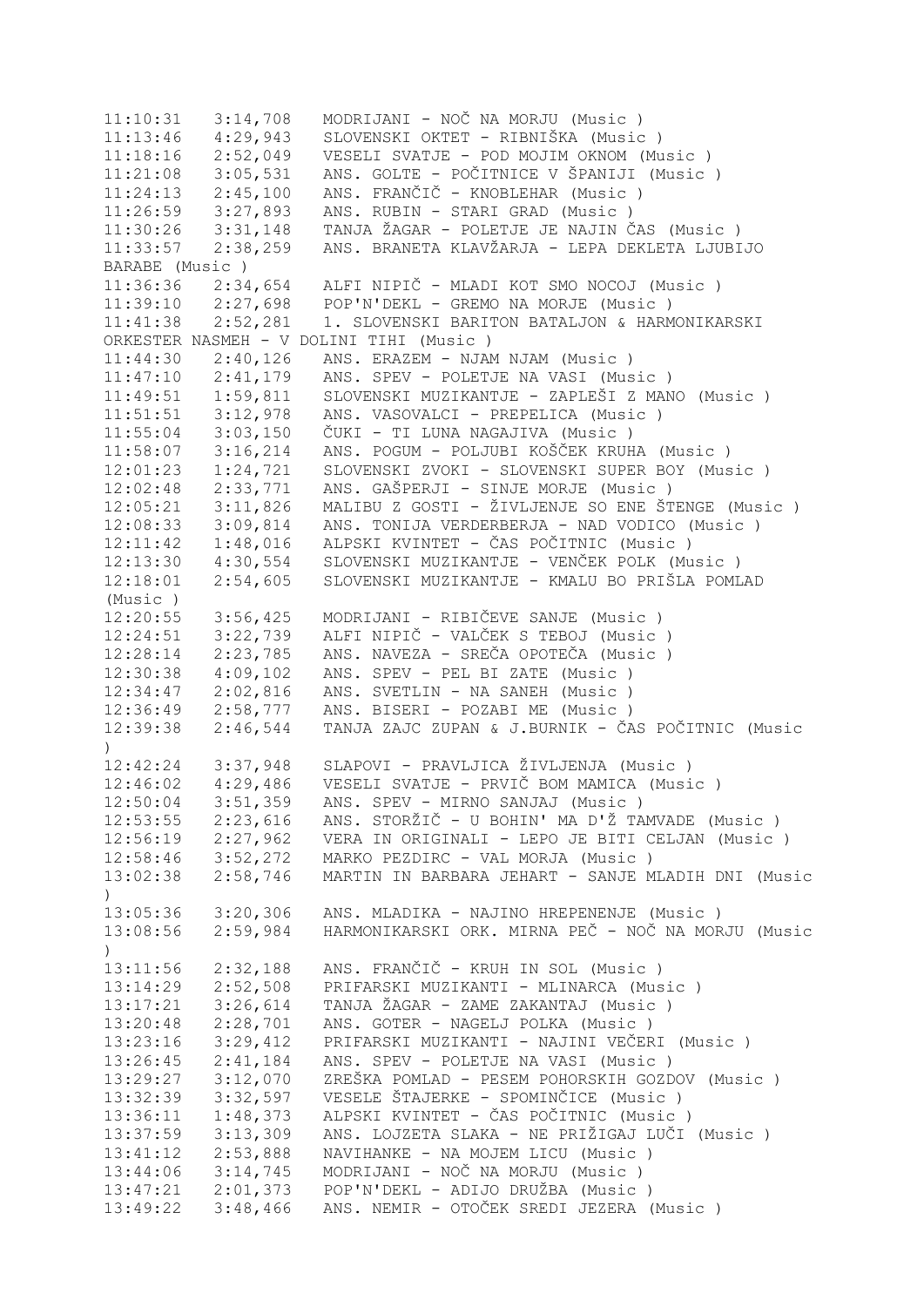13:52:42 4:01,295 ANS. SPEV - MIRNO SANJAJ (Music ) 13:56:34 2:28,543 ANS. SVETLIN - KO SE CVETJE OSUJE (Music ) 13:59:02 3:14,316 NOVI SPOMINI IN MAMA MANKA - KAKO LJUBITI SE (Music ) 14:02:16 4:06,179 ANS. TONIJA VERDERBERJA - ZA VELIKIM MORJEM (Music  $\lambda$ 14:06:22 2:48,377 ANS. ŠTAJERCI - VESELJAK (Music ) 14:09:11 3:17,363 ANS. ERAZEM - POSTOJNA TI MOJA (Music ) 14:12:28 3:56,427 MODRIJANI - RIBIČEVE SANJE (Music ) 14:16:24 2:22,334 IGOR IN ZLATI ZVOKI - ČESTITKE IN POZDRAVI (Music ) 14:18:46 2:45,223 ZREŠKA POMLAD - DAN S TEBOJ (Music ) 14:21:31 3:03,123 ČUKI - TI LUNA NAGAJIVA (Music ) 14:24:34 2:26,399 SLOVENSKI MUZIKANTJE - POD LIPO DOMAČO (Music ) 14:27:00 2:40,348 ANS. AKORDI - HOČEŠ NOČEŠ (Music ) 14:29:40 2:33,708 ANS. GAŠPERJI - SINJE MORJE (Music ) 14:32:13 2:59,619 FANTJE TREH DOLIN - (Music ) 14:35:12 3:07,183 SKUPINA ŠPICA - NA MENINI PLANINI (Music ) 14:38:19 2:27,661 POP'N'DEKL - GREMO NA MORJE (Music )<br>14:40:47 3:17,540 SLOVENSKI MUZIKANTJE - MAVRICA (Musi 3:17,540 SLOVENSKI MUZIKANTJE - MAVRICA (Music ) 14:44:04 3:11,218 ANS. ERAZEM - ORGLICE (Music ) 14:47:15 2:46,767 ZLATI MUZIKANTI - DEKLICA MORJA (Music ) 14:50:02 3:48,510 ANS. GAŠPERJI - VENCEK USPEŠNIC (Music ) 14:53:50 3:38,630 ZREŠKA POMLAD - TEBI (Music ) 14:57:29 3:31,132 TANJA ŽAGAR - POLETJE JE NAJIN ČAS (Music ) 15:01:00 2:04,205 ANS. PETRA FINKA - OHCET BO (Music ) 15:03:04 2:06,006 MLADI DOLENJCI - LE TI SI EDINA (Music ) 15:05:10 3:26,617 TANJA ŽAGAR - ZAME ZAKANTAJ (Music ) 15:08:37 1:50,423 ANS. MIRKA ŠLIBARJA - MI SMO PA TRŽIČANI (Music ) 15:10:27 3:28,964 SLOVENSKI ZVOKI - DAJ MI SRCE (Music ) 15:13:56 4:09,100 ANS. SPEV - PEL BI ZATE (Music ) 15:18:05 3:01,303 ANS. MARZEL - MUZIKA NOCOJ IGRA (Music ) 15:21:06 4:56,593 ANS. SPEV - VENČEK SLAKOVIH (Music ) 15:26:03 3:52,259 MODRIJANI - VENEČEK RIBIČEVE SANJE & PEL BI ZATE (Music ) 15:29:55 3:31,377 FRANC KOMPARE - N'MAU ČEZ JIZARO (Music ) ANS. AKORDI - MOJA MALA (Music ) 15:54:50 2:59,962 HARMONIKARSKI ORK. MIRNA PEČ - NOČ NA MORJU (Music  $\lambda$ 15:57:50 3:21,339 SLOVENSKI MUZIKANTJE - MLADOST JE KOT VETER (Music  $\lambda$ 16:25:52 3:03,670 VESELI SVATJE - NE DAM SRCA (Music ) 16:28:56 2:46,553 TANJA ZAJC ZUPAN & J.BURNIK - ČAS POČITNIC (Music  $\lambda$ 16:31:42 2:40,617 KVINTET DORI - ZGUBU SEM KLARINET (Music ) 16:34:23 3:19,144 ANS. MLADIKA - KO SREČAM GA Z DRUGO (Music ) 16:37:42 3:51,657 MARKO PEZDIRC - VAL MORJA (Music ) 16:41:34 2:25,823 ALFI NIPIČ - ŠTAJERC (Music ) 16:44:00 2:40,141 ANS. PETRA FINKA - NOCOJ ŠE ZADNJIČ BOM PRIŠEL (Music ) 16:46:40 3:05,571 ANS. GOLTE - POČITNICE V ŠPANIJI (Music ) 16:49:45 2:50,485 IGOR IN ZLATI ZVOKI - OČETOVA URA (Music)<br>16:55:19 2:36,474 ANS. ERAZEM - V OŠTARIJI (Music) 16:55:19 2:36,474 ANS. ERAZEM - V OŠTARIJI (Music ) 16:57:55 3:56,464 MODRIJANI - RIBIČEVE SANJE (Music ) DENIS NOVATTO - OD VASI DO VASI (Music ) 17:03:45 2:16,607 ANS. PETRA FINKA - NI MI MAR (Music ) 17:06:02 2:46,788 ZLATI MUZIKANTI - DEKLICA MORJA (Music ) 17:08:49 3:06,528 MODRIJANI - NOČ NA MORJU (Music ) 17:11:55 3:09,113 ANS. PETKA - ČISTA PETKA (Music ) 18:47:16 3:03,134 ČUKI - TI LUNA NAGAJIVA (Music )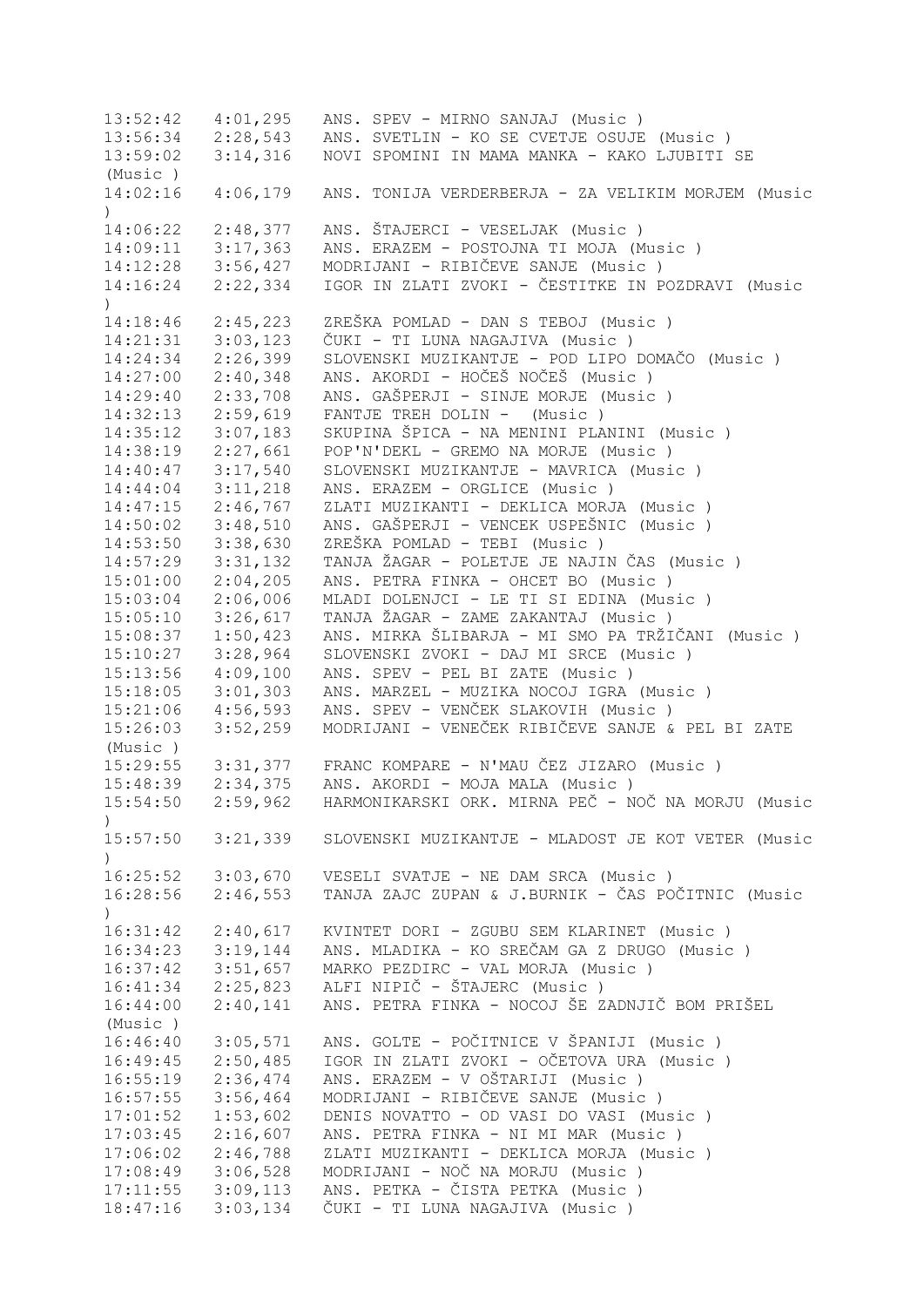18:50:19 2:59,130 ANS. SPEV - PRIJATELJI (Music ) 18:53:18 3:49,251 ŠTIRJE KOVAČI - NEKE SONČNE NEDELJE (Music ) 18:57:07 2:46,502 TANJA ZAJC ZUPAN & J.BURNIK - ČAS POČITNIC (Music  $\lambda$ 18:59:53 2:52,857 SAVINJSKI KVINTET - ČAKAL SEM DEKLICO OB POTOKU (Music ) 19:02:46 2:22,115 ŠTIRJE KOVAČI - BREZ VEZE (Music ) 19:05:08 2:27,655 POP'N'DEKL - GREMO NA MORJE (Music ) 19:07:36 3:09,938 MAJA ODERLAP - JAGER MUZIKANT (Music ) 19:10:46 2:28,011 VESELE ŠTAJERKE - LJUBČEK MOJ (Music ) 19:13:13 4:09,103 ANS. SPEV - PEL BI ZATE (Music ) 19:17:22 1:19,625 DENIS NOVATTO - CIRKUS RENZ (Music ) 19:18:42 3:20,230 SLOVENSKI MUZIKANTJE - GASILSKA KORAČNICA (Music ) 19:25:21 3:27,055 TANJA ŽAGAR - ZAME ZAKANTAJ (Music ) 19:28:48 3:27,930 REBEKA DREMELJ - PETEK 13 (Music ) 20:29:48 3:24,415 ATOMIK HARMONIK - NATOČI GA KELNARCA (Music ) 21:44:05 3:51,576 ANS. SPEV - MIRNO SANJAJ (Music ) 21:47:56 3:27,096 ALFI NIPIČ - MOJE DEKLE (Music ) 21:51:23 2:54,609 ANS. TONIJA VERDERBERJA - KEPICA (Music ) 21:54:18 2:59,984 HARMONIKARSKI ORK. MIRNA PEČ - NOČ NA MORJU (Music ) 21:57:18 2:12,145 DAN IN NOČ - ZA DEŽJEM POSIJE SONCE (Music ) 21:59:30 3:30,165 ANS. NAVEZA - S TABO VSE LEPŠE JE (Music ) 22:03:00 2:41,180 ANS. SPEV - POLETJE NA VASI (Music ) 22:05:41 2:50,940 ANS. FRANČIČ - BELE KRIZANTEME (Music ) 22:08:32 3:50,866 JODEL EXPRESS - IBER DOZA (Music ) 22:12:23 3:52,385 MODRIJANI - VENEČEK RIBIČEVE SANJE & PEL BI ZATE (Music ) 22:16:15 2:12,139 ZARJA - UŽNIVKA (Music ) 22:18:27 3:28,075 VESELI DOLENJCI - POVEJ DEKLE (Music ) 22:21:55 3:31,143 TANJA ŽAGAR - POLETJE JE NAJIN ČAS (Music ) 22:25:26 3:06,693 INGRID BRUGEMMAN - JODLARSKA KRALJICA (Music ) 22:28:33 2:52,551 VESELI DOLENJCI - ŠE ZADNJIČ (Music ) 22:31:25 3:05,584 ANS. GOLTE - POČITNICE V ŠPANIJI (Music ) 22:34:31 2:55,700 ANS. FRANČIČ - NOVI OČKA (Music ) 22:37:27 2:39,701 ANS. MLADIKA - RADA IMAM (Music ) 22:40:06 3:51,656 MARKO PEZDIRC - VAL MORJA (Music ) 22:43:58 3:27,701 ANS. VITA - MAMA, PODAJ MI ROKO (Music ) 22:47:26 2:06,054 BENEŠKI FANTJE - SONČNO JUTRO (Music ) 22:49:31 4:06,221 ANS. TONIJA VERDERBERJA - ZA VELIKIM MORJEM (Music ) 22:53:38 3:52,901 ANS. BITENC - KUKAVICA (Music ) 22:57:30 2:37,219 ANS. SVETLIN - PO NAGELJ NA LIMBARSKO GORO (Music  $\lambda$ 23:00:08 2:33,585 ANS. GAŠPERJI - SINJE MORJE (Music ) 23:02:41 3:12,455 TURBO ANGELS - RIBA RIBI GRIZE REP (Music ) 23:02:41 3:12,455 TURBO ANGELS - RIBA RIBI GRIZE REP (Music )<br>23:05:53 3:04,177 ANS. SVETLIN - BELO OBLEKO SI ŽE NOSILA (Music )<br>23:08:57 3:14,695 MODRIJANI - NOČ NA MORJU (Music ) 23:08:57 3:14,695 MODRIJANI - NOČ NA MORJU (Music ) 23:12:12 2:36,609 ANS. PETKA - NIKAR NE TARNAJ LJUBICA (Music ) 23:14:48 3:31,478 ANS. UNIKAT - SANJALA SVA (Music ) 23:18:20 1:48,100 ALPSKI KVINTET - ČAS POČITNIC (Music ) 23:20:08 4:09,848 PRIMORSKI FANTJE - NE JOKAJ (Music ) 23:24:18 3:16,430 ZAKA PA NE - NEKEGA JUTRA (Music ) 23:27:34 3:31,106 TANJA ŽAGAR - POLETJE JE NAJIN ČAS (Music ) 23:31:05 3:13,204 NATALIJA KOLŠEK - MAMA (Music ) 23:34:19 2:45,438 IGOR IN ZLATI ZVOKI - JAZ LUNCO VPRAŠAL BOM (Music  $\lambda$ 23:37:03 3:27,340 TANJA ŽAGAR - ZAME ZAKANTAJ (Music ) 23:40:30 3:08,486 HIŠNI ANS. AVSENIK - NASVIDENJE (Music ) 23:43:34 4:32,907 ZREŠKA POMLAD - ZADNJI POLETNI DAN (Music )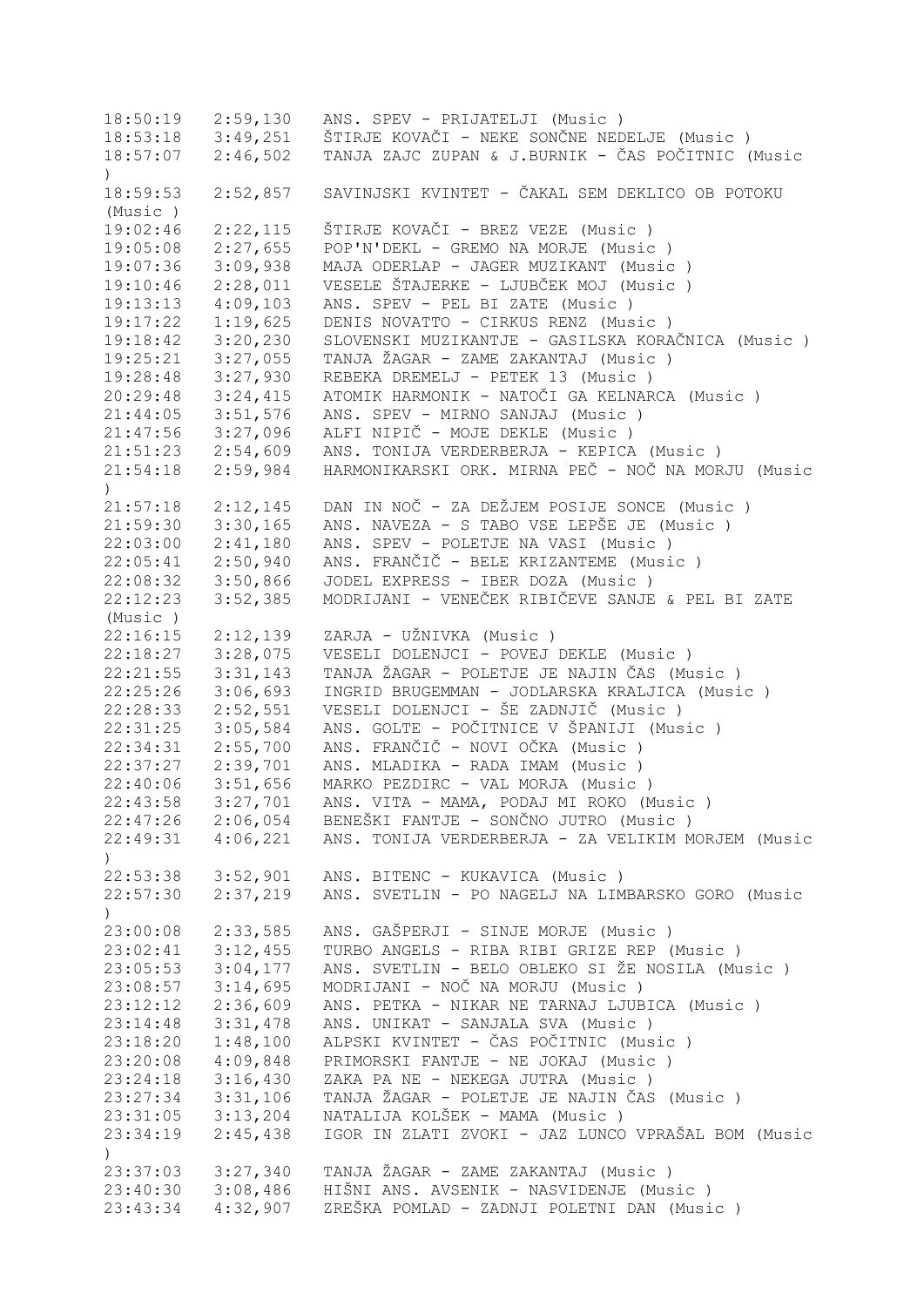|  | 23:48:07 3:04,426 ČUKI - TI LUNA NAGAJIVA (Music)              |  |
|--|----------------------------------------------------------------|--|
|  | 23:54:43 3:11,738 ANS. BRANETA KLAVŽARJA - MAMINA RUTA (Music) |  |
|  | $23:57:54$ $3:48.737$ MLADI DOLENJCI - NISEM POZABIL (Music)   |  |

11/5/2022

| 0:01:43                     | 4:09,109 | ANS. SPEV - PEL BI ZATE (Music)                    |
|-----------------------------|----------|----------------------------------------------------|
| 0:05:52                     | 3:17,180 | ALFI NIPIČ - SE POHORJE VIDI (Music)               |
| 0:09:09                     | 2:23,620 | ANS. BRATOV POLJANŠEK - KAMNIŠKE GORE (Music)      |
| 0:11:32<br>$\left( \right)$ | 4:06,253 | ANS. TONIJA VERDERBERJA - ZA VELIKIM MORJEM (Music |
| 0:15:38                     | 3:01,278 | ANS. BRANETA KLAVŽARJA - DROBNA PREVARA (Music)    |
| 0:18:40                     | 2:18,140 | ANS. VIHAR - ŠE ČAKAM TE (Music)                   |
| 0:23:35                     | 3:52,387 | MODRIJANI - VENEČEK RIBIČEVE SANJE & PEL BI ZATE   |
| (Music)                     |          |                                                    |
| 0:27:27                     | 3:47,537 | ANS. BRANETA KLAVŽARJA - ZARADI PESMI (Music )     |
| 0:31:15                     | 2:27,730 | ANS. NAPEV - VEM ZA DEKLE (Music)                  |
| 0:33:42                     | 2:41,215 | ANS. SPEV - POLETJE NA VASI (Music)                |
| 0:36:23                     | 3:28,813 | VANDROVCI - NAJIN DAN (Music)                      |
| 0:39:52                     | 3:10,247 | DONAČKA - NA MOSTU (Music)                         |
| 0:43:03                     | 3:05,544 | ANS. GOLTE - POČITNICE V ŠPANIJI (Music )          |
| 0:46:08                     | 3:20,348 | KLAPA MALI GRAD - MASLINA JE NEOBRANA (Music)      |
| 0:49:28                     | 2:29,878 | ANS. POET - MOJA SI TI (Music)                     |
| 0:51:58                     | 3:51,539 | ANS. SPEV - MIRNO SANJAJ (Music)                   |
| 0:55:50                     | 4:02,097 | ALFI NIPIČ - VEM DA TIHO SPIŠ (Music )             |
| 0:59:52                     | 3:20,605 | VESELI DOLENJCI - POSLANA Z NEBES (Music )         |
| 1:03:12                     | 2:27,647 | POP'N'DEKL - GREMO NA MORJE (Music)                |
| 1:05:40                     | 3:15,651 | ANS. POGUM - MNOGO ZDRAVJA (Music)                 |
| 1:08:55                     | 1:54,836 | MODRIJANI - I FOLLOW RIVERS (Music)                |
| 1:10:50                     | 2:46,778 | ZLATI MUZIKANTI - DEKLICA MORJA (Music)            |
| 1:13:37                     | 4:17,204 | MALIBU IN JOŽE - NADALINA (Music)                  |
| 1:17:54                     | 1:52,214 | SLOVENSKI ZVOKI - SHOW PUMPE (Music )              |
| 1:19:46                     | 3:51,667 | MARKO PEZDIRC - VAL MORJA (Music)                  |
| 1:23:37                     | 3:35,178 | ANS. POGUM - TOVORNJAKAR (Music)                   |
| 1:27:13                     | 2:56,871 | ANS. AKORDI - ŽELIM SI TE (Music)                  |
| 1:30:09                     | 2:46,536 | TANJA ZAJC ZUPAN & J.BURNIK - ČAS POČITNIC (Music  |
| $\lambda$                   |          |                                                    |
| 1:32:56                     | 2:05,234 | ANS. SVETLIN - NAŠE VESELJE (Music)                |
| 1:35:01                     | 2:48,466 | ZAKA PA NE - ZVITA PUNCA (Music)                   |
| 1:37:49                     | 3:56,422 | MODRIJANI - RIBIČEVE SANJE (Music)                 |
| 1:41:45                     | 1:55,735 | OKTET PETROL & TRIO VIKI AŠIC - LJUBICINA POŠTA    |
| (Music)                     |          |                                                    |
| 1:43:41                     | 3:25,477 | POSKOČNI MUZIKANTI - OBJEMI ME (Music)             |
| 1:47:06                     | 3:14,699 | MODRIJANI - NOČ NA MORJU (Music)                   |
| 1:50:21                     | 2:30,941 | ALPENSOUND - I LIAB DI (Music)                     |
| 1:52:52                     | 2:26,201 | ZAKA PA NE - MLEJKU (Music)                        |
| 1:55:18                     | 2:33,349 | ANS. GAŠPERJI - SINJE MORJE (Music)                |
| 1:57:51                     | 3:21,505 | ANS. VITA - SREČA (Music)                          |
| 2:01:13                     | 2:55,868 | JODEL EXPRESS - KRALJICA JODLANJA (Music)          |
| 2:04:08                     | 2:59,937 | HARMONIKARSKI ORK. MIRNA PEČ - NOČ NA MORJU (Music |
| $\mathcal{L}$               |          |                                                    |
| 2:07:08                     | 2:50,387 | PRIMORSKI FANTJE - JAST PRIDEM NAZAJ (Music)       |
| 2:09:59                     | 2:41,148 | GADI - LAHKO NOČ (Music)                           |
| 2:12:40                     | 1:48,017 | ALPSKI KVINTET - ČAS POČITNIC (Music )             |
| 2:14:28                     | 2:42,501 | MALIBU - KAJ TI JE (Music)                         |
| 2:17:10                     | 2:47,561 | NAVIHANKE - POKAŽI MI, DA ME IMAŠ ŠE RAD (Music)   |
| 2:19:58                     | 3:52,381 | MODRIJANI - VENEČEK RIBIČEVE SANJE & PEL BI ZATE   |
| (Music)                     |          |                                                    |
| 2:23:50                     |          | 2:38,377 ANS. ZABAVLJAČI - ZABAVNA POLKA (Music)   |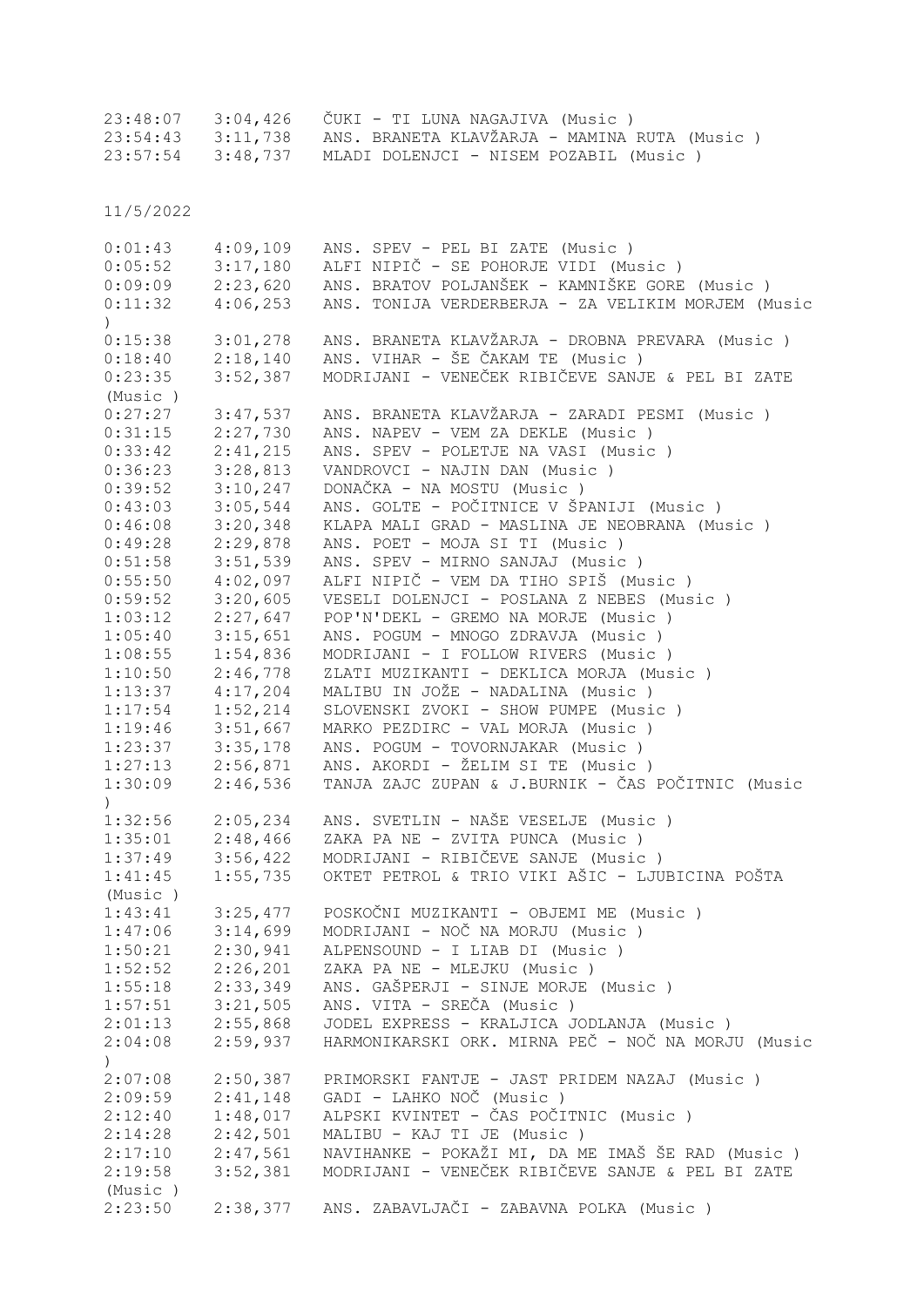| 2:26:28          |          | 2:40,942 SLOVENSKI MUZIKANTJE - MOJ FANT JE VESELJAK (Music |
|------------------|----------|-------------------------------------------------------------|
| $\mathcal{C}$    |          |                                                             |
| 2:29:09          | 3:51,547 | ANS. SPEV - MIRNO SANJAJ (Music)                            |
| 2:33:00          | 2:53,383 | ANS. FRANČIČ - ZAKONSKE TEŽAVE (Music)                      |
| 2:35:54          | 3:02,847 | ANS. KRAJCARJI - LJUBIM JOŽICO (Music )                     |
| 2:38:56          | 1:48,251 | ALPSKI KVINTET - ČAS POČITNIC (Music )                      |
| 2:40:44          | 2:59,056 | FRENK NOVA - DAJ MI ZRAK (Music)                            |
| 2:43:43          | 3:12,648 | ANS. POGUM - RUM ZA POGUM (Music)                           |
| 2:46:55          | 3:51,664 | MARKO PEZDIRC - VAL MORJA (Music)                           |
| 2:50:47          | 3:43,311 | STANE VIDMAR - NE BUDITE ME VAS PROSIM (Music)              |
| 2:54:30          | 2:25,591 | ANS. POET - RAD BIL BI TVOJ POET (Music)                    |
| 2:56:56          | 3:31,138 | TANJA ŽAGAR - POLETJE JE NAJIN ČAS (Music)                  |
| 3:00:27          | 3:21,824 | ANS. GAŠPERJI - SINJE MORJE (Music)                         |
| 3:03:49          | 2:20,623 | VESELE ŠTAJERKE - HOČEŠ ME ALI NOČEŠ ME (Music)             |
| 3:06:09          | 3:02,953 | ČUKI - TI LUNA NAGAJIVA (Music)                             |
| 3:09:12          | 3:27,890 | GLOBAL KRYNER - LIKE A VIRGIN (Music )                      |
| 3:12:40          | 2:34,177 | SKUPINA ŠPICA - NIKOLI VEČ (Music )                         |
| 3:15:14          | 2:46,727 | ZLATI MUZIKANTI - DEKLICA MORJA (Music)                     |
|                  |          |                                                             |
| 3:18:01          | 2:30,943 | ANS. NEMIR - ZAVRTI SE Z MENOJ (Music)                      |
| 3:20:32          | 2:38,893 | ANS. BRATOV POLJANŠEK - TUHINJSKI FANTJE (Music)            |
| 3:23:10          | 3:14,630 | MODRIJANI - NOČ NA MORJU (Music)                            |
| 3:26:25          | 5:21,284 | HELENA IN HAJNI BLAGNE - SREBRNA REKA (Music)               |
| 3:31:46          | 3:11,671 | BENEŠKI FANTJE - LUNCA BENEŠKA (Music )                     |
| 3:34:58          | 2:27,486 | POP'N'DEKL - GREMO NA MORJE (Music)                         |
| 3:37:25          | 2:46,866 | MODRIJANI - DEKLE S ČRNIMI OČMI (Music)                     |
| 3:40:12          | 2:44,967 | GADI - MALO, MALO ŠE (Music)                                |
| 3:42:57          | 3:26,620 | TANJA ŽAGAR - ZAME ZAKANTAJ (Music )                        |
| 3:46:24          | 3:02,195 | ANS. POGUM - MLADOST JE NOROST (Music)                      |
| 3:49:26          | 3:00,983 | ANS. UNIKAT - ZAPLEŠI Z NAMI (Music )                       |
| 3:52:27          | 4:09,111 | ANS. SPEV - PEL BI ZATE (Music)                             |
| 3:56:36          | 3:04,311 | LAŠKA PIHALNA GODBA - PTUJ 76 (Music)                       |
| 3:59:40          | 2:59,703 | ANS. GOLTE - KOT BELI ZAJČKI (Music )                       |
| 4:02:40          | 3:56,416 | MODRIJANI - RIBIČEVE SANJE (Music)                          |
| 4:06:37          | 2:26,416 | ANS. GAŠPERJI - BELA JADRA (Music )                         |
| 4:09:03          | 3:01,344 | VAGABUNDI - KO SLIŠIM GLASBO (Music )                       |
| 4:12:04          | 2:59,987 | HARMONIKARSKI ORK. MIRNA PEČ - NOČ NA MORJU (Music          |
| $\left( \right)$ |          |                                                             |
| 4:15:04          |          | 2:29,751 SAVINJSKI KVINTET - POLKA ZA HARMONIKO (Music)     |
| 4:17:33          | 2:42,522 | MODRIJANI - MOJA (Music)                                    |
| 4:20:15          | 2:33,855 | ANS. GAŠPERJI - SINJE MORJE (Music)                         |
| 4:22:49          | 3:18,307 | ANS. ZASAVCI - KJE NAJDEŠ MIR (Music)                       |
| 4:26:07          | 3:00,988 | PRIMORSKI FANTJE - KARAMELA (Music)                         |
| 4:29:08          | 2:41,125 | ANS. SPEV - POLETJE NA VASI (Music)                         |
| 4:31:49          | 3:01,160 | ALPSKI KVINTET - BELA VRTNICA (Music)                       |
| 4:34:50          | 1:47,678 | ANS. SVETLIN - SRČNI NEMIR (Music)                          |
| 4:36:38          | 3:05,547 | ANS. GOLTE - POČITNICE V ŠPANIJI (Music)                    |
| 4:39:43          | 2:56,369 | STANE PETRIČ - NE ODHAJAJ VEČ (Music)                       |
| 4:42:40          | 1:38,600 | BENEŠKI FANTJE - VESELI BENEČANI (Music )                   |
|                  | 4:06,184 | ANS. TONIJA VERDERBERJA - ZA VELIKIM MORJEM (Music          |
| 4:44:18          |          |                                                             |
|                  |          |                                                             |
| 4:48:24          | 3:07,898 | ANS. FRANČIČ - MLADA ŽENA (Music)                           |
| 4:51:32          | 2:50,453 | ANS. MLADIKA - CHAT (Music)                                 |
| 4:54:22          | 2:46,542 | TANJA ZAJC ZUPAN & J.BURNIK - ČAS POČITNIC (Music           |
|                  |          |                                                             |
| 4:57:09          | 3:00,625 | HIŠNI ANS. AVSENIK - ČEZ ZELENE TRATE (Music)               |
| 5:00:10          | 2:46,772 | SLOVENSKI ZVOKI - SMEH KLARINETA (Music)                    |
| 5:02:17          | 3:51,535 | ANS. SPEV - MIRNO SANJAJ (Music)                            |
| 5:06:08          | 1:37,818 | HIŠNI ANS. AVSENIK - NA GOLICI (Music )                     |
| 5:07:46          | 3:34,637 | ANS. AKORDI - NAJINA ZGODBA (Music)                         |
| 5:11:20          | 2:27,671 | POP'N'DEKL - GREMO NA MORJE (Music)                         |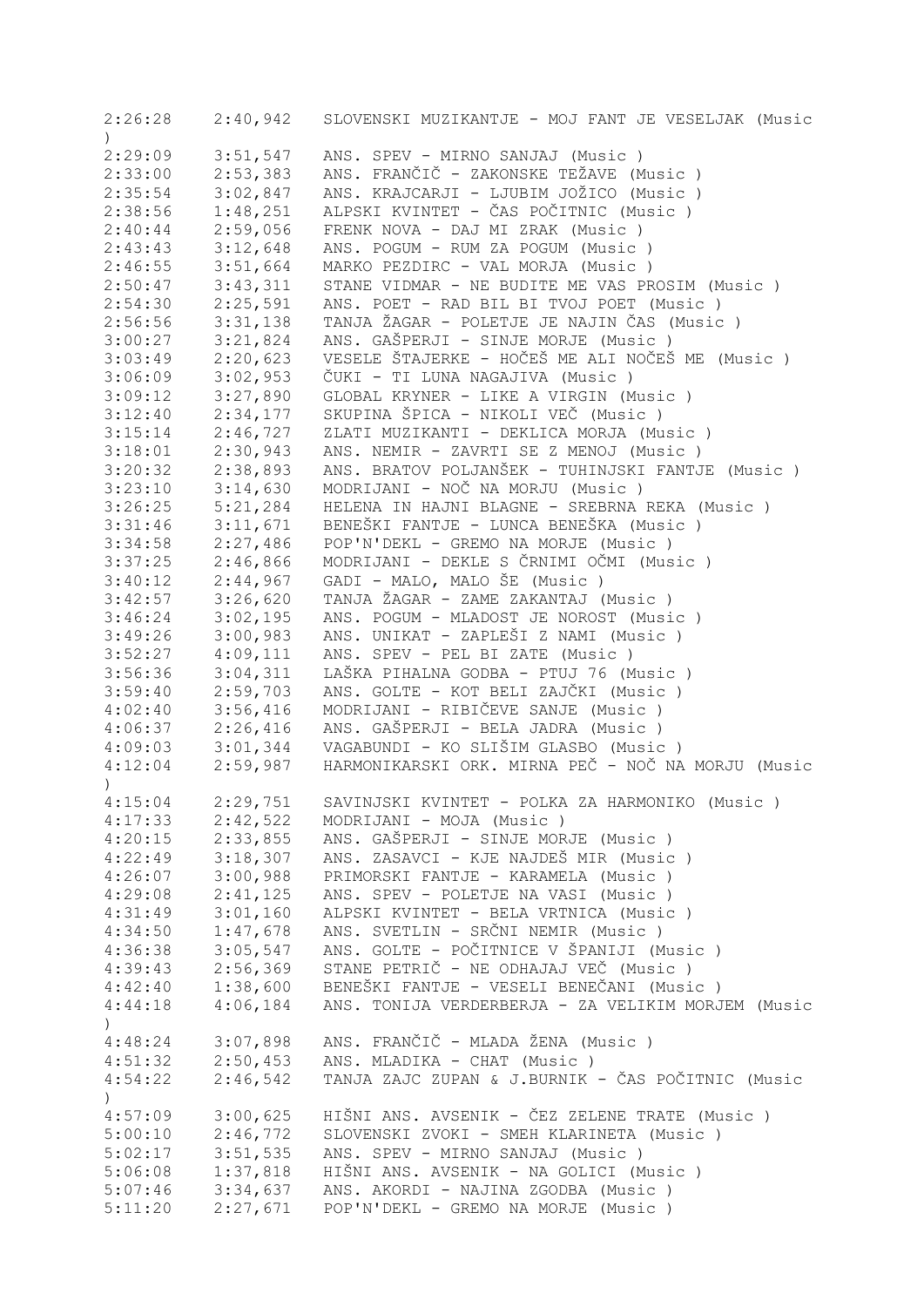| 5:13:48              | 2:44,726 | ANS. NEMIR - VSE ZVEZDE SEM PREŠTEL (Music)                |
|----------------------|----------|------------------------------------------------------------|
| 5:16:33              | 3:15,513 | ANS. GOLTE - ZAME SI KOT BISER (Music)                     |
| 5:19:48              | 2:59,938 | HARMONIKARSKI ORK. MIRNA PEČ - NOČ NA MORJU (Music         |
| $\left( \right)$     |          |                                                            |
| 5:22:48              | 2:48,135 | KORADO IN BRENDI - ZA LJUBI MIR (Music)                    |
| 5:25:36              | 2:42,037 | ALPSKI KVINTET - NAŠA POLKA (Music)                        |
| 5:28:18              | 1:48,220 | ALPSKI KVINTET - ČAS POČITNIC (Music )                     |
| 5:30:06              | 3:11,952 | ALEKSANDER PRIMC - VENČEK NARODNIH (Music)                 |
| 5:33:18              | 3:03,848 | IGOR IN ZLATI ZVOKI - STARI GRAD (Music )                  |
| 5:36:21              | 3:05,493 | ANS. GOLTE - POČITNICE V ŠPANIJI (Music )                  |
| 5:39:27              | 2:13,655 | ALPSKI KVINTET - JANEZOV BARITON (Music )                  |
| 5:41:41              | 3:38,384 | ANS. POGUM - ZAPOJ PRIJATELJ STARI (Music)                 |
| 5:45:19              | 2:46,549 | TANJA ZAJC ZUPAN & J.BURNIK - ČAS POČITNIC (Music          |
| $\mathcal{L}$        |          |                                                            |
| 5:48:05              | 2:56,843 | ANS. CVET - FANT OD FARE (Music)                           |
| 5:51:02              | 2:36,365 | POSKOČNI MUZIKANTI - POGLEDAM TE (Music)                   |
| 5:53:38              | 2:46,788 | ZLATI MUZIKANTI - DEKLICA MORJA (Music)                    |
| 5:56:25              | 3:08,742 | ANS. SVETLIN IN STANE PETRIČ - BELO OBLEKO SI ŽE           |
| NOSILA (Music)       |          |                                                            |
| 5:59:34              | 3:48,093 | ANS. NAPEV - ZADNJIČ BOM JOKAL NOCOJ (Music)               |
| 6:03:22              | 3:03,686 | ČUKI - TI LUNA NAGAJIVA (Music )                           |
| 6:06:25              | 2:41,503 | ANS. SVETLIN - VEDNO NA POTI (Music)                       |
| 6:09:06              | 2:56,380 | ANS.SPEV - BITI KNAP JE LEP POKLIC! (Music)                |
| 6:12:03              | 2:41,180 | ANS. SPEV - POLETJE NA VASI (Music)                        |
| 6:14:44              | 2:48,944 | SLOVENSKI MUZIKANTJE - VESELI MUZIKANT (Music )            |
| 6:17:33              | 3:01,933 | ŠTIRJE KOVAČI - RŽENOVA TINKA (Music )                     |
|                      |          | TANJA ŽAGAR - POLETJE JE NAJIN ČAS (Music)                 |
| 6:22:35              | 3:31,145 |                                                            |
| 6:26:06              | 1:54,481 | SAVINJSKI KVINTET - OKROGLA POLKA (Music )                 |
| 6:28:00              | 2:13,487 | ANS. BISERI - FERMENTIN (Music)                            |
| 6:30:14              | 2:33,486 | ANS. GAŠPERJI - SINJE MORJE (Music)                        |
| 6:32:47              | 3:04,816 | ANS. FRANČIČ - NOVOROJENČEK (Music)                        |
| 6:35:51              | 2:48,687 | JODEL EXPRESS - NA RIBIŠKI KOČI (Music )                   |
| 6:38:39              | 3:14,703 | MODRIJANI - NOČ NA MORJU (Music)                           |
| 6:41:54              | 2:20,137 | OKTET SOTOČJE - VASOVALSKA (Music )                        |
| 6:44:14              | 3:39,065 | ANS. AKORDI - ČE PA NISEM JAZ ZA TEBE (Music)              |
| 6:47:52              | 4:06,448 | ANS. TONIJA VERDERBERJA - ZA VELIKIM MORJEM (Music         |
| $\left( \right)$     |          |                                                            |
| 6:54:18              | 2:17,200 | SLOVENSKI MUZIKANTJE - ZEBE ME (Music )                    |
| 6:56:35              | 3:02,892 | ANS. MLADIKA - V KROGU VRTI SE ŽIVLJENJE (Music)           |
| $6:59:38$ $4:09,339$ |          | ANS. SPEV - PEL BI ZATE (Music)                            |
| 7:08:59              |          | 2:19,612 GOTER&SREDENŠEK - ŠTAJERC NAŠ JE VERY GOOD (Music |
| $\mathcal{C}$        |          |                                                            |
| 7:11:19              | 2:57,061 | ANS. KRAJCARJI - NUORI CAJTI (Music)                       |
| 7:14:16              | 3:56,422 | MODRIJANI - RIBIČEVE SANJE (Music )                        |
| 7:18:12              | 2:21,666 | FANTJE Z VSEH VETROV - TE DOMAČE VIŽE (Music )             |
| 7:20:34              | 3:34,988 | ANS. UNIKAT - DOVOLJ MI JE (Music)                         |
| 7:24:09              | 3:51,671 | MARKO PEZDIRC - VAL MORJA (Music)                          |
| 7:28:00              | 3:14,995 | ANS. PROSEN - NIHČE NE JOČE ZASTONJ (Music)                |
| 7:31:15              | 2:30,474 | NAVIHANKE - TI, TI, TI NAVIHANKA (Music )                  |
| 7:33:45              | 3:52,353 | MODRIJANI - VENEČEK RIBIČEVE SANJE & PEL BI ZATE           |
| (Music)              |          |                                                            |
| 7:37:38              | 2:57,383 | SLOVENSKI MUZIKANTJE - VESELI MUZIKANT (Music)             |
| 7:40:35              | 2:53,091 | ANS. PETRA FINKA - MORSKA PRAVLJICA (Music )               |
| 7:43:28              | 3:26,863 | TANJA ŽAGAR - ZAME ZAKANTAJ (Music )                       |
| 7:46:55              | 3:38,754 | ANS. SVETLIN - LEPO JE DELITI LJUBEZEN Z NEKOM             |
| (Music)              |          |                                                            |
| 7:50:33              | 2:36,269 | ANS. BISERI - FEJSTBUKOVA GENERACIJA (Music)               |
| 7:53:09              | 4:06,182 | ANS. TONIJA VERDERBERJA - ZA VELIKIM MORJEM (Music         |
| $\left( \right)$     |          |                                                            |
| 7:57:16              | 4:01,332 | ŠTAJERSKIH 7 - ČAS OTROŠTVA (Music )                       |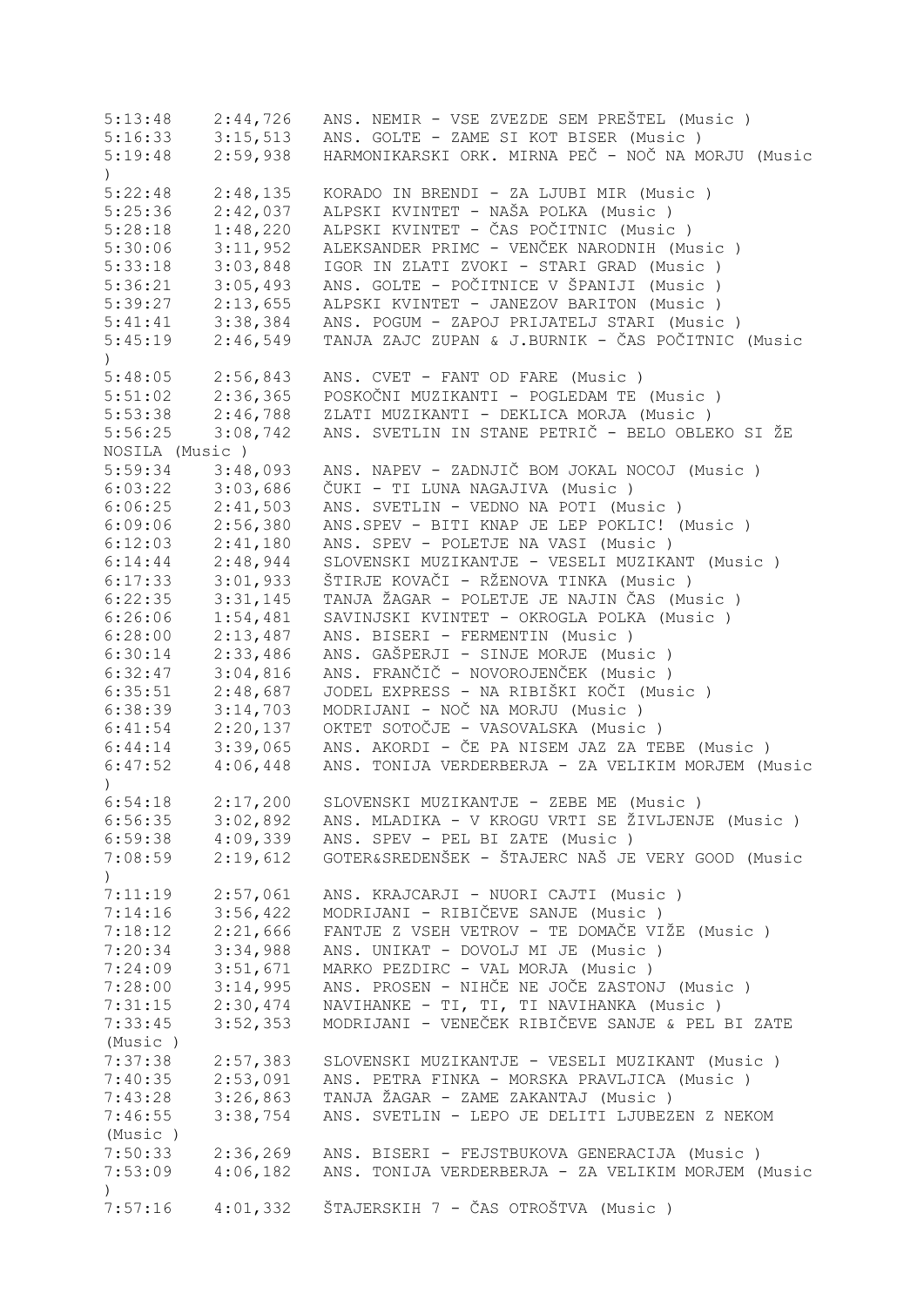8:01:17 4:21,783 PRIMORSKI FANTJE - NE JOKAJ (Music ) 8:05:39 3:51,517 ANS. SPEV - MIRNO SANJAJ (Music ) 8:09:30 3:55,506 OKROGLI MUZIKANTJE - PO SVOJI POTI GREM (Music ) 8:13:26 3:06,098 SKUPINA ŠPICA - KO LJUBEZEN DAŠ NEKOMU (Music ) 8:16:31 3:56,434 MODRIJANI - RIBIČEVE SANJE (Music)<br>8:20:28 1:44,180 SAVINJSKI KVINTET - POLKA ZA KLARIN 8:20:28 1:44,180 SAVINJSKI KVINTET - POLKA ZA KLARINET (Music ) 8:22:12 3:03,736 BENEŠKI FANTJE - POJDEM V BENEČIJO (Music ) 8:25:15 3:52,379 MODRIJANI - VENEČEK RIBIČEVE SANJE & PEL BI ZATE (Music ) 8:29:08 2:55,896 ANS. ZABAVLJAČI - POVEJTE MI ZAKAJ (Music ) 8:32:04 2:20,245 PRIFARSKI MUZIKANTI - IZ ZEMLJE GRE V TRSEK (Music  $\lambda$ 8:34:24 3:11,937 MODRIJANI - NOČ NA MORJU (Music ) 8:37:36 2:44,621 ANS. LOJZETA SLAKA - MUZIKANT (Music ) 8:40:20 4:01,159 ANS. SPEV - Z NJO (Music ) 8:44:21 2:33,754 ANS. GAŠPERJI - SINJE MORJE (Music ) 8:46:54 2:43,143 ANS. ŠTAJERCI - SANJAM O NAJINI PRAVLJICI (Music)<br>8:49:38 1:57,927 ANS. SPEV - ODPIRAJ DEKLE KAMRICO (Music) 8:49:38 1:57,927 ANS. SPEV - ODPIRAJ DEKLE KAMRICO (Music ) 8:51:35 2:41,226 ANS. SPEV - POLETJE NA VASI (Music ) 8:54:16 3:53,589 ALFI NIPIČ - VEM DA TIHO SPIŠ (Music ) 8:58:09 2:29,945 VERA IN ORIGINALI - KLEPETAVI KLARINETI (Music ) 9:00:39 2:46,780 ZLATI MUZIKANTI - DEKLICA MORJA (Music ) 9:03:26 1:40,352 ANS. VITA - V DOLINI TIHI (Music ) 9:20:20 2:42,922 PRIFARSKI MUZIKANTI - MARKO SKAČE (Music)<br>9:23:02 2:46,527 TANJA ZAJC ZUPAN & J.BURNIK - ČAS POČITNIC 9:23:02 2:46,527 TANJA ZAJC ZUPAN & J.BURNIK - ČAS POČITNIC (Music ) 9:25:48 3:26,306 IGOR IN ZLATI ZVOKI - LE TI SI MI ZAUPALA (Music ) 9:29:15 3:04,951 ANS. ERAZEM - ZIGO ZAGO (Music ) 10:51:00 3:00,080 HARMONIKARSKI ORK. MIRNA PEČ - NOČ NA MORJU (Music  $\left( \right)$ 10:54:00 2:56,044 ALPSKI KVINTET - JANEZOV BARITON (Music ) 10:56:56 3:25,560 ANS. VASOVALCI - MOJA DEŽELICA (Music)<br>11:00:21 3:26,854 TANJA ŽAGAR - ZAME ZAKANTAJ (Music) 11:00:21 3:26,854 TANJA ŽAGAR - ZAME ZAKANTAJ (Music ) 11:03:48 2:03,188 NUŠA DERENDA - NOE, NOE (Music)<br>11:05:51 2:37,562 ANS. SPEV - MAČICE (Music) 2:37,562 ANS. SPEV - MAČICE (Music )<br>4:09,092 ANS. SPEV - PEL BI ZATE (Mu 11:08:28 4:09,092 ANS. SPEV - PEL BI ZATE (Music ) 11:56:09 2:20,867 ANS. SVETLIN - SPOMIN NA LJUBEZEN (Music ) 11:58:29 3:03,450 ČUKI - TI LUNA NAGAJIVA (Music ) 12:01:32 2:44,656 KLAPA MALI GRAD - VRATIJA SE ŠIME (Music ) 12:04:17 2:40,272 ANS. PETKA - VŠEČ SI MI (Music ) 12:06:56 3:31,135 TANJA ŽAGAR - POLETJE JE NAJIN ČAS (Music ) 12:10:28 3:51,155 LAŠKA PIHALNA GODBA - TRIDESET LET (Music ) 12:14:19 3:41,457 ANS. PETRA FINKA - ŠE ENKRAT ŠLA S TEBOJ BI PRED OLTAR (Music ) 12:18:00 1:47,969 ALPSKI KVINTET - ČAS POČITNIC (Music)<br>12:19:48 1:37,537 JODEL EXPRESS - KDOR ZNA PA ZNA (Music 12:19:48 1:37,537 JODEL EXPRESS - KDOR ZNA PA ZNA (Music ) 12:21:26 2:27,434 ANS. BISERI - PUNČI, NI DEBATE (Music ) 12:23:53 2:27,652 POP'N'DEKL - GREMO NA MORJE (Music ) 12:26:21 2:14,936 INGRID BRUGEMMAN - ŽELIM SI FANTA (Music ) 12:28:35 4:19,668 NAVIHANKE - ROCK MIX (Music ) 12:32:55 3:51,662 MARKO PEZDIRC - VAL MORJA (Music ) 12:36:47 2:42,737 ANS. STORŽIČ - PREVZETNICA (Music ) 12:39:29 2:14,710 ANS. RUBIN - SRCE MI JE UKRADLA ŠTAJERKA (Music ) 12:41:44 3:05,538 ANS. GOLTE - POČITNICE V ŠPANIJI (Music ) 12:44:49 2:51,421 PRIJATELJI ZAGORJA - PO ASFALTU (Music ) 12:47:41 3:55,110 NOVI SPOMINI - PET MINUT (Music ) 12:51:36 2:46,514 TANJA ZAJC ZUPAN & J.BURNIK - ČAS POČITNIC (Music ) 12:54:22 2:51,138 ANS. JOŽOVEC - VESELJE, RADOST, SREČO VAM ŽELIMO (Music )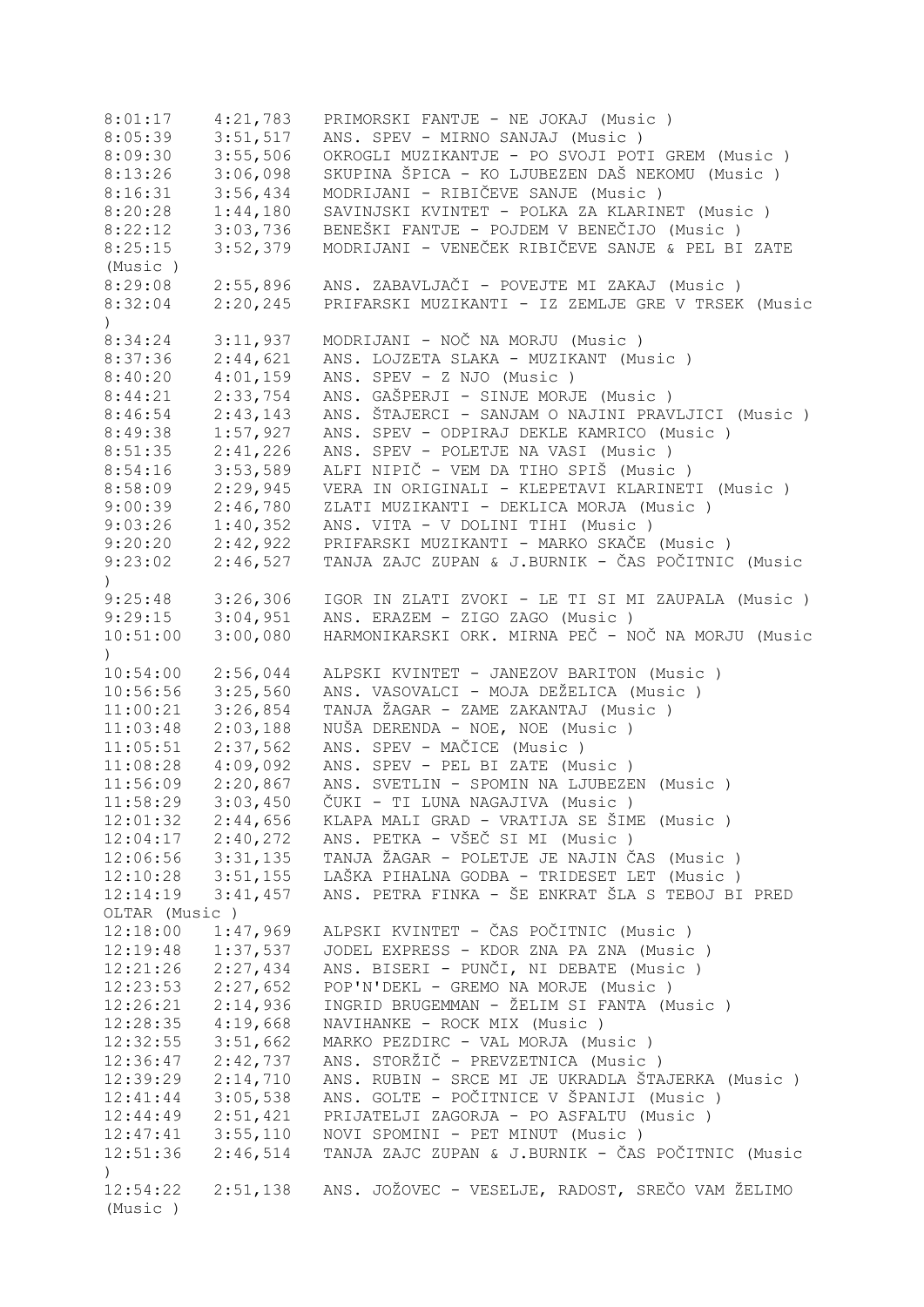12:57:13 3:58,507 MODRIJANI - LAŽEM TI LJUBICA (Music ) 13:01:12 2:59,938 HARMONIKARSKI ORK. MIRNA PEČ - NOČ NA MORJU (Music ) 13:04:12 1:26,855 ANS. GAŠPERJI - GOLICA (Music ) 13:05:38 2:42,512 MLADI DOLENJCI - NOCOJ JE DRUGA REKLA MI (Music ) 13:08:21 2:33,367 ANS. GAŠPERJI - SINJE MORJE (Music ) 13:10:54 3:44,263 HIŠNI ANS. AVSENIK - VETER NOSI PESEM MOJO (Music  $\lambda$ 13:14:38 2:38,796 POSKOČNI MUZIKANTI - SUPER PUNCA (Music ) 13:17:17 3:52,340 MODRIJANI - VENEČEK RIBIČEVE SANJE & PEL BI ZATE (Music ) 13:21:09 1:37,448 ALPSKI KVINTET - ČAS POČITNIC (Music ) 13:22:47 2:43,512 VERA IN ORIGINALI - VA PENSIERO (Music ) 13:25:30 3:56,430 MODRIJANI - RIBIČEVE SANJE (Music ) 13:29:26 3:54,779 ALFI NIPIČ - ODŠLA SI (Music ) 13:33:21 2:05,803 VERA IN ORIGINALI - ZA PRAVE SLOVENCE (Music ) 13:35:27 4:09,106 ANS. SPEV - PEL BI ZATE (Music ) 13:39:36 3:28,657 ALFI NIPIČ - ZBOGOM PRIJATELJ (Music ) 13:43:04 2:18,198 ZREŠKA POMLAD - DOBRO NAM GRE (Music ) 13:45:22 4:06,188 ANS. TONIJA VERDERBERJA - ZA VELIKIM MORJEM (Music  $\lambda$ 13:49:29 2:27,014 ANS. SVETLIN - GASILSKA VESELICA (Music ) 13:51:56 3:17,768 ANS. NEMIR - DA BI NEKDO (Music ) 13:55:13 1:48,258 ALPSKI KVINTET - ČAS POČITNIC (Music ) 13:57:01 3:50,782 ATOMIK HARMONIK - SLADKO VINCE (Music ) 14:00:52 3:55,322 ANS. NAVEZA - VEM JOKALA BOM (Music ) 14:04:47 2:46,777 ZLATI MUZIKANTI - DEKLICA MORJA (Music ) 14:07:33 1:45,870 PRIMORSKI FANTJE - DECEMBRSKI DAN (Music ) 14:09:57 2:41,121 ANS. SPEV - POLETJE NA VASI (Music ) 14:13:29 2:41,093 ANS. SPEV - POLETJE NA VASI (Music ) 14:17:39 2:41,118 ANS. SPEV - POLETJE NA VASI (Music ) 14:20:22 3:42,305 ANS. SPEV - POLETJE NA VASI (Music ) 14:25:02 4:28,116 IVAN HUDNIK - ZELENE LIVADE (Music ) 14:29:31 3:04,907 IGOR IN ZLATI ZVOKI - STARI GRAD (Music ) 14:32:36 3:09,183 VESELI SVATJE - LUNCA (Music ) 14:35:45 3:31,137 TANJA ŽAGAR - POLETJE JE NAJIN ČAS (Music ) 14:39:16 3:56,342 BOŽIDAR WOLFAND - WOLF - DOBRI STARI ČASI (Music ) 14:43:13 1:54,997 SLOVENSKI ZVOKI - ŠOFERSKA POLKA (Music ) 14:45:07 2:46,536 TANJA ZAJC ZUPAN & J.BURNIK - ČAS POČITNIC (Music  $\lambda$ 14:47:53 2:24,574 ANS. STORŽIČ - MUZIKANTI (Music ) 14:50:18 2:10,895 ANS. VIHAR - STARA LJUBEZEN (Music ) 14:52:29 3:05,538 ANS. GOLTE - POČITNICE V ŠPANIJI (Music ) 14:55:34 3:11,257 INGRID BRUGGEMANN & SLOVENSKI MUZIKANTJE - KRALJICA JODLANJA (Music ) 14:58:46 2:34,557 ANS. KRAJCARJI - VRANA VRANI (Music ) 15:01:20 3:27,628 TANJA ŽAGAR - ZAME ZAKANTAJ (Music ) 15:04:47 1:54,658 SLOVENSKI OKTET - KAJ B' JAZ TEBI DAV (Music ) 15:06:41 3:33,488 PRIFARSKI MUZIKANTI - LEPU JE BLU (Music ) 15:10:14 3:51,662 MARKO PEZDIRC - VAL MORJA (Music ) 15:14:06 2:40,418 SLAPOVI - LJUBIM TE (Music ) 15:16:46 3:10,464 VAGABUNDI - NA ZDRAVJE PRIJATELJI (Music ) 15:19:56 2:46,773 ZLATI MUZIKANTI - DEKLICA MORJA (Music ) 15:22:43 3:38,659 VAGABUNDI - ZA ČEŠNJEVO MIZO (Music ) 15:26:21 3:31,654 ANS. SPEV - STRUNE LJUBEZNI (Music ) 15:29:52 3:27,918 TANJA ŽAGAR - ZAME ZAKANTAJ (Music ) 15:48:32 2:44,092 ŠTAJERSKIH 7 - RAD POVEDAL BI TI (Music ) 15:53:51 2:29,998 POSKOČNI MUZIKANTI - MOJA NEVESTICA (Music ) 15:56:21 3:05,539 ANS. GOLTE - POČITNICE V ŠPANIJI (Music ) 15:59:27 1:32,565 JODEL EXPRESS - KDOR ZNA PA ZNA (Music )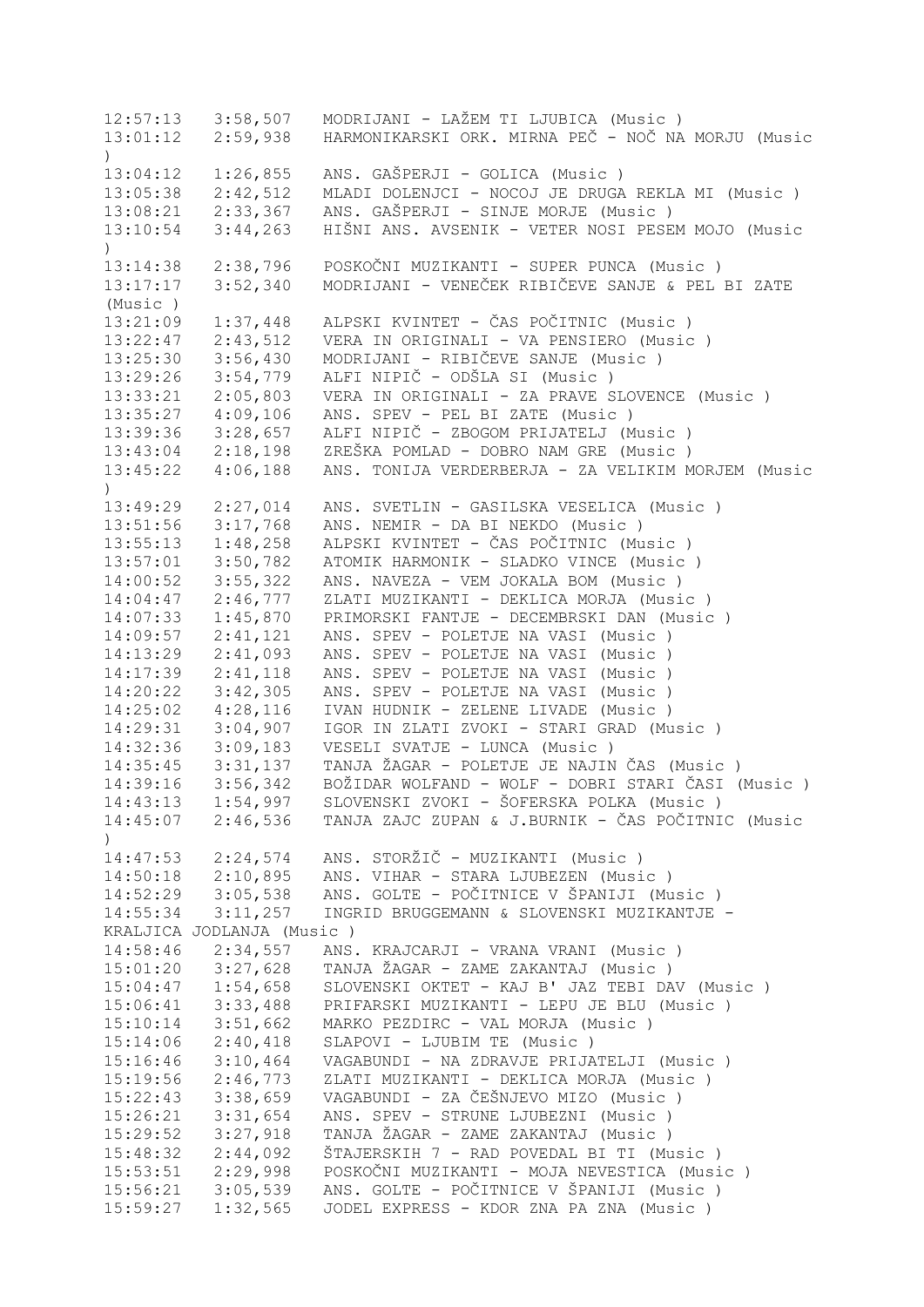16:00:59 3:20,390 ANS. SPEV - TRI DNI IN POL (Music ) 16:04:19 4:31,007 ANS. SPEV - MIRNO SANJAJ (Music ) 16:08:11 3:43,820 ANS. ROKA ŽLINDRE - KROG ŽIVLJENJA (Music ) 16:11:55 2:34,676 GADI - NATE LE (Music ) 16:14:29 3:52,343 MODRIJANI - VENEČEK RIBIČEVE SANJE & PEL BI ZATE (Music ) 16:18:22 2:20,498 HIŠNI ANS. AVSENIK - SREČNO POT (Music ) 16:20:42 3:27,803 ALPSKI KVINTET - PRAZNOVANJE (Music ) 16:24:10 2:59,938 HARMONIKARSKI ORK. MIRNA PEČ - NOČ NA MORJU (Music  $\lambda$ 16:27:09 2:38,933 ŠTAJERSKIH 7 - ŽELIM VAM LEP DAN (Music ) 16:29:48 2:57,624 ANS. ERAZEM - PRIMORCI SMO VESELI LJUDJE (Music ) 16:32:46 4:06,181 ANS. TONIJA VERDERBERJA - ZA VELIKIM MORJEM (Music ) 16:36:52 4:56,910 INGRID BRUGGEMANN & SLOVENSKI MUZIKANTJE - DO UŠES ZALJUBLJENA (Music ) 16:41:49 3:32,183 ATOMIK HARMONIK - ŽIVLJENJE JE KAKOR REKA (Music)<br>16:45:21 4:09,101 ANS. SPEV - PEL BI ZATE (Music) 16:45:21 4:09,101 ANS. SPEV - PEL BI ZATE (Music ) 16:49:30 3:01,886 ALFI NIPIČ - GREMO PO NEVESTO (Music ) 16:52:32 2:43,056 ATOMIK HARMONIK - SKOČI (Music ) 16:55:15 3:31,138 TANJA ŽAGAR - POLETJE JE NAJIN ČAS (Music ) 16:58:46 3:26,862 ANS. POGUM - ZLATA NIT ŽIVLJENJA (Music ) 17:02:13 3:27,917 ANS. RUBIN - STARI GRAD (Music ) 17:05:40 2:33,564 ANS. GAŠPERJI - SINJE MORJE (Music ) 17:08:13 2:28,323 ANS. TONETA RUSA - OHCET BO (Music ) 17:10:42 3:13,751 NOVI SPOMINI - CAGAV FANT (Music ) 17:13:55 3:51,732 MARKO PEZDIRC - VAL MORJA (Music ) 17:17:47 2:51,704 F. MIHELIČ & R. GOTER & L. SLAK - POLKA VILLAGE (Music ) 17:20:39 3:10,118 ANS. UNIKAT - SRCE NE RAZUME (Music ) 17:23:49 2:46,552 TANJA ZAJC ZUPAN & J.BURNIK - ČAS POČITNIC (Music  $\lambda$ 17:26:35 2:54,688 MODRIJANI - KO ROŽ´CE JI BOM SADIL (Music ) 17:29:30 1:32,855 JODEL EXPRESS - KDOR ZNA PA ZNA (Music ) 17:31:03 3:03,480 ČUKI - TI LUNA NAGAJIVA (Music ) 17:34:06 2:48,422 ALYA - TI MOJA ROŽICA (Music ) 17:36:54 2:40,104 IGOR IN ZLATI ZVOKI - NE BOŠ ME UJELA (Music ) 17:39:34 3:56,422 MODRIJANI - RIBIČEVE SANJE (Music ) 17:43:30 2:17,056 DENIS NOVATTO - BENEŠKI KARNEVAL (Music ) 17:45:47 3:21,337 ANS. POGUM - NOCOJ BOŠ SPET SAMA (Music ) 17:49:08 3:14,697 MODRIJANI - NOČ NA MORJU (Music ) 17:52:23 2:06,920 ANS. SVETLIN - PRAZNA VREČA NE STOJI POKONCI (Music ) 17:54:31 2:24,786 ANS. NAPEV - RECI MI (Music ) 17:56:55 1:48,008 ALPSKI KVINTET - ČAS POČITNIC (Music ) 17:58:43 3:26,180 ANS. BRANETA KLAVŽARJA - JESEN IHTI (Music ) 18:02:09 2:53,143 ANS. VIHAR - NA SONČNI STRANI ULICE (Music ) 18:05:02 2:41,216 ANS. SPEV - POLETJE NA VASI (Music ) 18:07:44 2:42,859 ANS. SVETLIN - PO NAGELJ NA LIMBARSKO GORO (Music ) 18:10:27 3:31,997 VAGABUNDI - PLEŠIVA V DEŽJU (Music ) 18:13:58 2:28,359 POP'N'DEKL - GREMO NA MORJE (Music ) 19:30:17 3:38,300 ANS. MINERALI - NISEM SAMA (Music ) 19:33:56 2:34,923 ALFI NIPIČ - MLADI KOT SMO NOCOJ (Music ) 19:55:52 1:47,892 ALPSKI KVINTET - ČAS POČITNIC (Music ) 19:57:40 3:24,392 ANS. NAGELJ - USPAVANKA (Music ) 21:37:25 3:03,514 NOVI SPOMINI IN MAMA MANKA - NATOČIM CVIČKA (Music ) 21:55:41 4:09,011 ANS. SPEV - PEL BI ZATE (Music ) 21:59:50 2:33,316 ALPENSOUND - SÜDWIND POLKA (Music )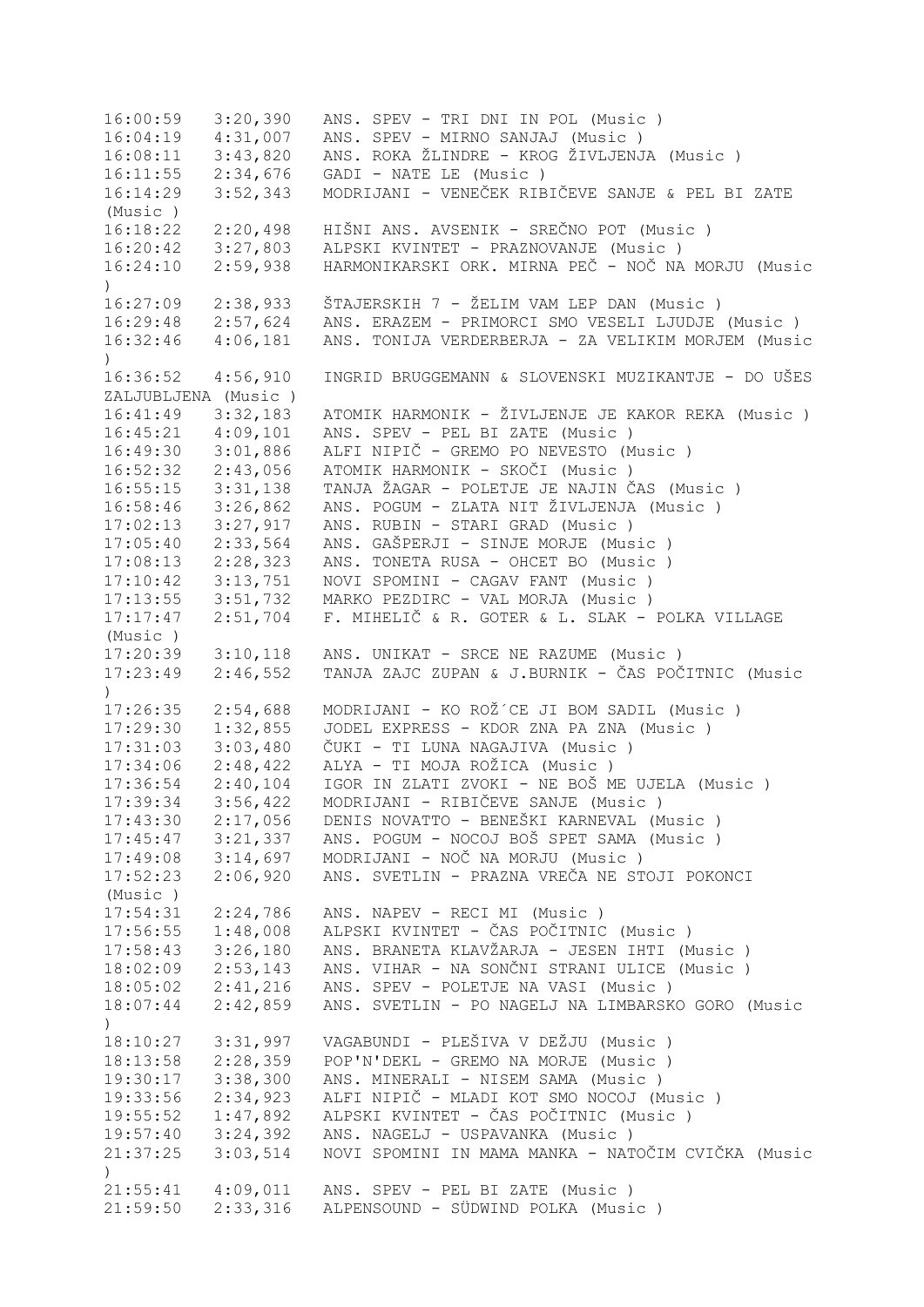| 22:02:24                                                             | 3:10,131 | ANS. BISERI - ČE BI VEDELA (Music)                           |
|----------------------------------------------------------------------|----------|--------------------------------------------------------------|
| 22:05:33                                                             | 2:41,185 | ANS. SPEV - POLETJE NA VASI (Music)                          |
| 22:08:14                                                             | 2:07,090 | DENIS NOVATTO - POLKA NAOKROG (Music)                        |
| $22:10:21$ $2:51,537$                                                |          | ANS. NEMIR - TAKO PUNCO BI RAD (Music)                       |
| $22:13:13$ $3:56,421$                                                |          | MODRIJANI - RIBIČEVE SANJE (Music)                           |
| 22:17:09                                                             | 2:37,336 | ANS. SVETLIN - PO NAGELJ NA LIMBARSKO GORO (Music            |
| $\mathcal{L}$                                                        |          |                                                              |
| 22:19:47                                                             | 2:51,426 | ANS. NAPEV - MARINKA DALMATINKA (Music)                      |
| 22:22:38                                                             | 2:33,560 | ANS. GAŠPERJI - SINJE MORJE (Music)                          |
| 22:25:11                                                             | 2:54,660 | ANS. SVETLIN - DEKLETU V SLOVO (Music)                       |
| 22:28:06                                                             | 3:21,563 | ZAKA PA NE - DO POROKE NA ROKE (Music)                       |
| 22:31:27                                                             | 3:03,346 | ČUKI - TI LUNA NAGAJIVA (Music )                             |
| 22:34:30                                                             | 1:55,652 | FOTODRUŠTVO TEZNO - OLJKA (Music)                            |
| 22:36:25                                                             | 2:32,198 | ANS. NAVEZA - FANT ŠTEVILKA TRI (Music)                      |
| 22:38:57                                                             | 3:27,039 | TANJA ŽAGAR - ZAME ZAKANTAJ (Music )                         |
| 22:42:24                                                             | 3:39,059 | SLOVENSKI MUZIKANTJE & KLAPA MALI GRAD - ŠIRNO               |
| MORJE (Music)                                                        |          |                                                              |
| 22:46:03                                                             | 2:15,597 | VESELI DOLENJCI - NA KONCU OVINKA (Music)                    |
| 22:48:18                                                             | 3:51,583 | ANS. SPEV - MIRNO SANJAJ (Music)                             |
| 22:52:10                                                             | 2:15,741 | HIŠNI ANS. AVSENIK - ŽALOSTNA DEKLICA (Music )               |
| 22:54:26                                                             | 2:37,970 | ANS. VASOVALCI - BELOKRANJC DOLENCU (Music)                  |
| 22:57:03                                                             | 3:05,544 | ANS. GOLTE - POČITNICE V ŠPANIJI (Music )                    |
| 23:00:09                                                             | 3:36,431 | ANS. TULIPAN - TIHA ZIMSKA NOČ (Music )                      |
| 23:03:45                                                             | 2:31,049 | DONAČKA - PRAVI KAVBOJ (Music)                               |
| 23:06:16                                                             | 3:14,698 | MODRIJANI - NOČ NA MORJU (Music)                             |
| 23:09:31                                                             | 2:48,859 | ANS. FRANCA MIHELIČA - VSI NA PLES (Music)                   |
| 23:12:20                                                             | 4:35,122 | SLOVENSKI MUZIKANTJE - VENČEK POLK (Music )                  |
| 23:16:55                                                             | 2:59,911 | HARMONIKARSKI ORK. MIRNA PEČ - NOČ NA MORJU (Music           |
| $\mathcal{C}$                                                        |          |                                                              |
| 23:19:54                                                             | 3:34,026 | ALENKA GODEC - NI ME STRAH (Music)                           |
| 23:23:28                                                             | 3:26,646 | IGOR IN ZLATI ZVOKI - DEKLE ZDAJ MI POVEJ (Music)            |
| 23:26:54                                                             | 3:52,394 | MODRIJANI - VENEČEK RIBIČEVE SANJE & PEL BI ZATE             |
| (Music)                                                              |          |                                                              |
| 23:30:47                                                             | 3:08,369 | IGOR IN ZLATI ZVOKI - HALO EVROPA (Music )                   |
| 23:33:55                                                             | 2:20,948 | VESELI DOLENJCI - GLAS HARMONIKE (Music )                    |
| 23:36:16                                                             | 2:27,660 | POP'N'DEKL - GREMO NA MORJE (Music)                          |
| 23:38:43                                                             | 3:41,064 | OPLOTNIČANI S TINETOM - BODI POZDRAVLJENA ROJSTNA            |
| VASICA (Music)                                                       |          |                                                              |
| 23:42:24 3:42,901                                                    |          | ANS. VIHAR - NE PRIMERJAJ ME Z NJO (Music)                   |
|                                                                      |          | ZLATI MUZIKANTI - DEKLICA MORJA (Music)                      |
| 23:46:07<br>23:48:53<br>23:55:26<br>2:42,112<br>23:58:09<br>4:06:199 |          | MODRIJANI - NESKONČNO ZALJUBLJENA (Music)                    |
|                                                                      |          | MLADI DOLENJCI - MENI NI ZA BOGATIJO (Music )                |
| 23:58:08 4:06,189                                                    |          | ANS. TONIJA VERDERBERJA - ZA VELIKIM MORJEM (Music           |
| $\left( \right)$                                                     |          |                                                              |
|                                                                      |          |                                                              |
|                                                                      |          |                                                              |
| 7/5/2022                                                             |          |                                                              |
|                                                                      |          |                                                              |
|                                                                      |          | 12:07:14  4:38:48,172 SLAPOVI - ROŽE Z DOMAČEGA VRTA (Music) |
|                                                                      |          |                                                              |
|                                                                      |          |                                                              |
| 12/5/2022                                                            |          |                                                              |

| 0:02:14 | 2:43,423 | HAJDI - TVOJ POGLED MUČI ME (Music )              |
|---------|----------|---------------------------------------------------|
| 0:04:58 | 3:42,237 | ANS. VIHAR - DOBRO MI GRE (Music)                 |
| 0:08:39 | 2:46,542 | TANJA ZAJC ZUPAN & J.BURNIK - ČAS POČITNIC (Music |
|         |          |                                                   |
| 0:11:26 | 1:59,930 | SAVINJSKI KVINTET - POŠTAR (Music )               |
| 0:13:26 | 2:51,911 | ANS. BISERI - POZABI ME (Music)                   |
| 0:16:17 | 3:51,666 | MARKO PEZDIRC - VAL MORJA (Music)                 |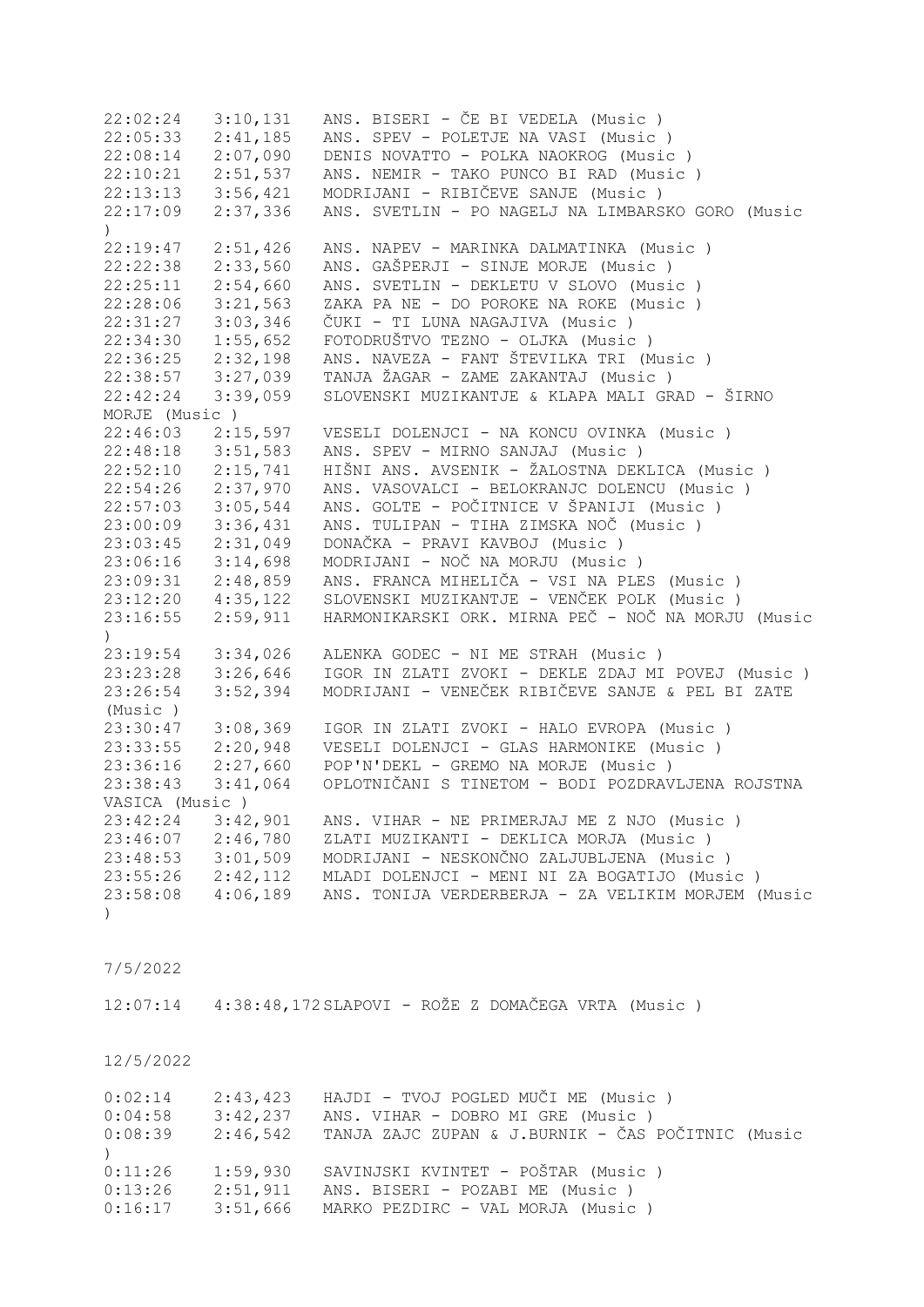| 0:23:47                     | 3:10,708 | ORKESTER SLOVENSKE POLICIJE - PESEM ZVONOV (Music  |
|-----------------------------|----------|----------------------------------------------------|
| $\mathcal{L}$<br>0:26:58    | 2:33,095 | DONAČKA - PRIDI, ZAPLEŠI (Music )                  |
| 0:29:30                     | 3:31,099 | TANJA ŽAGAR - POLETJE JE NAJIN ČAS (Music)         |
| 0:33:02                     | 3:22,341 | MALIBU - ŽIVLJENJE SO ENE ŠTENGE (Music )          |
| 0:36:24                     | 3:21,345 | ZAKA PA NE - DO POROKE NA ROKE (Music)             |
| 0:39:45                     | 3:03,294 | ČUKI - TI LUNA NAGAJIVA (Music )                   |
|                             |          | ANS. GAŠPERJI - ZIBLJEJO SE KARAVANKE (Music)      |
| 0:42:48                     | 2:41,340 |                                                    |
| 0:45:29                     | 2:49,008 | JODEL EXPRESS - OKTOBRA SE VESELIM (Music)         |
| 0:48:18<br>$\left( \right)$ | 4:06,232 | ANS. TONIJA VERDERBERJA - ZA VELIKIM MORJEM (Music |
| 0:52:24                     | 2:06,976 | HIŠNI ANS. AVSENIK - NA ROBLEKU (Music )           |
| 0:54:31                     | 2:05,996 | VERA IN ORIGINALI - ZA PRAVE SLOVENCE (Music)      |
| 0:56:37                     | 2:41,180 | ANS. SPEV - POLETJE NA VASI (Music)                |
| 0:59:18                     | 3:41,384 | SLAPOVI - PRAVLJICA ŽIVLJENJA (Music)              |
| 1:03:00                     | 3:11,154 | ANS. RUBIN - PA KAJ POTEM (Music)                  |
| 1:06:10                     | 3:27,146 | TANJA ŽAGAR - ZAME ZAKANTAJ (Music)                |
| 1:09:37                     | 3:29,982 | ANS. FRANČIČ - SPOMIN NA BOŽIČ (Music )            |
| 1:13:07                     | 2:39,741 | SKUPINA ŠPICA - POVEJ MI DEKLICA (Music)           |
| 1:15:46                     | 3:56,420 | MODRIJANI - RIBIČEVE SANJE (Music)                 |
| 1:19:43                     | 3:56,267 | ANS. GAŠPERJI - PASTIRČEK (Music )                 |
| 1:23:39                     | 2:40,557 | ANS. ERAZEM - NJAM NJAM (Music)                    |
| 1:26:19                     | 2:46,541 | TANJA ZAJC ZUPAN & J.BURNIK - ČAS POČITNIC (Music  |
| $\mathcal{L}$               |          |                                                    |
| 1:29:06                     | 3:29,498 | SLOVENSKI MUZIKANTJE - VETER NOSI PESEM MOJO       |
| (Music)                     |          |                                                    |
| 1:32:35                     | 2:51,127 | NAVIHANKE - ŠTUDENTSKA JE TEŽKA (Music)            |
| 1:35:26                     | 3:52,342 | MODRIJANI - VENEČEK RIBIČEVE SANJE & PEL BI ZATE   |
| (Music)                     |          |                                                    |
| 1:39:18                     | 2:06,737 | VITEZI CELJSKI - MOZARTINO SHOW (Music)            |
| 1:41:25                     | 3:13,245 | ANS. VASOVALCI - PREPELICA (Music)                 |
| 1:44:38                     | 3:14,736 | MODRIJANI - NOČ NA MORJU (Music)                   |
| 1:47:52                     | 2:20,412 | HIŠNI ANS. AVSENIK - SREČNO POT (Music )           |
| 1:50:13                     | 3:10,202 | ANS. UNIKAT - SRCE NE RAZUME (Music)               |
| 1:53:22                     | 2:27,657 | POP'N'DEKL - GREMO NA MORJE (Music)                |
| 1:55:50                     | 3:31,659 | ANS. FRANČIČ - VSE JE ZAMAN (Music)                |
| 1:59:22                     | 2:37,708 | ANS. SVETLIN - PO NAGELJ NA LIMBARSKO GORO (Music  |
| $\left( \right)$            |          |                                                    |
| 2:01:59                     | 3:05,543 | ANS. GOLTE - POČITNICE V ŠPANIJI (Music )          |
| 2:05:04                     | 2:40,374 | SLOVENSKI OKTET - KATRCA (Music)                   |
| 2:07:45                     | 3:19,075 | ŠPELA GROŠELJ - GLAVO POKONCI (Music )             |
| 2:11:03                     | 2:46,772 | ZLATI MUZIKANTI - DEKLICA MORJA (Music)            |
| 2:13:50                     | 2:15,483 | IGOR IN ZLATI ZVOKI - IZ KRAJA V KRAJ (Music )     |
| 2:16:05                     | 2:34,502 | SKUPINA ŠPICA - NIKOLI VEČ (Music )                |
| 2:18:39                     | 4:09,104 | ANS. SPEV - PEL BI ZATE (Music)                    |
| 2:22:49                     | 3:50,026 | ANS. TULIPAN - ŠE EN LITER (Music)                 |
| 2:26:39                     | 2:21,417 |                                                    |
|                             | 2:33,819 | ANS. SVETLIN - SPOMIN NA LJUBEZEN (Music)          |
| 2:28:59                     |          | ANS. GAŠPERJI - SINJE MORJE (Music)                |
| 2:31:33                     | 3:25,539 | ALFI NIPIČ - ZA PRAZNIKE DOMOV (Music)             |
| 2:34:58                     | 2:48,560 | ZAKA PA NE - ZVITA PUNCA (Music)                   |
| 2:37:47                     | 2:59,937 | HARMONIKARSKI ORK. MIRNA PEČ - NOČ NA MORJU (Music |
| $\left( \right)$            |          |                                                    |
| 2:40:46                     | 2:20,419 | SLOVENSKI EXPRESS - NA GOLICI (Music )             |
| 2:43:07                     | 3:12,035 | BENEŠKI FANTJE - LUNCA BENEŠKA (Music )            |
| 2:46:18                     | 3:51,580 | ANS. SPEV - MIRNO SANJAJ (Music)                   |
| 2:50:10                     | 3:15,935 | HIŠNI ANS. AVSENIK - VSAK MESEC MAM ENKRAT DENAR   |
| (Music)                     |          |                                                    |
| 2:53:26                     | 2:20,963 | VESELI DOLENJCI - GLAS HARMONIKE (Music)           |
| 2:55:46                     | 3:31,146 | TANJA ŽAGAR - POLETJE JE NAJIN ČAS (Music)         |
| 2:59:18                     | 3:18,697 | ALFI NIPIČ - SE POHORJE VIDI (Music )              |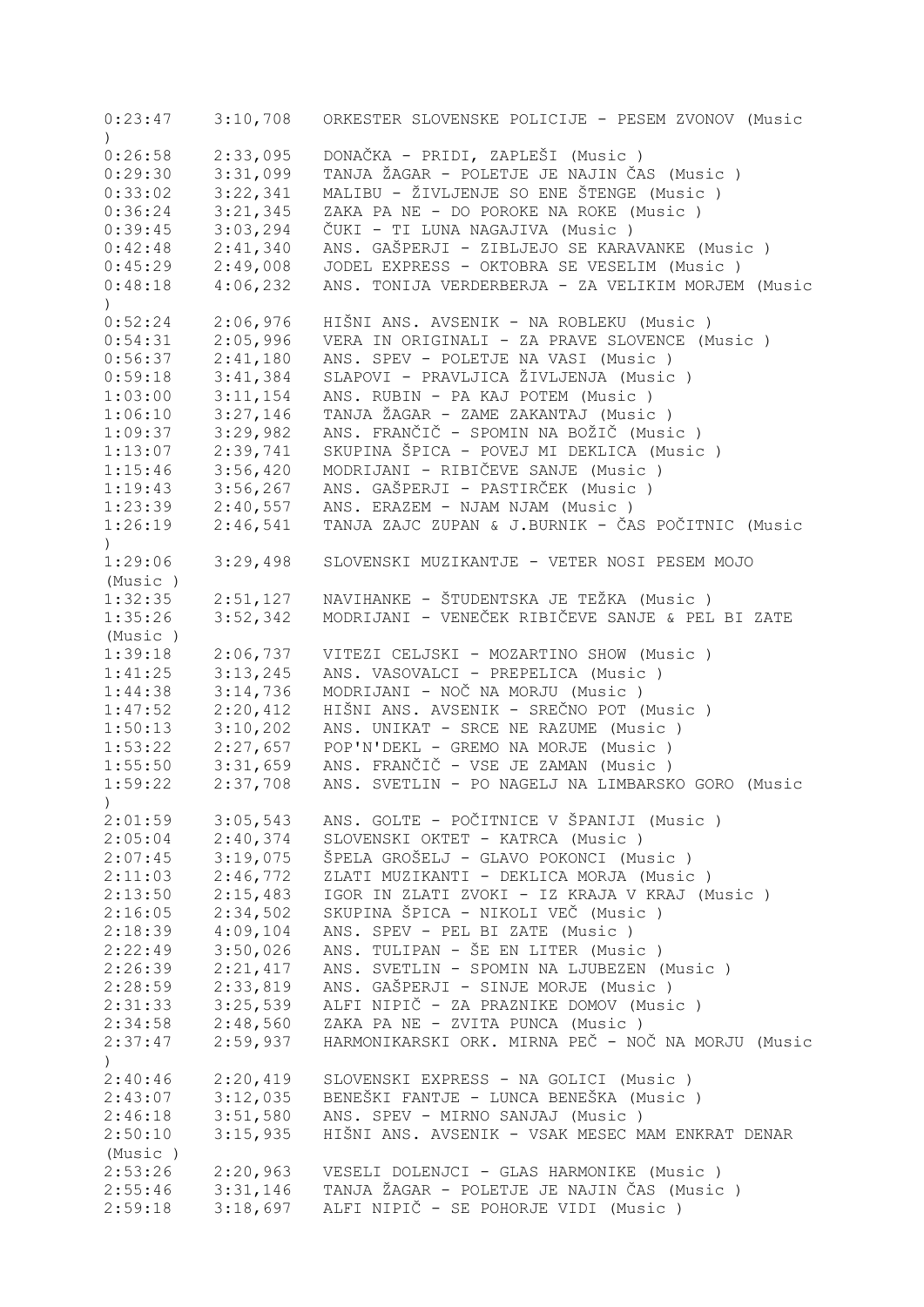| 3:02:36          | 2:41,144                  | GADI - LAHKO NOČ (Music)                            |
|------------------|---------------------------|-----------------------------------------------------|
| 3:05:17          | 1:48,461                  | ALPSKI KVINTET - ČAS POČITNIC (Music )              |
| 3:07:05          | 2:49,779                  | ALFI NIPIČ - POJDI DEKLE (Music)                    |
| 3:09:55          | 2:27,523                  | VERA IN ORIGINALI - LEPO JE BITI CELJAN (Music )    |
| 3:12:22          | 3:51,662                  | MARKO PEZDIRC - VAL MORJA (Music)                   |
| 3:16:14          | 3:50,221                  | SLAPOVI - PRAVLJICA ŽIVLJENJA (Music)               |
| 3:20:04          | 2:55,097                  | ANS. AKORDI - HIŠICA IZ MOJE MLADOSTI (Music )      |
| 3:22:59          | 3:27,265                  | TANJA ŽAGAR - ZAME ZAKANTAJ (Music )                |
| 3:26:26          | 3:14,662                  | KORADO IN BRENDI - SE TI NE ZDI, DA SI ŽE MALO      |
| ODCVETELA        | (Music)                   |                                                     |
| 3:29:40          | 2:29,787                  | VERA IN ORIGINALI - KLEPETAVI KLARINETI (Music )    |
| 3:32:10          | 2:27,653                  | POP'N'DEKL - GREMO NA MORJE (Music)                 |
| 3:34:38          | 2:25,379                  | JOŽE ŠALEJ - NA GOLTEH (Music)                      |
| 3:37:03          | 3:24,799                  | ATOMIK HARMONIK - NATOČI GA KELNARCA (Music)        |
| 3:40:27          | 2:59,977                  | HARMONIKARSKI ORK. MIRNA PEČ - NOČ NA MORJU (Music  |
| $\left( \right)$ |                           |                                                     |
| 3:43:27          | 3:11,262                  | INGRID BRUGGEMANN & SLOVENSKI MUZIKANTJE -          |
|                  | KRALJICA JODLANJA (Music) |                                                     |
| 3:46:38          |                           | 3:00,532 ATOMIK HARMONIK - BRIZGALNA BRIZGA (Music) |
|                  | 4:06,177                  |                                                     |
| 3:49:38          |                           | ANS. TONIJA VERDERBERJA - ZA VELIKIM MORJEM (Music  |
| $\left( \right)$ |                           |                                                     |
| 3:53:44          | 2:25,314                  | ANS. BRATOV POLJANŠEK - PRIKRITA RESNICA (Music)    |
| 3:56:10          | 2:21,461                  | ANS. MLADIKA - ZMAGOVALNA KOMBINACIJA (Music)       |
| 3:58:32          | 2:46,539                  | TANJA ZAJC ZUPAN & J.BURNIK - ČAS POČITNIC (Music   |
| $\left( \right)$ |                           |                                                     |
| 4:01:18          | 2:22,337                  | IGOR IN ZLATI ZVOKI - ČESTITKE IN POZDRAVI (Music   |
| $\left( \right)$ |                           |                                                     |
| 4:03:40          | 3:17,612                  | ANS. VASOVALCI - NA ZEMLJI DOMAČI (Music )          |
| 4:06:57          | 4:09,105                  | ANS. SPEV - PEL BI ZATE (Music)                     |
| 4:11:07          | 2:59,102                  | ANS. SPEV - PRIJATELJI (Music)                      |
| 4:14:06          | 2:28,018                  | ANS. NAPEV - VEM ZA DEKLE (Music)                   |
| 4:16:33          | 1:48,394                  | ALPSKI KVINTET - ČAS POČITNIC (Music )              |
| 4:18:21          | 2:40,011                  | ANS. BITENC - VASOVALEC (Music)                     |
| 4:21:01          | 2:53,138                  | ANS. VIHAR - NA SONČNI STRANI ULICE (Music )        |
| 4:23:54          | 3:03,691                  | ČUKI - TI LUNA NAGAJIVA (Music )                    |
| 4:26:57          | 3:19,983                  | KORADO IN BRENDI - GENIJ IN BEDAK (Music)           |
| 4:30:17          | 3:03,118                  | ANS. KRAJCARJI - LJUBIM JOŽICO (Music)              |
| 4:33:20          | 3:51,660                  | MARKO PEZDIRC - VAL MORJA (Music)                   |
| 4:37:11          | 4:01,326                  | ŠTAJERSKIH 7 - ČAS OTROŠTVA (Music )                |
| 4:41:13          | 3:00,964                  | PRIMORSKI FANTJE - KARAMELA (Music)                 |
| 4:44:14          | 3:56,418                  | MODRIJANI - RIBIČEVE SANJE (Music)                  |
| 4:48:10          | 2:48,100                  | KORADO IN BRENDI - ZA LJUBI MIR (Music)             |
| 4:50:58          | 3:49,070                  | MLADI DOLENJCI - NISEM POZABIL (Music )             |
| 4:54:47          | 3:29,359                  | MODRIJANI - NOČ NA MORJU (Music)                    |
| 4:58:02          | 3:53,253                  | ALFI NIPIČ - VEM DA TIHO SPIŠ (Music )              |
| 5:01:54          | 3:58,574                  | MODRIJANI - LAŽEM TI LJUBICA (Music )               |
| 5:05:53          | 3:51,535                  | ANS. SPEV - MIRNO SANJAJ (Music)                    |
| 5:09:44          | 2:24,584                  | ANS. STORŽIČ - MUZIKANTI (Music)                    |
| 5:12:09          | 2:18,910                  | ANS. RUBIN - NA KONCU OVINKA (Music)                |
| 5:14:27          | 2:33,482                  | ANS. GAŠPERJI - SINJE MORJE (Music)                 |
| 5:17:00          | 2:57,441                  | ANS. ZASAVCI - KJE SI DOMA (Music)                  |
| 5:19:58          | 3:14,531                  | NOVI SPOMINI - CAGAV FANT (Music )                  |
| 5:23:12          | 2:41,179                  | ANS. SPEV - POLETJE NA VASI (Music)                 |
| 5:25:53          | 2:21,291                  | LUPINC, GOTER - NA ZDRAVJE (Music)                  |
| 5:28:14          |                           | ANS. NEMIR - TAKO PUNCO BI RAD (Music)              |
|                  | 2:52,113                  |                                                     |
| 5:31:06          | 3:05,538                  | ANS. GOLTE - POČITNICE V ŠPANIJI (Music )           |
| 5:34:11          | 2:44,491                  | HAJDI, JULIJA - NAŠ KUŽA (Music )                   |
| 5:36:56          | 2:31,067                  | DONAČKA - PRAVI KAVBOJ (Music)                      |
| 5:39:27          | 2:46,777                  | ZLATI MUZIKANTI - DEKLICA MORJA (Music)             |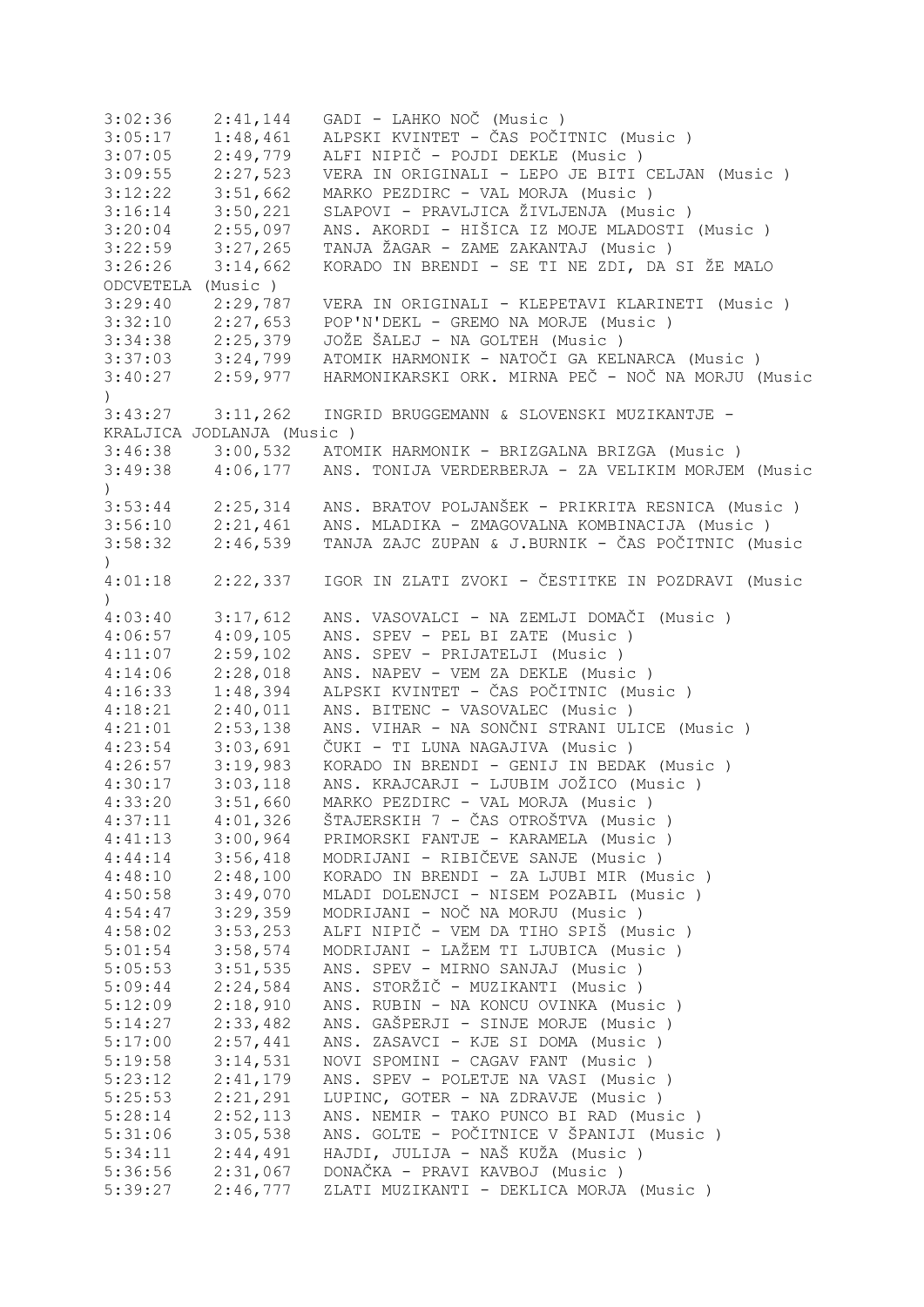5:42:13 3:24,314 DIE GEININGER - KO SE V TVOJIH SANJAH PREBUDIM (Music ) 5:45:38 1:52,796 SLOVENSKI ZVOKI - SHOW PUMPE (Music ) 5:47:30 3:52,337 MODRIJANI - VENEČEK RIBIČEVE SANJE & PEL BI ZATE (Music ) 5:51:22 3:15,979 HIŠNI ANS. AVSENIK - VSAK MESEC MAM ENKRAT DENAR (Music ) 5:54:38 3:31,536 ANS. UNIKAT - SANJALA SVA (Music ) 5:58:09 3:31,103 TANJA ŽAGAR - POLETJE JE NAJIN ČAS (Music ) 6:01:40 2:51,748 F. MIHELIČ & R. GOTER & L. SLAK - POLKA VILLAGE (Music ) 6:04:32 4:35,120 SLOVENSKI MUZIKANTJE - VENČEK POLK (Music ) 6:09:07 3:52,335 MODRIJANI - VENEČEK RIBIČEVE SANJE & PEL BI ZATE (Music ) 6:12:59 3:21,826 ANS. GAŠPERJI - SINJE MORJE (Music)<br>6:16:21 5:22.905 ALPSKI KVINTET - K SOSEDOVIM NA KAVO 6:16:21 5:22,905 ALPSKI KVINTET - K SOSEDOVIM NA KAVO (Music ) 6:23:44 3:05,487 ANS. GOLTE - POČITNICE V ŠPANIJI (Music ) 6:26:50 2:20,417 HIŠNI ANS. AVSENIK - SREČNO POT (Music)<br>6:29:10 3:07,528 SKUPINA ŠPICA - NA MENINI PLANINI (Music 6:29:10 3:07,528 SKUPINA ŠPICA - NA MENINI PLANINI (Music ) 6:32:17 2:46,776 ZLATI MUZIKANTI - DEKLICA MORJA (Music ) 6:35:03 3:25,820 PERPETUUM JAZZILE - AVSENIK MEDLEY (Music ) 6:38:29 1:59,194 PRIMORSKI FANTJE - JE HITLA GLAVA NA KUŠIN (Music  $\lambda$ 6:40:28 2:41,179 ANS. SPEV - POLETJE NA VASI (Music ) 6:43:10 2:43,415 HAJDI - TVOJ POGLED MUČI ME (Music ) 6:45:53 2:40,232 ANS. PETRA FINKA - MOJ STARI AVTO (Music ) 6:48:33 3:57,368 MODRIJANI - RIBIČEVE SANJE (Music ) 6:54:49 3:01,306 ANS. MARZEL - MUZIKA NOCOJ IGRA (Music ) 6:57:50 3:42,141 ANS. VIHAR - DOBRO MI GRE (Music ) 7:06:44 2:46,538 TANJA ZAJC ZUPAN & J.BURNIK - ČAS POČITNIC (Music  $\lambda$ 7:09:30 2:56,056 ALPSKI KVINTET - JANEZOV BARITON (Music ) 7:12:27 3:25,462 POSKOČNI MUZIKANTI - OBJEMI ME (Music )<br>7:15:52 3:14,702 MODRIJANI - NOČ NA MORJU (Music ) 7:15:52 3:14,702 MODRIJANI - NOČ NA MORJU (Music ) 7:19:06 2:40,938 ANS. LOJZETA SLAKA - MIRNOPEŠKA POLKA (Music ) 7:21:47 2:31,364 POSKOČNI MUZIKANTI - ADIJO MADAM (Music ) 7:24:19 3:03,734 ČUKI - TI LUNA NAGAJIVA (Music)<br>7:27:22 3:01,717 ALPSKI KVINTET - BELA VRTNICA (M 3:01,717 ALPSKI KVINTET - BELA VRTNICA (Music ) 9:04:58 2:31,670 VAGABUNDI - KER STE TAKI VESELJAKI (Music ) 9:07:29 3:54,025 MARKO PEZDIRC - VAL MORJA (Music ) 9:26:34 3:07,837 IGOR IN ZLATI ZVOKI - KAVBOJ JOE (Music ) 9:29:42 3:17,090 NOVI SPOMINI IN MAMA MANKA - KAKO LJUBITI SE (Music ) 10:30:12 1:48,402 ALPSKI KVINTET - ČAS POČITNIC (Music ) 10:31:59 3:42,821 ALFI NIPIČ - ŠE SVA SI BLIZU (Music ) 10:35:42 2:56,374 ANS.SPEV - BITI KNAP JE LEP POKLIC! (Music ) 10:38:39 4:08,769 ANS. TONIJA VERDERBERJA - ZA VELIKIM MORJEM (Music ) 10:42:45 2:16,969 DENIS NOVATTO - BENEŠKI KARNEVAL (Music ) 11:00:15 2:16,531 VESELI DOLENJCI - NA KONCU OVINKA (Music ) 11:02:31 2:34,766 ANS. GAŠPERJI - SINJE MORJE (Music)<br>11:05:04 3:50,032 ANS. TULIPAN - ŠE EN LITER (Music) 11:05:04 3:50,032 ANS. TULIPAN - ŠE EN LITER (Music )<br>11:08:54 3:22,291 ANS. MLADIKA - NAJINO HREPENENJE (M<br>11:12:14 2:27,703 POP'N'DEKL - GREMO NA MORJE (Music ANS. MLADIKA - NAJINO HREPENENJE (Music ) 11:12:14 2:27,703 POP'N'DEKL - GREMO NA MORJE (Music ) 11:14:41 3:39,162 ANS. SVETLIN - LEPO JE DELITI LJUBEZEN Z NEKOM (Music ) 11:18:20 3:30,967 ANS. POET - SOSED DOBER DAN (Music ) 11:21:50 4:10,614 ANS. SPEV - PEL BI ZATE (Music ) 11:25:59 2:54,694 ANS. SVETLIN - DEKLETU V SLOVO (Music ) 11:28:54 2:44,017 ALPSKI KVINTET - NAŠA POLKA (Music )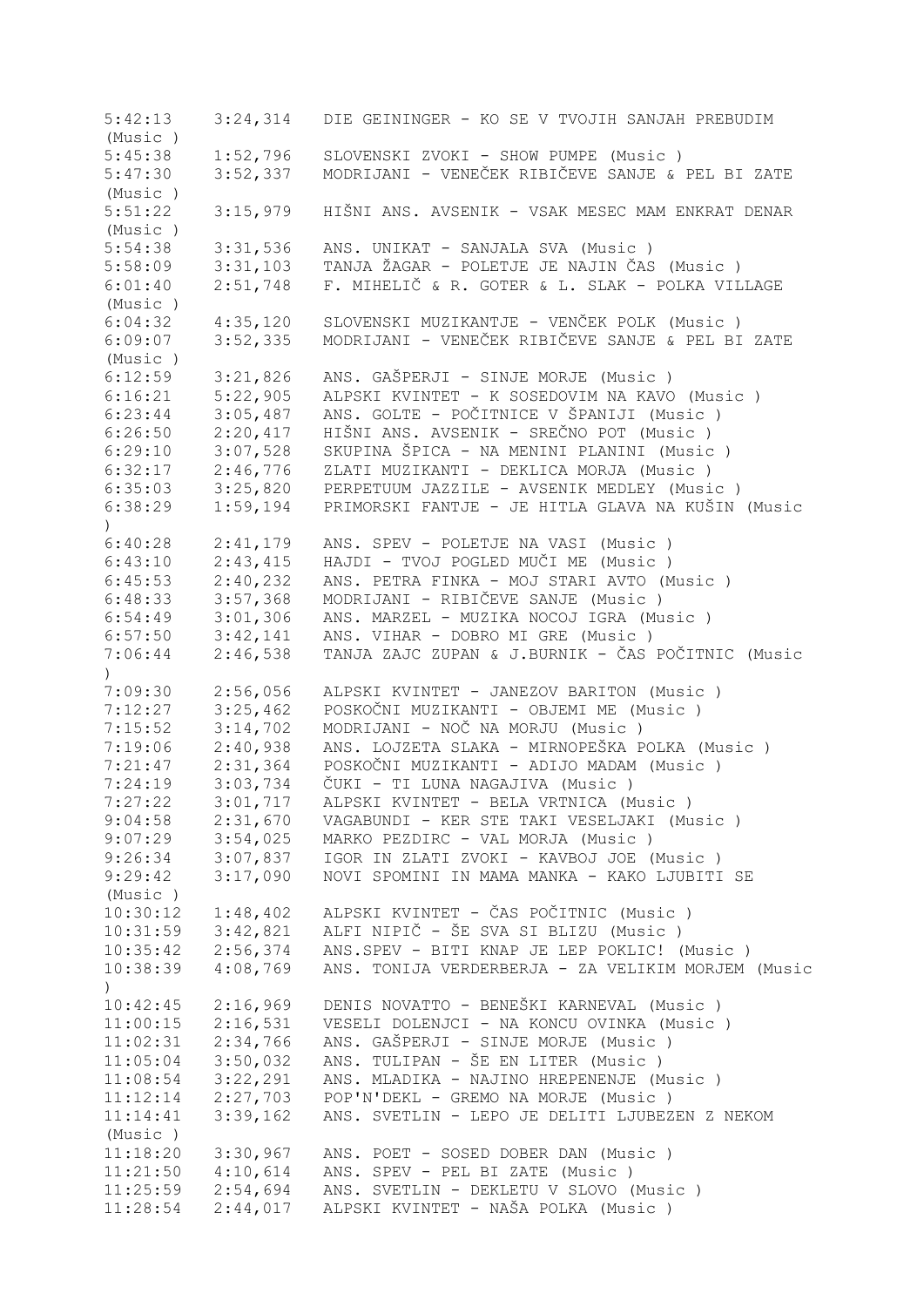11:31:36 3:51,540 ANS. SPEV - MIRNO SANJAJ (Music ) 11:35:27 2:19,619 GOTER&SREDENŠEK - ŠTAJERC NAŠ JE VERY GOOD (Music ) 11:37:47 3:27,388 ZREŠKA POMLAD - ŽIGOLO (Music ) 11:41:10 3:27,282 TANJA ŽAGAR - ZAME ZAKANTAJ (Music ) 11:44:37 3:37,857 SLAPOVI - PRAVLJICA ŽIVLJENJA (Music ) 11:48:14 2:20,198 ANS. VIHAR - ŠE ČAKAM TE (Music ) 11:50:32 3:04,912 HARMONIKARSKI ORK. MIRNA PEČ - NOČ NA MORJU (Music  $\lambda$ 11:53:32 2:51,086 ALFI NIPIČ - POJDI DEKLE (Music ) 11:56:22 2:24,088 ZREŠKA POMLAD - DOBRO NAM GRE (Music ) 11:58:40 3:31,104 TANJA ŽAGAR - POLETJE JE NAJIN ČAS (Music ) 12:02:11 1:56,134 OKTET PETROL & TRIO VIKI AŠIC - LJUBIČINA POŠTA (Music ) 12:04:07 3:37,887 VERA IN ORIGINALI - PESEM KITARE (Music ) 12:07:44 3:27,788 TANJA ŽAGAR - ZAME ZAKANTAJ (Music ) 12:11:10 3:18,356 ALFI NIPIČ - SE POHORJE VIDI (Music ) 12:14:28 4:22,511 ANS. POET - FANT S HARMONIKO (Music ) 12:18:44 3:00,585 HARMONIKARSKI ORK. MIRNA PEČ - NOČ NA MORJU (Music ) 12:21:44 3:14,229 GLOBAL KRYNER - SOMETHING STUPID (Music ) 12:24:58 3:10,841 ANS. BISERI - ČE BI VEDELA (Music ) 12:28:08 3:54,165 MODRIJANI - VENEČEK RIBIČEVE SANJE & PEL BI ZATE (Music ) 12:32:00 2:30,894 ALPENSOUND - I LIAB DI (Music ) 12:34:31 2:54,244 ANS. PETRA FINKA - MORSKA PRAVLJICA (Music ) 12:37:24 2:46,779 ZLATI MUZIKANTI - DEKLICA MORJA (Music ) 12:40:10 5:34,308 SLOVENSKI MUZIKANTJE IN SLOVENSKI OKTET - PESEM DOMAČA (Music ) 12:45:45 2:44,050 ANS. TONIJA VERDERBERJA - POBARVALA SVA LISTE (Music ) 12:48:24 2:27,659 POP'N'DEKL - GREMO NA MORJE (Music ) 12:50:52 3:04,736 ANS. FRANČIČ - NOVOROJENČEK (Music ) 12:53:57 2:34,404 GADI - NATE LE (Music ) 12:56:31 1:47,419 ALPSKI KVINTET - ČAS POČITNIC (Music ) 12:58:18 3:23,927 ALFI NIPIČ - VALČEK S TEBOJ (Music ) 13:01:41 2:35,278 ANS. AKORDI - MOJA MALA (Music ) 13:04:13 2:37,748 ANS. GAŠPERJI - SINJE MORJE (Music ) 13:06:46 2:49,063 ANS. NAGELJ - PLANINSKI KRST (Music ) 13:09:35 3:56,247 ANS. KRAJCARJI - LE K TEBI VLEČE ME (Music ) 13:13:28 3:51,580 ANS. SPEV - MIRNO SANJAJ (Music ) 13:17:19 2:16,003 IGOR IN ZLATI ZVOKI - IZ KRAJA V KRAJ (Music ) 13:19:34 3:06,079 VESELI SVATJE - NE DAM SRCA (Music ) 13:22:38 3:51,654 MARKO PEZDIRC - VAL MORJA (Music ) 13:26:30 2:16,575 ANS. VITA - POLKA ZA ŽUR (Music ) 13:28:46 2:15,412 ANS. BISERI - FERMENTIN (Music ) 13:30:58 2:46,536 TANJA ZAJC ZUPAN & J.BURNIK - ČAS POČITNIC (Music ) 13:33:45 2:50,677 ALYA - TI MOJA ROŽICA (Music ) 13:36:35 2:24,358 ANS. NAVEZA - SREČA OPOTEČA (Music ) 13:38:56 3:05,487 ANS. GOLTE - POČITNICE V ŠPANIJI (Music ) 13:42:02 1:56,422 ANS. MIRKA ŠLIBARJA - MI SMO PA TRŽIČANI (Music ) 13:43:52 3:25,078 ANSAMBEL RUBIN - POVEJ MI (Music ) 13:47:14 4:09,122 ANS. SPEV - PEL BI ZATE (Music ) 13:51:23 3:27,693 GLOBAL KRYNER - LIKE A VIRGIN (Music ) 13:54:50 4:21,969 PRIMORSKI FANTJE - LEDENE ROŽE (Music ) 13:59:09 3:31,989 TANJA ŽAGAR - POLETJE JE NAJIN ČAS (Music ) 14:02:40 3:48,500 ANS. GAŠPERJI - VENCEK USPEŠNIC (Music ) 14:06:29 3:08,923 SKUPINA ŠPICA - HVALA VAMA PREDRAGA STARŠA (Music )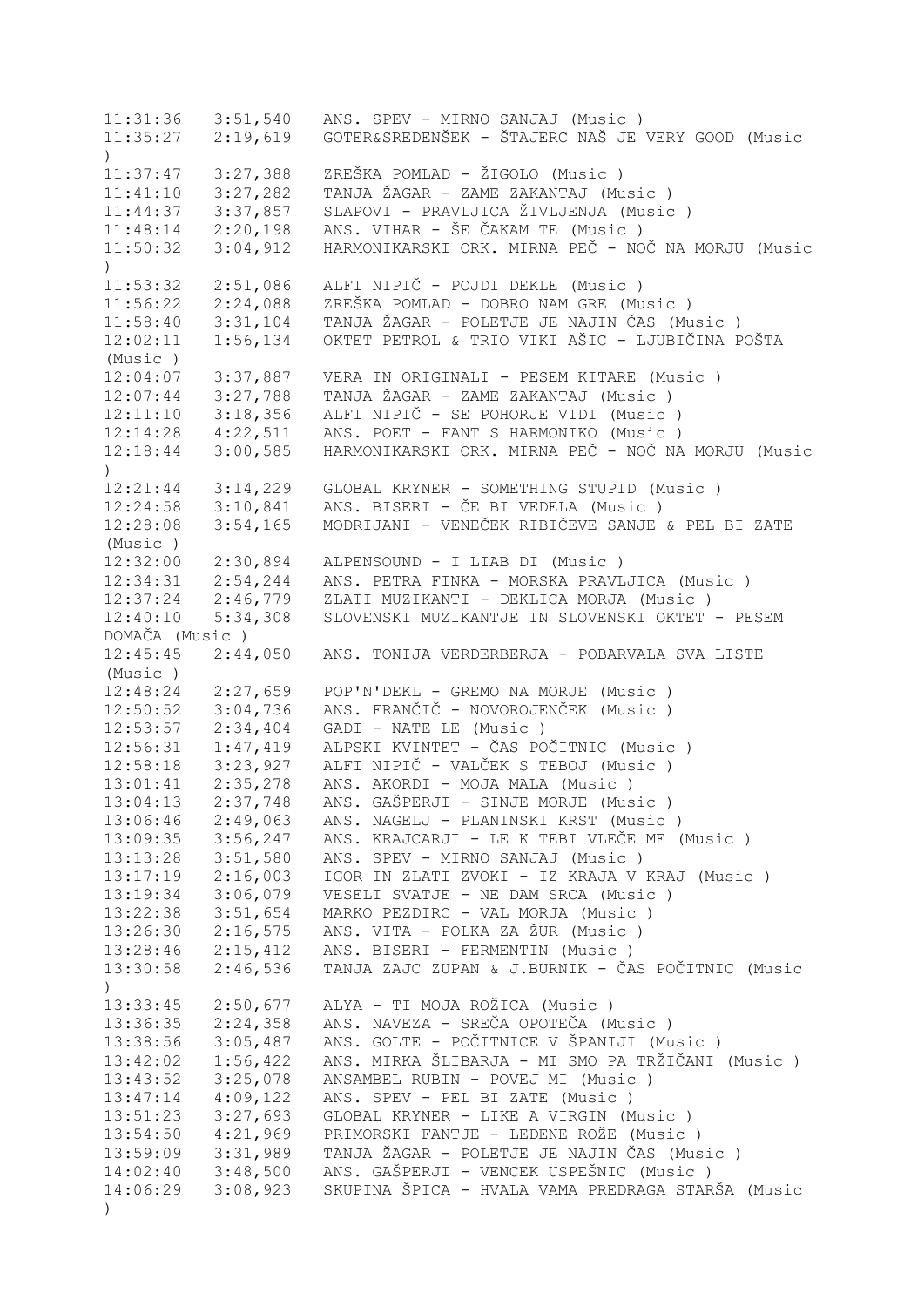14:09:36 4:06,187 ANS. TONIJA VERDERBERJA - ZA VELIKIM MORJEM (Music ) 14:13:42 3:36,420 ANS. TULIPAN - TIHA ZIMSKA NOČ (Music ) IGOR IN ZLATI ZVOKI - DEKLE ZDAJ MI POVEJ (Music ) 14:20:44 3:58,759 MODRIJANI - RIBIČEVE SANJE (Music ) 14:24:41 0:35,649 ROK REDNJAK - JAZ PA POJDEM NA GORENJSKO (Music ) 14:25:16 2:50,858 JODEL EXPRESS - NA RIBIŠKI KOČI (Music ) 14:28:04 3:19,114 MODRIJANI - NOČ NA MORJU (Music ) 14:31:19 2:50,515 ANS. SKALA - ZA DOB, GORJUŠO, LAZE (Music ) 14:34:09 3:34,925 VESELE ŠTAJERKE - SPOMINČICE (Music ) 2:41,175 ANS. SPEV - POLETJE NA VASI (Music ) 14:40:23 2:07,281 VITEZI CELJSKI - MOZARTINO SHOW (Music ) 14:42:29 2:34,903 ANS. BISERI - PUNČI, NI DEBATE (Music ) 14:44:58 3:05,961 ČUKI - TI LUNA NAGAJIVA (Music ) 14:48:00 4:28,142 IVAN HUDNIK - ZELENE LIVADE (Music ) 14:52:28 3:00,002 ANS. KRAJCARJI - NUORI CAJTI (Music ) 14:55:47 3:25,809 ANS. SKALA - POSLEDNJI VALČEK (Music ) 14:59:12 1:35,553 JODEL EXPRESS - KDOR ZNA PA ZNA (Music ) 15:00:45 2:53,224 TANJA ZAJC ZUPAN & J.BURNIK - ČAS POČITNIC (Music ) 15:03:32 2:51,356 ANS. VITA - RIBIČ (Music ) 15:06:22 3:26,329 ANS. POGUM - NOCOJ BOŠ SPET SAMA (Music ) 15:09:44 1:50,622 ALPSKI KVINTET - ČAS POČITNIC (Music ) 15:11:31 3:07,765 HIŠNI ANS. AVSENIK - NASVIDENJE (Music ) 15:14:36 3:33,406 ANS. SPEV - STRUNE LJUBEZNI (Music ) 15:18:06 2:41,166 ANS. SPEV - POLETJE NA VASI (Music ) 15:20:48 3:11,816 MALIBU Z GOSTI - ŽIVLJENJE SO ENE ŠTENGE (Music)<br>15:23:59 3:35,009 VESELI DOLENJCI - POVEJ DEKLE (Music) 15:23:59 3:35,009 VESELI DOLENJCI - POVEJ DEKLE (Music ) 15:27:27 3:54,050 MODRIJANI - VENEČEK RIBIČEVE SANJE & PEL BI ZATE (Music ) 15:46:33 4:11,386 PRIMORSKI FANTJE - DECEMBRSKI DAN (Music ) 15:54:23 3:21,690 ANS. BISERI - MIDVA (Music ) 15:57:39 2:33,649 ANS. GAŠPERJI - SINJE MORJE (Music ) 16:00:12 3:51,646 ALFI NIPIČ - PRIDI RAD BI ZAPLESAL S TEBOJ (Music ) 16:04:03 2:08,833 MLADI DOLENJCI - LE TI SI EDINA (Music ) 16:06:09 3:52,455 ANS. SPEV - MIRNO SANJAJ (Music ) 16:10:01 3:39,385 ANS. TONETA RUSA - VRNI SE DOMOV (Music ) 16:13:38 3:15,325 ANS. POGUM - RUM ZA POGUM (Music ) 16:16:50 3:22,313 MODRIJANI - NOČ NA MORJU (Music ) 16:22:49 3:50,682 BOŽIDAR WOLFAND - WOLF - DOBRI STARI ČASI (Music ) 16:26:38 3:16,402 VAGABUNDI - NA ZDRAVJE PRIJATELJI (Music ) 16:29:47 3:54,494 MARKO PEZDIRC - VAL MORJA (Music ) 16:33:38 2:58,457 ANS. CVET - FANT OD FARE (Music ) 16:36:35 2:26,401 ANS. KRAJCARJI - FINANČNA KRIZA (Music ) 16:38:58 4:06,823 ANS. TONIJA VERDERBERJA - ZA VELIKIM MORJEM (Music ) 16:43:05 2:58,038 SLAPOVI - ROŽE Z DOMAČEGA VRTA (Music ) 16:46:03 2:07,115 BENEŠKI FANTJE - SONČNO JUTRO (Music ) 16:48:23 3:11,374 IGOR IN ZLATI ZVOKI - STARI GRAD (Music ) 16:54:12 3:12,569 VESELI SVATJE - LUNCA (Music ) 16:57:22 3:02,444 HARMONIKARSKI ORK. MIRNA PEČ - NOČ NA MORJU (Music  $\lambda$ 17:00:22 3:28,966 REBEKA DREMELJ - PETEK 13 (Music ) 17:03:49 3:02,466 ANS. GOLTE - SAJ BI TRKAL (Music ) 17:06:43 3:33,008 TANJA ŽAGAR - POLETJE JE NAJIN ČAS (Music ) 17:10:14 2:42,162 SLOVENSKI OKTET - KATRCA (Music ) 17:12:54 3:46,808 ANS. VIHAR - NE PRIMERJAJ ME Z NJO (Music ) 18:48:49 3:26,650 TANJA ŽAGAR - ZAME ZAKANTAJ (Music ) 18:52:16 3:56,257 ANS. GAŠPERJI - PASTIRČEK (Music )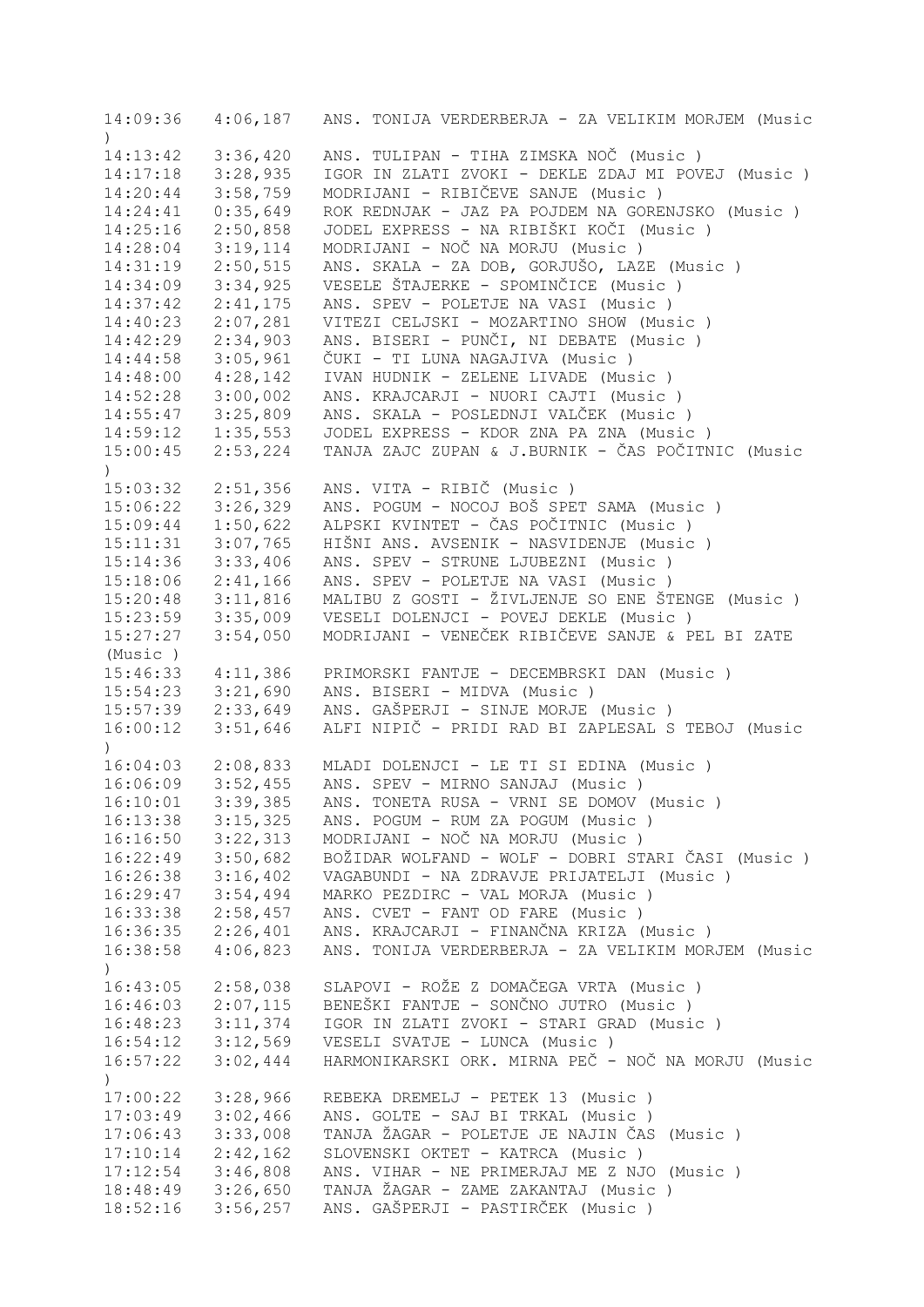| 18:56:12      | 1:57,963 | ANS. SPEV - ODPIRAJ DEKLE KAMRICO (Music)          |
|---------------|----------|----------------------------------------------------|
| 18:58:10      | 3:56,417 | MODRIJANI - RIBIČEVE SANJE (Music)                 |
| 19:02:06      | 3:54,791 | ALFI NIPIČ - ODŠLA SI (Music)                      |
| 19:06:01      | 2:16,759 | ANS. PETRA FINKA - NI MI MAR (Music)               |
| 19:08:17      | 2:27,701 | POP'N'DEKL - GREMO NA MORJE (Music)                |
| 19:10:45      | 1:47,559 | DENIS NOVATTO - DUNAJ OSTANE DUNAJ (Music)         |
| 19:12:33      | 3:19,893 | ANS. ERAZEM - POSTOJNA TI MOJA (Music)             |
| 19:15:50      | 2:46,774 | ZLATI MUZIKANTI - DEKLICA MORJA (Music)            |
| 19:18:36      | 3:49,260 | ANS. BITENC - KUKAVICA (Music)                     |
| 19:25:45      | 2:40,163 | ANS. MLADIKA - RADA IMAM (Music)                   |
| 19:28:24      | 4:09,368 | ANS. SPEV - PEL BI ZATE (Music)                    |
| 21:07:54      | 1:03,823 | ORK. GOTERČKI - JAZ PA POJDEM NA GORENJSKO (Music  |
| $\mathcal{L}$ |          |                                                    |
| 21:08:58      | 2:30,287 | NAVIHANKE - TI, TI, TI NAVIHANKA (Music)           |
| 21:11:28      | 3:05,539 | ANS. GOLTE - POČITNICE V ŠPANIJI (Music )          |
| 21:14:34      | 3:43,336 | STANE VIDMAR - NE BUDITE ME VAS PROSIM (Music)     |
| 21:18:17      | 3:04,832 | IGOR IN ZLATI ZVOKI - STARI GRAD (Music)           |
|               |          | HARMONIKARSKI ORK. MIRNA PEČ - NOČ NA MORJU (Music |
| 21:23:52      | 2:59,983 |                                                    |
| $\lambda$     |          |                                                    |
| 21:26:52      | 2:05,056 | ANS. SVETLIN - NAŠE VESELJE (Music)                |
| 21:28:57      | 2:42,306 | MODRIJANI - MOJA (Music)                           |
| 21:31:39      | 4:06,177 | ANS. TONIJA VERDERBERJA - ZA VELIKIM MORJEM (Music |
| $\lambda$     |          |                                                    |
| 21:35:46      | 1:37,816 | HIŠNI ANS. AVSENIK - NA GOLICI (Music )            |
| 21:37:23      | 2:52,030 | VESELI SVATJE - POD MOJIM OKNOM (Music)            |
| 21:40:15      | 2:27,661 | POP'N'DEKL - GREMO NA MORJE (Music)                |
| 21:42:43      | 3:31,028 | FRANC KOMPARE - N'MAU ČEZ JIZARO (Music)           |
| 21:46:14      | 2:23,027 | BENEŠKI FANTJE - SEM FANTIČ DOMA OD ČEDADA (Music  |
| $\lambda$     |          |                                                    |
| 21:48:37      | 2:46,536 | TANJA ZAJC ZUPAN & J.BURNIK - ČAS POČITNIC (Music  |
|               |          |                                                    |
| 21:51:23      | 3:38,668 | VAGABUNDI - ZA ČEŠNJEVO MIZO (Music )              |
| 21:55:02      | 3:34,692 | ANS. AKORDI - NAJINA ZGODBA (Music)                |
| 21:58:36      | 3:14,746 | MODRIJANI - NOČ NA MORJU (Music)                   |
| 22:01:51      | 3:04,454 | MODRIJANI - KJE SO TISTI MLADI FANTJE (Music)      |
| 22:04:55      | 2:22,118 | ŠTIRJE KOVAČI - BREZ VEZE (Music )                 |
| 22:07:17      | 2:33,327 | ANS. GAŠPERJI - SINJE MORJE (Music)                |
| 22:09:50      | 2:07,775 | ANS. LOJZETA SLAKA - POŠTAR (Music )               |
| 22:11:58      | 2:52,536 | PRIFARSKI MUZIKANTI - MLINARCA (Music)             |
| 22:14:51      | 3:51,667 | MARKO PEZDIRC - VAL MORJA (Music)                  |
| 22:18:42      | 2:54,691 | MODRIJANI - KO ROŽ´CE JI BOM SADIL (Music)         |
| 22:21:37      | 3:31,403 | VAGABUNDI - PLEŠIVA V DEŽJU (Music )               |
| 22:25:08      | 1:48,012 | ALPSKI KVINTET - ČAS POČITNIC (Music )             |
| 22:26:56      | 2:27,503 | ALPSKI KVINTET - KO V NOŠO SE ODENEM (Music)       |
| 22:29:23      | 2:42,612 | MLADI DOLENJCI - MENI NI ZA BOGATIJO (Music)       |
| 22:32:05      | 2:46,777 | ZLATI MUZIKANTI - DEKLICA MORJA (Music)            |
| 22:34:52      | 3:11,728 | ANS. BRANETA KLAVŽARJA - MAMINA RUTA (Music)       |
| 22:38:04      | 3:19,005 | ANS. MLADIKA - KO SREČAM GA Z DRUGO (Music)        |
| 22:41:23      | 3:05,531 | ANS. GOLTE - POČITNICE V ŠPANIJI (Music )          |
|               |          | ALPSKI KVINTET - ČAS POČITNIC (Music )             |
| 22:44:29      | 1:37,452 |                                                    |
| 22:46:06      | 2:21,806 | MODRIJANI - POVEJ (Music)                          |
| 22:48:28      | 3:26,836 | TANJA ŽAGAR - ZAME ZAKANTAJ (Music)                |
| 22:51:54      | 3:52,948 | ANS. BITENC - KUKAVICA (Music)                     |
| 22:55:47      | 3:19,013 | IGOR IN ZLATI ZVOKI - ZELENI GAJ (Music)           |
| 22:59:06      | 3:56,420 | MODRIJANI - RIBIČEVE SANJE (Music)                 |
| 23:03:03      | 3:41,347 | BRENDI - TI SI MI UKRADLA DUŠO (Music)             |
| 23:06:44      | 2:51,537 | ANS. BISERI - POZABI ME (Music)                    |
| 23:09:35      | 4:09,100 | ANS. SPEV - PEL BI ZATE (Music)                    |
| 23:13:44      | 3:21,462 | BRENDI - KAKŠNA BO TA NORA NOČ (Music)             |
| 23:17:06      | 3:09,747 | ANS. TONIJA VERDERBERJA - NAD VODICO (Music)       |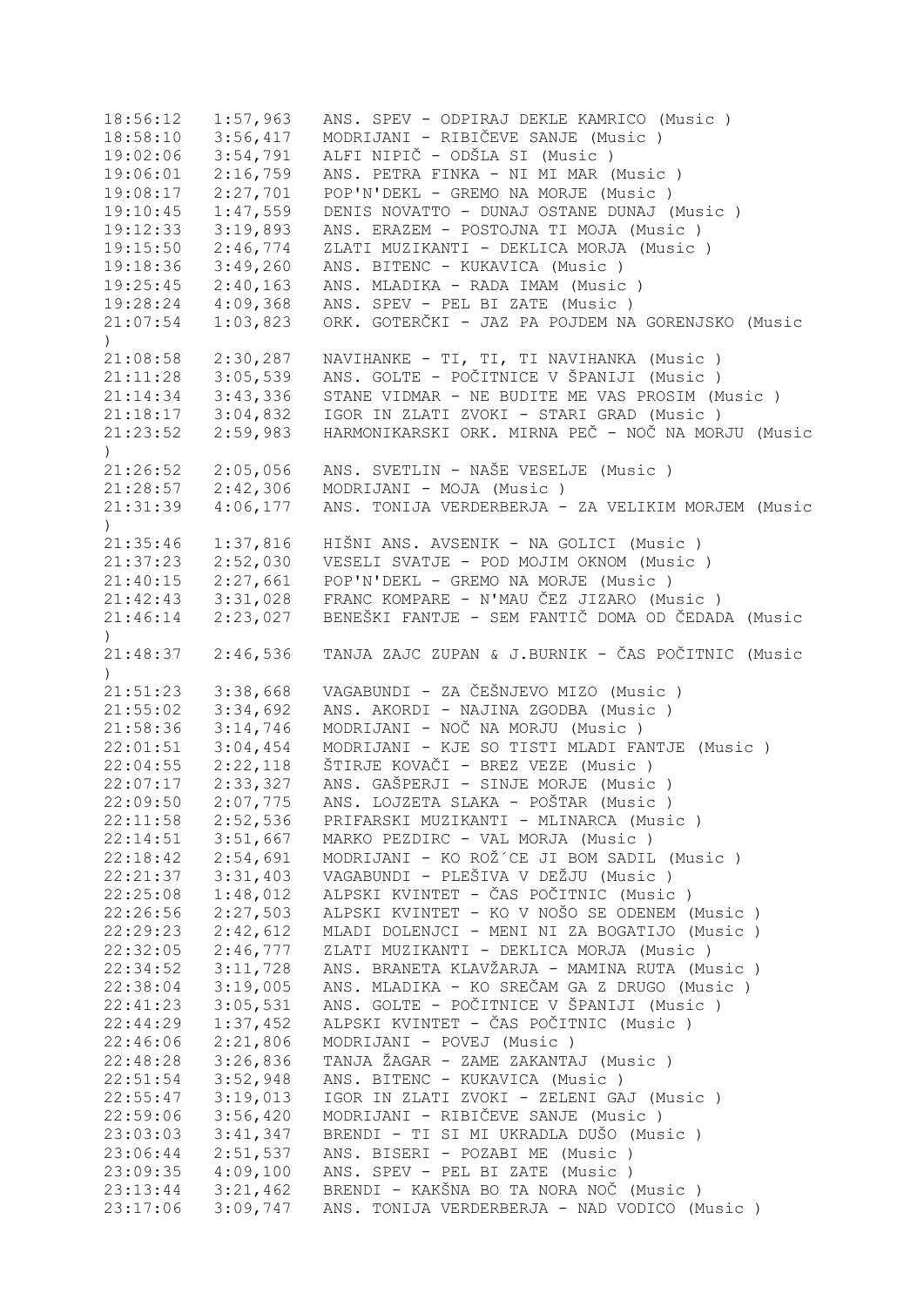| 23:20:16 | 2:41,180 | ANS. SPEV - POLETJE NA VASI (Music)              |
|----------|----------|--------------------------------------------------|
| 23:22:57 | 3:20,466 | KLAPA GALLUS - ANGELCA (Music)                   |
| 23:26:17 | 2:51,328 | ANS. NAPEV - MARINKA DALMATINKA (Music)          |
| 23:29:08 | 3:03,087 | ČUKI - TI LUNA NAGAJIVA (Music )                 |
| 23:32:11 | 2:43,700 | GLASBENA ŠOLA GOTER - GRAJSKA POLKA (Music )     |
| 23:34:55 | 3:01,361 | VAGABUNDI - KO SLIŠIM GLASBO (Music )            |
| 23:37:56 | 3:31,103 | TANJA ŽAGAR - POLETJE JE NAJIN ČAS (Music)       |
| 23:41:27 | 2:49,937 | IGOR IN ZLATI ZVOKI - OČETOVA URA (Music )       |
| 23:44:17 | 1:39,340 | BENEŠKI FANTJE - VESELI BENEČANI (Music )        |
| 23:45:55 | 3:52,380 | MODRIJANI - VENEČEK RIBIČEVE SANJE & PEL BI ZATE |
| (Music)  |          |                                                  |
| 23:49:48 | 3:31,423 | SLOVENSKI MUZIKANTJE - VETER NOSI PESEM MOJO     |
| (Music)  |          |                                                  |
| 23:56:50 | 1:24,732 | SLOVENSKI ZVOKI - SLOVENSKI SUPER BOY (Music)    |
| 23:58:15 | 3:51,580 | ANS. SPEV - MIRNO SANJAJ (Music)                 |

11/5/2022

11:12:37 18:15:38,163 ANS. SVETLIN - JUBILEJNA POLKA (Music )

13/5/2022

| 0:02:06                  | 3:05,907 | ANS. GOLTE - ZAME SI KOT BISER (Music)             |
|--------------------------|----------|----------------------------------------------------|
| 0:05:12                  | 3:05,164 | ANS. ERAZEM - ZIGO ZAGO (Music)                    |
| 0:08:17                  | 3:52,374 | MODRIJANI - VENEČEK RIBIČEVE SANJE & PEL BI ZATE   |
| (Music)                  |          |                                                    |
| 0:12:09                  | 2:34,024 | IGOR IN ZLATI ZVOKI - ČINDARASA BUMSA (Music )     |
| 0:14:43                  | 2:21,009 | ANS. POGUM - POPOLNA (Music)                       |
| 0:17:04                  | 3:03,129 | ČUKI - TI LUNA NAGAJIVA (Music )                   |
| 0:22:44<br>$\mathcal{L}$ | 2:58,776 | MARTIN IN BARBARA JEHART - SANJE MLADIH DNI (Music |
| 0:25:43                  | 3:19,138 | SLOVENSKI MUZIKANTJE - GASILSKA KORAČNICA (Music ) |
| 0:29:01<br>$\lambda$     | 4:06,186 | ANS. TONIJA VERDERBERJA - ZA VELIKIM MORJEM (Music |
| 0:33:08                  | 2:44,613 | ŠTAJERSKIH 7 - ŽELIM VAM LEP DAN (Music)           |
| 0:35:52                  | 2:26,266 | ZAKA PA NE - MLEJKU (Music)                        |
| 0:38:18                  | 2:59,943 | HARMONIKARSKI ORK. MIRNA PEČ - NOČ NA MORJU (Music |
| $\lambda$                |          |                                                    |
| 0:41:18                  | 1:54,335 | SAVINJSKI KVINTET - OKROGLA POLKA (Music )         |
| 0:43:12                  | 3:18,621 | ANS. TONIJA VERDERBERJA - TEMNA NOČ (Music)        |
| 0:46:31                  | 3:14,698 | MODRIJANI - NOČ NA MORJU (Music)                   |
| 0:49:46                  | 3:00,630 | HIŠNI ANS. AVSENIK - ČEZ ZELENE TRATE (Music )     |
| 0:52:46                  | 2:25,595 | ANS. POET - RAD BIL BI TVOJ POET (Music)           |
| 0:55:12                  | 3:26,623 | TANJA ŽAGAR - ZAME ZAKANTAJ (Music )               |
| 0:58:38                  | 2:58,708 | ANS. AVSENIK - SLOVENIJA OD KOD LEPOTE TVOJE       |
| (Music)                  |          |                                                    |
| 1:01:37                  | 2:03,985 | NOVI SPOMINI - NA VESELICI (Music)                 |
| 1:03:41                  | 3:31,102 | TANJA ŽAGAR - POLETJE JE NAJIN ČAS (Music)         |
| 1:07:12                  | 2:33,200 | ANJA BURNIK - DOBRO JUTRO (Music)                  |
| 1:09:45                  | 3:35,786 | ANS. VIHAR - PRISLUHNI MI (Music)                  |
| 1:13:21                  | 3:51,582 | ANS. SPEV - MIRNO SANJAJ (Music)                   |
| 1:17:12                  | 2:43,131 | ANS. ŠTAJERCI - SANJAM O NAJINI PRAVLJICI (Music)  |
| 1:19:55                  | 2:29,897 | ANS. POET - MOJA SI TI (Music)                     |
| 1:22:25                  | 2:46,741 | ZLATI MUZIKANTI - DEKLICA MORJA (Music)            |
| 1:25:12                  | 2:03,222 | NUŠA DERENDA - NOE, NOE (Music)                    |
| 1:27:16                  | 2:29,785 | POSKOČNI MUZIKANTI - MOJA NEVESTICA (Music)        |
| 1:29:45                  | 3:05,483 | ANS. GOLTE - POČITNICE V ŠPANIJI (Music )          |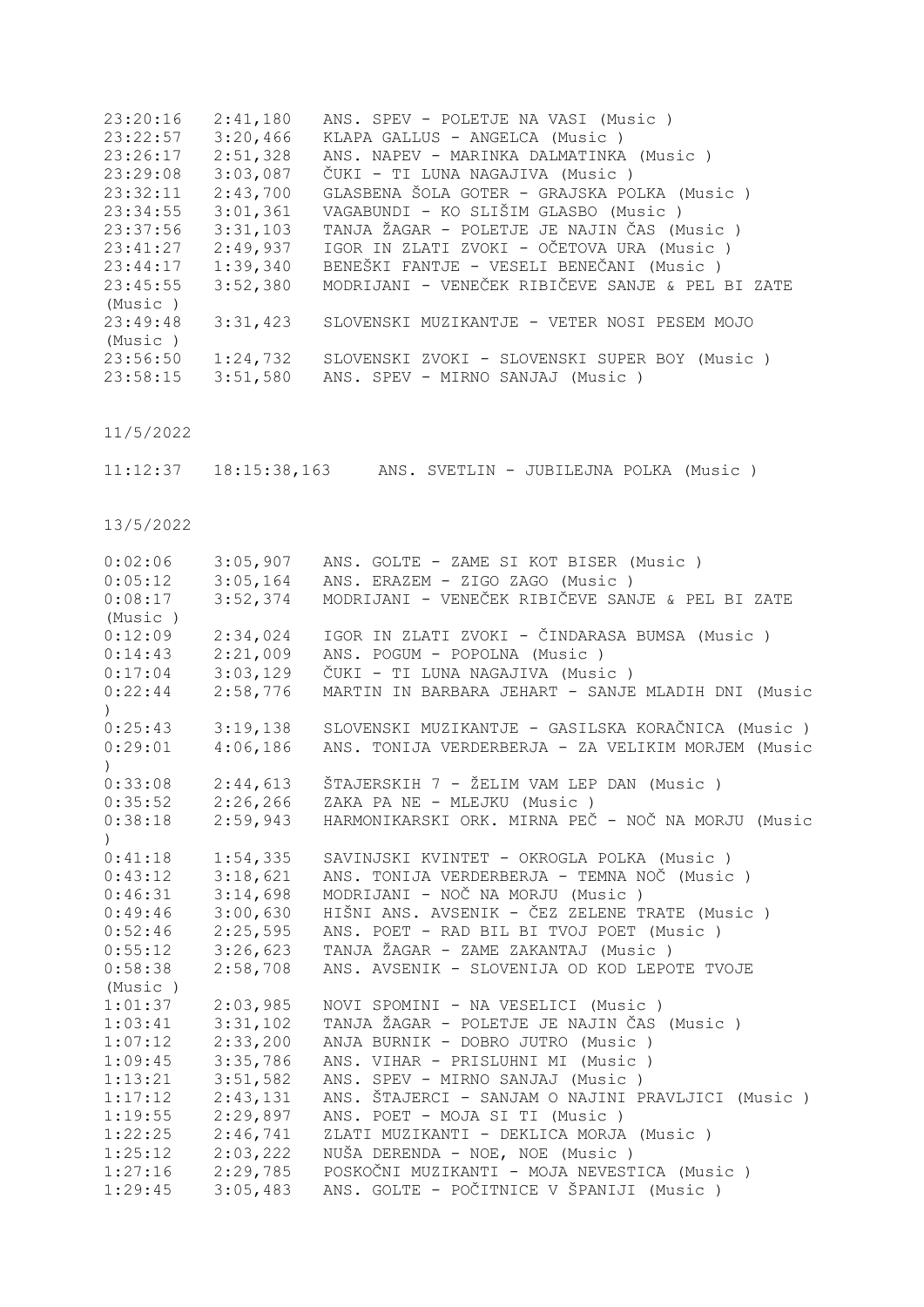| 1:32:51          | 3:06,823             | ANS. BRATOV POLJANŠEK - ČE BRATU BRAT JE TUJEC     |
|------------------|----------------------|----------------------------------------------------|
| (Music)          |                      |                                                    |
| 1:35:57          | 3:32,199             | ATOMIK HARMONIK - ŽIVLJENJE JE KAKOR REKA (Music)  |
| 1:39:29          | 1:48,420             | ALPSKI KVINTET - ČAS POČITNIC (Music )             |
| 1:41:17          | 3:34,034             | ALENKA GODEC - NI ME STRAH (Music)                 |
| 1:44:51          | 2:55,119             | ANS. TONIJA VERDERBERJA - KEPICA (Music)           |
| 1:47:46          | 2:46,549             | TANJA ZAJC ZUPAN & J.BURNIK - ČAS POČITNIC (Music  |
| $\left( \right)$ |                      |                                                    |
| 1:50:32          |                      |                                                    |
|                  | 2:49,036<br>2:38,638 | ANS. NAGELJ - ZAVRISKAJ IN ZAPOJ (Music)           |
| 1:53:22          |                      | POSKOČNI MUZIKANTI - SUPER PUNCA (Music )          |
| 1:56:00          | 3:51,659             | MARKO PEZDIRC - VAL MORJA (Music)                  |
| 1:59:52          | 1:59,897             | SAVINJSKI KVINTET - POŠTAR (Music )                |
| 2:01:52          | 3:11,148             | ANS. ERAZEM - ORGLICE (Music)                      |
| 2:05:02          | 4:09,103             | ANS. SPEV - PEL BI ZATE (Music)                    |
| 2:09:12          | 2:12,139             | DAN IN NOČ - ZA DEŽJEM POSIJE SONCE (Music)        |
| 2:11:24          | 3:05,935             | SKUPINA ŠPICA - KO LJUBEZEN DAŠ NEKOMU (Music)     |
| 2:14:30          | 2:41,172             | ANS. SPEV - POLETJE NA VASI (Music)                |
| 2:17:11          | 3:28,068             | ALFI NIPIČ - POLJANE DOM PRELEPIH DNI (Music)      |
| 2:20:39          | 2:31,977             | ANS. NAVEZA - FANT ŠTEVILKA TRI (Music)            |
| 2:23:11          | 2:33,328             | ANS. GAŠPERJI - SINJE MORJE (Music)                |
| 2:25:44          | 3:10,692             | ORKESTER SLOVENSKE POLICIJE - PESEM ZVONOV (Music  |
| $\mathcal{L}$    |                      |                                                    |
| 2:28:54          | 3:02,966             | ANS. MLADIKA - V KROGU VRTI SE ŽIVLJENJE (Music)   |
| 2:31:57          | 2:27,695             | POP'N'DEKL - GREMO NA MORJE (Music)                |
| 2:34:25          | 3:08,303             | IGOR IN ZLATI ZVOKI - KAVBOJ JOE (Music)           |
| 2:37:33          | 3:00,956             | ANS. UNIKAT - ZAPLEŠI Z NAMI (Music )              |
| 2:40:34          | 3:56,423             | MODRIJANI - RIBIČEVE SANJE (Music)                 |
|                  |                      | ANS. ZABAVLJAČI - ZABAVNA POLKA (Music)            |
| 2:44:30          | 2:38,386             |                                                    |
| 2:47:09          | 2:59,695             | ANS. GOLTE - KOT BELI ZAJČKI (Music )              |
| 2:50:08          | 2:27,656             | POP'N'DEKL - GREMO NA MORJE (Music)                |
| 2:52:36          | 2:58,507             | IVAN HUDNIK - MOJA ŽELJA (Music)                   |
| 2:55:35          | 4:02,752             | ANS. NAVEZA - VSAK DAN MORAŠ POISKATI SONCE (Music |
| $\mathcal{L}$    |                      |                                                    |
| 2:59:37          | 3:03,111             | ČUKI - TI LUNA NAGAJIVA (Music )                   |
| 3:02:40          | 2:48,852             | ANS. FRANCA MIHELIČA - VSI NA PLES (Music)         |
| 3:05:29          | 3:41,864             | ANS. PETRA FINKA - ŠE ENKRAT ŠLA S TEBOJ BI PRED   |
| OLTAR (Music)    |                      |                                                    |
| 3:09:10          | 2:33,350             | ANS. GAŠPERJI - SINJE MORJE (Music)                |
| 3:11:43          | 2:17,671             | ANS. GOLTE - IZ LOGARSKE DOLINE (Music)            |
| 3:14:01          | 2:37,843             | ANS. VASOVALCI - BELOKRANJC DOLENCU (Music)        |
| 3:16:39          | 3:14,737             | MODRIJANI - NOČ NA MORJU (Music)                   |
| 3:19:53          | 3:07,094             | ANS. GREGORJI - DR. MICA (Music)                   |
| 3:23:00          | 2:42,720             | PRIFARSKI MUZIKANTI - MARKO SKAČE (Music)          |
| 3:25:43          | 3:52,384             | MODRIJANI - VENEČEK RIBIČEVE SANJE & PEL BI ZATE   |
| (Music)          |                      |                                                    |
| 3:29:35          | 3:50,827             | IGOR IN ZLATI ZVOKI - LABODI NA BLEJSKEM JEZERU    |
|                  |                      |                                                    |
| (Music)          |                      |                                                    |
| 3:33:26          | 1:54,655             | MODRIJANI - I FOLLOW RIVERS (Music)                |
| 3:35:21          | 3:51,665             | MARKO PEZDIRC - VAL MORJA (Music)                  |
| 3:39:12          | 3:31,658             | ANS. SPEV - VONJ STARIH OLK (Music)                |
| 3:42:44          | 3:27,602             | ALPSKI KVINTET - PRAZNOVANJE (Music)               |
| 3:46:11          | 3:27,272             | TANJA ŽAGAR - ZAME ZAKANTAJ (Music )               |
| 3:49:38          | 2:42,863             | ANS. SVETLIN - PO NAGELJ NA LIMBARSKO GORO (Music  |
| $\left( \right)$ |                      |                                                    |
| 3:52:21          | 2:37,377             | ANS. SPEV - MAČICE (Music)                         |
| 3:54:58          | 2:41,178             | ANS. SPEV - POLETJE NA VASI (Music)                |
| 3:57:39          | 2:43,537             | ANS. SVETLIN - TAŠČIN JEZIK (Music )               |
| 4:00:23          | 3:20,377             | ANS. SPEV - TRI DNI IN POL (Music)                 |
| 4:03:43          | 1:48,013             | ALPSKI KVINTET - ČAS POČITNIC (Music )             |
|                  |                      |                                                    |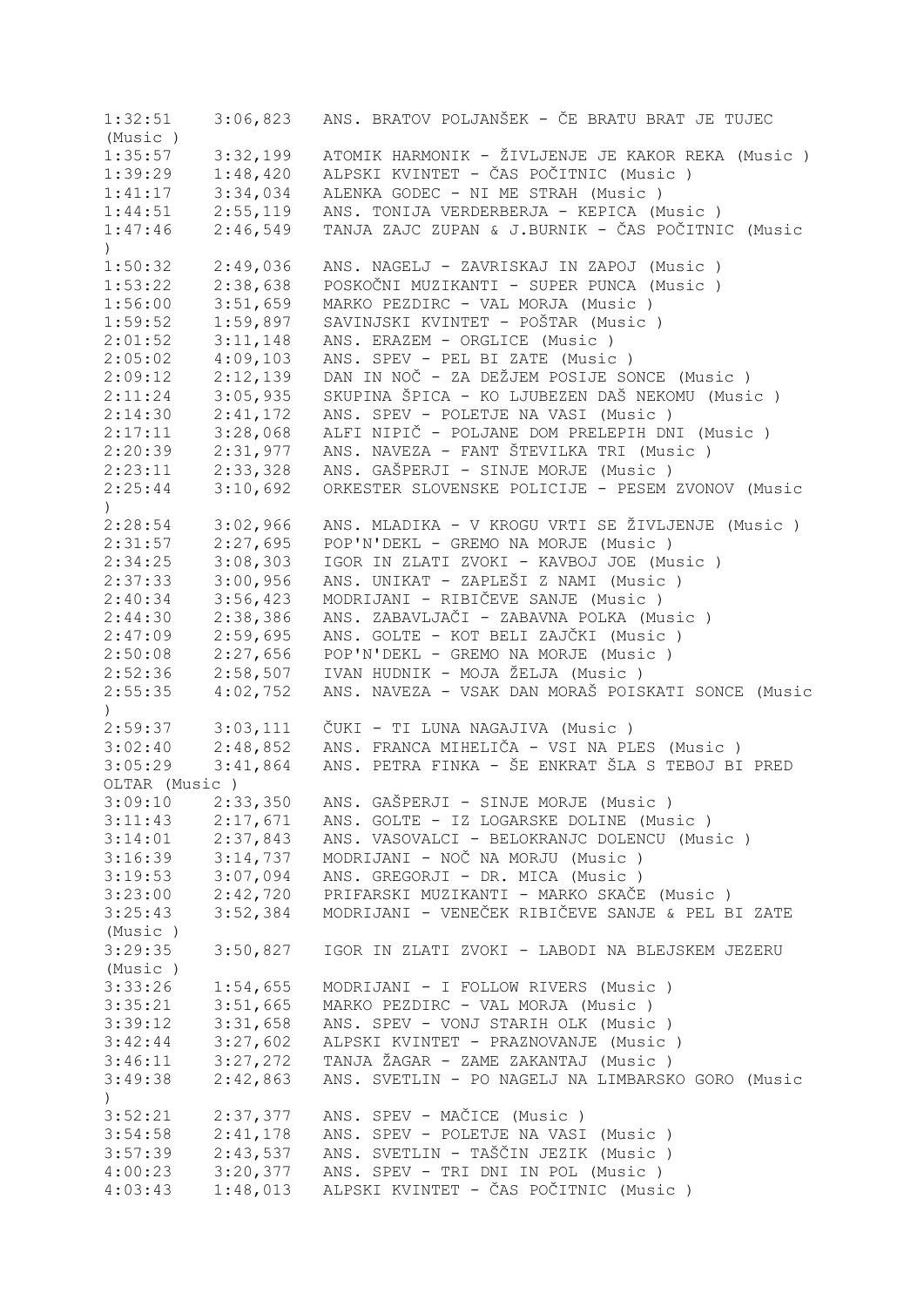| 4:05:31          | 2:52,390 | 1. SLOVENSKI BARITON BATALJON & HARMONIKARSKI              |
|------------------|----------|------------------------------------------------------------|
|                  |          | ORKESTER NASMEH - V DOLINI TIHI (Music)                    |
| 4:08:23          | 2:36,097 | ANS. BISERI - FEJSTBUKOVA GENERACIJA (Music)               |
| 4:10:59          | 2:59,940 | HARMONIKARSKI ORK. MIRNA PEČ - NOČ NA MORJU (Music         |
| $\left( \right)$ |          |                                                            |
| 4:13:59          | 2:50,939 | ANS. FRANČIČ - BELE KRIZANTEME (Music)                     |
| 4:16:50          | 3:15,591 | ANS. GOLTE - ZAME SI KOT BISER (Music)                     |
| 4:20:05          | 3:51,583 | ANS. SPEV - MIRNO SANJAJ (Music)                           |
| 4:23:57          | 2:56,059 | STANE PETRIČ - NE ODHAJAJ VEČ (Music)                      |
| 4:26:53          | 2:07,854 | JODEL EXPRESS - RADA PLEŠEM (Music )                       |
| 4:29:01          | 2:46,497 | TANJA ZAJC ZUPAN & J.BURNIK - ČAS POČITNIC (Music          |
| $\lambda$        |          |                                                            |
| 4:31:47          | 1:54,805 | SLOVENSKI OKTET - KAJ B' JAZ TEBI DAV (Music )             |
| 4:33:42          | 3:34,957 | ANS. UNIKAT - DOVOLJ MI JE (Music)                         |
| 4:37:17          | 3:05,487 | ANS. GOLTE - POČITNICE V ŠPANIJI (Music )                  |
|                  |          | SAVINJSKI KVINTET - ČAKAL SEM DEKLICO OB POTOKU            |
| 4:40:22          | 2:53,006 |                                                            |
| (Music)          |          |                                                            |
| 4:43:15          | 2:07,282 | SLOVENSKI ZVOKI - SMEH KLARINETA (Music)                   |
| 4:45:22          | 4:06,222 | ANS. TONIJA VERDERBERJA - ZA VELIKIM MORJEM (Music         |
| $\mathcal{L}$    |          |                                                            |
| 4:49:29          | 2:45,583 | ANS. SVETLIN - BREZ LOJTRCE (Music)                        |
| 4:52:14          | 3:54,951 | ANS. NAVEZA - VEM JOKALA BOM (Music)                       |
| 4:56:09          | 3:31,111 | TANJA ŽAGAR - POLETJE JE NAJIN ČAS (Music)                 |
| 4:59:40          | 3:27,220 | ZORAN ZORKO & BAND - VESELI RIBNČAN (Music)                |
| 5:03:07          | 2:20,636 | VESELE ŠTAJERKE - HOČEŠ ME ALI NOČEŠ ME (Music )           |
| 5:05:28          | 2:46,778 | ZLATI MUZIKANTI - DEKLICA MORJA (Music)                    |
| 5:08:14          | 2:40,481 | SLAPOVI - LJUBIM TE (Music)                                |
| 5:10:55          | 2:20,269 | PRIFARSKI MUZIKANTI - IZ ZEMLJE GRE V TRSEK (Music         |
| $\mathcal{L}$    |          |                                                            |
| 5:13:15          | 4:09,107 | ANS. SPEV - PEL BI ZATE (Music)                            |
| 5:17:24          | 2:14,905 | INGRID BRUGEMMAN - ŽELIM SI FANTA (Music )                 |
| 5:19:39          | 2:26,446 | ANS. UNIKAT - NE CUKAJ ME ZA KITKI (Music )                |
| 5:22:05          | 3:56,416 | MODRIJANI - RIBIČEVE SANJE (Music)                         |
| 5:26:02          | 2:14,018 | ANS. SVETLIN - JUBILEJNA POLKA (Music)                     |
| 5:28:16          | 4:32,317 | ZREŠKA POMLAD - ZADNJI POLETNI DAN (Music )                |
| 5:32:48          | 3:51,617 | MARKO PEZDIRC - VAL MORJA (Music)                          |
| 5:36:39          | 3:30,327 | ANS. BRATOV POLJANŠEK - SAM BREZ TEBE (Music)              |
| 5:40:10          | 2:51,226 | ANS. VASOVALCI - NI VEČ PRELA (Music)                      |
| 5:43:01          |          | 2:46,530 TANJA ZAJC ZUPAN & J.BURNIK - ČAS POČITNIC (Music |
| $\mathcal{C}$    |          |                                                            |
| 5:45:48          | 2:29,088 | SAVINJSKI KVINTET - POLKA ZA HARMONIKO (Music)             |
| 5:48:17          | 2:36,307 | POSKOČNI MUZIKANTI - POGLEDAM TE (Music)                   |
| 5:50:53          | 3:26,787 | TANJA ŽAGAR - ZAME ZAKANTAJ (Music )                       |
|                  | 3:28,904 |                                                            |
| 5:54:19          |          | VANDROVCI - NAJIN DAN (Music)                              |
| 5:57:48          | 3:55,075 | NOVI SPOMINI - PET MINUT (Music)                           |
| 6:01:43          | 3:05,543 | ANS. GOLTE - POČITNICE V ŠPANIJI (Music)                   |
| 6:04:49          | 4:13,647 | ALPSKI KVINTET - VENČEK USPEŠNIC (Music)                   |
| 6:09:03          | 2:33,912 | ALFI NIPIČ - MLADI KOT SMO NOCOJ (Music)                   |
| 6:11:37          | 4:06,180 | ANS. TONIJA VERDERBERJA - ZA VELIKIM MORJEM (Music         |
| $\left( \right)$ |          |                                                            |
| 6:15:43          | 2:49,777 | ALFI NIPIČ - POJDI DEKLE (Music)                           |
| 6:18:33          | 4:19,562 | NAVIHANKE - ROCK MIX (Music)                               |
| 6:24:53          | 3:52,383 | MODRIJANI - VENEČEK RIBIČEVE SANJE & PEL BI ZATE           |
| (Music)          |          |                                                            |
| 6:28:45          | 0:35,051 | VAGABUNDI - SHOW ŠVICA (Music )                            |
| 6:29:20          |          | 2:23,205 ANS. BRATOV POLJANŠEK - KAMNIŠKE GORE (Music)     |
| 6:31:43          | 2:59,931 | HARMONIKARSKI ORK. MIRNA PEČ - NOČ NA MORJU (Music         |
| $\left( \right)$ |          |                                                            |
| 6:34:43          |          | 3:35,551 ANS. FRANCA MIHELIČA - KJER LASTOVKE GNEZDIJO     |
| (Music)          |          |                                                            |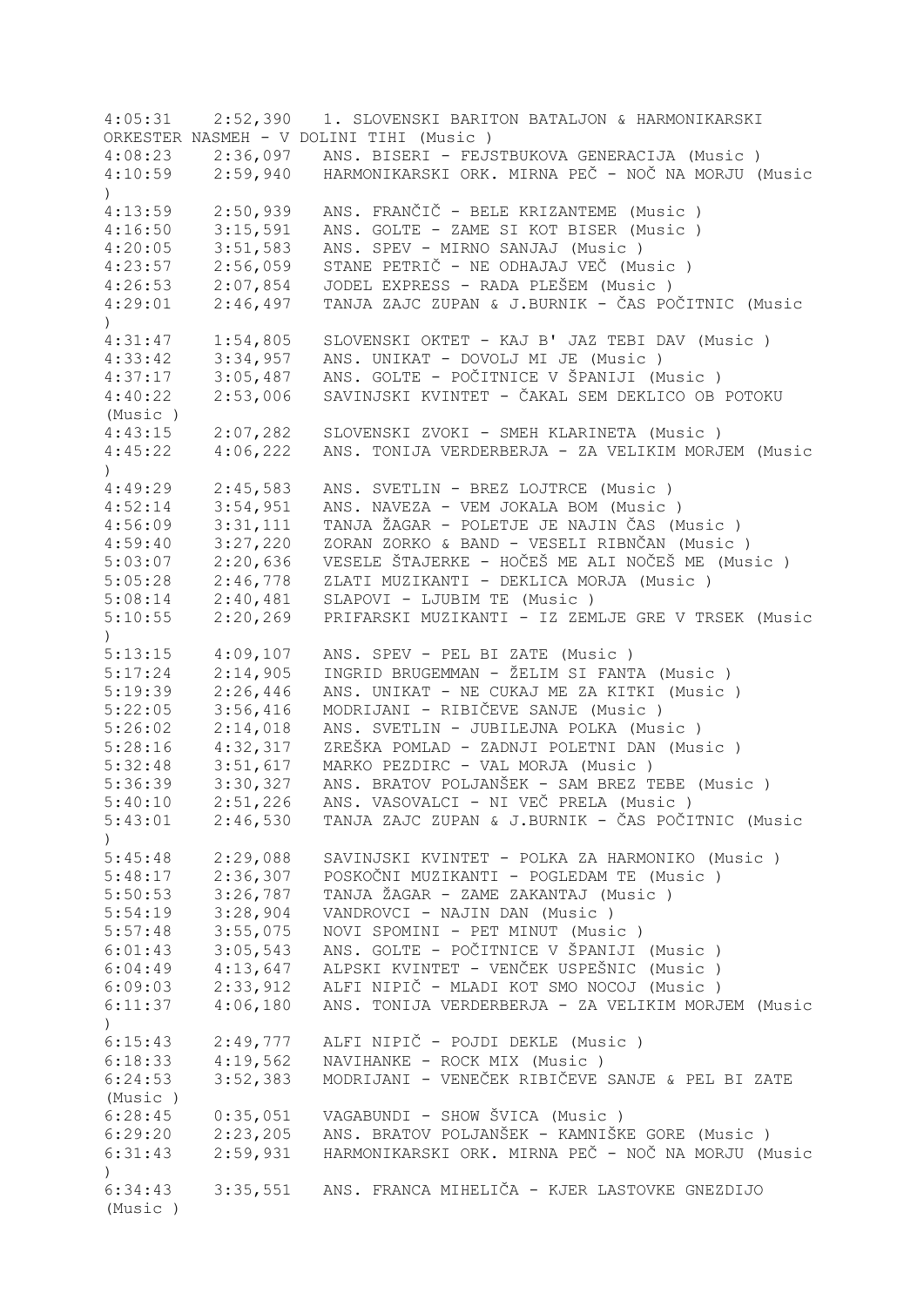| 6:38:19               | 1:54,439 | SLOVENSKI ZVOKI - ŠOFERSKA POLKA (Music )                            |
|-----------------------|----------|----------------------------------------------------------------------|
| 6:40:13               | 3:15,495 | MODRIJANI - NOČ NA MORJU (Music)                                     |
| 6:43:28               | 2:23,615 | ANS. STORŽIČ - U BOHIN' MA D'Ž TAMVADE (Music)                       |
| 6:45:52               | 3:10,136 | ANS. PETKA - ČISTA PETKA (Music)                                     |
| 6:49:00               | 3:03,023 | ČUKI - TI LUNA NAGAJIVA (Music)                                      |
| 6:54:23               | 1:41,937 | DENIS NOVATTO - BENEŠKI KARNEVAL (Music )                            |
| 6:56:05               | 3:36,322 | ANS. NAPEV - TI SPLOH NE SLUTIŠ (Music )                             |
| 6:59:41               | 2:46,999 | ZLATI MUZIKANTI - DEKLICA MORJA (Music)                              |
| 7:07:40               | 4:57,031 | INGRID BRUGGEMANN & SLOVENSKI MUZIKANTJE - DO UŠES                   |
| ZALJUBLJENA (Music)   |          |                                                                      |
| 7:12:37               | 2:52,110 | GADI - DAJ MI DAJ MI DAJ (Music)                                     |
| 7:15:29               | 2:27,696 | POP'N'DEKL - GREMO NA MORJE (Music)                                  |
| 7:17:56               | 3:27,062 | ALFI NIPIČ - MOJE DEKLE (Music)                                      |
| 7:21:24               | 2:38,638 | ATOMIK HARMONIK - HOP MARINKA (Music)                                |
| 7:24:02               | 3:31,097 | TANJA ŽAGAR - POLETJE JE NAJIN ČAS (Music)                           |
| 7:27:33               | 4:25,347 | ALFI NIPIČ - ZAMETNE NOČI (Music)                                    |
| 9:02:39               | 2:40,092 | ANS. PETKA - VŠEČ SI MI (Music)                                      |
|                       | 4:09,118 | ANS. SPEV - PEL BI ZATE (Music)                                      |
| 9:20:33               |          |                                                                      |
| 9:24:42               | 3:29,540 | MALIBU IN JOŽE - KO TO TAMO PJEVA (Music)                            |
| 9:28:11               | 2:27,606 | VESELE ŠTAJERKE - LJUBČEK MOJ (Music)                                |
| 10:31:01              | 2:41,214 | ANS. SPEV - POLETJE NA VASI (Music)                                  |
| 10:33:42              | 2:41,495 | ANS. SVETLIN - VEDNO NA POTI (Music)                                 |
| 10:36:24              | 3:29,263 | SLOVENSKI ZVOKI - DAJ MI SRCE (Music)                                |
| 10:39:53              | 3:56,365 | MODRIJANI - RIBIČEVE SANJE (Music)                                   |
| 10:43:49              | 2:10,075 | ZREŠKA POMLAD - TE DOMAČE VIŽE (Music)                               |
| 11:01:12              | 2:36,380 | ANS. ERAZEM - V OŠTARIJI (Music )                                    |
| 11:03:48              | 3:51,562 | ANS. SPEV - MIRNO SANJAJ (Music)                                     |
| $11:07:40$ $2:32,258$ |          | ANS. PROSEN - ŽE DOLGO SEM ODDANA (Music )                           |
| 11:10:12              | 2:40,528 | SLOVENSKI MUZIKANTJE - MOJ FANT JE VESELJAK (Music                   |
| $\lambda$             |          |                                                                      |
| 11:12:52              | 2:33,386 | ANS. GAŠPERJI - SINJE MORJE (Music )                                 |
| 11:15:26              | 3:15,307 | AGROPOP - SAMO MILIJON (Music)                                       |
| 11:18:41              | 2:24,328 | ANS. NEMIR - NE BODI LJUBOSUMNA (Music)                              |
| 11:21:05              | 1:48,231 | ALPSKI KVINTET - ČAS POČITNIC (Music )                               |
| 11:22:53              | 3:29,977 | ANS. FRANČIČ - SPOMIN NA BOŽIČ (Music )                              |
| 11:26:23              | 3:30,048 | ANS. NAVEZA - S TABO VSE LEPŠE JE (Music)                            |
| 11:29:53              | 1:48,265 | ALPSKI KVINTET - ČAS POČITNIC (Music )                               |
| 11:31:41              | 2:27,019 | ANS. SVETLIN - GASILSKA VESELICA (Music )                            |
|                       |          | 11:34:08  2:50,453  ANS. MLADIKA - CHAT (Music)                      |
|                       |          | 11:36:58 2:59,934 HARMONIKARSKI ORK. MIRNA PEČ - NOČ NA MORJU (Music |
| $\big)$               |          |                                                                      |
| $11:39:58$ $2:38,263$ |          | ANS. BRANETA KLAVŽARJA - LEPA DEKLETA LJUBIJO                        |
| BARABE (Music)        |          |                                                                      |
| 11:42:37              | 3:29,449 | PRIFARSKI MUZIKANTI - NAJINI VEČERI (Music)                          |
| $11:46:06$ $2:46,774$ |          | ZLATI MUZIKANTI - DEKLICA MORJA (Music)                              |
| $11:48:53$ $2:51,720$ |          | ŠTAJERSKIH 7 - RAD POVEDAL BI TI (Music )                            |
| $11:51:44$ $3:42,470$ |          | ANS. PETKA - ZA PRAZNIK TVOJ (Music)                                 |
| $11:55:27$ $3:51,538$ |          | ANS. SPEV - MIRNO SANJAJ (Music)                                     |
| 11:59:18              | 2:15,895 | OPLOTNIČANI S TINETOM - KJE SO TISTI MLADI FANTJE                    |
|                       |          |                                                                      |
| (Music )              |          |                                                                      |
| 12:01:34              |          | 2:43,031 ATOMIK HARMONIK - SKOČI (Music)                             |
| 12:04:17              | 2:46,536 | TANJA ZAJC ZUPAN & J.BURNIK - ČAS POČITNIC (Music                    |
| )                     |          |                                                                      |
| $12:07:03$ $2:58,405$ |          | ANS. SVETLIN - BREZ LOJTRCE (Music)                                  |
| 12:10:03              | 2:32,188 | DONAČKA - PRIDI, ZAPLEŠI (Music )                                    |
| 12:12:34              | 3:52,347 | MODRIJANI - VENEČEK RIBIČEVE SANJE & PEL BI ZATE                     |
| (Music )              |          |                                                                      |
| 12:16:27              | 3:44,506 | GLOBAL KRYNER - LADY MARMALADE (Music)                               |
| 12:20:11              | 2:34,444 | ANS. KRAJCARJI - VRANA VRANI (Music )                                |
| 12:22:46              | 2:41,119 | ANS. SPEV - POLETJE NA VASI (Music )                                 |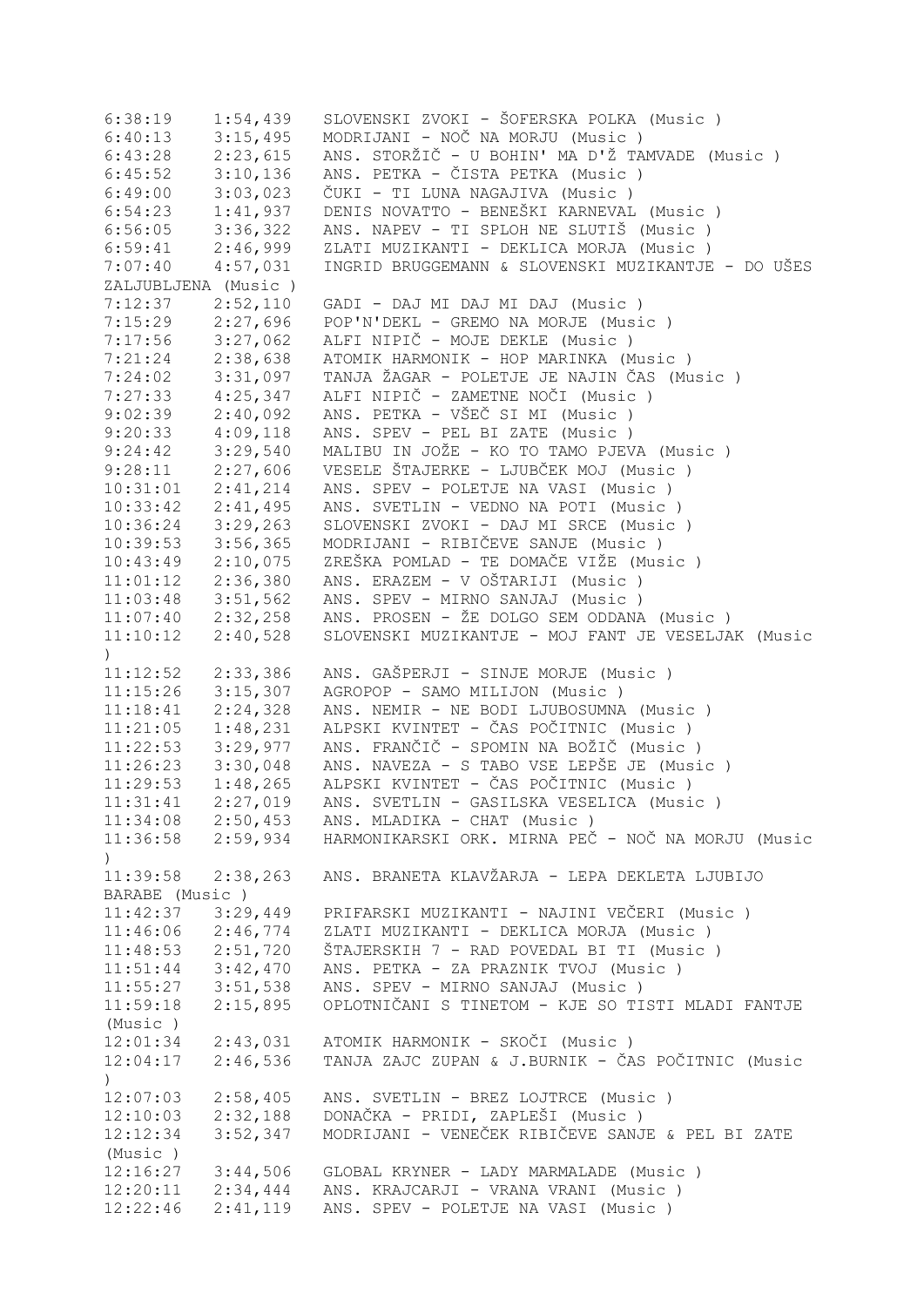| 12:25:27              | 2:11,170 | VITEZI CELJSKI - LE OBJETA ISTO MISLIVA (Music )   |
|-----------------------|----------|----------------------------------------------------|
| 12:27:38              | 2:46,450 | ANS. PETKA - MOJI DRAGI (Music)                    |
| 12:30:24              | 3:15,066 | MODRIJANI - NOČ NA MORJU (Music)                   |
| 12:33:39              | 1:42,816 | GODBA STRANJE - POD PLANINO (Music)                |
| 12:35:22              | 3:51,200 | JODEL EXPRESS - IBER DOZA (Music)                  |
| 12:39:12              | 3:31,099 | TANJA ŽAGAR - POLETJE JE NAJIN ČAS (Music)         |
| 12:42:43              | 2:38,783 | ANS. SVETLIN - MORAVČE SO NAJLEPŠE (Music)         |
| 12:45:22              | 3:38,335 | ANS. AKORDI - ČE PA NISEM JAZ ZA TEBE (Music)      |
| 12:49:00              | 3:05,539 | ANS. GOLTE - POČITNICE V ŠPANIJI (Music )          |
| 12:52:06              | 4:29,946 | SLOVENSKI OKTET - RIBNIŠKA (Music )                |
| 12:56:36              | 2:53,465 | VESELE ŠTAJERKE - DAJ PIR NA HLADNO (Music)        |
|                       |          | POP'N'DEKL - GREMO NA MORJE (Music)                |
| 12:59:29              | 2:27,660 |                                                    |
| 13:01:57              | 2:42,536 | MALIBU - KAJ TI JE (Music)                         |
| 13:04:39              | 2:57,617 | ANS. ERAZEM - PRIMORCI SMO VESELI LJUDJE (Music)   |
| 13:07:37              | 3:03,142 | ČUKI - TI LUNA NAGAJIVA (Music )                   |
| 13:10:40              | 2:44,612 | ANS. NEMIR - VSE ZVEZDE SEM PREŠTEL (Music)        |
| 13:13:24              | 3:10,462 | DONAČKA - NA MOSTU (Music)                         |
| 13:16:35              | 4:09,102 | ANS. SPEV - PEL BI ZATE (Music)                    |
| 13:20:44              | 2:19,143 | ALPSKI KVINTET - KRANJSKO DEKLE (Music)            |
| 13:23:03              | 2:43,497 | VERA IN ORIGINALI - VA PENSIERO (Music)            |
| 13:25:46              | 3:51,659 | MARKO PEZDIRC - VAL MORJA (Music)                  |
| 13:29:38              | 5:21,274 | HELENA IN HAJNI BLAGNE - SREBRNA REKA (Music)      |
| 13:34:59              | 3:29,589 | ANS. NEMIR - PRI MAMI SMO SE ZBRALI (Music)        |
| 13:38:28              | 4:06,181 | ANS. TONIJA VERDERBERJA - ZA VELIKIM MORJEM (Music |
| $\lambda$             |          |                                                    |
| 13:42:35              | 3:18,713 | ZASAVCI - (Music)                                  |
| 13:45:53              | 3:20,663 | ANS. NEMIR - OTOČEK SREDI JEZERA (Music)           |
| 13:49:14              | 2:33,342 | ANS. GAŠPERJI - SINJE MORJE (Music)                |
| 13:51:47              | 4:30,105 | ALPSKI KVINTET - VENČEK ALPSKIH USPEŠNIC (Music)   |
| 13:56:17              | 3:20,626 | VESELI DOLENJCI - POSLANA Z NEBES (Music)          |
|                       | 3:26,857 | TANJA ŽAGAR - ZAME ZAKANTAJ (Music)                |
| 13:59:37              |          |                                                    |
| 14:03:04              | 2:51,135 | ANS. JOŽOVEC - VESELJE, RADOST, SREČO VAM ŽELIMO   |
| (Music)               |          |                                                    |
| 14:05:55              | 4:01,663 | VESELI SVATJE - PRVIČ BOM MAMICA (Music)           |
| 14:09:57              | 3:56,422 | MODRIJANI - RIBIČEVE SANJE (Music)                 |
| 14:13:53              | 2:06,982 | HIŠNI ANS. AVSENIK - NA ROBLEKU (Music )           |
| 14:16:00              | 2:39,254 | ANS. BRATOV POLJANŠEK - TUHINJSKI FANTJE (Music)   |
| 14:18:39              | 3:05,537 | ANS. GOLTE - POČITNICE V ŠPANIJI (Music )          |
| 14:21:44              | 4:02,995 | ANS. BRANETA KLAVŽARJA - KJE JE TISTO POLETJE      |
| (Music )              |          |                                                    |
| 14:25:48              | 2:52,809 | VESELI DOLENJCI - ŠE ZADNJIČ (Music )              |
| 14:28:40              | 2:46,538 | TANJA ZAJC ZUPAN & J.BURNIK - ČAS POČITNIC (Music  |
| $\lambda$             |          |                                                    |
| 14:31:26              | 3:21,542 | ALFI NIPIČ - SILVESTRSKI POLJUB (Music)            |
| 14:34:48              | 3:16,290 | ZAKA PA NE - NEKEGA JUTRA (Music)                  |
| 14:38:04              | 3:52,383 | MODRIJANI - VENEČEK RIBIČEVE SANJE & PEL BI ZATE   |
| (Music)               |          |                                                    |
| 14:41:56              | 3:25,536 | ALFI NIPIČ - ZA PRAZNIKE DOMOV (Music)             |
| $14:45:22$ $2:24,569$ |          | ANS. SVETLIN - PALME IN VALOVI (Music)             |
| 14:47:46              | 3:56,421 | MODRIJANI - RIBIČEVE SANJE (Music)                 |
|                       |          |                                                    |
| 14:51:43              | 3:39,064 | SLOVENSKI MUZIKANTJE & KLAPA MALI GRAD - ŠIRNO     |
| MORJE (Music)         |          |                                                    |
| 14:55:22              | 2:49,193 | ZAKA PA NE - SRČKI V OMAKI (Music )                |
| 14:58:11              | 3:51,661 | MARKO PEZDIRC - VAL MORJA (Music)                  |
| 15:02:02              | 3:19,140 | ALFI NIPIČ - ZA PRAZNIKE DOMOV (Music)             |
| $15:05:22$ $2:23,229$ |          | MLADI DOLENJCI - PRIZNAM (Music)                   |
| $15:07:45$ 3:03,136   |          | ČUKI - TI LUNA NAGAJIVA (Music )                   |
| 15:10:47              | 3:50,371 | LAŠKA PIHALNA GODBA - TRIDESET LET (Music )        |
| 15:14:38              | 2:42,528 | MLADI DOLENJCI - NOCOJ JE DRUGA REKLA MI (Music)   |
| 15:17:20              | 2:27,698 | POP'N'DEKL - GREMO NA MORJE (Music)                |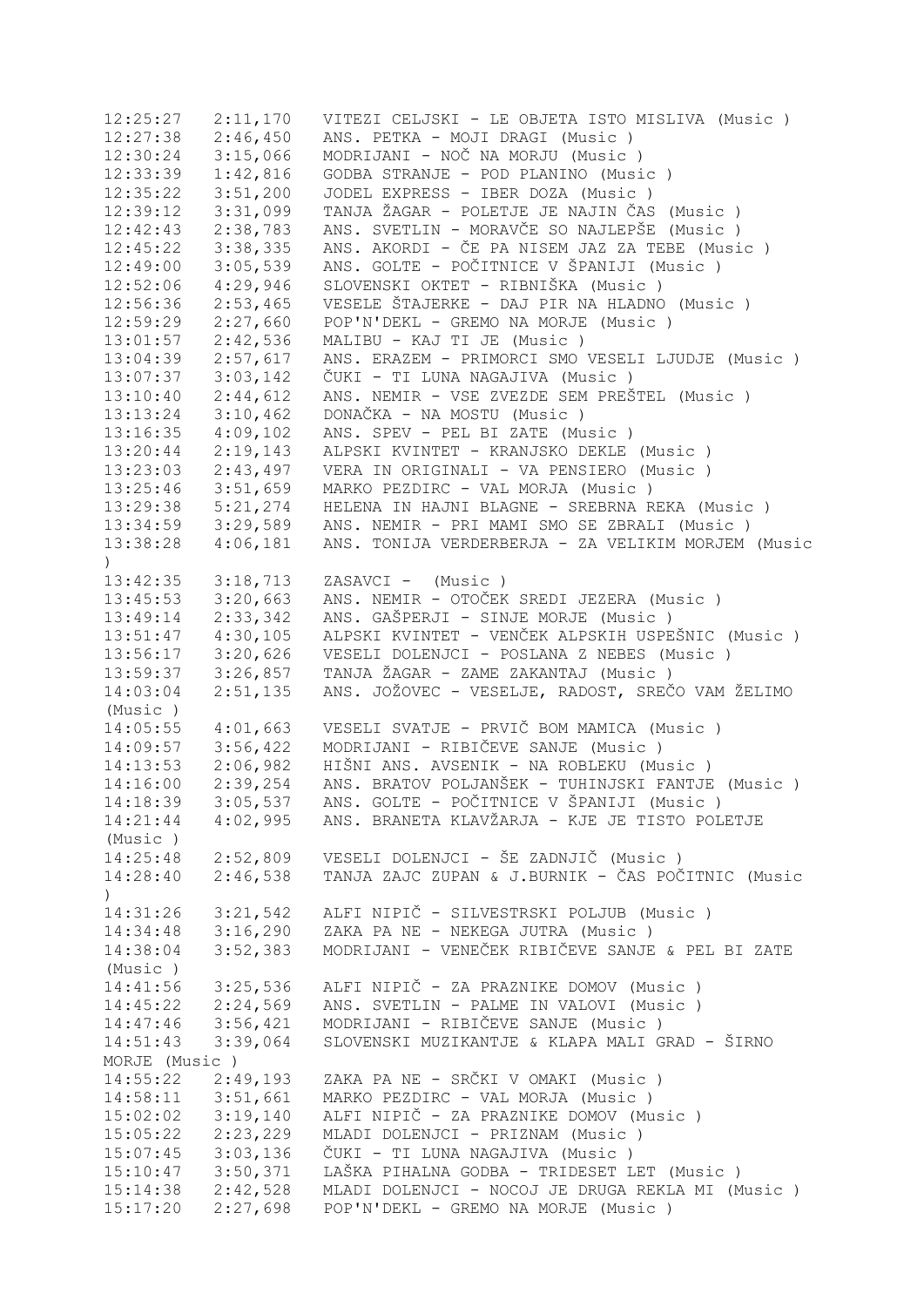15:19:48 2:39,559 ŠTAJERSKIH 7 - ŽELIM VAM LEP DAN (Music ) 15:22:27 2:25,379 ANS. NAPEV - RECI MI (Music ) 15:24:52 1:48,212 ALPSKI KVINTET - ČAS POČITNIC (Music ) 15:26:40 3:40,724 OPLOTNIČANI S TINETOM - BODI POZDRAVLJENA ROJSTNA VASICA (Music ) 15:45:33 2:55,237 SLOVENSKI MUZIKANTJE - KMALU BO PRIŠLA POMLAD (Music ) 15:48:28 3:16,056 MODRIJANI - NOČ NA MORJU (Music ) 15:54:20 2:32,214 ANS. FRANČIČ - KRUH IN SOL (Music ) 15:56:52 2:45,645 GADI - MALO, MALO ŠE (Music ) 15:59:37 2:47,035 ZLATI MUZIKANTI - DEKLICA MORJA (Music ) 2:52,340 ANS. NAGELJ - PLANINSKI KRST (Music ) 18:48:38 3:38,954 ANS. POGUM - ZAPOJ PRIJATELJ STARI (Music ) 18:52:16 2:59,963 HARMONIKARSKI ORK. MIRNA PEČ - NOČ NA MORJU (Music ) 18:55:16 1:57,215 ANS. BRATOV POLJANŠEK - GODEC (Music ) 18:57:14 2:10,862 ANS. VIHAR - STARA LJUBEZEN (Music ) 18:59:24 2:33,381 ANS. GAŠPERJI - SINJE MORJE (Music ) 19:01:58 1:20,796 SLOVENSKI OKTET - DA JORA TA BANERINA (REZIJANSKA) (Music ) 19:03:18 3:05,036 ANS. SVETLIN - BELO OBLEKO SI ŽE NOSILA (Music ) 19:06:22 4:06,224 ANS. TONIJA VERDERBERJA - ZA VELIKIM MORJEM (Music  $\lambda$ 19:10:28 3:28,657 ALFI NIPIČ - ZBOGOM PRIJATELJ (Music ) 19:13:57 3:21,285 ANS. GOLTE - TVOJA LJUBEZEN (Music ) 19:17:18 3:33,011 TANJA ŽAGAR - POLETJE JE NAJIN ČAS (Music ) 19:24:09 2:42,485 ŠTAJERSKIH 7 - RAD POVEDAL BI TI (Music ) 19:26:52 2:50,693 IGOR IN ZLATI ZVOKI - JAZ LUNCO VPRAŠAL BOM (Music ) 19:29:37 4:01,098 ANS. SPEV - MIRNO SANJAJ (Music ) 19:48:41 2:15,970 HIŠNI ANS. AVSENIK - ŽALOSTNA DEKLICA (Music ) 19:50:57 2:50,815 VESELE ŠTAJERKE - PRINESI MI ROŽE (Music ) 19:53:48 3:26,956 TANJA ŽAGAR - ZAME ZAKANTAJ (Music ) 19:57:14 3:16,301 ANS. POGUM - POLJUBI KOŠČEK KRUHA (Music ) 20:00:30 3:49,253 ŠTIRJE KOVAČI - NEKE SONČNE NEDELJE (Music ) 20:04:20 4:09,112 ANS. SPEV - PEL BI ZATE (Music ) 20:08:29 2:42,537 ANS. MARJANA HERCOGA - PRIDI NA KAVO (Music ) 20:11:11 3:27,993 ANS. RUBIN - STARI GRAD (Music ) 20:14:39 2:41,187 ANS. SPEV - POLETJE NA VASI (Music ) 20:17:20 1:55,967 OKTET PETROL & TRIO VIKI AŠIC - LJUBICINA POŠTA (Music ) 20:19:16 4:22,011 PRIMORSKI FANTJE - NE JOKAJ (Music ) 20:23:37 3:31,095 TANJA ŽAGAR - POLETJE JE NAJIN ČAS (Music ) 20:27:08 2:13,662 MESTNA GODBA KAMNIK - VESELO V KAMNIK (Music ) 20:29:22 3:33,280 PRIFARSKI MUZIKANTI - LEPU JE BLU (Music ) 20:32:55 3:56,419 MODRIJANI - RIBIČEVE SANJE (Music ) 20:36:51 2:04,209 ANS. PETRA FINKA - OHCET BO (Music ) 20:38:56 3:02,729 DONAČKA - PREDEN UGASNE DAN (Music ) 20:41:58 3:03,262 ČUKI - TI LUNA NAGAJIVA (Music ) 20:45:01 2:57,601 SLOVENSKI MUZIKANTJE - VESELI MUZIKANT (Music ) 20:47:58 2:55,883 JODEL EXPRESS - KRALJICA JODLANJA (Music ) 20:50:54 2:41,219 ANS. SPEV - POLETJE NA VASI (Music ) 20:53:35 2:26,091 ALFI NIPIČ - ŠTAJERC (Music ) 20:56:01 2:39,736 ANS. AKORDI - HOČEŠ NOČEŠ (Music ) 3:51,970 MARKO PEZDIRC - VAL MORJA (Music ) 21:02:32 2:49,237 SLOVENSKI MUZIKANTJE - VESELI MUZIKANT (Music ) 21:05:21 2:45,064 ZREŠKA POMLAD - DAN S TEBOJ (Music ) 21:08:06 2:46,806 TANJA ZAJC ZUPAN & J.BURNIK - ČAS POČITNIC (Music  $\lambda$ 21:10:52 2:13,884 ALPSKI KVINTET - JANEZOV BARITON (Music )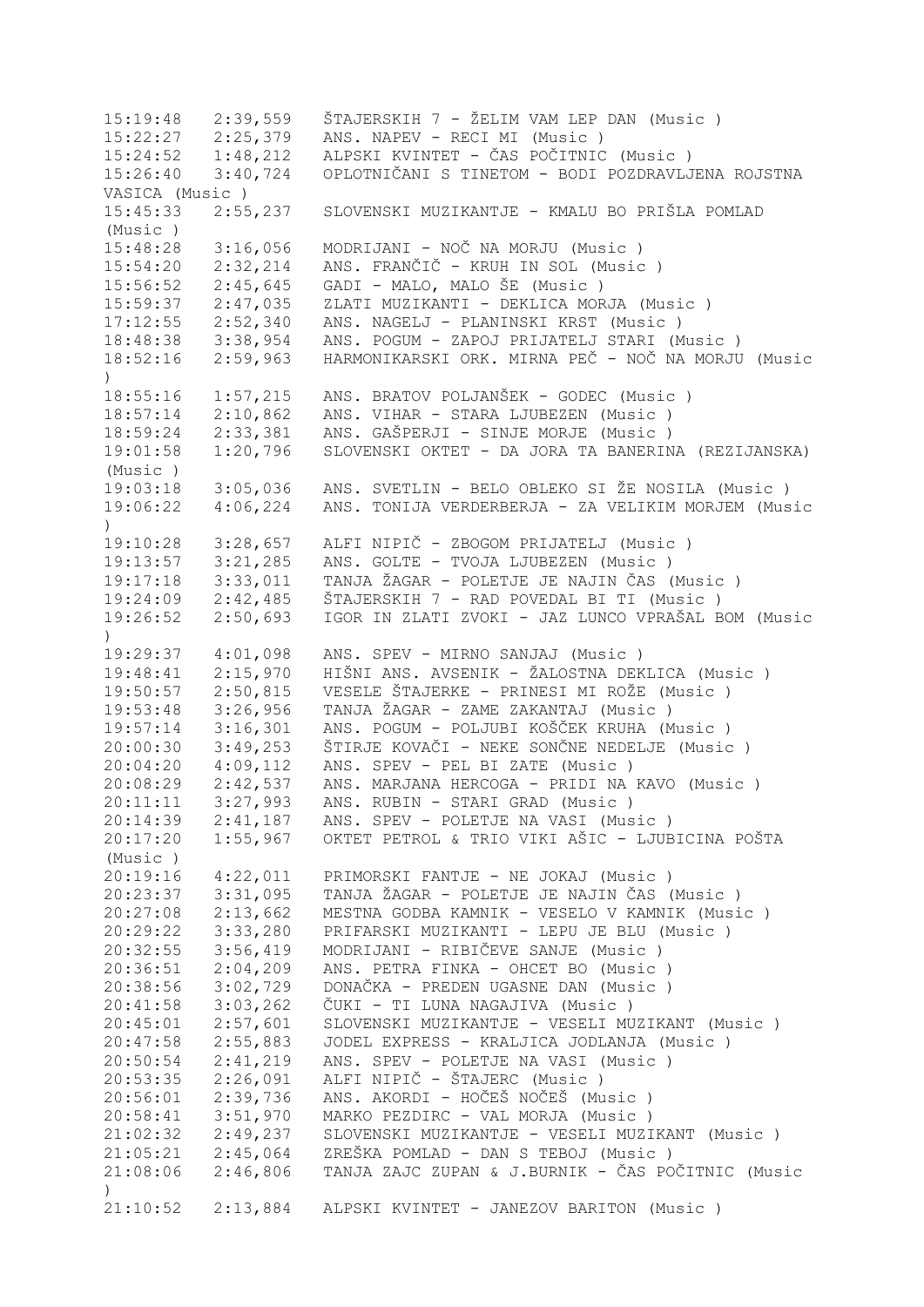21:13:06 1:47,739 ANS. SVETLIN - SRČNI NEMIR (Music ) 21:14:54 2:59,984 HARMONIKARSKI ORK. MIRNA PEČ - NOČ NA MORJU (Music ) 21:17:54 2:09,947 OKTET SOTOČJE - LJUBEZENSKA (Music ) 21:20:03 3:01,962 ŠTIRJE KOVAČI - RŽENOVA TINKA (Music ) 21:23:05 2:33,415 ANS. GAŠPERJI - SINJE MORJE (Music ) 21:25:38 1:53,704 DENIS NOVATTO - OD VASI DO VASI (Music ) 21:27:32 2:40,961 ANS. PETRA FINKA - NOCOJ ŠE ZADNJIČ BOM PRIŠEL (Music ) 21:30:12 2:27,695 POP'N'DEKL - GREMO NA MORJE (Music ) 21:32:40 3:43,862 ANS. ROKA ŽLINDRE - KROG ŽIVLJENJA (Music ) 21:36:23 2:36,758 VESELI SVATJE - DOTAKNIL SI SE MOJEGA SRCA (Music  $\lambda$ 21:39:00 3:15,170 MODRIJANI - NOČ NA MORJU (Music ) 21:57:28 2:20,583 SLOVENSKI EXPRESS - NA GOLICI (Music ) 21:59:48 3:17,872 ANS. NEMIR - DA BI NEKDO (Music ) 22:03:06 1:48,303 ALPSKI KVINTET - ČAS POČITNIC (Music ) 22:04:54 2:55,449 DON JUAN - RAD BI TI REKEL NEKAJ LEPEGA (Music ) 22:07:49 3:06,954 ANS. BRATOV POLJANŠEK - DOMOVINI (Music ) 22:10:56 3:51,586 ANS. SPEV - MIRNO SANJAJ (Music ) 22:14:48 3:22,382 MALIBU - ŽIVLJENJE SO ENE ŠTENGE (Music ) 22:18:10 3:48,166 ANS. NAPEV - ZADNJIČ BOM JOKAL NOCOJ (Music ) 22:21:58 3:52,801 MODRIJANI - VENEČEK RIBIČEVE SANJE & PEL BI ZATE (Music ) 22:25:50 2:20,007 ANS. ZASAVCI - IGRAMO VAM (Music ) 22:28:10 2:15,570 ANS. RUBIN - SRCE MI JE UKRADLA ŠTAJERKA (Music ) 22:30:25 4:09,103 ANS. SPEV - PEL BI ZATE (Music ) 22:34:34 4:02,458 MODRIJANI - SPOMIN NA PEVCA ŠE ŽIVI (Music ) 22:38:36 3:04,213 BENEŠKI FANTJE - POJDEM V BENEČIJO (Music ) 22:41:40 3:27,494 TANJA ŽAGAR - ZAME ZAKANTAJ (Music ) 22:45:06 4:25,599 ANSAMBEL BANOVŠEK - ZLATE MELODIJE STANKE KOVAČIČ (Music ) 22:49:32 2:40,143 IGOR IN ZLATI ZVOKI - NE BOŠ ME UJELA (Music ) 22:52:11 3:05,538 ANS. GOLTE - POČITNICE V ŠPANIJI (Music ) 22:55:17 3:18,741 ALFI NIPIČ - SE POHORJE VIDI (Music ) 22:58:36 2:58,107 VESELE ŠTAJERKE - POMLADNI VETER (Music ) 23:01:33 2:46,779 ZLATI MUZIKANTI - DEKLICA MORJA (Music ) 23:04:20 3:01,992 ANS. BRANETA KLAVŽARJA - DROBNA PREVARA (Music ) 23:07:22 3:38,848 ZREŠKA POMLAD - TEBI (Music ) 23:11:00 4:06,189 ANS. TONIJA VERDERBERJA - ZA VELIKIM MORJEM (Music ) 23:15:06 3:18,306 ANS. ZASAVCI - KJE NAJDEŠ MIR (Music ) 23:18:25 2:48,689 ANS. BISERI - POZABI ME (Music ) 23:21:13 2:41,219 ANS. SPEV - POLETJE NA VASI (Music ) 23:23:54 3:13,199 NATALIJA KOLŠEK - MAMA (Music ) 23:23:54 3:13,199 NATALIJA KOLŠEK - MAMA (Music )<br>23:27:08 2:54,011 NAVIHANKE - NA MOJEM LICU (Music ) 23:30:01 3:26,950 TANJA ŽAGAR - ZAME ZAKANTAJ (Music ) 23:33:28 3:23,425 FANTJE Z VSEH VETROV - NE POZABI DOMOVINE (Music ) 23:36:51 4:01,848 ANS. SPEV - Z NJO (Music ) 23:40:52 3:52,086 MARKO PEZDIRC - VAL MORJA (Music ) 23:44:44 3:26,913 ANS. POGUM - ZLATA NIT ŽIVLJENJA (Music ) 23:48:11 2:58,228 ANS. AKORDI - ŽELIM SI TE (Music ) 23:54:41 1:48,377 ALPSKI KVINTET - ČAS POČITNIC (Music ) 23:56:29 2:40,623 KVINTET DORI - ZGUBU SEM KLARINET (Music ) 23:59:09 2:19,901 GADI - MOJA JE MOJA BO (Music )

14/5/2022

0:01:28 2:34,064 ANS. GAŠPERJI - SINJE MORJE (Music )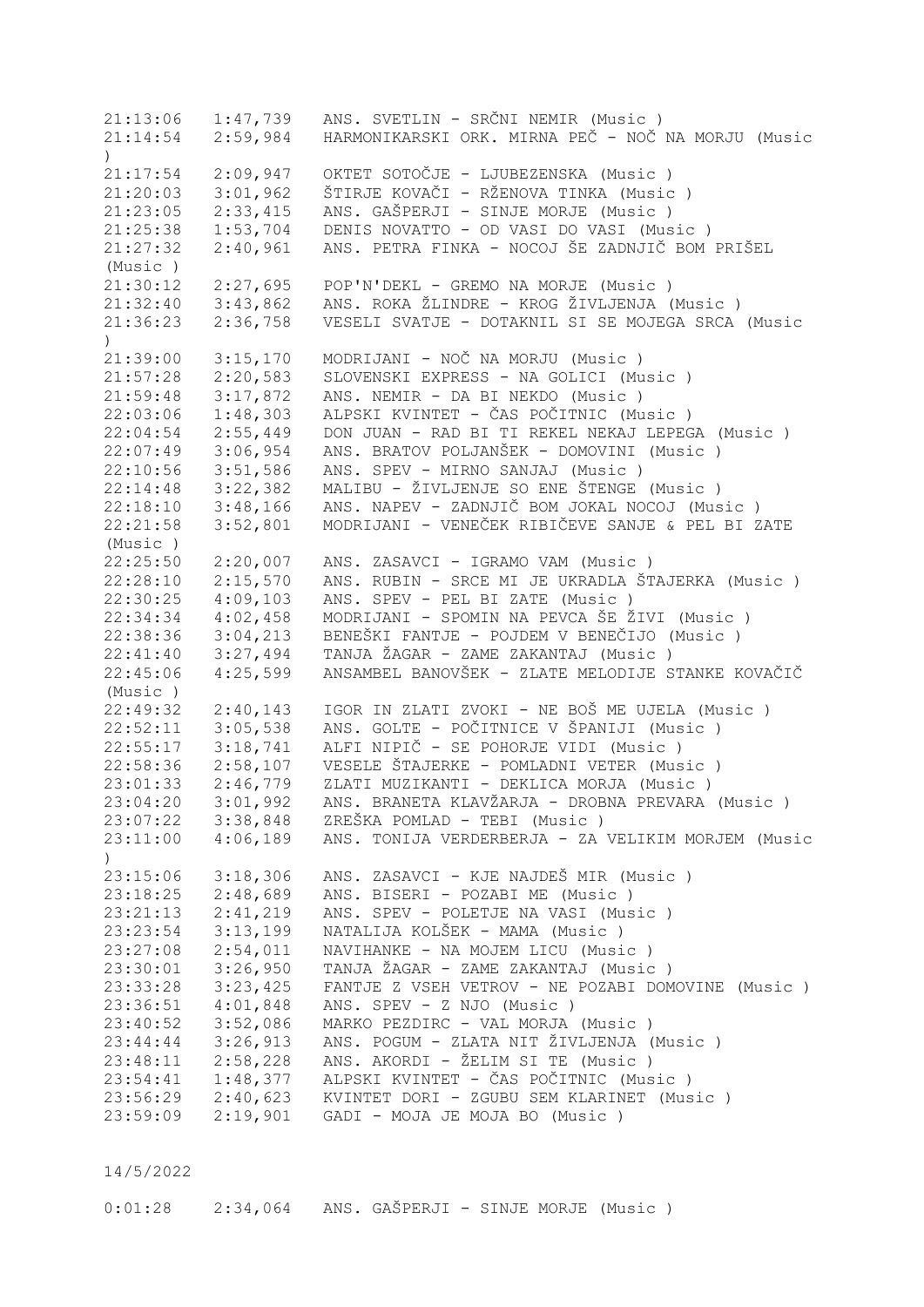0:04:02 3:44,264 HIŠNI ANS. AVSENIK - VETER NOSI PESEM MOJO (Music ) 0:07:46 3:25,674 ANS. VASOVALCI - MOJA DEŽELICA (Music)<br>0:11:11 3:52,639 ANS. SPEV - MIRNO SANJAJ (Music) 0:11:11 3:52,639 ANS. SPEV - MIRNO SANJAJ (Music)<br>0:15:02 2:27,394 DIE GEININGER - V TRETJE GRE RADO 0:15:02 2:27,394 DIE GEININGER - V TRETJE GRE RADO (Music ) 0:17:30 3:53,755 VAGABUNDI - V LOGARSKO DOLINO (Music ) 0:24:00 3:56,418 MODRIJANI - RIBIČEVE SANJE (Music ) 0:27:57 2:21,758 FANTJE Z VSEH VETROV - TE DOMAČE VIŽE (Music ) 0:30:19 2:47,718 NAVIHANKE - POKAŽI MI, DA ME IMAŠ ŠE RAD (Music ) 0:33:06 2:46,941 TANJA ZAJC ZUPAN & J.BURNIK - ČAS POČITNIC (Music  $\lambda$ 0:35:52 2:56,379 STANE PETRIČ - NE ODHAJAJ VEČ (Music ) 0:38:49 4:56,754 ANS. SPEV - VENČEK SLAKOVIH (Music ) 0:43:45 4:06,194 ANS. TONIJA VERDERBERJA - ZA VELIKIM MORJEM (Music  $\lambda$ 0:47:51 2:44,791 ANS. GAŠPERJI - BY THE RIVERS OF BABILON (Music)<br>0:50:36 3:03,421 NOVI SPOMINI IN MAMA MANKA - NATOČIM CVIČKA (Musi 0:50:36 3:03,421 NOVI SPOMINI IN MAMA MANKA - NATOČIM CVIČKA (Music ) 0:53:39 3:15,048 MODRIJANI - NOČ NA MORJU (Music)<br>0:56:54 2:28,539 ANS. SVETLIN - KO SE CVETJE OSUJE 0:56:54 2:28,539 ANS. SVETLIN - KO SE CVETJE OSUJE (Music ) 0:59:23 2:22,212 MODRIJANI - POVEJ (Music ) 1:01:44 3:05,544 ANS. GOLTE - POČITNICE V ŠPANIJI (Music ) 1:04:50 2:55,710 ANS. FRANČIČ - NOVI OČKA (Music ) 1:07:45 2:29,991 VERA IN ORIGINALI - KLEPETAVI KLARINETI (Music ) 1:10:15 3:52,707 MODRIJANI - VENEČEK RIBIČEVE SANJE & PEL BI ZATE (Music ) 1:14:07 2:17,434 SLOVENSKI MUZIKANTJE - ZEBE ME (Music ) 1:16:24 3:05,021 ANS. ERAZEM - ZIGO ZAGO (Music ) 1:19:29 2:27,693 POP'N'DEKL - GREMO NA MORJE (Music ) 1:21:57 3:29,401 MAJA ODERLAP - VSE DOLGE NOČI (Music ) 1:25:26 3:29,568 ANS. NEMIR - PRI MAMI SMO SE ZBRALI (Music ) 1:28:55 2:59,990 HARMONIKARSKI ORK. MIRNA PEČ - NOČ NA MORJU (Music  $\lambda$ 1:31:55 4:30,263 FRANC MIHELIČ - KO HARMONIKA ZAPOJE (Music ) 1:36:25 2:42,661 MLADI DOLENJCI - NOCOJ JE DRUGA REKLA MI (Music ) 1:39:07 3:03,164 ČUKI - TI LUNA NAGAJIVA (Music ) 1:33:07 3:03,101 3000 HIŠNI ANS. AVSENIK - VESELJE SREČO RADOST VAM ŽELIMO (Music ) 1:45:06 2:14,760 ANS. RUBIN - SRCE MI JE UKRADLA ŠTAJERKA (Music ) 1:47:21 3:31,417 TANJA ŽAGAR - POLETJE JE NAJIN ČAS (Music ) 1:50:52 2:26,274 IGOR IN ZLATI ZVOKI - ČINDARASA BUMSA (Music)<br>1:53:18 2:39,905 ANS. PETKA - VŠEČ SI MI (Music) 1:53:18 2:39,905 ANS. PETKA - VŠEČ SI MI (Music ) 1:55:57 4:09,384 ANS. SPEV - PEL BI ZATE (Music ) 2:00:06 3:01,757 ALFI NIPIČ - GREMO PO NEVESTO (Music ) 2:03:08 2:48,498 ZAKA PA NE - ZVITA PUNCA (Music ) 2:05:56 2:47,191 ZLATI MUZIKANTI - DEKLICA MORJA (Music ) 2:05:56 2:47,191 ZLATI MUZIKANTI - DEKLICA MORJA (Music)<br>2:08:43 3:08,675 IGOR IN ZLATI ZVOKI - HALO EVROPA (Music) 2:11:51 2:57,331 ANS. KRAJCARJI - NUORI CAJTI (Music ) 2:14:48 3:52,070 ANS. SPEV - MIRNO SANJAJ (Music ) 2:18:40 2:52,083 MODRIJANI - NOCOJ TI BOM NA OKENCE POTRKAL (Music ) 2:21:32 2:54,022 NAVIHANKE - NA MOJEM LICU (Music ) 2:24:25 3:05,542 ANS. GOLTE - POČITNICE V ŠPANIJI (Music ) 2:27:31 3:12,191 ALEKSANDER PRIMC - VENČEK NARODNIH (Music ) 2:30:43 2:52,145 VESELI SVATJE - POD MOJIM OKNOM (Music ) 2:33:35 3:52,731 MODRIJANI - VENEČEK RIBIČEVE SANJE & PEL BI ZATE (Music ) 2:37:27 3:20,450 KLAPA MALI GRAD - MASLINA JE NEOBRANA (Music ) 2:40:47 2:36,835 VESELI SVATJE - DOTAKNIL SI SE MOJEGA SRCA (Music )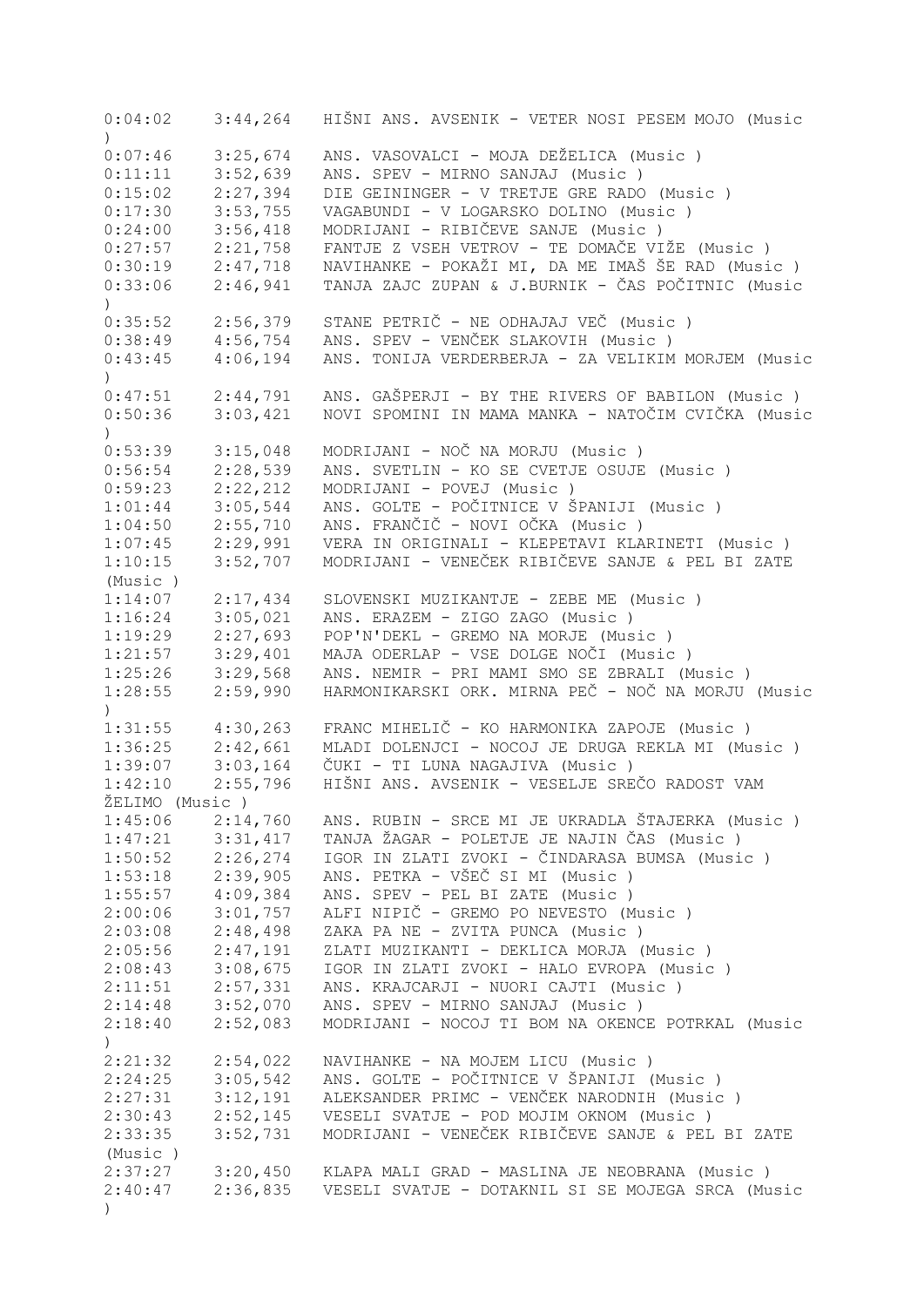| 2:43:24                      | 3:26,910 | TANJA ŽAGAR - ZAME ZAKANTAJ (Music)                |
|------------------------------|----------|----------------------------------------------------|
| 2:46:51                      | 2:12,181 | ZARJA - UŽNIVKA (Music)                            |
| 2:49:03                      | 3:18,716 | ANS. TONIJA VERDERBERJA - TEMNA NOČ (Music)        |
| 2:52:21                      | 2:46,781 | ZLATI MUZIKANTI - DEKLICA MORJA (Music)            |
| 2:55:08                      | 2:07,061 | ANS. SVETLIN - PRAZNA VREČA NE STOJI POKONCI       |
| (Music)                      |          |                                                    |
| 2:57:15                      | 2:31,380 | DONAČKA - PRAVI KAVBOJ (Music)                     |
| 2:59:46                      | 3:03,257 | ČUKI - TI LUNA NAGAJIVA (Music )                   |
| 3:02:49                      | 2:56,063 | POLKA PUNCE - ATA MAMA DEJTA GNAR (Music)          |
| 3:05:45                      | 2:07,421 | SLOVENSKI ZVOKI - SMEH KLARINETA (Music)           |
| 3:07:52                      | 3:52,029 | MARKO PEZDIRC - VAL MORJA (Music)                  |
| 3:11:44                      |          | TURBO ANGELS - RIBA RIBI GRIZE REP (Music)         |
|                              | 3:12,462 |                                                    |
| 3:14:56                      | 2:27,924 | ANS. NAPEV - VEM ZA DEKLE (Music)                  |
| 3:17:24                      | 1:48,391 | ALPSKI KVINTET - ČAS POČITNIC (Music )             |
| 3:19:12                      | 3:06,936 | ANS. BRATOV POLJANŠEK - ČE BRATU BRAT JE TUJEC     |
| (Music)                      |          |                                                    |
| 3:22:19                      | 3:42,079 | ANS. VIHAR - DOBRO MI GRE (Music)                  |
| 3:26:00                      | 2:33,386 | ANS. GAŠPERJI - SINJE MORJE (Music)                |
| 3:28:33                      | 3:55,780 | OKROGLI MUZIKANTJE - PO SVOJI POTI GREM (Music)    |
| 3:32:29                      | 4:22,142 | PRIMORSKI FANTJE - NE JOKAJ (Music)                |
| 3:36:51                      | 4:09,417 | ANS. SPEV - PEL BI ZATE (Music)                    |
| 3:41:00                      | 3:47,575 | ANS. BRANETA KLAVŽARJA - ZARADI PESMI (Music )     |
| 3:44:47                      | 3:01,453 | VAGABUNDI - KO SLIŠIM GLASBO (Music)               |
| 3:47:48                      | 3:15,013 | MODRIJANI - NOČ NA MORJU (Music)                   |
| 3:51:03                      | 3:21,223 | SLOVENSKI MUZIKANTJE - MLADOST JE KOT VETER (Music |
| $\mathcal{L}$                |          |                                                    |
| 3:54:24                      | 2:50,746 | VESELE ŠTAJERKE - PRINESI MI ROŽE (Music)          |
| 3:57:15                      | 2:59,941 | HARMONIKARSKI ORK. MIRNA PEČ - NOČ NA MORJU (Music |
| $\mathcal{L}$                |          |                                                    |
| 4:00:15                      | 4:47,044 | IGOR IN ZLATI ZVOKI - FANTOVSKE (Music)            |
| 4:05:01                      | 2:20,292 | PRIFARSKI MUZIKANTI - IZ ZEMLJE GRE V TRSEK (Music |
|                              |          |                                                    |
| $\left( \right)$             |          |                                                    |
| 4:07:22                      | 4:06,484 | ANS. TONIJA VERDERBERJA - ZA VELIKIM MORJEM (Music |
| $\mathcal{L}$                |          |                                                    |
| 4:11:28                      | 2:43,833 | JODEL EXPRESS - KRALJICA JODLANJA (Music)          |
| 4:14:11                      | 2:53,500 | VESELE ŠTAJERKE - DAJ PIR NA HLADNO (Music)        |
| 4:17:04                      | 2:46,811 | TANJA ZAJC ZUPAN & J.BURNIK - ČAS POČITNIC (Music  |
| $\left( \frac{1}{2} \right)$ |          |                                                    |
| 4:19:51                      | 2:23,460 | SLOVENSKI MUZIKANTJE - POD LIPO (Music)            |
| 4:22:14                      | 2:25,672 | ANS. POET - RAD BIL BI TVOJ POET (Music)           |
| 4:24:39                      | 2:41,173 | ANS. SPEV - POLETJE NA VASI (Music)                |
| 4:27:21                      | 2:01,379 | POP'N'DEKL - ADIJO DRUŽBA (Music)                  |
| 4:29:22                      | 3:20,633 | ANS. NEMIR - OTOČEK SREDI JEZERA (Music)           |
| 4:32:42                      | 2:27,695 | POP'N'DEKL - GREMO NA MORJE (Music)                |
| 4:35:10                      | 2:16,378 | ANS. VITA MUŽENIČA - MI SLOVENCI (Music )          |
| 4:37:26                      | 2:22,126 | ANS. MLADIKA - ZMAGOVALNA KOMBINACIJA (Music)      |
| 4:39:48                      | 3:31,470 | TANJA ŽAGAR - POLETJE JE NAJIN ČAS (Music)         |
| 4:43:19                      | 2:08,454 | ROBERT GOTER - USPELO JE (Music)                   |
| 4:45:28                      | 3:34,721 | ANS. AKORDI - NAJINA ZGODBA (Music)                |
| 4:49:02                      | 3:56,419 | MODRIJANI - RIBIČEVE SANJE (Music)                 |
|                              |          |                                                    |
| 4:52:58                      | 2:39,793 | JODEL EXPRESS - KRALJICA JODLANJA (Music)          |
| 4:55:38                      | 1:24,733 | SLOVENSKI ZVOKI - SLOVENSKI SUPER BOY (Music )     |
| 4:57:03                      | 3:26,956 | TANJA ŽAGAR - ZAME ZAKANTAJ (Music )               |
| 5:00:29                      |          |                                                    |
|                              | 2:45,100 | ANS. FRANČIČ - KNOBLEHAR (Music)                   |
| 5:03:14                      | 4:56,627 | ANS. SPEV - VENČEK SLAKOVIH (Music)                |
| 5:08:11                      | 3:56,348 | MODRIJANI - RIBIČEVE SANJE (Music)                 |
| 5:12:07                      | 2:54,695 | KVINTET DORI - VERJEMI IN ZAUPAJ (Music)           |
| 5:15:02                      | 3:02,814 | DONAČKA - PREDEN UGASNE DAN (Music)                |
| 5:18:04                      | 2:59,926 | HARMONIKARSKI ORK. MIRNA PEČ - NOČ NA MORJU (Music |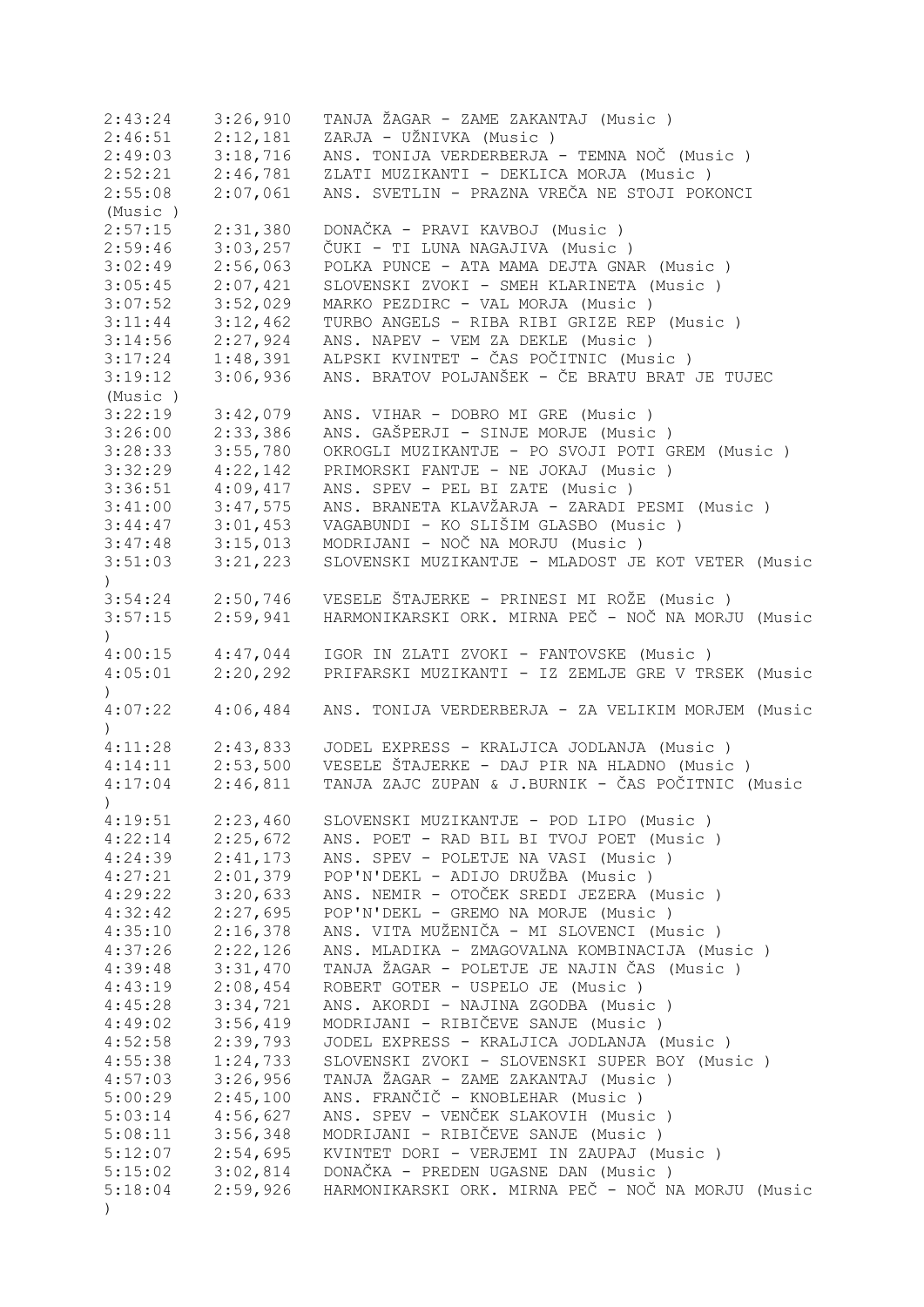| 5:21:04          | 3:45,022             | PEVSKI TRIO EROIKA - (Music)                            |
|------------------|----------------------|---------------------------------------------------------|
| 5:24:49          | 2:18,288             | ZREŠKA POMLAD - DOBRO NAM GRE (Music)                   |
| 5:27:07          | 2:33,358             | ANS. GAŠPERJI - SINJE MORJE (Music)                     |
| 5:29:40          | 1:38,494             | ALPSKI KVINTET - ČAS POČITNIC (Music )                  |
| 5:31:19          | 2:53,400             | ANS. VIHAR - NA SONČNI STRANI ULICE (Music )            |
| 5:34:12          | 1:48,395             | ALPSKI KVINTET - ČAS POČITNIC (Music )                  |
| 5:36:00          | 2:53,374             | ANS. FRANČIČ - ZAKONSKE TEŽAVE (Music )                 |
| 5:38:53          | 3:19,166             | IGOR IN ZLATI ZVOKI - ZELENI GAJ (Music)                |
| 5:42:12          | 2:41,221             | ANS. SPEV - POLETJE NA VASI (Music)                     |
|                  |                      |                                                         |
| 5:44:53          | 3:15,634             | ANS. POGUM - MNOGO ZDRAVJA (Music)                      |
| 5:48:09          | 3:09,493             | VESELI SVATJE - LUNCA (Music)                           |
| 5:51:18          | 3:52,384             | MODRIJANI - VENEČEK RIBIČEVE SANJE & PEL BI ZATE        |
| (Music)          |                      |                                                         |
| 5:55:11          | 2:07,285             | DENIS NOVATTO - POLKA NAOKROG (Music)                   |
| 5:57:18          | 3:10,074             | ANS. UNIKAT - SRCE NE RAZUME (Music)                    |
| 6:00:27          | 3:31,137             | TANJA ŽAGAR - POLETJE JE NAJIN ČAS (Music)              |
| 6:03:59          | 2:17,732             | HIŠNI ANS. AVSENIK - NA AVTOCESTI (Music )              |
| 6:06:16          | 2:43,120             | MODRIJANI - MOJA (Music)                                |
| 6:08:58          | 2:46,777             | ZLATI MUZIKANTI - DEKLICA MORJA (Music)                 |
| 6:11:45          | 1:55,658             | FOTODRUŠTVO TEZNO - OLJKA (Music)                       |
| 6:13:41          | 2:41,545             | GADI - LAHKO NOČ (Music)                                |
| 6:16:22          | 4:09,194             | ANS. SPEV - PEL BI ZATE (Music)                         |
| 6:22:31          | 2:41,347             | ANS. GAŠPERJI - ZIBLJEJO SE KARAVANKE (Music )          |
| 6:25:13          | 2:40,022             | ANS. PETRA FINKA - MOJ STARI AVTO (Music)               |
| 6:27:52          | 3:51,587             | ANS. SPEV - MIRNO SANJAJ (Music)                        |
| 6:31:44          | 2:28,456             | ANS. TONETA RUSA - OHCET BO (Music )                    |
| 6:34:13          | 3:12,753             | ANS. POGUM - RUM ZA POGUM (Music)                       |
| 6:37:25          | 2:47,046             | TANJA ZAJC ZUPAN & J.BURNIK - ČAS POČITNIC (Music       |
| $\left( \right)$ |                      |                                                         |
| 6:40:11          | 3:13,527             | HIŠNI ANS. AVSENIK - ZLATI ČASI (Music)                 |
|                  | $6:43:24$ $2:53,449$ | VESELI DOLENJCI - ŠE ZADNJIČ (Music )                   |
|                  |                      |                                                         |
| 6:46:17          | 3:15,355             | MODRIJANI - NOČ NA MORJU (Music)                        |
| 6:49:31          | 3:15,573             | ANS. PROSEN - NIHČE NE JOČE ZASTONJ (Music)             |
| 6:56:07          | 3:55,353             | NOVI SPOMINI - PET MINUT (Music)                        |
| 7:05:18          | 3:05,536             | ANS. GOLTE - POČITNICE V ŠPANIJI (Music )               |
| 7:08:24          | 3:00,321             | MODRIJANI - NESKONČNO ZALJUBLJENA (Music)               |
| 7:11:23          | 3:07,355             | SKUPINA ŠPICA - NA MENINI PLANINI (Music)               |
| 7:14:30          | 3:03,352             | ČUKI - TI LUNA NAGAJIVA (Music )                        |
|                  | $7:17:33$ $2:59,325$ | FRENK NOVA - DAJ MI ZRAK (Music)                        |
|                  |                      | 7:20:32 3:48,859 MLADI DOLENJCI - NISEM POZABIL (Music) |
|                  | $7:24:20$ $2:27,659$ | POP'N'DEKL - GREMO NA MORJE (Music)                     |
| 7:26:48          | 1:40,341             | ANS. VITA - V DOLINI TIHI (Music)                       |
|                  | $7:28:28$ $3:48,229$ | ANS. NAPEV - ZADNJIČ BOM JOKAL NOCOJ (Music)            |
|                  | $7:32:16$ $3:52,008$ | MARKO PEZDIRC - VAL MORJA (Music)                       |
|                  | $7:36:08$ $3:26,176$ | ANS. BRANETA KLAVŽARJA - JESEN IHTI (Music )            |
|                  | $7:39:34$ $1:57,960$ | ANS. SPEV - ODPIRAJ DEKLE KAMRICO (Music)               |
|                  | $7:41:32$ $4:06,228$ | ANS. TONIJA VERDERBERJA - ZA VELIKIM MORJEM (Music      |
| $\left( \right)$ |                      |                                                         |
| 7:45:38          | 2:02,820             | ANS. SVETLIN - NA SANEH (Music)                         |
| 7:47:41          | 2:27,963             | VERA IN ORIGINALI - LEPO JE BITI CELJAN (Music )        |
| 7:50:08          | 3:52,196             | ANS. SPEV - MIRNO SANJAJ (Music)                        |
| 7:53:59          | 3:02,780             | ANS. ZASAVCI - ZA VSE JE STUDENEC (Music)               |
| 7:57:02          | 2:37,340             | IGOR IN ZLATI ZVOKI - NE BOŠ ME UJELA (Music)           |
| 7:59:39          | 2:47,357             | ZLATI MUZIKANTI - DEKLICA MORJA (Music)                 |
|                  | 3:08,947             | ANS. POGUM - MNOGO ZDRAVJA (Music)                      |
| 8:17:39          |                      |                                                         |
| 8:20:52          | 4:01,339             | ANS. SPEV - Z NJO (Music)                               |
| 8:24:53          | 3:52,312             | MODRIJANI - VENEČEK RIBIČEVE SANJE & PEL BI ZATE        |
| (Music)          |                      |                                                         |
| 8:28:45          | 1:37,595             | JODEL EXPRESS - KDOR ZNA PA ZNA (Music)                 |
|                  |                      | 8:30:23 2:38,840 ATOMIK HARMONIK - HOP MARINKA (Music)  |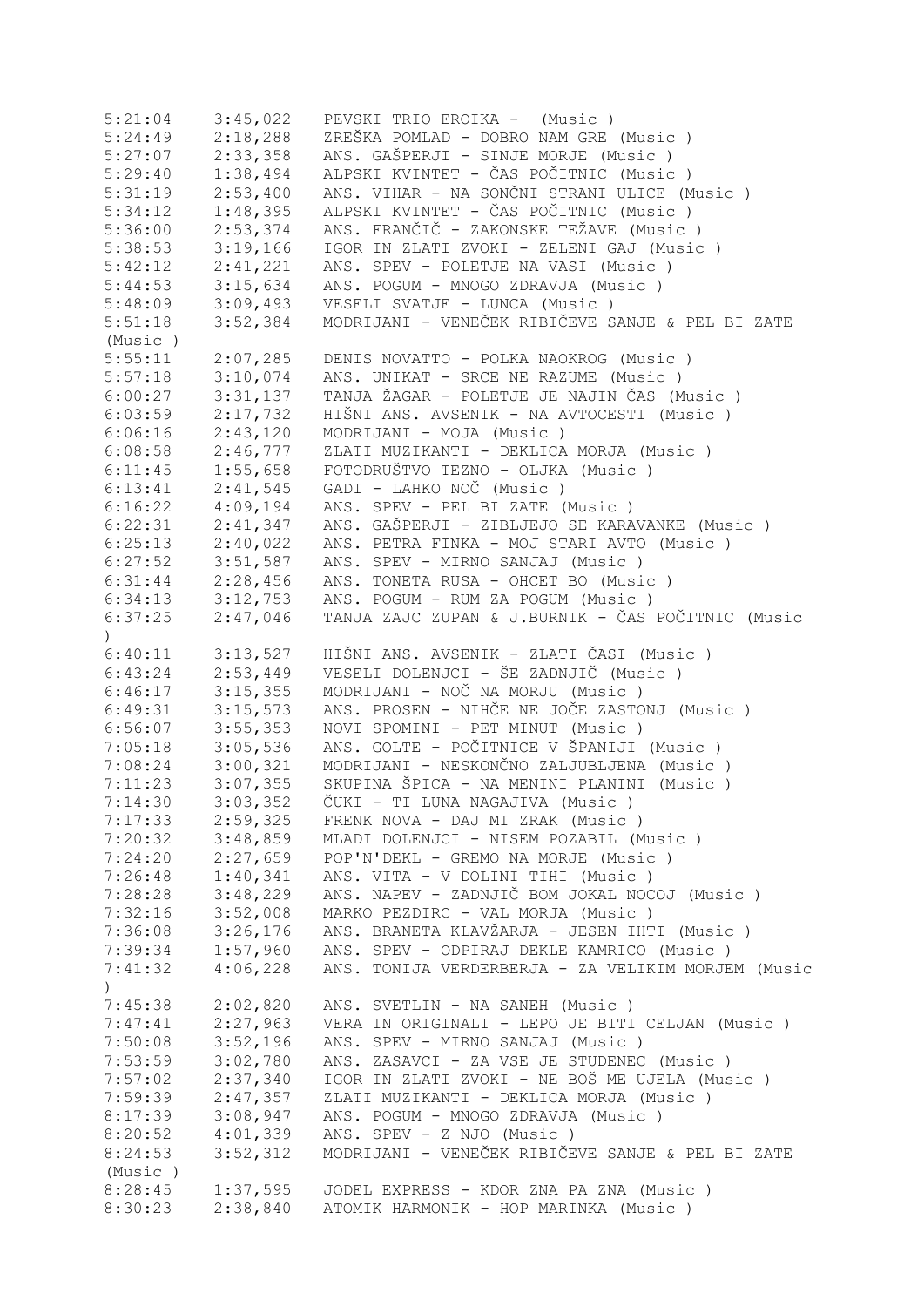| 8:33:01              | 3:26,927             | TANJA ŽAGAR - ZAME ZAKANTAJ (Music)                                                           |
|----------------------|----------------------|-----------------------------------------------------------------------------------------------|
| 8:36:28              | 3:31,915             | ANS. FRANČIČ - VSE JE ZAMAN (Music)                                                           |
| 8:39:59              | 3:14,193             | NOVI SPOMINI IN MAMA MANKA - KAKO LJUBITI SE                                                  |
| (Music)              |                      |                                                                                               |
| 8:43:13              | 3:03,272             | ČUKI - TI LUNA NAGAJIVA (Music )                                                              |
| 8:46:16              | 3:08,318             | ANS. FRANČIČ - MLADA ŽENA (Music )                                                            |
| 8:49:24              | 2:26,874             | ZAKA PA NE - MLEJKU (Music)                                                                   |
| 8:51:50              | 3:56,421             | MODRIJANI - RIBIČEVE SANJE (Music )                                                           |
| 8:55:47              | 3:10,659             | ŠTAJERSKIH 7 - PESEM ZVONOV (Music )                                                          |
| 8:58:57              | 2:10,891             | ANS. VIHAR - STARA LJUBEZEN (Music )                                                          |
| 9:01:08              | 3:00,224             | HARMONIKARSKI ORK. MIRNA PEČ - NOČ NA MORJU (Music                                            |
| $\left( \right)$     |                      |                                                                                               |
|                      | 1:44,354             |                                                                                               |
| 9:04:08              |                      | SAVINJSKI KVINTET - POLKA ZA KLARINET (Music )                                                |
| 9:05:52              | 3:29,043             | SLOVENSKI ZVOKI - DAJ MI SRCE (Music)                                                         |
| 9:09:21              | 4:09,100             | ANS. SPEV - PEL BI ZATE (Music)                                                               |
| 9:13:30              | 3:21,783             | ANS. VITA - SREČA (Music)                                                                     |
| 9:16:51              | 2:32,019             | ANS. NAVEZA - FANT ŠTEVILKA TRI (Music)                                                       |
| 9:19:23              | 2:27,694             | POP'N'DEKL - GREMO NA MORJE (Music)                                                           |
| 9:21:51              | 1:20,576             | DENIS NOVATTO - CIRKUS RENZ (Music )                                                          |
| 9:23:10              | 2:15,553             | VESELI DOLENJCI - NA KONCU OVINKA (Music )                                                    |
| 9:25:26              | 2:46,835             | TANJA ZAJC ZUPAN & J.BURNIK - ČAS POČITNIC (Music                                             |
| $\left( \right)$     |                      |                                                                                               |
| 9:28:12              | 3:04,457             | ANS. VRT - VRTNA VESELICA (Music)                                                             |
| 10:32:11             | 3:28,564             | ANS. RUBIN - STARI GRAD (Music)                                                               |
| 10:35:39             | 3:31,565             | TANJA ŽAGAR - POLETJE JE NAJIN ČAS (Music)                                                    |
| 10:39:10             | 3:30,786             | ANS. NAGELJ - MOJI GRIČI (Music)                                                              |
| 10:42:41             | 2:53,460             | ANS. PETRA FINKA - MORSKA PRAVLJICA (Music )                                                  |
| 11:00:47             | 2:41,156             | ANS. SPEV - POLETJE NA VASI (Music )                                                          |
| 11:03:28             | 3:21,933             | ATOMIK HARMONIK - KDO OSVOJIL BO MOJE SRCE (Music                                             |
| $\lambda$            |                      |                                                                                               |
| 11:06:50             | 3:30,240             | ANS. NAVEZA - S TABO VSE LEPŠE JE (Music)                                                     |
| 11:10:20             | 4:06,182             | ANS. TONIJA VERDERBERJA - ZA VELIKIM MORJEM (Music                                            |
|                      |                      |                                                                                               |
| 11:14:26             | 2:42,776             | ANS. STORŽIČ - PREVZETNICA (Music)                                                            |
| 11:17:09             | 2:45,426             | ZREŠKA POMLAD - DAN S TEBOJ (Music )                                                          |
| 11:19:54             | 2:34,865             | ANS. GAŠPERJI - SINJE MORJE (Music )                                                          |
| 11:25:47             | 3:59,400             | ALFI NIPIČ - VEM DA TIHO SPIŠ (Music )                                                        |
| 11:29:46             | 3:55,303             | ANS. NAVEZA - VEM JOKALA BOM (Music)                                                          |
| 11:33:41             | 3:14,970             | MODRIJANI - NOČ NA MORJU (Music)                                                              |
| 11:36:56             | 3:04,875             | ANS. PETKA - LJUBEZEN ISKAL SEM (Music)                                                       |
| 11:40:01             | 2:23,298             | ANS. KRAJCARJI - FINANČNA KRIZA (Music)                                                       |
| 11:42:24             | 3:05,535             | ANS. GOLTE - POČITNICE V ŠPANIJI (Music )                                                     |
| 11:45:29             | 3:50,783             | ATOMIK HARMONIK - SLADKO VINCE (Music)                                                        |
| 11:49:20             | 3:11,709             | BENEŠKI FANTJE - LUNCA BENEŠKA (Music )                                                       |
| 11:52:31             | 1:48,246             | ALPSKI KVINTET - ČAS POČITNIC (Music )                                                        |
| 11:54:19             | 3:41,391             | SLAPOVI - PRAVLJICA ŽIVLJENJA (Music)                                                         |
| 11:58:01             | 3:41,609             | ANS. PETRA FINKA - ŠE ENKRAT ŠLA S TEBOJ BI PRED                                              |
| OLTAR (Music)        |                      |                                                                                               |
| 12:30:50             | 3:52,116             | MARKO PEZDIRC - VAL MORJA (Music)                                                             |
| 12:34:41             | 2:51,693             | PRIJATELJI ZAGORJA - PO ASFALTU (Music)                                                       |
|                      | 2:52,610             |                                                                                               |
| 12:37:33             |                      | PRIFARSKI MUZIKANTI - MLINARCA (Music)                                                        |
| 12:40:25             | 2:46,776             | ZLATI MUZIKANTI - DEKLICA MORJA (Music)                                                       |
| 12:43:12             | 3:06,731             | INGRID BRUGEMMAN - JODLARSKA KRALJICA (Music)                                                 |
| 12:46:19             |                      |                                                                                               |
|                      | 2:51,465             | ANS. VASOVALCI - NI VEČ PRELA (Music)                                                         |
|                      | 2:27,655             | POP'N'DEKL - GREMO NA MORJE (Music)                                                           |
| 12:51:38             | 3:22,521             | JODEL EXPRESS - DO UŠES ZALJUBLJENA (Music)                                                   |
| 12:49:10<br>12:55:00 | 2:48,572             | ANS. BISERI - POZABI ME (Music)                                                               |
| 12:57:48             | 3:26,987             | TANJA ŽAGAR - ZAME ZAKANTAJ (Music)                                                           |
| 13:01:15             | 2:00,118<br>4:35,042 | SLOVENSKI MUZIKANTJE - ZAPLEŠI Z MANO (Music )<br>SLOVENSKI MUZIKANTJE - VENČEK POLK (Music ) |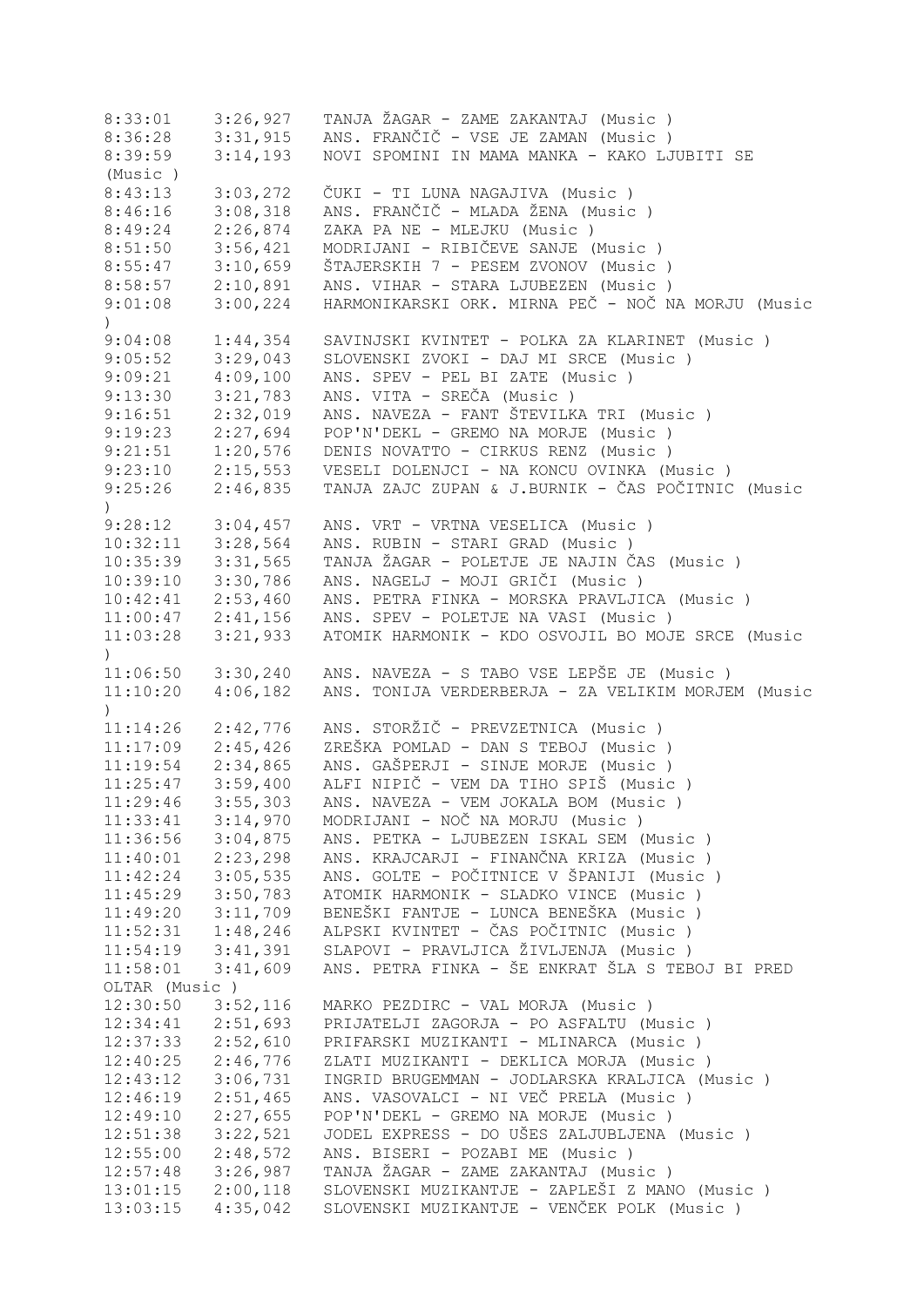13:07:49 3:05,519 ANS. GOLTE - POČITNICE V ŠPANIJI (Music ) 13:10:55 4:10,193 PRIMORSKI FANTJE - NE JOKAJ (Music ) 13:15:05 2:40,918 ANS. PETRA FINKA - NOCOJ ŠE ZADNJIČ BOM PRIŠEL (Music ) 13:17:45 3:51,587 ANS. SPEV - MIRNO SANJAJ (Music ) 13:21:36 3:24,537 ANS. NAGELJ - USPAVANKA (Music ) 13:25:01 2:45,024 IGOR IN ZLATI ZVOKI - JAZ LUNCO VPRAŠAL BOM (Music  $\lambda$ 13:27:46 3:57,036 MODRIJANI - RIBIČEVE SANJE (Music ) 13:46:56 3:17,779 SLOVENSKI MUZIKANTJE - MAVRICA (Music ) 13:50:14 1:54,638 SLOVENSKI ZVOKI - ŠOFERSKA POLKA (Music ) 13:52:08 1:48,369 ALPSKI KVINTET - ČAS POČITNIC (Music ) 13:53:56 3:00,297 VESELI GORENJCI - HIŠNI PREPIR (Music ) 13:56:56 2:29,912 ANS. POET - MOJA SI TI (Music ) 13:59:26 2:59,984 HARMONIKARSKI ORK. MIRNA PEČ - NOČ NA MORJU (Music ) 14:02:26 2:34,264 ALPENSOUND - SÜDWIND POLKA (Music ) 14:04:59 1:52,107 SLOVENSKI ZVOKI - SHOW PUMPE (Music ) 14:06:51 3:51,868 MARKO PEZDIRC - VAL MORJA (Music ) 14:10:43 4:28,661 SLAPOVI - NAJBOLJ SI ŽELIM (Music ) 14:20:27 2:34,709 GADI - NATE LE (Music ) 14:23:02 2:33,388 ANS. GAŠPERJI - SINJE MORJE (Music ) 14:25:35 2:21,831 MODRIJANI - KISS ME (Music ) 14:27:56 2:59,966 ANS. GOLTE - KOT BELI ZAJČKI (Music ) 14:30:56 2:47,064 TANJA ZAJC ZUPAN & J.BURNIK - ČAS POČITNIC (Music  $\lambda$ 14:33:43 2:39,772 PRIJATELJI ZAGORJA - KLIJET (Music ) 14:36:22 2:46,360 ANS. PETKA - MOJI DRAGI (Music ) 14:39:08 3:52,374 MODRIJANI - VENEČEK RIBIČEVE SANJE & PEL BI ZATE (Music ) 14:43:01 3:14,010 ANS. LOJZETA SLAKA - NE PRIŽIGAJ LUČI (Music ) 17:20:37 3:04,653 ANS. SVETLIN - BELO OBLEKO SI ŽE NOSILA (Music ) 17:23:41 3:03,262 ČUKI - TI LUNA NAGAJIVA (Music ) 17:26:44 2:36,838 ANS. PETKA - NIKAR NE TARNAJ LJUBICA (Music ) 17:29:20 2:24,565 ANS. SVETLIN - PALME IN VALOVI (Music ) 17:31:45 4:09,449 ANS. SPEV - PEL BI ZATE (Music ) 17:35:54 2:29,010 ANS. GOTER - NAGELJ POLKA (Music ) 17:38:22 1:55,270 MODRIJANI - I FOLLOW RIVERS (Music ) 17:40:17 4:06,231 ANS. TONIJA VERDERBERJA - ZA VELIKIM MORJEM (Music  $\lambda$ 17:44:23 5:09,737 ŠTAJERSKIH 7 - SLOVENSKI KRUH (Music ) 17:49:33 2:36,840 POSKOČNI MUZIKANTI - POGLEDAM TE (Music ) 17:52:09 3:15,183 MODRIJANI - NOČ NA MORJU (Music ) 17:55:24 2:38,104 ANS. SVETLIN - PO NAGELJ NA LIMBARSKO GORO (Music ) 17:58:01 2:49,183 ZAKA PA NE - SRČKI V OMAKI (Music ) 18:00:50 3:31,703 TANJA ŽAGAR - POLETJE JE NAJIN ČAS (Music ) 18:04:21 2:20,512 HIŠNI ANS. AVSENIK - SREČNO POT (Music ) 18:06:42 3:00,483 ATOMIK HARMONIK - BRIZGALNA BRIZGA (Music ) 18:09:42 2:41,155 ANS. SPEV - POLETJE NA VASI (Music ) 18:12:23 3:38,484 ANS. MINERALI - NISEM SAMA (Music ) 18:16:01 2:37,491 ANS. SPEV - MAČICE (Music ) 18:18:39 2:46,805 TANJA ZAJC ZUPAN & J.BURNIK - ČAS POČITNIC (Music ) 18:21:25 3:50,279 SLAPOVI - PRAVLJICA ŽIVLJENJA (Music ) 18:25:15 4:01,807 VESELI SVATJE - PRVIČ BOM MAMICA (Music ) 18:29:17 4:09,037 ANS. SPEV - PEL BI ZATE (Music ) 18:33:26 3:08,989 ANS. SVETLIN IN STANE PETRIČ - BELO OBLEKO SI ŽE NOSILA (Music ) 18:36:35 3:50,818 JODEL EXPRESS - IBER DOZA (Music )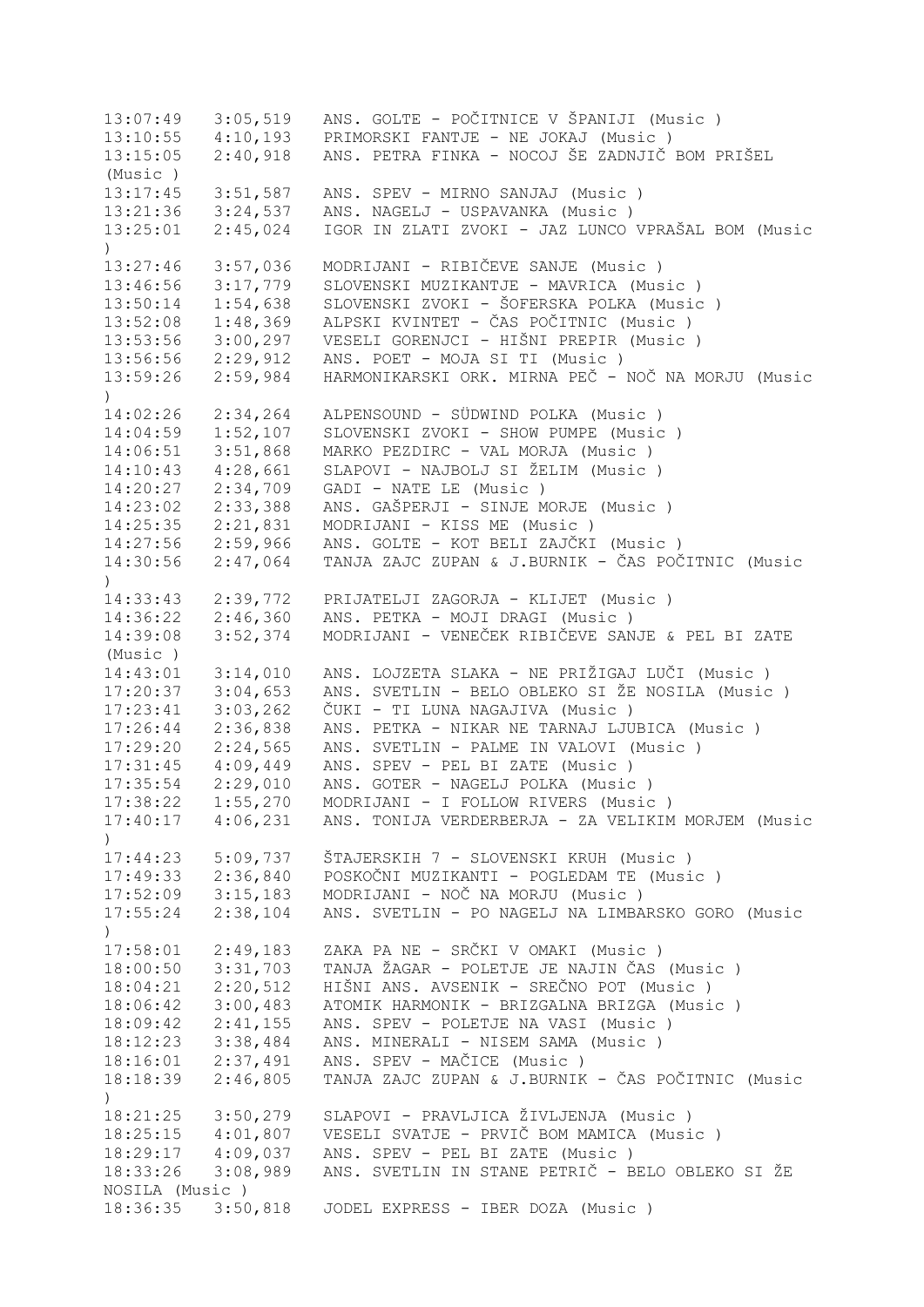| 18:40:25                     | 3:31,032             | TANJA ŽAGAR - POLETJE JE NAJIN ČAS (Music )         |
|------------------------------|----------------------|-----------------------------------------------------|
| 18:43:56                     | 2:20,683             | OKTET SOTOČJE - VASOVALSKA (Music)                  |
| 18:46:17                     | 3:28,224             | ALPSKI KVINTET - PRAZNOVANJE (Music)                |
| 18:49:44                     | 2:27,657             | POP'N'DEKL - GREMO NA MORJE (Music)                 |
| 18:52:12                     | 2:44,621             | ANS. LOJZETA SLAKA - MUZIKANT (Music)               |
| 18:54:56                     | 3:20,672             | VESELI DOLENJCI - POSLANA Z NEBES (Music)           |
| 18:58:17                     | 2:41,167             | ANS. SPEV - POLETJE NA VASI (Music )                |
| 19:00:58                     | 2:18,833             | ANS. VITA - CIN, CIN (Music)                        |
| 19:03:17                     | 3:32,222             | ANS. UNIKAT - SANJALA SVA (Music)                   |
| 19:06:48                     | 3:27,324             | TANJA ŽAGAR - ZAME ZAKANTAJ (Music)                 |
| 19:10:15                     | 2:45,362             | KLAPA MALI GRAD - VRATIJA SE ŠIME (Music )          |
| 19:13:00                     | 3:33,580             | VESELE ŠTAJERKE - SPOMINČICE (Music)                |
|                              | 3:52,982             | MARKO PEZDIRC - VAL MORJA (Music)                   |
| 19:16:32                     |                      |                                                     |
| 19:22:43                     | 2:52,660             | SLAPOVI - ROŽE Z DOMAČEGA VRTA (Music )             |
| 19:25:36                     | 2:45,711             | GADI - MALO, MALO ŠE (Music)                        |
| 19:28:21                     | 3:51,853             | ANS. SPEV - MIRNO SANJAJ (Music)                    |
| 19:47:25                     | 4:30,576             | SLOVENSKI MUZIKANTJE - VENČEK POLK (Music )         |
| 19:51:56                     | 2:06,103             | VERA IN ORIGINALI - ZA PRAVE SLOVENCE (Music )      |
| 19:54:02<br>$\left( \right)$ | 4:06,184             | ANS. TONIJA VERDERBERJA - ZA VELIKIM MORJEM (Music  |
| 19:58:08                     | 4:02,099             | ALFI NIPIČ - VEM DA TIHO SPIŠ (Music )              |
| 21:23:13                     | 2:51,093             | NAVIHANKE - ŠTUDENTSKA JE TEŽKA (Music)             |
| 21:26:04                     | 3:52,841             | MODRIJANI - VENEČEK RIBIČEVE SANJE & PEL BI ZATE    |
| (Music)                      |                      |                                                     |
| 21:29:56                     | 3:35,757             | ANS. POGUM - TOVORNJAKAR (Music)                    |
| 22:36:06                     | 2:30,203             | POSKOČNI MUZIKANTI - MOJA NEVESTICA (Music)         |
| 22:38:35                     | 3:05,565             | ANS. GOLTE - POČITNICE V ŠPANIJI (Music )           |
| 22:41:41                     | 2:26,550             | SLOVENSKI MUZIKANTJE - POD LIPO DOMAČO (Music)      |
| 22:44:07                     | 2:23,292             | MLADI DOLENJCI - PRIZNAM (Music)                    |
| 22:46:30                     | 3:14,973             | MODRIJANI - NOČ NA MORJU (Music)                    |
| 22:49:45                     | 3:41,770             | ANS. POGUM - ZAPOJ, PRIJATELJ STARI (Music )        |
| 22:53:35                     | 2:42,226             | MLADI DOLENJCI - MENI NI ZA BOGATIJO (Music )       |
| 22:56:17                     | 3:03,220             | ČUKI - TI LUNA NAGAJIVA (Music)                     |
| 22:59:20                     | 1:32,687             | JODEL EXPRESS - KDOR ZNA PA ZNA (Music)             |
|                              |                      |                                                     |
| 23:00:52                     | 3:09,143             | ANS. PETKA - ČISTA PETKA (Music)                    |
| 23:04:01                     | 3:00,236             | HARMONIKARSKI ORK. MIRNA PEČ - NOČ NA MORJU (Music  |
| $\mathcal{L}$                |                      |                                                     |
| 23:07:01                     |                      | 2:56,207 ANS. ZABAVLJAČI - POVEJTE MI ZAKAJ (Music) |
| 23:09:57                     | 3:31,306             | VAGABUNDI - PLEŠIVA V DEŽJU (Music )                |
| 23:13:28                     | 2:47,056             | ZLATI MUZIKANTI - DEKLICA MORJA (Music)             |
| 23:16:15                     | 3:12,313             | ZREŠKA POMLAD - PESEM POHORSKIH GOZDOV (Music )     |
| 23:19:27                     | 3:18,815             | ANS. BISERI - MIDVA (Music)                         |
| 23:22:45                     | 1:48,257             | ALPSKI KVINTET - ČAS POČITNIC (Music )              |
| 23:24:33                     | 3:02,204             | ANS. POGUM - MLADOST JE NOROST (Music)              |
| 23:27:36                     | 2:25,418             | ANS. NAPEV - RECI MI (Music)                        |
| 23:30:01                     | 3:56,415             | MODRIJANI - RIBIČEVE SANJE (Music)                  |
| 23:33:58                     | 1:27,127             | ANS. GAŠPERJI - GOLICA (Music)                      |
| 23:35:24                     | 3:43,193             | ANS. PETKA - ZA PRAZNIK TVOJ (Music)                |
| 23:39:07                     | 2:34,045             | ANS. GAŠPERJI - SINJE MORJE (Music )                |
| 23:41:40                     | 3:10,512             | MAJA ODERLAP - JAGER MUZIKANT (Music)               |
| 23:44:50                     | 2:34,743             | SKUPINA ŠPICA - NIKOLI VEČ (Music )                 |
| 23:47:24<br>$\left( \right)$ | 2:47,908             | TANJA ZAJC ZUPAN & J.BURNIK - ČAS POČITNIC (Music   |
| 23:52:42                     |                      | LAŠKA PIHALNA GODBA - PTUJ 76 (Music)               |
|                              | 3:04,400<br>2:21,116 | ANS. SVETLIN - SPOMIN NA LJUBEZEN (Music)           |
| 23:55:46                     |                      | POP'N'DEKL - GREMO NA MORJE (Music)                 |
| 23:58:07                     | 2:28,128             |                                                     |

15/5/2022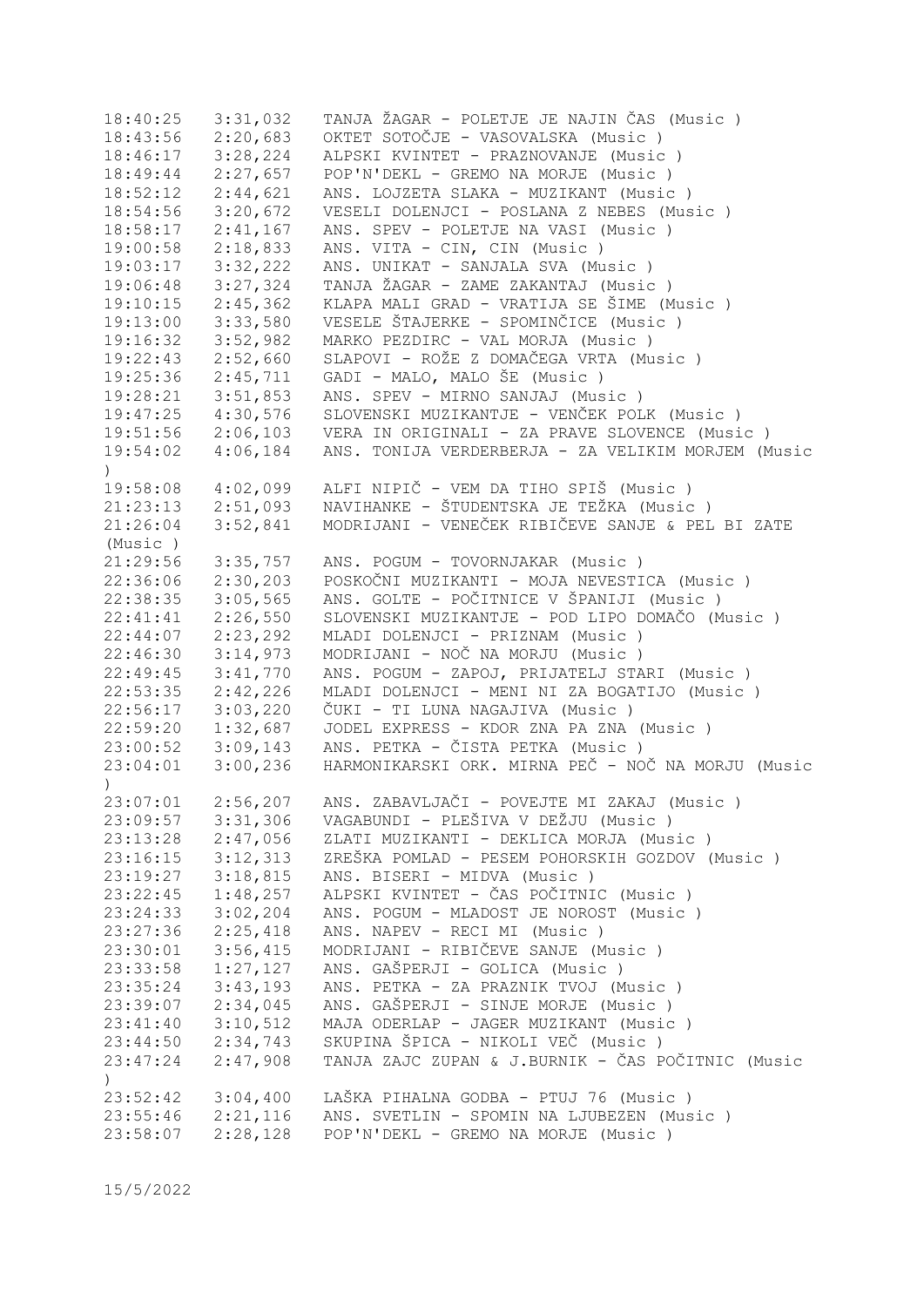| 0:00:35                     | 2:50,712 | PRIMORSKI FANTJE - JAST PRIDEM NAZAJ (Music)         |
|-----------------------------|----------|------------------------------------------------------|
| 0:03:25                     | 3:21,363 | ANS. POGUM - NOCOJ BOŠ SPET SAMA (Music)             |
| 0:06:46                     | 3:03,577 | ČUKI - TI LUNA NAGAJIVA (Music )                     |
| 0:09:49                     | 3:04,845 | ANS. FRANČIČ - NOVOROJENČEK (Music)                  |
| 0:12:54                     | 2:55,268 | ANS. TONIJA VERDERBERJA - KEPICA (Music )            |
| 0:15:48                     | 2:46,777 | ZLATI MUZIKANTI - DEKLICA MORJA (Music)              |
| 0:18:35                     | 3:26,670 | IGOR IN ZLATI ZVOKI - LE TI SI MI ZAUPALA (Music )   |
| 0:24:38                     | 2:58,281 | VESELE ŠTAJERKE - POMLADNI VETER (Music)             |
|                             |          | ANS. TONIJA VERDERBERJA - ZA VELIKIM MORJEM (Music   |
| 0:27:36<br>$\left( \right)$ | 4:06,782 |                                                      |
| 0:31:43                     | 3:00,021 | FANTJE TREH DOLIN - (Music)                          |
| 0:34:42                     | 2:48,449 | JODEL EXPRESS - NA RIBIŠKI KOČI (Music )             |
| 0:37:30                     | 3:56,468 | MODRIJANI - RIBIČEVE SANJE (Music)                   |
| 0:41:27                     | 2:31,274 | ANS. NEMIR - ZAVRTI SE Z MENOJ (Music)               |
| 0:43:58                     | 3:53,722 | VAGABUNDI - V LOGARSKO DOLINO (Music)                |
| 0:47:51                     | 3:51,867 | MARKO PEZDIRC - VAL MORJA (Music)                    |
| 0:51:43                     | 3:31,071 | MLADI DOLENJCI - BREZ OTROŠKIH OČI (Music )          |
| 0:55:14                     | 3:21,654 | ZAKA PA NE - DO POROKE NA ROKE (Music)               |
| 0:58:35                     | 3:27,058 | TANJA ŽAGAR - ZAME ZAKANTAJ (Music )                 |
| 1:02:02                     | 2:48,752 | ANS. ŠTAJERCI - VESELJAK (Music)                     |
| 1:04:50                     | 2:33,023 | DONAČKA - PRIDI, ZAPLEŠI (Music )                    |
|                             |          | MODRIJANI - NOČ NA MORJU (Music)                     |
| 1:07:23                     | 3:15,166 |                                                      |
| 1:10:37                     | 2:46,858 | MODRIJANI - DEKLE S ČRNIMI OČMI (Music)              |
| 1:13:24                     | 2:31,263 | VAGABUNDI - KER STE TAKI VESELJAKI (Music )          |
| 1:15:55                     | 2:33,478 | ANS. GAŠPERJI - SINJE MORJE (Music)                  |
| 1:18:28                     | 2:38,578 | ANS. BRATOV POLJANŠEK - TUHINJSKI FANTJE (Music)     |
| 1:21:07                     | 2:06,080 | MLADI DOLENJCI - LE TI SI EDINA (Music)              |
| 1:23:13                     | 2:41,185 | ANS. SPEV - POLETJE NA VASI (Music)                  |
| 1:25:54                     | 2:07,060 | HIŠNI ANS. JOŽOVC - GLASBENA RAZGLEDNICA (Music )    |
| 1:28:01                     | 2:56,848 | ANS. AKORDI - ŽELIM SI TE (Music)                    |
| 1:30:57                     | 3:05,563 | ANS. GOLTE - POČITNICE V ŠPANIJI (Music )            |
| 1:34:03                     | 4:17,224 | MALIBU IN JOŽE - NADALINA (Music)                    |
| 1:38:20                     | 3:36,492 | ANS. NAPEV - TI SPLOH NE SLUTIŠ (Music)              |
| 1:41:56                     | 2:59,884 | HARMONIKARSKI ORK. MIRNA PEČ - NOČ NA MORJU (Music   |
| $\lambda$                   |          |                                                      |
| 1:44:56                     |          | 3:06,603   MODRIJANI – NOČ NA MORJU (Music )         |
| 1:48:03                     |          | 2:20,899    VESELI DOLENJCI - GLAS HARMONIKE (Music) |
| 1:50:23                     | 4:09,403 | ANS. SPEV - PEL BI ZATE (Music)                      |
| 1:54:32                     | 2:26,416 | ANS. GAŠPERJI - BELA JADRA (Music )                  |
| 1:56:59                     | 3:02,951 | ANS. MLADIKA - V KROGU VRTI SE ŽIVLJENJE (Music)     |
| 2:00:01                     | 3:51,959 | ANS. SPEV - MIRNO SANJAJ (Music)                     |
| 2:03:53                     | 3:27,728 | ANS. VITA - MAMA, PODAJ MI ROKO (Music)              |
| 2:07:21                     | 2:55,146 | ANS. AKORDI - HIŠICA IZ MOJE MLADOSTI (Music )       |
| 2:10:16                     | 3:52,643 | MODRIJANI - VENEČEK RIBIČEVE SANJE & PEL BI ZATE     |
| (Music)                     |          |                                                      |
| 2:14:08                     | 2:49,186 | ANS. NAGELJ - ZAVRISKAJ IN ZAPOJ (Music)             |
| 2:16:57                     | 2:06,101 | BENEŠKI FANTJE - SONČNO JUTRO (Music )               |
| 2:19:03                     | 3:31,365 | TANJA ŽAGAR - POLETJE JE NAJIN ČAS (Music)           |
| 2:22:34                     | 3:50,417 | ALFI NIPIČ - PRIDI RAD BI ZAPLESAL S TEBOJ (Music    |
| $\lambda$                   |          |                                                      |
| 2:26:25                     | 3:19,030 | ŠPELA GROŠELJ - GLAVO POKONCI (Music )               |
| 2:29:43                     | 1:48,378 | ALPSKI KVINTET - ČAS POČITNIC (Music )               |
| 2:31:31                     | 3:22,625 | MALIBU - ŽIVLJENJE SO ENE ŠTENGE (Music)             |
| 2:34:54                     | 3:18,008 | ANS. NEMIR - DA BI NEKDO (Music)                     |
| 2:38:11                     | 3:52,025 | ANS. SPEV - MIRNO SANJAJ (Music)                     |
| 2:42:03                     | 2:49,083 | ANS. FRANCA MIHELIČA - VSI NA PLES (Music)           |
| 2:44:52                     | 3:30,166 | ANS. POET - SOSED DOBER DAN (Music )                 |
| 2:48:22                     | 2:27,650 | POP'N'DEKL - GREMO NA MORJE (Music)                  |
| 2:50:49                     | 2:56,057 | STANE PETRIČ - NE ODHAJAJ VEČ (Music)                |
|                             |          |                                                      |
| 2:53:45                     | 3:02,712 | ANS. KRAJCARJI - LJUBIM JOŽICO (Music)               |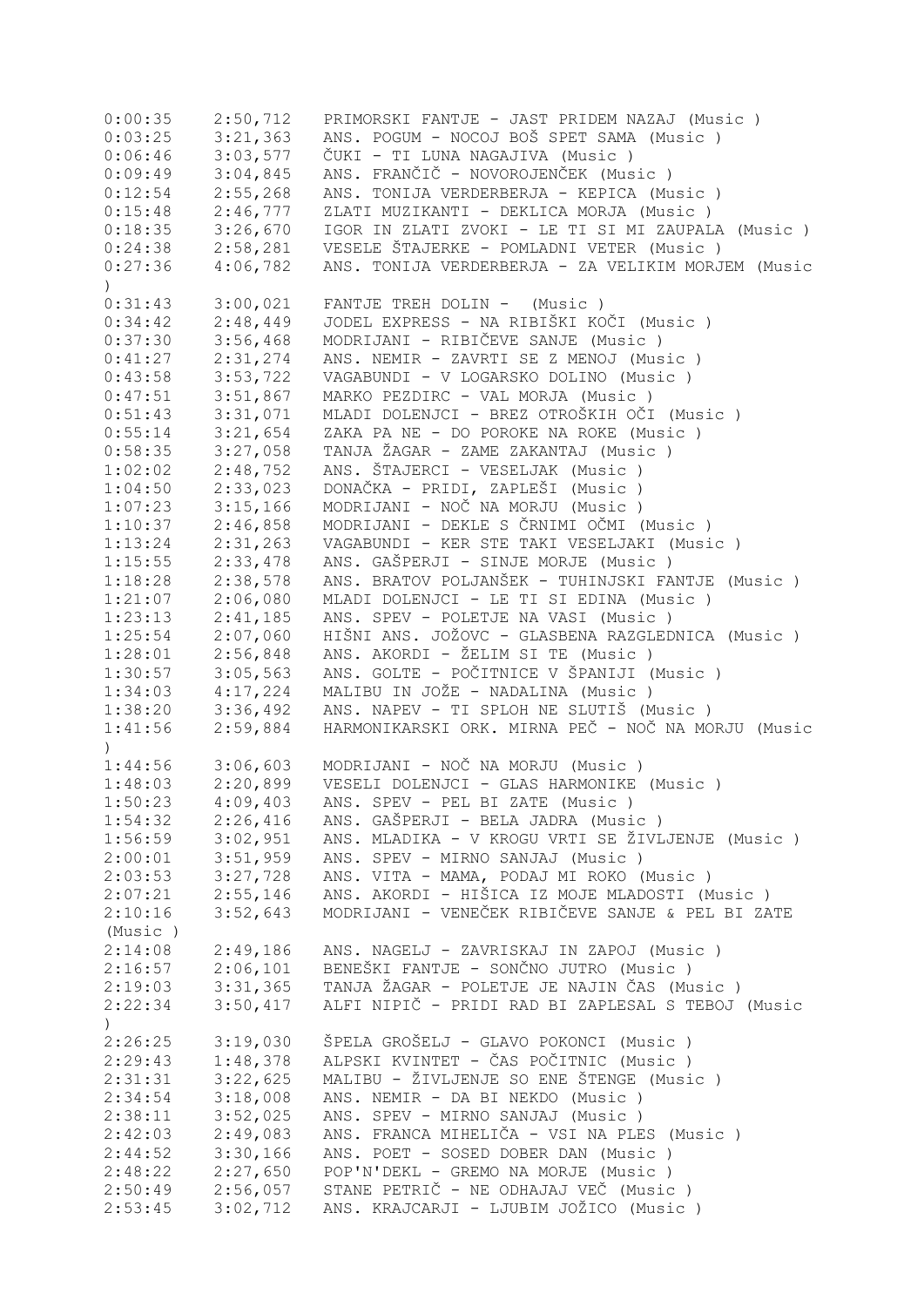| 2:56:48          | 2:33,420 | ANS. GAŠPERJI - SINJE MORJE (Music )                        |
|------------------|----------|-------------------------------------------------------------|
| 2:59:21          | 3:06,700 | MODRIJANI - NOČ NA MORJU (Music)                            |
| 3:02:28          | 2:24,430 | ANS. NEMIR - NE BODI LJUBOSUMNA (Music)                     |
| 3:04:52          | 4:09,434 | ANS. SPEV - PEL BI ZATE (Music)                             |
| 3:09:01          | 3:29,647 | SLOVENSKI MUZIKANTJE - VETER NOSI PESEM MOJO                |
| (Music)          |          |                                                             |
| 3:12:30          | 2:22,185 | ŠTIRJE KOVAČI - BREZ VEZE (Music )                          |
| 3:14:52          | 2:41,198 | ANS. SPEV - POLETJE NA VASI (Music )                        |
| 3:17:33          | 4:09,698 | PRIMORSKI FANTJE - DECEMBRSKI DAN (Music)                   |
| 3:21:43          | 3:20,871 | ANS. GOLTE - TVOJA LJUBEZEN (Music)                         |
| 3:25:04          | 3:14,972 | MODRIJANI - NOČ NA MORJU (Music )                           |
| 3:28:18          | 2:42,671 | ANS. MARJANA HERCOGA - PRIDI NA KAVO (Music)                |
|                  | 3:03,902 | IGOR IN ZLATI ZVOKI - STARI GRAD (Music)                    |
| 3:31:01          |          | ALPSKI KVINTET - ČAS POČITNIC (Music )                      |
| 3:34:05          | 1:48,286 |                                                             |
| 3:35:53          | 3:18,334 | ANS. ZASAVCI - KJE NAJDEŠ MIR (Music)                       |
| 3:39:11          | 2:48,976 | JODEL EXPRESS - OKTOBRA SE VESELIM (Music)                  |
| 3:42:00          | 3:05,542 | ANS. GOLTE - POČITNICE V ŠPANIJI (Music )                   |
| 3:45:05          | 4:30,284 | SLOVENSKI OKTET - RIBNIŠKA (Music )                         |
| 3:49:35          | 3:06,342 | SKUPINA ŠPICA - KO LJUBEZEN DAŠ NEKOMU (Music )             |
| 3:52:41          | 3:31,574 | TANJA ŽAGAR - POLETJE JE NAJIN ČAS (Music)                  |
| 3:56:12          | 3:47,782 | ANS. BITENC - KUKAVICA (Music)                              |
| 4:00:00          | 3:35,285 | ANS. UNIKAT - DOVOLJ MI JE (Music)                          |
| 4:03:35          | 3:56,375 | MODRIJANI - RIBIČEVE SANJE (Music )                         |
| 4:07:31          | 2:17,403 | SLOVENSKI MUZIKANTJE - ZEBE ME (Music)                      |
| 4:09:48          | 4:16,714 | ANS. POET - FANT S HARMONIKO (Music)                        |
| 4:14:04          | 3:03,126 | ČUKI - TI LUNA NAGAJIVA (Music )                            |
| 4:17:07          | 3:12,459 | TURBO ANGELS - RIBA RIBI GRIZE REP (Music)                  |
| 4:20:20          | 3:07,421 | SKUPINA ŠPICA - HVALA VAMA PREDRAGA STARŠA (Music           |
| $\left( \right)$ |          |                                                             |
| 4:23:27          | 2:46,776 | TANJA ZAJC ZUPAN & J.BURNIK - ČAS POČITNIC (Music           |
| $\mathcal{L}$    |          |                                                             |
| 4:26:13          | 2:52,249 | ANS. NAGELJ - PLANINSKI KRST (Music)                        |
| 4:29:06          | 5:22,989 | ALPSKI KVINTET - K SOSEDOVIM NA KAVO (Music)                |
| 4:34:29          | 3:26,841 | TANJA ŽAGAR - ZAME ZAKANTAJ (Music)                         |
| 4:37:55          | 2:59,737 | MODRIJANI - NESKONČNO ZALJUBLJENA (Music)                   |
|                  | 2:57,903 | ANS. ERAZEM - PRIMORCI SMO VESELI LJUDJE (Music)            |
| 4:40:55          |          | MODRIJANI - VENEČEK RIBIČEVE SANJE & PEL BI ZATE            |
| 4:43:52          | 3:52,738 |                                                             |
| (Music)          |          |                                                             |
| 4:47:45          | 3:31,656 | ANS. SPEV - VONJ STARIH OLK (Music )                        |
| 4:51:16          | 3:52,951 | ANS. KRAJCARJI - LE K TEBI VLEČE ME (Music)                 |
| 4:55:09          |          | 3:00,198 HARMONIKARSKI ORK. MIRNA PEČ - NOČ NA MORJU (Music |
| $\big)$          |          |                                                             |
| 4:58:08          | 2:30,919 | ALPENSOUND - I LIAB DI (Music)                              |
| 5:00:39          | 2:54,721 | SLOVENSKI MUZIKANTJE - KMALU BO PRIŠLA POMLAD               |
| (Music)          |          |                                                             |
| 5:03:34          | 2:47,165 | ZLATI MUZIKANTI - DEKLICA MORJA (Music)                     |
| 5:06:21          | 3:20,685 | KLAPA GALLUS - ANGELCA (Music)                              |
| 5:09:41          | 2:31,727 | POSKOČNI MUZIKANTI - ADIJO MADAM (Music)                    |
| 5:12:12          | 3:52,038 | MARKO PEZDIRC - VAL MORJA (Music)                           |
| 5:16:04          | 2:12,184 | ZARJA - UŽNIVKA (Music)                                     |
| 5:18:16          | 2:23,625 | ANS. NAVEZA - SREČA OPOTEČA (Music)                         |
| 5:20:39          | 4:06,181 | ANS. TONIJA VERDERBERJA - ZA VELIKIM MORJEM (Music          |
| $\left( \right)$ |          |                                                             |
| 5:24:46          | 2:15,516 | IGOR IN ZLATI ZVOKI - IZ KRAJA V KRAJ (Music )              |
| 5:27:01          | 2:03,999 | NOVI SPOMINI - NA VESELICI (Music)                          |
| 5:29:05          | 2:46,846 | TANJA ZAJC ZUPAN & J.BURNIK - ČAS POČITNIC (Music           |
|                  |          |                                                             |
| $\left( \right)$ |          |                                                             |
| 5:31:51          | 2:19,138 | ALPSKI KVINTET - KRANJSKO DEKLE (Music )                    |
| 5:34:10          | 3:17,233 | ANS. ERAZEM - POSTOJNA TI MOJA (Music )                     |
| 5:37:27          | 3:05,539 | ANS. GOLTE - POČITNICE V ŠPANIJI (Music )                   |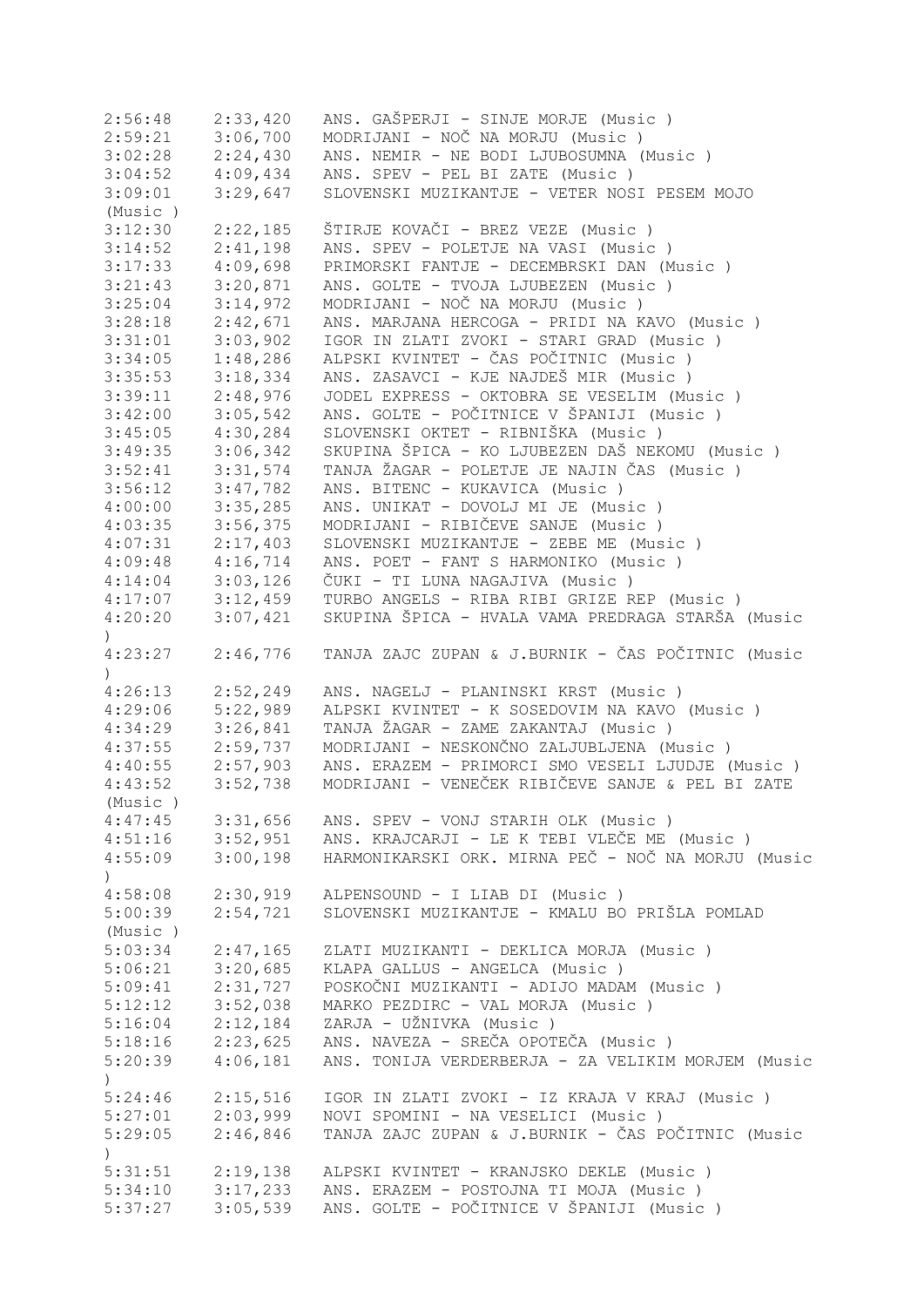| 5:40:33          | 3:08,725             | IGOR IN ZLATI ZVOKI - HALO EVROPA (Music )         |
|------------------|----------------------|----------------------------------------------------|
| 5:43:41          | 3:39,018             | ZREŠKA POMLAD - TEBI (Music)                       |
| 5:47:20          | 4:09,431             | ANS. SPEV - PEL BI ZATE (Music)                    |
| 5:51:29          | 2:00,243             | SLOVENSKI MUZIKANTJE - ZAPLEŠI Z MANO (Music )     |
| 5:53:29          | 2:36,346             | ANS. BISERI - FEJSTBUKOVA GENERACIJA (Music )      |
| 5:56:05          | 3:51,940             | ANS. SPEV - MIRNO SANJAJ (Music)                   |
| 5:59:56          | 3:20,439             | KLAPA MALI GRAD - MASLINA JE NEOBRANA (Music)      |
| 6:03:17          | 3:38,498             | ANS. POGUM - ZAPOJ PRIJATELJ STARI (Music )        |
| 6:06:55          | 1:48,787             | ALPSKI KVINTET - ČAS POČITNIC (Music )             |
| 6:08:43          | 1:57,114             | OKTET PETROL & TRIO VIKI AŠIC - LJUBIČINA POŠTA    |
| (Music)          |                      |                                                    |
| 6:10:39          | 3:25,317             | ATOMIK HARMONIK - NATOČI GA KELNARCA (Music)       |
| 6:14:03          | 3:56,817             | MODRIJANI - RIBIČEVE SANJE (Music)                 |
| 6:18:00          | 2:26,133             | IGOR IN ZLATI ZVOKI - ČINDARASA BUMSA (Music )     |
| 6:22:26          | 3:03,441             | NOVI SPOMINI IN MAMA MANKA - NATOČIM CVIČKA (Music |
|                  |                      |                                                    |
| $\left( \right)$ |                      |                                                    |
| 6:25:29          | 2:41,174             | ANS. SPEV - POLETJE NA VASI (Music )               |
| 6:28:10          | 2:25,375             | JOŽE ŠALEJ - NA GOLTEH (Music)                     |
| 6:30:36          | 2:39,932             | ANS. MLADIKA - RADA IMAM (Music)                   |
| 6:33:15          | 3:31,352             | TANJA ŽAGAR - POLETJE JE NAJIN ČAS (Music)         |
| 6:36:47          | 2:48,862             | ANS. ŠTAJERCI - VESELJAK (Music)                   |
| 6:39:35          | 2:39,421             | POSKOČNI MUZIKANTI - SUPER PUNCA (Music )          |
| 6:42:13          | 3:27,356             | TANJA ŽAGAR - ZAME ZAKANTAJ (Music)                |
| 6:45:40          | 3:28,666             | ALFI NIPIČ - ZBOGOM PRIJATELJ (Music )             |
| 6:49:09          | 4:20,381             | NAVIHANKE - ROCK MIX (Music)                       |
| 6:56:49          | 3:52,884             | MODRIJANI - VENEČEK RIBIČEVE SANJE & PEL BI ZATE   |
| (Music)          |                      |                                                    |
| 7:05:53          | 3:19,369             | ALFI NIPIČ - ZA PRAZNIKE DOMOV (Music)             |
| 7:09:13          | 2:08,077             | JODEL EXPRESS - RADA PLEŠEM (Music)                |
| 7:11:20          | 2:59,977             | HARMONIKARSKI ORK. MIRNA PEČ - NOČ NA MORJU (Music |
| $\mathcal{L}$    |                      |                                                    |
| 7:14:20          | 2:58,703             | ANS. AVSENIK - SLOVENIJA OD KOD LEPOTE TVOJE       |
| (Music)          |                      |                                                    |
| 7:17:19          | 2:43,019             | ATOMIK HARMONIK - SKOČI (Music)                    |
| 7:20:02          | 4:06,543             | ANS. TONIJA VERDERBERJA - ZA VELIKIM MORJEM (Music |
| $\lambda$        |                      |                                                    |
|                  | $7:24:08$ $3:31,933$ | ANS. FRANČIČ - VSE JE ZAMAN (Music)                |
| 7:27:40          | 3:49,475             | ŠTIRJE KOVAČI - NEKE SONČNE NEDELJE (Music)        |
| 7:31:29          | 3:51,984             | MARKO PEZDIRC - VAL MORJA (Music)                  |
| 7:35:20          | 3:43,572             | STANE VIDMAR - NE BUDITE ME VAS PROSIM (Music)     |
| 7:39:04          | 2:43,571             | VERA IN ORIGINALI - VA PENSIERO (Music)            |
| 7:41:47          | 3:03,190             | ČUKI - TI LUNA NAGAJIVA (Music)                    |
| 7:44:50          | 2:21,807             | MODRIJANI - KISS ME (Music)                        |
| 7:47:12          | 3:26,048             | POSKOČNI MUZIKANTI - OBJEMI ME (Music )            |
| 7:50:37          | 2:46,769             | ZLATI MUZIKANTI - DEKLICA MORJA (Music)            |
| 7:53:23          | 1:37,461             | ALPSKI KVINTET - ČAS POČITNIC (Music )             |
| 7:55:01          | 2:39,610             | ANS. AKORDI - HOČEŠ NOČEŠ (Music)                  |
| 7:57:40          | 2:25,204             | POP'N'DEKL - GREMO NA MORJE (Music)                |
|                  |                      | MALIBU IN JOŽE - NADALINA (Music)                  |
| 8:15:19          | 4:16,976             |                                                    |
| 8:19:36          | 2:54,314             | ANS. GOLTE - SAJ BI TRKAL (Music)                  |
| 8:22:29          | 2:33,222             | ANS. GAŠPERJI - SINJE MORJE (Music)                |
| 8:25:02          | 5:21,488             | HELENA IN HAJNI BLAGNE - SREBRNA REKA (Music)      |
| 9:20:35          | 3:19,385             | SLOVENSKI MUZIKANTJE - GASILSKA KORAČNICA (Music ) |
| 9:23:54          | 3:14,750             | MODRIJANI - NOČ NA MORJU (Music )                  |
| 9:27:09          | 2:29,880             | SAVINJSKI KVINTET - POLKA ZA HARMONIKO (Music)     |
| 9:29:38          | 2:30,969             | NAVIHANKE - TI, TI, TI NAVIHANKA (Music)           |
| 10:37:22         | 4:09,269             | ANS. SPEV - PEL BI ZATE (Music)                    |
| 10:41:31         | 2:05,289             | ANS. SVETLIN - NAŠE VESELJE (Music)                |
| 10:43:36         | 2:37,203             | ANS. SVETLIN - PO NAGELJ NA LIMBARSKO GORO (Music  |
| $\left( \right)$ |                      |                                                    |
|                  |                      |                                                    |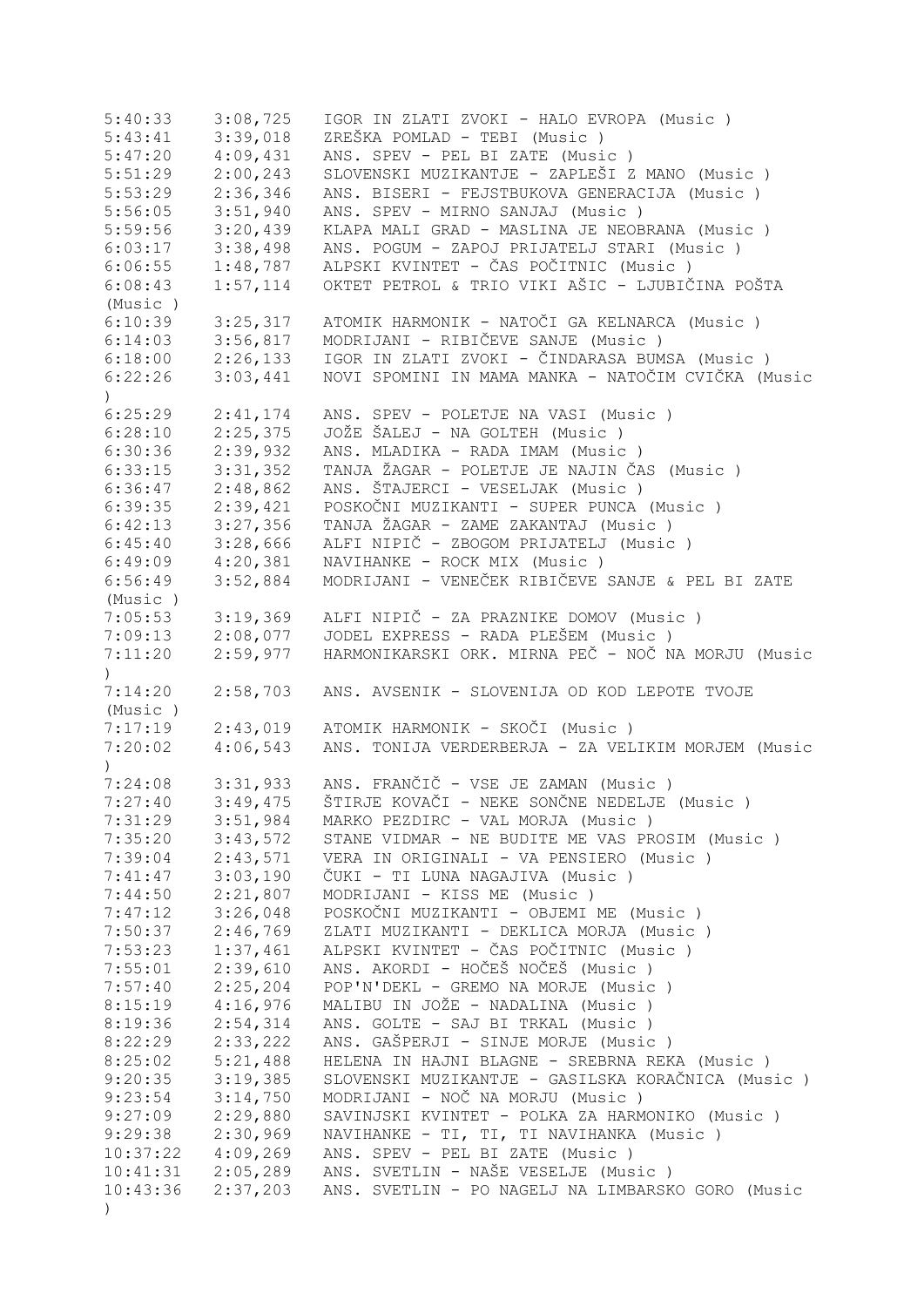10:58:47 4:06,797 ANS. TONIJA VERDERBERJA - ZA VELIKIM MORJEM (Music ) 11:36:57 2:49,950 ALFI NIPIČ - POJDI DEKLE (Music ) 3:20,600 ANS. SPEV - TRI DNI IN POL (Music ) 11:43:07 3:00,194 HARMONIKARSKI ORK. MIRNA PEČ - NOČ NA MORJU (Music  $\lambda$ 11:46:07 3:44,499 GLOBAL KRYNER - LADY MARMALADE (Music ) 11:49:51 3:26,143 IGOR IN ZLATI ZVOKI - DEKLE ZDAJ MI POVEJ (Music ) 11:53:17 1:48,225 ALPSKI KVINTET - ČAS POČITNIC (Music ) 11:55:05 4:01,423 ŠTAJERSKIH 7 - ČAS OTROŠTVA (Music ) 11:59:07 2:43,437 PRIFARSKI MUZIKANTI - MARKO SKAČE (Music ) 12:30:57 3:31,854 TANJA ŽAGAR - POLETJE JE NAJIN ČAS (Music ) 12:34:28 3:29,590 MALIBU IN JOŽE - KO TO TAMO PJEVA (Music ) 12:37:58 2:18,355 ANS. VIHAR - ŠE ČAKAM TE (Music ) 12:40:16 2:41,211 ANS. SPEV - POLETJE NA VASI (Music ) 12:42:57 2:31,203 ANS. NEMIR - ZAVRTI SE Z MENOJ (Music ) 12:45:28 2:18,438 ANS. RUBIN - NA KONCU OVINKA (Music ) 12:47:46 3:56,468 MODRIJANI - RIBIČEVE SANJE (Music ) 12:51:43 2:57,377 MODRIJANI - KO ROŽ´CE JI BOM SADIL (Music ) 12:54:37 2:42,662 ANS. PETRA FINKA - NI MI MAR (Music ) 12:56:54 2:41,191 POP'N'DEKL - GREMO NA MORJE (Music ) 12:59:22 2:50,921 MODRIJANI - DEKLE S ČRNIMI OČMI (Music ) 13:02:08 4:02,730 ANS. NAVEZA - VSAK DAN MORAŠ POISKATI SONCE (Music  $\lambda$ 13:06:11 3:05,460 ANS. GOLTE - POČITNICE V ŠPANIJI (Music ) 13:09:17 3:10,698 ORKESTER SLOVENSKE POLICIJE - PESEM ZVONOV (Music  $\lambda$ 13:12:27 3:29,563 PRIFARSKI MUZIKANTI - NAJINI VEČERI (Music ) 13:15:56 3:15,670 MODRIJANI - NOČ NA MORJU (Music ) 13:19:11 1:40,165 ANS. VITA - V DOLINI TIHI (Music ) 13:20:51 3:03,605 BENEŠKI FANTJE - POJDEM V BENEČIJO (Music ) 13:23:55 3:51,849 ANS. SPEV - MIRNO SANJAJ (Music ) 13:27:46 3:07,513 ANS. GREGORJI - DR. MICA (Music ) 13:46:07 3:32,018 ATOMIK HARMONIK - ŽIVLJENJE JE KAKOR REKA (Music ) 13:49:39 3:26,894 TANJA ŽAGAR - ZAME ZAKANTAJ (Music ) 13:53:05 3:15,029 ANS. PROSEN - NIHČE NE JOČE ZASTONJ (Music ) 13:56:20 3:28,090 VESELI DOLENJCI - POVEJ DEKLE (Music ) 13:59:48 3:51,851 MARKO PEZDIRC - VAL MORJA (Music ) 14:03:40 2:15,742 HIŠNI ANS. AVSENIK - ŽALOSTNA DEKLICA (Music ) 14:05:55 2:52,569 ANS. BISERI - POZABI ME (Music ) 14:08:47 2:33,214 ANS. GAŠPERJI - SINJE MORJE (Music ) 14:11:20 2:36,668 ANS. PETKA - NIKAR NE TARNAJ LJUBICA (Music ) 14:13:56 2:56,643 ANS.SPEV - BITI KNAP JE LEP POKLIC! (Music ) 14:22:05 3:52,697 MODRIJANI - VENEČEK RIBIČEVE SANJE & PEL BI ZATE (Music ) 14:25:57 2:27,393 ANS. SVETLIN - GASILSKA VESELICA (Music ) 14:28:24 3:33,386 PRIFARSKI MUZIKANTI - LEPU JE BLU (Music ) 14:31:57 2:46,540 TANJA ZAJC ZUPAN & J.BURNIK - ČAS POČITNIC (Music ) 14:34:44 1:47,685 DENIS NOVATTO - DUNAJ OSTANE DUNAJ (Music ) 14:36:32 3:10,234 VAGABUNDI - NA ZDRAVJE PRIJATELJI (Music ) 14:39:41 3:03,120 ČUKI - TI LUNA NAGAJIVA (Music ) 1:54,602 SLOVENSKI OKTET - KAJ B' JAZ TEBI DAV (Music )<br>3:06,944 ANS. BRATOV POLJANŠEK - DOMOVINI (Music ) 14:44:39 3:06,944 ANS. BRATOV POLJANŠEK - DOMOVINI (Music)<br>17:35:07 2:46,764 ZLATI MUZIKANTI - DEKLICA MORJA (Music) ZLATI MUZIKANTI - DEKLICA MORJA (Music ) 17:37:54 3:26,473 IGOR IN ZLATI ZVOKI - LE TI SI MI ZAUPALA (Music ) 17:41:20 3:38,339 ANS. AKORDI - ČE PA NISEM JAZ ZA TEBE (Music ) 17:44:58 2:46,778 TANJA ZAJC ZUPAN & J.BURNIK - ČAS POČITNIC (Music )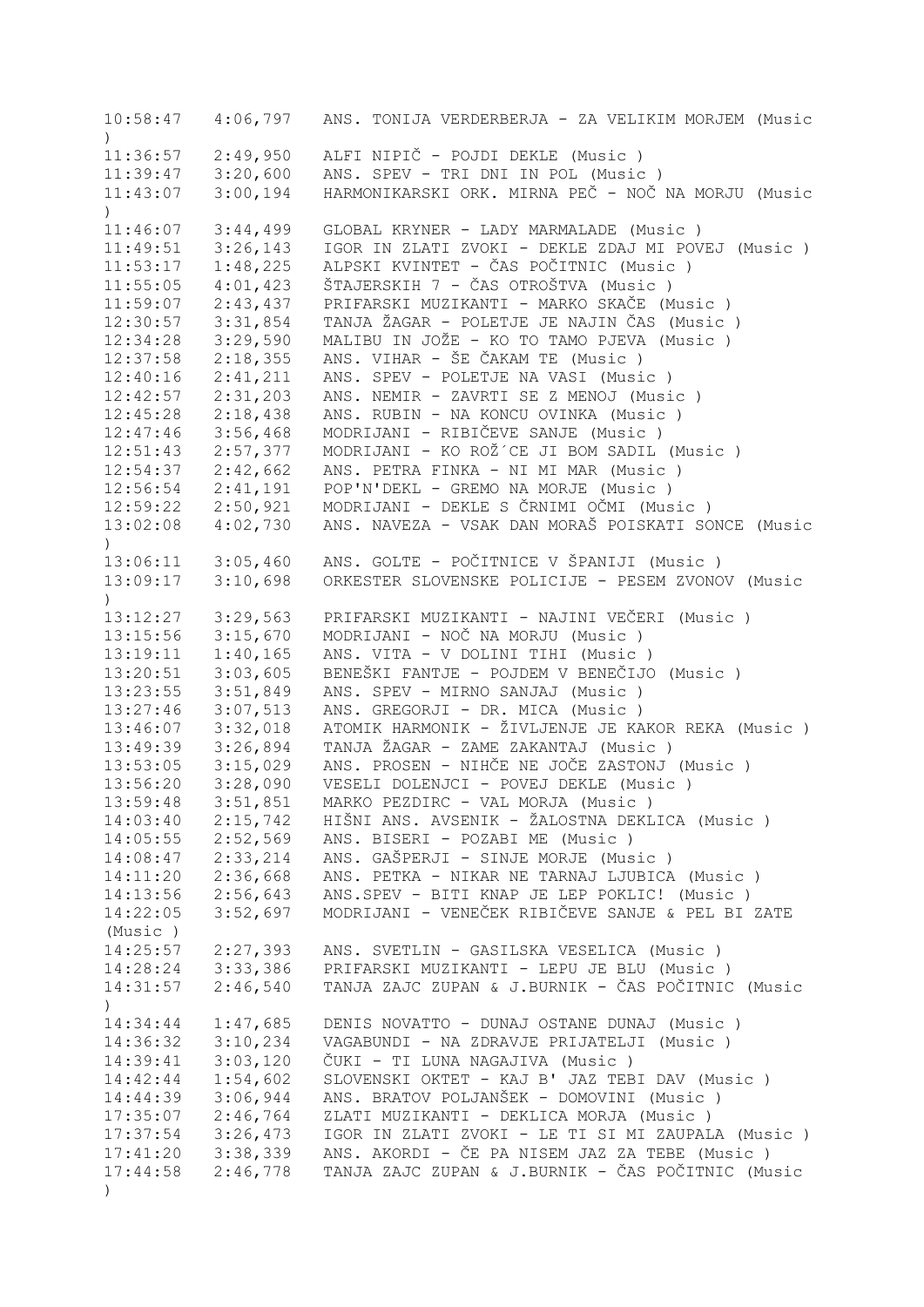17:47:45 3:16,083 HIŠNI ANS. AVSENIK - VSAK MESEC MAM ENKRAT DENAR (Music ) 17:51:01 2:39,578 SKUPINA ŠPICA - POVEJ MI DEKLICA (Music ) 17:53:40 2:59,986 HARMONIKARSKI ORK. MIRNA PEČ - NOČ NA MORJU (Music ) 17:56:40 4:57,117 INGRID BRUGGEMANN & SLOVENSKI MUZIKANTJE - DO UŠES ZALJUBLJENA (Music ) 18:01:37 3:17,251 ANS. VASOVALCI - NA ZEMLJI DOMAČI (Music )<br>18:04:54 3:52.555 MODRIJANI - VENEČEK RIBIČEVE SANJE & PEL B 18:04:54 3:52,555 MODRIJANI - VENEČEK RIBIČEVE SANJE & PEL BI ZATE (Music ) 18:08:46 3:36,435 ANS. TULIPAN - TIHA ZIMSKA NOČ (Music ) 18:12:23 2:38,306 ANS. VASOVALCI - BELOKRANJC DOLENCU (Music ) 18:15:00 1:48,224 ALPSKI KVINTET - ČAS POČITNIC (Music ) 18:16:48 3:01,298 ANS. MARZEL - MUZIKA NOCOJ IGRA (Music ) 18:19:50 3:11,453 ANS. RUBIN - PA KAJ POTEM (Music ) 18:23:00 2:27,899 POP'N'DEKL - GREMO NA MORJE (Music ) 18:25:28 4:25,338 ANSAMBEL BANOVŠEK - ZLATE MELODIJE STANKE KOVAČIČ (Music ) 18:29:53 2:36,601 ANS. ERAZEM - V OŠTARIJI (Music ) 18:32:29 4:06,179 ANS. TONIJA VERDERBERJA - ZA VELIKIM MORJEM (Music  $\lambda$ 18:36:35 2:59,129 ANS. SPEV - PRIJATELJI (Music ) 18:39:35 3:19,426 ANS. MLADIKA - KO SREČAM GA Z DRUGO (Music ) 18:42:54 3:26,850 TANJA ŽAGAR - ZAME ZAKANTAJ (Music ) 18:46:20 2:00,580 SAVINJSKI KVINTET - POŠTAR (Music ) 18:48:20 2:20,702 VESELE ŠTAJERKE - HOČEŠ ME ALI NOČEŠ ME (Music ) 18:50:41 4:09,313 ANS. SPEV - PEL BI ZATE (Music ) 18:54:50 3:48,029 HELENA BLAGNE - MIX USPEŠNIC (Music ) 18:58:38 2:44,878 VIKTORIJA - RDEČA VRTNICA (Music ) 19:01:22 4:59,114 SLAPOVI - DA SPOČIJEM SE NA TVOJI RAMI (Music ) 19:06:22 1:32,283 ANS. NARCIS - ENA PTIČKA PRILETELA (Music ) 19:07:53 3:04,616 ANS. SVETLIN - BELO OBLEKO SI ŽE NOSILA (Music ) 19:10:57 3:31,481 MLADI DOLENJCI - BREZ OTROŠKIH OČI (Music ) 19:14:28 3:12,971 ANS. VASOVALCI - PREPELICA (Music ) 19:17:41 2:42,329 ANS. SPEV - POLETJE NA VASI (Music ) 19:22:41 3:04,034 ANS. VRT - VRTNA VESELICA (Music ) 19:25:45 3:37,198 VERA IN ORIGINALI - PESEM KITARE (Music ) 19:29:22 3:05,543 ANS. GOLTE - POČITNICE V ŠPANIJI (Music ) 19:32:28 3:01,499 ANS. BRANETA KLAVŽARJA - DROBNA PREVARA (Music ) 19:59:04 3:10,275 DONAČKA - NA MOSTU (Music ) 21:34:05 3:52,293 MARKO PEZDIRC - VAL MORJA (Music ) 21:37:56 2:42,967 ANS. SVETLIN - PO NAGELJ NA LIMBARSKO GORO (Music ) 21:55:53 2:26,934 ANS. UNIKAT - NE CUKAJ ME ZA KITKI (Music ) 21:58:19 3:56,661 MODRIJANI - RIBIČEVE SANJE (Music ) 22:17:28 4:25,441 ALFI NIPIČ - ZAMETNE NOČI (Music ) 22:21:54 1:47,771 ANS. SVETLIN - SRČNI NEMIR (Music ) 22:23:41 3:31,143 TANJA ŽAGAR - POLETJE JE NAJIN ČAS (Music ) 22:27:12 3:33,998 ALENKA GODEC - NI ME STRAH (Music ) 22:30:46 3:01,923 ŠTIRJE KOVAČI - RŽENOVA TINKA (Music ) 22:33:48 3:15,020 MODRIJANI - NOČ NA MORJU (Music ) 22:37:03 2:56,033 POLKA PUNCE - ATA MAMA DEJTA GNAR (Music ) 22:39:59 1:59,343 PRIMORSKI FANTJE - JE HITLA GLAVA NA KUŠIN (Music ) 22:41:58 3:51,593 ANS. SPEV - MIRNO SANJAJ (Music ) 22:45:49 2:56,371 STANE PETRIČ - NE ODHAJAJ VEČ (Music ) 22:48:46 3:15,528 ANS. GOLTE - ZAME SI KOT BISER (Music ) 22:52:01 2:33,358 ANS. GAŠPERJI - SINJE MORJE (Music ) 22:54:34 3:12,231 ZREŠKA POMLAD - PESEM POHORSKIH GOZDOV (Music )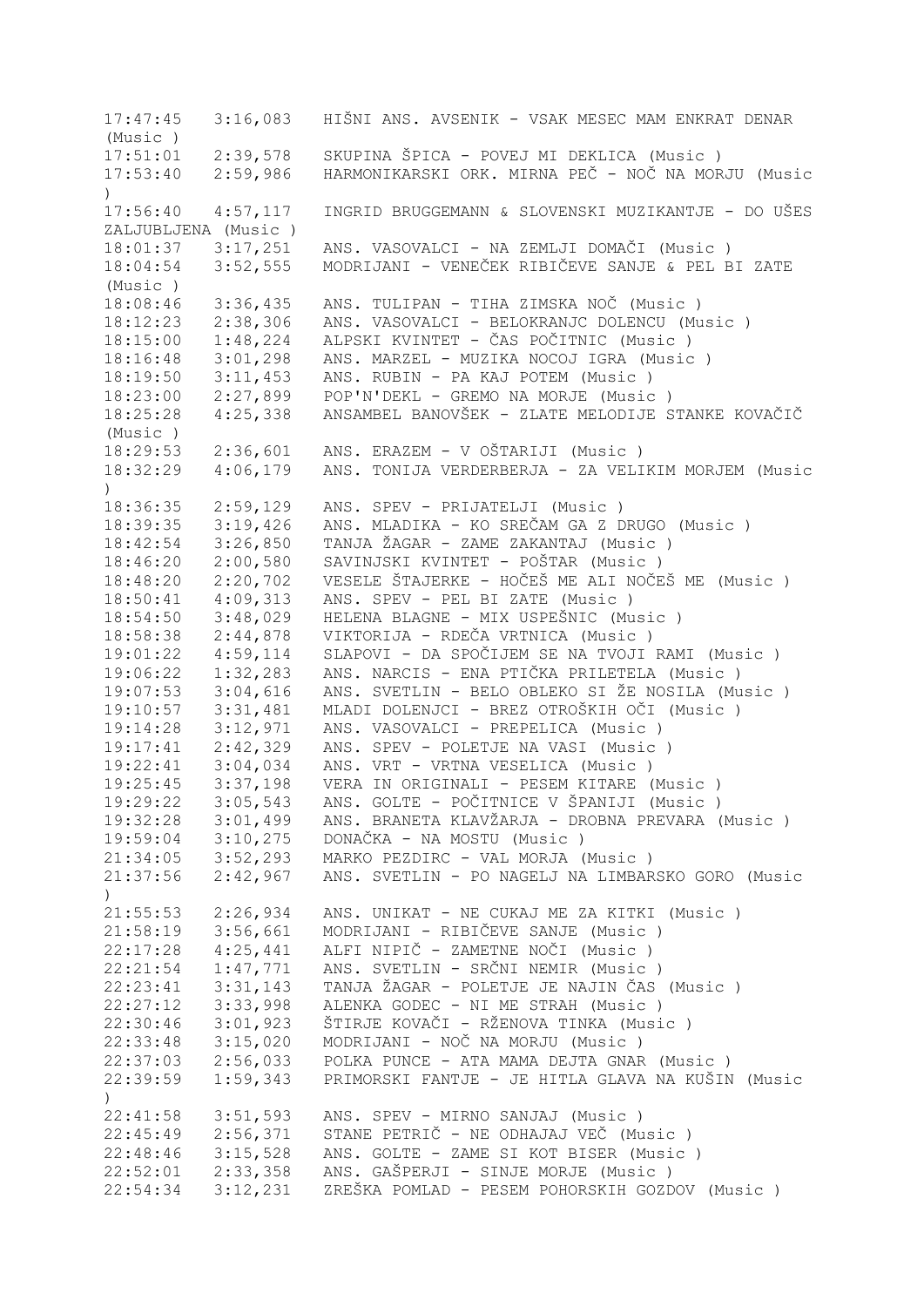| 22:57:46<br>$\left( \right)$ | 2:23,048 | BENEŠKI FANTJE - SEM FANTIČ DOMA OD ČEDADA (Music  |
|------------------------------|----------|----------------------------------------------------|
| 23:00:09                     | 2:46,780 | ZLATI MUZIKANTI - DEKLICA MORJA (Music)            |
| 23:02:56                     | 2:14,072 | ANS. SVETLIN - JUBILEJNA POLKA (Music)             |
| 23:05:10                     | 2:27,491 | ANS. BISERI - PUNČI, NI DEBATE (Music)             |
| 23:07:37                     | 3:03,156 | ČUKI - TI LUNA NAGAJIVA (Music )                   |
| 23:10:40                     | 3:04,824 | ANS. FRANČIČ - NOVOROJENČEK (Music)                |
| 23:13:45                     | 3:09,727 | ANS. BISERI - ČE BI VEDELA (Music )                |
| 23:16:54                     | 3:51,584 | ANS. SPEV - MIRNO SANJAJ (Music)                   |
| 23:20:46                     | 3:37,806 | SLAPOVI - PRAVLJICA ŽIVLJENJA (Music)              |
| 23:24:24                     | 2:38,982 | ANS. BRATOV POLJANŠEK - TUHINJSKI FANTJE (Music )  |
| 23:27:02                     | 3:31,385 | TANJA ŽAGAR - POLETJE JE NAJIN ČAS (Music)         |
| 23:30:33                     | 2:56,053 | ALPSKI KVINTET - JANEZOV BARITON (Music)           |
| 23:33:29                     | 4:18,722 | PRIMORSKI FANTJE - LEDENE ROŽE (Music)             |
| 23:37:48                     | 3:52,125 | MARKO PEZDIRC - VAL MORJA (Music)                  |
| 23:41:40                     | 3:10,555 | MAJA ODERLAP - JAGER MUZIKANT (Music)              |
| 23:44:50                     | 3:44,235 | ANS. VIHAR - NE PRIMERJAJ ME Z NJO (Music)         |
| 23:48:33                     | 3:06,890 | ANS. GOLTE - POČITNICE V ŠPANIJI (Music )          |
| 23:54:10                     | 3:30,911 | FRANC KOMPARE - N'MAU ČEZ JIZARO (Music)           |
| 23:57:41                     | 3:35,838 | ANS. VIHAR - PRISLUHNI MI (Music)                  |
| 16/5/2022                    |          |                                                    |
| 0:01:16                      | 3:15,302 | MODRIJANI - NOČ NA MORJU (Music)                   |
| 0:04:31                      | 4:13,797 | ALPSKI KVINTET - VENČEK USPEŠNIC (Music)           |
| 0:08:45                      | 2:40,179 | ANS. TONIJA VERDERBERJA - POBARVALA SVA LISTE      |
| (Music)                      |          |                                                    |
| 0:11:24                      | 2:34,218 | ANS. GAŠPERJI - SINJE MORJE (Music)                |
| 0:13:58                      | 4:02,472 | MODRIJANI - SPOMIN NA PEVCA ŠE ŽIVI (Music )       |
| 0:18:00                      | 3:20,204 | ANS. MLADIKA - NAJINO HREPENENJE (Music)           |
| 0:23:57<br>$\lambda$         | 2:59,945 | HARMONIKARSKI ORK. MIRNA PEČ - NOČ NA MORJU (Music |
| 0:26:57                      | 3:06,036 | ANS. GOLTE - ZAME SI KOT BISER (Music)             |
| 0:30:03                      | 2:34,694 | ALFI NIPIČ - MLADI KOT SMO NOCOJ (Music)           |
| 0:32:38                      | 2:27,667 | POP'N'DEKL - GREMO NA MORJE (Music)                |
| 0:35:05                      | 3:29,973 | ANS. FRANČIČ - SPOMIN NA BOŽIČ (Music )            |
| 0:38:35                      | 2:19,446 | GADI - MOJA JE MOJA BO (Music)                     |
| 0:40:54                      | 1:48,274 | ALPSKI KVINTET - ČAS POČITNIC (Music )             |
| 0:42:42                      | 3:02,784 | ANS. ZASAVCI - ZA VSE JE STUDENEC (Music)          |
| 0:45:45                      | 2:52,246 | GADI - DAJ MI DAJ MI DAJ (Music)                   |
| 0:48:37                      | 3:56,420 | MODRIJANI - RIBIČEVE SANJE (Music)                 |
| 0:52:34                      | 2:43,796 | GLASBENA ŠOLA GOTER - GRAJSKA POLKA (Music)        |
| 0:55:17                      | 2:51,337 | ANS. NAPEV - MARINKA DALMATINKA (Music)            |
| 0:58:08                      | 3:03,251 | ČUKI - TI LUNA NAGAJIVA (Music)                    |
| 1:01:11                      | 2:49,101 | SLOVENSKI MUZIKANTJE - VESELI MUZIKANT (Music )    |
| 1:04:00                      | 2:50,720 | ANS. MLADIKA - CHAT (Music)                        |
| 1:06:51                      | 2:46,778 | ZLATI MUZIKANTI - DEKLICA MORJA (Music)            |
| 1:09:37                      | 2:51,271 | ANS. JOŽOVEC - VESELJE, RADOST, SREČO VAM ŽELIMO   |
| (Music)                      |          |                                                    |
| 1:12:29                      | 3:09,793 | ANS. TONIJA VERDERBERJA - NAD VODICO (Music)       |
| 1:15:38                      | 4:09,452 | ANS. SPEV - PEL BI ZATE (Music)                    |
| 1:19:47                      | 1:04,101 | ORK. GOTERČKI - JAZ PA POJDEM NA GORENJSKO (Music  |
| $\big)$                      |          |                                                    |
| 1:20:51                      | 3:58,585 | MODRIJANI - LAŽEM TI LJUBICA (Music )              |
| 1:24:49                      | 3:26,817 | TANJA ŽAGAR - ZAME ZAKANTAJ (Music )               |
| 1:28:16                      | 3:35,187 | ANS. POGUM - TOVORNJAKAR (Music)                   |
| 1:31:51                      | 1:38,743 | BENEŠKI FANTJE - VESELI BENEČANI (Music )          |
| 1:33:29                      | 3:52,336 | MODRIJANI - VENEČEK RIBIČEVE SANJE & PEL BI ZATE   |
| (Music)                      |          |                                                    |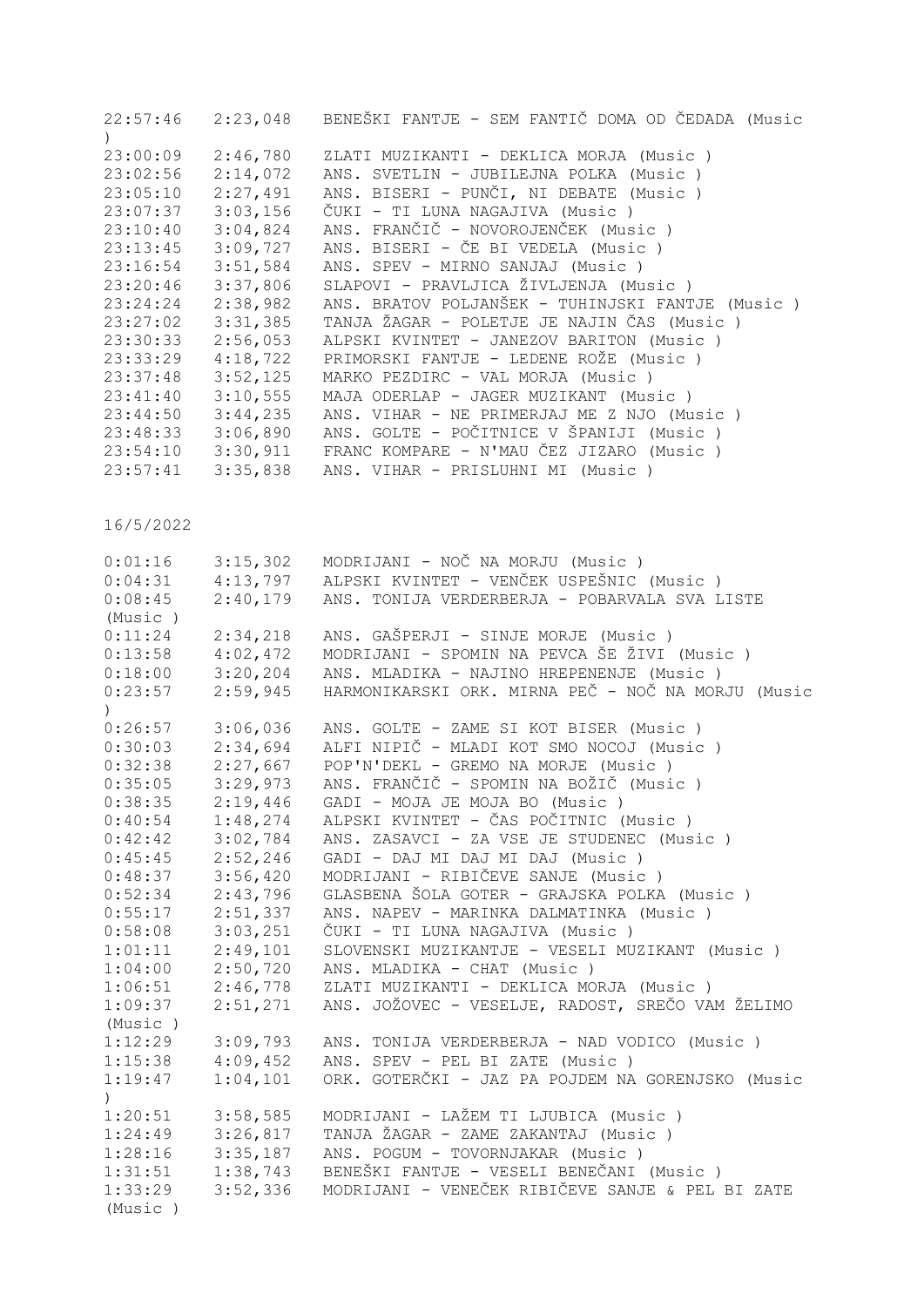1:37:22 3:52,937 ANS. BITENC - KUKAVICA (Music ) 1:41:15 2:42,045 ALPSKI KVINTET - NAŠA POLKA (Music ) 1:43:57 2:41,174 ANS. SPEV - POLETJE NA VASI (Music ) 1:46:38 2:20,337 OKTET SOTOČJE - VASOVALSKA (Music ) 1:48:58 2:47,628 NAVIHANKE - POKAŽI MI, DA ME IMAŠ ŠE RAD (Music ) 1:51:45 4:06,180 ANS. TONIJA VERDERBERJA - ZA VELIKIM MORJEM (Music ) 1:55:51 2:58,491 IVAN HUDNIK - MOJA ŽELJA (Music ) 1:58:50 3:21,904 ANSAMBEL RUBIN - POVEJ MI (Music ) 2:02:11 2:47,445 TANJA ZAJC ZUPAN & J.BURNIK - ČAS POČITNIC (Music ) 2:04:58 5:09,769 ŠTAJERSKIH 7 - SLOVENSKI KRUH (Music ) 2:10:08 3:16,328 ZAKA PA NE - NEKEGA JUTRA (Music ) 2:13:24 2:41,173 ANS. SPEV - POLETJE NA VASI (Music ) 2:16:05 3:12,820 HIŠNI ANS. AVSENIK - ZLATI ČASI (Music ) 2:19:18 3:23,166 ZREŠKA POMLAD - ŽIGOLO (Music ) 2:22:41 2:33,401 ANS. GAŠPERJI - SINJE MORJE (Music)<br>2:25:14 3:04,683 MODRIJANI - KJE SO TISTI MLADI FANTJ 2:25:14 3:04,683 MODRIJANI - KJE SO TISTI MLADI FANTJE (Music ) 2:28:18 2:13,611 ANS. BISERI - FERMENTIN (Music) 2:30:31 3:52,782 MODRIJANI - VENEČEK RIBIČEVE SANJE & PEL BI ZATE (Music ) 2:34:24 2:55,783 HIŠNI ANS. AVSENIK - VESELJE SREČO RADOST VAM ŽELIMO (Music ) 2:37:20 2:21,356 ANS. POGUM - POPOLNA (Music ) 2:39:41 3:05,569 ANS. GOLTE - POČITNICE V ŠPANIJI (Music ) 2:42:46 2:40,485 SLOVENSKI OKTET - KATRCA (Music ) 2:45:26 2:33,252 ANS. AKORDI - MOJA MALA (Music ) 2:47:59 3:27,223 TANJA ŽAGAR - ZAME ZAKANTAJ (Music ) 2:51:26 4:28,664 SLAPOVI - NAJBOLJ SI ŽELIM (Music ) 2:55:54 3:14,085 NOVI SPOMINI - CAGAV FANT (Music ) 2:59:08 4:09,372 ANS. SPEV - PEL BI ZATE (Music ) 3:03:17 2:22,385 IGOR IN ZLATI ZVOKI - ČESTITKE IN POZDRAVI (Music  $\lambda$ 3:05:39 2:40,374 ANS. ERAZEM - NJAM NJAM (Music ) 3:08:19 3:14,976 MODRIJANI - NOČ NA MORJU (Music ) 3:11:34 2:56,156 ANS. ZABAVLJAČI - POVEJTE MI ZAKAJ (Music ) 3:14:30 3:11,220 ANS. ERAZEM - ORGLICE (Music ) 3:17:41 2:46,807 TANJA ZAJC ZUPAN & J.BURNIK - ČAS POČITNIC (Music ) 3:20:27 3:29,311 MAJA ODERLAP - VSE DOLGE NOČI (Music ) 3:23:56 2:34,519 ANS. KRAJCARJI - VRANA VRANI (Music ) 3:26:31 2:27,693 POP'N'DEKL - GREMO NA MORJE (Music ) 3:28:58 4:46,757 IGOR IN ZLATI ZVOKI - FANTOVSKE (Music ) 3:33:45 2:40,613 SLOVENSKI MUZIKANTJE - MOJ FANT JE VESELJAK (Music  $\lambda$ 3:36:26 2:59,944 HARMONIKARSKI ORK. MIRNA PEČ - NOČ NA MORJU (Music  $\lambda$ 3:39:25 2:50,209 ANS. SKALA - ZA DOB, GORJUŠO, LAZE (Music ) 3:42:16 3:31,098 ANS. SPEV - STRUNE LJUBEZNI (Music ) 3:45:46 1:48,271 ALPSKI KVINTET - ČAS POČITNIC (Music ) 3:47:34 3:39,041 ANS. SVETLIN - LEPO JE DELITI LJUBEZEN Z NEKOM (Music ) 3:51:13 3:03,741 VESELI SVATJE - NE DAM SRCA (Music ) 3:54:17 3:31,378 TANJA ŽAGAR - POLETJE JE NAJIN ČAS (Music ) LUPINC, GOTER - NA ZDRAVJE (Music ) 4:00:09 2:51,729 ANS. NEMIR - TAKO PUNCO BI RAD (Music ) 4:03:01 3:03,172 ČUKI - TI LUNA NAGAJIVA (Music ) 4:06:03 3:37,504 ANS. TONETA RUSA - VRNI SE DOMOV (Music ) 4:09:41 2:23,264 ANS. BRATOV POLJANŠEK - KAMNIŠKE GORE (Music ) 4:12:04 3:51,819 ANS. SPEV - MIRNO SANJAJ (Music )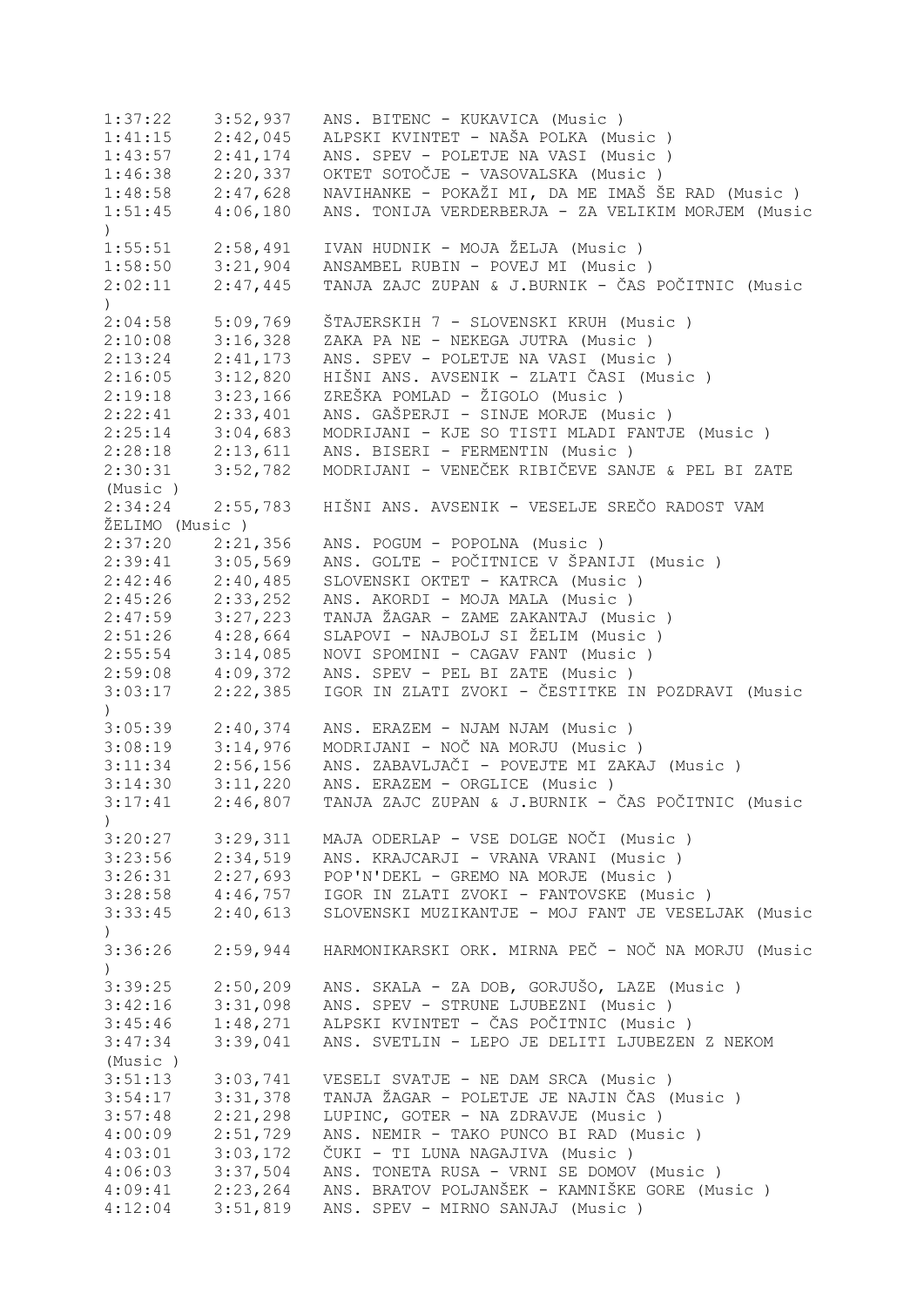| 4:15:56              | 2:17,763                  | ANS. GOLTE - IZ LOGARSKE DOLINE (Music )                                |
|----------------------|---------------------------|-------------------------------------------------------------------------|
| 4:18:13              | 2:55,891                  | JODEL EXPRESS - KRALJICA JODLANJA (Music)                               |
| 4:21:09              | 2:46,772                  | ZLATI MUZIKANTI - DEKLICA MORJA (Music)                                 |
| 4:23:55              | 2:48,580                  | ALYA - TI MOJA ROŽICA (Music)                                           |
| 4:26:44              | 3:25,358                  | ANS. VASOVALCI - MOJA DEŽELICA (Music)                                  |
| 4:30:09              | 3:51,917                  | MARKO PEZDIRC - VAL MORJA (Music)                                       |
| 4:34:01              | 2:54,925                  | KVINTET DORI - VERJEMI IN ZAUPAJ (Music)                                |
| 4:36:55              | 1:33,107                  | JODEL EXPRESS - KDOR ZNA PA ZNA (Music)                                 |
| 4:38:28              | 4:06,224                  | ANS. TONIJA VERDERBERJA - ZA VELIKIM MORJEM (Music                      |
| $\left( \right)$     |                           |                                                                         |
| 4:42:34              | 3:18,807                  | ALFI NIPIČ - SE POHORJE VIDI (Music )                                   |
| 4:45:53              | 2:27,575                  | VESELE ŠTAJERKE - LJUBČEK MOJ (Music)                                   |
| 4:48:20              | 3:56,417                  | MODRIJANI - RIBIČEVE SANJE (Music)                                      |
| 4:52:17              | 3:28,909                  | VANDROVCI - NAJIN DAN (Music)                                           |
| 4:55:46              | 3:01,191                  | PRIMORSKI FANTJE - KARAMELA (Music)                                     |
| 4:58:47              | 3:51,852                  | ANS. SPEV - MIRNO SANJAJ (Music)                                        |
|                      |                           |                                                                         |
| 5:02:38              | 2:14,347                  | ALPSKI KVINTET - JANEZOV BARITON (Music)                                |
| 5:04:52              | 4:32,350                  | ZREŠKA POMLAD - ZADNJI POLETNI DAN (Music )                             |
| 5:09:24              | 2:27,578                  | POP'N'DEKL - GREMO NA MORJE (Music)                                     |
| 5:11:52              | 2:28,500                  | ANS. TONETA RUSA - OHCET BO (Music)                                     |
| 5:14:20              | 3:01,000                  | ANS. UNIKAT - ZAPLEŠI Z NAMI (Music )                                   |
| $5:17:21$ $2:41,170$ |                           | ANS. SPEV - POLETJE NA VASI (Music )                                    |
| $5:20:02$ $1:42,863$ |                           | GODBA STRANJE - POD PLANINO (Music)                                     |
| 5:21:45              | 2:39,800                  | ANS. TONIJA VERDERBERJA - POBARVALA SVA LISTE                           |
| (Music)              |                           |                                                                         |
| $5:24:24$ $3:03,179$ |                           | ČUKI - TI LUNA NAGAJIVA (Music )                                        |
| 5:27:27              | 3:15,269                  | INGRID BRUGGEMANN & SLOVENSKI MUZIKANTJE -                              |
|                      | KRALJICA JODLANJA (Music) |                                                                         |
| 5:30:39              | 3:12,994                  | ANS. VASOVALCI - PREPELICA (Music)                                      |
| $5:33:51$ $3:51,937$ |                           | MARKO PEZDIRC - VAL MORJA (Music)                                       |
|                      | $5:37:43$ $2:10,000$      | ZREŠKA POMLAD - TE DOMAČE VIŽE (Music)                                  |
|                      | $5:39:53$ $3:49,369$      | ŠTIRJE KOVAČI - NEKE SONČNE NEDELJE (Music)                             |
|                      |                           | 5:43:42 1:48,249 ALPSKI KVINTET - ČAS POČITNIC (Music)                  |
| 5:45:30              | 2:38,265                  | ANS. BRANETA KLAVŽARJA - LEPA DEKLETA LJUBIJO                           |
| BARABE (Music)       |                           |                                                                         |
|                      |                           | 5:48:08 3:11,651 BENEŠKI FANTJE - LUNCA BENEŠKA (Music)                 |
|                      |                           | 5:51:20  2:46,779  ZLATI MUZIKANTI - DEKLICA MORJA (Music)              |
| 5:54:07              | 2:04,434                  | ANS. PETRA FINKA - OHCET BO (Music )                                    |
| 5:56:11              | 2:27,380                  | VERA IN ORIGINALI - LEPO JE BITI CELJAN (Music )                        |
| 5:58:38              | 3:31,135                  | TANJA ŽAGAR - POLETJE JE NAJIN ČAS (Music)                              |
| 6:02:09              | 2:34,321                  | IGOR IN ZLATI ZVOKI - ČINDARASA BUMSA (Music )                          |
| 6:04:43              | 2:44,111                  | VERA IN ORIGINALI - VA PENSIERO (Music)                                 |
| 6:07:26              | 3:56,460                  | MODRIJANI - RIBIČEVE SANJE (Music)                                      |
|                      | 2:49,065                  |                                                                         |
| 6:11:23<br>6:14:12   | 3:05,017                  | ANS. NAGELJ - PLANINSKI KRST (Music)<br>ANS. ERAZEM - ZIGO ZAGO (Music) |
|                      |                           |                                                                         |
| 6:17:16              | 3:14,932                  | MODRIJANI - NOČ NA MORJU (Music)                                        |
| 6:22:32              | 2:44,617                  | ŠTAJERSKIH 7 - ŽELIM VAM LEP DAN (Music)                                |
| 6:25:16              | 2:06,009                  | MLADI DOLENJCI - LE TI SI EDINA (Music)                                 |
| 6:27:22              | 3:52,582                  | MODRIJANI - VENEČEK RIBIČEVE SANJE & PEL BI ZATE                        |
| (Music)              |                           |                                                                         |
| 6:31:14              | 3:24,406                  | DIE GEININGER - KO SE V TVOJIH SANJAH PREBUDIM                          |
| (Music)              |                           |                                                                         |
| 6:34:39              | 2:23,223                  | ANS. BRATOV POLJANŠEK - KAMNIŠKE GORE (Music )                          |
| 6:37:02              | 2:33,213                  | ANS. GAŠPERJI - SINJE MORJE (Music )                                    |
| 6:39:35              | 3:56,242                  | OKROGLI MUZIKANTJE - PO SVOJI POTI GREM (Music )                        |
| 6:43:30              | 2:22,260                  | MODRIJANI - POVEJ (Music)                                               |
| 6:45:52              | 2:59,977                  | HARMONIKARSKI ORK. MIRNA PEČ - NOČ NA MORJU (Music                      |
| $\left( \right)$     |                           |                                                                         |
| 6:48:52              |                           | 3:44,344 HIŠNI ANS. AVSENIK - VETER NOSI PESEM MOJO (Music              |
| $\left( \right)$     |                           |                                                                         |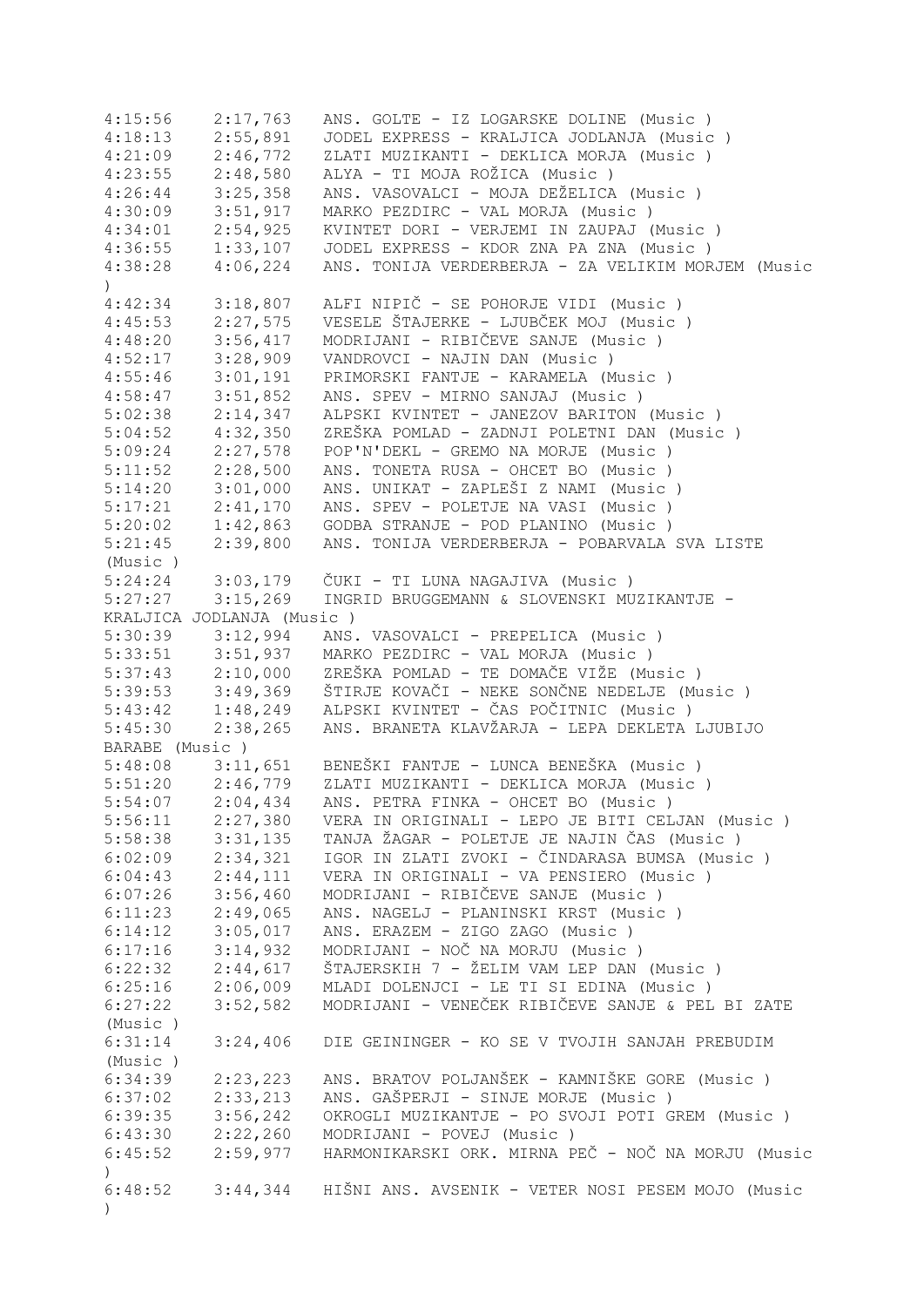6:54:55 2:32,825 DONAČKA - PRIDI, ZAPLEŠI (Music ) 6:57:28 4:09,312 ANS. SPEV - PEL BI ZATE (Music ) 7:06:53 3:08,707 ANS. SVETLIN IN STANE PETRIČ - BELO OBLEKO SI ŽE NOSILA (Music ) 7:10:02 2:34,808 GADI - NATE LE (Music ) 7:12:37 3:05,538 ANS. GOLTE - POČITNICE V ŠPANIJI (Music ) 7:15:42 2:38,572 ANS. BRATOV POLJANŠEK - TUHINJSKI FANTJE (Music ) 7:18:21 3:19,596 SLOVENSKI MUZIKANTJE - GASILSKA KORAČNICA (Music ) 7:21:39 2:46,561 TANJA ZAJC ZUPAN & J.BURNIK - ČAS POČITNIC (Music  $\lambda$ 7:24:26 3:50,035 ANS. TULIPAN - ŠE EN LITER (Music ) 7:28:16 2:23,282 MLADI DOLENJCI - PRIZNAM (Music ) 8:30:33 4:06,150 ANS. TONIJA VERDERBERJA - ZA VELIKIM MORJEM (Music  $\lambda$ 8:34:39 2:50,980 ANS. FRANČIČ - BELE KRIZANTEME (Music)<br>8:37:30 2:54.703 ANS. TONIJA VERDERBERJA - KEPICA (Music 8:37:30 2:54,703 ANS. TONIJA VERDERBERJA - KEPICA (Music ) 8:40:24 3:26,859 TANJA ŽAGAR - ZAME ZAKANTAJ (Music ) 8:43:51 2:11,175 VITEZI CELJSKI - LE OBJETA ISTO MISLIVA (Music ) 8:46:02 2:19,810 GADI - MOJA JE MOJA BO (Music ) 8:48:21 3:56,426 MODRIJANI - RIBIČEVE SANJE (Music)<br>8:52:18 2:57,391 SLOVENSKI MUZIKANTJE - VESELI MUZIK 2:57,391 SLOVENSKI MUZIKANTJE - VESELI MUZIKANT (Music ) 8:55:15 2:16,051 VESELI DOLENJCI - NA KONCU OVINKA (Music ) 8:57:30 2:46,773 ZLATI MUZIKANTI - DEKLICA MORJA (Music ) 9:00:17 2:28,693 ANS. GOTER - NAGELJ POLKA (Music ) 9:02:46 3:41,914 ANS. PETRA FINKA - ŠE ENKRAT ŠLA S TEBOJ BI PRED OLTAR (Music ) 9:21:41 3:31,559 TANJA ŽAGAR - POLETJE JE NAJIN ČAS (Music ) 9:25:12 2:55,014 SLAPOVI - ROŽE Z DOMAČEGA VRTA (Music )<br>9:28:07 2:36,357 ANS. BISERI - FEJSTBUKOVA GENERACIJA (M 9:28:07 2:36,357 ANS. BISERI - FEJSTBUKOVA GENERACIJA (Music ) 10:30:55 2:33,421 ANS. GAŠPERJI - SINJE MORJE (Music ) 10:33:28 2:43,509 ANS. SVETLIN - TAŠČIN JEZIK (Music ) 10:36:12 3:36,657 ANS. NAPEV - TI SPLOH NE SLUTIŠ (Music ) 10:39:48 2:28,365 POP'N'DEKL - GREMO NA MORJE (Music ) 10:42:16 3:00,494 VESELI GORENJCI - HIŠNI PREPIR (Music ) 11:00:29 2:14,836 ANS. RUBIN - SRCE MI JE UKRADLA ŠTAJERKA (Music ) 11:02:44 2:46,923 TANJA ZAJC ZUPAN & J.BURNIK - ČAS POČITNIC (Music ) 11:05:30 4:30,787 FRANC MIHELIČ - KO HARMONIKA ZAPOJE (Music ) 11:10:00 3:25,471 ANS. VASOVALCI - MOJA DEŽELICA (Music ) 11:13:25 3:27,439 TANJA ŽAGAR - ZAME ZAKANTAJ (Music ) 11:16:52 3:05,085 ANS. PETKA - LJUBEZEN ISKAL SEM (Music ) 11:19:57 3:03,106 ANS. MLADIKA - V KROGU VRTI SE ŽIVLJENJE (Music ) 11:22:59 2:41,204 ANS. SPEV - POLETJE NA VASI (Music ) 11:25:41 3:24,543 ANS. NAGELJ - USPAVANKA (Music ) 11:29:05 2:31,259 VAGABUNDI - KER STE TAKI VESELJAKI (Music ) 11:31:36 4:09,103 ANS. SPEV - PEL BI ZATE (Music ) 11:35:45 3:06,915 INGRID BRUGEMMAN - JODLARSKA KRALJICA (Music ) 11:38:52 2:52,208 GADI - DAJ MI DAJ MI DAJ (Music ) 11:41:44 3:51,832 ANS. SPEV - MIRNO SANJAJ (Music ) 11:45:36 2:23,424 SLOVENSKI MUZIKANTJE - POD LIPO (Music ) 11:47:59 4:16,438 ANS. POET - FANT S HARMONIKO (Music ) 11:52:15 4:06,316 ANS. TONIJA VERDERBERJA - ZA VELIKIM MORJEM (Music ) 11:56:21 2:45,266 ANS. FRANČIČ - KNOBLEHAR (Music ) ANS. PETKA - MOJI DRAGI (Music ) 12:01:53 3:03,125 ČUKI - TI LUNA NAGAJIVA (Music ) 12:04:56 2:41,538 ANS. SVETLIN - VEDNO NA POTI (Music ) 12:07:37 2:39,575 SKUPINA ŠPICA - POVEJ MI DEKLICA (Music ) 12:10:16 3:15,353 MODRIJANI - NOČ NA MORJU (Music ) 12:13:31 3:12,391 MALIBU Z GOSTI - ŽIVLJENJE SO ENE ŠTENGE (Music )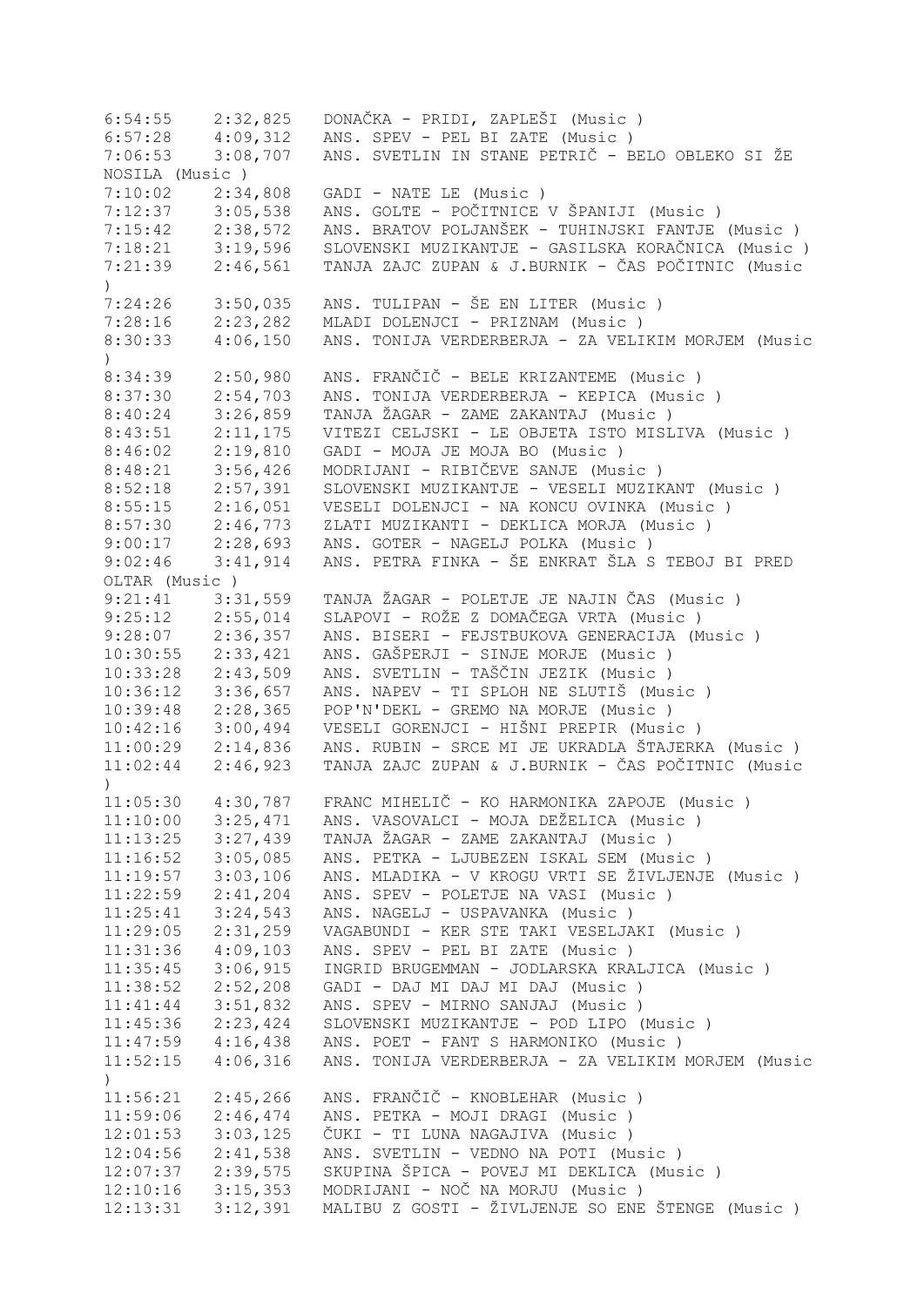12:16:43 2:32,973 ANS. AKORDI - MOJA MALA (Music ) 12:19:16 3:51,935 MARKO PEZDIRC - VAL MORJA (Music ) 12:23:07 5:44,251 PEVSKI TRIO EROIKA - (Music ) 12:26:52 5:34,719 ANS. KRAJCARJI - LJUBIM JOŽICO (Music ) 12:29:55 4:42,075 ANS. GOLTE - POČITNICE V ŠPANIJI (Music ) 12:33:00 3:41,389 SLAPOVI - PRAVLJICA ŽIVLJENJA (Music ) 12:36:42 2:53,493 PRIFARSKI MUZIKANTI - MLINARCA (Music ) 12:39:34 5:30,133 HARMONIKARSKI ORK. MIRNA PEČ - NOČ NA MORJU (Music  $\lambda$ 12:42:34 4:49,136 MALIBU - KAJ TI JE (Music ) 12:45:17 4:51,087 ANS.SPEV - BITI KNAP JE LEP POKLIC! (Music ) 12:48:13 3:52,654 MODRIJANI - VENEČEK RIBIČEVE SANJE & PEL BI ZATE (Music ) 12:52:06 3:36,285 ANS. FRANCA MIHELIČA - KJER LASTOVKE GNEZDIJO (Music ) 12:55:41 3:16,400 NOVI SPOMINI - CAGAV FANT (Music ) 12:58:55 1:48,674 ALPSKI KVINTET - ČAS POČITNIC (Music ) 13:00:43 3:47,616 ANS. BRANETA KLAVŽARJA - ZARADI PESMI (Music ) 13:04:30 2:48,510 ANS. BISERI - POZABI ME (Music ) 13:07:19 2:41,215 ANS. SPEV - POLETJE NA VASI (Music ) 13:10:00 2:15,825 OPLOTNIČANI S TINETOM - KJE SO TISTI MLADI FANTJE (Music ) 13:12:16 2:58,198 ANS. ERAZEM - PRIMORCI SMO VESELI LJUDJE (Music ) 13:15:13 3:52,390 MODRIJANI - VENEČEK RIBIČEVE SANJE & PEL BI ZATE (Music ) 13:19:06 2:07,089 DENIS NOVATTO - POLKA NAOKROG (Music ) 13:21:13 3:18,970 ANS. TONIJA VERDERBERJA - TEMNA NOČ (Music ) 13:24:31 3:52,122 MARKO PEZDIRC - VAL MORJA (Music ) 13:24:31 3:52,122 MARKO PEZDIRC - VAL MORJA (Music )<br>13:28:23 2:06,748 VITEZI CELJSKI - MOZARTINO SHOW (Music ) 13:30:29 3:16,559 ZAKA PA NE - NEKEGA JUTRA (Music ) 13:33:46 4:06,510 ANS. TONIJA VERDERBERJA - ZA VELIKIM MORJEM (Music  $\rightarrow$ 13:37:52 3:11,799 ANS. BRANETA KLAVŽARJA - MAMINA RUTA (Music ) 13:41:04 2:50,706 VESELE ŠTAJERKE - PRINESI MI ROŽE (Music ) 13:43:54 4:09,117 ANS. SPEV - PEL BI ZATE (Music ) 13:48:03 2:59,134 MARTIN IN BARBARA JEHART - SANJE MLADIH DNI (Music ) 13:51:02 2:57,103 ANS. KRAJCARJI - NUORI CAJTI (Music ) 13:53:59 3:05,535 ANS. GOLTE - POČITNICE V ŠPANIJI (Music ) 13:57:04 2:07,775 ANS. LOJZETA SLAKA - POŠTAR (Music ) 13:59:12 2:21,200 ANS. POGUM - POPOLNA (Music ) 14:01:33 3:27,024 TANJA ŽAGAR - ZAME ZAKANTAJ (Music ) 14:05:00 3:41,597 BRENDI - TI SI MI UKRADLA DUŠO (Music ) 14:08:41 3:32,477 VESELE ŠTAJERKE - SPOMINČICE (Music ) 14:12:13 2:46,534 TANJA ZAJC ZUPAN & J.BURNIK - ČAS POČITNIC (Music ) 14:15:00 2:28,513 ANS. SVETLIN - KO SE CVETJE OSUJE (Music ) 14:17:28 2:26,229 ZAKA PA NE - MLEJKU (Music ) 14:19:54 2:27,653 POP'N'DEKL - GREMO NA MORJE (Music ) 14:22:22 1:37,814 HIŠNI ANS. AVSENIK - NA GOLICI (Music ) 14:24:00 3:31,621 ANS. UNIKAT - SANJALA SVA (Music ) 14:27:31 3:15,324 MODRIJANI - NOČ NA MORJU (Music ) 14:30:46 1:57,213 ANS. BRATOV POLJANŠEK - GODEC (Music ) 14:32:43 3:00,717 ATOMIK HARMONIK - BRIZGALNA BRIZGA (Music ) 14:35:43 1:48,501 ALPSKI KVINTET - ČAS POČITNIC (Music ) 14:37:31 2:17,717 HIŠNI ANS. AVSENIK - NA AVTOCESTI (Music ) 14:39:49 3:09,818 VAGABUNDI - NA ZDRAVJE PRIJATELJI (Music ) 14:42:58 3:31,388 TANJA ŽAGAR - POLETJE JE NAJIN ČAS (Music ) 14:46:29 4:30,820 SLOVENSKI MUZIKANTJE - VENČEK POLK (Music ) 14:51:00 3:06,873 SKUPINA ŠPICA - NA MENINI PLANINI (Music )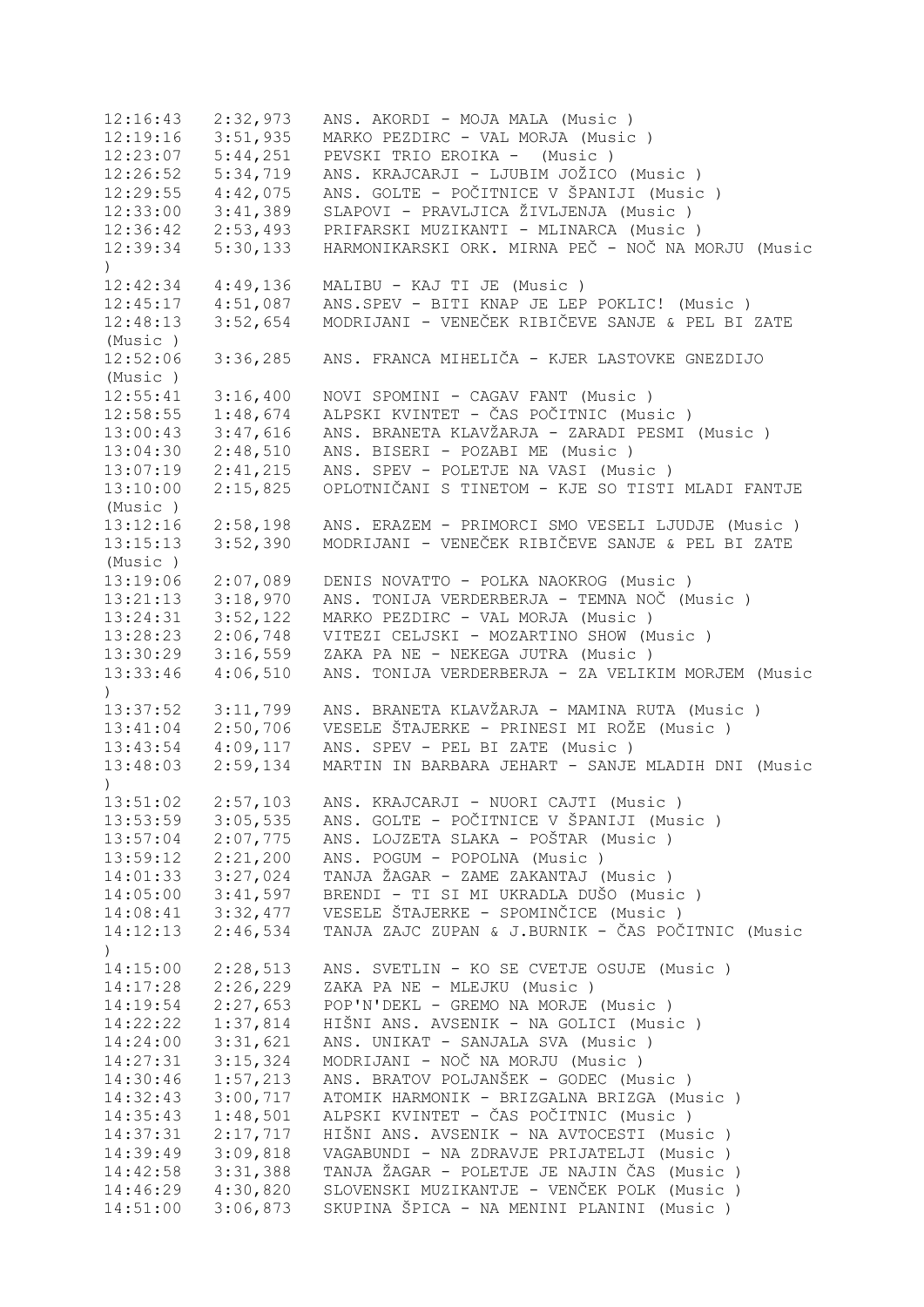14:54:06 3:51,583 ANS. SPEV - MIRNO SANJAJ (Music ) 14:57:58 3:10,701 ŠTAJERSKIH 7 - PESEM ZVONOV (Music)<br>15:01:09 3:24,353 ATOMIK HARMONIK - NATOČI GA KELNARCA 15:01:09 3:24,353 ATOMIK HARMONIK - NATOČI GA KELNARCA (Music)<br>15:04:33 2:33,398 ANS. GAŠPERJI - SINJE MORJE (Music) 15:04:33 2:33,398 ANS. GAŠPERJI - SINJE MORJE (Music ) 15:07:06 2:24,572 ANS. STORŽIČ - MUZIKANTI (Music ) 15:09:30 3:21,255 ANS. POGUM - NOCOJ BOŠ SPET SAMA (Music ) 15:12:51 2:46,773 ZLATI MUZIKANTI - DEKLICA MORJA (Music ) 15:15:38 3:19,983 KORADO IN BRENDI - GENIJ IN BEDAK (Music ) 15:18:58 2:45,670 ZREŠKA POMLAD - DAN S TEBOJ (Music ) 15:21:43 3:06,211 ČUKI - TI LUNA NAGAJIVA (Music ) 15:24:46 2:03,161 NUŠA DERENDA - NOE, NOE (Music ) 15:26:49 2:51,865 ANS. NEMIR - TAKO PUNCO BI RAD (Music ) 15:29:41 3:01,226 HARMONIKARSKI ORK. MIRNA PEČ - NOČ NA MORJU (Music  $\lambda$ 15:47:54 2:38,869 ANS. SVETLIN - PO NAGELJ NA LIMBARSKO GORO (Music  $\lambda$ 15:53:08 2:42,731 PRIFARSKI MUZIKANTI - MARKO SKAČE (Music ) 15:55:51 3:56,425 MODRIJANI - RIBIČEVE SANJE (Music ) 15:59:47 2:16,280 ANS. VITA MUŽENIČA - MI SLOVENCI (Music ) ANS. MLADIKA - ZMAGOVALNA KOMBINACIJA (Music ) 16:04:25 3:03,322 ČUKI - TI LUNA NAGAJIVA (Music ) 16:07:28 3:41,762 ANS. POGUM - ZAPOJ, PRIJATELJ STARI (Music ) 16:11:18 3:10,919 ANS. TONIJA VERDERBERJA - NAD VODICO (Music ) 16:14:28 2:46,748 TANJA ZAJC ZUPAN & J.BURNIK - ČAS POČITNIC (Music  $\lambda$ 16:17:14 2:26,196 ALFI NIPIČ - ŠTAJERC (Music ) 16:19:40 2:19,063 ANS. RUBIN - NA KONCU OVINKA (Music ) 16:24:34 3:31,145 TANJA ŽAGAR - POLETJE JE NAJIN ČAS (Music ) 16:28:05 3:21,219 SLOVENSKI MUZIKANTJE - MLADOST JE KOT VETER (Music ) 16:31:26 3:31,156 ANS. SPEV - STRUNE LJUBEZNI (Music ) 16:34:57 2:27,699 POP'N'DEKL - GREMO NA MORJE (Music ) 16:37:25 2:39,444 PRIJATELJI ZAGORJA - KLIJET (Music ) 16:40:04 3:31,587 VAGABUNDI - PLEŠIVA V DEŽJU (Music ) 16:43:35 3:05,544 ANS. GOLTE - POČITNICE V ŠPANIJI (Music ) 16:46:41 3:22,119 ANS. VITA - SREČA (Music ) 16:52:46 2:34,570 ANS. KRAJCARJI - VRANA VRANI (Music ) 16:55:20 3:52,789 MODRIJANI - VENEČEK RIBIČEVE SANJE & PEL BI ZATE (Music ) 16:59:13 2:52,414 1. SLOVENSKI BARITON BATALJON & HARMONIKARSKI ORKESTER NASMEH - V DOLINI TIHI (Music ) 17:02:05 2:49,174 ZAKA PA NE - ZVITA PUNCA (Music ) 17:04:53 1:49,341 ALPSKI KVINTET - ČAS POČITNIC (Music ) 17:06:41 3:11,923 ALEKSANDER PRIMC - VENČEK NARODNIH (Music ) 17:09:53 3:28,401 ANS. RUBIN - STARI GRAD (Music ) 17:13:21 4:06,726 ANS. TONIJA VERDERBERJA - ZA VELIKIM MORJEM (Music  $\rightarrow$ 18:53:12 3:01,198 ALPSKI KVINTET - BELA VRTNICA (Music ) 18:56:13 2:16,858 ANS. PETRA FINKA - NI MI MAR (Music ) 18:58:30 2:59,940 HARMONIKARSKI ORK. MIRNA PEČ - NOČ NA MORJU (Music  $\lambda$ 19:01:30 1:44,393 SAVINJSKI KVINTET - POLKA ZA KLARINET (Music ) 19:03:14 2:42,809 MLADI DOLENJCI - MENI NI ZA BOGATIJO (Music ) 19:05:56 3:52,419 MARKO PEZDIRC - VAL MORJA (Music ) 19:09:48 3:23,372 FANTJE Z VSEH VETROV - NE POZABI DOMOVINE (Music ) 19:13:11 3:39,059 ANS. POGUM - ZAPOJ PRIJATELJ STARI (Music ) 19:16:49 4:10,631 ANS. SPEV - PEL BI ZATE (Music ) 19:24:19 2:40,920 ANS. LOJZETA SLAKA - MIRNOPEŠKA POLKA (Music ) 19:27:00 4:03,057 ANS. NAVEZA - VSAK DAN MORAŠ POISKATI SONCE (Music )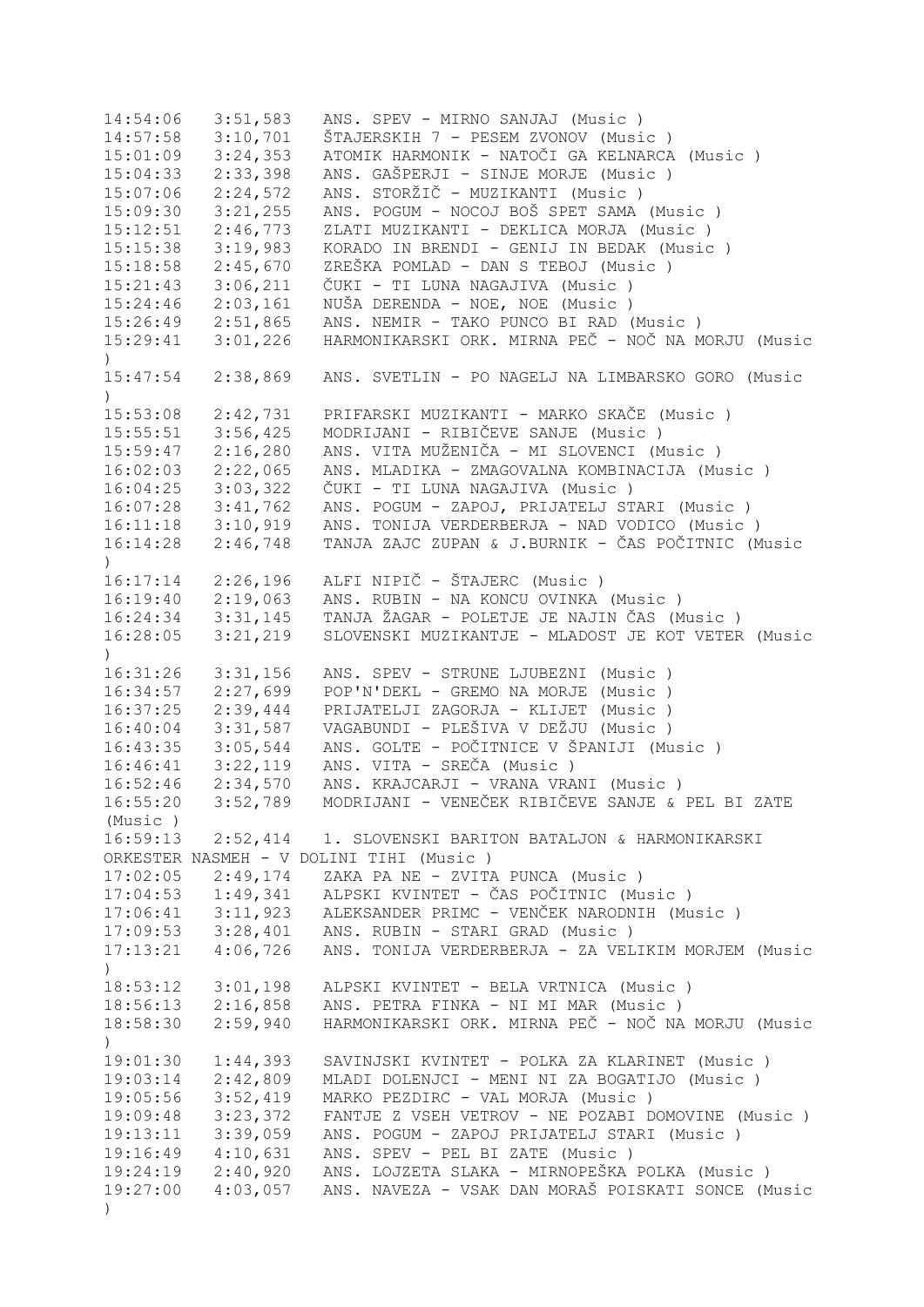| 19:46:16                     | 3:14,946              | MODRIJANI - NOČ NA MORJU (Music)                   |
|------------------------------|-----------------------|----------------------------------------------------|
| 19:49:31                     | 3:56,382              | BOŽIDAR WOLFAND - WOLF - DOBRI STARI ČASI (Music ) |
| 19:53:27                     | 4:56,759              | ANS. SPEV - VENČEK SLAKOVIH (Music)                |
| 19:58:24                     | 3:51,877              | ANS. SPEV - MIRNO SANJAJ (Music)                   |
| 20:02:15                     | 2:39,020              | ANS. SVETLIN - MORAVČE SO NAJLEPŠE (Music)         |
| 20:04:54                     | 1:54,935              | MODRIJANI - I FOLLOW RIVERS (Music )               |
| 20:06:48                     | 3:56,422              | MODRIJANI - RIBIČEVE SANJE (Music)                 |
| 20:10:45                     | 3:22,745              | ALFI NIPIČ - VALČEK S TEBOJ (Music )               |
| 20:14:08                     | 2:52,625              | VESELI DOLENJCI - ŠE ZADNJIČ (Music )              |
| 20:17:00                     | 2:46,778              | ZLATI MUZIKANTI - DEKLICA MORJA (Music)            |
| 20:19:47                     | 2:09,989              | OKTET SOTOČJE - LJUBEZENSKA (Music )               |
| 20:21:56                     | 3:30,017              | ANS. NAVEZA - S TABO VSE LEPŠE JE (Music)          |
| 20:25:26                     | 3:26,807              | TANJA ŽAGAR - ZAME ZAKANTAJ (Music )               |
| 20:28:53                     | 3:59,028              | ALFI NIPIČ - VEM DA TIHO SPIŠ (Music )             |
| 20:32:52                     | 3:01,415              | VAGABUNDI - KO SLIŠIM GLASBO (Music )              |
| 20:35:53                     | 2:41,174              | ANS. SPEV - POLETJE NA VASI (Music )               |
| 20:38:34                     | 1:27,033              | ANS. GAŠPERJI - GOLICA (Music)                     |
| 20:40:01                     | 3:29,504              | ANS. NEMIR - PRI MAMI SMO SE ZBRALI (Music)        |
|                              |                       |                                                    |
| 20:43:30                     | 2:33,341              | ANS. GAŠPERJI - SINJE MORJE (Music)                |
| 20:46:03                     | 3:14,214              | GLOBAL KRYNER - SOMETHING STUPID (Music)           |
| 20:49:18                     | 3:10,490              | DONAČKA - NA MOSTU (Music)                         |
| 20:52:28                     | 2:27,914              | POP'N'DEKL - GREMO NA MORJE (Music)                |
| 20:54:55                     | 3:02,203              | ANS. POGUM - MLADOST JE NOROST (Music)             |
| 20:57:58                     | 2:29,901              | ANS. POET - MOJA SI TI (Music)                     |
| 21:00:28                     | 3:51,905              | MARKO PEZDIRC - VAL MORJA (Music)                  |
| 21:04:19                     | 3:01,742              | ALFI NIPIČ - GREMO PO NEVESTO (Music)              |
| 21:07:21                     | 3:06,007              | SKUPINA ŠPICA - KO LJUBEZEN DAŠ NEKOMU (Music)     |
| 21:10:27                     | 2:33,358              | ANS. GAŠPERJI - SINJE MORJE (Music)                |
| 21:13:00                     | 2:27,503              | ALPSKI KVINTET - KO V NOŠO SE ODENEM (Music )      |
| 21:15:27                     | 3:18,896              | ŠPELA GROŠELJ - GLAVO POKONCI (Music )             |
| 21:18:46                     | 2:46,757              | ZLATI MUZIKANTI - DEKLICA MORJA (Music)            |
| 21:21:33                     | 2:43,323              | ANS. ŠTAJERCI - SANJAM O NAJINI PRAVLJICI (Music)  |
| 21:24:16                     | 2:29,784              | VERA IN ORIGINALI - KLEPETAVI KLARINETI (Music )   |
| 21:26:45                     | 3:03,474              | ČUKI - TI LUNA NAGAJIVA (Music)                    |
| 21:29:48                     | 1:38,545              | ALPSKI KVINTET - ČAS POČITNIC (Music )             |
|                              | $21:31:27$ $3:17,449$ | ANS. VASOVALCI - NA ZEMLJI DOMAČI (Music )         |
| 21:34:44                     | 2:59,938              | HARMONIKARSKI ORK. MIRNA PEČ - NOČ NA MORJU (Music |
| $\left( \frac{1}{2} \right)$ |                       |                                                    |
| 21:37:44                     | 2:59,050              | FRENK NOVA - DAJ MI ZRAK (Music)                   |
| 21:40:43                     | 2:39,855              | ANS. PETKA - VŠEČ SI MI (Music)                    |
| 21:43:22                     | 3:52,632              | MODRIJANI - VENEČEK RIBIČEVE SANJE & PEL BI ZATE   |
| (Music)                      |                       |                                                    |
| 21:47:15                     | 3:21,906              | ATOMIK HARMONIK - KDO OSVOJIL BO MOJE SRCE (Music  |
|                              |                       |                                                    |
| 21:50:37                     | 2:31,260              | DONAČKA - PRAVI KAVBOJ (Music)                     |
| 21:53:08                     | 4:06,183              | ANS. TONIJA VERDERBERJA - ZA VELIKIM MORJEM (Music |
| $\mathcal{E}$                |                       |                                                    |
| 21:57:14                     | 2:19,984              | ANS. ZASAVCI - IGRAMO VAM (Music)                  |
| 21:59:34                     | 4:34,918              | SLOVENSKI MUZIKANTJE - VENČEK POLK (Music)         |
| 22:04:08                     | 1:48,270              | ALPSKI KVINTET - ČAS POČITNIC (Music )             |
| 22:05:56                     | 4:30,112              | ALPSKI KVINTET - VENČEK ALPSKIH USPEŠNIC (Music)   |
| 22:10:27                     | 2:27,486              | ANS. BISERI - PUNČI, NI DEBATE (Music)             |
| 22:12:54                     | 3:26,810              | TANJA ŽAGAR - ZAME ZAKANTAJ (Music )               |
| 22:16:20                     | 0:35,043              | VAGABUNDI - SHOW ŠVICA (Music)                     |
| 22:16:55                     | 2:48,225              | JODEL EXPRESS - NA RIBIŠKI KOČI (Music )           |
| 22:19:43                     | 3:31,373              | TANJA ŽAGAR - POLETJE JE NAJIN ČAS (Music)         |
| 22:23:15                     | 4:09,940              | PRIMORSKI FANTJE - NE JOKAJ (Music)                |
| 22:27:25                     | 2:34,657              | ALFI NIPIČ - MLADI KOT SMO NOCOJ (Music)           |
| 22:29:59                     | 4:09,462              | ANS. SPEV - PEL BI ZATE (Music)                    |
| 22:34:08                     | 3:48,493              | ANS. GAŠPERJI - VENCEK USPEŠNIC (Music)            |
|                              |                       |                                                    |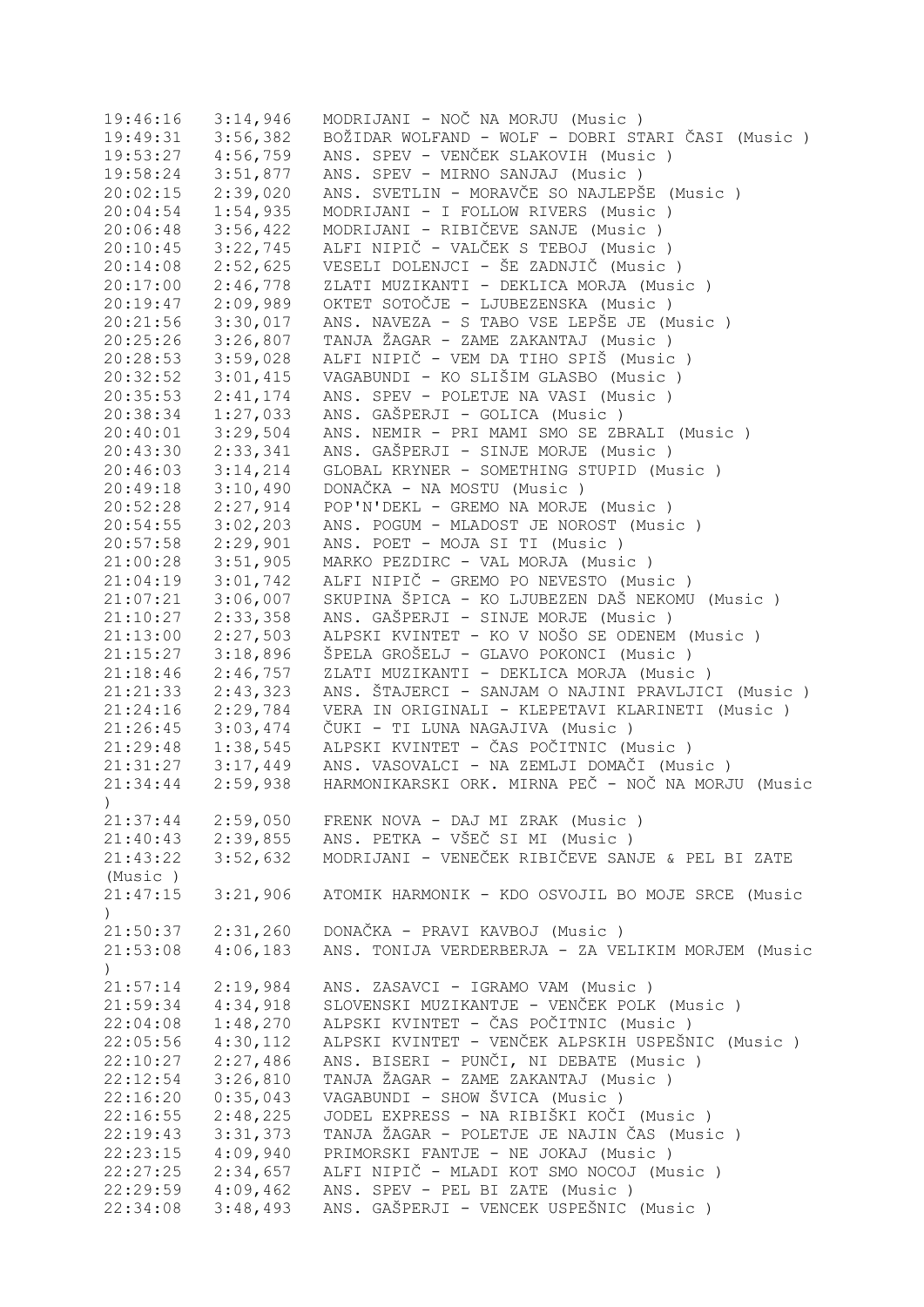| 22:37:57                                        | 3:28,627 | VESELI DOLENJCI - POVEJ DEKLE (Music)                       |
|-------------------------------------------------|----------|-------------------------------------------------------------|
| 22:41:25                                        | 3:05,584 | ANS. GOLTE - POČITNICE V ŠPANIJI (Music)                    |
| 22:44:30                                        | 3:39,574 | SLOVENSKI MUZIKANTJE & KLAPA MALI GRAD - ŠIRNO              |
| MORJE (Music)                                   |          |                                                             |
| 22:48:09                                        | 3:30,320 | ANS. POET - SOSED DOBER DAN (Music)                         |
| 22:51:39                                        | 2:46,521 | TANJA ZAJC ZUPAN & J.BURNIK - ČAS POČITNIC (Music           |
| $\mathcal{C}$                                   |          |                                                             |
| 22:54:26                                        | 4:02,220 | ALFI NIPIČ - VEM DA TIHO SPIŠ (Music )                      |
|                                                 | 3:09,101 | ANS. PETKA - ČISTA PETKA (Music)                            |
| 22:58:28                                        |          |                                                             |
| 23:01:37                                        | 2:41,207 | ANS. SPEV - POLETJE NA VASI (Music)                         |
| 23:04:18                                        | 4:03,069 | ANS. BRANETA KLAVŽARJA - KJE JE TISTO POLETJE               |
| (Music)                                         |          |                                                             |
| 23:08:21                                        | 3:01,182 | PRIMORSKI FANTJE - KARAMELA (Music)                         |
| 23:11:22                                        | 3:15,004 | MODRIJANI - NOČ NA MORJU (Music)                            |
| 23:14:37                                        | 3:26,177 | ANS. BRANETA KLAVŽARJA - JESEN IHTI (Music )                |
| 23:18:03                                        | 3:20,846 | ANS. GOLTE - TVOJA LJUBEZEN (Music)                         |
| 23:21:23                                        | 3:51,588 | ANS. SPEV - MIRNO SANJAJ (Music)                            |
| 23:25:15                                        | 3:30,467 | ANS. BRATOV POLJANŠEK - SAM BREZ TEBE (Music)               |
| 23:28:46                                        | 3:21,949 | ANSAMBEL RUBIN - POVEJ MI (Music)                           |
| 23:32:07                                        | 3:56,416 | MODRIJANI - RIBIČEVE SANJE (Music)                          |
| 23:36:03                                        | 2:08,485 | ROBERT GOTER - USPELO JE (Music)                            |
| 23:38:12                                        | 2:38,035 | ANS. VASOVALCI - BELOKRANJC DOLENCU (Music)                 |
| 23:40:49                                        | 2:41,223 | ANS. SPEV - POLETJE NA VASI (Music)                         |
| 23:43:31                                        | 2:21,652 | FANTJE Z VSEH VETROV - TE DOMAČE VIŽE (Music )              |
|                                                 |          | ANS. UNIKAT - ZAPLEŠI Z NAMI (Music)                        |
| 23:45:52                                        | 3:00,950 |                                                             |
| 23:48:53                                        | 3:32,924 | TANJA ŽAGAR - POLETJE JE NAJIN ČAS (Music)                  |
| 23:55:57                                        | 3:26,906 | ANS. POGUM - ZLATA NIT ŽIVLJENJA (Music )                   |
| 23:59:24                                        | 3:33,233 | PRIFARSKI MUZIKANTI - LEPU JE BLU (Music)                   |
|                                                 |          |                                                             |
| 17/5/2022                                       |          |                                                             |
| 0:02:57                                         | 2:46,812 | ZLATI MUZIKANTI - DEKLICA MORJA (Music)                     |
| 0:05:44                                         | 3:08,378 | IGOR IN ZLATI ZVOKI - KAVBOJ JOE (Music)                    |
| 0:08:52                                         | 3:34,995 | ANS. AKORDI - NAJINA ZGODBA (Music)                         |
| 0:12:26                                         | 3:27,670 | TANJA ŽAGAR - ZAME ZAKANTAJ (Music )                        |
| 0:15:53                                         |          | GOTER&SREDENŠEK - ŠTAJERC NAŠ JE VERY GOOD (Music           |
|                                                 | 2:20,361 |                                                             |
| $\left( \begin{array}{c} 1 \end{array} \right)$ |          |                                                             |
| 0:18:12                                         | 2:24,265 | ANS. NEMIR - NE BODI LJUBOSUMNA (Music)                     |
| $0:24:15$ $3:14,943$                            |          | MODRIJANI - NOČ NA MORJU (Music)                            |
| 0:27:29                                         | 3:31,514 | ANS. SKALA - POSLEDNJI VALČEK (Music)                       |
| 0:31:01                                         | 1:47,682 | ANS. SVETLIN - SRČNI NEMIR (Music )                         |
| 0:32:48                                         | 4:06,229 | ANS. TONIJA VERDERBERJA - ZA VELIKIM MORJEM (Music          |
| $\mathcal{C}$                                   |          |                                                             |
| 0:36:54                                         | 3:42,825 | ALFI NIPIČ - ŠE SVA SI BLIZU (Music )                       |
| 0:40:37                                         | 4:01,878 | VESELI SVATJE - PRVIČ BOM MAMICA (Music)                    |
| 0:44:39                                         | 3:51,902 | MARKO PEZDIRC - VAL MORJA (Music)                           |
| 0:48:30                                         | 3:50,991 | IGOR IN ZLATI ZVOKI - LABODI NA BLEJSKEM JEZERU             |
| (Music)                                         |          |                                                             |
| 0:52:21                                         | 2:42,642 | MLADI DOLENJCI - NOCOJ JE DRUGA REKLA MI (Music )           |
| 0:55:04                                         | 3:00,351 | HARMONIKARSKI ORK. MIRNA PEČ - NOČ NA MORJU (Music          |
| $\left( \right)$                                |          |                                                             |
| 0:58:04                                         |          | 2:51,972 F. MIHELIČ & R. GOTER & L. SLAK - POLKA VILLAGE    |
| (Music)                                         |          |                                                             |
| 1:00:55                                         |          | 2:32,147 ANS. NAVEZA - FANT ŠTEVILKA TRI (Music)            |
|                                                 |          |                                                             |
| 1:03:27                                         | 3:03,152 | ČUKI - TI LUNA NAGAJIVA (Music )                            |
| 1:06:30                                         | 1:20,638 | SLOVENSKI OKTET - DA JORA TA BANERINA (REZIJANSKA)          |
| (Music)                                         |          |                                                             |
| 1:07:50                                         |          | 2:40,547 SLOVENSKI MUZIKANTJE - MOJ FANT JE VESELJAK (Music |
| $\mathcal{C}$                                   |          |                                                             |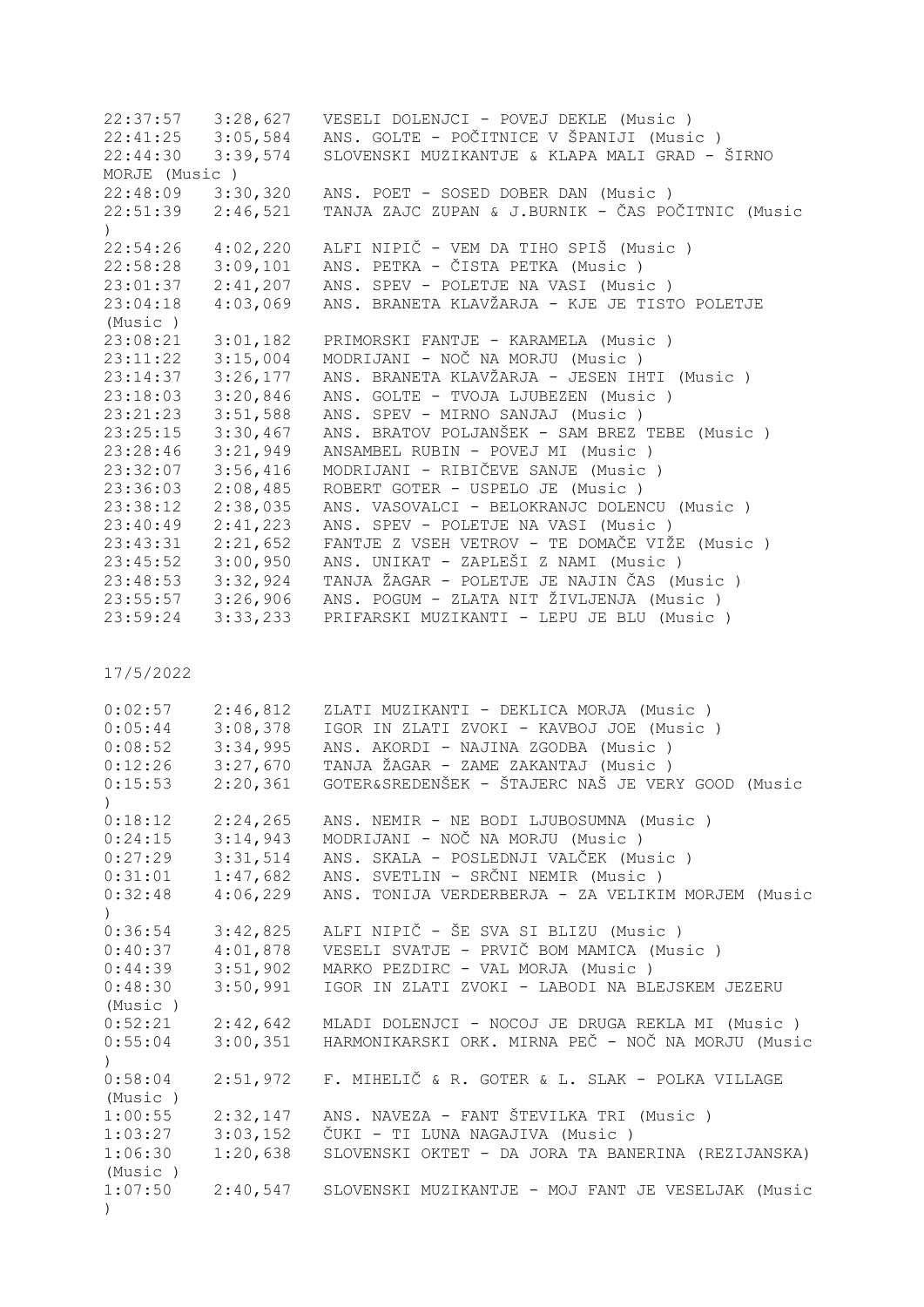1:10:31 3:05,570 ANS. GOLTE - POČITNICE V ŠPANIJI (Music ) 1:13:36 2:50,492 PRIMORSKI FANTJE - JAST PRIDEM NAZAJ (Music ) 1:16:27 3:35,021 ANS. UNIKAT - DOVOLJ MI JE (Music ) 1:20:01 2:46,536 TANJA ZAJC ZUPAN & J.BURNIK - ČAS POČITNIC (Music  $\lambda$ 1:22:48 2:20,575 SLOVENSKI EXPRESS - NA GOLICI (Music ) 1:25:08 3:19,372 ANS. MLADIKA - KO SREČAM GA Z DRUGO (Music ) 1:28:27 3:52,628 MODRIJANI - VENEČEK RIBIČEVE SANJE & PEL BI ZATE (Music ) 1:32:20 2:52,134 MODRIJANI - NOCOJ TI BOM NA OKENCE POTRKAL (Music  $\lambda$ 1:35:12 2:37,239 ANS. SVETLIN - PO NAGELJ NA LIMBARSKO GORO (Music  $\lambda$ 1:37:49 2:33,328 ANS. GAŠPERJI - SINJE MORJE (Music ) 1:40:22 2:45,629 ANS. SVETLIN - BREZ LOJTRCE (Music ) 1:43:07 4:21,851 PRIMORSKI FANTJE - NE JOKAJ (Music ) 1:47:29 3:56,422 MODRIJANI - RIBIČEVE SANJE (Music ) 1:51:26 2:07,058 ANS. SVETLIN - PRAZNA VREČA NE STOJI POKONCI (Music ) 1:53:33 3:54,996 ANS. NAVEZA - VEM JOKALA BOM (Music ) 1:57:27 1:48,215 ALPSKI KVINTET - ČAS POČITNIC (Music)<br>1:59:15 2:20,460 HIŠNI ANS. AVSENIK - SREČNO POT (Music 1:59:15 2:20,460 HIŠNI ANS. AVSENIK - SREČNO POT (Music)<br>2:01:36 2:25,440 ANS. NAPEV - RECI MI (Music) 2:01:36 2:25,440 ANS. NAPEV - RECI MI (Music ) 2:04:01 4:09,378 ANS. SPEV - PEL BI ZATE (Music ) 2:08:10 2:32,535 ANS. PROSEN - ŽE DOLGO SEM ODDANA (Music ) 2:21,075 ANS. SVETLIN - SPOMIN NA LJUBEZEN (Music ) 2:13:03 3:51,896 ANS. SPEV - MIRNO SANJAJ (Music ) 2:16:55 2:40,613 KVINTET DORI - ZGUBU SEM KLARINET (Music ) 2:19:35 4:19,113 PRIMORSKI FANTJE - LEDENE ROŽE (Music ) 2:23:54 2:27,658 POP'N'DEKL - GREMO NA MORJE (Music ) 2:26:22 3:13,236 NATALIJA KOLŠEK - MAMA (Music)<br>2:29:35 2:53,867 NAVIHANKE - NA MOJEM LICU (Musi 2:29:35 2:53,867 NAVIHANKE - NA MOJEM LICU (Music ) 2:32:29 2:27,696 POP'N'DEKL - GREMO NA MORJE (Music ) 2:34:57 1:32,476 JODEL EXPRESS - KDOR ZNA PA ZNA (Music ) 2:36:29 3:43,119 ANS. VIHAR - NE PRIMERJAJ ME Z NJO (Music ) 2:40:12 2:41,179 ANS. SPEV - POLETJE NA VASI (Music ) 2:42:53 2:48,138 KORADO IN BRENDI - ZA LJUBI MIR (Music)<br>2:45:41 3:17,807 ANS. NEMIR - DA BI NEKDO (Music) 2:45:41 3:17,807 ANS. NEMIR - DA BI NEKDO (Music ) 2:48:59 1:48,552 ALPSKI KVINTET - ČAS POČITNIC (Music)<br>2:50:47 3:27,055 ALFI NIPIČ - MOJE DEKLE (Music) 2:50:47 3:27,055 ALFI NIPIČ - MOJE DEKLE (Music)<br>2:54:14 2:45,360 GADI - MALO, MALO ŠE (Music) 2:54:14 2:45,360 GADI - MALO, MALO ŠE (Music ) 2:46,777 ZLATI MUZIKANTI - DEKLICA MORJA (Music ) 2:59:45 3:08,293 IGOR IN ZLATI ZVOKI - KAVBOJ JOE (Music ) 3:02:54 2:11,064 ANS. VIHAR - STARA LJUBEZEN (Music ) 3:05:05 3:05,586 ANS. GOLTE - POČITNICE V ŠPANIJI (Music ) 3:08:10 1:50,575 ANS. MIRKA ŠLIBARJA - MI SMO PA TRŽIČANI (Music)<br>3:10:01 2:29,980 POSKOČNI MUZIKANTI - MOJA NEVESTICA (Music) 3:10:01 2:29,980 POSKOČNI MUZIKANTI - MOJA NEVESTICA (Music)<br>3:12:30 4:09,342 ANS. SPEV - PEL BI ZATE (Music) 3:12:30 4:09,342 ANS. SPEV - PEL BI ZATE (Music ) 3:16:39 3:40,593 OPLOTNIČANI S TINETOM - BODI POZDRAVLJENA ROJSTNA VASICA (Music ) 3:20:20 3:09,709 VESELI SVATJE - LUNCA (Music ) 3:23:29 3:52,737 MODRIJANI - VENEČEK RIBIČEVE SANJE & PEL BI ZATE (Music ) 3:27:21 3:08,097 ANS. FRANČIČ - MLADA ŽENA (Music ) 3:30:29 3:38,987 ZREŠKA POMLAD - TEBI (Music ) 3:34:08 3:51,926 MARKO PEZDIRC - VAL MORJA (Music ) 3:37:59 2:27,480 DIE GEININGER - V TRETJE GRE RADO (Music ) 3:40:27 2:51,736 ANS. BISERI - POZABI ME (Music ) 3:43:18 3:51,600 ANS. SPEV - MIRNO SANJAJ (Music ) 3:47:10 3:21,445 BRENDI - KAKŠNA BO TA NORA NOČ (Music )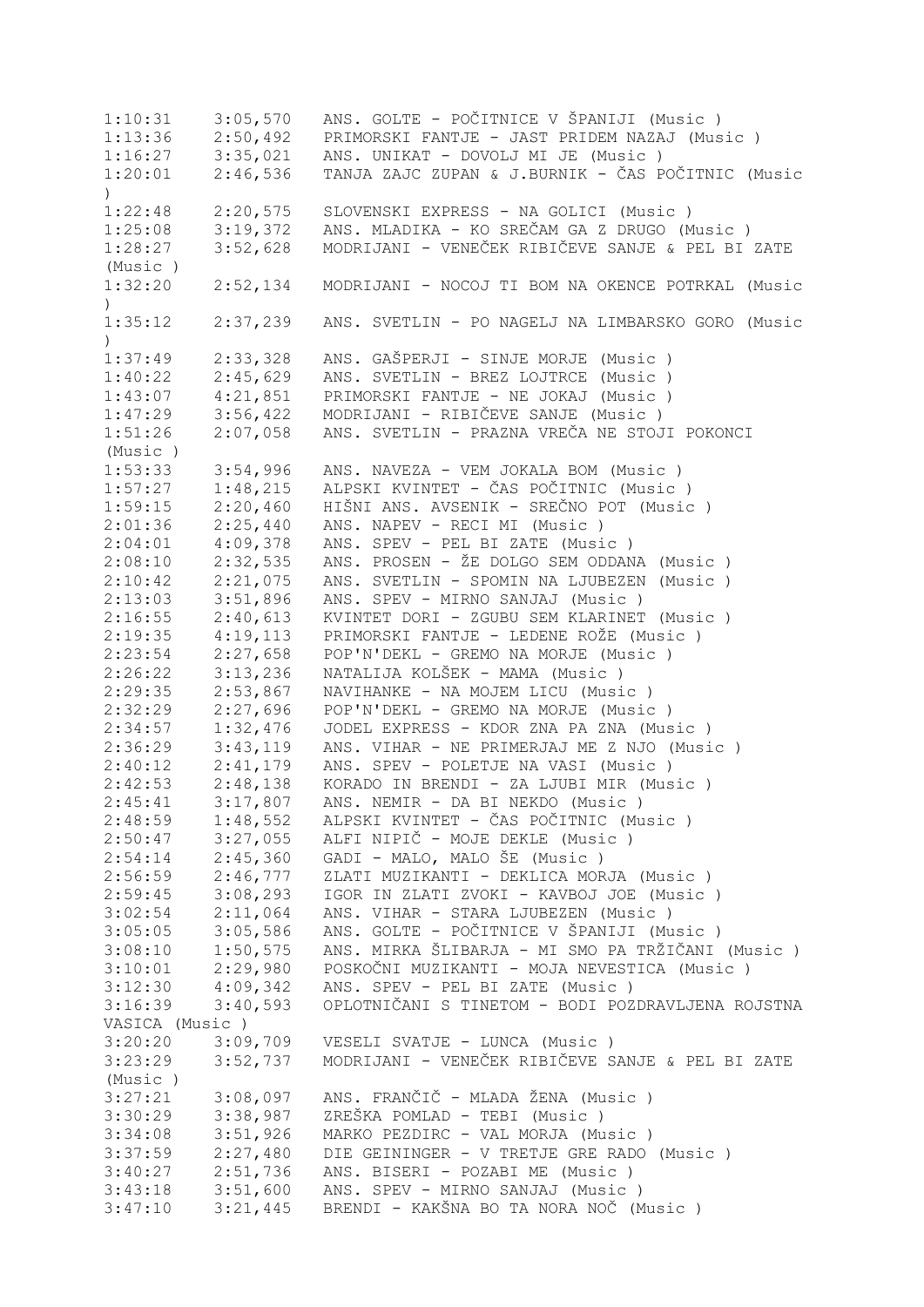| 3:50:31                     | 1:57,935             | ANS. SPEV - ODPIRAJ DEKLE KAMRICO (Music )                                                   |
|-----------------------------|----------------------|----------------------------------------------------------------------------------------------|
| 3:52:29                     | 3:56,429             | MODRIJANI - RIBIČEVE SANJE (Music)                                                           |
| 3:56:25                     | 3:03,653             | ANS. FRANČIČ - NOVOROJENČEK (Music)                                                          |
| 3:59:29                     | 3:20,620             | ANS. SPEV - TRI DNI IN POL (Music)                                                           |
| 4:02:49                     | 3:14,953             | MODRIJANI - NOČ NA MORJU (Music)                                                             |
| 4:06:04                     | 3:50,789             | ATOMIK HARMONIK - SLADKO VINCE (Music)                                                       |
| 4:09:55                     | 3:50,890             | JODEL EXPRESS - IBER DOZA (Music)                                                            |
| 4:13:45                     | 3:31,302             | TANJA ŽAGAR - POLETJE JE NAJIN ČAS (Music)                                                   |
| 4:17:16                     | 3:38,512             | ANS. MINERALI - NISEM SAMA (Music)                                                           |
| 4:20:55                     | 1:33,047             | JODEL EXPRESS - KDOR ZNA PA ZNA (Music)                                                      |
| 4:22:28                     | 2:33,373             | ANS. GAŠPERJI - SINJE MORJE (Music)                                                          |
| 4:25:01                     | 2:15,406             | ANS. VITA - POLKA ZA ŽUR (Music)                                                             |
| 4:27:16                     | 3:55,203             | NOVI SPOMINI - PET MINUT (Music)                                                             |
| 4:31:11                     |                      | TANJA ZAJC ZUPAN & J.BURNIK - ČAS POČITNIC (Music                                            |
| $\left( \right)$            | 2:47,120             |                                                                                              |
| 4:33:57                     | 3:06,943             | ANS. BRATOV POLJANŠEK - ČE BRATU BRAT JE TUJEC                                               |
| (Music)                     |                      |                                                                                              |
| 4:37:04                     | 3:21,760             | ZAKA PA NE - DO POROKE NA ROKE (Music)                                                       |
| 4:40:26<br>$\mathcal{L}$    | 4:06,221             | ANS. TONIJA VERDERBERJA - ZA VELIKIM MORJEM (Music                                           |
| 4:44:32                     | 3:21,547             | ALFI NIPIČ - SILVESTRSKI POLJUB (Music)                                                      |
| 4:47:53                     | 3:03,858             | IGOR IN ZLATI ZVOKI - STARI GRAD (Music )                                                    |
| 4:50:57                     | 3:00,321             | HARMONIKARSKI ORK. MIRNA PEČ - NOČ NA MORJU (Music                                           |
| $\mathcal{L}$               |                      |                                                                                              |
| 4:53:57                     | 2:39,789             | JODEL EXPRESS - KRALJICA JODLANJA (Music)                                                    |
| 4:56:37                     | 3:37,498             | VERA IN ORIGINALI - PESEM KITARE (Music)                                                     |
| 5:00:14                     | 3:27,011             | TANJA ŽAGAR - ZAME ZAKANTAJ (Music )                                                         |
| 5:03:40                     | 2:44,619             | ANS. LOJZETA SLAKA - MUZIKANT (Music )                                                       |
| 5:06:25                     | 3:03,753             | BENEŠKI FANTJE - POJDEM V BENEČIJO (Music)                                                   |
| 5:09:28                     | 3:03,152             | ČUKI - TI LUNA NAGAJIVA (Music )                                                             |
| 5:12:31                     | 3:16,303             | ANS. POGUM - POLJUBI KOŠČEK KRUHA (Music )                                                   |
|                             |                      | SLOVENSKI ZVOKI - SHOW PUMPE (Music )                                                        |
| 5:15:48                     | 1:52,250             |                                                                                              |
| 5:17:40                     | 3:51,917             | MARKO PEZDIRC - VAL MORJA (Music)                                                            |
| 5:21:31                     | 2:52,605             | SLAPOVI - ROŽE Z DOMAČEGA VRTA (Music )                                                      |
| 5:24:24                     | 4:19,738             | NAVIHANKE - ROCK MIX (Music)                                                                 |
| 5:28:43                     | 3:51,819             | ANS. SPEV - MIRNO SANJAJ (Music)                                                             |
| 5:32:35                     | 0:35,691             | ROK REDNJAK - JAZ PA POJDEM NA GORENJSKO (Music)                                             |
| 5:33:11                     | 3:04,393             | ANS. SVETLIN - BELO OBLEKO SI ŽE NOSILA (Music )                                             |
| 5:36:15                     | 2:27,662             | POP'N'DEKL - GREMO NA MORJE (Music)                                                          |
|                             | $5:38:42$ $3:53,257$ | ALFI NIPIČ - VEM DA TIHO SPIŠ (Music )                                                       |
|                             | $5:42:35$ $3:10,001$ | ANS. UNIKAT - SRCE NE RAZUME (Music )                                                        |
| 5:45:45<br>$\left( \right)$ | 2:59,982             | HARMONIKARSKI ORK. MIRNA PEČ - NOČ NA MORJU (Music                                           |
| 5:48:45                     | 2:33,298             | ANJA BURNIK - DOBRO JUTRO (Music)                                                            |
| 5:51:18                     | 2:23,386             | ANS. KRAJCARJI - FINANČNA KRIZA (Music )                                                     |
| 5:53:42                     | 3:05,576             | ANS. GOLTE - POČITNICE V ŠPANIJI (Music )                                                    |
| 5:56:47                     | 3:18,725             | ZASAVCI - (Music)                                                                            |
| 6:00:06                     | 2:44,951             | IGOR IN ZLATI ZVOKI - JAZ LUNCO VPRAŠAL BOM (Music                                           |
| )                           |                      |                                                                                              |
| 6:02:51                     | 3:56,469             | MODRIJANI - RIBIČEVE SANJE (Music )                                                          |
| 6:06:47                     | 2:43,328             | ŠTAJERSKIH 7 - RAD POVEDAL BI TI (Music)                                                     |
| 6:09:30<br>$\left( \right)$ | 3:08,339             | SKUPINA ŠPICA - HVALA VAMA PREDRAGA STARŠA (Music                                            |
| 6:12:37                     | 4:09,488             | ANS. SPEV - PEL BI ZATE (Music)                                                              |
| 6:16:46                     | 3:30,857             | ANS. NAGELJ - MOJI GRIČI (Music)                                                             |
| 6:22:17                     | 4:01,273             | ANS. SPEV - Z NJO (Music)                                                                    |
| 6:26:18<br>$\left( \right)$ | 4:06,236             | ANS. TONIJA VERDERBERJA - ZA VELIKIM MORJEM (Music                                           |
| 6:30:24<br>6:33:09          |                      | 2:44,491 HAJDI, JULIJA - NAŠ KUŽA (Music)<br>3:17,133 ANS. ERAZEM - POSTOJNA TI MOJA (Music) |
|                             |                      |                                                                                              |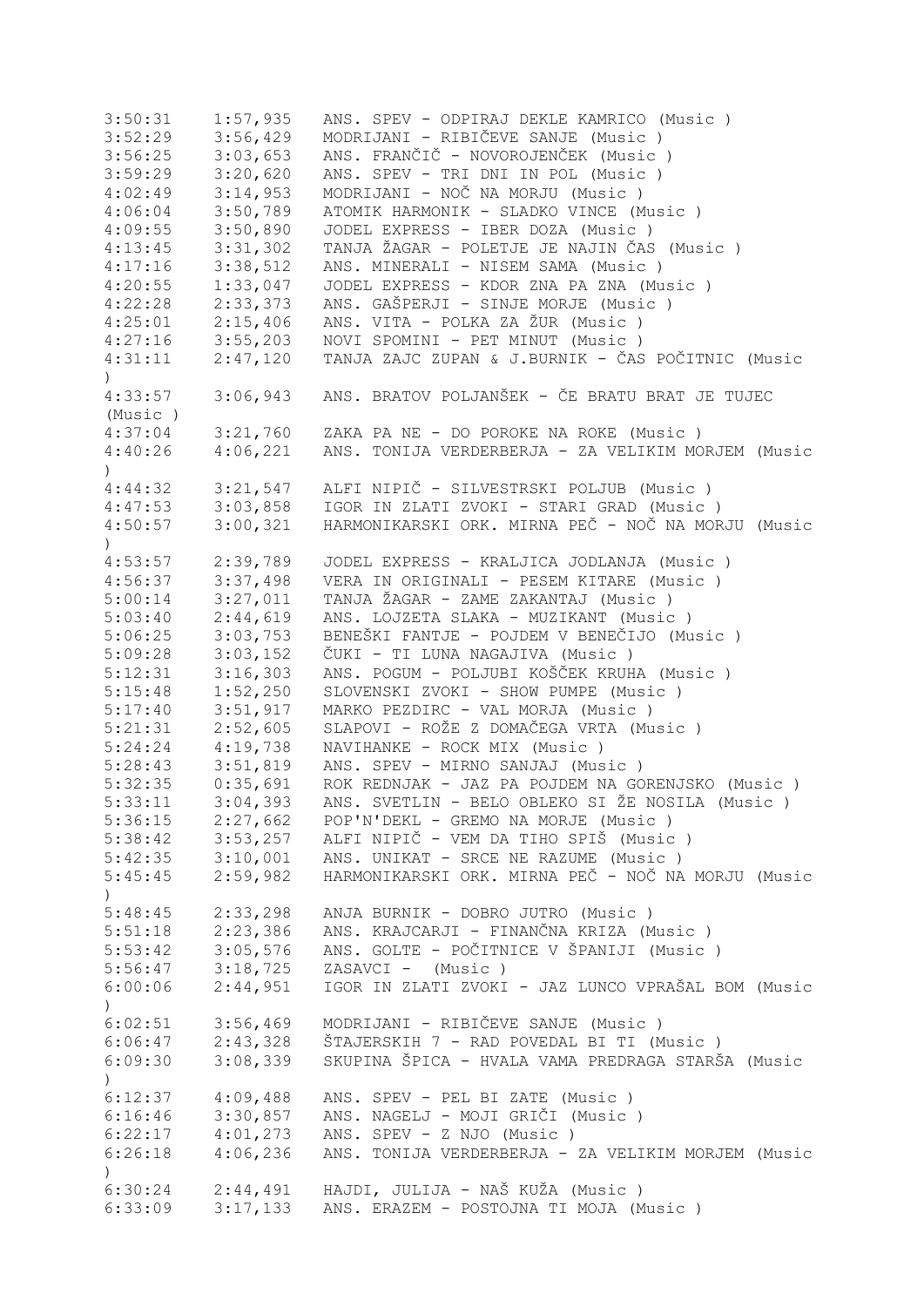| 6:36:26             | 1:48,702 | ALPSKI KVINTET - ČAS POČITNIC (Music )             |
|---------------------|----------|----------------------------------------------------|
| 6:38:14             | 3:00,110 | FANTJE TREH DOLIN - (Music)                        |
| 6:41:13             | 2:34,815 | SKUPINA ŠPICA - NIKOLI VEČ (Music )                |
| 6:43:47             | 2:41,172 | ANS. SPEV - POLETJE NA VASI (Music )               |
| 6:46:28             | 3:28,462 | GLOBAL KRYNER - LIKE A VIRGIN (Music )             |
| 6:49:56             | 3:03,635 | VESELI SVATJE - NE DAM SRCA (Music)                |
| 6:55:19             | 2:46,782 | ZLATI MUZIKANTI - DEKLICA MORJA (Music)            |
| 6:58:06             | 3:55,337 | ALFI NIPIČ - ODŠLA SI (Music)                      |
| 7:07:13             | 2:40,414 | IGOR IN ZLATI ZVOKI - NE BOŠ ME UJELA (Music)      |
| 7:09:53             | 3:31,341 | TANJA ŽAGAR - POLETJE JE NAJIN ČAS (Music)         |
| 7:13:24             | 4:28,399 | IVAN HUDNIK - ZELENE LIVADE (Music)                |
|                     |          | GADI - LAHKO NOČ (Music)                           |
| 7:17:52             | 2:41,970 |                                                    |
| 7:20:33             | 2:34,225 | ANS. GAŠPERJI - SINJE MORJE (Music)                |
| 7:23:06             | 2:54,699 | ANS. SVETLIN - DEKLETU V SLOVO (Music)             |
| 7:26:01             | 3:13,402 | ANS. POGUM - RUM ZA POGUM (Music)                  |
| 7:29:13             | 2:46,645 | TANJA ZAJC ZUPAN & J.BURNIK - ČAS POČITNIC (Music  |
| $\left( \right)$    |          |                                                    |
| 9:03:30             | 2:44,841 | ANS. NEMIR - VSE ZVEZDE SEM PREŠTEL (Music)        |
| 9:21:28             | 2:27,129 | ANS. UNIKAT - NE CUKAJ ME ZA KITKI (Music )        |
| 9:23:54             | 3:14,761 | MODRIJANI - NOČ NA MORJU (Music)                   |
| 9:27:09             | 2:41,381 | ANS. GAŠPERJI - ZIBLJEJO SE KARAVANKE (Music)      |
| 9:29:50             | 2:54,796 | SLOVENSKI MUZIKANTJE - KMALU BO PRIŠLA POMLAD      |
| (Music)             |          |                                                    |
| 10:32:57            | 3:26,677 | TANJA ŽAGAR - ZAME ZAKANTAJ (Music)                |
| 10:36:24            | 2:43,766 | JODEL EXPRESS - KRALJICA JODLANJA (Music)          |
| 10:39:07            | 2:24,703 | ANS. SVETLIN - PALME IN VALOVI (Music)             |
| 10:41:31            | 3:03,616 | ČUKI - TI LUNA NAGAJIVA (Music )                   |
| 10:44:34            | 2:07,222 | HIŠNI ANS. AVSENIK - NA ROBLEKU (Music )           |
| 11:01:54            | 3:28,909 | SLOVENSKI ZVOKI - DAJ MI SRCE (Music)              |
| 11:05:23            | 3:52,630 | MODRIJANI - VENEČEK RIBIČEVE SANJE & PEL BI ZATE   |
| (Music)             |          |                                                    |
| 11:09:15            | 1:55,917 | OKTET PETROL & TRIO VIKI AŠIC - LJUBICINA POŠTA    |
| (Music)             |          |                                                    |
| 11:11:11            | 3:25,577 | POSKOČNI MUZIKANTI - OBJEMI ME (Music)             |
|                     | 2:46,778 | ZLATI MUZIKANTI - DEKLICA MORJA (Music)            |
| 11:14:36            |          |                                                    |
| 11:17:23            | 3:38,662 | VAGABUNDI - ZA ČEŠNJEVO MIZO (Music)               |
| 11:21:02            | 2:27,507 | VESELE ŠTAJERKE - LJUBČEK MOJ (Music)              |
| 11:23:29            | 2:27,857 | POP'N'DEKL - GREMO NA MORJE (Music)                |
| 11:25:57            | 3:15,820 | ANS. POGUM - MNOGO ZDRAVJA (Music)                 |
| 11:29:12<br>$\big)$ | 2:36,800 | VESELI SVATJE - DOTAKNIL SI SE MOJEGA SRCA (Music  |
| 11:31:49            | 3:15,152 | MODRIJANI - NOČ NA MORJU (Music)                   |
| 11:35:04            | 3:17,292 | ALFI NIPIČ - SE POHORJE VIDI (Music)               |
| 11:38:21            | 3:19,029 | IGOR IN ZLATI ZVOKI - ZELENI GAJ (Music)           |
| 11:41:40            | 2:59,937 | HARMONIKARSKI ORK. MIRNA PEČ - NOČ NA MORJU (Music |
| $\big)$             |          |                                                    |
| 11:44:39            | 2:45,352 | KLAPA MALI GRAD - VRATIJA SE ŠIME (Music)          |
| 11:47:24            | 2:06,203 | BENEŠKI FANTJE - SONČNO JUTRO (Music )             |
| 11:49:30            | 3:52,561 | MODRIJANI - VENEČEK RIBIČEVE SANJE & PEL BI ZATE   |
| (Music)             |          |                                                    |
| 11:53:22            | 3:13,637 | ANS. LOJZETA SLAKA - NE PRIŽIGAJ LUČI (Music )     |
| 11:56:36            | 3:23,266 | ZREŠKA POMLAD - ŽIGOLO (Music)                     |
| 11:59:59            | 2:41,216 | ANS. SPEV - POLETJE NA VASI (Music)                |
| 12:02:40            | 2:20,497 | HIŠNI ANS. AVSENIK - SREČNO POT (Music )           |
|                     | 2:21,143 | VESELE ŠTAJERKE - HOČEŠ ME ALI NOČEŠ ME (Music)    |
| 12:05:00            |          |                                                    |
| 12:07:21            | 1:48,292 | ALPSKI KVINTET - ČAS POČITNIC (Music )             |
| 12:09:09            | 1:53,703 | DENIS NOVATTO - OD VASI DO VASI (Music)            |
| 12:11:02            | 2:59,882 | ANS. GOLTE - KOT BELI ZAJČKI (Music )              |
| 12:14:02            | 4:09,335 | ANS. SPEV - PEL BI ZATE (Music)                    |
| 12:18:11            | 1:54,466 | SAVINJSKI KVINTET - OKROGLA POLKA (Music )         |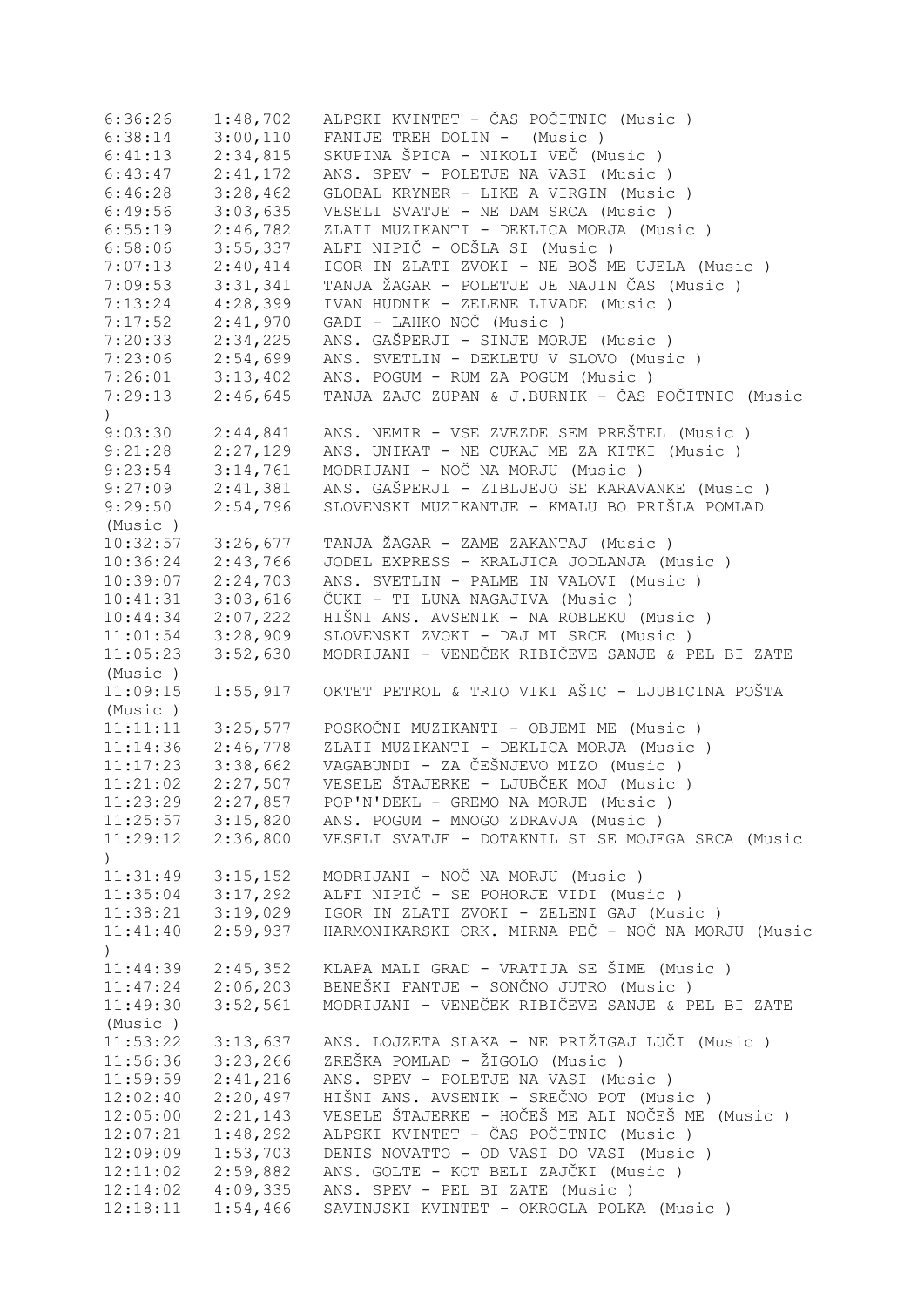12:20:05 2:42,543 MODRIJANI - MOJA (Music ) 12:22:48 3:31,383 TANJA ŽAGAR - POLETJE JE NAJIN ČAS (Music ) 12:26:19 2:49,497 ALFI NIPIČ - POJDI DEKLE (Music ) 12:29:08 3:09,684 ANS. BISERI - ČE BI VEDELA (Music ) 12:32:18 4:06,189 ANS. TONIJA VERDERBERJA - ZA VELIKIM MORJEM (Music  $\lambda$ 12:36:24 3:25,849 PERPETUUM JAZZILE - AVSENIK MEDLEY (Music ) 12:39:50 3:02,096 ŠTIRJE KOVAČI - RŽENOVA TINKA (Music ) 12:42:51 3:03,151 ČUKI - TI LUNA NAGAJIVA (Music ) 12:45:54 2:06,814 HIŠNI ANS. JOŽOVC - GLASBENA RAZGLEDNICA (Music ) 12:48:01 3:58,566 MODRIJANI - LAŽEM TI LJUBICA (Music ) 12:51:59 2:47,016 TANJA ZAJC ZUPAN & J.BURNIK - ČAS POČITNIC (Music  $\lambda$ 12:54:46 2:33,323 ALPENSOUND - SÜDWIND POLKA (Music ) 12:57:19 2:40,018 ANS. PETRA FINKA - MOJ STARI AVTO (Music ) 12:59:59 3:14,791 ANS. GOLTE - POČITNICE V ŠPANIJI (Music ) 13:03:05 3:28,055 ANS. GAŠPERJI - SINJE MORJE (Music ) 13:06:26 2:27,776 ANS. NAPEV - VEM ZA DEKLE (Music ) 13:08:54 3:51,587 ANS. SPEV - MIRNO SANJAJ (Music ) 13:12:45 2:15,113 INGRID BRUGEMMAN - ŽELIM SI FANTA (Music ) 13:15:00 2:38,901 POSKOČNI MUZIKANTI - SUPER PUNCA (Music ) 13:17:39 3:56,413 MODRIJANI - RIBIČEVE SANJE (Music ) 13:21:35 3:44,057 ANS. ROKA ŽLINDRE - KROG ŽIVLJENJA (Music ) 13:25:19 3:27,820 ALPSKI KVINTET - PRAZNOVANJE (Music ) 13:28:46 3:26,947 TANJA ŽAGAR - ZAME ZAKANTAJ (Music ) 13:32:13 3:27,938 REBEKA DREMELJ - PETEK 13 (Music ) 13:35:41 3:35,839 ANS. VIHAR - PRISLUHNI MI (Music ) 13:39:16 2:33,414 ANS. GAŠPERJI - SINJE MORJE (Music ) 13:41:49 2:42,988 ANS. STORŽIČ - PREVZETNICA (Music ) 13:44:32 3:11,230 ANS. ERAZEM - ORGLICE (Music ) 13:47:43 3:51,923 MARKO PEZDIRC - VAL MORJA (Music ) 13:51:35 3:14,620 KORADO IN BRENDI - SE TI NE ZDI, DA SI ŽE MALO ODCVETELA (Music ) 13:54:49 2:39,221 ATOMIK HARMONIK - HOP MARINKA (Music ) 13:57:28 3:05,549 ANS. GOLTE - POČITNICE V ŠPANIJI (Music ) 14:00:34 2:51,815 ŠTAJERSKIH 7 - RAD POVEDAL BI TI (Music ) 14:03:25 2:49,343 ZAKA PA NE - SRČKI V OMAKI (Music ) 14:06:14 3:56,428 MODRIJANI - RIBIČEVE SANJE (Music ) 14:10:11 3:15,294 AGROPOP - SAMO MILIJON (Music ) 14:13:26 3:20,218 ANS. MLADIKA - NAJINO HREPENENJE (Music ) 14:16:46 2:46,992 ZLATI MUZIKANTI - DEKLICA MORJA (Music ) 14:19:33 2:32,312 ANS. FRANČIČ - KRUH IN SOL (Music ) 14:22:05 2:04,035 NOVI SPOMINI - NA VESELICI (Music ) 14:24:09 4:06,190 ANS. TONIJA VERDERBERJA - ZA VELIKIM MORJEM (Music ) 14:28:15 2:43,720 ANS. BITENC - VASOVALEC (Music ) 14:30:55 2:39,874 ANS. AKORDI - HOČEŠ NOČEŠ (Music ) 14:33:35 3:27,233 TANJA ŽAGAR - ZAME ZAKANTAJ (Music ) 14:37:01 2:13,656 MESTNA GODBA KAMNIK - VESELO V KAMNIK (Music ) 14:39:15 1:59,640 PRIMORSKI FANTJE - JE HITLA GLAVA NA KUŠIN (Music  $\lambda$ 14:41:14 3:52,940 MODRIJANI - VENEČEK RIBIČEVE SANJE & PEL BI ZATE (Music ) 14:45:06 1:19,611 DENIS NOVATTO - CIRKUS RENZ (Music ) 14:46:26 3:58,475 VAGABUNDI - V LOGARSKO DOLINO (Music ) 14:50:19 3:14,905 MODRIJANI - NOČ NA MORJU (Music ) 14:53:34 3:04,990 HIŠNI ANS. AVSENIK - NASVIDENJE (Music ) 14:56:39 5:22,989 ALPSKI KVINTET - K SOSEDOVIM NA KAVO (Music ) 15:02:02 3:03,096 ČUKI - TI LUNA NAGAJIVA (Music ) 15:05:05 3:04,486 LAŠKA PIHALNA GODBA - PTUJ 76 (Music )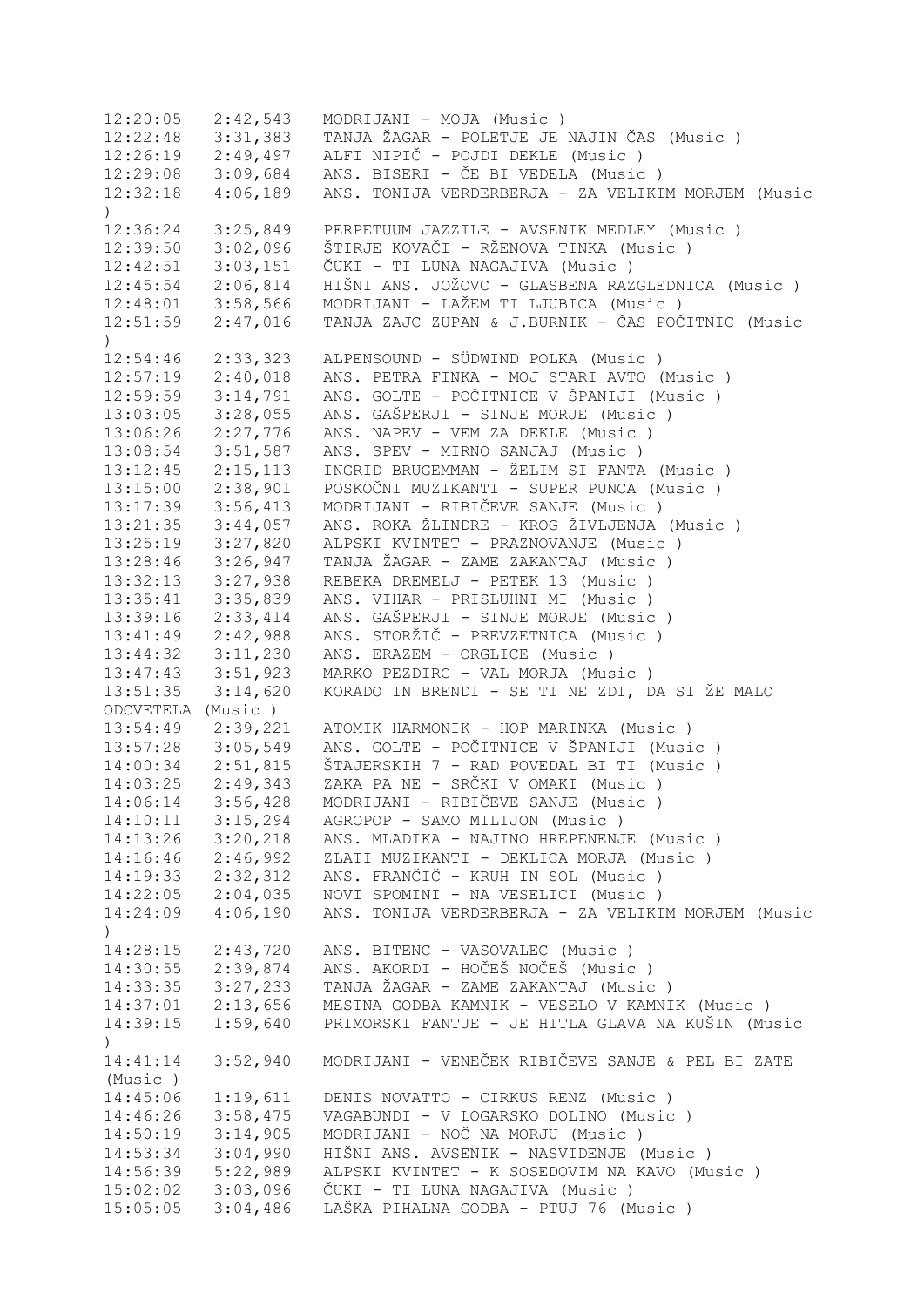15:08:09 2:18,239 ZREŠKA POMLAD - DOBRO NAM GRE (Music ) 15:10:27 2:27,673 POP'N'DEKL - GREMO NA MORJE (Music ) 15:12:55 2:26,412 ANS. GAŠPERJI - BELA JADRA (Music ) 15:15:21 3:14,655 NOVI SPOMINI IN MAMA MANKA - KAKO LJUBITI SE (Music ) 15:18:35 2:33,816 ANS. GAŠPERJI - SINJE MORJE (Music ) 15:21:08 2:51,450 PRIJATELJI ZAGORJA - PO ASFALTU (Music ) 15:23:59 3:52,283 ANS. KRAJCARJI - LE K TEBI VLEČE ME (Music ) 15:27:52 2:47,019 TANJA ZAJC ZUPAN & J.BURNIK - ČAS POČITNIC (Music  $\lambda$ 15:45:51 2:49,870 IGOR IN ZLATI ZVOKI - OČETOVA URA (Music ) 15:48:41 2:38,840 ANS. SPEV - MAČICE (Music ) 15:54:57 2:41,187 ANS. SPEV - POLETJE NA VASI (Music ) 15:57:38 2:25,320 ANS. BRATOV POLJANŠEK - PRIKRITA RESNICA (Music ) 16:29:48 3:42,482 ANS. PETKA - ZA PRAZNIK TVOJ (Music ) 16:33:30 3:51,928 MARKO PEZDIRC - VAL MORJA (Music ) 16:37:21 2:23,585 ANS. STORŽIČ - U BOHIN' MA D'Ž TAMVADE (Music ) 16:39:45 3:26,875 IGOR IN ZLATI ZVOKI - DEKLE ZDAJ MI POVEJ (Music)<br>16:43:11 1:48,538 ALPSKI KVINTET - ČAS POČITNIC (Music) 16:43:11 1:48,538 ALPSKI KVINTET - ČAS POČITNIC (Music ) 16:44:59 2:55,466 DON JUAN - RAD BI TI REKEL NEKAJ LEPEGA (Music ) 16:47:54 2:53,993 ANS. GOLTE - SAJ BI TRKAL (Music ) 16:53:32 3:00,299 HARMONIKARSKI ORK. MIRNA PEČ - NOČ NA MORJU (Music  $\lambda$ 16:56:32 2:53,467 ANS. FRANČIČ - ZAKONSKE TEŽAVE (Music ) 16:59:25 2:40,547 ANS. ERAZEM - NJAM NJAM (Music ) 17:02:05 3:31,618 TANJA ŽAGAR - POLETJE JE NAJIN ČAS (Music ) 17:05:36 3:25,549 ALFI NIPIČ - ZA PRAZNIKE DOMOV (Music ) 17:09:02 2:51,875 ANS. VASOVALCI - NI VEČ PRELA (Music ) 17:11:53 3:51,765 ANS. SPEV - MIRNO SANJAJ (Music ) 18:45:04 4:06,139 ANS. TONIJA VERDERBERJA - ZA VELIKIM MORJEM (Music  $)$ 18:49:10 3:17,782 SLOVENSKI MUZIKANTJE - MAVRICA (Music ) 18:52:28 2:47,292 ANS. NEMIR - ČEZ PRAZNIKE (Music ) 18:55:15 3:33,914 MALIBU - GOVEJA JUHA (Music ) 18:58:48 3:02,700 ANS. ERAZEM - TVOJA LJUBEZEN (Music ) 19:01:51 3:20,578 ANS. JUHEJ - POMLAD BILA JE KRIVA (Music ) 19:05:11 3:03,319 DONAČKA - PREDEN UGASNE DAN (Music ) 19:08:14 2:42,795 NOVI SPOMINI - TI SI MOJA SRČNA DAMA (Music ) 19:10:56 2:39,108 ŠTAJERSKIH 7 - ŽELIM VAM LEP DAN (Music ) 19:13:35 3:04,872 ANS. VITA MUŽENIČA - MED DOBRIMI LJUDMI (Music ) 19:16:39 3:20,515 IL DIVJI - IMEL SEM TE RAD (Music ) 19:20:16 3:01,593 GORENJSKI KVINTET - PESEM SRCA (Music ) 19:23:17 3:25,445 BENEŠKI FANTJE - LUNCA BENEŠKA (Music ) 19:26:43 2:46,639 ANS. POGUM - PO DOMAČE (Music ) 19:29:30 2:39,258 ANS. ROSA - V PLANINAH (Music ) 19:57:48 2:46,479 TANJA ZAJC ZUPAN & J.BURNIK - ČAS POČITNIC (Music  $\rightarrow$ 20:22:26 3:56,203 ANS. GAŠPERJI - PASTIRČEK (Music ) 20:26:22 3:22,137 ANS. POGUM - NOCOJ BOŠ SPET SAMA (Music ) 20:29:44 3:34,739 EURO KVINTET - MOJ SVET (Music ) 20:33:18 3:43,518 ANS. POET - SREČA V DLANEH (Music ) 20:37:02 3:44,137 ANS. TONIJA VERDERBERJA - KOŠČEVA LJUBEZEN (Music ) 20:40:46 3:49,542 MLADI DOLENJCI - NISEM POZABIL (Music ) 20:44:35 2:40,821 NOVI SPOMINI - ČE MENE BOŠ IZBRALA (Music ) 20:47:15 3:29,055 ANS. VITA - MAMA, PODAJ MI ROKO (Music ) 20:53:52 2:52,986 ANS. HENČEK - LEPA METKA (Music ) 20:56:45 2:43,618 FANTJE Z VASI - NA PIKNIKU (Music ) 20:59:29 3:36,742 ANS. PETRA FINKA - KDAJ BOM ODŠEL (Music ) 21:03:06 2:59,739 GORENJSKI KVINTET - ZAGODI NAM MUZIKANT (Music )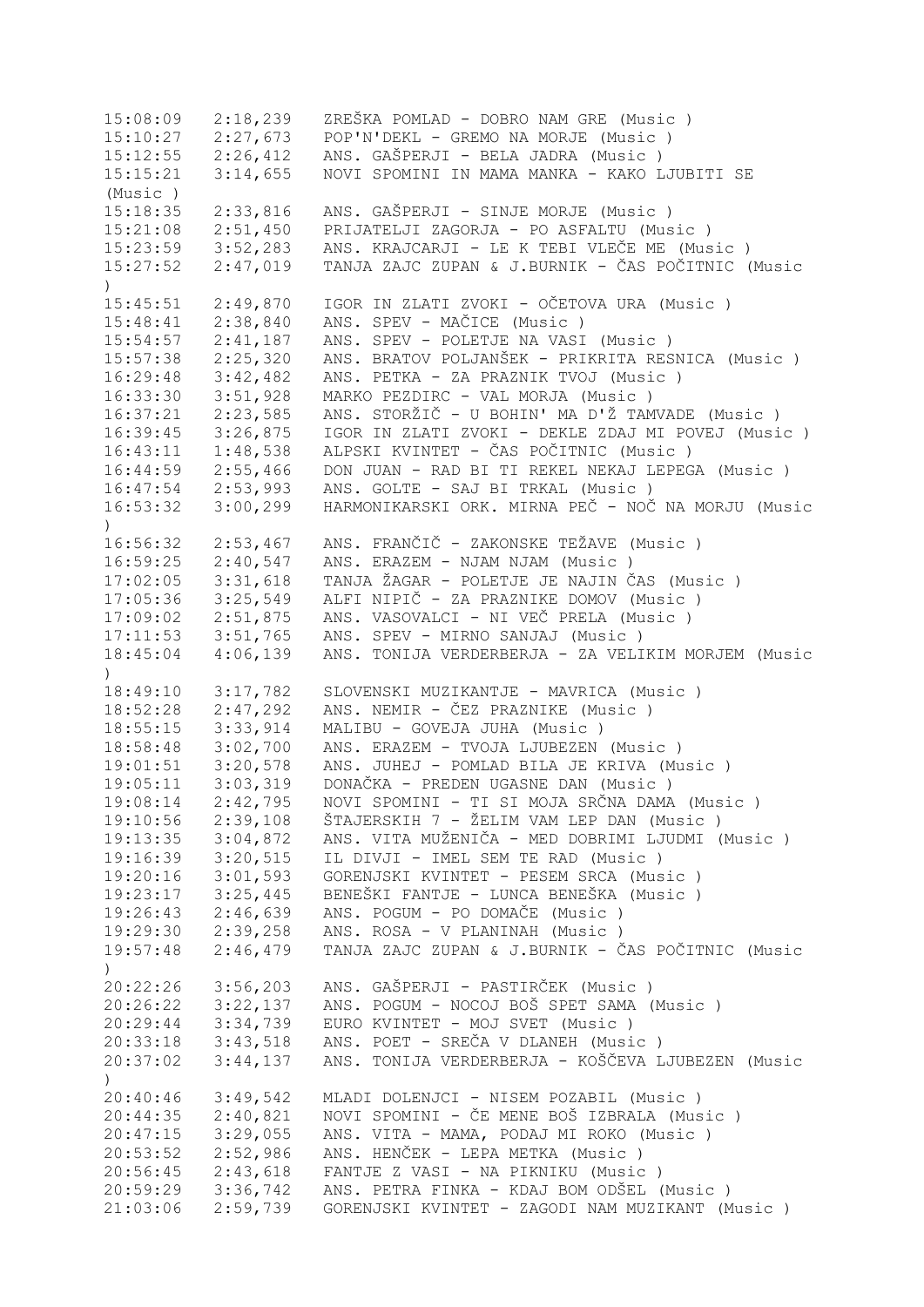21:06:05 3:23,376 MLADI GODCI - DRAGI DEDEK (Music ) 21:09:29 2:55,457 ALPSKI KVINTET - Z NAMI VSI NA BLED (Music ) 21:12:23 3:05,575 ANS. GOLTE - POČITNICE V ŠPANIJI (Music ) 21:15:28 2:26,261 SLOVENSKI MUZIKANTJE - POD LIPO DOMAČO (Music ) 21:17:54 3:00,256 ANS. NEMIR - ČEZ PRAZNIKE (Music ) 21:23:26 3:23,940 IGOR IN ZLATI ZVOKI - KOZJANSKO JABOLKO (Music ) 21:26:49 3:52,060 ANS. NARCIS - LE ENA MISEL (Music ) 21:30:41 3:01,137 ANS. SVETLIN - BREZ LOJTRCE (Music ) 21:33:42 2:48,804 JODEL EXPRESS - OKTOBRA SE VESELIM (Music ) 21:36:31 3:10,497 HARMONIKARSKI ORKESTER PRIMOŽA ZVIRA - IZ BOHINJA (Music ) 21:39:42 3:05,905 ANS. BRATOV POLJANŠEK - ČE BRATU BRAT JE TUJEC (Music ) 21:42:47 3:07,175 SLAPOVI - ROŽE Z DOMAČEGA VRTA (Music ) 21:45:55 4:21,620 MAJA SERŠEN - NA DRUGI OBALI (Music ) 21:50:16 3:35,510 ALPSKI KVINTET - POJDI Z MANO V BESNICO (Music ) 21:53:51 3:54,897 ALFI NIPIČ - VČERAJ ISKAL SEM LE SPOMINE (Music ) 21:57:46 4:52,097 ANS. ROGLA - BLAŽENEMU ŠKOFU SLOMŠKU (Music ) 22:02:38 2:26,627 ANS. NAGELJ - PRIJATELJSTVO (Music ) 22:05:05 2:27,778 POP'N'DEKL - GREMO NA MORJE (Music ) 22:07:32 2:01,596 POP'N'DEKL - ADIJO DRUŽBA (Music ) 22:09:34 3:29,519 DON JUAN - POVEJ MI MARINA (Music ) 22:13:03 3:47,923 VITEZI CELJSKI - SPREJMI DLAN (Music ) 22:16:51 3:26,061 ANS. ŽARGON - MED NARCISAMI (Music ) 22:20:17 2:26,488 SLOVENSKI ZVOKI - KO ŠEL ČEZ POLJE SEM NEKOČ (Music ) 22:22:43 3:48,132 ANS. NAPEV - ZADNJIČ BOM JOKAL NOCOJ (Music ) 22:26:31 2:38,608 TA PRAVIH 6 - V GOZDNI SAMOTI (Music ) 22:29:10 3:22,588 JODEL EXPRESS - DO UŠES ZALJUBLJENA (Music ) 22:32:32 2:30,168 FRAJKINCLARI - TIKA TAKA (Music ) 22:35:02 3:01,795 ANS. BRLOGA - SAJ NE BI PEL (Music ) 22:38:03 2:27,994 KONOVSKI ŠTRAJHARJI - VANDROVČKI (Music ) 22:40:39 2:31,593 POLKA PUNCE - ČAKALA BOM (Music ) 22:43:10 3:51,421 ANS. SICER - DOMOTOŽJE (Music ) 22:47:01 2:12,902 OKTET SUHA - ZDAJ RAZSVETLJENA JE NOČ (Music ) 22:49:14 2:41,254 ANS. SPEV - POLETJE NA VASI (Music ) 22:51:55 5:34,584 SLOVENSKI MUZIKANTJE IN SLOVENSKI OKTET - PESEM DOMAČA (Music )<br>22:57:30 3:08,977 22:57:30 3:08,977 PRIMORSKI FANTJE - KARAMELA BELLA BELLA (Music ) 23:00:39 2:44,189 ČUKI - MAČKA (Music ) 23:03:23 3:34,544 ANS. ŠTAJERCI - JESEN (Music ) 23:06:57 3:10,583 ANS. SVETLIN - SANJAM O DOMOVINI (Music ) 23:10:07 3:29,359 PRIFARSKI MUZIKANTI - NAJINI VEČERI (Music ) 23:13:37 2:44,558 GORENJSKI KVINTET - HVALA ZA PESEM (Music ) 23:16:21 2:57,582 ANS. ZASAVCI - KJE SI DOMA (Music ) 23:19:19 2:51,531 VESELE ŠTAJERKE - NA ŠTAJERSKO GREMO (Music ) 23:22:10 2:28,857 JANI PIRŠ - NISI KRIVA REKA (Music ) 23:24:39 2:57,220 JOŽE ŠALEJ - MAMI ZA PRAZNIK (Music ) 23:27:36 2:35,379 ANS. NANOS - LJUBEZEN NA ANDREJEVEM SEJMU (Music ) 23:30:11 3:56,467 ANS. OBJEM - MAJHNA DEKLICA (Music ) 23:34:08 3:03,600 ČUKI - KRALJESTVO NAŠE SREČE (Music ) 23:37:20 3:52,376 MARKO PEZDIRC - VAL MORJA (Music ) 23:41:11 2:50,191 ANS. VITA - RIBIČ (Music ) 23:44:02 3:02,481 ANS. ZUPAN - NOCOJ JE RES LEP VEČER (Music ) 23:47:03 4:12,047 DEJAN VUNJAK - SE ŠE SPOMNIŠ NAME (Music ) 23:54:46 3:57,704 ČUKI - ZA ROJSTNI DAN (Music ) 23:58:44 2:57,027 NAVIHANKE - POLKA, VALČEK, ROCK AND ROLL (Music )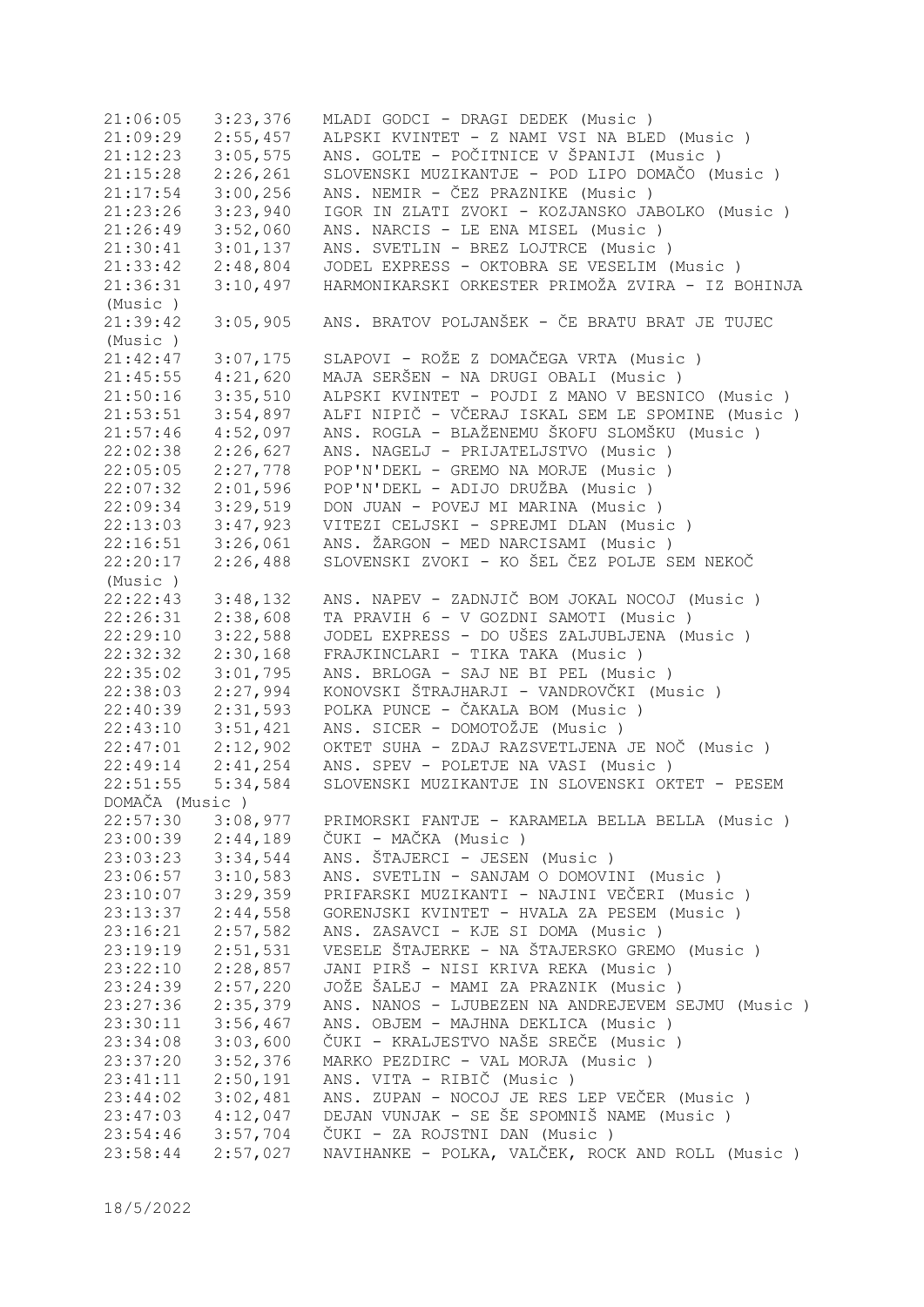| 0:01:41       | 3:15,568 | ANS. GOLTE - ZAME SI KOT BISER (Music)             |
|---------------|----------|----------------------------------------------------|
| 0:04:56       | 2:31,223 | GORENJSKI KVINTET - VESELI MUZIKANT (Music )       |
| 0:07:27       | 3:09,044 | ANS. POGUM - MNOGO ZDRAVJA (Music)                 |
| 0:10:39       | 3:01,374 | VESELE ŠTAJERKE - LUNA VE (Music)                  |
| 0:13:41       | 3:23,015 | LEPI DASA - VELIKA MAŠINA (Music)                  |
| 0:17:03       | 3:04,402 | ANS. VRT - DEKLICA (Music)                         |
| 0:22:44       | 2:57,654 | ŠTIRJE KOVAČI - RŽENOVA TINKA (Music )             |
| 0:25:42       | 4:07,404 | GAMSI & ANS. SVETLIN - MAMI ZA TE (Music)          |
|               |          |                                                    |
| 0:29:57       | 2:18,161 | ŠTAJERSKI OBJEM - NAJIN PREPIR (Music)             |
| 0:32:15       | 3:14,821 | MODRIJANI - NOČ NA MORJU (Music)                   |
| 0:35:30       | 2:53,058 | SAVINJSKI KVINTET - ČAKAL SEM DEKLICO OB POTOKU    |
| (Music)       |          |                                                    |
| 0:38:22       | 3:01,934 | NAVIHANKE - POKAŽI MI, DA ME IMAŠ ŠE RAD (Music )  |
| 0:41:24       | 4:02,379 | ANS. TONETA RUSA - PRSTAN ZVESTOBE (Music )        |
| 0:45:27       | 3:02,537 | ANS. AKORDI - HIŠICA IZ MOJE MLADOSTI (Music)      |
| 0:48:29       | 2:35,309 | ANS. BITENC - NAŠA PESEM NAJ ŽIVI (Music)          |
| 0:51:04       | 2:40,239 | ANS. PETRA FINKA - NOCOJ ŠE ZADNJIČ BOM PRIŠEL     |
| (Music)       |          |                                                    |
| 0:53:45       | 3:40,342 | MLADI DOLENJCI - OČKA ODHAJA (Music )              |
| 0:57:25       | 3:05,451 | IGOR IN ZLATI ZVOKI - STARI GRAD (Music)           |
| 1:00:30       | 2:21,443 | SICER - ŽIVLJENJE JE VESELJE (Music)               |
| 1:02:56       | 3:12,389 | ANS. SRČEV AS - K VOJAKOM (Music)                  |
| 1:06:08       | 3:00,696 | ANS. POGUM - KOZOLCI (Music)                       |
| 1:09:09       | 3:00,830 | BRIGITA ŠULER - LJUBIJO (Music)                    |
| 1:12:10       | 3:23,329 | OKROGLI MUZIKANTJE - ZLATA MAMI (Music)            |
| 1:15:33       | 3:35,633 | ANS. AVSENIK - TETA IZ TEXASA (Music)              |
|               |          |                                                    |
| 1:19:08       | 2:33,207 | ANS. GAŠPERJI - SINJE MORJE (Music )               |
| 1:21:41       | 2:40,697 | SLAPOVI - LJUBIM TE (Music)                        |
| 1:24:22       | 3:03,576 | ZAPELJIVKE - PRVI JE PRVI (Music)                  |
| 1:27:25       | 2:39,343 | ANS. VIHARNIK - JUBILEJNA POLKA (Music )           |
| 1:30:04       | 4:07,234 | PRIMOŽ BULC - ZAPLESAL BI VALČEK (Music)           |
| 1:34:11       | 3:03,062 | ZLATI MUZIKANTI - PEPELKA (Music)                  |
| 1:37:14       | 2:20,536 | PRIFARSKI MUZIKANTI - IZ ZEMLJE GRE V TRSEK (Music |
| $\mathcal{C}$ |          |                                                    |
| 1:39:34       | 3:44,841 | VAGABUNDI - TRUBADUR (Music)                       |
| 1:43:19       | 3:51,311 | LAŠKA PIHALNA GODBA - TRIDESET LET (Music)         |
| 1:47:10       | 3:05,820 | ANS. MIRA KLINCA - KO JE PRAZNOVANJE (Music)       |
| 1:50:16       | 2:59,506 | MARIJAN NOVINA - PRAVI SEM KMETIČ (Music )         |
| 1:53:15       | 2:45,928 | ANS. JOŽOVEC - TAM KJER MURKE CVETO (Music)        |
| 1:56:01       | 3:06,904 | DONAČKA - PREDEN UGASNE DAN (Music)                |
| 1:59:08       | 3:02,699 | ANS. FRANCA MIHELIČA - MAMI ZA PRAZNIK (Music)     |
| 2:02:10       | 3:00,861 | CELJSKI INSTRUMENTALNI KVINTET - GOBAR (Music )    |
| 2:05:11       | 3:52,003 | ANS. SPEV - MIRNO SANJAJ (Music)                   |
| 2:09:03       | 2:39,018 | ANS. ZABAVLJAČI - ZABAVNA POLKA (Music)            |
| 2:11:41       |          | WERNER - KRIŽ NA DUŠI (Music )                     |
|               | 4:48,176 |                                                    |
| 2:16:29       | 3:23,021 | ZVITA FELTNA - ČAS ZA ZABAVO (Music )              |
| 2:19:52       | 3:46,194 | ANS. DONAČKA - VEM DA NISEM SAMA (Music)           |
| 2:23:38       | 2:58,901 | ANS. PETRA FINKA - SONCU SEM ZAPRLA VRATA (Music)  |
| 2:26:36       | 2:22,993 | BENEŠKI FANTJE - SEM FANTIČ DOMA OD ČEDADA (Music  |
| $\mathcal{C}$ |          |                                                    |
| 2:28:59       | 2:50,018 | POLKA PUNCE - MOJ FANT JE V GODBI MUZIKANT (Music  |
| $\mathcal{C}$ |          |                                                    |
| 2:31:49       | 2:44,860 | ANS. GAŠPERJI - BY THE RIVERS OF BABILON (Music)   |
| 2:34:34       | 3:20,702 | ANS. EKART - ŠKORPIONOV PLES (Music)               |
| 2:37:55       | 4:12,662 | JAN PLESTENJAK - ZA BOŽIČ BOM SAM (Music )         |
| 2:42:08       | 3:33,728 | ANS. FRANC ŽERDONER S PRIJATELJI - KUKAVICA (Music |
| $\mathcal{C}$ |          |                                                    |
| 2:45:41       | 3:12,951 | ŠTIRJE KOVAČI - KOVAŠKI ŠPRICER (Music )           |
| 2:48:54       | 3:41,738 | MODRIJANI - TVOJE SOLZE ME BOLIJO (Music)          |
|               |          |                                                    |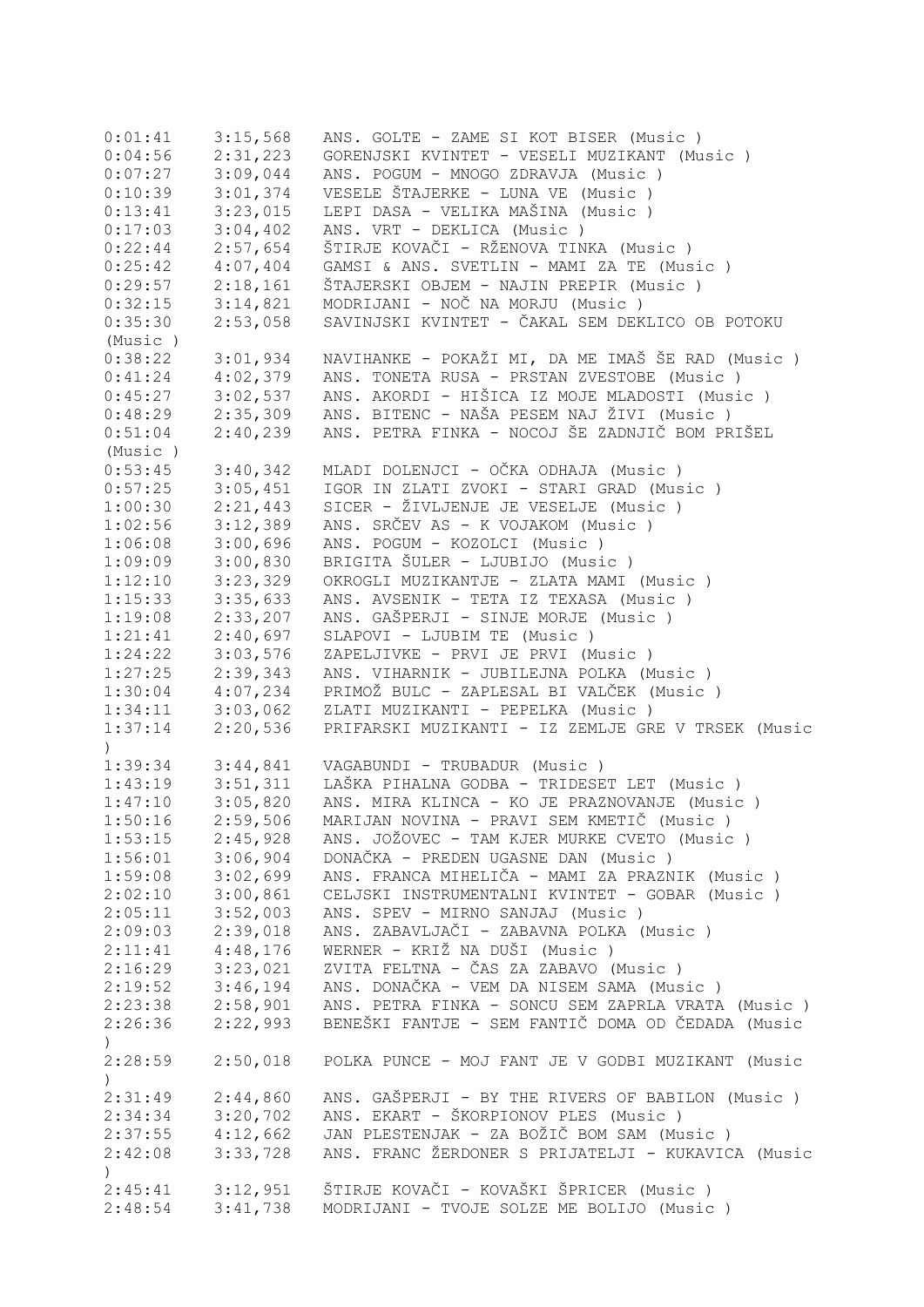2:52:36 3:18,779 ANS. TONIJA VERDERBERJA - PASTIRICA (Music ) 2:55:54 3:56,425 MODRIJANI - RIBIČEVE SANJE (Music ) 2:59:51 3:27,482 ZORAN ZORKO & BAND - VESELI RIBNČAN (Music)<br>3:03:18 2:00,081 ANS. BRATOV POLJANŠEK - GODEC (Music) 3:03:18 2:00,081 ANS. BRATOV POLJANŠEK - GODEC (Music)<br>3:05:18 3:15,227 ATOMIK HARMONIK - ŽIVLJENJE JE KAKOR R 3:05:18 3:15,227 ATOMIK HARMONIK - ŽIVLJENJE JE KAKOR REKA (Music)<br>3:08:33 4:24,004 PRIMORSKI FANTJE - NE VEM, NE VEM (Music) 4:24,004 PRIMORSKI FANTJE - NE VEM, NE VEM (Music ) 3:12:57 2:45,502 ANS. MLADI KORENJAKI - KORENJAKI SMO VESELJAKI (Music ) 3:15:42 2:52,068 VESELI SVATJE - POD MOJIM OKNOM (Music ) 3:18:34 2:25,089 GADI - ŠE VEDNO JO LJUBIM (Music ) 3:20:59 1:41,936 DENIS NOVATTO - BENEŠKI KARNEVAL (Music)<br>3:22:41 2:14,763 ŠTAJERSKIH 7 - TOTE ŠTAJERSKE NE DAM (Mus 3:22:41 2:14,763 ŠTAJERSKIH 7 - TOTE ŠTAJERSKE NE DAM (Music)<br>3:24:56 3:16,948 JOŽE BURNIK S PRIJATELJI - PANJSKE KONČNICE ( 3:24:56 3:16,948 JOŽE BURNIK S PRIJATELJI - PANJSKE KONČNICE (Music  $\lambda$ 3:28:13 3:46,423 ALFI NIPIČ - DAJ PRIDI RAD BI ZAPLESAL S TEBOJ (Music ) 3:31:59 3:08,858 ANS. FRANC ŽERDONER S PRIJATELJI - POD BOHKOVIM KOTOM (Music ) 3:35:08 2:46,023 ANS. BITENC - JUTRO OB REKI (Music ) 3:37:54 2:43,412 ANS. LOJZETA SLAKA - PRI DOBRI KAPLJICI (Music ) 3:40:37 3:31,397 TANJA ŽAGAR - POLETJE JE NAJIN ČAS (Music ) 3:44:08 2:43,415 HAJDI - TVOJ POGLED MUČI ME (Music ) 3:46:52 3:45,349 NOVI SPOMINI - PET MINUT (Music ) 3:50:37 3:51,412 ANS. BITENC - POZDRAV KUKAVICE (Music ) 3:54:28 3:48,815 STRMINA - SONČNI OTOK (Music ) 3:28,062 ANS. GOLTE - NOCOJ PRIŽGI MI LUČ (Music ) 4:01:44 2:43,382 ATOMIK HARMONIK - SKOČI (Music ) 4:04:27 1:45,750 BENEŠKI FANTJE - VESELI BENEČANI (Music ) 4:06:12 2:12,196 DAN IN NOČ - ZA DEŽJEM POSIJE SONCE (Music ) 4:08:24 2:55,562 IGOR IN ZLATI ZVOKI - PRIHAJAM K TEBI (Music ) 4:11:20 6:02,769 FOXY TEENS - MIX LIVE (Music ) 4:17:22 3:29,612 MALIBU - KULK S' LEJPA (Music ) 4:20:52 3:00,618 FAJNROL - KAJ BILO JE TEGA TREBA (Music ) 4:23:52 3:13,534 ANS. JO&VI - OČE PRISLUHNI (Music ) 4:27:06 2:20,121 ANS. VRISK - POLKA ZA TINO (Music ) 4:29:26 3:26,743 TANJA ŽAGAR - ZAME ZAKANTAJ (Music ) 4:32:52 2:55,737 ANS. FRANČIČ - NOVI OČKA (Music)<br>4:35:48 3:02,337 DEJAN VUNJAK - ŽELIM, ŽELIM (Musi 4:35:48 3:02,337 DEJAN VUNJAK - ŽELIM, ŽELIM (Music)<br>4:38:50 2:46,317 MODRIJANI - NORO LJUBIM (Music) 4:38:50 2:46,317 MODRIJANI - NORO LJUBIM (Music ) 4:41:36 3:40,363 ANS. BUM - ZDAJ VEM KAJ JE LJUBEZEN (Music ) 4:45:17 2:11,682 BENEŠKI FANTJE - SONČNO JUTRO (Music)<br>4:47:28 2:23,494 ANS. NAVEZA - SREČA OPOTEČA (Music) 4:47:28 2:23,494 ANS. NAVEZA - SREČA OPOTEČA (Music ) 4:49:52 3:39,882 FANTJE Z VASI - KDOR HIŠO GOR DRŽI (Music ) ANS. CVET - FANT OD FARE (Music ) 4:56:28 4:02,660 ŠALEŠKI FANTJE - KAJ BI BREZ PRIJATELJEV (Music)<br>5:00:31 3:18,178 ANS. ŠANTEJ - TA LJUBEZEN MUHASTA (Music) 5:00:31 3:18,178 ANS. ŠANTEJ - TA LJUBEZEN MUHASTA (Music ) ANS. GAMA - KO SE LJUBEZEN V SOLZE ZLIJE (Music ) 5:07:22 2:23,368 NOVI SPOMINI - FIČ FIRIČ (Music ) 5:09:44 4:09,658 JODEL EXPRESS - POZDRAV Z VRHOV (Music ) 5:13:54 2:36,263 ANS. JEVŠEK - PRAZNIK (Music)<br>5:16:30 3:52,837 MODRIJANI - VENEČEK RIBIČEVE S. 5:16:30 3:52,837 MODRIJANI - VENEČEK RIBIČEVE SANJE & PEL BI ZATE (Music ) 5:20:22 2:18,801 ANS. VITA - CIN, CIN (Music ) 5:22:41 3:37,354 ANS. POGUM - HVALA MAMI (Music ) 5:26:19 3:35,932 ANS. POGUM - RUM ZA POGUM (Music ) 5:29:55 3:17,533 ANS. SPEV - TVOJE OČI (Music ) 5:33:12 2:35,065 ANS. GOLTE - ČE JE LJUBEZEN GREH (Music ) 5:35:47 2:38,871 ANS. BRATOV POLJANŠEK - TUHINJSKI FANTJE (Music )<br>5:38:25 2:33,321 HARMONIKARSKI ORKESTER PRIMOŽA ZVIRA - NA GOLICI 5:38:25 2:33,321 HARMONIKARSKI ORKESTER PRIMOŽA ZVIRA - NA GOLICI (Music )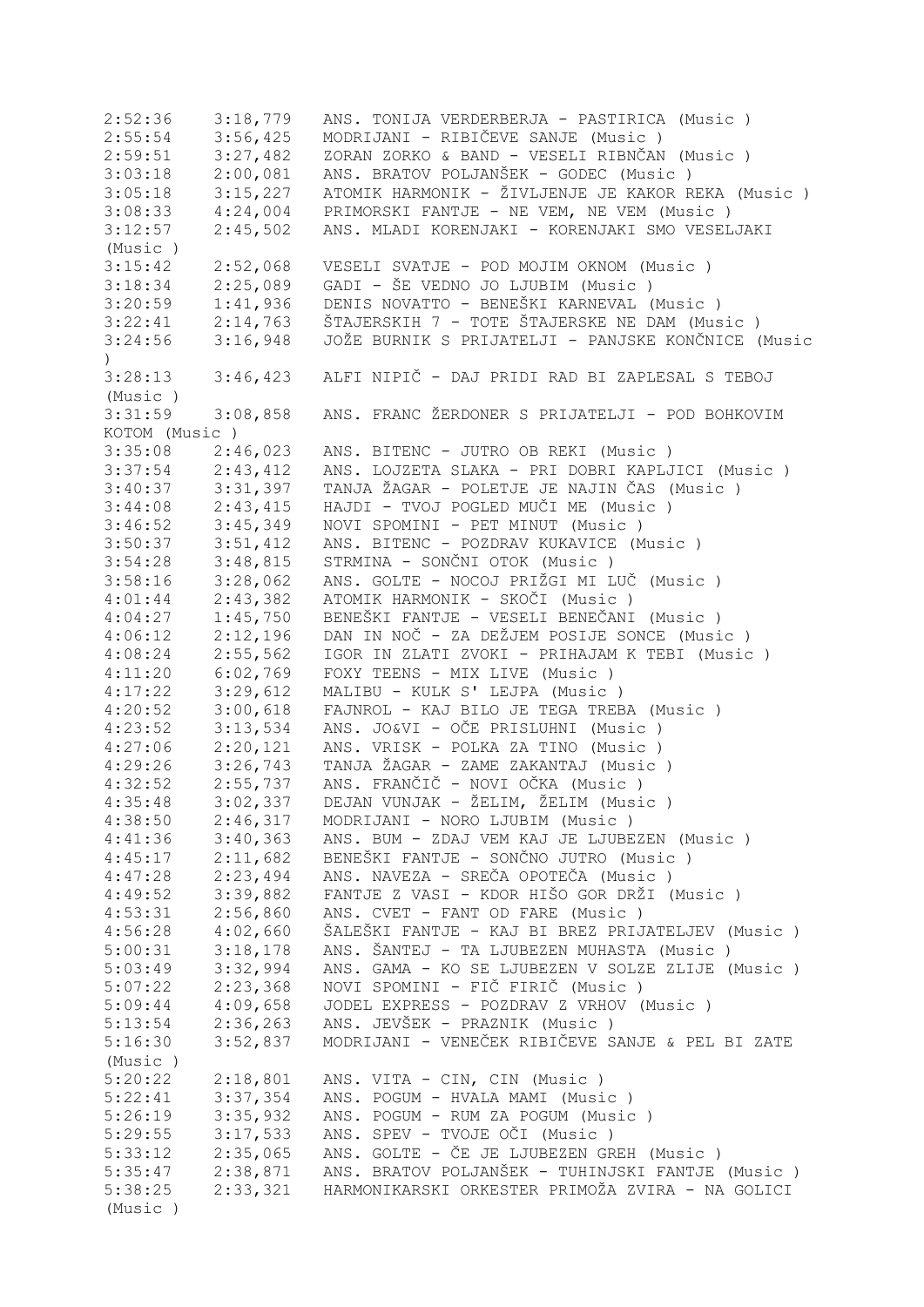| 5:40:59            | 2:02,934 | ANS. SVETLIN - NA SANEH (Music)                    |
|--------------------|----------|----------------------------------------------------|
| 5:43:01            | 2:50,336 | ANS. JOŽOVEC - VESELJE RADOST (Music)              |
| 5:45:52            | 3:04,942 | ANS. NEMIR - NE BOM TE POZABIL (Music)             |
| 5:48:56            | 3:01,740 | BARBARA IN MARTIN JEHART - MOJ DOM JE V ROŽAH      |
| (Music)            |          |                                                    |
| 5:51:58            | 2:53,460 | ANS. POGUM - ZAPOJMO NA VES GLAS (Music)           |
| 5:54:51            | 2:51,543 | ANS.ODPEV - SPOMIN (Music)                         |
| 5:57:43            | 2:52,103 | SLOVENSKI ZVOKI - PEPIJEVA LJUBICA (Music )        |
| 6:00:35            | 2:59,982 | HARMONIKARSKI ORK. MIRNA PEČ - NOČ NA MORJU (Music |
| $\left( \right)$   |          |                                                    |
| 6:03:35            | 1:37,833 | JODEL EXPRESS - KDOR ZNA PA ZNA (Music)            |
| 6:05:12            | 3:14,413 | ČRNA MAČKA - KAČA ŽABA (Music)                     |
| 6:08:26            | 2:45,697 | ANS. GOLTE - ČE TI BOŠ MOJA PUNCA (Music )         |
| 6:11:11            | 3:26,458 | ANS. POVRATNIKI - IGRE NA SREČO (Music)            |
| 6:14:36            | 3:45,222 | VESELE ŠTAJERKE - ČAROBNA NOČ (Music)              |
| 6:18:21            | 3:18,653 | ANS. BISERI - MIDVA (Music)                        |
| 6:23:40            | 2:27,515 | DONAČKA - NA GOLICI (Music)                        |
| 6:26:08            | 3:00,715 | HIŠNI ANS. AVSENIK - ČEZ ZELENE TRATE (Music )     |
| 6:29:08            | 1:50,888 | TRIO KONEČNIK - FORMULA 1 (Music )                 |
|                    |          | ANS. JURČKI - LJUBOSUMJE (Music)                   |
| 6:30:59<br>6:34:22 | 3:23,591 |                                                    |
|                    | 3:44,486 | KU ADN - BJONDA (Music)                            |
| 6:38:07            | 3:15,479 | ZAKA PA NE - V TABOR NAZAJ (Music)                 |
| 6:41:22            | 3:07,479 | PETOVIO - HVALA TI MAMA (Music)                    |
| 6:44:38            | 3:10,697 | ANS. SVETLIN - DOMAČE PESMI IN NAPEVI (Music )     |
| 6:47:47            | 3:03,108 | ČUKI - TI LUNA NAGAJIVA (Music )                   |
| 6:53:10            | 2:17,057 | DENIS NOVATTO - BENEŠKI KARNEVAL (Music)           |
| 6:55:27            | 3:59,487 | ČRNA MAČKA - MOJ LUBI (Music )                     |
| 6:59:26            | 3:30,204 | ANS. LIPOVŠEK - RAD BI SE POSTARAL S TEBOJ (Music  |
| $\left( \right)$   |          |                                                    |
| 7:08:08            | 3:16,452 | AZALEA - ZAKLENILA SVA LJUBEZEN (Music)            |
| 7:11:24            | 2:01,488 | ANS. NAGELJ - VESELO V KAMNIK (Music)              |
| 7:13:26            | 3:31,953 | ATOMIK HARMONIK - ŽIVLJENJE JE KAKOR REKA (Music)  |
| 7:16:58            | 3:07,860 | ANS. PETRA FINKA - NAJ BO SREČEN Z NJO (Music )    |
| 7:20:05            | 1:55,658 | FOTODRUŠTVO TEZNO - OLJKA (Music)                  |
| 7:22:01            | 3:33,419 | ANS. FRANC ŽERDONER S PRIJATELJI - POLKA ZA FRANCA |
| (Music)            |          |                                                    |
| 7:25:34            | 3:26,445 | BRIGITA ŠULER - KAMRCA (Music)                     |
| 7:29:01            | 3:12,963 | PRELOŠKI TAMBURAŠI - STUDENČEK (Music)             |
| 7:32:13            | 3:15,495 | ANS. ROKA ŽLINDRE - V MESEČINI (Music )            |
| 7:35:29            | 4:13,935 | OKROGLI MUZIKANTJE - SANJSKA LJUBEZEN (Music)      |
| 7:39:43            | 2:39,552 | ANS. LOJZETA SLAKA - MED PRIJATELJI (Music )       |
| 7:42:22            | 4:09,200 | ANS. SPEV - PEL BI ZATE (Music)                    |
| 7:46:31            | 2:58,507 | ANS. SVETLIN - BREZ LOJTRCE (Music)                |
| 7:49:30            | 3:08,158 | ANS. SVETLIN - ČAS LJUBEZNI (Music )               |
| 7:52:39            | 4:17,818 | GAŠPER S PRIJATELJI - URŠA PA GAŠPER<br>(Music)    |
| 7:56:56            | 3:04,934 | NAVIHANKE - OBLJUBI MI RMX (Music)                 |
| 8:00:01            | 2:56,734 | ANS. VIHARNIK - TRI PLANIKE (Music)                |
| 8:02:58            | 2:50,557 | ANS. MLADIKA - CHAT (Music)                        |
| 8:05:48            | 3:18,416 | ANS. UNIKAT - FRANCOSKA POLKA (Music)              |
| 8:09:07            | 3:28,187 | ALFI NIPIČ - POLJANE DOM PRELEPIH DNI (Music )     |
| 8:12:35            | 2:47,452 | ANS. GREGORJI - KAJ BI VAM PRAVIL (Music)          |
| 8:15:22            | 3:17,256 | KRILA - OČETU VSE NAJBOLJŠE (Music)                |
| 8:18:39            | 2:34,549 | FRAJKINCLARI - ŠTAJERSKI FANT (Music)              |
| 8:21:13            | 2:36,219 | ANS. AKORDI - MALO ZA ŠALO (Music)                 |
| 8:23:49            | 2:55,631 | HIŠNI ANS. AVSENIK - ZIMSKI VALČEK (Music )        |
| 8:26:45            | 2:30,754 | IGOR IN ZLATI ZVOKI - ZA VSE SLOVENCE (Music )     |
| 8:29:16            | 1:48,118 | ALPSKI KVINTET - ČAS POČITNIC (Music )             |
| 8:31:04            | 3:50,355 | SLAPOVI - PRAVLJICA ŽIVLJENJA (Music)              |
| 8:34:54            | 2:57,188 | IGOR IN ZLATI ZVOKI - OSTALA SI ZDAJ SAMA (Music ) |
| 8:37:51            | 3:22,390 | ANS. PETRA FINKA - LE ZATE (Music)                 |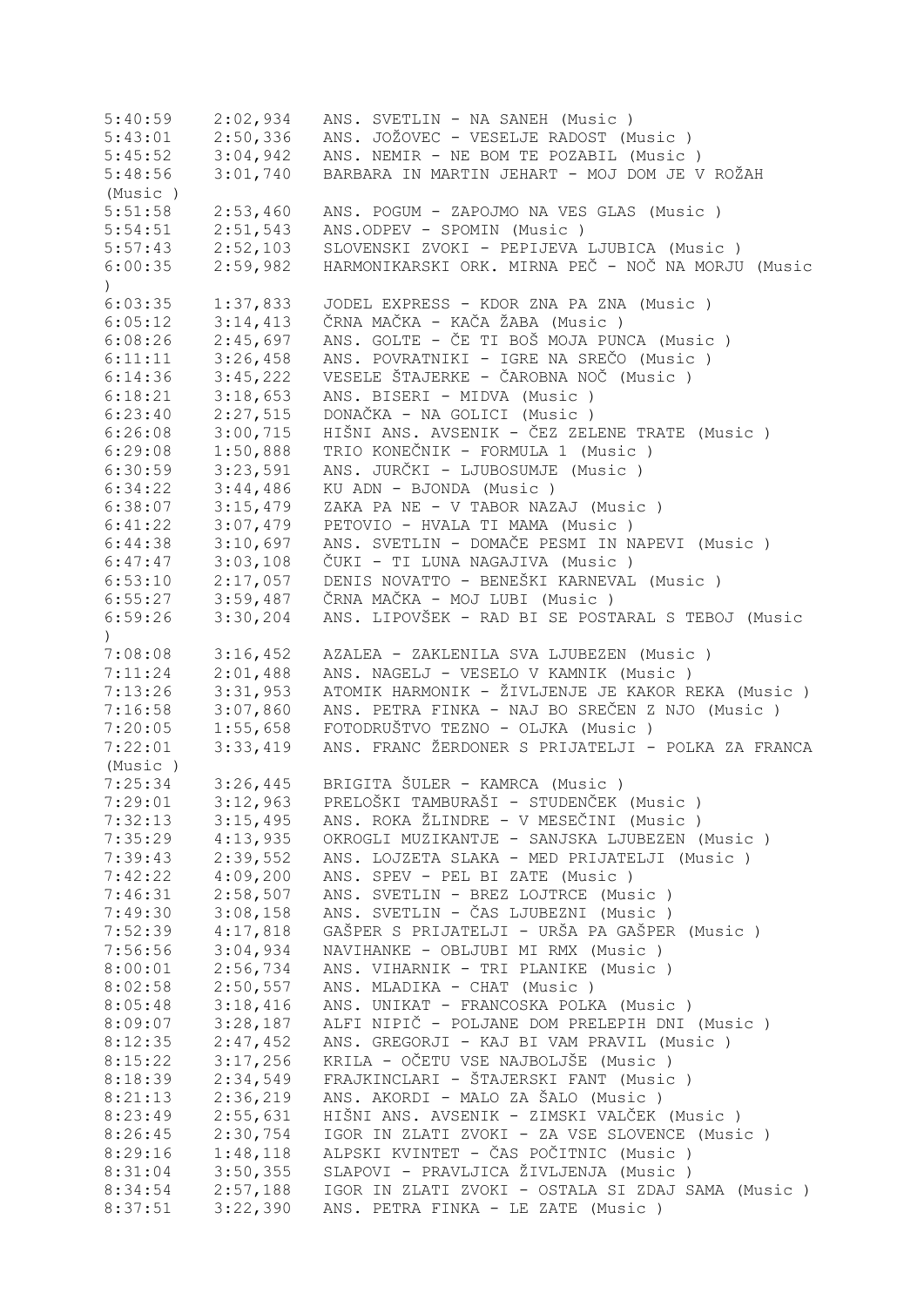| 8:41:13               | 4:05,265 | ANS. ROKA ŽLINDRE - KROG ŽIVLJENJA (Music )        |
|-----------------------|----------|----------------------------------------------------|
| 8:45:18               | 2:39,545 | GORENJSKI KVINTET - (Music)                        |
| 8:47:58               | 3:10,962 | ANS. RUBIN - PA KAJ POTEM (Music)                  |
| 8:51:08               | 3:38,499 | POLKA PUNCE - S TEBOJ ALI BREZ TEBE (Music)        |
| 8:54:47               | 3:35,763 | ANS. POGUM - TOVORNJAKAR (Music)                   |
| 8:58:22               | 2:20,721 | PRIMORSKI FANTJE - BICERIN (Music)                 |
| 9:00:43               | 3:00,576 | JODLAR LOJZ - JODL MIX (Music)                     |
| 9:03:43               | 3:41,434 | ČUKI - S KITARO PO STARI LJUBLJANI (Music )        |
| 9:22:46               | 2:51,270 | ANS. BRANETA KLAVŽARJA - TISOČ ZVEZD (Music )      |
| 9:25:36               | 3:51,767 | ZLATI MUZIKANTI - DNEVI TEČEJO (Music)             |
| 9:29:28               | 3:49,934 | ELDA VILER - LASTOVKA (Music)                      |
| 10:36:24              | 2:46,802 | ZLATI MUZIKANTI - DEKLICA MORJA (Music)            |
| 10:39:11              | 4:17,462 | MALIBU IN JOŽE - NADALINA (Music)                  |
| 10:43:28              | 3:09,646 | SLOVENSKI ZVOKI - NAŠI PRAZNIKI (Music )           |
| 11:01:50              | 3:10,598 | OGNJENI MUZIKANTI - SREČNA NEVESTA (Music)         |
| 11:05:01              | 2:41,778 | ANS. PROSEN - ABRAHAM (Music)                      |
| 11:07:42              | 2:17,298 | ALPSKI KVINTET - LEPA KOROŠICA (Music )            |
|                       |          |                                                    |
| $11:09:59$ $2:47,592$ |          | NAVIHANKE - POKAŽI MI, DA ME IMAŠ ŠE RAD (Music)   |
| 11:12:47              | 3:34,841 | VAGABUNDI - ZA ČEŠNJEVO MIZO (Music)               |
| $11:16:21$ $3:28,906$ |          | VANDROVCI - NAJIN DAN (Music)                      |
| 11:19:50              | 2:25,008 | ALPSKI KVINTET - RAZIGRANA PLANINSKA DRUŽBA (Music |
| $\lambda$             |          |                                                    |
| $11:22:15$ $3:01,034$ |          | MLADI GODCI - NAŠA RAZVADA (Music )                |
| 11:25:16              | 2:33,587 | ANS. PEPELNJAK - TRENUTEK SREČE (Music)            |
| 11:27:49              | 2:08,223 | SLOVENSKI ZVOKI - DESET JIH JE (Music)             |
| 11:29:57              | 3:07,477 | TA PRAVI FALOTI - ZA LEPŠI DAN (Music )            |
| 11:33:04              | 3:47,401 | ATOMIK HARMONIK - BRIZGALNA BRIZGA (Music )        |
| 11:36:51              | 4:09,222 | ANS. SPEV - PEL BI ZATE (Music)                    |
| 11:41:01              | 3:00,311 | VESELI GORENJCI - HIŠNI PREPIR (Music)             |
| 11:44:01              | 3:19,951 | ANS. POGUM - POLJUBI KOŠČEK KRUHA (Music )         |
| 11:47:21              | 3:09,309 | PRIFARSKI MUZIKANTI - V SONČNO DEŽELO (Music )     |
| 11:50:30              | 3:54,819 | MODRIJANI & ČUKI - DAJ MI POLJUB (Music)           |
| 11:54:24              | 2:23,332 | ZLATI MUZIKANTI - UJETA SI V MENI (Music)          |
| 11:56:48              | 3:38,210 | ANS. AKORDI - ČE PA NISEM JAZ ZA TEBE (Music)      |
| 12:00:26              | 3:31,764 | DONAČKA - VEM, DA NISEM SAMA (Music)               |
| 12:03:57              | 3:11,908 | MALIBU Z GOSTI - ŽIVLJENJE SO ENE ŠTENGE (Music)   |
| 12:07:09              | 2:39,058 | POLKA PUNCE - DEDKOVA URA (Music)                  |
| 12:09:48              | 3:12,452 | ANS. SVETLIN - NATAŠA (Music )                     |
| 12:13:00              | 3:15,190 | SLOVENSKI MUZIKANTJE - TVOJA LJUBEZEN (Music )     |
| 12:16:15              | 3:06,281 | ANS. STANKA PETRIČA - BODI MOJA ŠE NAPREJ (Music)  |
| 12:19:22              | 3:41,976 | ALFI NIPIČ - SVA SI PA VENDAR NE (Music)           |
| 12:23:04              | 3:10,017 | FANTJE IZPOD ROGLE - K STARŠEM SE VRAČAM (Music)   |
| 12:26:13              | 2:33,250 | ANS. GAŠPERJI - SINJE MORJE (Music)                |
| 12:28:46              | 3:21,902 | ATOMIK HARMONIK - KDO OSVOJIL BO MOJE SRCE (Music  |
| $\left( \right)$      |          |                                                    |
| 12:32:08              | 3:21,151 | TANJA ŽAGAR - DALEČ JE SRCE (Music)                |
| 12:35:29              | 3:31,745 | ANS. SPEV - DAL JI BOM VSE (Music)                 |
| 12:39:01              | 3:46,193 | ANS. NARCIS - NOČ PRED POROKO (Music)              |
| 12:42:47              | 3:08,984 | ANS. VIHARNIK - PLANINA LJUBLJENA (Music)          |
| 12:45:56              | 2:05,710 | VERA IN ORIGINALI - ZA PRAVE SLOVENCE (Music)      |
| 12:48:01              | 2:37,017 | ŠTIRJE KOVAČI - SPET SMO GA PILI (Music )          |
| 12:50:38              | 3:21,625 | ANS. VITA - SREČA (Music)                          |
| 12:54:00              | 3:09,734 | SLOVENSKI MUZIKANTJE - FANTJE IN MOŽJE (Music )    |
|                       |          |                                                    |
| 12:57:09              | 3:14,828 | ČUKI - MAL NAPREJ PA MAL NAZAJ (Music)             |
| 13:00:24              | 3:01,777 | NATALIJA KOLŠEK - NOCOJ SPET MISLI TAVAJO (Music ) |
| 13:03:26              | 2:23,200 | ŠENTJURSKI MUZIKANTI - FURMANSKI BIČ (Music )      |
| 13:05:49              | 3:32,762 | MLADI UPI - FANT IZ MOJIH SANJ (Music)             |
| 13:09:21              | 2:40,773 | ŠTIRJE KOVAČI - MOJA FRAJTONARCA (Music )          |
| 13:12:02              | 3:52,809 | MODRIJANI - VENEČEK RIBIČEVE SANJE & PEL BI ZATE   |
| (Music)               |          |                                                    |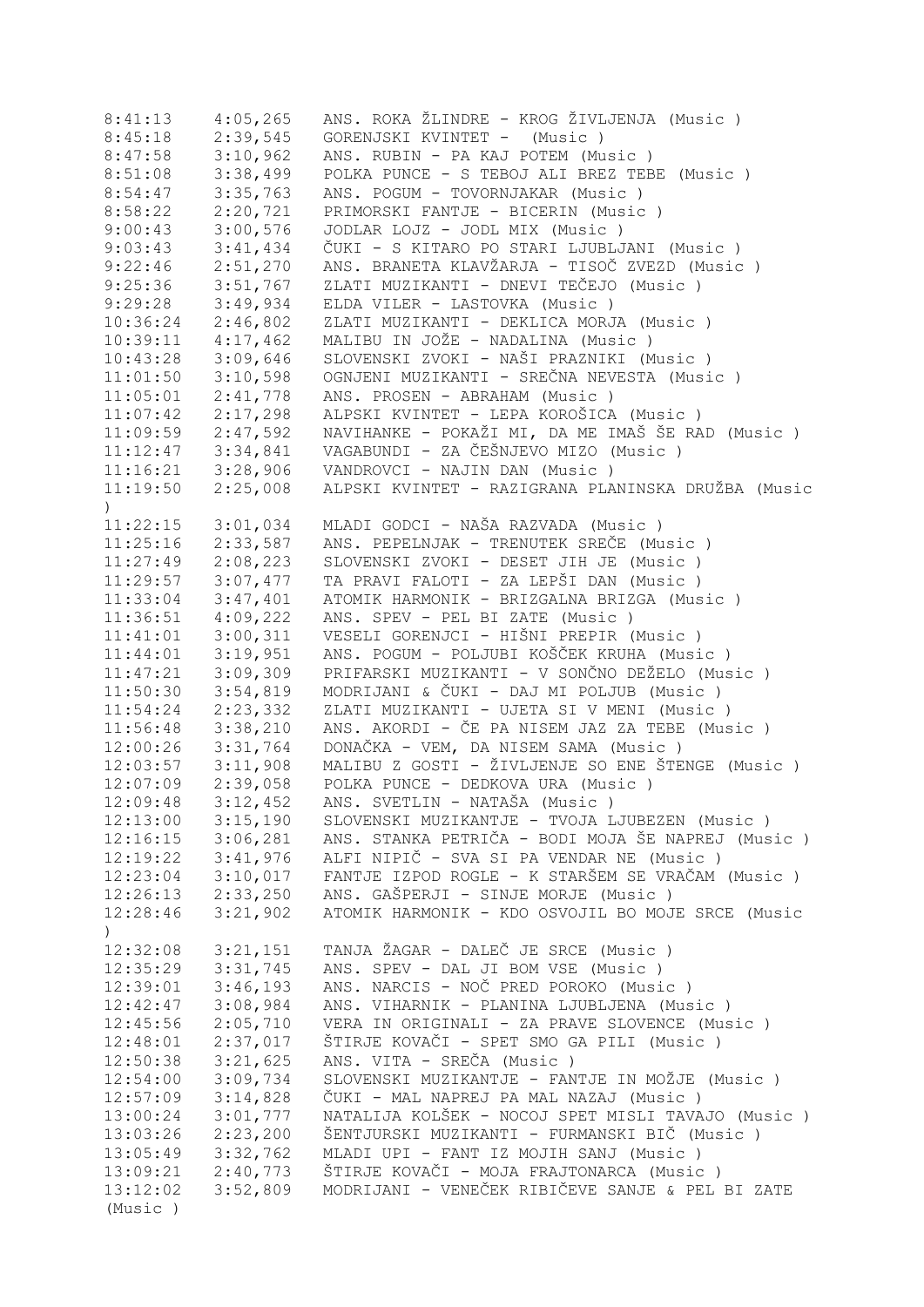| 13:15:54              | 2:57,625              | ANS. ZASAVCI - KJE SI DOMA (Music )                |
|-----------------------|-----------------------|----------------------------------------------------|
| 13:18:52              | 2:57,336              | ANS. BISERI - SELFI S TABO (Music)                 |
| $13:21:49$ $4:29,517$ |                       | ANS. PETKA - ŽIVLJENJE JE KAKOR POPOTNIK (Music )  |
| 13:25:34              | 3:18,421              | ANS. BITENC - ŠE VEDNO JAZ TE LJUBIM (Music )      |
| 13:28:52              | 2:20,540              | ANS. JUHEJ - ZAPLEŠI Z MANO (Music )               |
| 13:31:12              | 2:53,263              | ANS. VIHAR - NA SONČNI STRANI ULICE (Music )       |
| 13:34:06              | 2:59,547              | DONAČKA - HVALA ZA KRUH (Music)                    |
| 13:37:05              | 2:36,626              | ANS. PETKA - NIKAR NE TARNAJ LJUBICA (Music)       |
| 13:39:41              | 3:22,109              | DRUŽINA GALIČ - RECI MI ŠE ENKRAT (Music)          |
| $13:43:03$ $2:46,295$ |                       | BLOŠKI ODMEV - MOJA HČERKA (Music )                |
| 13:45:50              | 3:13,143              | ANS. KOLOVRAT - NE OBRAČAJ SE V SLOVO (Music)      |
| $13:49:03$ $3:16,083$ |                       | BORIS KOPITAR - KO ZAZVENE KITARE (Music)          |
| $13:52:19$ $2:11,218$ |                       | KRANJSKI MUZIKANTJE - TOLE JE TISTI KRAJ (Music)   |
| $13:54:30$ $3:25,355$ |                       | SLOVENSKI ZVOKI - SLOVENSKI ZVOKI SMO (Music)      |
| $13:57:55$ $3:51,671$ |                       | ANS. SPEV - MIRNO SANJAJ (Music)                   |
| 14:01:46 2:27,246     |                       | ANS. SVETLIN - GASILSKA VESELICA (Music)           |
| $14:04:13$ $3:20,502$ |                       | VESELI SVATJE - NE DAM SRCA (Music)                |
| $14:07:34$ 3:08, 217  |                       | ANS. RUBIN - DOLEN'C SEM (Music)                   |
| $14:10:42$ $4:06,509$ |                       | ANS. GAŠPERJI - MOGOČNA SI ZAPLATA (Music)         |
|                       | $14:14:48$ $3:11,257$ | ANS. KORENINE - VIHAR (Music)                      |
|                       | $14:17:59$ $2:50,773$ | NAVIHANKE - ŠTUDENTSKA JE TEŽKA (Music)            |
| $14:20:50$ $3:50,428$ |                       | ANS. ŠTRK - SRČEK MOJ (Music)                      |
| $14:24:40$ 3:58,923   |                       | ALFI NIPIČ - VEM DA TIHO SPIŠ (Music )             |
| $14:28:39$ $3:18,859$ |                       | NANOS - LEPI PRAVLJIČNI SVET (Music)               |
| $14:31:58$ $3:01,120$ |                       | MAMA MANKA - GASILCI (Music)                       |
| $14:34:59$ $3:04,440$ |                       | ANS. AVSENIK - SANJAM O DOMOVINI (Music)           |
| 14:38:03              | 2:55,786              | ANS. VIHARNIK - TRI PLANIKE (Music)                |
| 14:40:59              | 2:30,482              | ANS. RAZPOTNIK - S PESMIJO OSTAJAŠ MLAD (Music)    |
| 14:43:38              | 3:37,251              | ANS. FRANCA POTOČARJA - DEKLE IZ MLINA (Music )    |
| $14:47:15$ 3:05,543   |                       | ANS. GOLTE - POČITNICE V ŠPANIJI (Music )          |
| 14:50:20              | 3:53,276              | ALFI NIPIČ - VEM DA TIHO SPIŠ (Music )             |
| 14:54:13              | 3:13,315              | ANS. BRATOV POLJANŠEK - POVEJ ZAKAJ (Music)        |
| 14:57:34              | 3:15,467              | ANS. ZAKRAJŠEK - PESEM ZA OBA (Music)              |
| 15:00:50              | 3:18,391              | ANS. BUM - V OSRČJU SALEŠKE DOLINE (Music )        |
| $15:04:08$ $3:12,460$ |                       | ANS. BITENC - KRKA SANJAVA (Music)                 |
| 15:07:20              | 2:51,251              | ANS. NAPEV - MARINKA DALMATINKA (Music)            |
| 15:10:11              | 2:41,822              | ANS. UNIKAT - VESELJE MUZIKE (Music)               |
| 15:12:53              | 2:40,610              | KVINTET DORI - ZGUBU SEM KLARINET (Music)          |
| 15:15:34              | 3:11,866              | AGATA ŠUMNIK ZGONEC - POMLADNA PESEM (Music)       |
| 15:18:46              | 2:28,256              | IVAN LINDIČ - STARI SAMOSTAN (Music)               |
| 15:21:13              | 5:27,759              | ŠTAJERSKIH 7 - RUSKE NARODNE (Music)               |
| 15:26:41              | 2:47,061              | ANS. VIHARNIK - LJUBEZEN NAJ ŽIVI (Music )         |
| 15:29:28              | 2:31,616              | ALEKSANDER JEŽ - VESELO ŠE BO (Music)              |
| 15:47:13              | 2:34,343              | IGOR IN ZLATI ZVOKI - NAŠA MAMICA JE TAGLAVNA      |
| (Music)               |                       |                                                    |
| 15:49:47              | 3:01,347              | HARMONIKARSKI ORK. MIRNA PEČ - NOČ NA MORJU (Music |
| $\mathcal{C}$         |                       |                                                    |
| 15:55:24              | 4:25,595              | ALFI NIPIČ - ZAMETNE NOČI (Music)                  |
| 15:59:49              | 3:17,274              | BOŠTJAN KONEČNIK - OTO (Music)                     |
| 16:03:06              | 3:44,857              | FANTJE Z VASI - KDO HIŠO GOR DRŽI (Music )         |
| 16:06:51              | 2:52,146              | ANS. VRT - STARI GODEC (Music)                     |
| 16:09:43              | 2:45,290              | NOVI SPOMINI - TI SI MOJA SRČNA DAMA (Music )      |
| 16:12:27              | 2:41,888              | ALPSKI KVINTET - NAŠA POLKA (Music )               |
| 16:15:09              | 2:27,763              | ANS. BRATOV POLJANŠEK - HARMONIKA (Music)          |
| 16:17:36              | 3:03,508              | ANS. ZASAVCI - ZA VSE JE STUDENEC (Music)          |
| 16:23:14              | 3:06,457              | ANS. OTTAVIA BRAJKA - DOBER DAN PRIJATELJI (Music  |
| $\left( \right)$      |                       |                                                    |
| 16:26:21              | 3:02,552              | JANI PIRŠ & JANI PIRŠ ML. - ZALJUBLJEN V SOSEDO    |
| (Music)               |                       |                                                    |
| 16:29:23              |                       | 3:24,131 ALFI NIPIČ - VALČEK S TEBOJ (Music)       |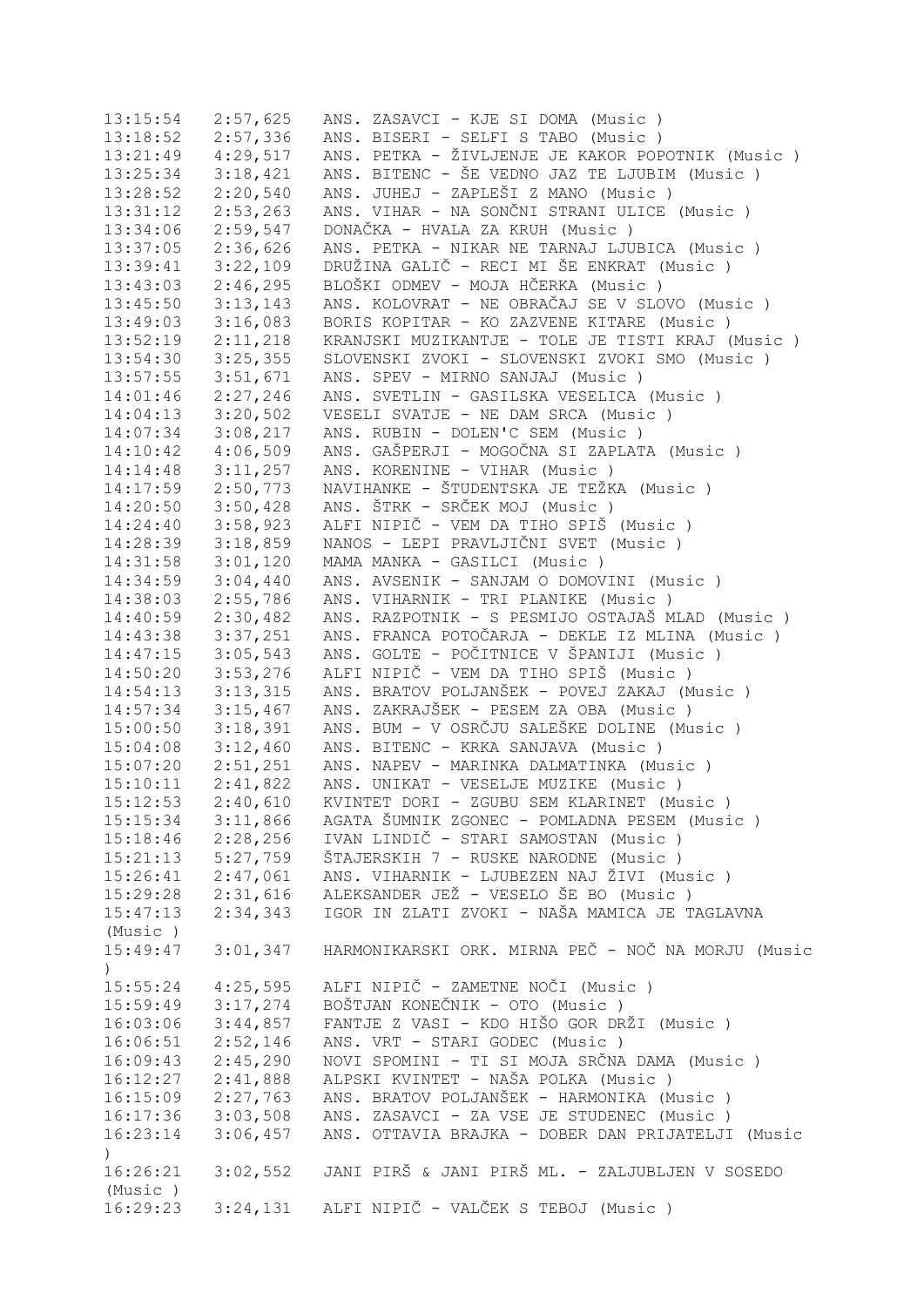16:32:47 3:15,230 ANS. TULIPAN - OČKU V SLOVO (Music ) 16:36:02 3:24,996 IGOR IN ZLATI ZVOKI - ZLATOLASKA (Music ) 16:39:26 3:06,037 ALPSKI KVINTET - SREČNO VOŽNJO (Music ) 16:42:32 2:27,713 POP'N'DEKL - GREMO NA MORJE (Music ) 16:45:00 1:20,947 SLOVENSKI OKTET - DA JORA TA BANERINA (REZIJANSKA) (Music ) 16:46:20 2:21,475 ANS. LOJZETA SLAKA - PLANINSKA ZGODBA (Music ) 16:48:42 3:24,363 ANS. VERITAS - REKLA BI NE (Music ) 16:54:49 2:56,338 ANS. GORSKI CVET - DUET SILVE IN EDVINA IZ OPERETE KNEGINJA CARDASA (Music ) 16:57:46 6:22,612 SLOVENSKI MUZIKANTJE - VENČEK VALČKOV (Music)<br>17:04:08 3:20,498 ANS. NEMIR - OTOČEK SREDI JEZERA (Music) 17:04:08 3:20,498 ANS. NEMIR - OTOČEK SREDI JEZERA (Music ) 17:07:28 2:43,414 ANS. ROSA - PUNCA MOJIH SANJ (Music ) 17:10:12 2:24,566 ANS. STORŽIČ - MUZIKANTI (Music ) 17:12:36 3:25,906 ANS. GREGORJI - ŠRANGAJMO (Music ) 17:16:02 3:15,633 ANS. BRATOV SLATINEK - ČE SI OB MENI (Music ) 17:19:17 3:53,186 ANS. ROSA - LJUBEZEN ZA PRIHODNOST OTROKA (Music ) 17:23:11 2:49,616 KRANJCI - GREMO NA KALIŠČE (Music ) 17:26:00 3:13,260 SLOVENSKI MUZIKANTJE - NI CVETJA BREZ TRNJA (Music ) 17:29:13 3:34,304 ANS. SPEV - V KLASJU SKRIT JE ČAS ŽANJIC (Music ) 17:32:47 3:03,166 ČUKI - TI LUNA NAGAJIVA (Music ) 17:35:50 3:02,254 ALFI NIPIČ - GREMO PO NEVESTO (Music ) 17:38:52 3:19,291 NAVIHANKE - JE PAČ TAKO (Music ) 17:42:11 3:10,257 DARE KAURIČ - PARTIGIANO DI AMOR (Music ) 17:45:21 2:55,099 ANS. BITENC - NA ZNANO CESTO STOPI (Music ) 17:48:16 3:46,800 ANS. VRT - POHORSKA (Music ) 17:52:03 2:13,409 ANS. BISERI - FERMENTIN (Music ) 17:54:16 2:46,002 NOVI SPOMINI - TISTI DAN (Music ) 17:57:02 3:27,818 ANS. VITA - MAMA, PODAJ MI ROKO (Music ) 18:00:29 2:40,320 MIRKO ŠLIBAR & PRIJATELJI - KJE NOCOJ SI MUZIKANT (Music ) 18:03:10 3:13,568 FREDI MILER - NA KMETIJI (Music ) 18:06:23 3:05,158 ANS. TONETA RUSA - OČKU ZA ROJSTNI DAN (Music ) 18:09:38 3:02,910 ZAPELJIVKE - RDECI MAK (Music ) 18:12:40 2:15,438 ANS. SPEV - GLAS HARMONIKE (Music ) 18:14:56 3:53,564 ANS. ŠTRK - NAZDRAVIMO PRIJATELJI (Music ) 19:18:27 3:27,040 TANJA ŽAGAR - ZAME ZAKANTAJ (Music ) 19:25:14 2:59,235 ANS. SPEV - PRIJATELJI (Music ) 19:28:13 2:59,047 IGOR IN ZLATI ZVOKI - JAZ LUNCO VPRAŠAL BOM (Music  $\lambda$ 19:57:34 3:01,761 NAVIHANKE - PRAVLJICA ZA DVA (Music ) 21:31:01 3:24,026 RUDI ŠANTL - BREZ MUZIKE ŽIVLJENJA NI (Music ) 21:34:24 2:24,274 VESELI BEGUNJČANI - (Music ) 21:36:48 2:56,810 ANS. AKORDI - ŽELIM SI TE (Music ) 2:01,450 ANS. BRATOV POLJANŠEK - GODEC (Music ) 21:41:46 2:32,332 ANS. FRANČIČ - KRUH IN SOL (Music ) 21:44:18 3:20,235 ANS. FRANCA MIHELIČA - KOŠČEK DOMOVINE (Music ) 22:02:52 16:37,640 TRIO ŠUBIC - GRAND FINALE (Music ) 22:19:29 4:04,553 ŠMARSKI MUZIKANTI - LEPA MLADA MAMICA (Music)<br>22:23:34 2:31,652 ALPSKI KVINTET - ČAS POČITNIC (Music) 22:23:34 2:31,652 ALPSKI KVINTET - ČAS POČITNIC (Music ) 22:26:05 2:40,175 BRENDI&VANDROVCI - TRTA (Music ) 22:28:45 2:32,615 DON JUAN - OGLAS (Music ) 22:31:17 3:15,135 MODRIJANI - NOČ NA MORJU (Music ) 22:34:32 1:37,508 ALPSKI KVINTET - ČAS POČITNIC (Music ) 22:36:09 3:47,448 ANS. POGUM - ZAPOJ PRIJATELJ STARI (Music ) 22:39:57 3:59,575 ANS. NAPEV - ZADNJIČ BOM JOKAL NOCOJ (Music ) 22:43:56 4:11,230 ORK. NIKA POLESA - DIŠALI SO TVOJI LASJE (Music ) 22:48:07 2:26,497 ANS. VIHARNIK - ZGODBA O VIHARNIKU (Music ) 22:50:33 2:07,959 JODEL EXPRESS - RADA PLEŠEM (Music )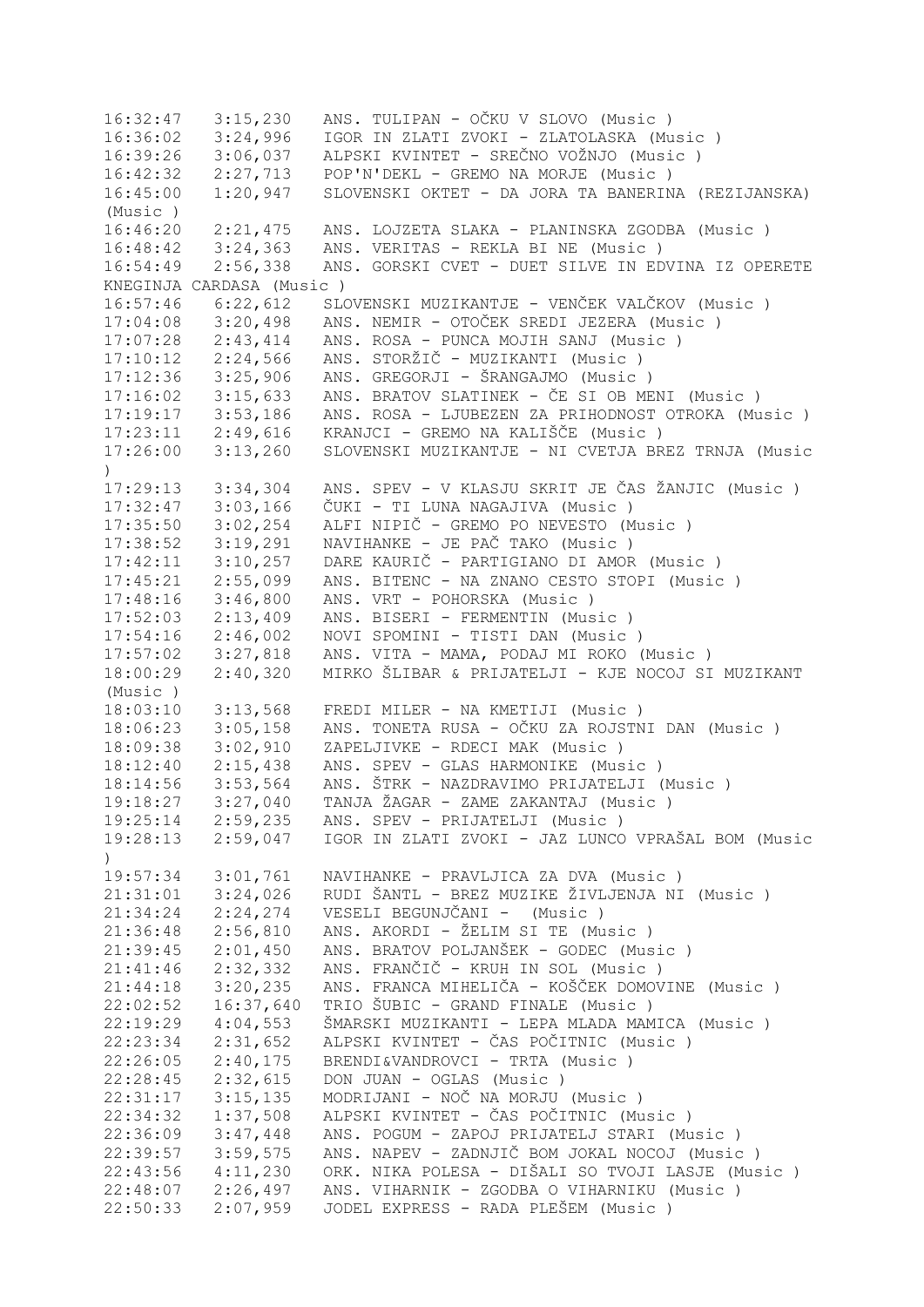|           | $22:52:41$ $3:00,298$ | ANS. VIHAR - TVOJA (Music)                                |
|-----------|-----------------------|-----------------------------------------------------------|
|           | $22:55:41$ $1:55,153$ | SLOVENSKI OKTET - KAJ B' JAZ TEBI DAV (Music )            |
|           |                       | 22:57:36 3:08,104 ANS. DAN IN NOČ - SNEŽNI VALČEK (Music) |
| 23:00:44  | 3:54,503              | PANONIKA HARMONIKA BAND - PANONIKA HARMONIKA              |
| (Music)   |                       |                                                           |
| 23:04:38  | 3:10,731              | BLOŠKI ODMEV - NAŠA LIPA (Music )                         |
| 23:07:49  | 3:32,420              | ZLATI MUZIKANTI - BISERNICA (Music )                      |
| 23:11:21  | 2:31,979              | ANS. STORŽIČ - U BOHIN MA D'Ž T'A MUADE (Music)           |
|           | $23:13:53$ $3:18,298$ | ALPSKI KVINTET - MOJEMU OČETU (Music )                    |
|           | $23:17:11$ $4:06,257$ | ANS. TONIJA VERDERBERJA - ZA VELIKIM MORJEM (Music        |
| $\lambda$ |                       |                                                           |
|           | $23:21:17$ $3:04,571$ | LAŠKA PIHALNA GODBA - PTUJ 76 (Music)                     |
|           | $23:24:22$ $3:30,602$ | DONAČKA - SLADOLED (Music)                                |
|           | $23:27:52$ $2:43,663$ | BENEŠKI FANTJE - RUDEČI CVET (Music )                     |
|           | $23:30:35$ $2:28,616$ | ANS. MIKOLA - LE MUZIKA (Music)                           |
| 23:33:04  | 3:36,900              | NOVI SPOMINI - ZADNJI TVOJ POLJUB (Music)                 |
|           | $23:36:41$ $2:56,475$ | JODEL EXPRESS - KRALJICA JODLANJA (Music)                 |
|           | $23:39:36$ $2:58,068$ | ANS. RUBIN - KO TE NI (Music)                             |
| 23:42:34  | 2:23,709              | OKTET SOTOČJE - VASOVALSKA (Music)                        |
| 23:44:54  | 2:31,991              | ŠTAJERSKIH 7 - NISEM KRIV (Music)                         |
|           | $23:47:25$ $3:30,174$ | DRUŽINSKI TRIO POGLADIČ - V MAJU (Music )                 |
|           | $23:54:27$ $2:52,588$ | DAN IN NOČ - PESEM IZ SRCA (Music )                       |
| 23:57:19  | 2:59,225              | GORENJSKI KVINTET - TA USOJENA POLKA (Music )             |

| 0:00:18   | 2:51,277 | ANS. GAŠPERJI - ZIBLJEJO SE KARAVANKE (Music)      |
|-----------|----------|----------------------------------------------------|
| 0:03:09   | 2:49,140 | MODRIJANI - KOT DVA GOLOBČKA (Music )              |
| 0:05:58   | 1:48,527 | ALPSKI KVINTET - ČAS POČITNIC (Music )             |
| 0:07:46   | 3:01,261 | ANS. MARZEL - MUZIKA NOCOJ IGRA (Music)            |
| 0:10:48   | 3:36,229 | ZVITA FELTNA - NE BO TI ŽAL (Music )               |
| 0:14:23   | 2:49,442 | DOMEN KUMER - NAJPREJ ŠTALCA, POL PA KRAVCA (Music |
| $\lambda$ |          |                                                    |
| 0:17:12   | 4:22,803 | ROBERT FICKER - DRUGI GREJE TI SRCE (Music)        |
| 0:25:13   | 2:56,465 | ANS. SVETLIN - TAŠČIN JEZIK (Music )               |
| 0:28:09   | 3:41,841 | ANS. VIHAR - DOBRO MI GRE (Music)                  |
| 0:31:51   | 3:10,094 | ANS. BRANETA KLAVŽARJA - S PESMIJO (Music )        |
| 0:35:01   | 3:26,181 | ANS. BRANETA KLAVŽARJA - JESEN IHTI (Music )       |
| 0:38:27   | 3:24,623 | ANS. GAŠPERJI - KJER NAŠA PESEM JE DOMA (Music)    |
| 0:41:52   | 3:33,544 | ANS. NEMIR - NA LEPIH PRTIČKIH (Music )            |
| 0:45:25   | 3:04,273 | ŠTAJERSKIH 7 - SANTA LUCIA (Music)                 |
| 0:48:29   | 3:04,600 | CVET - ODPRIVA DNEVU SONČNO STRAN (Music)          |
| 0:51:34   | 3:31,046 | VITEZI CELJSKI - NAJINE NARCISE (Music)            |
| 0:55:05   | 3:01,743 | ANS. ZASAVCI - NATALY (Music)                      |
| 0:58:06   | 3:56,426 | MODRIJANI - RIBIČEVE SANJE (Music)                 |
| 1:02:03   | 2:47,133 | MODRIJANI - DEKLE S ČRNIMI OČMI (Music)            |
| 1:04:50   | 3:13,516 | GADI - POJDI Z NJIM (Music)                        |
| 1:08:03   | 3:34,263 | ANS. KORENINE - ČEBELARSKA (Music)                 |
| 1:11:37   | 3:22,842 | ANS. TIK TAK - NOV OBRAZ (Music)                   |
| 1:15:00   | 3:49,950 | SLOVENSKI ZVOKI - OČETOV KLJUČ (Music )            |
| 1:18:49   | 1:24,643 | SLOVENSKI ZVOKI - SLOVENSKI SUPER BOY (Music )     |
| 1:20:14   | 2:47,945 | ANS. PETRA FINKA - ŠOFER (Music)                   |
| 1:23:02   | 2:38,493 | ANS. ZABAVLJAČI - ZABAVNA POLKA (Music)            |
| 1:25:40   | 2:35,896 | ANS. ROKA ŽLINDRE - NAJLEPŠE JE KADAR SVA SKUPAJ   |
| (Music)   |          |                                                    |
| 1:28:16   | 2:57,911 | KLUB FRAJTONARJEV ROBERTA GOLIČNIKA - SRČNA NAPAKA |
| (Music)   |          |                                                    |
| 1:31:14   |          | 2:39,380 ANS. POMLAD - POMLAD PRIHAJA (Music)      |
| 1:34:02   | 3:52,186 | ANS. BITENC - POZDRAV KUKAVICE (Music)             |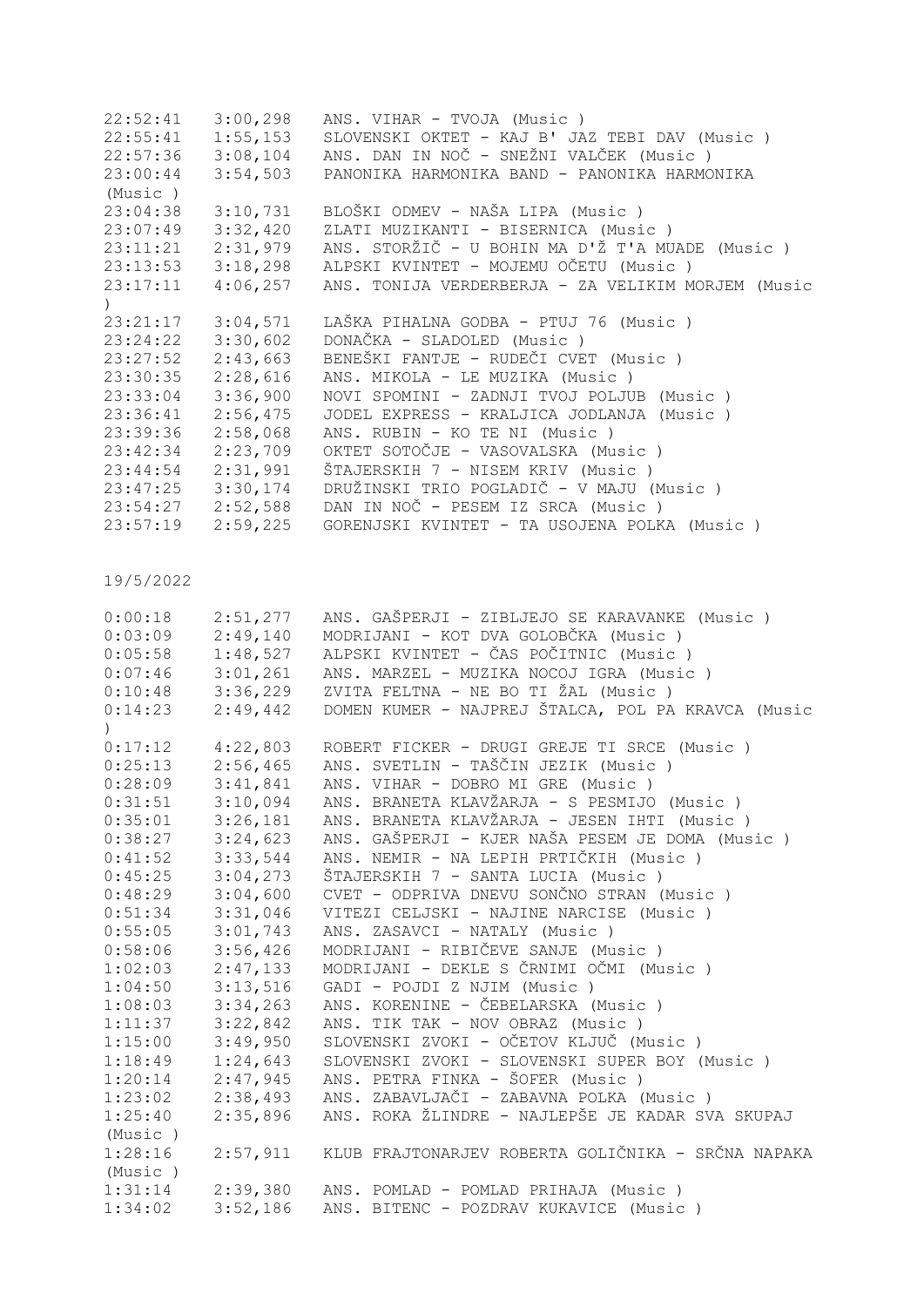1:37:54 3:51,784 MODRIJANI - SRCE JE HOTELO DRUGEGA (Music ) 1:41:46 2:39,944 ALPSKI KVINTET - NAŠA POLKA (Music )<br>1:44:25 2:47,245 ZLATI MUZIKANTI - DEKLICA MORJA (Mus ZLATI MUZIKANTI - DEKLICA MORJA (Music ) 1:47:12 3:38,945 ANS. MINERALI - NISEM SAMA (Music)<br>1:50:51 3:10,259 MITJA KVINTET - BELA LABODA (Music 1:50:51 3:10,259 MITJA KVINTET - BELA LABODA (Music ) 1:54:01 3:22,337 DONAČKA - USTVARJEN SI ZAME (Music ) 1:57:23 3:14,811 ANS. PEGAZ - POZABI (Music ) 2:00:38 3:20,230 VESELI BEGUNJČANI - NABRALA BOM ŠOPEK CVETJA (Music ) 2:03:58 2:52,925 ANS. PETRA FINKA - MORSKA PRAVLJICA (Music ) 2:06:51 2:11,405 ANS. RUBIN - NA KONCU OVINKA (Music )<br>2:09:02 5:34,398 SLOVENSKI MUZIKANTJE IN SLOVENSKI OKT 2:09:02 5:34,398 SLOVENSKI MUZIKANTJE IN SLOVENSKI OKTET - PESEM DOMAČA (Music ) 2:14:36 2:56,124 FRAJKINCLARI - SRČNA NAPAKA (Music ) 2:17:42 3:05,360 MALIBU - LJUBI ME (Music ) 2:20:47 3:04,499 ORION - NISVA SI PRIZNALA (Music ) 2:23:52 3:14,985 ANS. ČAR - ČRNA MUCA (Music ) 2:27:07 3:29,932 DOU AMOR - S TEBOJ LEPO MI JE (Music ) 2:30:37 2:22,409 ANS. SREDENŠEK - SMO VESELE DEKLICE (Music)<br>2:32:59 3:31,244 TANJA ŽAGAR - POLETJE JE NAJIN ČAS (Music) 2:32:59 3:31,244 TANJA ŽAGAR - POLETJE JE NAJIN ČAS (Music ) 2:36:30 3:07,151 ANS. GREGORJI - DR. MICA (Music ) 2:39:37 3:19,883 ŠPELA GROŠELJ - V TRETJE RADO GRE (Music ) 2:42:57 3:08,892 ANS. SPEV - ONA DIŠI PO POMLADI (Music ) 2:46:06 3:28,770 ROK KOSMAČ - LJUBI ME (Music ) 2:49:35 2:07,115 ZREŠKA POMLAD - LUNCA POVEJ (Music ) 2:51:42 2:07,237 SLOVENSKI ZVOKI - SMEH KLARINETA (Music ) 2:53:49 3:04,460 ANS. BRATOV POLJANŠEK - SKUPAJ ZA VEDNO (Music ) 2:56:53 2:52,030 MODRIJANI - NOCOJ TI BOM NA OKENCE POTRKAL (Music  $\lambda$ 2:59:45 1:30,167 FRAJKINCLARI - GOSPODIČNA ZGODAJ VSTANE (Music ) 3:01:15 3:27,388 KINGSTON - PUSTI SONCU V SRCE (Music ) 3:04:42 3:10,310 IGOR IN ZLATI ZVOKI - ZLATOLASKA (Music ) 3:07:52 3:55,282 MODRIJANI - KLIC SRCA (Music ) 3:11:48 2:58,307 ANS. UNIKAT - GLEJ TU SI DOMA (Music ) 3:14:46 2:52,353 ANS. LAUFARJI - JUTRO NA PORETNO (Music ) 3:17:38 2:41,211 ANS. SPEV - POLETJE NA VASI (Music ) 3:20:19 3:41,390 SLAPOVI - PRAVLJICA ŽIVLJENJA (Music ) 3:24:01 3:24,264 TRIO ŠUBIC - OBALA ŽELJA (Music ) 3:27:25 2:48,372 ANS. UNIKAT - KAR JE MOJE JE TVOJE (Music ) 3:30:13 3:47,012 MAMA MANKA - KURETNA, KURETNA (Music ) 3:34:00 3:33,474 ANS. POGUM - ZAPOJ PRIJATELJ STARI (Music ) 3:37:34 2:36,304 ANS. ERAZEM - V OŠTARIJI (Music ) 3:40:10 3:19,478 MLADI DOLENJCI - TVOJE OČI (Music ) 3:43:29 2:58,917 MARTIN IN BARBARA JEHART - SANJE MLADIH DNI (Music  $\lambda$ 3:46:28 3:06,701 FANTJE Z GRASKE GORE - V VASICO RODNO (Music ) 3:49:35 3:25,935 AZALEA - RAZVAJENKA (Music ) 3:53:00 3:12,067 ANS. ZASAVCI - POT DOMOV (Music ) 3:56:12 3:11,578 ANS. NAGELJ - HRIBOVSKA DOMAČIJA (Music ) 3:59:24 2:35,635 TRIGLAV KVARTET KATERMAN - MOJA VAS (Music ) 4:01:59 2:41,118 ALPSKI KVINTET - NAŠA POLKA (Music ) 4:04:40 3:51,767 MARKO PEZDIRC - VAL MORJA (Music ) 4:08:32 2:01,639 POP'N'DEKL - ADIJO DRUŽBA (Music ) ZLATI MUZIKANTI - JADRAJ Z MENOJ (Music ) 4:14:02 4:01,168 IGOR IN ZLATI ZVOKI - LABODI NA BLEJSKEM JEZERU (Music ) 4:18:03 2:29,621 MODRIJANI - NEKAJ VSEM NAM JE ENAKO (Music ) 4:20:32 2:47,695 KARAVANKE - JURJEV SMENJ (Music ) 4:23:20 2:20,671 VESELI DOLENJCI - GLAS HARMONIKE (Music ) 4:25:40 3:22,285 ANS. PETRA FINKA - RIBIČ (Music )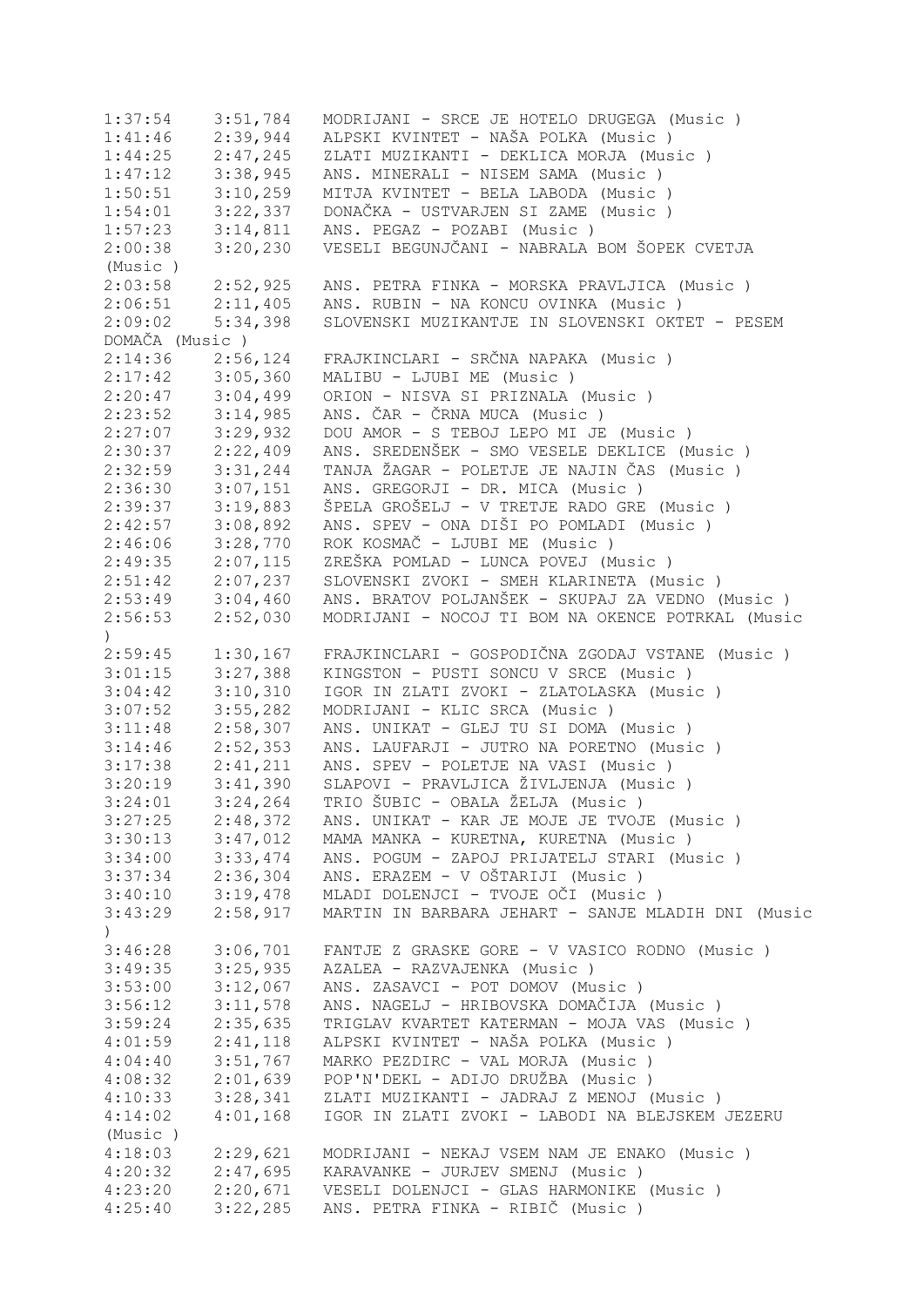| 4:29:02            | 2:56,367        | STANE PETRIČ - NE ODHAJAJ VEČ (Music)              |
|--------------------|-----------------|----------------------------------------------------|
| 4:31:59            | 3:22,312        | ANS. VRTNICA - ZADNJI DAN V LETU (Music)           |
| 4:35:21            | 3:19,508        | JUROVSKI GADI - VESELICA PRI ŠTAJERKI (Music )     |
| 4:38:40            | 2:35,597        | KRANJCI - POZDRAV SLOVENIJI (Music )               |
| 4:41:15            | 2:24,341        | ANS. SREDENŠEK - POTEPINKA (Music )                |
| 4:43:40            | 3:47,737        | ŠTAJERSKI BARONI - ZAKAJ SE LASTOVKE SELIJO (Music |
| $\left( \right)$   |                 |                                                    |
| 4:47:28            | 3:14,904        | ANS. VRHOVEC - POZDRAV Z GORA (Music)              |
| 4:50:42            | 2:46,618        | TANJA ZAJC ZUPAN & J.BURNIK - ČAS POČITNIC (Music  |
| $\mathcal{L}$      |                 |                                                    |
| 4:53:29            | 2:54,947        | KVINTET DORI - VERJEMI IN ZAUPAJ (Music)           |
| 4:56:24            | 3:28,101        | MITJA KVINTET - KADAR GREM NA POT (Music)          |
| 4:59:52            | 3:26,312        | VERA IN ORIGINALI - NAŠA ABRAHAMKA (Music)         |
|                    | 4:19,158        | STANE VIDMAR - KO BOŠ NEKOČ ODŠLA (Music )         |
| 5:03:17<br>5:07:36 |                 | ANS. VIHARNIK - SREČA (Music)                      |
|                    | 3:22,858        |                                                    |
| 5:10:59            | 2:25,693        | ANS. POET - RAD BIL BI TVOJ POET (Music)           |
| 5:13:25            | 1:53,898        | BENEŠKI FANTJE - PRELJUBA MOJA MATI (Music )       |
| 5:15:18            | 3:05,772        | IGOR IN ZLATI ZVOKI - STARI GRAD (Music)           |
| 5:18:24            | 3:03,433        | ANS. ROGLA - LEPO SE MI GODI (Music)               |
| 5:21:27            | 3:10,793        | ANS. SONČEK - TI SI ODŠLA (Music )                 |
| 5:24:37            | 2:59,317        | MODRIJANI - NESKONČNO ZALJUBLJENA (Music)          |
| 5:27:36            | 4:00,054        | TANJA ŽAGAR - DNEVI SREČE DNEVI ŽALOSTI (Music )   |
| 5:31:36            | 2:39,253        | ANS. MELOS - SEJALCA (Music)                       |
| 5:34:15            | 3:33,467        | BRENDI - NIČ NAM NE MORE KBG (Music)               |
| 5:37:49            | 3:31,256        | TANJA ŽAGAR - POLETJE JE NAJIN ČAS (Music)         |
| 5:41:20            | 2:50,456        | ANS. SKALA - ZA DOB, GORJUŠO, LAZE (Music)         |
| 5:44:10            | 3:01,959        | PEGAZ - JAZ SEM TAKA (Music)                       |
| 5:47:12            | 3:04,501        | ANS. NAVEZA - STARA KAŠČA (Music )                 |
| 5:50:16            | 3:33,301        | ROK KOSMAČ - PREPUSTI SE (Music)                   |
| 5:53:49            | 3:14,384        | ANS. NAVEZA - MAVRICA (Music)                      |
| 5:57:03            | 2:36,262        | POSKOČNI MUZIKANTI - POGLEDAM TE (Music)           |
| 5:59:40            | 3:03,462        | ANS. VIHAR - TO LJUBEZEN JE (Music)                |
| 6:02:43            | 2:05,383        | ANS. SVETLIN - NAŠE VESELJE (Music)                |
| 6:04:48            | 3:15,848        | ANS. MIHE DOVŽANA - NE JOČI DEKLE OB SLOVESU       |
| (Music)            |                 |                                                    |
| 6:08:04            | 2:32,750        | MLADI GODCI - NE BOŠ MI GOVORILA (Music)           |
| 6:10:36            | 3:21,315        | ANS. ČRIČKI - STARI MLIN (Music)                   |
| 6:13:56            | 3:11,428        | BRIGITA ŠULER - ZAZNAMOVANA (Music)                |
| 6:17:07            | 3:31,697        | ANS. UNIKAT - DOVOLJ MI JE (Music)                 |
| 6:22:39            | 3:46,402        | PRIMORSKI FANTJE - LEPA SI MOJA PRIMORSKA (Music)  |
| 6:26:26            | 3:56,421        | MODRIJANI - RIBIČEVE SANJE (Music)                 |
| 6:30:22            | 3:04,702        | MODRIJANI - KJE SO TISTI MLADI FANTJE<br>(Music )  |
| 6:33:26            | 3:06,211        | SLOVENSKI MUZIKANTJE - VABIJO PLANINE<br>(Music)   |
| 6:36:33            | 3:35,412        | ANS. OKEJ - MODRE OČI (Music)                      |
|                    |                 | FOGL BAND - MI SMO S TEBOJ (Music)                 |
| 6:40:07            | 3:59,669        |                                                    |
| 6:44:06            | 3:06,003        | IGOR IN ZLATI ZVOKI - ZAKAJ SI TAK ŠTOR (Music )   |
| 6:47:11            | 3:06,771        | ANS. BRATOV POLJANŠEK - DOMOVINI (Music )          |
| 6:52:37            | 2:10,952        | ŠTIRJE KOVAČI - KAJ ZATO (Music )                  |
| 6:54:47            | 2:55,766        | ANS. FRANČIČ - NOVI OČKA (Music)                   |
| 6:57:43            | 3:44,730        | ATOMIK HARMONIK - SLADKO VINCE (Music)             |
| 7:06:40            | 3:12,003        | ANS. TOPLAR - HUDA URA (Music)                     |
| 7:09:52            | 3:19,195        | ANS. VRTNICA - NA TRNOVSKI PLANOTI (Music)         |
| 7:13:10            | 2:23,939        | ANS. GREGORJI - TARČE DEKLET (Music)               |
| 7:15:34            | 3:23,586        | ANS. SAŠA AVSENIKA - ČEZ JELOVICO V BOHINJSKO      |
|                    | BISTICO (Music) |                                                    |
| 7:18:58            | 3:34,824        | ANS. AVSENIK - ČINDARASA BUMSA (Music )            |
| 7:22:33            | 1:48,064        | ALPSKI KVINTET - ČAS POČITNIC (Music )             |
| 7:24:21            | 2:56,042        | POLKA PUNCE - ATA MAMA DEJTA GNAR (Music)          |
| 7:27:17            | 3:35,489        | ANS. ROKA ŽLINDRE - LE TVOJ PARFUM (Music)         |
| 9:01:01            | 3:15,352        | ATOMIK HARMONIK - NATOČI GA KELNARCA (Music)       |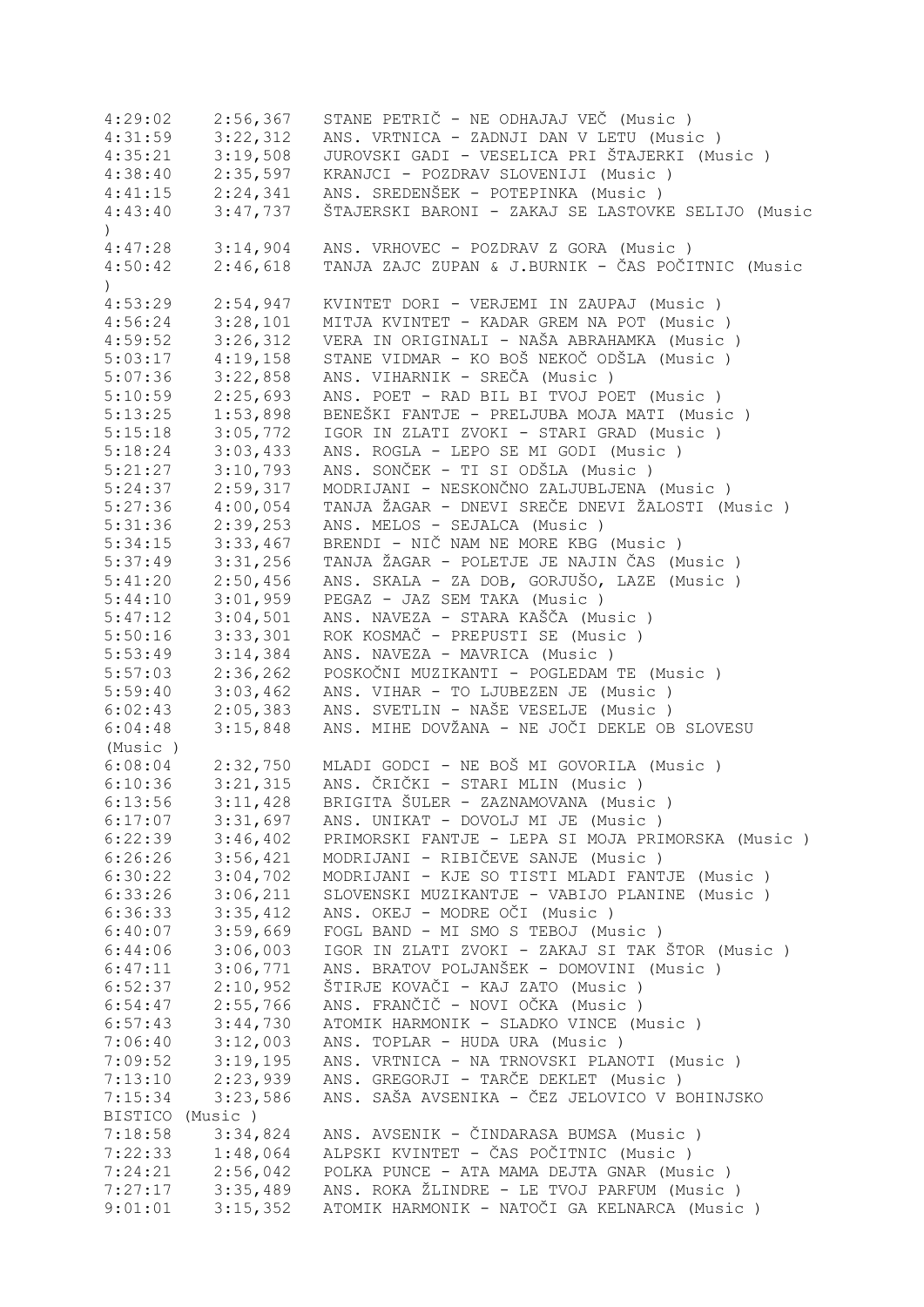| 9:04:16               | 3:15,349             | NAVIHANKE - ŠTUDENTSKA JE TEŽKA (Music)            |
|-----------------------|----------------------|----------------------------------------------------|
| 9:22:45               | 2:29,045             | ALPSKI KVINTET - V DRUŽBI VESELIH LJUDI (Music )   |
| 9:25:12               | 2:30,811             | NAVIHANKE - TI, TI, TI NAVIHANKA (Music)           |
| 9:27:43               | 1:58,334             | DONAČKA - BUGI VUGI (Music)                        |
| 9:29:41               | 3:31,151             | MLADI DOLENJCI - BREZ OTROŠKIH OČI (Music )        |
| 10:32:59              | 3:17,191             | ANS. NAGELJ - DOMOVINA V MOJEM SRCU (Music)        |
| 10:36:16              | 3:52,715             | ANS. HARMONIJA - KOT PTIČKI BREZ GNEZDA (Music )   |
| 10:40:08              | 3:21,318             | IVO MOJZER - DEČEK Z ULICE (Music)                 |
| 10:43:29              | 3:33,185             | FRENK NOVA & NATAŠA ZIBELNIK - SRCU SLEDIM (Music  |
| $\lambda$             |                      |                                                    |
| 11:02:15              | 4:00,805             | ANS. ŠTRK - ZAME NAJLEPSA SI MOJA DEŽELA (Music)   |
| 11:06:16              | 2:54,436             | ANS. VINKA CVERLETA - SLOVENSKIM DRUŽINAM (Music ) |
| 11:09:18              | 3:14,937             | MODRIJANI - NOČ NA MORJU (Music)                   |
| 11:12:33              | 2:43,434             | HAJDI - TVOJ POGLED MUČI ME (Music)                |
| 11:15:16              | 2:46,847             | PRIMORSKI FANTJE - JA, JA, JA, GO, GO, GO! (Music) |
| 11:18:03              | 3:01,468             | ANS. VIHAR - NA SONČNI STRANI ULICE (Music )       |
| 11:21:04              | 3:39,938             | ANS. CVET - MATERINSTVO (Music)                    |
| 11:24:44              | 2:44,702             | NOVI SPOMINI - TISTI DAN (Music)                   |
| 11:27:29              | 1:38,508             | BENEŠKI FANTJE - VESELI BENEČANI (Music )          |
| 11:29:07              | 3:49,784             | VAGABUNDI - SRCE SEM DOBRI ZEMLJI DAL (Music)      |
| 11:32:57              | 2:19,972             | ANS. ZASAVCI - IGRAMO VAM (Music)                  |
| 11:35:17              | 2:20,499             | ANS. BRANETA KLAVŽARJA - URA STRAHOV (Music)       |
|                       |                      | KRAJCARJI - KO ZMANJKA BENCINA (Music)             |
| 11:37:37              | 3:19,289<br>3:05,372 |                                                    |
| 11:40:56              |                      | ZAKA PA NE - KRALJ ULICE (Music)                   |
| 11:44:01              | 3:01,492             | KOMPROMIS - V OBJEMU MLADOSTI (Music)              |
| 11:47:03              | 3:22,266             | IVO MOJZER - KO SI SE DAVI ZBUDILA (Music)         |
| 11:50:25              | 1:43,150             | TRIO STANKA FAJSA & JANI PIRŠ - KDOR LJUBI IZ      |
| VSEGA SRCA (Music)    |                      |                                                    |
| 11:52:08              | 2:46,879             | ZLATI MUZIKANTI - DEKLICA MORJA (Music)            |
| 11:54:55              | 1:50,803             | ANS. MIRKA ŠLIBARJA - MI SMO PA TRŽIČANI (Music )  |
| 11:56:45              | 3:04,186             | ANS. NEMIR - SE UJETI NE PUSTIM (Music)            |
| 11:59:49              | 3:16,647             | DOMEN KUMER - MOJA DUŠA (Music)                    |
| 12:03:05              | 3:05,051             | MLADI ODMEV - ADIJO PAMET (Music)                  |
| 12:06:10              | 1:58,090             | ANS. ROKA ŽLINDRE - NA HIPODROMU (Music)           |
| 12:08:08              | 2:58,193             | VESELE ŠTAJERKE - POMLADNI VETER (Music)           |
| 12:11:06              | 2:34,244             | ANS. BRANETA KLAVŽARJA - LEPA DEKLETA LJUBIJO      |
| BARABE (Music)        |                      |                                                    |
| 12:13:40              | 1:26,946             | ANS. GAŠPERJI - GOLICA (Music)                     |
| 12:15:07              | 2:13,662             | ANS. SREDENŠEK - SPREHOD OB OBALI (Music)          |
| 12:17:20              | 3:14,272             | MAMA MANKA - V RITMU FUNKA (Music)                 |
| 12:20:35              | 3:30,660             | SLOVENSKI ZVOKI - ZDAJ JE VSE MINILO (Music)       |
| 12:24:05              | 2:47,058             | ALPSKI KVINTET - NIČ NE OKLEVAJ (Music)            |
| 12:26:52              | 3:48,130             | ANS. POGUM - ZAPOJ PRIJATELJ STARI (Music)         |
| 12:30:40              | 2:48,868             | ANS. NAGELJ - PREŠMENTANA DEKLETA (Music )         |
| 12:33:29              | 4:06,296             | ANS. TONIJA VERDERBERJA - ZA VELIKIM MORJEM (Music |
| $\left( \right)$      |                      |                                                    |
| $12:37:35$ $2:17,088$ |                      | DENIS NOVATTO - BENEŠKI KARNEVAL (Music )          |
| $12:39:52$ $3:43,204$ |                      | ANS. GAŠPERJI - SNEŽNA PRAVLJICA (Music )          |
| 12:43:34              | 3:19,292             | STANKO PETRIČ IN ANS. SVETLIN - BELO OBLEKO SI ŽE  |
| NOSILA (Music)        |                      |                                                    |
| $12:46:53$ $4:02,823$ |                      | PRIMOŽ BULC - HRIBOVSKA POLKA (Music)              |
| 12:50:56              | 3:10,813             | ZREŠKA POMLAD - LJUBIM TE, SLOVENIJA ZELENA (Music |
| $\left( \right)$      |                      |                                                    |
| 12:54:06              | 2:22,078             | ŠTIRJE KOVAČI - BREZ VEZE (Music )                 |
| 12:56:28              | 3:32,658             | IGOR IN ZLATI ZVOKI - BREZ TEBE VEČ NE ZNAM (Music |
| $\left( \right)$      |                      |                                                    |
| 13:00:00              | 3:21,470             | BRENDI - KAKŠNA BO TA NORA NOČ (Music)             |
| 13:03:22              | 2:13,427             | OKTET SUHA - KRESNA PESEM (Music)                  |
| 13:05:35              | 5:41,726             | POSKOČNI MUZIKANTI - NAŠA ŠTAJERSKA (Music)        |
| 13:11:17              | 3:21,686             | MATEJA JAN - VEŠ OČE (Music)                       |
|                       |                      |                                                    |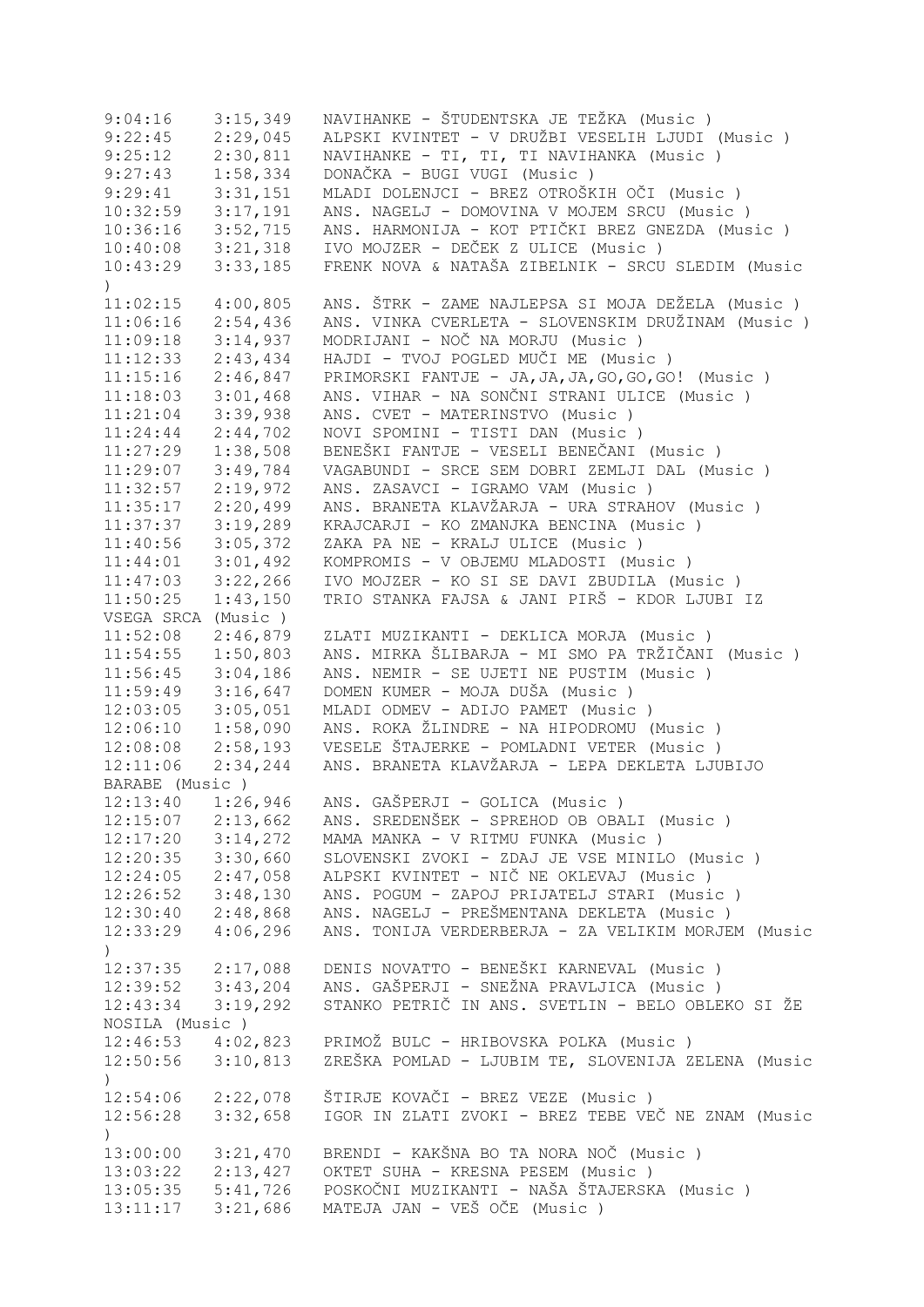| 13:14:38              | 3:26,079 | ANS. JERNEJA KOLARJA - TIHA JESEN ZORI (Music )   |
|-----------------------|----------|---------------------------------------------------|
| 13:18:04              | 3:20,878 | ANS. OBZORJE - DRUŽBA FANTOVSKA (Music )          |
| 13:21:24              | 3:00,143 | ANS. PETRA FINKA - MORSKA PRAVLJICA (Music )      |
| 13:24:24              | 2:41,229 | ANS. SPEV - POLETJE NA VASI (Music)               |
| 13:27:05              | 2:56,415 | ALPSKI KVINTET - JANEZOV BARITON (Music )         |
| 13:30:01              | 3:44,637 | ANS. VIHAR - DOBRO MI GRE (Music)                 |
| 13:33:46              | 2:01,547 | MODRIJANI - I FOLLOW RIVERS (Music )              |
| 13:35:47              | 3:15,117 | ANS. ŠARMERJI - LE PESEM TI POKLANJAM (Music )    |
| 13:39:02              | 3:05,605 | NOVI SPOMINI - VRAČAM SE NA DOLENJSKO (Music)     |
| 13:42:08              | 3:20,547 | VESELI DOLENJCI - POSLANA Z NEBES (Music)         |
| 13:45:28              | 2:58,622 | ŠTIRJE KOVAČI - ČAKAL SEM OB POTOKU (Music )      |
| 13:48:27              | 2:39,875 | JODEL EXPRESS - KRALJICA JODLANJA (Music)         |
| 13:51:06              | 3:10,064 | ANS. ŠTRK - JURKA, ŠMARNICA, KLINTON (Music)      |
| 13:54:17              | 3:15,131 | BLOŠKI ODMEV - TA LJUBEZEN (Music )               |
| 13:57:31              | 3:07,682 | DVOJČICI - MAMA VELIKO JE TVOJE SRCE (Music)      |
| 14:00:48              | 3:28,432 | ANS. VIHARNIK - PRVA HARMONIKA (Music )           |
| 14:04:16              | 3:14,139 | ŠRANGARJI - NA DRUGI STRANI MEJE (Music)          |
| 14:07:30              |          | PRIMORSKI FANTJE - RIBIČ (Music)                  |
|                       | 3:27,055 |                                                   |
| 14:10:57              | 2:27,783 | POP'N'DEKL - GREMO NA MORJE (Music)               |
| 14:13:24              | 2:16,076 | OPLOTNIČANI S TINETOM - KJE SO TISTI MLADI FANTJE |
| (Music)               |          |                                                   |
| 14:15:40              | 2:52,588 | ANS. MLADIKA - NE BI TE VARALA (Music)            |
| 14:18:32              | 2:14,236 | ŠTIRJE KOVAČI - KOVAŠKA (Music )                  |
| 14:20:46              | 3:01,945 | MALIBU - NA VALENTINOVO (Music)                   |
| 14:23:48              | 2:41,146 | JODEL EXPRESS - NA RIBIŠKI KOČI (Music )          |
| $14:26:29$ $2:18,208$ |          | ANS. VIHAR - ŠE ČAKAM TE (Music)                  |
| 14:28:47              | 2:19,374 | BENEŠKI FANTJE - JO LE PRIDI TI MOJ POUBIČ (Music |
| $\mathcal{C}$         |          |                                                   |
| 14:31:06              | 2:42,575 | MALIBU - KAJ TI JE (Music)                        |
| 14:33:49              | 2:22,744 | ALPSKI KVINTET - RDEČI MAK (Music )               |
| 14:36:11              | 2:23,939 | JODLAR LOJZ - SPET JODLAMO (Music)                |
| 14:38:35              | 3:35,629 | NAVIHANKE - DEKLE IZ PRISTANA (Music)             |
| 14:42:11              | 3:16,037 | ALFI NIPIČ - SE POHORJE VIDI (Music)              |
| 14:45:27              | 3:00,226 | ANS. VRTNICA - SPOMIN NA DOM (Music)              |
| 14:48:27              | 2:55,344 | ŠTAJERSKIH 7 - VEM DA RADA ME IMAŠ (Music)        |
| 14:51:22              | 3:05,542 | ANS. GOLTE - POČITNICE V ŠPANIJI (Music )         |
| 14:54:27              | 3:45,347 | PEVSKI TRIO EROIKA - (Music)                      |
| 14:58:12              | 1:46,853 | ANS. KLATEŽI - PUNCA POJDI Z MANO (Music)         |
| 14:59:59              | 3:09,614 | GADI, VIKEND, NAVEZA - SLOVENSKI NARODNJAK (Music |
| $\mathcal{C}$         |          |                                                   |
| 15:03:09              | 4:10,544 | ANS. POET - FANT S HARMONIKO (Music)              |
| 15:07:19              | 2:54,620 | ANS. NAGELJ - V MENI NEKAJ SPI (Music)            |
| 15:10:13              | 2:31,437 | POSKOČNI MUZIKANTI - ADIJO MADAM (Music)          |
| 15:12:45              | 2:57,745 | ANS. UNIKAT - POROČNI VALČEK (Music )             |
| 15:15:42              | 2:31,323 | ALPENSOUND - I LIAB DI (Music)                    |
| 15:18:13              | 3:17,702 | FRANC KORBAR - POZIMI PA ROŽICE NE CVETO (Music)  |
| 15:21:30              | 2:32,736 | HLAPCI - ŠOFERSKA (Music)                         |
|                       | 3:33,508 | ŠENTJURSKI MUZIKANTI - LETOS JE EN LUŠT'N LET     |
| 15:24:03              |          |                                                   |
| (Music)               |          |                                                   |
| 15:27:36              | 3:21,693 | ANS. STORŽIČ - FALOT (Music)                      |
| 15:46:11              | 2:41,270 | JANI & FRANCI PIRŠ - TRI PLANIKE (Music)          |
| 15:48:52              | 2:31,800 | ROKONDO KVINTET - ČEZ TROJANE (Music)             |
| 15:55:00              | 2:46,725 | TANJA ZAJC ZUPAN & J.BURNIK - ČAS POČITNIC (Music |
| $\left( \right)$      |          |                                                   |
| 15:57:47              | 2:41,816 | ANS. SVETLIN - VEDNO NA POTI (Music )             |
| 16:00:28              | 3:18,059 | VESELI SVATJE - SE TI KAJ KOLCA (Music)           |
| 16:03:46              | 3:28,535 | SKUPINA CALYPSO - MOJA SLADKA LJUBICA (Music )    |
| 16:07:14              | 3:39,103 | ANS. BISERI - KO BOM ODŠLA (Music )               |
| 16:10:52              | 3:10,012 | ŠTIRJE KOVAČI - KAM LE ČAS BEŽI (Music )          |
| 16:14:01              | 2:53,492 | VESELE ŠTAJERKE - DAJ PIR NA HLADNO (Music)       |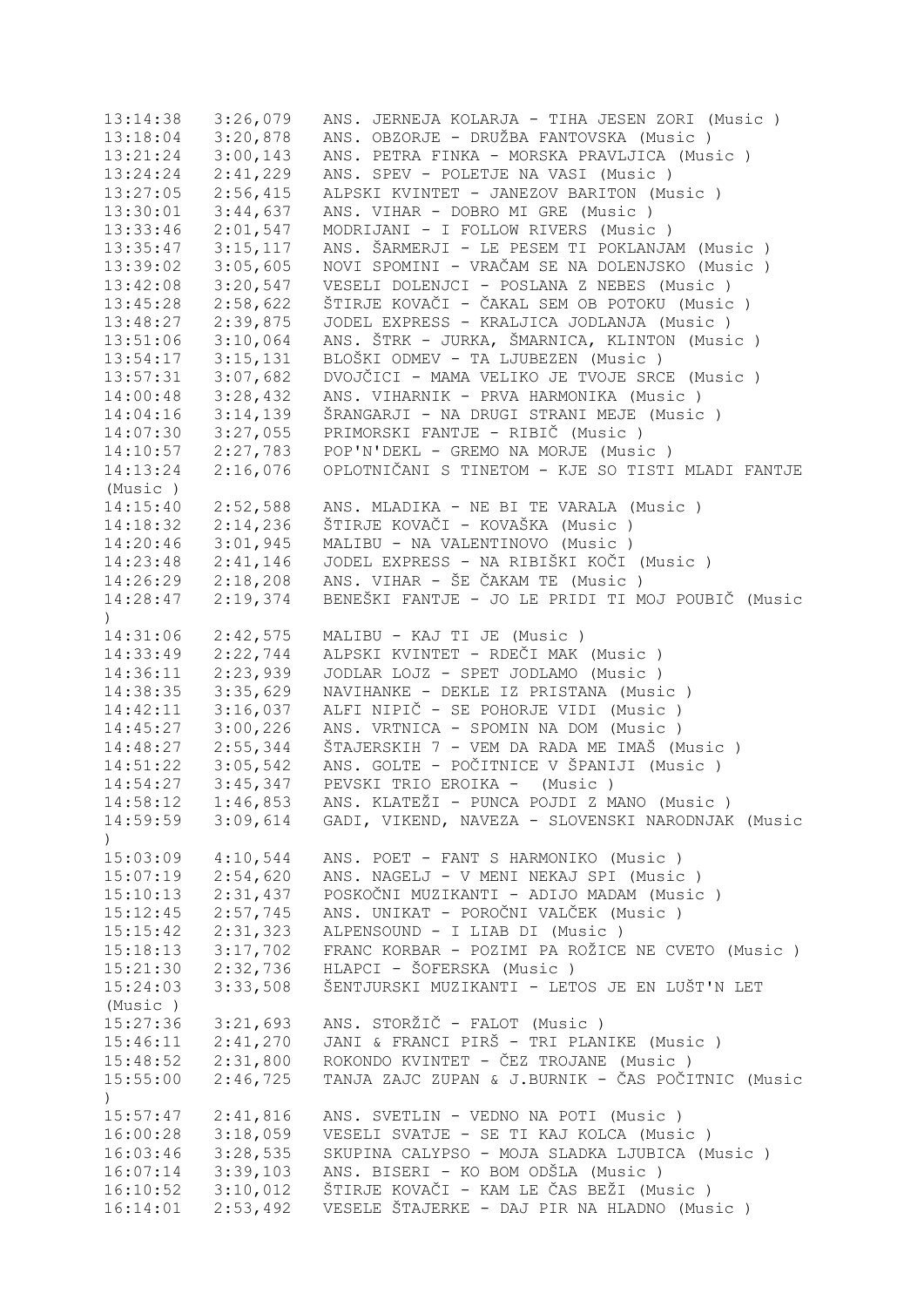| 16:16:55                     | 2:33,328 | BENEŠKI FANTJE - MOJI MAMICI (Music)               |
|------------------------------|----------|----------------------------------------------------|
| 16:19:27                     | 2:58,129 | SLOVENSKI MUZIKANTJE - VESELI MUZIKANT (Music)     |
| 16:25:00                     | 3:03,336 | ANS. AVSENIK - ENKRAT JA, ENKRAT NE (Music)        |
| 16:28:04                     | 2:45,322 | FRANC KORBAR - ŠOPEK RDEČIH ROŽ (Music )           |
| 16:30:49                     | 3:54,372 | BORIS KOPITAR - MAMA JE ENA SAMA (Music)           |
| 16:34:43                     | 3:12,072 | ZAPELJIVKE - BOŽIČNI ČAS (Music )                  |
| 16:37:55                     | 1:57,330 | RUDI ŠANTL - EN STARČEK JE ŽIVEL (Music)           |
| 16:39:52                     | 3:24,353 | KVINTET DORI - NAŠA DUMUVINA (Music )              |
| 16:43:15                     | 4:01,639 | MARKO PEZDIRC - VAL MORJA (Music)                  |
| 16:47:07                     | 1:32,451 | JODEL EXPRESS - KDOR ZNA PA ZNA (Music)            |
| 16:48:39                     | 3:19,155 | ANS. BRANETA KLAVŽARJA - DROBNA PREVARA (Music )   |
| 16:54:42                     | 2:21,559 | ANS. SPEV & DOMEN KUMER - VIDEZ VARA (Music)       |
|                              |          | PRIMORSKI FANTJE - LEDENE ROŽE (Music)             |
| 16:57:03                     | 4:53,245 |                                                    |
| $17:01:56$ $2:46,032$        |          | ALPSKI KVINTET - MLADI LOVEC (Music)               |
| 17:04:41<br>$\left( \right)$ | 3:03,239 | NOVI SPOMINI IN MAMA MANKA - NATOČIM CVIČKA (Music |
| 17:07:44                     | 3:38,521 | ANS. BRATOV POLJANŠEK - KJE SI OČKA MOJ (Music )   |
| 17:11:23                     | 3:56,399 | BOŽIDAR WOLFAND - WOLF - DOBRI STARI ČASI (Music ) |
| 18:44:38                     | 2:58,223 | ANS. SLAPOVI - BELO PISMO (Music)                  |
|                              |          |                                                    |
| 18:47:37                     | 3:02,476 | BRIGITA ŠULER - LJUBIJO (Music)                    |
| 18:50:38                     | 3:49,595 | KRAŠKI KVINTET - LJUBIM TE (Music)                 |
| 18:54:28                     | 3:26,101 | MALIBU - MA HUODTE GREMO HITRO (Music)             |
| 18:57:54                     | 2:51,536 | ŠTIRJE KOVAČI - NEKI VEČER (Music )                |
| 19:00:45                     | 3:00,905 | ANS. NIKA ZAJCA - NA VELIKO PLANINO (Music)        |
| 19:03:46                     | 4:17,032 | ANS. SPEV - PEL BI ZATE (Music)                    |
| 19:07:55                     | 3:48,296 | ANS. BRANETA KLAVŽARJA - ZARADI PESMI (Music )     |
| 19:11:42                     | 3:21,556 | ANS. UNIKAT - SRCE NE RAZUME (Music)               |
| 19:15:00                     | 4:15,844 | NOVA LEGIJA - DOTIK SRCA (Music)                   |
| 19:19:15                     | 2:47,038 | ANS. BUM - DAJ, SKULIRAJ SE (Music)                |
| 19:25:21                     | 3:10,973 | BENEŠKI FANTJE - CIKORIJA AN KAFE (Music )         |
| 19:28:32                     | 4:32,562 | ZREŠKA POMLAD - ZADNJI POLETNI DAN (Music )        |
| 21:06:06                     | 2:15,753 | TA PRAVIH 6 - STARI ATA BOŠ (Music)                |
| 21:08:21                     | 2:10,766 | ZREŠKA POMLAD - TE DOMAČE VIŽE (Music )            |
| 21:10:31                     | 2:13,381 | ANS. VITA MUŽENIČA - UGANKA STARA ZNANKA (Music)   |
| 21:12:44                     | 3:11,585 | JANI PIRŠ - JAZ PA NIČ (Music )                    |
| 21:15:55                     | 3:21,847 | ANS. SPEV - EDINO UPANJE (Music)                   |
| 21:19:16                     | 3:29,197 | ANS. MATJAŽA KOKLJA - FANTIČ MOJ (Music )          |
| 21:25:16                     | 2:59,669 | ANS. SREDENŠEK - GORSKA PRAVLJICA (Music )         |
| 21:28:15                     | 3:29,440 | ANS. FRANCA POTOČARJA - DEKLE IZ MLINA (Music)     |
| 21:31:45                     | 3:26,901 | TANJA ŽAGAR - ZAME ZAKANTAJ (Music)                |
| 21:35:11                     | 3:38,955 | ANS. SVETLIN - LEPO JE DELITI LJUBEZEN Z NEKOM     |
| (Music)                      |          |                                                    |
| 21:38:50                     | 3:32,213 | OGNJENI MUZIKANTI - MOJE DEKLE (Music)             |
| 21:42:22                     | 3:28,390 | ANS. ROSA - ZA VEDNO TVOJA (Music)                 |
| 21:45:50                     | 3:51,549 | ANS. BUM - RAD BI LE Z NJO ŠEL SKOZI JESEN (Music  |
| $\left( \right)$             |          |                                                    |
|                              |          | ALPSKI KVINTET - NAŠA PESEM NAJ ZVENI (Music)      |
| 21:49:42<br>21:52:19         | 2:38,098 | ANS. AKORDI - HIŠICA IZ MOJE MLADOSTI (Music )     |
|                              | 2:55,136 |                                                    |
| 21:55:14                     | 3:00,570 | GADI - POJDI Z NJIM (Music)                        |
| 21:58:15                     | 2:15,411 | INGRID BRUGEMMAN - ŽELIM SI FANTA (Music)          |
| 22:00:30                     | 2:55,110 | ANS. POGUM - LJUBEZEN VSE SPREMENI (Music )        |
| 22:03:25                     | 6:11,713 | TURBO, ČUKI, POSKOČNI MUZIKANTI - MIX (Music )     |
| 22:09:37                     | 3:29,532 | ANS. VASOVALCI - PRIJATELJI GORA (Music)           |
| 22:13:06                     | 2:07,435 | ZAPELJIVKE - ROJ KRESNIC (Music)                   |
| 22:15:14                     | 2:32,449 | ALPSKI KVINTET - VRNIL SI SE NAZAJ (Music)         |
| 22:17:46                     | 4:02,140 | POP DESIGN - KOT PAJČOLAN (Music)                  |
| 22:21:48                     | 3:52,496 | MODRIJANI - VENEČEK RIBIČEVE SANJE & PEL BI ZATE   |
| (Music)                      |          |                                                    |
| 22:25:40                     | 3:28,674 | ALFI NIPIČ - ZBOGOM PRIJATELJ (Music)              |
| 22:29:09                     | 2:54,668 | ANS. UNIKAT - SREČA JE (Music)                     |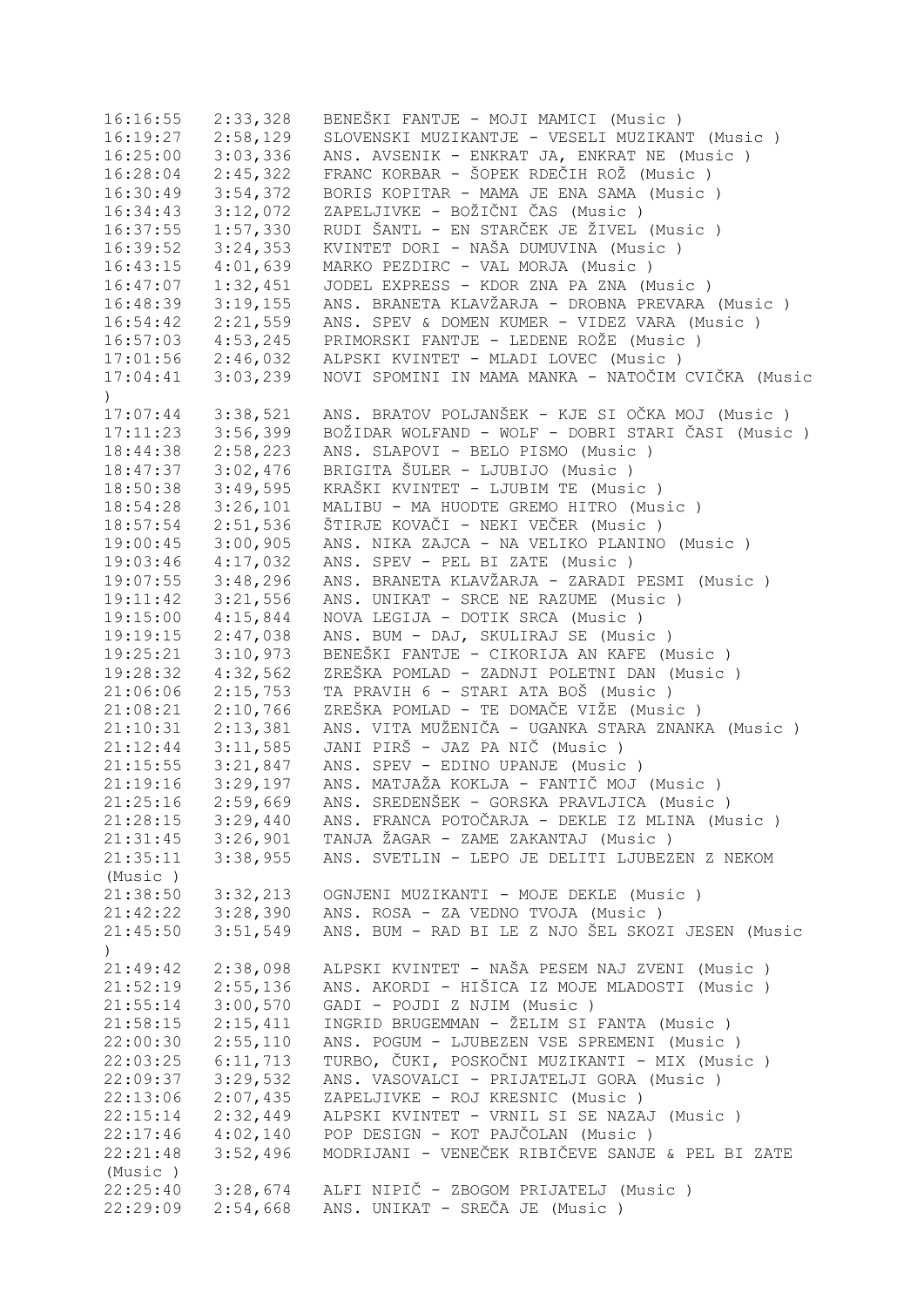| 22:32:04   | 3:38,817 | ANS. TONETA RUSA - VRNI SE DOMOV (Music)          |
|------------|----------|---------------------------------------------------|
| 22:35:42   | 3:13,077 | ANS. GOLTE - NAJLEPŠA SI (Music)                  |
| 22:38:55   | 3:10,627 | MODRIJANI - NOČ NA MORJU (Music)                  |
| 22:42:05   | 1:54,519 | SLOVENSKI ZVOKI - ŠOFERSKA POLKA (Music )         |
| 22:44:00   | 2:08,460 | ANS. PETRA FINKA - NI MI MAR (Music)              |
| 22:46:08   | 1:37,817 | JODEL EXPRESS - KDOR ZNA PA ZNA (Music)           |
| 22:47:46   | 4:16,160 | ČUKI - KROKODILČKI (Music )                       |
| 22:52:03   | 2:32,346 | JANI PIRŠ - OŽENI SE, DOKLER SI MLAD (Music )     |
| 22:54:35   | 3:56,755 | ANS. TONIJA SOTOŠKA - PUNČKA ZASPI (Music )       |
| 22:58:32   | 2:45,066 | ANS. GOLTE - ČE TI BOŠ MOJA PUNCA (Music )        |
| 23:01:16   | 3:25,642 | ANS. TONETA RUSA - ZVON ŽELJA (Music)             |
| 23:04:42   | 2:26,751 | SLOVENSKI MUZIKANTJE - VSAK SE Z NAMI VESELI      |
| (Music)    |          |                                                   |
| 23:07:08   | 3:03,048 | ČUKI - TI LUNA NAGAJIVA (Music )                  |
| 23:10:11   | 3:51,486 | LAŠKA PIHALNA GODBA - TRIDESET LET (Music)        |
| 23:14:02   | 3:31,602 | NE ME JUGAT - JA JA JA (Music)                    |
| 23:17:34   | 4:46,324 | PRIMORSKI FANTJE - NE JOKAJ (Music)               |
| 23:22:20   | 3:12,750 | JASMINA BUČ - LJUBIM TE IN SOVRAŽIM (Music )      |
| 23:25:32   | 3:06,745 | ANS. SPEV - RECI DA BOŠ MOJA (Music )             |
| 23:28:39   | 2:40,135 | ANS. MLADIKA - RADA IMAM (Music)                  |
| 23:31:18   | 3:01,930 | ANS. BRANETA KLAVŽARJA - DROBNA PREVARA (Music )  |
| 23:34:20   | 2:52,715 | SLAPOVI - ROŽE Z DOMAČEGA VRTA (Music )           |
| 23:37:13   | 2:19,387 | VLADKO SREDENŠEK - VESELI GODCI (Music)           |
| 23:39:31   | 3:00,020 | JODLAR LOJZ - TIHI DOMEK (Music)                  |
| 23:42:30   | 3:08,637 | KRANJSKI MUZIKANTJE - ŽIVLJENJE SMISEL LE TAKRAT  |
| IMA (Music |          |                                                   |
| 23:45:36   | 3:46,670 | BOŠTJAN KONEČNIK - BREZ IZPITA SEM OSTAL (Music ) |
| 23:49:22   | 4:00,331 | KORBAR IRGOLIČ MANCINI - DOMOVINA (Music)         |
| 23:56:53   | 4:53,283 | ČUKI - ZANZIBAR (Music)                           |
|            |          |                                                   |

| 0:01:47              | 2:33,212 | ANS. GAŠPERJI - SINJE MORJE (Music)                         |
|----------------------|----------|-------------------------------------------------------------|
| 0:04:20              | 2:43,716 | JODEL EXPRESS - KRALJICA JODLANJA (Music)                   |
| $0:07:03$ $3:11,113$ |          | SKUPINA ŠPICA - LAJF TAPRAV (Music )                        |
| $0:10:13$ $3:46,652$ |          | MARTIN TEŽAK - IGRA LJUBEZNI (Music)                        |
| 0:13:59              | 4:00,120 | VILI RESNIK - IN ZADIŠIJO DALIJE (Music )                   |
| 0:17:59              | 3:11,769 | VESELE ŠTAJERKE - OJ ZBOGOM KAMRICA MOJA (Music )           |
| 0:23:48              | 3:50,772 | JODEL EXPRESS - IBER DOZA (Music)                           |
| 0:27:38              | 3:22,407 | ANS. BRATOV POLJANŠEK - POVEJ ZAKAJ (Music )                |
| $0:31:01$ $1:53,696$ |          | DENIS NOVATTO - OD VASI DO VASI (Music)                     |
| 0:32:54              | 3:48,987 | ANS. FRANCA MIHELIČA - KJER LASTOVKE GNEZDIJO               |
| (Music)              |          |                                                             |
| 0:36:43              | 3:24,689 | FANTJE Z VASI - ŠPORTNIK (Music )                           |
| 0:40:08              | 4:10,232 | GLOBAL KRYNER - HEY JUDE (Music)                            |
| 0:44:18              | 2:22,092 | VESELI GORENJCI - DOMAČI KRAJ (Music )                      |
| 0:46:40              | 2:56,418 | IGOR IN ZLATI ZVOKI - STARI GRAD (Music )                   |
| $0:49:36$ $3:04,956$ |          | ŠTIRJE KOVAČI - NI VSE BOGASTVO (Music )                    |
| 0:52:41              | 3:00,068 | HARMONIKARSKI ORK. MIRNA PEČ - NOČ NA MORJU (Music          |
|                      |          |                                                             |
| $0:55:41$ $3:56,273$ |          | ANS. GAŠPERJI - PASTIRČEK (Music )                          |
| $0:59:37$ $3:47,392$ |          | ATOMIK HARMONIK - JASMINA (Music)                           |
| $1:03:24$ $3:16,207$ |          | SKUPINA CALYPSO - TAKOJ SI PADLA (Music)                    |
| $1:06:40$ $3:44,899$ |          | APLAVZ - V SRCU NOSIM DOMOVINO (Music)                      |
| $1:10:25$ $3:47,754$ |          | VESELE ŠTAJERKE - UJELA SEM ŠOPEK (Music)                   |
| $1:14:13$ $3:41,558$ |          | ANS. PETRA FINKA - ŠE ENKRAT ŠLA S TEBOJ BI PRED            |
| OLTAR (Music)        |          |                                                             |
|                      |          | 1:17:54 4:05,532 ANS. MIRA KLINCA - VSE ENKRAT MINE (Music) |
|                      |          | 1:21:59 3:26,901 ANS. POGUM - ZLATA NIT ŽIVLJENJA (Music)   |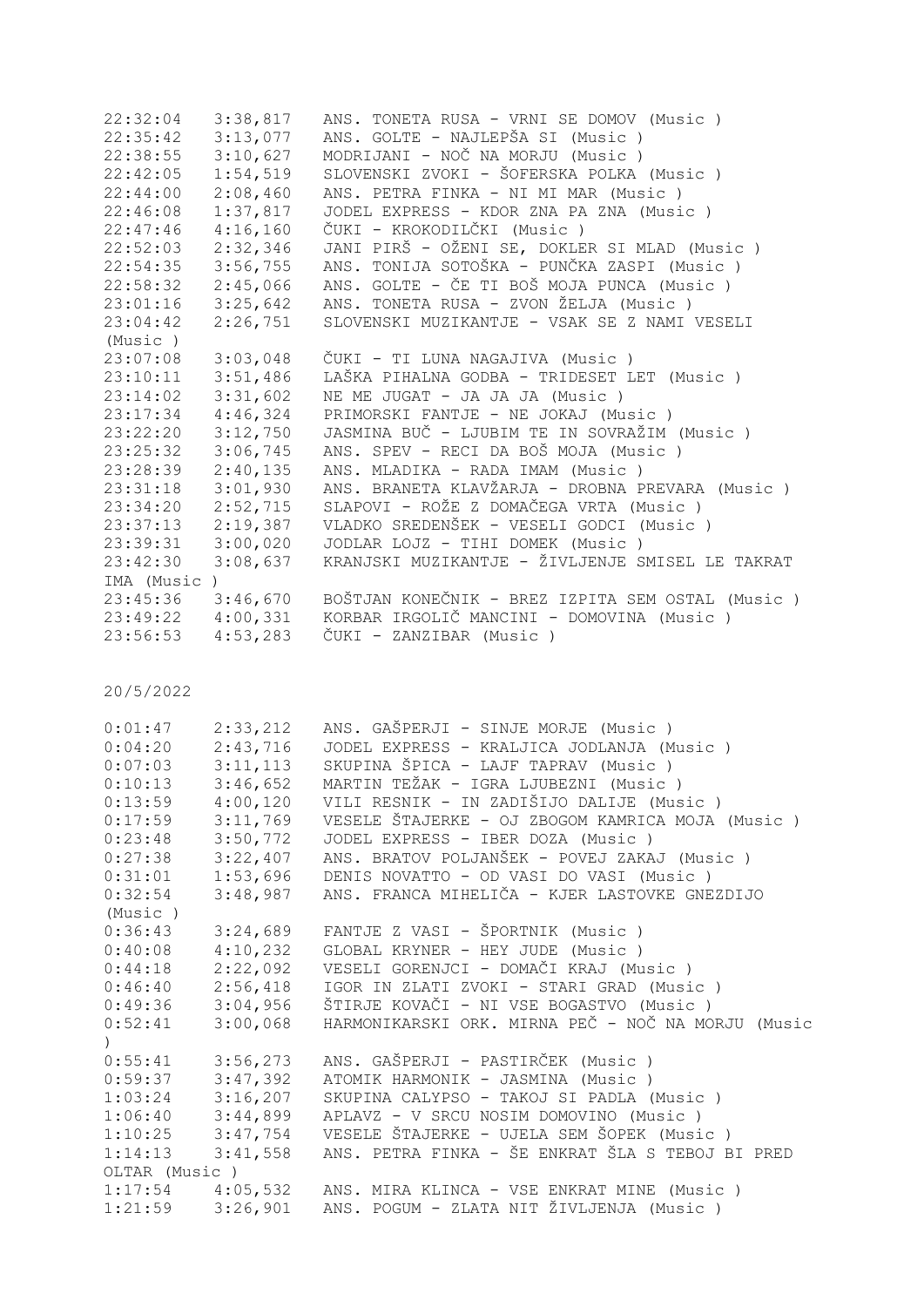| 1:25:26                     | 4:18,954 | PRIMORSKI FANTJE - S TABO PRAZNOVATI (Music )               |
|-----------------------------|----------|-------------------------------------------------------------|
| 1:29:45                     | 3:09,388 | ANS. SKALA - ODA CVIČKU (Music)                             |
| 1:32:54                     | 3:22,742 | TA PRAVI FALOTI - MLADOSTI NE DAM (Music)                   |
| 1:36:17                     | 3:36,148 | ANS. POGUM - NIKOLI POZABLJENA (Music)                      |
| 1:39:53                     | 2:15,121 | ROKONDO KVINTET - OBJEMI ME (Music)                         |
| 1:42:07                     | 2:39,092 | ANS. MARJANA HERCOGA - KADAR VAM ZAPOJEM (Music)            |
| 1:44:46                     | 3:51,673 | ANS. SPEV - MIRNO SANJAJ (Music)                            |
| 1:48:38                     | 2:40,620 | SLOVENSKI OKTET - KATRCA (Music)                            |
| 1:51:18                     | 3:22,987 | ŠPELA GROŠELJ - GREMO NA OBALO (Music)                      |
| 1:54:41                     | 2:57,740 | MLADI ODMEV - KLEPET OB KAVI (Music)                        |
| 1:57:39                     | 3:09,059 | PRLEŠKI KVINTET - DOBRA MISEL (Music )                      |
| 2:00:48                     | 2:31,077 | ROBERT GOTER TRIO - NA GOLICI (Music)                       |
| 2:03:19                     | 2:05,999 | BENEŠKI FANTJE - SONČNO JUTRO (Music)                       |
| 2:05:24                     | 2:04,459 | ANS. ROSA - ŽIVETI JE LEPO (Music)                          |
| 2:07:29                     | 3:04,110 | ANS. VRT - VRTNA VESELICA (Music)                           |
| 2:10:33                     | 3:01,759 | ANS. VINKA CVERLETA - HEJ ŠOFERJI (Music )                  |
| 2:13:34                     | 3:40,270 | BRIGITA ŠULER - STARE BALADE (Music)                        |
| 2:17:14                     |          | SLAPOVI - LE SANJE (Music)                                  |
|                             | 3:12,455 |                                                             |
| 2:20:27                     | 2:45,465 | ANS. KARAVANKE - MOJA FANI (Music)                          |
| 2:23:12                     | 3:41,584 | VESELE ŠTAJERKE - ČAROBNA NOČ (Music)                       |
| 2:26:54                     | 2:53,784 | ANS. GAŠPERJI - VABILO PLANIN (Music)                       |
| 2:29:47                     | 3:31,370 | TANJA ŽAGAR - POLETJE JE NAJIN ČAS (Music)                  |
| 2:33:18                     | 3:41,810 | ANS. POGUM - ZAPOJ, PRIJATELJ STARI (Music)                 |
| 2:37:09                     | 3:25,254 | ANS. VIHAR - LJUBITI MUZIKANTA (Music)                      |
| 2:40:34<br>$\left( \right)$ | 3:17,153 | ČUKI - ZAKAJ SE ME DOTIKAŠ, ČE ME NIMAŠ RAD (Music          |
| 2:43:51                     | 3:31,491 | DUO BO-BO - HLAČKE DOL (Music)                              |
| $2:47:23$ $4:04,871$        |          | ZLATI MUZIKANTI - LE PRIJATELJA BODIVA (Music )             |
| 2:51:27                     | 5:23,083 | ALPSKI KVINTET - K SOSEDOVIM NA KAVO (Music)                |
| 2:56:50                     | 2:59,001 | ANS. RUBIN - PRISPELO JE PISMO S TUJINE (Music )            |
| 2:59:49                     | 4:02,183 | ALFI NIPIČ - VEM DA TIHO SPIŠ (Music )                      |
| 3:03:51                     | 3:02,747 | ANS. FRANČIČ - ŠENTJERNEJSKI PETELIN (Music)                |
| 3:06:54                     | 2:12,961 | ANS. GAMA - PEK (Music)                                     |
| 3:09:07                     | 3:05,575 | NATALIJA KOLŠEK - SOLZA TIHO PADLA JE NA DLAN               |
| (Music)                     |          |                                                             |
| 3:12:12                     |          | 2:51,458 ANS. ZUPAN - V STANETOVI KLETI (Music)             |
| 3:15:04                     | 3:28,370 | ANS. POPOTNIKI - NAD VASJO (Music)                          |
| 3:18:32                     | 3:10,364 | ANS. VITA - GOSTILNA PRI JANEZU (Music)                     |
| 3:21:52                     |          | 4:06,644 ANS. TONIJA VERDERBERJA - ZA VELIKIM MORJEM (Music |
| $\mathcal{C}$               |          |                                                             |
| 3:25:58                     | 2:56,153 | ANS. ZABAVLJAČI - POVEJTE MI ZAKAJ (Music)                  |
| 3:28:54                     | 2:35,243 | VERA IN ORIGINALI - KLEPETAVI KLARINETI (Music )            |
| 3:31:29                     | 3:54,781 | SOPRANOS - EDINA (Music)                                    |
| 3:35:24                     | 3:03,131 | ANS. SPOMINI - BREZDOMEC (Music)                            |
| 3:38:27                     | 2:56,132 | ANS. BITENC - VESELI GODEC (Music)                          |
| 3:41:23                     | 3:06,738 | SKUPINA ŠPICA - NA MENINI PLANINI (Music )                  |
| 3:44:29                     | 3:07,764 | FANTJE Z VASI - ZALJUBLJEN GORENJC (Music )                 |
| 3:47:37                     | 2:14,094 | ANS. SVETLIN - JUBILEJNA POLKA (Music)                      |
| 3:49:51                     | 3:31,536 | ALFI NIPIČ - BOG TE ŽIVI (Music )                           |
| 3:53:22<br>$\mathcal{L}$    | 4:00,540 | JANI IN FRANCI PIRŠ - DOBER DAN DRAGI BRAT (Music           |
| 3:57:23                     | 3:33,387 | ANS. LOJZETA OGOREVCA - PRI SVETEM VIDU (Music)             |
| 4:00:56                     | 2:28,212 | ANS. SREDENŠEK - ZAKAJ BI NA PRAZNIK ČAKALA (Music          |
| $\left( \right)$            |          |                                                             |
| 4:03:24                     | 2:41,670 | PRELOŠKI TAMBURAŠI - TIHI VEČER (Music )                    |
| 4:06:05                     | 3:16,290 | FANTJE TREH DOLIN - SOSEDA GELA (Music)                     |
| 4:09:22                     | 3:51,765 | MARKO PEZDIRC - VAL MORJA (Music)                           |
| 4:13:13                     | 4:30,205 | FRANC MIHELIČ - KO HARMONIKA ZAPOJE (Music)                 |
| 4:17:43                     | 3:35,244 | ČUKI - BOSA (Music)                                         |
| 4:21:28                     | 3:39,947 | SKUPINA AMOR - KRAŠKA FEŠTA (Music )                        |
|                             |          |                                                             |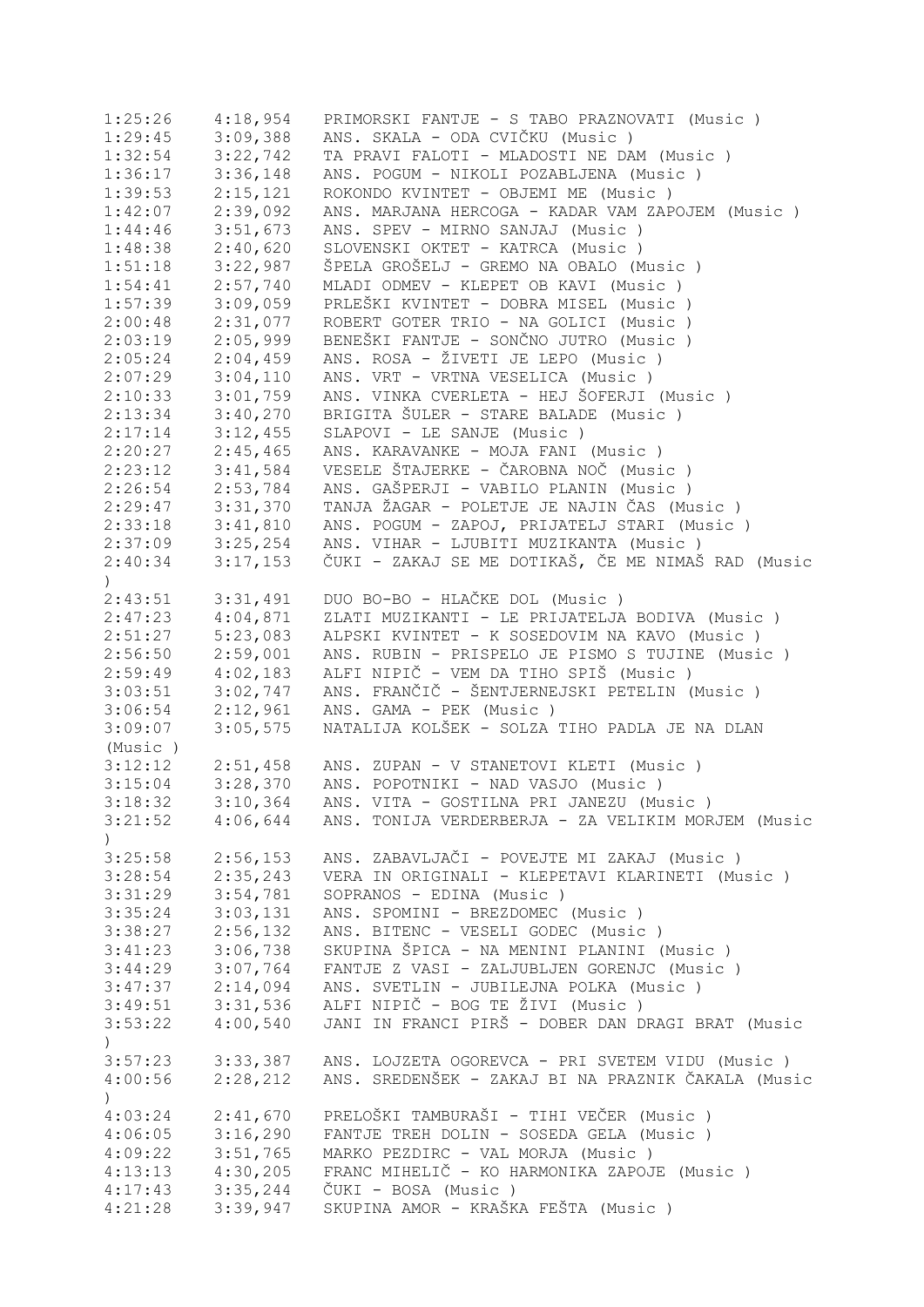| 4:25:08 | 3:27,516 | ANS. ŠALJIVCI - V SRCU ZVEST (Music)             |
|---------|----------|--------------------------------------------------|
| 4:28:35 | 2:19,046 | VESELI BEGUNJČANI - POLKA NA VOGLU (Music )      |
| 4:30:54 | 3:16,214 | ZAKA PA NE - NEKEGA JUTRA (Music)                |
| 4:34:10 | 1:58,702 | MLADI DOLENJCI - NA RIBNŠKEM SEJMU (Music)       |
| 4:36:08 | 2:07,055 | ANS. SVETLIN - PRAZNA VREČA NE STOJI POKONCI     |
| (Music) |          |                                                  |
| 4:38:15 | 2:59,701 | ANS. NASMEH - NASMEH NI GREH (Music)             |
| 4:41:15 | 4:27,097 | JODLAR LOJZ - NAPITNICA (Music)                  |
| 4:45:42 | 3:04,503 | FANTJE Z VASI - MAMICI (Music)                   |
| 4:48:46 | 3:10,203 | VAGABUNDI - MARIČKA (Music)                      |
| 4:51:56 | 3:59,664 | ALFI NIPIČ - MOJE SONCE SI TI (Music)            |
| 4:55:56 | 2:45,779 | ANS. VRTNICA - ZABAVNA LJUBEZEN (Music)          |
| 4:58:42 | 5:08,981 | MODRIJANI - VENEČEK RIBIČEVE SANJE & PEL BI ZATE |
| (Music) |          |                                                  |
| 5:02:34 | 3:51,219 | VAGABUNDI - ZA ČEŠNJEVO MIZO (Music )            |
| 5:06:13 | 3:17,585 | ANS. BITENC - TOČAJKA (Music)                    |
| 5:09:30 | 3:02,618 | MLADIH 5 - POLETNE NOČI (Music)                  |
| 5:12:32 | 3:46,650 | STANE VIDMAR - NIMAM VEČ SOLZE (Music)           |
| 5:16:18 | 3:55,007 | ANS. BITENC - POZDRAV KUKAVICE (Music)           |
| 5:20:13 |          | ANS. BISERI - POZABI ME (Music)                  |
|         | 2:48,377 |                                                  |
| 5:23:01 | 3:12,546 | GORENJSKI KVINTET - PREHITRO MIMO JE MLADOST     |
| (Music) |          |                                                  |
| 5:26:13 | 2:18,803 | ANS. VITA - CIN, CIN (Music )                    |
| 5:28:32 | 3:11,861 | ANS. IVANA RUPARJA - KDOR POJE RAD (Music)       |
| 5:31:44 | 2:52,302 | KOLOVRAT - RADA SEM VETER (Music)                |
| 5:34:36 | 3:52,325 | OKROGLI MUZIKANTJE - STARI ZVONAR (Music)        |
| 5:38:28 | 3:45,742 | KVINTET DORI - CIGAN S KITARO (Music )           |
| 5:42:13 | 3:07,006 | SLOVENSKI ZVOKI - STARI ČASI (Music )            |
| 5:45:20 | 3:15,226 | SLOVENSKI MUZIKANTJE - MOJA LJUBEZEN (Music )    |
| 5:48:35 | 4:09,226 | ANS. SPEV - PEL BI ZATE (Music)                  |
| 5:52:44 | 2:26,495 | SLOVENSKI MUZIKANTJE - POD LIPO DOMAČO (Music )  |
| 5:55:10 | 3:44,192 | MLADIH 5 - KO BOM ČAKALA NOČ (Music)             |
| 5:58:54 | 4:04,774 | ŠPELA GROŠELJ - MOČ SRCA (Music )                |
| 6:02:59 | 3:16,840 | ANS. POTEPUHI - NAJINI DNEVI (Music)             |
| 6:06:16 | 2:26,635 | NOVI SPOMINI - OSVAJALEC (Music)                 |
| 6:08:42 | 3:35,675 | ANS. UNIKAT - DOVOLJ MI JE (Music)               |
| 6:12:17 | 2:11,869 | ANS. PETRA FINKA - MOJA HARMONIKA (Music)        |
| 6:14:28 | 2:50,196 | ALFI NIPIČ - POJDI DEKLE (Music)                 |
| 6:17:18 | 2:33,795 | ANS. NAGELJ - LEPO JE MED GASILCI (Music)        |
| 6:19:51 | 3:13,844 | KOLOVRAT - TI SI TISTI (Music)                   |
| 6:25:20 | 3:32,006 | TAMBURAŠKA S. DUPLJAK - TI NE VEŠ KAJ JE ČUŠPAJS |
| (Music) |          |                                                  |
| 6:29:01 | 3:09,867 | MAJA ODERLAP - JAGER MUZIKANT (Music)            |
| 6:32:10 | 3:55,182 | SLOVENSKI ZVOKI - OČETOV KLJUČ (Music )          |
| 6:36:06 | 3:02,675 | ANS. LOJZETA SLAKA - VINSKA TRTA (Music )        |
| 6:39:08 | 3:52,390 | ANS. SPEV - MIRNO SANJAJ (Music)                 |
| 6:43:00 | 2:23,630 | SLOVENSKI MUZIKANTJE - POD LIPO (Music)          |
| 6:45:23 | 3:22,239 | ALPSKI KVINTET - ZATO SO PRIJATELJI (Music)      |
| 6:48:44 | 3:26,115 | VESELI DOLENJCI - NAJIN VEČER (Music)            |
| 6:54:30 | 3:41,740 | ANS. ROSA - Z ROKO V ROKI (Music )               |
| 6:58:11 | 3:16,139 | JODEL EXPRESS - SPOMIN (Music)                   |
| 7:06:39 | 3:34,584 | ANS. AKORDI - NAJINA ZGODBA (Music)              |
| 7:10:14 | 2:39,807 | TA PRAVIH 6 - PREBUJAM SE (Music)                |
| 7:12:54 | 2:49,484 | ALFI NIPIČ - POJDI DEKLE (Music)                 |
| 7:15:43 | 3:57,940 | MODRIJANI - SPOMIN NA PEVCA ŠE ŽIVI (Music )     |
| 7:19:41 | 3:17,959 | ANS. KOLOVRAT - VSE JE MOJE (Music)              |
| 7:22:58 | 3:10,479 | HIŠNI ANS. AVSENIK - ZLATI ČASI (Music )         |
| 7:26:08 | 3:14,018 | ANS. TONIJA VERDERBERJA - TECI TECI KOLPA MOJA   |
| (Music) |          |                                                  |
| 7:29:22 | 3:31,093 | FANTJE IZPOD ROGLE - MATERI (Music)              |
|         |          |                                                  |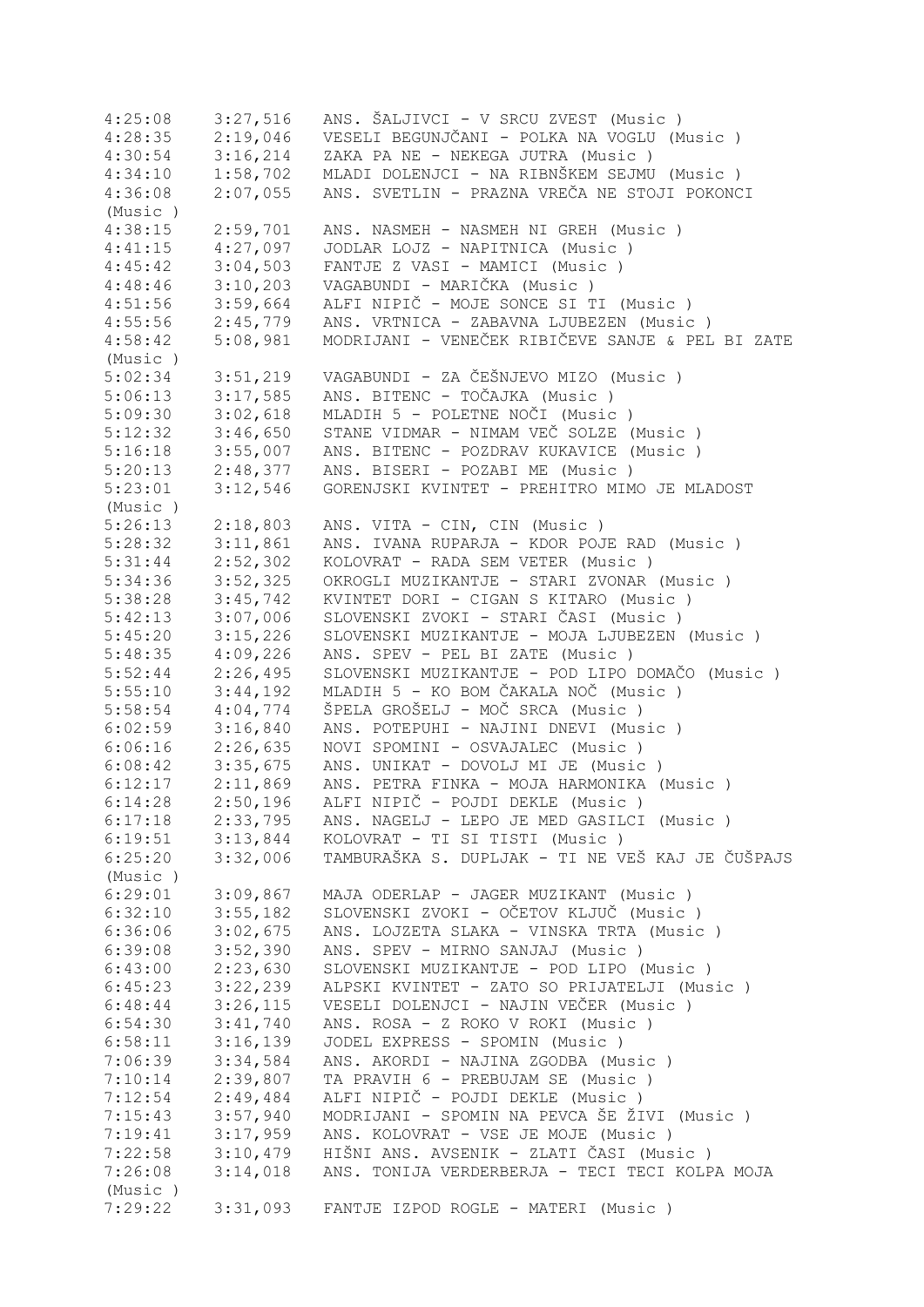9:03:02 3:09,579 ANS. GAŠPERJI - POMLADANSKO CVETJE (Music)<br>9:21:25 2:33,554 ANS. GAŠPERJI - SINJE MORJE (Music) 9:21:25 2:33,554 ANS. GAŠPERJI - SINJE MORJE (Music)<br>9:23:58 3:18,928 ANS. ZASAVCI - KJE NAJDEŠ MIR (Music 9:23:58 3:18,928 ANS. ZASAVCI - KJE NAJDEŠ MIR (Music)<br>9:27:16 5:50,271 MODRIJANI, ANS. VRT, ANS. POGUM - VENČ 9:27:16 5:50,271 MODRIJANI, ANS. VRT, ANS. POGUM - VENČEK TINETA LESJAKA (Music ) 10:39:01 3:13,726 ANS. KOLOVRAT - STEVARDESA (Music ) 10:42:15 2:56,489 SKUPINA ŠPICA - HVALA VAMA PREDRAGA STARŠA (Music  $\lambda$ 11:00:24 3:27,962 ANS. ROKA ŽLINDRE - SRCE PA ŠE VEDNO HREPENI (Music ) 11:03:52 4:02,795 ANS. NAVEZA - VSAK DAN MORAŠ POISKATI SONCE (Music  $\lambda$ 11:07:55 2:55,586 ANS. ERAZEM - ZAKAJ TAKO TE LJUBIM (Music ) 11:10:50 2:45,315 ANS. FRANČIČ - KNOBLEHAR (Music ) 11:13:35 2:44,980 VESELE ŠTAJERKE - SMRKLJA (Music ) 11:16:20 3:04,924 ČUKI - 100 NA URO (Music ) 11:19:25 3:29,333 ANS. NAGELJ - USPAVANJA ZA MOJE SRCE (Music ) 11:22:54 3:08,550 SLOVENSKI ZVOKI - PRIŠLA POMLAD BO SPET (Music ) 11:26:03 2:53,497 ŠTIRJE KOVAČI - NOVEMU SLAVLJENCU (Music ) 11:28:56 2:47,012 IGOR IN ZLATI ZVOKI - TIHI JESENSKI DNEVI (Music ) 11:31:43 3:26,899 TANJA ŽAGAR - ZAME ZAKANTAJ (Music ) 11:35:09 2:49,181 ANS. NAGELJ - ZAVRISKAJ IN ZAPOJ (Music ) 11:37:58 3:46,269 ANS. POGUM - NIKOLI POZABLJENA (Music ) 11:41:44 3:07,078 BORIS KOPITAR - VESELJE V SRCU NOSIM (Music ) 11:44:51 3:10,574 ANS. POET - BELA JADRA (Music ) 11:48:01 3:50,915 ZLATI MUZIKANTI - JESEN STIŽE DUNJO MOJA (Music ) 11:51:52 3:31,955 ATOMIK HARMONIK - ŽIVLJENJE JE KAKOR REKA (Music ) 11:55:24 3:05,140 DONAČKA - PRAVI KAVBOJ (Music ) 11:58:29 3:17,007 ANS. GAŠPERJI - VENCEK USPEŠNIC (Music ) 12:01:46 2:18,977 VLADO SREDENŠEK - VESELI GODCI (Music ) 12:04:05 3:46,236 JOŽICA SVETE - OSTANI MOJ (Music ) 12:07:51 3:29,644 ANS. MATJAŽA KOKLJA - FANTIČ MOJ (Music ) 12:11:20 2:41,565 ANS. BOBRI - LIPOV LIST (Music ) 12:14:02 3:15,436 TERCET DOMIMA - TAM KJER LUNICA (Music ) 12:17:17 3:04,441 FRANC KORBAR - DOMOVINA (Music ) 12:20:21 2:27,887 POP'N'DEKL - GREMO NA MORJE (Music ) 12:22:49 2:45,503 ANS. NEMIR - VSE ZVEZDE SEM PREŠTEL (Music ) 12:25:34 3:08,446 GADI - ONA NE IŠČE SANJ (Music ) 12:28:42 2:45,111 COTO, JASNA, ŠPELA IN LJUBICA - TRIJE PETELINI (Music ) 12:31:26 3:04,900 NAVIHANKE - OBLJUBI MI (Music ) 12:34:31 2:24,998 NAVIHANKE - NE VRAČAJ SE (Music ) 12:36:56 2:48,837 JODEL EXPRESS - OKTOBRA SE VESELIM (Music ) 12:39:45 3:19,772 ANS. ŠTRK - NAŠA PESEM NAJ GRE DO SRCA (Music ) 12:43:04 1:55,663 FOTODRUŠTVO TEZNO - OLJKA (Music ) 12:45:00 3:12,764 ALPSKI KVINTET - ROJSTNA VAS (Music)<br>12:48:13 3:19,731 ANS. ISKRA - ISKRA (Music) 3:19,731 ANS. ISKRA - ISKRA (Music ) 12:51:32 3:56,907 MODRIJANI - PEVCU V SPOMIN (Music ) 12:55:29 2:58,295 KD MIHAELOV SEJEM MENGEŠ - MOJ FANTIČ JE PRIJEZDIL, PIHA VETER ČEZ PLANINE (Music ) 12:58:27 3:17,472 VLADO SREDENŠEK - POMLAD JE NAJIN ČAS (Music ) 13:01:45 3:04,519 ANS. DARKA ATELŠKA - ZDRAVICA (Music)<br>13:04:49 3:56,480 MODRIJANI - RIBIČEVE SANJE (Music) 3:56,480 MODRIJANI - RIBIČEVE SANJE (Music ) 13:08:46 1:54,532 SAVINJSKI KVINTET - OKROGLA POLKA (Music ) 13:10:40 3:00,563 ANS. SPEV - ROŽA MOJA (Music ) 13:13:41 3:20,996 MODRIJANI - VILA Z NEBA (Music ) 13:17:01 3:13,415 ANS. ŠTRK - ŽELIM SI ŽELIM (Music ) 13:20:14 4:27,649 ALPSKI KVINTET - VENČEK USPEŠNIC (Music ) 13:24:42 3:28,841 SLOVENSKI ZVOKI - DAJ MI SRCE (Music ) 13:28:11 2:09,061 ANS. RUBIN - SRCE MI JE UKRADLA ŠTAJERKA (Music )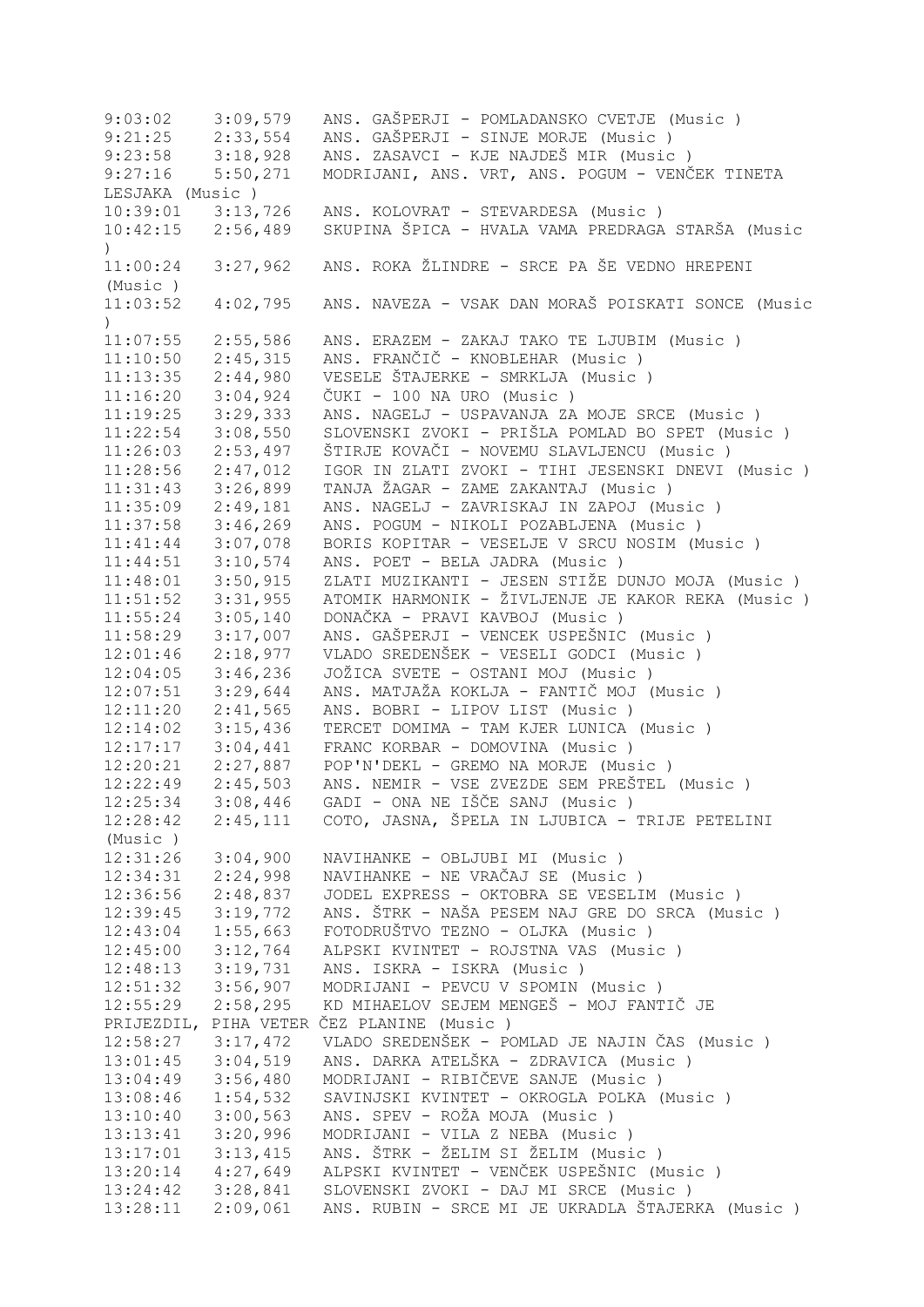13:30:20 2:52,947 SAVINJSKI KVINTET - ČAKAL SEM DEKLICO OB POTOKU (Music ) 13:33:12 2:24,654 VITEZI CELJSKI - NA OHCETNI DAN (Music ) 13:35:37 5:12,769 HELENA IN HAJNI BLAGNE - SREBRNA REKA (Music ) 13:40:59 3:35,223 ANS. PETRA FINKA - OPROSTI MI (Music ) 13:44:34 3:57,777 NAVIHANKE - SPOMNI SE NAME (Music ) 13:48:31 3:11,917 ALFI NIPIČ - SLOVENIJA OD KOD LEPOTE TVOJE (Music  $\lambda$ 13:51:43 2:58,102 SLOVENSKI MUZIKANTJE - VESELI MUZIKANT (Music ) 13:54:41 1:48,137 ALPSKI KVINTET - ČAS POČITNIC (Music ) 13:56:29 2:38,255 ANS. BRANETA KLAVŽARJA - LEPA DEKLETA LJUBIJO BARABE (Music ) 13:59:07 2:16,689 PRIMORSKI FANTJE - MA HUDI LES! (Music ) 14:01:24 7:00,813 DOMEN KUMER S PRIJATELJI - NARODNI HITMIX (Music ) 14:07:39 3:25,753 POSAVSKIH 5 - GRADOVI V OBLAKIH (Music ) 14:11:04 2:32,535 ANS. JUHEJ - KJE NOCOJ SI MUZIKANT (Music ) 14:13:37 2:52,097 ANS. BISERI - POZABI ME (Music ) 14:16:28 3:24,346 ANS. AKORDI - HEJ OČA, POVEJTE (Music ) 14:19:52 2:02,910 ANS. SVETLIN - NA SANEH (Music ) 14:21:55 3:22,214 ANS. LOJZETA SLAKA - TITANIK (Music ) 14:25:17 3:02,818 ANS. NEMIR - NA SIPINAH (Music ) 14:28:19 4:20,298 BRACO KOREN - DOBER DAN MAMA HELENA (Music ) 14:32:40 3:06,089 ANS. LOJZETA SLAKA - DANES NE, JUTRI DA (Music ) 14:35:46 2:59,364 ANS. TINETA STARETA - NAZAJ POD GORO (Music ) 14:38:54 3:15,551 ŠTAJERSKIH 7 - KO POLJUBIM TE (Music ) 14:42:09 3:14,793 MODRIJANI - NOČ NA MORJU (Music ) 14:45:24 2:15,990 HIŠNI ANS. AVSENIK - ŽALOSTNA DEKLICA (Music ) 14:47:40 5:51,511 MODRIJANI - VENČEK TINETA LESJAKA (Music ) 14:53:31 3:12,322 ANS. JUHEJ - SOBICA ZA DVA (Music ) 14:56:43 3:40,658 ANS. VIHAR - NE PRIMERJAJ ME Z NJO (Music ) 15:00:24 1:55,481 BENEŠKI FANTJE - OD KOD SI DEKLE TI DOMA (Music ) 15:02:19 3:35,716 ANS. VIHAR - PRISLUHNI MI (Music ) 15:05:55 2:38,860 ANS. AKORDI - RAD BI JO VIDEL (Music ) 15:08:33 2:06,899 HIŠNI ANS. JOŽOVC - GLASBENA RAZGLEDNICA (Music ) 15:10:40 3:19,806 ANS JOŽETA ŠKOBERNETA - NAIVNA NEŽIKA (Music ) 15:14:00 4:42,137 JODLAR LOJZ - SRNICA (Music ) 15:18:41 2:28,328 ANS. PUŠNIK - RAD TE MAM (Music ) 15:21:10 2:37,939 ALPSKI KVINTET - V DRUŽBI VESELIH LJUDI (Music ) 15:23:48 2:57,776 GAMSI - TRIGLAV NAS VABI (Music ) 15:26:45 3:21,338 DUPLJAK - EN ŠPANCIR (Music ) 15:45:20 2:47,589 ZLATI MUZIKANTI - DEKLICA MORJA (Music ) 15:48:06 3:56,747 OKROGLI MUZIKANTJE - PO SVOJI POTI GREM (Music ) 15:54:39 3:45,472 GADI - VZEMI SI TRENUTEK ZAME (Music ) 15:58:24 4:11,288 WERNER IN MAJA BLAGDAN - ENO SAMO JE ŽIVLJENJE (Music ) 17:02:13 3:06,438 NOVI SPOMINI IN MAMA MANKA - NATOČIM CVIČKA (Music ) 17:05:19 2:52,354 ANS. NAGELJ - VALČEK ZA MAMI (Music ) 17:08:11 2:34,934 GADI - NATE LE (Music ) 17:10:45 2:54,667 GORENJSKI KVINTET - ČE PRIDEŠ NAZAJ (Music ) 17:13:39 3:01,352 ANS. BRANETA KLAVŽARJA - DROBNA PREVARA (Music)<br>18:44:35 3:32,353 ZREŠKA POMLAD - POPLAČAL SI DOLG POET (Music) 18:44:35 3:32,353 ZREŠKA POMLAD - POPLAČAL SI DOLG POET (Music ) 18:48:07 3:21,935 MARKO VOZELJ - ZDAJ MOJ SVET (Music ) 18:51:28 3:11,150 ANS. KORENINE - TI SI VSE KAR ŽELIM (Music ) 18:54:39 3:15,252 KORADO IN BRENDI - GENIJ IN BEDAK (Music ) 18:57:54 3:09,319 MESEČNIKI - NI VSAK DAN V ŽIVLJENJU PRAZNIK (Music  $\lambda$ 19:01:12 3:38,060 SLOVENSKI MUZIKANTJE - LJUBEZEN JE ČAROBNA STVAR (Music )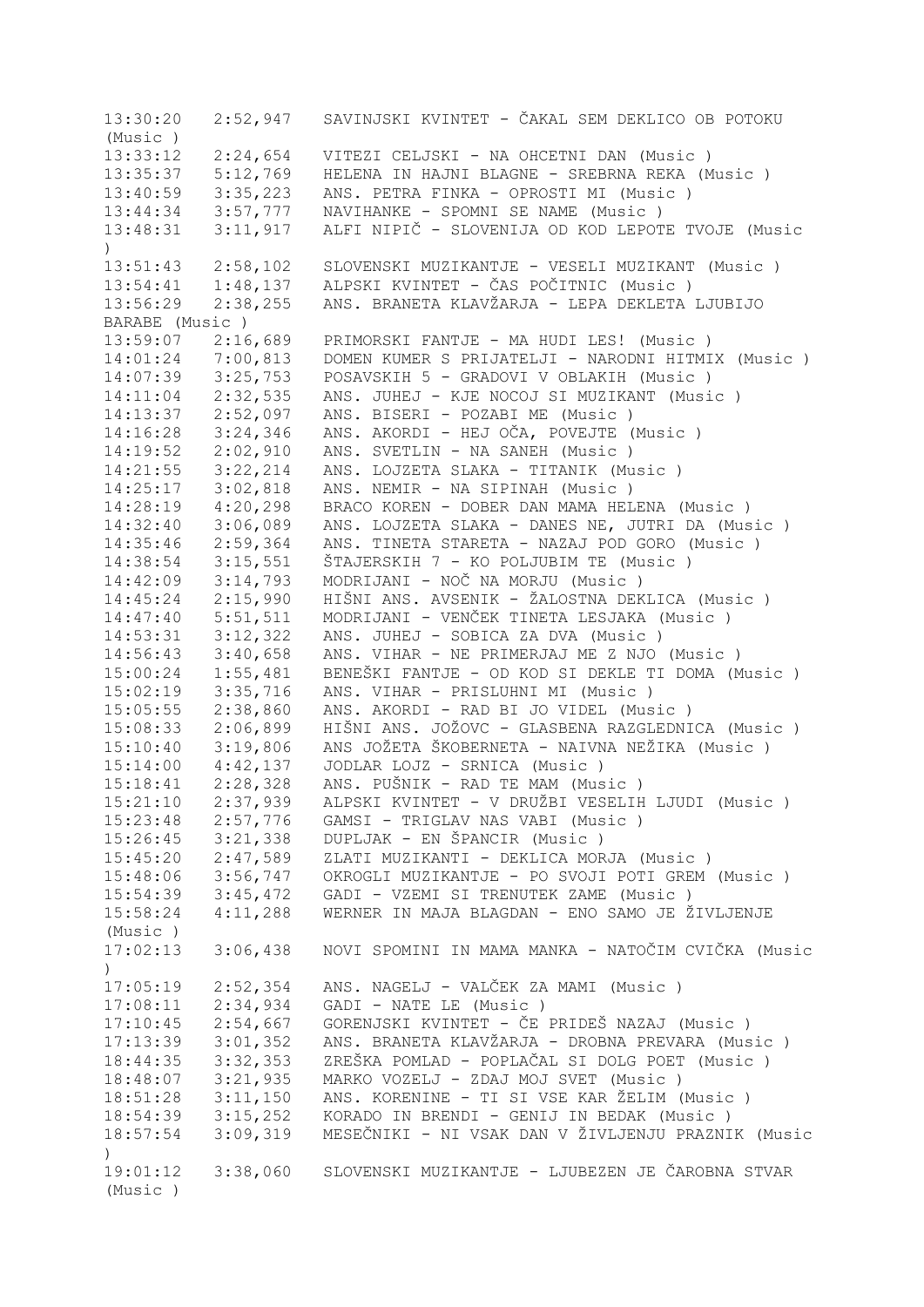| $\left( \right)$      |          | 19:04:50  2:46,666 TANJA ZAJC ZUPAN & J.BURNIK - ČAS POČITNIC (Music |
|-----------------------|----------|----------------------------------------------------------------------|
| 19:07:37              | 3:06,700 | ANS. GOLTE - ZAME SI KOT BISER (Music)                               |
| 19:10:43              | 3:17,141 | MALIBU - SLOVENEC SEM (Music)                                        |
| 19:13:59              | 2:54,980 | FRANC KOMPARE - HITRO MINE ČAS (Music)                               |
| 19:16:53              | 3:07,962 | TRUBADURJI - MI MIRU NE DA (Music)                                   |
| 19:20:00              | 3:11,800 | ANS. ROKA ŽLINDRE - STARI MUZIKANT (Music )                          |
| 19:26:31              | 2:52,161 | ANS. NEMIR - TAKO PUNCO BI RAD (Music)                               |
| 19:29:23              | 3:07,956 | FANTJE Z VASI - ARCNIJE ZVONKE RADOSTI (Music)                       |
| 19:47:44              | 3:23,406 | FANTJE Z VSEH VETROV - NE POZABI DOMOVINE (Music )                   |
| 19:51:07              | 2:33,283 | ANS. GAŠPERJI - BUMBADI BUDIBUM (Music)                              |
| 19:53:41              | 3:30,957 | HAJDI - TVOJ POGLED MUČI ME (Music)                                  |
| 19:57:11              | 2:29,479 | ANS. GOLIČNIK - V HIŠI SAMOTNI (Music )                              |
| 19:59:40              | 3:37,013 | OTO PESTNER - CVETJE V POLETJU (Music )                              |
| 20:03:17              | 3:13,043 | MI TRIJE IN STIŠKI KVARTET - ZA GORO (Music )                        |
| 20:06:29              | 3:10,949 | ANS. FRANCA MIHELIČA - MOJ DRAGI DOM (Music)                         |
|                       | 3:05,633 | ANS. GOLTE - POČITNICE V ŠPANIJI (Music )                            |
| 20:09:39<br>20:12:45  | 2:22,584 | IGOR IN ZLATI ZVOKI - ČESTITKE IN POZDRAVI (Music                    |
|                       |          |                                                                      |
| $\left( \right)$      |          |                                                                      |
| 20:15:07              | 3:40,699 | WERNER - KAKOR ANGEL (Music)                                         |
| 20:18:48              | 2:29,589 | ČUKI - ŠMENTANO DEKLE (Music)                                        |
| 20:21:17              | 3:17,741 | ANS. KOZJANSKI ZVEN - RAZBOJNIK GUZEJ (Music )                       |
| 20:24:34              | 3:13,083 | ANS. SPEV - V KLASJU SKRIT JE ČAS ŽANJIC (Music )                    |
| 20:27:47              | 4:34,876 | SLOVENSKI MUZIKANTJE - VENČEK POLK (Music )                          |
| 20:32:22              | 3:26,202 | ANS. UNIKAT - ISKAL SEM IN NAŠEL (Music)                             |
| 20:35:48              | 2:25,393 | JOŽE ŠALEJ - NA GOLTEH (Music)                                       |
| 20:38:13              | 3:26,758 | ANS. NIKA ZAJCA - ODŠLO JE POLETJE (Music)                           |
| 20:41:40              | 2:39,289 | ANS. LOJZETA OGOREVCA - PIŠEČKI MLINARJI (Music)                     |
| 20:44:18              | 3:31,328 | ALFI NIPIČ - BOG TE ŽIVI (Music)                                     |
| 20:47:49              | 2:45,094 | ANS. LIPOVŠEK - OD STARE POLKE BOLJŠEGA NI (Music                    |
| $\left( \right)$      |          |                                                                      |
| 20:50:34 2:47,472     |          | TRIO STANKO FAJSA - NA PLESU (Music)                                 |
| 20:53:22 3:28,148     |          | ATOMIK HARMONIK - TURBO POLKA (Music)                                |
| 20:56:50 2:41,216     |          | ANS. SPEV - POLETJE NA VASI (Music )                                 |
| 20:59:31              | 3:39,356 | SLOVENSKI MUZIKANTJE & KLAPA MALI GRAD - ŠIRNO                       |
| MORJE (Music)         |          |                                                                      |
| 21:03:10              | 3:07,736 | ZVITA FELTNA - TI DEKLE (Music)                                      |
| 21:06:18              | 3:47,988 | ZREŠKA POMLAD - NAJ NE BEŽI MLADOST (Music )                         |
| 21:10:05              | 3:00,546 | BOŠTJAN KONEČNIK - TOTA NAŠA VINSKA KLET (Music )                    |
| 21:13:06              | 2:29,163 | SLOVENSKI ZVOKI - KAJ PA REČE MAMCA MOJA (Music)                     |
| 21:15:35              | 3:31,202 | VAGABUNDI - PLEŠIVA V DEŽJU (Music )                                 |
| 21:19:06              | 2:23,056 | TA PRAVIH 6 - NEIZPETA PESEM (Music)                                 |
| 21:21:29              | 2:56,865 | ANS. CVET - FANT OD FARE (Music)                                     |
| 21:24:26              | 3:32,208 | ANS. ANTONA BIRTIČA - TATA OSTANI DOMA (Music)                       |
| 21:27:58              | 2:33,979 | ANS. DOTIK - KANOMELJSKA DOLINA (Music)                              |
| 21:30:31              | 3:31,494 | ANS. FRANCA FLERETA - VSA CVETOČA JE POMLAD (Music                   |
| $\mathcal{L}$         |          |                                                                      |
| 21:34:02              | 3:12,079 | MLADI ODMEV - ZAKAJ JOČEM NOCOJ (Music)                              |
| 21:37:14              | 2:24,522 | JANI PIRŠ - VSE JEMLJE HUDIČ (Music )                                |
| 21:39:38              | 2:39,511 | BARUNI - MOJCA LUŠTNO JE DEKLE (Music)                               |
| 21:57:31              | 2:59,989 | HARMONIKARSKI ORK. MIRNA PEČ - NOČ NA MORJU (Music                   |
| $\mathcal{L}$         |          |                                                                      |
| 22:00:31              | 3:08,958 | ANS. SVETLIN IN STANE PETRIČ - BELO OBLEKO SI ŽE                     |
| NOSILA (Music)        |          |                                                                      |
| 22:03:39              | 3:34,578 | MARJAN SMODE - MRTVA REKA (Music)                                    |
| $22:07:14$ $2:28,622$ |          | ANS. AKORDI - BILO POLETJE JE (Music)                                |
| 22:09:43              | 2:43,692 | FANTJE IZPOD ROGLE - 20 LET NAS PESEM DRUŽI (Music                   |
| $\mathcal{L}$         |          |                                                                      |
| 22:12:26              | 3:21,006 | ANS. CEGLAR - ČAKAL TE BOM (Music )                                  |
| 22:15:47              | 3:10,357 | DONAČKA - NA MOSTU (Music)                                           |
|                       |          |                                                                      |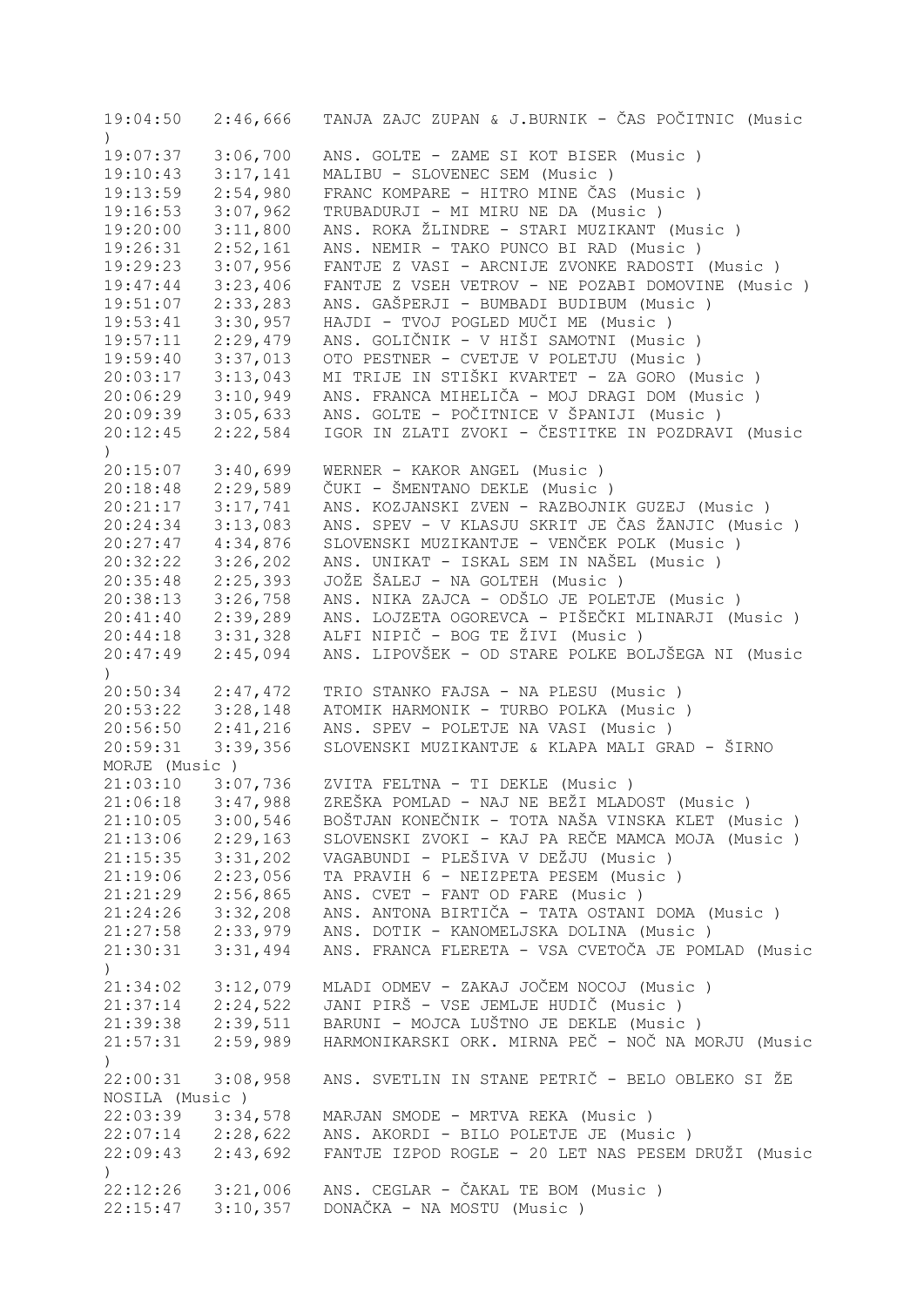| 22:18:57  | 2:22,875 | ANS. PETRA FINKA - ZAPELJIVA SOSEDA (Music )       |
|-----------|----------|----------------------------------------------------|
|           |          |                                                    |
| 22:21:19  | 2:07,824 | ANS. LOJZETA SLAKA - POŠTAR (Music )               |
| 22:23:27  | 3:23,618 | VITEZI CELJSKI - OSTALA SVA SKUPAJ (Music)         |
| 22:26:50  | 4:26,163 | MARJAN ZGONC - MANDOLINA DALMATINA (Music)         |
| 22:31:16  | 3:27,421 | SHOW BAND KLOBUK - SPOMIN NA STARI MLIN (Music )   |
| 22:34:43  | 3:34,665 | ANS. PETRA FINKA - BREZ LJUBEZNI SREČE NI (Music ) |
| 22:38:18  | 3:31,585 | BRACO KOREN - OSTAL SEM SAM (Music)                |
| 22:41:49  | 2:29,098 | ANS. VITA MUŽENIČA - KAM PA RINEŠ STARI PETER      |
| (Music)   |          |                                                    |
| 22:44:18  | 3:03,017 | ČUKI - TI LUNA NAGAJIVA (Music)                    |
| 22:47:21  | 2:17,745 | HIŠNI ANS. AVSENIK - NA AVTOCESTI (Music)          |
| 22:49:39  | 2:49,647 | ANS. NAVEZA - DAJ MI (Music)                       |
| 22:52:28  | 3:27,272 | ANS. MLADIKA - NAJINO HREPENENJE (Music)           |
| 22:55:55  | 3:41,850 | ZREŠKA POMLAD - ŽIGOLO (Music)                     |
| 22:59:37  | 2:10,875 | ALPSKI KVINTET - POZDRAV Z LAŠKEGA (Music )        |
| 23:01:48  | 2:14,635 | ANS. RUBIN - SRCE MI JE UKRADLA ŠTAJERKA (Music)   |
| 23:04:02  | 3:21,047 | ŠTIRJE KOVAČI - SPRAŠUJEJO KAKO DOLGO ŠE (Music )  |
| 23:07:23  | 2:27,508 | ALPSKI KVINTET - KO V NOŠO SE ODENEM (Music )      |
| 23:09:51  | 3:26,923 | ANS. URH - LOJTRNIK (Music)                        |
| 23:13:17  | 2:29,530 | RA-CE - S HARMONIKO DO ZVEZD (Music)               |
| 23:15:47  | 2:59,567 | SLAPOVI - LE ENKRAT V ŽIVLJENJU SE LJUBI (Music)   |
| 23:18:46  | 3:23,611 | ANS. JURČKI - POISKAL NEKOČ BOM TEBE (Music)       |
| 23:22:09  | 2:14,312 | ANS. PETRA FINKA - NA DOLENJSKEM LUŠTNO JE (Music  |
| $\lambda$ |          |                                                    |
| 23:24:24  | 3:20,143 | BRENDI - MARJANCA (Music)                          |
| 23:27:44  | 3:52,421 | MODRIJANI - VENEČEK RIBIČEVE SANJE & PEL BI ZATE   |
| (Music)   |          |                                                    |
| 23:31:36  | 2:20,495 | HIŠNI ANS. AVSENIK - SREČNO POT (Music )           |
| 23:33:57  | 2:59,740 | NUŠA ROJS - VZEMI ME (Music)                       |
| 23:36:56  | 3:37,284 | DARE KAURIČ - ČOKOLADA IN VANILIJA (Music)         |
| 23:40:33  | 2:29,692 | ANS. POVRATNIKI - SRAMEŽLJIVEC (Music )            |
| 23:43:02  | 2:46,045 | ANS. KARAVANKE -<br>(Music)                        |
| 23:45:44  | 3:06,432 | SKUPINA ŠPICA - KO LJUBEZEN DAŠ NEKOMU (Music)     |
| 23:48:50  | 3:11,918 | ANS. VIHAR - VZEMI SI ČAS ZA SANJE (Music)         |
| 23:55:33  | 3:08,633 | IGOR IN ZLATI ZVOKI - HALO EVROPA (Music)          |
| 23:58:42  | 3:13,057 | ANS. FRANCA POTOČARJA - SREČOLOV (Music )          |
|           |          |                                                    |

| 0:01:55  | 3:45,134             | CUKI - UUU (Music)                                 |
|----------|----------------------|----------------------------------------------------|
| 0:05:40  | 3:26,428             | SHOW BAND KLOBUK - STARI MLIN (Music)              |
| 0:09:06  | 3:03,082             | GAMSI - JODL AVTOMAT (Music )                      |
| 0:12:08  | 3:25,518             | ANS. SEDMI RAJ - SAMEVAJO GORSKE KMETIJE (Music)   |
|          | $0:15:33$ $3:15,250$ | ANS. BRATOV SLATINEK - LEPŠE NIKER NI KOT DOMA     |
| (Music ) |                      |                                                    |
|          | $0:18:48$ 3:05,753   | ANS. GOLTE - POČITNICE V ŠPANIJI (Music )          |
|          | $0:24:30$ $4:01,472$ | ŠTAJERSKIH 7 - ČAS OTROŠTVA (Music )               |
| 0:28:32  | 2:59,896             | ANS. GOLTE - SAJ BI TRKAL (Music)                  |
| 0:31:31  | 2:58,500             | ANS. MLADIKA - CHAT (Music)                        |
| 0:34:30  | 3:39,595             | ZREŠKA POMLAD - NAJLEPŠE IME (Music )              |
| 0:38:09  | 3:21,144             | ANS. POGUM - TOVORNJAKAR (Music)                   |
|          | $0:41:30$ $1:54,472$ | SLOVENSKI ZVOKI - ŠOFERSKA POLKA (Music )          |
| 0:43:25  | 2:25,445             | ANS. UNIKAT - ČEPRAV SEM SE ENKRAT ŽE OPEKLA       |
| (Music)  |                      |                                                    |
| 0:45:50  | 3:20,076             | KORADO IN BRENDI - GENIJ IN BEDAK (Music)          |
| 0:49:10  | 3:08,738             | ANS. KAROŠEC - KO BOŠ ČISTO SAMA (Music )          |
| 0:52:18  | 3:14,979             | ANS. FRANCA ZEMETA - SINKO MOJ (Music)             |
| 0:55:33  | 3:17,540             | MILAN IN MOJCA POGLADIČ - HARMONIKA MI POJE (Music |
|          |                      |                                                    |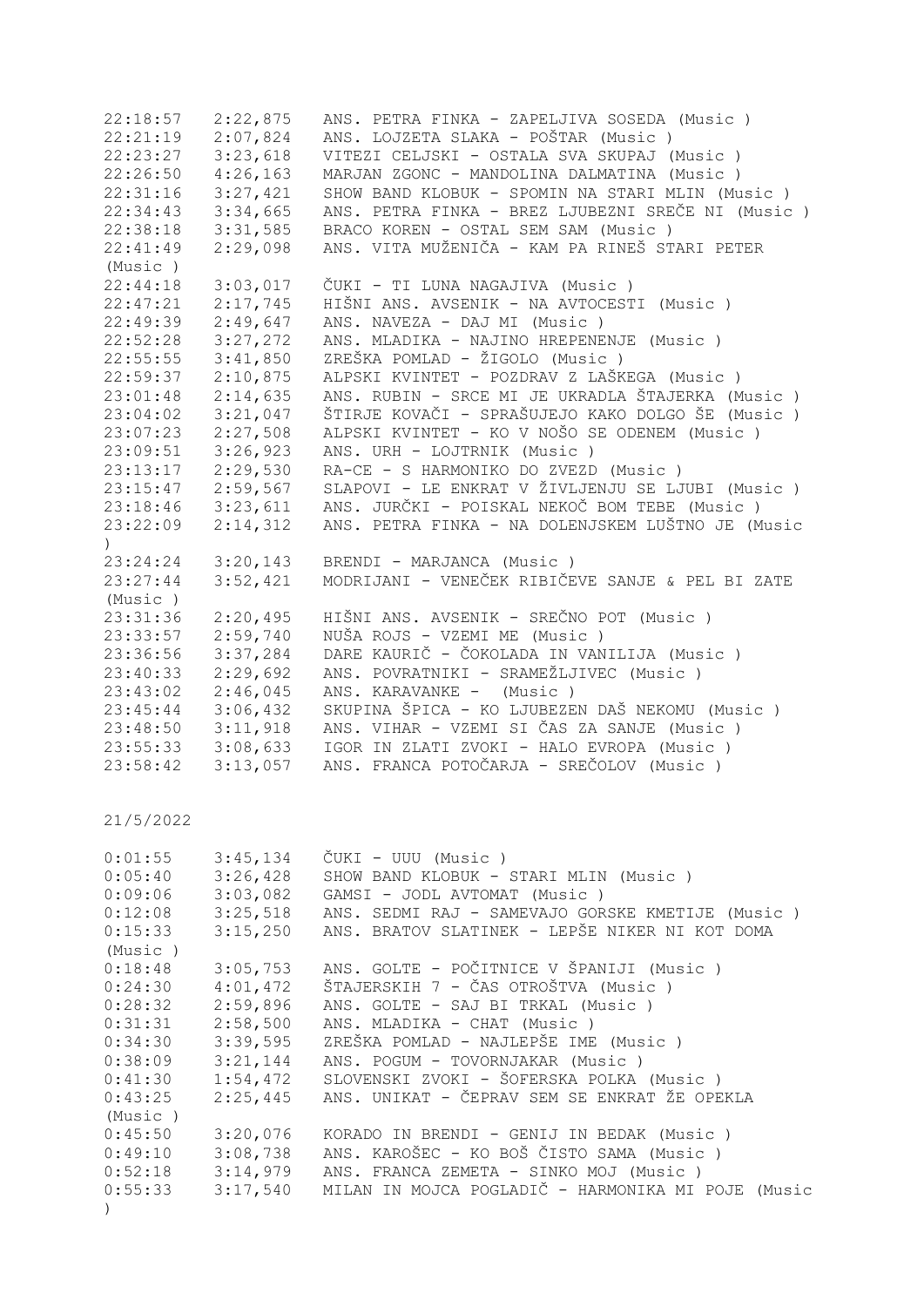| 0:58:51                                             | 3:48,068             | ANS. ZUPAN - TU SEM DOMA (Music)                                                                 |
|-----------------------------------------------------|----------------------|--------------------------------------------------------------------------------------------------|
| 1:02:39                                             | 3:41,668             | ČUDEŽNI DEČKI - JOKAJ SRCE, JOKAJ (Music)                                                        |
| 1:06:20                                             | 3:04,937             | ANS. BORISA KOVAČIČA - (Music)                                                                   |
| 1:09:25                                             | 2:27,769             | POP'N'DEKL - GREMO NA MORJE (Music)                                                              |
| 1:11:53                                             | 3:24,475             | DIE GEININGER - KO SE V TVOJIH SANJAH PREBUDIM                                                   |
| (Music)                                             |                      |                                                                                                  |
| 1:15:17                                             | 2:58,871             | ANS. VIHAR - NOCOJ BOM Z DRUGIM ZAPLESALA (Music )                                               |
| 1:18:15                                             | 2:54,623             | ZAKA PA NE - JAZ HOČEM BLONDINKO (Music)                                                         |
| 1:21:10                                             | 3:44,682             | PETER ŽIBERT - POZITIVA (Music)                                                                  |
| 1:24:54                                             | 3:14,823             | ŠTIRJE KOVAČI - MALA SOLZICA (Music )                                                            |
| 1:28:09                                             | 3:11,054             | ANS. ERAZEM - ORGLICE (Music)                                                                    |
| 1:31:20                                             | 2:40,893             | NOVI SPOMINI - ČE MENE BOŠ IZBRALA (Music)                                                       |
| 1:34:01                                             | 3:21,930             | ANS. GAŠPERJI - SINJE MORJE (Music)                                                              |
| 1:37:23                                             | 3:43,934             | ANS. AVSENIK - V MRAKU (Music)                                                                   |
|                                                     |                      | KRAJCARJI & POŠTAR IVČ - POŠTAR PRED VRATI (Music                                                |
| 1:41:06<br>$\left( \right)$                         | 2:40,889             |                                                                                                  |
| 1:43:47                                             | 3:08,560             | ANS. ČAR - HIŠA IZ KART (Music )                                                                 |
| 1:46:55                                             | 3:04,645             | POP DESIGN - NEKOČ BOM ZBRAL POGUM (Music)                                                       |
| 1:49:59                                             | 3:52,739             | ANS. STORŽIČ - MANDOLINA (Music)                                                                 |
| 1:53:52                                             | 2:44,999             | ČUKI - SREČA ME JE ZAPUSTILA (Music )                                                            |
| 1:56:36                                             | 2:41,174             | ANS. SPEV - POLETJE NA VASI (Music)                                                              |
| 1:59:18                                             | 2:45,623             | ANS. SVETLIN - BREZ LOJTRCE (Music)                                                              |
| 2:02:03                                             | 3:48,211             | MODRIJANI - DALEČ JE DOM (Music)                                                                 |
| 2:05:51                                             | 2:59,721             | MALIBU - MAMICA NE ZAMERI (Music)                                                                |
| 2:08:51                                             | 3:25,208             | ANS. TONETA RUSA - ZVON ŽELJA (Music)                                                            |
| 2:12:16                                             | 1:57,419             | ANS. VIHAR - (Music)                                                                             |
| 2:14:13                                             | 2:23,531             | ANS. BRATOV POLJANŠEK - KAMNIŠKE GORE (Music)                                                    |
| 2:16:36                                             | 3:20,316             | ANS. BRANETA KLAVŽARJA - JESEN IHTI (Music )                                                     |
| 2:19:56                                             | 3:42,861             | ALFI NIPIČ - ŠE SVA SI BLIZU (Music )                                                            |
| 2:23:39                                             | 2:16,981             | SAVINJSKIH 7 - NA ŠTAJERSKEM VELJA LE PRAZNA                                                     |
|                                                     |                      |                                                                                                  |
|                                                     |                      |                                                                                                  |
| KUPICA (Music)                                      |                      |                                                                                                  |
|                                                     | 10:48,619            | ČUDEŽNI DEČKI - CRO MIX (Music )                                                                 |
| 2:25:56                                             | $2:36:44$ $2:43,610$ | STANE VIDMAR - ČRNA TANČICA (Music )                                                             |
| 2:39:28<br>$\mathcal{L}$                            | 3:09,301             | ANS. SREDENŠEK - VSAK IŠČE SI SVOJE VESELJE (Music                                               |
| 2:42:37                                             | 3:53,262             | VESELE ŠTAJERKE - UJELA SEM ŠOPEK (Music)                                                        |
|                                                     |                      |                                                                                                  |
| 2:46:30                                             | 2:08,573             | ANS. MIRA KLINCA - DVIGNI ZLATO KUPICO (Music)                                                   |
| 2:48:39                                             | 3:14,785             | MODRIJANI - NOČ NA MORJU (Music )                                                                |
| 2:51:54                                             | 3:22,778             | JODEL EXPRESS - DO UŠES ZALJUBLJENA (Music)                                                      |
| 2:55:16                                             | 2:59,035             | DEJAN VUNJAK - O O O KAKO BILO BI LEPO (Music)                                                   |
|                                                     | 3:32,229             | ČUKI & MAJČI - MARILYN MONROE (Music )                                                           |
|                                                     | 3:02,575             | ŠPELA GROŠELJ - ČEZ LETO ALI DVE (Music )                                                        |
|                                                     | 3:40,739             | ALPSKI KVINTET - ČAKAM TE POMLAD (Music )                                                        |
|                                                     | 3:18,904             | IGOR IN ZLATI ZVOKI - ZELENI GAJ (Music)                                                         |
| 2:58:15<br>3:01:47<br>3:04:49<br>3:08:30<br>3:11:49 | 3:22,750             | ANS. BRANETA KLAVŽARJA - ZARADI PESMI (Music )                                                   |
|                                                     | 3:31,758             | ANS. FRANČIČ - VSE JE ZAMAN (Music )                                                             |
|                                                     | 2:48,902             | ANS. SVETLIN - OD PRADEDA DO PRAVNUKA (Music)                                                    |
| 3:15:12<br>3:18:43<br>3:21:32                       | 4:33,252             | FANTJE Z VASI - TAM NA VRTU (Music)                                                              |
|                                                     | 3:27,257             | GLOBAL KRYNER - SHUT UP (Music)                                                                  |
| 3:26:05<br>3:29:31                                  | 3:38,109             | ANS. ROSA - Z ROKO V ROKI (Music )                                                               |
| 3:33:09                                             | 2:50,605             | ANS. TRGOVCI - VRNITEV (Music)                                                                   |
| 3:36:00                                             | 2:31,862             | ANS. GAŠPERJI - FANTOVSKA (Music )                                                               |
| 3:38:32                                             | 3:26,717             | TANJA ŽAGAR - ZAME ZAKANTAJ (Music )                                                             |
| 3:41:58                                             | 3:18,764             | ZASAVCI - (Music)                                                                                |
| 3:45:17                                             | 4:05,401             | SLOVENSKI MUZIKANTJE - NE PRIŽIGAJ LUČI (Music )                                                 |
| 3:49:23                                             | 3:08,361             | ANS. ŠTAJERCI - SANJAM O NAJINI PRAVLJICI (Music)                                                |
| 3:52:31                                             | 3:19,981             | ANS. ERAZEM - TA TRENUTEK (Music)                                                                |
| 3:55:51                                             | 3:07,189             | ZAKA PA NE - V TABOR NAZAJ (Music)                                                               |
| 3:58:58<br>4:01:40                                  | 2:42,483<br>2:02,057 | MLADI DOLENJCI - NOCOJ JE DRUGA REKLA MI (Music)<br>ANS. RUBIN - POBIČ POSEBNE SEM SORTE (Music) |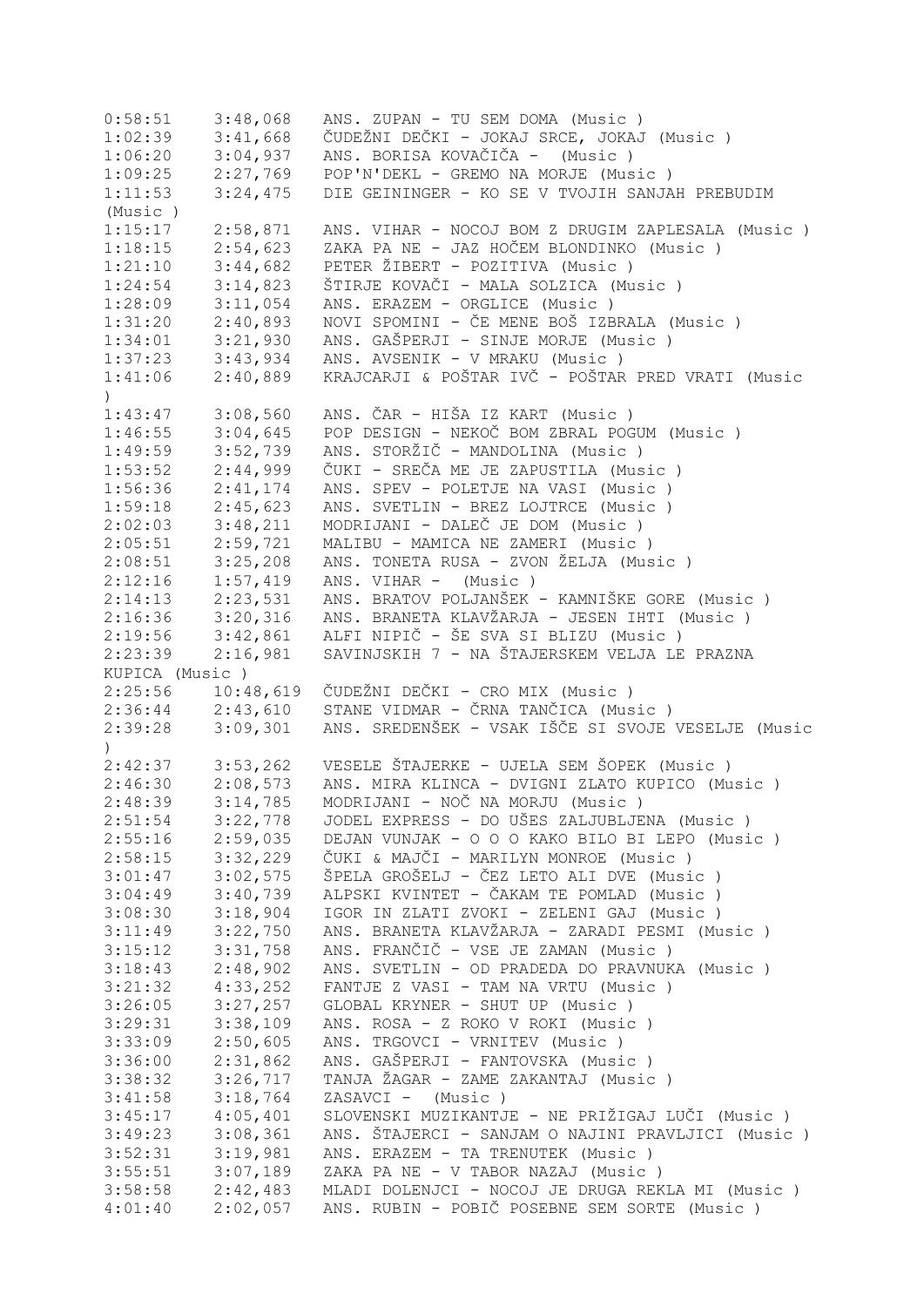| 4:03:42       | 4:28,234 | IVAN HUDNIK - ZELENE LIVADE (Music )                        |
|---------------|----------|-------------------------------------------------------------|
| 4:08:10       | 2:52,722 | MIRKO ŠLIBAR - NA RIBIŠKI KOČI (Music )                     |
| 4:11:03       | 3:01,309 | JANI PIRŠ - MUCEK MOJ (Music)                               |
| 4:14:04       | 2:51,074 | DUPLJAK - NA TIČKA (Music)                                  |
| 4:16:55       | 4:24,874 | ŠTAJERSKIH 7 - PESEM ZVONOV (Music )                        |
| 4:21:19       | 3:21,092 | ANO URCO AL PA' PEJ DVEJ - ZA ZMEREJ (Music)                |
| 4:24:41       | 2:17,396 | ŠTAJERSKIH 7 - ŠTAJERC V LONDONU (Music)                    |
|               |          |                                                             |
| 4:26:58       | 2:59,977 | HARMONIKARSKI ORK. MIRNA PEČ - NOČ NA MORJU (Music          |
| )             |          |                                                             |
| 4:29:58       | 2:26,123 | ALFI NIPIČ - ŠTAJERC (Music)                                |
| 4:32:24       | 4:35,466 | NUŠA DERENDA - KAKOR PTICA, KAKOR PESEM (Music )            |
| 4:36:59       | 3:10,426 | ANDREJA - VROČA POLETJA (Music)                             |
| 4:40:09       | 2:42,119 | ANS. NARCIS - KO SI POROČEN (Music )                        |
| 4:42:51       | 3:34,814 | ANS. BITENC - VIJOLCA (Music)                               |
| 4:46:26       | 2:42,376 | MODRIJANI - MOJA (Music)                                    |
| 4:49:08       | 2:41,831 | MLADI DOLENJCI - MENI NI ZA BOGATIJO (Music)                |
| 4:51:50       | 2:50,174 | ANS. VITA - RIBIČ (Music)                                   |
| 4:54:40       | 2:30,192 | ŠTAJERSKIH 7 - NISEM KRIV (Music)                           |
| 4:57:10       | 3:09,644 | JANI & FRANCI PIRŠ - VSAKDO MORA IMETI PRIJATELJA           |
| (Music)       |          |                                                             |
| 5:00:20       | 2:49,959 | ANS. SRČEV AS - ZVEZDE ŽARIJO (Music )                      |
| 5:03:09       | 3:27,931 | VESELE ŠTAJERKE - V OČETOVEM NAROČJU (Music)                |
| 5:06:37       | 3:07,824 | ANS. UNIKAT - HVALA ZA ŽIVLJENJE (Music)                    |
|               |          |                                                             |
| 5:09:45       | 2:22,385 | DVOJČICI Z JANEZOM - VJV POLKA (Music )                     |
| 5:12:07       | 2:33,236 | ANS. GAŠPERJI - SINJE MORJE (Music)                         |
| 5:14:40       | 3:13,106 | HIŠNI ANS. AVSENIK - ZLATI ČASI (Music )                    |
| 5:17:53       | 2:34,892 | VESELE ŠTAJERKE - LJUBČEK MOJ SRČEK MOJ (Music)             |
| 5:20:28       | 3:39,107 | ANS. ROKA ŽLINDRE - SRCE PA ŠE VEDNO HREPENI                |
| (Music)       |          |                                                             |
| 5:24:07       | 3:21,996 | ANS. NARCIS - LJUBIL JO JE (Music)                          |
| 5:27:29       | 2:35,478 | ANS. GOLTE - NE IGRAJ SE Z OGNJEM (Music)                   |
| 5:30:04       | 2:37,098 | ANS. SVETLIN - PO NAGELJ NA LIMBARSKO GORO (Music           |
| $\lambda$     |          |                                                             |
| 5:32:41       | 3:05,231 | IGOR IN ZLATI ZVOKI - VEDNO PRVI (Music)                    |
| 5:35:46       | 1:59,903 | SLOVENSKI MUZIKANTJE - ZAPLEŠI Z MANO (Music )              |
| 5:37:46       | 3:04,096 | ZREŠKA POMLAD - CIMERMANSKA (Music)                         |
| 5:40:50       | 3:22,512 | SAŠA LENDERO - LUNA (Music)                                 |
| 5:44:12       | 2:31,856 | KRANJCI - NA PLANINCI JE NAŠA HIŠCA (Music )                |
| 5:46:44       |          | 3:00,723 VESELI SVATJE - DOTAKNIL SI SE MOJEGA SRCA (Music  |
| $\mathcal{L}$ |          |                                                             |
|               |          | 1:58,017 RUDI BARDORFER - KO MRAK ZAPUŠČA SPEČO ZEMLJO      |
| 5:49:45       |          |                                                             |
| (Music)       |          |                                                             |
| 5:51:43       |          | 3:07,722 BENEŠKI FANTJE - KDOR JE DOBRE VOLJE (Music)       |
| 5:54:50       |          | 4:06,251 ANS. TONIJA VERDERBERJA - ZA VELIKIM MORJEM (Music |
| $\mathcal{L}$ |          |                                                             |
| 5:58:57       | 3:35,785 | ANS. FRANCA MIHELIČA - KJER LASTOVKE GNEZDIJO               |
| (Music)       |          |                                                             |
| 6:02:32       | 3:54,945 | ANS. BRATOV POLJANŠEK - KJE SI OČKA MOJ (Music )            |
| 6:06:27       | 2:58,578 | ANS. EKART - GREMO NA ŠPRICER (Music )                      |
| 6:09:25       | 3:02,536 | FANTJE Z VASI - VEČERNO PRITRKOVANJE (Music)                |
| 6:12:26       | 3:45,507 | NOVI SPOMINI - PET MINUT (Music)                            |
| 6:16:12       | 3:26,471 | POSKOČNI MUZIKANTI - OBJEMI ME (Music)                      |
| 6:19:37       | 3:05,045 | ANS. RUBIN - DOLENJEC SEM (Music)                           |
| 6:24:57       | 3:08,332 | IGOR IN ZLATI ZVOKI - KAVBOJ JOE (Music)                    |
| 6:28:05       | 3:54,522 | DAN IN NOČ - K TEBI MATI (Music )                           |
| 6:32:08       | 3:59,800 | SAŠA LENDERO - LJUBIM CIGANA JANA (Music)                   |
|               |          |                                                             |
| 6:36:07       | 3:58,937 | NAVIHANKE - SPOMNI SE NAME (Music)                          |
| 6:40:06       | 2:47,782 | GAMSI - AUUUUA (Music)                                      |
| 6:42:54       | 3:33,587 | OKROGLI MUZIKANTJE - PO SVOJI POTI GREM (Music )            |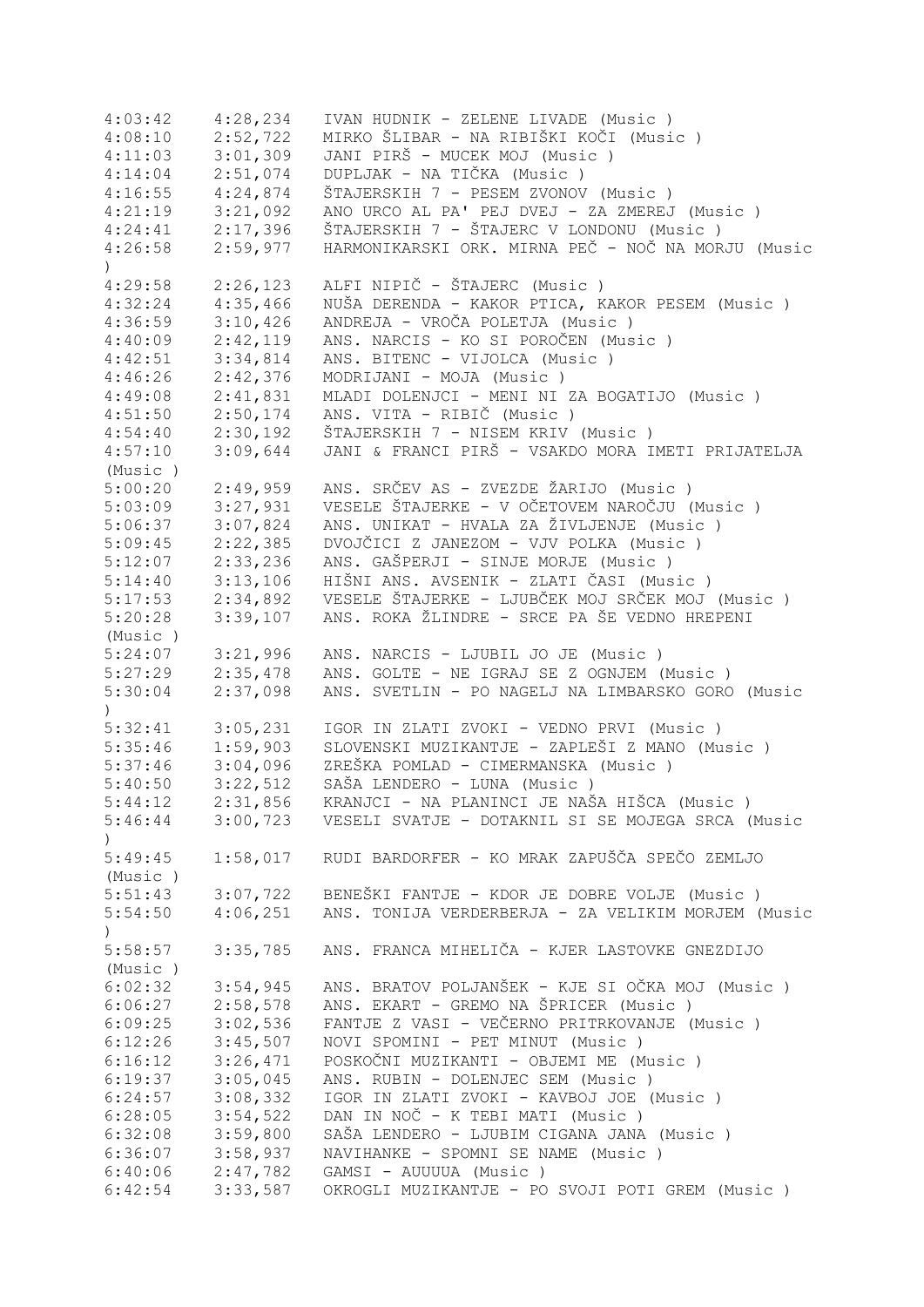| 6:46:28              | 2:32,364             | BOŠTJAN KONEČNIK - FRAJTONARCA JE PRAVA STVAR                                                     |
|----------------------|----------------------|---------------------------------------------------------------------------------------------------|
| (Music)              |                      |                                                                                                   |
| 6:49:08              | 3:52,269             | ANS. SPEV - MIRNO SANJAJ (Music)                                                                  |
| 6:56:21              | 3:12,465<br>3:04,161 | TURBO ANGELS - RIBA RIBI GRIZE REP (Music)<br>ČUDEŽNI DEČKI - DOST` MAM TEGA VEŠ (Music )         |
| 6:59:33<br>7:07:53   | 3:04,044             | ZREŠKA POMLAD - VILA (Music)                                                                      |
| 7:10:57              | 3:13,477             | ANS. JAVOR - ŽIVELA BOM LE ZA TRENUTKE (Music)                                                    |
| 7:14:11              | 2:24,545             | MODRIJANI - DEKLE S ČRNIMI OČMI (Music)                                                           |
| 7:16:35              | 3:18,513             | ANS. TONIJA VERDERBERJA - TEMNA NOČ (Music)                                                       |
| 7:19:54              | 2:47,503             | IGOR IN ZLATI ZVOKI - VSE DNI VSE NOČI (Music )                                                   |
| 7:22:41              | 2:12,222             | ZARJA - UŽNIVKA (Music)                                                                           |
| 7:24:53              | 2:54,145             | JANI & FRANCI PIRŠ - HVALA VAM, SPONZORJI (Music )                                                |
| 7:27:47              | 3:25,236             | ANS. TOPLAR - SAM (Music)                                                                         |
| 7:31:12              | 3:50,071             | ANS. ŠIBOVNIKI - MOJA DEŽELA (Music )                                                             |
| 7:35:02              | 2:24,018             | ANS. ORION - NA VAŠKI VESELICI (Music )                                                           |
| 7:37:26              | 3:31,744             | ANS. FRANC ŽERDONER S PRIJATELJI - KAJ LEPEGA MI                                                  |
| POVEJ (Music)        |                      |                                                                                                   |
| 7:40:58              | 2:14,364             | IGOR IN ZLATI ZVOKI - MOJ RODNI KRAJ (Music )                                                     |
| $7:43:12$ $3:32,156$ |                      | TANJA ŽAGAR - POLETJE JE NAJIN ČAS (Music)                                                        |
| 7:46:43              | 3:41,253             | OPLOTNIČANI S TINETOM - BODI POZDRAVLJENA ROJSTNA                                                 |
| VASICA (Music)       |                      |                                                                                                   |
| 7:50:23              | 3:11,125             | ANS. BRANETA KLAVŽARJA - IMEJ ME RADA (Music)                                                     |
| $7:53:35$ $3:17,857$ |                      | ANS. ROKA ŽLINDRE - MOJ PEPI (Music )                                                             |
| 7:56:52              | 3:29,595             | REBEKA DREMELJ - FANTJE IZPOD TRIGLAVA (Music)                                                    |
| 8:15:35              | 3:14,123             | ANS. SVETLIN IN STANE PETRIČ - BELO OBLEKO SI ŽE                                                  |
| NOSILA (Music)       |                      |                                                                                                   |
| 8:18:49              | 3:09,740             | ANS. TONIJA VERDERBERJA - NAD VODICO (Music )                                                     |
| 8:21:59              | 2:05,164             | MLADI DOLENJCI - LE TI SI EDINA (Music)                                                           |
| 8:24:04<br>8:27:32   | 3:28,181             | ALFI NIPIČ - POLJANE DOM PRELEPIH DNI (Music)<br>ANS. FRANČIČ - BELI DOM (Music)                  |
| 8:30:42              | 3:10,163<br>3:31,820 | ANS. BOJANA KUDRA - ZAVIST (Music)                                                                |
| 8:34:14              | 2:51,022             | VESELE ŠTAJERKE - PRINESI MI ROŽE (Music)                                                         |
| 8:37:04              | 2:26,133             | ANS. MIRA KLINCA - NE SE ŠPILAT (Music)                                                           |
| 8:39:30              | 2:13,859             | VITEZI POLK IN VALČKOV - HIŠICA V GAJU (Music )                                                   |
| 8:41:44              | 3:11,294             | ANS. GORSKI CVET - GORA (Music)                                                                   |
| 8:44:55              | 4:09,587             | ANS. SPEV - PEL BI ZATE (Music)                                                                   |
| 8:49:04              | 2:28,970             | ANS. GOTER - NAGELJ POLKA (Music)                                                                 |
| 8:51:33              | 2:47,228             | PRIMORSKI FANTJE - BREZ KIK'LCE AL'S KIK'LCO                                                      |
| (Music)              |                      |                                                                                                   |
| 8:54:20              | 3:17,599             | TOMO RAMONIKA - MI MAMO SE FAJN :) (Music)                                                        |
| 8:57:37              | 3:03,470             | TRIO ŠUBIC - ČAROBNA PRAVLJICA (Music )                                                           |
| 9:00:40              | 2:25,346             | ANS. ROKA ŽLINDRE - TANGICE IN SILIKON (Music )                                                   |
| 9:03:05              | 2:06,297             | MLADI DOLENJCI - LE TI SI EDINA (Music)                                                           |
| 9:05:11              | 3:32,645             | ANS. KORENINE - ČEBELARSKA (Music)                                                                |
| 9:08:44              | 2:37,503             | ANS. SVETLIN - PO NAGELJ NA LIMBARSKO GORO (Music                                                 |
| $\lambda$            |                      |                                                                                                   |
| 9:11:21              | 3:24,703             | PRIMORSKI FANTJE - KRAŠKI BORI (Music )                                                           |
| 9:14:46              | 3:02,958             | JODLAR LOJZ - LOVSKI POZDRAV (Music )                                                             |
| 9:17:48              | 3:41,405             | FANTJE Z VSEH VETROV - VZEMI SI ČAS (Music)                                                       |
| 9:21:29              | 3:17,719<br>2:56,699 | DOMEN KUMER - NEKOČ BOM JAZ TVOJ ANGEL (Music)<br>ANS. VILIJA PETRIČA - POT DO PRIJATELJA (Music) |
| 9:24:47<br>9:27:44   | 3:58,075             | ANS. FRANC ŽERDONER S PRIJATELJI - MOJE POTI                                                      |
| (Music)              |                      |                                                                                                   |
| 10:38:21             | 3:03,321             | ČUKI - TI LUNA NAGAJIVA (Music )                                                                  |
| 10:41:24             | 3:21,224             | SLOVENSKI MUZIKANTJE - MLADOST JE KOT VETER (Music                                                |
| $\lambda$            |                      |                                                                                                   |
| 10:44:45             | 3:41,128             | PRIMORSKI FANTJE - AMORE AMORE (Music)                                                            |
| 11:03:40             | 3:25,927             | SKUPINA CALYPSO - PARARA PA PA (Music)                                                            |
| 11:07:06             | 3:27,282             | KLEMEN ROŠER - POT V NEZNANO (Music)                                                              |
| 11:10:32             | 2:23,707             | NOVI SPOMINI - FIČ FIRIČ (Music )                                                                 |
|                      |                      |                                                                                                   |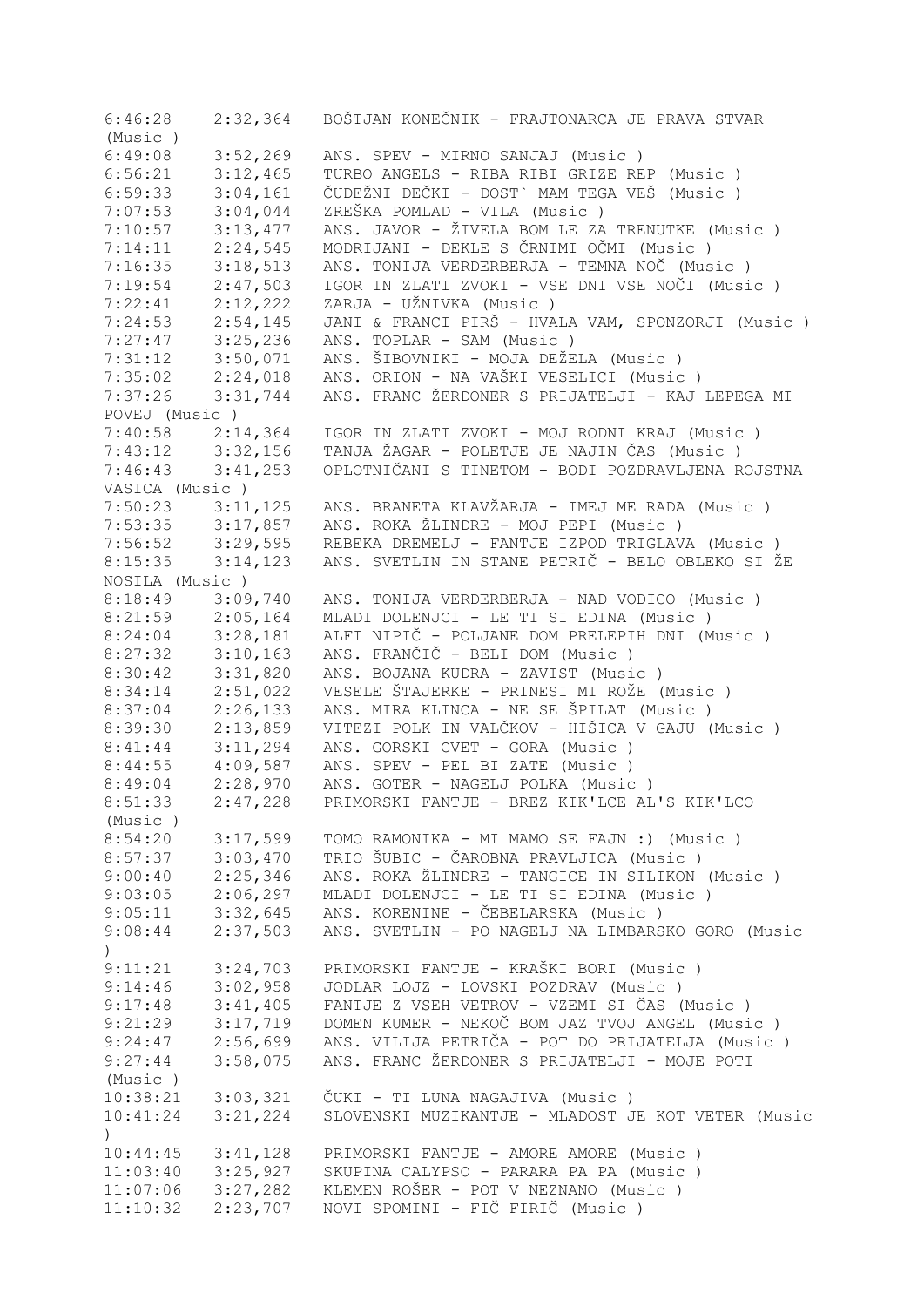11:12:55 3:21,584 VESELI DOLENJCI - POSLANA Z NEBES (Music ) 11:16:16 3:10,233 BENEŠKI FANTJE - LUNCA BENEŠKA (Music ) 11:19:26 2:50,598 ANS. FRANCA MIHELIČA - VSI NA PLES (Music ) 11:25:50 1:59,854 BARUNI - BUDI SE POMLAD (Music ) 11:27:50 2:51,606 AZALEA - PLONK CEGLC (Music ) 11:30:41 3:35,307 FANTJE IZPOD ROGLE - POJDI SVOJIM SANJAM NAPROTI (Music ) 11:34:16 2:58,787 IGOR IN ZLATI ZVOKI - TI SI NEPOZABNA MELODIJA (Music ) 11:37:15 4:15,389 ALFIJEVI MUZIKANTJE IN AVSENIKOV TERCET - VSE MOJE MISLI (Music ) 11:41:30 3:13,852 ANS. TONIJA VERDERBERJA - TECI TECI KOLPA (Music ) 11:44:44 1:48,107 ALPSKI KVINTET - ČAS POČITNIC (Music ) 11:46:32 3:26,531 PERPETUUM JAZZILE - AVSENIK MEDLEY (Music ) 11:49:58 3:04,763 ANS. VASOVALCI - SPOMINI (Music ) 11:53:02 3:01,160 PRIMORSKI FANTJE - PTIČKI (Music ) 11:56:03 3:39,384 ATOMIK HARMONIK - VSE PRIDE IN GRE (Music ) 11:59:43 2:45,887 JODEL EXPRESS - VESELI MUZIKANT (Music ) 12:24:20 2:27,280 VERA IN ORIGINALI - LEPO JE BITI CELJAN (Music)<br>12:26:47 2:32,024 ANS. BRANETA KLAVŽARJA - POLKA JE MUHASTA (Music 12:26:47 2:32,024 ANS. BRANETA KLAVŽARJA - POLKA JE MUHASTA (Music ) 12:29:19 2:58,702 ANS. AVSENIK - SLOVENIJA OD KOD LEPOTE TVOJE (Music ) 12:32:18 3:14,367 ALFI NIPIČ - OČE VOŠČIMO TI (Music ) 12:35:32 3:38,460 CASANOVA - ROBOT (Music ) 12:39:10 3:00,539 MODRIJANI - PUSTI MI PESMI (Music ) 12:42:11 3:16,221 ANS. ROKA ŽLINDRE - V MESEČINI (Music ) 12:45:27 3:09,817 ANS. SIMONA GAJŠKA - NAD SLOMOM SE DANI (Music ) 3:09,174 GAMSI - HEJ HEJ (Music )<br>2:46,625 TANJA ZAJC ZUPAN & J.BURI 12:51:46 2:46,625 TANJA ZAJC ZUPAN & J.BURNIK - ČAS POČITNIC (Music ) 12:54:32 2:44,619 ANS. LOJZETA SLAKA - MUZIKANT (Music ) 12:57:17 3:57,846 ALFI NIPIČ - ČIN ČIN PO NAŠE (Music ) 13:01:15 2:10,002 BOŠTJAN KONEČNIK - TREBA GA JE (Music ) 13:03:31 3:17,658 SKUPINA ŠPICA - NA MENINO (Music ) 13:06:49 2:41,505 ANS. BITENC - S POLKO ČEZ PIL (Music ) 13:09:30 3:11,566 BENEŠKI FANTJE - LUNCA BENEŠKA (Music ) 13:12:42 3:05,044 TA PRAVIH 6 - ZLATOLASKA (Music ) 13:15:47 0:36,176 ROK REDNJAK - JAZ PA POJDEM NA GORENJSKO (Music ) 13:16:23 4:21,064 ANS. AVSENIK - ČAR JULIJSKIH ALP (Music ) 13:20:43 3:01,119 ATOMIK HARMONIK - POLKAHOLIK MIX (Music ) 13:23:44 3:40,007 SLAPOVI - NAŠ STARI DOM (Music ) 13:27:24 2:52,248 BRIGITA ŠULER - PARA ME (Music ) 13:45:29 3:20,290 ANS. BRATOV POLJANŠEK - GRENKA MLADOST (Music)<br>13:48:50 2:50,180 ANS. RUBIN - V DOLINI TIHI (Music)  $2:50,180$  ANS. RUBIN - V DOLINI TIHI (Music ) 13:51:40 3:51,881 MARKO PEZDIRC - VAL MORJA (Music)<br>13:55:31 3:38,225 SLAPOVI - PRAVLJICA ŽIVLJENJA (Mus 13:55:31 3:38,225 SLAPOVI - PRAVLJICA ŽIVLJENJA (Music ) 13:59:09 3:00,501 ŠTAJERSKIH 7 - VEM, DA ME RADA IMAŠ (Music ) 14:02:10 3:05,105 IGOR IN ZLATI ZVOKI - LOVE ME (Music ) 14:05:14 3:21,385 MALIBU - MEZINČEK (Music ) 14:08:34 2:41,378 ANS. VIHARNIK - ATOVE COKLJE (Music ) 14:11:15 3:05,550 ANS. ERAZEM - ZIGO ZAGO (Music ) 14:14:20 3:34,909 NOVI SPOMINI - ZADNJI TVOJ POLJUB (Music ) 14:23:11 2:50,074 IGOR IN ZLATI ZVOKI - OČETOVA URA (Music)<br>14:26:01 2:06,748 ANS. ANTONA BIRTIČA - VIGIONOV VALČEK (Mus ANS. ANTONA BIRTIČA - VIGIONOV VALČEK (Music ) 14:28:08 16:37,650 TRIO ŠUBIC - GRAND FINALE (Music ) 14:44:45 3:11,777 TRIO POGLADIČ - PRAZNIČNI ŠOPEK (Music ) 17:49:08 2:40,993 KRAJCARJI - POSLANČEVE OBLJUBE (Music ) 17:51:49 4:43,541 ŠRAUFNCIGER&DUDEK - MI MEJAŠI SMO PAJDAŠI (Music ) 17:56:32 3:01,213 ANS. TONETA RUSA - NA MARTINA VSI SLAVIMO (Music ) 17:59:33 2:47,255 ZLATI MUZIKANTI - DEKLICA MORJA (Music )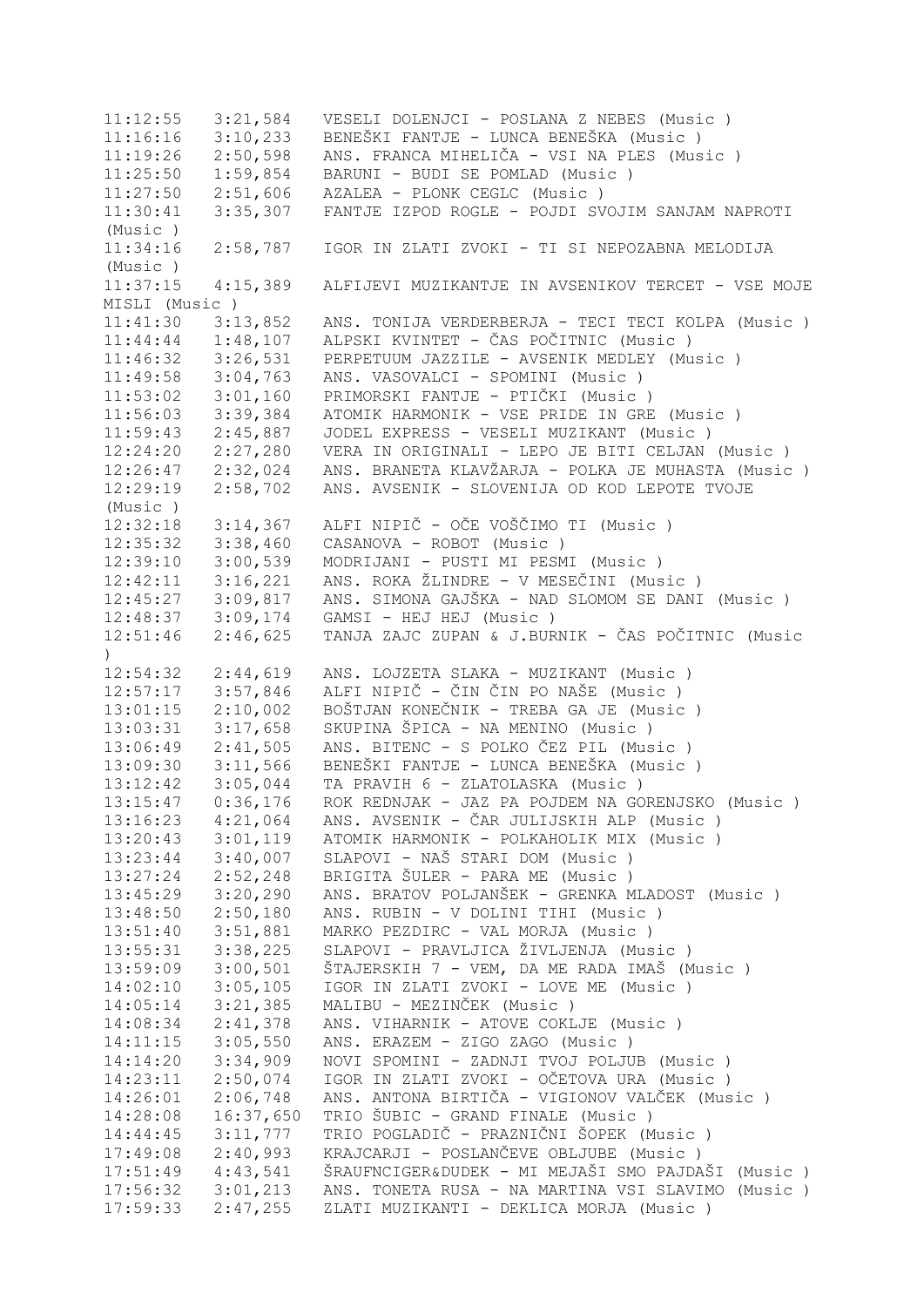18:02:19 3:21,636 ALFI NIPIČ - SILVESTRSKI POLJUB (Music ) 18:05:41 3:03,021 GADI - POSLOVNI OGLAS (Music ) 18:08:44 2:47,958 GORENJSKI KVINTET - POSLUŠAJ SVOJE SRCE (Music ) 18:11:31 2:53,763 ANS. ŠTAJERCI - VESELJAK (Music ) 18:14:24 2:25,166 ZAKA PA NE - TRESE SE SLOVENIJA (Music ) 18:16:49 3:19,774 ANS. MLADIKA - KO SREČAM GA Z DRUGO (Music ) 18:20:09 2:05,814 POLKA PUNCE - ČUJTE ME, ČUJTE (Music ) 18:22:14 3:11,858 ANS. BRANETA KLAVŽARJA - MAMINA RUTA (Music ) 18:25:26 3:05,134 ANS. ZASAVCI - KAJ SI ŽELIM (Music )<br>18:28:31 3:09,643 JANI & FRANCI PIRŠ - VSAKDO MORA IME' 18:28:31 3:09,643 JANI & FRANCI PIRŠ - VSAKDO MORA IMETI PRIJATELJA (Music ) 18:31:41 4:01,368 TERCET DOMIMA - MILI MOJ KOZJANSKI KRAJ (Music ) 18:35:41 3:34,299 ANS. ERAZEM - JESENI NAPROTI (Music ) 18:39:15 2:39,673 MLADI UPI - MAMI ZA PRAZNIK (Music ) 18:41:55 3:02,377 ANS. LOJZETA SLAKA - GRABLJICE (Music ) 18:44:57 3:56,412 MODRIJANI - RIBIČEVE SANJE (Music ) 18:48:53 3:05,382 HIŠNI ANS. AVSENIK - NASVIDENJE (Music ) 18:51:58 2:19,080 NOVI SPOMINI - SREČEN (Music ) 18:54:17 3:07,386 M TOM - V DEŽELI KOZOLCEV (Music ) 18:57:24 2:59,738 DUO VAGINOS - MOJA PESEM (Music ) 19:00:23 2:29,889 MODRIJANI - NOCOJ TI BOM NA OKENCE POTRKAL (Music ) 19:02:52 3:09,811 VAGABUNDI - NA ZDRAVJE PRIJATELJI (Music ) 19:06:01 3:20,358 ANS. ŠTRK - SLOVENKE SO DEKLETA (Music ) 19:09:21 3:05,420 ANS. PETKA - LJUBEZEN ISKAL SEM (Music ) 19:12:26 3:05,797 ŠTAJERSKIH 7 - NA ŠENTJURSKO GORO (Music ) 19:15:31 3:15,499 ANS. FRANCA ZEMETA - SINKO MOJ (Music ) 19:18:46 3:13,544 ANS. HENČEK - OB ROJSTNEM DNEVU (Music ) 19:24:18 2:50,103 ANS. RUBIN - KER NE PLEŠEM RAD (Music ) 19:27:07 2:47,338 ŠTIRJE KOVAČI - PESEM ME JE PREBUDILA (Music ) 19:29:55 3:39,821 ANS. VITA MUŽENIČA - DOMOVINA MOJA (Music ) 19:48:47 3:00,376 HARMONIKARSKI ORK. MIRNA PEČ - NOČ NA MORJU (Music  $\lambda$ 19:51:47 3:30,782 ANS. NAGELJ - MOJI GRIČI (Music ) 19:55:18 2:49,754 KATRCA - ZAKAJ TAJIŠ (Music ) 19:58:07 3:49,231 MAJA ODERLAP - VEM JOKALA BOM (Music ) 21:26:36 3:21,920 ANS. MODRI VAL - POLKA MEDEŽIJA (Music ) 21:29:58 2:05,774 KARAVANKE - VUNCA (Music ) 23:04:15 2:24,367 ANS. SVETLIN - PALME IN VALOVI (Music ) 23:06:39 1:58,988 ŠTIRJE KOVAČI - POLKA PO STAREM (Music ) 23:08:38 3:06,695 MODRIJANI - NOČ NA MORJU (Music ) 23:11:44 3:35,483 ANS. FRANCA MIHELIČA - OZRI V NEBO SE KDAJ (Music  $\lambda$ 23:15:20 2:29,660 ANS. FRANCA FLERETA - MOJA DEŽELA (Music ) 23:17:49 3:36,173 ANS. BORISA RAZPOTNIKA - LJUBA STARŠA (Music ) 23:21:25 2:44,638 ANS. AKORDI - RAD BI JO VIDEL (Music ) 23:24:10 4:14,688 GLOBAL KRYNER - STOP (Music ) 23:28:24 1:50,418 TA PRAVI FALOTI - Z GLASBO V SRCU (Music ) 23:30:14 2:33,220 ANS. GAŠPERJI - SINJE MORJE (Music ) 23:32:47 2:00,152 SAVINJSKI KVINTET - POŠTAR (Music ) 23:34:47 3:42,862 GADI - BEJBI (Music ) 23:38:29 3:18,375 VESELI SVATJE - SVET JE OD PAMTIVEKA TAK (Music ) 23:41:47 3:22,263 KINGSTON - NOCOJ JE DRUGA REKLA MI (Music ) 23:45:08 3:28,681 ANS. VRT - ZAKAJ NEMIRNA SI (Music ) 23:48:36 3:33,503 VESELE ŠTAJERKE - SPOMINČICE (Music ) 23:54:40 3:31,419 ANS. UNIKAT - KJER LASTOVKE GNEZDIJO (Music ) 23:58:11 3:13,230 NATALIJA KOLŠEK - MAMA (Music )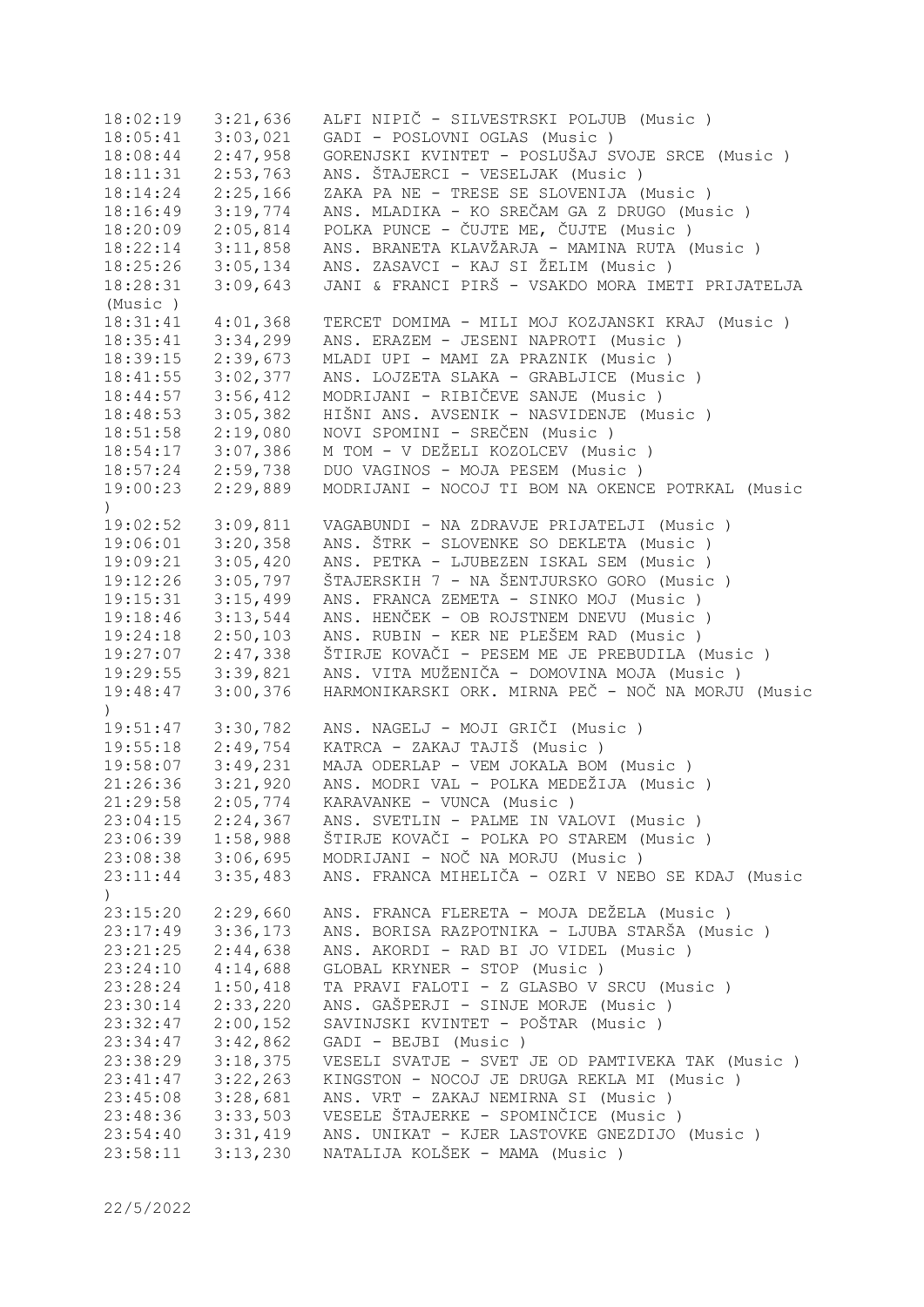| 0:01:25              |          | 2:21,328 ALEKS RUTAR IN DEJAN RAJ - NA PLANINI RAZOR (Music      |
|----------------------|----------|------------------------------------------------------------------|
| $\left( \right)$     |          |                                                                  |
| 0:03:46              | 2:35,984 | ANS. ŠEPET - SEDEM PETKOV (Music)                                |
| 0:06:22              | 3:27,399 | AVSENIKOV TERCET - V TIHEM GOZDU (Music)                         |
| 0:09:49              | 1:55,733 | POLKA PUNCE - ČUJTE ME ČUJTE (Music)                             |
| 0:11:45              | 3:43,394 | FRAJKINCLARI - ŠMARNICA JE VEČNA (Music )                        |
| 0:15:27              | 2:05,434 | SICER - ŠOPEK ZA BABICO (Music)                                  |
| 0:17:42              | 4:09,220 | ANS. SPEV - PEL BI ZATE (Music)                                  |
| 0:24:28              | 2:03,173 | NUŠA DERENDA - NOE, NOE (Music)                                  |
| 0:26:32              | 3:02,433 | WERNER IN HELENA - KAKOR GOLOBČKA (Music )                       |
| 0:29:34              | 3:49,641 | TOTI ŠTAJERCI - KAMNITO SRCE (Music)                             |
| 0:33:24              | 4:01,935 | ALFI NIPIČ - ALFI MIX 2 (Music)                                  |
| 0:37:26              | 3:53,023 | NAVIHANKE - SPOMNI SE NAME (Music)                               |
| 0:41:19              | 4:19,630 | NAVIHANKE - ROCK MIX (Music)                                     |
| 0:45:38              | 2:32,009 | ANS. AKORDI - HOČEŠ, NOČEŠ (Music )                              |
| 0:48:10              | 3:26,377 | IGOR IN ZLATI ZVOKI - LE TI SI MI ZAUPALA (Music)                |
| 0:51:36              | 3:03,612 | ANS. VASOVALCI - OSAMLJENI GODEC (Music)                         |
| 0:54:40              | 4:27,090 | JODLAR LOJZ - NAPITNICA (Music)                                  |
| 0:59:07              | 2:02,871 | BOŠTJAN KONEČNIK - MUZIKANT NAJ ZAIGRA (Music )                  |
| 1:01:09              | 3:08,220 | OBVEZNA SMER - MAJ (Music)                                       |
| 1:04:18              | 3:50,616 | ANS.HIK - SPET SVA SKUPAJ (Music)                                |
| 1:08:08              | 3:32,142 | SLOVENSKI MUZIKANTJE - KO MUZIKANT OD DOMA ROMA                  |
| (Music)              |          |                                                                  |
| 1:11:40              | 2:27,994 | POP'N'DEKL - GREMO NA MORJE (Music)                              |
| 1:14:08              | 3:01,239 | HIŠNI ANS. AVSENIK - ČEZ ZELENE TRATE (Music )                   |
| 1:17:08              | 3:57,479 | MODRIJANI - LAŽEM TI LJUBICA (Music )                            |
| 1:21:05              | 3:02,143 | MODRIJANI - BOG TE ŽIVI (Music)                                  |
| 1:24:07              | 4:21,301 | ALJA PRGIN - POGREŠAM TE (Music)                                 |
| 1:28:28              | 2:22,262 | BENEŠKI FANTJE - JOŽICA (Music)                                  |
| 1:30:50              | 2:54,515 | SLOVENSKI MUZIKANTJE - KMALU BO PRIŠLA POMLAD                    |
| (Music)              |          |                                                                  |
| 1:33:44              | 2:27,928 | VAGABUNDI - NAJBOLJŠE ZDRAVILO (Music)                           |
| 1:36:12              | 3:48,009 | ANS. BITENC - KUKAVICA (Music)                                   |
| 1:40:00              | 3:01,932 | ANS. ZASAVCI - SREČA JE (Music)                                  |
| 1:43:01              | 2:09,285 | ANS. FRANCA FLERETA - ČEŠNJE SO CVETELE (Music)                  |
| 1:45:10              | 3:19,302 | MLADI DOLENJCI - NIČ VEČ NE BO TAKO (Music)                      |
| 1:48:30              | 3:23,786 | VITEZI CELJSKI - MOJA SLOVENIJA (Music)                          |
| 1:51:53              | 3:18,895 | ŠTIRJE KOVAČI - MALE SOLZICE (Music )                            |
| 1:55:12              | 2:41,151 | ANS. VITA MUŽENIČA - MED PRIJATELJI (Music )                     |
| $1:57:53$ $1:48,110$ |          | ALPSKI KVINTET - ČAS POČITNIC (Music )                           |
| 1:59:41              | 2:06,960 | VITEZI CELJSKI - MOZARTINO SHOW (Music)                          |
| 2:01:47              | 3:19,274 | VESELI DOLENJCI - POVEJ DEKLE (Music)                            |
| 2:05:07              | 3:20,737 | ANS. MODRI VAL - TI DEŽELA LJUBLJENA (Music)                     |
| $2:08:27$ $3:17,500$ |          | ANS. JAVOR - NI MI ŽAL (Music)                                   |
| $2:11:45$ $3:19,641$ |          | ANS. VRT - KLOPOTEC (Music)                                      |
| 2:15:04              | 1:59,238 | PRIMORSKI FANTJE - JE HITLA GLAVA NA KUŠIN (Music                |
| $\left( \right)$     |          |                                                                  |
|                      |          | 2:17:03 2:52,617 GORENJSKI KVINTET - ZAGODI NAM MUZIKANT (Music) |
| $2:19:56$ $2:55,773$ |          | HIŠNI ANS. AVSENIK - VESELJE SREČO RADOST VAM                    |
| ŽELIMO (Music)       |          |                                                                  |
| 2:22:52              | 2:41,205 | VITEZI POLK IN VALČKOV - DEŽELICA SONCA IN GROZDJA               |
| (Music)              |          |                                                                  |
| 2:25:32              | 2:59,874 | JODLAR LOJZ - TIHI DOMEK (Music )                                |
| 2:28:31              |          | 3:15,745 ANS. KRJAVELJ - KAKO RES PREKRASNO DEŽELO IMAMO         |
| (Music)              |          |                                                                  |
| 2:31:47              | 2:49,022 | ANS. PROSEN - ABRAHAM NABRITI (Music)                            |
| 2:34:28              | 3:41,246 | ANDREA & POLONA PETOVAR - KO BI JAZ (Music)                      |
| 2:38:09              | 5:33,490 | ŠTAJERSKIH 7 - VENČEK ŠTAJERSKIH (Music )                        |
| 2:43:42              | 3:51,642 | ANS. SPEV - MIRNO SANJAJ (Music)                                 |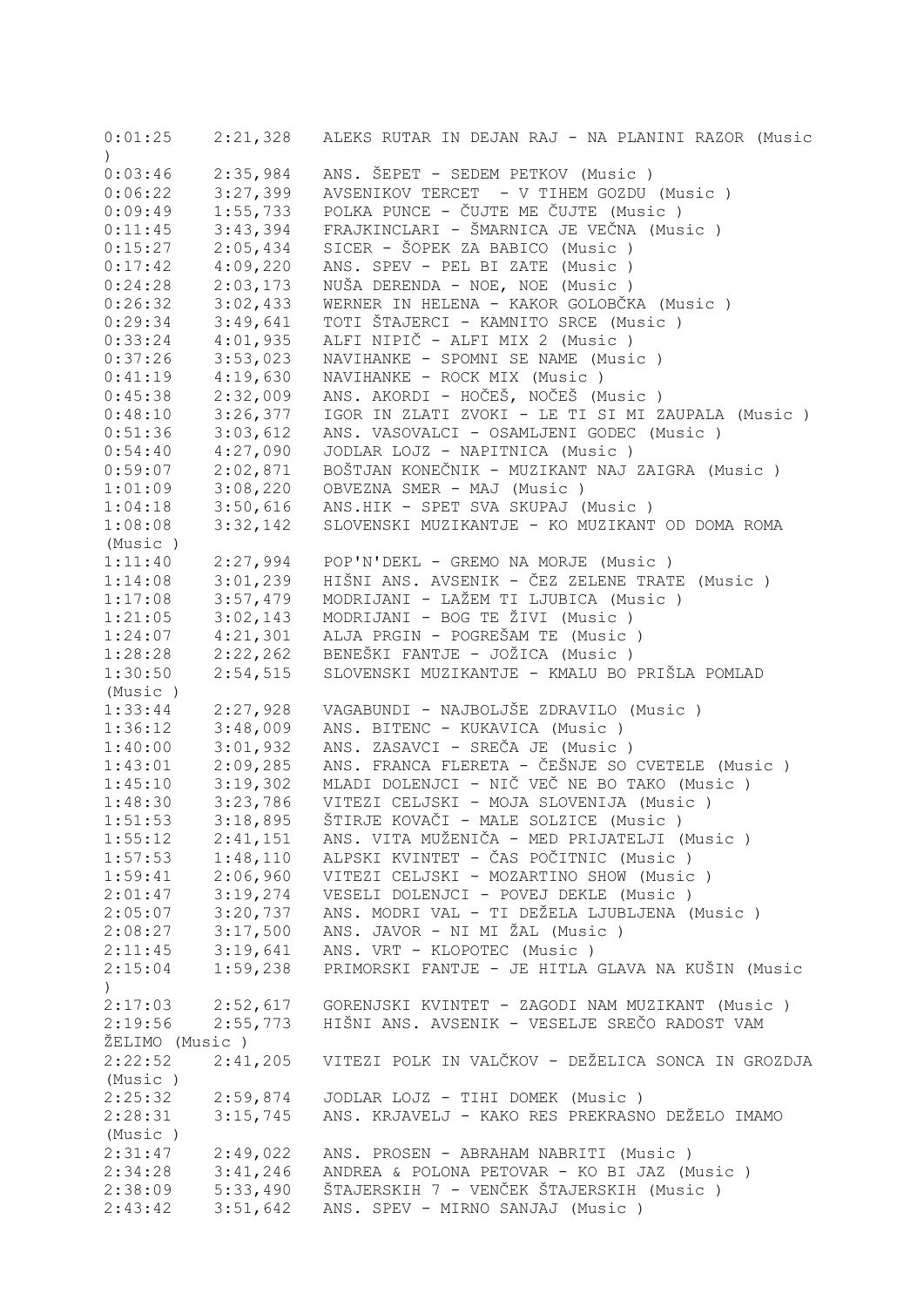| 2:47:34            | 2:12,159                        | DAN IN NOČ - ZA DEŽJEM POSIJE SONCE (Music)        |
|--------------------|---------------------------------|----------------------------------------------------|
| 2:49:46            | 4:06,297                        | STANE VIDMAR - NAJINA ZGODBA (Music)               |
| 2:53:52            | 3:23,042                        | ANS. RUBIN - POVEJ MI (Music)                      |
| 2:57:15            | 4:21,309                        | ANS. JAVOR - PESEM O KOLOVRATU (Music)             |
| 3:01:36            | 2:57,031                        | JODEL EXPRESS - KRALJICA JODLANJA (Music)          |
| 3:04:33            | 2:34,158                        | SKUPINA ŠPICA - NIKOLI VEČ (Music )                |
| 3:07:07            | 3:30,096                        | ANS. AKORDI - SOLZNE OČI (Music )                  |
| 3:10:37            | 4:30,104                        | ALPSKI KVINTET - VENČEK ALPSKIH USPEŠNIC (Music )  |
| 3:15:08            | 4:13,198                        | JODEL EXPRESS - IBER DOZA (Music)                  |
| 3:19:21            | 2:40,901                        | KRAJCARJI & POŠTAR IVČ - POŠTAR PRED VRATI (Music  |
| $\left( \right)$   |                                 |                                                    |
| 3:22:01            | 3:16,514                        | NOVI SPOMINI - DALMATINKA (Music)                  |
| 3:25:17            | 4:33,139                        | FOLK IDOLI - LJUBICA (Music)                       |
| 3:29:50            | 3:56,896                        | ANS. MIKOLA - LJUBEZEN NA LADJI (Music)            |
| 3:33:47            | 3:36,133                        | TRIO STANKA FAJSA & JANI PIRŠ - ZAVRTI S POLKO SE  |
| (Music)            |                                 |                                                    |
| 3:37:23            | 2:41,217                        | ANS. SPEV - POLETJE NA VASI (Music )               |
| 3:40:04            | 3:31,738                        | ANS. SKALA - POSLEDNJI VALČEK (Music )             |
| 3:43:35            | 3:10,461                        | ANS. KOLOVRAT - SOSAJDOVA ŠPELA (Music )           |
|                    |                                 |                                                    |
| 3:46:45            | 3:10,338                        | MLADI ODMEV - ZAVRTI ME V ZVEZDE (Music)           |
| 3:49:52            | 3:23,718                        | ŠPELA GROŠELJ - POLJUBI MOJE USTNICE (Music)       |
| 3:53:16            | 3:03,699                        | SLOVENSKI MUZIKANTJE - BO ŽE BOLJE (Music)         |
| 3:56:20            | 3:41,813                        | ANS. VIHAR - DOBRO MI GRE (Music )                 |
| 4:00:01            | 3:51,823                        | ANS. MIRA KLINCA - VALČEK ZA NAJU (Music)          |
| 4:03:53            | 1:44,177                        | SAVINJSKI KVINTET - POLKA ZA KLARINET (Music )     |
| 4:05:37            | 3:02,834                        | ANS. FRANČIČ - VESELO SLOVENSKO DEKLE (Music)      |
| 4:08:40            | 2:45,492                        | FRANC KORBAR - ŠOPEK RDEČIH ROŽ (Music)            |
| 4:11:25            | 3:07,541                        | JANI IN FRANCI PIRŠ - VSAKDO MORA IMETI PRIJATELJA |
| (Music)            |                                 |                                                    |
| 4:14:32            | 3:26,256                        | ANS. FRANCA ZEMETA - KO MATI PRAZNUJE (Music)      |
| 4:17:58            | 3:39,202                        | ANS. KAROŠEC - POSTOJ POPOTNIK (Music )            |
| 4:21:37            | 2:38,030                        | ANS. TINETA STARETA - PO MURKIN CVET (Music )      |
| 4:24:15            | 3:26,685                        | TANJA ŽAGAR - ZAME ZAKANTAJ (Music )               |
| 4:27:42            | 1:38,495                        | ALPSKI KVINTET - ČAS POČITNIC (Music )             |
| 4:29:20            |                                 |                                                    |
|                    | 3:16,903                        | ANS. POGUM - ČE BOŠ JOKALA (Music )                |
| 4:32:37            | 3:07,085                        | ANS. PETKA - ČISTA PETKA (Music)                   |
| 4:35:43            | 3:15,455                        | VESELI SVATJE - LUNCA, ZAKAJ SE SVET MI GUNCA      |
| (Music)            |                                 |                                                    |
| 4:38:59<br>(Music) | 5:59,954                        | ANS. VRT - VENČEK USPEŠNIC BRATOV IZ OPLOTNICE     |
| 4:44:58            | 3:20,195                        | ANS. MLADIKA - NAJINO HREPENENJE (Music)           |
| 4:48:18            | 3:28,789                        | ANS. VIHAR - NE PRIMERJAJ ME Z NJO (Music)         |
|                    | 2:21,671                        | MODRIJANI - KISS ME (Music)                        |
| 4:51:47            |                                 |                                                    |
| 4:54:09            | 1:58,858                        | VESELI PLANŠARJI - VESELE COKLE (Music)            |
| 4:56:08            | 3:38,421                        | CASANOVA - ROBOT (Music)                           |
| 4:59:46            | 2:43,293                        | ANS. UNIKAT - SLIVNIŠKO JEZERO (Music)             |
| 5:02:29            | 2:57,991                        | ANS. FRANC ŽERDONER S PRIJATELJI - V ŠALEŠKO       |
|                    | DOLINO JE PRIŠLA POMLAD (Music) |                                                    |
| 5:05:27            | 3:19,858                        | ALPSKI KVINTET - REČI (Music )                     |
| 5:08:46            | 2:23,588                        | JOŽE ŠALEJ - VESELA TROBENTA (Music )              |
| 5:11:10            | 2:47,021                        | ZLATI MUZIKANTI - DEKLICA MORJA (Music)            |
| 5:13:57            | 3:29,986                        | ANS. FRANČIČ - SPOMIN NA BOŽIČ (Music )            |
| 5:17:27            | 3:32,867                        | ANS. UNIKAT - SANJALA SVA (Music)                  |
| 5:20:59            | 3:02,463                        | ČUKI - ZVOČNIK NA PLOČNIK (Music )                 |
| 5:24:02            | 4:01,348                        | ANS. JAVOR - LJUBIL SI GORO IN MENE (Music)        |
| 5:28:03            | 3:15,956                        | SLOVENSKI MUZIKANTJE - MLADOST JE KOT VETER (Music |
|                    |                                 |                                                    |
| $\left( \right)$   |                                 | POSKOČNI MUZIKANTI - SUPER PUNCA (Music )          |
| 5:31:19            | 2:38,762                        |                                                    |
| 5:33:57            | 2:56,338                        | ŠTIRJE KOVAČI - NAŠEMU SLAVLJENCU (Music )         |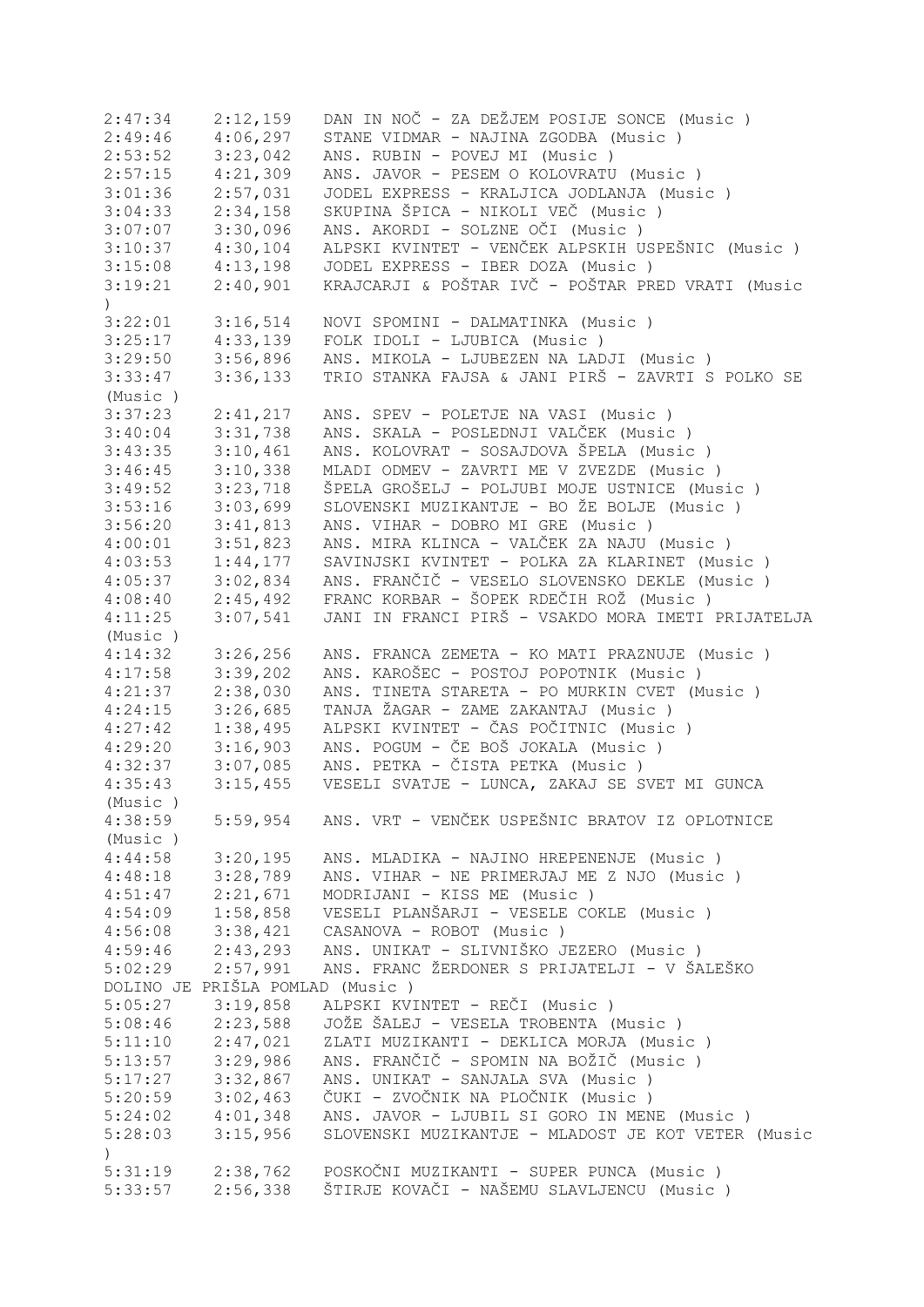| 5:36:54          | 2:52,582             | 1. SLOVENSKI BARITON BATALJON & HARMONIKARSKI      |
|------------------|----------------------|----------------------------------------------------|
|                  |                      | ORKESTER NASMEH - V DOLINI TIHI (Music )           |
| 5:39:46          | 2:28,824             | ŠTIRJE KOVAČI - KOVAČ (Music )                     |
| 5:42:14          | 3:26,783             | BRIGITA ŠULER - KAMRCA (Music)                     |
| 5:45:40          | 2:52,919             | ANS. GREGORJI - BLEJSKI FJAKAR (Music)             |
| 5:48:33          | 3:08,699             | IVAN HUDNIK - NA BELI BARKI (Music)                |
| 5:51:41          | 3:07,470             | ANS. GORSKI CVET - FILM TVOJIH DNI (Music )        |
| 5:54:49          | 3:08,138             | IGOR IN ZLATI ZVOKI - PRELEPA ZAGORSKA DOLINA      |
| (Music)          |                      |                                                    |
| 5:57:57          | 3:51,747             | MARKO PEZDIRC - VAL MORJA (Music)                  |
| 6:01:48          | 3:15,303             | AGROPOP - SAMO MILIJON (Music)                     |
| 6:05:04          | 3:10,683             | ANS. KRJAVELJ - LOVČEVA ŽENA (Music )              |
| 6:08:14          | 3:43,412             | ZIDANIŠKI KVINTET - POVEJ MI NEKAJ LEPEGA (Music ) |
| 6:11:57          | 3:19,892             | KORADO IN BRENDI - KAM SO ŠLI VSI CIGANI (Music )  |
| 6:15:17          |                      | ROBERT GOTER TRIO - KO HARMONIKA ZAPOJE (Music)    |
|                  | 3:11,400             |                                                    |
| 6:18:27          | 2:57,240             | ANS. KRAJCARJI - NUORI CAJTI (Music)               |
| 6:23:39          | 3:09,805             | ANS. PETRA FINKA - LE KAJ BI NA SVETU POČEL (Music |
| $\left( \right)$ |                      |                                                    |
| 6:26:49          | 3:10,701             | ŠTAJERSKIH 7 - PESEM ZVONOV (Music)                |
| 6:30:00          | 2:14,616             | TAMBURAŠKA S. DUPLJAK - NA RITI IMAŠ PIKO (Music ) |
| 6:32:14          | 3:11,623             | JANI PIRŠ - JAZ PA NIČ (Music )                    |
| 6:35:26          | 3:04,402             | FRANC KORBAR - POBIČ SEM STAR ŠELE 18 LET (Music)  |
| 6:38:30          | 2:41,438             | ANS. MODRI VAL - SEX NA EX (Music )                |
| 6:41:10          | 4:03,656             | DUPLJAK & ROMAN ZUPANČIČ - TIŠLARSKA (Music)       |
| 6:45:13          | 3:16,499             | ANS. AVSENIK - CASANOVA (Music)                    |
| 6:48:30          | 3:57,244             | MODRIJANI - RIBIČEVE SANJE (Music)                 |
| 6:55:47          | 2:11,232             | VITEZI CELJSKI - LE OBJETA ISTO MISLIVA (Music)    |
| 6:57:58          | 2:49,701             | MLADI GODCI - HRIBOVSKI KMET (Music )              |
| 7:06:00          | 2:21,010             | ZAKA PA NE - SRČKI V OMAKI (Music )                |
| 7:08:21          | 3:13,511             | EURO KVINTET - SLIKAR (Music)                      |
| 7:11:34          | 3:09,887             | MODRIJANI - VILA Z NEBA (Music)                    |
| 7:14:43          | 3:31,414             | ANS. SPEV - STRUNE LJUBEZNI (Music)                |
| 7:18:14          | 2:09,483             | ANS. UNIKAT - ČREDA V GALOPU (Music )              |
| 7:20:23          | 2:50,997             | ANS. FRANČIČ - BELE KRIZANTEME (Music)             |
| 7:23:14          | 3:42,426             | ANS. HENČEK - DOLENJSKA (Music)                    |
| 7:26:57          | 3:22,913             | LOJZE SLAK - POPOTNIK (Music)                      |
| 7:30:19          | 4:03,106             | ANJA BURNIK S PRIJATELJI - POMLADNA HARMONIJA      |
| (Music)          |                      |                                                    |
| 7:34:22          | 3:20,018             | ANS. KOLOVRAT - V DALJAVO NEZNANO VLEČE ME (Music  |
|                  |                      |                                                    |
| 7:37:42          | 3:34,899             | VESELI GORENJCI - SE SPOMNIŠ (Music)               |
| 7:41:17          | 2:58,777             | ANS. BORISA KOVAČIČA - ODMEV V GORAH (Music)       |
| 7:44:16          | 3:31,997             | TANJA ŽAGAR - POLETJE JE NAJIN ČAS (Music)         |
| 7:47:47          | 3:01,180             | ALPSKI KVINTET - BELA VRTNICA (Music)              |
| 7:50:48          | 3:00,172             | MODRIJANI - BOG TE ŽIVI (Music)                    |
| 7:53:48          | 3:16,304             | ANS. VRT - KLOPOTEC (Music)                        |
| 7:57:04          | 3:38,266             | BENEŠKI FANTJE - EDIJU V SPOMIN (Music)            |
| 8:15:56          | 3:07,679             | ANS. BITENC - ŠE VEDNO JAZ TE LJUBIM (Music)       |
| 8:19:03          | 2:28,313             | ANS. NAPEV - VEM ZA DEKLE (Music)                  |
| 8:21:31          | 2:44,935             | ANS. AKORDI - V SENČICI SEDAJ POLEŽAVA (Music )    |
| 8:24:16          | 3:15,592             | ANS. POGUM - MNOGO ZDRAVJA (Music)                 |
| 8:27:31          | 3:31,201             | ŠALEŠKI FANTJE - PO SVETU JE HODIL (Music)         |
| 9:20:31          | 3:12,807             | ANS. SRČEV AS - K VOJAKOM (Music )                 |
| 9:23:43          | 3:28,894             | ANS. POGUM - KOSTANJEVICA (Music)                  |
| 9:27:12          | 3:00,302             | ANS. ROSA - FURMANSKA GOSTILNA (Music)             |
| 10:34:07         |                      | TA PRAVI FALOTI - SEDEM OTROK (Music)              |
|                  | 3:28,838             | ANS. TORNADO - ZATO SO PRIJATELJI (Music)          |
| 10:37:35         | 3:16,241<br>4:06,320 | ANS. TONIJA VERDERBERJA - ZA VELIKIM MORJEM (Music |
| 10:41:00         |                      |                                                    |
| $\left( \right)$ |                      |                                                    |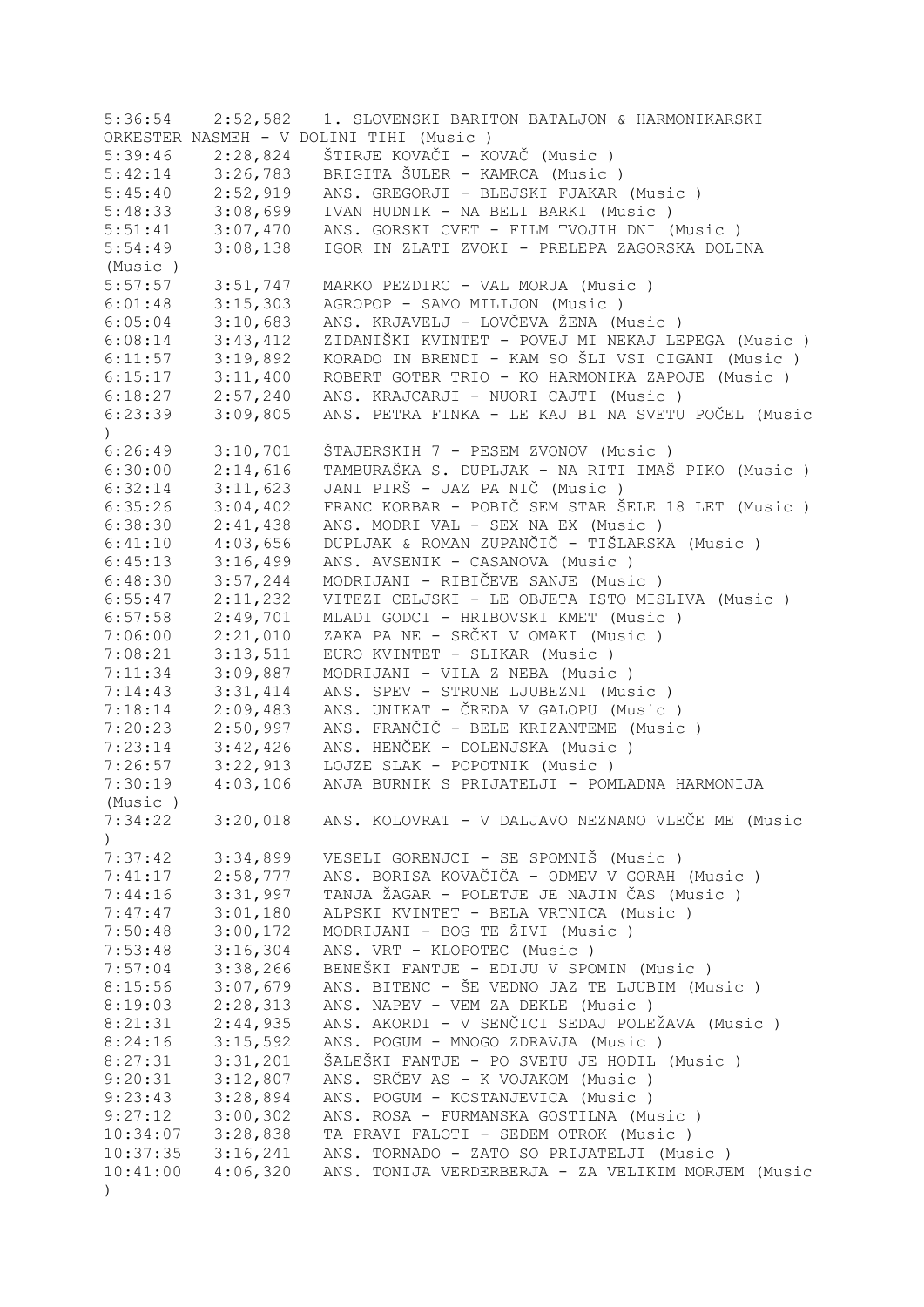10:57:12 4:25,428 ANSAMBEL BANOVŠEK - ZLATE MELODIJE STANKE KOVAČIČ (Music ) 11:35:57 2:40,065 MAMA MANKA - JEZIKOVA ŽUPA (Music ) KATRCA - AVTOPRALNICA (Music ) 11:42:09 3:07,656 NAVIHANKE - NAVIHANE ŠTAJERKE (Music ) 11:45:16 3:45,359 ANS. UNIKAT - JESENSKA (Music ) 11:49:01 2:40,748 ANS. PETRA FINKA - NOCOJ ŠE ZADNJIČ BOM PRIŠEL (Music ) 11:51:41 3:09,444 DONAČKA - USTVARJEN SI ZAME (Music ) 11:54:50 3:41,686 BRENDI - TI SI MI UKRADLA DUŠO (Music ) 11:58:31 2:46,223 ZAPELJIVKE - UŽIVAJ VSAK DAN (Music )<br>12:23:09 4:25,379 MARJAN ZGONC - MANDOLINA DALMATINA (M 12:23:09 4:25,379 MARJAN ZGONC - MANDOLINA DALMATINA (Music ) 12:27:34 2:28,925 ANS. TONETA RUSA - HORJULSKI ZVONOVI (Music ) 12:45:19 3:08,873 ANS. SVETLIN - VENČEK USPEŠNIC (Music ) 12:48:27 2:55,363 FANTJE IZPOD ROGLE - PARČEK POD SMREKO (Music ) 12:51:23 2:36,580 BRACO KOREN IN KRAŠKI KVARTET - MALA POLKA (Music  $\lambda$ 12:53:59 3:05,540 ANS. GOLTE - POČITNICE V ŠPANIJI (Music ) 12:57:05 2:17,177 SLOVENSKI MUZIKANTJE - ZEBE ME (Music )<br>12:59:22 2:55,504 MLADI GAMSI - MENE DRUGA LJUBI (Music ) 12:59:22 2:55,504 MLADI GAMSI - MENE DRUGA LJUBI (Music ) 13:02:17 3:38,903 ZAPELJIVKE - DOBRA VILA (Music ) 13:05:56 3:16,100 GORENJSKI KVINTET - MOJA ZVEZDICA (Music ) 13:09:12 3:31,098 ZLATI MUZIKANTI - BISERNICA (Music ) 13:12:44 2:53,140 ANS. VIHAR - NA SONČNI STRANI ULICE (Music ) 13:15:37 2:23,315 ANS. MIRA KLINCA - KLIC GORA (Music ) 13:18:00 4:03,057 ANS. BRANETA KLAVŽARJA - KJE JE TISTO POLETJE (Music ) 13:22:03 3:13,990 SLOVENSKI MUZIKANTJE - FRANC V ŠPANIJI (Music ) 13:25:17 3:30,060 ANS. POSLUH - KER TE LJUBIM (Music ) 13:28:47 2:14,018 VLADO SREDENŠEK - SPREHOD OB OBALI (Music ) 13:46:15 2:38,987 ZAKA PA NE - SLOVENSKA OHCET (Music ) 13:48:54 2:38,275 ANS. ROSA - NAJLEPŠA SO JUTRA V PLANINAH (Music ) 13:51:32 2:38,622 ČRNA MAČKA - NAŠA KELNARCA (Music ) 13:54:10 3:14,737 MODRIJANI - NOČ NA MORJU (Music ) 13:57:24 2:51,098 ANS. JOŽOVEC - VESELJE, RADOST, SREČO VAM ŽELIMO (Music ) 14:00:15 2:51,117 FRAJERKE - LJUBI ME (Music ) 14:03:06 2:47,669 ANS. TONIJA VERDERBERJA - KO ČEP JE MOKER (Music ) 14:05:53 3:04,779 ANS. CVET - PETEK JE IN TRINAJSTI (Music ) 14:08:58 2:35,537 ANS. JUHEJ - STARI GODEC (Music ) 14:11:33 1:54,839 MODRIJANI - I FOLLOW RIVERS (Music ) 14:13:28 2:11,231 POLKA PUNCE - DEKLIŠČINA (Music ) 14:20:51 2:52,302 ANS. NAGELJ - PLANINSKI KRST (Music ) 3:18,458 PETOVIO - SLOVENSKA PESEM (Music ) 14:27:02 4:15,618 EDVIN FLISER - ANGELI ŽIVIJO (Music ) 14:31:17 2:54,241 MAČKONI - JAZ ČAKATI VEČ NE MOREM (Music ) 14:34:11 3:07,341 BORIS KOPITAR - NI BESED (Music ) 14:37:18 3:12,241 ANS. VASOVALCI - PREPELICA (Music ) 14:40:31 3:01,940 ANS. VINKA CVERLETA - SLOVENSKIM DRUŽINAM (Music ) 14:43:32 3:03,201 ČUKI - TI LUNA NAGAJIVA (Music ) 17:18:41 2:43,045 ANS. ŠTAJERCI - SANJAM O NAJINI PRAVLJICI (Music ) 17:21:24 3:19,860 ANS. NEMIR - SAMOTAR (Music ) 17:24:44 4:23,295 HARMONIKARJI GREGORJA OBLAKA - ZARADI PESMI (Music ) 17:29:07 3:49,374 ANDREJA - BREZ BESED (Music ) 17:32:56 2:15,577 ANS. NAGELJ - V SOBOTO BO LEPO (Music ) 17:35:12 2:34,655 ALFI NIPIČ - MLADI KOT SMO NOCOJ (Music ) 17:37:47 3:48,140 FANTJE Z VASI - STRUŠKA DOLINA (Music ) 17:41:35 3:20,459 KLAPA GALLUS - ANGELCA (Music ) 17:44:55 3:09,460 ANS. AVSENIK - PRELEPI GORENJSKI SVET (Music )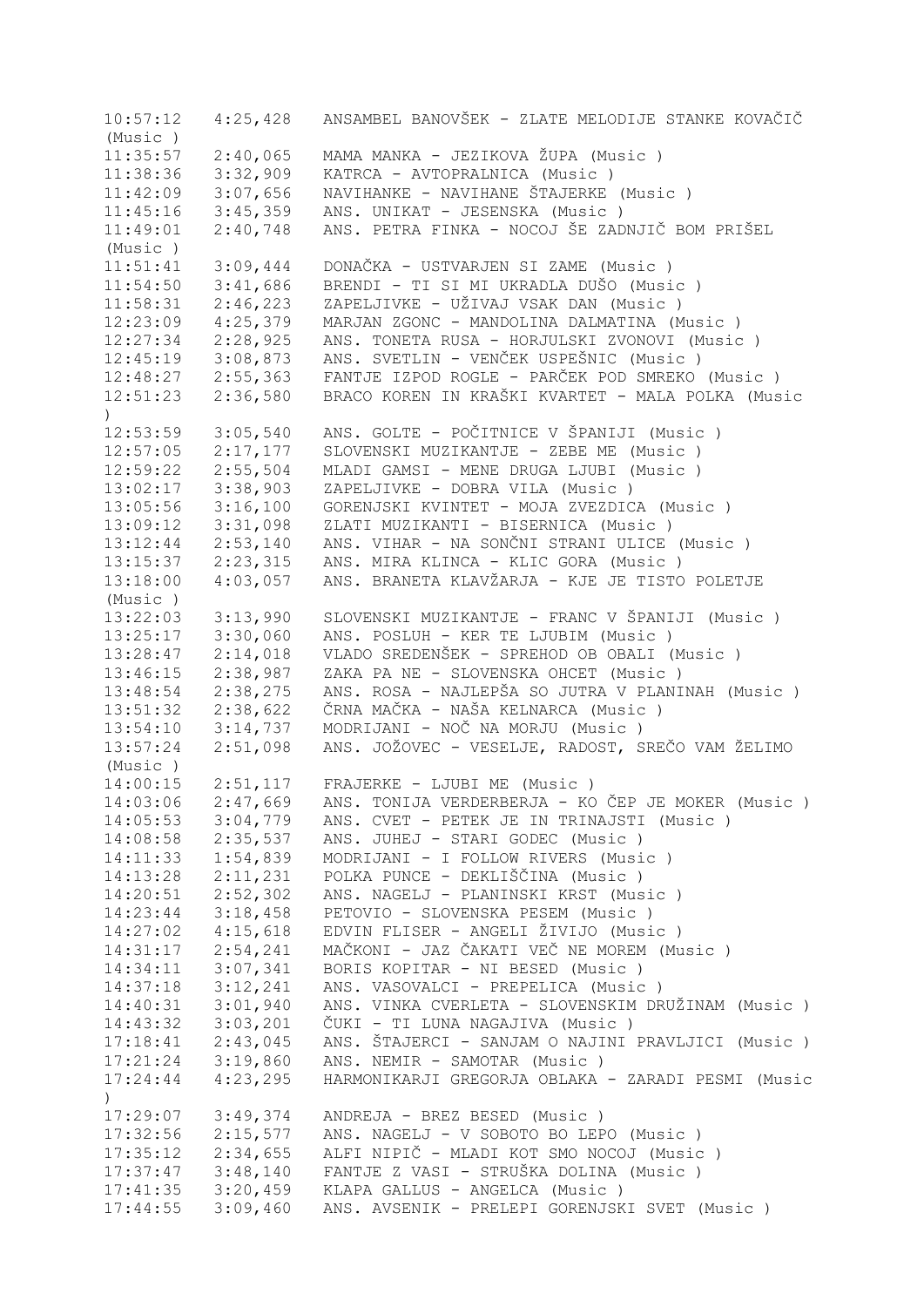17:48:05 4:00,744 JANI IN FRANCI PIRŠ - DOBER DAN DRAGI BRAT (Music ) 17:52:05 3:57,363 ANS. PREPOROD - SLAVČKI NE POJEJO VEČ (Music ) POP DESIGN - SOLZA (Music ) 17:59:40 3:18,015 ORIGINAL POHORCI - POHORJE (Music ) 18:02:58 2:34,347 IGOR IN ZLATI ZVOKI - POD NAŠO LIPO SREDI VASI (Music ) 18:05:32 3:52,341 MODRIJANI - VENEČEK RIBIČEVE SANJE & PEL BI ZATE (Music ) 18:09:25 2:25,309 ANS. BRATOV POLJANŠEK - PRIKRITA RESNICA (Music ) 18:11:50 3:38,182 PRIMORSKI FANTJE - SIGNORINA BALERINA (Music ) 18:15:28 3:59,264 ANS. VIHARNIK - ROŽE IZ NEBA (Music ) 18:19:27 3:10,459 BOŠTJAN KONEČNIK - MOJA DENARNICA (Music ) 18:22:38 1:57,694 BENEŠKI FANTJE - KONJIČA IMAM BISTREGA (Music ) 18:24:36 3:28,264 ANS. RUBIN - STARI GRAD (Music ) 18:28:03 3:59,299 ANS. ŠTRK - ZAME NAJLEPSA SI MOJA DEŽELA (Music ) 18:32:02 4:09,945 PRIMORSKI FANTJE - NE JOKAJ (Music ) 18:36:12 3:34,591 ANS. PETRA FINKA - SONCU SEM ZAPRLA VRATA (Music ) 18:39:47 2:23,057 ANS. TONETA KMETCA - LJUBICA LAHKO NOČ (Music ) 18:42:10 2:38,632 DRUŽINA GALIČ - NAŠ MAČEK JE MUCKO IMEL (Music ) 18:44:48 2:43,096 ANS. STORŽIČ - PREVZETNICA (Music ) 18:47:31 3:29,180 FANTJE Z VASI - JAZ PA ENO DEKLE IMAM (Music ) 18:51:01 2:26,932 ŠTAJERSKIH 7 - SLALOM ZA HARMONIKO (Music ) 18:53:27 2:46,537 TANJA ZAJC ZUPAN & J.BURNIK - ČAS POČITNIC (Music  $\lambda$ 18:56:14 3:04,841 ANS. FRANČIČ - NOVOROJENČEK (Music ) 18:59:19 3:18,445 ŠPELA GROŠELJ - ČEŠNJA NA TORTI (Music ) 19:02:37 2:52,048 ANS. PETKA - BREZ MUZIKE NI PODOKNICE (Music ) 19:05:29 3:22,933 VITEZI CELJSKI - MOZARTINO (Music ) 19:08:52 3:02,543 ANS. VIHARNIK - KAMNIK NAŠE MESTO (Music ) 19:11:54 2:51,143 VESELE ŠTAJERKE - PRINESI MI ROŽE (Music ) 19:14:45 3:26,384 ANS. UNIKAT - DOVOLJ MI JE (Music ) 19:18:11 2:45,689 HAJDI, JULIJA - NAŠ KUŽA (Music ) 19:23:15 2:59,218 FANTJE Z VASI - NOCOJ JE PA EN LEP VECER (Music ) 19:26:14 2:51,377 AZALEA - PLONK CEGLC (Music ) 19:29:06 2:38,998 VLADO SREDENŠEK - NA VRANSKO GREM (Music ) 19:55:49 2:16,362 ANS. ROSA - ŽIVETI JE LEPO (Music ) 19:58:05 3:21,554 ANS. SPEV - EDINO UPANJE (Music ) 21:34:42 3:02,989 ANS. STOPAR - NAŠIH 15 LET (Music ) 21:37:45 1:48,010 ALPSKI KVINTET - ČAS POČITNIC (Music ) 21:39:33 4:13,645 ALPSKI KVINTET - VENČEK USPEŠNIC (Music ) 21:43:47 3:27,419 DEJAN VUNJAK - ČE TE POLJUBIM (Music ) 21:47:14 3:26,121 ŠTIRJE KOVAČI - MALA SOLZICA (Music ) 21:50:40 2:59,862 VESELE ŠTAJERKE - POMLADANSKI VETER (Music)<br>21:53:40 3:03,290 MODRIJANI - NESKONČNO ZALJUBLJENA (Music) 21:53:40 3:03,290 MODRIJANI - NESKONČNO ZALJUBLJENA (Music ) 22:27:10 3:30,214 ANS. NAVEZA - S TABO VSE LEPŠE JE (Music ) 22:30:40 2:16,766 GADI - VSE ZA FEŠTO (Music ) 22:32:57 1:55,692 OKTET PETROL & TRIO VIKI AŠIC - LJUBICINA POŠTA (Music ) 22:34:52 3:52,864 ŠTAJERSKIH 7 - ČAS OTROŠTVA (Music ) 22:38:45 3:19,292 JUROVSKI GADI - VESELICA PRI ŠTAJERKI (Music ) 22:42:04 3:23,622 ALFI NIPIČ – VALČEK S TEBOJ (Music )<br>22:45:28 2:46,338 ZREŠKA POMLAD – VSI ZA JENGA, JEDN Z ZREŠKA POMLAD - VSI ZA JENGA, JEDN ZA VSE (Music ) 22:48:14 3:47,636 ŠTAJERSKI BARONI - ZAKAJ SE LASTOVKE SELIJO (Music ) 22:52:02 3:24,740 VAGABUNDI - VABILO NA PLES (Music ) 22:55:27 4:09,102 ANS. SPEV - PEL BI ZATE (Music ) 22:59:36 2:40,017 ANS. BITENC - VASOVALEC (Music ) 23:02:16 3:35,100 ANS. PETRA FINKA - TUDI KO SPIŠ (Music )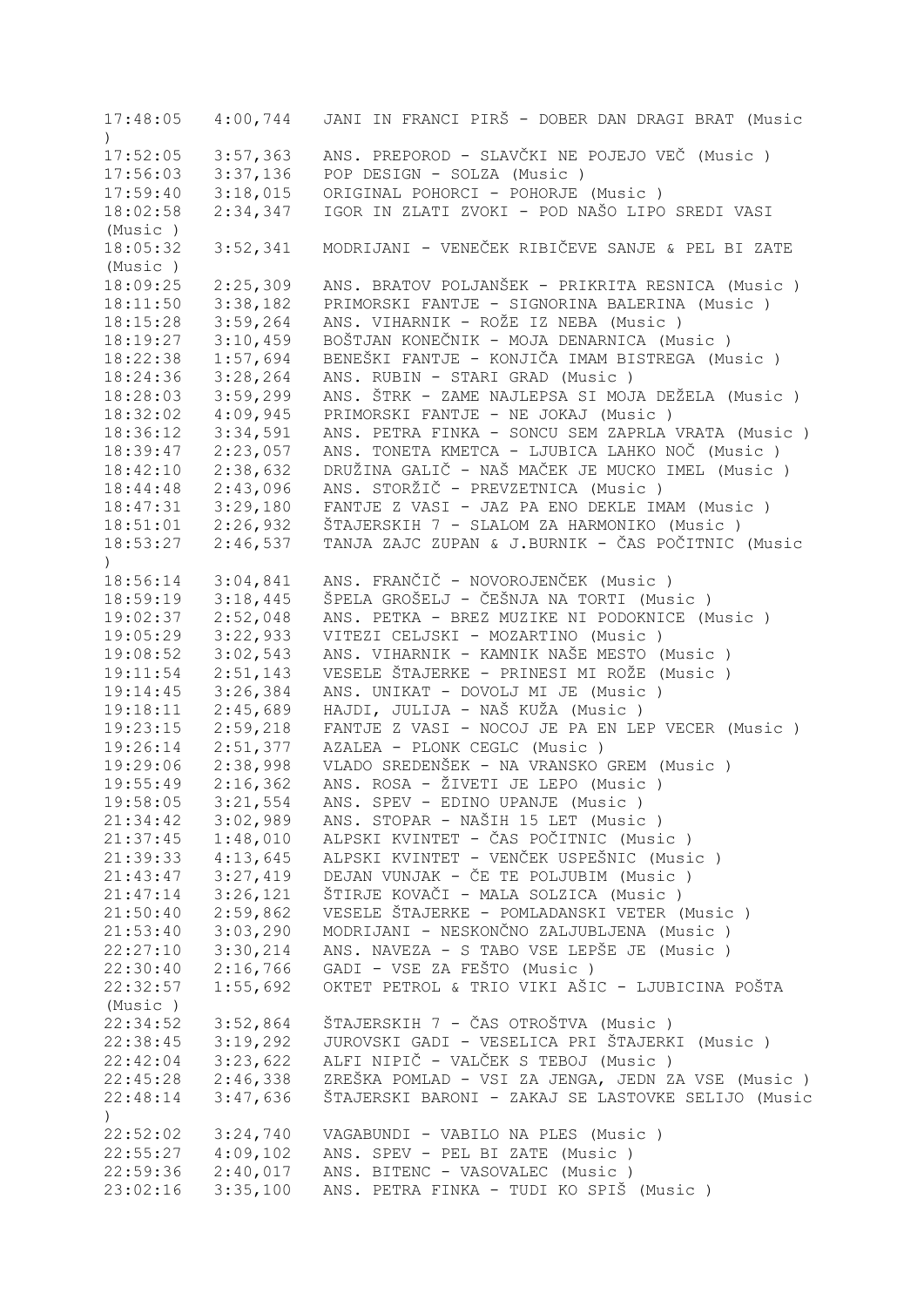| 23:05:51 |                           | $3:07,137$ RENE ČREŠNAR S PRIJATELJI - ZVOKI LOVRENŠKIH JEZER        |
|----------|---------------------------|----------------------------------------------------------------------|
| (Music)  |                           |                                                                      |
| 23:08:58 | 3:46,501                  | BOŠTJAN KONEČNIK - BREZ IZPITA SEM OSTAL (Music )                    |
|          | $23:12:44$ $2:58,780$     | ANS. VRT - STARI DOBRI GODEC (Music )                                |
|          |                           |                                                                      |
| 23:18:52 | 3:27,514                  | MLADI DOLENJCI - BREZ OTROŠKIH OČI (Music )                          |
| 23:22:20 | 3:11,259                  | INGRID BRUGGEMANN & SLOVENSKI MUZIKANTJE -                           |
|          | KRALJICA JODLANJA (Music) |                                                                      |
|          |                           | 23:25:31  2:20,495  MLADI UPI - ŽOGICA POLKA (Music)                 |
|          |                           | 23:27:52 3:02,017 BRIGITA ŠULER - LJUBIJO (Music)                    |
|          |                           | 23:30:54 3:33,660 ANS. FRANC ŽERDONER S PRIJATELJI - KUKAVICA (Music |
|          |                           |                                                                      |
|          |                           | 23:34:27 3:06,139 ANS. DINAMIKA - PO DEŽJU SONCE POSIJALO BO (Music  |
|          |                           |                                                                      |
| 23:37:33 | 2:39,280                  | ANS. POMLAD - POMLAD PRIHAJA (Music)                                 |
| 23:40:21 | 2:10,322                  | ANS. TORNADO - VINSKA KRALJICA (Music)                               |
| 23:42:41 | 3:05,546                  | ANS. GOLTE - POČITNICE V ŠPANIJI (Music )                            |
|          | $23:45:47$ $2:13,653$     | ALPSKI KVINTET - JANEZOV BARITON (Music )                            |
| 23:48:01 | 3:03,209                  | ANS. BITENC - NAJ BREZE GOVORIJO (Music)                             |
| 23:53:36 | 3:06,339                  | KINGSTON - SONČNA UPRAVA (Music)                                     |
|          | $23:56:42$ $3:17,658$     | ANS. JURČKI - ZLATO PERO (Music )                                    |
| 24:00:00 |                           | 2:51,143 ANS. POGUM - UJELA ME JE ŠTAJERKA (Music)                   |
|          |                           |                                                                      |

| 0:02:51 | 3:19,108  | ŠPELA GROŠELJ - GLAVO POKONCI (Music )           |
|---------|-----------|--------------------------------------------------|
| 0:06:10 | 3:48,261  | MLADI DOLENJCI - NISEM POZABIL (Music)           |
| 0:09:58 | 2:43,495  | ANS. SVETLIN - TAŠČIN JEZIK (Music )             |
| 0:12:41 | 3:39,102  | ANS. FRANCA MIHELIČA - MAJSKO CVETJE (Music)     |
| 0:16:20 | 3:10,610  | ANS. SONČEK - TI SI ODŠLA (Music )               |
| 0:19:31 | 2:59,537  | ANS. SREDENŠEK - GORSKA PRAVLJICA (Music)        |
| 0:25:07 | 2:12,183  | ČRNA MAČKA - OBISK S KOROŠKE (Music )            |
| 0:27:19 | 2:28,241  | ANS. PUŠNIK - RAD TE MAM (Music)                 |
| 0:29:48 | 2:53,020  | ANS. PETRA FINKA - NA STEZI ŽIVLJENJA (Music )   |
| 0:32:41 | 3:31,099  | TANJA ŽAGAR - POLETJE JE NAJIN ČAS (Music)       |
| 0:36:12 | 4:02,498  | MODRIJANI - SPOMIN NA PEVCA ŠE ŽIVI (Music )     |
| 0:40:14 | 3:21,743  | IGOR IN ZLATI ZVOKI - HALO EVROPA (Music )       |
| 0:43:36 | 3:02,260  | IGOR IN ZLATI ZVOKI - ZAKAJ SI TAK ŠTOR (Music ) |
| 0:46:38 | 3:17,465  | ANS. ERAZEM - POSTOJNA TI MOJA (Music)           |
| 0:49:56 | 2:50,182  | ZLATI MUZIKANTI - ZA TVOJ POLJUB (Music)         |
| 0:52:46 | 2:25,480  | ANS. NAPEV - RECI MI (Music)                     |
| 0:55:11 | 3:17,861  | VAGABUNDI - MARIČKA (Music)                      |
| 0:58:29 | 3:50,378  | SLAPOVI - PRAVLJICA ŽIVLJENJA (Music)            |
| 1:02:19 | 3:46,424  | IGOR IN ZLATI ZVOKI - PRAV LUŠTNA JE MOJA SOSEDA |
| (Music) |           |                                                  |
| 1:06:06 | 10:48,576 | ČUDEŽNI DEČKI - CRO MIX (Music )                 |
| 1:16:54 | 2:57,692  | JOŽE ŠALEJ - MAMI ZA PRAZNIK (Music )            |
| 1:19:51 | 3:00,056  | MILAN KAMNIK - KOROŠKI IBRZNIK (Music )          |
| 1:22:51 | 2:51,502  | ŠTIRJE KOVAČI - NEKI VEČER (Music )              |
| 1:25:43 | 2:39,196  | HERVIN JAKONČIČ - OGNJEN OBROČ (Music)           |
| 1:28:22 | 3:51,582  | ANS. SPEV - MIRNO SANJAJ (Music)                 |
| 1:32:13 | 2:21,657  | FANTJE Z VSEH VETROV - TE DOMAČE VIŽE (Music)    |
| 1:34:35 | 3:12,476  | ANS. MLADIKA - PUNČKA ZA IGRICE (Music)          |
| 1:37:47 | 3:10,340  | DOLENJSKI ZVOKI - MOJA SREČA (Music )            |
| 1:40:58 | 3:23,862  | ANS. AKORDI - NAJINA ZGODBA (Music)              |
| 1:44:21 | 2:21,336  | VESELI BEGUNJČANI - NA GORJANCE (Music)          |
| 1:46:43 | 4:01,660  | VESELI SVATJE - PRVIČ BOM MAMICA (Music)         |
| 1:50:44 | 3:24,380  | DONAČKA - LJUBIM JOŽICO (Music)                  |
| 1:54:09 | 3:20,338  | KLAPA MALI GRAD - MASLINA JE NEOBRANA (Music)    |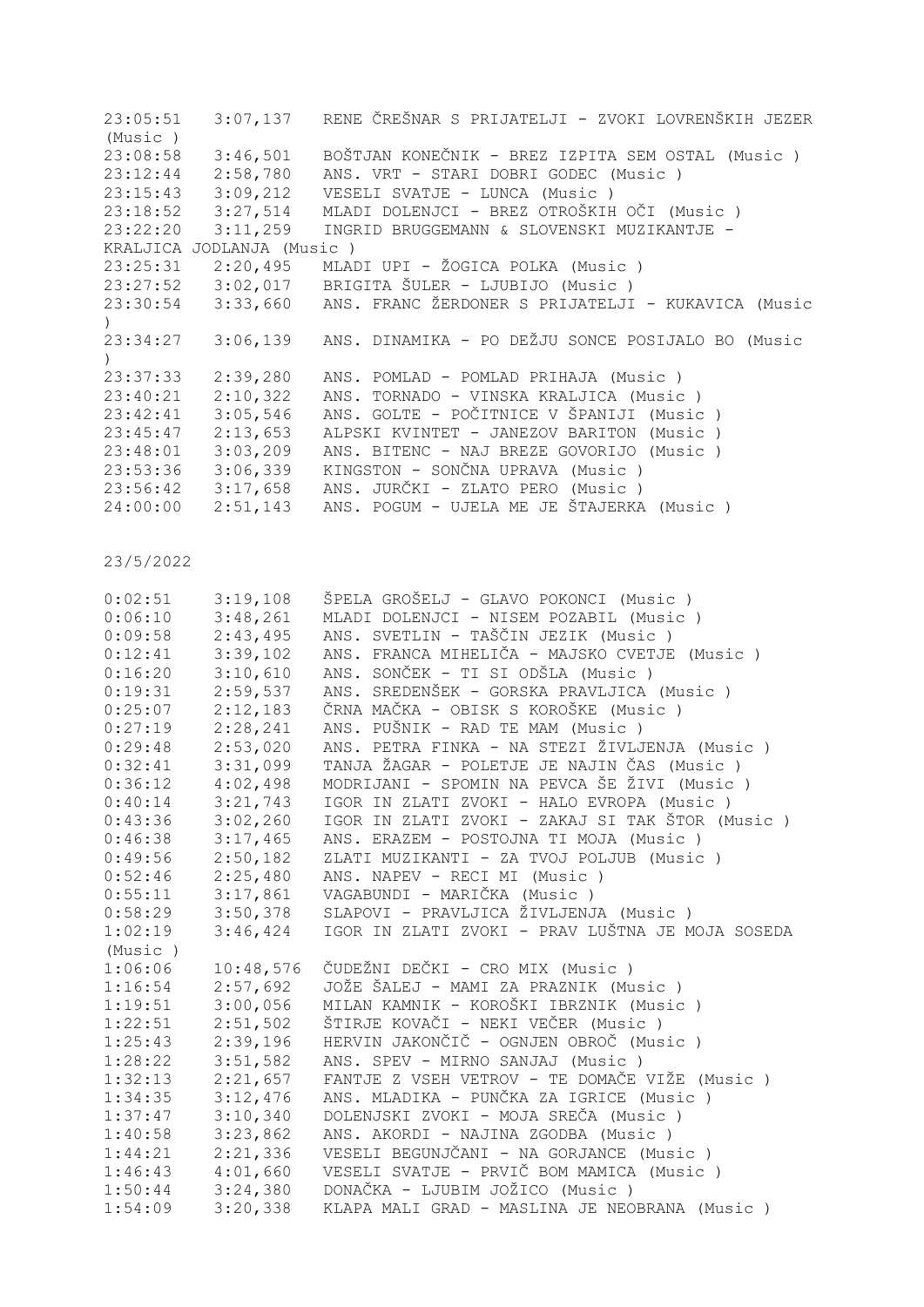| 1:57:29     | 3:43,823 | KRAŠKI KVINTET Z BRACOM IN ANKO - POLJUBI ME       |
|-------------|----------|----------------------------------------------------|
| (Music)     |          |                                                    |
| 2:01:13     | 2:49,135 | POSKOČNI MUZIKANTI - POKVARJENI FANTJE (Music )    |
| 2:04:02     | 2:35,424 | KRANJCI - POZDRAV SLOVENIJI (Music )               |
| 2:06:37     | 2:59,450 | ANS. BENEŠKI FANTJE - RUDEČI CVET (Music )         |
| 2:09:37     | 3:12,387 | MI TRIJE IN STIŠKI KVARTET - ZA GORO (Music )      |
| 2:12:49     | 4:25,847 | SLAPOVI - NAJBOLJ SI ŽELIM (Music)                 |
| 2:17:22     | 2:46,538 | TANJA ZAJC ZUPAN & J.BURNIK - ČAS POČITNIC (Music  |
| $\lambda$   |          |                                                    |
| 2:20:09     | 2:19,139 | ALPSKI KVINTET - KRANJSKO DEKLE (Music)            |
| 2:22:28     | 3:13,902 | ANS. PETRA FINKA - NAJ BO SREČEN Z NJO (Music)     |
|             |          |                                                    |
| 2:25:42     | 1:59,650 | ANS. ROSA - BABICA NAŠA SLAVI (Music )             |
| 2:27:41     | 3:09,902 | GORENJSKI KVINTET - TA USOJENA POLKA (Music)       |
| 2:30:51     | 2:20,505 | JODEL EXPRESS - RADA PLEŠEM (Music )               |
| 2:33:04     | 2:20,684 | VESELE ŠTAJERKE - HOČEŠ ME ALI NOČEŠ ME (Music )   |
| 2:35:24     | 3:03,107 | ANS. MIRA KLINCA - POGLEJTE PIJANČKA (Music)       |
| 2:38:27     | 2:16,130 | ANS. VITA MUŽENIČA - MI SLOVENCI (Music )          |
| 2:40:44     | 2:06,156 | PRIMORSKI FANTJE - MOJA MALA RIBICA (Music)        |
| 2:42:56     | 6:02,554 | FOXY TEENS - MIX LIVE (Music)                      |
| 2:48:58     | 3:49,222 | KRAŠKI KVINTET - LJUBIM TE (Music)                 |
| 2:52:47     | 3:29,661 | ANS. ČAR - POLNA LUNA (Music)                      |
| 2:56:17     | 4:52,069 | ANS. ROGLA - BLAŽENEMU ŠKOFU SLOMŠKU (Music)       |
| 3:01:09     | 3:11,601 | IGOR IN ZLATI ZVOKI - MINILI STA ŽE LETI DVE       |
| (Music)     |          |                                                    |
| 3:04:21     | 2:33,225 | ANS. GAŠPERJI - SINJE MORJE (Music)                |
| 3:06:54     | 4:29,945 | SLOVENSKI OKTET - RIBNIŠKA (Music )                |
| 3:11:24     | 3:17,481 | ŠPELA GROŠELJ - BOG ZA NAJU SREČE NI IZBRAL (Music |
|             |          |                                                    |
|             |          |                                                    |
| 3:14:41     | 2:35,828 | BOŠTJAN KONEČNIK - KRIZA (Music )                  |
| 3:17:17     | 3:25,358 | ANS. KOLOVRAT - V DALJAVO NEZNANO VLEČE ME (Music  |
|             |          |                                                    |
| 3:20:42     | 2:39,758 | ANS. NAGELJ - CVET POD PLANINAMI (Music)           |
| 3:23:22     | 2:22,155 | ŠTIRJE KOVAČI - BREZ VEZE (Music )                 |
| 3:25:44     | 2:21,250 | NOVI SPOMINI - BOJIM SE DEKLET (Music)             |
| 3:28:05     | 0:35,050 | VAGABUNDI - SHOW ŠVICA (Music)                     |
| 3:28:40     | 2:13,423 | ANS. FRANCA MIHELIČA - NA RIBNŠKEM SEJMU (Music)   |
| 3:30:54     | 3:00,457 | MLADI GODCI - NAŠA RAZVADA (Music)                 |
| 3:33:54     | 3:12,018 | ANS. ZASAVCI - POT DOMOV (Music)                   |
| 3:37:06     | 3:18,897 | MODRIJANI - VILA Z NEBA (Music)                    |
| 3:40:25     | 2:59,377 | SLAPOVI - LE ENKRAT V ŽIVLJENJU SE LJUBI (Music)   |
| 3:43:24     | 2:59,364 | ANS. FRANCA KORBARJA - POJDEM U RUTE (Music)       |
| 3:46:24     | 3:52,336 | MODRIJANI - VENEČEK RIBIČEVE SANJE & PEL BI ZATE   |
| (Music)     |          |                                                    |
| 3:50:16     | 3:07,857 | IGOR IN ZLATI ZVOKI - KAVBOJ JOE (Music)           |
| 3:53:24     | 3:25,138 | ALFI NIPIČ - ZA PRAZNIKE DOMOV (Music)             |
| 3:56:49     | 3:16,856 | ANS. STORŽIČ - NA BLEJSKEM GRADU (Music)           |
|             |          | ANS. ROKA ŽLINDRE - ZANALAŠČ (Music )              |
| 4:00:06     | 2:59,537 |                                                    |
| 4:03:05     | 2:24,981 | ANS. JUHEJ - OB ŠILCU SLIVOVICE (Music)            |
| 4:05:30     | 3:54,891 | ANS. NAVEZA - VEM JOKALA BOM (Music)               |
| 4:09:25     | 2:54,153 | FANTJE Z VASI - VIŠINSKA RAZLIKA (Music )          |
| 4:12:19     | 3:12,116 | ALEKSANDER PRIMC - VENČEK NARODNIH (Music)         |
| 4:15:31     | 2:05,982 | IGOR IN ZLATI ZVOKI - MOJ RODNI KRAJ, MOJ RODNI    |
| DOM (Music) |          |                                                    |
| 4:17:37     | 3:02,577 | ANS. NEMIR - NA SIPINAH (Music)                    |
| 4:20:40     | 2:42,857 | ALPSKI KVINTET - SRCE NE POZABI (Music)            |
| 4:23:22     | 3:52,108 | ČRNA MAČKA - MOJI NEVESTI (Music )                 |
| 4:27:15     | 2:56,297 | IGOR IN ZLATI ZVOKI - STARI GRAD (Music )          |
| 4:30:11     | 2:11,733 | ALPSKI KVINTET - POLKA S POZAVNO (Music )          |
| 4:32:23     | 3:51,660 | MARKO PEZDIRC - VAL MORJA (Music)                  |
| 4:36:14     | 3:08,964 | ANS. POGUM - MNOGO ZDRAVJA (Music)                 |
|             |          |                                                    |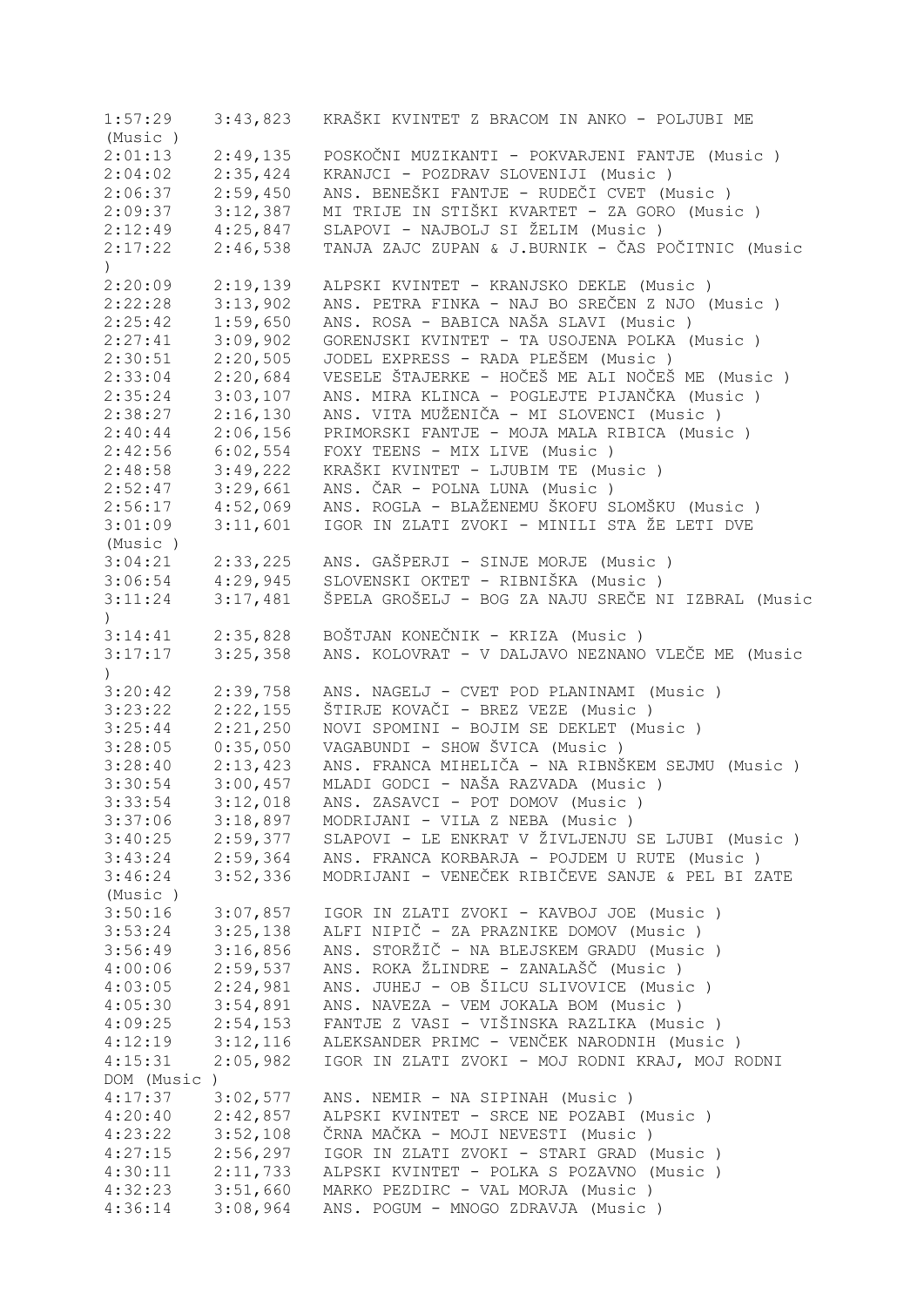| 4:39:27       | 3:05,260 | GADI - MALO, MALO ŠE (Music)                      |
|---------------|----------|---------------------------------------------------|
| 4:42:32       | 3:05,986 | SKUPINA KROKODILI - KROKODILČEK (Music )          |
| 4:45:37       | 3:22,744 | MALIBU - ŽIVLJENJE SO ENE ŠTENGE (Music)          |
| 4:49:00       | 2:52,541 | GORENJSKI KVINTET - ZAGODI NAM MUZIKANT (Music)   |
| 4:51:53       | 2:25,628 | ANS. POET - RAD BIL BI TVOJ POET (Music)          |
| 4:54:18       | 3:03,459 | GADI - BEJBI (Music)                              |
| 4:57:22       | 2:42,432 | ŠTAJERSKIH 7 - RAD POVEDAL BI TI (Music )         |
| 5:00:04       | 3:24,816 | ANS. MIHA DOVŽANA - BELA PLANIKA (Music )         |
| 5:03:29       | 3:01,101 | ANS. BRLOGA - SAJ NE BI PEL (Music)               |
| 5:06:30       | 3:35,382 | NAVIHANKE - DEKLE IZ PRISTANA (Music)             |
| 5:10:05       | 2:44,868 | ANS. BITENC - VASOVALEC (Music)                   |
|               |          |                                                   |
| 5:12:50       | 3:22,427 | TA PRAVI FALOTI - MLADOSTI NE DAM (Music)         |
| 5:16:12       | 2:48,450 | HIŠNI ANS. JOŽOVC - GREMO NA POKLJUKO (Music )    |
| 5:19:01       | 3:26,617 | TANJA ŽAGAR - ZAME ZAKANTAJ (Music)               |
| 5:22:27       | 2:38,898 | ŠTAJERSKIH 7 - ŽELIM VAM LEP DAN (Music)          |
| 5:25:06       | 2:29,910 | ALPSKI KVINTET - ZAPLEŠI Z MANO (Music )          |
| 5:27:36       | 3:11,204 | VESELI DOLENJCI - ŠE ZADNJIČ (Music )             |
| 5:30:47       | 2:59,625 | ANS. GORSKI CVET - OTROŠTVO (Music )              |
| 5:33:47       | 3:14,661 | ANS. VRT - NA VRTNI VESELICI (Music )             |
| 5:37:02       | 3:20,333 | ANS. NEMIR - OTOČEK SREDI JEZERA (Music)          |
| 5:40:22       | 2:17,494 | ANS. MIRA KLINCA - VESELI KLOPOTEC (Music)        |
| 5:42:39       | 1:03,853 | ORK. GOTERČKI - JAZ PA POJDEM NA GORENJSKO (Music |
| $\mathcal{L}$ |          |                                                   |
| 5:43:43       | 2:20,500 | ANS. BRANETA KLAVŽARJA - VSO NOČ JE RAHLO PADAL   |
| SNEG (Music)  |          |                                                   |
| 5:46:04       | 3:09,175 | ANS. SKALA - ODA CVIČKU (Music )                  |
| 5:49:13       | 3:51,503 | MODRIJANI - SRCE JE HOTELO DRUGEGA (Music)        |
| 5:53:04       | 2:48,776 | ANS. GAŠPERJI - GODLARSKA (Music)                 |
|               |          |                                                   |
| 5:55:53       | 2:19,496 | ANS. MAKSA KUMRA - SPOMIN NA MAJ (Music)          |
| 5:58:13       | 3:42,501 | ALPSKI KVINTET - LJUBIM TE SLOVENIJA (Music)      |
| 6:01:55       | 3:14,699 | MODRIJANI - NOČ NA MORJU (Music)                  |
| 6:05:10       | 3:09,939 | MAJA ODERLAP - JAGER MUZIKANT (Music)             |
| 6:08:20       | 3:02,962 | ANS. BRATOV POLJANŠEK - SKUPAJ ZA VEDNO (Music)   |
| 6:11:31       | 3:18,948 | ATOMIK HARMONIK - HEJ ŠEF, RABM DOPUST (Music)    |
| 6:14:49       | 3:29,947 | ANS. PEPELNJAK - RIMSKE TOPLICE (Music)           |
| 6:18:19       | 2:06,787 | SLOVENSKI ZVOKI - DESET JIH JE (Music)            |
| 6:22:41       | 3:48,277 | ANS. NAPEV - ZADNJIČ BOM JOKAL NOCOJ (Music)      |
| 6:26:29       | 3:15,618 | ANS. ERAZEM - MARIJA ČOKOLONA (Music )            |
| 6:29:44       | 2:58,399 | ANS. SVETLIN - BREZ LOJTRCE (Music)               |
| 6:32:43       | 3:41,701 | MLADI DOLENJCI - OČKA ODHAJA (Music )             |
| 6:36:25       | 2:32,261 | HLAPCI - ŠOFERSKA (Music)                         |
| 6:38:57       | 3:51,823 | OKROGLI MUZIKANTJE - STARI ZVONAR (Music)         |
| 6:42:49       | 3:43,498 | NOVI SPOMINI - SE 5 MINUT (Music)                 |
| 6:46:32       | 3:27,419 | SHOW BAND KLOBUK - SPOMIN NA STARI MLIN (Music)   |
| 6:50:00       | 2:04,584 | ANS. NAVIHANKE - NAVIHANKA (Music)                |
| 6:54:23       | 3:02,950 | ČUKI - TI LUNA NAGAJIVA (Music )                  |
|               | 2:48,458 | ALYA - TI MOJA ROŽICA (Music)                     |
| 6:57:26       |          |                                                   |
| 7:05:31       | 4:03,101 | ANS. ZDOMARJI - NISEM VERJEL (Music)              |
| 7:09:34       | 3:10,741 | IGOR IN ZLATI ZVOKI - PIRANSKI ZALIV (Music )     |
| 7:12:45       | 3:32,979 | ANS. ŠKORPIJONI - SAMO ROŽA SPOMNI ME (Music )    |
| 7:16:18       | 3:34,263 | NAVIHANKE - DEKLE S PRISTANA (Music)              |
| 7:19:52       | 2:21,655 | VESELI DOLENJCI - GLAS HARMONIKE (Music)          |
| 7:22:12       | 3:37,460 | ANS. ROSA - Z ROKO V ROKI (Music )                |
| 7:25:50       | 1:42,772 | GODBA STRANJE - POD PLANINO (Music)               |
| 7:27:33       | 2:30,538 | ANS. ZASAVCI - JUTRI BO PREPOZNO (Music)          |
| 9:01:31       | 6:12,033 | TURBO, ČUKI, POSKOČNI MUZIKANTI - MIX (Music )    |
| 9:22:56       | 3:10,128 | IGOR IN ZLATI ZVOKI - ZLATOLASKA (Music)          |
| 9:26:07       | 3:29,916 | BORIS KOPITAR - NEKAJ ZATE (Music)                |
| 9:29:37       | 3:21,750 | MATEJA JAN - VEŠ OČE (Music)                      |
| 10:31:57      | 2:32,263 | DON JUAN - DRAGI MOJI (Music)                     |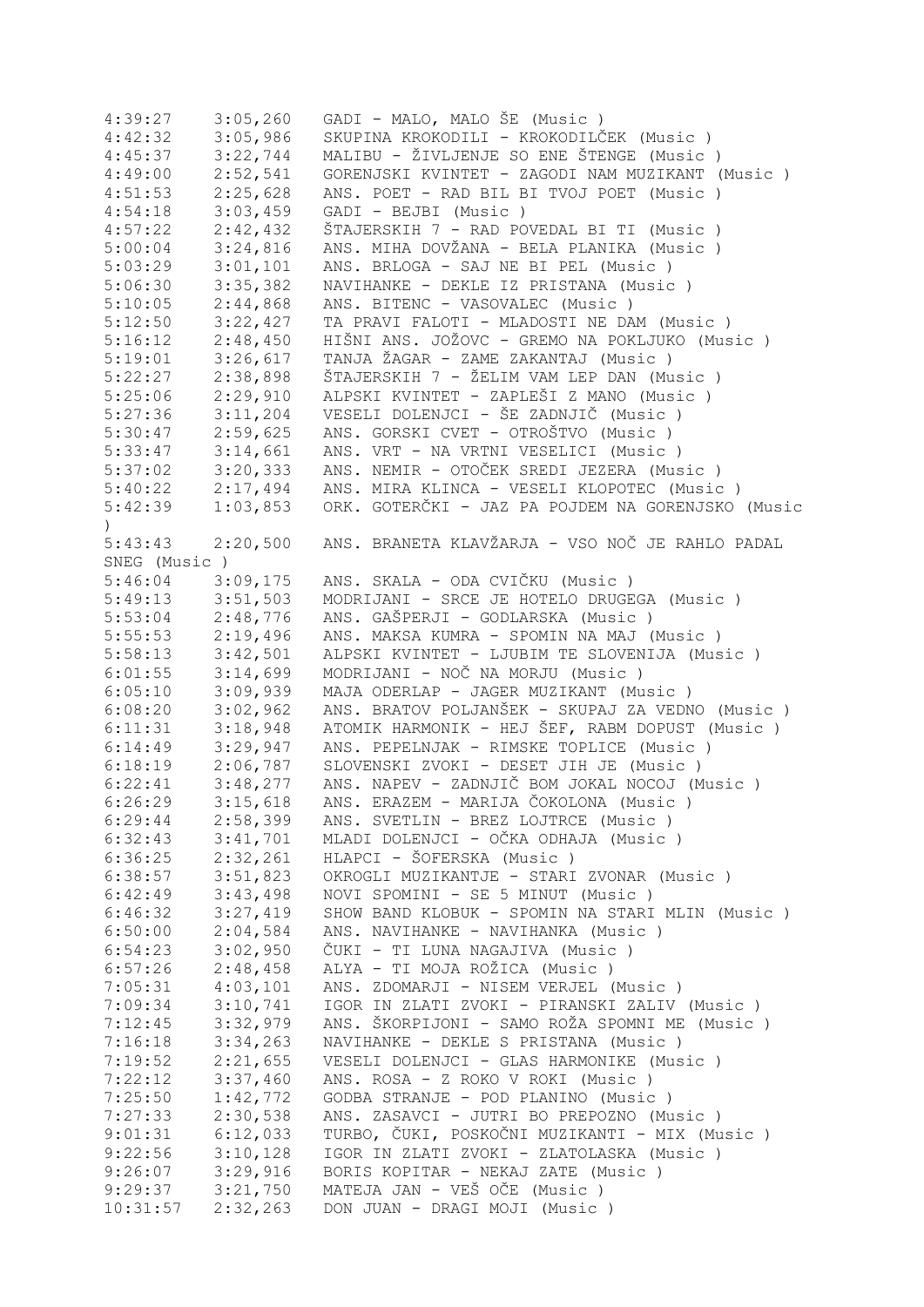| 10:34:29              |          | 2:59,992 HARMONIKARSKI ORK. MIRNA PEČ - NOČ NA MORJU (Music |
|-----------------------|----------|-------------------------------------------------------------|
| $\left( \right)$      |          |                                                             |
| 10:37:29              | 2:39,325 | PRIJATELJI ZAGORJA - KLIJET (Music)                         |
| 10:40:08              | 3:13,886 | MODRIJANI - ME IMAŠ ŠE SPLOH KAJ RADA (Music)               |
| 10:43:22              | 2:51,522 | NOVI SPOMINI - BRIGA ME (Music)                             |
| 11:19:45              | 3:22,982 | ANS. LISJAKI - GRANDE RECESIJA (Music)                      |
| 11:23:08              | 2:47,817 | VESELE ŠTAJERKE - DVIGNIMO VISOKO ČAŠE (Music)              |
| 11:25:56              | 2:30,226 | NAVIHANKE - TI, TI, TI NAVIHANKA (Music)                    |
|                       |          |                                                             |
| 11:28:26              | 2:50,234 | ANS. BRATOV POLJANŠEK - PESEM SLEPCA (Music)                |
| 12:08:28              | 2:55,235 | MANCA ŠPIK - LE ENKRAT SE ŽIVI (Music )                     |
| 12:15:51              | 3:20,563 | MARJAN ZGONC - DOMAČI ZVON (Music)                          |
| 12:19:29              | 2:07,065 | DENIS NOVATTO - POLKA NAOKROG (Music)                       |
| 12:21:36              | 2:52,703 | POLKA PUNCE - VENČEK NARODNIH (Music)                       |
| 12:24:29              | 3:24,400 | FANTJE Z VASI - ŠPORTNIK (Music )                           |
| 12:27:54              | 3:04,477 | FANTJE Z VASI - MAMICI (Music)                              |
| $12:30:58$ $3:25,965$ |          | ANS. TONIJA VERDERBERJA - NAD VODICO (Music)                |
| 12:47:20              | 3:56,947 | MODRIJANI - PEVCU V SPOMIN (Music)                          |
| $12:51:17$ $3:28,325$ |          | GAMSI - MOJA MUKICA (Music)                                 |
| 12:54:45              | 3:56,420 | MODRIJANI - RIBIČEVE SANJE (Music)                          |
| $12:58:41$ $2:43,205$ |          | ANS. STORŽIČ - PREVZETNICA (Music)                          |
| $13:16:46$ $3:44,245$ |          | ANS. ROKA ŽLINDRE - DEL SRCA (Music)                        |
| 13:20:30              | 4:00,500 | ANS. SPEV - Z NJO (Music)                                   |
| 13:24:30              | 2:27,817 | ANS. JURČKI - ŠNOPSARSKA (Music)                            |
|                       |          |                                                             |
| $13:26:58$ $2:25,539$ |          | ANS. MLADI KORENJAKI - NA GORENJSKO (Music)                 |
| $13:29:23$ $2:37,703$ |          | ANS. VASOVALCI - BELOKRANJC DOLENCU (Music)                 |
| $13:32:18$ $3:10,300$ |          | ANS. AKORDI - VRČEK ZA SOLZE (Music )                       |
| 13:35:28              | 3:14,656 | KORADO IN BRENDI - SE TI NE ZDI, DA SI ŽE MALO              |
| ODCVETELA (Music)     |          |                                                             |
| 13:38:43              | 3:15,902 | ANS. ZASAVCI - LJUBI JO LJUBI (Music)                       |
| $13:41:59$ $3:13,922$ |          | KOLOVRAT - TI SI TISTI (Music)                              |
| $13:45:13$ $2:48,253$ |          | NOVI SPOMINI - TISTI DAN (Music )                           |
| $13:48:01$ $3:00,400$ |          | ANS. LOJZETA SLAKA - VAŠKI ZVON (Music )                    |
| $13:51:02$ $2:38,860$ |          | ANS. SICER - KJE SO TISTE STEZICE (Music )                  |
| $13:53:40$ $3:30,314$ |          | ANS. ZUPAN - PESEM GORA (Music)                             |
| $13:57:11$ $4:06,503$ |          | ANS. TONIJA VERDERBERJA - ZA VELIKIM MORJEM (Music          |
| $\left( \right)$      |          |                                                             |
|                       |          | 14:01:34  1:59,444  ANS. DOMAČINI - PRVA DAMA (Music)       |
| 14:03:33              | 2:58,502 | IGOR IN ZLATI ZVOKI - STARI GRAD (Music)                    |
| 14:06:31              | 4:18,721 | STANE VIDMAR - ROŽE ZA MAMO (Music )                        |
| 14:10:50              | 2:55,306 | ANS. NAVEZA - KAKO PREBOLETI (Music)                        |
|                       | 3:27,933 |                                                             |
| 14:13:45              |          | VESELI DOLENJCI - POVEJ DEKLE (Music)                       |
| 14:17:13              | 2:43,256 | ANS. ROSA - PUNCA MOJIH SANJ (Music)                        |
| 14:19:56              | 3:17,541 | SLOVENSKI MUZIKANTJE - MAVRICA (Music)                      |
| 14:23:14              | 3:36,259 | VESELI SVATJE - MOJA LEPA GORENJSKA (Music)                 |
| 14:26:50              | 3:01,100 | JANI PIRŠ - MUCEK MOJ (Music)                               |
| 14:29:51              | 2:51,460 | ANS.ODPEV - SPOMIN (Music)                                  |
| 14:32:43              | 2:51,378 | NAVIHANKE - GASILEC (Music)                                 |
| 14:35:34              | 3:05,336 | KRANJSKI MUZIKANTJE - ŽIVLJENJE SMISEL LE TAKRAT            |
| IMA (Music)           |          |                                                             |
| 14:38:39              | 3:21,457 | ANS. MODRI VAL - POLKA MEDEZIJA (Music)                     |
| 14:42:00              | 2:46,782 | ZLATI MUZIKANTI - DEKLICA MORJA (Music)                     |
| 14:44:47              | 5:21,308 | HELENA IN HAJNI BLAGNE - SREBRNA REKA (Music)               |
| 14:50:08              | 3:52,091 | MODRIJANI - MLINAR (Music)                                  |
| 14:54:01              | 3:03,377 | ANS. PETRA FINKA - MOJ STARI AVTO (Music)                   |
| 14:57:04              | 4:00,795 | STANE VIDMAR - ZGODBA MOJE DUŠE (Music )                    |
| 15:01:05              | 2:47,537 | ANS. NAGELJ - NAGELJ NIKOLI NE UVENE (Music)                |
| 15:03:52              | 4:17,013 | ANS. POET - FANT S HARMONIKO (Music)                        |
|                       |          |                                                             |
| 15:08:08              | 2:14,057 | ANS. AKORDI - TE DOMAČE VIŽE (Music )                       |
| 15:10:22              | 2:31,204 | ANS. NEMIR - ZAVRTI SE Z MENOJ (Music)                      |
| 15:12:53              | 3:12,729 | ANS. ZASAVCI - NASLONI SE (Music)                           |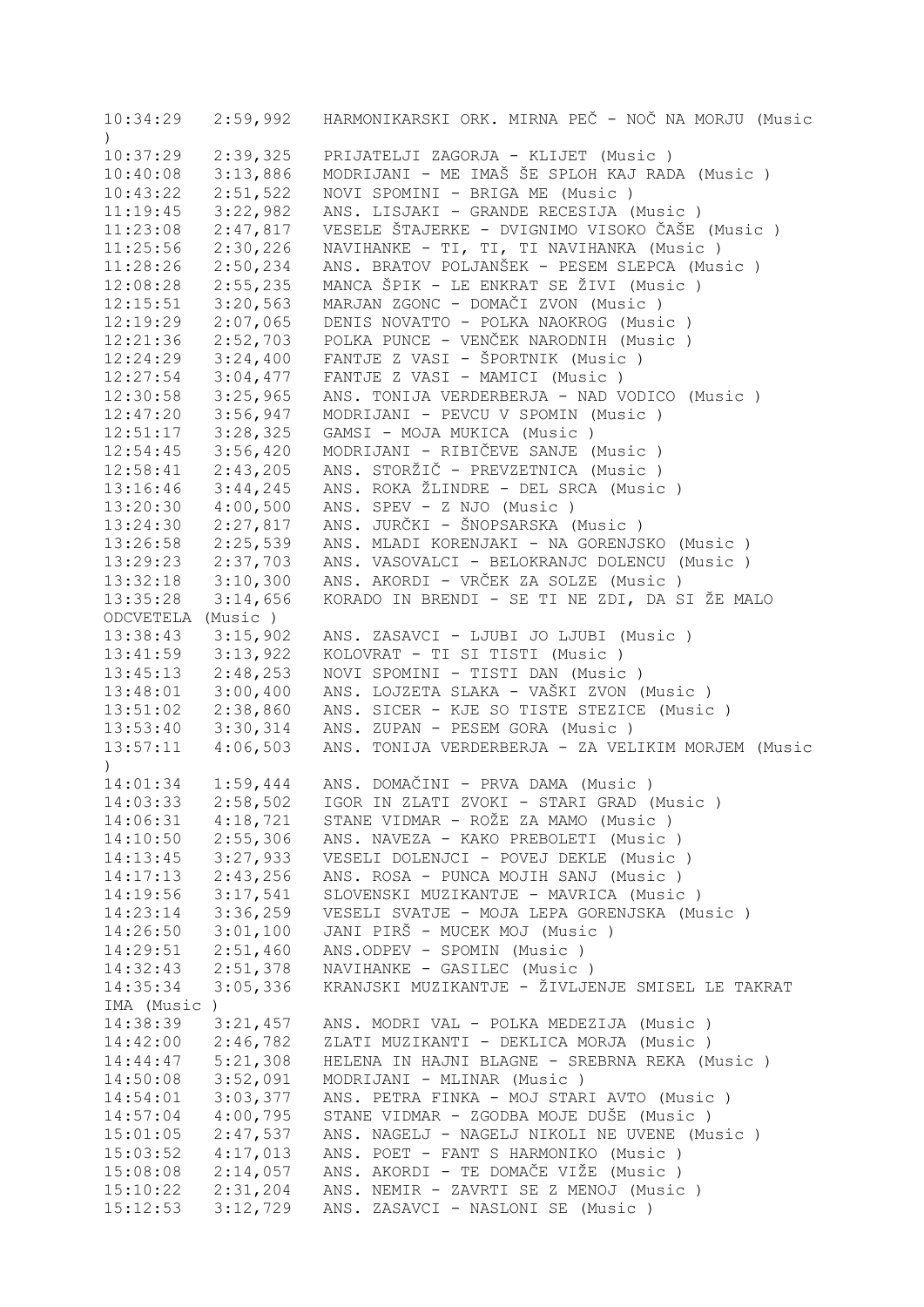| 15:16:06                     | 3:24,149 | KVATROPIRCI - DEKLICA (Music)                      |
|------------------------------|----------|----------------------------------------------------|
| 15:19:30                     | 3:32,743 | ANS. GAMA - KO SE LJUBEZEN V SOLZE ZLIJE (Music)   |
| 15:23:03                     | 3:19,018 | MAX BAND - RITA BELLA TWIST (Music)                |
| 15:26:22                     | 3:35,961 | ALPSKI KVINTET - POJDI Z MANO V BESNICO (Music)    |
| 15:29:57                     | 3:02,256 | BENEŠKI FANTJE - RUDEČI CVET (Music )              |
| 15:48:11                     | 2:42,537 | ANS. SPEV - POLETJE NA VASI (Music)                |
| 15:53:30                     | 3:12,096 | ZREŠKA POMLAD - PESEM POHORSKIH GOZDOV (Music )    |
| 15:56:42                     | 3:43,218 | ALFI NIPIČ / IGOR IN ZLATI ZVOKI - NAJLEPŠI CVET   |
| MOJE ULICE (Music)           |          |                                                    |
| 16:00:25                     | 3:30,525 | MODRIJANI - TI NISI TAKA (Music)                   |
| 16:03:55                     | 3:15,018 | NAVIHANKE - ŠTUDENTSKA RMX (Music)                 |
| 16:07:10                     | 3:22,177 | ANS. SPEV - STRUNE LJUBEZNI (Music )               |
|                              |          | ANS. AKORDI - HIŠICA IZ MOJE MLADOSTI (Music )     |
| 16:10:33                     | 2:55,137 |                                                    |
| 16:13:28                     | 2:28,898 | POLKA PUNCE - ATA, MAMA DAJTA GNAR (Music)         |
| 16:15:57                     | 3:54,777 | ALFI NIPIČ - ODŠLA SI (Music)                      |
| 16:19:51                     | 3:34,734 | INGRID BRUGEMMAN - DO UŠES ZALJUBLJENA (Music)     |
| 16:26:02                     | 2:32,697 | JANI PIRŠ - OŽENI SE, DOKLER SI MLAD (Music)       |
| 16:28:34                     | 2:32,976 | ANS. PEPELNJAK - TRENUTEK SREČE (Music)            |
| 16:31:07                     | 2:26,618 | ANS. MIHOVEC - MOJSTRI (Music)                     |
| 16:33:34                     | 3:07,382 | TA PRAVI FALOTI - ZA LEPŠI DAN (Music )            |
| 16:36:41                     | 2:36,652 | ANS. AVSENIK - VEČER PRI MATUČU (Music)            |
| 16:39:18                     | 2:27,655 | POP'N'DEKL - GREMO NA MORJE (Music)                |
| 16:41:46                     | 3:13,325 | ANS. LOJZETA SLAKA - NE PRIŽIGAJ LUČI (Music )     |
| 16:44:59                     | 3:07,278 | ANS. POGUM - V VOLČJEM POTOKU (Music )             |
| 16:48:06                     | 3:12,538 | SKUPINA CALYPSO - ODKLOP (Music)                   |
| 16:54:02                     | 3:27,103 | NINA POČKAJ - MOJI BRKINI (Music )                 |
| 16:57:29                     | 2:10,533 | ANS. SAŠA AVSENIKA - NA GOLICI (Music )            |
| 16:59:39                     | 2:48,902 | ZAKA PA NE - SRČKI V OMAKI (Music )                |
| 17:02:28                     | 2:11,513 | GORENJSKI KVINTET - NA GOLICI (Music )             |
| 17:04:40                     | 3:50,765 | ATOMIK HARMONIK - SLADKO VINCE (Music)             |
| 17:08:31                     | 2:31,588 | MLADI DOLENJCI - N'Č SE NE USTRAŠ 'LEJT (Music)    |
| 17:11:02                     | 3:00,531 | JODLAR LOJZ - JODL MIX (Music)                     |
| 17:14:03                     | 3:09,232 | MESEČNIKI - NI VSAK DAN V ŽIVLJENJU PRAZNIK (Music |
| $\mathcal{L}$                |          |                                                    |
| $18:45:32$ $2:55,803$        |          | DONAČKA - INDEKS POLKA (Music)                     |
| 18:48:28                     | 2:35,498 | TRIGLAV KVARTET KATERMAN - MOJA VAS (Music)        |
| 18:51:03                     | 4:13,081 | ŠTRK - LAHKO NOČ, MOJ MORNAR (Music)               |
| 18:55:16                     | 2:33,328 | ANS. GAŠPERJI - SINJE MORJE (Music )               |
| 18:57:49                     | 2:09,742 | OKTET SOTOČJE - LJUBEZENSKA (Music )               |
| 18:59:59                     | 3:17,568 | ANS. ZUPAN - PRIJATELJI, OSTANIMO PRIJATELJI       |
| (Music)                      |          |                                                    |
| 19:03:17                     | 3:28,864 | ATOMIK HARMONIK - FEŠTA (Music)                    |
|                              |          | ANS. TONETA RUSA - Z LEVO ROKO PIJEMO GA LOVCI     |
| 19:06:46                     | 2:43,303 |                                                    |
| (Music)                      |          |                                                    |
| 19:09:28                     | 5:48,070 | SLOVENSKI ZVOKI - VENČEK AVSENIKOVIH USPEŠNIC      |
| (Music)                      |          |                                                    |
| 19:15:16                     | 2:48,691 | JODEL EXPRESS - NA RIBIŠKI KOČI (Music )           |
| 19:18:04                     | 2:57,329 | ANS. ERAZEM - ZAKAJ TAKO TE LJUBIM (Music)         |
| 19:24:20                     | 2:40,964 | ANS. LOJZETA SLAKA - MIRNOPEŠKA POLKA (Music )     |
| 19:27:01                     | 3:24,354 | ANS. FRANCA MIHELIČA - LJUBEZEN MOJA (Music)       |
| 19:45:39                     | 3:48,123 | SIMONA WEISS - TISOČ ŽELJA (Music )                |
| 19:49:27<br>$\left( \right)$ | 3:11,922 | ALFI NIPIČ - SLOVENIJA OD KOD LEPOTE TVOJE (Music  |
| 19:52:38                     | 4:16,725 | STANE VIDMAR - TI PA EDINA ČAKALA SI ME (Music)    |
| 19:56:55                     | 3:41,536 | VESELE ŠTAJERKE - ČAROBNA NOČ (Music)              |
| 20:00:37                     | 3:31,261 | SALEŠKI FANTJE - PO SVETU JE HODIL (Music)         |
| 20:04:08                     | 3:51,542 | ANS. SPEV - MIRNO SANJAJ (Music)                   |
| 20:07:59                     | 3:43,829 | ANS. ROKA ŽLINDRE - KROG ŽIVLJENJA (Music)         |
| 20:11:43                     | 2:22,182 | SKUPINA ŠPICA - OD SNEŽAKA DO BEDAKA (Music )      |
| 20:14:05                     | 3:11,500 | ČUKI - Z NOGO OB TLA (Music)                       |
|                              |          |                                                    |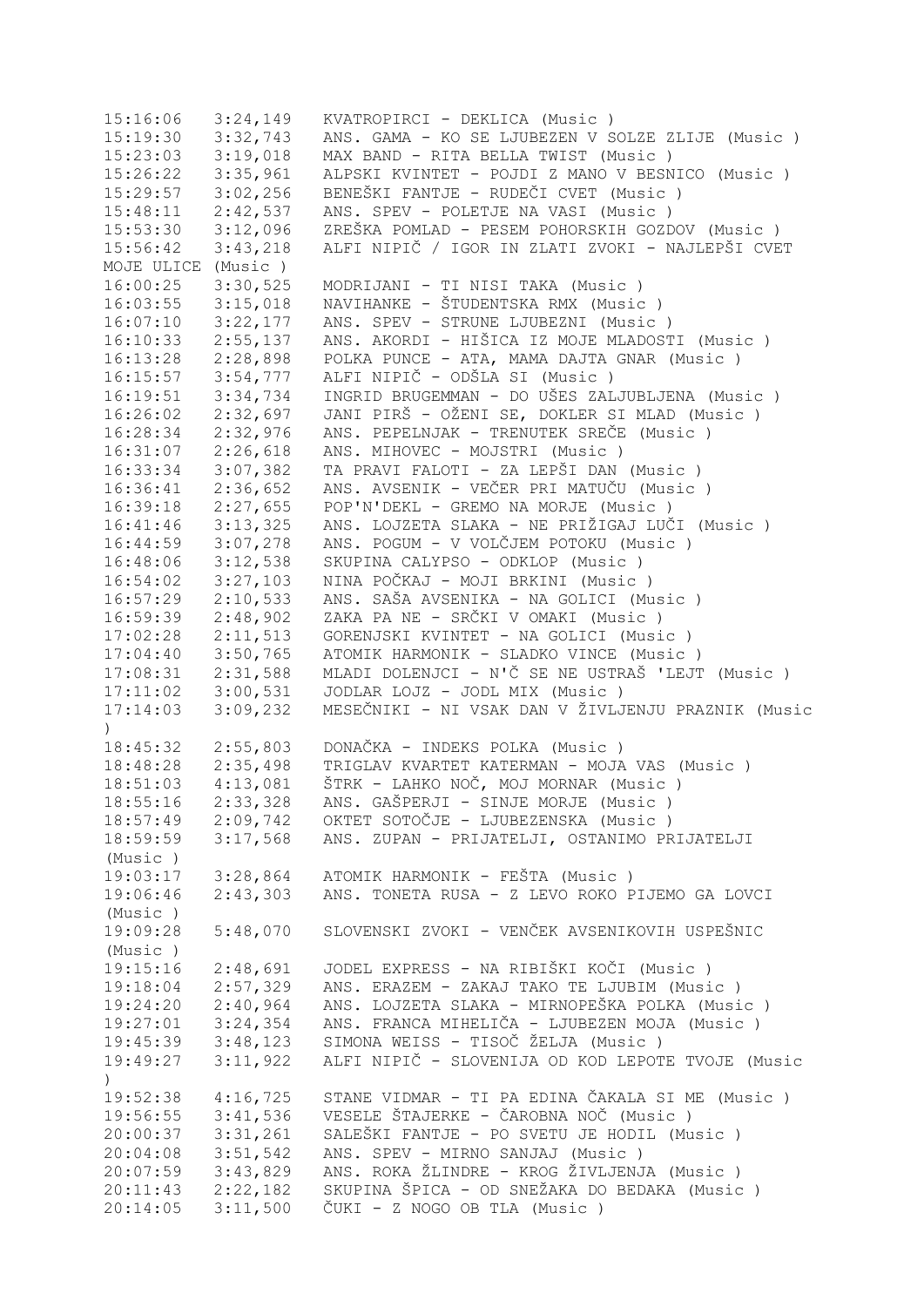20:17:16 3:50,982 ANS. ZUPAN - TU SEM DOMA (Music ) 20:21:07 1:39,745 MLADI DOLENJCI - RAZPOSAJENA HARMONIKA (Music ) 20:22:47 3:53,894 VAGABUNDI - V LOGARSKO DOLINO (Music ) 20:26:41 3:10,101 ANS. BRANETA KLAVŽARJA - S PESMIJO (Music ) 20:29:51 3:18,736 ALFI NIPIČ - SE POHORJE VIDI (Music ) 20:33:09 3:10,864 ANS. VRHOVCI - OB NJEJ (Music ) 20:36:21 3:40,192 BRIGITA ŠULER - STARE BALADE (Music ) 20:40:00 3:10,899 ANS. KORENINE - TI SI VSE KAR ŽELIM (Music ) 20:43:11 2:13,213 ANS. LIPOVŠEK - OB ZORI (Music ) 20:45:25 3:05,226 ZAKA PA NE - KRALJ ULICE (Music ) 2:47,015 OKTET PETROL & TRIO VIKI AŠIC - GOZDARJEVA PESEM (Music ) 20:51:17 3:27,155 TANJA ŽAGAR - ZAME ZAKANTAJ (Music ) 20:54:43 2:59,623 FANTJE TREH DOLIN - (Music ) 20:57:43 3:17,919 SLOVENSKI ZVOKI - POZNO V NOČ (Music ) 21:01:01 3:08,098 ANS. ZDOMARJI - NAJ RAJS (Music ) 21:04:09 3:00,458 MALIBU - CIGU MIGU (Music ) 21:07:09 2:49,459 ANS. NAVEZA - TI SI PRAVA (Music ) 21:09:59 2:39,913 ANS. PETKA - VŠEČ SI MI (Music ) 21:12:38 3:50,303 ANS. ŠTRK - SRČEK MOJ (Music ) 21:16:29 2:41,376 ANS. GAŠPERJI - ZIBLJEJO SE KARAVANKE (Music ) 21:19:10 1:47,855 ALPSKI KVINTET - OB ŠILCU ŽGANJA (Music ) 21:20:58 3:15,556 ANS. BRATOV SLATINEK - ČE SI OB MENI (Music ) 21:24:13 3:31,097 ALFI NIPIČ - BOG TE ŽIVI (Music ) 21:27:44 2:32,412 ANS. ROKA ŽLINDRE - NAJLEPŠE JE KADAR SVA SKUPAJ (Music ) 21:30:17 3:28,228 ANS. POPOTNIKI - NAD VASJO (Music ) 21:33:45 3:05,456 ANS. HENČEK - POLKA, VALČEK ROCK'N ROLL (Music ) 21:36:50 2:27,657 POP'N'DEKL - GREMO NA MORJE (Music ) 21:39:18 3:07,858 ANS. FRANČIČ - MLADA ŽENA (Music ) 21:42:26 3:15,827 ANS. PAJDAŠI - NOCOJ POGLEJ V NEBO (Music ) 21:45:42 3:21,186 SKUPINA CALYPSO - KAKO SI KAJ (Music ) 21:49:03 3:21,430 PRLEŠKI KVINTET - KO SE ZVEZDA UTRNE (Music ) 3:00,818 ANS. BRANETA KLAVŽARJA - POLNA LUNA (Music ) 21:55:24 2:47,037 ANS. PETKA - MOJI DRAGI (Music ) 21:58:11 2:38,534 TA PRAVIH 6 - V GOZDNI SAMOTI (Music ) 22:00:49 2:58,501 IVAN HUDNIK - MOJA ŽELJA (Music ) 22:03:48 2:17,806 ANS. NAGELJ - NARODNE NOŠE (Music ) 22:06:06 4:41,309 JODLAR LOJZ - SRNICA (Music ) 22:10:47 2:27,972 KONOVSKI ŠTRAJHARJI - VANDROVČKI (Music ) 22:13:23 4:24,870 SAŠA LENDERO - NIKOLI NI PREPOZNO (Music ) 22:17:47 2:45,936 ANS. BITENC - JUTRO OB REKI (Music ) 22:20:33 2:19,257 MLADI UPI - V DISKO MORAM IT (Music ) 22:22:53 2:41,176 ANS. SPEV - POLETJE NA VASI (Music ) 22:25:34 2:44,775 ANS. GAŠPERJI - BY THE RIVERS OF BABILON (Music ) 22:28:19 3:34,064 ATOMIK HARMONIK - LEP SONČEN DAN (Music ) 22:31:53 4:16,044 BRENDI - UKRADEN TRENUTEK (Music ) 22:36:08 3:46,587 POP'N'DEKL - SLOVENSKE GASILKE (Music ) 22:39:54 3:45,226 ALPSKI KVINTET - ČAKAM TE POMLAD (Music ) 22:43:39 3:14,003 NOVI SPOMINI IN MAMA MANKA - KAKO LJUBITI SE (Music ) 22:46:53 2:42,055 NOVI SPOMINI - TI SI MOJA SRČNA DAMA (Music ) 22:49:35 3:50,861 IGOR IN ZLATI ZVOKI - LABODI NA BLEJSKEM JEZERU (Music ) 22:53:26 2:40,817 ALFIJEVI MUZIKANTJE IN AVSENIKOV TERCET - OSTAL BOM MUZIKANT (Music ) 22:56:07 3:14,662 ČUKI - MAL NAPREJ PA MAL NAZAJ (Music ) 22:59:22 3:01,537 NATALIJA KOLŠEK - NOCOJ SPET MISLI TAVAJO (Music ) 23:02:23 2:32,028 ANS. KORENINE - POLJUBE SVA DELILA (Music ) 23:04:55 3:31,608 ANS. UNIKAT - DOVOLJ MI JE (Music )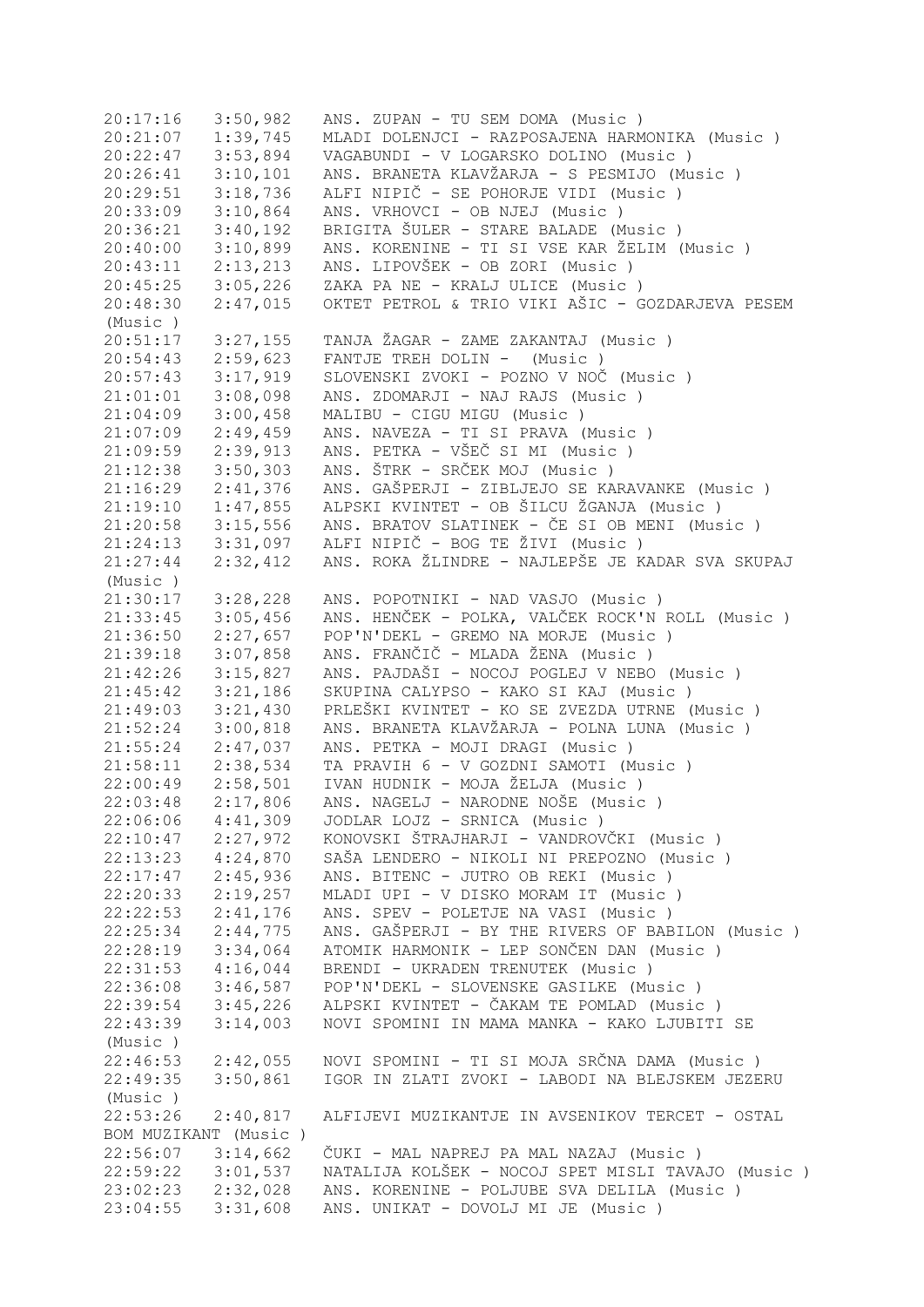| 23:08:27 | 3:31,785 | NATALIJA VERBOTEN - KOT SVEČA V VETRU (Music)      |
|----------|----------|----------------------------------------------------|
| 23:11:59 | 2:59,978 | HARMONIKARSKI ORK. MIRNA PEČ - NOČ NA MORJU (Music |
|          |          |                                                    |
| 23:14:59 | 1:40,094 | ANS. VITA - V DOLINI TIHI (Music)                  |
| 23:16:39 | 2:53,224 | KATRCA - STARA KATRCA (Music)                      |
| 23:19:32 | 2:47,443 | GORENJSKI KVINTET - POSLUŠAJ SVOJE SRCE (Music)    |
| 23:22:19 | 3:02,417 | ANS. PETKA - OD PETKA DO PETKA (Music)             |
| 23:25:22 | 2:50,304 | ANS. ROKA ŽLINDRE - PRAVA PAMET MORE BT (Music )   |
| 23:28:12 | 2:15,609 | VESELI DOLENJCI - NA KONCU OVINKA (Music)          |
| 23:30:27 | 2:32,577 | IGOR IN ZLATI ZVOKI - ČINDARASA BUMSA (Music )     |
| 23:33:00 | 3:30,324 | ANS. BRATOV POLJANŠEK - SAM BREZ TEBE (Music)      |
| 23:36:30 | 2:18,518 | ROGAŠKI INSTRUMENTALNI KVINTET - PRELEPA ROGAŠKA   |
| (Music)  |          |                                                    |
| 23:38:49 | 3:22,581 | LEPI DASA - VELIKA MAŠINA (Music )                 |
| 23:42:12 | 3:33,500 | ŠENTJURSKI MUZIKANTI - LETOS JE EN LUŠT'N LET      |
| (Music)  |          |                                                    |
| 23:45:45 | 2:46,545 | MODRIJANI - NA STARE LEPE ČASE (Music)             |
| 23:48:32 | 3:31,208 | MALIBU - KULK S' LEJPA (Music)                     |
| 23:55:34 | 3:06,353 | ŠTIRJE KOVAČI - Z MUZIKANTOM ZAPOJ (Music)         |
| 23:58:40 | 3:52,368 | MODRIJANI - VENEČEK RIBIČEVE SANJE & PEL BI ZATE   |
| (Music)  |          |                                                    |

| 0:02:33        | 2:54,935 | MODRIJANI - KO ROŽ´CE JI BOM SADIL (Music)         |
|----------------|----------|----------------------------------------------------|
| 0:05:27        | 3:05,268 | GADI - MALO, MALO ŠE (Music)                       |
| 0:08:33        | 2:56,379 | PEKLENSKI MUZIKANTJE - KRALJICA (Music)            |
| 0:11:29        | 3:34,972 | NE ME JUGAT - BACIN (Music)                        |
| 0:15:03        | 3:14,145 | ALPSKI KVINTET - VESELI RIBNČAN (Music )           |
| 0:18:17        | 3:00,457 | ATOMIK HARMONIK - BRIZGALNA BRIZGA (Music )        |
| 0:24:55        | 3:32,592 | IGOR IN ZLATI ZVOKI - BREZ TEBE VEČ NE ZNAM (Music |
|                |          |                                                    |
| 0:28:28        | 3:24,404 | ANS. NAGELJ - USPAVANKA (Music)                    |
| 0:31:53        | 2:20,636 | DVOJČICI Z JANEZOM - ZA MLADOPOROČENCA (Music)     |
| 0:34:13        | 3:04,739 | ANS. NEMIR - NE BOM TE POZABIL (Music)             |
| 0:37:18        | 3:32,507 | MLADI UPI - FANT IZ MOJIH SANJ (Music)             |
| 0:40:50        | 2:16,965 | ANS. ZUPAN - DAJ OŠTIR MALI PIR (Music )           |
| 0:43:07        | 5:27,709 | ŠTAJERSKIH 7 - RUSKE NARODNE (Music)               |
| 0:48:35        | 2:57,951 | PTUJSKIH 5 - NAŠA ZLATA OMA (Music)                |
| 0:51:41        | 4:06,184 | ANS. TONIJA VERDERBERJA - ZA VELIKIM MORJEM (Music |
|                |          |                                                    |
| 0:55:47        | 3:27,549 | ZORAN ZORKO & BAND - VESELI RIBNČAN (Music )       |
| 0:59:14        | 2:27,385 | VITEZI CELJSKI - VINCE NOČE VODE (Music)           |
| 1:01:42        | 4:02,383 | ANS. TONETA RUSA - PRSTAN ZVESTOBE (Music )        |
| 1:05:44        | 2:19,138 | MLADI GODCI - LUČKA (Music)                        |
| 1:08:03        | 2:49,104 | ALPSKI KVINTET - NAJ HARMONIKA IGRA (Music)        |
| 1:10:52        | 1:24,777 | SLOVENSKI ZVOKI - SLOVENSKI SUPER BOY (Music )     |
| 1:12:17        | 2:12,081 | ANS. MIRA KLINCA - POT NA ROBLEKOV DOM (Music )    |
| 1:14:29        | 2:50,317 | PRIMORSKI FANTJE - JAST PRIDEM NAZAJ (Music)       |
| 1:17:19        | 2:01,375 | VLADO SREDENŠEK - POLKO ZAPLEŠIMO (Music)          |
| 1:19:20        | 2:59,338 | MARIJAN NOVINA - PRAVI SEM KMETIČ (Music)          |
| 1:22:20        | 3:23,589 | ANS. SAŠA AVSENIKA - ČEZ JELOVICO V BOHINJSKO      |
| <b>BISTICO</b> | (Music)  |                                                    |
| 1:25:43        | 2:14,483 | ŠENTJURSKI MUZIKANTI - KOROŠKE VIŽE (Music )       |
| 1:27:58        | 3:04,178 | ANS. AVSENIK - SANJAM O DOMOVINI (Music )          |
| 1:31:02        | 3:03,698 | VASOVALCI - OSAMLJENI GODEC (Music)                |
| 1:34:06        | 4:09,102 | ANS. SPEV - PEL BI ZATE (Music)                    |
| 1:38:15        | 3:43,340 | STANE VIDMAR - NE BUDITE ME VAS PROSIM (Music)     |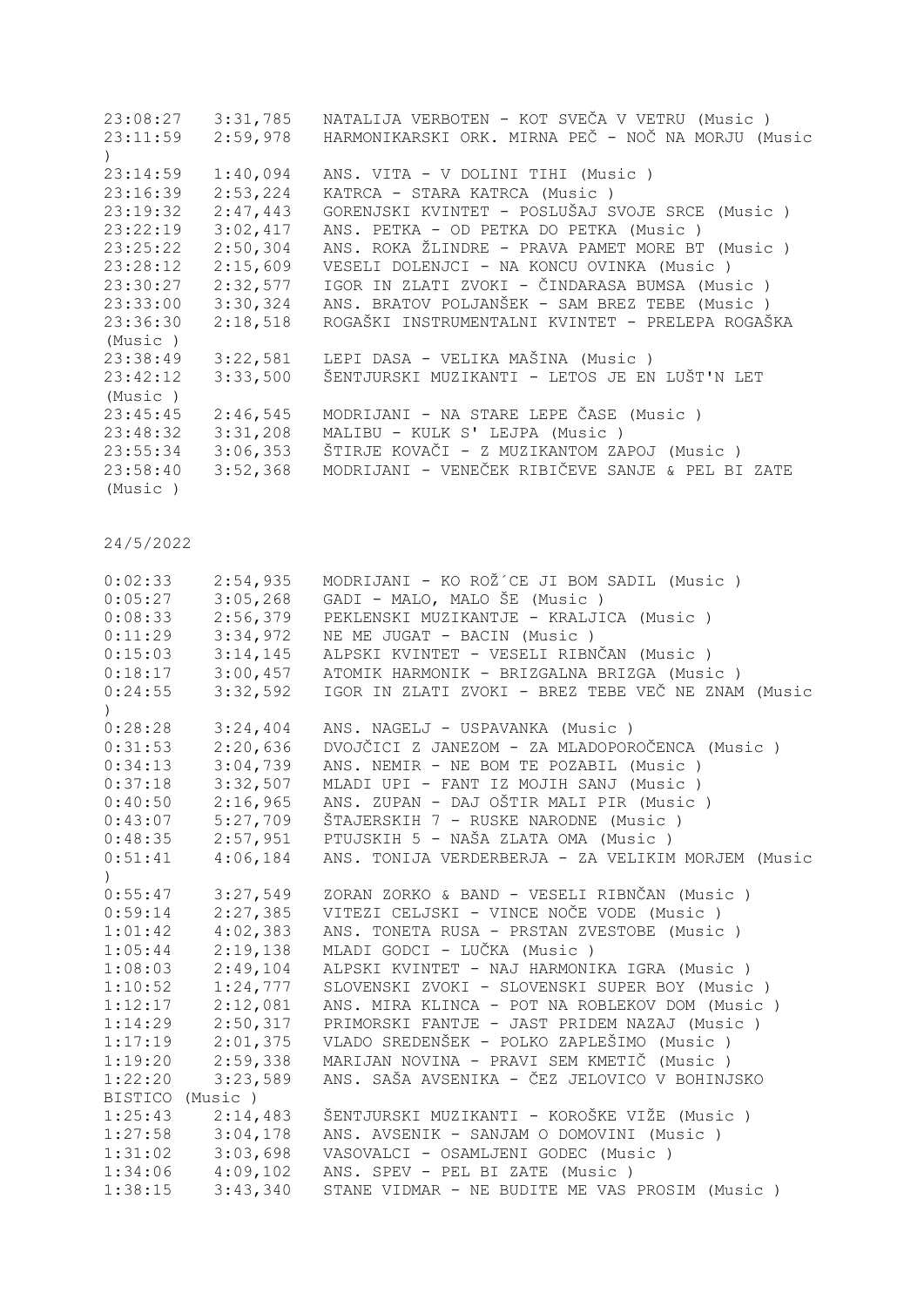| 1:41:58        | 2:53,697             | ANS. ŠMENT IN SIMON CEGLAR - LJUBA, POVEJ MI       |
|----------------|----------------------|----------------------------------------------------|
| (Music)        |                      |                                                    |
| 1:44:52        | 2:57,519             | MLADI ODMEV - KLEPET OB KAVI (Music)               |
| 1:47:49        | 3:51,484             | ANS. PETKA - ZA PRAZNIK TVOJ (Music )              |
| 1:51:41        | 3:25,740             | NOVI SPOMINI - POSTOJ DEKLE (Music)                |
| 1:55:06        | 3:09,723             | ANS. BISERI - ČE BI VEDELA (Music)                 |
| 1:58:16        | 2:19,095             | MLADI DOLENJCI - OČKA BOM POSTAL (Music )          |
| 2:00:35        | 2:48,142             | KORADO IN BRENDI - ZA LJUBI MIR (Music)            |
|                |                      |                                                    |
| 2:03:23        | 2:35,495             | TRIO VITALA AHAČIČA - (Music)                      |
| 2:05:59        | 3:17,233             | KRILA - OČETU VSE NAJBOLJŠE (Music )               |
| 2:09:16        | 2:34,585             | FRAJKINCLARI - ŠTAJERSKI FANT (Music)              |
| 2:11:50        | 3:06,145             | ANS. SVETLIN IN STANE PETRIČ - NE ODHAJAJ VEČ      |
| (Music)        |                      |                                                    |
| 2:14:56        | 3:10,541             | BLOŠKI ODMEV - NAŠA LIPA (Music )                  |
| 2:18:07        | 7:55,202             | ANS. EKART - ŠTAJERSKI VENČEK (Music )             |
| 2:26:02        | 3:14,743             | MODRIJANI - NOČ NA MORJU (Music)                   |
| 2:29:16        | 3:50,428             | ALFI NIPIČ - PRIDI RAD BI ZAPLESAL S TEBOJ (Music  |
| $\lambda$      |                      |                                                    |
| 2:33:07        | 3:18,737             | ANS. BRANETA KLAVŽARJA - DROBNA PREVARA (Music )   |
| 2:36:26        | 3:10,698             | IGOR IN ZLATI ZVOKI - PIRANSKI ZALIV (Music )      |
|                |                      | KRAJCARJI - NUORI CAJTI (Music)                    |
| 2:39:36        | 2:58,388             |                                                    |
| 2:42:35        | 2:50,856             | ANS. ROKA ŽLINDRE - ČEZ SLEMENA (Music)            |
| 2:45:25        | 3:01,826             | VAGABUNDI - KO SLIŠIM GLASBO (Music )              |
| 2:48:27        | 2:46,658             | MLADI DOLENJCI - PASTIRČEK (Music )                |
| 2:51:13        | 2:59,696             | MODRIJANI - NESKONČNO ZALJUBLJENA (Music)          |
| 2:54:13        | 3:04,925             | ANS. VRTNICA - BREZ SKRBI SI MED PRIJATELJI (Music |
| $\lambda$      |                      |                                                    |
| 2:57:18        | 3:36,226             | PRIFARCI - VEJICA ROŽMARINA (Music )               |
| 3:00:54        | 3:05,041             | ANS. TONETA RUSA - OČKU ZA ROJSTNI DAN (Music )    |
| 3:04:09        | 2:50,538             | ANS. ODPEV - SPOMINI (Music)                       |
| 3:06:59        | 2:31,867             | ANS. STORŽIČ - U BOHIN MA D'Ž T'A MUADE (Music)    |
| 3:09:32        | 2:48,185             | ANS. LOJZETA SLAKA - V DOLINI TIHI (Music )        |
| 3:12:20        | 3:31,115             | TANJA ŽAGAR - POLETJE JE NAJIN ČAS (Music)         |
| 3:15:51        | 2:51,707             | ŠTAJERSKIH 7 - RAD POVEDAL BI TI (Music )          |
|                | 4:02,728             | ANS. TONETA RUSA - ČAS BI ZAVRTEL NAZAJ (Music )   |
| 3:18:43        |                      |                                                    |
| 3:22:46        | 3:34,023             | ANS. KORENINE - ČEBELARSKA (Music)                 |
| 3:26:20        | 2:53,537             | GORENJSKI KVINTET - SINKO MOJ (Music)              |
| 3:29:13        | 3:03,544             | ZLATI MUZIKANTI - TOČAJKA (Music )                 |
| 3:32:17        | 2:32,977             | ANS. AKORDI - MOJA MALA (Music)                    |
|                | $3:34:49$ $2:50,574$ | ANS. BRANETA KLAVŽARJA - IMEJ ME RADA (Music)      |
| 3:37:40        | 3:25,538             | ALFI NIPIČ - ZA PRAZNIKE DOMOV (Music )            |
| 3:41:06        | 2:45,906             | ALPSKI KVINTET - MLADI LOVEC (Music)               |
| 3:43:52        | 2:55,977             | KONOVSKI ŠTRAJHARJI - GRUNTIČ MALI SMO PRODALI     |
| (Music)        |                      |                                                    |
| 3:46:47        | 3:34,981             | ANS. PETRA FINKA - OPROSTI MI (Music )             |
| 3:50:22        | 2:49,618             | ANS. BRANETA KLAVŽARJA - LEPA DEKLETA LJUBIJO      |
| BARABE (Music) |                      |                                                    |
| 3:53:12        | 3:51,739             | ZLATI MUZIKANTI - DNEVI TEČEJO (Music )            |
| 3:57:04        | 2:01,218             | ANS. SREDENŠEK - POLKO ZAPLEŠIMO (Music)           |
|                |                      |                                                    |
| 3:59:05        | 2:46,775             | ZLATI MUZIKANTI - DEKLICA MORJA (Music)            |
| 4:01:52        | 4:46,747             | IGOR IN ZLATI ZVOKI - FANTOVSKE (Music)            |
| 4:06:38        | 2:55,500             | MLADI GAMSI - MENE DRUGA LJUBI (Music)             |
| 4:09:34        | 3:02,003             | MLADIH 5 - POLETNE NOČI (Music)                    |
| 4:12:36        | 3:07,125             | ANS. FRANČIČ - OČKA NOČE TE PRIZNATI (Music )      |
| 4:15:43        | 2:25,277             | BENEŠKI FANTJE - FANTIČ OD ČEDADA (Music )         |
| 4:18:08        | 2:51,296             | ANS. NAPEV - MARINKA DALMATINKA (Music)            |
| 4:20:59        | 1:40,374             | MLADI DOLENJCI - POLKA MORA BIT OKROGLA (Music )   |
| 4:22:40        | 1:19,610             | DENIS NOVATTO - CIRKUS RENZ (Music )               |
| 4:23:59        | 2:10,942             | ŠTIRJE KOVAČI - NE GREM ŠE V PENZIJO (Music )      |
| 4:26:10        | 3:21,575             | MARKO VOZELJ - ZDAJ MOJ SVET (Music)               |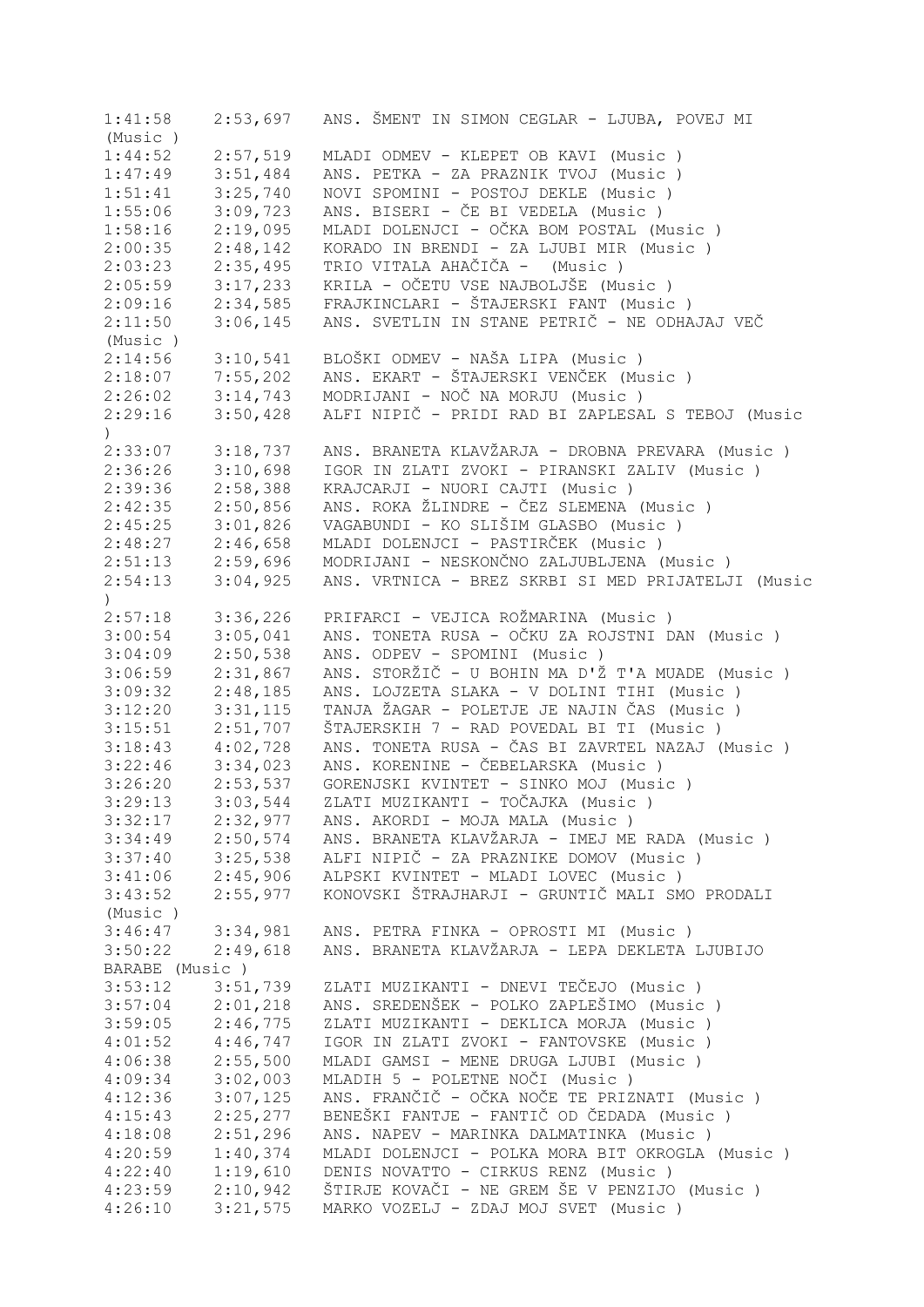| 4:29:32              | 3:36,779 | ANS. PETRA FINKA - KDAJ BOM ODŠEL (Music)          |
|----------------------|----------|----------------------------------------------------|
| 4:33:09              | 3:20,640 | ANS. MIHOVEC - BREZE (Music)                       |
| 4:36:29              | 3:00,686 | ANS. POGUM - KOZOLCI (Music)                       |
| 4:39:30              | 3:17,844 | ANS. JEVŠEK - GORSKE MEGLICE (Music)               |
| 4:42:48              | 3:51,657 | MARKO PEZDIRC - VAL MORJA (Music)                  |
| 4:46:40              | 2:55,019 | SLAPOVI - ROŽE Z DOMAČEGA VRTA (Music )            |
| 4:49:35              | 3:20,380 | VESELI SVATJE - NE DAM SRCA (Music)                |
| 4:52:55              | 2:51,316 | ANS. BITENC - JECLJAVA POLKA (Music)               |
| 4:55:46              | 2:31,898 | ANS. GAMA - MOJA ZIDANCA (Music)                   |
| 4:58:18              | 3:28,818 | ZLATI MUZIKANTI - BERAČ (Music)                    |
|                      | 3:21,207 | ANS. POGUM - NOCOJ BOŠ SPET SAMA (Music)           |
| 5:01:47              |          |                                                    |
| 5:05:08              | 3:12,065 | GORENJSKI KVINTET - PREHITRO MIMO JE MLADOST       |
| (Music)              |          |                                                    |
| 5:08:20              | 4:30,547 | SLOVENSKI MUZIKANTJE - VENČEK POLK (Music )        |
| 5:12:50              | 1:56,955 | DEDNINA - DREM DREM DREMALA (Music)                |
| 5:14:47              | 3:31,587 | ANS. BOJANA KUDRA - ZAVIST (Music )                |
| 5:18:19              | 2:57,598 | GAMSI - TRIGLAV NAS VABI (Music)                   |
| 5:21:17              | 3:22,469 | SKATER - RAKETA (Music)                            |
| 5:24:39              | 4:13,944 | OKROGLI MUZIKANTJE - SANJSKA LJUBEZEN (Music)      |
| 5:28:53              | 2:44,374 | VAGABUNDI - TETA FANI (Music)                      |
| 5:31:37              | 3:56,421 | MODRIJANI - RIBIČEVE SANJE (Music)                 |
| 5:35:34              | 2:17,494 | ANS. GOLTE - IZ LOGARSKE DOLINE (Music)            |
| 5:37:51              | 3:22,943 | ŠPELA GROŠELJ - GREMO NA OBALO (Music)             |
| 5:41:14              | 3:23,842 | IGOR IN ZLATI ZVOKI - KOZJANSKO JABOLKO (Music)    |
| 5:44:38              | 4:47,826 | ČRNI KLOBUK - MOJA DEŽELA (Music)                  |
| 5:49:26              | 2:35,263 | BENEŠKI FANTJE - NOCOJ JE ENA LUŠTNA NOČ (Music)   |
| 5:52:01              | 2:27,449 | ANS. BISERI - PUNČI, NI DEBATE (Music)             |
| 5:54:28              | 2:49,538 | ANS. KORENINE - KO SI ODŠLA (Music )               |
| 5:57:18              | 3:27,098 | ALFI NIPIČ - MOJE DEKLE (Music)                    |
| 6:00:45              | 3:19,299 | SAVINJSKIH 7 - PEVCU V SLOVO (Music)               |
| 6:04:04              | 3:16,702 | JOŽE BURNIK S PRIJATELJI - PANJSKE KONČNICE (Music |
|                      |          |                                                    |
|                      |          |                                                    |
| $\left( \right)$     |          |                                                    |
| 6:07:21              | 3:14,896 | TERCET DOMIMA - TAM KJER LUNICA (Music)            |
| $6:10:36$ $4:05,864$ |          | ANS. SPEV - PEL BI ZATE (Music)                    |
| 6:14:41              | 3:33,143 | ANS. LOJZETA OGOREVCA - PRI SVETEM VIDU (Music )   |
| $6:18:15$ $2:33,876$ |          | BOŠTJAN KONEČNIK - NAŠE PRVE VAJE (Music)          |
| 6:23:03              | 3:05,541 | ANS. GOLTE - POČITNICE V ŠPANIJI (Music)           |
| 6:26:09              | 3:44,502 | GLOBAL KRYNER - LADY MARMALADE (Music)             |
| 6:29:53              | 2:49,783 | ANS. NAVEZA - DAJ MI (Music)                       |
| 6:32:43              | 3:02,460 | ČUKI - ZVOČNIK NA PLOČNIK (Music )                 |
| 6:35:45              | 3:47,832 | MLADI GODCI - BLIZU SI (Music)                     |
| 6:39:32              | 2:38,488 | ALPSKI KVINTET - PO BELI KRAJINI (Music )          |
| 6:42:10              | 3:09,600 | ANS. PETKA - ČISTA PETKA (Music)                   |
| 6:45:19              | 2:25,899 | ANS. BRATOV POLJANŠEK - FURMANSKA (Music)          |
| 6:47:45              | 2:28,318 | ANS. TONETA RUSA - OHCET BO (Music )               |
|                      |          | ANS. OBJEM - MOJA ROZI (Music)                     |
| 6:52:33              | 3:04,542 |                                                    |
| 6:55:38              | 4:27,630 | WERNER - VENČEK USPEŠNIC (Music)                   |
| 7:05:17              | 2:06,826 | FRANC DELČNJAK - NA VASI (Music)                   |
| 7:07:24              | 2:55,771 | ANS. KARAVANKE - ŠOPEK ROŽ (Music )                |
| 7:10:20              | 2:59,136 | MODRIJANI - NESKONČNO ZALJUBLJENA (Music)          |
| 7:13:19              | 2:52,670 | ŠTAJERSKIH 7 - NIKDAR POZABLJENA MATI (Music )     |
| 7:16:12              | 2:46,536 | TANJA ZAJC ZUPAN & J.BURNIK - ČAS POČITNIC (Music  |
| $\mathcal{L}$        |          |                                                    |
| 7:18:58              | 2:38,580 | ANS. BRATOV POLJANŠEK - TUHINJSKI FANTJE (Music )  |
| 7:21:37              | 3:47,607 | MODRIJANI - DALEČ JE DOM (Music)                   |
| 7:25:24              | 2:05,793 | NOVI SPOMINI - NA VESELICI (Music )                |
| 7:27:29              | 3:11,899 | ORKESTER ZVIR - IZ BOHINJA (Music )                |
| 8:46:46              | 2:43,813 | BENEŠKI FANTJE - CIGANČICA (Music )                |
| 8:49:30              | 2:36,929 | VESELI SVATJE - DOTAKNIL SI SE MOJEGA SRCA (Music  |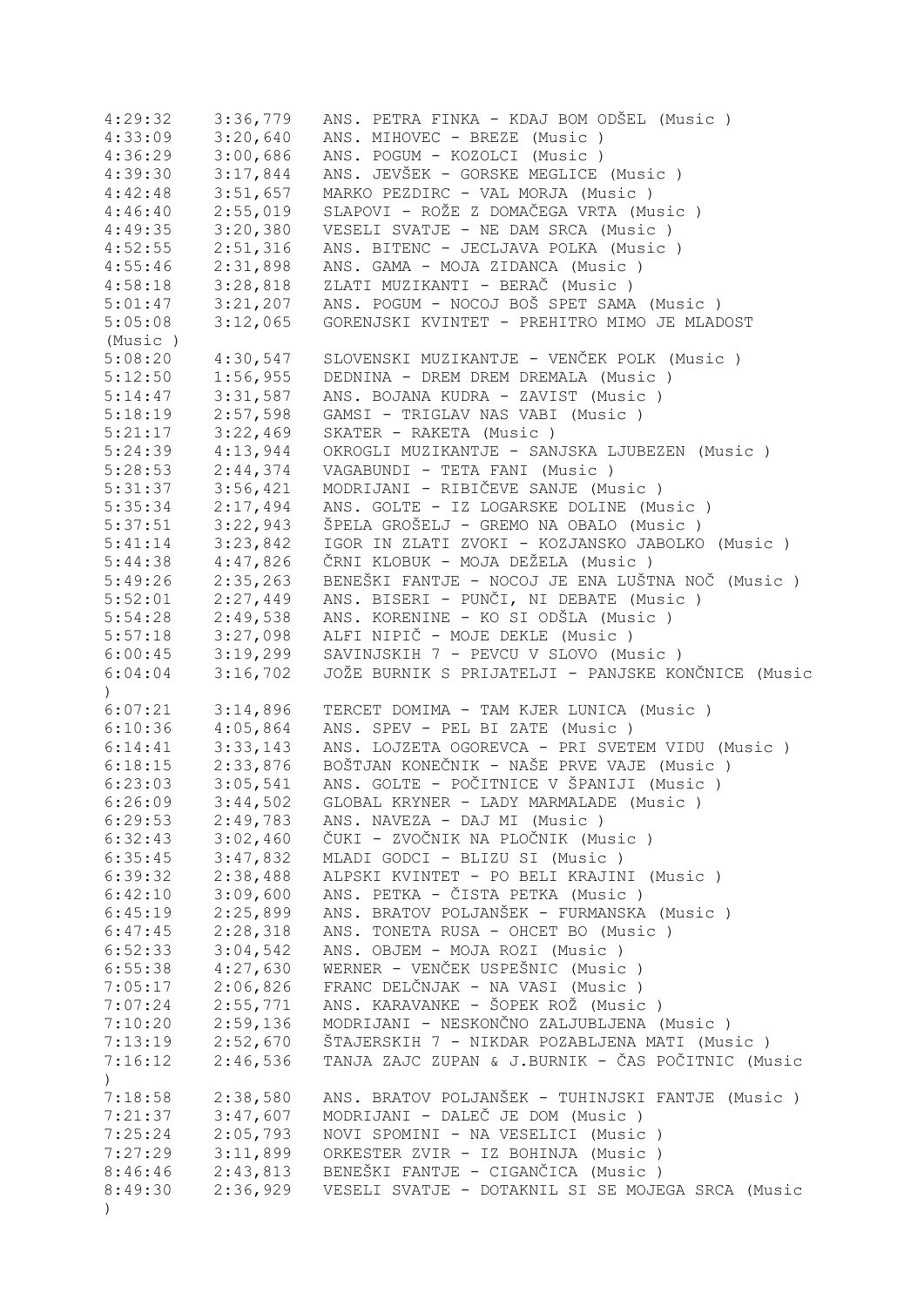| 8:52:06              | 2:46,255 | HARMONIKARSKI ORKESTER PRIMOŽA ZVIRA - KMETIČ                                |
|----------------------|----------|------------------------------------------------------------------------------|
| PRAZNUJE (Music)     |          |                                                                              |
| 8:54:52              | 2:06,976 | HIŠNI ANS. AVSENIK - NA ROBLEKU (Music )                                     |
| 8:56:59              | 2:57,373 | SAVINJSKIH 7 - ČEZ PLANJAVE IN VIŠAVE (Music)                                |
| 8:59:57              | 3:25,708 | AZALEA - RAZVAJENKA (Music)                                                  |
| 9:03:22              | 2:39,117 | ANS. MELOS - SEJALCA (Music)                                                 |
| 9:21:15              | 2:46,244 | ANS. BITENC - MENI JE LE ZA LJUBEZEN (Music)                                 |
| 9:24:01              | 1:56,771 | RUDI ŠANTL - EN STARČEK JE ŽIVEL (Music)                                     |
| 9:25:58              | 2:50,380 | ZAKA PA NE - ZAKAJ PA NE (Music)                                             |
| 9:28:48              | 1:48,278 | ALPSKI KVINTET - ČAS POČITNIC (Music )                                       |
| 10:30:56             | 2:15,281 | ANS. VITA - POLKA ZA ŽUR (Music )                                            |
| 10:33:12             | 2:45,892 | ANS. BITENC - VASOVALEC (Music)                                              |
| 10:35:58             | 3:48,812 | MAJA ODERLAP - VEM JOKALA BOM (Music)                                        |
| 10:39:46             | 3:30,780 | DARE KAURIČ - ZUNAJ SE SONCE SMEJE (Music)                                   |
|                      |          |                                                                              |
| 10:43:16             | 2:30,155 | ANS. NAVEZA - VESELI MUZIKANT (Music)                                        |
| 11:17:22             | 2:44,813 | IGOR IN ZLATI ZVOKI - JAZ LUNCO VPRAŠAL BOM (Music                           |
| $\left( \right)$     |          |                                                                              |
| 11:20:07             | 2:44,338 | GORENJSKI KVINTET - HVALA ZA PESEM (Music )                                  |
| 11:22:51             | 2:48,947 | ANS. ŠTAJERCI - VESELJAK (Music)                                             |
| 11:25:40             | 3:42,900 | ANS. VASOVALCI - BELI JORGOVAN (Music)                                       |
| 11:29:22             | 2:32,507 | MLADI GODCI - NE BOŠ MI GOVORILA (Music)                                     |
| 11:47:06             | 2:41,250 | JANI & FRANCI PIRŠ - TRI PLANIKE (Music)                                     |
| 11:49:47             | 3:06,363 | RUDI ŠANTL - KO SLIŠIM GLASBO (Music )                                       |
| 11:52:53             | 2:13,534 | VITEZI POLK IN VALČKOV - HIŠICA V GAJU (Music )                              |
| 11:55:07             | 2:11,544 | TAPRAVI FALOTI - POLDOV PIR (Music)                                          |
| 11:57:18             | 3:03,114 | ČUKI - TI LUNA NAGAJIVA (Music )                                             |
| 12:05:07             | 4:28,631 | JODEL EXPRESS - POZDRAV Z VRHOV (Music)                                      |
| 12:09:53             | 3:29,785 | SLOVENSKI MUZIKANTJE - VETER NOSI PESEM MOJO                                 |
| (Music)              |          |                                                                              |
| 12:16:35             | 2:40,182 | MAMA MANKA - JEZIKOVA ŽUPA (Music)                                           |
| 12:19:33             | 3:44,103 | MLADIH 5 - KO BOM ČAKALA NOČ (Music)                                         |
| 12:23:17             | 2:51,975 | ANS. ŽARGON - STARA POLKA (Music )                                           |
| 12:26:09             | 2:33,096 | DRUŽINSKI TRIO POGLADIČ - VESELA MAMICA (Music )                             |
| 12:28:42             | 3:46,363 | ANS. VIHARNIK - RADA BI SPET HODILA (Music)                                  |
| 12:52:39             | 2:52,944 | VESELI DOLENJCI - ŠE ZADNJIČ (Music )                                        |
| 12:55:31             | 2:01,450 | ANS. BRATOV POLJANŠEK - GODEC (Music)                                        |
| 12:57:33             | 2:26,195 | IGOR IN ZLATI ZVOKI - ČINDARASA BUMSA (Music )                               |
| 12:59:59             | 2:57,822 | SLAPOVI - BELO PISMO (Music)                                                 |
| 13:17:44             | 3:02,818 | JODLAR LOJZ - LOVSKI POZDRAV (Music )                                        |
| 13:20:47             | 3:12,740 | PRELOŠKI TAMBURAŠI - STUDENČEK (Music)                                       |
| 13:24:00             | 3:08,616 | IRENA VRČKOVNIK - SEDMI DAN (Music )                                         |
| 13:27:08             | 3:22,183 | IVO MOJZER - KO SI SE DAVI ZBUDILA (Music)                                   |
|                      | 3:09,526 |                                                                              |
| 13:30:31<br>13:33:58 | 3:03,245 | ALFI NIPIČ - HEJ DEKLE (Music)<br>ČUKI - TI LUNA NAGAJIVA (Music )           |
|                      |          |                                                                              |
| 13:37:01             | 2:20,410 | SLOVENSKI EXPRESS - NA GOLICI (Music)<br>ANS. NAVEZA - SREČA OPOTEČA (Music) |
| 13:39:21             | 2:24,377 |                                                                              |
| 13:41:45             | 3:01,786 | MODRIJANI - BOG TE ŽIVI (Music )                                             |
| 13:44:47             | 3:51,664 | ANS. BITENC - TAKE MAME NIMA SVET (Music)                                    |
| 13:48:39             | 2:25,738 | ANS. NAGELJ - NARODNE NOŠE (Music)                                           |
| 13:51:04             | 1:32,852 | JODEL EXPRESS - KDOR ZNA PA ZNA (Music)                                      |
| 13:52:37             | 2:06,015 | VAGABUNDI - S HARMONIKO PO SVETU (Music)                                     |
| 13:54:43             | 3:37,323 | ANS. TONETA RUSA - VRNI SE DOMOV (Music)                                     |
| 13:58:21             | 3:53,808 | PRIMORSKI FANTJE - RAD BI VEDEL (Music)                                      |
| 14:02:24             | 3:14,202 | MAMA MANKA - V RITMU FUNKA (Music)                                           |
| 14:05:39             | 3:12,159 | SLAPOVI - LE SANJE (Music)                                                   |
| 14:08:51             | 2:14,493 | ROKOVNJAČI - PRAZNIK V DRUŽINI (Music )                                      |
| 14:11:06             | 3:11,542 | TRIO POGLADIČ - PRAZNIČNI ŠOPEK (Music )                                     |
| 14:14:17             | 4:24,712 | ANS. EKART - STARI MLIN (Music)                                              |
| 14:18:42             | 4:06,188 | ANS. TONIJA VERDERBERJA - ZA VELIKIM MORJEM (Music                           |
| $\big)$              |          |                                                                              |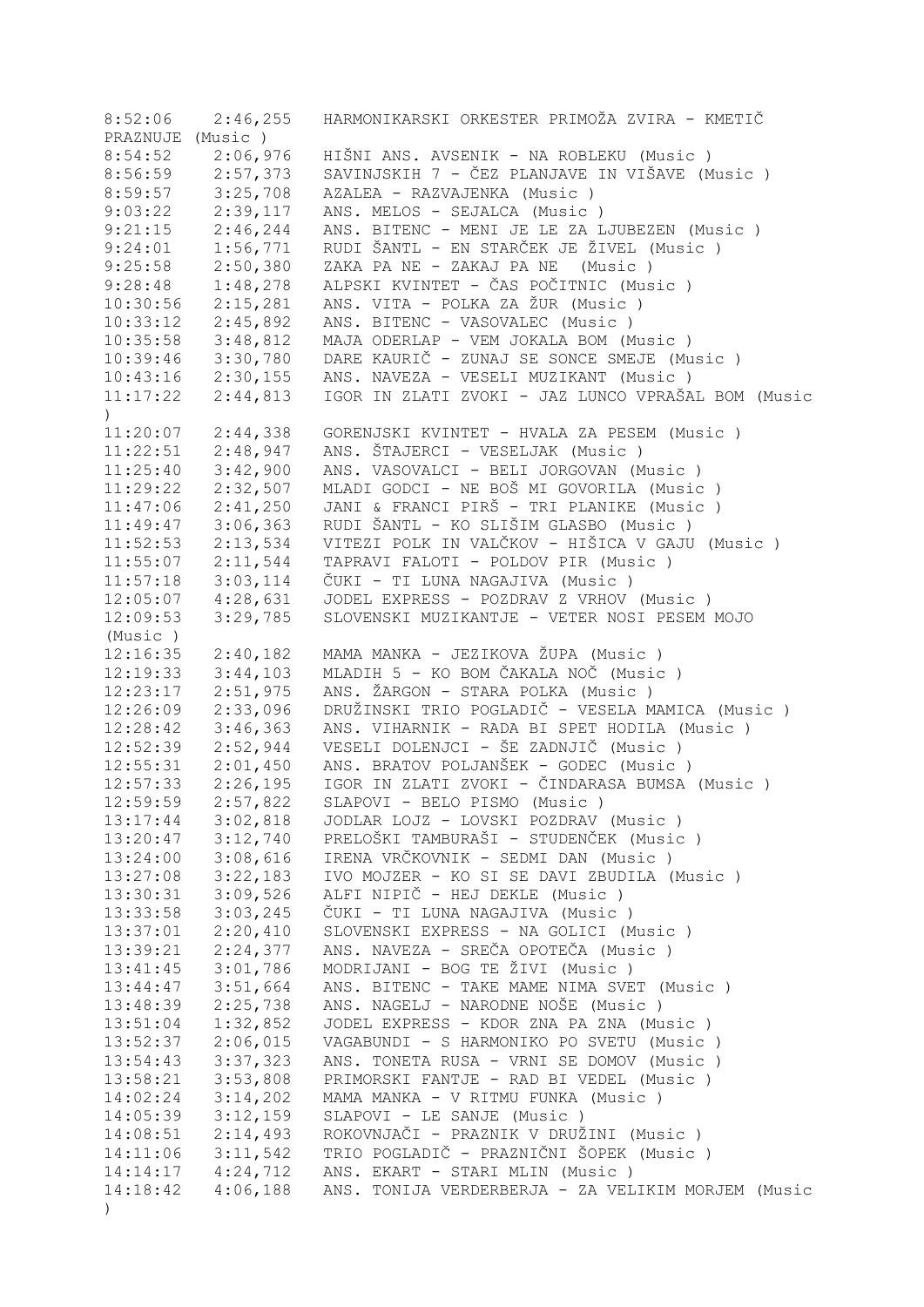| 14:22:48              | 2:33,023              | ANS. PROSEN - ŽE DOLGO SEM ODDANA (Music)           |
|-----------------------|-----------------------|-----------------------------------------------------|
| 14:25:20              | 2:59,982              | NUŠA ROJS - VZEMI ME (Music)                        |
| 14:28:20              | 3:22,142              | ANS. PETRA FINKA - LE ZATE (Music)                  |
| 14:31:42              | 3:30,148              | DUO BO-BO - V MALORO (Music)                        |
| 14:35:12              | 2:43,304              | SLOVENSKI MUZIKANTJE - VABIJO PLANINE (Music )      |
| 14:37:55              | 2:56,340              | ANS.SPEV - BITI KNAP JE LEP POKLIC! (Music)         |
| 14:40:52              | 2:54,134              | GORENJSKI KVINTET - ČE PRIDEŠ NAZAJ (Music )        |
| 14:43:46              | 3:50,024              | ANS. TULIPAN - ŠE EN LITER (Music )                 |
| 14:47:36              | 2:28,658              | ALPSKI KVINTET - ZELTFEST POLKA (Music)             |
| $14:50:04$ $4:32,899$ |                       | FANTJE Z VASI - TAM NA VRTU (Music)                 |
| $14:54:37$ $2:20,258$ |                       | BENEŠKI FANTJE - TAM SREDI GOZDA (Music )           |
|                       | $14:56:58$ $3:37,579$ | ANS. GREGORJI - SANJSKA DEKLICA (Music)             |
| $15:00:35$ $3:52,187$ |                       | ANS. STORŽIČ - MANDOLINA (Music)                    |
| $15:04:27$ $2:31,193$ |                       | ŠTAJERSKIH 7 - OČE MI JE (Music)                    |
|                       | $15:06:58$ $3:14,706$ | MODRIJANI - NOČ NA MORJU (Music)                    |
|                       | $15:10:13$ $2:43,699$ | GLASBENA ŠOLA GOTER - GRAJSKA POLKA (Music)         |
|                       | $15:12:57$ $3:41,670$ | PRIMORSKI FANTJE - AMORE AMORE (Music)              |
|                       |                       | 15:16:38 3:01,129 MALIBU - MAMICA NE ZAMERI (Music) |
|                       | $15:19:37$ $3:22,158$ | RUDI ŠANTL - MAMA (Music)                           |
|                       | $15:22:58$ $3:22,746$ | ANS. NAVEZA - ZJUTRAJ (Music)                       |
|                       | $15:26:21$ $2:58,582$ | VESELE ŠTAJERKE - POMLADNI VETER (Music )           |
|                       | $15:29:19$ $3:26,723$ | ANS. UNIKAT - ISKAL SEM IN NAŠEL (Music)            |
|                       |                       | ANJA BURNIK - DOBRO JUTRO (Music)                   |
| 15:47:58              | 2:33,116              |                                                     |
|                       | $15:54:10$ $4:45,667$ | ANS. AVSENIK - PRAV FLETNO SE IMAMO (Music)         |
|                       |                       | 15:58:55 3:13,647 FREDI MILER - NA KMETIJI (Music)  |
|                       | $16:32:07$ $3:34,836$ | VESELI GORENJCI - SE SPOMNIŠ (Music)                |
| 16:35:42              | 3:57,014              | KORADO IN BRENDI - RANILA SI ME (Music)             |
| 16:39:39              | 3:29,804              | DOU AMOR - S TEBOJ LEPO MI JE (Music)               |
| 16:43:09              | 3:52,154              | ANS. VRISK - PREVEČ JE BELIH ROŽ (Music )           |
| 16:47:01              | 2:27,594              | POP'N'DEKL - GREMO NA MORJE (Music)                 |
| 16:49:29              | 2:26,332              | ANS. GAŠPERJI - BELA JADRA (Music )                 |
| 16:54:39              | 3:07,591              | ANS. POGUM - V VOLČJEM POTOKU (Music )              |
| 16:57:46              | 2:21,122              | ZAKA PA NE - SRČKI V OMAKI (Music )                 |
| 17:00:07              | 3:38,437              | ANS. BISERI - RECITE JI (Music)                     |
|                       | $17:03:46$ $3:15,459$ | ANS. NAGELJ - USPAVANKA ZA SRCE (Music)             |
| 17:07:01              | 2:19,429              | ZREŠKA POMLAD - DOBRO NAM GRE (Music)               |
| 17:09:19              | 2:15,581              | TA PRAVIH 6 - STARI ATA BOŠ (Music)                 |
| 17:11:35              | 2:34,023              | IGOR IN ZLATI ZVOKI - ČINDARASA BUMSA (Music )      |
| 17:14:09              | 2:54,203              | MLADE FRAJLE - MOJ MUCEK (Music)                    |
| 18:47:46              | 2:38,593              | ANS. LOJZETA OGOREVCA - PIŠEČKI MLINARJI (Music)    |
| 18:50:25              | 2:31,573              | ANS. MAKSA KUMRA - ODHAJAM NA VRHE (Music)          |
| 18:52:56              | 2:46,017              | ANS. POGUM - VESELIMO SE ŽIVLJENJA (Music)          |
| 18:55:42              | 3:19,297              | MLADI DOLENJCI - NIČ VEČ NE BO TAKO (Music)         |
| 18:59:02              | 3:16,985              | ANS. ZASAVCI - ZDAJ JE NAŠ (Music)                  |
| 19:02:19              | 1:48,006              | ALPSKI KVINTET - ČAS POČITNIC (Music )              |
| 19:04:07              | 3:14,120              | GLOBAL KRYNER - SOMETHING STUPID (Music)            |
| 19:07:21              | 3:13,041              | ANS. MLADIKA - PUNČKA ZA IGRICE (Music)             |
| 19:10:33              | 3:06,698              | ANS. PETKA - ČISTA PETKA (Music)                    |
| 19:13:40              | 3:16,419              | ANS. TRUBADURJI - TI SI NEKAJ POSEBNEGA (Music)     |
| 19:16:56              | 2:59,750              | ANS. NAGELJ - TIHA SREČA (Music)                    |
| 19:19:56              | 2:41,874              | SLOVENSKI MUZIKANTJE - MOJ FANT JE VESELJAK (Music  |
| $\mathcal{L}$         |                       |                                                     |
| 19:25:57              | 2:09,095              | ANS. MIRA KLINCA - POD LIPCO (Music )               |
| 19:28:06              | 2:23,785              | ANS. STORŽIČ - U BOHIN' MA D'Ž TAMVADE (Music)      |
| 19:58:17              | 3:23,358              | VAGABUNDI - KO ŽENA ZBOLI (Music)                   |
| 21:40:05              | 2:27,586              | IVAN LINDIČ - STARI SAMOSTAN (Music)                |
| 21:42:33              | 3:31,457              | BRACO KOREN - OSTAL SEM SAM (Music)                 |
| 21:46:04              | 2:21,537              | ŠENTJURSKI MUZIKANTI - WEIN BLEIBT WEIN (Music )    |
| 21:48:26              | 3:20,538              | IVO MOJZER - DEČEK Z ULICE (Music)                  |
| 21:51:46              | 3:34,424              | SLAPOVI - DOLENJSKA (Music)                         |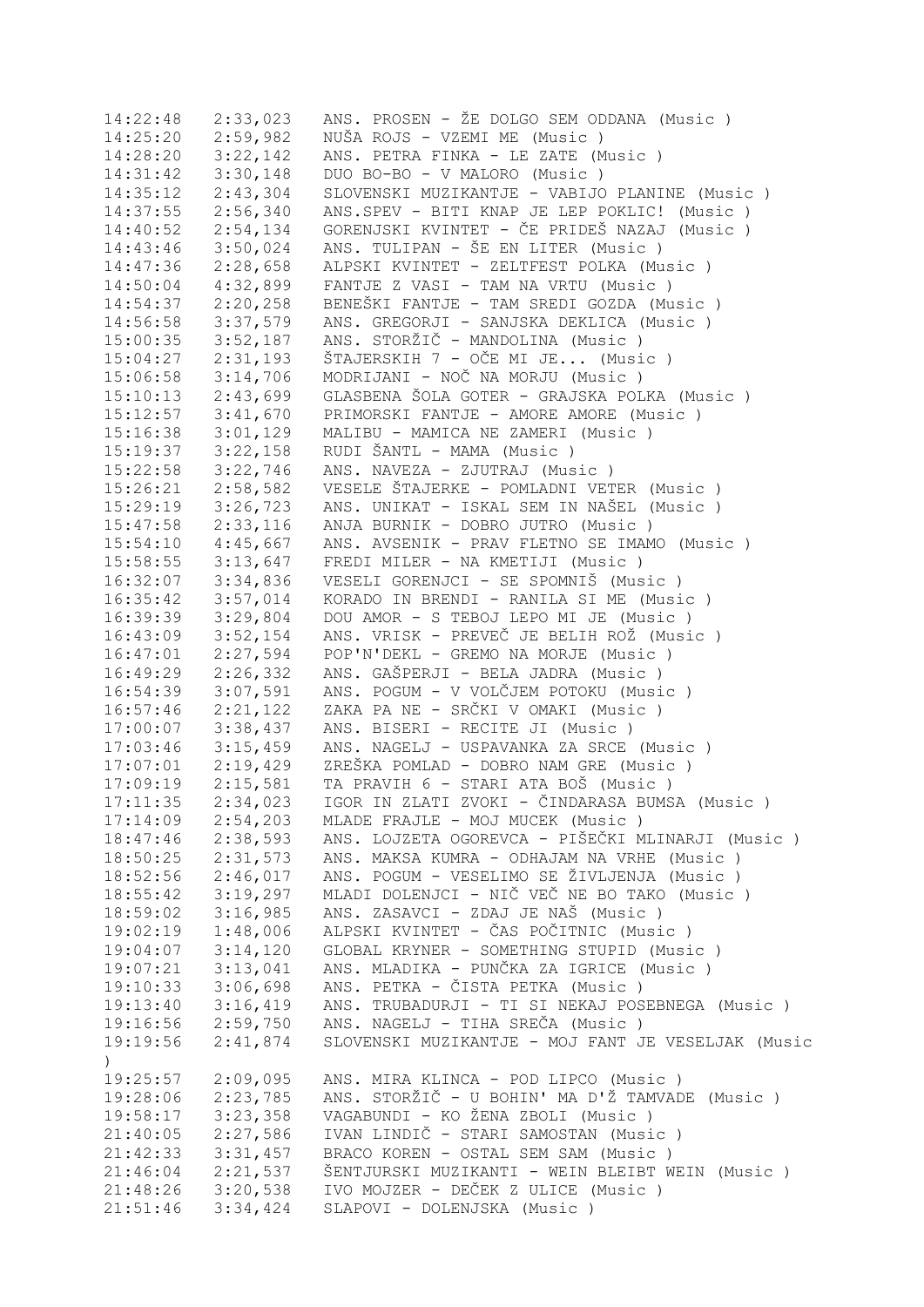| 21:55:21<br>$\lambda$ | 2:46,547             | TANJA ZAJC ZUPAN & J.BURNIK - ČAS POČITNIC (Music                                 |
|-----------------------|----------------------|-----------------------------------------------------------------------------------|
| 21:58:07              | 2:56,054             | STANE PETRIČ - NE ODHAJAJ VEČ (Music)                                             |
| 22:01:03              | 3:15,817             | ANS. PAJDAŠI - NOCOJ POGLEJ V NEBO (Music )                                       |
| 22:04:19              | 2:35,379             | ANS. BISERI - PUNČI, NI DEBATE (Music)                                            |
| 22:06:54              | 3:23,282             | ATOMIK HARMONIK - SKOČI (Music)                                                   |
| 22:10:18              | 4:50,827             | ALPSKI KVINTET - VENČEK USPEŠNIC (Music)                                          |
| 22:15:08              | 2:21,218             | ANS. POGUM - POPOLNA (Music)                                                      |
| 22:17:29              | 3:38,461             | POLKA PUNCE - S TEBOJ ALI BREZ TEBE (Music)                                       |
| 22:21:08              | 2:38,774             | ANS. SVETLIN - MORAVČE SO NAJLEPŠE (Music)                                        |
| 22:23:47              | 3:40,900             | VESELE ŠTAJERKE - MORSKA OBALA (Music)                                            |
| 22:27:27              | 3:22,343             | SAŠA LENDERO - LUNA (Music)                                                       |
| 22:30:50              | 2:50,081             | ANS. SRČEV AS - ZVEZDE ŽARIJO (Music )                                            |
| 22:33:39              | 3:18,414             | KORADO IN BRENDI - SOLZA SE BO POSUŠILA (Music)                                   |
| 22:36:58              | 2:54,943             | ANS. IVANA RUPARJA - SPOMINI (Music )                                             |
| 22:39:53              | 3:05,584             | ANS. GAŠPERJI - OBLETNICA (Music )                                                |
| 22:42:58              | 3:26,711             | TANJA ŽAGAR - ZAME ZAKANTAJ (Music )                                              |
| 22:46:25              | 2:08,457             | ROBERT GOTER - USPELO JE (Music)                                                  |
| 22:48:33              | 3:21,018             | ALPSKI KVINTET - ZATO SO PRIJATELJI (Music)                                       |
| 22:51:54              | 3:38,907             | ANS. ROKA ŽLINDRE - SRCE PA ŠE VEDNO HREPENI                                      |
| (Music)               |                      |                                                                                   |
| 22:55:33              | 3:00,416             | ANS. RUBIN - KO TE NI (Music)                                                     |
| 22:58:34              | 1:56,199             | ANS. SAŠA AVSENIKA - PLES V ŠKORNJIH (Music )                                     |
| 23:00:29              | 2:43,075             | ATOMIK HARMONIK - SKOČI (Music)                                                   |
| 23:03:12              | 3:00,461             | GADI - POJDI Z NJIM (Music)                                                       |
| 23:06:13              | 1:57,171             | ANS. BRATOV POLJANŠEK - GODEC (Music)                                             |
| 23:08:10              | 3:05,746             | ŠTAJERSKIH 7 - SLOVENKA (Music)                                                   |
| 23:11:16              | 2:36,976             | MODRIJANI - ROCK ME (Music)<br>FRANC KORBAR - POBIČ SEM STAR ŠELE 18 LET (Music)  |
| 23:13:53<br>23:16:56  | 3:04,088<br>3:21,258 | ANS. KOLOVRAT - NE POVEJ (Music)                                                  |
| 23:20:18              | 3:07,703             | ANS. UNIKAT - HVALA ZA ŽIVLJENJE (Music )                                         |
| 23:23:25              | 2:27,101             | ANS. MAKSA KUMRA - NA PAŠKEM KOZJAKU (Music)                                      |
| 23:25:52              | 2:41,178             | ANS. SPEV - POLETJE NA VASI (Music )                                              |
| 23:28:34              | 3:19,141             | ALFI NIPIČ - ZA PRAZNIKE DOMOV (Music)                                            |
| 23:31:53              | 3:19,539             | VESELI DOLENJCI - POVEJ DEKLE (Music)                                             |
| 23:35:12              | 3:15,259             | ANS. ZAKRAJŠEK - PESEM ZA OBA (Music)                                             |
| 23:38:27              | 3:53,940             | LJUDSKI GODEC JOŽE SRŠEN - NA VALOVIH DRAVE (Music                                |
| $\left( \right)$      |                      |                                                                                   |
| 23:42:21              | 3:23,578             | MODRIJANI - AJDA NA POLJU (Music)                                                 |
| 23:45:45              | 2:23,557             | MLADI DOLENJCI - PRIZNAM (Music)                                                  |
| 23:48:08              | 2:40,298             | ANS. AKORDI - RAD BI JO VIDEL (Music)                                             |
| 23:54:19              | 2:54,702             | ANS. SVETLIN - DEKLETU V SLOVO (Music)                                            |
| 23:57:14              | 4:30,036             | ANS. LOJZETA SLAKA - NI TI MAR (Music)                                            |
|                       |                      |                                                                                   |
| 25/5/2022             |                      |                                                                                   |
|                       |                      |                                                                                   |
| 0:01:44               | 2:52,275             | KOLOVRAT - RADA SEM VETER (Music)                                                 |
| 0:04:36               | 4:20,307             | BRACO KOREN - DOBER DAN MAMA HELENA (Music)                                       |
| 0:08:56               | 2:47,464             | ANS. SICER - S PESMIJO V SRCU (Music)                                             |
| 0:11:44               | 3:48,097             | ANS. POGUM - ZAPOJ PRIJATELJ STARI (Music )                                       |
| 0:15:32               | 3:03,860             | ANS. AVSENIK - PIJEM RAD IN DOBRO JEM (Music)                                     |
| 0:18:36               | 3:52,532             | MODRIJANI - VENEČEK RIBIČEVE SANJE & PEL BI ZATE                                  |
| (Music)               |                      |                                                                                   |
| 0:25:05               | 3:17,178<br>2:51,079 | ALFI NIPIČ - SE POHORJE VIDI (Music)                                              |
| 0:28:22               | 3:42,707             | FRAJERKE - LJUBI ME (Music)<br>ZIDANIŠKI KVINTET - POVEJ MI NEKAJ LEPEGA (Music ) |
| 0:31:13               | 4:03,104             | ALFI NIPIČ - ALFI MIX 2 (Music)                                                   |
| 0:34:56<br>0:38:59    | 3:43,944             | ANS. FRANCA MIHELIČA - KJER LASTOVKE GNEZDIJO                                     |
| (Music)               |                      |                                                                                   |
|                       |                      |                                                                                   |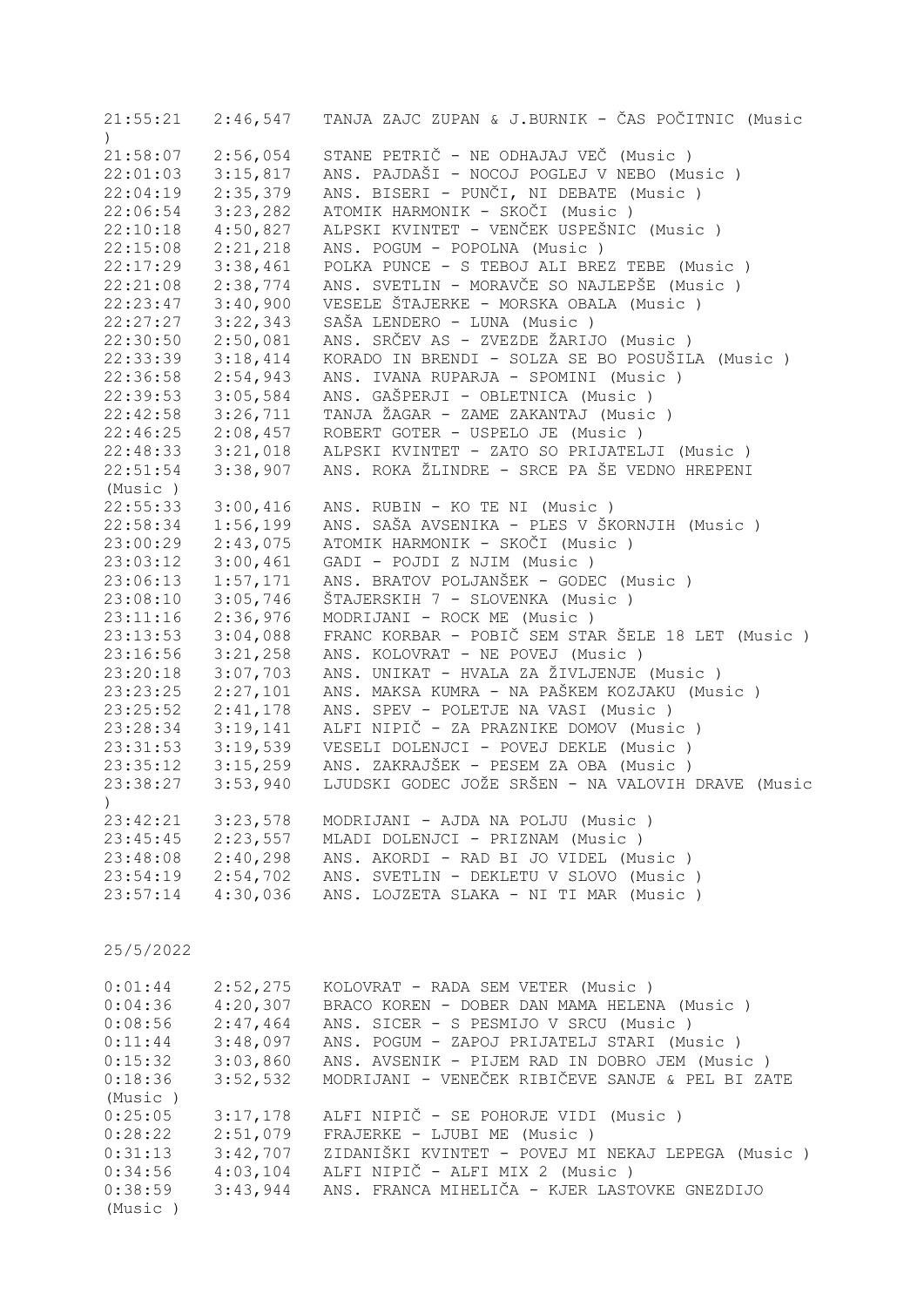| 0:42:43       | 2:59,699 | ANS. GOLTE - KOT BELI ZAJČKI (Music )              |
|---------------|----------|----------------------------------------------------|
| 0:45:43       | 2:45,744 | NOVI SPOMINI - TISTI DAN (Music )                  |
| 0:48:28       | 2:28,494 | ANS. SVETLIN - KO SE CVETJE OSUJE (Music)          |
| 0:50:57       | 2:20,254 | ANS. BORISA KOVAČIČA - (Music)                     |
| 0:53:17       | 4:08,708 | ŽIGA DERŠEK - SVOJE BARKE KRMAR (Music)            |
| 0:57:26       | 3:15,148 | SLOVENSKI MUZIKANTJE - TVOJA LJUBEZEN (Music )     |
| 1:00:41       | 3:20,059 | ANS. MODRI VAL - POLKA MEDEŽIJA (Music )           |
| 1:04:01       | 3:28,221 | TA PRAVI FALOTI - SEDEM OTROK (Music )             |
| 1:07:29       | 2:14,495 | ANS. IVANA RUPARJA - PRAZNIK (Music )              |
| 1:09:44       | 3:56,424 | MODRIJANI - RIBIČEVE SANJE (Music)                 |
| 1:13:40       | 3:15,982 | HIŠNI ANS. AVSENIK - VSAK MESEC MAM ENKRAT DENAR   |
|               |          |                                                    |
| (Music)       |          |                                                    |
| 1:16:56       | 3:30,792 | DONAČKA - SLADOLED (Music)                         |
| 1:20:26       | 3:01,860 | NAVIHANKE - PRAVLJICA ZA DVA (Music)               |
| 1:23:28       | 3:03,941 | ELA & ŠARMERJI - MARJETICA (Music)                 |
| 1:26:32       | 2:25,253 | ANS. BRANETA KLAVŽARJA - V GALOPU (Music)          |
| 1:28:57       | 3:12,481 | ANS. POGUM - RUM ZA POGUM (Music )                 |
| 1:32:10       | 3:19,636 | ANS. ŠTRK - NAŠA PESEM NAJ GRE DO SRCA (Music)     |
| 1:35:30       | 3:52,944 | ANS. BITENC - KUKAVICA (Music)                     |
| 1:39:23       | 3:26,976 | ANS. VITA - ŽABE (Music)                           |
| 1:42:50       | 3:52,240 | ANS. HARMONIJA - KOT PTIČKI BREZ GNEZDA (Music )   |
| 1:46:42       | 3:55,101 | SLOVENSKI ZVOKI - OČETOV KLJUČ (Music)             |
| 1:50:37       | 2:46,945 | ZREŠKA POMLAD - VSI ZA JENGA, JEDN ZA VSE (Music ) |
| 1:53:24       | 3:30,100 | SLOVENSKI ZVOKI - ZDAJ JE VSE MINILO (Music)       |
| 1:56:54       | 3:00,436 | DUPLJAK - OTROKA LJUBEZNI (Music)                  |
| 1:59:55       | 2:46,780 | ZLATI MUZIKANTI - DEKLICA MORJA (Music)            |
| 2:02:41       | 3:16,303 | ANS. POGUM - POLJUBI KOŠČEK KRUHA (Music )         |
| 2:05:58       | 3:09,383 | SLOVENSKI ZVOKI - NAŠI PRAZNIKI (Music )           |
| 2:09:07       | 3:33,912 | MALIBU - GOVEJA JUHA (Music)                       |
| 2:12:41       | 2:23,679 | ANS. ROSA - VENČEK NARODNIH (Music )               |
| 2:15:05       | 2:42,890 | ANS. ROKA ŽLINDRE - SLOVO ZA DANES (Music)         |
| 2:17:47       | 1:47,490 | ANS. SVETLIN - SRČNI NEMIR (Music)                 |
|               |          | MLADI DOLENJCI - OČKA ODHAJA (Music )              |
| 2:19:35       | 3:40,224 |                                                    |
| 2:23:15       | 3:10,701 | ORKESTER SLOVENSKE POLICIJE - PESEM ZVONOV (Music  |
| $\mathcal{L}$ |          |                                                    |
| 2:26:26       | 3:07,273 | ANS. MLADI UPI - ANDRAŽEVA HARMONIKA (Music)       |
| 2:29:33       | 2:59,017 | ANSAMBEL PETOVIO - NE ZALJUBI SE V OBRAZ (Music)   |
| 2:32:32       | 3:18,847 | ANS. VRTNICA - NA TRNOVSKI PLANOTI (Music)         |
| 2:35:51       | 3:23,658 | VESELE ŠTAJERKE - ČE VERJAMEŠ ALI NE (Music)       |
| 2:39:14       | 3:01,538 | BARBARA IN MARTIN JEHART - MOJ DOM JE V ROŽAH      |
| (Music)       |          |                                                    |
| 2:42:16       | 4:04,434 | ANS. GREGORJI - PEVCU (Music)                      |
| 2:46:20       | 4:09,105 | ANS. SPEV - PEL BI ZATE (Music)                    |
| 2:50:29       | 3:31,063 | FRANC KOMPARE - N'MAU ČEZ JIZARO (Music)           |
| 2:54:00       | 3:19,869 | ANS. NEMIR - SAMOTAR (Music)                       |
| 2:57:20       | 3:24,202 | ANS. VERITAS - REKLA BI NE (Music)                 |
| 3:00:44       | 3:19,061 | ANS. KOLOVRAT - NE POVEJ (Music)                   |
| 3:04:03       | 2:58,299 | ANS. NAGELJ - ČOLNIČ ŽIVLJENJA (Music)             |
| 3:07:01       | 2:03,988 | NOVI SPOMINI - NA VESELICI (Music)                 |
| 3:09:05       | 2:27,014 | ANS. BRATOV POLJANŠEK - HARMONIKA (Music)          |
| 3:11:32       | 2:33,257 | ALPENSOUND - SÜDWIND POLKA (Music)                 |
| 3:14:05       | 3:05,179 | ANS. LAUFARJI - ZAKOJCA (Music)                    |
| 3:17:10       | 2:03,501 | JODLAR LOJZ - DOHTARJEV NASVET (Music)             |
| 3:19:14       | 2:55,572 | HIŠNI ANS. AVSENIK - ZIMSKI VALČEK (Music )        |
| 3:22:10       | 2:59,587 | BENEŠKI FANTJE - RUDEČI CVET (Music )              |
|               |          | ANS. SIMONA GAJŠKA - NAD SLOMOM SE DANI (Music )   |
| 3:25:09       | 3:09,745 |                                                    |
| 3:28:19       | 3:21,498 | ANS. SPEV - RECI, DA BOŠ MOJA (Music)              |
| 3:31:40       | 3:51,668 | MARKO PEZDIRC - VAL MORJA (Music)                  |
| 3:35:32       | 3:22,304 | MALIBU - ŽIVLJENJE SO ENE ŠTENGE (Music)           |
| 3:38:54       | 1:58,217 | ROBERT GOTER TRIO - ČREDA V GALOPU (Music)         |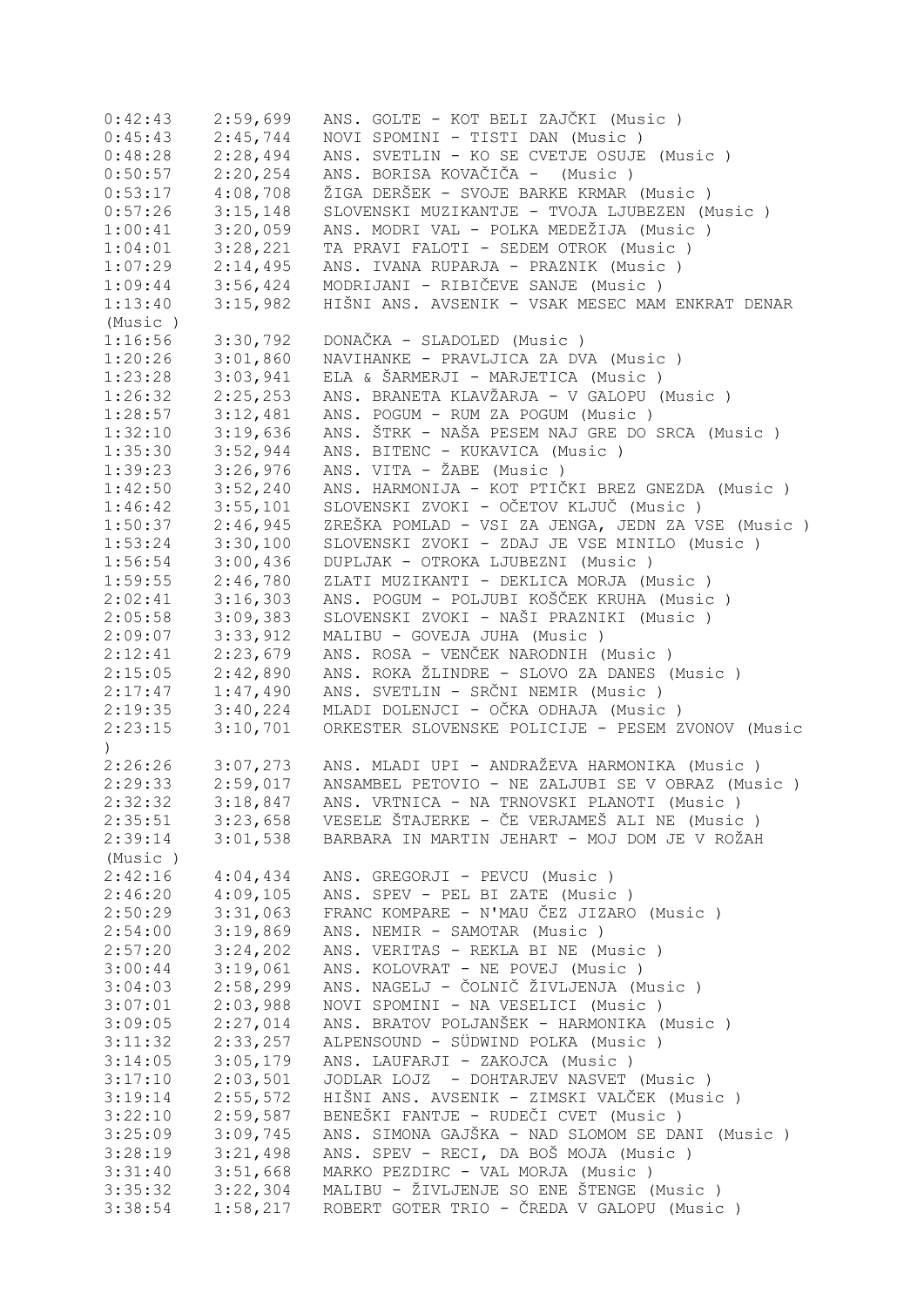| 3:40:52       | 4:23,532 | HARMONIKARJI GREGORJA OBLAKA - ZARADI PESMI (Music                                           |
|---------------|----------|----------------------------------------------------------------------------------------------|
| 3:45:16       | 3:19,544 | ANS. PROSEN - BISER NOČI (Music)                                                             |
| 3:48:35       | 3:35,505 | ROBERT GOTER TRIO - LEPE SANJE, SANJE NAJINE                                                 |
|               |          |                                                                                              |
| (Music)       |          |                                                                                              |
| 3:52:11       | 3:18,838 | SLOVENSKI MUZIKANTJE - GASILSKA KORAČNICA (Music)                                            |
| 3:55:29       | 3:10,490 | HARMONIKARSKI ORKESTER PRIMOŽA ZVIRA - IZ BOHINJA                                            |
| (Music)       |          |                                                                                              |
| 3:58:40       | 3:29,097 | MAJA ODERLAP - VSE DOLGE NOČI (Music )                                                       |
| 4:02:09       | 3:57,548 | ANS. HENČEK - OHCETNA ZAPITNICA (Music)                                                      |
| 4:06:06       | 3:54,100 | PANONIKA HARMONIKA BAND - PANONIKA HARMONIKA                                                 |
| (Music)       |          |                                                                                              |
| 4:10:00       | 3:59,558 | ALFI NIPIČ - MOJE SONCE SI TI (Music)                                                        |
| 4:14:00       | 3:17,199 | ALPSKI KVINTET - NOVA POMLAD (Music)                                                         |
| 4:17:16       | 2:28,838 | ANS. TONETA RUSA - HORJULSKI ZVONOVI (Music )                                                |
| 4:19:46       | 2:35,363 | SREDENŠEK SEKSTET - TAPRAVA POLKA (Music)                                                    |
| 4:22:21       | 3:51,579 | ANS. SPEV - MIRNO SANJAJ (Music)                                                             |
| 4:26:13       | 3:06,704 | INGRID BRUGEMMAN - JODLARSKA KRALJICA (Music)                                                |
| 4:29:20       | 2:35,465 | VERA IN ORIGINALI - KLEPETAVI KLARINETI (Music )                                             |
| 4:31:55       | 3:22,355 | DONAČKA - USTVARJEN SI ZAME (Music)                                                          |
| 4:35:17       | 3:21,851 | ANS. JURČKI - ČAS (Music )                                                                   |
| 4:38:39       | 2:45,937 | SLOVENSKI ZVOKI - LEPE STE VE KARAVANKE (Music)                                              |
| 4:41:25       | 3:48,693 | MLADI DOLENJCI - NISEM POZABIL (Music)                                                       |
| 4:45:13       | 2:09,277 | ANS. PETRA FINKA - TRI LETA SEM JO ČAKAL (Music )                                            |
| 4:47:23       | 2:44,579 | ŠTAJERSKIH 7 - ŽELIM VAM LEP DAN (Music)                                                     |
| 4:50:07       | 4:24,226 | ŠTAJERSKIH 7 - PRAV VSI SMO LJUDJE (Music)                                                   |
| 4:54:31       | 2:57,696 | KLUB FRAJTONARJEV ROBERTA GOLIČNIKA - SRČNA NAPAKA                                           |
| (Music)       |          |                                                                                              |
| 4:57:29       | 3:04,354 | ŠTAJERSKIH 7 - SANTA LUCIA (Music)                                                           |
| 5:00:33       | 4:06,102 | ZLATI MUZIKANTI - LE PRIJATELJA BODIVA (Music )                                              |
| 5:04:39       | 2:29,137 | ANS. GOLIČNIK - V HIŠI SAMOTNI (Music )                                                      |
|               |          |                                                                                              |
| 5:07:08       | 2:39,420 | ANS. PREPOROD - S POLKO NA POT (Music)<br>HARMONIKARSKI ORK. MIRNA PEČ - NOČ NA MORJU (Music |
| 5:09:47       | 2:59,984 |                                                                                              |
| 5:12:47       |          | ANS. FRANČIČ - NOVOROJENČEK (Music)                                                          |
|               | 3:03,462 |                                                                                              |
| 5:15:51       | 3:10,142 | MITJA KVINTET - BELA LABODA (Music)                                                          |
| 5:19:01       | 3:51,024 | ANS. BITENC - POZDRAV KUKAVICE (Music)                                                       |
| 5:22:52       | 3:36,547 | ŠPELA GROŠELJ - NAJINA POMLAD (Music )                                                       |
| 5:26:29       | 2:09,011 | ANS. NAVEZA - ČE V MOJI POSTELJCI BOŠ SPALA (Music                                           |
| $\mathcal{E}$ |          |                                                                                              |
| 5:28:38       | 4:19,306 | PRIMORSKI FANTJE - LEDENE ROŽE (Music)                                                       |
| 5:32:56       | 2:40,817 | NOVI SPOMINI - ČE MENE BOŠ IZBRALA (Music )                                                  |
| 5:35:37       | 2:42,621 | ANS. MARJANA HERCOGA - PRIDI NA KAVO (Music)                                                 |
| 5:38:19       | 3:30,107 | ANS. PETRA FINKA - OPROSTI MI (Music )                                                       |
| 5:41:49       | 9:58,482 | ANS. UNIKAT - AKUSTIČNI VENČEK (Music )                                                      |
| 5:51:48       | 3:18,018 | ORIGINAL POHORCI - POHORJE (Music )                                                          |
| 5:55:06       | 3:07,499 | ANS. LISJAKI - MAMA VEŠ (Music )                                                             |
| 5:58:13       | 2:39,096 | VLADO SREDENŠEK - NA VRANSKO GREM (Music)                                                    |
| 6:00:53       | 2:22,378 | VLADO SREDENŠEK - SMO VESELE DEKLICE (Music)                                                 |
| 6:03:15       | 3:05,477 | ANS. GOLTE - POČITNICE V ŠPANIJI (Music )                                                    |
| 6:06:20       | 2:51,413 | PRIJATELJI ZAGORJA - PO ASFALTU (Music)                                                      |
| 6:09:12       | 3:54,902 | ANS. BRATOV POLJANŠEK - KJE SI OČKA MOJ (Music )                                             |
| 6:13:07       | 3:04,357 | ANS. NAVEZA - STARA KAŠČA (Music )                                                           |
| 6:16:11       | 3:14,724 | GAŠPER S PRIJATELJI - SEJ NE DA B' MIDVA STARA BVA                                           |
| (Music)       |          |                                                                                              |
| 6:19:25       | 2:33,422 | ZAKA PA NE - SLOVENSKA OHCET (Music)                                                         |
| 6:24:13       | 3:38,551 | ANS. POGUM - ZAPOJ PRIJATELJ STARI (Music)                                                   |
| 6:27:51       | 2:09,027 | ANS. RUBIN - SRCE MI JE UKRADLA ŠTAJERKA (Music)                                             |
| 6:30:00       | 2:48,941 | SLOVENSKI MUZIKANTJE - VESELI MUZIKANT (Music )                                              |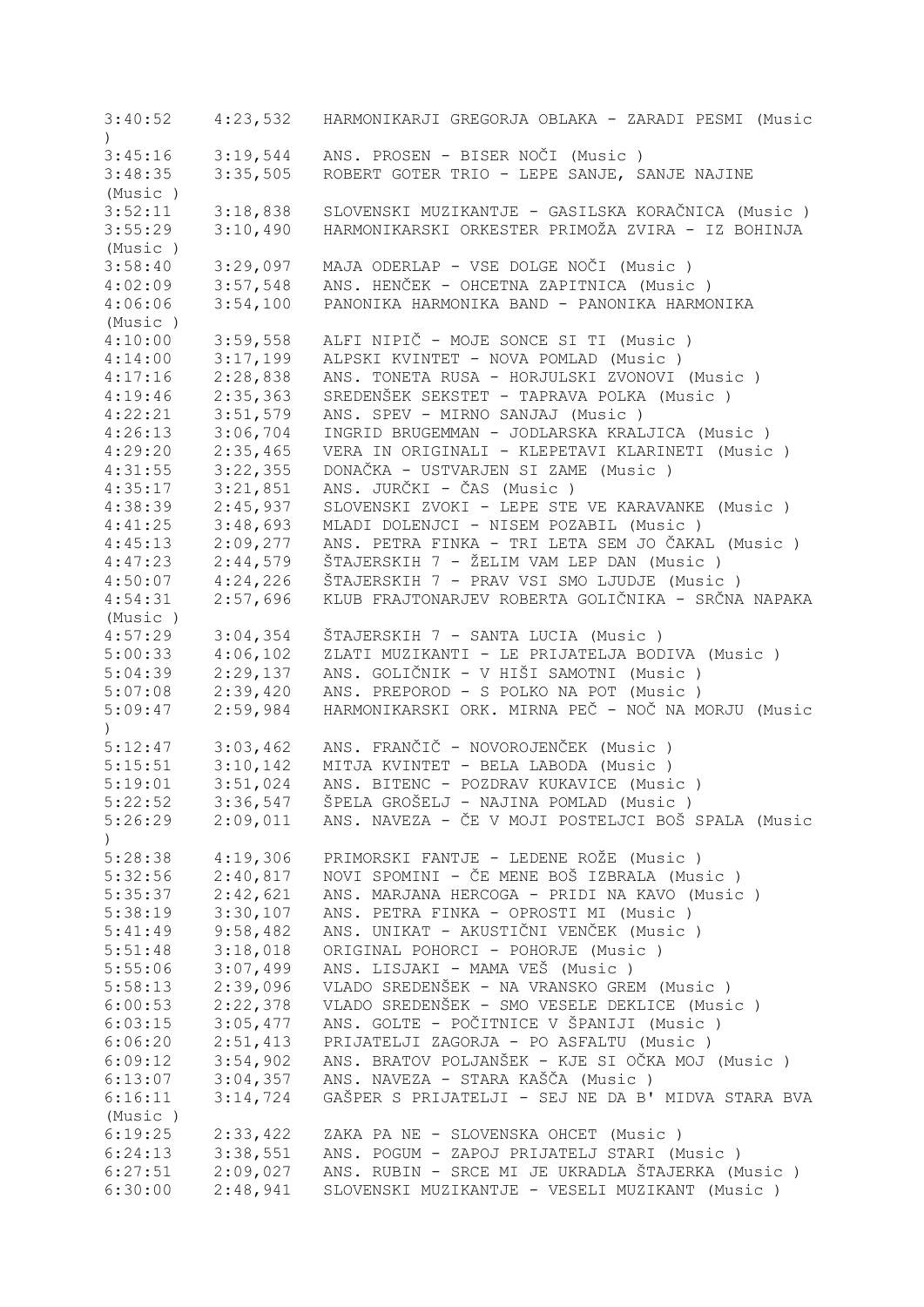| 6:32:49                     | 2:39,738 | ANS. BRATOV AVSENIK & PIH ORKESTER - NA GOLICI           |
|-----------------------------|----------|----------------------------------------------------------|
| (Music)                     |          |                                                          |
| 6:35:29                     | 4:12,628 | JAN PLESTENJAK - ZA BOŽIČ BOM SAM (Music )               |
| 6:39:42                     | 3:16,832 | MILAN IN MOJCA POGLADIČ - HARMONIKA MI POJE (Music       |
| $\mathcal{L}$               |          |                                                          |
| 6:42:59                     | 4:02,748 | ANS. TONETA RUSA - PRSTAN ZVESTOBE (Music )              |
| 6:47:01                     | 2:39,335 | MLADI UPI - MAMI ZA PRAZNIK (Music)                      |
| 6:49:41                     | 2:33,841 | ANS. NAVIHANKE - TVOJ SMS (Music)                        |
| 6:54:43                     | 2:33,306 | ANS. GAŠPERJI - SINJE MORJE (Music)                      |
| 6:57:16                     | 2:48,960 | ANS. NAGELJ - PLANINSKI KRST (Music)                     |
| 7:05:18                     | 3:11,060 | ANS. BRANETA KLAVŽARJA - IMEJ ME RADA (Music)            |
| 7:08:29                     | 2:54,936 | SKUPINA ŠPICA - KO LJUBEZEN DAŠ NEKOMU (Music)           |
| 7:11:24                     | 3:26,663 | BOŠTJAN KONEČNIK - ODPRI MI LJUBICA (Music)              |
| 7:14:50                     | 2:56,268 | ANS. VRT - KELNARCA (Music)                              |
|                             | 2:31,052 | DONAČKA - PRAVI KAVBOJ (Music)                           |
| 7:17:46                     |          |                                                          |
| 7:20:17                     | 3:49,660 | VAGABUNDI - SRCE SEM DOBRI ZEMLJI DAL (Music)            |
| 7:24:07                     | 3:27,741 | GLOBAL KRYNER - LIKE A VIRGIN (Music)                    |
| 7:27:35                     | 2:32,138 | ANS.STORŽIČ - V BOHIN' MAD'Z TA MVADE (Music)            |
| 7:30:07                     | 2:23,179 | ANS. DOLOMITI - POLHOGRAJSKI DOLOMITI (Music )           |
| 7:32:30                     | 3:12,418 | ANS. HENČEK - OB ROJSTNEM DNEVU (Music)                  |
| 7:35:43                     | 3:17,299 | ANS. BITENC - ŠE VEDNO JAZ TE LJUBIM (Music)             |
| 7:39:00                     | 2:38,179 | ANS. ROSA - NAJLEPŠA SO JUTRA V PLANINAH (Music)         |
| 7:41:38                     | 3:26,259 | ŠTAJERSKIH 7 - SLOVENSKI KRUH (Music)                    |
| 7:45:04                     | 3:31,145 | TANJA ŽAGAR - POLETJE JE NAJIN ČAS (Music)               |
| 7:48:35                     | 2:20,410 | HIŠNI ANS. AVSENIK - SREČNO POT (Music )                 |
| 7:50:55                     | 3:21,018 | TANJA ŽAGAR - DALEČ JE SRCE (Music)                      |
| 7:54:16                     | 2:18,586 | ANS. SPEV & DOMEN KUMER - VIDEZ VARA (Music)             |
| 7:56:35                     | 3:56,538 | ČRNA MAČKA - MOJI NEVESTI (Music )                       |
| 8:00:31                     | 2:04,055 | SLOVENSKI ZVOKI - (Music)                                |
| 8:02:35                     | 2:57,615 | ANS. ERAZEM - PRIMORCI SMO VESELI LJUDJE (Music)         |
| 8:05:33                     | 2:21,216 | NOVI SPOMINI - BOJIM SE DEKLET (Music)                   |
| 8:07:54                     | 1:37,813 | HIŠNI ANS. AVSENIK - NA GOLICI (Music )                  |
| 8:09:32                     | 2:07,391 | DAN IN NOČ - GREVA NA KAVICO (Music)                     |
| 8:11:39                     | 2:12,879 | ANS. GAMA - PEK (Music)                                  |
| 8:13:53                     | 3:41,236 | ALFI NIPIČ - SVA SI PA VENDAR NE (Music)                 |
| 8:17:34                     | 2:51,258 | KRANJCI - ZIBLJEJO SE KARAVANKE (Music)                  |
| 8:20:25                     | 4:43,265 | ŠRAUFNCIGER&DUDEK - MI MEJAŠI SMO PAJDAŠI (Music )       |
| 8:25:09                     | 2:17,297 | ANS. ZUPAN - DAJ OŠTIR MALI PIR (Music)                  |
| 8:27:26                     |          | 2:41,175 ANS. SPEV - POLETJE NA VASI (Music)             |
| 8:30:07                     |          | 2:51,736 F. MIHELIČ & R. GOTER & L. SLAK - POLKA VILLAGE |
|                             |          |                                                          |
| (Music)                     |          |                                                          |
| 8:32:59                     | 3:19,882 | ANS. POGUM - POLJUBI KOŠČEK KRUHA (Music )               |
| 8:36:19                     | 3:06,876 | MLADI ODMEV - ZAVRTI ME V ZVEZDE (Music)                 |
| 8:39:26                     | 2:15,517 | ANS. ERAZEM - V NAŠI KANTINI (Music )                    |
| 8:41:41                     | 3:02,818 | ŠTIRJE KOVAČI - PRIDI ZVEČER (Music )                    |
| 8:44:44                     | 3:01,004 | ANS. UNIKAT - ZAPLEŠI Z NAMI (Music)                     |
| 8:47:45                     | 1:57,937 | ANS. AKORDI - RUŽO CRVENA (Music)                        |
| 8:49:43                     | 4:28,302 | SLAPOVI - NAJBOLJ SI ŽELIM (Music)                       |
| 8:54:11                     | 3:53,867 | ANS. BRATOV POLJANŠEK - MAMINI SPOMINI (Music )          |
| 8:58:05                     | 3:12,749 | ANS. SVETLIN - NATAŠA (Music )                           |
| 9:01:17                     | 3:39,099 | ANS. KAROŠEC - POSTOJ POPOTNIK (Music)                   |
| 9:04:56<br>$\left( \right)$ | 2:12,073 | BARBARA IN MARTIN JEHART - NAŠI BICI POJEMO (Music       |
| 9:22:22                     | 3:35,020 | FANTJE IZPOD ROGLE - POJDI SVOJIM SANJAM NAPROTI         |
| (Music)                     |          |                                                          |
| 10:39:11                    | 2:40,623 | ANS. SPEV - POLETJE NA VASI (Music)                      |
| 10:41:52                    | 2:29,252 | SAVINJSKI KVINTET - POLKA ZA HARMONIKO (Music)           |
| 10:44:21                    | 2:48,425 | NAVIHANKE - PRIDNE PUNCE NZ (Music)                      |
| 11:20:11                    | 4:03,570 | COTO, JASNA, ŠPELA IN LJUBICA - TRIJE PETELINI           |
| (Music)                     |          |                                                          |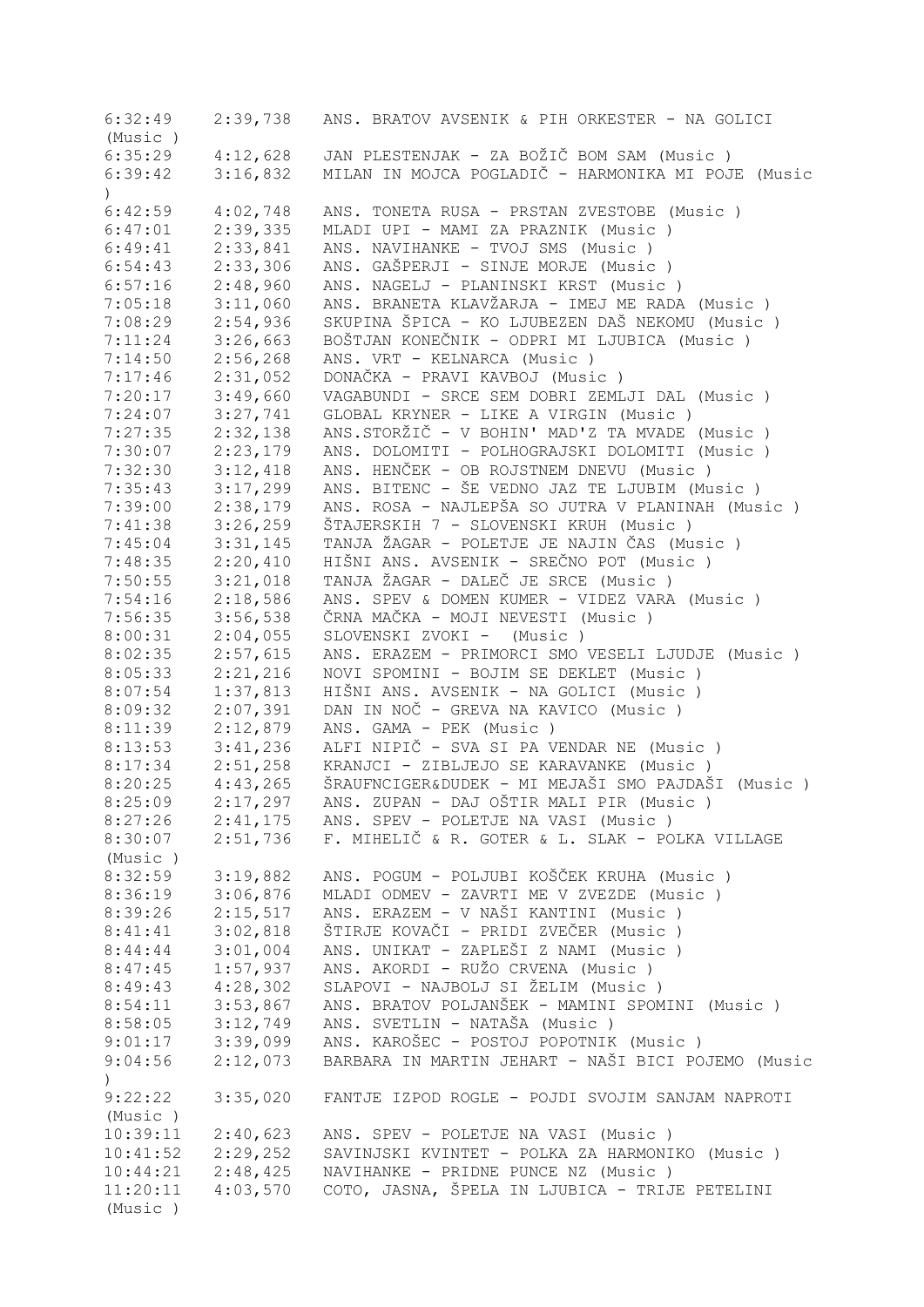11:22:56 6:59,736 NAVIHANKE - VENČEK SKUPINE DON JUAN (Music ) 11:29:55 2:52,899 ANS. PETRA FINKA - MORSKA PRAVLJICA (Music ) 11:56:24 4:28,188 IVAN HUDNIK - ZELENE LIVADE (Music ) 12:07:23 2:53,681 DEJAN VUNJAK - BREZ PROBLEMA (Music ) 12:11:10 3:54,759 HELENA BLAGNE - VRNIVA SE NA NAJINO OBALO (Music ) 12:15:04 6:24,171 ANS. LOJZETA OGOREVCA - ZAGORSKI MIX (Music ) 12:21:28 10:25,033 KRAJCARJI - MIX USPEŠNIC (Music ) 12:44:56 3:46,109 ANS. AVSENIK - SLOVENIJA OD KOD LEPOTE TVOJE (Music ) 12:48:42 2:41,177 ANS. SPEV - POLETJE NA VASI (Music ) 12:51:23 1:59,890 SAVINJSKI KVINTET - POŠTAR (Music ) 12:53:23 3:30,699 ZAKA PA NE - BODI IN (Music ) 12:56:54 2:44,920 COTO, JASNA, ŠPELA IN LJUBICA - TRIJE PETELINI (Music ) 12:59:39 6:59,847 NAVIHANKE - VENČEK SKUPINE DON JUAN (Music ) 13:24:14 4:17,313 ANS. PETRA FINKA - MORSKA PRAVLJICA (Music ) 13:27:06 2:52,856 SAVINJSKI KVINTET - ČAKAL SEM DEKLICO OB POTOKU (Music ) 13:29:59 3:54,712 HELENA BLAGNE - VRNIVA SE NA NAJINO OBALO (Music)<br>13:34:11 3:18,181 ANS. ŠANTEJ - TA LJUBEZEN MUHASTA (Music) 13:34:11 3:18,181 ANS. ŠANTEJ - TA LJUBEZEN MUHASTA (Music ) 13:37:29 10:25,082 KRAJCARJI - MIX USPEŠNIC (Music ) 13:47:54 3:22,101 ANS. LOJZETA SLAKA - TITANIK (Music ) 13:51:16 2:41,172 ANS. SPEV - POLETJE NA VASI (Music ) 13:53:57 2:29,522 SAVINJSKI KVINTET - POLKA ZA HARMONIKO (Music ) 13:56:27 2:53,194 KATRCA - STARA KATRCA (Music ) 13:59:20 2:44,761 COTO, JASNA, ŠPELA IN LJUBICA - TRIJE PETELINI (Music ) 15:00:42 4:46,618 IGOR IN ZLATI ZVOKI - VENČEK NARODNIH (Music ) 15:05:29 4:41,874 ANS. PETRA FINKA - MORSKA PRAVLJICA (Music ) 15:08:22 3:41,350 BRENDI - TI SI MI UKRADLA DUŠO (Music ) 15:12:03 5:34,602 ANS. BRATOV AVSENIK - PASTIRČEK (Music ) 15:17:37 8:05,029 TRIO ŠUBIC - VENČEK POLJANŠKOVIH (Music ) 15:25:42 10:25,390 KRAJCARJI - MIX USPEŠNIC (Music ) 15:51:21 2:46,134 SIMONA WEISS - VZELA SEM SI ŠTAJERCA (Music ) 15:54:07 2:41,180 ANS. SPEV - POLETJE NA VASI (Music ) 15:56:48 4:25,185 ANSAMBEL BANOVŠEK - ZLATE MELODIJE STANKE KOVAČIČ (Music ) 16:01:13 4:06,417 STANE VIDMAR - NAJINA ZGODBA (Music ) 16:05:19 2:44,739 COTO, JASNA, ŠPELA IN LJUBICA - TRIJE PETELINI (Music ) 16:08:04 4:46,628 IGOR IN ZLATI ZVOKI - VENČEK NARODNIH (Music ) 16:12:51 2:52,965 ANS. PETRA FINKA - MORSKA PRAVLJICA (Music ) 16:15:44 1:44,089 SAVINJSKI KVINTET - POLKA ZA KLARINET (Music ) 16:17:28 3:48,409 ANS. LOJZETA SLAKA - MAMA (Music ) 16:20:40 3:20,475 IL DIVJI - IMEL SEM TE RAD (Music ) 16:24:01 10:25,131 KRAJCARJI - MIX USPEŠNIC (Music ) 16:34:26 2:55,008 ANS. NIKA ZAJCA - PO SLOVENIJI (Music ) 16:37:20 2:41,217 ANS. SPEV - POLETJE NA VASI (Music ) 16:40:02 3:20,455 KLAPA GALLUS - ANGELCA (Music ) 16:43:22 4:48,276 WERNER - KRIŽ NA DUŠI (Music ) 16:48:10 2:45,985 COTO, JASNA, ŠPELA IN LJUBICA - TRIJE PETELINI (Music ) 16:53:38 6:59,469 NAVIHANKE - VENČEK SKUPINE DON JUAN (Music)<br>17:00:38 2:52,944 ANS. PETRA FINKA - MORSKA PRAVLJICA (Music) ANS. PETRA FINKA - MORSKA PRAVLJICA (Music ) 17:03:31 1:54,292 SAVINJSKI KVINTET - OKROGLA POLKA (Music ) 17:05:25 2:40,618 ALEKSANDER JEŽ - BELE VRTNICE KRADEL SEM ZATE (Music ) 17:08:06 3:36,021 TANJA ŽAGAR - TIHO TIHO ČAS BEŽI (Music ) 17:11:42 10:25,085 KRAJCARJI - MIX USPEŠNIC (Music ) 17:22:07 2:59,176 ANS. LOJZETA SLAKA - PADALEC (Music )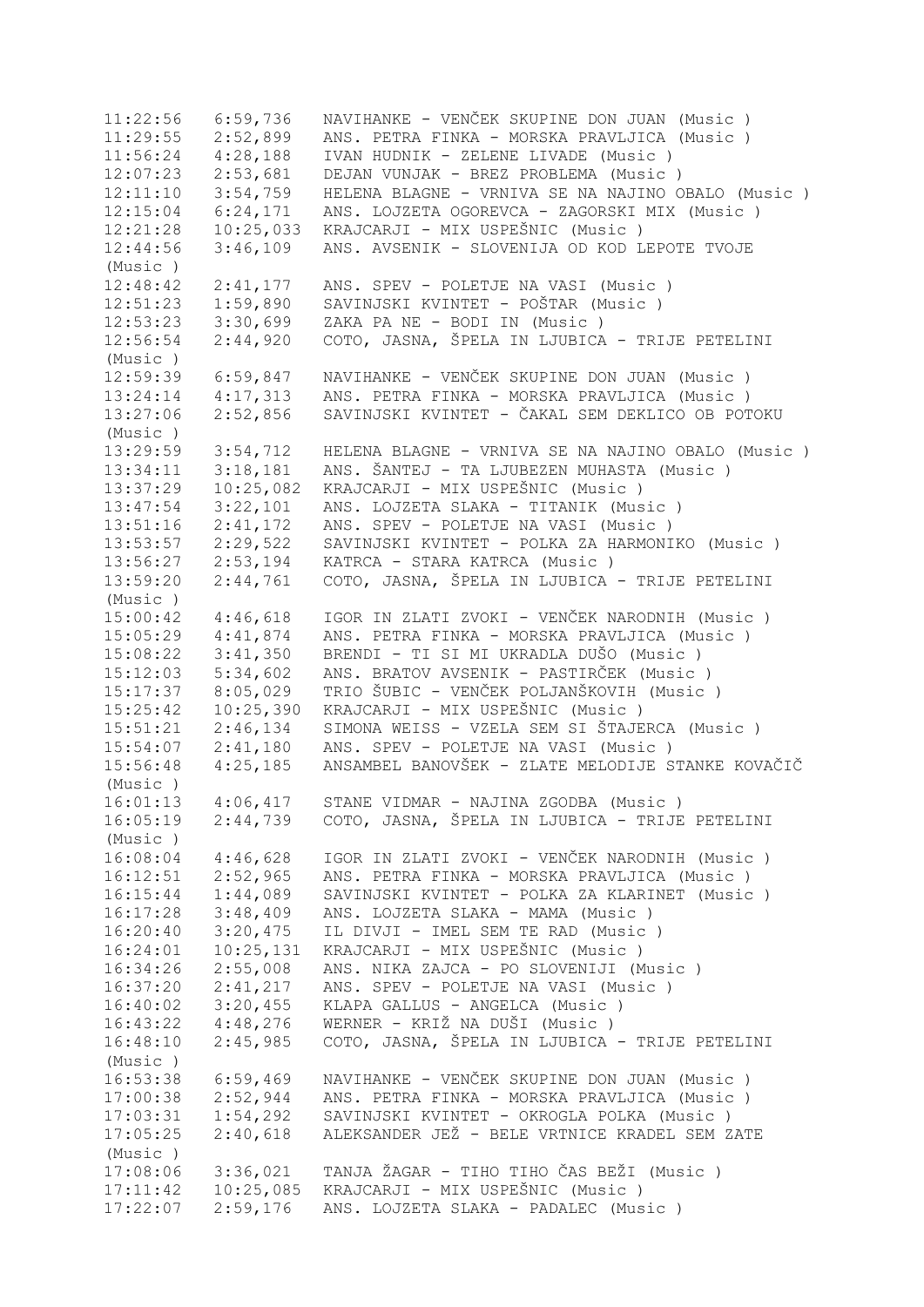17:25:06 2:41,180 ANS. SPEV - POLETJE NA VASI (Music ) 17:27:47 1:44,095 SAVINJSKI KVINTET - POLKA ZA KLARINET (Music ) 17:29:31 2:48,217 NAVIHANKE - PRIDNE PUNCE NZ (Music ) 17:32:19 2:44,737 COTO, JASNA, ŠPELA IN LJUBICA - TRIJE PETELINI (Music ) 17:35:04 6:59,457 NAVIHANKE - VENČEK SKUPINE DON JUAN (Music ) 17:42:03 2:52,861 ANS. PETRA FINKA - MORSKA PRAVLJICA (Music ) 17:44:56 4:28,154 IVAN HUDNIK - ZELENE LIVADE (Music ) 17:49:24 4:13,663 MARTA ZORE - NE BOM (Music ) 17:53:38 3:17,741 ANS. JARICA - HVALA TI (Music ) 17:56:56 10:25,087 KRAJCARJI - MIX USPEŠNIC (Music ) 18:07:21 7:55,127 ANS. EKART - ŠTAJERSKI VENČEK (Music ) 19:19:17 2:41,005 ANS. SPEV - POLETJE NA VASI (Music ) 19:25:18 2:00,033 SAVINJSKI KVINTET - POŠTAR (Music ) 19:27:18 2:59,672 NUŠA ROJS - VZEMI ME (Music ) 19:53:48 2:44,702 COTO, JASNA, ŠPELA IN LJUBICA - TRIJE PETELINI (Music ) 19:56:32 4:46,574 IGOR IN ZLATI ZVOKI - VENČEK NARODNIH (Music ) 21:32:50 4:46,131 ANS. PETRA FINKA - MORSKA PRAVLJICA (Music ) 21:35:43 1:54,292 SAVINJSKI KVINTET - OKROGLA POLKA (Music ) 21:37:37 3:35,679 PTUJSKIH 5 - NASVIDENJE (Music ) 21:56:26 2:47,699 VRAŽJI MUZIKANTI - NE ZANIKAJ (Music ) 21:59:14 10:25,080 KRAJCARJI - MIX USPEŠNIC (Music ) 22:09:39 4:13,326 ANS. LOJZETA SLAKA - V DOLINI TIHI (Music ) 22:12:27 2:41,138 ANS. SPEV - POLETJE NA VASI (Music ) 22:15:09 2:29,224 SAVINJSKI KVINTET - POLKA ZA HARMONIKO (Music ) 22:17:38 3:42,565 KATRCA - STARA KATRCA (Music ) 22:20:31 2:44,921 COTO, JASNA, ŠPELA IN LJUBICA - TRIJE PETELINI (Music ) 22:23:16 4:46,672 IGOR IN ZLATI ZVOKI - VENČEK NARODNIH (Music ) 22:28:02 2:52,942 ANS. PETRA FINKA - MORSKA PRAVLJICA (Music ) 22:30:55 2:52,942 SAVINJSKI KVINTET - ČAKAL SEM DEKLICO OB POTOKU (Music ) 22:33:48 3:49,862 ELDA VILER - LASTOVKA (Music ) 22:37:38 2:15,097 ANS. ROKA ŽLINDRE - MI GA PA ŽLINDRAMO (Music ) 22:39:53 10:25,083 KRAJCARJI - MIX USPEŠNIC (Music ) 22:50:18 4:06,448 MARIJA AHAČIČ POLLAK - TEČEJO TEČEJO NITKE (Music ) 22:54:24 2:41,216 ANS. SPEV - POLETJE NA VASI (Music ) 22:57:05 3:41,297 BRENDI - TI SI MI UKRADLA DUŠO (Music ) 23:00:46 4:48,002 WERNER - KRIŽ NA DUŠI (Music ) 23:05:34 2:44,868 COTO, JASNA, ŠPELA IN LJUBICA - TRIJE PETELINI (Music ) 23:08:19 6:59,981 NAVIHANKE - VENČEK SKUPINE DON JUAN (Music ) 23:15:18 2:52,940 ANS. PETRA FINKA - MORSKA PRAVLJICA (Music ) 23:18:11 3:20,460 KLAPA GALLUS - ANGELCA (Music ) 23:21:32 3:47,618 SIMONA WEISS - MATI (Music ) 23:25:19 7:06,193 POSKOČNI MUZIKANTI - NAŠA ŠTAJERSKA (Music ) 23:31:01 10:25,085 KRAJCARJI - MIX USPEŠNIC (Music ) 23:41:26 3:09,372 FANTJE Z VSEH VETROV - TRI LEPE STVARI (Music ) 23:44:35 2:41,178 ANS. SPEV - POLETJE NA VASI (Music ) 23:47:16 4:27,175 ANSAMBEL BANOVŠEK - ZLATE MELODIJE STANKE KOVAČIČ (Music ) 23:55:15 3:30,701 ZAKA PA NE - BODI IN (Music ) 23:58:45 2:44,794 COTO, JASNA, ŠPELA IN LJUBICA - TRIJE PETELINI (Music )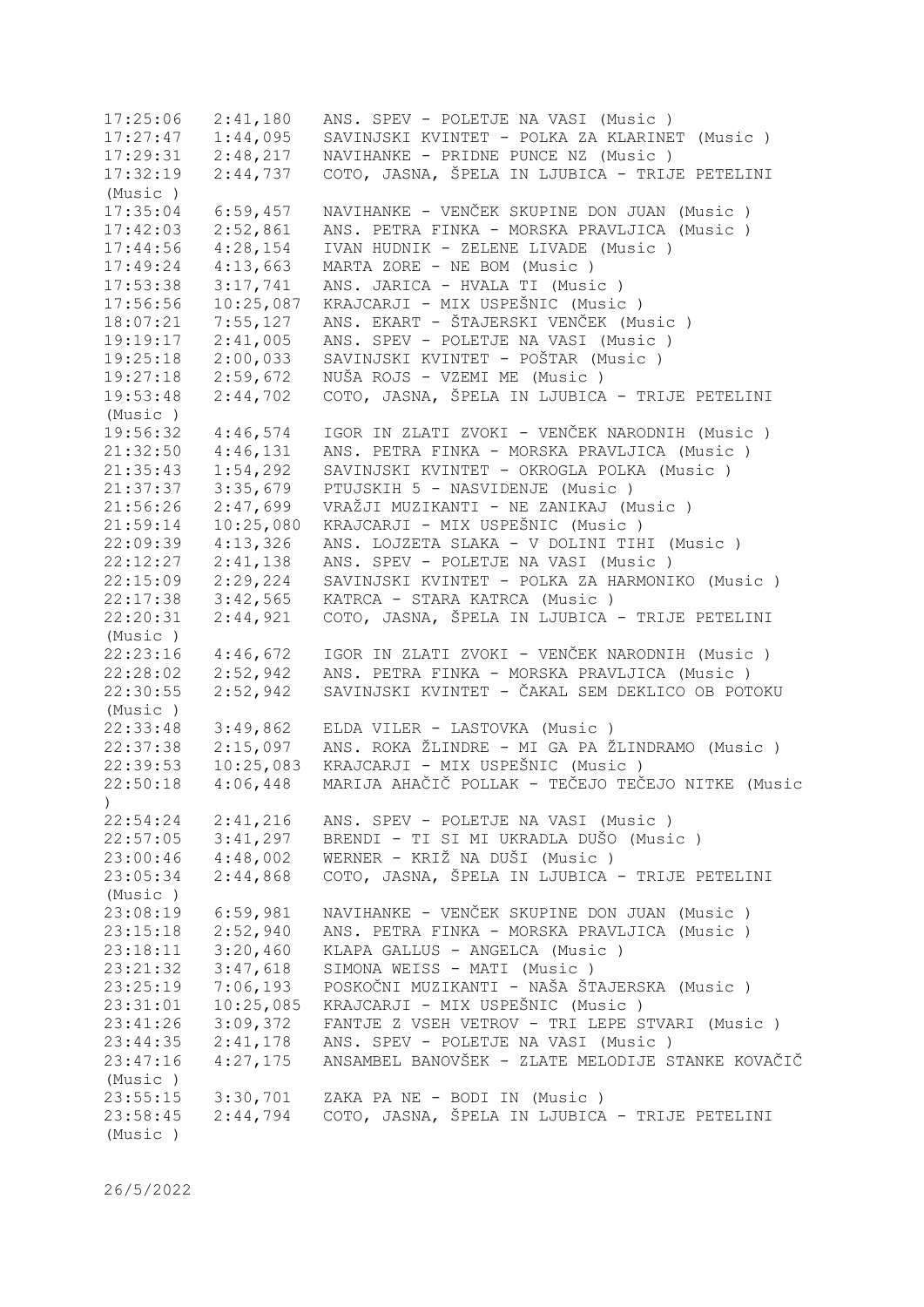| 0:01:30              | 4:46,703  | IGOR IN ZLATI ZVOKI - VENČEK NARODNIH (Music)      |
|----------------------|-----------|----------------------------------------------------|
| 0:06:17              | 2:52,938  | ANS. PETRA FINKA - MORSKA PRAVLJICA (Music )       |
| 0:09:09              | 2:29,144  | SAVINJSKI KVINTET - POLKA ZA HARMONIKO (Music)     |
| 0:11:39              | 3:46,099  | ANS. AVSENIK - SLOVENIJA OD KOD LEPOTE TVOJE       |
| (Music)              |           |                                                    |
| 0:15:25              | 5:33,210  | TANJA ŽAGAR - PET DO POLNOČI (Music )              |
| 0:19:44              | 10:25,083 | KRAJCARJI - MIX USPEŠNIC (Music)                   |
| 0:33:47              | 3:09,380  | FANTJE Z VSEH VETROV - TRI LEPE STVARI (Music )    |
|                      |           |                                                    |
| 0:36:57              | 2:41,175  | ANS. SPEV - POLETJE NA VASI (Music )               |
| 0:39:38              | 3:41,338  | BRENDI - TI SI MI UKRADLA DUŠO (Music)             |
| 0:43:19              | 4:06,419  | STANE VIDMAR - NAJINA ZGODBA (Music)               |
| 0:47:25              | 2:44,790  | COTO, JASNA, ŠPELA IN LJUBICA - TRIJE PETELINI     |
| (Music)              |           |                                                    |
| 0:50:10              | 6:59,417  | NAVIHANKE - VENČEK SKUPINE DON JUAN (Music)        |
| 0:57:10              | 2:52,848  | ANS. PETRA FINKA - MORSKA PRAVLJICA (Music )       |
| 1:00:02              | 3:20,460  | KLAPA GALLUS - ANGELCA (Music)                     |
| 1:03:23              | 3:49,852  | ELDA VILER - LASTOVKA (Music)                      |
| 1:07:13              | 4:08,621  | VICTORY - ZELENA DEŽELA (Music)                    |
| 1:11:21              | 10:25,085 | KRAJCARJI - MIX USPEŠNIC (Music)                   |
| 1:21:46              | 3:35,551  | PTUJSKIH 5 - NASVIDENJE (Music)                    |
| 1:25:22              | 2:41,218  | ANS. SPEV - POLETJE NA VASI (Music)                |
| 1:28:03              | 4:28,144  | IVAN HUDNIK - ZELENE LIVADE (Music)                |
| 1:32:31              | 4:47,900  | WERNER - KRIŽ NA DUŠI (Music)                      |
| 1:37:19              | 2:44,788  | COTO, JASNA, ŠPELA IN LJUBICA - TRIJE PETELINI     |
|                      |           |                                                    |
| (Music)              |           |                                                    |
| 1:40:04              | 6:59,433  | NAVIHANKE - VENČEK SKUPINE DON JUAN (Music)        |
| 1:47:03              | 2:52,855  | ANS. PETRA FINKA - MORSKA PRAVLJICA (Music )       |
| 1:49:56              | 1:54,292  | SAVINJSKI KVINTET - OKROGLA POLKA (Music )         |
| 1:51:50<br>$\lambda$ | 4:06,404  | MARIJA AHAČIČ POLLAK - TEČEJO TEČEJO NITKE (Music  |
| 1:55:56              | 3:14,311  | JAN PLESTENJAK - KOK' NAM JE LUŠTN' (Music)        |
| 1:59:11              | 10:25,083 | KRAJCARJI - MIX USPEŠNIC (Music)                   |
| 2:09:36              | 2:48,426  | ANS. LOJZETA SLAKA - V DOLINI TIHI (Music )        |
| 2:12:24              | 2:41,173  | ANS. SPEV - POLETJE NA VASI (Music )               |
| 2:15:05              | 4:25,183  | ANSAMBEL BANOVŠEK - ZLATE MELODIJE STANKE KOVAČIČ  |
| (Music)              |           |                                                    |
| 2:19:30              | 2:53,264  | KATRCA - STARA KATRCA (Music)                      |
| 2:22:24              | 2:45,275  | COTO, JASNA, ŠPELA IN LJUBICA - TRIJE PETELINI     |
| (Music)              |           |                                                    |
| 2:25:08              | 4:46,664  | IGOR IN ZLATI ZVOKI - VENČEK NARODNIH (Music )     |
| 2:29:55              | 2:53,028  | ANS. PETRA FINKA - MORSKA PRAVLJICA (Music )       |
|                      |           |                                                    |
| 2:32:48              | 1:59,894  | SAVINJSKI KVINTET - POŠTAR (Music )                |
| 2:34:48              | 2:40,614  | ALEKSANDER JEŽ - BELE VRTNICE KRADEL SEM ZATE      |
| (Music)              |           |                                                    |
| 2:37:28              | 8:04,883  | TRIO ŠUBIC - VENČEK POLJANŠKOVIH (Music)           |
| 2:45:33              | 10:25,075 | KRAJCARJI - MIX USPEŠNIC (Music)                   |
| 2:55:58              | 7:55,128  | ANS. EKART - ŠTAJERSKI VENČEK (Music)              |
| 3:03:53              | 2:41,174  | ANS. SPEV - POLETJE NA VASI (Music)                |
| 3:06:35              | 2:52,983  | SAVINJSKI KVINTET - ČAKAL SEM DEKLICO OB POTOKU    |
| (Music)              |           |                                                    |
| 3:09:27              | 3:30,866  | ZAKA PA NE - BODI IN (Music)                       |
| 3:12:58              | 2:45,214  | COTO, JASNA, ŠPELA IN LJUBICA - TRIJE PETELINI     |
| (Music)              |           |                                                    |
| 3:15:43              | 4:46,663  | IGOR IN ZLATI ZVOKI - VENČEK NARODNIH (Music )     |
| 3:20:29              | 2:53,060  | ANS. PETRA FINKA - MORSKA PRAVLJICA (Music )       |
| 3:23:22              | 1:44,092  |                                                    |
|                      |           | SAVINJSKI KVINTET - POLKA ZA KLARINET (Music )     |
| 3:25:06              | 2:54,577  | ANS. NIKA ZAJCA - PO SLOVENIJI (Music )            |
| 3:28:01              | 16:37,569 | TRIO ŠUBIC - GRAND FINALE (Music)                  |
| 3:44:38              | 10:25,021 | KRAJCARJI - MIX USPEŠNIC (Music)                   |
| 3:55:03              | 3:54,703  | HELENA BLAGNE - VRNIVA SE NA NAJINO OBALO (Music ) |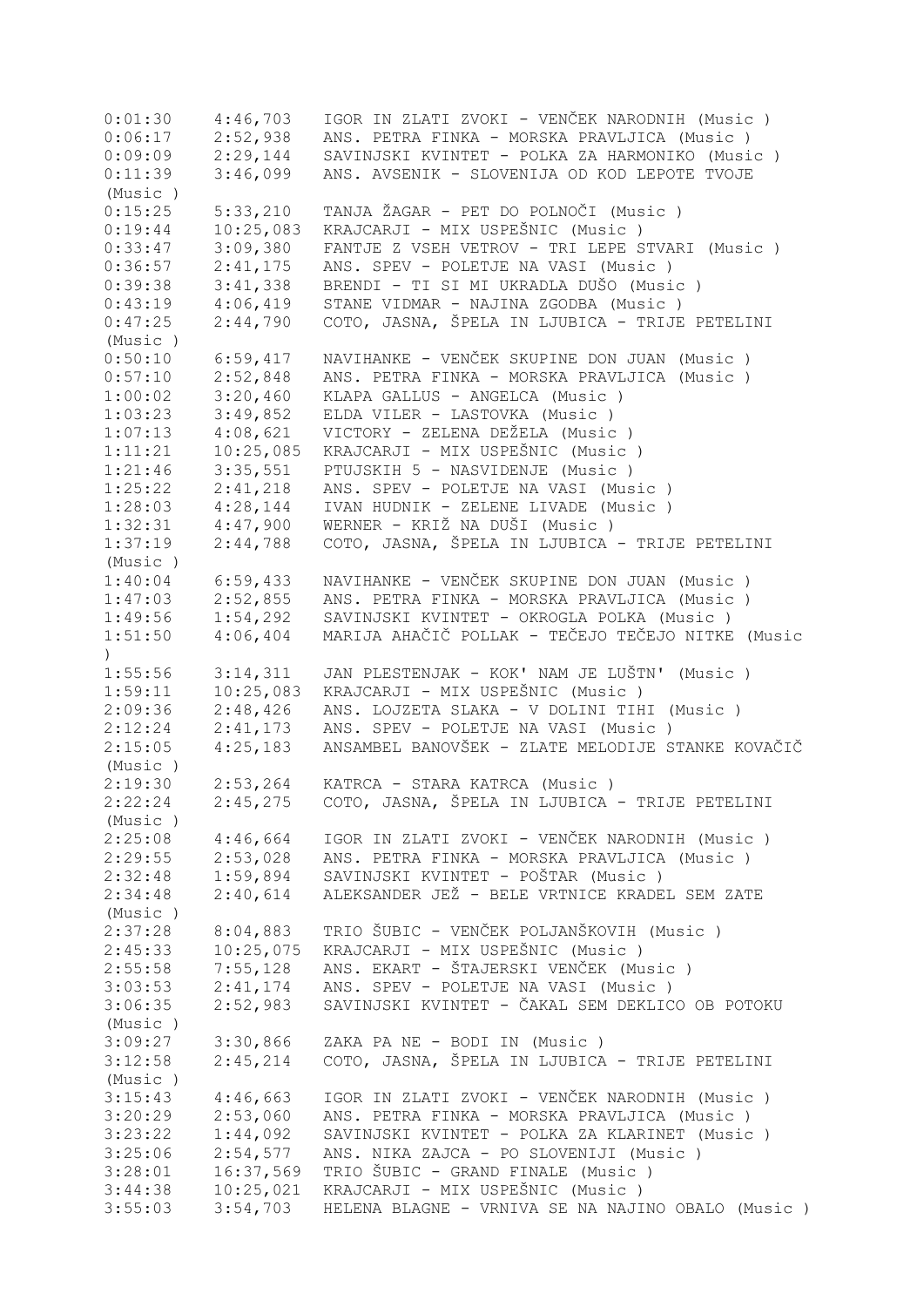| 3:58:58 | 2:41,172  | ANS. SPEV - POLETJE NA VASI (Music )              |
|---------|-----------|---------------------------------------------------|
| 4:01:39 | 3:20,460  | KLAPA GALLUS - ANGELCA (Music)                    |
| 4:05:00 | 2:59,653  | NUŠA ROJS - VZEMI ME (Music)                      |
| 4:07:59 | 2:44,876  | COTO, JASNA, ŠPELA IN LJUBICA - TRIJE PETELINI    |
| (Music) |           |                                                   |
| 4:10:44 | 6:59,441  | NAVIHANKE - VENČEK SKUPINE DON JUAN (Music)       |
| 4:17:43 | 2:53,025  | ANS. PETRA FINKA - MORSKA PRAVLJICA (Music )      |
| 4:20:36 | 1:54,360  | SAVINJSKI KVINTET - OKROGLA POLKA (Music )        |
| 4:22:31 | 5:35,419  | ANS. BRATOV AVSENIK - PASTIRČEK (Music )          |
| 4:28:05 | 2:47,738  | VRAŽJI MUZIKANTI - NE ZANIKAJ (Music )            |
| 4:30:53 | 10:25,081 | KRAJCARJI - MIX USPEŠNIC (Music)                  |
| 4:41:18 | 3:47,425  | SIMONA WEISS - MATI (Music)                       |
| 4:45:05 | 2:41,173  | ANS. SPEV - POLETJE NA VASI (Music )              |
|         |           |                                                   |
| 4:47:47 | 3:41,338  | BRENDI - TI SI MI UKRADLA DUŠO (Music)            |
| 4:51:28 | 2:48,216  | NAVIHANKE - PRIDNE PUNCE NZ (Music)               |
| 4:54:16 | 2:44,948  | COTO, JASNA, ŠPELA IN LJUBICA - TRIJE PETELINI    |
| (Music) |           |                                                   |
| 4:57:01 | 6:59,401  | NAVIHANKE - VENČEK SKUPINE DON JUAN (Music)       |
| 5:04:00 | 2:52,960  | ANS. PETRA FINKA - MORSKA PRAVLJICA (Music)       |
| 5:06:53 | 2:29,083  | SAVINJSKI KVINTET - POLKA ZA HARMONIKO (Music)    |
| 5:09:22 | 4:13,785  | MARTA ZORE - NE BOM (Music)                       |
| 5:13:36 | 4:15,139  | EDVIN FLISER - ANGELI ŽIVIJO (Music )             |
| 5:17:51 | 10:25,089 | KRAJCARJI - MIX USPEŠNIC (Music)                  |
| 5:28:16 | 2:59,190  | ANS. LOJZETA SLAKA - PADALEC (Music)              |
| 5:31:15 | 2:41,172  | ANS. SPEV - POLETJE NA VASI (Music)               |
| 5:33:56 | 2:00,090  | SAVINJSKI KVINTET - POŠTAR (Music )               |
| 5:35:56 | 4:06,418  | STANE VIDMAR - NAJINA ZGODBA (Music)              |
| 5:40:02 | 2:44,888  | COTO, JASNA, ŠPELA IN LJUBICA - TRIJE PETELINI    |
| (Music) |           |                                                   |
| 5:42:47 | 4:46,690  | IGOR IN ZLATI ZVOKI - VENČEK NARODNIH (Music )    |
| 5:47:34 | 2:52,849  | ANS. PETRA FINKA - MORSKA PRAVLJICA (Music)       |
| 5:50:27 | 4:25,178  | ANSAMBEL BANOVŠEK - ZLATE MELODIJE STANKE KOVAČIČ |
| (Music) |           |                                                   |
| 5:54:52 | 3:22,099  | ANS. LOJZETA SLAKA - TITANIK (Music )             |
| 5:58:14 | 2:15,223  | ANS. ROKA ŽLINDRE - MI GA PA ŽLINDRAMO (Music)    |
| 6:00:29 | 10:25,526 | KRAJCARJI - MIX USPEŠNIC (Music)                  |
| 6:10:54 | 2:46,114  | SIMONA WEISS - VZELA SEM SI ŠTAJERCA (Music)      |
| 6:13:40 | 2:41,114  | ANS. SPEV - POLETJE NA VASI (Music)               |
| 6:16:21 | 1:44,842  | SAVINJSKI KVINTET - POLKA ZA KLARINET (Music )    |
| 6:18:05 | 3:31,124  | ZAKA PA NE - BODI IN (Music)                      |
| 6:23:51 | 2:44,898  | COTO, JASNA, ŠPELA IN LJUBICA - TRIJE PETELINI    |
| (Music) |           |                                                   |
|         |           |                                                   |
| 6:26:36 | 6:59,431  | NAVIHANKE - VENČEK SKUPINE DON JUAN (Music)       |
| 6:33:35 | 2:52,941  | ANS. PETRA FINKA - MORSKA PRAVLJICA (Music)       |
| 6:36:28 | 4:28,138  | IVAN HUDNIK - ZELENE LIVADE (Music)               |
| 6:40:56 | 3:12,380  | ANS. LOJZETA SLAKA - MAMA (Music)                 |
| 6:44:09 | 3:36,021  | TANJA ŽAGAR - TIHO TIHO ČAS BEŽI (Music )         |
| 6:47:45 | 10:25,924 | KRAJCARJI - MIX USPEŠNIC (Music)                  |
| 7:05:42 | 2:59,084  | ANS. LOJZETA SLAKA - PADALEC (Music)              |
| 7:08:41 | 2:41,173  | ANS. SPEV - POLETJE NA VASI (Music)               |
| 7:11:22 | 2:52,857  | SAVINJSKI KVINTET - ČAKAL SEM DEKLICO OB POTOKU   |
| (Music) |           |                                                   |
| 7:14:15 | 4:47,905  | WERNER - KRIŽ NA DUŠI (Music )                    |
| 7:19:03 | 2:45,195  | COTO, JASNA, ŠPELA IN LJUBICA - TRIJE PETELINI    |
| (Music) |           |                                                   |
| 7:21:47 | 4:46,664  | IGOR IN ZLATI ZVOKI - VENČEK NARODNIH (Music )    |
| 7:26:34 | 2:52,921  | ANS. PETRA FINKA - MORSKA PRAVLJICA (Music )      |
| 7:29:27 | 4:28,151  | IVAN HUDNIK - ZELENE LIVADE (Music)               |
| 9:18:27 | 3:35,469  | PTUJSKIH 5 - NASVIDENJE (Music)                   |
| 9:22:03 | 9:58,597  | ANS. UNIKAT - AKUSTIČNI VENČEK (Music )           |
|         |           |                                                   |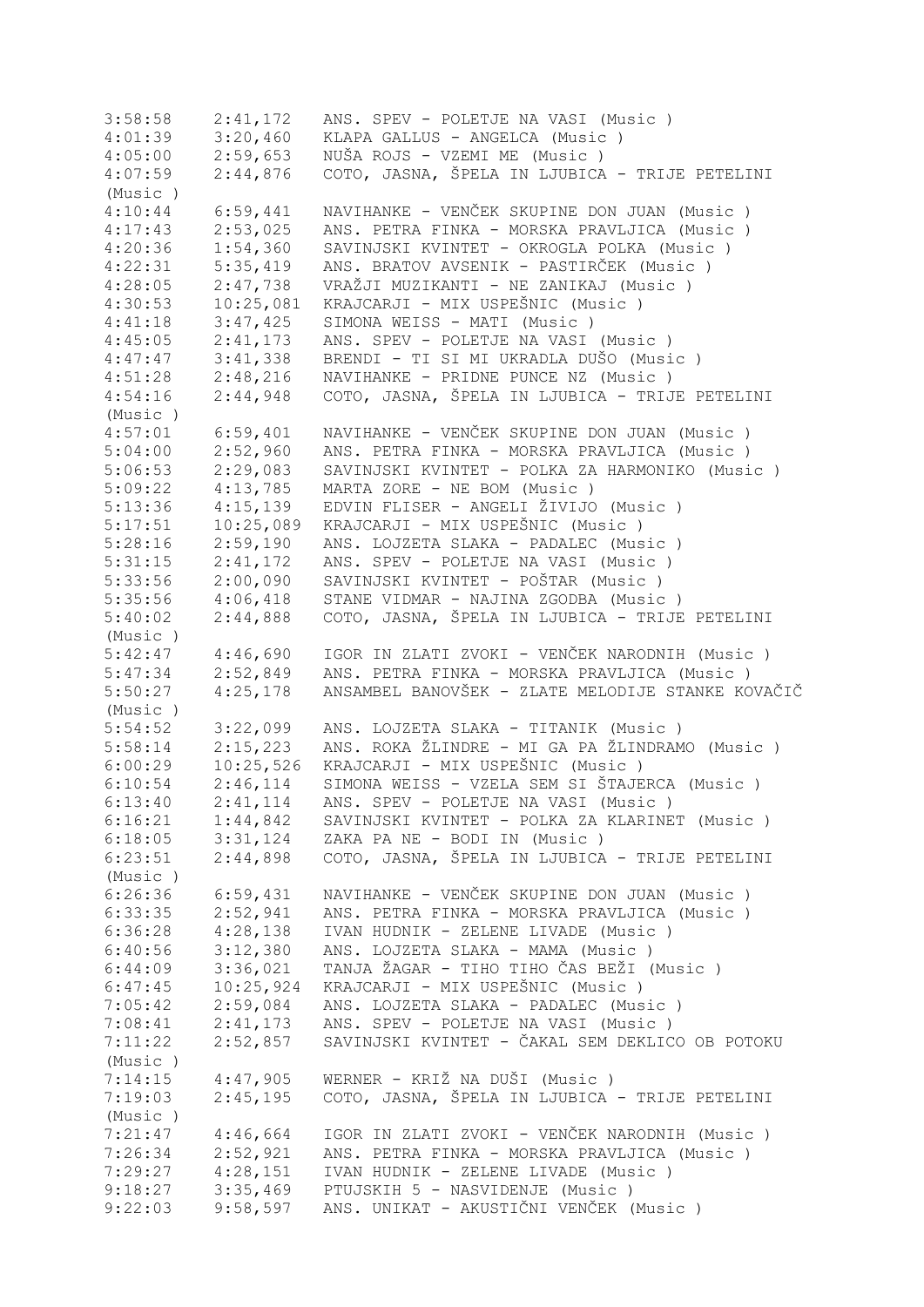10:32:06 10:25,065 KRAJCARJI - MIX USPEŠNIC (Music)<br>10:42:31 3:49,757 ELDA VILER - LASTOVKA (Music) 3:49,757 ELDA VILER - LASTOVKA (Music ) 11:18:19 2:41,072 ANS. SPEV - POLETJE NA VASI (Music ) 11:21:00 1:54,222 SAVINJSKI KVINTET - OKROGLA POLKA (Music ) 11:22:54 2:59,655 NUŠA ROJS - VZEMI ME (Music ) 11:25:54 2:44,866 COTO, JASNA, ŠPELA IN LJUBICA - TRIJE PETELINI (Music ) 11:28:39 4:46,575 IGOR IN ZLATI ZVOKI - VENČEK NARODNIH (Music ) 11:53:04 2:52,818 ANS. PETRA FINKA - MORSKA PRAVLJICA (Music ) 11:55:57 1:44,048 SAVINJSKI KVINTET - POLKA ZA KLARINET (Music ) 11:57:41 5:34,774 ANS. BRATOV AVSENIK - PASTIRČEK (Music ) 12:07:34 3:26,414 DEJAN DOGAJA - MANEKENKA (Music ) 12:11:54 4:08,785 VICTORY - ZELENA DEŽELA (Music ) 12:16:03 10:25,249 KRAJCARJI - MIX USPEŠNIC (Music ) 12:26:28 3:22,023 ANS. LOJZETA SLAKA - TITANIK (Music ) 12:29:50 2:41,253 ANS. SPEV - POLETJE NA VASI (Music ) 12:51:46 1:59,895 SAVINJSKI KVINTET - POŠTAR (Music ) 12:53:46 2:48,227 NAVIHANKE - PRIDNE PUNCE NZ (Music ) 12:56:34 2:44,723 COTO, JASNA, ŠPELA IN LJUBICA - TRIJE PETELINI (Music ) 12:59:19 6:59,878 NAVIHANKE - VENČEK SKUPINE DON JUAN (Music ) 13:23:36 2:53,004 ANS. PETRA FINKA - MORSKA PRAVLJICA (Music ) 13:26:28 2:29,255 SAVINJSKI KVINTET - POLKA ZA HARMONIKO (Music ) 13:28:58 3:12,391 ANS. LOJZETA SLAKA - MAMA (Music ) 13:32:27 5:41,510 POSKOČNI MUZIKANTI - NAŠA ŠTAJERSKA (Music ) 13:38:09 10:25,086 KRAJCARJI - MIX USPEŠNIC (Music ) 13:48:34 4:13,662 MARTA ZORE - NE BOM (Music ) 13:52:47 2:41,226 ANS. SPEV - POLETJE NA VASI (Music ) 13:55:29 2:52,902 SAVINJSKI KVINTET - ČAKAL SEM DEKLICO OB POTOKU (Music ) 13:58:21 4:07,406 STANE VIDMAR - NAJINA ZGODBA (Music ) 14:02:38 2:44,737 COTO, JASNA, ŠPELA IN LJUBICA - TRIJE PETELINI (Music ) 14:05:23 6:59,434 NAVIHANKE - VENČEK SKUPINE DON JUAN (Music ) 14:12:22 2:52,857 ANS. PETRA FINKA - MORSKA PRAVLJICA (Music ) 14:15:15 3:41,301 BRENDI - TI SI MI UKRADLA DUŠO (Music ) 14:18:56 3:54,888 HELENA BLAGNE - VRNIVA SE NA NAJINO OBALO (Music ) 14:22:51 4:27,645 WERNER - VENČEK USPEŠNIC (Music ) 14:27:18 10:25,086 KRAJCARJI - MIX USPEŠNIC (Music ) 14:37:43 2:48,418 ANS. LOJZETA SLAKA - V DOLINI TIHI (Music ) 14:40:32 2:41,174 ANS. SPEV - POLETJE NA VASI (Music ) 14:43:13 4:25,182 ANSAMBEL BANOVŠEK - ZLATE MELODIJE STANKE KOVAČIČ (Music ) 14:47:38 2:53,136 KATRCA - STARA KATRCA (Music ) 14:50:31 2:44,930 COTO, JASNA, ŠPELA IN LJUBICA - TRIJE PETELINI (Music ) 14:53:16 4:46,661 IGOR IN ZLATI ZVOKI - VENČEK NARODNIH (Music ) 14:58:03 2:52,855 ANS. PETRA FINKA - MORSKA PRAVLJICA (Music ) 15:00:55 3:20,461 KLAPA GALLUS - ANGELCA (Music ) 15:04:16 4:06,359 MARIJA AHAČIČ POLLAK - TEČEJO TEČEJO NITKE (Music  $\lambda$ 15:08:22 3:36,636 PRIFARCI - VEJICA ROŽMARINA (Music ) 15:11:58 10:25,081 KRAJCARJI - MIX USPEŠNIC (Music )<br>15:22:23 2:54,636 ANS.NIKA ZAJCA - PO SLOVENIJI (M 15:22:23 2:54,636 ANS. NIKA ZAJCA - PO SLOVENIJI (Music ) 15:25:18 2:41,177 ANS. SPEV - POLETJE NA VASI (Music ) 15:27:59 4:25,771 ANSAMBEL BANOVŠEK - ZLATE MELODIJE STANKE KOVAČIČ (Music ) 15:47:38 2:49,818 NAVIHANKE - PRIDNE PUNCE NZ (Music ) 15:54:04 2:44,896 COTO, JASNA, ŠPELA IN LJUBICA - TRIJE PETELINI (Music )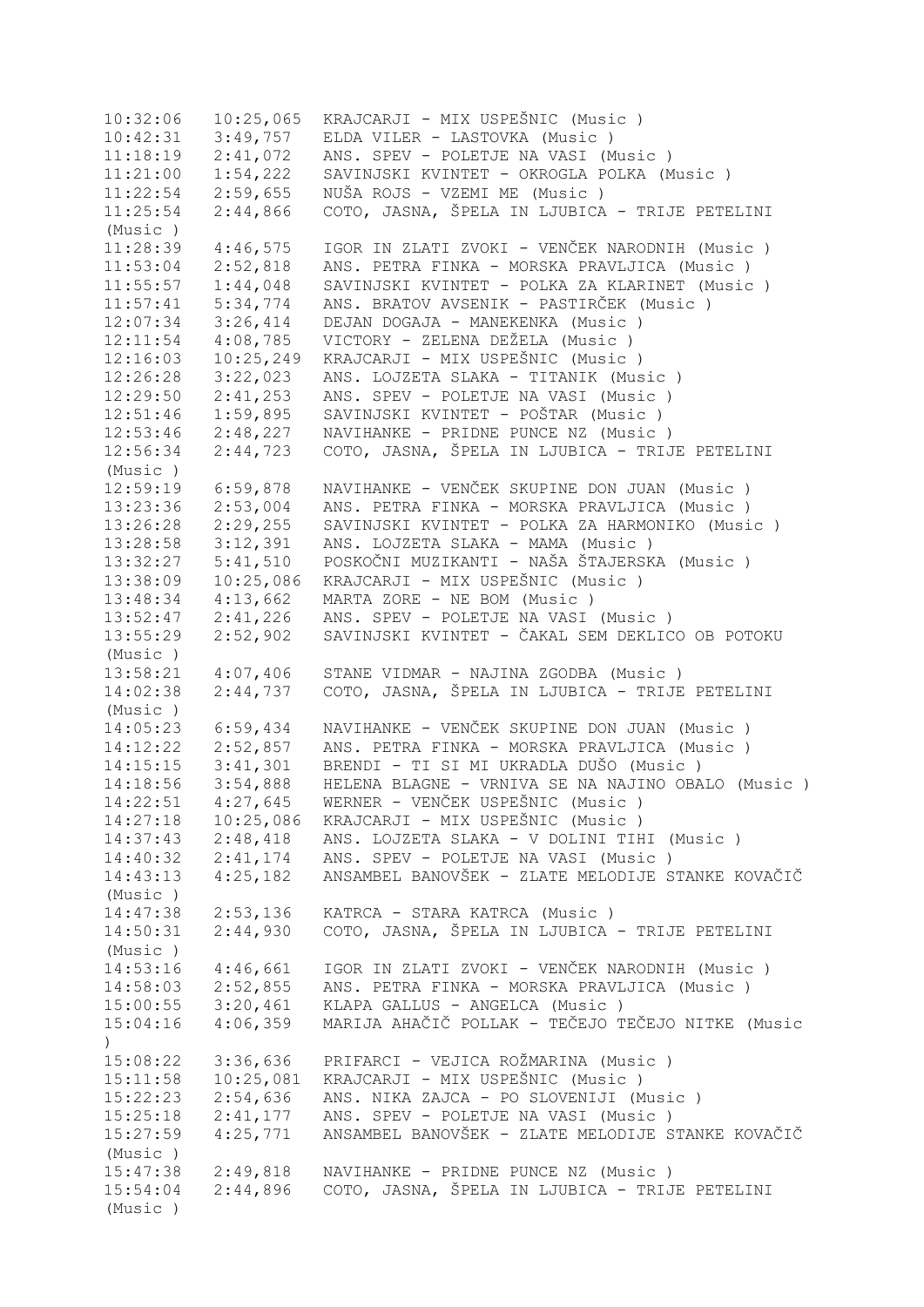15:56:49 6:59,445 NAVIHANKE - VENČEK SKUPINE DON JUAN (Music ) 16:03:48 2:52,928 ANS. PETRA FINKA - MORSKA PRAVLJICA (Music ) 16:06:41 2:52,768 SAVINJSKI KVINTET - ČAKAL SEM DEKLICO OB POTOKU (Music ) 16:09:34 2:46,090 SIMONA WEISS - VZELA SEM SI ŠTAJERCA (Music ) 16:12:20 3:47,900 SIMONA WEISS - TISOČ ŽELJA (Music ) 16:16:08 10:25,644 KRAJCARJI - MIX USPEŠNIC (Music ) 16:29:08 7:55,161 ANS. EKART - ŠTAJERSKI VENČEK (Music ) 16:37:04 2:41,159 ANS. SPEV - POLETJE NA VASI (Music ) 16:39:45 4:28,217 IVAN HUDNIK - ZELENE LIVADE (Music ) 16:44:13 3:30,692 ZAKA PA NE - BODI IN (Music ) 16:47:44 2:45,201 COTO, JASNA, ŠPELA IN LJUBICA - TRIJE PETELINI (Music ) 16:53:12 4:46,690 IGOR IN ZLATI ZVOKI - VENČEK NARODNIH (Music ) 16:57:59 2:52,912 ANS. PETRA FINKA - MORSKA PRAVLJICA (Music ) 17:00:52 3:20,453 KLAPA GALLUS - ANGELCA (Music ) 17:04:12 3:09,379 FANTJE Z VSEH VETROV - TRI LEPE STVARI (Music ) 17:07:21 3:30,015 ANS. POSLUH - KER TE LJUBIM (Music ) 17:10:51 10:25,087 KRAJCARJI - MIX USPEŠNIC (Music ) 18:52:00 3:47,421 SIMONA WEISS - MATI (Music ) 18:55:47 2:41,171 ANS. SPEV - POLETJE NA VASI (Music ) 18:58:29 1:54,330 SAVINJSKI KVINTET - OKROGLA POLKA (Music ) 19:00:23 4:48,185 WERNER - KRIŽ NA DUŠI (Music ) 19:05:11 2:44,921 COTO, JASNA, ŠPELA IN LJUBICA - TRIJE PETELINI (Music ) 19:07:56 6:59,868 NAVIHANKE - VENČEK SKUPINE DON JUAN (Music ) 19:14:55 2:53,087 ANS. PETRA FINKA - MORSKA PRAVLJICA (Music ) 19:17:48 3:43,305 BRENDI - TI SI MI UKRADLA DUŠO (Music ) 19:24:50 2:40,629 ALEKSANDER JEŽ - BELE VRTNICE KRADEL SEM ZATE (Music ) 19:27:30 4:25,471 MARJAN ZGONC - MANDOLINA DALMATINA (Music ) 21:07:27 10:25,021 KRAJCARJI - MIX USPEŠNIC (Music ) 21:17:52 3:47,368 ANS. AVSENIK - SLOVENIJA OD KOD LEPOTE TVOJE (Music ) 21:24:09 2:41,220 ANS. SPEV - POLETJE NA VASI (Music ) 21:26:51 1:59,891 SAVINJSKI KVINTET - POŠTAR (Music ) 21:28:50 4:06,388 STANE VIDMAR - NAJINA ZGODBA (Music ) 21:32:57 2:44,909 COTO, JASNA, ŠPELA IN LJUBICA - TRIJE PETELINI (Music ) 21:35:42 4:46,662 IGOR IN ZLATI ZVOKI - VENČEK NARODNIH (Music ) 21:40:28 2:53,083 ANS. PETRA FINKA - MORSKA PRAVLJICA (Music ) 21:43:21 2:29,090 SAVINJSKI KVINTET - POLKA ZA HARMONIKO (Music ) 21:45:50 3:54,817 HELENA BLAGNE - VRNIVA SE NA NAJINO OBALO (Music ) 21:49:45 2:59,014 ANSAMBEL PETOVIO - NE ZALJUBI SE V OBRAZ (Music ) 21:52:44 10:25,087 KRAJCARJI - MIX USPEŠNIC (Music ) 5:34,672 ANS. BRATOV AVSENIK - PASTIRČEK (Music ) 22:08:43 2:41,122 ANS. SPEV - POLETJE NA VASI (Music ) 22:11:25 1:44,035 SAVINJSKI KVINTET - POLKA ZA KLARINET (Music ) 22:13:09 2:59,655 NUŠA ROJS - VZEMI ME (Music ) 22:16:08 2:44,916 COTO, JASNA, ŠPELA IN LJUBICA - TRIJE PETELINI (Music ) 22:18:53 6:59,402 NAVIHANKE - VENČEK SKUPINE DON JUAN (Music)<br>22:25:52 2:52,859 ANS. PETRA FINKA - MORSKA PRAVLJICA (Music) ANS. PETRA FINKA - MORSKA PRAVLJICA (Music ) 22:28:45 2:29,090 SAVINJSKI KVINTET - POLKA ZA HARMONIKO (Music ) 22:31:14 3:47,423 SIMONA WEISS - MATI (Music) 22:35:02 4:19,298 TANJA ŽAGAR - PET DO POLNOČI (Music ) 22:39:21 10:25,090 KRAJCARJI - MIX USPEŠNIC (Music ) 22:49:46 2:54,640 ANS. NIKA ZAJCA - PO SLOVENIJI (Music ) 22:52:41 2:41,176 ANS. SPEV - POLETJE NA VASI (Music ) 22:55:22 1:44,090 SAVINJSKI KVINTET - POLKA ZA KLARINET (Music )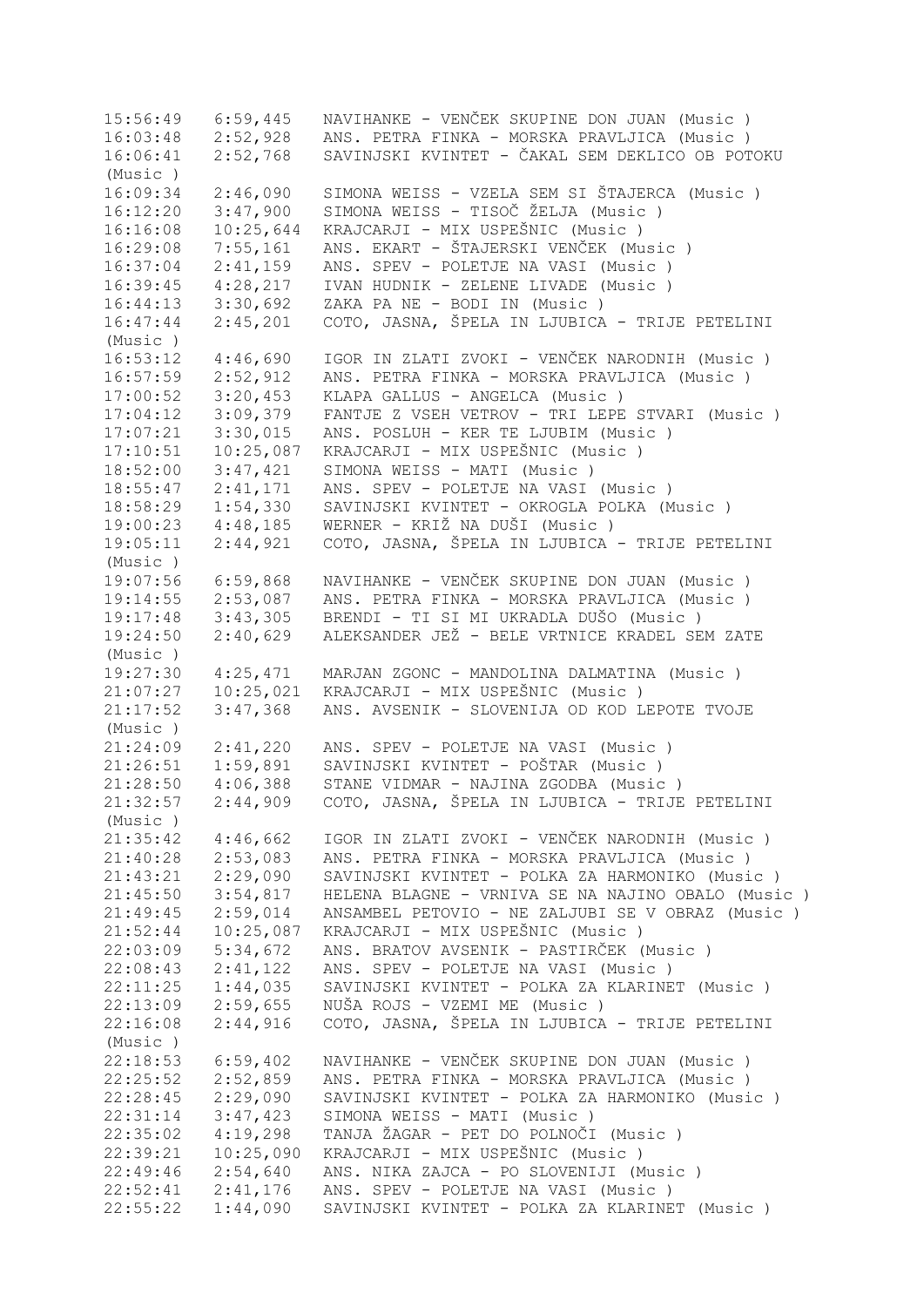| 22:57:06 | 2:54,250  | KATRCA - STARA KATRCA (Music)                  |
|----------|-----------|------------------------------------------------|
| 22:59:59 | 2:44,736  | COTO, JASNA, ŠPELA IN LJUBICA - TRIJE PETELINI |
| (Music)  |           |                                                |
| 23:02:44 | 4:46,564  | IGOR IN ZLATI ZVOKI - VENČEK NARODNIH (Music)  |
| 23:07:31 | 2:52,822  | ANS. PETRA FINKA - MORSKA PRAVLJICA (Music)    |
| 23:10:23 | 1:54,312  | SAVINJSKI KVINTET - OKROGLA POLKA (Music)      |
| 23:12:18 | 3:09,377  | FANTJE Z VSEH VETROV - TRI LEPE STVARI (Music) |
| 23:15:27 | 3:22,758  | LOJZE SLAK - POPOTNIK (Music)                  |
| 23:18:50 | 10:25,091 | KRAJCARJI - MIX USPEŠNIC (Music)               |
| 23:29:15 | 3:46,106  | ANS. AVSENIK - SLOVENIJA OD KOD LEPOTE TVOJE   |
| (Music)  |           |                                                |
| 23:33:01 | 2:41,169  | ANS. SPEV - POLETJE NA VASI (Music)            |
| 23:35:42 | 1:59,898  | SAVINJSKI KVINTET - POŠTAR (Music )            |
| 23:37:42 | 2:53,603  | KATRCA - STARA KATRCA (Music)                  |
| 23:40:35 | 2:44,944  | COTO, JASNA, ŠPELA IN LJUBICA - TRIJE PETELINI |
| (Music)  |           |                                                |
| 23:43:20 | 7:00,946  | NAVIHANKE - VENČEK SKUPINE DON JUAN (Music)    |
| 23:53:52 | 2:52,976  | ANS. PETRA FINKA - MORSKA PRAVLJICA (Music)    |
| 23:56:45 | 3:41,343  | BRENDI - TI SI MI UKRADLA DUŠO (Music)         |
|          |           |                                                |

| 0:00:26<br>0:03:15<br>0:06:30<br>0:16:55<br>0:23:21<br>0:26:03<br>0:30:31<br>0:34:01<br>(Music) | 2:48,407<br>3:15,174<br>10:25,539<br>3:49,702<br>2:41,182<br>4:28,339<br>3:30,689<br>2:44,905 | ANS. LOJZETA SLAKA - V DOLINI TIHI (Music )<br>ANS. FRANCA ZEMETA - SINKO MOJ (Music)<br>KRAJCARJI - MIX USPEŠNIC (Music)<br>ELDA VILER - LASTOVKA (Music)<br>ANS. SPEV - POLETJE NA VASI (Music)<br>IVAN HUDNIK - ZELENE LIVADE (Music)<br>ZAKA PA NE - BODI IN (Music)<br>COTO, JASNA, ŠPELA IN LJUBICA - TRIJE PETELINI |
|-------------------------------------------------------------------------------------------------|-----------------------------------------------------------------------------------------------|----------------------------------------------------------------------------------------------------------------------------------------------------------------------------------------------------------------------------------------------------------------------------------------------------------------------------|
| 0:36:46                                                                                         | 4:46,669                                                                                      | IGOR IN ZLATI ZVOKI - VENČEK NARODNIH (Music )                                                                                                                                                                                                                                                                             |
| 0:41:33                                                                                         | 2:53,031                                                                                      | ANS. PETRA FINKA - MORSKA PRAVLJICA (Music )                                                                                                                                                                                                                                                                               |
| 0:44:26                                                                                         | 4:25,183                                                                                      | ANSAMBEL BANOVŠEK - ZLATE MELODIJE STANKE KOVAČIČ                                                                                                                                                                                                                                                                          |
| (Music)                                                                                         |                                                                                               |                                                                                                                                                                                                                                                                                                                            |
| 0:48:51                                                                                         | 3:12,373                                                                                      | ANS. LOJZETA SLAKA - MAMA (Music)                                                                                                                                                                                                                                                                                          |
| 0:52:03                                                                                         | 3:23,738                                                                                      | KVATROPIRCI - DEKLICA (Music)                                                                                                                                                                                                                                                                                              |
| 0:55:27                                                                                         | 10:25,121                                                                                     | KRAJCARJI - MIX USPEŠNIC (Music)                                                                                                                                                                                                                                                                                           |
| 1:05:52                                                                                         | 2:46,107                                                                                      | SIMONA WEISS - VZELA SEM SI ŠTAJERCA (Music)                                                                                                                                                                                                                                                                               |
| 1:08:38                                                                                         | 2:41,174                                                                                      | ANS. SPEV - POLETJE NA VASI (Music)                                                                                                                                                                                                                                                                                        |
| 1:11:19                                                                                         | 3:20,501                                                                                      | KLAPA GALLUS - ANGELCA (Music)                                                                                                                                                                                                                                                                                             |
| 1:14:40                                                                                         | 2:48,328                                                                                      | NAVIHANKE - PRIDNE PUNCE NZ (Music)                                                                                                                                                                                                                                                                                        |
| 1:17:28                                                                                         | 2:44,894                                                                                      | COTO, JASNA, ŠPELA IN LJUBICA - TRIJE PETELINI                                                                                                                                                                                                                                                                             |
| (Music)                                                                                         |                                                                                               |                                                                                                                                                                                                                                                                                                                            |
| 1:20:13                                                                                         | 4:46,685                                                                                      | IGOR IN ZLATI ZVOKI - VENČEK NARODNIH (Music )                                                                                                                                                                                                                                                                             |
| 1:24:59                                                                                         | 2:53,051                                                                                      | ANS. PETRA FINKA - MORSKA PRAVLJICA (Music )                                                                                                                                                                                                                                                                               |
| 1:27:52                                                                                         | 2:52,857                                                                                      | SAVINJSKI KVINTET - ČAKAL SEM DEKLICO OB POTOKU                                                                                                                                                                                                                                                                            |
| (Music)                                                                                         |                                                                                               |                                                                                                                                                                                                                                                                                                                            |
| 1:30:45                                                                                         | 4:06,329                                                                                      | MARIJA AHAČIČ POLLAK - TEČEJO TEČEJO NITKE (Music                                                                                                                                                                                                                                                                          |
| 1:34:51                                                                                         | 3:18,180                                                                                      | ANS. ŠANTEJ - TA LJUBEZEN MUHASTA (Music)                                                                                                                                                                                                                                                                                  |
| 1:38:09                                                                                         | 10:25,092                                                                                     | KRAJCARJI - MIX USPEŠNIC (Music)                                                                                                                                                                                                                                                                                           |
| 1:48:34                                                                                         | 3:22,105                                                                                      | ANS. LOJZETA SLAKA - TITANIK (Music )                                                                                                                                                                                                                                                                                      |
| 1:51:57                                                                                         | 2:41,166                                                                                      | ANS. SPEV - POLETJE NA VASI (Music)                                                                                                                                                                                                                                                                                        |
| 1:54:38                                                                                         | 1:59,889                                                                                      | SAVINJSKI KVINTET - POŠTAR (Music )                                                                                                                                                                                                                                                                                        |
| 1:56:38                                                                                         | 2:59,663                                                                                      | NUŠA ROJS - VZEMI ME (Music)                                                                                                                                                                                                                                                                                               |
| 1:59:37                                                                                         | 2:44,885                                                                                      | COTO, JASNA, ŠPELA IN LJUBICA - TRIJE PETELINI                                                                                                                                                                                                                                                                             |
| (Music)                                                                                         |                                                                                               |                                                                                                                                                                                                                                                                                                                            |
| 2:02:22                                                                                         | 6:59,429                                                                                      | NAVIHANKE - VENČEK SKUPINE DON JUAN (Music)                                                                                                                                                                                                                                                                                |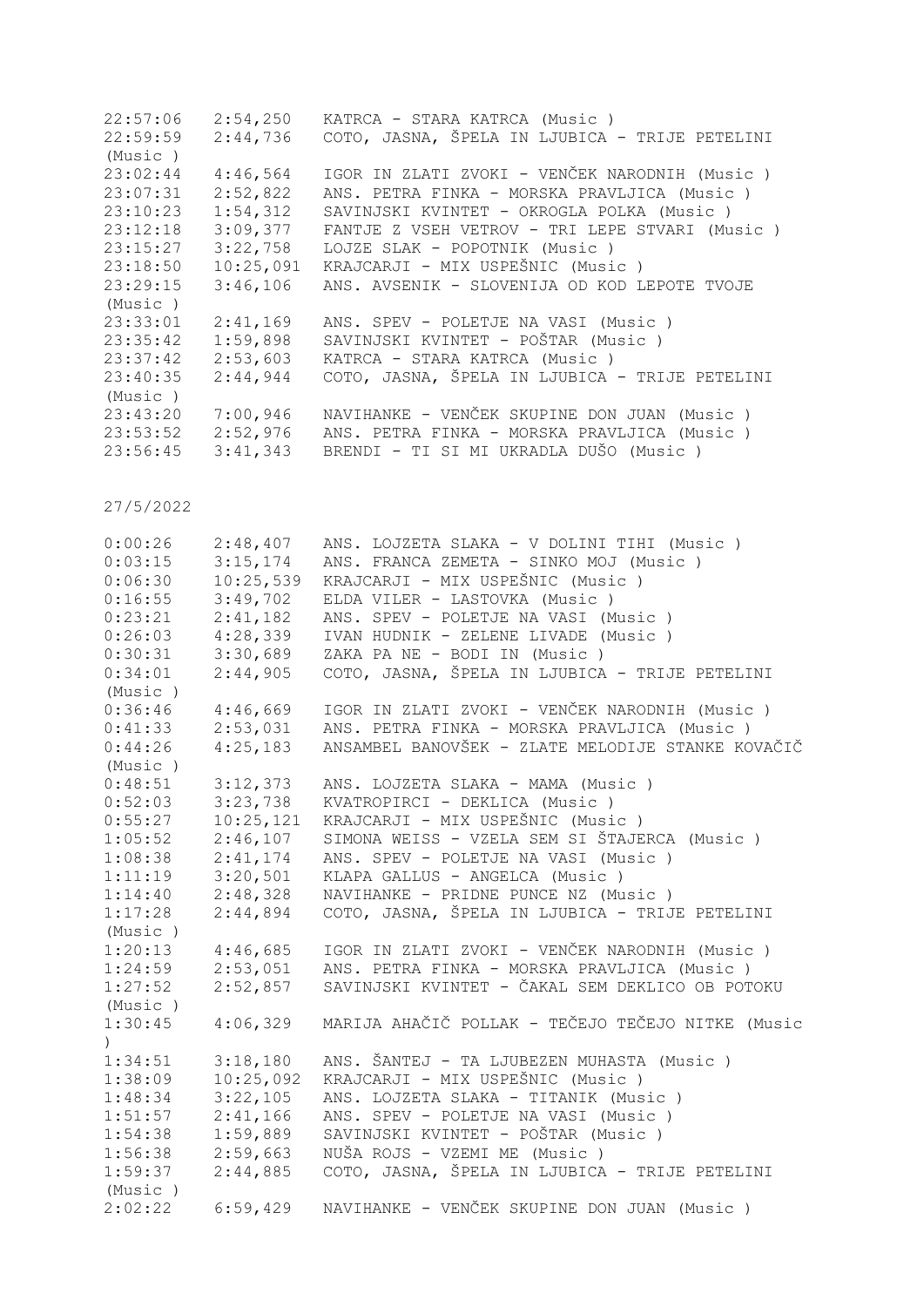2:09:21 2:52,857 ANS. PETRA FINKA - MORSKA PRAVLJICA (Music ) 2:12:14 4:25,184 ANSAMBEL BANOVŠEK - ZLATE MELODIJE STANKE KOVAČIČ (Music ) 2:16:39 2:59,839 ANS. LOJZETA SLAKA - PADALEC (Music ) 2:19:38 2:35,874 ANS. ŠEPET - SEDEM PETKOV (Music ) 2:22:14 10:25,569 KRAJCARJI - MIX USPEŠNIC (Music)<br>2:32:39 7:55,190 ANS. EKART - ŠTAJERSKI VENČEK (Mu 2:32:39 7:55,190 ANS. EKART - ŠTAJERSKI VENČEK (Music ) 2:40:34 2:41,122 ANS. SPEV - POLETJE NA VASI (Music ) 2:43:16 1:54,277 SAVINJSKI KVINTET - OKROGLA POLKA (Music ) 2:45:10 4:47,920 WERNER - KRIŽ NA DUŠI (Music ) 2:49:58 2:45,306 COTO, JASNA, ŠPELA IN LJUBICA - TRIJE PETELINI (Music ) 2:52:43 4:46,667 IGOR IN ZLATI ZVOKI - VENČEK NARODNIH (Music)<br>2:57:29 2:52,851 ANS. PETRA FINKA - MORSKA PRAVLJICA (Music) 2:52,851 ANS. PETRA FINKA - MORSKA PRAVLJICA (Music ) 3:00:22 1:44,112 SAVINJSKI KVINTET - POLKA ZA KLARINET (Music ) 3:02:06 3:35,516 PTUJSKIH 5 - NASVIDENJE (Music ) 3:05:42 3:20,480 IL DIVJI - IMEL SEM TE RAD (Music ) 3:09:02 10:25,126 KRAJCARJI - MIX USPEŠNIC (Music)<br>3:19:27 2:40,660 ALEKSANDER JEŽ - BELE VRTNICE KRA 3:19:27 2:40,660 ALEKSANDER JEŽ - BELE VRTNICE KRADEL SEM ZATE (Music ) 3:22:08 2:41,174 ANS. SPEV - POLETJE NA VASI (Music ) 3:24:49 3:20,462 KLAPA GALLUS - ANGELCA (Music ) 3:28:10 4:06,417 STANE VIDMAR - NAJINA ZGODBA (Music ) 3:32:16 2:45,362 COTO, JASNA, ŠPELA IN LJUBICA - TRIJE PETELINI (Music ) 3:35:01 6:59,395 NAVIHANKE - VENČEK SKUPINE DON JUAN (Music ) 3:33:01 6:59,395 NAVIHANKE - VENCEK SKUPINE DON JUAN (MUSIC)<br>3:42:00 2:52,858 ANS. PETRA FINKA - MORSKA PRAVLJICA (Music)<br>3:44:53 2:29,053 SAVINJSKI KVINTET - POLKA ZA HARMONIKO (Musi SAVINJSKI KVINTET - POLKA ZA HARMONIKO (Music ) 3:47:22 4:13,669 MARTA ZORE - NE BOM (Music)<br>3:51:36 6:24,018 ANS. LOJZETA OGOREVCA - ZAGO 3:51:36 6:24,018 ANS. LOJZETA OGOREVCA - ZAGORSKI MIX (Music ) 3:58:00 10:25,084 KRAJCARJI - MIX USPEŠNIC (Music)<br>4:08:25 2:59,179 ANS. LOJZETA SLAKA - PADALEC (Mus 4:08:25 2:59,179 ANS. LOJZETA SLAKA - PADALEC (Music ) 4:11:24 2:41,175 ANS. SPEV - POLETJE NA VASI (Music ) 4:14:05 3:41,339 BRENDI - TI SI MI UKRADLA DUŠO (Music ) 4:17:46 3:30,698 ZAKA PA NE - BODI IN (Music ) 4:21:17 2:44,922 COTO, JASNA, ŠPELA IN LJUBICA - TRIJE PETELINI (Music ) 4:24:02 6:59,425 NAVIHANKE - VENČEK SKUPINE DON JUAN (Music ) 4:31:01 2:52,851 ANS. PETRA FINKA - MORSKA PRAVLJICA (Music ) 4:33:54 2:52,874 SAVINJSKI KVINTET - ČAKAL SEM DEKLICO OB POTOKU (Music ) 4:36:47 2:54,741 ANS. NIKA ZAJCA - PO SLOVENIJI (Music ) 4:39:41 3:17,871 ANS. JARICA - HVALA TI (Music)<br>4:42:59 10:25,085 KRAJCARJI - MIX USPEŠNIC (Music 4:42:59 10:25,085 KRAJCARJI - MIX USPEŠNIC (Music)<br>4:53:24 7:55,120 ANS. EKART - ŠTAJERSKI VENČEK (Mu 4:53:24 7:55,120 ANS. EKART - ŠTAJERSKI VENČEK (Music ) 5:01:19 2:41,178 ANS. SPEV - POLETJE NA VASI (Music ) 5:04:00 4:28,323 IVAN HUDNIK - ZELENE LIVADE (Music ) 5:08:29 4:48,072 WERNER - KRIŽ NA DUŠI (Music ) 5:13:16 2:44,942 COTO, JASNA, ŠPELA IN LJUBICA - TRIJE PETELINI (Music ) 5:16:01 4:46,669 IGOR IN ZLATI ZVOKI - VENČEK NARODNIH (Music)<br>5:20:48 2:53,196 ANS. PETRA FINKA - MORSKA PRAVLJICA (Music) 2:53,196 ANS. PETRA FINKA - MORSKA PRAVLJICA (Music ) 5:23:41 4:25,185 ANSAMBEL BANOVŠEK - ZLATE MELODIJE STANKE KOVAČIČ (Music ) 5:28:06 2:48,430 ANS. LOJZETA SLAKA - V DOLINI TIHI (Music ) 5:30:54 2:22,820 ANS. TONETA KMETCA - LJUBICA LAHKO NOČ (Music ) 5:33:17 10:25,098 KRAJCARJI - MIX USPEŠNIC (Music ) 5:43:42 4:06,308 MARIJA AHAČIČ POLLAK - TEČEJO TEČEJO NITKE (Music  $\lambda$ 5:47:48 2:41,175 ANS. SPEV - POLETJE NA VASI (Music )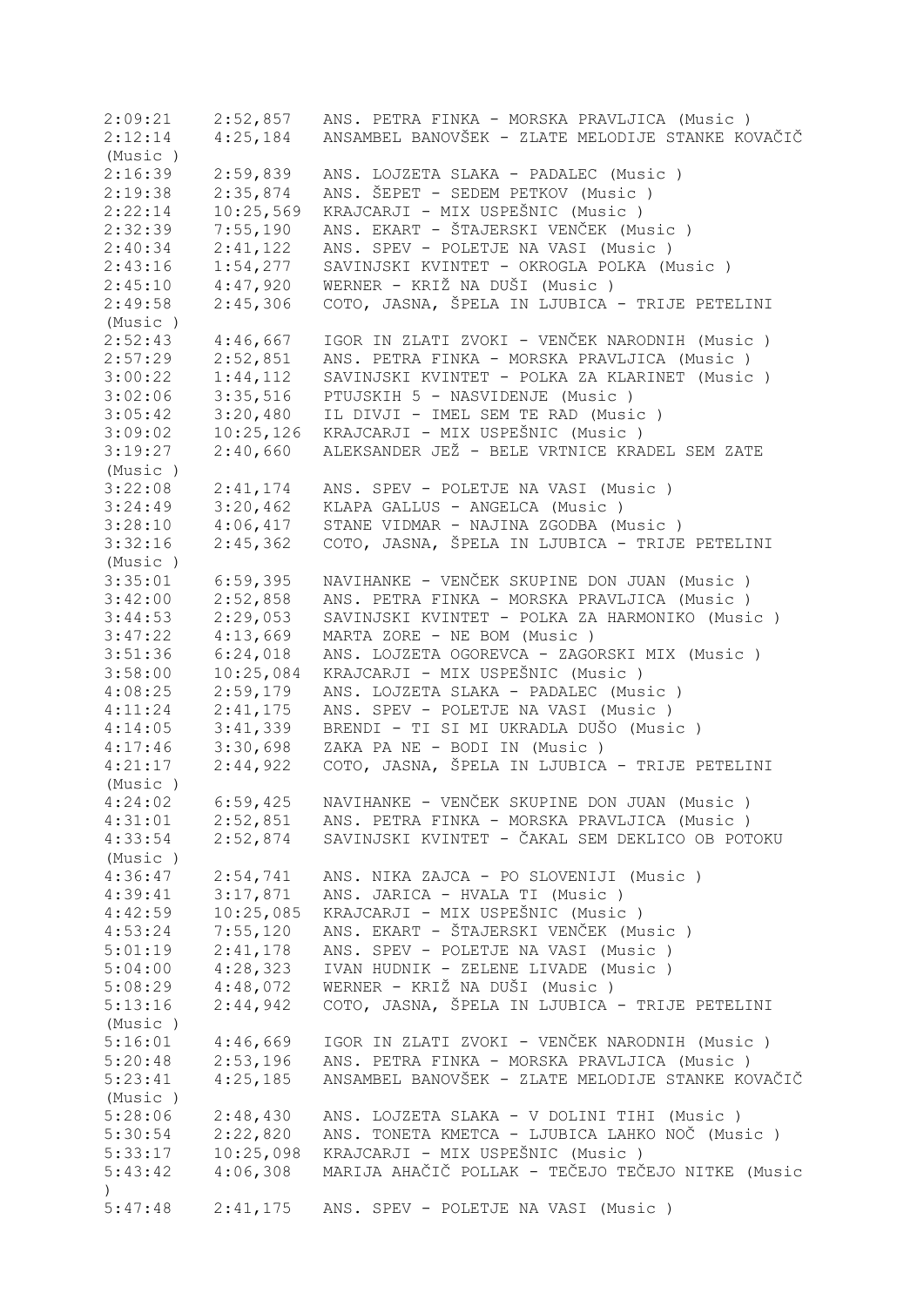5:50:30 2:29,113 SAVINJSKI KVINTET - POLKA ZA HARMONIKO (Music ) 5:52:59 2:48,338 NAVIHANKE - PRIDNE PUNCE NZ (Music ) 5:55:47 2:44,971 COTO, JASNA, ŠPELA IN LJUBICA - TRIJE PETELINI (Music ) 5:58:32 4:46,684 IGOR IN ZLATI ZVOKI - VENČEK NARODNIH (Music)<br>6:03:18 2:53,254 ANS. PETRA FINKA - MORSKA PRAVLJICA (Music) 6:03:18 2:53,254 ANS. PETRA FINKA - MORSKA PRAVLJICA (Music ) 6:06:11 3:41,341 BRENDI - TI SI MI UKRADLA DUŠO (Music ) 6:09:52 3:22,099 ANS. LOJZETA SLAKA - TITANIK (Music ) 6:13:15 2:49,135 POSKOČNI MUZIKANTI - POKVARJENI FANTJE (Music)<br>6:16:04 10:25,546 KRAJCARJI - MIX USPEŠNIC (Music) 6:16:04 10:25,546 KRAJCARJI - MIX USPEŠNIC (Music )<br>6:28:44 5:34,707 ANS. BRATOV AVSENIK - PASTIRČEK (I 6:28:44 5:34,707 ANS. BRATOV AVSENIK - PASTIRČEK (Music ) 6:34:19 2:41,217 ANS. SPEV - POLETJE NA VASI (Music ) 6:37:00 4:28,143 IVAN HUDNIK - ZELENE LIVADE (Music ) 6:41:28 2:53,345 KATRCA - STARA KATRCA (Music ) 6:44:21 2:44,734 COTO, JASNA, ŠPELA IN LJUBICA - TRIJE PETELINI (Music ) 6:47:06 6:59,736 NAVIHANKE - VENČEK SKUPINE DON JUAN (Music)<br>6:56:25 2:52,983 ANS. PETRA FINKA - MORSKA PRAVLJICA (Music) 6:56:25 2:52,983 ANS. PETRA FINKA - MORSKA PRAVLJICA (Music ) 6:59:17 3:20,556 KLAPA GALLUS - ANGELCA (Music ) 7:07:50 3:54,719 HELENA BLAGNE - VRNIVA SE NA NAJINO OBALO (Music ) 7:11:45 10:48,543 ČUDEŽNI DEČKI - CRO MIX (Music ) 7:22:33 10:25,082 KRAJCARJI - MIX USPEŠNIC (Music)<br>9:05:49 2:40,718 ALEKSANDER JEŽ - BELE VRTNICE KRA 9:05:49 2:40,718 ALEKSANDER JEŽ - BELE VRTNICE KRADEL SEM ZATE (Music ) 9:08:30 2:41,132 ANS. SPEV - POLETJE NA VASI (Music ) 9:11:11 2:52,843 SAVINJSKI KVINTET - ČAKAL SEM DEKLICO OB POTOKU (Music )<br>9:14:04<br>9:17:04 9:14:04 2:59,660 NUŠA ROJS - VZEMI ME (Music ) 9:17:04 2:45,391 COTO, JASNA, ŠPELA IN LJUBICA - TRIJE PETELINI (Music ) 9:19:48 4:46,665 IGOR IN ZLATI ZVOKI - VENČEK NARODNIH (Music)<br>9:24:35 2:52,916 ANS. PETRA FINKA - MORSKA PRAVLJICA (Music) 9:24:35 2:52,916 ANS. PETRA FINKA - MORSKA PRAVLJICA (Music ) 9:27:28 2:00,044 SAVINJSKI KVINTET - POŠTAR (Music ) 9:29:28 3:46,159 ANS. AVSENIK - SLOVENIJA OD KOD LEPOTE TVOJE (Music ) 10:33:36 6:02,552 FOXY TEENS - MIX LIVE (Music ) 10:39:39 10:25,498 KRAJCARJI - MIX USPEŠNIC (Music ) 11:22:31 3:35,538 PTUJSKIH 5 - NASVIDENJE (Music ) 11:26:07 2:41,134 ANS. SPEV - POLETJE NA VASI (Music ) 11:28:48 1:54,793 SAVINJSKI KVINTET - OKROGLA POLKA (Music ) 11:43:40 4:06,943 STANE VIDMAR - NAJINA ZGODBA (Music ) 11:47:47 2:44,188 COTO, JASNA, ŠPELA IN LJUBICA - TRIJE PETELINI (Music ) 11:50:31 6:59,396 NAVIHANKE - VENČEK SKUPINE DON JUAN (Music ) 11:57:31 2:52,832 ANS. PETRA FINKA - MORSKA PRAVLJICA (Music ) 12:04:10 2:56,591 VERA IN ORIGINALI - SRČEN, TRČEN (Music ) 12:07:24 1:44,080 SAVINJSKI KVINTET - POLKA ZA KLARINET (Music ) 12:09:08 3:47,517 SIMONA WEISS - MATI (Music ) 12:13:31 4:08,665 ŽIGA DERŠEK - SVOJE BARKE KRMAR (Music ) 12:17:40 10:25,835 KRAJCARJI - MIX USPEŠNIC (Music ) 12:28:05 4:13,637 MARTA ZORE - NE BOM (Music ) 12:43:47 2:41,160 ANS. SPEV - POLETJE NA VASI (Music ) 12:46:28 1:54,387 SAVINJSKI KVINTET - OKROGLA POLKA (Music ) 12:48:23 2:48,215 NAVIHANKE - PRIDNE PUNCE NZ (Music ) 12:51:11 2:44,780 COTO, JASNA, ŠPELA IN LJUBICA - TRIJE PETELINI (Music ) 12:53:56 6:59,506 NAVIHANKE - VENČEK SKUPINE DON JUAN (Music ) 13:19:02 2:52,783 ANS. PETRA FINKA - MORSKA PRAVLJICA (Music ) 13:21:54 4:28,143 IVAN HUDNIK - ZELENE LIVADE (Music ) 13:26:23 3:49,706 ELDA VILER - LASTOVKA (Music )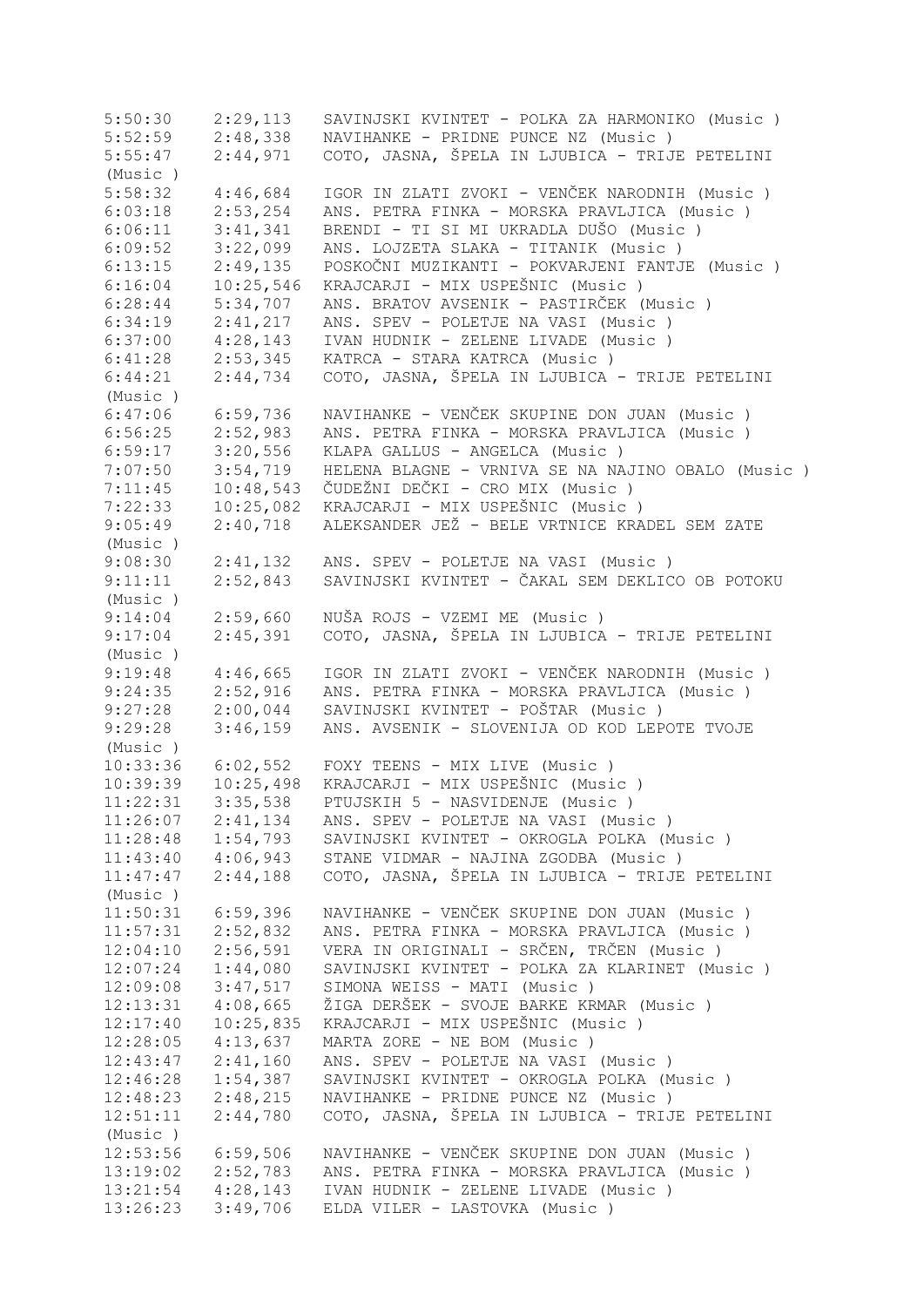13:30:12 6:12,413 TURBO, ČUKI, POSKOČNI MUZIKANTI - MIX (Music)<br>13:36:41 10:24,589 KRAJCARJI - MIX USPEŠNIC (Music) 13:36:41 10:24,589 KRAJCARJI - MIX USPEŠNIC (Music )<br>13:47:05 2:46,296 SIMONA WEISS - VZELA SEM SI ŠTAJE 13:47:05 2:46,296 SIMONA WEISS - VZELA SEM SI ŠTAJERCA (Music ) 13:49:52 2:41,180 ANS. SPEV - POLETJE NA VASI (Music ) 13:52:33 3:20,530 KLAPA GALLUS - ANGELCA (Music ) 13:55:53 2:59,866 NUŠA ROJS - VZEMI ME (Music ) 13:58:53 2:44,926 COTO, JASNA, ŠPELA IN LJUBICA - TRIJE PETELINI (Music ) 14:01:48 4:46,675 IGOR IN ZLATI ZVOKI - VENČEK NARODNIH (Music ) 14:06:34 2:53,075 ANS. PETRA FINKA - MORSKA PRAVLJICA (Music ) 14:09:27 4:25,282 ANSAMBEL BANOVŠEK - ZLATE MELODIJE STANKE KOVAČIČ (Music ) 14:13:52 3:09,565 FANTJE Z VSEH VETROV - TRI LEPE STVARI (Music ) 14:17:02 2:37,081 MODRIJANI - ROCK ME (Music ) 14:19:39 10:25,157 KRAJCARJI - MIX USPEŠNIC (Music ) 14:30:04 3:12,503 ANS. LOJZETA SLAKA - MAMA (Music ) 14:33:16 2:41,166 ANS. SPEV - POLETJE NA VASI (Music ) 14:35:57 3:42,053 BRENDI - TI SI MI UKRADLA DUŠO (Music ) 14:39:39 2:54,362 KATRCA - STARA KATRCA (Music ) 14:42:32 2:44,895 COTO, JASNA, ŠPELA IN LJUBICA - TRIJE PETELINI (Music ) 14:45:16 4:46,699 IGOR IN ZLATI ZVOKI - VENČEK NARODNIH (Music ) 14:50:03 2:52,928 ANS. PETRA FINKA - MORSKA PRAVLJICA (Music ) 14:52:56 2:52,892 SAVINJSKI KVINTET - ČAKAL SEM DEKLICO OB POTOKU (Music ) 14:55:49 4:13,791 MARTA ZORE - NE BOM (Music ) 15:00:02 3:14,348 JAN PLESTENJAK - KOK' NAM JE LUŠTN' (Music ) 15:03:17 10:25,166 KRAJCARJI - MIX USPEŠNIC (Music ) 15:13:42 3:09,472 FANTJE Z VSEH VETROV - TRI LEPE STVARI (Music ) 15:16:51 2:41,572 ANS. SPEV - POLETJE NA VASI (Music ) 15:19:32 2:00,053 SAVINJSKI KVINTET - POŠTAR (Music ) 15:21:32 3:30,757 ZAKA PA NE - BODI IN (Music ) 15:25:03 2:44,824 COTO, JASNA, ŠPELA IN LJUBICA - TRIJE PETELINI (Music ) 15:27:48 7:00,528 NAVIHANKE - VENČEK SKUPINE DON JUAN (Music ) 15:52:37 2:53,244 ANS. PETRA FINKA - MORSKA PRAVLJICA (Music ) 15:55:30 1:44,323 SAVINJSKI KVINTET - POLKA ZA KLARINET (Music ) 15:57:14 2:46,367 SIMONA WEISS - VZELA SEM SI ŠTAJERCA (Music ) 17:03:46 3:30,070 ANS. POSLUH - KER TE LJUBIM (Music ) 17:07:16 10:25,149 KRAJCARJI - MIX USPEŠNIC (Music ) 18:49:53 3:54,844 HELENA BLAGNE - VRNIVA SE NA NAJINO OBALO (Music ) 18:53:48 2:41,182 ANS. SPEV - POLETJE NA VASI (Music ) 18:56:29 2:29,178 SAVINJSKI KVINTET - POLKA ZA HARMONIKO (Music ) 18:58:58 4:48,213 WERNER - KRIŽ NA DUŠI (Music ) 19:03:46 2:44,887 COTO, JASNA, ŠPELA IN LJUBICA - TRIJE PETELINI (Music ) 19:06:31 6:59,656 NAVIHANKE - VENČEK SKUPINE DON JUAN (Music ) 19:13:30 2:53,058 ANS. PETRA FINKA - MORSKA PRAVLJICA (Music ) 19:16:23 1:44,337 SAVINJSKI KVINTET - POLKA ZA KLARINET (Music ) 19:18:07 2:56,148 ANS. NIKA ZAJCA - PO SLOVENIJI (Music ) 19:24:22 3:22,899 LOJZE SLAK - POPOTNIK (Music ) 19:27:45 10:25,124 KRAJCARJI - MIX USPEŠNIC (Music ) 19:53:46 2:52,531 KVINTET BRATOV SMRTNIK - MARIJA POMAGAJ NAM (Music ) 19:57:00 13:36,374 SLOVENSKI OKTET - VENČEK LJUDSKIH PESMI (Music ) 20:11:06 2:40,829 ALEKSANDER JEŽ - BELE VRTNICE KRADEL SEM ZATE (Music ) 20:13:47 2:41,236 ANS. SPEV - POLETJE NA VASI (Music ) 20:16:28 4:25,241 ANSAMBEL BANOVŠEK - ZLATE MELODIJE STANKE KOVAČIČ (Music )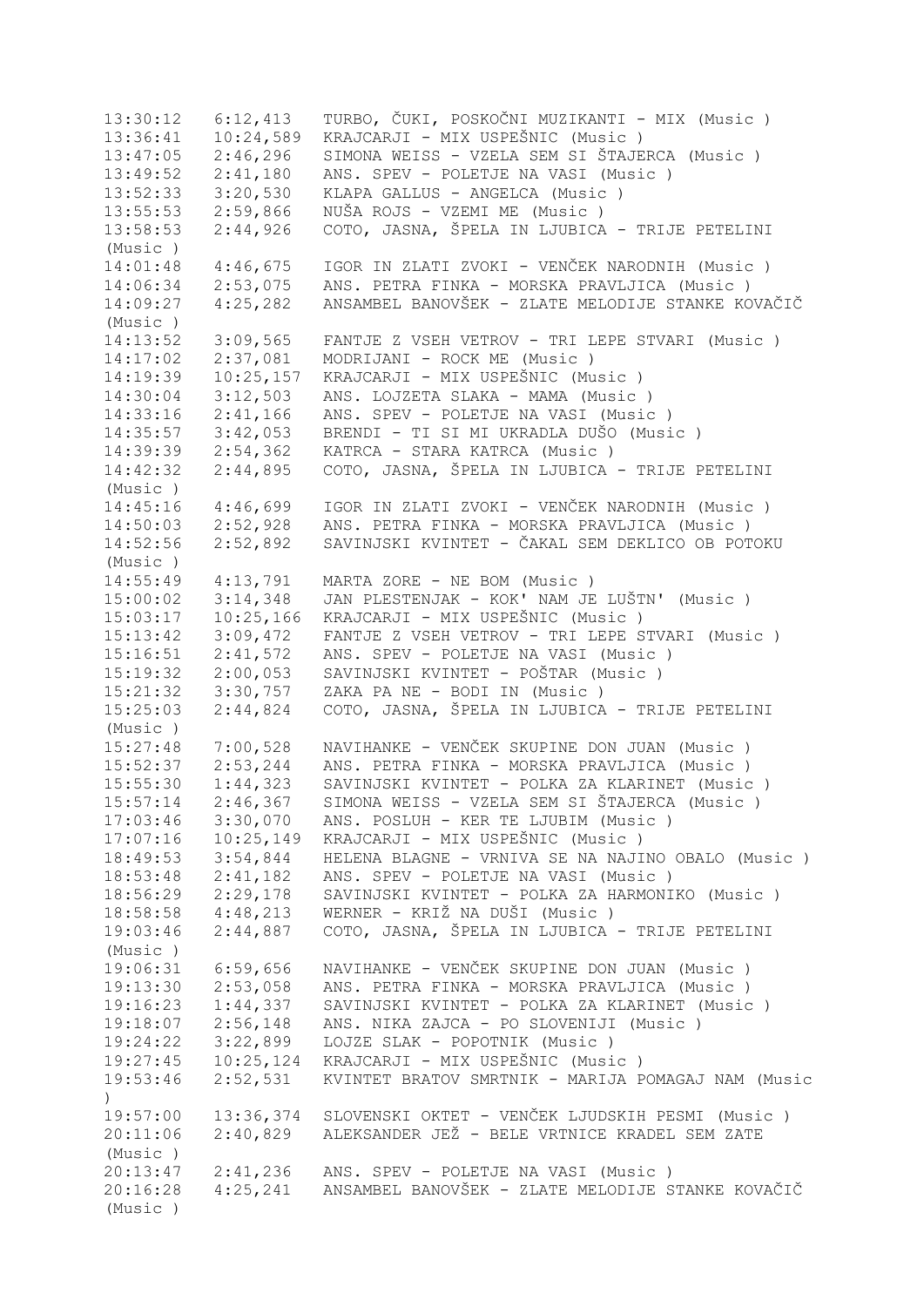20:20:53 4:06,606 STANE VIDMAR - NAJINA ZGODBA (Music ) 20:25:00 2:44,890 COTO, JASNA, ŠPELA IN LJUBICA - TRIJE PETELINI (Music ) 20:27:44 4:46,667 IGOR IN ZLATI ZVOKI - VENČEK NARODNIH (Music ) 20:32:31 2:53,040 ANS. PETRA FINKA - MORSKA PRAVLJICA (Music ) 20:35:24 1:54,406 SAVINJSKI KVINTET - OKROGLA POLKA (Music ) 20:37:18 2:59,211 ANS. LOJZETA SLAKA - PADALEC (Music ) 20:40:17 9:59,085 ANS. UNIKAT - AKUSTIČNI VENČEK (Music ) 20:50:16 10:25,179 KRAJCARJI - MIX USPEŠNIC (Music ) 21:00:41 2:48,437 ANS. LOJZETA SLAKA - V DOLINI TIHI (Music ) 21:03:29 2:41,290 ANS. SPEV - POLETJE NA VASI (Music ) 21:06:10 2:53,020 SAVINJSKI KVINTET - ČAKAL SEM DEKLICO OB POTOKU (Music ) 21:09:03 4:06,563 STANE VIDMAR - NAJINA ZGODBA (Music ) 21:13:10 2:44,904 COTO, JASNA, ŠPELA IN LJUBICA - TRIJE PETELINI (Music ) 21:15:54 4:46,666 IGOR IN ZLATI ZVOKI - VENČEK NARODNIH (Music ) 21:20:41 2:53,256 ANS. PETRA FINKA - MORSKA PRAVLJICA (Music ) 21:23:34 3:41,509 BRENDI - TI SI MI UKRADLA DUŠO (Music ) 21:27:15 3:46,136 ANS. AVSENIK - SLOVENIJA OD KOD LEPOTE TVOJE (Music ) 21:31:01 4:25,527 MARJAN ZGONC - MANDOLINA DALMATINA (Music ) 21:35:26 10:25,187 KRAJCARJI - MIX USPEŠNIC (Music ) 22:01:05 4:06,430 MARIJA AHAČIČ POLLAK - TEČEJO TEČEJO NITKE (Music  $\lambda$ 22:05:11 2:41,253 ANS. SPEV - POLETJE NA VASI (Music ) 22:07:52 4:31,412 IVAN HUDNIK - ZELENE LIVADE (Music ) 22:12:20 3:31,853 ZAKA PA NE - BODI IN (Music ) 22:15:51 2:44,945 COTO, JASNA, ŠPELA IN LJUBICA - TRIJE PETELINI (Music ) 22:18:36 6:59,441 NAVIHANKE - VENČEK SKUPINE DON JUAN (Music ) 22:25:35 2:53,036 ANS. PETRA FINKA - MORSKA PRAVLJICA (Music ) 22:28:28 3:20,525 KLAPA GALLUS - ANGELCA (Music ) 22:31:48 3:35,616 PTUJSKIH 5 - NASVIDENJE (Music ) 22:35:24 2:47,882 VRAŽJI MUZIKANTI - NE ZANIKAJ (Music)<br>22:38:12 10:25,589 KRAJCARJI - MIX USPEŠNIC (Music) 22:38:12 10:25,589 KRAJCARJI - MIX USPEŠNIC (Music ) 22:48:37 7:55,213 ANS. EKART - ŠTAJERSKI VENČEK (Music ) 22:56:32 2:41,178 ANS. SPEV - POLETJE NA VASI (Music ) 22:59:13 2:29,211 SAVINJSKI KVINTET - POLKA ZA HARMONIKO (Music ) 23:01:42 2:59,800 NUŠA ROJS - VZEMI ME (Music ) 23:04:42 2:44,860 COTO, JASNA, ŠPELA IN LJUBICA - TRIJE PETELINI (Music ) 23:07:27 4:46,658 IGOR IN ZLATI ZVOKI - VENČEK NARODNIH (Music ) 23:12:13 2:53,066 ANS. PETRA FINKA - MORSKA PRAVLJICA (Music ) 23:15:06 1:59,951 SAVINJSKI KVINTET - POŠTAR (Music ) 23:17:06 3:49,844 ELDA VILER - LASTOVKA (Music ) 23:20:56 6:02,711 FOXY TEENS - MIX LIVE (Music ) 23:26:58 10:25,485 KRAJCARJI - MIX USPEŠNIC (Music ) 23:37:23 3:22,477 ANS. LOJZETA SLAKA - TITANIK (Music ) 23:40:45 2:41,213 ANS. SPEV - POLETJE NA VASI (Music ) 23:43:26 1:44,521 SAVINJSKI KVINTET - POLKA ZA KLARINET (Music ) 23:45:11 2:48,424 NAVIHANKE - PRIDNE PUNCE NZ (Music ) 23:47:59 2:46,294 COTO, JASNA, ŠPELA IN LJUBICA - TRIJE PETELINI (Music ) 23:54:17 6:59,466 NAVIHANKE - VENČEK SKUPINE DON JUAN (Music )

28/5/2022

0:01:16 2:52,961 ANS. PETRA FINKA - MORSKA PRAVLJICA (Music )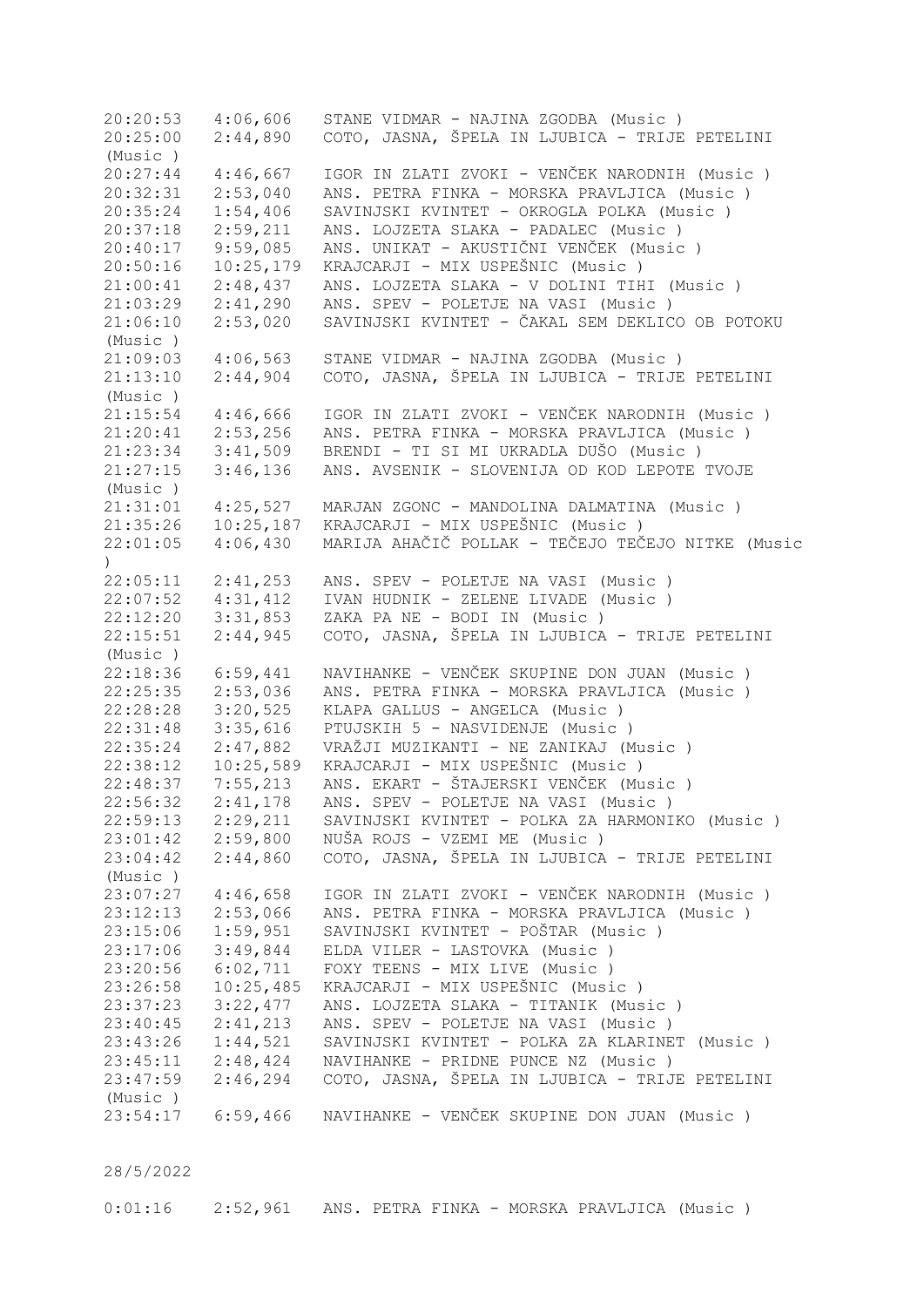0:04:09 3:20,547 KLAPA GALLUS - ANGELCA (Music ) 0:07:29 3:47,768 SIMONA WEISS - MATI (Music) 0:11:17 3:14,845 ANS. FRANCA ZEMETA - SINKO MOJ (Music ) 0:14:31 10:25,646 KRAJCARJI - MIX USPEŠNIC (Music)<br>0:27:33 3:12,438 ANS. LOJZETA SLAKA - MAMA (Music 0:27:33 3:12,438 ANS. LOJZETA SLAKA - MAMA (Music ) 0:30:46 2:41,177 ANS. SPEV - POLETJE NA VASI (Music ) 0:33:27 2:29,267 SAVINJSKI KVINTET - POLKA ZA HARMONIKO (Music ) 0:35:56 4:48,051 WERNER - KRIŽ NA DUŠI (Music ) 0:40:44 2:44,905 COTO, JASNA, ŠPELA IN LJUBICA - TRIJE PETELINI (Music ) 0:43:29 6:59,458 NAVIHANKE - VENČEK SKUPINE DON JUAN (Music ) 0:50:28 2:53,040 ANS. PETRA FINKA - MORSKA PRAVLJICA (Music ) 0:53:21 4:25,245 ANSAMBEL BANOVŠEK - ZLATE MELODIJE STANKE KOVAČIČ (Music ) 0:57:46 5:35,247 ANS. BRATOV AVSENIK - PASTIRČEK (Music)<br>1:03:21 3:20,554 IL DIVJI - IMEL SEM TE RAD (Music) 1:03:21 3:20,554 IL DIVJI - IMEL SEM TE RAD (Music ) 1:06:41 10:25,534 KRAJCARJI - MIX USPEŠNIC (Music)<br>1:17:06 2:54,679 ANS. NIKA ZAJCA - PO SLOVENIJI (M 1:17:06 2:54,679 ANS. NIKA ZAJCA - PO SLOVENIJI (Music ) 1:20:01 2:41,219 ANS. SPEV - POLETJE NA VASI (Music ) 1:22:42 2:53,205 SAVINJSKI KVINTET - ČAKAL SEM DEKLICO OB POTOKU (Music ) 1:25:35 2:53,250 KATRCA - STARA KATRCA (Music ) 1:28:28 2:44,974 COTO, JASNA, ŠPELA IN LJUBICA - TRIJE PETELINI (Music ) 1:31:13 4:46,683 IGOR IN ZLATI ZVOKI - VENČEK NARODNIH (Music ) 1:36:00 2:53,030 ANS. PETRA FINKA - MORSKA PRAVLJICA (Music ) 1:38:52 3:41,380 BRENDI - TI SI MI UKRADLA DUŠO (Music )<br>1:42:34 3:54,850 HELENA BLAGNE - VRNIVA SE NA NAJINO OBA 1:42:34 3:54,850 HELENA BLAGNE - VRNIVA SE NA NAJINO OBALO (Music ) 1:46:28 2:22,937 ANS. TONETA KMETCA - LJUBICA LAHKO NOČ (Music ) 1:48:51 10:25,154 KRAJCARJI - MIX USPEŠNIC (Music )<br>1:59:16 2:48,492 ANS. LOJZETA SLAKA - V DOLINI TIH 1:59:16 2:48,492 ANS. LOJZETA SLAKA - V DOLINI TIHI (Music ) 2:02:05 2:41,270 ANS. SPEV - POLETJE NA VASI (Music ) 2:04:46 4:31,422 IVAN HUDNIK - ZELENE LIVADE (Music ) 2:09:14 4:06,482 STANE VIDMAR - NAJINA ZGODBA (Music ) 2:13:20 2:45,020 COTO, JASNA, ŠPELA IN LJUBICA - TRIJE PETELINI (Music ) 2:16:05 4:46,663 IGOR IN ZLATI ZVOKI - VENČEK NARODNIH (Music ) 2:20:52 2:53,011 ANS. PETRA FINKA - MORSKA PRAVLJICA (Music ) 2:23:45 1:54,361 SAVINJSKI KVINTET - OKROGLA POLKA (Music ) 2:25:39 5:34,968 ANS. BRATOV AVSENIK - PASTIRČEK (Music ) 2:31:14 6:24,097 ANS. LOJZETA OGOREVCA - ZAGORSKI MIX (Music ) 2:37:38 10:25,597 KRAJCARJI - MIX USPEŠNIC (Music)<br>2:48:03 3:47,525 SIMONA WEISS - MATI (Music) 2:48:03 3:47,525 SIMONA WEISS - MATI (Music ) 2:51:50 2:41,178 ANS. SPEV - POLETJE NA VASI (Music ) 2:54:31 1:59,992 SAVINJSKI KVINTET - POŠTAR (Music ) 2:56:31 2:54,308 KATRCA - STARA KATRCA (Music ) 2:59:24 2:44,896 COTO, JASNA, ŠPELA IN LJUBICA - TRIJE PETELINI (Music ) 3:02:09 6:59,444 NAVIHANKE - VENČEK SKUPINE DON JUAN (Music ) 3:09:08 2:52,989 ANS. PETRA FINKA - MORSKA PRAVLJICA (Music ) 3:12:01 3:41,400 BRENDI - TI SI MI UKRADLA DUŠO (Music ) 3:15:43 4:16,803 MARTA ZORE - NE BOM (Music ) 3:19:56 3:23,882 KVATROPIRCI - DEKLICA (Music ) 3:23:20 10:25,564 KRAJCARJI - MIX USPEŠNIC (Music)<br>3:33:45 7:55,193 ANS. EKART - ŠTAJERSKI VENČEK (Mu 3:33:45 7:55,193 ANS. EKART - ŠTAJERSKI VENČEK (Music ) 2:41,177 ANS. SPEV - POLETJE NA VASI (Music ) 3:44:21 1:44,177 SAVINJSKI KVINTET - POLKA ZA KLARINET (Music ) 3:46:05 2:59,847 NUŠA ROJS - VZEMI ME (Music ) 3:49:05 2:44,916 COTO, JASNA, ŠPELA IN LJUBICA - TRIJE PETELINI (Music )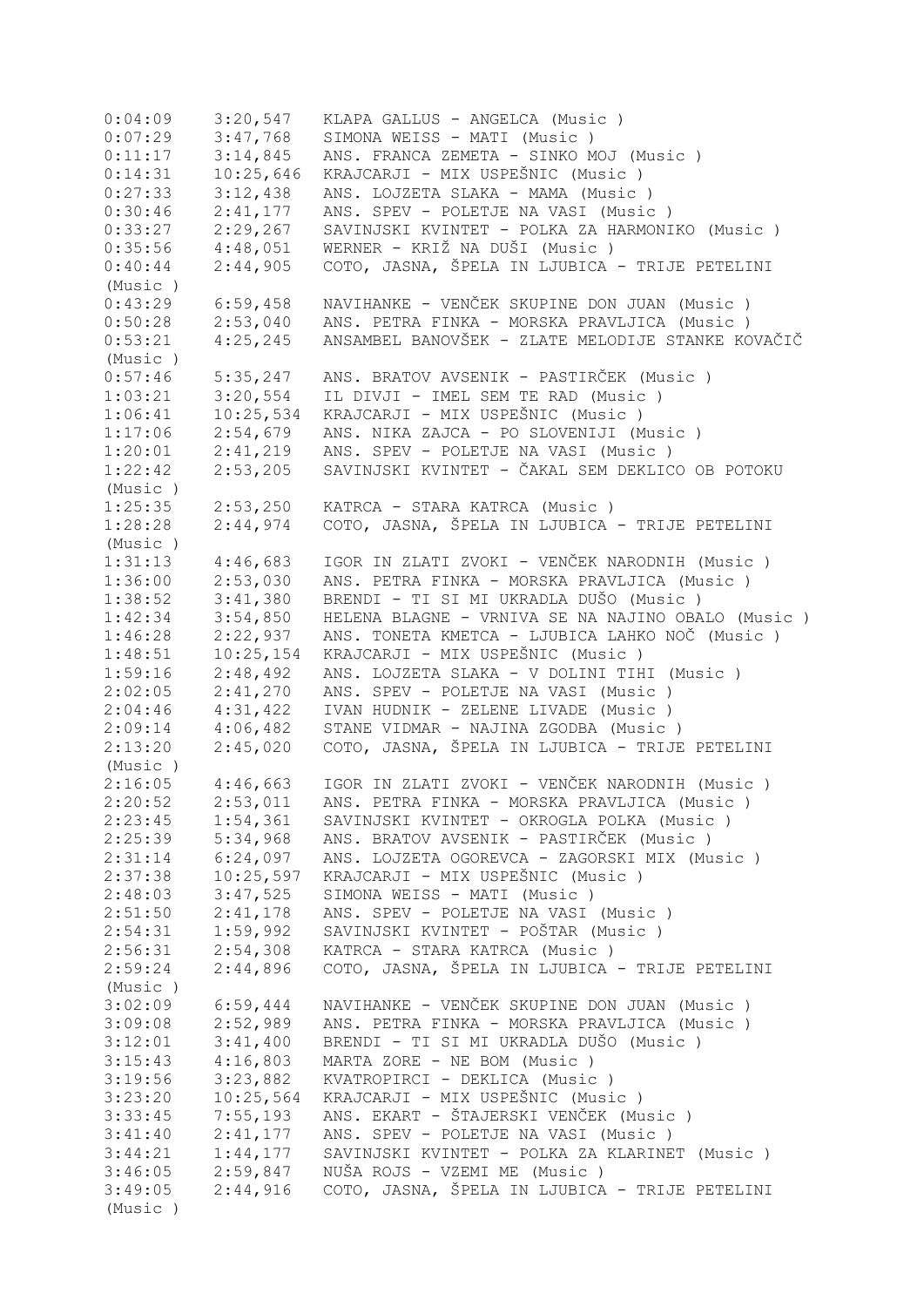3:51:50 6:59,446 NAVIHANKE - VENČEK SKUPINE DON JUAN (Music ) 3:58:49 2:53,001 ANS. PETRA FINKA - MORSKA PRAVLJICA (Music ) 4:01:42 4:25,239 ANSAMBEL BANOVŠEK - ZLATE MELODIJE STANKE KOVAČIČ (Music ) 4:06:07 2:46,765 SIMONA WEISS - VZELA SEM SI ŠTAJERCA (Music ) 4:08:53 3:18,179 ANS. ŠANTEJ - TA LJUBEZEN MUHASTA (Music ) 4:12:11 10:25,547 KRAJCARJI - MIX USPEŠNIC (Music)<br>4:22:36 3:35,598 PTUJSKIH 5 - NASVIDENJE (Music) 4:22:36 3:35,598 PTUJSKIH 5 - NASVIDENJE (Music ) 4:26:12 2:41,212 ANS. SPEV - POLETJE NA VASI (Music ) 4:28:53 2:52,945 SAVINJSKI KVINTET - ČAKAL SEM DEKLICO OB POTOKU (Music ) 4:31:46 4:48,036 WERNER - KRIŽ NA DUŠI (Music ) 4:36:34 2:44,918 COTO, JASNA, ŠPELA IN LJUBICA - TRIJE PETELINI (Music ) 4:39:19 4:46,663 IGOR IN ZLATI ZVOKI - VENČEK NARODNIH (Music)<br>4:44:05 2:53.013 ANS. PETRA FINKA - MORSKA PRAVLJICA (Music) 4:44:05 2:53,013 ANS. PETRA FINKA - MORSKA PRAVLJICA (Music ) 4:46:58 2:29,155 SAVINJSKI KVINTET - POLKA ZA HARMONIKO (Music ) 4:49:27 3:49,782 ELDA VILER - LASTOVKA (Music )<br>4:53:17 2:15,195 ANS. ROKA ŽLINDRE - MI GA PA Ž 4:53:17 2:15,195 ANS. ROKA ŽLINDRE - MI GA PA ŽLINDRAMO (Music )  $4:55:32$   $10:25,149$  KRAJCARJI - MIX USPEŠNIC (Music )<br> $5:05:57$   $3:22,168$  ANS. LOJZETA SLAKA - TITANIK (Mus. 5:05:57 3:22,168 ANS. LOJZETA SLAKA - TITANIK (Music ) 5:09:19 2:41,211 ANS. SPEV - POLETJE NA VASI (Music ) 5:12:00 2:00,060 SAVINJSKI KVINTET - POŠTAR (Music ) 5:14:00 3:30,780 ZAKA PA NE - BODI IN (Music ) 5:17:31 2:45,233 COTO, JASNA, ŠPELA IN LJUBICA - TRIJE PETELINI (Music ) 5:20:15 6:59,462 NAVIHANKE - VENČEK SKUPINE DON JUAN (Music ) 5:27:15 2:53,017 ANS. PETRA FINKA - MORSKA PRAVLJICA (Music ) 5:30:08 1:54,395 SAVINJSKI KVINTET - OKROGLA POLKA (Music ) 5:32:02 3:46,193 ANS. AVSENIK - SLOVENIJA OD KOD LEPOTE TVOJE (Music ) 5:35:48 3:14,312 JAN PLESTENJAK - KOK' NAM JE LUŠTN' (Music )<br>5:39:02 10:25,553 KRAJCARJI - MIX USPEŠNIC (Music ) 5:39:02 10:25,553 KRAJCARJI - MIX USPEŠNIC (Music )<br>5:49:27 2:59,199 ANS. LOJZETA SLAKA - PADALEC (Mus. 5:49:27 2:59,199 ANS. LOJZETA SLAKA - PADALEC (Music ) 5:52:26 2:41,172 ANS. SPEV - POLETJE NA VASI (Music ) 5:55:08 3:20,674 KLAPA GALLUS - ANGELCA (Music ) 5:58:28 2:48,342 NAVIHANKE - PRIDNE PUNCE NZ (Music ) 6:01:16 2:44,893 COTO, JASNA, ŠPELA IN LJUBICA - TRIJE PETELINI (Music ) 6:04:01 4:46,663 IGOR IN ZLATI ZVOKI - VENČEK NARODNIH (Music ) 6:08:48 2:53,748 ANS. PETRA FINKA - MORSKA PRAVLJICA (Music ) 6:11:40 4:28,596 IVAN HUDNIK - ZELENE LIVADE (Music ) 6:16:09 3:13,144 ANS. LOJZETA SLAKA - MAMA (Music ) 6:19:21 5:42,189 POSKOČNI MUZIKANTI - NAŠA ŠTAJERSKA (Music ) 6:27:18 10:25,574 KRAJCARJI - MIX USPEŠNIC (Music ) 6:37:43 4:06,361 MARIJA AHAČIČ POLLAK - TEČEJO TEČEJO NITKE (Music  $\lambda$ 6:41:49 2:41,177 ANS. SPEV - POLETJE NA VASI (Music ) 6:44:30 2:29,301 SAVINJSKI KVINTET - POLKA ZA HARMONIKO (Music ) 6:46:59 2:48,401 NAVIHANKE - PRIDNE PUNCE NZ (Music ) 6:49:48 2:45,436 COTO, JASNA, ŠPELA IN LJUBICA - TRIJE PETELINI (Music )<br>6:55:53 6:55:53 6:59,977 NAVIHANKE - VENČEK SKUPINE DON JUAN (Music ) 7:08:08 2:53,024 ANS. PETRA FINKA - MORSKA PRAVLJICA (Music ) 7:11:01 1:44,148 SAVINJSKI KVINTET - POLKA ZA KLARINET (Music ) 7:12:45 2:40,756 ALEKSANDER JEŽ - BELE VRTNICE KRADEL SEM ZATE (Music ) 7:15:26 4:27,574 WERNER - VENČEK USPEŠNIC (Music ) 7:19:54 10:25,172 KRAJCARJI - MIX USPEŠNIC (Music ) 7:30:19 3:09,471 FANTJE Z VSEH VETROV - TRI LEPE STVARI (Music )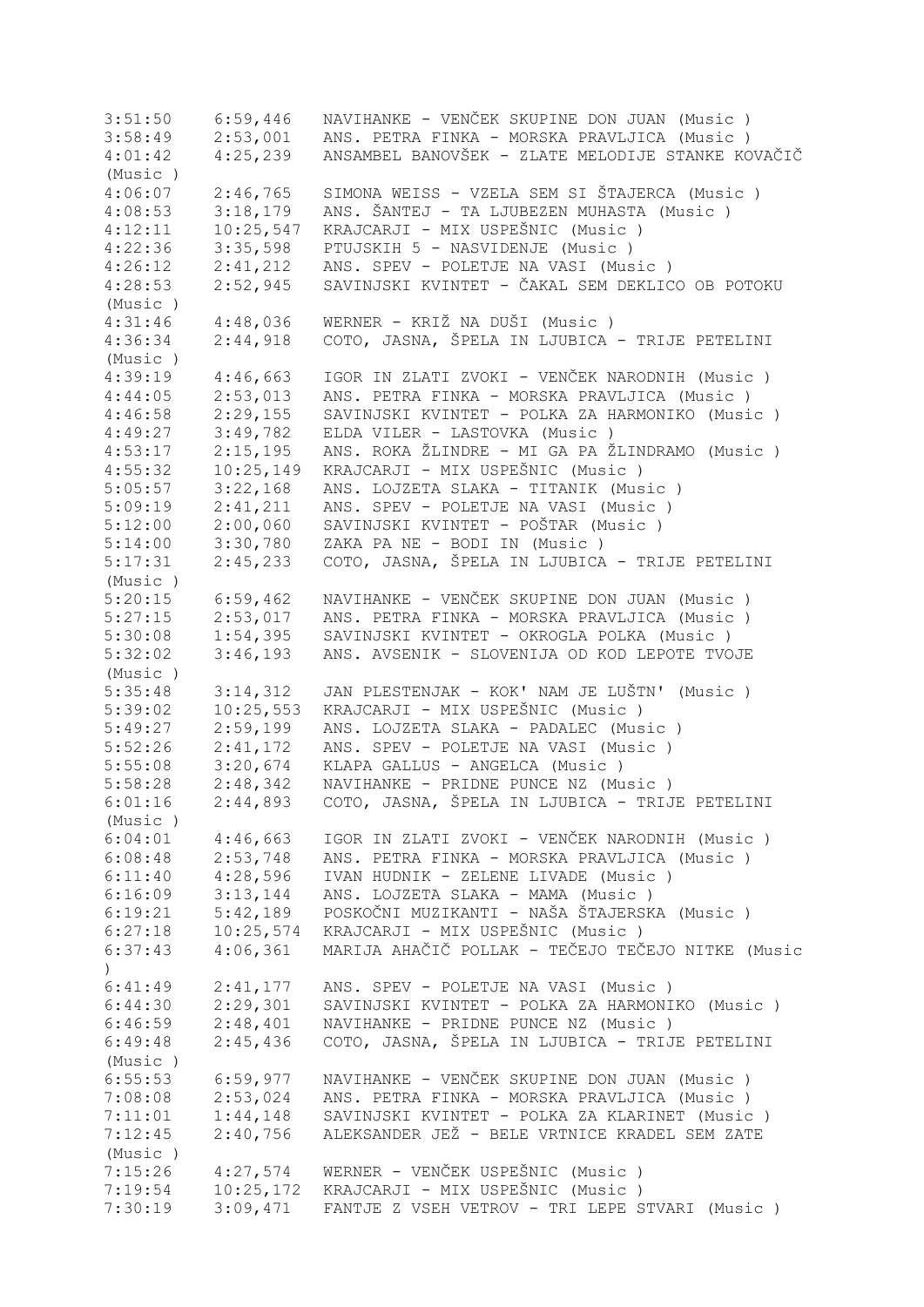7:33:28 2:41,255 ANS. SPEV - POLETJE NA VASI (Music ) 7:36:09 4:25,869 ANSAMBEL BANOVŠEK - ZLATE MELODIJE STANKE KOVAČIČ (Music ) 7:40:34 3:30,822 ZAKA PA NE - BODI IN (Music ) 2:45,132 COTO, JASNA, ŠPELA IN LJUBICA - TRIJE PETELINI (Music ) 7:46:50 4:46,657 IGOR IN ZLATI ZVOKI - VENČEK NARODNIH (Music ) 7:51:36 2:52,915 ANS. PETRA FINKA - MORSKA PRAVLJICA (Music ) 7:54:29 2:52,983 SAVINJSKI KVINTET - ČAKAL SEM DEKLICO OB POTOKU (Music ) 7:57:22 3:54,830 HELENA BLAGNE - VRNIVA SE NA NAJINO OBALO (Music ) 8:16:30 3:17,827 ANS. JARICA - HVALA TI (Music ) 8:19:48 10:25,165 KRAJCARJI - MIX USPEŠNIC (Music ) 8:30:13 4:13,779 MARTA ZORE - NE BOM (Music ) 8:34:26 2:41,216 ANS. SPEV - POLETJE NA VASI (Music ) 8:37:08 2:00,051 SAVINJSKI KVINTET - POŠTAR (Music ) 2:53,287 KATRCA - STARA KATRCA (Music ) 8:42:01 2:44,915 COTO, JASNA, ŠPELA IN LJUBICA - TRIJE PETELINI (Music)<br>8:44:45 4:46,663 8:44:45 4:46,663 IGOR IN ZLATI ZVOKI - VENČEK NARODNIH (Music)<br>8:49:32 2:53,055 ANS. PETRA FINKA - MORSKA PRAVLJICA (Music) 8:49:32 2:53,055 ANS. PETRA FINKA - MORSKA PRAVLJICA (Music)<br>8:52:25 1:54,372 SAVINJSKI KVINTET - OKROGLA POLKA (Music) 8:52:25 1:54,372 SAVINJSKI KVINTET - OKROGLA POLKA (Music ) 8:54:19 5:34,699 ANS. BRATOV AVSENIK - PASTIRČEK (Music)<br>8:59:54 3:48.084 SIMONA WEISS - TISOČ ŽELJA (Music) 8:59:54 3:48,084 SIMONA WEISS - TISOČ ŽELJA (Music ) 9:03:42 10:25,179 KRAJCARJI - MIX USPEŠNIC (Music)<br>9:14:07 2:59,188 ANS. LOJZETA SLAKA - PADALEC (Mus 9:14:07 2:59,188 ANS. LOJZETA SLAKA - PADALEC (Music ) 9:17:06 2:41,181 ANS. SPEV - POLETJE NA VASI (Music ) 9:19:47 3:20,495 KLAPA GALLUS - ANGELCA (Music ) 9:23:07 4:48,071 WERNER - KRIŽ NA DUŠI (Music ) 9:27:55 2:44,810 COTO, JASNA, ŠPELA IN LJUBICA - TRIJE PETELINI (Music ) 10:30:28 6:59,692 NAVIHANKE - VENČEK SKUPINE DON JUAN (Music ) 10:37:27 2:52,954 ANS. PETRA FINKA - MORSKA PRAVLJICA (Music ) 10:40:20 4:28,340 IVAN HUDNIK - ZELENE LIVADE (Music ) 10:44:48 2:46,418 SIMONA WEISS - VZELA SEM SI ŠTAJERCA (Music)<br>11:02:47 4:08,866 ŽIGA DERŠEK - SVOJE BARKE KRMAR (Music) 11:02:47 4:08,866 ŽIGA DERŠEK - SVOJE BARKE KRMAR (Music ) 11:06:56 10:25,665 KRAJCARJI - MIX USPEŠNIC (Music ) 11:17:21 3:49,288 SIMONA WEISS - MATI (Music ) 11:24:44 2:41,180 ANS. SPEV - POLETJE NA VASI (Music ) 11:27:25 3:41,536 BRENDI - TI SI MI UKRADLA DUŠO (Music ) 11:31:06 4:06,549 STANE VIDMAR - NAJINA ZGODBA (Music ) 11:35:13 2:44,892 COTO, JASNA, ŠPELA IN LJUBICA - TRIJE PETELINI (Music ) 11:37:57 6:59,629 NAVIHANKE - VENČEK SKUPINE DON JUAN (Music ) 11:44:57 2:52,953 ANS. PETRA FINKA - MORSKA PRAVLJICA (Music ) 11:47:50 1:54,465 SAVINJSKI KVINTET - OKROGLA POLKA (Music ) 11:49:44 4:06,357 MARIJA AHAČIČ POLLAK - TEČEJO TEČEJO NITKE (Music  $\rightarrow$ 11:53:50 16:37,549 TRIO ŠUBIC - GRAND FINALE (Music ) 12:44:30 10:25,217 KRAJCARJI - MIX USPEŠNIC (Music ) 12:54:55 3:35,633 PTUJSKIH 5 - NASVIDENJE (Music ) 12:58:31 2:41,332 ANS. SPEV - POLETJE NA VASI (Music ) 13:01:12 2:29,251 SAVINJSKI KVINTET - POLKA ZA HARMONIKO (Music ) 13:03:41 2:59,806 NUŠA ROJS - VZEMI ME (Music ) 13:06:41 2:44,911 COTO, JASNA, ŠPELA IN LJUBICA - TRIJE PETELINI (Music ) 13:09:25 4:46,662 IGOR IN ZLATI ZVOKI - VENČEK NARODNIH (Music ) 13:14:12 2:53,449 ANS. PETRA FINKA - MORSKA PRAVLJICA (Music ) 13:17:05 4:28,192 IVAN HUDNIK - ZELENE LIVADE (Music ) 13:21:33 3:49,761 ELDA VILER - LASTOVKA (Music )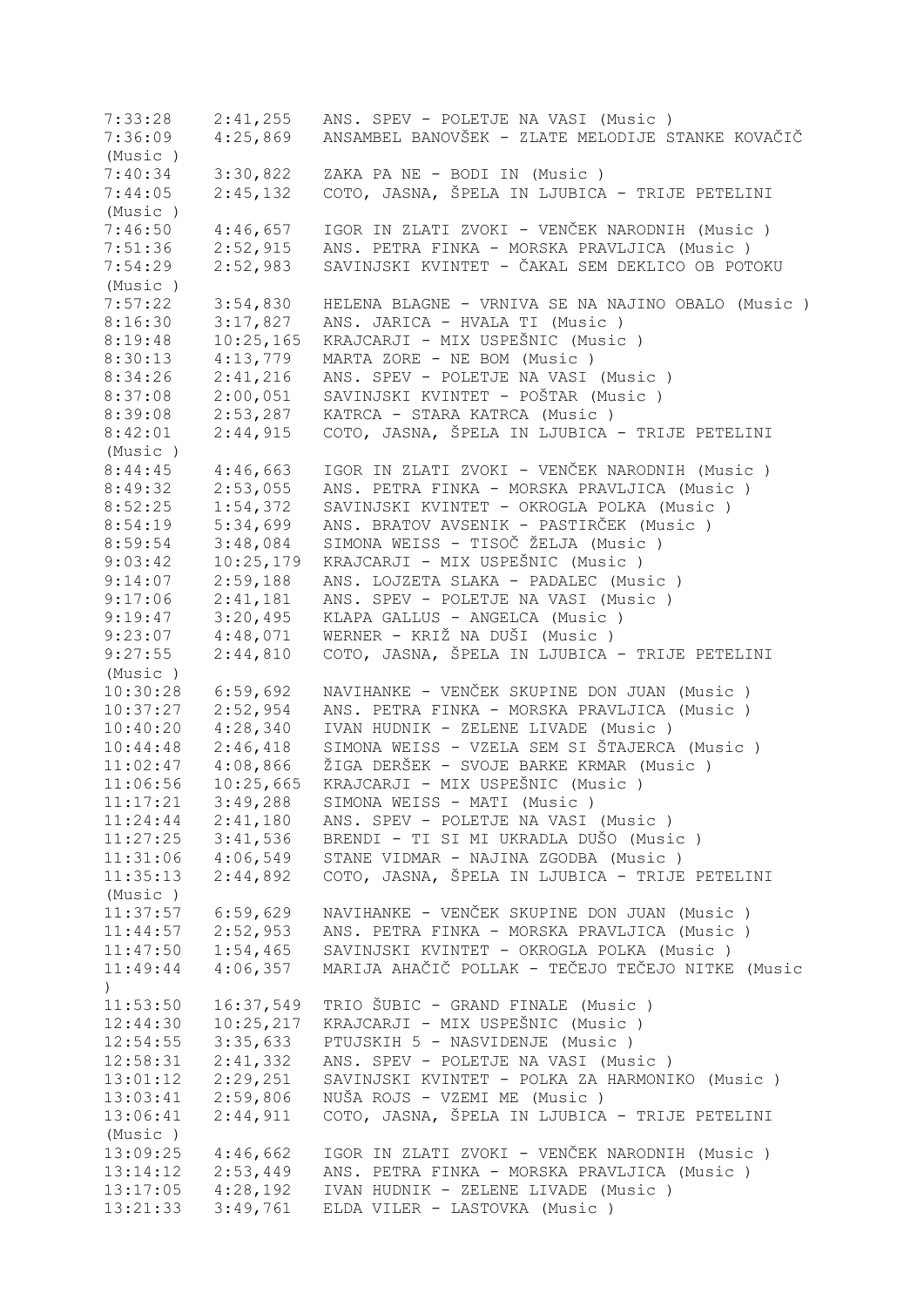13:25:23 10:48,727 ČUDEŽNI DEČKI - CRO MIX (Music ) 13:51:25 10:25,903 KRAJCARJI - MIX USPEŠNIC (Music ) 14:01:50 3:12,830 ANS. LOJZETA SLAKA - MAMA (Music ) 14:05:02 2:41,174 ANS. SPEV - POLETJE NA VASI (Music ) 14:07:43 2:52,920 SAVINJSKI KVINTET - ČAKAL SEM DEKLICO OB POTOKU (Music ) 14:10:36 4:47,952 WERNER - KRIŽ NA DUŠI (Music ) 14:20:40 2:44,857 COTO, JASNA, ŠPELA IN LJUBICA - TRIJE PETELINI (Music ) 14:23:25 4:46,675 IGOR IN ZLATI ZVOKI - VENČEK NARODNIH (Music ) 14:28:12 2:52,947 ANS. PETRA FINKA - MORSKA PRAVLJICA (Music ) 14:31:04 3:20,639 KLAPA GALLUS - ANGELCA (Music ) 14:34:25 3:46,098 ANS. AVSENIK - SLOVENIJA OD KOD LEPOTE TVOJE (Music ) 14:38:11 3:36,120 TANJA ŽAGAR - TIHO TIHO ČAS BEŽI (Music ) 14:41:47 10:26,279 KRAJCARJI - MIX USPEŠNIC (Music ) 17:10:15 2:48,476 ANS. LOJZETA SLAKA - V DOLINI TIHI (Music ) 17:13:03 2:41,217 ANS. SPEV - POLETJE NA VASI (Music ) 17:15:44 4:25,708 ANSAMBEL BANOVŠEK - ZLATE MELODIJE STANKE KOVAČIČ (Music ) 17:20:09 4:06,612 STANE VIDMAR - NAJINA ZGODBA (Music ) 17:24:16 2:44,875 COTO, JASNA, ŠPELA IN LJUBICA - TRIJE PETELINI (Music ) 17:27:01 6:59,462 NAVIHANKE - VENČEK SKUPINE DON JUAN (Music ) 17:34:00 2:53,037 ANS. PETRA FINKA - MORSKA PRAVLJICA (Music ) 17:36:53 1:44,120 SAVINJSKI KVINTET - POLKA ZA KLARINET (Music ) 17:38:37 3:22,214 ANS. LOJZETA SLAKA - TITANIK (Music ) 17:41:59 6:12,042 TURBO, ČUKI, POSKOČNI MUZIKANTI - MIX (Music ) 17:48:11 10:25,142 KRAJCARJI - MIX USPEŠNIC (Music ) 17:58:36 3:09,445 FANTJE Z VSEH VETROV - TRI LEPE STVARI (Music ) 18:01:45 2:41,175 ANS. SPEV - POLETJE NA VASI (Music ) 18:04:26 2:00,068 SAVINJSKI KVINTET - POŠTAR (Music ) 18:06:26 2:48,412 NAVIHANKE - PRIDNE PUNCE NZ (Music ) 18:09:14 2:44,907 COTO, JASNA, ŠPELA IN LJUBICA - TRIJE PETELINI (Music ) 18:11:59 6:59,437 NAVIHANKE - VENČEK SKUPINE DON JUAN (Music ) 18:18:59 2:53,170 ANS. PETRA FINKA - MORSKA PRAVLJICA (Music ) 18:21:51 3:41,367 BRENDI - TI SI MI UKRADLA DUŠO (Music ) 18:25:33 7:55,297 ANS. EKART - ŠTAJERSKI VENČEK (Music ) 18:33:28 4:19,422 TANJA ŽAGAR - PET DO POLNOČI (Music ) 18:37:47 10:25,145 KRAJCARJI - MIX USPEŠNIC (Music ) 18:48:12 2:40,783 ALEKSANDER JEŽ - BELE VRTNICE KRADEL SEM ZATE (Music ) 18:50:53 2:41,179 ANS. SPEV - POLETJE NA VASI (Music ) 18:53:34 4:25,364 ANSAMBEL BANOVŠEK - ZLATE MELODIJE STANKE KOVAČIČ (Music ) 18:57:59 3:00,484 NUŠA ROJS - VZEMI ME (Music ) 19:00:59 2:44,942 COTO, JASNA, ŠPELA IN LJUBICA - TRIJE PETELINI (Music ) 19:03:44 4:46,658 IGOR IN ZLATI ZVOKI - VENČEK NARODNIH (Music ) 19:08:30 2:53,063 ANS. PETRA FINKA - MORSKA PRAVLJICA (Music ) 19:11:23 4:28,365 IVAN HUDNIK - ZELENE LIVADE (Music ) 19:15:51 2:55,466 ANS. NIKA ZAJCA - PO SLOVENIJI (Music ) 19:18:46 8:06,046 TRIO ŠUBIC - VENČEK POLJANŠKOVIH (Music ) 19:29:10 10:25,533 KRAJCARJI - MIX USPEŠNIC (Music ) 19:54:48 2:40,876 ALEKSANDER JEŽ - BELE VRTNICE KRADEL SEM ZATE (Music ) 19:57:29 2:41,620 ANS. SPEV - POLETJE NA VASI (Music ) 23:02:30 2:29,178 SAVINJSKI KVINTET - POLKA ZA HARMONIKO (Music ) 23:04:59 2:53,304 KATRCA - STARA KATRCA (Music )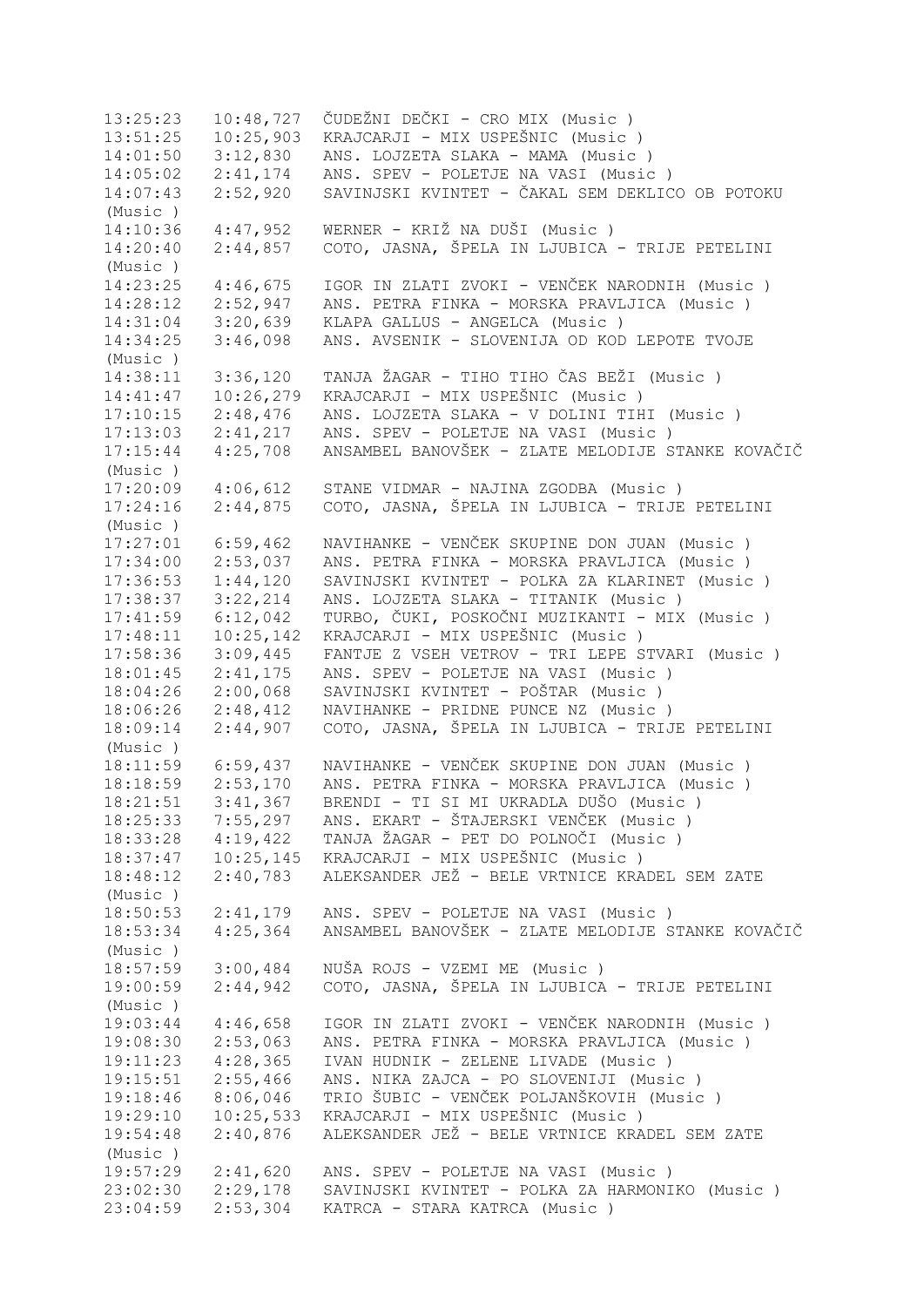| 2:44,897  | COTO, JASNA, ŠPELA IN LJUBICA - TRIJE PETELINI    |
|-----------|---------------------------------------------------|
|           |                                                   |
| 4:46,659  | IGOR IN ZLATI ZVOKI - VENČEK NARODNIH (Music)     |
| 2:53,023  | ANS. PETRA FINKA - MORSKA PRAVLJICA (Music)       |
| 1:54,537  | SAVINJSKI KVINTET - OKROGLA POLKA (Music)         |
| 3:54,775  | HELENA BLAGNE - VRNIVA SE NA NAJINO OBALO (Music) |
| 4:08,790  | VICTORY - ZELENA DEŽELA (Music )                  |
| 10:25,446 | KRAJCARJI - MIX USPEŠNIC (Music)                  |
| 4:14,108  | MARTA ZORE - NE BOM (Music)                       |
| 2:41,186  | ANS. SPEV - POLETJE NA VASI (Music)               |
| 3:41,804  | BRENDI - TI SI MI UKRADLA DUŠO (Music )           |
| 3:31,906  | ZAKA PA NE - BODI IN (Music )                     |
| 2:44,923  | COTO, JASNA, ŠPELA IN LJUBICA - TRIJE PETELINI    |
|           |                                                   |
| 6:59,470  | NAVIHANKE - VENČEK SKUPINE DON JUAN (Music)       |
|           |                                                   |

| 0:05:02 | 2:52,949  | ANS. PETRA FINKA - MORSKA PRAVLJICA (Music)      |
|---------|-----------|--------------------------------------------------|
| 0:07:54 | 3:20,549  | KLAPA GALLUS - ANGELCA (Music)                   |
| 0:11:15 | 3:09,437  | FANTJE Z VSEH VETROV - TRI LEPE STVARI (Music )  |
| 0:14:24 | 2:36,130  | ANS. ŠEPET - SEDEM PETKOV (Music)                |
| 0:17:00 | 10:25,144 | KRAJCARJI - MIX USPEŠNIC (Music)                 |
| 0:30:27 | 2:59,191  | ANS. LOJZETA SLAKA - PADALEC (Music )            |
| 0:33:26 | 2:41,182  | ANS. SPEV - POLETJE NA VASI (Music)              |
| 0:36:07 | 2:52,990  | SAVINJSKI KVINTET - ČAKAL SEM DEKLICO OB POTOKU  |
| (Music) |           |                                                  |
| 0:39:00 | 2:59,802  | NUŠA ROJS - VZEMI ME (Music)                     |
| 0:42:00 | 2:44,885  | COTO, JASNA, ŠPELA IN LJUBICA - TRIJE PETELINI   |
| (Music) |           |                                                  |
| 0:44:44 | 4:46,797  | IGOR IN ZLATI ZVOKI - VENČEK NARODNIH (Music )   |
| 0:49:31 | 2:53,031  | ANS. PETRA FINKA - MORSKA PRAVLJICA (Music)      |
| 0:52:24 | 2:00,016  | SAVINJSKI KVINTET - POŠTAR (Music )              |
| 0:54:24 | 3:47,542  | SIMONA WEISS - MATI (Music)                      |
| 0:58:11 | 2:59,108  | ANSAMBEL PETOVIO - NE ZALJUBI SE V OBRAZ (Music) |
| 1:01:10 | 10:25,571 | KRAJCARJI - MIX USPEŠNIC (Music)                 |
| 1:11:35 | 3:46,171  | ANS. AVSENIK - SLOVENIJA OD KOD LEPOTE TVOJE     |
| (Music) |           |                                                  |
| 1:15:21 | 2:41,180  | ANS. SPEV - POLETJE NA VASI (Music)              |
| 1:18:03 | 1:44,159  | SAVINJSKI KVINTET - POLKA ZA KLARINET (Music )   |
| 1:19:47 | 2:53,293  | KATRCA - STARA KATRCA (Music)                    |
| 1:22:40 | 2:45,204  | COTO, JASNA, ŠPELA IN LJUBICA - TRIJE PETELINI   |
| (Music) |           |                                                  |
| 1:25:25 | 6:59,423  | NAVIHANKE - VENČEK SKUPINE DON JUAN (Music)      |
| 1:32:24 | 2:53,023  | ANS. PETRA FINKA - MORSKA PRAVLJICA (Music)      |
| 1:35:17 | 1:44,154  | SAVINJSKI KVINTET - POLKA ZA KLARINET (Music )   |
| 1:37:01 | 2:46,180  | SIMONA WEISS - VZELA SEM SI ŠTAJERCA (Music )    |
| 1:39:47 | 4:15,293  | EDVIN FLISER - ANGELI ŽIVIJO (Music )            |
| 1:44:02 | 10:25,141 | KRAJCARJI - MIX USPEŠNIC (Music)                 |
| 1:54:27 | 5:34,646  | ANS. BRATOV AVSENIK - PASTIRČEK (Music)          |
| 2:00:02 | 2:41,177  | ANS. SPEV - POLETJE NA VASI (Music)              |
| 2:02:43 | 2:52,990  | SAVINJSKI KVINTET - ČAKAL SEM DEKLICO OB POTOKU  |
| (Music) |           |                                                  |
| 2:05:36 | 4:06,515  | STANE VIDMAR - NAJINA ZGODBA (Music)             |
| 2:09:42 | 2:44,968  | COTO, JASNA, ŠPELA IN LJUBICA - TRIJE PETELINI   |
| (Music) |           |                                                  |
| 2:12:27 | 4:46,719  | IGOR IN ZLATI ZVOKI - VENČEK NARODNIH (Music )   |
| 2:17:13 | 2:53,016  | ANS. PETRA FINKA - MORSKA PRAVLJICA (Music)      |
| 2:20:06 | 3:20,555  | KLAPA GALLUS - ANGELCA (Music)                   |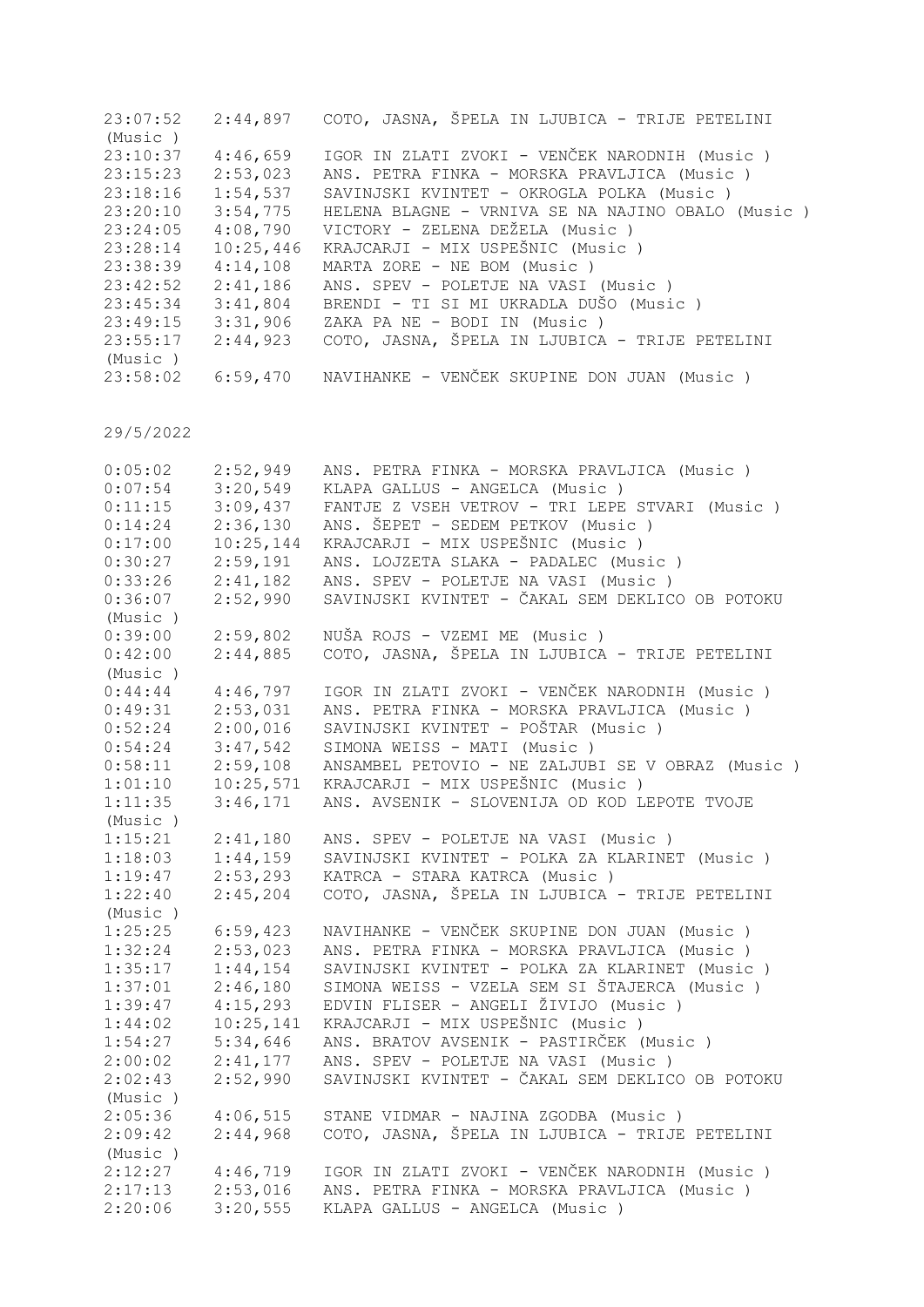| 2:23:27   | 2:48,532  | ANS. LOJZETA SLAKA - V DOLINI TIHI (Music)        |
|-----------|-----------|---------------------------------------------------|
| 2:26:15   | 2:37,099  | MODRIJANI - ROCK ME (Music)                       |
| 2:28:52   | 10:25,141 | KRAJCARJI - MIX USPEŠNIC (Music)                  |
| 2:39:17   | 3:22,207  | ANS. LOJZETA SLAKA - TITANIK (Music )             |
| 2:42:39   | 2:41,211  | ANS. SPEV - POLETJE NA VASI (Music)               |
| 2:45:20   | 4:28,315  | IVAN HUDNIK - ZELENE LIVADE (Music)               |
| 2:49:49   | 2:48,358  | NAVIHANKE - PRIDNE PUNCE NZ (Music)               |
| 2:52:37   | 2:44,926  | COTO, JASNA, ŠPELA IN LJUBICA - TRIJE PETELINI    |
| (Music)   |           |                                                   |
| 2:55:22   | 6:59,412  | NAVIHANKE - VENČEK SKUPINE DON JUAN (Music)       |
| 3:02:21   | 2:53,038  | ANS. PETRA FINKA - MORSKA PRAVLJICA (Music )      |
| 3:05:14   | 3:41,381  | BRENDI - TI SI MI UKRADLA DUŠO (Music)            |
| 3:08:55   | 7:55,901  | ANS. EKART - ŠTAJERSKI VENČEK (Music )            |
| 3:16:50   | 3:36,309  | PRIFARCI - VEJICA ROŽMARINA (Music )              |
| 3:20:26   | 10:25,707 | KRAJCARJI - MIX USPEŠNIC (Music)                  |
| 3:30:51   | 3:35,598  | PTUJSKIH 5 - NASVIDENJE (Music)                   |
| 3:34:27   | 2:41,178  | ANS. SPEV - POLETJE NA VASI (Music)               |
| 3:37:08   | 1:54,418  | SAVINJSKI KVINTET - OKROGLA POLKA (Music)         |
| 3:39:02   | 3:30,840  | ZAKA PA NE - BODI IN (Music)                      |
| 3:42:33   | 2:44,942  | COTO, JASNA, ŠPELA IN LJUBICA - TRIJE PETELINI    |
| (Music)   |           |                                                   |
| 3:45:18   | 4:46,676  | IGOR IN ZLATI ZVOKI - VENČEK NARODNIH (Music )    |
| 3:50:04   | 2:53,012  | ANS. PETRA FINKA - MORSKA PRAVLJICA (Music )      |
| 3:52:57   | 2:29,168  | SAVINJSKI KVINTET - POLKA ZA HARMONIKO (Music)    |
| 3:55:26   | 3:49,786  | ELDA VILER - LASTOVKA (Music)                     |
| 3:59:16   | 2:49,336  | POSKOČNI MUZIKANTI - POKVARJENI FANTJE (Music)    |
| 4:02:05   | 10:25,552 | KRAJCARJI - MIX USPEŠNIC (Music)                  |
| 4:12:30   | 4:06,357  | MARIJA AHAČIČ POLLAK - TEČEJO TEČEJO NITKE (Music |
| $\lambda$ |           |                                                   |
| 4:16:37   | 2:41,216  | ANS. SPEV - POLETJE NA VASI (Music)               |
| 4:19:18   | 2:00,090  | SAVINJSKI KVINTET - POŠTAR (Music )               |
| 4:21:18   | 4:48,059  | WERNER - KRIŽ NA DUŠI (Music)                     |
| 4:26:05   | 2:44,898  | COTO, JASNA, ŠPELA IN LJUBICA - TRIJE PETELINI    |
| (Music)   |           |                                                   |
| 4:28:50   | 6:59,452  | NAVIHANKE - VENČEK SKUPINE DON JUAN (Music)       |
| 4:35:50   | 2:53,634  | ANS. PETRA FINKA - MORSKA PRAVLJICA (Music)       |
| 4:38:42   | 4:25,276  | ANSAMBEL BANOVŠEK - ZLATE MELODIJE STANKE KOVAČIČ |
| (Music)   |           |                                                   |
| 4:43:08   | 2:54,726  | ANS. NIKA ZAJCA - PO SLOVENIJI (Music )           |
| 4:46:02   | 4:19,433  | TANJA ŽAGAR - PET DO POLNOČI (Music )             |
| 4:50:22   | 10:25,187 | KRAJCARJI - MIX USPEŠNIC (Music)                  |
| 5:00:47   | 3:12,445  | ANS. LOJZETA SLAKA - MAMA (Music)                 |
| 5:03:59   | 2:41,207  | ANS. SPEV - POLETJE NA VASI (Music)               |
| 5:06:40   | 4:28,729  | IVAN HUDNIK - ZELENE LIVADE (Music)               |
| 5:11:08   | 3:30,825  | ZAKA PA NE - BODI IN (Music )                     |
| 5:14:39   | 2:45,189  | COTO, JASNA, ŠPELA IN LJUBICA - TRIJE PETELINI    |
| (Music)   |           |                                                   |
| 5:17:24   | 6:59,451  | NAVIHANKE - VENČEK SKUPINE DON JUAN (Music)       |
| 5:24:23   | 2:52,943  | ANS. PETRA FINKA - MORSKA PRAVLJICA (Music )      |
| 5:27:16   | 3:20,595  | KLAPA GALLUS - ANGELCA (Music)                    |
| 5:30:36   | 3:22,232  | ANS. LOJZETA SLAKA - TITANIK (Music)              |
| 5:33:58   | 3:17,831  | ANS. JARICA - HVALA TI (Music)                    |
| 5:37:16   | 10:25,565 | KRAJCARJI - MIX USPEŠNIC (Music)                  |
| 5:47:41   | 3:12,481  | ANS. LOJZETA SLAKA - MAMA (Music)                 |
| 5:50:54   | 2:41,220  | ANS. SPEV - POLETJE NA VASI (Music)               |
| 5:53:35   | 1:44,149  | SAVINJSKI KVINTET - POLKA ZA KLARINET (Music )    |
| 5:55:19   | 4:06,576  | STANE VIDMAR - NAJINA ZGODBA (Music )             |
| 5:59:25   | 2:44,864  | COTO, JASNA, ŠPELA IN LJUBICA - TRIJE PETELINI    |
| (Music)   |           |                                                   |
| 6:02:10   | 4:46,658  | IGOR IN ZLATI ZVOKI - VENČEK NARODNIH (Music )    |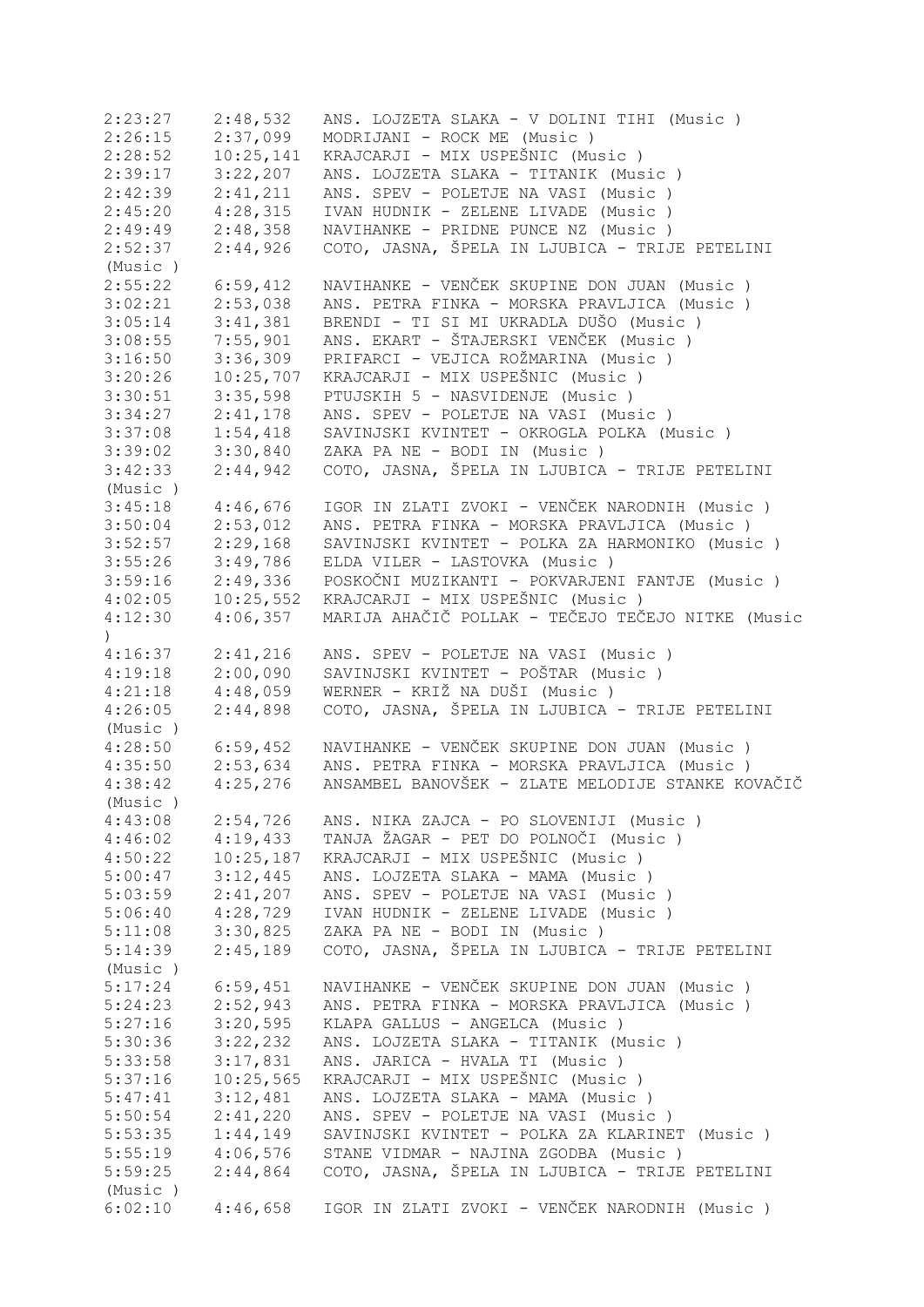6:06:57 2:53,240 ANS. PETRA FINKA - MORSKA PRAVLJICA (Music ) 6:09:49 2:00,181 SAVINJSKI KVINTET - POŠTAR (Music ) 6:11:49 2:48,915 ANS. LOJZETA SLAKA - V DOLINI TIHI (Music ) 6:14:38 4:09,464 VICTORY - ZELENA DEŽELA (Music ) 6:18:46 10:26,079 KRAJCARJI - MIX USPEŠNIC (Music)<br>6:31:27 5:34,673 ANS. BRATOV AVSENIK - PASTIRČEK ( 6:31:27 5:34,673 ANS. BRATOV AVSENIK - PASTIRČEK (Music)<br>6:37:01 2:41,233 ANS. SPEV - POLETJE NA VASI (Music) 6:37:01 2:41,233 ANS. SPEV - POLETJE NA VASI (Music ) 6:39:42 2:29,409 SAVINJSKI KVINTET - POLKA ZA HARMONIKO (Music ) 6:42:11 2:53,314 KATRCA - STARA KATRCA (Music ) 6:45:05 2:45,000 COTO, JASNA, ŠPELA IN LJUBICA - TRIJE PETELINI (Music ) 6:47:49 4:47,326 IGOR IN ZLATI ZVOKI - VENČEK NARODNIH (Music ) 6:56:21 2:53,082 ANS. PETRA FINKA - MORSKA PRAVLJICA (Music ) 6:59:14 4:25,284 ANSAMBEL BANOVŠEK - ZLATE MELODIJE STANKE KOVAČIČ (Music ) 7:08:52 7:55,184 ANS. EKART - ŠTAJERSKI VENČEK (Music ) 7:16:47 3:36,341 PRIFARCI - VEJICA ROŽMARINA (Music ) 7:20:23 10:25,149 KRAJCARJI - MIX USPEŠNIC (Music)<br>7:30:48 4:13,717 MARTA ZORE - NE BOM (Music) 4:13,717 MARTA ZORE - NE BOM (Music ) 7:35:02 2:41,218 ANS. SPEV - POLETJE NA VASI (Music ) 7:37:43 2:52,992 SAVINJSKI KVINTET - ČAKAL SEM DEKLICO OB POTOKU (Music ) 7:40:36 2:59,828 NUŠA ROJS - VZEMI ME (Music ) 7:43:35 2:45,114 COTO, JASNA, ŠPELA IN LJUBICA - TRIJE PETELINI (Music ) 7:46:20 7:00,026 NAVIHANKE - VENČEK SKUPINE DON JUAN (Music ) 7:53:20 2:52,955 ANS. PETRA FINKA - MORSKA PRAVLJICA (Music ) 7:56:12 1:54,477 SAVINJSKI KVINTET - OKROGLA POLKA (Music ) 7:58:07 3:09,520 FANTJE Z VSEH VETROV - TRI LEPE STVARI (Music ) 8:16:29 3:23,778 KVATROPIRCI - DEKLICA (Music)<br>8:19:53 10:25,456 KRAJCARJI - MIX USPEŠNIC (Musi 8:19:53 10:25,456 KRAJCARJI - MIX USPEŠNIC (Music)<br>9:29:23 2:56,784 ANS. NIKA ZAJCA - PO SLOVENIJI (M 9:29:23 2:56,784 ANS. NIKA ZAJCA - PO SLOVENIJI (Music ) 10:35:25 2:41,178 ANS. SPEV - POLETJE NA VASI (Music ) 10:38:06 3:41,451 BRENDI - TI SI MI UKRADLA DUŠO (Music ) 10:41:48 4:48,048 WERNER - KRIŽ NA DUŠI (Music ) 11:31:17 2:44,875 COTO, JASNA, ŠPELA IN LJUBICA - TRIJE PETELINI (Music ) 11:34:02 7:00,018 NAVIHANKE - VENČEK SKUPINE DON JUAN (Music ) 11:41:01 2:52,923 ANS. PETRA FINKA - MORSKA PRAVLJICA (Music ) 11:43:54 2:53,028 SAVINJSKI KVINTET - ČAKAL SEM DEKLICO OB POTOKU (Music ) 11:46:47 3:54,759 HELENA BLAGNE - VRNIVA SE NA NAJINO OBALO (Music ) 11:50:42 9:58,697 ANS. UNIKAT - AKUSTIČNI VENČEK (Music ) 12:49:56 10:25,247 KRAJCARJI - MIX USPEŠNIC (Music)<br>13:00:21 3:35,667 PTUJSKIH 5 - NASVIDENJE (Music) 13:00:21 3:35,667 PTUJSKIH 5 - NASVIDENJE (Music ) 13:03:57 2:41,210 ANS. SPEV - POLETJE NA VASI (Music ) 13:06:38 4:28,694 IVAN HUDNIK - ZELENE LIVADE (Music ) 13:11:06 2:48,345 NAVIHANKE - PRIDNE PUNCE NZ (Music ) 13:13:54 2:44,841 COTO, JASNA, ŠPELA IN LJUBICA - TRIJE PETELINI (Music ) 13:16:39 4:46,663 IGOR IN ZLATI ZVOKI - VENČEK NARODNIH (Music)<br>13:21:25 2:52,954 ANS. PETRA FINKA - MORSKA PRAVLJICA (Music) ANS. PETRA FINKA - MORSKA PRAVLJICA (Music ) 13:24:18 2:29,290 SAVINJSKI KVINTET - POLKA ZA HARMONIKO (Music ) 13:26:47 3:46,139 ANS. AVSENIK - SLOVENIJA OD KOD LEPOTE TVOJE (Music ) 13:45:47 2:15,122 ANS. ROKA ŽLINDRE - MI GA PA ŽLINDRAMO (Music ) 13:48:02 10:25,162 KRAJCARJI - MIX USPEŠNIC (Music ) 13:58:27 3:49,847 ELDA VILER - LASTOVKA (Music ) 14:02:17 2:41,566 ANS. SPEV - POLETJE NA VASI (Music ) 14:04:58 1:54,786 SAVINJSKI KVINTET - OKROGLA POLKA (Music )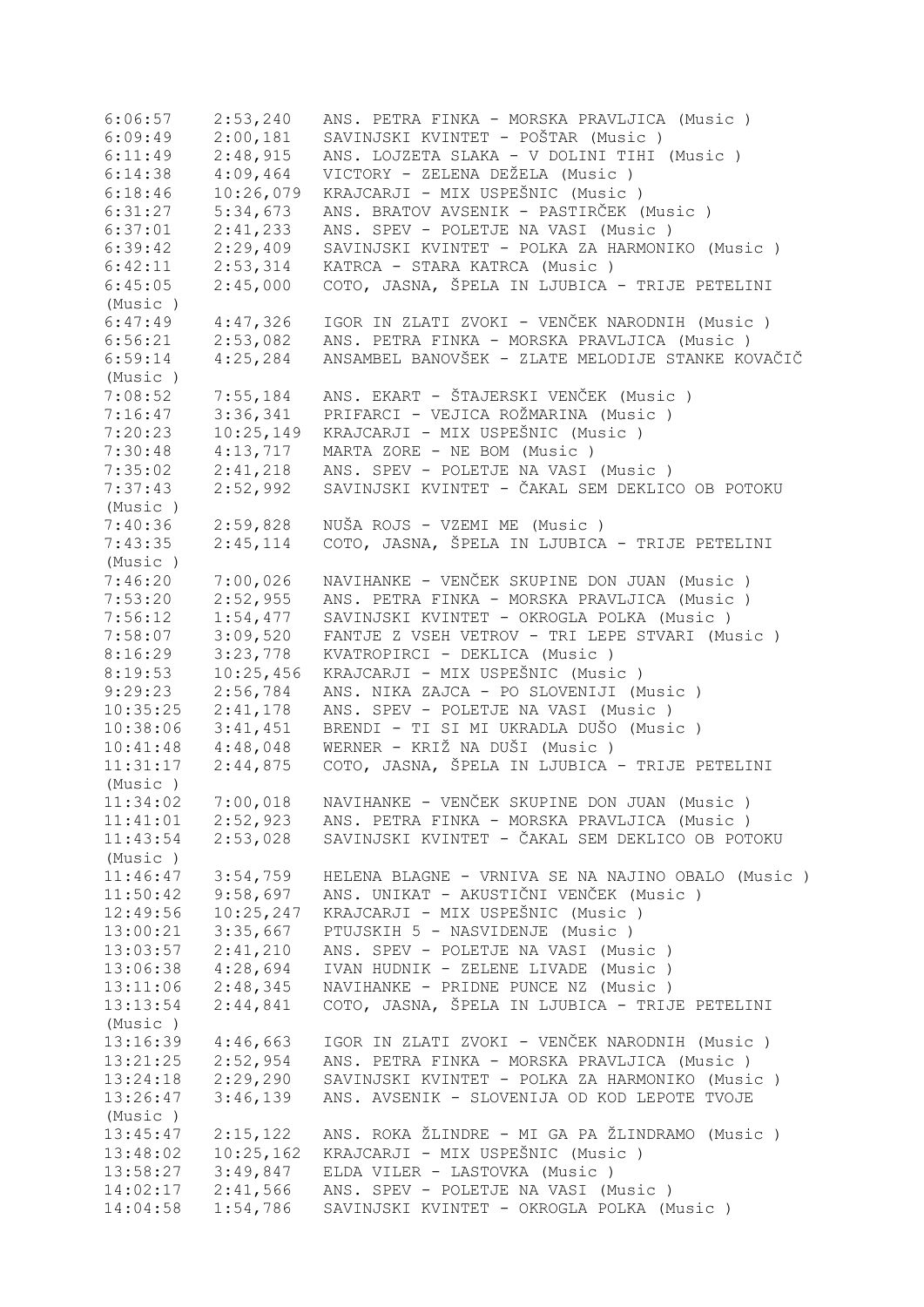14:06:52 2:48,303 NAVIHANKE - PRIDNE PUNCE NZ (Music ) 14:09:40 2:44,854 COTO, JASNA, ŠPELA IN LJUBICA - TRIJE PETELINI (Music ) 14:12:25 6:59,761 NAVIHANKE - VENČEK SKUPINE DON JUAN (Music ) 14:24:37 2:53,046 ANS. PETRA FINKA - MORSKA PRAVLJICA (Music ) 14:27:29 4:25,251 ANSAMBEL BANOVŠEK - ZLATE MELODIJE STANKE KOVAČIČ (Music ) 14:31:55 2:40,696 ALEKSANDER JEŽ - BELE VRTNICE KRADEL SEM ZATE (Music ) 14:34:35 16:37,855 TRIO ŠUBIC - GRAND FINALE (Music ) 16:17:38 10:25,110 KRAJCARJI - MIX USPEŠNIC (Music )<br>16:28:03 2:46,213 SIMONA WEISS - VZELA SEM SI ŠTAJE 16:28:03 2:46,213 SIMONA WEISS - VZELA SEM SI ŠTAJERCA (Music ) 16:30:49 2:41,169 ANS. SPEV - POLETJE NA VASI (Music ) 16:33:30 2:00,062 SAVINJSKI KVINTET - POŠTAR (Music ) 16:35:30 4:48,055 WERNER - KRIŽ NA DUŠI (Music ) 16:40:18 2:44,907 COTO, JASNA, ŠPELA IN LJUBICA - TRIJE PETELINI (Music ) 16:43:02 4:46,668 IGOR IN ZLATI ZVOKI - VENČEK NARODNIH (Music)<br>16:47:49 2:53,042 ANS. PETRA FINKA - MORSKA PRAVLJICA (Music) 16:47:49 2:53,042 ANS. PETRA FINKA - MORSKA PRAVLJICA (Music ) 16:50:42 3:20,544 KLAPA GALLUS - ANGELCA (Music ) 16:54:02 4:06,435 MARIJA AHAČIČ POLLAK - TEČEJO TEČEJO NITKE (Music ) 16:58:09 6:11,981 TURBO, ČUKI, POSKOČNI MUZIKANTI - MIX (Music ) 17:04:21 10:25,157 KRAJCARJI - MIX USPEŠNIC (Music ) 17:14:46 2:59,241 ANS. LOJZETA SLAKA - PADALEC (Music ) 17:17:45 2:41,183 ANS. SPEV - POLETJE NA VASI (Music ) 17:20:26 1:44,290 SAVINJSKI KVINTET - POLKA ZA KLARINET (Music)<br>17:22:10 2:59,841 NUŠA ROJS - VZEMI ME (Music) 17:22:10 2:59,841 NUŠA ROJS - VZEMI ME (Music ) 17:25:10 2:44,913 COTO, JASNA, ŠPELA IN LJUBICA - TRIJE PETELINI (Music ) 17:27:54 6:59,451 NAVIHANKE - VENČEK SKUPINE DON JUAN (Music ) 17:34:54 2:52,951 ANS. PETRA FINKA - MORSKA PRAVLJICA (Music ) 17:37:47 3:41,388 BRENDI - TI SI MI UKRADLA DUŠO (Music ) 17:41:28 3:48,230 SIMONA WEISS - MATI (Music ) 17:45:15 4:25,486 MARJAN ZGONC - MANDOLINA DALMATINA (Music ) 17:49:41 10:25,560 KRAJCARJI - MIX USPEŠNIC (Music ) 18:00:06 2:46,186 SIMONA WEISS - VZELA SEM SI ŠTAJERCA (Music ) 18:02:52 2:41,175 ANS. SPEV - POLETJE NA VASI (Music ) 18:05:33 2:29,187 SAVINJSKI KVINTET - POLKA ZA HARMONIKO (Music ) 18:08:02 3:30,760 ZAKA PA NE - BODI IN (Music ) 18:11:33 2:44,905 COTO, JASNA, ŠPELA IN LJUBICA - TRIJE PETELINI (Music ) 18:14:17 4:46,664 IGOR IN ZLATI ZVOKI - VENČEK NARODNIH (Music ) 18:19:04 2:53,063 ANS. PETRA FINKA - MORSKA PRAVLJICA (Music ) 18:21:57 1:59,950 SAVINJSKI KVINTET - POŠTAR (Music ) 18:23:57 3:47,601 SIMONA WEISS - MATI (Music ) 18:27:44 2:47,856 VRAŽJI MUZIKANTI - NE ZANIKAJ (Music ) 18:30:32 10:25,249 KRAJCARJI - MIX USPEŠNIC (Music ) 18:40:57 3:12,362 ANS. LOJZETA SLAKA - MAMA (Music ) 18:44:09 2:41,216 ANS. SPEV - POLETJE NA VASI (Music ) 18:46:51 4:28,331 IVAN HUDNIK - ZELENE LIVADE (Music ) 18:51:19 4:06,525 STANE VIDMAR - NAJINA ZGODBA (Music ) 18:55:25 2:44,905 COTO, JASNA, ŠPELA IN LJUBICA - TRIJE PETELINI (Music ) 18:58:10 4:46,728 IGOR IN ZLATI ZVOKI - VENČEK NARODNIH (Music ) 19:02:56 2:53,245 ANS. PETRA FINKA - MORSKA PRAVLJICA (Music ) 19:05:49 4:25,359 ANSAMBEL BANOVŠEK - ZLATE MELODIJE STANKE KOVAČIČ (Music ) 19:10:14 3:09,586 FANTJE Z VSEH VETROV - TRI LEPE STVARI (Music ) 19:13:24 2:59,207 ANSAMBEL PETOVIO - NE ZALJUBI SE V OBRAZ (Music )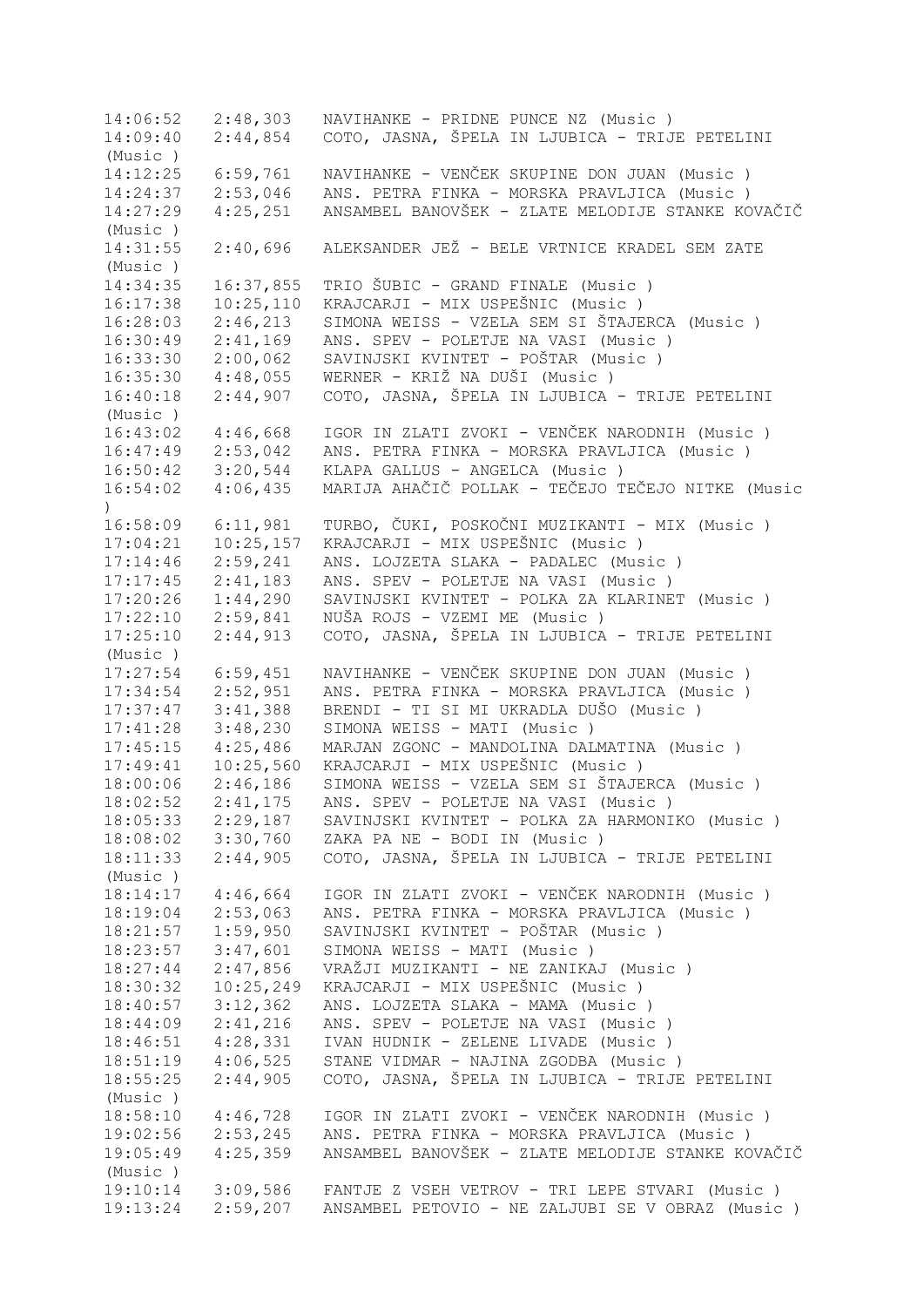| 10:26,733 | KRAJCARJI - MIX USPEŠNIC (Music)                  |
|-----------|---------------------------------------------------|
| 2:59,222  | ANS. LOJZETA SLAKA - PADALEC (Music)              |
| 2:41,200  | ANS. SPEV - POLETJE NA VASI (Music)               |
| 2:52,951  | SAVINJSKI KVINTET - ČAKAL SEM DEKLICO OB POTOKU   |
|           |                                                   |
| 2:53,300  | KATRCA - STARA KATRCA (Music)                     |
| 2:44,902  | COTO, JASNA, ŠPELA IN LJUBICA - TRIJE PETELINI    |
|           |                                                   |
| 6:59,491  | NAVIHANKE - VENČEK SKUPINE DON JUAN (Music)       |
| 2:52,931  | ANS. PETRA FINKA - MORSKA PRAVLJICA (Music)       |
| 1:54,542  | SAVINJSKI KVINTET - OKROGLA POLKA (Music )        |
| 5:34,954  | ANS. BRATOV AVSENIK - PASTIRČEK (Music )          |
| 4:15,196  | EDVIN FLISER - ANGELI ŽIVIJO (Music )             |
| 10:25,721 | KRAJCARJI - MIX USPEŠNIC (Music)                  |
| 3:22,210  | ANS. LOJZETA SLAKA - TITANIK (Music )             |
| 2:41,170  | ANS. SPEV - POLETJE NA VASI (Music)               |
| 3:20,618  | KLAPA GALLUS - ANGELCA (Music)                    |
| 2:53,333  | KATRCA - STARA KATRCA (Music)                     |
| 2:44,908  | COTO, JASNA, ŠPELA IN LJUBICA - TRIJE PETELINI    |
|           |                                                   |
| 6:59,451  | NAVIHANKE - VENČEK SKUPINE DON JUAN (Music)       |
| 2:53,016  | ANS. PETRA FINKA - MORSKA PRAVLJICA (Music)       |
| 3:41,406  | BRENDI - TI SI MI UKRADLA DUŠO (Music )           |
| 2:48,942  | ANS. LOJZETA SLAKA - V DOLINI TIHI (Music)        |
| 10:48,634 | ČUDEŽNI DEČKI - CRO MIX (Music )                  |
| 10:25,440 | KRAJCARJI - MIX USPEŠNIC (Music)                  |
| 4:06,381  | MARIJA AHAČIČ POLLAK - TEČEJO TEČEJO NITKE (Music |
|           |                                                   |
| 2:41,176  | ANS. SPEV - POLETJE NA VASI (Music)               |
|           | SAVINJSKI KVINTET - POLKA ZA KLARINET (Music )    |
| 4:06,931  | STANE VIDMAR - NAJINA ZGODBA (Music)              |
| 2:45,918  | COTO, JASNA, ŠPELA IN LJUBICA - TRIJE PETELINI    |
|           |                                                   |
| 4:46,695  | IGOR IN ZLATI ZVOKI - VENČEK NARODNIH (Music )    |
| 2:52,996  | ANS. PETRA FINKA - MORSKA PRAVLJICA (Music )      |
|           | 1:44,322                                          |

| 0:01:52              |           | 4:25,355 ANSAMBEL BANOVŠEK - ZLATE MELODIJE STANKE KOVAČIČ       |
|----------------------|-----------|------------------------------------------------------------------|
| (Music)              |           |                                                                  |
|                      |           | 0:06:17  2:40,712  ALEKSANDER JEŽ - BELE VRTNICE KRADEL SEM ZATE |
| (Music)              |           |                                                                  |
| 0:08:58              | 3:18,493  | ANS. ŠANTEJ - TA LJUBEZEN MUHASTA (Music)                        |
| 0:12:16              | 10:25,445 | KRAJCARJI - MIX USPEŠNIC (Music)                                 |
| 0:25:43              | 2:54,680  | ANS. NIKA ZAJCA - PO SLOVENIJI (Music)                           |
| $0:28:37$ $2:41,221$ |           | ANS. SPEV - POLETJE NA VASI (Music)                              |
| 0:31:19              | 1:44,173  | SAVINJSKI KVINTET - POLKA ZA KLARINET (Music )                   |
| 0:33:03              | 4:48,033  | WERNER - KRIŽ NA DUŠI (Music)                                    |
| 0:37:51              | 2:45,377  | COTO, JASNA, ŠPELA IN LJUBICA - TRIJE PETELINI                   |
| (Music)              |           |                                                                  |
| 0:40:35              | 4:46,667  | IGOR IN ZLATI ZVOKI - VENČEK NARODNIH (Music )                   |
| 0:45:22              | 2:53,000  | ANS. PETRA FINKA - MORSKA PRAVLJICA (Music)                      |
| 0:48:15              | 2:52,910  | SAVINJSKI KVINTET - ČAKAL SEM DEKLICO OB POTOKU                  |
| (Music)              |           |                                                                  |
| 0:51:08              | 3:54,780  | HELENA BLAGNE - VRNIVA SE NA NAJINO OBALO (Music)                |
| 0:55:02              | 6:24,177  | ANS. LOJZETA OGOREVCA - ZAGORSKI MIX (Music)                     |
| 1:01:26              | 10:25,563 | KRAJCARJI - MIX USPEŠNIC (Music)                                 |
| 1:11:51              | 3:35,569  | PTUJSKIH 5 - NASVIDENJE (Music )                                 |
| 1:15:27              | 2:41,177  | ANS. SPEV - POLETJE NA VASI (Music)                              |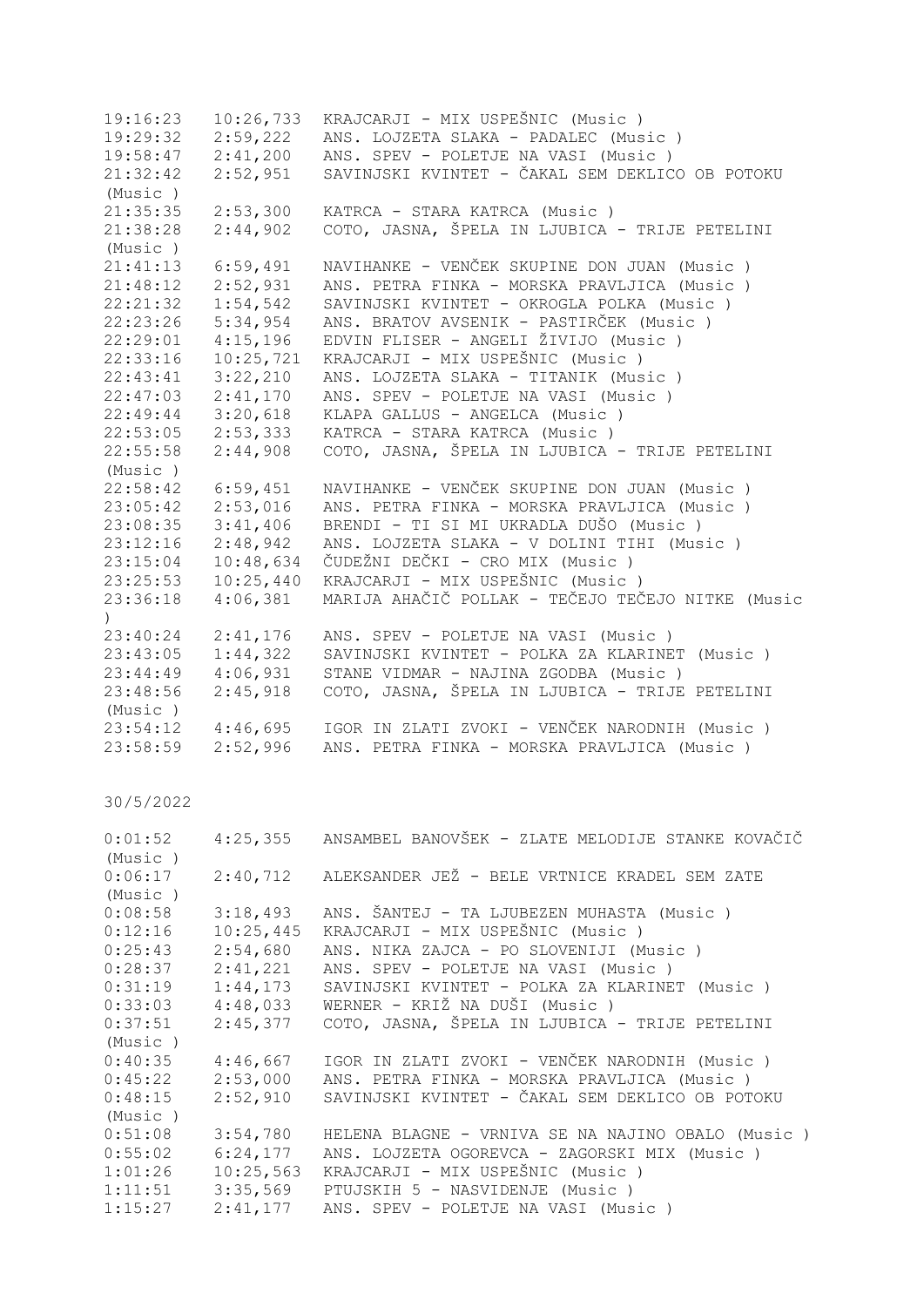1:18:08 2:29,255 SAVINJSKI KVINTET - POLKA ZA HARMONIKO (Music ) 1:20:37 2:59,840 NUŠA ROJS - VZEMI ME (Music )<br>1:23:37 2:44,880 COTO, JASNA, ŠPELA IN LJUBICA 1:23:37 2:44,880 COTO, JASNA, ŠPELA IN LJUBICA - TRIJE PETELINI (Music ) 1:26:22 6:59,459 NAVIHANKE - VENČEK SKUPINE DON JUAN (Music ) 1:33:21 2:53,022 ANS. PETRA FINKA - MORSKA PRAVLJICA (Music ) 1:36:14 4:28,201 IVAN HUDNIK - ZELENE LIVADE (Music ) 1:40:42 7:55,312 ANS. EKART - ŠTAJERSKI VENČEK (Music ) 1:48:37 3:14,903 ANS. FRANCA ZEMETA - SINKO MOJ (Music ) 1:51:52 10:25,142 KRAJCARJI - MIX USPEŠNIC (Music ) 2:02:17 3:46,137 ANS. AVSENIK - SLOVENIJA OD KOD LEPOTE TVOJE (Music ) 2:06:03 2:41,210 ANS. SPEV - POLETJE NA VASI (Music ) 2:08:44 2:00,027 SAVINJSKI KVINTET - POŠTAR (Music)<br>2:10:44 3:30,754 ZAKA PA NE - BODI IN (Music) 2:10:44 3:30,754 ZAKA PA NE - BODI IN (Music ) 2:14:15 2:45,348 COTO, JASNA, ŠPELA IN LJUBICA - TRIJE PETELINI (Music ) 2:16:59 6:59,452 NAVIHANKE - VENČEK SKUPINE DON JUAN (Music)<br>2:23:59 2:53,077 ANS. PETRA FINKA - MORSKA PRAVLJICA (Music) 2:23:59 2:53,077 ANS. PETRA FINKA - MORSKA PRAVLJICA (Music ) 2:26:52 3:20,611 KLAPA GALLUS - ANGELCA (Music)<br>2:30:12 3:49,860 ELDA VILER - LASTOVKA (Music) 2:30:12 3:49,860 ELDA VILER - LASTOVKA (Music ) 2:34:02 2:22,984 ANS. TONETA KMETCA - LJUBICA LAHKO NOČ (Music)<br>2:36:25 10:25,185 KRAJCARJI - MIX USPEŠNIC (Music) 2:36:25 10:25,185 KRAJCARJI - MIX USPEŠNIC (Music ) 2:46:50 4:13,801 MARTA ZORE - NE BOM (Music ) 2:51:03 2:41,253 ANS. SPEV - POLETJE NA VASI (Music ) 2:53:45 3:42,042 BRENDI - TI SI MI UKRADLA DUŠO (Music ) 2:57:26 2:48,365 NAVIHANKE - PRIDNE PUNCE NZ (Music ) 3:00:14 2:44,875 COTO, JASNA, ŠPELA IN LJUBICA - TRIJE PETELINI (Music ) 3:02:59 4:46,670 IGOR IN ZLATI ZVOKI - VENČEK NARODNIH (Music ) 3:07:45 2:53,015 ANS. PETRA FINKA - MORSKA PRAVLJICA (Music ) 3:10:38 1:54,359 SAVINJSKI KVINTET - OKROGLA POLKA (Music ) 3:12:33 3:22,157 ANS. LOJZETA SLAKA - TITANIK (Music ) 3:15:55 6:03,022 FOXY TEENS - MIX LIVE (Music ) 3:21:57 10:25,152 KRAJCARJI - MIX USPEŠNIC (Music)<br>3:32:22 3:47,483 SIMONA WEISS - MATI (Music) 3:32:22 3:47,483 SIMONA WEISS - MATI (Music ) 3:36:10 2:41,169 ANS. SPEV - POLETJE NA VASI (Music ) 3:38:51 1:54,388 SAVINJSKI KVINTET - OKROGLA POLKA (Music ) 3:40:45 2:48,287 NAVIHANKE - PRIDNE PUNCE NZ (Music ) 3:43:33 2:45,007 COTO, JASNA, ŠPELA IN LJUBICA - TRIJE PETELINI (Music ) 3:46:18 4:46,662 IGOR IN ZLATI ZVOKI - VENČEK NARODNIH (Music ) 3:51:05 2:53,002 ANS. PETRA FINKA - MORSKA PRAVLJICA (Music ) 3:53:58 3:20,515 KLAPA GALLUS - ANGELCA (Music)<br>3:57:18 3:49.850 ELDA VILER - LASTOVEA (Music) 3:57:18 3:49,850 ELDA VILER - LASTOVKA (Music ) 4:01:08 2:37,112 MODRIJANI - ROCK ME (Music ) 4:03:45 10:25,558 KRAJCARJI - MIX USPEŠNIC (Music)<br>4:14:10 2:59,226 ANS. LOJZETA SLAKA - PADALEC (Mus 4:14:10 2:59,226 ANS. LOJZETA SLAKA - PADALEC (Music ) 4:17:09 2:41,217 ANS. SPEV - POLETJE NA VASI (Music ) 4:19:50 2:29,185 SAVINJSKI KVINTET - POLKA ZA HARMONIKO (Music ) 4:22:19 2:53,279 KATRCA - STARA KATRCA (Music ) 4:25:12 2:44,908 COTO, JASNA, ŠPELA IN LJUBICA - TRIJE PETELINI (Music ) 4:27:57 6:59,469 NAVIHANKE - VENČEK SKUPINE DON JUAN (Music ) 4:34:56 2:53,041 ANS. PETRA FINKA - MORSKA PRAVLJICA (Music ) 4:37:49 2:52,914 SAVINJSKI KVINTET - ČAKAL SEM DEKLICO OB POTOKU (Music ) 4:40:42 2:48,542 ANS. LOJZETA SLAKA - V DOLINI TIHI (Music ) 4:43:30 3:36,276 TANJA ŽAGAR - TIHO TIHO ČAS BEŽI (Music ) 4:47:06 10:25,172 KRAJCARJI - MIX USPEŠNIC (Music )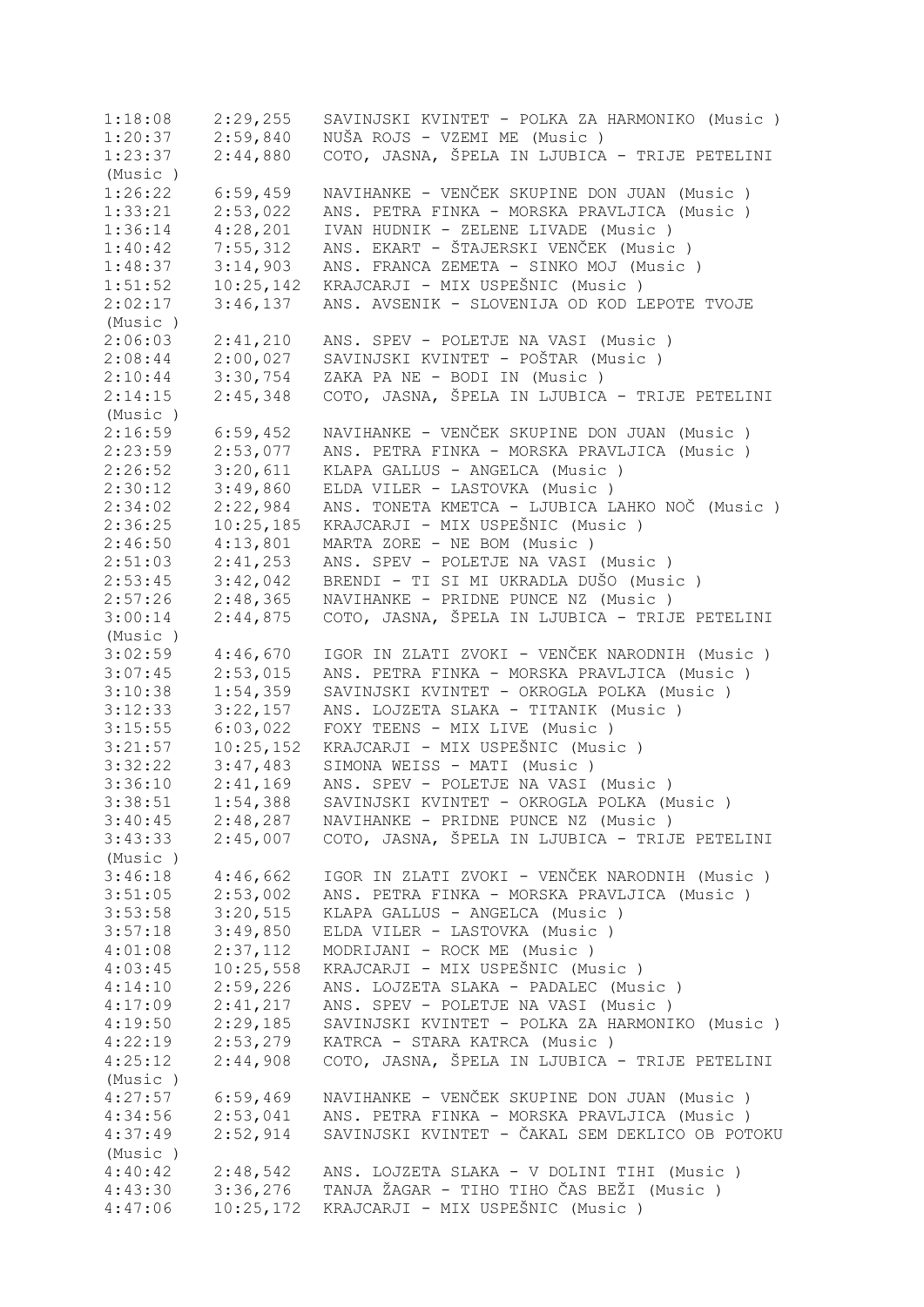4:57:31 3:12,493 ANS. LOJZETA SLAKA - MAMA (Music ) 5:00:44 2:41,244 ANS. SPEV - POLETJE NA VASI (Music ) 5:03:25 4:28,340 IVAN HUDNIK - ZELENE LIVADE (Music ) 5:07:53 4:48,288 WERNER - KRIŽ NA DUŠI (Music ) 5:12:41 2:44,907 COTO, JASNA, ŠPELA IN LJUBICA - TRIJE PETELINI (Music ) 5:15:26 4:46,667 IGOR IN ZLATI ZVOKI - VENČEK NARODNIH (Music )<br>5:20:12 2:53,035 ANS. PETRA FINKA - MORSKA PRAVLJICA (Music ) 5:20:12 2:53,035 ANS. PETRA FINKA - MORSKA PRAVLJICA (Music ) 5:23:05 3:41,387 BRENDI - TI SI MI UKRADLA DUŠO (Music )<br>5:26:47 2:41,299 ALEKSANDER JEŽ - BELE VRTNICE KRADEL SE 5:26:47 2:41,299 ALEKSANDER JEŽ - BELE VRTNICE KRADEL SEM ZATE (Music ) 5:29:27 5:41,709 POSKOČNI MUZIKANTI - NAŠA ŠTAJERSKA (Music ) 5:35:09 10:25,556 KRAJCARJI - MIX USPEŠNIC (Music ) 5:45:34 3:35,628 PTUJSKIH 5 - NASVIDENJE (Music ) 5:49:09 2:41,163 ANS. SPEV - POLETJE NA VASI (Music ) 5:51:50 2:00,117 SAVINJSKI KVINTET - POŠTAR (Music ) 5:53:50 4:06,590 STANE VIDMAR - NAJINA ZGODBA (Music ) 5:57:57 2:45,161 COTO, JASNA, ŠPELA IN LJUBICA - TRIJE PETELINI (Music ) 6:00:42 6:59,681 NAVIHANKE - VENČEK SKUPINE DON JUAN (Music ) 6:07:41 2:53,348 ANS. PETRA FINKA - MORSKA PRAVLJICA (Music ) 6:10:34 4:25,984 ANSAMBEL BANOVŠEK - ZLATE MELODIJE STANKE KOVAČIČ (Music ) 6:14:59 5:35,145 ANS. BRATOV AVSENIK - PASTIRČEK (Music ) 6:22:49 2:49,245 POSKOČNI MUZIKANTI - POKVARJENI FANTJE (Music ) 6:25:38 10:25,144 KRAJCARJI - MIX USPEŠNIC (Music ) 6:36:03 7:55,873 ANS. EKART - ŠTAJERSKI VENČEK (Music ) 6:43:58 2:41,140 ANS. SPEV - POLETJE NA VASI (Music ) 6:46:39 1:44,354 SAVINJSKI KVINTET - POLKA ZA KLARINET (Music ) 6:48:23 3:31,168 ZAKA PA NE - BODI IN (Music ) 6:54:38 2:44,789 COTO, JASNA, ŠPELA IN LJUBICA - TRIJE PETELINI (Music ) 6:57:23 4:46,754 IGOR IN ZLATI ZVOKI - VENČEK NARODNIH (Music ) 2:53,261 ANS. PETRA FINKA - MORSKA PRAVLJICA (Music ) 7:10:19 2:00,395 SAVINJSKI KVINTET - POŠTAR (Music ) 7:12:19 3:46,103 ANS. AVSENIK - SLOVENIJA OD KOD LEPOTE TVOJE (Music ) 7:16:05 4:08,853 ŽIGA DERŠEK - SVOJE BARKE KRMAR (Music ) 7:20:13 10:25,140 KRAJCARJI - MIX USPEŠNIC (Music ) 8:59:41 4:13,630 MARTA ZORE - NE BOM (Music ) 9:03:54 2:41,390 ANS. SPEV - POLETJE NA VASI (Music ) 9:21:49 1:44,651 SAVINJSKI KVINTET - POLKA ZA KLARINET (Music ) 9:23:33 2:59,727 NUŠA ROJS - VZEMI ME (Music ) 9:26:33 2:44,891 COTO, JASNA, ŠPELA IN LJUBICA - TRIJE PETELINI (Music ) 9:29:17 6:59,957 NAVIHANKE - VENČEK SKUPINE DON JUAN (Music ) 10:36:48 2:52,882 ANS. PETRA FINKA - MORSKA PRAVLJICA (Music ) 10:39:41 1:54,601 SAVINJSKI KVINTET - OKROGLA POLKA (Music ) 10:41:35 4:06,360 MARIJA AHAČIČ POLLAK - TEČEJO TEČEJO NITKE (Music ) 11:17:23 3:48,000 SIMONA WEISS - TISOČ ŽELJA (Music ) 11:21:11 10:25,103 KRAJCARJI - MIX USPEŠNIC (Music)<br>11:56:49 3:09,409 FANTJE Z VSEH VETROV - TRI LEPE S 11:56:49 3:09,409 FANTJE Z VSEH VETROV - TRI LEPE STVARI (Music ) 11:59:59 2:41,254 ANS. SPEV - POLETJE NA VASI (Music ) 12:06:14 2:43,577 CHICAS - NOCOJ S TEBOJ (Music ) 12:09:15 4:28,205 IVAN HUDNIK - ZELENE LIVADE (Music ) 12:17:59 3:28,079 ADI SMOLAR - JE TREBA DELAT (Music ) 12:21:45 4:06,571 STANE VIDMAR - NAJINA ZGODBA (Music ) 12:25:51 2:44,913 COTO, JASNA, ŠPELA IN LJUBICA - TRIJE PETELINI (Music )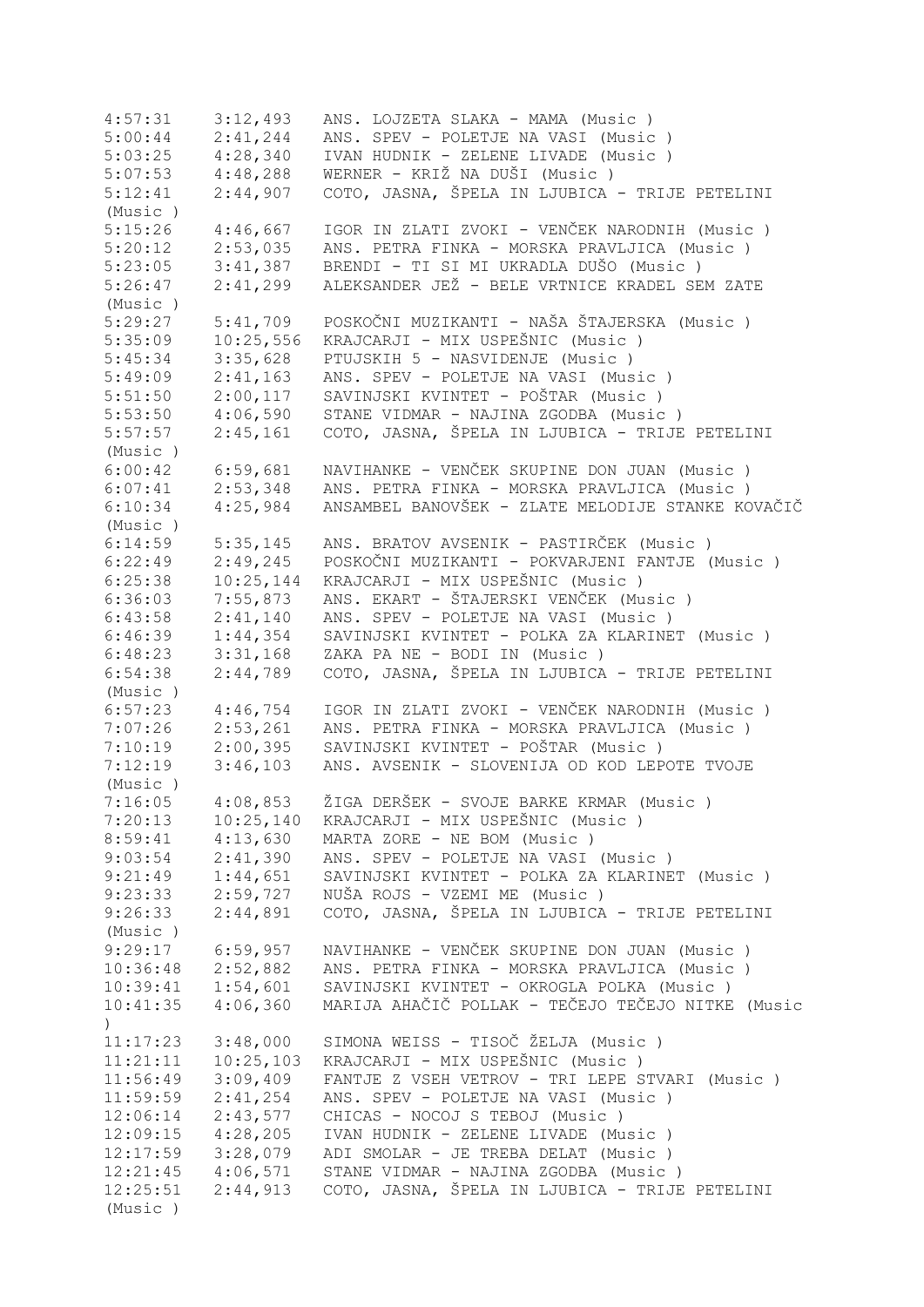12:28:36 6:59,457 NAVIHANKE - VENČEK SKUPINE DON JUAN (Music ) 12:49:55 2:52,950 ANS. PETRA FINKA - MORSKA PRAVLJICA (Music ) 12:52:48 2:52,928 SAVINJSKI KVINTET - ČAKAL SEM DEKLICO OB POTOKU (Music ) 12:55:41 2:46,170 SIMONA WEISS - VZELA SEM SI ŠTAJERCA (Music ) 12:58:27 8:05,231 TRIO ŠUBIC - VENČEK POLJANŠKOVIH (Music ) 13:21:46 10:25,176 KRAJCARJI - MIX USPEŠNIC (Music ) 13:32:28 3:55,416 HELENA BLAGNE - VRNIVA SE NA NAJINO OBALO (Music ) 13:36:23 2:41,181 ANS. SPEV - POLETJE NA VASI (Music ) 13:39:04 2:29,244 SAVINJSKI KVINTET - POLKA ZA HARMONIKO (Music ) 13:41:33 4:48,107 WERNER - KRIŽ NA DUŠI (Music ) 13:46:21 2:44,938 COTO, JASNA, ŠPELA IN LJUBICA - TRIJE PETELINI (Music ) 13:49:06 4:46,680 IGOR IN ZLATI ZVOKI - VENČEK NARODNIH (Music ) 13:53:52 2:52,952 ANS. PETRA FINKA - MORSKA PRAVLJICA (Music ) 13:56:45 3:20,800 KLAPA GALLUS - ANGELCA (Music ) 14:00:16 2:54,763 ANS. NIKA ZAJCA - PO SLOVENIJI (Music ) 14:03:10 3:30,158 ANS. POSLUH - KER TE LJUBIM (Music ) 14:06:40 10:25,178 KRAJCARJI - MIX USPEŠNIC (Music ) 14:17:05 3:12,468 ANS. LOJZETA SLAKA - MAMA (Music ) 14:20:18 2:41,215 ANS. SPEV - POLETJE NA VASI (Music ) 14:22:59 4:25,356 ANSAMBEL BANOVŠEK - ZLATE MELODIJE STANKE KOVAČIČ (Music ) 14:27:24 2:53,449 KATRCA - STARA KATRCA (Music ) 14:30:17 2:44,926 COTO, JASNA, ŠPELA IN LJUBICA - TRIJE PETELINI (Music ) 14:33:02 6:59,456 NAVIHANKE - VENČEK SKUPINE DON JUAN (Music ) 14:40:01 2:53,063 ANS. PETRA FINKA - MORSKA PRAVLJICA (Music ) 14:42:54 3:41,394 BRENDI - TI SI MI UKRADLA DUŠO (Music ) 14:46:35 3:22,252 ANS. LOJZETA SLAKA - TITANIK (Music ) 14:49:57 3:20,577 IL DIVJI - IMEL SEM TE RAD (Music ) 14:53:18 10:25,204 KRAJCARJI - MIX USPEŠNIC (Music ) 15:03:43 3:09,448 FANTJE Z VSEH VETROV - TRI LEPE STVARI (Music ) 15:06:53 2:41,213 ANS. SPEV - POLETJE NA VASI (Music ) 15:09:34 1:59,990 SAVINJSKI KVINTET - POŠTAR (Music ) 15:11:34 3:31,133 ZAKA PA NE - BODI IN (Music ) 15:15:04 2:44,956 COTO, JASNA, ŠPELA IN LJUBICA - TRIJE PETELINI (Music ) 15:17:49 4:46,676 IGOR IN ZLATI ZVOKI - VENČEK NARODNIH (Music ) 15:22:36 2:53,031 ANS. PETRA FINKA - MORSKA PRAVLJICA (Music ) 15:25:29 4:25,650 ANSAMBEL BANOVŠEK - ZLATE MELODIJE STANKE KOVAČIČ (Music ) 15:45:07 4:14,125 MARTA ZORE - NE BOM (Music ) 15:49:21 4:28,754 WERNER - VENČEK USPEŠNIC (Music ) 15:56:25 10:25,180 KRAJCARJI - MIX USPEŠNIC (Music ) 16:06:50 3:49,754 ELDA VILER - LASTOVKA (Music ) 16:10:40 2:41,172 ANS. SPEV - POLETJE NA VASI (Music ) 16:13:21 3:20,960 KLAPA GALLUS - ANGELCA (Music ) 16:16:42 2:48,479 NAVIHANKE - PRIDNE PUNCE NZ (Music ) 16:19:30 2:45,852 COTO, JASNA, ŠPELA IN LJUBICA - TRIJE PETELINI (Music ) 16:25:15 4:46,677 IGOR IN ZLATI ZVOKI - VENČEK NARODNIH (Music)<br>16:30:02 2:52,916 ANS. PETRA FINKA - MORSKA PRAVLJICA (Music) ANS. PETRA FINKA - MORSKA PRAVLJICA (Music ) 16:32:55 3:41,419 BRENDI - TI SI MI UKRADLA DUŠO (Music ) 16:36:36 3:46,130 ANS. AVSENIK - SLOVENIJA OD KOD LEPOTE TVOJE (Music ) 16:40:22 3:14,249 JAN PLESTENJAK - KOK' NAM JE LUŠTN' (Music ) 16:43:36 10:26,039 KRAJCARJI - MIX USPEŠNIC (Music ) 16:56:45 4:06,389 MARIJA AHAČIČ POLLAK - TEČEJO TEČEJO NITKE (Music )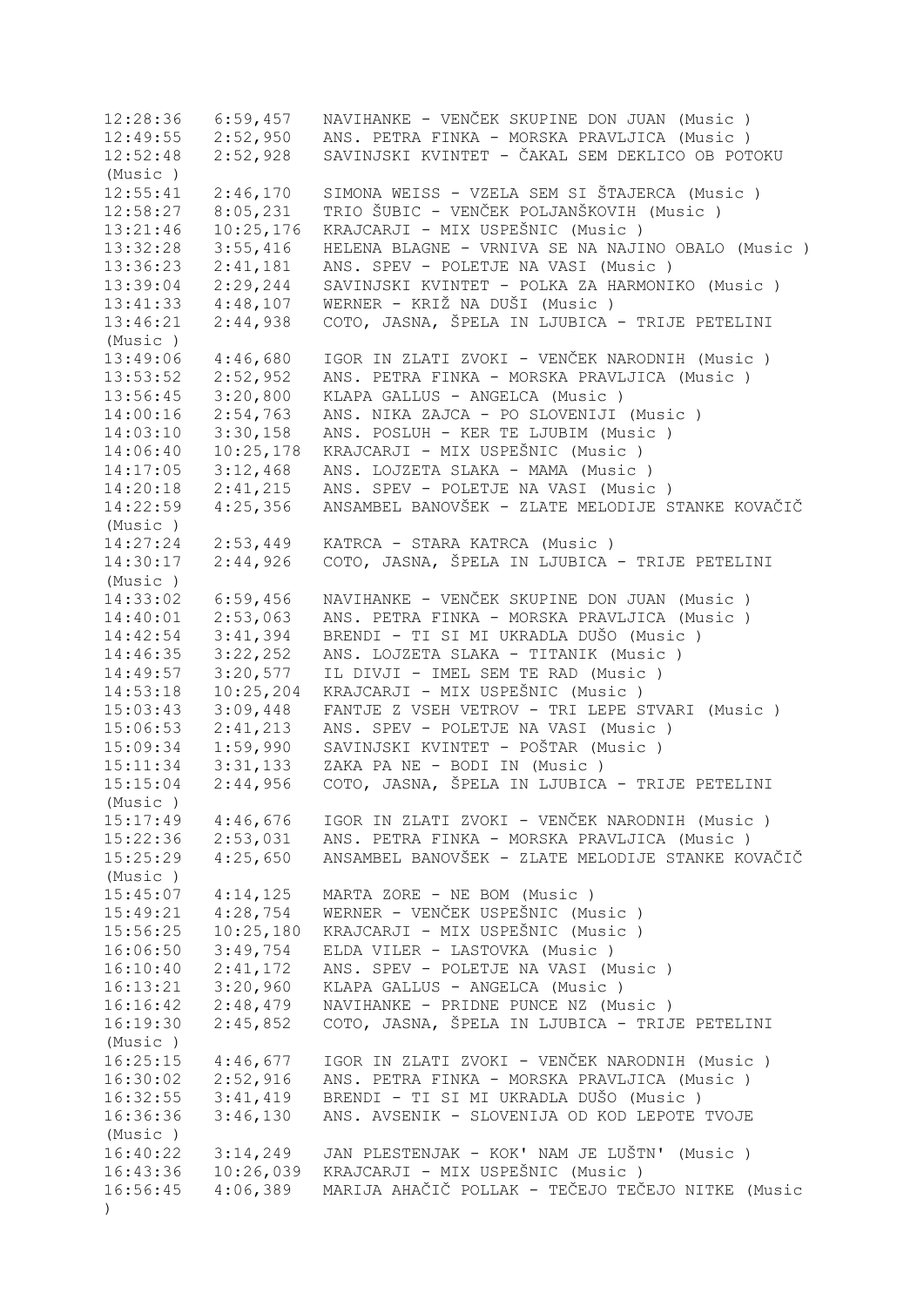17:00:51 2:41,171 ANS. SPEV - POLETJE NA VASI (Music ) 17:03:32 2:53,478 SAVINJSKI KVINTET - ČAKAL SEM DEKLICO OB POTOKU (Music ) 17:06:25 2:59,711 NUŠA ROJS - VZEMI ME (Music ) 17:09:25 2:44,825 COTO, JASNA, ŠPELA IN LJUBICA - TRIJE PETELINI (Music ) 17:12:10 6:59,514 NAVIHANKE - VENČEK SKUPINE DON JUAN (Music ) 18:52:58 2:53,036 ANS. PETRA FINKA - MORSKA PRAVLJICA (Music ) 18:55:51 2:29,105 SAVINJSKI KVINTET - POLKA ZA HARMONIKO (Music ) 18:58:20 2:54,689 ANS. NIKA ZAJCA - PO SLOVENIJI (Music ) 19:01:14 3:23,052 LOJZE SLAK - POPOTNIK (Music ) 19:04:37 10:25,540 KRAJCARJI - MIX USPEŠNIC (Music ) 19:15:02 2:48,458 ANS. LOJZETA SLAKA - V DOLINI TIHI (Music ) 19:17:51 2:43,007 ANS. SPEV - POLETJE NA VASI (Music ) 19:24:17 4:28,292 IVAN HUDNIK - ZELENE LIVADE (Music ) 19:28:45 3:30,758 ZAKA PA NE - BODI IN (Music ) 19:47:29 2:44,905 COTO, JASNA, ŠPELA IN LJUBICA - TRIJE PETELINI (Music ) 19:50:14 6:59,474 NAVIHANKE - VENČEK SKUPINE DON JUAN (Music)<br>19:57:13 2:53,056 ANS. PETRA FINKA - MORSKA PRAVLJICA (Music) 2:53,056 ANS. PETRA FINKA - MORSKA PRAVLJICA (Music ) 20:00:06 1:54,384 SAVINJSKI KVINTET - OKROGLA POLKA (Music ) 20:02:01 2:59,229 ANS. LOJZETA SLAKA - PADALEC (Music ) 20:05:00 2:35,926 ANS. ŠEPET - SEDEM PETKOV (Music ) 20:07:35 10:25,157 KRAJCARJI - MIX USPEŠNIC (Music ) 20:18:01 7:55,253 ANS. EKART - ŠTAJERSKI VENČEK (Music ) 20:25:56 2:41,210 ANS. SPEV - POLETJE NA VASI (Music ) 20:28:37 1:44,231 SAVINJSKI KVINTET - POLKA ZA KLARINET (Music ) 2:48,514 NAVIHANKE - PRIDNE PUNCE NZ (Music ) 20:33:09 2:44,947 COTO, JASNA, ŠPELA IN LJUBICA - TRIJE PETELINI (Music ) 20:35:54 4:46,671 IGOR IN ZLATI ZVOKI - VENČEK NARODNIH (Music ) 20:40:41 2:53,869 ANS. PETRA FINKA - MORSKA PRAVLJICA (Music ) 20:43:33 4:25,266 ANSAMBEL BANOVŠEK - ZLATE MELODIJE STANKE KOVAČIČ (Music ) 20:47:59 3:48,052 SIMONA WEISS - MATI (Music ) 20:51:46 3:17,831 ANS. JARICA - HVALA TI (Music ) 20:55:04 10:25,555 KRAJCARJI - MIX USPEŠNIC (Music ) 21:05:29 5:34,640 ANS. BRATOV AVSENIK - PASTIRČEK (Music ) 21:11:03 2:41,221 ANS. SPEV - POLETJE NA VASI (Music ) 21:13:44 2:29,195 SAVINJSKI KVINTET - POLKA ZA HARMONIKO (Music ) 21:16:14 2:53,516 KATRCA - STARA KATRCA (Music ) 21:19:07 2:44,965 COTO, JASNA, ŠPELA IN LJUBICA - TRIJE PETELINI (Music ) 21:21:51 6:59,455 NAVIHANKE - VENČEK SKUPINE DON JUAN (Music ) 21:28:51 2:53,054 ANS. PETRA FINKA - MORSKA PRAVLJICA (Music ) 21:31:44 3:20,519 KLAPA GALLUS - ANGELCA (Music ) 21:35:04 2:40,738 ALEKSANDER JEŽ - BELE VRTNICE KRADEL SEM ZATE (Music ) 21:37:45 3:14,936 ANS. FRANCA ZEMETA - SINKO MOJ (Music ) 21:40:59 10:25,577 KRAJCARJI - MIX USPEŠNIC (Music ) 21:51:24 3:35,592 PTUJSKIH 5 - NASVIDENJE (Music ) 21:55:00 2:41,207 ANS. SPEV - POLETJE NA VASI (Music ) 21:57:41 1:59,963 SAVINJSKI KVINTET - POŠTAR (Music ) 21:59:41 4:48,074 WERNER - KRIŽ NA DUŠI (Music ) 22:04:29 2:44,913 COTO, JASNA, ŠPELA IN LJUBICA - TRIJE PETELINI (Music ) 22:07:14 4:46,715 IGOR IN ZLATI ZVOKI - VENČEK NARODNIH (Music ) 22:12:00 2:53,063 ANS. PETRA FINKA - MORSKA PRAVLJICA (Music ) 22:14:53 1:44,157 SAVINJSKI KVINTET - POLKA ZA KLARINET (Music ) 22:16:37 2:46,261 SIMONA WEISS - VZELA SEM SI ŠTAJERCA (Music )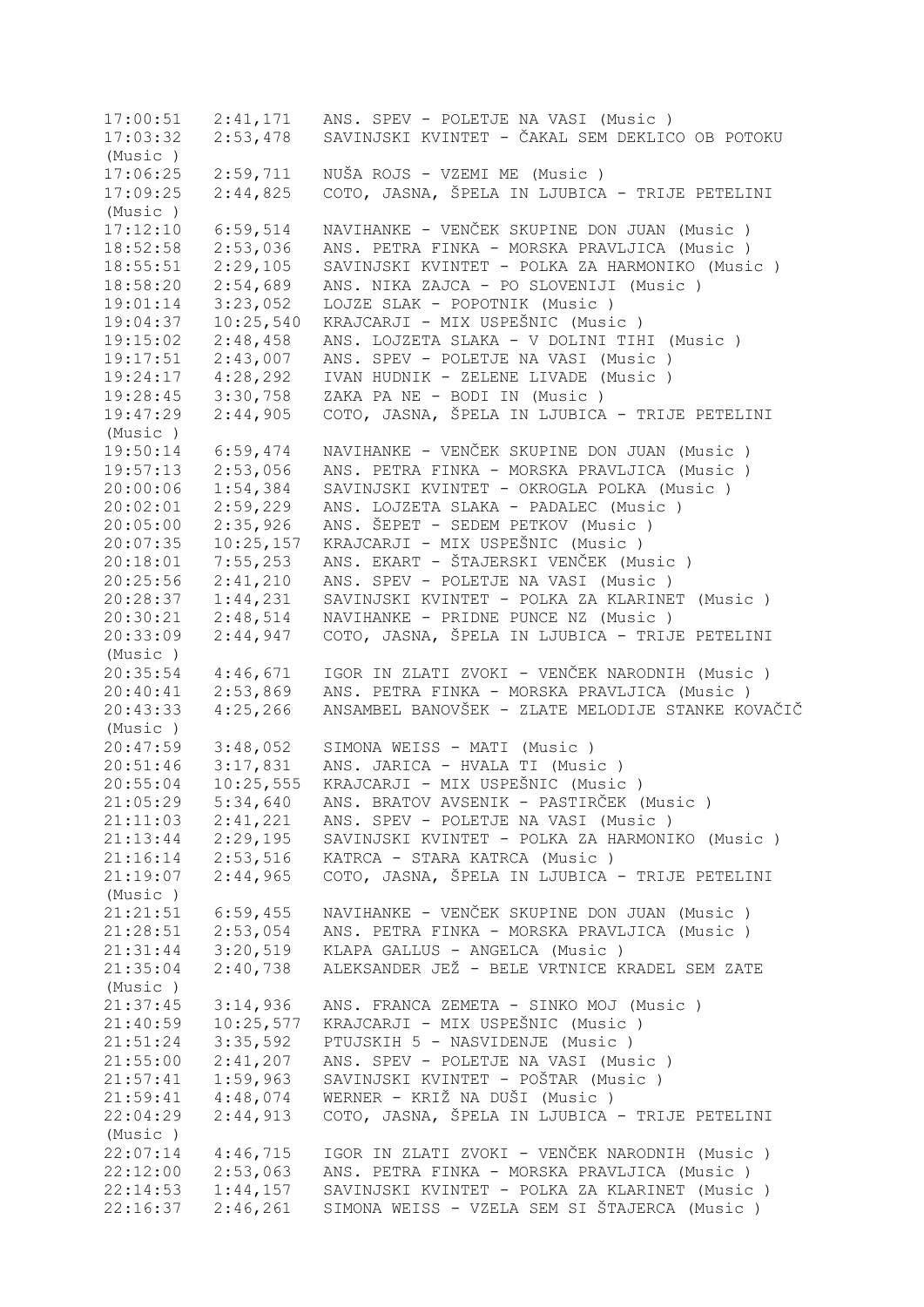22:19:23 2:47,888 VRAŽJI MUZIKANTI - NE ZANIKAJ (Music)<br>22:22:11 10:25,149 KRAJCARJI - MIX USPEŠNIC (Music) 22:22:11 10:25,149 KRAJCARJI - MIX USPEŠNIC (Music ) 22:32:36 3:54,757 HELENA BLAGNE - VRNIVA SE NA NAJINO OBALO (Music ) 22:36:31 2:41,217 ANS. SPEV - POLETJE NA VASI (Music ) 22:39:12 3:42,017 BRENDI - TI SI MI UKRADLA DUŠO (Music ) 22:42:53 4:06,538 STANE VIDMAR - NAJINA ZGODBA (Music ) 22:47:00 2:44,912 COTO, JASNA, ŠPELA IN LJUBICA - TRIJE PETELINI (Music )  $22:49:44$  6:59.438 NAVIHANKE - VENČEK SKUPINE DON JUAN (Music) 22:56:44 2:52,990 ANS. PETRA FINKA - MORSKA PRAVLJICA (Music ) 22:59:37 2:52,936 SAVINJSKI KVINTET - ČAKAL SEM DEKLICO OB POTOKU (Music ) 23:02:30 2:48,524 ANS. LOJZETA SLAKA - V DOLINI TIHI (Music ) 23:05:18 3:36,367 PRIFARCI - VEJICA ROŽMARINA (Music ) 23:08:54 10:25,153 KRAJCARJI - MIX USPEŠNIC (Music ) 23:19:19 3:49,792 ELDA VILER - LASTOVKA (Music ) 23:23:09 2:41,172 ANS. SPEV - POLETJE NA VASI (Music ) 23:25:50 4:28,823 IVAN HUDNIK - ZELENE LIVADE (Music ) 23:30:18 2:59,779 NUŠA ROJS - VZEMI ME (Music ) 23:33:18 2:44,853 COTO, JASNA, ŠPELA IN LJUBICA - TRIJE PETELINI (Music ) 23:36:03 4:47,024 IGOR IN ZLATI ZVOKI - VENČEK NARODNIH (Music ) 23:40:49 2:53,139 ANS. PETRA FINKA - MORSKA PRAVLJICA (Music ) 23:43:42 1:54,733 SAVINJSKI KVINTET - OKROGLA POLKA (Music ) 23:45:36 2:40,834 ALEKSANDER JEŽ - BELE VRTNICE KRADEL SEM ZATE (Music ) 23:48:17 3:49,460 SIMONA WEISS - TISOČ ŽELJA (Music ) 23:55:38 10:25,579 KRAJCARJI - MIX USPEŠNIC (Music )

| 0:06:03 | 3:22,172  | ANS. LOJZETA SLAKA - TITANIK (Music )           |
|---------|-----------|-------------------------------------------------|
| 0:09:25 | 2:41,215  | ANS. SPEV - POLETJE NA VASI (Music )            |
| 0:12:06 | 2:52,981  | SAVINJSKI KVINTET - ČAKAL SEM DEKLICO OB POTOKU |
| (Music) |           |                                                 |
| 0:14:59 | 2:59,757  | NUŠA ROJS - VZEMI ME (Music)                    |
| 0:17:59 | 2:45,030  | COTO, JASNA, ŠPELA IN LJUBICA - TRIJE PETELINI  |
| (Music) |           |                                                 |
| 0:24:47 | 6:59,814  | NAVIHANKE - VENČEK SKUPINE DON JUAN (Music)     |
| 0:31:46 | 2:53,016  | ANS. PETRA FINKA - MORSKA PRAVLJICA (Music )    |
| 0:34:39 | 1:59,953  | SAVINJSKI KVINTET - POŠTAR (Music )             |
| 0:36:39 | 3:12,488  | ANS. LOJZETA SLAKA - MAMA (Music)               |
| 0:39:51 | 3:14,362  | JAN PLESTENJAK - KOK' NAM JE LUŠTN' (Music )    |
| 0:43:05 | 10:25,150 | KRAJCARJI - MIX USPEŠNIC (Music)                |
| 0:53:30 | 2:59,188  | ANS. LOJZETA SLAKA - PADALEC (Music)            |
| 0:56:29 | 2:41,168  | ANS. SPEV - POLETJE NA VASI (Music )            |
| 0:59:11 | 4:28,254  | IVAN HUDNIK - ZELENE LIVADE (Music)             |
| 1:03:39 | 2:48,378  | NAVIHANKE - PRIDNE PUNCE NZ (Music)             |
| 1:06:27 | 2:44,967  | COTO, JASNA, ŠPELA IN LJUBICA - TRIJE PETELINI  |
| (Music) |           |                                                 |
| 1:09:12 | 4:46,663  | IGOR IN ZLATI ZVOKI - VENČEK NARODNIH (Music )  |
| 1:13:58 | 2:53,061  | ANS. PETRA FINKA - MORSKA PRAVLJICA (Music )    |
| 1:16:51 | 3:41,362  | BRENDI - TI SI MI UKRADLA DUŠO (Music )         |
| 1:20:32 | 4:14,094  | MARTA ZORE - NE BOM (Music)                     |
| 1:24:46 | 2:15,196  | ANS. ROKA ŽLINDRE - MI GA PA ŽLINDRAMO (Music ) |
| 1:27:01 | 10:25,148 | KRAJCARJI - MIX USPEŠNIC (Music)                |
| 1:37:26 | 3:35,576  | PTUJSKIH 5 - NASVIDENJE (Music)                 |
| 1:41:02 | 2:41,168  | ANS. SPEV - POLETJE NA VASI (Music)             |
| 1:43:43 | 1:54,464  | SAVINJSKI KVINTET - OKROGLA POLKA (Music )      |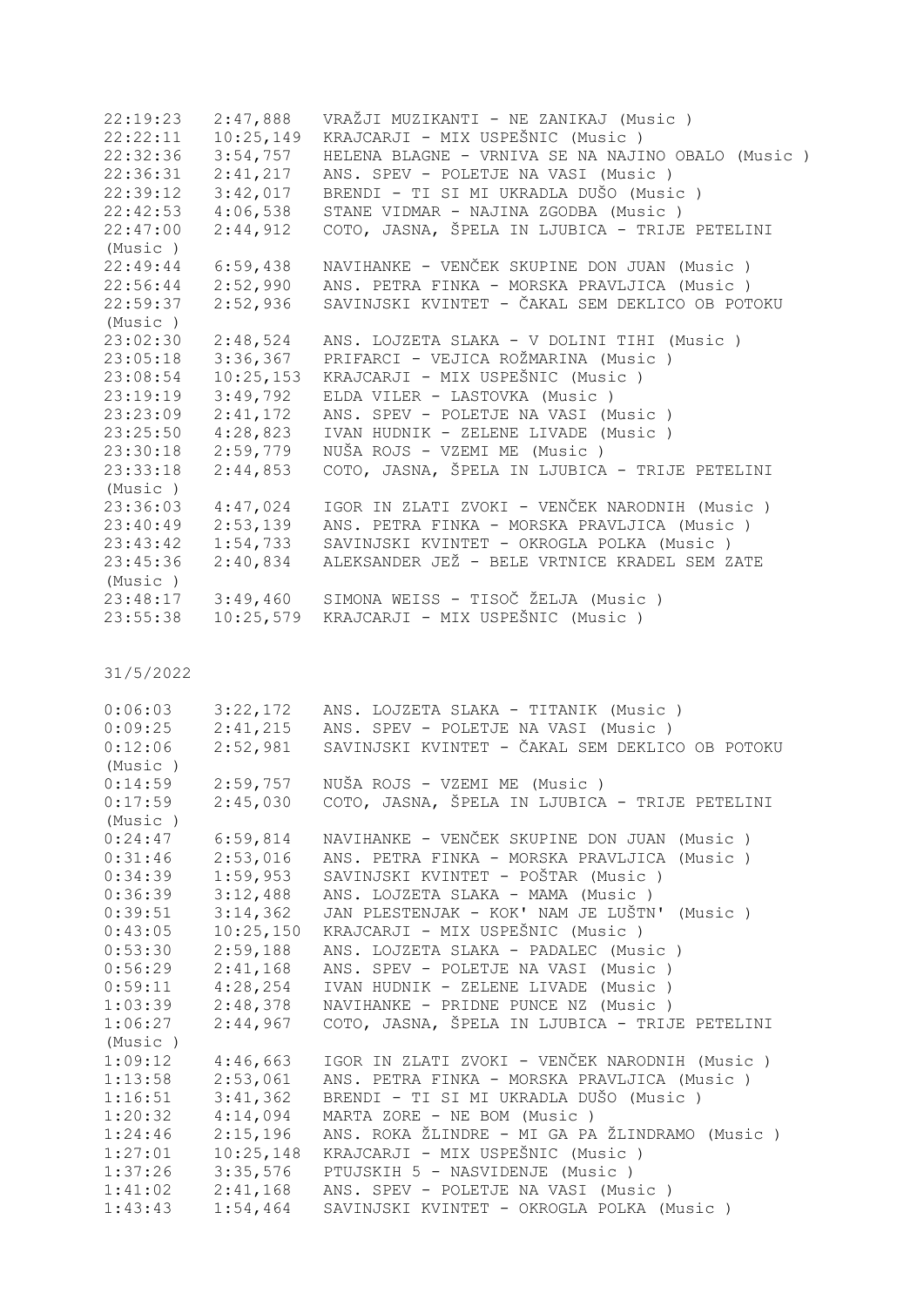1:45:37 4:06,564 STANE VIDMAR - NAJINA ZGODBA (Music ) 1:49:44 2:44,866 COTO, JASNA, ŠPELA IN LJUBICA - TRIJE PETELINI (Music ) 1:52:28 4:46,665 IGOR IN ZLATI ZVOKI - VENČEK NARODNIH (Music ) 1:57:15 2:53,001 ANS. PETRA FINKA - MORSKA PRAVLJICA (Music ) 2:00:08 1:44,153 SAVINJSKI KVINTET - POLKA ZA KLARINET (Music ) 2:01:52 3:09,499 FANTJE Z VSEH VETROV - TRI LEPE STVARI (Music ) 2:05:01 2:35,912 ANS. ŠEPET - SEDEM PETKOV (Music)<br>2:07:37 10:25,134 KRAJCARJI - MIX USPEŠNIC (Music) 2:07:37 10:25,134 KRAJCARJI - MIX USPEŠNIC (Music )<br>2:18:02 3:54,840 HELENA BLAGNE - VRNIVA SE NA NAJI 2:18:02 3:54,840 HELENA BLAGNE - VRNIVA SE NA NAJINO OBALO (Music ) 2:41,212 ANS. SPEV - POLETJE NA VASI (Music ) 2:24:38 2:29,219 SAVINJSKI KVINTET - POLKA ZA HARMONIKO (Music ) 2:27:07 4:48,089 WERNER - KRIŽ NA DUŠI (Music ) 2:31:55 2:44,879 COTO, JASNA, ŠPELA IN LJUBICA - TRIJE PETELINI (Music ) 2:34:40 6:59,486 NAVIHANKE - VENČEK SKUPINE DON JUAN (Music)<br>2:41:39 2:53,107 ANS. PETRA FINKA - MORSKA PRAVLJICA (Music) 2:53,107 ANS. PETRA FINKA - MORSKA PRAVLJICA (Music ) 2:44:32 4:25,273 ANSAMBEL BANOVŠEK - ZLATE MELODIJE STANKE KOVAČIČ (Music ) 2:48:57 2:55,223 ANS. NIKA ZAJCA - PO SLOVENIJI (Music ) 2:51:52 6:02,677 FOXY TEENS - MIX LIVE (Music ) 2:57:54 10:25,690 KRAJCARJI - MIX USPEŠNIC (Music ) 3:08:19 5:34,634 ANS. BRATOV AVSENIK - PASTIRČEK (Music ) 3:13:54 2:41,175 ANS. SPEV - POLETJE NA VASI (Music ) 3:16:35 3:20,585 KLAPA GALLUS - ANGELCA (Music ) 3:19:55 3:30,843 ZAKA PA NE - BODI IN (Music ) 3:23:26 2:44,908 COTO, JASNA, ŠPELA IN LJUBICA - TRIJE PETELINI (Music ) 3:26:11 4:46,674 IGOR IN ZLATI ZVOKI - VENČEK NARODNIH (Music ) 3:30:58 2:53,011 ANS. PETRA FINKA - MORSKA PRAVLJICA (Music ) 3:33:50 2:52,918 SAVINJSKI KVINTET - ČAKAL SEM DEKLICO OB POTOKU (Music ) 3:36:43 3:46,141 ANS. AVSENIK - SLOVENIJA OD KOD LEPOTE TVOJE (Music ) 3:40:29 2:59,181 ANSAMBEL PETOVIO - NE ZALJUBI SE V OBRAZ (Music ) 3:43:28 10:25,281 KRAJCARJI - MIX USPEŠNIC (Music ) 3:53:53 2:46,202 SIMONA WEISS - VZELA SEM SI ŠTAJERCA (Music ) 3:56:39 2:41,189 ANS. SPEV - POLETJE NA VASI (Music ) 3:59:21 4:28,842 IVAN HUDNIK - ZELENE LIVADE (Music ) 4:03:49 2:53,331 KATRCA - STARA KATRCA (Music ) 4:06:42 2:44,977 COTO, JASNA, ŠPELA IN LJUBICA - TRIJE PETELINI (Music ) 4:09:27 6:59,463 NAVIHANKE - VENČEK SKUPINE DON JUAN (Music ) 4:16:26 2:53,048 ANS. PETRA FINKA - MORSKA PRAVLJICA (Music ) 4:19:19 3:20,523 KLAPA GALLUS - ANGELCA (Music )<br>4:22:39 7:55,704 ANS. EKART - ŠTAJERSKI VENČEK (I 4:22:39 7:55,704 ANS. EKART - ŠTAJERSKI VENČEK (Music ) 4:30:34 2:37,152 MODRIJANI - ROCK ME (Music ) 4:33:11 10:25,147 KRAJCARJI - MIX USPEŠNIC (Music ) 4:43:36 3:47,515 SIMONA WEISS - MATI (Music ) 4:47:24 2:41,182 ANS. SPEV - POLETJE NA VASI (Music ) 4:50:05 1:54,494 SAVINJSKI KVINTET - OKROGLA POLKA (Music ) 4:51:59 2:48,368 NAVIHANKE - PRIDNE PUNCE NZ (Music ) 4:54:47 2:44,945 COTO, JASNA, ŠPELA IN LJUBICA - TRIJE PETELINI (Music ) 4:57:32 4:46,675 IGOR IN ZLATI ZVOKI - VENČEK NARODNIH (Music)<br>5:02:19 2:53,040 ANS. PETRA FINKA - MORSKA PRAVLJICA (Music) 5:02:19 2:53,040 ANS. PETRA FINKA - MORSKA PRAVLJICA (Music ) 5:05:12 2:29,147 SAVINJSKI KVINTET - POLKA ZA HARMONIKO (Music ) 5:07:41 4:06,449 MARIJA AHAČIČ POLLAK - TEČEJO TEČEJO NITKE (Music  $\lambda$ 5:11:47 2:22,955 ANS. TONETA KMETCA - LJUBICA LAHKO NOČ (Music )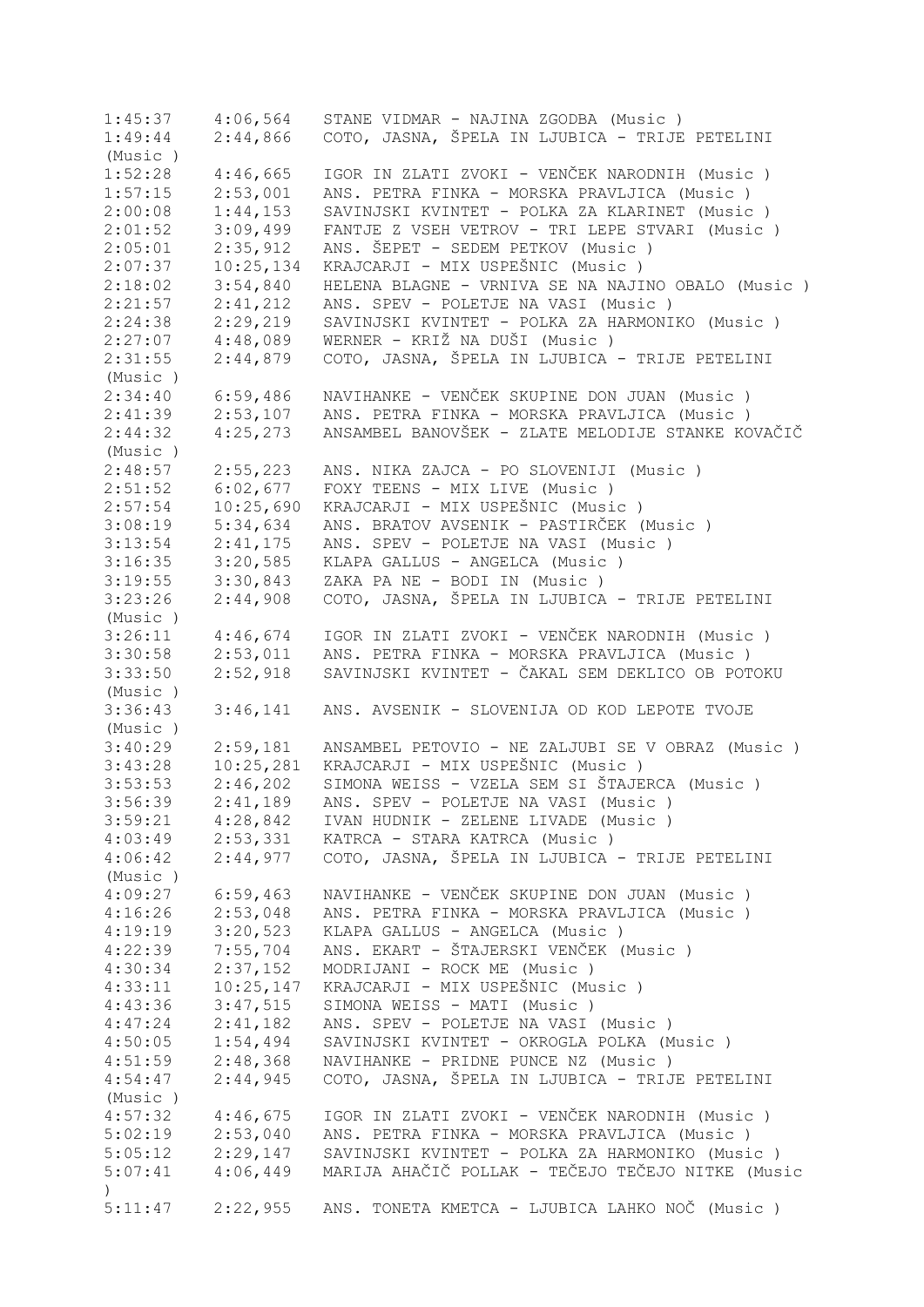5:14:10 10:25,163 KRAJCARJI - MIX USPEŠNIC (Music)<br>5:24:35 5:34,653 ANS. BRATOV AVSENIK - PASTIRČEK ( 5:24:35 5:34,653 ANS. BRATOV AVSENIK - PASTIRČEK (Music ) 5:30:09 2:41,225 ANS. SPEV - POLETJE NA VASI (Music ) 5:32:51 1:44,311 SAVINJSKI KVINTET - POLKA ZA KLARINET (Music ) 5:34:35 4:06,500 STANE VIDMAR - NAJINA ZGODBA (Music ) 5:38:41 2:44,924 COTO, JASNA, ŠPELA IN LJUBICA - TRIJE PETELINI (Music ) 5:41:26 6:59,462 NAVIHANKE - VENČEK SKUPINE DON JUAN (Music ) 5:48:25 2:53,005 ANS. PETRA FINKA - MORSKA PRAVLJICA (Music ) 5:51:18 4:25,284 ANSAMBEL BANOVŠEK - ZLATE MELODIJE STANKE KOVAČIČ (Music ) 5:55:43 2:49,364 SIMONA WEISS - VZELA SEM SI ŠTAJERCA (Music ) 5:58:29 4:25,650 MARJAN ZGONC - MANDOLINA DALMATINA (Music ) 6:02:55 10:25,713 KRAJCARJI - MIX USPEŠNIC (Music ) 6:13:20 3:55,172 HELENA BLAGNE - VRNIVA SE NA NAJINO OBALO (Music ) 6:17:14 2:41,167 ANS. SPEV - POLETJE NA VASI (Music ) 6:19:56 2:00,409 SAVINJSKI KVINTET - POŠTAR (Music ) 6:24:11 3:31,095 ZAKA PA NE - BODI IN (Music ) 6:27:41 2:44,928 COTO, JASNA, ŠPELA IN LJUBICA - TRIJE PETELINI (Music ) 6:30:26 4:46,701 IGOR IN ZLATI ZVOKI - VENČEK NARODNIH (Music ) 6:35:13 2:53,609 ANS. PETRA FINKA - MORSKA PRAVLJICA (Music ) 6:38:06 3:41,578 BRENDI - TI SI MI UKRADLA DUŠO (Music ) 6:41:47 2:40,837 ALEKSANDER JEŽ - BELE VRTNICE KRADEL SEM ZATE (Music ) 6:44:28 9:59,440 ANS. UNIKAT - AKUSTIČNI VENČEK (Music ) 6:57:10 10:25,058 KRAJCARJI - MIX USPEŠNIC (Music ) 7:12:48 4:06,326 MARIJA AHAČIČ POLLAK - TEČEJO TEČEJO NITKE (Music ) 7:16:54 2:41,227 ANS. SPEV - POLETJE NA VASI (Music ) 7:19:35 3:21,008 KLAPA GALLUS - ANGELCA (Music ) 7:22:56 2:53,227 KATRCA - STARA KATRCA (Music ) 7:25:49 2:44,797 COTO, JASNA, ŠPELA IN LJUBICA - TRIJE PETELINI (Music ) 7:28:34 6:59,444 NAVIHANKE - VENČEK SKUPINE DON JUAN (Music ) 9:07:45 2:52,933 ANS. PETRA FINKA - MORSKA PRAVLJICA (Music ) 9:10:38 3:41,694 BRENDI - TI SI MI UKRADLA DUŠO (Music ) 9:14:19 2:59,192 ANS. LOJZETA SLAKA - PADALEC (Music)<br>9:17:18 3:23,922 KVATROPIRCI - DEKLICA (Music) 9:17:18 3:23,922 KVATROPIRCI - DEKLICA (Music ) 9:20:42 10:25,296 KRAJCARJI - MIX USPEŠNIC (Music ) 10:31:19 4:13,679 MARTA ZORE - NE BOM (Music ) 10:35:33 2:41,171 ANS. SPEV - POLETJE NA VASI (Music ) 10:38:14 2:29,121 SAVINJSKI KVINTET - POLKA ZA HARMONIKO (Music ) 10:40:43 3:00,394 NUŠA ROJS - VZEMI ME (Music ) 10:43:43 2:44,801 COTO, JASNA, ŠPELA IN LJUBICA - TRIJE PETELINI (Music ) 11:18:52 4:46,625 IGOR IN ZLATI ZVOKI - VENČEK NARODNIH (Music ) 11:23:38 2:53,052 ANS. PETRA FINKA - MORSKA PRAVLJICA (Music ) 11:26:31 2:52,896 SAVINJSKI KVINTET - ČAKAL SEM DEKLICO OB POTOKU (Music ) 11:29:24 3:12,394 ANS. LOJZETA SLAKA - MAMA (Music ) 12:08:16 2:53,536 GORENJSKI KVINTET - SINKO MOJ (Music ) 12:12:03 4:27,691 WERNER - VENČEK USPEŠNIC (Music ) 12:16:31 10:25,247 KRAJCARJI - MIX USPEŠNIC (Music ) 12:26:56 2:48,466 ANS. LOJZETA SLAKA - V DOLINI TIHI (Music ) 12:29:44 2:41,323 ANS. SPEV - POLETJE NA VASI (Music ) 12:45:45 4:28,229 IVAN HUDNIK - ZELENE LIVADE (Music ) 12:50:13 4:48,003 WERNER - KRIŽ NA DUŠI (Music ) 12:55:01 2:44,846 COTO, JASNA, ŠPELA IN LJUBICA - TRIJE PETELINI (Music )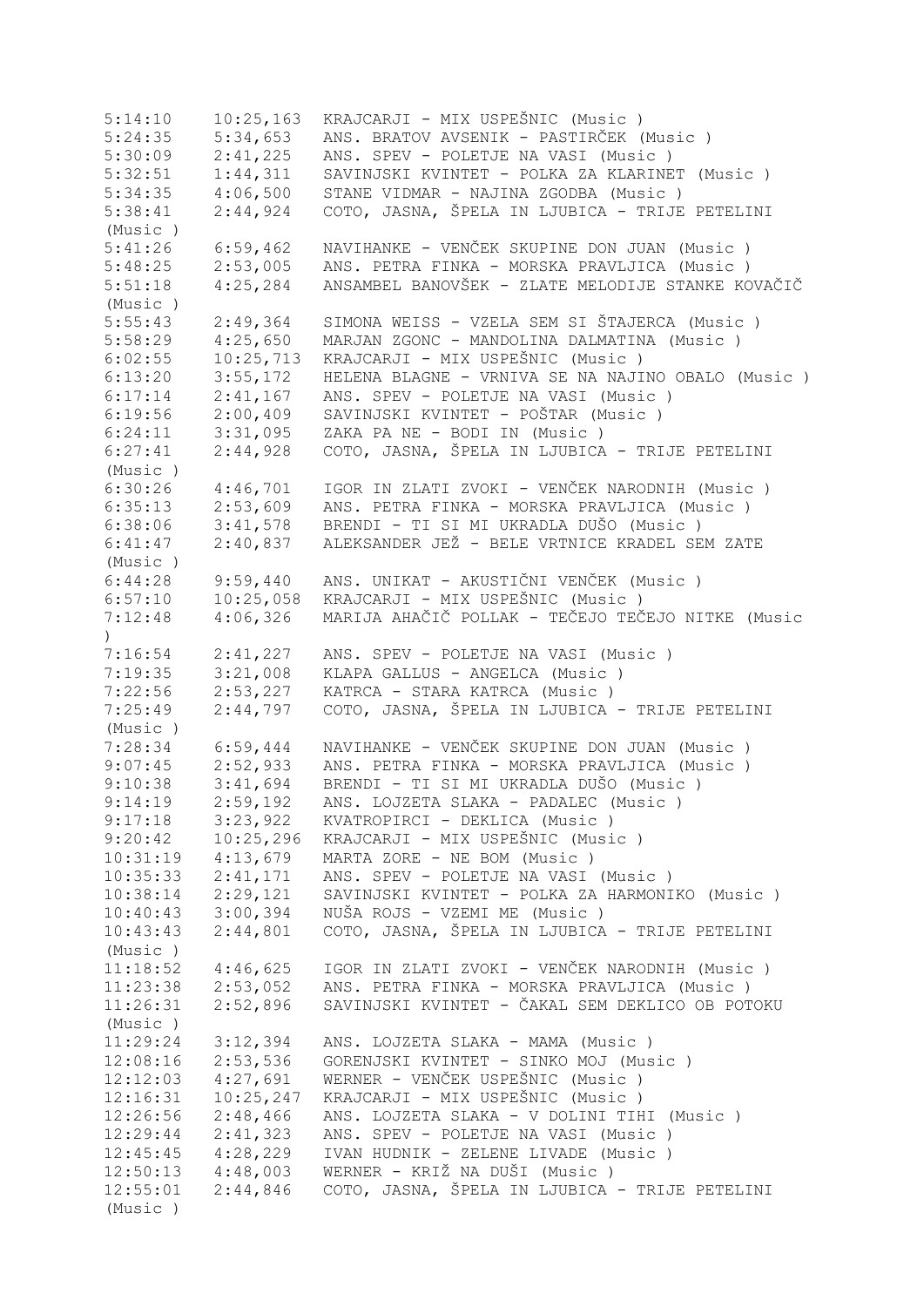12:57:46 6:59,852 NAVIHANKE - VENČEK SKUPINE DON JUAN (Music ) 13:20:56 2:53,007 ANS. PETRA FINKA - MORSKA PRAVLJICA (Music ) 13:23:49 1:44,107 SAVINJSKI KVINTET - POLKA ZA KLARINET (Music ) 13:25:33 7:55,180 ANS. EKART - ŠTAJERSKI VENČEK (Music ) IL DIVJI - IMEL SEM TE RAD (Music ) 13:37:06 10:25,257 KRAJCARJI - MIX USPEŠNIC (Music ) 13:47:31 3:22,189 ANS. LOJZETA SLAKA - TITANIK (Music ) 13:50:54 2:41,216 ANS. SPEV - POLETJE NA VASI (Music ) 13:53:35 1:59,992 SAVINJSKI KVINTET - POŠTAR (Music ) 13:55:35 4:48,188 WERNER - KRIŽ NA DUŠI (Music)<br>14:00:33 2:44,898 COTO, JASNA, ŠPELA IN LJUBICA 14:00:33 2:44,898 COTO, JASNA, ŠPELA IN LJUBICA - TRIJE PETELINI (Music ) 14:03:17 6:59,453 NAVIHANKE - VENČEK SKUPINE DON JUAN (Music ) 14:10:17 2:53,097 ANS. PETRA FINKA - MORSKA PRAVLJICA (Music ) 14:13:10 4:25,272 ANSAMBEL BANOVŠEK - ZLATE MELODIJE STANKE KOVAČIČ (Music ) 14:17:35 3:49,438 ANS. AVSENIK - SLOVENIJA OD KOD LEPOTE TVOJE (Music ) 14:21:21 5:41,658 POSKOČNI MUZIKANTI - NAŠA ŠTAJERSKA (Music)<br>14:27:02 10:25,177 KRAJCARJI - MIX USPEŠNIC (Music) 14:27:02 10:25,177 KRAJCARJI - MIX USPEŠNIC (Music )<br>14:37:27 2:54.710 ANS. NIKA ZAJCA - PO SLOVENIJI (M 14:37:27 2:54,710 ANS. NIKA ZAJCA - PO SLOVENIJI (Music ) 14:40:22 2:41,215 ANS. SPEV - POLETJE NA VASI (Music ) 14:43:03 1:54,461 SAVINJSKI KVINTET - OKROGLA POLKA (Music ) 14:44:57 4:06,573 STANE VIDMAR - NAJINA ZGODBA (Music ) 14:49:04 2:44,901 COTO, JASNA, ŠPELA IN LJUBICA - TRIJE PETELINI (Music ) 14:51:49 4:46,726 IGOR IN ZLATI ZVOKI - VENČEK NARODNIH (Music ) 14:56:35 2:53,051 ANS. PETRA FINKA - MORSKA PRAVLJICA (Music ) 14:59:28 3:20,559 KLAPA GALLUS - ANGELCA (Music ) 15:02:49 3:09,950 FANTJE Z VSEH VETROV - TRI LEPE STVARI (Music ) 15:05:58 8:05,016 TRIO ŠUBIC - VENČEK POLJANŠKOVIH (Music ) 15:14:03 10:25,154 KRAJCARJI - MIX USPEŠNIC (Music ) 15:24:28 3:49,758 ELDA VILER - LASTOVKA (Music ) 15:28:17 2:41,766 ANS. SPEV - POLETJE NA VASI (Music ) 15:46:12 4:29,773 IVAN HUDNIK - ZELENE LIVADE (Music ) 15:54:18 3:30,861 ZAKA PA NE - BODI IN (Music ) 15:57:49 2:45,124 COTO, JASNA, ŠPELA IN LJUBICA - TRIJE PETELINI (Music ) 16:29:35 4:46,624 IGOR IN ZLATI ZVOKI - VENČEK NARODNIH (Music ) 16:34:21 2:53,332 ANS. PETRA FINKA - MORSKA PRAVLJICA (Music ) 16:37:14 3:41,365 BRENDI - TI SI MI UKRADLA DUŠO (Music ) 16:40:55 3:35,519 PTUJSKIH 5 - NASVIDENJE (Music ) 16:44:31 6:24,933 ANS. LOJZETA OGOREVCA - ZAGORSKI MIX (Music ) 16:53:39 10:25,181 KRAJCARJI - MIX USPEŠNIC (Music )<br>17:04:04 3:48,452 SIMONA WEISS - MATI (Music ) 17:04:04 3:48,452 SIMONA WEISS - MATI (Music ) 17:07:51 2:41,170 ANS. SPEV - POLETJE NA VASI (Music ) 17:10:32 1:44,163 SAVINJSKI KVINTET - POLKA ZA KLARINET (Music ) 17:12:16 2:48,284 NAVIHANKE - PRIDNE PUNCE NZ (Music ) 18:43:22 2:44,879 COTO, JASNA, ŠPELA IN LJUBICA - TRIJE PETELINI (Music ) 18:46:07 6:59,451 NAVIHANKE - VENČEK SKUPINE DON JUAN (Music)<br>18:53:06 2:53,062 ANS. PETRA FINKA - MORSKA PRAVLJICA (Music) ANS. PETRA FINKA - MORSKA PRAVLJICA (Music ) 18:55:59 2:29,320 SAVINJSKI KVINTET - POLKA ZA HARMONIKO (Music ) 18:58:28 3:22,457 ANS. LOJZETA SLAKA - TITANIK (Music ) 19:01:50 3:22,984 LOJZE SLAK - POPOTNIK (Music ) 19:05:13 10:25,757 KRAJCARJI - MIX USPEŠNIC (Music ) 19:15:38 4:13,873 MARTA ZORE - NE BOM (Music ) 19:19:52 2:42,936 ANS. SPEV - POLETJE NA VASI (Music ) 19:26:18 2:00,335 SAVINJSKI KVINTET - POŠTAR (Music ) 19:28:18 2:59,725 NUŠA ROJS - VZEMI ME (Music )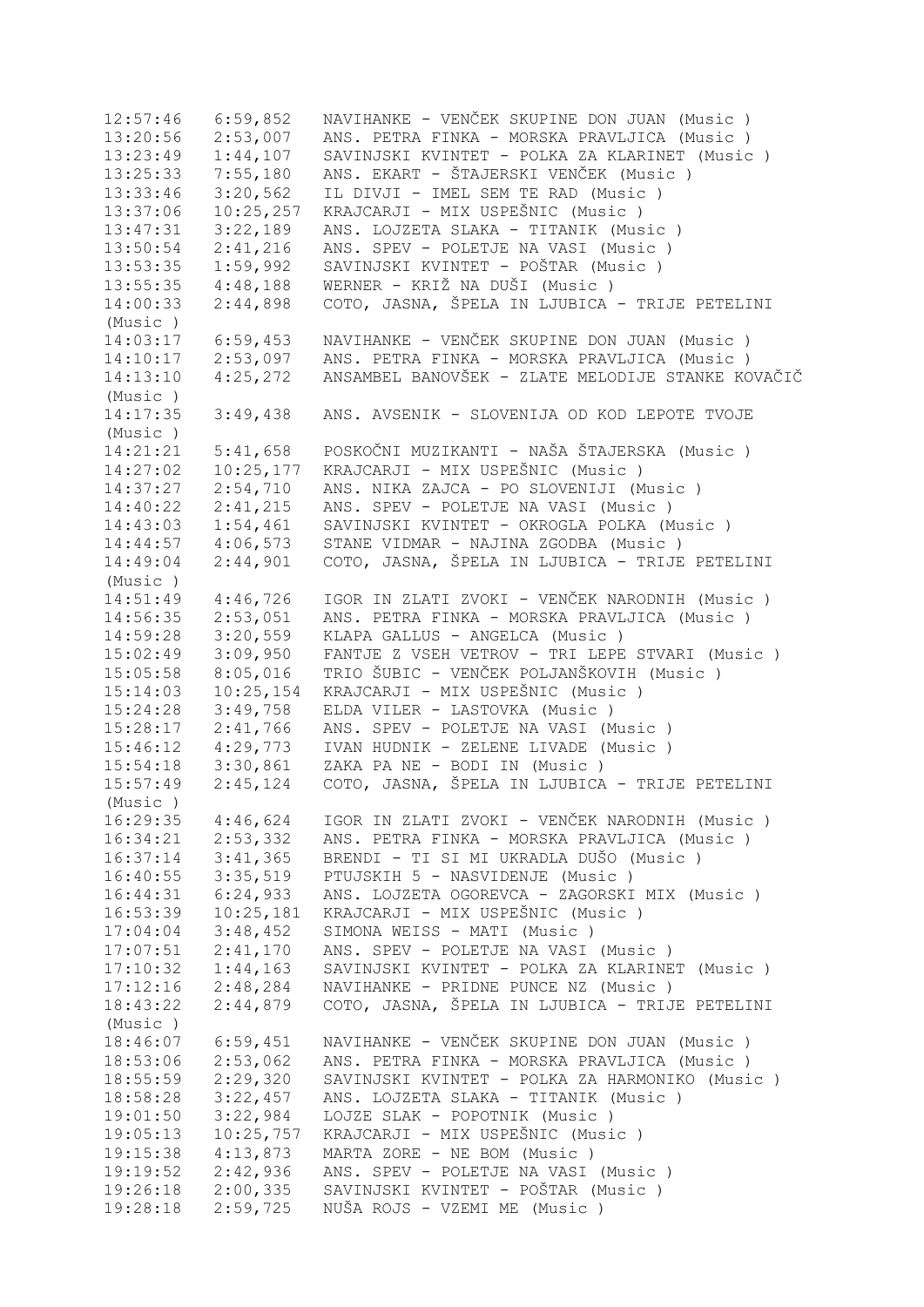19:58:38 2:44,758 COTO, JASNA, ŠPELA IN LJUBICA - TRIJE PETELINI (Music ) 21:47:03 6:59,415 NAVIHANKE - VENČEK SKUPINE DON JUAN (Music ) ANS. PETRA FINKA - MORSKA PRAVLJICA (Music ) 21:56:55 1:54,551 SAVINJSKI KVINTET - OKROGLA POLKA (Music ) 21:58:49 4:06,477 MARIJA AHAČIČ POLLAK - TEČEJO TEČEJO NITKE (Music ) 22:02:56 2:49,296 POSKOČNI MUZIKANTI - POKVARJENI FANTJE (Music ) 22:05:45 10:25,265 KRAJCARJI - MIX USPEŠNIC (Music ) 22:16:10 2:59,218 ANS. LOJZETA SLAKA - PADALEC (Music ) 22:19:09 2:41,173 ANS. SPEV - POLETJE NA VASI (Music ) 22:21:50 4:28,520 ANSAMBEL BANOVŠEK - ZLATE MELODIJE STANKE KOVAČIČ (Music ) 22:26:15 2:53,266 KATRCA - STARA KATRCA (Music ) 22:29:08 2:44,893 COTO, JASNA, ŠPELA IN LJUBICA - TRIJE PETELINI (Music ) 22:31:53 4:46,666 IGOR IN ZLATI ZVOKI - VENČEK NARODNIH (Music ) 22:36:40 2:53,047 ANS. PETRA FINKA - MORSKA PRAVLJICA (Music ) 22:39:33 2:52,886 SAVINJSKI KVINTET - ČAKAL SEM DEKLICO OB POTOKU (Music ) 22:42:25 3:49,872 ELDA VILER - LASTOVKA (Music ) 22:46:15 4:08,749 VICTORY - ZELENA DEŽELA (Music ) 22:50:24 10:25,163 KRAJCARJI - MIX USPEŠNIC (Music ) 23:00:49 2:54,687 ANS. NIKA ZAJCA - PO SLOVENIJI (Music ) 23:03:43 2:41,201 ANS. SPEV - POLETJE NA VASI (Music ) 23:06:25 4:28,560 IVAN HUDNIK - ZELENE LIVADE (Music ) 23:10:53 2:48,384 NAVIHANKE - PRIDNE PUNCE NZ (Music ) 23:13:41 2:44,906 COTO, JASNA, ŠPELA IN LJUBICA - TRIJE PETELINI (Music ) 23:16:26 6:59,459 NAVIHANKE - VENČEK SKUPINE DON JUAN (Music ) 23:23:25 2:53,009 ANS. PETRA FINKA - MORSKA PRAVLJICA (Music ) 23:26:18 2:52,927 SAVINJSKI KVINTET - ČAKAL SEM DEKLICO OB POTOKU (Music ) 23:29:11 3:35,838 PTUJSKIH 5 - NASVIDENJE (Music ) 23:32:46 3:36,287 TANJA ŽAGAR - TIHO TIHO ČAS BEŽI (Music ) 23:36:22 10:25,914 KRAJCARJI - MIX USPEŠNIC (Music)<br>23:46:47 3:09,599 FANTJE Z VSEH VETROV - TRI LEPE S 23:46:47 3:09,599 FANTJE Z VSEH VETROV - TRI LEPE STVARI (Music ) 23:49:57 2:42,780 ANS. SPEV - POLETJE NA VASI (Music ) 23:56:11 1:44,184 SAVINJSKI KVINTET - POLKA ZA KLARINET (Music ) Top 1907 Index Good Short Total Song Length 1 249 0 249 ANS. SPEV - POLETJE NA VASI (Music ) 2 142 0 142 ANS. PETRA FINKA - MORSKA PRAVLJICA (Music ) 3 133 0 133 COTO, JASNA, ŠPELA IN LJUBICA - TRIJE PETELINI (Music ) 4 132 0 132 KRAJCARJI - MIX USPEŠNIC (Music)<br>5 128 0 128 ALPSKI KVINTET - ČAS POČITNIC (Mu 5 128 0 128 ALPSKI KVINTET - ČAS POČITNIC (Music ) 6 120 0 120 ANS. GAŠPERJI - SINJE MORJE (Music ) 7 119 0 119 MODRIJANI - NOČ NA MORJU (Music ) 8 114 0 114 TANJA ZAJC ZUPAN & J.BURNIK - ČAS POČITNIC (Music  $\lambda$ 9 113 0 113 ANS. TONIJA VERDERBERJA - ZA VELIKIM MORJEM (Music  $\left( \right)$ 

10 113 0 113 MODRIJANI - RIBIČEVE SANJE (Music ) 11 113 0 113 TANJA ŽAGAR - ZAME ZAKANTAJ (Music ) 12 113 0 113 HARMONIKARSKI ORK. MIRNA PEČ - NOČ NA MORJU (Music

)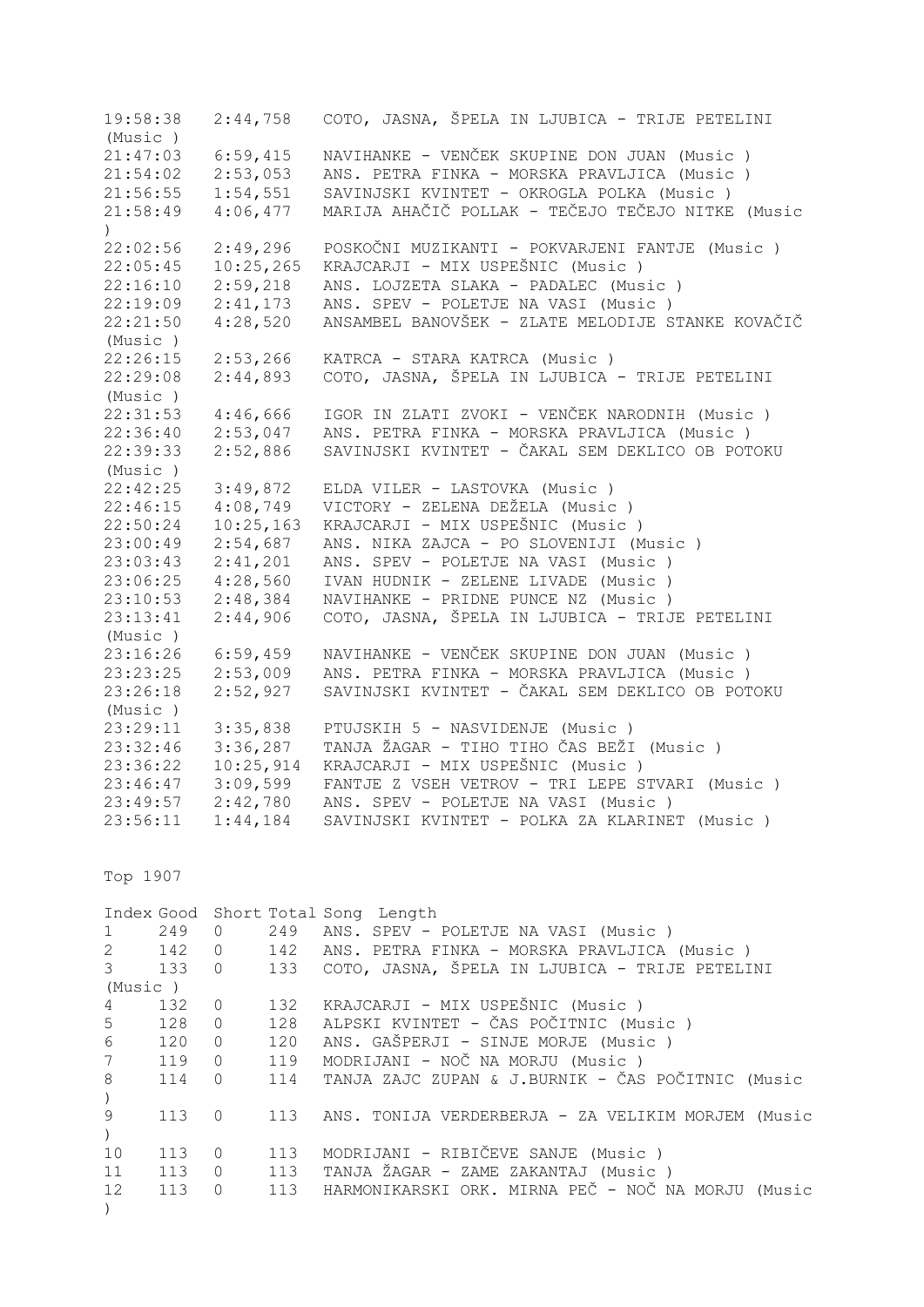| 13               | 113 | 0                   | 113             | ZLATI MUZIKANTI - DEKLICA MORJA (Music)           |
|------------------|-----|---------------------|-----------------|---------------------------------------------------|
| 14               | 113 | 0                   | 113             | ANS. SPEV - PEL BI ZATE (Music)                   |
| 15               | 112 | 0                   | 112             | TANJA ŽAGAR - POLETJE JE NAJIN ČAS (Music)        |
| 16               | 112 | 0                   | 112             | MODRIJANI - VENEČEK RIBIČEVE SANJE & PEL BI ZATE  |
| (Music )         |     |                     |                 |                                                   |
| 17               | 112 | 0                   | 112             | ANS. GOLTE - POČITNICE V ŠPANIJI (Music )         |
| 18               | 112 | 0                   | 112             | ANS. SPEV - MIRNO SANJAJ (Music)                  |
| 19               | 111 | 0                   | 111             | MARKO PEZDIRC - VAL MORJA (Music)                 |
| 20               | 111 |                     |                 | POP'N'DEKL - GREMO NA MORJE (Music)               |
|                  |     | 0                   | 111             |                                                   |
| 21               | 110 | 0                   | 110             | ČUKI - TI LUNA NAGAJIVA (Music )                  |
| 22               | 67  | 0                   | 67              | NAVIHANKE - VENČEK SKUPINE DON JUAN (Music)       |
| 23               | 65  | $\mathsf{O}\xspace$ | 65              | IGOR IN ZLATI ZVOKI - VENČEK NARODNIH (Music )    |
| 24               | 37  | 0                   | 37              | BRENDI - TI SI MI UKRADLA DUŠO (Music)            |
| 25               | 37  | 0                   | 37              | SAVINJSKI KVINTET - ČAKAL SEM DEKLICO OB POTOKU   |
| (Music)          |     |                     |                 |                                                   |
| 26               | 37  | $\circ$             | 37              | SAVINJSKI KVINTET - POLKA ZA KLARINET (Music )    |
| 27               | 37  | $\circ$             | 37              | IVAN HUDNIK - ZELENE LIVADE (Music)               |
| 28               | 36  | $\mathbb O$         | 36              | KLAPA GALLUS - ANGELCA (Music)                    |
| 29               | 36  | $\mathbb O$         | 36              | SAVINJSKI KVINTET - POŠTAR (Music)                |
| 30               | 36  | $\circ$             | 36              | SAVINJSKI KVINTET - OKROGLA POLKA (Music )        |
| 31               | 36  | $\circ$             | 36              | SAVINJSKI KVINTET - POLKA ZA HARMONIKO (Music )   |
| 32               | 36  | 0                   | 36              | ANSAMBEL BANOVŠEK - ZLATE MELODIJE STANKE KOVAČIČ |
| (Music )         |     |                     |                 |                                                   |
| 33               | 25  | 0                   | 25              | ANS. SVETLIN - PO NAGELJ NA LIMBARSKO GORO (Music |
|                  |     |                     |                 |                                                   |
| )                |     |                     |                 |                                                   |
| 34               | 24  | 0                   | 24              | JODEL EXPRESS - KDOR ZNA PA ZNA (Music)           |
| 35               | 23  | 0                   | 23              | NUŠA ROJS - VZEMI ME (Music)                      |
| 36               | 23  | $\mathsf{O}$        | 23              | KATRCA - STARA KATRCA (Music)                     |
| 37               | 23  | $\mathsf{O}$        | 23              | NAVIHANKE - PRIDNE PUNCE NZ (Music)               |
| 38               | 23  | $\mathsf{O}\xspace$ | 23              | WERNER - KRIŽ NA DUŠI (Music)                     |
| 39               | 23  | $\mathsf{O}\xspace$ | 23              | STANE VIDMAR - NAJINA ZGODBA (Music)              |
| 40               | 22  | $\mathsf{O}\xspace$ | 22              | ALFI NIPIČ - VEM DA TIHO SPIŠ (Music )            |
| 41               | 22  | $\mathsf{O}\xspace$ | 22              | ZAKA PA NE - BODI IN (Music)                      |
| 42               | 22  | $\mathsf{O}\xspace$ | 22              | JODEL EXPRESS - KRALJICA JODLANJA (Music)         |
| 43               | 21  | 0                   | 21              | SLAPOVI - PRAVLJICA ŽIVLJENJA (Music)             |
| 44               | 21  | $\circ$             | 21              | ANS. AVSENIK - SLOVENIJA OD KOD LEPOTE TVOJE      |
| (Music)          |     |                     |                 |                                                   |
| 45               | 19  | 0                   | 19              | ANS. BISERI - POZABI ME (Music)                   |
| 46               | 18  | 0                   | 18              | IGOR IN ZLATI ZVOKI - STARI GRAD (Music )         |
|                  |     |                     |                 | SLOVENSKI MUZIKANTJE - VENČEK POLK (Music)        |
| 47               | 17  | 0                   | 17              |                                                   |
| 48               | 17  | 0                   | 17              | ANS. LOJZETA SLAKA - TITANIK (Music )             |
| 49               | 17  | 0                   | 17              | ELDA VILER - LASTOVKA (Music)                     |
| 50               | 16  | 0                   | 16              | PRIMORSKI FANTJE - NE JOKAJ (Music)               |
| 51               | 16  | 0                   | 16              | MARIJA AHAČIČ POLLAK - TEČEJO TEČEJO NITKE (Music |
| $\left( \right)$ |     |                     |                 |                                                   |
| 52               | 16  | 0                   | 16              | MARTA ZORE - NE BOM (Music)                       |
| 53               | 16  | 0                   | 16              | ANS. EKART - ŠTAJERSKI VENČEK (Music )            |
| 54               | 16  | 0                   | 16              | PTUJSKIH 5 - NASVIDENJE (Music)                   |
| 55               | 16  | 0                   | 16              | FANTJE Z VSEH VETROV - TRI LEPE STVARI (Music )   |
| 56               | 16  | 0                   | 16              | HELENA BLAGNE - VRNIVA SE NA NAJINO OBALO (Music) |
| 57               | 16  | 0                   | 16              | ANS. LOJZETA SLAKA - PADALEC (Music)              |
| 58               | 16  | 0                   | 16              | ANS. NIKA ZAJCA - PO SLOVENIJI (Music)            |
| 59               | 16  | 0                   | 16              | ANS. LOJZETA SLAKA - V DOLINI TIHI (Music )       |
| 60               | 15  | 0                   | 15              | ALFI NIPIČ - ZA PRAZNIKE DOMOV (Music)            |
|                  | 15  |                     | 15              | ALFI NIPIČ - SE POHORJE VIDI (Music )             |
| 61               |     | $\mathsf{O}\xspace$ |                 |                                                   |
| 62               | 15  | 0                   | 15              | ALEKSANDER JEŽ - BELE VRTNICE KRADEL SEM ZATE     |
| (Music)          |     |                     |                 |                                                   |
| 63               | 15  | 0                   | 15              | ANS. LOJZETA SLAKA - MAMA (Music)                 |
| 64               | 15  | 0                   | 15 <sub>1</sub> | ANS. BRATOV AVSENIK - PASTIRČEK (Music )          |
| 65               | 15  | 0                   | 15              | ANS. GOLTE - ZAME SI KOT BISER (Music)            |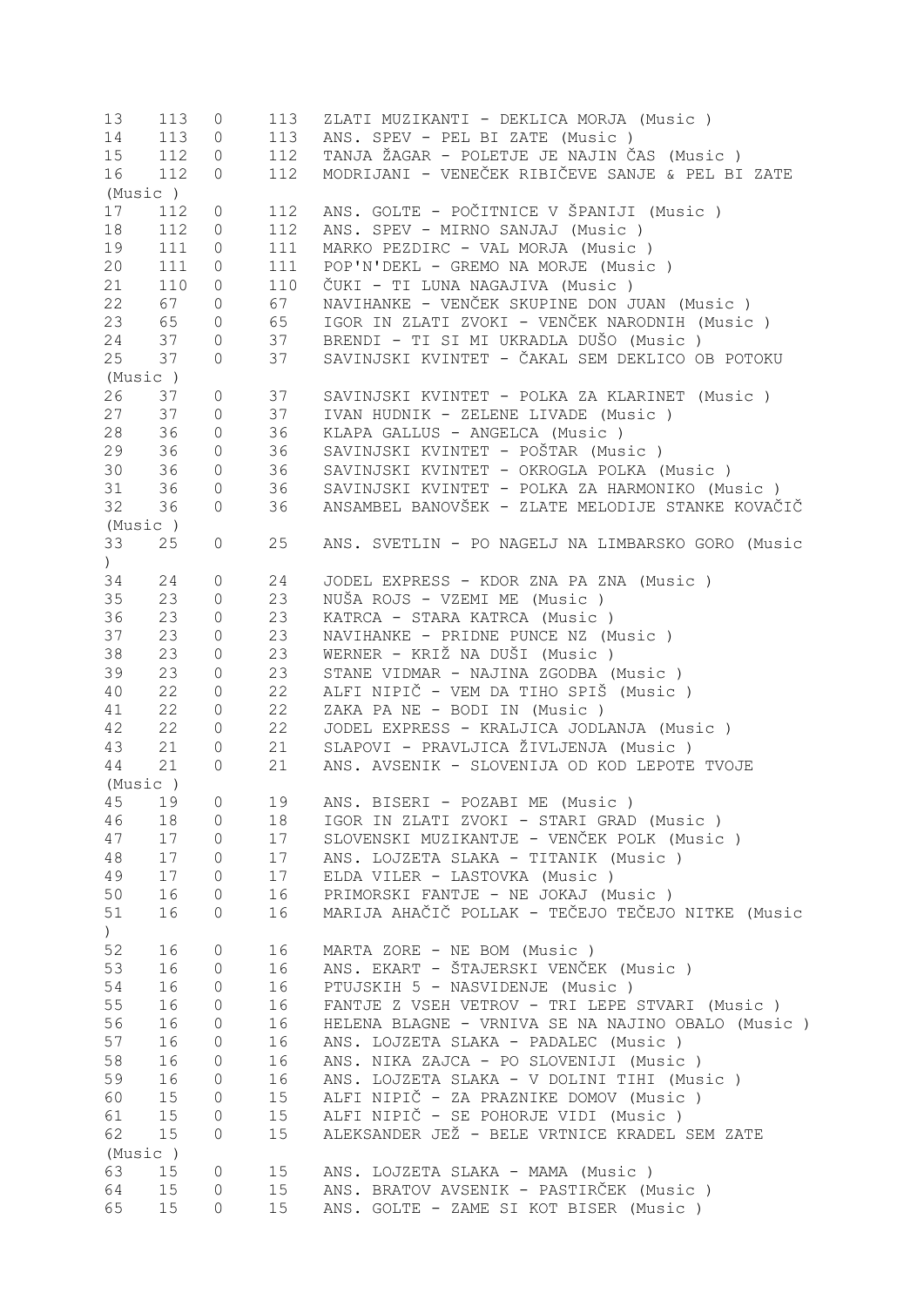| 66               | 15 | 0                   | 15              | ANS. BITENC - KUKAVICA (Music)                     |
|------------------|----|---------------------|-----------------|----------------------------------------------------|
| 67               | 15 | 0                   | 15              | ANS. SVETLIN - BREZ LOJTRCE (Music)                |
| 68               | 15 | 0                   | 15              | IGOR IN ZLATI ZVOKI - ČINDARASA BUMSA (Music )     |
| 69               | 15 | $\mathsf{O}\xspace$ | 15              | SLOVENSKI MUZIKANTJE - VESELI MUZIKANT (Music )    |
| 70               | 15 | $\mathsf{O}\xspace$ | 15              | SIMONA WEISS - MATI (Music)                        |
| 71               | 15 | $\mathsf{O}\xspace$ | 15              | SIMONA WEISS - VZELA SEM SI ŠTAJERCA (Music)       |
| 72               | 14 | $\mathsf{O}\xspace$ | 14              | ANS. BRATOV POLJANŠEK - TUHINJSKI FANTJE (Music)   |
|                  |    |                     |                 |                                                    |
| 73               | 14 | $\mathsf{O}\xspace$ | 14              | ANS. POGUM - MNOGO ZDRAVJA (Music)                 |
| 74               | 14 | $\mathsf{O}\xspace$ | 14              | HIŠNI ANS. AVSENIK - SREČNO POT (Music )           |
| 75               | 14 | $\mathsf{O}\xspace$ | 14              | IGOR IN ZLATI ZVOKI - KAVBOJ JOE (Music )          |
| 76               | 14 | 0                   | 14              | SLAPOVI - ROŽE Z DOMAČEGA VRTA (Music )            |
| 77               | 14 | 0                   | 14              | STANE PETRIČ - NE ODHAJAJ VEČ (Music )             |
| 78               | 14 | 0                   | 14              | ŠTAJERSKIH 7 - RAD POVEDAL BI TI (Music )          |
| 79               | 14 | 0                   | 14              | ALPSKI KVINTET - JANEZOV BARITON (Music )          |
| 80               | 13 | 0                   | 13              | ANS. NAGELJ - PLANINSKI KRST (Music)               |
| 81               | 13 | 0                   | 13              | ANS. POGUM - ZAPOJ PRIJATELJ STARI (Music )        |
| 82               | 13 | 0                   | 13              | ANS. UNIKAT - DOVOLJ MI JE (Music)                 |
| 83               | 13 | 0                   | 13              | ŠTAJERSKIH 7 - ŽELIM VAM LEP DAN (Music)           |
| 84               | 13 | 0                   | 13              | ANS. FRANČIČ - NOVOROJENČEK (Music)                |
| 85               | 13 | 0                   | 13              | ALFI NIPIČ - POJDI DEKLE (Music)                   |
| 86               | 12 | 0                   | 12 <sup>°</sup> | ANS. RUBIN - SRCE MI JE UKRADLA ŠTAJERKA (Music)   |
| 87               | 12 | 0                   | 12              | BENEŠKI FANTJE - LUNCA BENEŠKA (Music )            |
|                  |    |                     |                 |                                                    |
| 88               | 12 | 0                   | 12              | DENIS NOVATTO - BENEŠKI KARNEVAL (Music )          |
| 89               | 12 | 0                   | 12 <sup>°</sup> | VESELI DOLENJCI - POVEJ DEKLE (Music)              |
| 90               | 11 | 0                   | 11              | ANS. VIHAR - NE PRIMERJAJ ME Z NJO (Music)         |
| 91               | 11 | 0                   | 11              | ATOMIK HARMONIK - ŽIVLJENJE JE KAKOR REKA (Music)  |
| 92               | 11 | 0                   | 11              | ANS. VIHAR - DOBRO MI GRE (Music)                  |
| 93               | 11 | 0                   | 11              | ANS. AKORDI - NAJINA ZGODBA (Music)                |
| 94               | 11 | 0                   | 11              | ANS. PETKA - ČISTA PETKA (Music )                  |
| 95               | 11 | 0                   | 11              | ANS. TONIJA VERDERBERJA - NAD VODICO (Music)       |
| 96               | 11 | 0                   | 11              | ANS. SPEV - STRUNE LJUBEZNI (Music )               |
| 97               | 11 | 0                   | 11              | GADI - MALO, MALO ŠE (Music)                       |
| 98               | 11 | $\mathsf{O}\xspace$ | 11              | ANS. NAPEV - ZADNJIČ BOM JOKAL NOCOJ (Music)       |
| 99               | 11 | 0                   | 11              | ANS. POGUM - RUM ZA POGUM (Music )                 |
| 100              | 11 | 0                   | 11              | IGOR IN ZLATI ZVOKI - JAZ LUNCO VPRAŠAL BOM (Music |
| $\left( \right)$ |    |                     |                 |                                                    |
| 101              | 11 | 0                   | 11              | ANS. POGUM - NOCOJ BOŠ SPET SAMA (Music)           |
| 102              | 11 | 0                   | 11              | NOVI SPOMINI - PET MINUT (Music)                   |
|                  |    |                     |                 |                                                    |
| 103              | 11 | 0                   | 11              | JODEL EXPRESS - IBER DOZA (Music )                 |
| 104              | 11 | $\mathsf{O}\xspace$ | 11              | ZAKA PA NE - SRČKI V OMAKI (Music )                |
| 105              | 11 | 0                   | 11              | ANS. BRATOV POLJANŠEK - ČE BRATU BRAT JE TUJEC     |
| (Music)          |    |                     |                 |                                                    |
| 106              | 11 | 0                   | 11              | SKUPINA ŠPICA - KO LJUBEZEN DAŠ NEKOMU (Music)     |
| 107              | 11 | 0                   | 11              | ANS. MLADIKA - NAJINO HREPENENJE (Music)           |
| 108              | 11 | 0                   | 11              | MLADI DOLENJCI - LE TI SI EDINA (Music)            |
| 109              | 11 | 0                   | 11              | MLADI DOLENJCI - NISEM POZABIL (Music )            |
| 110              | 11 | 0                   | 11              | ALPSKI KVINTET - NAŠA POLKA (Music )               |
| 111              | 11 | 0                   | 11              | VESELI DOLENJCI - ŠE ZADNJIČ (Music )              |
| 112              | 11 | 0                   | 11              | MODRIJANI - I FOLLOW RIVERS (Music)                |
| 113              | 10 | 0                   | 10              | SLOVENSKI MUZIKANTJE - KMALU BO PRIŠLA POMLAD      |
| (Music)          |    |                     |                 |                                                    |
| 114              | 10 | 0                   | 10 <sub>o</sub> | VESELE ŠTAJERKE - SPOMINČICE (Music)               |
| 115              | 10 | 0                   | 10              | VESELE ŠTAJERKE - PRINESI MI ROŽE (Music)          |
| 116              | 10 | 0                   | 10              | ANS. AKORDI - HIŠICA IZ MOJE MLADOSTI (Music )     |
|                  |    |                     |                 |                                                    |
| 117              | 10 | 0                   | 10              | VESELI DOLENJCI - NA KONCU OVINKA (Music)          |
| 118              | 10 | 0                   | 10              | SKUPINA ŠPICA - NA MENINI PLANINI (Music)          |
| 119              | 10 | 0                   | 10              | VESELI DOLENJCI - GLAS HARMONIKE (Music )          |
| 120              | 10 | 0                   | 10              | VESELI DOLENJCI - POSLANA Z NEBES (Music )         |
| 121              | 10 | 0                   | 10              | ANS. NAVEZA - VEM JOKALA BOM (Music)               |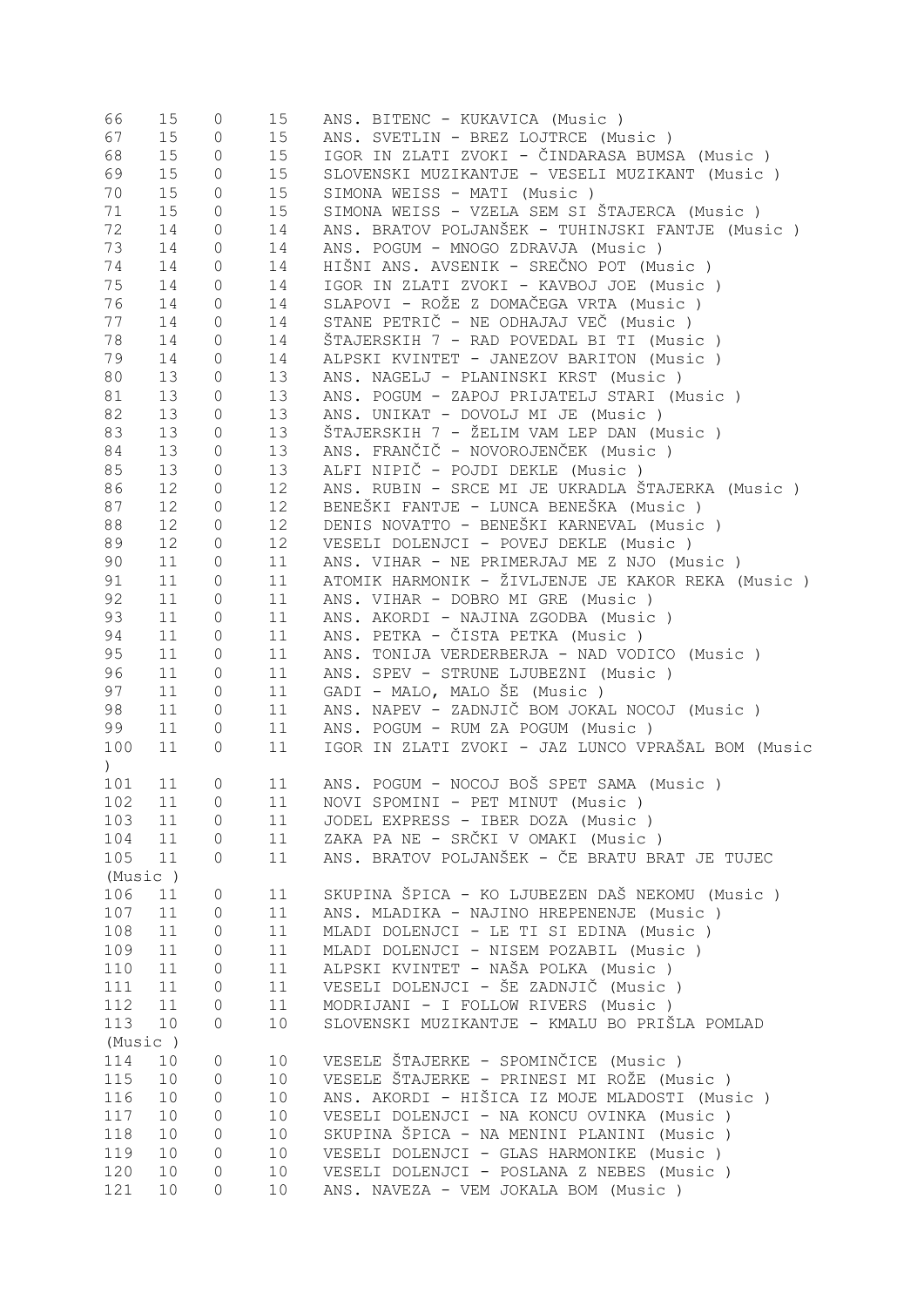| 122                          | 10 | 0              | 10 <sub>1</sub> | VESELI SVATJE - DOTAKNIL SI SE MOJEGA SRCA (Music  |
|------------------------------|----|----------------|-----------------|----------------------------------------------------|
| $\left( \frac{1}{2} \right)$ |    |                |                 |                                                    |
| 123                          | 10 | $\mathbb O$    | 10              | ANS. BISERI - PUNČI, NI DEBATE (Music)             |
|                              |    |                |                 |                                                    |
| 124                          | 10 | $\mathbb O$    | 10              | VAGABUNDI - PLEŠIVA V DEŽJU (Music )               |
| 125                          | 10 | $\mathbb O$    | 10 <sub>1</sub> | SLOVENSKI ZVOKI - ŠOFERSKA POLKA (Music )          |
| 126                          | 10 | $\circ$        | 10              | ANS. BISERI - ČE BI VEDELA (Music)                 |
| 127                          | 10 | $\circ$        | 10              | VESELE ŠTAJERKE - HOČEŠ ME ALI NOČEŠ ME (Music)    |
| 128                          | 10 | $\circ$        | 10              | ANS. NAVEZA - S TABO VSE LEPŠE JE (Music)          |
| 129                          | 10 | $\circ$        | 10              | VERA IN ORIGINALI - KLEPETAVI KLARINETI (Music )   |
| 130                          | 10 | $\mathbb O$    | 10              | VERA IN ORIGINALI - LEPO JE BITI CELJAN (Music )   |
|                              |    |                |                 |                                                    |
| 131                          | 10 | $\mathbb O$    | 10              | SLOVENSKI MUZIKANTJE - GASILSKA KORAČNICA (Music ) |
| 132                          | 10 | $\mathbb O$    | 10              | JODEL EXPRESS - NA RIBIŠKI KOČI (Music )           |
| 133                          | 10 | $\mathbb O$    | 10 <sub>1</sub> | POSKOČNI MUZIKANTI - SUPER PUNCA (Music)           |
| 134                          | 10 | $\mathbb O$    | 10 <sub>1</sub> | ANS. MLADIKA - KO SREČAM GA Z DRUGO (Music)        |
| 135                          | 10 | $\mathbb O$    | 10              | POSKOČNI MUZIKANTI - OBJEMI ME (Music)             |
| 136                          | 10 | $\mathbb O$    | 10              | ATOMIK HARMONIK - SKOČI (Music)                    |
| 137                          | 10 | $\mathbb O$    | 10 <sub>o</sub> | ANS. RUBIN - STARI GRAD (Music)                    |
| 138                          | 10 | $\mathbb O$    | 10 <sub>o</sub> | VESELI SVATJE - LUNCA (Music)                      |
|                              |    |                |                 |                                                    |
| 139                          | 10 | $\mathbb O$    | 10 <sub>o</sub> | ANS. SPEV - Z NJO (Music)                          |
| 140                          | 10 | $\mathbb O$    | 10              | ANS. SVETLIN - BELO OBLEKO SI ŽE NOSILA (Music)    |
| 141                          | 10 | $\circ$        | 10              | VESELI SVATJE - NE DAM SRCA (Music)                |
| 142                          | 10 | 0              | 10              | NOVI SPOMINI IN MAMA MANKA - NATOČIM CVIČKA (Music |
| $\left( \frac{1}{2} \right)$ |    |                |                 |                                                    |
| 143                          | 10 | $\circ$        | 10              | ZREŠKA POMLAD - DOBRO NAM GRE (Music)              |
| 144                          | 10 | $\mathbb O$    | 10              | DONAČKA - PRAVI KAVBOJ (Music)                     |
|                              |    |                |                 |                                                    |
| 145                          | 10 | $\mathbb O$    | 10              | NOVI SPOMINI - NA VESELICI (Music )                |
| 146                          | 10 | $\mathbb O$    | 10              | ANS. PETRA FINKA - NI MI MAR (Music)               |
| 147                          | 10 | $\mathbb O$    | 10              | ŠTIRJE KOVAČI - BREZ VEZE (Music )                 |
| 148                          | 10 | $\mathbb O$    | 10              | ANS. BRANETA KLAVŽARJA - DROBNA PREVARA (Music)    |
| 149                          | 10 | $\mathbb O$    | 10              | ANS. ERAZEM - ZIGO ZAGO (Music)                    |
| 150                          | 10 | $\mathbb O$    | 10              | ANS. VASOVALCI - BELOKRANJC DOLENCU (Music)        |
| 151                          | 10 | $\mathbb O$    | 10              | ANS. ERAZEM - POSTOJNA TI MOJA (Music)             |
| 152                          | 10 | $\mathbb O$    | 10              | GADI - NATE LE (Music)                             |
| 153                          | 10 | $\mathbb O$    | 10 <sub>o</sub> | DONAČKA - NA MOSTU (Music)                         |
| 154                          | 10 | $\mathbb O$    | 10 <sub>o</sub> | NAVIHANKE - ROCK MIX (Music)                       |
|                              |    |                |                 |                                                    |
| 155                          | 10 | $\mathbb O$    | 10 <sub>o</sub> | ANS. NAPEV - VEM ZA DEKLE (Music)                  |
| 156                          | 10 | $\circ$        | 10 <sub>o</sub> | NAVIHANKE - POKAŽI MI, DA ME IMAŠ ŠE RAD (Music)   |
| 157                          | 10 | $\Omega$       | 10              | ANS. MLADIKA - CHAT (Music)                        |
| 158                          | 10 | $\mathbf{0}$   | 10              | ANS. PETKA - VŠEČ SI MI (Music)                    |
| 159                          | 10 | 0              | 10              | ANS. POET - FANT S HARMONIKO (Music)               |
| 160                          | 10 | 0              | 10              | ANS. VIHAR - NA SONČNI STRANI ULICE (Music)        |
| 161                          | 10 | $\mathbf{0}$   | 10              | ANS. PETRA FINKA - ŠE ENKRAT ŠLA S TEBOJ BI PRED   |
| OLTAR (Music)                |    |                |                 |                                                    |
|                              |    |                |                 |                                                    |
| 162                          | 10 | 0              | 10              | ANS. NAPEV - RECI MI (Music)                       |
| 163                          | 10 | 0              | 10              | ANS. PETRA FINKA - NOCOJ ŠE ZADNJIČ BOM PRIŠEL     |
| (Music)                      |    |                |                 |                                                    |
| 164                          | 10 | $\mathbb O$    | 10              | ANS. ERAZEM - PRIMORCI SMO VESELI LJUDJE (Music)   |
| 165                          | 10 | $\mathbb O$    | 10              | ANS.SPEV - BITI KNAP JE LEP POKLIC! (Music)        |
| 166                          | 10 | $\mathbb O$    | 10              | ANS. NEMIR - OTOČEK SREDI JEZERA (Music)           |
| 167                          | 10 | 0              | 10              | MODRIJANI - NESKONČNO ZALJUBLJENA (Music)          |
| 168                          | 10 | 0              | 10              | MODRIJANI - MOJA (Music)                           |
| 169                          | 10 |                | 10              | ANS. BRATOV POLJANŠEK - KAMNIŠKE GORE (Music )     |
|                              |    | 0              |                 |                                                    |
| 170                          | 10 | 0              | 10              | MODRIJANI - LAŽEM TI LJUBICA (Music )              |
| 171                          | 10 | 0              | 10              | ZAKA PA NE - NEKEGA JUTRA (Music)                  |
| 172                          | 10 | 0              | 10              | ALFI NIPIČ - MLADI KOT SMO NOCOJ (Music)           |
| 173                          | 10 | 0              | 10              | BENEŠKI FANTJE - SONČNO JUTRO (Music )             |
| 174                          | 10 | 0              | 10              | BENEŠKI FANTJE - VESELI BENEČANI (Music )          |
| 175                          | 10 | $\circ$        | 10              | VESELI SVATJE - PRVIČ BOM MAMICA (Music)           |
| 176                          | 9  | 0              | 9               | ALPSKI KVINTET - K SOSEDOVIM NA KAVO (Music)       |
| 177                          | 9  | $\overline{0}$ | 9               | ANS. POET - RAD BIL BI TVOJ POET (Music)           |
|                              |    |                |                 |                                                    |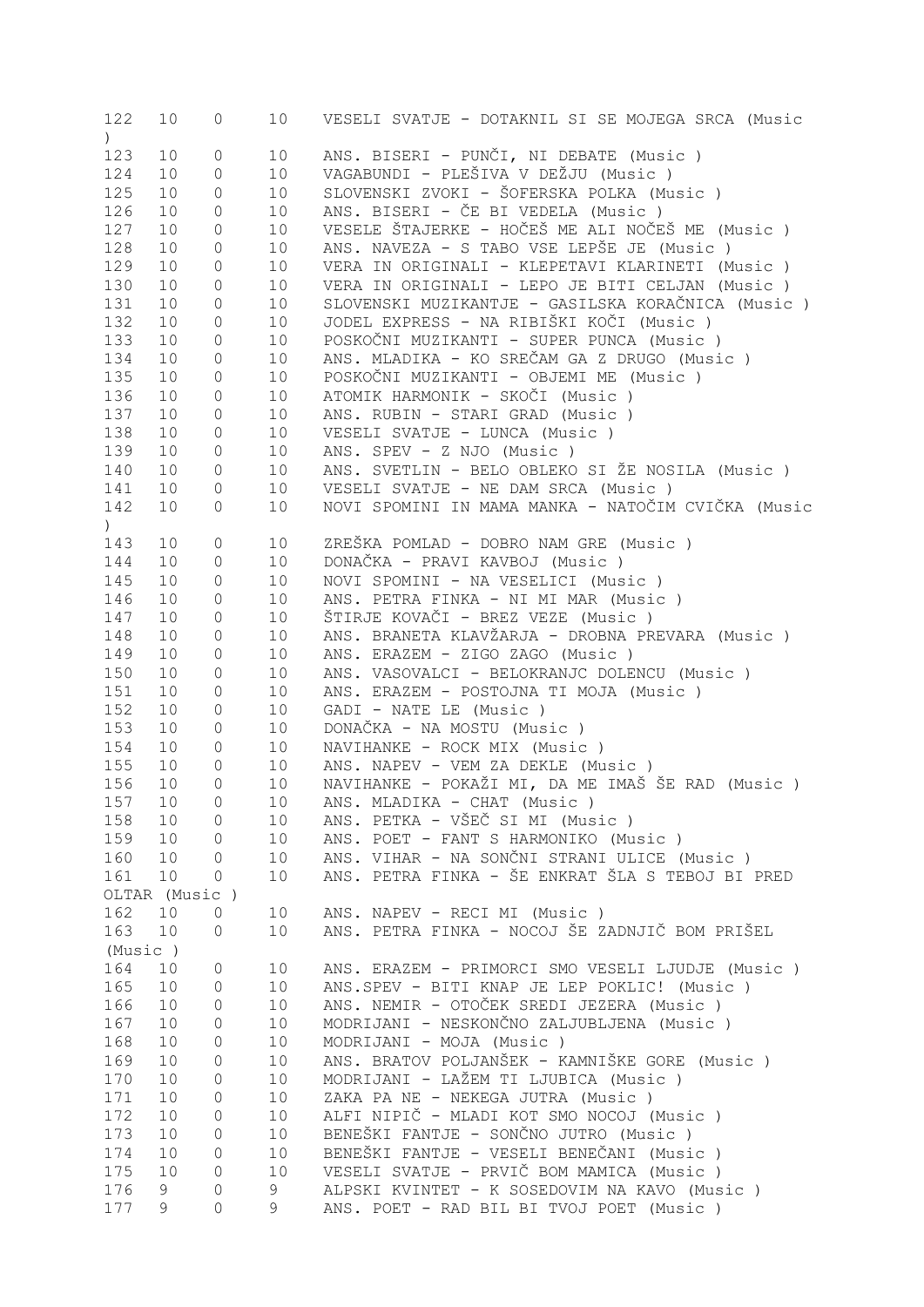| 178                                             | 9             | 0              | 9             | PRIFARSKI MUZIKANTI - NAJINI VEČERI (Music )                                           |
|-------------------------------------------------|---------------|----------------|---------------|----------------------------------------------------------------------------------------|
| 179                                             | 9             | $\mathbb O$    | 9             | MLADI DOLENJCI - MENI NI ZA BOGATIJO (Music)                                           |
| 180                                             | 9             | $\mathbb O$    | 9             | ANS. BISERI - FERMENTIN (Music)                                                        |
| 181                                             | 9             | $\mathbb O$    | $\mathsf 9$   | ANS. BRATOV POLJANŠEK - GODEC (Music)                                                  |
| 182                                             | 9             | $\circ$        | $\mathsf 9$   | ANS. NAPEV - MARINKA DALMATINKA (Music)                                                |
| 183                                             | 9             | $\mathbb O$    | $\mathsf 9$   | ANS. BISERI - FEJSTBUKOVA GENERACIJA (Music)                                           |
| 184                                             | 9             | $\circ$        | $\mathsf 9$   | PRIMORSKI FANTJE - LEDENE ROŽE (Music)                                                 |
| 185                                             | 9             | $\circ$        | 9             | NOVI SPOMINI IN MAMA MANKA - KAKO LJUBITI SE                                           |
|                                                 |               |                |               |                                                                                        |
| (Music)                                         |               |                |               |                                                                                        |
| 186                                             | 9             | $\circ$        | 9             | ZAKA PA NE - DO POROKE NA ROKE (Music)                                                 |
| 187                                             | 9             | $\mathbf{0}$   | 9             | ANS. KRAJCARJI - NUORI CAJTI (Music )                                                  |
| 188                                             | 9             | $\mathbf{0}$   | $\mathsf 9$   | NAVIHANKE - NA MOJEM LICU (Music)                                                      |
| 189                                             | 9             | $\mathbb O$    | 9             | ZAKA PA NE - MLEJKU (Music)                                                            |
| 190                                             | 9             | $\circ$        | 9             | ANS. NAVEZA - VSAK DAN MORAŠ POISKATI SONCE (Music                                     |
| $\left( \begin{array}{c} 1 \end{array} \right)$ |               |                |               |                                                                                        |
| 191                                             | 9             | $\circ$        | 9             | ANS. MLADIKA - V KROGU VRTI SE ŽIVLJENJE (Music )                                      |
| 192                                             | 9             | $\mathbf{0}$   | 9             | PRIFARSKI MUZIKANTI - LEPU JE BLU (Music)                                              |
| 193                                             | 9             | $\mathbf 0$    | 9             | JODEL EXPRESS - RADA PLEŠEM (Music)                                                    |
| 194                                             | 9             | $\circ$        | 9             | JODEL EXPRESS - OKTOBRA SE VESELIM (Music)                                             |
| 195                                             | 9             | $\circ$        | 9             | ANS. BRANETA KLAVŽARJA - LEPA DEKLETA LJUBIJO                                          |
|                                                 |               | BARABE (Music) |               |                                                                                        |
| 196                                             | 9             | $\circ$        | 9             | SKUPINA ŠPICA - HVALA VAMA PREDRAGA STARŠA (Music                                      |
|                                                 |               |                |               |                                                                                        |
| $\left( \right)$                                |               |                |               |                                                                                        |
| 197                                             | 9             | $\mathbf{0}$   | 9             | SKUPINA ŠPICA - NIKOLI VEČ (Music )                                                    |
| 198                                             | 9             | $\circ$        | 9             | NAVIHANKE - TI, TI, TI NAVIHANKA (Music)                                               |
| 199                                             | 9             | $\circ$        | 9             | PRIFARSKI MUZIKANTI - IZ ZEMLJE GRE V TRSEK (Music                                     |
| $\left( \begin{array}{c} 1 \end{array} \right)$ |               |                |               |                                                                                        |
| 200                                             | 9             | $\mathbb O$    | 9             | ALFI NIPIČ - VALČEK S TEBOJ (Music )                                                   |
| 201                                             | 9             | $\circ$        | 9             | ANS. AKORDI - ČE PA NISEM JAZ ZA TEBE (Music)                                          |
| 202                                             | 9             | $\mathbb O$    | 9             | IGOR IN ZLATI ZVOKI - ZELENI GAJ (Music)                                               |
| 203                                             | 9             | $\mathbb O$    | 9             | ANS. ERAZEM - NJAM NJAM (Music)                                                        |
| 204                                             | 9             | $\mathbb O$    | 9             | ANS. ERAZEM - ORGLICE (Music)                                                          |
| 205                                             | 9             | $\circ$        | 9             | NOVI SPOMINI - CAGAV FANT (Music)                                                      |
| 206                                             | 9             | $\circ$        | 9             | PRIMORSKI FANTJE - JE HITLA GLAVA NA KUŠIN (Music                                      |
| $\left( \begin{array}{c} 1 \end{array} \right)$ |               |                |               |                                                                                        |
| 207                                             | 9             | 0              | 9             | MLADI DOLENJCI - NOCOJ JE DRUGA REKLA MI (Music)                                       |
| 208                                             | 9             | 0              | $\mathcal{G}$ | PRIMORSKI FANTJE - KARAMELA (Music)                                                    |
| 209                                             | 9             | $\Omega$       | 9             |                                                                                        |
|                                                 |               |                |               | IGOR IN ZLATI ZVOKI - NE BOŠ ME UJELA (Music )                                         |
| 210                                             | 9             | 0              | 9             | ANS. ERAZEM - V OŠTARIJI (Music )                                                      |
| 211                                             | 9             | $\mathbf{0}$   | 9             | ANS. KRAJCARJI - VRANA VRANI (Music)                                                   |
| 212                                             | 9             | $\mathbf{0}$   | 9             | ANS. KRAJCARJI - LJUBIM JOŽICO (Music )                                                |
| 213                                             | 9             | $\mathbf{0}$   | 9             | VESELE ŠTAJERKE - POMLADNI VETER (Music)                                               |
| 214                                             | 9             |                |               |                                                                                        |
| 215                                             |               | $\circ$        | 9             | ANS. GOLTE - KOT BELI ZAJČKI (Music )                                                  |
| 216                                             | $\mathcal{G}$ | $\circ$        | $\mathsf 9$   | IGOR IN ZLATI ZVOKI - DEKLE ZDAJ MI POVEJ (Music )                                     |
|                                                 | 9             | $\circ$        | $\mathsf 9$   | ANS. POGUM - POPOLNA (Music)                                                           |
| 217                                             | 9             | $\circ$        | $\mathsf 9$   | ALPSKI KVINTET - VENČEK USPEŠNIC (Music )                                              |
|                                                 |               |                |               |                                                                                        |
| 218                                             | 9             | $\circ$        | $\mathsf 9$   | ANS. POGUM - POLJUBI KOŠČEK KRUHA (Music )                                             |
| 219                                             | 9             | $\mathbb O$    | $\mathcal{G}$ | ZREŠKA POMLAD - TEBI (Music)                                                           |
| 220                                             | 9             | $\circ$        | 9             | SLOVENSKI MUZIKANTJE - MOJ FANT JE VESELJAK (Music                                     |
| $\left( \right)$                                |               |                |               |                                                                                        |
| 221                                             | 9             | $\circ$        | 9             | ANS. SPEV - MAČICE (Music)                                                             |
| 222                                             | 9             | $\circ$        | 9             | ANS. POET - MOJA SI TI (Music)                                                         |
| 223                                             | 9             | $\circ$        | $\mathsf 9$   | VAGABUNDI - NA ZDRAVJE PRIJATELJI (Music)                                              |
| 224                                             | $\mathsf 9$   | $\circ$        | $\mathsf 9$   | ŠTIRJE KOVAČI - NEKE SONČNE NEDELJE (Music)                                            |
| 225                                             | $\mathsf 9$   | $\circ$        | $\mathsf 9$   | ANS. AKORDI - MOJA MALA (Music)                                                        |
| 226                                             | 9             | $\circ$        | $\mathsf 9$   | GADI - LAHKO NOČ (Music)                                                               |
| 227                                             | 9             | $\circ$        | $\mathsf 9$   | VAGABUNDI - KO SLIŠIM GLASBO (Music )                                                  |
| 228                                             | 9             | 0              | $\mathsf 9$   | SLOVENSKI ZVOKI - SLOVENSKI SUPER BOY (Music )                                         |
| 229                                             | $\mathsf 9$   | $\circ$        | $\mathsf 9$   | ANS. SVETLIN - SPOMIN NA LJUBEZEN (Music)<br>POSKOČNI MUZIKANTI - POGLEDAM TE (Music ) |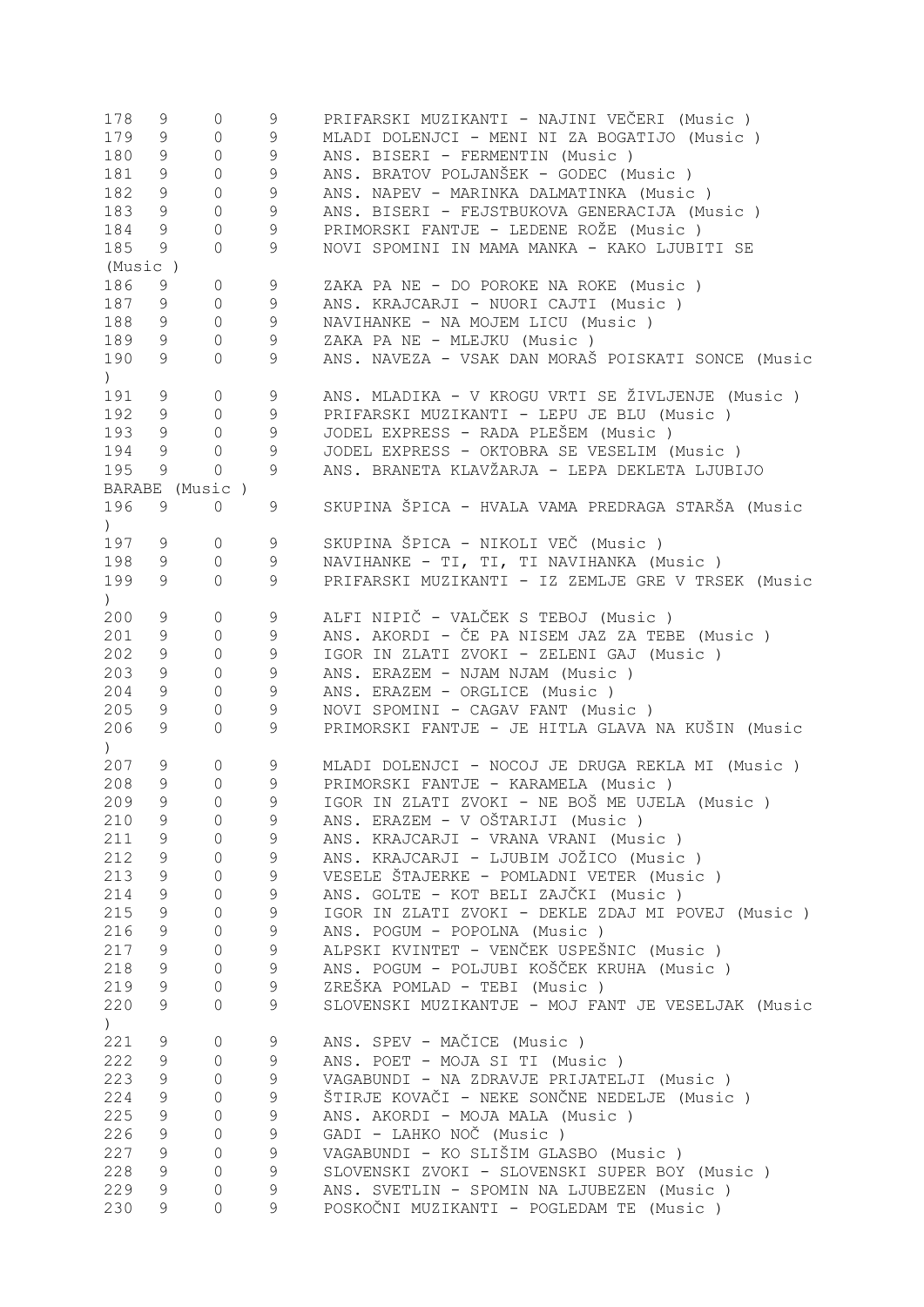| 9<br>9<br>0<br>233<br>9<br>9<br>VERA IN ORIGINALI - VA PENSIERO (Music)<br>$\circ$<br>234<br>$\mathsf 9$<br>ANS. SPEV - VENČEK SLAKOVIH (Music )<br>9<br>0<br>235<br>9<br>9<br>$\mathbb O$<br>ANS. TONIJA VERDERBERJA - KEPICA (Music )<br>236<br>9<br>9<br>VERA IN ORIGINALI - ZA PRAVE SLOVENCE (Music )<br>$\mathbb O$<br>237<br>9<br>9<br>$\mathbb O$<br>ANS. UNIKAT - SANJALA SVA (Music )<br>238<br>$\mathsf 9$<br>ANS. UNIKAT - SRCE NE RAZUME (Music)<br>9<br>$\circ$<br>239<br>$\mathsf 9$<br>ANS. NEMIR - TAKO PUNCO BI RAD (Music)<br>9<br>$\mathbb O$<br>$\mathsf 9$<br>ZREŠKA POMLAD - ŽIGOLO (Music)<br>240<br>9<br>$\circ$<br>$\mathsf 9$<br>ANS. PETKA - MOJI DRAGI (Music)<br>241<br>9<br>$\mathbb O$<br>$\mathsf 9$<br>ANS. TONIJA VERDERBERJA - TEMNA NOČ (Music)<br>242<br>9<br>$\mathbb O$<br>ANS. SVETLIN - SRČNI NEMIR (Music)<br>243<br>$\mathsf 9$<br>9<br>$\circ$<br>ANS. VASOVALCI - MOJA DEŽELICA (Music)<br>244<br>$\mathsf 9$<br>9<br>$\mathbb O$<br>ANS. UNIKAT - ZAPLEŠI Z NAMI (Music )<br>245<br>$\mathsf 9$<br>9<br>0<br>246<br>$\mathsf 9$<br>9<br>ANS. PETKA - ZA PRAZNIK TVOJ (Music )<br>0<br>$\mathsf 9$<br>247<br>SLOVENSKI ZVOKI - SMEH KLARINETA (Music)<br>9<br>0<br>248<br>$\mathsf 9$<br>9<br>ANS. VIHAR - PRISLUHNI MI (Music)<br>0<br>249<br>$\mathsf 9$<br>ANS. GOLTE - SAJ BI TRKAL (Music)<br>9<br>$\mathbf{0}$<br>$\mathsf 9$<br>250<br>BENEŠKI FANTJE - POJDEM V BENEČIJO (Music)<br>9<br>$\circ$<br>ANS. NAVEZA - SREČA OPOTEČA (Music )<br>251<br>9<br>9<br>$\circ$<br>252<br>9<br>$\mathsf 9$<br>SLOVENSKI ZVOKI - DAJ MI SRCE (Music)<br>$\mathbf{0}$<br>ŠTIRJE KOVAČI - RŽENOVA TINKA (Music )<br>253<br>$\mathsf 9$<br>9<br>$\circ$<br>254<br>$\mathsf 9$<br>ATOMIK HARMONIK - BRIZGALNA BRIZGA (Music)<br>9<br>$\mathbf{0}$<br>ATOMIK HARMONIK - NATOČI GA KELNARCA (Music)<br>255<br>9<br>9<br>$\circ$<br>256<br>9<br>ANS. VIHAR - STARA LJUBEZEN (Music )<br>9<br>$\circ$<br>257<br>9<br>9<br>ANS. VASOVALCI - PREPELICA (Music)<br>$\circ$<br>258<br>9<br>9<br>ANS. RUBIN - NA KONCU OVINKA (Music)<br>$\circ$<br>259<br>MLADI DOLENJCI - PRIZNAM (Music)<br>8<br>8<br>$\circ$<br>260<br>8<br>ATOMIK HARMONIK - SLADKO VINCE (Music)<br>8<br>$\circ$<br>261<br>8<br>ŠPELA GROŠELJ - GLAVO POKONCI (Music)<br>8<br>$\circ$<br>262<br>ATOMIK HARMONIK - HOP MARINKA (Music)<br>8<br>8<br>$\circ$<br>263<br>8<br>SLOVENSKI ZVOKI - SHOW PUMPE (Music)<br>8<br>$\circ$<br>MLADI DOLENJCI - BREZ OTROŠKIH OČI (Music )<br>264<br>8<br>8<br>$\circ$<br>265<br>8<br>MALIBU - ŽIVLJENJE SO ENE ŠTENGE (Music)<br>8<br>$\circ$<br>266<br>8<br>8<br>$\circ$<br>ZAKA PA NE - ZVITA PUNCA (Music)<br>267<br>8<br>8<br>ZREŠKA POMLAD - ZADNJI POLETNI DAN (Music)<br>$\mathbf{0}$<br>BENEŠKI FANTJE - SEM FANTIČ DOMA OD ČEDADA (Music<br>8 <sup>8</sup><br>268<br>- 8<br>0<br>$\mathcal{C}$<br>269<br>8<br>SLOVENSKI OKTET - KAJ B' JAZ TEBI DAV (Music)<br>8<br>0<br>270<br>8<br>8<br>HELENA IN HAJNI BLAGNE - SREBRNA REKA (Music)<br>0<br>271<br>8<br>HAJDI - TVOJ POGLED MUČI ME (Music)<br>8<br>0<br>272<br>8<br>KORADO IN BRENDI - GENIJ IN BEDAK (Music)<br>8<br>0<br>273<br>8<br>$\,8\,$<br>ANSAMBEL RUBIN - POVEJ MI (Music)<br>$\mathbf{0}$<br>274<br>$\,8\,$<br>MODRIJANI - DEKLE S ČRNIMI OČMI (Music)<br>8<br>0<br>$\,8\,$<br>275<br>8<br>ANS. FRANČIČ - KNOBLEHAR (Music)<br>0<br>$\,8\,$<br>ANS. BRANETA KLAVŽARJA - ZARADI PESMI (Music )<br>276<br>8<br>0<br>$\,8\,$<br>277<br>ANJA BURNIK - DOBRO JUTRO (Music)<br>8<br>0<br>278<br>8<br>$\,8\,$<br>LAŠKA PIHALNA GODBA - TRIDESET LET (Music)<br>0<br>279<br>8<br>$\,8\,$<br>MODRIJANI - POVEJ (Music)<br>0<br>280<br>8<br>$\,8\,$<br>ALPSKI KVINTET - PRAZNOVANJE (Music)<br>0<br>281<br>8<br>$\,8\,$<br>VERA IN ORIGINALI - PESEM KITARE (Music)<br>0<br>282<br>8<br>$\,8\,$<br>ANS. VASOVALCI - NA ZEMLJI DOMAČI (Music )<br>0<br>ANS. AKORDI - HOČEŠ NOČEŠ (Music )<br>283<br>$\,8\,$<br>8<br>0<br>$\,8\,$<br>284<br>PRIFARSKI MUZIKANTI - MARKO SKAČE (Music)<br>8<br>$\mathbf{0}$<br>ANS. BRANETA KLAVŽARJA - JESEN IHTI (Music )<br>285<br>8<br>8<br>$\mathbf 0$<br>VESELE ŠTAJERKE - LJUBČEK MOJ (Music)<br>286<br>8<br>8<br>0<br>287<br>8<br>ŠTAJERSKIH 7 - PESEM ZVONOV (Music )<br>8<br>0<br>SLAPOVI - NAJBOLJ SI ŽELIM (Music )<br>288<br>8<br>8<br>$\mathbf 0$<br>VESELE ŠTAJERKE - DAJ PIR NA HLADNO (Music)<br>289<br>8<br>8<br>0 | 231 | 9 | 0 | 9 | POSKOČNI MUZIKANTI - MOJA NEVESTICA (Music) |
|------------------------------------------------------------------------------------------------------------------------------------------------------------------------------------------------------------------------------------------------------------------------------------------------------------------------------------------------------------------------------------------------------------------------------------------------------------------------------------------------------------------------------------------------------------------------------------------------------------------------------------------------------------------------------------------------------------------------------------------------------------------------------------------------------------------------------------------------------------------------------------------------------------------------------------------------------------------------------------------------------------------------------------------------------------------------------------------------------------------------------------------------------------------------------------------------------------------------------------------------------------------------------------------------------------------------------------------------------------------------------------------------------------------------------------------------------------------------------------------------------------------------------------------------------------------------------------------------------------------------------------------------------------------------------------------------------------------------------------------------------------------------------------------------------------------------------------------------------------------------------------------------------------------------------------------------------------------------------------------------------------------------------------------------------------------------------------------------------------------------------------------------------------------------------------------------------------------------------------------------------------------------------------------------------------------------------------------------------------------------------------------------------------------------------------------------------------------------------------------------------------------------------------------------------------------------------------------------------------------------------------------------------------------------------------------------------------------------------------------------------------------------------------------------------------------------------------------------------------------------------------------------------------------------------------------------------------------------------------------------------------------------------------------------------------------------------------------------------------------------------------------------------------------------------------------------------------------------------------------------------------------------------------------------------------------------------------------------------------------------------------------------------------------------------------------------------------------------------------------------------------------------------------------------------------------------------------------------------------------------------------------------------------------------------------------------------------------------------------------------------------------------------------------------------------------------------------------------------------------------------------------------------------------------------------------------------------------------------------------------------------------------------------------------------------------------------------------------------------------------------------------------------------------------------------------------------------------------------------------------------------------------------------------------------------------------------------------------------------------------|-----|---|---|---|---------------------------------------------|
|                                                                                                                                                                                                                                                                                                                                                                                                                                                                                                                                                                                                                                                                                                                                                                                                                                                                                                                                                                                                                                                                                                                                                                                                                                                                                                                                                                                                                                                                                                                                                                                                                                                                                                                                                                                                                                                                                                                                                                                                                                                                                                                                                                                                                                                                                                                                                                                                                                                                                                                                                                                                                                                                                                                                                                                                                                                                                                                                                                                                                                                                                                                                                                                                                                                                                                                                                                                                                                                                                                                                                                                                                                                                                                                                                                                                                                                                                                                                                                                                                                                                                                                                                                                                                                                                                                                                                                        | 232 |   |   |   | DONAČKA - PRIDI, ZAPLEŠI (Music)            |
|                                                                                                                                                                                                                                                                                                                                                                                                                                                                                                                                                                                                                                                                                                                                                                                                                                                                                                                                                                                                                                                                                                                                                                                                                                                                                                                                                                                                                                                                                                                                                                                                                                                                                                                                                                                                                                                                                                                                                                                                                                                                                                                                                                                                                                                                                                                                                                                                                                                                                                                                                                                                                                                                                                                                                                                                                                                                                                                                                                                                                                                                                                                                                                                                                                                                                                                                                                                                                                                                                                                                                                                                                                                                                                                                                                                                                                                                                                                                                                                                                                                                                                                                                                                                                                                                                                                                                                        |     |   |   |   |                                             |
|                                                                                                                                                                                                                                                                                                                                                                                                                                                                                                                                                                                                                                                                                                                                                                                                                                                                                                                                                                                                                                                                                                                                                                                                                                                                                                                                                                                                                                                                                                                                                                                                                                                                                                                                                                                                                                                                                                                                                                                                                                                                                                                                                                                                                                                                                                                                                                                                                                                                                                                                                                                                                                                                                                                                                                                                                                                                                                                                                                                                                                                                                                                                                                                                                                                                                                                                                                                                                                                                                                                                                                                                                                                                                                                                                                                                                                                                                                                                                                                                                                                                                                                                                                                                                                                                                                                                                                        |     |   |   |   |                                             |
|                                                                                                                                                                                                                                                                                                                                                                                                                                                                                                                                                                                                                                                                                                                                                                                                                                                                                                                                                                                                                                                                                                                                                                                                                                                                                                                                                                                                                                                                                                                                                                                                                                                                                                                                                                                                                                                                                                                                                                                                                                                                                                                                                                                                                                                                                                                                                                                                                                                                                                                                                                                                                                                                                                                                                                                                                                                                                                                                                                                                                                                                                                                                                                                                                                                                                                                                                                                                                                                                                                                                                                                                                                                                                                                                                                                                                                                                                                                                                                                                                                                                                                                                                                                                                                                                                                                                                                        |     |   |   |   |                                             |
|                                                                                                                                                                                                                                                                                                                                                                                                                                                                                                                                                                                                                                                                                                                                                                                                                                                                                                                                                                                                                                                                                                                                                                                                                                                                                                                                                                                                                                                                                                                                                                                                                                                                                                                                                                                                                                                                                                                                                                                                                                                                                                                                                                                                                                                                                                                                                                                                                                                                                                                                                                                                                                                                                                                                                                                                                                                                                                                                                                                                                                                                                                                                                                                                                                                                                                                                                                                                                                                                                                                                                                                                                                                                                                                                                                                                                                                                                                                                                                                                                                                                                                                                                                                                                                                                                                                                                                        |     |   |   |   |                                             |
|                                                                                                                                                                                                                                                                                                                                                                                                                                                                                                                                                                                                                                                                                                                                                                                                                                                                                                                                                                                                                                                                                                                                                                                                                                                                                                                                                                                                                                                                                                                                                                                                                                                                                                                                                                                                                                                                                                                                                                                                                                                                                                                                                                                                                                                                                                                                                                                                                                                                                                                                                                                                                                                                                                                                                                                                                                                                                                                                                                                                                                                                                                                                                                                                                                                                                                                                                                                                                                                                                                                                                                                                                                                                                                                                                                                                                                                                                                                                                                                                                                                                                                                                                                                                                                                                                                                                                                        |     |   |   |   |                                             |
|                                                                                                                                                                                                                                                                                                                                                                                                                                                                                                                                                                                                                                                                                                                                                                                                                                                                                                                                                                                                                                                                                                                                                                                                                                                                                                                                                                                                                                                                                                                                                                                                                                                                                                                                                                                                                                                                                                                                                                                                                                                                                                                                                                                                                                                                                                                                                                                                                                                                                                                                                                                                                                                                                                                                                                                                                                                                                                                                                                                                                                                                                                                                                                                                                                                                                                                                                                                                                                                                                                                                                                                                                                                                                                                                                                                                                                                                                                                                                                                                                                                                                                                                                                                                                                                                                                                                                                        |     |   |   |   |                                             |
|                                                                                                                                                                                                                                                                                                                                                                                                                                                                                                                                                                                                                                                                                                                                                                                                                                                                                                                                                                                                                                                                                                                                                                                                                                                                                                                                                                                                                                                                                                                                                                                                                                                                                                                                                                                                                                                                                                                                                                                                                                                                                                                                                                                                                                                                                                                                                                                                                                                                                                                                                                                                                                                                                                                                                                                                                                                                                                                                                                                                                                                                                                                                                                                                                                                                                                                                                                                                                                                                                                                                                                                                                                                                                                                                                                                                                                                                                                                                                                                                                                                                                                                                                                                                                                                                                                                                                                        |     |   |   |   |                                             |
|                                                                                                                                                                                                                                                                                                                                                                                                                                                                                                                                                                                                                                                                                                                                                                                                                                                                                                                                                                                                                                                                                                                                                                                                                                                                                                                                                                                                                                                                                                                                                                                                                                                                                                                                                                                                                                                                                                                                                                                                                                                                                                                                                                                                                                                                                                                                                                                                                                                                                                                                                                                                                                                                                                                                                                                                                                                                                                                                                                                                                                                                                                                                                                                                                                                                                                                                                                                                                                                                                                                                                                                                                                                                                                                                                                                                                                                                                                                                                                                                                                                                                                                                                                                                                                                                                                                                                                        |     |   |   |   |                                             |
|                                                                                                                                                                                                                                                                                                                                                                                                                                                                                                                                                                                                                                                                                                                                                                                                                                                                                                                                                                                                                                                                                                                                                                                                                                                                                                                                                                                                                                                                                                                                                                                                                                                                                                                                                                                                                                                                                                                                                                                                                                                                                                                                                                                                                                                                                                                                                                                                                                                                                                                                                                                                                                                                                                                                                                                                                                                                                                                                                                                                                                                                                                                                                                                                                                                                                                                                                                                                                                                                                                                                                                                                                                                                                                                                                                                                                                                                                                                                                                                                                                                                                                                                                                                                                                                                                                                                                                        |     |   |   |   |                                             |
|                                                                                                                                                                                                                                                                                                                                                                                                                                                                                                                                                                                                                                                                                                                                                                                                                                                                                                                                                                                                                                                                                                                                                                                                                                                                                                                                                                                                                                                                                                                                                                                                                                                                                                                                                                                                                                                                                                                                                                                                                                                                                                                                                                                                                                                                                                                                                                                                                                                                                                                                                                                                                                                                                                                                                                                                                                                                                                                                                                                                                                                                                                                                                                                                                                                                                                                                                                                                                                                                                                                                                                                                                                                                                                                                                                                                                                                                                                                                                                                                                                                                                                                                                                                                                                                                                                                                                                        |     |   |   |   |                                             |
|                                                                                                                                                                                                                                                                                                                                                                                                                                                                                                                                                                                                                                                                                                                                                                                                                                                                                                                                                                                                                                                                                                                                                                                                                                                                                                                                                                                                                                                                                                                                                                                                                                                                                                                                                                                                                                                                                                                                                                                                                                                                                                                                                                                                                                                                                                                                                                                                                                                                                                                                                                                                                                                                                                                                                                                                                                                                                                                                                                                                                                                                                                                                                                                                                                                                                                                                                                                                                                                                                                                                                                                                                                                                                                                                                                                                                                                                                                                                                                                                                                                                                                                                                                                                                                                                                                                                                                        |     |   |   |   |                                             |
|                                                                                                                                                                                                                                                                                                                                                                                                                                                                                                                                                                                                                                                                                                                                                                                                                                                                                                                                                                                                                                                                                                                                                                                                                                                                                                                                                                                                                                                                                                                                                                                                                                                                                                                                                                                                                                                                                                                                                                                                                                                                                                                                                                                                                                                                                                                                                                                                                                                                                                                                                                                                                                                                                                                                                                                                                                                                                                                                                                                                                                                                                                                                                                                                                                                                                                                                                                                                                                                                                                                                                                                                                                                                                                                                                                                                                                                                                                                                                                                                                                                                                                                                                                                                                                                                                                                                                                        |     |   |   |   |                                             |
|                                                                                                                                                                                                                                                                                                                                                                                                                                                                                                                                                                                                                                                                                                                                                                                                                                                                                                                                                                                                                                                                                                                                                                                                                                                                                                                                                                                                                                                                                                                                                                                                                                                                                                                                                                                                                                                                                                                                                                                                                                                                                                                                                                                                                                                                                                                                                                                                                                                                                                                                                                                                                                                                                                                                                                                                                                                                                                                                                                                                                                                                                                                                                                                                                                                                                                                                                                                                                                                                                                                                                                                                                                                                                                                                                                                                                                                                                                                                                                                                                                                                                                                                                                                                                                                                                                                                                                        |     |   |   |   |                                             |
|                                                                                                                                                                                                                                                                                                                                                                                                                                                                                                                                                                                                                                                                                                                                                                                                                                                                                                                                                                                                                                                                                                                                                                                                                                                                                                                                                                                                                                                                                                                                                                                                                                                                                                                                                                                                                                                                                                                                                                                                                                                                                                                                                                                                                                                                                                                                                                                                                                                                                                                                                                                                                                                                                                                                                                                                                                                                                                                                                                                                                                                                                                                                                                                                                                                                                                                                                                                                                                                                                                                                                                                                                                                                                                                                                                                                                                                                                                                                                                                                                                                                                                                                                                                                                                                                                                                                                                        |     |   |   |   |                                             |
|                                                                                                                                                                                                                                                                                                                                                                                                                                                                                                                                                                                                                                                                                                                                                                                                                                                                                                                                                                                                                                                                                                                                                                                                                                                                                                                                                                                                                                                                                                                                                                                                                                                                                                                                                                                                                                                                                                                                                                                                                                                                                                                                                                                                                                                                                                                                                                                                                                                                                                                                                                                                                                                                                                                                                                                                                                                                                                                                                                                                                                                                                                                                                                                                                                                                                                                                                                                                                                                                                                                                                                                                                                                                                                                                                                                                                                                                                                                                                                                                                                                                                                                                                                                                                                                                                                                                                                        |     |   |   |   |                                             |
|                                                                                                                                                                                                                                                                                                                                                                                                                                                                                                                                                                                                                                                                                                                                                                                                                                                                                                                                                                                                                                                                                                                                                                                                                                                                                                                                                                                                                                                                                                                                                                                                                                                                                                                                                                                                                                                                                                                                                                                                                                                                                                                                                                                                                                                                                                                                                                                                                                                                                                                                                                                                                                                                                                                                                                                                                                                                                                                                                                                                                                                                                                                                                                                                                                                                                                                                                                                                                                                                                                                                                                                                                                                                                                                                                                                                                                                                                                                                                                                                                                                                                                                                                                                                                                                                                                                                                                        |     |   |   |   |                                             |
|                                                                                                                                                                                                                                                                                                                                                                                                                                                                                                                                                                                                                                                                                                                                                                                                                                                                                                                                                                                                                                                                                                                                                                                                                                                                                                                                                                                                                                                                                                                                                                                                                                                                                                                                                                                                                                                                                                                                                                                                                                                                                                                                                                                                                                                                                                                                                                                                                                                                                                                                                                                                                                                                                                                                                                                                                                                                                                                                                                                                                                                                                                                                                                                                                                                                                                                                                                                                                                                                                                                                                                                                                                                                                                                                                                                                                                                                                                                                                                                                                                                                                                                                                                                                                                                                                                                                                                        |     |   |   |   |                                             |
|                                                                                                                                                                                                                                                                                                                                                                                                                                                                                                                                                                                                                                                                                                                                                                                                                                                                                                                                                                                                                                                                                                                                                                                                                                                                                                                                                                                                                                                                                                                                                                                                                                                                                                                                                                                                                                                                                                                                                                                                                                                                                                                                                                                                                                                                                                                                                                                                                                                                                                                                                                                                                                                                                                                                                                                                                                                                                                                                                                                                                                                                                                                                                                                                                                                                                                                                                                                                                                                                                                                                                                                                                                                                                                                                                                                                                                                                                                                                                                                                                                                                                                                                                                                                                                                                                                                                                                        |     |   |   |   |                                             |
|                                                                                                                                                                                                                                                                                                                                                                                                                                                                                                                                                                                                                                                                                                                                                                                                                                                                                                                                                                                                                                                                                                                                                                                                                                                                                                                                                                                                                                                                                                                                                                                                                                                                                                                                                                                                                                                                                                                                                                                                                                                                                                                                                                                                                                                                                                                                                                                                                                                                                                                                                                                                                                                                                                                                                                                                                                                                                                                                                                                                                                                                                                                                                                                                                                                                                                                                                                                                                                                                                                                                                                                                                                                                                                                                                                                                                                                                                                                                                                                                                                                                                                                                                                                                                                                                                                                                                                        |     |   |   |   |                                             |
|                                                                                                                                                                                                                                                                                                                                                                                                                                                                                                                                                                                                                                                                                                                                                                                                                                                                                                                                                                                                                                                                                                                                                                                                                                                                                                                                                                                                                                                                                                                                                                                                                                                                                                                                                                                                                                                                                                                                                                                                                                                                                                                                                                                                                                                                                                                                                                                                                                                                                                                                                                                                                                                                                                                                                                                                                                                                                                                                                                                                                                                                                                                                                                                                                                                                                                                                                                                                                                                                                                                                                                                                                                                                                                                                                                                                                                                                                                                                                                                                                                                                                                                                                                                                                                                                                                                                                                        |     |   |   |   |                                             |
|                                                                                                                                                                                                                                                                                                                                                                                                                                                                                                                                                                                                                                                                                                                                                                                                                                                                                                                                                                                                                                                                                                                                                                                                                                                                                                                                                                                                                                                                                                                                                                                                                                                                                                                                                                                                                                                                                                                                                                                                                                                                                                                                                                                                                                                                                                                                                                                                                                                                                                                                                                                                                                                                                                                                                                                                                                                                                                                                                                                                                                                                                                                                                                                                                                                                                                                                                                                                                                                                                                                                                                                                                                                                                                                                                                                                                                                                                                                                                                                                                                                                                                                                                                                                                                                                                                                                                                        |     |   |   |   |                                             |
|                                                                                                                                                                                                                                                                                                                                                                                                                                                                                                                                                                                                                                                                                                                                                                                                                                                                                                                                                                                                                                                                                                                                                                                                                                                                                                                                                                                                                                                                                                                                                                                                                                                                                                                                                                                                                                                                                                                                                                                                                                                                                                                                                                                                                                                                                                                                                                                                                                                                                                                                                                                                                                                                                                                                                                                                                                                                                                                                                                                                                                                                                                                                                                                                                                                                                                                                                                                                                                                                                                                                                                                                                                                                                                                                                                                                                                                                                                                                                                                                                                                                                                                                                                                                                                                                                                                                                                        |     |   |   |   |                                             |
|                                                                                                                                                                                                                                                                                                                                                                                                                                                                                                                                                                                                                                                                                                                                                                                                                                                                                                                                                                                                                                                                                                                                                                                                                                                                                                                                                                                                                                                                                                                                                                                                                                                                                                                                                                                                                                                                                                                                                                                                                                                                                                                                                                                                                                                                                                                                                                                                                                                                                                                                                                                                                                                                                                                                                                                                                                                                                                                                                                                                                                                                                                                                                                                                                                                                                                                                                                                                                                                                                                                                                                                                                                                                                                                                                                                                                                                                                                                                                                                                                                                                                                                                                                                                                                                                                                                                                                        |     |   |   |   |                                             |
|                                                                                                                                                                                                                                                                                                                                                                                                                                                                                                                                                                                                                                                                                                                                                                                                                                                                                                                                                                                                                                                                                                                                                                                                                                                                                                                                                                                                                                                                                                                                                                                                                                                                                                                                                                                                                                                                                                                                                                                                                                                                                                                                                                                                                                                                                                                                                                                                                                                                                                                                                                                                                                                                                                                                                                                                                                                                                                                                                                                                                                                                                                                                                                                                                                                                                                                                                                                                                                                                                                                                                                                                                                                                                                                                                                                                                                                                                                                                                                                                                                                                                                                                                                                                                                                                                                                                                                        |     |   |   |   |                                             |
|                                                                                                                                                                                                                                                                                                                                                                                                                                                                                                                                                                                                                                                                                                                                                                                                                                                                                                                                                                                                                                                                                                                                                                                                                                                                                                                                                                                                                                                                                                                                                                                                                                                                                                                                                                                                                                                                                                                                                                                                                                                                                                                                                                                                                                                                                                                                                                                                                                                                                                                                                                                                                                                                                                                                                                                                                                                                                                                                                                                                                                                                                                                                                                                                                                                                                                                                                                                                                                                                                                                                                                                                                                                                                                                                                                                                                                                                                                                                                                                                                                                                                                                                                                                                                                                                                                                                                                        |     |   |   |   |                                             |
|                                                                                                                                                                                                                                                                                                                                                                                                                                                                                                                                                                                                                                                                                                                                                                                                                                                                                                                                                                                                                                                                                                                                                                                                                                                                                                                                                                                                                                                                                                                                                                                                                                                                                                                                                                                                                                                                                                                                                                                                                                                                                                                                                                                                                                                                                                                                                                                                                                                                                                                                                                                                                                                                                                                                                                                                                                                                                                                                                                                                                                                                                                                                                                                                                                                                                                                                                                                                                                                                                                                                                                                                                                                                                                                                                                                                                                                                                                                                                                                                                                                                                                                                                                                                                                                                                                                                                                        |     |   |   |   |                                             |
|                                                                                                                                                                                                                                                                                                                                                                                                                                                                                                                                                                                                                                                                                                                                                                                                                                                                                                                                                                                                                                                                                                                                                                                                                                                                                                                                                                                                                                                                                                                                                                                                                                                                                                                                                                                                                                                                                                                                                                                                                                                                                                                                                                                                                                                                                                                                                                                                                                                                                                                                                                                                                                                                                                                                                                                                                                                                                                                                                                                                                                                                                                                                                                                                                                                                                                                                                                                                                                                                                                                                                                                                                                                                                                                                                                                                                                                                                                                                                                                                                                                                                                                                                                                                                                                                                                                                                                        |     |   |   |   |                                             |
|                                                                                                                                                                                                                                                                                                                                                                                                                                                                                                                                                                                                                                                                                                                                                                                                                                                                                                                                                                                                                                                                                                                                                                                                                                                                                                                                                                                                                                                                                                                                                                                                                                                                                                                                                                                                                                                                                                                                                                                                                                                                                                                                                                                                                                                                                                                                                                                                                                                                                                                                                                                                                                                                                                                                                                                                                                                                                                                                                                                                                                                                                                                                                                                                                                                                                                                                                                                                                                                                                                                                                                                                                                                                                                                                                                                                                                                                                                                                                                                                                                                                                                                                                                                                                                                                                                                                                                        |     |   |   |   |                                             |
|                                                                                                                                                                                                                                                                                                                                                                                                                                                                                                                                                                                                                                                                                                                                                                                                                                                                                                                                                                                                                                                                                                                                                                                                                                                                                                                                                                                                                                                                                                                                                                                                                                                                                                                                                                                                                                                                                                                                                                                                                                                                                                                                                                                                                                                                                                                                                                                                                                                                                                                                                                                                                                                                                                                                                                                                                                                                                                                                                                                                                                                                                                                                                                                                                                                                                                                                                                                                                                                                                                                                                                                                                                                                                                                                                                                                                                                                                                                                                                                                                                                                                                                                                                                                                                                                                                                                                                        |     |   |   |   |                                             |
|                                                                                                                                                                                                                                                                                                                                                                                                                                                                                                                                                                                                                                                                                                                                                                                                                                                                                                                                                                                                                                                                                                                                                                                                                                                                                                                                                                                                                                                                                                                                                                                                                                                                                                                                                                                                                                                                                                                                                                                                                                                                                                                                                                                                                                                                                                                                                                                                                                                                                                                                                                                                                                                                                                                                                                                                                                                                                                                                                                                                                                                                                                                                                                                                                                                                                                                                                                                                                                                                                                                                                                                                                                                                                                                                                                                                                                                                                                                                                                                                                                                                                                                                                                                                                                                                                                                                                                        |     |   |   |   |                                             |
|                                                                                                                                                                                                                                                                                                                                                                                                                                                                                                                                                                                                                                                                                                                                                                                                                                                                                                                                                                                                                                                                                                                                                                                                                                                                                                                                                                                                                                                                                                                                                                                                                                                                                                                                                                                                                                                                                                                                                                                                                                                                                                                                                                                                                                                                                                                                                                                                                                                                                                                                                                                                                                                                                                                                                                                                                                                                                                                                                                                                                                                                                                                                                                                                                                                                                                                                                                                                                                                                                                                                                                                                                                                                                                                                                                                                                                                                                                                                                                                                                                                                                                                                                                                                                                                                                                                                                                        |     |   |   |   |                                             |
|                                                                                                                                                                                                                                                                                                                                                                                                                                                                                                                                                                                                                                                                                                                                                                                                                                                                                                                                                                                                                                                                                                                                                                                                                                                                                                                                                                                                                                                                                                                                                                                                                                                                                                                                                                                                                                                                                                                                                                                                                                                                                                                                                                                                                                                                                                                                                                                                                                                                                                                                                                                                                                                                                                                                                                                                                                                                                                                                                                                                                                                                                                                                                                                                                                                                                                                                                                                                                                                                                                                                                                                                                                                                                                                                                                                                                                                                                                                                                                                                                                                                                                                                                                                                                                                                                                                                                                        |     |   |   |   |                                             |
|                                                                                                                                                                                                                                                                                                                                                                                                                                                                                                                                                                                                                                                                                                                                                                                                                                                                                                                                                                                                                                                                                                                                                                                                                                                                                                                                                                                                                                                                                                                                                                                                                                                                                                                                                                                                                                                                                                                                                                                                                                                                                                                                                                                                                                                                                                                                                                                                                                                                                                                                                                                                                                                                                                                                                                                                                                                                                                                                                                                                                                                                                                                                                                                                                                                                                                                                                                                                                                                                                                                                                                                                                                                                                                                                                                                                                                                                                                                                                                                                                                                                                                                                                                                                                                                                                                                                                                        |     |   |   |   |                                             |
|                                                                                                                                                                                                                                                                                                                                                                                                                                                                                                                                                                                                                                                                                                                                                                                                                                                                                                                                                                                                                                                                                                                                                                                                                                                                                                                                                                                                                                                                                                                                                                                                                                                                                                                                                                                                                                                                                                                                                                                                                                                                                                                                                                                                                                                                                                                                                                                                                                                                                                                                                                                                                                                                                                                                                                                                                                                                                                                                                                                                                                                                                                                                                                                                                                                                                                                                                                                                                                                                                                                                                                                                                                                                                                                                                                                                                                                                                                                                                                                                                                                                                                                                                                                                                                                                                                                                                                        |     |   |   |   |                                             |
|                                                                                                                                                                                                                                                                                                                                                                                                                                                                                                                                                                                                                                                                                                                                                                                                                                                                                                                                                                                                                                                                                                                                                                                                                                                                                                                                                                                                                                                                                                                                                                                                                                                                                                                                                                                                                                                                                                                                                                                                                                                                                                                                                                                                                                                                                                                                                                                                                                                                                                                                                                                                                                                                                                                                                                                                                                                                                                                                                                                                                                                                                                                                                                                                                                                                                                                                                                                                                                                                                                                                                                                                                                                                                                                                                                                                                                                                                                                                                                                                                                                                                                                                                                                                                                                                                                                                                                        |     |   |   |   |                                             |
|                                                                                                                                                                                                                                                                                                                                                                                                                                                                                                                                                                                                                                                                                                                                                                                                                                                                                                                                                                                                                                                                                                                                                                                                                                                                                                                                                                                                                                                                                                                                                                                                                                                                                                                                                                                                                                                                                                                                                                                                                                                                                                                                                                                                                                                                                                                                                                                                                                                                                                                                                                                                                                                                                                                                                                                                                                                                                                                                                                                                                                                                                                                                                                                                                                                                                                                                                                                                                                                                                                                                                                                                                                                                                                                                                                                                                                                                                                                                                                                                                                                                                                                                                                                                                                                                                                                                                                        |     |   |   |   |                                             |
|                                                                                                                                                                                                                                                                                                                                                                                                                                                                                                                                                                                                                                                                                                                                                                                                                                                                                                                                                                                                                                                                                                                                                                                                                                                                                                                                                                                                                                                                                                                                                                                                                                                                                                                                                                                                                                                                                                                                                                                                                                                                                                                                                                                                                                                                                                                                                                                                                                                                                                                                                                                                                                                                                                                                                                                                                                                                                                                                                                                                                                                                                                                                                                                                                                                                                                                                                                                                                                                                                                                                                                                                                                                                                                                                                                                                                                                                                                                                                                                                                                                                                                                                                                                                                                                                                                                                                                        |     |   |   |   |                                             |
|                                                                                                                                                                                                                                                                                                                                                                                                                                                                                                                                                                                                                                                                                                                                                                                                                                                                                                                                                                                                                                                                                                                                                                                                                                                                                                                                                                                                                                                                                                                                                                                                                                                                                                                                                                                                                                                                                                                                                                                                                                                                                                                                                                                                                                                                                                                                                                                                                                                                                                                                                                                                                                                                                                                                                                                                                                                                                                                                                                                                                                                                                                                                                                                                                                                                                                                                                                                                                                                                                                                                                                                                                                                                                                                                                                                                                                                                                                                                                                                                                                                                                                                                                                                                                                                                                                                                                                        |     |   |   |   |                                             |
|                                                                                                                                                                                                                                                                                                                                                                                                                                                                                                                                                                                                                                                                                                                                                                                                                                                                                                                                                                                                                                                                                                                                                                                                                                                                                                                                                                                                                                                                                                                                                                                                                                                                                                                                                                                                                                                                                                                                                                                                                                                                                                                                                                                                                                                                                                                                                                                                                                                                                                                                                                                                                                                                                                                                                                                                                                                                                                                                                                                                                                                                                                                                                                                                                                                                                                                                                                                                                                                                                                                                                                                                                                                                                                                                                                                                                                                                                                                                                                                                                                                                                                                                                                                                                                                                                                                                                                        |     |   |   |   |                                             |
|                                                                                                                                                                                                                                                                                                                                                                                                                                                                                                                                                                                                                                                                                                                                                                                                                                                                                                                                                                                                                                                                                                                                                                                                                                                                                                                                                                                                                                                                                                                                                                                                                                                                                                                                                                                                                                                                                                                                                                                                                                                                                                                                                                                                                                                                                                                                                                                                                                                                                                                                                                                                                                                                                                                                                                                                                                                                                                                                                                                                                                                                                                                                                                                                                                                                                                                                                                                                                                                                                                                                                                                                                                                                                                                                                                                                                                                                                                                                                                                                                                                                                                                                                                                                                                                                                                                                                                        |     |   |   |   |                                             |
|                                                                                                                                                                                                                                                                                                                                                                                                                                                                                                                                                                                                                                                                                                                                                                                                                                                                                                                                                                                                                                                                                                                                                                                                                                                                                                                                                                                                                                                                                                                                                                                                                                                                                                                                                                                                                                                                                                                                                                                                                                                                                                                                                                                                                                                                                                                                                                                                                                                                                                                                                                                                                                                                                                                                                                                                                                                                                                                                                                                                                                                                                                                                                                                                                                                                                                                                                                                                                                                                                                                                                                                                                                                                                                                                                                                                                                                                                                                                                                                                                                                                                                                                                                                                                                                                                                                                                                        |     |   |   |   |                                             |
|                                                                                                                                                                                                                                                                                                                                                                                                                                                                                                                                                                                                                                                                                                                                                                                                                                                                                                                                                                                                                                                                                                                                                                                                                                                                                                                                                                                                                                                                                                                                                                                                                                                                                                                                                                                                                                                                                                                                                                                                                                                                                                                                                                                                                                                                                                                                                                                                                                                                                                                                                                                                                                                                                                                                                                                                                                                                                                                                                                                                                                                                                                                                                                                                                                                                                                                                                                                                                                                                                                                                                                                                                                                                                                                                                                                                                                                                                                                                                                                                                                                                                                                                                                                                                                                                                                                                                                        |     |   |   |   |                                             |
|                                                                                                                                                                                                                                                                                                                                                                                                                                                                                                                                                                                                                                                                                                                                                                                                                                                                                                                                                                                                                                                                                                                                                                                                                                                                                                                                                                                                                                                                                                                                                                                                                                                                                                                                                                                                                                                                                                                                                                                                                                                                                                                                                                                                                                                                                                                                                                                                                                                                                                                                                                                                                                                                                                                                                                                                                                                                                                                                                                                                                                                                                                                                                                                                                                                                                                                                                                                                                                                                                                                                                                                                                                                                                                                                                                                                                                                                                                                                                                                                                                                                                                                                                                                                                                                                                                                                                                        |     |   |   |   |                                             |
|                                                                                                                                                                                                                                                                                                                                                                                                                                                                                                                                                                                                                                                                                                                                                                                                                                                                                                                                                                                                                                                                                                                                                                                                                                                                                                                                                                                                                                                                                                                                                                                                                                                                                                                                                                                                                                                                                                                                                                                                                                                                                                                                                                                                                                                                                                                                                                                                                                                                                                                                                                                                                                                                                                                                                                                                                                                                                                                                                                                                                                                                                                                                                                                                                                                                                                                                                                                                                                                                                                                                                                                                                                                                                                                                                                                                                                                                                                                                                                                                                                                                                                                                                                                                                                                                                                                                                                        |     |   |   |   |                                             |
|                                                                                                                                                                                                                                                                                                                                                                                                                                                                                                                                                                                                                                                                                                                                                                                                                                                                                                                                                                                                                                                                                                                                                                                                                                                                                                                                                                                                                                                                                                                                                                                                                                                                                                                                                                                                                                                                                                                                                                                                                                                                                                                                                                                                                                                                                                                                                                                                                                                                                                                                                                                                                                                                                                                                                                                                                                                                                                                                                                                                                                                                                                                                                                                                                                                                                                                                                                                                                                                                                                                                                                                                                                                                                                                                                                                                                                                                                                                                                                                                                                                                                                                                                                                                                                                                                                                                                                        |     |   |   |   |                                             |
|                                                                                                                                                                                                                                                                                                                                                                                                                                                                                                                                                                                                                                                                                                                                                                                                                                                                                                                                                                                                                                                                                                                                                                                                                                                                                                                                                                                                                                                                                                                                                                                                                                                                                                                                                                                                                                                                                                                                                                                                                                                                                                                                                                                                                                                                                                                                                                                                                                                                                                                                                                                                                                                                                                                                                                                                                                                                                                                                                                                                                                                                                                                                                                                                                                                                                                                                                                                                                                                                                                                                                                                                                                                                                                                                                                                                                                                                                                                                                                                                                                                                                                                                                                                                                                                                                                                                                                        |     |   |   |   |                                             |
|                                                                                                                                                                                                                                                                                                                                                                                                                                                                                                                                                                                                                                                                                                                                                                                                                                                                                                                                                                                                                                                                                                                                                                                                                                                                                                                                                                                                                                                                                                                                                                                                                                                                                                                                                                                                                                                                                                                                                                                                                                                                                                                                                                                                                                                                                                                                                                                                                                                                                                                                                                                                                                                                                                                                                                                                                                                                                                                                                                                                                                                                                                                                                                                                                                                                                                                                                                                                                                                                                                                                                                                                                                                                                                                                                                                                                                                                                                                                                                                                                                                                                                                                                                                                                                                                                                                                                                        |     |   |   |   |                                             |
|                                                                                                                                                                                                                                                                                                                                                                                                                                                                                                                                                                                                                                                                                                                                                                                                                                                                                                                                                                                                                                                                                                                                                                                                                                                                                                                                                                                                                                                                                                                                                                                                                                                                                                                                                                                                                                                                                                                                                                                                                                                                                                                                                                                                                                                                                                                                                                                                                                                                                                                                                                                                                                                                                                                                                                                                                                                                                                                                                                                                                                                                                                                                                                                                                                                                                                                                                                                                                                                                                                                                                                                                                                                                                                                                                                                                                                                                                                                                                                                                                                                                                                                                                                                                                                                                                                                                                                        |     |   |   |   |                                             |
|                                                                                                                                                                                                                                                                                                                                                                                                                                                                                                                                                                                                                                                                                                                                                                                                                                                                                                                                                                                                                                                                                                                                                                                                                                                                                                                                                                                                                                                                                                                                                                                                                                                                                                                                                                                                                                                                                                                                                                                                                                                                                                                                                                                                                                                                                                                                                                                                                                                                                                                                                                                                                                                                                                                                                                                                                                                                                                                                                                                                                                                                                                                                                                                                                                                                                                                                                                                                                                                                                                                                                                                                                                                                                                                                                                                                                                                                                                                                                                                                                                                                                                                                                                                                                                                                                                                                                                        |     |   |   |   |                                             |
|                                                                                                                                                                                                                                                                                                                                                                                                                                                                                                                                                                                                                                                                                                                                                                                                                                                                                                                                                                                                                                                                                                                                                                                                                                                                                                                                                                                                                                                                                                                                                                                                                                                                                                                                                                                                                                                                                                                                                                                                                                                                                                                                                                                                                                                                                                                                                                                                                                                                                                                                                                                                                                                                                                                                                                                                                                                                                                                                                                                                                                                                                                                                                                                                                                                                                                                                                                                                                                                                                                                                                                                                                                                                                                                                                                                                                                                                                                                                                                                                                                                                                                                                                                                                                                                                                                                                                                        |     |   |   |   |                                             |
|                                                                                                                                                                                                                                                                                                                                                                                                                                                                                                                                                                                                                                                                                                                                                                                                                                                                                                                                                                                                                                                                                                                                                                                                                                                                                                                                                                                                                                                                                                                                                                                                                                                                                                                                                                                                                                                                                                                                                                                                                                                                                                                                                                                                                                                                                                                                                                                                                                                                                                                                                                                                                                                                                                                                                                                                                                                                                                                                                                                                                                                                                                                                                                                                                                                                                                                                                                                                                                                                                                                                                                                                                                                                                                                                                                                                                                                                                                                                                                                                                                                                                                                                                                                                                                                                                                                                                                        |     |   |   |   |                                             |
|                                                                                                                                                                                                                                                                                                                                                                                                                                                                                                                                                                                                                                                                                                                                                                                                                                                                                                                                                                                                                                                                                                                                                                                                                                                                                                                                                                                                                                                                                                                                                                                                                                                                                                                                                                                                                                                                                                                                                                                                                                                                                                                                                                                                                                                                                                                                                                                                                                                                                                                                                                                                                                                                                                                                                                                                                                                                                                                                                                                                                                                                                                                                                                                                                                                                                                                                                                                                                                                                                                                                                                                                                                                                                                                                                                                                                                                                                                                                                                                                                                                                                                                                                                                                                                                                                                                                                                        |     |   |   |   |                                             |
|                                                                                                                                                                                                                                                                                                                                                                                                                                                                                                                                                                                                                                                                                                                                                                                                                                                                                                                                                                                                                                                                                                                                                                                                                                                                                                                                                                                                                                                                                                                                                                                                                                                                                                                                                                                                                                                                                                                                                                                                                                                                                                                                                                                                                                                                                                                                                                                                                                                                                                                                                                                                                                                                                                                                                                                                                                                                                                                                                                                                                                                                                                                                                                                                                                                                                                                                                                                                                                                                                                                                                                                                                                                                                                                                                                                                                                                                                                                                                                                                                                                                                                                                                                                                                                                                                                                                                                        |     |   |   |   |                                             |
|                                                                                                                                                                                                                                                                                                                                                                                                                                                                                                                                                                                                                                                                                                                                                                                                                                                                                                                                                                                                                                                                                                                                                                                                                                                                                                                                                                                                                                                                                                                                                                                                                                                                                                                                                                                                                                                                                                                                                                                                                                                                                                                                                                                                                                                                                                                                                                                                                                                                                                                                                                                                                                                                                                                                                                                                                                                                                                                                                                                                                                                                                                                                                                                                                                                                                                                                                                                                                                                                                                                                                                                                                                                                                                                                                                                                                                                                                                                                                                                                                                                                                                                                                                                                                                                                                                                                                                        |     |   |   |   |                                             |
|                                                                                                                                                                                                                                                                                                                                                                                                                                                                                                                                                                                                                                                                                                                                                                                                                                                                                                                                                                                                                                                                                                                                                                                                                                                                                                                                                                                                                                                                                                                                                                                                                                                                                                                                                                                                                                                                                                                                                                                                                                                                                                                                                                                                                                                                                                                                                                                                                                                                                                                                                                                                                                                                                                                                                                                                                                                                                                                                                                                                                                                                                                                                                                                                                                                                                                                                                                                                                                                                                                                                                                                                                                                                                                                                                                                                                                                                                                                                                                                                                                                                                                                                                                                                                                                                                                                                                                        |     |   |   |   |                                             |
|                                                                                                                                                                                                                                                                                                                                                                                                                                                                                                                                                                                                                                                                                                                                                                                                                                                                                                                                                                                                                                                                                                                                                                                                                                                                                                                                                                                                                                                                                                                                                                                                                                                                                                                                                                                                                                                                                                                                                                                                                                                                                                                                                                                                                                                                                                                                                                                                                                                                                                                                                                                                                                                                                                                                                                                                                                                                                                                                                                                                                                                                                                                                                                                                                                                                                                                                                                                                                                                                                                                                                                                                                                                                                                                                                                                                                                                                                                                                                                                                                                                                                                                                                                                                                                                                                                                                                                        |     |   |   |   |                                             |
|                                                                                                                                                                                                                                                                                                                                                                                                                                                                                                                                                                                                                                                                                                                                                                                                                                                                                                                                                                                                                                                                                                                                                                                                                                                                                                                                                                                                                                                                                                                                                                                                                                                                                                                                                                                                                                                                                                                                                                                                                                                                                                                                                                                                                                                                                                                                                                                                                                                                                                                                                                                                                                                                                                                                                                                                                                                                                                                                                                                                                                                                                                                                                                                                                                                                                                                                                                                                                                                                                                                                                                                                                                                                                                                                                                                                                                                                                                                                                                                                                                                                                                                                                                                                                                                                                                                                                                        |     |   |   |   |                                             |
|                                                                                                                                                                                                                                                                                                                                                                                                                                                                                                                                                                                                                                                                                                                                                                                                                                                                                                                                                                                                                                                                                                                                                                                                                                                                                                                                                                                                                                                                                                                                                                                                                                                                                                                                                                                                                                                                                                                                                                                                                                                                                                                                                                                                                                                                                                                                                                                                                                                                                                                                                                                                                                                                                                                                                                                                                                                                                                                                                                                                                                                                                                                                                                                                                                                                                                                                                                                                                                                                                                                                                                                                                                                                                                                                                                                                                                                                                                                                                                                                                                                                                                                                                                                                                                                                                                                                                                        |     |   |   |   |                                             |
|                                                                                                                                                                                                                                                                                                                                                                                                                                                                                                                                                                                                                                                                                                                                                                                                                                                                                                                                                                                                                                                                                                                                                                                                                                                                                                                                                                                                                                                                                                                                                                                                                                                                                                                                                                                                                                                                                                                                                                                                                                                                                                                                                                                                                                                                                                                                                                                                                                                                                                                                                                                                                                                                                                                                                                                                                                                                                                                                                                                                                                                                                                                                                                                                                                                                                                                                                                                                                                                                                                                                                                                                                                                                                                                                                                                                                                                                                                                                                                                                                                                                                                                                                                                                                                                                                                                                                                        |     |   |   |   |                                             |
|                                                                                                                                                                                                                                                                                                                                                                                                                                                                                                                                                                                                                                                                                                                                                                                                                                                                                                                                                                                                                                                                                                                                                                                                                                                                                                                                                                                                                                                                                                                                                                                                                                                                                                                                                                                                                                                                                                                                                                                                                                                                                                                                                                                                                                                                                                                                                                                                                                                                                                                                                                                                                                                                                                                                                                                                                                                                                                                                                                                                                                                                                                                                                                                                                                                                                                                                                                                                                                                                                                                                                                                                                                                                                                                                                                                                                                                                                                                                                                                                                                                                                                                                                                                                                                                                                                                                                                        |     |   |   |   |                                             |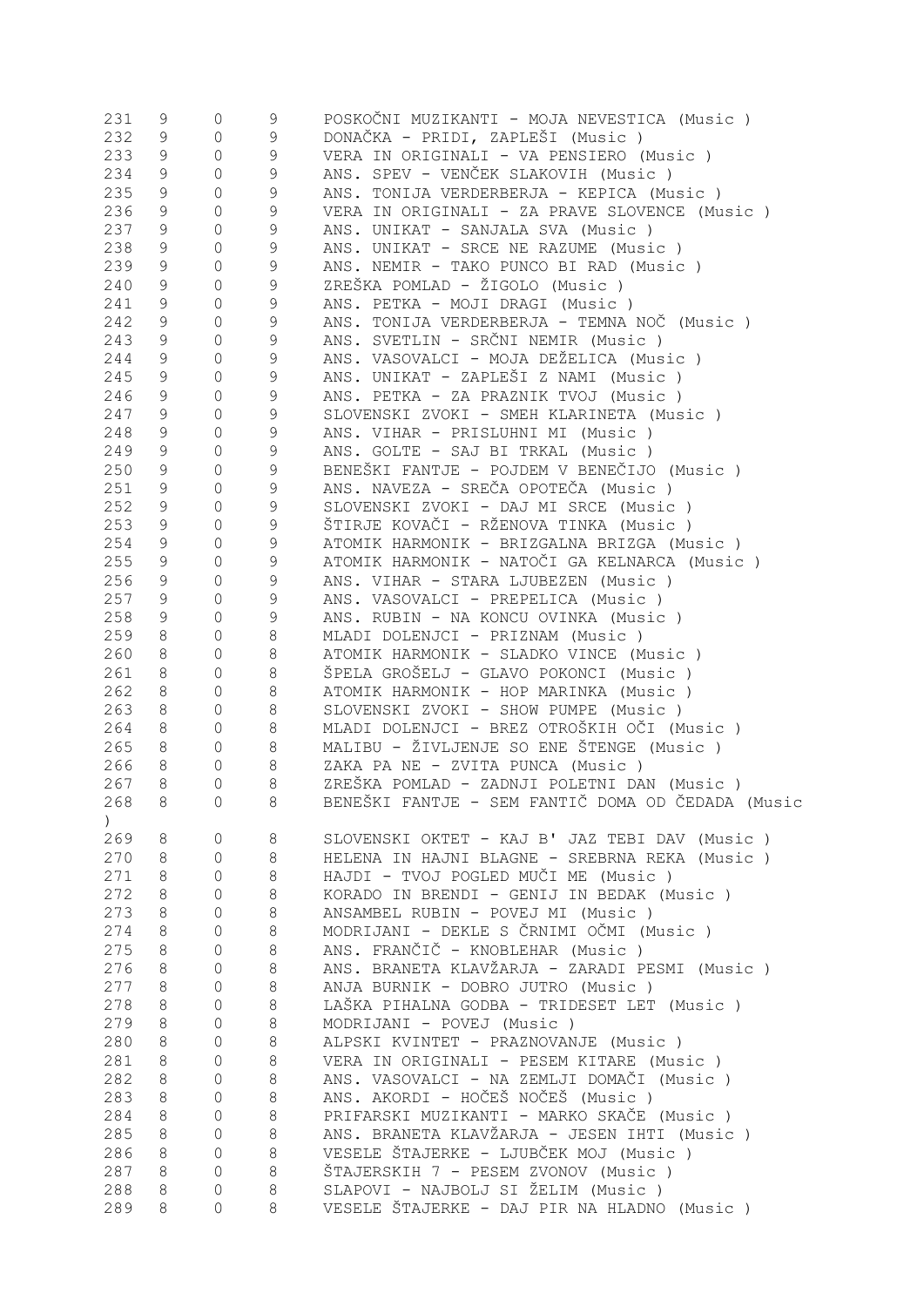| 290                                             | 8                                 | $\circ$        | 8                   | ŠTAJERSKIH 7 - ČAS OTROŠTVA (Music )                                         |
|-------------------------------------------------|-----------------------------------|----------------|---------------------|------------------------------------------------------------------------------|
| 291                                             | 8                                 | $\mathbb O$    | 8                   | DONAČKA - PREDEN UGASNE DAN (Music)                                          |
| 292                                             | 8                                 | $\circ$        | 8                   | ANS. TONIJA VERDERBERJA - POBARVALA SVA LISTE                                |
| (Music)                                         |                                   |                |                     |                                                                              |
| 293                                             | 8                                 | $\mathbb O$    | 8                   | FANTJE TREH DOLIN - (Music)                                                  |
| 294                                             | 8                                 | $\circ$        | 8                   | ZREŠKA POMLAD - DAN S TEBOJ (Music)                                          |
| 295                                             |                                   | $\mathbf{0}$   | 8                   | ANS. TONETA RUSA - VRNI SE DOMOV (Music )                                    |
|                                                 | 8                                 |                |                     |                                                                              |
| 296                                             | 8                                 | $\circ$        | 8                   | ANS. SVETLIN IN STANE PETRIČ - BELO OBLEKO SI ŽE                             |
|                                                 |                                   | NOSILA (Music) |                     |                                                                              |
| 297                                             | 8                                 | $\circ$        | 8                   | ANS. SVETLIN - TAŠČIN JEZIK (Music )                                         |
| 298                                             | 8                                 | 0              | 8                   | MODRIJANI - NOCOJ TI BOM NA OKENCE POTRKAL (Music                            |
| $\left( \begin{array}{c} 1 \end{array} \right)$ |                                   |                |                     |                                                                              |
| 299                                             | 8                                 | $\circ$        | 8                   | ANS. ŠTAJERCI - VESELJAK (Music)                                             |
| 300                                             | 8                                 | $\circ$        | 8                   | NAVIHANKE - ŠTUDENTSKA JE TEŽKA (Music )                                     |
| 301                                             | 8                                 | $\circ$        | 8                   | ANS. SVETLIN - PALME IN VALOVI (Music)                                       |
| 302                                             | 8                                 | $\circ$        | 8                   | GADI - DAJ MI DAJ MI DAJ (Music)                                             |
|                                                 |                                   |                |                     |                                                                              |
| 303                                             | 8                                 | $\circ$        | 8                   | OKROGLI MUZIKANTJE - PO SVOJI POTI GREM (Music )                             |
| 304                                             | 8                                 | $\circ$        | $\,8\,$             | ANS. STORŽIČ - PREVZETNICA (Music)                                           |
| 305                                             | 8                                 | $\mathbb O$    | $\,8\,$             | ANS. BITENC - VASOVALEC (Music)                                              |
| 306                                             | 8                                 | $\mathbb O$    | $\,8\,$             | ANS. AKORDI - ŽELIM SI TE (Music)                                            |
| 307                                             | 8                                 | $\circ$        | 8                   | ANS. SPEV - TRI DNI IN POL (Music)                                           |
| 308                                             | 8                                 | $\mathbb O$    | 8                   | ANS. GAŠPERJI - VENCEK USPEŠNIC (Music )                                     |
| 309                                             | 8                                 | $\mathbb O$    | 8                   | GADI - MOJA JE MOJA BO (Music)                                               |
| 310                                             | 8                                 | $\circ$        | 8                   | AGROPOP - SAMO MILIJON (Music)                                               |
| 311                                             | 8                                 | $\circ$        | 8                   | ANS. SPEV - ODPIRAJ DEKLE KAMRICO (Music )                                   |
| 312                                             | 8                                 | $\circ$        | 8                   | ANS. FRANCA MIHELIČA - KJER LASTOVKE GNEZDIJO                                |
|                                                 |                                   |                |                     |                                                                              |
| (Music)                                         |                                   |                |                     |                                                                              |
| 313                                             | 8                                 | $\circ$        | 8                   | ANS. GAŠPERJI - ZIBLJEJO SE KARAVANKE (Music)                                |
| 314                                             | 8                                 | $\circ$        | 8                   | ANS. ŠTAJERCI - SANJAM O NAJINI PRAVLJICI (Music)                            |
| 315                                             | 8                                 | $\mathbf{0}$   | 8                   | POSKOČNI MUZIKANTI - ADIJO MADAM (Music)                                     |
| 316                                             | 8                                 | $\circ$        | 8                   | SLOVENSKI MUZIKANTJE - MLADOST JE KOT VETER (Music                           |
|                                                 |                                   |                |                     |                                                                              |
| $\left( \right)$                                |                                   |                |                     |                                                                              |
|                                                 | 8                                 |                |                     |                                                                              |
| 317                                             |                                   | $\mathbb O$    | 8                   | ANS. RUBIN - PA KAJ POTEM (Music)                                            |
| 318                                             | 8                                 | $\mathbb O$    | 8                   | HIŠNI ANS. AVSENIK - ZLATI ČASI (Music )                                     |
| 319                                             | 8                                 | $\circ$        | $\,8\,$             | ANS. ROKA ŽLINDRE - KROG ŽIVLJENJA (Music )                                  |
| 320                                             | 8                                 | $\mathbf{0}$   | 8                   | VAGABUNDI - V LOGARSKO DOLINO (Music)                                        |
| 321                                             | 8                                 | $\mathbf{0}$   | 8                   | ANS. POGUM - TOVORNJAKAR (Music)                                             |
| 322                                             | $\,8\,$                           | $\mathbf{0}$   | 8                   | PRIFARSKI MUZIKANTI - MLINARCA (Music)                                       |
| 323                                             | 8                                 | 0              | 8                   | IGOR IN ZLATI ZVOKI - HALO EVROPA (Music)                                    |
| 324                                             | 8                                 | $\circ$        | 8                   | ANS. VIHAR - ŠE ČAKAM TE (Music )                                            |
| 325                                             | 8                                 | $\mathbf 0$    | 8                   | VAGABUNDI - ZA ČEŠNJEVO MIZO (Music)                                         |
| 326                                             | $8\,$                             | $\circ$        | $\,8\,$             | ANS. BRATOV POLJANŠEK - DOMOVINI (Music )                                    |
| 327                                             | 8                                 | $\mathbf 0$    | $\,8\,$             | MAJA ODERLAP - JAGER MUZIKANT (Music)                                        |
|                                                 |                                   | $\circ$        |                     |                                                                              |
| 328                                             | 8                                 |                | $\,8\,$             | ANS. KRAJCARJI - LE K TEBI VLEČE ME (Music)                                  |
| 329                                             | 8                                 | $\mathbf 0$    | 8                   | ANS. MLADIKA - RADA IMAM (Music)                                             |
| 330                                             | 8                                 | $\circ$        | $\,8\,$             | ANS. MLADIKA - ZMAGOVALNA KOMBINACIJA (Music)                                |
| 331                                             | 8                                 | $\circ$        | $\,8\,$             | ANS. NEMIR - DA BI NEKDO (Music)                                             |
| 332                                             | 8                                 | $\circ$        | $\,8\,$             | ANS. NAVEZA - FANT ŠTEVILKA TRI (Music)                                      |
| 333                                             | 8                                 | $\circ$        | 8                   | ANS. PETRA FINKA - MOJ STARI AVTO (Music)                                    |
| 334                                             | 8                                 | $\circ$        | 8                   | ANS. MARJANA HERCOGA - PRIDI NA KAVO (Music)                                 |
| 335                                             | $7\overline{ }$                   | $\circ$        | $\overline{7}$      | ANS. GAŠPERJI - GOLICA (Music)                                               |
| 336                                             | $7\phantom{.0}$                   | $\mathbb O$    | $\boldsymbol{7}$    | ANS. GAŠPERJI - PASTIRČEK (Music )                                           |
| 337                                             | $7\phantom{.0}$                   | $\mathbb O$    | $\boldsymbol{7}$    | ANS. GOLTE - IZ LOGARSKE DOLINE (Music)                                      |
| 338                                             | $7\phantom{.0}$                   | $\mathbb O$    | $\boldsymbol{7}$    | ANS. GAŠPERJI - BELA JADRA (Music)                                           |
|                                                 |                                   |                |                     |                                                                              |
| 339                                             | $7\phantom{.}$                    | $\mathbb O$    | $\boldsymbol{7}$    | ANS. FRANČIČ - MLADA ŽENA (Music)                                            |
| 340                                             | $7\phantom{.0}$                   | $\mathbb O$    | $\boldsymbol{7}$    | ANS. FRANČIČ - KRUH IN SOL (Music)                                           |
| 341                                             | $7\phantom{.}$                    | $\mathbb O$    | $\overline{7}$      | ANS. FRANČIČ - VSE JE ZAMAN (Music)                                          |
| 342                                             | $7\phantom{.0}$                   | $\mathbb O$    | $\overline{7}$      | ANS. FRANČIČ - SPOMIN NA BOŽIČ (Music )                                      |
| 343<br>344                                      | $7\phantom{.}$<br>$7\overline{ }$ | 0<br>$\circ$   | $\overline{7}$<br>7 | ANS. KRAJCARJI - FINANČNA KRIZA (Music)<br>ANS. FRANČIČ - NOVI OČKA (Music ) |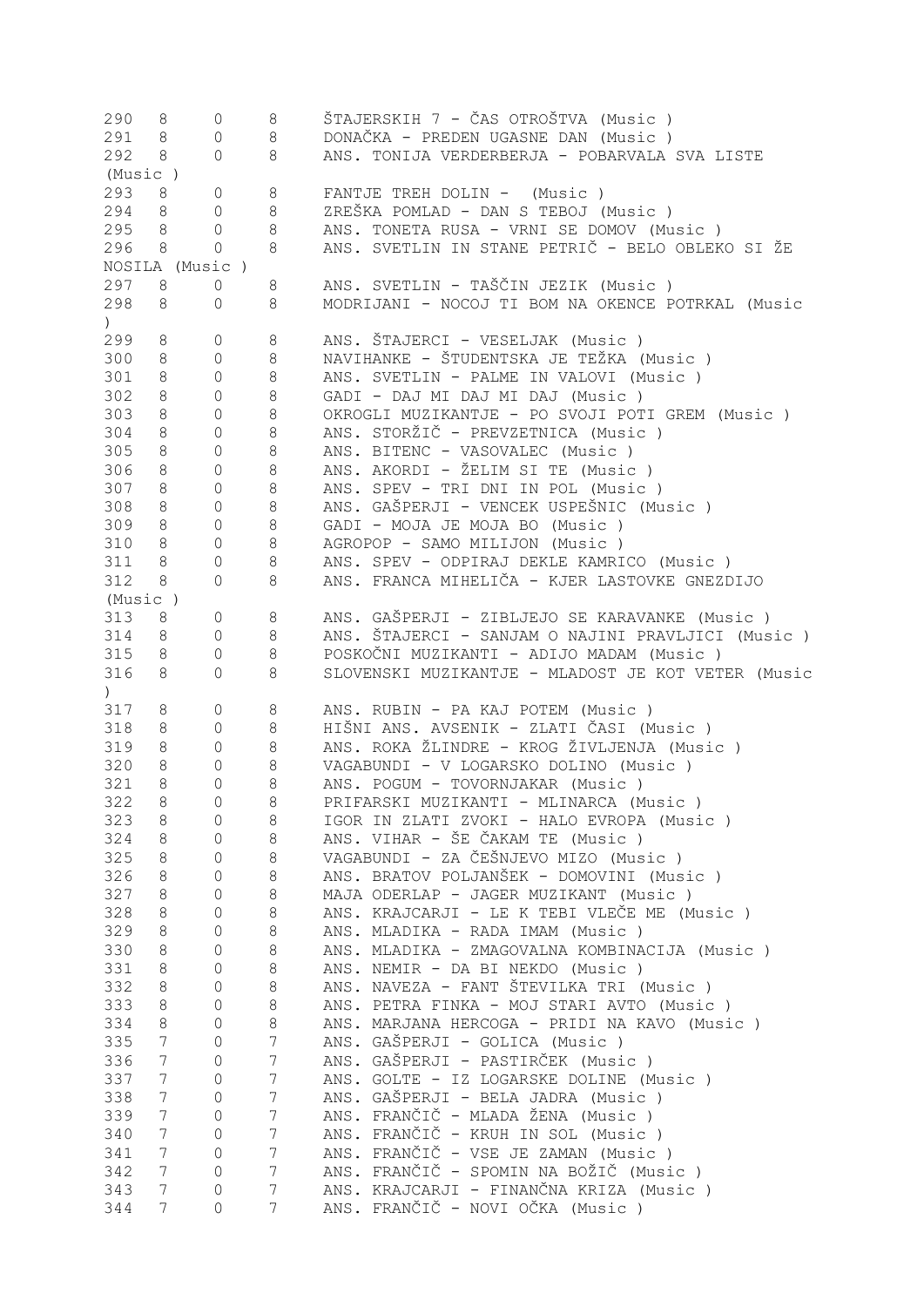| 345                     | 7               | 0              | $7\phantom{.}$   | ANS. GOLTE - TVOJA LJUBEZEN (Music)               |
|-------------------------|-----------------|----------------|------------------|---------------------------------------------------|
| 346                     | 7 <sup>7</sup>  | $\mathbb O$    | $\overline{7}$   | ANS. CVET - FANT OD FARE (Music)                  |
| 347                     | 7 <sup>7</sup>  | $\mathbb O$    | $\overline{7}$   | ANS. FRANČIČ - BELE KRIZANTEME (Music )           |
| 348                     | 7 <sup>7</sup>  | $\circ$        | $7\phantom{.}$   | ANS. BRANETA KLAVŽARJA - MAMINA RUTA (Music)      |
| 349                     | $7\overline{ }$ | $\circ$        | $7\phantom{.}$   | ANS. JOŽOVEC - VESELJE, RADOST, SREČO VAM ŽELIMO  |
| (Music)                 |                 |                |                  |                                                   |
| 350                     | 7               | 0              | $7\phantom{.}$   | ALYA - TI MOJA ROŽICA (Music )                    |
|                         |                 |                |                  |                                                   |
| 351                     | $7\phantom{.0}$ | $\circ$        | $7\phantom{.}$   | ALPSKI KVINTET - VENČEK ALPSKIH USPEŠNIC (Music ) |
| 352                     | $7\phantom{.}$  | $\mathbb O$    | $\boldsymbol{7}$ | ANS. GOTER - NAGELJ POLKA (Music)                 |
| 353                     | $7\phantom{.0}$ | $\mathbb O$    | $\boldsymbol{7}$ | ALPSKI KVINTET - KRANJSKO DEKLE (Music)           |
| 354                     | 7               | $\mathbb O$    | $7\phantom{.0}$  | ALPSKI KVINTET - KO V NOŠO SE ODENEM (Music )     |
| 355                     | $7\phantom{.0}$ | $\mathbb O$    | $\boldsymbol{7}$ | ALPSKI KVINTET - BELA VRTNICA (Music)             |
| 356                     | $7\phantom{.0}$ | $\mathbb O$    | $7\phantom{.0}$  | ALPENSOUND - SÜDWIND POLKA (Music)                |
| 357                     | $7\phantom{.0}$ | $\mathbb O$    | $7\phantom{.0}$  | ALPENSOUND - I LIAB DI (Music)                    |
| 358                     | $7\phantom{.0}$ | $\mathbb O$    | $7\phantom{.0}$  | ANS. FRANCA MIHELIČA - VSI NA PLES (Music)        |
| 359                     | $7\phantom{.0}$ | $\circ$        | $\boldsymbol{7}$ | ALFI NIPIČ - ŠTAJERC (Music)                      |
| 360                     | $7\phantom{.0}$ | $\circ$        | $\boldsymbol{7}$ | ANS. BRATOV POLJANŠEK - PRIKRITA RESNICA (Music ) |
| 361                     | $7\phantom{.0}$ | $\circ$        | $7\phantom{.0}$  | ALFI NIPIČ - ZBOGOM PRIJATELJ (Music)             |
| 362                     | $7\phantom{.0}$ | $\circ$        | $7\phantom{.0}$  | ALFI NIPIČ - POLJANE DOM PRELEPIH DNI (Music)     |
|                         |                 |                |                  |                                                   |
| 363                     | $7\phantom{.0}$ | $\circ$        | $7\phantom{.0}$  | ALFI NIPIČ - ODŠLA SI (Music)                     |
| 364                     | $7\phantom{0}$  | $\circ$        | $7\phantom{.0}$  | ALFI NIPIČ - MOJE DEKLE (Music)                   |
| 365                     | $7\overline{ }$ | $\circ$        | $7\phantom{.0}$  | ANS. LOJZETA SLAKA - MUZIKANT (Music)             |
| 366                     | 7 <sup>7</sup>  | $\mathbb O$    | $7\phantom{.0}$  | ANS. LOJZETA SLAKA - NE PRIŽIGAJ LUČI (Music )    |
| 367                     | $7\phantom{0}$  | $\circ$        | $7\phantom{.0}$  | ANS. BISERI - MIDVA (Music)                       |
| 368                     | $7\overline{ }$ | $\circ$        | $7\phantom{.}$   | ALFI NIPIČ - GREMO PO NEVESTO (Music)             |
| 369                     | 7 <sup>7</sup>  | $\mathbb O$    | $7\phantom{.0}$  | ALEKSANDER PRIMC - VENČEK NARODNIH (Music)        |
| 370                     | $7\phantom{.0}$ | $\mathbb O$    | 7                | ANS. LOJZETA SLAKA - POŠTAR (Music )              |
| 371                     | $7^{\circ}$     | $\circ$        | 7                | DIE GEININGER - KO SE V TVOJIH SANJAH PREBUDIM    |
| (Music)                 |                 |                |                  |                                                   |
| 372                     | 7               | $\mathbb O$    | 7                | IGOR IN ZLATI ZVOKI - OČETOVA URA (Music )        |
| 373                     | $7\phantom{.0}$ | $\mathbb O$    | $7\phantom{.}$   | INGRID BRUGEMMAN - ŽELIM SI FANTA (Music)         |
|                         |                 |                |                  |                                                   |
| 374                     | $7\phantom{.0}$ | $\mathbb O$    | $\overline{7}$   | INGRID BRUGEMMAN - JODLARSKA KRALJICA (Music)     |
| 375                     | $7\phantom{.0}$ | $\mathbb O$    | $\overline{7}$   | ŠTAJERSKIH 7 - SLOVENSKI KRUH (Music )            |
| 376                     | 7 <sup>7</sup>  | $\mathbb O$    | $\boldsymbol{7}$ | ANS. STORŽIČ - MUZIKANTI (Music )                 |
| 377                     | $7\overline{ }$ | $\mathbb O$    | $\overline{7}$   | ZREŠKA POMLAD - TE DOMAČE VIŽE (Music )           |
| 378                     | 7               | $\overline{0}$ | $\overline{7}$   | ZREŠKA POMLAD - PESEM POHORSKIH GOZDOV (Music )   |
| 379                     | 7               | 0              | $\overline{7}$   | ANS. SPEV - PRIJATELJI (Music)                    |
| 380                     | 7               | $\Omega$       | 7                | ZORAN ZORKO & BAND - VESELI RIBNČAN (Music )      |
| 381                     | 7               | 0              | 7                | ANS. MARZEL - MUZIKA NOCOJ IGRA (Music)           |
| 382                     | $7\phantom{.0}$ | 0              | $7\phantom{.}$   | ANS. SVETLIN - DEKLETU V SLOVO (Music)            |
| 383                     | $7\phantom{.0}$ | $\mathbf{0}$   | $\overline{7}$   | ZARJA - UŽNIVKA (Music)                           |
| 384                     | $7\phantom{.0}$ | $\mathbf{0}$   | $\boldsymbol{7}$ | ANS. SVETLIN - GASILSKA VESELICA (Music)          |
| 385                     | 7               | $\mathbf{0}$   | $\boldsymbol{7}$ | ANS. SVETLIN - JUBILEJNA POLKA (Music)            |
| 386                     | $7\phantom{.0}$ | $\mathbf{0}$   | $\boldsymbol{7}$ | VITEZI CELJSKI - MOZARTINO SHOW (Music )          |
| 387                     | 7               | $\circ$        | $\overline{7}$   | ANS. POGUM - ZLATA NIT ŽIVLJENJA (Music)          |
|                         | $7\phantom{.0}$ |                | $\overline{7}$   |                                                   |
| 388                     |                 | $\circ$        |                  | VESELI SVATJE - POD MOJIM OKNOM (Music)           |
| 389                     | $7\phantom{.0}$ | $\mathbb O$    | $\overline{7}$   | VESELI GORENJCI - HIŠNI PREPIR (Music )           |
| 390                     | 7               | $\mathbb O$    | $\overline{7}$   | ANS. MINERALI - NISEM SAMA (Music)                |
| 391                     | 7               | $\mathbb O$    | $\overline{7}$   | VANDROVCI - NAJIN DAN (Music)                     |
| 392<br>$\left( \right)$ | $7\phantom{.0}$ | 0              | $\overline{7}$   | IGOR IN ZLATI ZVOKI - ČESTITKE IN POZDRAVI (Music |
| 393                     | $7\phantom{.0}$ | $\circ$        | $\overline{7}$   | VAGABUNDI - KER STE TAKI VESELJAKI (Music)        |
| 394                     | $7\phantom{.0}$ | 0              | 7                | TURBO ANGELS - RIBA RIBI GRIZE REP (Music)        |
| 395                     | $7\phantom{.0}$ | $\circ$        | $\overline{7}$   | STANE VIDMAR - NE BUDITE ME VAS PROSIM (Music)    |
|                         |                 |                |                  |                                                   |
| 396                     | $7\phantom{.0}$ | $\mathbb O$    | $\overline{7}$   | SLOVENSKI OKTET - RIBNIŠKA (Music )               |
| 397                     | $7\phantom{.}$  | $\mathbb O$    | $\overline{7}$   | SLOVENSKI OKTET - KATRCA (Music)                  |
| 398                     | 7               | $\mathbf{0}$   | $\overline{7}$   | IGOR IN ZLATI ZVOKI - LABODI NA BLEJSKEM JEZERU   |
| (Music)                 |                 |                |                  |                                                   |
| 399                     | 7               | $\mathbb O$    | 7                | ANS. NEMIR - PRI MAMI SMO SE ZBRALI (Music)       |
| 400                     | 7               | 0              | 7                | SLOVENSKI MUZIKANTJE - ZEBE ME (Music)            |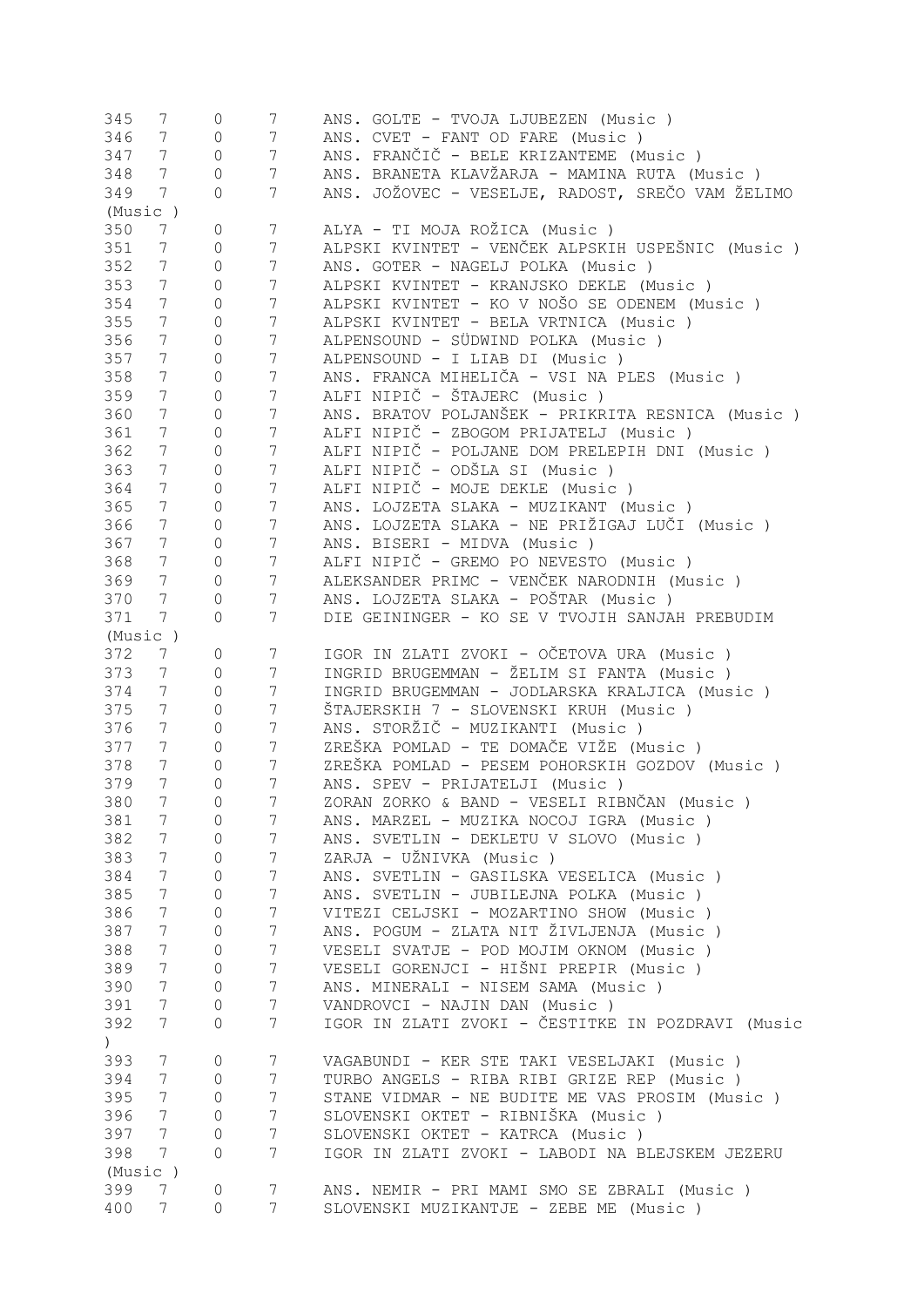| 401                          | 7               | 0                   | 7               | ANS. MIRKA ŠLIBARJA - MI SMO PA TRŽIČANI (Music )  |
|------------------------------|-----------------|---------------------|-----------------|----------------------------------------------------|
| 402                          | $7\phantom{.0}$ | 0                   | $7\phantom{.}$  | SLOVENSKI MUZIKANTJE - ZAPLEŠI Z MANO (Music )     |
| 403                          | $7\phantom{.0}$ | 0                   | $\overline{7}$  | SLOVENSKI MUZIKANTJE - VETER NOSI PESEM MOJO       |
| (Music)                      |                 |                     |                 |                                                    |
| 404                          | $7\phantom{.}$  | 0                   | $\overline{7}$  | SLOVENSKI MUZIKANTJE - POD LIPO DOMAČO (Music )    |
| 405                          | $7\phantom{.0}$ | $\overline{0}$      | $\overline{7}$  | ANS. SVETLIN - NAŠE VESELJE (Music)                |
| 406                          | $7\phantom{.0}$ | $\Omega$            | 7               | ANS. SVETLIN - PRAZNA VREČA NE STOJI POKONCI       |
|                              |                 |                     |                 |                                                    |
| (Music)                      |                 |                     |                 |                                                    |
| 407                          | 7               | 0                   | 7               | SLOVENSKI MUZIKANTJE - MAVRICA (Music)             |
| 408                          | $7\phantom{.0}$ | $\Omega$            | 7               | SLOVENSKI MUZIKANTJE & KLAPA MALI GRAD - ŠIRNO     |
|                              |                 | MORJE (Music)       |                 |                                                    |
| 409                          | 7               | $\overline{0}$      | $\overline{7}$  | SLOVENSKI EXPRESS - NA GOLICI (Music )             |
| 410                          | $7\phantom{.0}$ | $\circ$             | $\overline{7}$  | ANS. NEMIR - VSE ZVEZDE SEM PREŠTEL (Music )       |
| 411                          | $7\phantom{.0}$ | $\overline{0}$      | $7\phantom{.0}$ | ANS. SKALA - ZA DOB, GORJUŠO, LAZE (Music)         |
| 412                          | $7^{\circ}$     | 0                   | 7               | SKUPINA ŠPICA - POVEJ MI DEKLICA (Music)           |
| 413                          | $7^{\circ}$     | $\overline{0}$      | $7\phantom{.0}$ | ROK REDNJAK - JAZ PA POJDEM NA GORENJSKO (Music)   |
|                              |                 |                     |                 |                                                    |
| 414                          | $7\phantom{.0}$ | 0                   | $7\phantom{.0}$ | HIŠNI ANS. JOŽOVC - GLASBENA RAZGLEDNICA (Music )  |
| 415                          | 7 <sup>7</sup>  | 0                   | $7\phantom{.0}$ | HIŠNI ANS. AVSENIK - ČEZ ZELENE TRATE (Music )     |
| 416                          | 7 <sup>7</sup>  | 0                   | $7\phantom{.0}$ | PRIMORSKI FANTJE - JAST PRIDEM NAZAJ (Music)       |
| 417                          | 7 <sup>7</sup>  | 0                   | $7\phantom{.0}$ | HIŠNI ANS. AVSENIK - ŽALOSTNA DEKLICA (Music )     |
| 418                          | $7\overline{ }$ | 0                   | $7\phantom{.0}$ | PRIJATELJI ZAGORJA - PO ASFALTU (Music)            |
| 419                          | $7\phantom{.0}$ | 0                   | 7               | HIŠNI ANS. AVSENIK - VSAK MESEC MAM ENKRAT DENAR   |
| (Music)                      |                 |                     |                 |                                                    |
| 420                          |                 |                     |                 | ANS. TULIPAN - ŠE EN LITER (Music)                 |
|                              | 7               | 0                   | 7               |                                                    |
| 421                          | $7\phantom{.0}$ | $\circ$             | 7               | ANS. UNIKAT - NE CUKAJ ME ZA KITKI (Music )        |
| 422                          | $7\phantom{.0}$ | 0                   | $\overline{7}$  | POP'N'DEKL - ADIJO DRUŽBA (Music)                  |
| 423                          | $7\phantom{.0}$ | 0                   | $\overline{7}$  | POLKA PUNCE - ATA MAMA DEJTA GNAR (Music)          |
| 424                          | $7\phantom{.0}$ | $\mathsf{O}$        | $7\phantom{.}$  | ANS. SVETLIN - VEDNO NA POTI (Music)               |
| 425                          | $7\phantom{.0}$ | 0                   | 7               | PERPETUUM JAZZILE - AVSENIK MEDLEY (Music)         |
| 426                          | 7 <sup>7</sup>  | $\overline{0}$      | 7               | ORKESTER SLOVENSKE POLICIJE - PESEM ZVONOV (Music  |
| $\left( \right)$             |                 |                     |                 |                                                    |
| 427                          | 7               | 0                   | 7               | ANS. TONETA RUSA - OHCET BO (Music )               |
|                              |                 |                     |                 |                                                    |
| 428                          | 7               | $\circ$             | 7               | OPLOTNIČANI S TINETOM - KJE SO TISTI MLADI FANTJE  |
| (Music)                      |                 |                     |                 |                                                    |
| 429                          | 7               | $\overline{0}$      | 7               | ANS. NAGELJ - USPAVANKA (Music)                    |
| 430                          | 7               | 0                   | 7               | OPLOTNIČANI S TINETOM - BODI POZDRAVLJENA ROJSTNA  |
|                              |                 | VASICA (Music)      |                 |                                                    |
| 431                          | 7               | 0                   | 7               | OKTET SOTOČJE - VASOVALSKA (Music)                 |
| 432                          | $7\phantom{.0}$ | $\circ$             | 7               | OKTET SOTOČJE - LJUBEZENSKA (Music )               |
| 433                          | $7\overline{ }$ |                     | $7^{\circ}$     | OKTET PETROL & TRIO VIKI AŠIC - LJUBICINA POŠTA    |
|                              |                 | 0                   |                 |                                                    |
| (Music)                      |                 |                     |                 |                                                    |
| 434                          | 7               | $\mathbf{0}$        | $7\phantom{.}$  | NUŠA DERENDA - NOE, NOE (Music)                    |
| 435                          | $7\phantom{.0}$ | $\mathbf{0}$        | $7\overline{ }$ | ANS. NAGELJ - ZAVRISKAJ IN ZAPOJ (Music)           |
| 436                          | $7\overline{ }$ | $\overline{0}$      | $7\phantom{.}$  | HIŠNI ANS. AVSENIK - NA ROBLEKU (Music)            |
| 437                          | $7\overline{ }$ | 0                   | $7\phantom{.0}$ | NATALIJA KOLŠEK - MAMA (Music)                     |
| 438                          | $7\phantom{.0}$ | 0                   | $7\phantom{.0}$ | MODRIJANI - SPOMIN NA PEVCA ŠE ŽIVI (Music )       |
| 439                          | $7\phantom{.0}$ | 0                   | $7\phantom{.}$  | MODRIJANI - KO ROŽ´CE JI BOM SADIL (Music)         |
| 440                          | 7 <sup>7</sup>  | 0                   | $\overline{7}$  | ANS. NAPEV - TI SPLOH NE SLUTIŠ (Music)            |
|                              |                 |                     |                 |                                                    |
| 441                          | 7 <sup>7</sup>  | 0                   | $\overline{7}$  | MODRIJANI - KJE SO TISTI MLADI FANTJE (Music )     |
| 442                          | 7 <sup>7</sup>  | 0                   | $7\phantom{.0}$ | MODRIJANI - KISS ME (Music)                        |
| 443                          | $7\overline{ }$ | $\mathsf{O}\xspace$ | $7\phantom{.0}$ | HAJDI, JULIJA - NAŠ KUŽA (Music )                  |
| 444                          | $7\overline{ }$ | 0                   | $7\overline{ }$ | MARTIN IN BARBARA JEHART - SANJE MLADIH DNI (Music |
| $\left( \frac{1}{2} \right)$ |                 |                     |                 |                                                    |
| 445                          | $7\phantom{.0}$ | $\mathsf{O}\xspace$ | $7\phantom{.0}$ | HIŠNI ANS. AVSENIK - NA AVTOCESTI (Music )         |
| 446                          | $7\overline{ }$ | $\mathbf{0}$        | $7\phantom{.}$  | MALIBU Z GOSTI - ŽIVLJENJE SO ENE ŠTENGE (Music )  |
| 447                          | $7\overline{ }$ | 0                   | $7\phantom{.}$  | MALIBU IN JOŽE - NADALINA (Music )                 |
|                              |                 |                     |                 |                                                    |
| 448                          | 7 <sup>7</sup>  | 0                   | $\overline{7}$  | ANS. VITA - MAMA, PODAJ MI ROKO (Music)            |
| 449                          | $7\phantom{.}$  | 0                   | $\overline{7}$  | MALIBU - KAJ TI JE (Music)                         |
| 450                          | 7 <sup>7</sup>  | 0                   | $7\phantom{.}$  | GODBA STRANJE - POD PLANINO (Music)                |
| 451                          | 7               | 0                   | 7               | ANS. VITA - V DOLINI TIHI (Music)                  |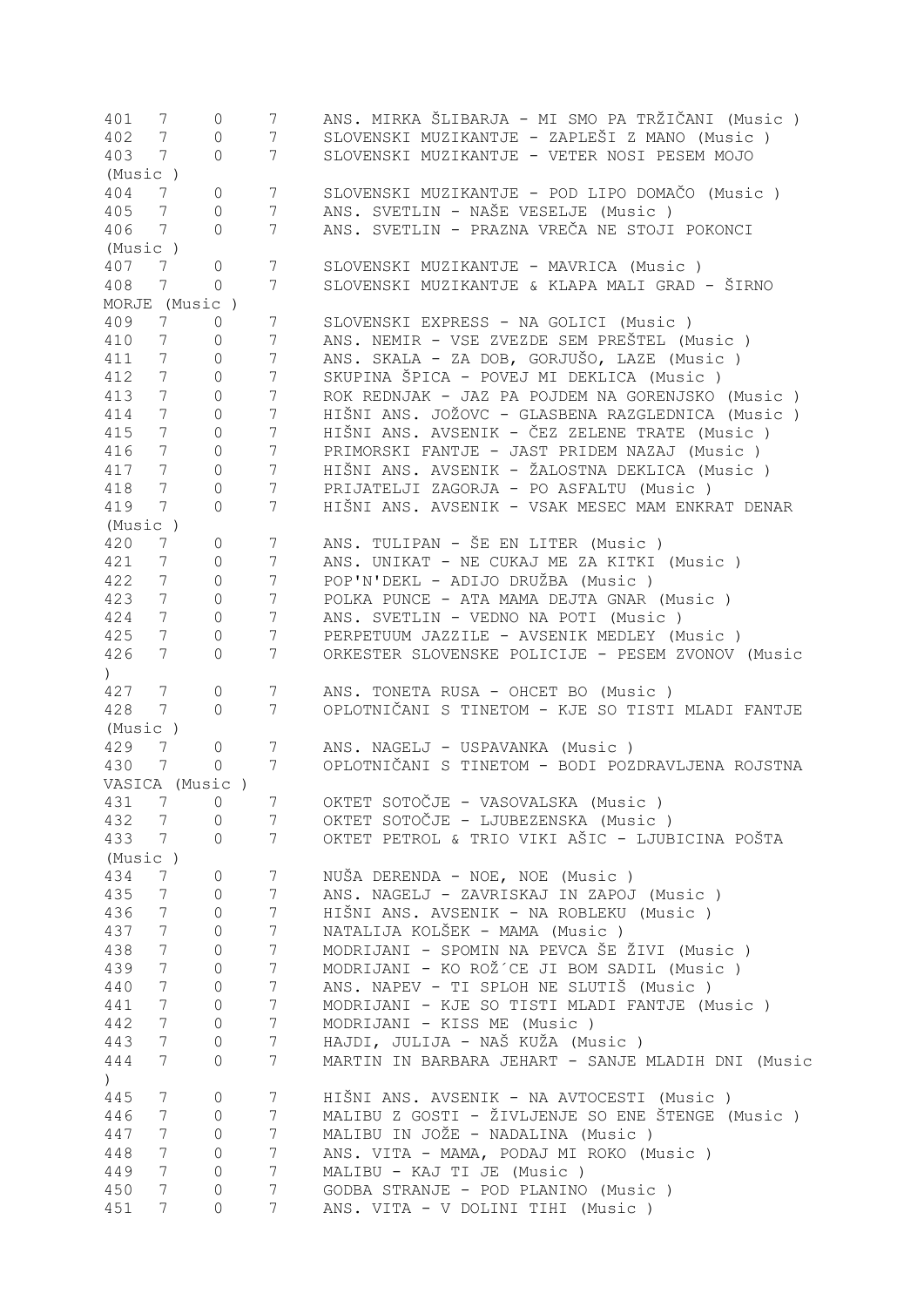| 452           | 7               | 0                         | $7\phantom{.}$  | LAŠKA PIHALNA GODBA - PTUJ 76 (Music )             |
|---------------|-----------------|---------------------------|-----------------|----------------------------------------------------|
| 453           | 7 <sup>7</sup>  | $\circ$                   | $7\phantom{.}$  | KVINTET DORI - ZGUBU SEM KLARINET (Music)          |
| 454           | 7 <sup>7</sup>  | $\circledcirc$            | $7\phantom{.}$  | KVINTET DORI - VERJEMI IN ZAUPAJ (Music)           |
| 455           | $7\overline{ }$ | $\circ$                   | $\overline{7}$  | KORADO IN BRENDI - ZA LJUBI MIR (Music)            |
| 456           | $7\phantom{.0}$ | $\mathbb O$               | $7\phantom{.}$  | KORADO IN BRENDI - SE TI NE ZDI, DA SI ŽE MALO     |
|               |                 | ODCVETELA (Music)         |                 |                                                    |
| 457           | $7\phantom{.0}$ | $\circ$                   | $7\phantom{.}$  | GLOBAL KRYNER - LIKE A VIRGIN (Music )             |
| 458           | 7 <sup>7</sup>  | 0                         | $7\phantom{.0}$ | KLAPA MALI GRAD - MASLINA JE NEOBRANA (Music)      |
| 459           | $7\overline{ }$ | $\circ$                   | $7\phantom{.0}$ | JOŽE ŠALEJ - NA GOLTEH (Music)                     |
| 460           | $7\overline{ }$ | $\circ$                   | $7\phantom{.0}$ | JODEL EXPRESS - DO UŠES ZALJUBLJENA (Music)        |
| 461           | $7\overline{ }$ | $\circ$                   | $7\phantom{.0}$ | ANS. VRT - VRTNA VESELICA (Music)                  |
| 462           | $7\overline{ }$ | $\circ$                   | $7\phantom{.}$  | INGRID BRUGGEMANN & SLOVENSKI MUZIKANTJE -         |
|               |                 |                           |                 |                                                    |
|               |                 | KRALJICA JODLANJA (Music) |                 |                                                    |
| 463           | $7\phantom{0}$  | $\circ$                   | 7 <sup>7</sup>  | ANS. STORŽIČ - U BOHIN' MA D'Ž TAMVADE (Music)     |
| 464           | $7\phantom{0}$  | 0                         | $7\overline{ }$ | ANS. ZABAVLJAČI - POVEJTE MI ZAKAJ (Music)         |
| 465           | 7               | $\circ$                   | $7\phantom{.0}$ | ANS. POGUM - ZAPOJ, PRIJATELJ STARI (Music)        |
| 466           | $7\phantom{0}$  | $\circ$                   | $7\phantom{.0}$ | ANS. SVETLIN - KO SE CVETJE OSUJE (Music)          |
| 467           | 7               | $\circ$                   | $7\phantom{.0}$ | ANS. NEMIR - NE BODI LJUBOSUMNA (Music)            |
| 468           | 7               | $\circ$                   | $7\phantom{.0}$ | GLASBENA ŠOLA GOTER - GRAJSKA POLKA (Music)        |
| 469           | 7               | $\circ$                   | 7               | IGOR IN ZLATI ZVOKI - LE TI SI MI ZAUPALA (Music)  |
| 470           | $7\phantom{0}$  | $\circ$                   | 7               | ANS. SVETLIN - MORAVČE SO NAJLEPŠE (Music)         |
| 471           | $7\phantom{0}$  | 0                         | 7               | ANS. SVETLIN - LEPO JE DELITI LJUBEZEN Z NEKOM     |
|               | (Music)         |                           |                 |                                                    |
| 472           | 7               | 0                         | $7\phantom{.0}$ | ANS. PETKA - NIKAR NE TARNAJ LJUBICA (Music)       |
| 473           | 7               | $\circ$                   | $7\phantom{.0}$ | ANS. SVETLIN - NA SANEH (Music)                    |
| 474           | 7               |                           | $7\phantom{.0}$ |                                                    |
|               |                 | $\circ$                   |                 | ANS. ZASAVCI - KJE NAJDEŠ MIR (Music)              |
| 475           | 7               | $\circ$                   | $7\phantom{.0}$ | ANS. NEMIR - ZAVRTI SE Z MENOJ (Music)             |
| 476           | $7\phantom{0}$  | $\circledcirc$            | $7\phantom{.0}$ | FRANC MIHELIČ - KO HARMONIKA ZAPOJE (Music)        |
| 477           | $7\phantom{0}$  | $\circledcirc$            | $7\phantom{.0}$ | FRANC KOMPARE - N'MAU ČEZ JIZARO (Music)           |
| 478           | 7               | $\circledcirc$            | $7\phantom{.0}$ | ANS. VITA - CIN, CIN (Music )                      |
| 479           | $7\phantom{0}$  | $\circ$                   | $7\phantom{.0}$ | ANS. VASOVALCI - NI VEČ PRELA (Music)              |
| 480           | $7\phantom{0}$  | $\circ$                   | $7\phantom{.0}$ | BOŽIDAR WOLFAND - WOLF - DOBRI STARI ČASI (Music ) |
| 481           | 7               | $\circ$                   | 7               | HIŠNI ANS. AVSENIK - VESELJE SREČO RADOST VAM      |
|               |                 | ŽELIMO (Music)            |                 |                                                    |
| 482           | 7               | 0                         | 7               | HIŠNI ANS. AVSENIK - NASVIDENJE (Music )           |
| 483           | $7\overline{ }$ | 0                         | 7               | BRENDI - KAKŠNA BO TA NORA NOČ (Music)             |
| 484           | $7\degree$      | $\circ$                   | $7\overline{ }$ | HIŠNI ANS. AVSENIK - NA GOLICI (Music )            |
| 485           | 7               | $\Omega$                  | 7               | ANS. VITA - SREČA (Music)                          |
| 486           | 7               | 0                         | 7               | ANS. VITA - POLKA ZA ŽUR (Music)                   |
| 487           | 7               |                           | 7               | ANS. VITA MUŽENIČA - MI SLOVENCI (Music )          |
|               |                 | 0                         |                 |                                                    |
| 488           | $7\phantom{.0}$ | 0                         | $7\phantom{.0}$ | ANS. POET - SOSED DOBER DAN (Music )               |
| 489           | 7               | 0                         | 7               | ATOMIK HARMONIK - KDO OSVOJIL BO MOJE SRCE (Music  |
| $\mathcal{L}$ |                 |                           |                 |                                                    |
| 490           | 7               | 0                         | 7               | DENIS NOVATTO - OD VASI DO VASI (Music)            |
| 491           | 7               | 0                         | $\overline{7}$  | ANS. ZASAVCI - IGRAMO VAM (Music)                  |
| 492           | 7               | $\overline{0}$            | $7\phantom{.0}$ | ANS. ZABAVLJAČI - ZABAVNA POLKA (Music)            |
| 493           | $7\phantom{.0}$ | $\overline{0}$            | $\overline{7}$  | FOTODRUŠTVO TEZNO - OLJKA (Music)                  |
| 494           | $7\phantom{.0}$ | 0                         | $7\phantom{.0}$ | ANS. ZASAVCI - KJE SI DOMA (Music )                |
| 495           | $7\phantom{.0}$ | 0                         | $\overline{7}$  | DENIS NOVATTO - CIRKUS RENZ (Music )               |
| 496           | $7\phantom{.0}$ | 0                         | $\overline{7}$  | DAN IN NOČ - ZA DEŽJEM POSIJE SONCE (Music)        |
| 497           | 7               | 0                         | $7\phantom{.}$  | DENIS NOVATTO - POLKA NAOKROG (Music)              |
| 498           | 7               | 0                         | 7               | F. MIHELIČ & R. GOTER & L. SLAK - POLKA VILLAGE    |
|               | (Music)         |                           |                 |                                                    |
| 499           | 7               | 0                         | $7\phantom{.}$  | FANTJE Z VSEH VETROV - TE DOMAČE VIŽE (Music )     |
|               |                 |                           |                 |                                                    |
| 500           | 7               | 0                         | 7               | 1. SLOVENSKI BARITON BATALJON & HARMONIKARSKI      |
|               |                 |                           |                 | ORKESTER NASMEH - V DOLINI TIHI (Music)            |
| 501           | 6               | 0                         | 6               | FANTJE Z VSEH VETROV - NE POZABI DOMOVINE (Music ) |
| 502           | 6               | 0                         | 6               | ANS. FRANCA ZEMETA - SINKO MOJ (Music)             |
| 503           | 6               | 0                         | $6\overline{6}$ | VAGABUNDI - SHOW ŠVICA (Music )                    |
| 504           | 6               | 0                         | 6               | KLAPA MALI GRAD - VRATIJA SE ŠIME (Music)          |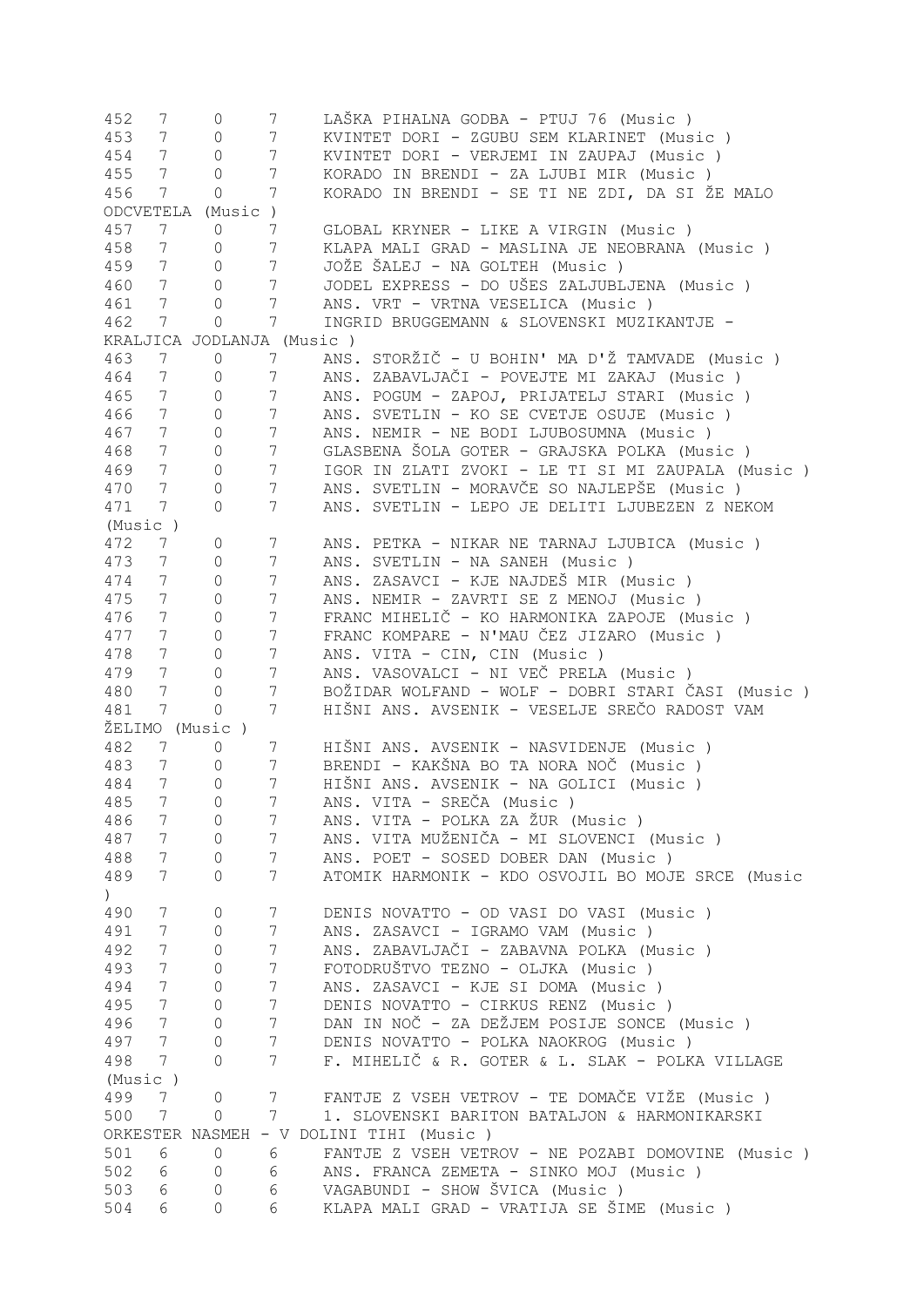| 505                                             | 6                   | 0                   | 6          | GLOBAL KRYNER - SOMETHING STUPID (Music )          |
|-------------------------------------------------|---------------------|---------------------|------------|----------------------------------------------------|
| 506                                             | 6                   | 0                   | 6          | ORK. GOTERČKI - JAZ PA POJDEM NA GORENJSKO (Music  |
| $\left( \begin{array}{c} 1 \end{array} \right)$ |                     |                     |            |                                                    |
| 507                                             | 6                   | 0                   | 6          | DENIS NOVATTO - DUNAJ OSTANE DUNAJ (Music)         |
| 508                                             | 6                   | $\circ$             | 6          | ANS. BRANETA KLAVŽARJA - KJE JE TISTO POLETJE      |
| (Music)                                         |                     |                     |            |                                                    |
| 509                                             | 6                   | 0                   | 6          | ROBERT GOTER - USPELO JE (Music)                   |
| 510                                             | 6                   | 0                   | 6          | SLAPOVI - LJUBIM TE (Music)                        |
| 511                                             | 6                   | 0                   | 6          | ANS. NAGELJ - MOJI GRIČI (Music)                   |
| 512                                             | 6                   | 0                   | 6          | ANS. PETRA FINKA - OHCET BO (Music )               |
| 513                                             |                     |                     |            | ANS. FRANČIČ - ZAKONSKE TEŽAVE (Music )            |
|                                                 | 6                   | 0                   | 6          |                                                    |
| 514                                             | 6                   | 0                   | 6          | ANS. GAŠPERJI - BY THE RIVERS OF BABILON (Music )  |
| 515                                             | 6                   | $\circ$             | 6          | FOXY TEENS - MIX LIVE (Music)                      |
| 516                                             | 6                   | $\circ$             | 6          | ANS. ZASAVCI - ZA VSE JE STUDENEC (Music)          |
| 517                                             | 6                   | $\circ$             | 6          | SLOVENSKI MUZIKANTJE - POD LIPO (Music )           |
| 518                                             | 6                   | $\circ$             | 6          | FRENK NOVA - DAJ MI ZRAK (Music)                   |
| 519                                             | 6                   | $\circ$             | 6          | ALFI NIPIČ - SILVESTRSKI POLJUB (Music)            |
| 520                                             | 6                   | $\circ$             | $6\,$      | IVAN HUDNIK - MOJA ŽELJA (Music)                   |
| 521                                             | 6                   | $\circ$             | 6          | GLOBAL KRYNER - LADY MARMALADE (Music)             |
| 522                                             | 6                   | $\circ$             | 6          | ANS. PETKA - LJUBEZEN ISKAL SEM (Music)            |
| 523                                             | 6                   | $\circ$             | 6          | MALIBU IN JOŽE - KO TO TAMO PJEVA (Music)          |
| 524                                             | 6                   | $\circ$             | $\epsilon$ | LUPINC, GOTER - NA ZDRAVJE (Music)                 |
| 525                                             | 6                   | $\mathsf{O}\xspace$ | 6          | MAJA ODERLAP - VSE DOLGE NOČI (Music)              |
| 526                                             | 6                   | $\mathsf{O}\xspace$ | 6          | ANS. BRATOV POLJANŠEK - SAM BREZ TEBE (Music )     |
| 527                                             | 6                   | $\mathsf{O}\xspace$ | 6          | ANS. VITA - RIBIČ (Music)                          |
| 528                                             | 6                   | 0                   | 6          | MARJAN ZGONC - MANDOLINA DALMATINA (Music)         |
| 529                                             | 6 <sup>1</sup>      | $\mathbf{0}$        | 6          | GOTER&SREDENŠEK - ŠTAJERC NAŠ JE VERY GOOD (Music  |
|                                                 |                     |                     |            |                                                    |
| $\angle$                                        |                     |                     |            |                                                    |
| 530                                             | 6                   | $\circ$             | 6          | PEVSKI TRIO EROIKA - (Music)                       |
| 531                                             | 6                   | 0                   | 6          | ANS. POGUM - MLADOST JE NOROST (Music)             |
| 532                                             | 6                   | $\mathbf{0}$        | 6          | HIŠNI ANS. AVSENIK - VETER NOSI PESEM MOJO (Music  |
| $\left( \begin{array}{c} 1 \end{array} \right)$ |                     |                     |            |                                                    |
| 533                                             | 6                   | 0                   | 6          | ANS. GREGORJI - DR. MICA (Music)                   |
| 534                                             | 6                   | $\circ$             | 6          | REBEKA DREMELJ - PETEK 13 (Music)                  |
| 535                                             | 6                   | 0                   | 6          | PRIMORSKI FANTJE - DECEMBRSKI DAN (Music)          |
| 536                                             | 6                   | 0                   | 6          | ANS. TULIPAN - TIHA ZIMSKA NOČ (Music )            |
| 537                                             | 6                   | $\overline{0}$      | 6          | POSKOČNI MUZIKANTI - NAŠA ŠTAJERSKA (Music )       |
| 538                                             | 6                   | $\Omega$            | 6          | PRIJATELJI ZAGORJA - KLIJET (Music )               |
| 539                                             | 6                   | $\overline{0}$      | 6          | IGOR IN ZLATI ZVOKI - IZ KRAJA V KRAJ (Music )     |
| 540                                             | 6                   | $\Omega$            | 6          | ANS. LOJZETA SLAKA - MIRNOPEŠKA POLKA (Music )     |
| 541                                             | 6                   | $\Omega$            | 6          | IGOR IN ZLATI ZVOKI - FANTOVSKE (Music )           |
| 542                                             | 6                   | $\Omega$            | 6          | SLOVENSKI MUZIKANTJE IN SLOVENSKI OKTET - PESEM    |
|                                                 | DOMAČA (Music)      |                     |            |                                                    |
| 543                                             | 6                   | 0                   | 6          | SLOVENSKI OKTET - DA JORA TA BANERINA (REZIJANSKA) |
| (Music)                                         |                     |                     |            |                                                    |
| 544                                             | 6                   | 0                   | 6          | VITEZI CELJSKI - LE OBJETA ISTO MISLIVA (Music )   |
| 545                                             | 6                   | $\overline{0}$      | 6          | ALFI NIPIČ - ŠE SVA SI BLIZU (Music )              |
|                                                 |                     |                     | 6          |                                                    |
| 546                                             | 6                   | $\overline{0}$      |            | ALFI NIPIČ - ZAMETNE NOČI (Music )                 |
| 547                                             | 6                   | $\overline{0}$      | 6          | ZASAVCI - (Music)                                  |
| 548                                             | 6                   | $\overline{0}$      | 6          | ALENKA GODEC - NI ME STRAH (Music)                 |
| 549                                             | 6                   | 0                   | 6          | ALFI NIPIČ - PRIDI RAD BI ZAPLESAL S TEBOJ (Music  |
| $\left( \right)$                                |                     |                     |            |                                                    |
| 550                                             | 6                   | 0                   | 6          | INGRID BRUGGEMANN & SLOVENSKI MUZIKANTJE - DO UŠES |
|                                                 | ZALJUBLJENA (Music) |                     |            |                                                    |
| 551                                             | 6                   | $\circ$             | 6          | ANS. PROSEN - NIHČE NE JOČE ZASTONJ (Music)        |
| 552                                             | 6                   | $\overline{0}$      | 6          | IL DIVJI - IMEL SEM TE RAD (Music)                 |
| 553                                             | 6                   | $\overline{0}$      | 6          | ANS. SKALA - POSLEDNJI VALČEK (Music)              |
| 554                                             | 6                   | 0                   | 6          | ANS. PROSEN - ŽE DOLGO SEM ODDANA (Music)          |
| 555                                             | 5                   | 0                   | 5          | ANS. LOJZETA OGOREVCA - ZAGORSKI MIX (Music)       |
| 556                                             | 5                   | $\overline{0}$      | 5          | ČUDEŽNI DEČKI - CRO MIX (Music )                   |
|                                                 |                     |                     |            |                                                    |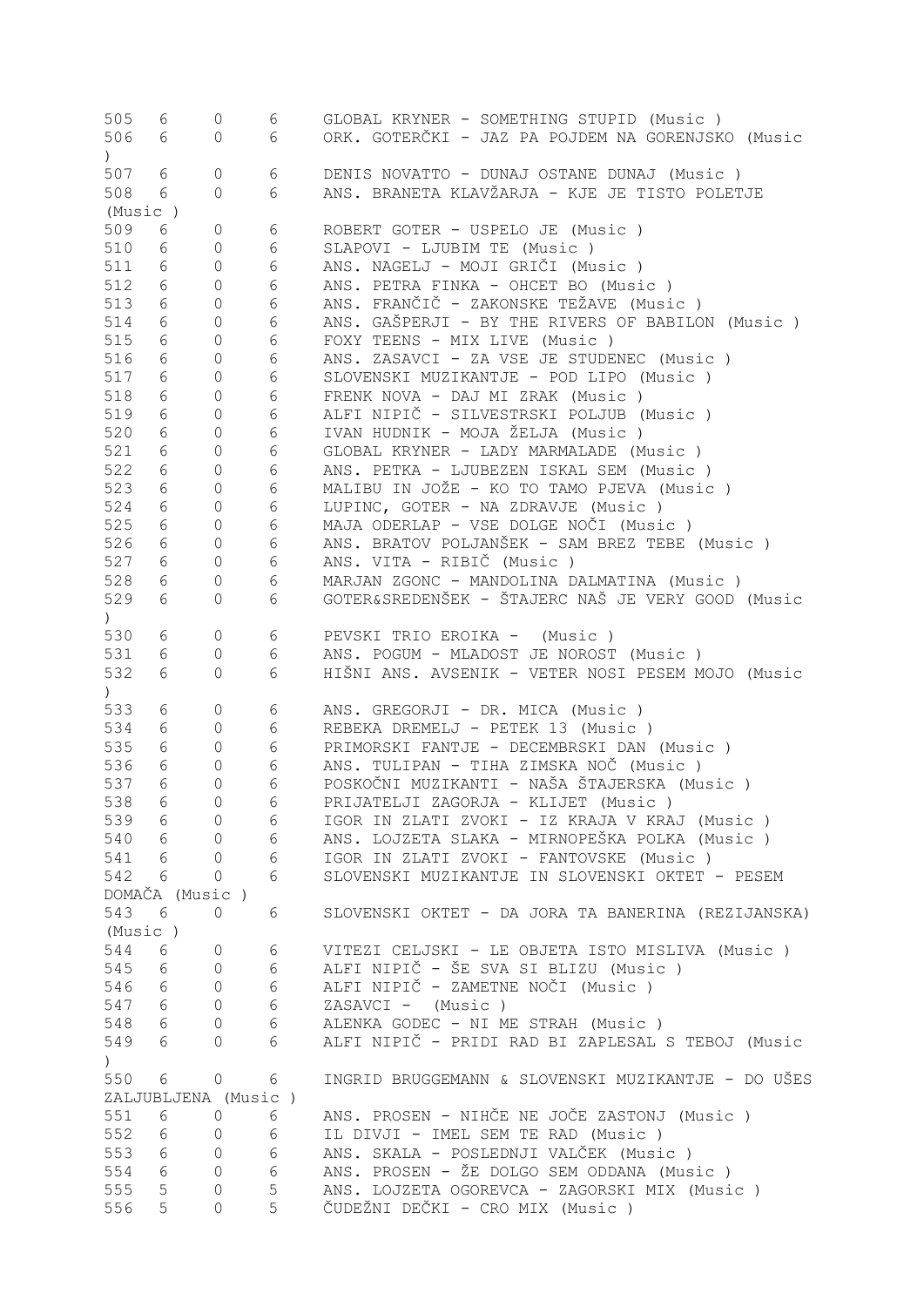| 557     | 5              | 0              | 5              | ANSAMBEL PETOVIO - NE ZALJUBI SE V OBRAZ (Music ) |
|---------|----------------|----------------|----------------|---------------------------------------------------|
| 558     | 5              | $\circ$        | 5              | ANS. SPEV - VONJ STARIH OLK (Music)               |
| 559     | 5              | $\mathbb O$    | $\mathsf S$    | JAN PLESTENJAK - KOK' NAM JE LUŠTN' (Music )      |
| 560     | 5              | $\mathbb O$    | $\mathsf S$    | WERNER - VENČEK USPEŠNIC (Music)                  |
| 561     | 5              | $\mathbb O$    | $\mathsf S$    | MESTNA GODBA KAMNIK - VESELO V KAMNIK (Music )    |
| 562     | 5              | $\mathbb O$    | $\mathsf S$    | VRAŽJI MUZIKANTI - NE ZANIKAJ (Music )            |
| 563     | 5              | $\mathbb O$    | $\mathsf S$    | ANS. JARICA - HVALA TI (Music)                    |
|         |                |                |                |                                                   |
| 564     | 5              | $\mathbb O$    | $\mathsf S$    | VICTORY - ZELENA DEŽELA (Music)                   |
| 565     | 5              | $\mathbb O$    | $\mathsf S$    | KVATROPIRCI - DEKLICA (Music)                     |
| 566     | 5              | $\mathbb O$    | $\mathsf S$    | TURBO, ČUKI, POSKOČNI MUZIKANTI - MIX (Music )    |
| 567     | 5              | $\mathbb O$    | $\mathsf S$    | TRIO ŠUBIC - VENČEK POLJANŠKOVIH (Music )         |
| 568     | 5              | $\circ$        | $\mathsf S$    | ANS. ROKA ŽLINDRE - MI GA PA ŽLINDRAMO (Music )   |
| 569     | 5              | $\circ$        | 5              | TRIO ŠUBIC - GRAND FINALE (Music)                 |
| 570     | 5              | $\circ$        | $\mathsf S$    | TANJA ŽAGAR - TIHO TIHO ČAS BEŽI (Music )         |
| 571     | 5              | $\circ$        | $\mathsf S$    | ANS. TONETA KMETCA - LJUBICA LAHKO NOČ (Music )   |
| 572     | 5              | $\circ$        | $\mathsf S$    | POSKOČNI MUZIKANTI - POKVARJENI FANTJE (Music)    |
| 573     | 5              | $\circ$        | $\mathsf S$    | LOJZE SLAK - POPOTNIK (Music)                     |
|         |                |                |                |                                                   |
| 574     | 5              | $\circ$        | $\mathsf S$    | DON JUAN - RAD BI TI REKEL NEKAJ LEPEGA (Music)   |
| 575     | 5              | $\circ$        | $\mathsf S$    | MODRIJANI - ROCK ME (Music)                       |
| 576     | 5              | $\circ$        | $\mathsf S$    | SIMONA WEISS - TISOČ ŽELJA (Music)                |
| 577     | 5              | $\circ$        | $\mathsf S$    | ANS. UNIKAT - AKUSTIČNI VENČEK (Music )           |
| 578     | 5              | $\circ$        | $\mathsf S$    | PRIFARCI - VEJICA ROŽMARINA (Music )              |
| 579     | 5              | $\mathbb O$    | 5              | ANS. ŠEPET - SEDEM PETKOV (Music)                 |
| 580     | 5              | 0              | 5              | OKTET PETROL & TRIO VIKI AŠIC - LJUBIČINA POŠTA   |
| (Music) |                |                |                |                                                   |
| 581     | 5              | 0              | 5              | ANS. ŠANTEJ - TA LJUBEZEN MUHASTA (Music )        |
| 582     | 5              | $\circ$        | 5              | DIE GEININGER - V TRETJE GRE RADO (Music)         |
|         |                |                |                |                                                   |
| 583     | 4              | $\mathbb O$    | 4              | EDVIN FLISER - ANGELI ŽIVIJO (Music )             |
| 584     | 4              | $\mathbb O$    | 4              | ANS. POSLUH - KER TE LJUBIM (Music)               |
| 585     | 4              | $\mathbb O$    | 4              | NOVI SPOMINI - TISTI DAN (Music )                 |
| 586     | 4              | 0              | 4              | ŽIGA DERŠEK - SVOJE BARKE KRMAR (Music)           |
| 587     | 4              | $\mathbb O$    | 4              | TANJA ŽAGAR - PET DO POLNOČI (Music )             |
| 588     | 4              | $\mathbb O$    | $\overline{4}$ | ANS. BITENC - POZDRAV KUKAVICE (Music)            |
| 589     | 3              | $\mathbb O$    | $\mathsf 3$    | MODRIJANI - BOG TE ŽIVI (Music)                   |
| 590     | $\mathfrak{Z}$ | $\mathbb O$    | $\mathsf 3$    | ANS. BRANETA KLAVŽARJA - IMEJ ME RADA (Music)     |
| 591     | $\mathfrak{Z}$ | 0              | $\mathfrak{Z}$ | NAVIHANKE - SPOMNI SE NAME (Music)                |
| 592     | $\mathcal{S}$  | 0              | 3              | ANS. ROSA - Z ROKO V ROKI (Music )                |
| 593     | 3              | $\Omega$       | $\overline{3}$ | NOVI SPOMINI - ČE MENE BOŠ IZBRALA (Music )       |
| 594     | 3              | 0              | 3              | ANS. AKORDI - RAD BI JO VIDEL (Music)             |
|         |                |                |                | ANS. BRATOV POLJANŠEK - KJE SI OČKA MOJ (Music )  |
| 595     | 3              | $\overline{0}$ | 3              |                                                   |
| 596     | 3              | $\circ$        | $\mathfrak{Z}$ | NOVI SPOMINI - TI SI MOJA SRČNA DAMA (Music )     |
| 597     | $\mathfrak{Z}$ | $\mathbf 0$    | $\mathcal{S}$  | MLADI DOLENJCI - OČKA ODHAJA (Music)              |
| 598     | 3              | $\overline{0}$ | 3              | ANS. ROKA ŽLINDRE - SRCE PA ŠE VEDNO HREPENI      |
| (Music) |                |                |                |                                                   |
| 599     | 3              | 0              | 3              | SLOVENSKI ZVOKI - OČETOV KLJUČ (Music)            |
| 600     | 3              | $\circ$        | 3              | VESELE ŠTAJERKE - ČAROBNA NOČ (Music)             |
| 601     | 3              | $\circ$        | $\mathfrak{Z}$ | ALFI NIPIČ - BOG TE ŽIVI (Music )                 |
| 602     | 3              | $\mathbb O$    | $\mathfrak{Z}$ | IGOR IN ZLATI ZVOKI - ZLATOLASKA (Music)          |
| 603     | $\mathfrak{Z}$ | $\mathbb O$    | $\mathsf 3$    | ANS. KORENINE - ČEBELARSKA (Music)                |
| 604     | $\mathfrak{Z}$ | $\mathbb O$    | $\mathfrak{Z}$ | ANS. BITENC - ŠE VEDNO JAZ TE LJUBIM (Music)      |
|         |                |                | $\mathcal{S}$  |                                                   |
| 605     | 3              | $\mathbb O$    |                | GORENJSKI KVINTET - ZAGODI NAM MUZIKANT (Music)   |
| 606     | 3              | $\mathbb O$    | $\mathfrak{Z}$ | GADI - POJDI Z NJIM (Music)                       |
| 607     | $\mathfrak{Z}$ | 0              | $\mathcal{S}$  | MODRIJANI - VILA Z NEBA (Music)                   |
| 608     | $\mathfrak{Z}$ | 0              | $\mathfrak{Z}$ | DONAČKA - USTVARJEN SI ZAME (Music)               |
| 609     | $\mathfrak{Z}$ | 0              | $\mathfrak{Z}$ | BENEŠKI FANTJE - RUDEČI CVET (Music )             |
| 610     | $\mathsf S$    | 0              | $\mathfrak{Z}$ | ANS. PETRA FINKA - OPROSTI MI (Music )            |
| 611     | $\mathfrak{Z}$ | 0              | $\mathfrak{Z}$ | BRIGITA ŠULER - LJUBIJO (Music)                   |
| 612     | 3              | 0              | $\mathfrak{Z}$ | ANS. TONETA RUSA - PRSTAN ZVESTOBE (Music )       |
| 613     | $\mathbf{2}$   | 0              | $\overline{c}$ | ANS. SONČEK - TI SI ODŠLA (Music )                |
| 614     | $\mathbf{2}$   | $\overline{0}$ | $\overline{2}$ | ANS. SPEV & DOMEN KUMER - VIDEZ VARA (Music)      |
|         |                |                |                |                                                   |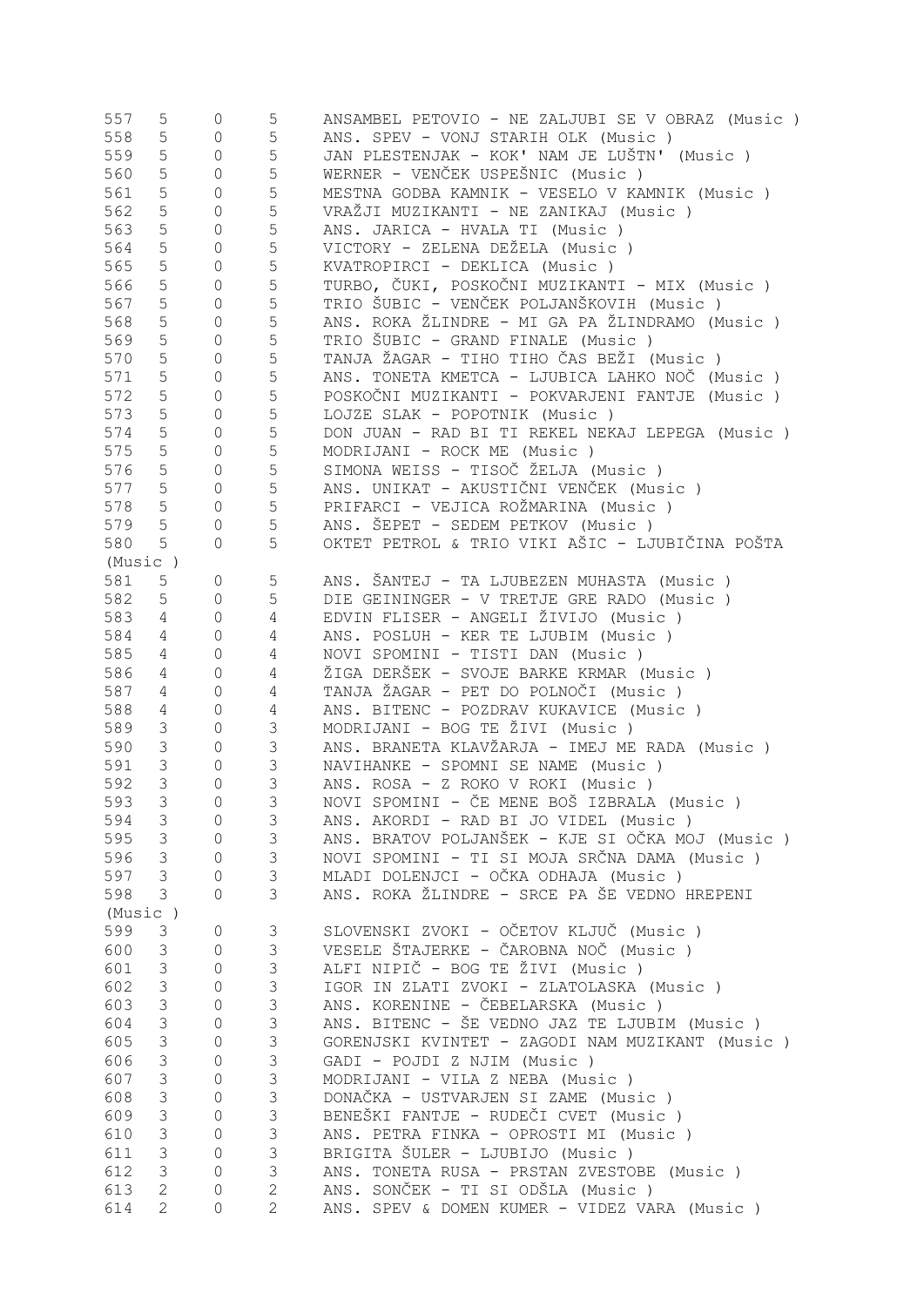| 615                                             | 2                     | 0              | $\mathbf{2}$   | ANS. RUBIN - KO TE NI (Music)                      |
|-------------------------------------------------|-----------------------|----------------|----------------|----------------------------------------------------|
| 616                                             | $\overline{2}$        | 0              | $\mathbf{2}$   | ANS. SPEV - EDINO UPANJE (Music)                   |
| 617                                             | $\mathbf{2}$          | $\circ$        | $\overline{2}$ | ANS. SAŠA AVSENIKA - ČEZ JELOVICO V BOHINJSKO      |
| <b>BISTICO</b>                                  |                       | (Music )       |                |                                                    |
| 618                                             | $\mathbf{2}$          | $\mathbb O$    | $\mathbf{2}$   | ANS. SKALA - ODA CVIČKU (Music )                   |
| 619                                             | $\mathbf{2}$          | $\mathbb O$    | $\overline{2}$ | ANS. ROSA - ŽIVETI JE LEPO (Music)                 |
| 620                                             | $\mathbf{2}$          | $\circ$        | $\mathbf{2}$   | ANS. ROSA - PUNCA MOJIH SANJ (Music)               |
|                                                 |                       |                |                |                                                    |
| 621                                             | $\overline{2}$        | $\circ$        | $\mathbf{2}$   | ANS. ROSA - NAJLEPŠA SO JUTRA V PLANINAH (Music)   |
| 622                                             | $\mathbf{2}$          | $\circ$        | $\overline{2}$ | ANS. ROKA ŽLINDRE - V MESEČINI (Music )            |
| 623                                             | $\overline{2}$        | $\mathbf{0}$   | $\overline{2}$ | ANS. SIMONA GAJŠKA - NAD SLOMOM SE DANI (Music )   |
| 624                                             | $\mathbf{2}$          | 0              | $\overline{2}$ | ANS. ROKA ŽLINDRE - NAJLEPŠE JE KADAR SVA SKUPAJ   |
| (Music)                                         |                       |                |                |                                                    |
| 625                                             | $\overline{2}$        | 0              | $\overline{2}$ | ANS. ROGLA - BLAŽENEMU ŠKOFU SLOMŠKU (Music )      |
| 626                                             | $\mathbf{2}$          | $\circ$        | $\overline{2}$ | ANS. PUŠNIK - RAD TE MAM (Music)                   |
| 627                                             | $\overline{2}$        | $\circ$        | $\overline{2}$ | ANS. NAVEZA - STARA KAŠČA (Music )                 |
| 628                                             | $\overline{2}$        | $\circ$        | $\overline{2}$ | ANS. NAVEZA - DAJ MI (Music)                       |
| 629                                             |                       |                | $\overline{c}$ | KRILA - OČETU VSE NAJBOLJŠE (Music)                |
|                                                 | $\overline{2}$        | $\circ$        |                |                                                    |
| 630                                             | $\overline{2}$        | $\mathbb O$    | $\overline{c}$ | ŠTAJERSKIH 7 - SANTA LUCIA (Music )                |
| 631                                             | $2^{\circ}$           | $\mathbb O$    | $\overline{2}$ | KRAŠKI KVINTET - LJUBIM TE (Music)                 |
| 632                                             | $\mathbf{2}$          | 0              | $\overline{2}$ | ANS. SPEV - V KLASJU SKRIT JE ČAS ŽANJIC (Music)   |
| 633                                             | $\mathbf{2}$          | $\mathbf{0}$   | $\overline{2}$ | KRANJSKI MUZIKANTJE - ŽIVLJENJE SMISEL LE TAKRAT   |
| IMA                                             |                       | (Music)        |                |                                                    |
| 634                                             | 2                     | $\Omega$       | $\overline{2}$ | ŠTAJERSKI BARONI - ZAKAJ SE LASTOVKE SELIJO (Music |
| $\angle$                                        |                       |                |                |                                                    |
| 635                                             | 2                     | $\mathbf 0$    | 2              | ŠTAJERSKIH 7 - NISEM KRIV (Music )                 |
| 636                                             | $\mathbf{2}$          | $\mathbf{0}$   | $\mathbf{2}$   | KRANJCI - POZDRAV SLOVENIJI (Music)                |
|                                                 |                       |                |                |                                                    |
| 637                                             | $\mathbf{2}$          | 0              | $\overline{2}$ | ANS. SREDENŠEK - GORSKA PRAVLJICA (Music )         |
| 638                                             | $\mathbf{2}$          | $\mathbf{0}$   | $\overline{2}$ | KRAJCARJI & POŠTAR IVČ - POŠTAR PRED VRATI (Music  |
| $\left( \begin{array}{c} 1 \end{array} \right)$ |                       |                |                |                                                    |
| 639                                             | $\mathbf{2}$          | 0              | $\mathbf{2}$   | ALFI NIPIČ - MOJE SONCE SI TI (Music)              |
| 640                                             | $\overline{2}$        | $\mathbf{0}$   | $\overline{2}$ | KONOVSKI ŠTRAJHARJI - VANDROVČKI (Music )          |
| 641                                             | $\overline{2}$        | $\mathbf{0}$   | $\overline{2}$ | ZLATI MUZIKANTI - DNEVI TEČEJO (Music )            |
| 642                                             | $\overline{2}$        | 0              | $\overline{2}$ | ALFI NIPIČ - SVA SI PA VENDAR NE (Music)           |
| 643                                             | $\mathbf{2}^{\prime}$ | 0              | $\overline{2}$ | ZLATI MUZIKANTI - LE PRIJATELJA BODIVA (Music )    |
| 644                                             | $\mathbf{2}^{\prime}$ | 0              | $\overline{2}$ | ANS. SRČEV AS - K VOJAKOM (Music)                  |
| 645                                             | $\mathbf{2}$          | 0              | $\overline{2}$ | ANS. SRČEV AS - ZVEZDE ŽARIJO (Music )             |
| 646                                             |                       |                | $\overline{2}$ |                                                    |
|                                                 | $\overline{2}$        | $\mathbf{0}$   |                | ANS. MATJAŽA KOKLJA - FANTIČ MOJ (Music )          |
| 647                                             | $\overline{2}$        | $\Omega$       | $\overline{2}$ | ANS. MELOS - SEJALCA (Music)                       |
| 648                                             | 2                     | $\mathbf{0}$   | $\mathbf{2}$   | ZIDANIŠKI KVINTET - POVEJ MI NEKAJ LEPEGA (Music ) |
| 649                                             | $\mathbf{2}$          | $\mathbf{0}$   | $\overline{2}$ | ANS. STORŽIČ - MANDOLINA (Music)                   |
| 650                                             | $\overline{2}$        | $\mathbf{0}$   | $\overline{2}$ | ZLATI MUZIKANTI - BISERNICA (Music )               |
| 651                                             | $\mathbf{2}$          | $\mathbf{0}$   | $\overline{c}$ | KOLOVRAT - TI SI TISTI (Music)                     |
| 652                                             | $\overline{2}$        | $\mathbf{0}$   | $\overline{c}$ | ZAKA PA NE - V TABOR NAZAJ (Music)                 |
| 653                                             | $\overline{2}$        | 0              | $\overline{2}$ | ANS. STORŽIČ - U BOHIN MA D'Ž T'A MUADE (Music)    |
| 654                                             | $\overline{2}$        | $\overline{0}$ | $\overline{2}$ | KLUB FRAJTONARJEV ROBERTA GOLIČNIKA - SRČNA NAPAKA |
| (Music)                                         |                       |                |                |                                                    |
| 655                                             | $\overline{2}$        | 0              | $\mathbf{2}$   | KOLOVRAT - RADA SEM VETER (Music)                  |
|                                                 |                       |                |                |                                                    |
| 656                                             | $\overline{2}$        | $\mathbf{0}$   | $\overline{2}$ | JOŽE ŠALEJ - MAMI ZA PRAZNIK (Music )              |
| 657                                             | $\overline{2}$        | 0              | $\overline{c}$ | ANS. POPOTNIKI - NAD VASJO (Music)                 |
| 658                                             | $\overline{2}$        | 0              | $\mathbf{2}$   | ALPSKI KVINTET - MLADI LOVEC (Music)               |
| 659                                             | $\mathbf{2}$          | 0              | $\mathbf{2}$   | ANS. POMLAD - POMLAD PRIHAJA (Music)               |
| 660                                             | $\mathbf{2}$          | $\mathsf O$    | $\mathbf{2}$   | JODLAR LOJZ - JODL MIX (Music)                     |
| 661                                             | $\mathbf{2}$          | 0              | $\mathbf 2$    | VESELE ŠTAJERKE - UJELA SEM ŠOPEK (Music)          |
| 662                                             | $\mathbf{2}$          | 0              | $\mathbf{2}$   | JODLAR LOJZ - LOVSKI POZDRAV (Music)               |
| 663                                             | $\mathbf{2}$          | 0              | $\mathbf{2}$   | JANI PIRŠ - MUCEK MOJ (Music)                      |
| 664                                             | $\mathbf{2}$          | 0              | $\mathbf{2}$   | ANS. POGUM - V VOLČJEM POTOKU (Music )             |
| 665                                             | $\mathbf{2}$          | 0              | $\mathbf{2}$   | ANS. SVETLIN - NATAŠA (Music)                      |
|                                                 |                       |                |                |                                                    |
| 666                                             | $\mathbf{2}$          | 0              | $\mathbf{2}$   | JANI & FRANCI PIRŠ - TRI PLANIKE (Music)           |
| 667                                             | $\overline{2}$        | 0              | $\overline{2}$ | TRIO POGLADIČ - PRAZNIČNI ŠOPEK (Music )           |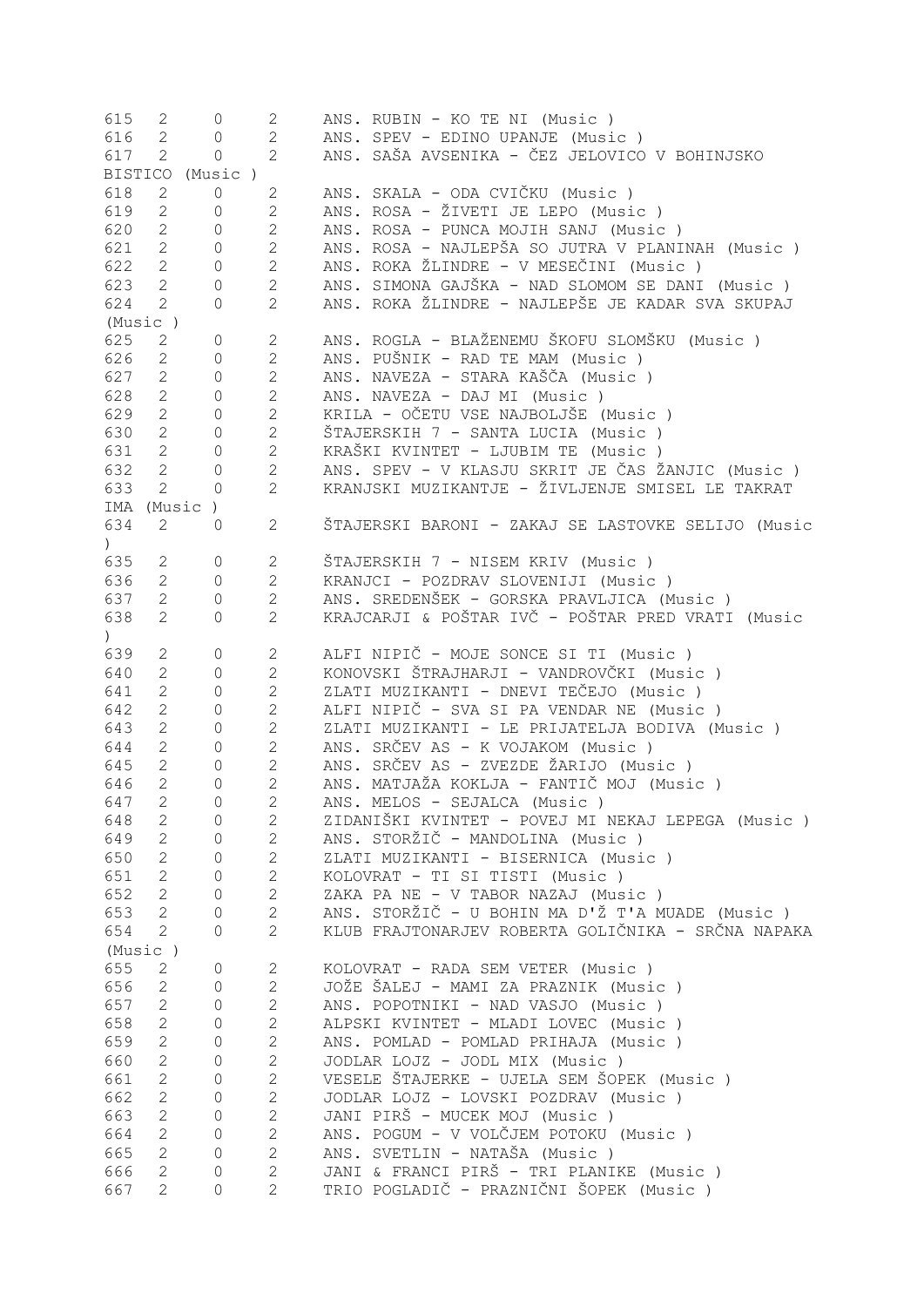| 668            | 2                 | $\overline{0}$      | $2 \left( \frac{1}{2} \right)$ | JANI & FRANCI PIRŠ - VSAKDO MORA IMETI PRIJATELJA  |
|----------------|-------------------|---------------------|--------------------------------|----------------------------------------------------|
| (Music)<br>669 | 2                 |                     | $2^{\circ}$                    | IVO MOJZER - DEČEK Z ULICE (Music)                 |
|                |                   | 0                   | $\mathbf{2}$                   | TANJA ŽAGAR - DALEČ JE SRCE (Music)                |
| 670            | 2<br>$\mathbf{2}$ | 0                   |                                |                                                    |
| 671            |                   | 0                   | $\overline{2}$                 | IVO MOJZER - KO SI SE DAVI ZBUDILA (Music)         |
| 672            | $\mathbf{2}$      | 0                   | $\overline{2}$                 | IVAN LINDIČ - STARI SAMOSTAN (Music )              |
| 673            | $\mathbf{2}$      | 0                   | $\mathbf{2}$                   | TA PRAVIH 6 - V GOZDNI SAMOTI (Music)              |
| 674            | $\mathbf{2}$      | $\mathbb O$         | $\mathbf{2}$                   | ANS. NEMIR - NA SIPINAH (Music)                    |
| 675            | 2                 | $\mathbb O$         | $\mathbf{2}$                   | SLOVENSKI ZVOKI - ZDAJ JE VSE MINILO (Music)       |
| 676            | $\mathbf{2}$      | $\mathbb O$         | $\mathbf{2}$                   | IGOR IN ZLATI ZVOKI - ZAKAJ SI TAK ŠTOR (Music )   |
| 677            | $\mathbf{2}$      | $\mathbb O$         | $\overline{2}$                 | ČUKI - MAL NAPREJ PA MAL NAZAJ (Music )            |
| 678            | $\mathbf{2}$      | $\mathbb O$         | $\overline{2}$                 | SLOVENSKI MUZIKANTJE - VABIJO PLANINE (Music )     |
| 679            | $\mathbf{2}$      | $\mathbb O$         | $\overline{2}$                 | IGOR IN ZLATI ZVOKI - KOZJANSKO JABOLKO (Music)    |
| 680            | $\mathbf{2}$      | $\mathbb O$         | $\overline{2}$                 | ANS. NEMIR - SAMOTAR (Music)                       |
| 681            | $\sqrt{2}$        | 0                   | $\overline{2}$                 | ANS. NEMIR - ČEZ PRAZNIKE (Music)                  |
| 682            | $\sqrt{2}$        | 0                   | $\overline{2}$                 | SHOW BAND KLOBUK - SPOMIN NA STARI MLIN (Music)    |
| 683            | $\sqrt{2}$        | $\mathbb O$         | $\overline{2}$                 | SAŠA LENDERO - LUNA (Music)                        |
| 684            | $\sqrt{2}$        | 0                   | $\mathbf{2}$                   | ANS. TONETA RUSA - HORJULSKI ZVONOVI (Music )      |
| 685            | $\sqrt{2}$        | 0                   | $\mathbf{2}$                   | ANS. KORENINE - TI SI VSE KAR ŽELIM (Music )       |
| 686            | $\sqrt{2}$        | 0                   | $\mathbf{2}$                   | RUDI ŠANTL - EN STARČEK JE ŽIVEL (Music )          |
| 687            | $\sqrt{2}$        | 0                   | $\mathbf{2}$                   | ANS. TONETA RUSA - OČKU ZA ROJSTNI DAN (Music )    |
| 688            | $\sqrt{2}$        | 0                   | $\mathbf{2}$                   | HIŠNI ANS. AVSENIK - ZIMSKI VALČEK (Music )        |
| 689            | $\overline{2}$    | 0                   | $\mathbf{2}$                   | ANS. HENČEK - OB ROJSTNEM DNEVU (Music)            |
| 690            | $\sqrt{2}$        | $\circ$             | $\overline{c}$                 | GORENJSKI KVINTET - TA USOJENA POLKA (Music)       |
| 691            | $\mathbf{2}$      | 0                   | $\mathbf{2}$                   | ANS. TONETA RUSA - ZVON ŽELJA (Music )             |
| 692            | 2                 | $\Omega$            | $\mathbf{2}$                   | GORENJSKI KVINTET - PREHITRO MIMO JE MLADOST       |
| (Music)        |                   |                     |                                |                                                    |
| 693            | 2                 | 0                   | $\overline{2}$                 | PRELOŠKI TAMBURAŠI - STUDENČEK (Music )            |
| 694            | 2                 | $\Omega$            | $\overline{2}$                 | GORENJSKI KVINTET - SINKO MOJ (Music)              |
| 695            | 2                 | 0                   | $\mathbf{2}$                   | ANS. PEPELNJAK - TRENUTEK SREČE (Music)            |
|                |                   |                     |                                |                                                    |
| 696            | 2                 | 0                   | $\mathbf{2}$                   | ANS. NAGELJ - NARODNE NOŠE (Music)                 |
| 697            | 2                 | 0                   | $\mathbf{2}$                   | GAMSI - TRIGLAV NAS VABI (Music)                   |
| 698            | 2                 | 0                   | $\mathbf{2}$                   | ORIGINAL POHORCI - POHORJE (Music)                 |
| 699            | 2                 | 0                   | $\mathbf{2}$                   | ANS. HARMONIJA - KOT PTIČKI BREZ GNEZDA (Music )   |
| 700            | 2                 | $\circ$             | $\overline{2}$                 | ANS. BORISA KOVAČIČA - (Music)                     |
| 701            | 2                 | 0                   | $2^{\circ}$                    | NOVI SPOMINI - FIČ FIRIČ (Music )                  |
| 702            | $\overline{2}$    | $\Omega$            | $\overline{2}$                 | ANS. BOJANA KUDRA - ZAVIST (Music)                 |
| 703            | 2                 | 0                   | $\mathbf{2}$                   | FRANC KORBAR - ŠOPEK RDEČIH ROŽ (Music )           |
| 704            | $\mathbf{2}$      | $\overline{0}$      | $2 \overline{2}$               | NAVIHANKE - PRAVLJICA ZA DVA (Music)               |
| 705            | $\mathbf{2}$      | $\mathsf{O}\xspace$ | $2 \overline{2}$               | FRAJERKE - LJUBI ME (Music)                        |
| 706            | $\mathbf{2}$      | $\mathsf{O}\xspace$ | $2 \overline{ }$               | MODRIJANI - PEVCU V SPOMIN (Music)                 |
| 707            | $\mathbf{2}$      | $\mathsf{O}\xspace$ | $2^{\circ}$                    | ANS. PETRA FINKA - KDAJ BOM ODŠEL (Music )         |
| 708            | $\mathbf{2}$      | $\mathsf{O}\xspace$ | $2^{\circ}$                    | MODRIJANI - DALEČ JE DOM (Music)                   |
| 709            | $\mathbf{2}$      | $\mathsf{O}\xspace$ | $2\overline{ }$                | FANTJE Z VASI - ŠPORTNIK (Music )                  |
| 710            | $\mathbf{2}$      | $\circ$             | $2^{\circ}$                    | MLADIH 5 - POLETNE NOČI (Music)                    |
| 711            | $\mathbf{2}$      | $\circ$             | $2^{\circ}$                    | MLADI UPI - FANT IZ MOJIH SANJ (Music)             |
| 712            | $\mathbf{2}$      | $\circ$             | $\overline{2}$                 | MLADI ODMEV - ZAVRTI ME V ZVEZDE (Music)           |
| 713            | $\mathbf{2}$      | $\circ$             | $2^{\circ}$                    | MLADI UPI - MAMI ZA PRAZNIK (Music )               |
| 714            | $\mathbf{2}$      | $\circ$             | $2^{\circ}$                    | MLADI GODCI - NE BOŠ MI GOVORILA (Music)           |
| 715            | $\overline{2}$    | $\circ$             | $\overline{2}$                 | MLADI GODCI - NAŠA RAZVADA (Music )                |
| 716            | $\mathbf{2}$      | $\circ$             | $\overline{2}$                 | MLADI ODMEV - KLEPET OB KAVI (Music)               |
|                | $\overline{2}$    |                     |                                |                                                    |
| 717            |                   | $\circ$             | $2^{\circ}$                    | ANS. UNIKAT - HVALA ZA ŽIVLJENJE (Music )          |
| 718            | $\mathbf{2}$      | $\circ$             | $2^{\circ}$                    | ANS. UNIKAT - ISKAL SEM IN NAŠEL (Music )          |
| 719            | $\overline{2}$    | $\circ$             | $2^{\circ}$                    | FANTJE Z VASI - MAMICI (Music)                     |
| 720            | $\overline{2}$    | $\circ$             | $2 \overline{2}$               | MLADI DOLENJCI - NIČ VEČ NE BO TAKO (Music)        |
| 721            | $\mathbf{2}$      | $\circ$             | $\overline{2}$                 | FANTJE IZPOD ROGLE - POJDI SVOJIM SANJAM NAPROTI   |
| (Music)        |                   |                     |                                |                                                    |
| 722            | $\mathbf{2}$      | 0                   | $2 \overline{2}$               | MATEJA JAN - VEŠ OČE (Music)                       |
| 723            | $\overline{2}$    | $\Omega$            | $2^{\circ}$                    | MESEČNIKI - NI VSAK DAN V ŽIVLJENJU PRAZNIK (Music |
|                |                   |                     |                                |                                                    |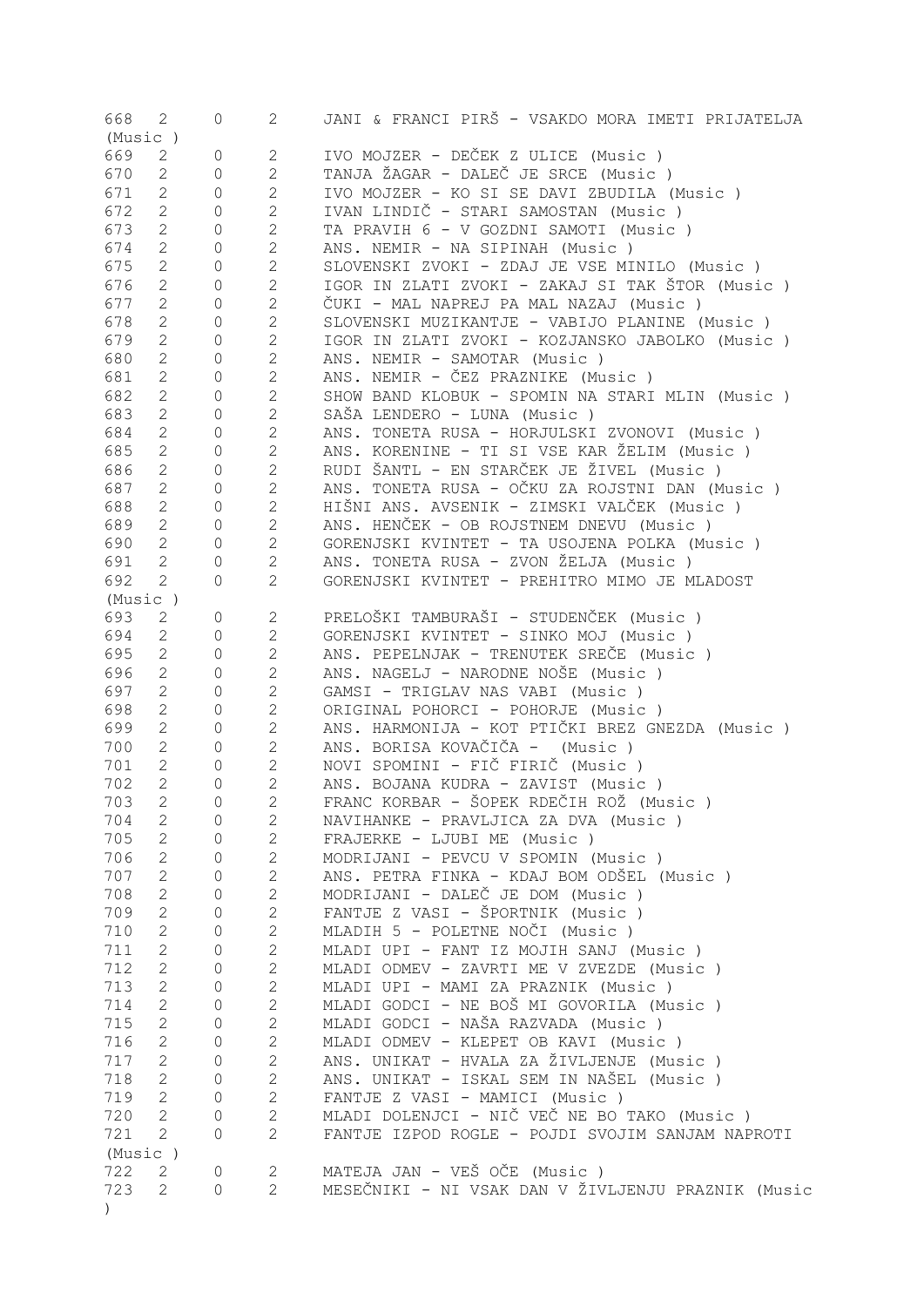| 724              | 2                              | 0                   | 2                | MALIBU - GOVEJA JUHA (Music)                       |
|------------------|--------------------------------|---------------------|------------------|----------------------------------------------------|
| 725              | $\mathbf{2}$                   | 0                   | $\overline{2}$   | ČRNA MAČKA - MOJI NEVESTI (Music )                 |
| 726              | $\mathbf{2}$                   | $\circ$             | $\overline{c}$   | MALIBU - KULK S' LEJPA (Music)                     |
| 727              | $\mathbf{2}$                   | $\mathbf{0}$        | $\overline{c}$   | ANS. FRANCA POTOČARJA - DEKLE IZ MLINA (Music )    |
|                  |                                |                     |                  |                                                    |
| 728              | $\mathbf{2}$                   | $\circ$             | $\overline{c}$   | DONAČKA - SLADOLED (Music)                         |
| 729              | $\mathbf{2}$                   | $\circ$             | $\overline{c}$   | ANS. POGUM - NIKOLI POZABLJENA (Music )            |
| 730              | $\overline{2}$                 | $\circ$             | $\overline{2}$   | ZREŠKA POMLAD - VSI ZA JENGA, JEDN ZA VSE (Music ) |
| 731              | $\mathbf{2}^{\prime}$          | $\circ$             | $\overline{2}$   | JOŽE BURNIK S PRIJATELJI - PANJSKE KONČNICE (Music |
| $\left( \right)$ |                                |                     |                  |                                                    |
| 732              | 2                              | $\mathbb O$         | $\mathbf{2}$     | JODLAR LOJZ - TIHI DOMEK (Music )                  |
| 733              | $\mathbf{2}$                   | $\mathbb O$         | $\overline{2}$   | VESELI GORENJCI - SE SPOMNIŠ (Music)               |
|                  |                                |                     |                  |                                                    |
| 734              | $\mathbf{2}$                   | $\mathbb O$         | $\overline{2}$   | VAGABUNDI - SRCE SEM DOBRI ZEMLJI DAL (Music)      |
| 735              | $\mathbf{2}$                   | $\circ$             | $\overline{c}$   | JANI PIRŠ - OŽENI SE, DOKLER SI MLAD (Music )      |
| 736              | $\mathbf{2}$                   | $\circ$             | $\overline{c}$   | ALPSKI KVINTET - V DRUŽBI VESELIH LJUDI (Music)    |
| 737              | $\mathbf{2}$                   | $\circ$             | $\mathbf{2}$     | VAGABUNDI - MARIČKA (Music)                        |
| 738              | $\mathbf{2}$                   | $\circ$             | $\overline{c}$   | JANI PIRŠ - JAZ PA NIČ (Music )                    |
| 739              | $\mathbf{2}$                   | $\mathbb O$         | $\overline{c}$   | TRIGLAV KVARTET KATERMAN - MOJA VAS (Music)        |
|                  |                                |                     |                  |                                                    |
| 740              | $\overline{2}$                 | $\circ$             | $\overline{2}$   | TERCET DOMIMA - TAM KJER LUNICA (Music)            |
| 741              | $\mathbf{2}$                   | $\circ$             | $\overline{2}$   | JANI IN FRANCI PIRŠ - DOBER DAN DRAGI BRAT (Music  |
| $\left( \right)$ |                                |                     |                  |                                                    |
| 742              | 2                              | $\mathbb O$         | $\mathbf{2}$     | ANS. VERITAS - REKLA BI NE (Music)                 |
| 743              | $\mathbf{2}$                   | $\circ$             | $\overline{c}$   | JAN PLESTENJAK - ZA BOŽIČ BOM SAM (Music )         |
| 744              | $\mathbf{2}$                   | $\mathbf{0}$        | $\mathbf{2}$     | ALPSKI KVINTET - ZATO SO PRIJATELJI (Music)        |
|                  |                                |                     |                  |                                                    |
| 745              | $\mathbf{2}$                   | $\mathbf{0}$        | $\mathbf{2}$     | TA PRAVIH 6 - STARI ATA BOŠ (Music)                |
| 746              | $\mathbf{2}$                   | $\mathbf{0}$        | $\mathbf{2}$     | ANS. GOLTE - ČE TI BOŠ MOJA PUNCA (Music )         |
| 747              | $\mathbf{2}$                   | $\mathbf{0}$        | $\overline{c}$   | ALPSKI KVINTET - ČAKAM TE POMLAD (Music )          |
| 748              | $\mathbf{2}$                   | $\mathbf{0}$        | $\overline{c}$   | TA PRAVI FALOTI - ZA LEPŠI DAN (Music )            |
| 749              | $\mathbf{2}$                   | $\mathbf{0}$        | $\overline{c}$   | TA PRAVI FALOTI - SEDEM OTROK (Music)              |
| 750              | $\mathbf{2}$                   | $\mathbf{0}$        | $\overline{c}$   | SLOVENSKI ZVOKI - NAŠI PRAZNIKI (Music )           |
|                  |                                |                     |                  |                                                    |
| 751              | $\mathbf{2}$                   | $\mathbf{0}$        | $\mathbf{2}$     | SLOVENSKI ZVOKI - DESET JIH JE (Music)             |
| 752              | $\mathbf{2}$                   | $\mathbf{0}$        | $\mathbf{2}$     | SLAPOVI - LE SANJE (Music)                         |
| 753              | $\mathbf{2}$                   | $\mathbf{0}$        | $\mathbf{2}$     | SLAPOVI - LE ENKRAT V ŽIVLJENJU SE LJUBI (Music)   |
| 754              | $\mathbf{2}$                   | $\mathbf{0}$        | $\overline{c}$   | ANS. PETRA FINKA - NAJ BO SREČEN Z NJO (Music )    |
| 755              | $\mathbf{2}$                   | $\mathbf{0}$        | $\mathbf{2}$     | ANS. LOJZETA OGOREVCA - PRI SVETEM VIDU (Music )   |
| 756              | $\mathbf{2}$                   | $\mathbf{0}$        | $\overline{2}$   | ANS. ERAZEM - ZAKAJ TAKO TE LJUBIM (Music)         |
| 757              | $\mathbf{2}$                   | $\mathbf{0}$        | $\mathbf{2}$     | BRIGITA ŠULER - STARE BALADE (Music)               |
|                  |                                |                     |                  | GORENJSKI KVINTET - ČE PRIDEŠ NAZAJ (Music)        |
| 758              | $\mathbf{2}^{\mathsf{I}}$      | $\circ$             | $\overline{2}$   |                                                    |
| 759              | $\mathbf{2}$                   | $\Omega$            | 2                | PRIMORSKI FANTJE - AMORE AMORE (Music)             |
| 760              | $\mathbf{2}$                   | 0                   | $\mathbf{2}$     | ANS. PAJDAŠI - NOCOJ POGLEJ V NEBO (Music)         |
| 761              | $\overline{2}$                 | $\overline{0}$      | $2 \overline{ }$ | BRACO KOREN - DOBER DAN MAMA HELENA (Music)        |
| 762              | $2 \left( \frac{1}{2} \right)$ | $\circ$             | $\mathbf{2}$     | BRACO KOREN - OSTAL SEM SAM (Music)                |
| 763              | $2 \left( \frac{1}{2} \right)$ | $\circ$             | $\mathbf{2}$     | POLKA PUNCE - S TEBOJ ALI BREZ TEBE (Music)        |
| 764              | $2 \left( \frac{1}{2} \right)$ | $\circ$             | $\mathbf{2}$     | ANS. VIHARNIK - TRI PLANIKE (Music)                |
|                  |                                |                     |                  |                                                    |
| 765              | $2 \left( \frac{1}{2} \right)$ | $\circ$             | $\mathbf{2}$     | BOŠTJAN KONEČNIK - BREZ IZPITA SEM OSTAL (Music)   |
| 766              | $2 \left( \frac{1}{2} \right)$ | $\circ$             | $\mathbf{2}$     | GADI - BEJBI (Music)                               |
| 767              | $2 \left( \frac{1}{2} \right)$ | $\circ$             | $\overline{2}$   | NOVI SPOMINI - BOJIM SE DEKLET (Music)             |
| 768              | $2 \left( \frac{1}{2} \right)$ | $\circ$             | $\mathbf{2}$     | ANS. VINKA CVERLETA - SLOVENSKIM DRUŽINAM (Music)  |
| 769              | $2 \left( \frac{1}{2} \right)$ | $\circ$             | $\mathbf{2}$     | FRANC KORBAR - POBIČ SEM STAR ŠELE 18 LET (Music)  |
| 770              | $2 \left( \frac{1}{2} \right)$ | $\circ$             | $\mathbf{2}$     | NAVIHANKE - DEKLE IZ PRISTANA (Music)              |
| 771              | $2 \left( \frac{1}{2} \right)$ | $\circ$             | $\mathbf{2}$     | ANS. POGUM - KOZOLCI (Music)                       |
|                  |                                |                     |                  |                                                    |
| 772              | $2 \left( \frac{1}{2} \right)$ | $\circ$             | $\mathbf{2}$     | ANS. BRANETA KLAVŽARJA - S PESMIJO (Music )        |
| 773              |                                | $2 \qquad \qquad 0$ | $\mathbf{2}$     | FREDI MILER - NA KMETIJI (Music)                   |
| 774              | $\overline{2}$                 | $\overline{0}$      | $\mathbf{2}$     | FANTJE Z VASI - TAM NA VRTU (Music)                |
| 775              | $2^{\circ}$                    | $\mathbb O$         | $\mathbf{2}$     | ANS. BRATOV POLJANŠEK - POVEJ ZAKAJ (Music)        |
| 776              | $2^{\circ}$                    | $\mathbb O$         | $\mathbf{2}$     | MLADI GAMSI - MENE DRUGA LJUBI (Music)             |
| 777              | $2^{\circ}$                    | $\circ$             | $\mathbf{2}$     | ANS. GAMA - KO SE LJUBEZEN V SOLZE ZLIJE (Music)   |
|                  |                                |                     |                  |                                                    |
| 778              | $2^{\circ}$                    | $\circ$             | $\overline{2}$   | ANS. BRATOV POLJANŠEK - SKUPAJ ZA VEDNO (Music )   |
| 779              | $2^{\circ}$                    | $\circ$             | $\overline{2}$   | ANS. BRATOV SLATINEK - ČE SI OB MENI (Music)       |
| 780              | $\mathbf{2}$                   | 0                   | $\overline{2}$   | ANS. BRLOGA - SAJ NE BI PEL (Music)                |
|                  | $\overline{c}$                 |                     | $\overline{2}$   |                                                    |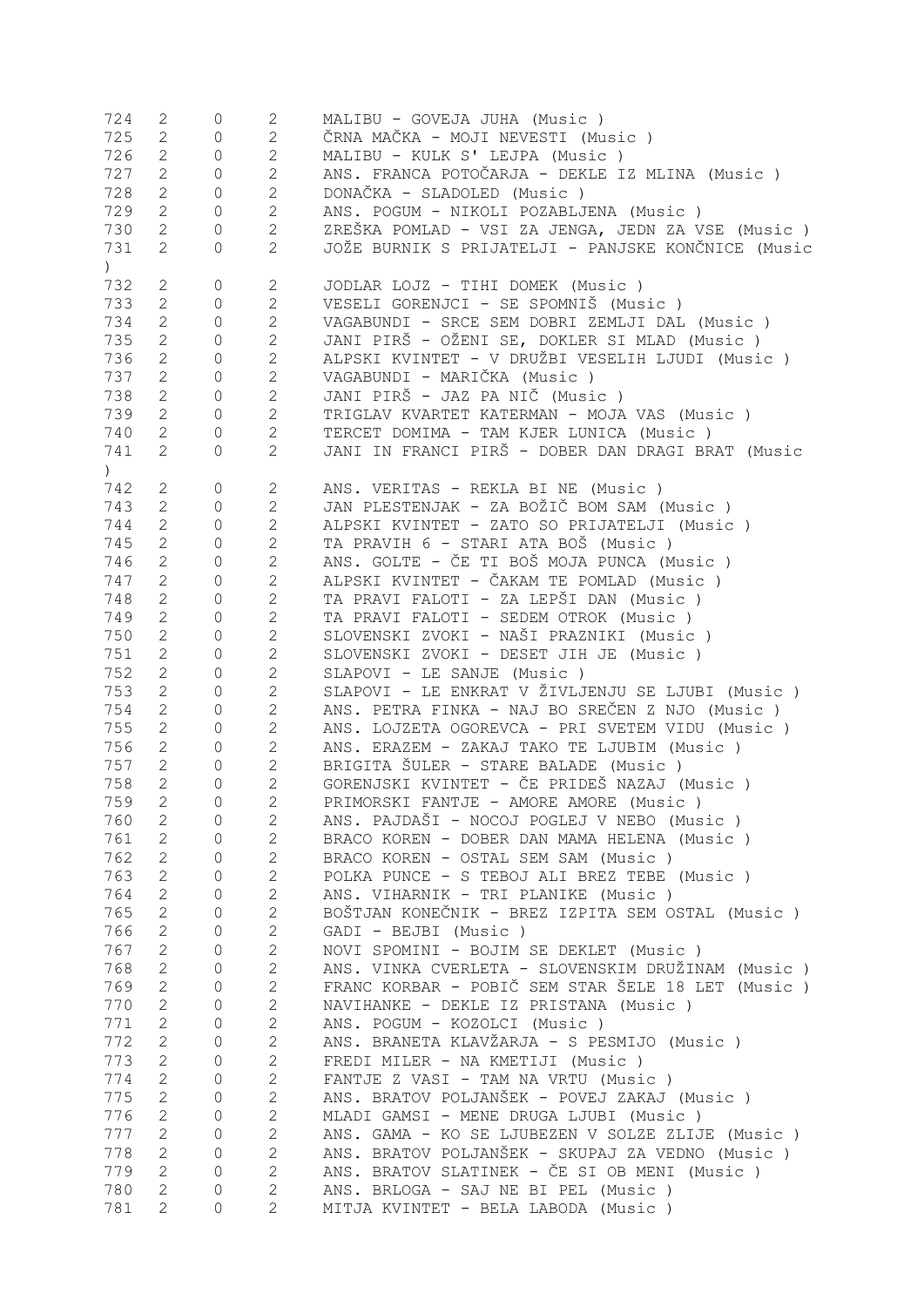| 782                                             | 2                                       | 0                   | $\overline{2}$                   | MILAN IN MOJCA POGLADIČ - HARMONIKA MI POJE (Music                                       |
|-------------------------------------------------|-----------------------------------------|---------------------|----------------------------------|------------------------------------------------------------------------------------------|
| $\left( \begin{array}{c} 1 \end{array} \right)$ |                                         |                     |                                  |                                                                                          |
| 783                                             | 2                                       | 0                   | $\mathbf{2}$                     | MAMA MANKA - V RITMU FUNKA (Music)                                                       |
|                                                 |                                         |                     |                                  |                                                                                          |
| 784                                             | $\overline{2}$                          | $\overline{0}$      | $\overline{2}$                   | MAMA MANKA - JEZIKOVA ŽUPA (Music)                                                       |
| 785                                             | $\mathbf{2}$                            | 0                   | $\overline{c}$                   | MARIJAN NOVINA - PRAVI SEM KMETIČ (Music)                                                |
| 786                                             | $\mathbf{2}$                            | 0                   | $\overline{c}$                   | ANS. GAMA - PEK (Music)                                                                  |
| 787                                             | $\mathbf{2}$                            | 0                   | $\overline{c}$                   | ŠTIRJE KOVAČI - NEKI VEČER (Music )                                                      |
| 788                                             | $\mathbf{2}$                            | 0                   | $\overline{c}$                   | LEPI DASA - VELIKA MAŠINA (Music )                                                       |
|                                                 |                                         |                     | $\overline{c}$                   |                                                                                          |
| 789                                             | $\mathbf{2}$                            | 0                   |                                  | ANS. VRT - KLOPOTEC (Music)                                                              |
| 790                                             | $\mathbf{2}$                            | 0                   | $\mathbf{2}$                     | ŠTIRJE KOVAČI - MALA SOLZICA (Music )                                                    |
| 791                                             | $\mathbf{2}$                            | 0                   | $\mathbf{2}$                     | ALFI NIPIČ - ALFI MIX 2 (Music)                                                          |
| 792                                             | $\mathbf{2}$                            | $\circ$             | $\mathbf{2}$                     | ŠTAJERSKIH 7 - RUSKE NARODNE (Music)                                                     |
| 793                                             | $\mathbf{2}$                            | $\circ$             | $\mathbf{2}$                     | ŠRAUFNCIGER&DUDEK - MI MEJAŠI SMO PAJDAŠI (Music )                                       |
|                                                 |                                         |                     |                                  |                                                                                          |
| 794                                             | $\overline{2}$                          | $\circ$             | $\mathbf{2}$                     | ŠPELA GROŠELJ - GREMO NA OBALO (Music)                                                   |
| 795                                             | $\overline{2}$                          | $\circ$             | $\overline{2}$                   | ANS. KAROŠEC - POSTOJ POPOTNIK (Music)                                                   |
| 796                                             | $\mathbf{2}$                            | 0                   | $\overline{2}$                   | ALFI NIPIČ - SLOVENIJA OD KOD LEPOTE TVOJE (Music                                        |
| $\left( \begin{array}{c} 1 \end{array} \right)$ |                                         |                     |                                  |                                                                                          |
| 797                                             | 2                                       | 0                   | $\mathbf{2}$                     | ZAKA PA NE - SLOVENSKA OHCET (Music)                                                     |
|                                                 |                                         |                     |                                  |                                                                                          |
| 798                                             | $\overline{2}$                          | $\circ$             | $\mathbf{2}$                     | ANS. VRTNICA - NA TRNOVSKI PLANOTI (Music)                                               |
| 799                                             | $\overline{2}$                          | $\circ$             | $\mathbf{2}$                     | VLADO SREDENŠEK - NA VRANSKO GREM (Music)                                                |
| 800                                             | $\overline{2}$                          | $\circ$             | $\mathbf{2}$                     | VITEZI POLK IN VALČKOV - HIŠICA V GAJU (Music )                                          |
| 801                                             | $\overline{2}$                          | $\circ$             | $\mathbf{2}$                     | ANS. PETRA FINKA - LE ZATE (Music)                                                       |
| 802                                             | $\mathbf{2}$                            | $\mathsf{O}\xspace$ | $\mathbf{2}$                     | AZALEA - RAZVAJENKA (Music)                                                              |
|                                                 |                                         |                     |                                  |                                                                                          |
| 803                                             | $2^{\circ}$                             | $\mathsf{O}\xspace$ | $\mathbf{2}$                     | ČUKI - ZVOČNIK NA PLOČNIK (Music )                                                       |
| 804                                             | $\overline{2}$                          | 0                   | $\mathbf{2}$                     | ANS. ZAKRAJŠEK - PESEM ZA OBA (Music)                                                    |
| 805                                             | $\mathbf{2}$                            | $\circ$             | $\overline{2}$                   | BARBARA IN MARTIN JEHART - MOJ DOM JE V ROŽAH                                            |
| (Music)                                         |                                         |                     |                                  |                                                                                          |
| 806                                             | $\overline{2}$                          | $\circ$             | $\overline{2}$                   | SLOVENSKI MUZIKANTJE - TVOJA LJUBEZEN (Music )                                           |
|                                                 |                                         |                     |                                  |                                                                                          |
| 807                                             | $\overline{2}$                          | $\circ$             | $\mathbf{2}$                     | IGOR IN ZLATI ZVOKI - PIRANSKI ZALIV (Music )                                            |
| 808                                             | $2^{\circ}$                             | $\mathbb O$         | $\mathbf{2}$                     | ANS. MLADIKA - PUNČKA ZA IGRICE (Music)                                                  |
| 809                                             | $\overline{2}$                          | 0                   | $\overline{2}$                   | ANS. FRANC ŽERDONER S PRIJATELJI - KUKAVICA (Music                                       |
|                                                 |                                         |                     |                                  |                                                                                          |
|                                                 |                                         |                     |                                  |                                                                                          |
| $\left( \begin{array}{c} 1 \end{array} \right)$ |                                         |                     |                                  |                                                                                          |
| 810                                             | $\mathbf{2}$                            | 0                   | $\mathbf{2}$                     | IGOR IN ZLATI ZVOKI - BREZ TEBE VEČ NE ZNAM (Music                                       |
| $\left( \begin{array}{c} 1 \end{array} \right)$ |                                         |                     |                                  |                                                                                          |
| 811                                             | $\mathbf{2}$                            | 0                   | $2 \left( \frac{1}{2} \right)$   | HLAPCI - ŠOFERSKA (Music)                                                                |
| 812                                             | $\mathbf{2}$                            | $\mathbf{0}$        | $\overline{2}$                   | AZALEA - PLONK CEGLC (Music)                                                             |
|                                                 | $\overline{2}$                          | $\overline{0}$      | $\overline{2}$                   |                                                                                          |
| 813                                             |                                         |                     |                                  | ANS. ZASAVCI - POT DOMOV (Music)                                                         |
| 814                                             | $\mathbf{2}$                            | 0                   | $\overline{2}$                   | ANS. AVSENIK - SANJAM O DOMOVINI (Music )                                                |
| 815                                             | 2                                       | $\overline{0}$      | $\mathbf{2}$                     | CASANOVA - ROBOT (Music)                                                                 |
| 816                                             | $\overline{2}$                          | $\mathbf 0$         | $\overline{2}$                   | BRIGITA ŠULER - KAMRCA (Music)                                                           |
| 817                                             | 2                                       | $\Omega$            | $\overline{2}$                   | HARMONIKARSKI ORKESTER PRIMOŽA ZVIRA - IZ BOHINJA                                        |
| (Music)                                         |                                         |                     |                                  |                                                                                          |
|                                                 |                                         |                     |                                  |                                                                                          |
| 818                                             | $\mathbf{2}$                            | 0                   | $\mathbf{2}$                     | ANS. MODRI VAL - POLKA MEDEŽIJA (Music)                                                  |
| 819                                             | $\overline{2}$                          | $\overline{0}$      | $\mathbf{2}$                     | ANS. ZUPAN - DAJ OŠTIR MALI PIR (Music )                                                 |
| 820                                             | $\mathbf{2}$                            | $\overline{0}$      | $\mathbf{2}$                     | ANS. BITENC - JUTRO OB REKI (Music )                                                     |
| 821                                             | $\mathbf{2}$                            | 0                   | $\mathbf{2}$                     | GORENJSKI KVINTET - POSLUŠAJ SVOJE SRCE (Music)                                          |
|                                                 | $\overline{2}$                          | 0                   | $\overline{2}$                   | HARMONIKARJI GREGORJA OBLAKA - ZARADI PESMI (Music                                       |
| 822                                             |                                         |                     |                                  |                                                                                          |
| $\left( \right)$                                |                                         |                     |                                  |                                                                                          |
| 823                                             | 2                                       | 0                   | $\mathbf{2}$                     | ANS. ZUPAN - TU SEM DOMA (Music)                                                         |
| 824                                             | $\mathbf{2}$                            | $\overline{0}$      | $\mathbf{2}$                     | ANS. KOLOVRAT - NE POVEJ (Music)                                                         |
| 825                                             | $\overline{2}$                          | 0                   | $\mathbf{2}$                     | GORENJSKI KVINTET - HVALA ZA PESEM (Music )                                              |
| 826                                             | $\overline{2}$                          | 0                   | $\mathbf{2}$                     | FRAJKINCLARI - ŠTAJERSKI FANT (Music)                                                    |
|                                                 |                                         |                     |                                  |                                                                                          |
| 827                                             | $\overline{2}$                          | 0                   | $\overline{c}$                   | MODRIJANI - SRCE JE HOTELO DRUGEGA (Music)                                               |
| 828                                             | $\overline{2}$                          | 0                   | $\overline{2}$                   | NATALIJA KOLŠEK - NOCOJ SPET MISLI TAVAJO (Music)                                        |
| 829                                             | $\mathbf{2}$                            | 0                   | $\mathbf{2}$                     | ANS. KOLOVRAT - V DALJAVO NEZNANO VLEČE ME (Music                                        |
| $\left( \frac{1}{2} \right)$                    |                                         |                     |                                  |                                                                                          |
| 830                                             | 2                                       | 0                   | 2                                | ANS. BRATOV POLJANŠEK - HARMONIKA (Music)                                                |
|                                                 |                                         |                     |                                  |                                                                                          |
| 831                                             | $\mathbf{2}$                            | $\overline{0}$      | $\overline{2}$                   | ANS. PETRA FINKA - SONCU SEM ZAPRLA VRATA (Music )                                       |
| 832<br>833                                      | $\overline{2}$<br>$\mathbf{2}^{\prime}$ | 0<br>0              | $\overline{2}$<br>$\overline{2}$ | MI TRIJE IN STIŠKI KVARTET - ZA GORO (Music )<br>ANS. GOLIČNIK - V HIŠI SAMOTNI (Music ) |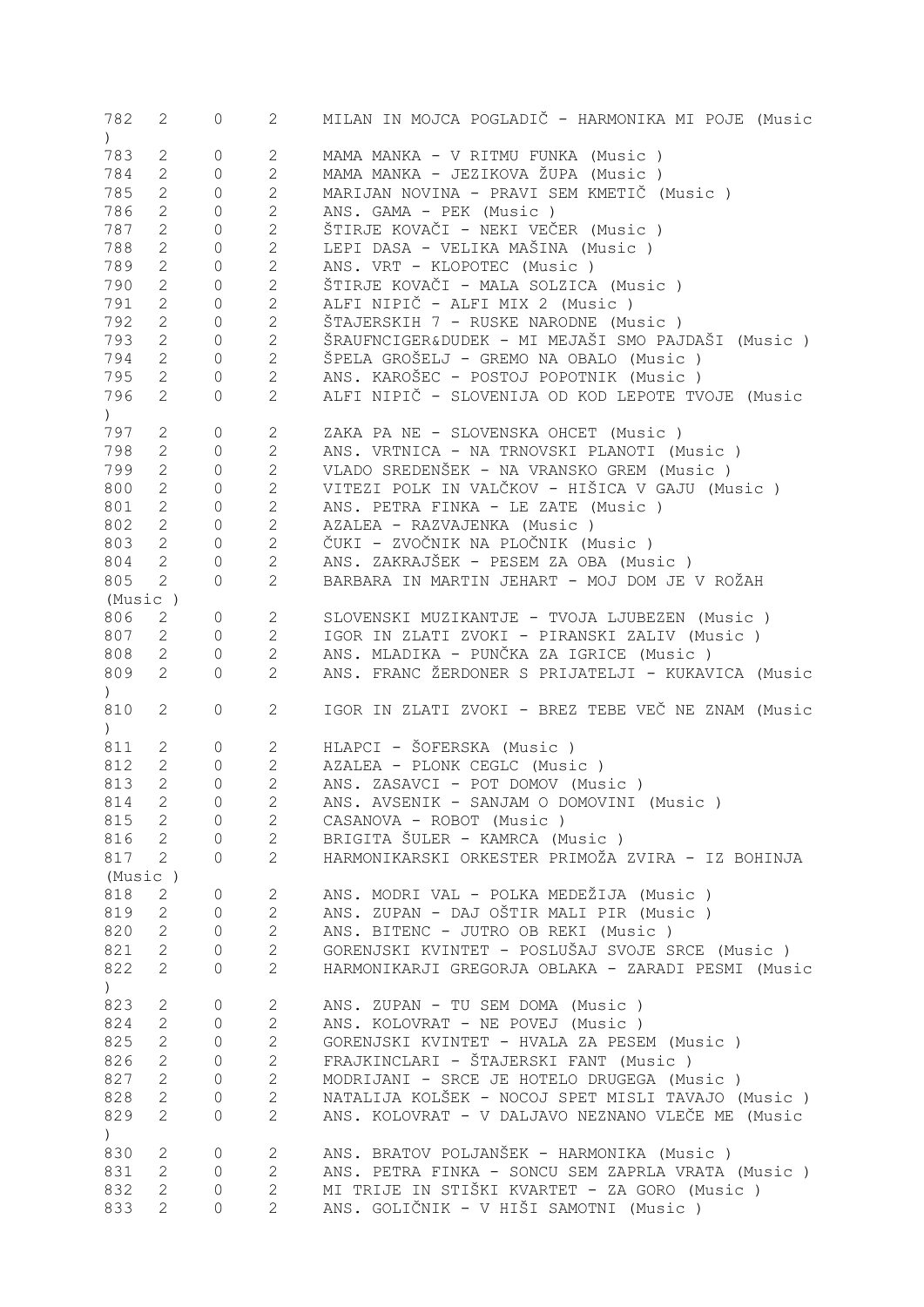| 834     | 2              | 0              | $\mathbf{2}$           | MLADIH 5 - KO BOM ČAKALA NOČ (Music)              |
|---------|----------------|----------------|------------------------|---------------------------------------------------|
| 835     | $\overline{2}$ | $\circ$        | $\overline{2}$         | MARKO VOZELJ - ZDAJ MOJ SVET (Music)              |
| 836     | $\overline{2}$ | $\circ$        | $\mathbf{2}$           | MALIBU - MAMICA NE ZAMERI (Music)                 |
| 837     | $\overline{2}$ | $\overline{0}$ | $\mathbf{2}$           | ANS. ŠTRK - NAŠA PESEM NAJ GRE DO SRCA (Music )   |
| 838     | $\overline{2}$ | $\circ$        | $\overline{2}$         | ŠENTJURSKI MUZIKANTI - LETOS JE EN LUŠT'N LET     |
|         |                |                |                        |                                                   |
| (Music) |                |                |                        |                                                   |
| 839     | $\mathbf{2}$   | 0              | 2                      | ANS. ŠTRK - SRČEK MOJ (Music)                     |
| 840     | $\overline{2}$ | 0              | $\overline{2}$         | ANS. ŠTRK - ZAME NAJLEPSA SI MOJA DEŽELA (Music ) |
| 841     | $\overline{2}$ | 0              | $\mathbf{2}$           | DOU AMOR - S TEBOJ LEPO MI JE (Music)             |
| 842     | $\overline{2}$ | 0              | $\mathbf{2}$           | JUROVSKI GADI - VESELICA PRI ŠTAJERKI (Music )    |
| 843     | $\overline{2}$ | $\mathbf{0}$   | $\mathbf{2}$           | ZAKA PA NE - KRALJ ULICE (Music)                  |
| 844     | $\overline{2}$ | $\circ$        | $\mathbf{2}$           | JODLAR LOJZ - NAPITNICA (Music)                   |
| 845     | $\mathbf{2}$   | $\mathbf{0}$   | $\mathbf{2}$           | ALPSKI KVINTET - POJDI Z MANO V BESNICO (Music)   |
|         |                |                |                        |                                                   |
| 846     | $\overline{2}$ | $\circ$        | $\mathbf{2}$           | JODLAR LOJZ - SRNICA (Music)                      |
| 847     | $\mathbf{2}$   | 0              | $\mathbf{2}$           | MAJA ODERLAP - VEM JOKALA BOM (Music)             |
| 848     | $\mathbf{2}$   | $\mathbf{0}$   | $\mathbf{2}$           | TA PRAVI FALOTI - MLADOSTI NE DAM (Music)         |
| 849     | $\mathbf{2}$   | $\mathbf{0}$   | $\mathbf{2}$           | ANS.ODPEV - SPOMIN (Music)                        |
| 850     | $\overline{2}$ | 0              | $\mathbf{2}$           | ANS. LOJZETA OGOREVCA - PIŠEČKI MLINARJI (Music ) |
| 851     | $\mathbf{2}$   | 0              | $\mathbf{2}$           | PANONIKA HARMONIKA BAND - PANONIKA HARMONIKA      |
| (Music) |                |                |                        |                                                   |
| 852     | 2              | $\circ$        | $\mathbf{2}$           | ANS. NEMIR - NE BOM TE POZABIL (Music)            |
|         |                |                |                        |                                                   |
| 853     | $\overline{2}$ | $\overline{0}$ | $\mathbf{2}$           | OKROGLI MUZIKANTJE - SANJSKA LJUBEZEN (Music)     |
| 854     | $\overline{2}$ | $\circ$        | 2                      | NOVI SPOMINI - ZADNJI TVOJ POLJUB (Music)         |
| 855     | $2^{\circ}$    | $\circ$        | $\mathbf{2}$           | OKROGLI MUZIKANTJE - STARI ZVONAR (Music )        |
| 856     | $\overline{2}$ | $\circ$        | $\mathbf{2}$           | JODEL EXPRESS - POZDRAV Z VRHOV (Music)           |
| 857     | $\mathbf{2}$   | $\circ$        | $\mathbf{2}$           | BLOŠKI ODMEV - NAŠA LIPA (Music )                 |
| 858     | 1              | $\circ$        | $1\,$                  | ANS. GAŠPERJI - KJER NAŠA PESEM JE DOMA (Music)   |
| 859     | 1              | $\circ$        | $\mathbf 1$            | ANS. GAŠPERJI - OBLETNICA (Music)                 |
| 860     | 1              | $\circ$        | $1\,$                  | ANS. GAŠPERJI - MOGOČNA SI ZAPLATA (Music)        |
|         |                |                |                        |                                                   |
| 861     | 1              | $\circ$        | $\mathbf 1$            | ANS. GAŠPERJI - SNEŽNA PRAVLJICA (Music )         |
| 862     | 1              | $\circ$        | $1\,$                  | ATOMIK HARMONIK - HEJ ŠEF, RABM DOPUST (Music)    |
| 863     | 1              | 0              | $\mathbf{1}$           | ATOMIK HARMONIK - FEŠTA (Music)                   |
| 864     | 1              | $\circ$        | $\mathbf{1}$           | APLAVZ - V SRCU NOSIM DOMOVINO (Music)            |
| 865     | 1              | 0              | $\mathbf{1}$           | ANS. ŠMENT IN SIMON CEGLAR - LJUBA, POVEJ MI      |
| (Music) |                |                |                        |                                                   |
| 866     | $\mathbf 1$    | 0              | $1 \quad \blacksquare$ | ANS. PETRA FINKA - RIBIČ (Music )                 |
| 867     | $\mathbf 1$    | 0              | $\mathbf{1}$           | ANS.STORŽIČ - V BOHIN' MAD'Z TA MVADE (Music)     |
|         |                |                | $\mathbf{1}$           | ANS. JUHEJ - KJE NOCOJ SI MUZIKANT (Music)        |
| 868     | 1              | 0              |                        |                                                   |
| 869     | 1              | 0              | 1                      | ANS. GAŠPERJI - POMLADANSKO CVETJE (Music )       |
| 870     | $\mathbf 1$    | 0              | $\mathbf 1$            | ATOMIK HARMONIK - JASMINA (Music)                 |
| 871     | $\mathbf 1$    | 0              | $\mathbf 1$            | ANS.HIK - SPET SVA SKUPAJ (Music)                 |
| 872     | $\mathbf 1$    | 0              | $\mathbf 1$            | ANS. JOŽOVEC - TAM KJER MURKE CVETO (Music)       |
| 873     | $\mathbf 1$    | 0              | $\mathbf 1$            | ANS. ZASAVCI - NATALY (Music)                     |
| 874     | $\mathbf 1$    | $\mathbf{0}$   | $\mathbf 1$            | ANS. ZASAVCI - JUTRI BO PREPOZNO (Music)          |
| 875     | $\mathbf 1$    | $\overline{0}$ | 1                      | ANS. ČAR - POLNA LUNA (Music )                    |
| 876     | $\mathbf 1$    | $\circ$        | $\mathbf 1$            | ANS. ČRIČKI - STARI MLIN (Music )                 |
|         |                |                |                        |                                                   |
| 877     | $\mathbf 1$    | $\circ$        | $\mathbf 1$            | BARUNI - MOJCA LUŠTNO JE DEKLE (Music)            |
| 878     | $\mathbf 1$    | $\mathbf 0$    | $\mathbf 1$            | BENEŠKI FANTJE - CIGANČICA (Music )               |
| 879     | $\mathbf 1$    | 0              | $\mathbf 1$            | ANS. ČAR - ČRNA MUCA (Music)                      |
| 880     | $\mathbf 1$    | $\circ$        | $\mathbf 1$            | ANS. ŽARGON - MED NARCISAMI (Music)               |
| 881     | $\mathbf 1$    | 0              | $\mathbf 1$            | ANS. ČAR - HIŠA IZ KART (Music )                  |
| 882     | $\mathbf 1$    | $\mathbb O$    | $\mathbf 1$            | ANS. ŽARGON - STARA POLKA (Music)                 |
| 883     | $\mathbf 1$    | 0              | $\mathbf 1$            | ANS. ŠTRK - ŽELIM SI ŽELIM (Music )               |
| 884     | $\mathbf 1$    | 0              | $\mathbf 1$            | ANS. POET - BELA JADRA (Music)                    |
|         |                |                |                        |                                                   |
| 885     | $\mathbf 1$    | 0              | $\mathbf 1$            | ANS. ŠTRK - SLOVENKE SO DEKLETA (Music)           |
| 886     | $\mathbf{1}$   | $\circ$        | $\mathbf 1$            | ANS. ŠTRK - NAZDRAVIMO PRIJATELJI (Music)         |
| 887     | $\mathbf 1$    | $\circ$        | $\mathbf 1$            | ANS. ŠTRK - JURKA, ŠMARNICA, KLINTON (Music)      |
| 888     | $\mathbf 1$    | $\circ$        | $\mathbf 1$            | ANS. ŠTAJERCI - JESEN (Music)                     |
| 889     | $\mathbf 1$    | 0              | $\mathbf 1$            | ANS. GAŠPERJI - VABILO PLANIN (Music)             |
| 890     | $\mathbf 1$    | 0              | $\mathbf{1}$           | ANS. VRHOVEC - POZDRAV Z GORA (Music)             |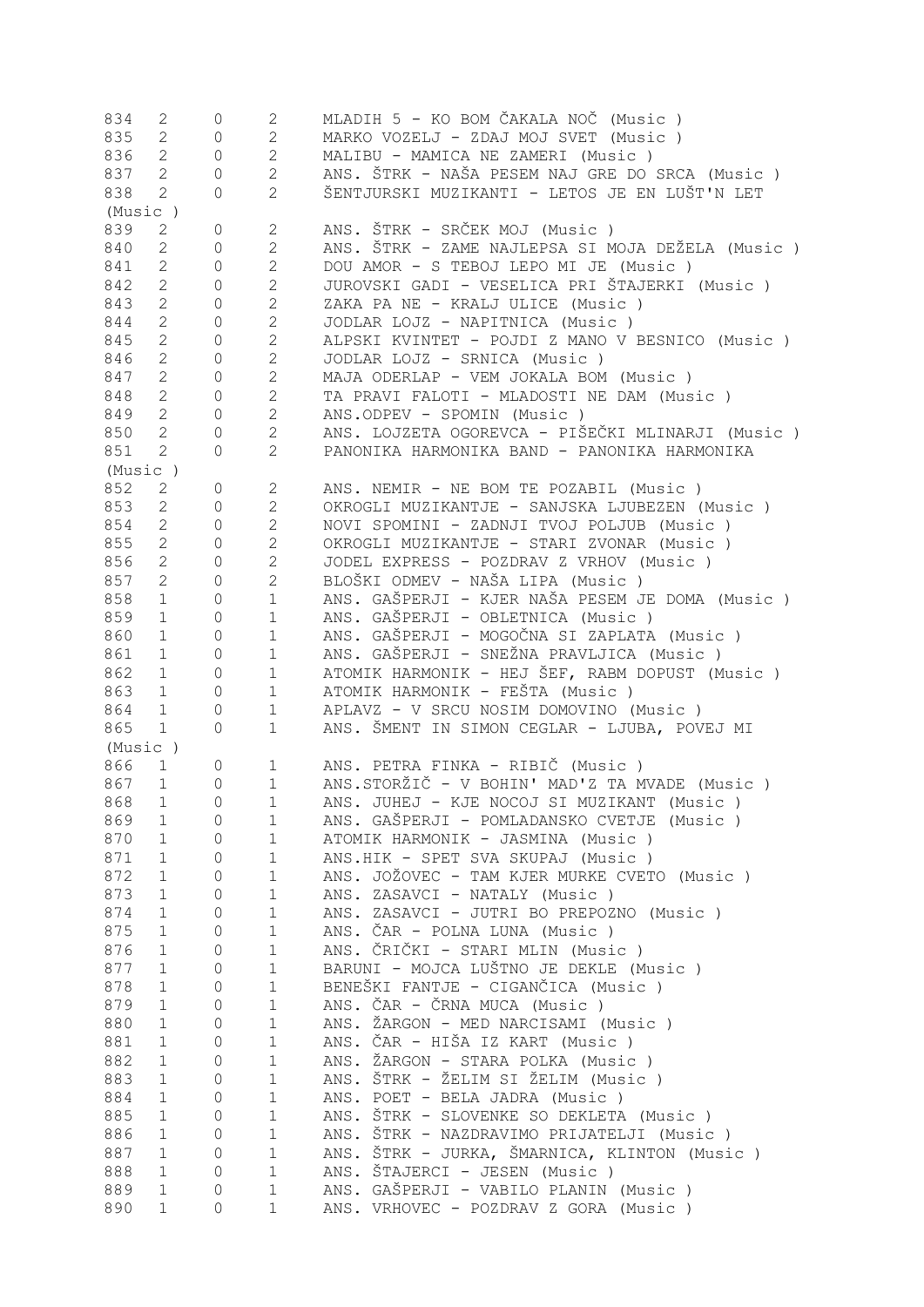| 891              | $\mathbf{1}$ | 0                   | $\mathbf 1$  | ANS. VRISK - PREVEČ JE BELIH ROŽ (Music )          |
|------------------|--------------|---------------------|--------------|----------------------------------------------------|
| 892              | $\mathbf 1$  | $\mathsf{O}\xspace$ | $1\,$        | ATOMIK HARMONIK - LEP SONČEN DAN (Music )          |
| 893              | $\mathbf{1}$ | 0                   | $\mathbf 1$  | ANS. GAŠPERJI - GODLARSKA (Music)                  |
| 894              | $\mathbf 1$  | 0                   | $\mathbf 1$  | ANS. VRHOVCI - OB NJEJ (Music)                     |
| 895              | $\mathbf 1$  | 0                   | $1\,$        | ANS. VITA MUŽENIČA - DOMOVINA MOJA (Music )        |
| 896              | $\mathbf 1$  | 0                   | $1\,$        | ANS. ŠKORPIJONI - SAMO ROŽA SPOMNI ME (Music )     |
| 897              | $\mathbf 1$  | 0                   | $1\,$        | BLOŠKI ODMEV - MOJA HČERKA (Music )                |
| 898              | $\mathbf 1$  | 0                   | $1\,$        | ANS. ŠIBOVNIKI - MOJA DEŽELA (Music )              |
| 899              | 1            | 0                   | $1\,$        | ANS. ŠARMERJI - LE PESEM TI POKLANJAM (Music )     |
| 900              | 1            | 0                   | $1\,$        | ANS. JOŽOVEC - VESELJE RADOST (Music )             |
| 901              | $\mathbf 1$  | 0                   | $1\,$        | BORIS KOPITAR - MAMA JE ENA SAMA (Music)           |
| 902              |              | 0                   |              | ATOMIK HARMONIK - POLKAHOLIK MIX (Music)           |
|                  | $\mathbf 1$  |                     | $1\,$        |                                                    |
| 903              | $\mathbf 1$  | 0                   | $\mathbf 1$  | ANS. GAŠPERJI - FANTOVSKA (Music )                 |
| 904              | $\mathbf 1$  | 0                   | $1\,$        | ATOMIK HARMONIK - TURBO POLKA (Music)              |
| 905              | $\mathbf 1$  | 0                   | $\mathbf 1$  | ANS. POET - SREČA V DLANEH (Music)                 |
| 906              | $\mathbf 1$  | 0                   | $\mathbf 1$  | ANS. VINKA CVERLETA - HEJ ŠOFERJI (Music )         |
| 907              | $\mathbf 1$  | 0                   | $\mathbf 1$  | ANS. POGUM - LJUBEZEN VSE SPREMENI (Music )        |
| 908              | $\mathbf 1$  | 0                   | $\mathbf 1$  | BOŠTJAN KONEČNIK - MOJA DENARNICA (Music )         |
| 909              | $\mathbf{1}$ | 0                   | $\mathbf 1$  | ATOMIK HARMONIK - VSE PRIDE IN GRE (Music)         |
| 910              | $\mathbf{1}$ | 0                   | $1\,$        | BOŠTJAN KONEČNIK - NAŠE PRVE VAJE (Music )         |
| 911              | $\mathbf{1}$ | 0                   | $1\,$        | ANS. GAŠPERJI - BUMBADI BUDIBUM (Music)            |
| 912              | $\mathbf 1$  | $\mathsf{O}\xspace$ | $\mathbf 1$  | ANS. ZUPAN - PESEM GORA (Music)                    |
| 913              | $\mathbf 1$  | $\mathsf{O}\xspace$ | $\mathbf 1$  | BOŠTJAN KONEČNIK - TOTA NAŠA VINSKA KLET (Music )  |
| 914              | $\mathbf 1$  | 0                   | $\mathbf 1$  | BOŠTJAN KONEČNIK - TREBA GA JE (Music )            |
| 915              | $\mathbf 1$  | $\mathsf{O}\xspace$ | $\mathbf 1$  | ANS. ŠALJIVCI - V SRCU ZVEST (Music)               |
| 916              | $\mathbf{1}$ | $\mathsf{O}\xspace$ | $\mathbf 1$  | ANS. ZUPAN - V STANETOVI KLETI (Music )            |
| 917              | $\mathbf 1$  | 0                   | $\mathbf 1$  | ANS. VIHARNIK - ZGODBA O VIHARNIKU (Music)         |
| 918              | $\mathbf{1}$ | $\mathbf{0}$        | $\mathbf{1}$ | ANS. ZUPAN - PRIJATELJI, OSTANIMO PRIJATELJI       |
| (Music)          |              |                     |              |                                                    |
| 919              | 1            | 0                   | $\mathbf 1$  | ANS. ZUPAN - NOCOJ JE RES LEP VEČER (Music)        |
| 920              | $\mathbf 1$  | 0                   | $\mathbf 1$  | ANS. ZDOMARJI - NAJ RAJS (Music)                   |
| 921              | 1            | 0                   | $1\,$        | ANS. ZDOMARJI - NISEM VERJEL (Music)               |
| 922              | 1            | 0                   | $1\,$        | ANS. VIHARNIK - RADA BI SPET HODILA (Music)        |
| 923              | $\mathbf 1$  | 0                   | $1\,$        | ANS. ZASAVCI - ZDAJ JE NAŠ (Music )                |
| 924              | $\mathbf 1$  | $\mathsf{O}\xspace$ | $\mathbf 1$  | AVSENIKOV TERCET - V TIHEM GOZDU (Music)           |
|                  |              |                     |              |                                                    |
| 925              | $\mathbf{1}$ | $\mathsf{O}\xspace$ | $\mathbf{1}$ | ANS. PETRA FINKA - TRI LETA SEM JO ČAKAL (Music )  |
| 926              | $\mathbf{1}$ | 0                   | $1\,$        | ANS. SLAPOVI - BELO PISMO (Music)                  |
| 927              | 1            | 0                   | $\mathbf 1$  | BRIGITA ŠULER - PARA ME (Music)                    |
| 928              | 1            | 0                   | 1            | ANS. ZASAVCI - SREČA JE (Music)                    |
| 929              | $\mathbf{1}$ | 0                   | $\mathbf{1}$ | ANS. VIHARNIK - LJUBEZEN NAJ ŽIVI (Music )         |
| 930              | $\mathbf{1}$ | $\overline{0}$      | $1\,$        | ANS. ZASAVCI - NASLONI SE (Music)                  |
| 931              | $\mathbf 1$  | $\overline{0}$      | $1\,$        | CELJSKI INSTRUMENTALNI KVINTET - GOBAR (Music)     |
| 932              | $\mathbf 1$  | 0                   | $1\,$        | CHICAS - NOCOJ S TEBOJ (Music)                     |
| 933              | $\mathbf 1$  | 0                   | $1\,$        | ANS. ZASAVCI - LJUBI JO LJUBI (Music)              |
| 934              | $\mathbf{1}$ | 0                   | $1\,$        | ANS. PETRA FINKA - TUDI KO SPIŠ (Music )           |
| 935              | $\mathbf{1}$ | 0                   | $1\,$        | ANS. PETRA FINKA - ZAPELJIVA SOSEDA (Music )       |
| 936              | $\mathbf{1}$ | 0                   | $1\,$        | ANS. ZASAVCI - KAJ SI ŽELIM (Music )               |
| 937              | $\mathbf{1}$ | 0                   | $1\,$        | ANS. VIHARNIK - JUBILEJNA POLKA (Music )           |
| 938              | $\mathbf{1}$ | 0                   | $1\,$        | ANS. VIHARNIK - KAMNIK NAŠE MESTO (Music)          |
| 939              | $\mathbf 1$  | 0                   | $1\,$        | ANS. PETRA FINKA - ŠOFER (Music )                  |
| 940              | $\mathbf{1}$ | 0                   | $1\,$        | DARE KAURIČ - ZUNAJ SE SONCE SMEJE (Music)         |
| 941              | $\mathbf 1$  | 0                   | $1\,$        | ANS. KLATEŽI - PUNCA POJDI Z MANO (Music )         |
| 942              | $\mathbf{1}$ | 0                   | $1\,$        | DEDNINA - DREM DREM DREMALA (Music)                |
| 943              | $\mathbf 1$  | 0                   | $1\,$        | AZALEA - ZAKLENILA SVA LJUBEZEN (Music)            |
| 944              | $\mathbf{1}$ | 0                   | $1\,$        | DEJAN VUNJAK - BREZ PROBLEMA (Music)               |
| 945              | $\mathbf 1$  | 0                   | $\mathbf 1$  | BARBARA IN MARTIN JEHART - NAŠI BICI POJEMO (Music |
| $\left( \right)$ |              |                     |              |                                                    |
| 946              | $\mathbf{1}$ | 0                   | $\mathbf{1}$ | ANS. VIHAR - TO LJUBEZEN JE (Music)                |
| 947              | $\mathbf 1$  | 0                   | $\mathbf 1$  | ANS. VIHAR - TVOJA (Music)                         |
| 948              | $\mathbf{1}$ | 0                   | $\mathbf 1$  | BARUNI - BUDI SE POMLAD (Music)                    |
|                  |              |                     |              |                                                    |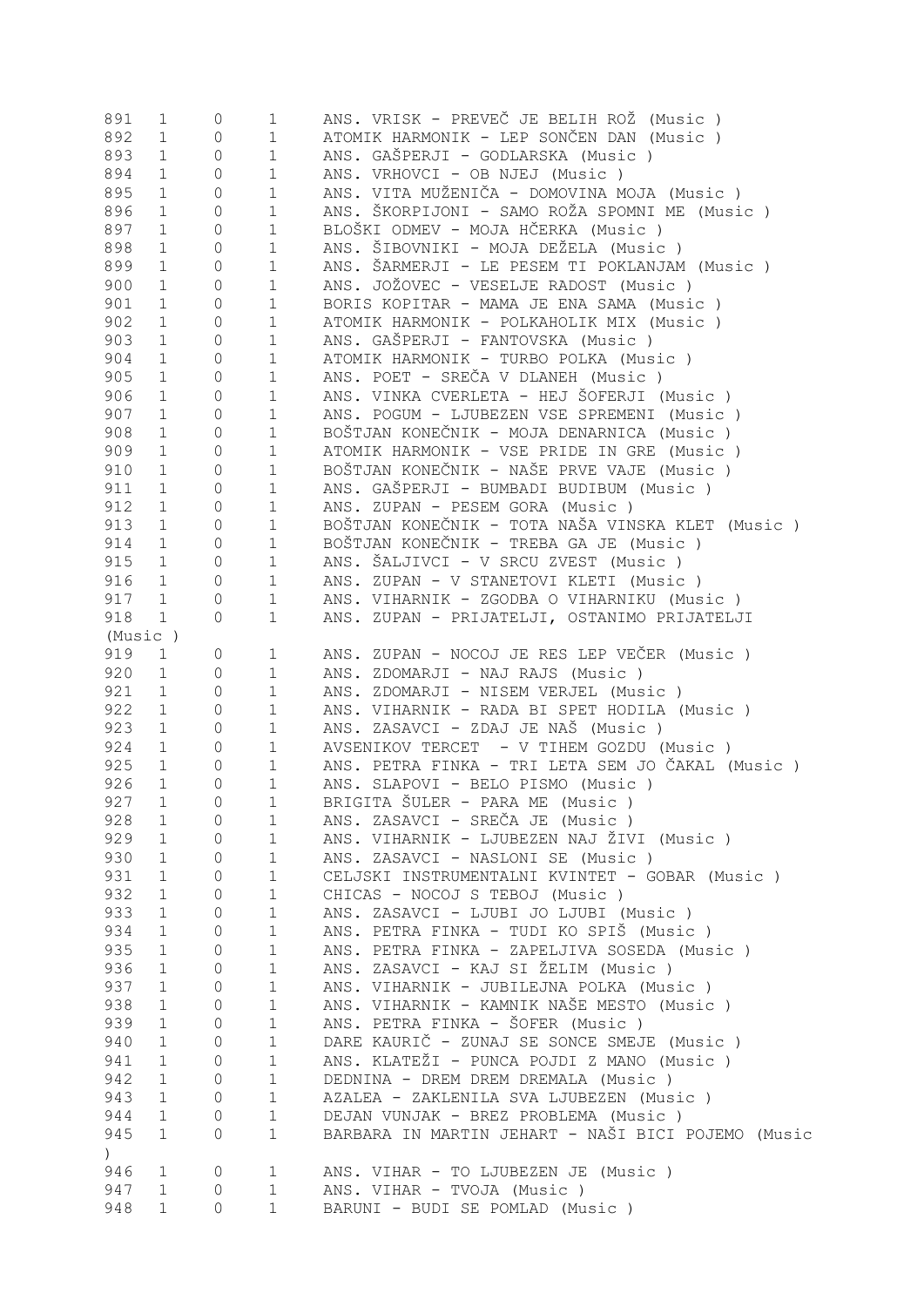| 949                                             | $\mathbf 1$  | $\circ$        | $\mathbf 1$  | ANS. FRANČIČ - BELI DOM (Music)                    |
|-------------------------------------------------|--------------|----------------|--------------|----------------------------------------------------|
| 950                                             | $\mathbf 1$  | $\circ$        | $\mathbf 1$  | ANS. PETRA FINKA - NA STEZI ŽIVLJENJA (Music )     |
| 951                                             | $\mathbf 1$  | $\circ$        | $\mathbf 1$  | BENEŠKI FANTJE - CIKORIJA AN KAFE (Music )         |
| 952                                             | $\mathbf 1$  | $\circ$        | $1\,$        | ANS. GOLTE - NE IGRAJ SE Z OGNJEM (Music)          |
| 953                                             | $\mathbf 1$  | $\circ$        | $1\,$        | ANS. VIHAR - LJUBITI MUZIKANTA (Music )            |
| 954                                             | $\mathbf 1$  | $\circ$        | $1\,$        | ANS. GORSKI CVET - FILM TVOJIH DNI (Music )        |
| 955                                             | $\mathbf{1}$ | $\circ$        | $1\,$        | ANS. POVRATNIKI - SRAMEŽLJIVEC (Music )            |
| 956                                             | $\mathbf{1}$ | $\circ$        | $1\,$        | DOLENJSKI ZVOKI - MOJA SREČA (Music )              |
| 957                                             | 1            | $\overline{0}$ | $\mathbf 1$  | BENEŠKI FANTJE - EDIJU V SPOMIN (Music )           |
| 958                                             | $\mathbf{1}$ | 0              | $\mathbf{1}$ | DOMEN KUMER - NAJPREJ ŠTALCA, POL PA KRAVCA (Music |
| $\left( \begin{array}{c} 1 \end{array} \right)$ |              |                |              |                                                    |
| 959                                             | $\mathbf 1$  | $\mathbb O$    | $\mathbf 1$  | BENEŠKI FANTJE - FANTIČ OD ČEDADA (Music )         |
| 960                                             | $\mathbf{1}$ | $\mathbf{0}$   | $\mathbf{1}$ | DOMEN KUMER S PRIJATELJI - NARODNI HITMIX (Music ) |
| 961                                             | $\mathbf{1}$ | 0              | $\mathbf{1}$ | BENEŠKI FANTJE - JO LE PRIDI TI MOJ POUBIČ (Music  |
|                                                 |              |                |              |                                                    |
| $\left( \right)$                                |              |                |              |                                                    |
| 962                                             | $\mathbf 1$  | 0              | $\mathbf 1$  | ANS. VRTNICA - ZABAVNA LJUBEZEN (Music)            |
| 963                                             | $\mathbf 1$  | $\mathbf{0}$   | $\mathbf{1}$ | DON JUAN - POVEJ MI MARINA (Music)                 |
| 964                                             | $\mathbf 1$  | $\mathbf 0$    | $\mathbf 1$  | ANS. VRTNICA - ZADNJI DAN V LETU (Music)           |
| 965                                             | $\mathbf 1$  | $\mathbf 0$    | $\mathbf{1}$ | DONAČKA - BUGI VUGI (Music)                        |
| 966                                             | $\mathbf{1}$ | $\mathbf 0$    | $\mathbf{1}$ | DONAČKA - HVALA ZA KRUH (Music)                    |
| 967                                             | $\mathbf{1}$ | $\mathbf 0$    | $\mathbf 1$  | BENEŠKI FANTJE - JOŽICA (Music)                    |
| 968                                             | $\mathbf 1$  | 0              | $\mathbf{1}$ | ANS. VRTNICA - BREZ SKRBI SI MED PRIJATELJI (Music |
| $\left( \right)$                                |              |                |              |                                                    |
| 969                                             | $\mathbf 1$  | 0              | $\mathbf 1$  | DONAČKA - NA GOLICI (Music)                        |
| 970                                             | 1            | $\circ$        | $\mathbf 1$  | ANS. VRTNICA - SPOMIN NA DOM (Music)               |
| 971                                             | $\mathbf{1}$ | $\circ$        | $\mathbf{1}$ | BENEŠKI FANTJE - KONJIČA IMAM BISTREGA (Music )    |
| 972                                             | $\mathbf{1}$ | $\mathbf{0}$   | $\mathbf{1}$ | BENEŠKI FANTJE - KDOR JE DOBRE VOLJE (Music)       |
| 973                                             | $\mathbf{1}$ | $\mathbf{0}$   | $\mathbf{1}$ | ANS. VRT - VENČEK USPEŠNIC BRATOV IZ OPLOTNICE     |
| (Music)                                         |              |                |              |                                                    |
| 974                                             | 1            | $\circ$        | $\mathbf 1$  | ANS. UNIKAT - VESELJE MUZIKE (Music)               |
| 975                                             | $\mathbf{1}$ | $\mathbf{0}$   | $\mathbf{1}$ | ANS. UNIKAT - ČREDA V GALOPU (Music )              |
| 976                                             | $\mathbf 1$  | $\mathbf{0}$   | $\mathbf 1$  | DONAČKA - VEM, DA NISEM SAMA (Music)               |
| 977                                             | $\mathbf{1}$ | $\mathbf{0}$   |              | ANS. VRT - ZAKAJ NEMIRNA SI (Music)                |
|                                                 |              |                | $\mathbf 1$  | ANS. VRT - STARI GODEC (Music)                     |
| 978                                             | $\mathbf{1}$ | $\circ$        | $\mathbf 1$  |                                                    |
| 979                                             | $\mathbf{1}$ | $\mathbf{0}$   | $\mathbf{1}$ | ANS. VRT - STARI DOBRI GODEC (Music )              |
| 980                                             | $\mathbf{1}$ | $\mathbf{0}$   | $1\,$        | DRUŽINSKI TRIO POGLADIČ - V MAJU (Music )          |
| 981                                             | $\mathbf{1}$ | $\mathbf{0}$   | $\mathbf{1}$ | ANS. VRT - POHORSKA (Music)                        |
| 982                                             | 1            | $\Omega$       | 1            | ANS. VRT - NA VRTNI VESELICI (Music )              |
| 983                                             | 1            | $\mathbf{0}$   | $\mathbf 1$  | DUO BO-BO - V MALORO (Music)                       |
| 984                                             | $\mathbf{1}$ | 0              | $\mathbf{1}$ | ANS. VRT - KELNARCA (Music)                        |
| 985                                             | 1            | 0              | $\mathbf 1$  | DUPLJAK & ROMAN ZUPANČIČ - TIŠLARSKA (Music)       |
| 986                                             | $\mathbf{1}$ | 0              | $\mathbf 1$  | ANS. VRT - DEKLICA (Music)                         |
| 987                                             | $\mathbf{1}$ | $\Omega$       | $\mathbf{1}$ | BENEŠKI FANTJE - MOJI MAMICI (Music)               |
| 988                                             | $\mathbf 1$  | 0              | $\mathbf 1$  | BENEŠKI FANTJE - NOCOJ JE ENA LUŠTNA NOČ (Music)   |
| 989                                             | $\mathbf 1$  | $\Omega$       | $\mathbf{1}$ | DVOJČICI - MAMA VELIKO JE TVOJE SRCE (Music)       |
| 990                                             | $\mathbf 1$  | $\mathbf{0}$   | $\mathbf 1$  | BENEŠKI FANTJE - OD KOD SI DEKLE TI DOMA (Music )  |
| 991                                             | $\mathbf 1$  | $\mathbf{0}$   | $\mathbf 1$  | ANS. UNIKAT - SREČA JE (Music)                     |
| 992                                             | $\mathbf 1$  | $\mathbf{0}$   | $\mathbf 1$  | ANS. SICER - KJE SO TISTE STEZICE (Music)          |
| 993                                             | $\mathbf{1}$ | 0              | $1\,$        | ANS. VRISK - POLKA ZA TINO (Music)                 |
| 994                                             | 1            | 0              | $\mathbf 1$  | ANS. FRANCA MIHELIČA - OZRI V NEBO SE KDAJ (Music  |
| $\left( \right)$                                |              |                |              |                                                    |
|                                                 |              |                |              |                                                    |
| 995<br>996                                      | $\mathbf 1$  | $\overline{0}$ | 1<br>$1\,$   | EURO KVINTET - MOJ SVET (Music)                    |
|                                                 | $\mathbf{1}$ | 0              |              | EURO KVINTET - SLIKAR (Music)                      |
| 997                                             | $\mathbf{1}$ | $\mathbf{0}$   | $1\,$        | ANS. GAMA - MOJA ZIDANCA (Music)                   |
| 998                                             | $\mathbf{1}$ | 0              | $1\,$        | BENEŠKI FANTJE - PRELJUBA MOJA MATI (Music )       |
| 999                                             | $\mathbf{1}$ | 0              | $\mathbf 1$  | FANTJE IZPOD ROGLE - 20 LET NAS PESEM DRUŽI (Music |
| $\left( \right)$                                |              |                |              |                                                    |
| 1000                                            | 1            | 0              | $\mathbf 1$  | ANS. SPEV - GLAS HARMONIKE (Music)                 |
| 1001                                            | $\mathbf 1$  | 0              | $\mathbf 1$  | FANTJE IZPOD ROGLE - MATERI (Music)                |
| 1002                                            | $\mathbf{1}$ | $\overline{0}$ | $\mathbf 1$  | ANS. VITA MUŽENIČA - UGANKA STARA ZNANKA (Music )  |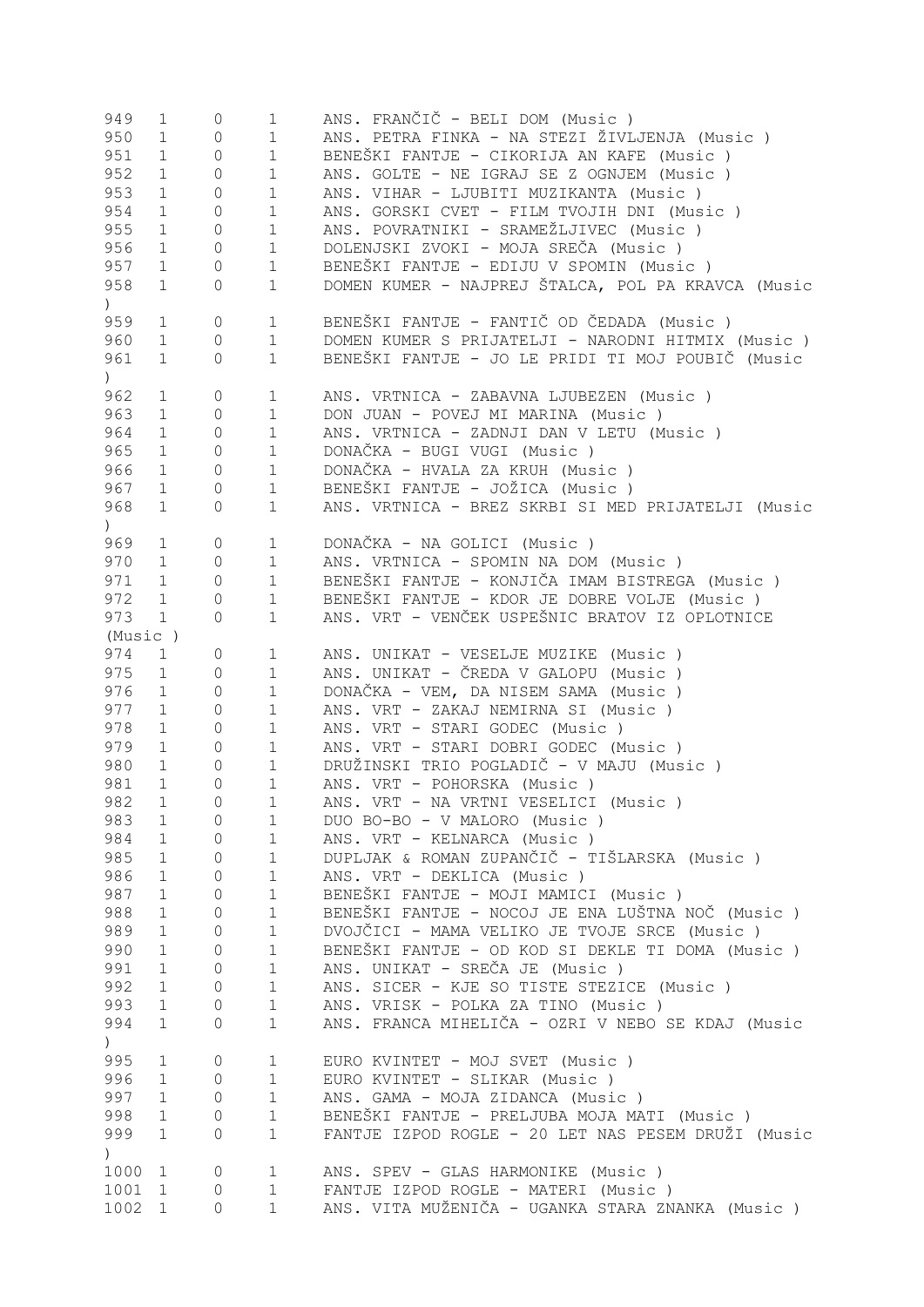| 1003 1           |                | 0                   | $\mathbf{1}$   | ANS. KARAVANKE - (Music)                          |
|------------------|----------------|---------------------|----------------|---------------------------------------------------|
| 1004 1           |                | 0                   | $\mathbf 1$    | ANS. GREGORJI - PEVCU (Music)                     |
| 1005 1           |                | $\mathbb O$         | $\mathbf 1$    | ANS. KAROŠEC - KO BOŠ ČISTO SAMA (Music )         |
| 1006 1           |                | $\mathbb O$         | $\mathbf{1}$   | ANS. VITA MUŽENIČA - MED PRIJATELJI (Music )      |
| 1007 1           |                | $\mathbb O$         | $\mathbf 1$    | FANTJE Z VASI - ARCNIJE ZVONKE RADOSTI (Music)    |
| 1008             | $\overline{1}$ | $\mathbb O$         | $\mathbf{1}$   | ANS. VITA MUŽENIČA - MED DOBRIMI LJUDMI (Music )  |
| 1009 1           |                | $\circ$             | $\mathbf{1}$   | ANS. VITA MUŽENIČA - KAM PA RINEŠ STARI PETER     |
| (Music)          |                |                     |                |                                                   |
| 1010 1           |                | 0                   | $\mathbf{1}$   | ANS. KARAVANKE - ŠOPEK ROŽ (Music )               |
| 1011 1           |                | $\mathsf{O}\xspace$ | $\mathbf 1$    | ANS. VITA - ŽABE (Music)                          |
| 1012 1           |                | $\mathbb O$         | $\mathbf 1$    | ANS. UNIKAT - KJER LASTOVKE GNEZDIJO (Music )     |
| 1013 1           |                | $\mathbb O$         | $\mathbf{1}$   | FANTJE Z VASI - NOCOJ JE PA EN LEP VECER (Music)  |
| 1014 1           |                | $\mathbb O$         | $\mathbf 1$    | ANS. FRANČIČ - ŠENTJERNEJSKI PETELIN (Music )     |
| 1015 1           |                | $\mathbb O$         | $\mathbf 1$    | BENEŠKI FANTJE - TAM SREDI GOZDA (Music)          |
| 1016 1           |                | $\mathbb O$         | $\mathbf 1$    | ANS. SPEV - DAL JI BOM VSE (Music)                |
| 1017 1           |                | $\mathbb O$         | $\mathbf 1$    | ANS. UNIKAT - GLEJ TU SI DOMA (Music )            |
| 1018 1           |                | $\mathbb O$         | $\mathbf 1$    | ANS. UNIKAT - JESENSKA (Music)                    |
| 1019 1           |                | $\mathbb O$         | $\mathbf{1}$   | BLOŠKI ODMEV - TA LJUBEZEN (Music )               |
| 1020 1           |                |                     |                |                                                   |
|                  |                | $\mathsf{O}$        | $\mathbf{1}$   | ANS. JURČKI - ČAS (Music)                         |
| 1021 1           |                | $\mathbb O$         | $\mathbf 1$    | ANS. TRUBADURJI - TI SI NEKAJ POSEBNEGA (Music )  |
| 1022 1           |                | $\circ$             | $\mathbf{1}$   | ANS. FRANCA MIHELIČA - MOJ DRAGI DOM (Music)      |
| 1023 1           |                | $\mathsf{O}\xspace$ | $\mathbf{1}$   | FANTJE Z VSEH VETROV - VZEMI SI ČAS (Music)       |
| 1024 1           |                | $\mathsf{O}\xspace$ | $\mathbf 1$    | FOGL BAND - MI SMO S TEBOJ (Music)                |
| 1025 1           |                | $\mathsf{O}\xspace$ | $\mathbf{1}$   | BORIS KOPITAR - KO ZAZVENE KITARE (Music)         |
| 1026 1           |                | $\mathsf{O}\xspace$ | $\mathbf 1$    | BORIS KOPITAR - NEKAJ ZATE (Music)                |
| 1027 1           |                | $\circ$             | $\mathbf 1$    | ANS. PETKA - ŽIVLJENJE JE KAKOR POPOTNIK (Music ) |
| 1028 1           |                | $\mathsf{O}\xspace$ | $\mathbf 1$    | ANS. TORNADO - VINSKA KRALJICA (Music)            |
| 1029             | $\mathbf{1}$   | $\mathsf{O}\xspace$ | $\mathbf 1$    | ANS. TORNADO - ZATO SO PRIJATELJI (Music)         |
| 1030             | $\mathbf{1}$   | $\circ$             | $\mathbf 1$    | FRAJKINCLARI - SRČNA NAPAKA (Music)               |
| 1031             | $\mathbf{1}$   | 0                   | $\mathbf 1$    | ANS. VITA - GOSTILNA PRI JANEZU (Music)           |
| 1032             | $\mathbf{1}$   | 0                   | $\mathbf 1$    | FRAJKINCLARI - ŠMARNICA JE VEČNA (Music)          |
| 1033             | $\mathbf{1}$   | 0                   | $\mathbf 1$    | ANS. POGUM - KOSTANJEVICA (Music)                 |
| 1034             | $\mathbf{1}$   | 0                   | $\mathbf 1$    | FRANC DELČNJAK - NA VASI (Music)                  |
| 1035             | $\mathbf{1}$   | 0                   | $\mathbf 1$    | ANS. POGUM - HVALA MAMI (Music)                   |
| 1036 1           |                | $\circ$             | $\mathbf{1}$   | ANS. KOLOVRAT - VSE JE MOJE (Music)               |
| 1037 1           |                | $\circ$             | $\mathbf 1$    | BORIS KOPITAR - NI BESED (Music)                  |
| 1038             | $\mathbf{1}$   | $\circ$             | $\mathbf 1$    | BORIS KOPITAR - VESELJE V SRCU NOSIM (Music )     |
| 1039             | 1              | 0                   | 1              | FRANC KORBAR - POZIMI PA ROŽICE NE CVETO (Music ) |
| 1040 1           |                | $\circ$             | $\mathbf{1}$   | ANS. VILIJA PETRIČA - POT DO PRIJATELJA (Music )  |
| 1041 1           |                | 0                   | 1              | ANS. TOPLAR - SAM (Music)                         |
| 1042 1           |                | $\circ$             | $1 \quad \Box$ | BOŠTJAN KONEČNIK - KRIZA (Music )                 |
| 1043 1           |                | $\Omega$            | $\mathbf{1}$   | FRENK NOVA & NATAŠA ZIBELNIK - SRCU SLEDIM (Music |
| $\left( \right)$ |                |                     |                |                                                   |
| 1044 1           |                | $\mathsf{O}\xspace$ | $\mathbf{1}$   | ANS. PETKA - OD PETKA DO PETKA (Music)            |
| 1045 1           |                | $\Omega$            | $\mathbf{1}$   | BOŠTJAN KONEČNIK - FRAJTONARCA JE PRAVA STVAR     |
| (Music)          |                |                     |                |                                                   |
| 1046 1           |                | 0                   | $\mathbf{1}$   | ANS. FRANCA MIHELIČA - MAMI ZA PRAZNIK (Music )   |
| 1047 1           |                | $\mathsf{O}\xspace$ | 1              | BOŠTJAN KONEČNIK - MUZIKANT NAJ ZAIGRA (Music )   |
| 1048 1           |                | $\circ$             | $\mathbf 1$    | ANS. TONIJA VERDERBERJA - TECI TECI KOLPA MOJA    |
| (Music)          |                |                     |                |                                                   |
| 1049 1           |                | 0                   | $\mathbf 1$    | ANS. GREGORJI - TARČE DEKLET (Music)              |
| 1050 1           |                | $\mathsf{O}\xspace$ | $\mathbf 1$    | ANS. FRANCA KORBARJA - POJDEM U RUTE (Music)      |
| 1051 1           |                | $\mathsf{O}\xspace$ | $\mathbf{1}$   | GADI - ONA NE IŠČE SANJ (Music )                  |
| 1052 1           |                | $\mathsf{O}$        | $\mathbf{1}$   | ANS. SICER - DOMOTOŽJE (Music)                    |
| 1053 1           |                | $\mathsf{O}$        | $\mathbf 1$    | BOŠTJAN KONEČNIK - ODPRI MI LJUBICA (Music )      |
| 1054 1           |                | $\mathsf{O}$        | $\mathbf 1$    | GADI - VSE ZA FEŠTO (Music)                       |
| 1055 1           |                | $\mathbb O$         | $\mathbf 1$    | GADI - VZEMI SI TRENUTEK ZAME (Music)             |
| 1056 1           |                | $\mathbb O$         | $\mathbf{1}$   | GADI - ŠE VEDNO JO LJUBIM (Music)                 |
|                  |                |                     | $\mathbf{1}$   |                                                   |
| 1057 1           |                | $\circ$             |                | GADI, VIKEND, NAVEZA - SLOVENSKI NARODNJAK (Music |
| $\left( \right)$ |                |                     |                |                                                   |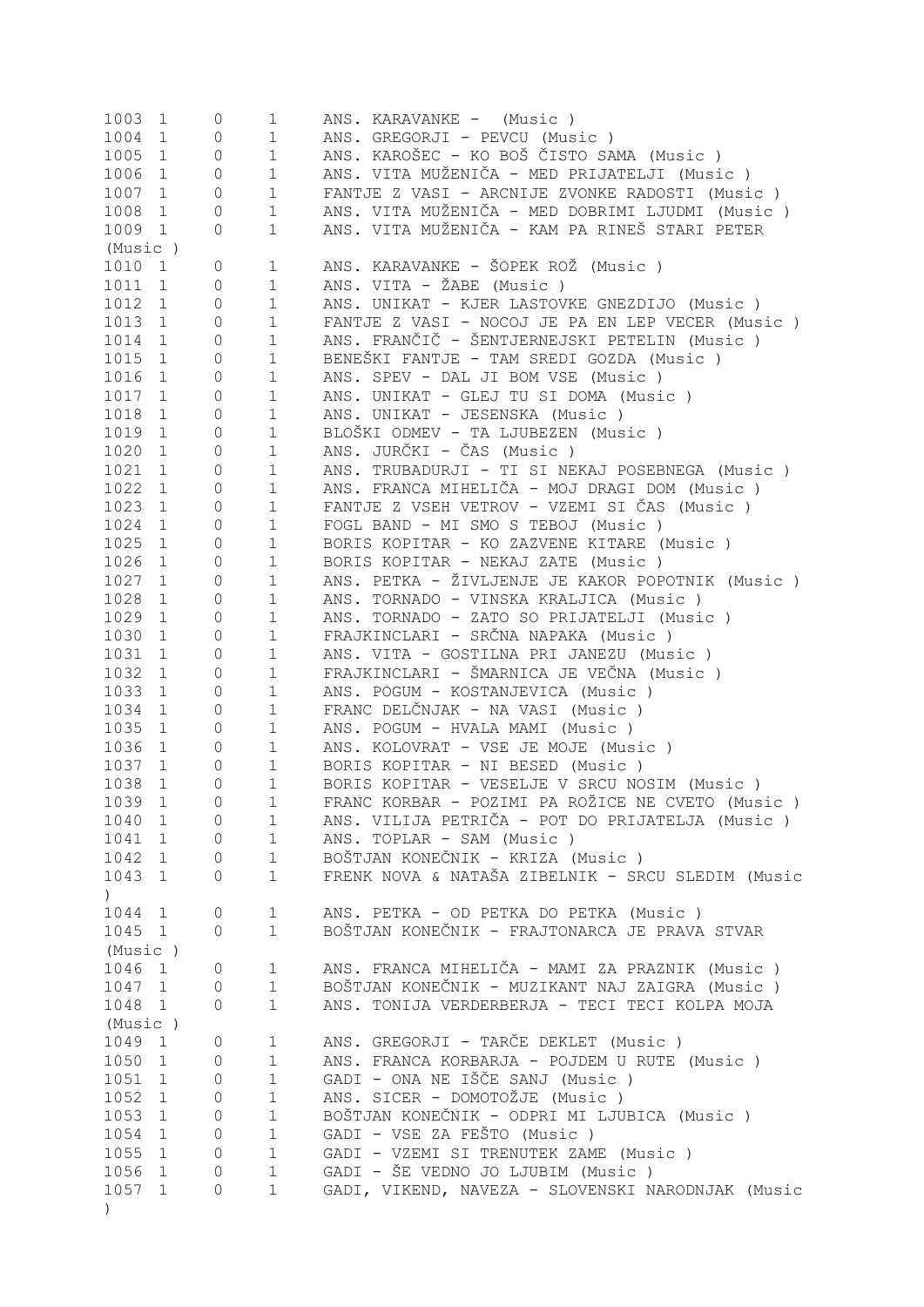| 1058                     | 1            | 0                   | $\mathbf{1}$ | BOŠTJAN KONEČNIK - OTO (Music )                    |
|--------------------------|--------------|---------------------|--------------|----------------------------------------------------|
| 1059                     | $\mathbf 1$  | 0                   | $\mathbf 1$  | ANS. KOLOVRAT - NE OBRAČAJ SE V SLOVO (Music)      |
| 1060                     | $\mathbf 1$  | 0                   | $\mathbf{1}$ | GAMSI - HEJ HEJ (Music)                            |
| 1061                     | $\mathbf 1$  | 0                   | $\mathbf 1$  | GAMSI - JODL AVTOMAT (Music)                       |
| 1062                     | $\mathbf 1$  | 0                   | $1\,$        | GAMSI - MOJA MUKICA (Music)                        |
| 1063                     | 1            | 0                   | $1\,$        | ANS. TONIJA VERDERBERJA - PASTIRICA (Music)        |
| 1064                     | $\mathbf{1}$ | 0                   | $1\,$        | ANS. TONIJA VERDERBERJA - TECI TECI KOLPA (Music ) |
|                          |              |                     |              |                                                    |
| 1065                     | $\mathbf{1}$ | 0                   | $\mathbf 1$  | GAŠPER S PRIJATELJI - URŠA PA GAŠPER (Music )      |
| 1066                     | $\mathbf{1}$ | 0                   | $\mathbf 1$  | ANS. VIHARNIK - SREČA (Music)                      |
| 1067                     | $\mathbf{1}$ | 0                   | $\mathbf 1$  | GLOBAL KRYNER - HEY JUDE (Music)                   |
| 1068                     | $\mathbf{1}$ | 0                   | $\mathbf 1$  | ANS. PETKA - BREZ MUZIKE NI PODOKNICE (Music)      |
| 1069                     | $\mathbf{1}$ | $\mathbb O$         | $\mathbf 1$  | ANS. VIHARNIK - ROŽE IZ NEBA (Music )              |
| 1070                     | $\mathbf{1}$ | $\mathbb O$         | $\mathbf 1$  | ANS. HENČEK - DOLENJSKA (Music)                    |
| 1071                     | $\mathbf{1}$ | 0                   | $\mathbf 1$  | ANS. PEPELNJAK - RIMSKE TOPLICE (Music)            |
| 1072                     | $\mathbf 1$  | 0                   | $1\,$        | BRACO KOREN IN KRAŠKI KVARTET - MALA POLKA (Music  |
| $\mathcal{L}$            |              |                     |              |                                                    |
| 1073                     | $\mathbf 1$  | 0                   | $\mathbf 1$  | ANS. PEGAZ - POZABI (Music)                        |
| 1074                     | $\mathbf 1$  | $\overline{0}$      | $1\,$        | GORENJSKI KVINTET - (Music)                        |
| 1075                     | 1            | 0                   | $1\,$        | BRENDI - MARJANCA (Music)                          |
| 1076                     | $\mathbf 1$  | 0                   | $1\,$        | GORENJSKI KVINTET - MOJA ZVEZDICA (Music)          |
|                          |              |                     |              |                                                    |
| 1077                     | $\mathbf{1}$ | 0                   | $1\,$        | GORENJSKI KVINTET - NA GOLICI (Music)              |
| 1078                     | 1            | 0                   | $1\,$        | GORENJSKI KVINTET - PESEM SRCA (Music)             |
| 1079                     | $\mathbf{1}$ | 0                   | $1\,$        | ANS. VIHARNIK - PLANINA LJUBLJENA (Music)          |
| 1080                     | $\mathbf 1$  | 0                   | $1\,$        | ANS. TONIJA SOTOŠKA - PUNČKA ZASPI (Music )        |
| 1081                     | 1            | 0                   | $1\,$        | ANS. TONIJA VERDERBERJA - KO ČEP JE MOKER (Music)  |
| 1082                     | $\mathbf 1$  | 0                   | $1\,$        | ANS. VIHARNIK - PRVA HARMONIKA (Music )            |
| 1083                     | $\mathbf 1$  | 0                   | $1\,$        | ANS. TONETA RUSA - ČAS BI ZAVRTEL NAZAJ (Music)    |
| 1084                     | $\mathbf 1$  | 0                   | $1\,$        | BRENDI - NIČ NAM NE MORE KBG (Music)               |
| 1085                     | $\mathbf 1$  | 0                   | $\mathbf 1$  | ANS. FRANČIČ - VESELO SLOVENSKO DEKLE (Music)      |
| 1086                     | $\mathbf 1$  | 0                   | $1\,$        | BRENDI - UKRADEN TRENUTEK (Music)                  |
| 1087                     | $\mathbf{1}$ | 0                   | $1\,$        | ANS. FRANCA FLERETA - ČEŠNJE SO CVETELE (Music )   |
| 1088                     | 1            | 0                   | $\mathbf{1}$ | ANS. OTTAVIA BRAJKA - DOBER DAN PRIJATELJI (Music  |
|                          |              |                     |              |                                                    |
| $\left( \right)$<br>1089 |              | 0                   |              |                                                    |
|                          | $\mathbf 1$  |                     | $\mathbf 1$  | BRENDI&VANDROVCI - TRTA (Music)                    |
| 1090                     | 1            | 0                   | $\mathbf{1}$ | ANS. FRANCA FLERETA - VSA CVETOČA JE POMLAD (Music |
| $\left( \right)$         |              |                     |              |                                                    |
| 1091                     | 1            | $\overline{0}$      | $\mathbf{1}$ | BRIGITA ŠULER - ZAZNAMOVANA (Music)                |
| 1092 1                   |              | $\overline{0}$      | $\mathbf{1}$ | HARMONIKARSKI ORKESTER PRIMOŽA ZVIRA - KMETIČ      |
|                          |              | PRAZNUJE (Music)    |              |                                                    |
| 1093 1                   |              | 0                   | $\mathbf{1}$ | HARMONIKARSKI ORKESTER PRIMOŽA ZVIRA - NA GOLICI   |
| (Music)                  |              |                     |              |                                                    |
| 1094 1                   |              | 0                   | $\mathbf 1$  | HELENA BLAGNE - MIX USPEŠNIC (Music)               |
| 1095 1                   |              | 0                   | $\mathbf 1$  | ANS. FRANCA FLERETA - MOJA DEŽELA (Music)          |
| 1096 1                   |              | 0                   | $\mathbf{1}$ | ANS. FRANC ŽERDONER S PRIJATELJI - V ŠALEŠKO       |
|                          |              |                     |              | DOLINO JE PRIŠLA POMLAD (Music)                    |
| 1097 1                   |              | $\mathsf{O}\xspace$ | $\mathbf 1$  | HERVIN JAKONČIČ - OGNJEN OBROČ (Music)             |
| 1098 1                   |              | 0                   | $\mathbf 1$  | ANS. ORION - NA VAŠKI VESELICI (Music )            |
| 1099 1                   |              | $\circ$             | $1\,$        | ANS. OKEJ - MODRE OČI (Music)                      |
| 1100 1                   |              | 0                   | $1\,$        | ANS. FRANČIČ - OČKA NOČE TE PRIZNATI (Music)       |
| 1101 1                   |              | 0                   | $1\,$        | ANS. OBZORJE - DRUŽBA FANTOVSKA (Music)            |
|                          |              |                     | $\mathbf{1}$ | ANS. FRANC ŽERDONER S PRIJATELJI - POLKA ZA FRANCA |
| 1102 1                   |              | $\overline{0}$      |              |                                                    |
| (Music)                  |              |                     |              |                                                    |
| 1103 1                   |              | 0                   | $\mathbf{1}$ | ANS. OBJEM - MOJA ROZI (Music)                     |
| 1104 1                   |              | 0                   | $\mathbf{1}$ | ANS. OBJEM - MAJHNA DEKLICA (Music)                |
| 1105 1                   |              | 0                   | $\mathbf{1}$ | ANS. JURČKI - ŠNOPSARSKA (Music)                   |
| 1106 1                   |              | 0                   | $1\,$        | ANS. JO&VI - OČE PRISLUHNI (Music )                |
| 1107 1                   |              | $\overline{0}$      | $\mathbf{1}$ | ANS. TONETA RUSA - Z LEVO ROKO PIJEMO GA LOVCI     |
| (Music)                  |              |                     |              |                                                    |
| 1108 1                   |              | 0                   | $\mathbf{1}$ | ANS. NIKA ZAJCA - ODŠLO JE POLETJE (Music )        |
| 1109 1                   |              | $\Omega$            | $\mathbf{1}$ | CVET - ODPRIVA DNEVU SONČNO STRAN (Music )         |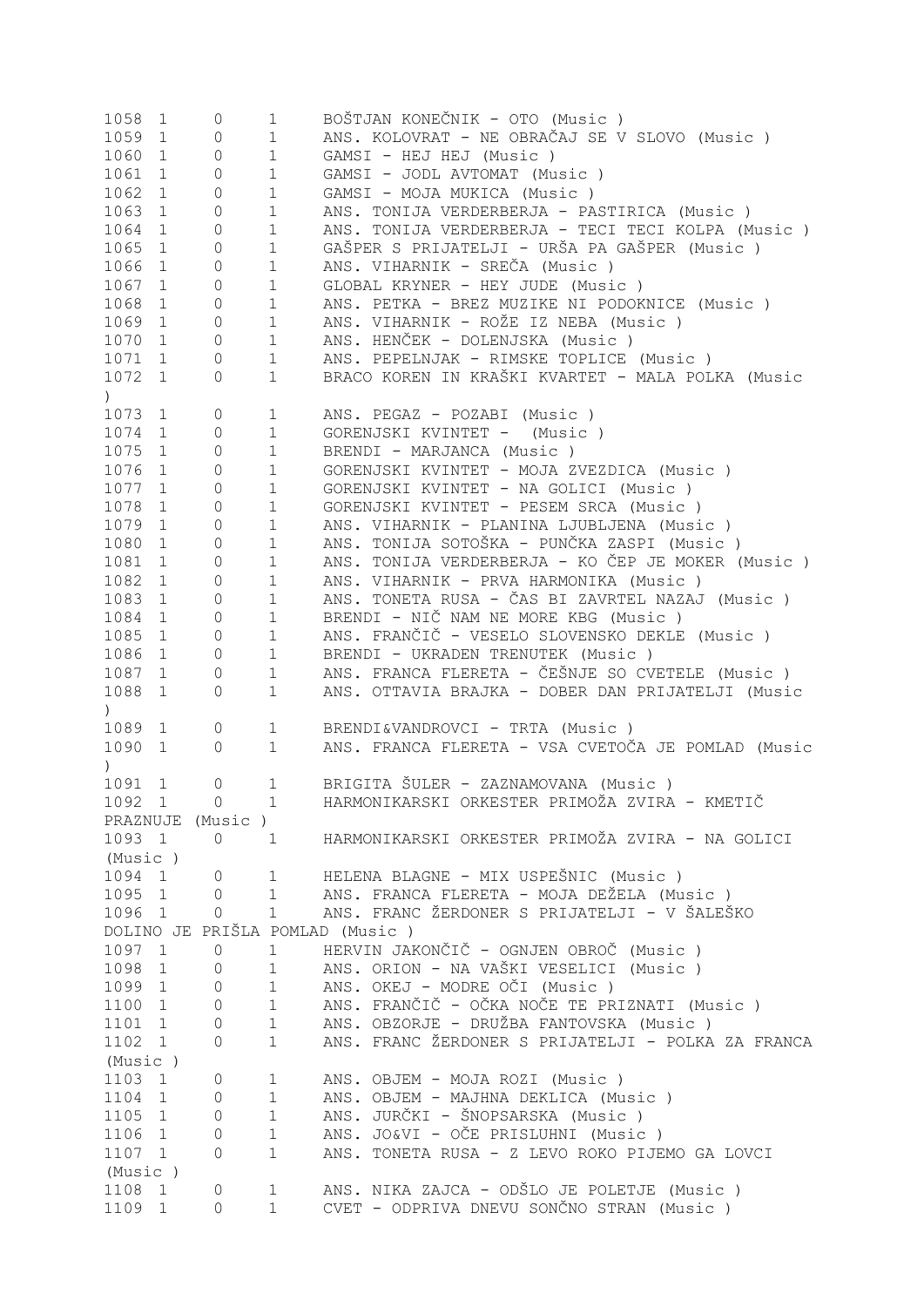| 1110 1               | 0                        | $\mathbf 1$  | ANS. JEVŠEK - PRAZNIK (Music)                      |
|----------------------|--------------------------|--------------|----------------------------------------------------|
| 1111 1               | $\circ$                  | $\mathbf 1$  | ANS. TONETA RUSA - NA MARTINA VSI SLAVIMO (Music ) |
| 1112 1               | $\circ$                  | $\mathbf{1}$ | DAN IN NOČ - GREVA NA KAVICO (Music )              |
| 1113 1               | $\mathbf{0}$             | $\mathbf{1}$ | DAN IN NOČ - K TEBI MATI (Music)                   |
| 1114 1               | $\circ$                  | $\mathbf{1}$ | ANS. FRANC ŽERDONER S PRIJATELJI - MOJE POTI       |
| (Music)              |                          |              |                                                    |
| 1115 1               | 0                        | $\mathbf{1}$ | ANS. KORENINE - VIHAR (Music)                      |
| 1116 1               | $\circ$                  | $\mathbf{1}$ | ANS. VIHARNIK - ATOVE COKLJE (Music)               |
| 1117 1               | $\circ$                  | $\mathbf{1}$ | ANS. NEMIR - SE UJETI NE PUSTIM (Music)            |
| 1118 1               | $\mathbf{0}$             | $\mathbf{1}$ | ANS. FRANC ŽERDONER S PRIJATELJI - KAJ LEPEGA MI   |
| POVEJ (Music)        |                          |              |                                                    |
| 1119 1               | $\circ$                  | $\mathbf 1$  | ANS. VIHAR - VZEMI SI ČAS ZA SANJE (Music )        |
| 1120 1               | 0                        | $\mathbf{1}$ | ANS. GOLTE - NAJLEPŠA SI (Music)                   |
| 1121 1               | 0                        | $\mathbf{1}$ | ANS. TINETA STARETA - NAZAJ POD GORO (Music )      |
| 1122 1               | $\circ$                  | $\mathbf{1}$ | DAN IN NOČ - PESEM IZ SRCA (Music)                 |
| 1123 1               | $\circ$                  | $\mathbf{1}$ | DARE KAURIČ - PARTIGIANO DI AMOR (Music)           |
| 1124 1               | $\circ$                  | $\mathbf{1}$ | IGOR IN ZLATI ZVOKI - MINILI STA ŽE LETI DVE       |
|                      |                          |              |                                                    |
| (Music)              |                          |              |                                                    |
| 1125 1               | 0                        | $\mathbf{1}$ | IGOR IN ZLATI ZVOKI - MOJ RODNI KRAJ (Music )      |
| 1126 1               | 0                        | $\mathbf 1$  | DARE KAURIČ - ČOKOLADA IN VANILIJA (Music)         |
| 1127 1               | 0                        | $\mathbf 1$  | IGOR IN ZLATI ZVOKI - NAŠA MAMICA JE TAGLAVNA      |
| (Music)              |                          |              |                                                    |
| 1128 1               | $\circ$                  | $\mathbf{1}$ | ANS. ERAZEM - V NAŠI KANTINI (Music )              |
| 1129 1               | $\circ$                  | $\mathbf 1$  | IGOR IN ZLATI ZVOKI - OSTALA SI ZDAJ SAMA (Music ) |
| 1130 1               | $\circ$                  | $\mathbf 1$  | ANS. LOJZETA SLAKA - PLANINSKA ZGODBA (Music )     |
| 1131 1               | $\mathbf{0}$             | $\mathbf{1}$ | DEJAN DOGAJA - MANEKENKA (Music)                   |
| 1132 1               | $\circ$                  | $\mathbf 1$  | IGOR IN ZLATI ZVOKI - POD NAŠO LIPO SREDI VASI     |
| (Music)              |                          |              |                                                    |
| 1133 1               | $\circ$                  | $\mathbf{1}$ | IGOR IN ZLATI ZVOKI - PRAV LUŠTNA JE MOJA SOSEDA   |
| (Music)              |                          |              |                                                    |
| 1134 1               | $\circ$                  | $\mathbf 1$  | DEJAN VUNJAK - O O O KAKO BILO BI LEPO (Music)     |
| 1135 1               | 0                        | $\mathbf 1$  | ANS. SVETLIN IN STANE PETRIČ - NE ODHAJAJ VEČ      |
| (Music)              |                          |              |                                                    |
| 1136 1               | 0                        | $\mathbf 1$  | ANS. ERAZEM - TVOJA LJUBEZEN (Music)               |
| 1137 1               | 0                        | $\mathbf{1}$ | IGOR IN ZLATI ZVOKI - TI SI NEPOZABNA MELODIJA     |
| (Music)              |                          |              |                                                    |
| 1138 1               | 0                        | $\mathbf{1}$ | IGOR IN ZLATI ZVOKI - TIHI JESENSKI DNEVI (Music ) |
| 1139 1               | 0                        | $\mathbf{1}$ | DEJAN VUNJAK - ŽELIM, ŽELIM (Music)                |
| 1140<br>1            | 0                        | $\mathbf 1$  | ANS. LOJZETA SLAKA - PRI DOBRI KAPLJICI (Music )   |
| 1141<br>$\mathbf{1}$ |                          |              | IGOR IN ZLATI ZVOKI - VSE DNI VSE NOČI (Music )    |
|                      | 0                        | $\mathbf 1$  |                                                    |
| 1142<br>$\mathbf{1}$ | 0                        | 1            | DEJAN VUNJAK - SE ŠE SPOMNIŠ NAME (Music)          |
| 1143<br>$\mathbf{1}$ | 0                        | 1            | DEJAN VUNJAK - ČE TE POLJUBIM (Music)              |
| 1144<br>$\mathbf{1}$ | 0                        | 1            | ANS. SVETLIN - ČAS LJUBEZNI (Music )               |
| 1145<br>$\mathbf{1}$ | 0                        | 1            | ANS. SAŠA AVSENIKA - NA GOLICI (Music )            |
| 1146<br>$\mathbf{1}$ | 0                        | 1            | ANS. GOLTE - NOCOJ PRIŽGI MI LUČ (Music )          |
| 1147<br>$\mathbf{1}$ | 0                        | 1            | ANS. ERAZEM - JESENI NAPROTI (Music)               |
| 1148<br>$\mathbf{1}$ | 0                        | 1            | ANS. JURČKI - ZLATO PERO (Music)                   |
| 1149<br>$\mathbf{1}$ | 0                        | 1            | ANS. SVETLIN - VENČEK USPEŠNIC (Music )            |
| 1150<br>$\mathbf{1}$ | 0                        | 1            | ANS. NEMIR - NA LEPIH PRTIČKIH (Music)             |
| 1151<br>$\mathbf{1}$ | 0                        | 1            | ANS. KOZJANSKI ZVEN - RAZBOJNIK GUZEJ (Music )     |
| 1152<br>$\mathbf{1}$ | 0                        | 1            | ANS. NAVIHANKE - TVOJ SMS (Music)                  |
| 1153<br>$\mathbf{1}$ | 0                        | 1            | ANS. NAVIHANKE - NAVIHANKA (Music)                 |
| 1154<br>$\mathbf{1}$ | 0                        | 1            | IRENA VRČKOVNIK - SEDMI DAN (Music)                |
| 1155<br>$\mathbf{1}$ | 0                        | $\mathbf 1$  | ANS. VIHAR - NOCOJ BOM Z DRUGIM ZAPLESALA (Music ) |
| 1156<br>$\mathbf{1}$ | 0                        | $\mathbf 1$  | ANS. GOLTE - ČE JE LJUBEZEN GREH (Music )          |
| 1157<br>$\mathbf{1}$ | 0                        | $\mathbf 1$  | ANS. VASOVALCI - PRIJATELJI GORA (Music)           |
| 1158<br>$\mathbf{1}$ | 0                        | $\mathbf 1$  | ANS. GORSKI CVET - DUET SILVE IN EDVINA IZ OPERETE |
|                      | KNEGINJA CARDASA (Music) |              |                                                    |
| 1159<br>$\mathbf{1}$ | $\mathsf{O}\xspace$      | $\mathbf{1}$ | ANS. HENČEK - POLKA, VALČEK ROCK'N ROLL (Music)    |
| 1160<br>$\mathbf{1}$ | 0                        | $\mathbf 1$  | ANS. VIHAR -<br>(Music)                            |
|                      |                          |              |                                                    |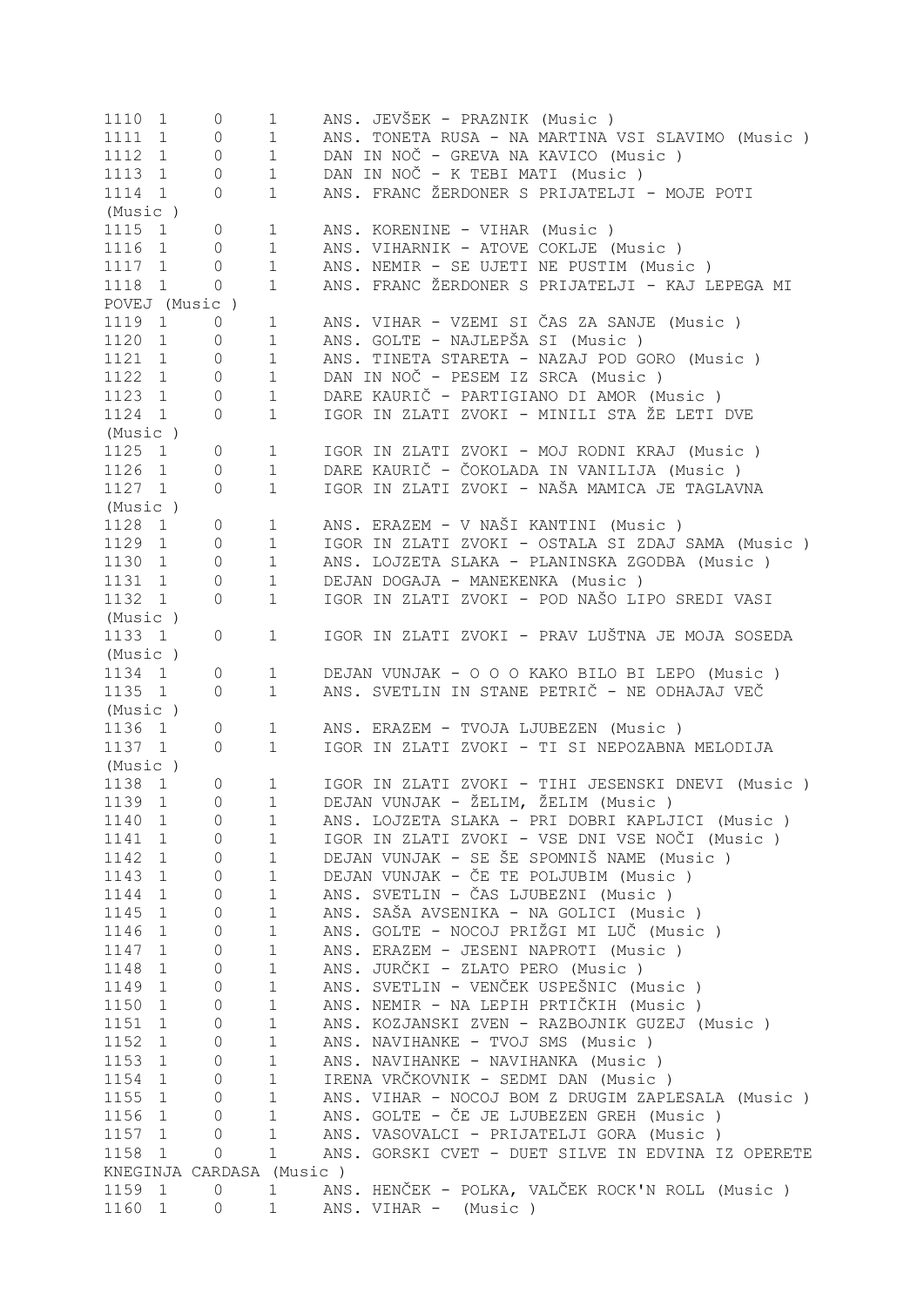| 1161 1           |              | 0                   | $\mathbf{1}$ | ANS. VASOVALCI - SPOMINI (Music)                   |
|------------------|--------------|---------------------|--------------|----------------------------------------------------|
| 1162 1           |              | 0                   | $\mathbf 1$  | ANS. VASOVALCI - OSAMLJENI GODEC (Music)           |
| 1163 1           |              | 0                   | $\mathbf 1$  | ANS. PETRA FINKA - NA DOLENJSKEM LUŠTNO JE (Music  |
| $\left( \right)$ |              |                     |              |                                                    |
| 1164 1           |              | 0                   | $\mathbf 1$  | ANS. KOLOVRAT - SOSAJDOVA ŠPELA (Music )           |
| 1165 1           |              | $\overline{0}$      | $\mathbf 1$  | ANS. IVANA RUPARJA - PRAZNIK (Music )              |
| 1166             | $\mathbf{1}$ | 0                   | $\mathbf 1$  | ANS. KARAVANKE - MOJA FANI (Music)                 |
| 1167 1           |              | 0                   | $\mathbf{1}$ | JANI IN FRANCI PIRŠ - VSAKDO MORA IMETI PRIJATELJA |
| (Music)          |              |                     |              |                                                    |
| 1168 1           |              | 0                   | $\mathbf 1$  | JANI PIRŠ & JANI PIRŠ ML. - ZALJUBLJEN V SOSEDO    |
| (Music)          |              |                     |              |                                                    |
| 1169 1           |              | 0                   | $\mathbf{1}$ | ANS. GORSKI CVET - OTROŠTVO (Music )               |
| 1170 1           |              | 0                   | $\mathbf 1$  | ANS. GORSKI CVET - GORA (Music)                    |
|                  |              |                     |              | ANS. POGUM - UJELA ME JE ŠTAJERKA (Music)          |
| 1171 1           |              | $\mathbb O$         | $\mathbf 1$  |                                                    |
| 1172 1           |              | 0                   | $\mathbf 1$  | ANS. PETRA FINKA - MOJA HARMONIKA (Music )         |
| 1173 1           |              | 0                   | $\mathbf 1$  | ANS. KOLOVRAT - STEVARDESA (Music)                 |
| 1174             | $\mathbf{1}$ | 0                   | $\mathbf 1$  | JASMINA BUČ - LJUBIM TE IN SOVRAŽIM (Music)        |
| 1175             | 1            | $\mathbb O$         | $\mathbf 1$  | DOMEN KUMER - MOJA DUŠA (Music)                    |
| 1176 1           |              | $\mathbb O$         | $\mathbf 1$  | ANS. EKART - STARI MLIN (Music)                    |
| 1177             | 1            | $\mathbb O$         | $\mathbf 1$  | ANS. EKART - GREMO NA ŠPRICER (Music)              |
| 1178             | 1            | $\circ$             | $\mathbf 1$  | ANS. DOTIK - KANOMELJSKA DOLINA (Music)            |
| 1179             | 1            | $\mathbb O$         | $\mathbf 1$  | ANS. DONAČKA - VEM DA NISEM SAMA (Music)           |
| 1180 1           |              | $\mathbb O$         | $\mathbf 1$  | ANS. DOMAČINI - PRVA DAMA (Music )                 |
| 1181 1           |              | $\mathbb O$         | $\mathbf 1$  | DOMEN KUMER - NEKOČ BOM JAZ TVOJ ANGEL (Music)     |
| 1182 1           |              | $\mathbb O$         | $\mathbf 1$  | ANS. DOLOMITI - POLHOGRAJSKI DOLOMITI (Music )     |
| 1183 1           |              | $\mathsf{O}\xspace$ | $\mathbf 1$  | JODEL EXPRESS - SPOMIN (Music)                     |
| 1184 1           |              | $\mathsf{O}\xspace$ | $\mathbf 1$  | JODEL EXPRESS - VESELI MUZIKANT (Music)            |
| 1185 1           |              |                     |              |                                                    |
|                  |              | $\mathsf{O}\xspace$ | $\mathbf 1$  | ANS. URH - LOJTRNIK (Music)                        |
| 1186             | 1            | $\mathsf{O}\xspace$ | $\mathbf 1$  | ANS. POGUM - ZAPOJMO NA VES GLAS (Music)           |
| 1187 1           |              | $\mathsf{O}\xspace$ | $\mathbf 1$  | ANS. POGUM - VESELIMO SE ŽIVLJENJA (Music )        |
| 1188             | 1            | $\mathsf{O}\xspace$ | $\mathbf 1$  | ANS. GREGORJI - BLEJSKI FJAKAR (Music)             |
| 1189             | 1            | $\mathsf{O}\xspace$ | $\mathbf 1$  | JODLAR LOJZ - SPET JODLAMO (Music)                 |
| 1190             | $\mathbf{1}$ | $\mathsf{O}\xspace$ | $\mathbf 1$  | ANS. VASOVALCI - BELI JORGOVAN (Music)             |
| 1191             | $\mathbf{1}$ | 0                   | $\mathbf 1$  | DON JUAN - DRAGI MOJI (Music)                      |
| 1192 1           |              | 0                   | $\mathbf{1}$ | DON JUAN - OGLAS (Music)                           |
| 1193             | 1            | 0                   | $\mathbf{1}$ | ANS. PREPOROD - S POLKO NA POT (Music)             |
| 1194             | $\mathbf{1}$ | 0                   | $\mathbf{1}$ | ANS. POGUM - ČE BOŠ JOKALA (Music )                |
| 1195<br>1        |              | 0                   | $\mathbf{1}$ | JOŽE ŠALEJ - VESELA TROBENTA (Music )              |
| 1196 1           |              | 0                   | $\mathbf 1$  | JOŽICA SVETE - OSTANI MOJ (Music )                 |
| 1197 1           |              | 0                   | $\mathbf 1$  | DONAČKA - INDEKS POLKA (Music)                     |
| 1198 1           |              | $\overline{0}$      | $1\,$        | KARAVANKE - JURJEV SMENJ (Music)                   |
| 1199 1           |              | $\overline{0}$      | $1\,$        | KARAVANKE - VUNCA (Music)                          |
| 1200 1           |              | $\overline{0}$      | $1\,$        | KATRCA - AVTOPRALNICA (Music)                      |
| 1201 1           |              | 0                   | $\mathbf{1}$ | ANS. DINAMIKA - PO DEŽJU SONCE POSIJALO BO (Music  |
| $\left( \right)$ |              |                     |              |                                                    |
| 1202 1           |              | 0                   | $\mathbf 1$  | KATRCA - ZAKAJ TAJIŠ (Music)                       |
|                  |              |                     | $\mathbf{1}$ | KD MIHAELOV SEJEM MENGEŠ - MOJ FANTIČ JE           |
| 1203 1           |              | 0                   |              |                                                    |
| PRIJEZDIL,       |              |                     |              | PIHA VETER ČEZ PLANINE (Music)                     |
| 1204 1           |              | $\circ$             | $\mathbf 1$  | DONAČKA - LJUBIM JOŽICO (Music)                    |
| 1205 1           |              | 0                   | $\mathbf 1$  | ANS. FRANCA ZEMETA - KO MATI PRAZNUJE (Music)      |
| 1206 1           |              | 0                   | $1\,$        | KINGSTON - SONČNA UPRAVA (Music)                   |
| 1207 1           |              | 0                   | $\mathbf 1$  | ANS. DARKA ATELŠKA - ZDRAVICA (Music )             |
| 1208 1           |              | 0                   | $\mathbf 1$  | ANS. NAVEZA - VESELI MUZIKANT (Music)              |
| 1209 1           |              | 0                   | $\mathbf 1$  | ANS. KRJAVELJ - LOVČEVA ŽENA (Music )              |
| 1210 1           |              | 0                   | $\mathbf 1$  | KLEMEN ROŠER - POT V NEZNANO (Music)               |
| 1211 1           |              | 0                   | $1\,$        | ANS. FRANCA POTOČARJA - SREČOLOV (Music )          |
| 1212 1           |              | 0                   | $1\,$        | ANS. POVRATNIKI - IGRE NA SREČO (Music)            |
| 1213 1           |              | 0                   | $\mathbf 1$  | ANS. UNIKAT - ČEPRAV SEM SE ENKRAT ŽE OPEKLA       |
| (Music)          |              |                     |              |                                                    |
| 1214 1           |              | 0                   | 1            | ANS. SPEV - RECI DA BOŠ MOJA (Music )              |
|                  |              |                     |              |                                                    |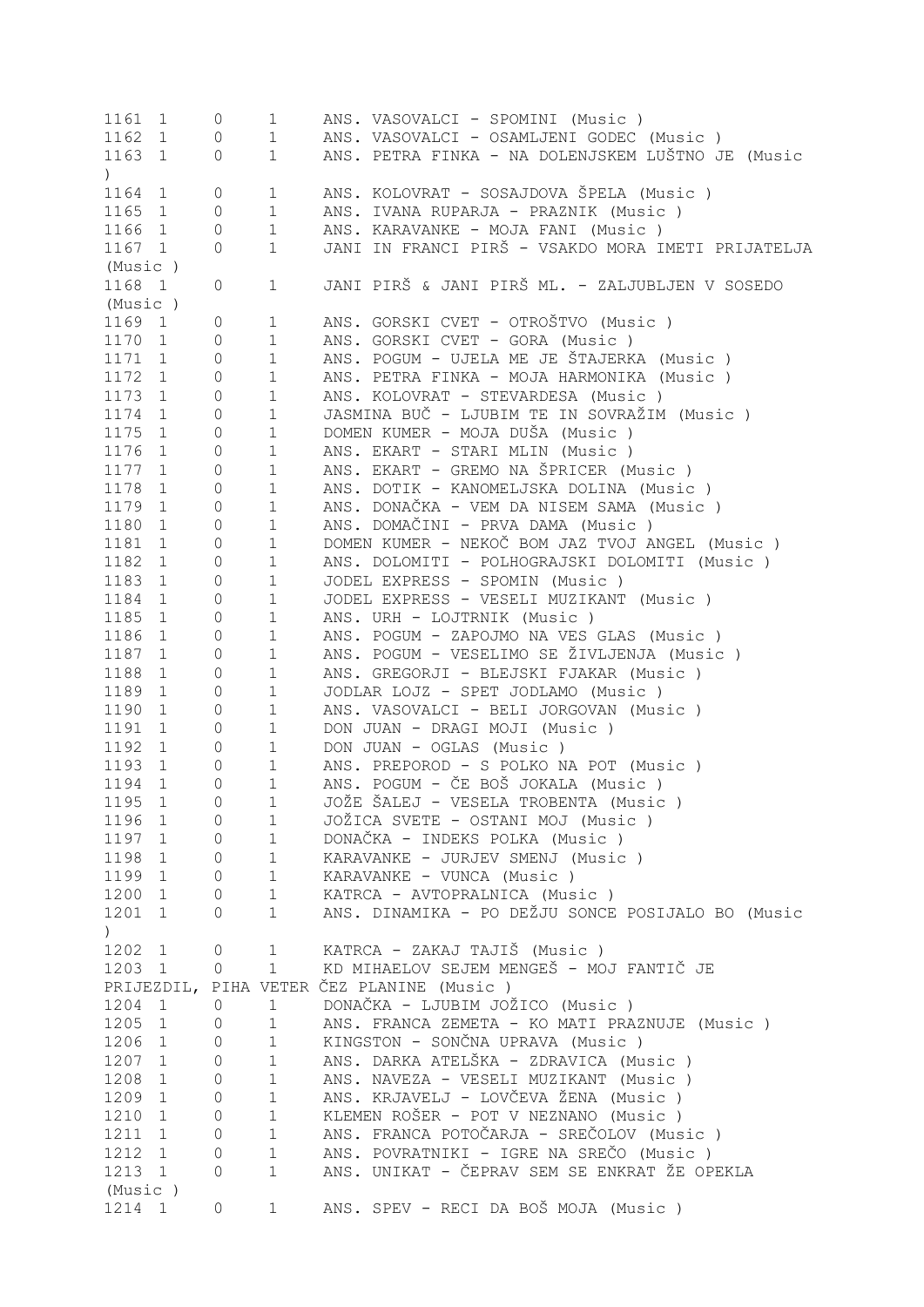| 1215                         | 1                 | $\circ$             | $\mathbf 1$  | ANS. STOPAR - NAŠIH 15 LET (Music)                                       |
|------------------------------|-------------------|---------------------|--------------|--------------------------------------------------------------------------|
| 1216                         | $\mathbf{1}$      | $\circ$             | $\mathbf 1$  | ANS. STORŽIČ - FALOT (Music)                                             |
| 1217                         | 1                 | $\mathbb O$         | $\mathbf 1$  | ANS. STORŽIČ - NA BLEJSKEM GRADU (Music )                                |
| 1218                         | $\mathbf{1}$      | $\mathbb O$         | $1\,$        | KORADO IN BRENDI - KAM SO ŠLI VSI CIGANI (Music )                        |
| 1219                         | $\mathbf{1}$      | $\mathbb O$         | $1\,$        | KORADO IN BRENDI - RANILA SI ME (Music)                                  |
| 1220                         | $\mathbf{1}$      | $\mathbb O$         | $1\,$        | ANS. SICER - S PESMIJO V SRCU (Music)                                    |
|                              |                   |                     |              |                                                                          |
| 1221                         | $\mathbf{1}$      | $\mathbb O$         | $1\,$        | KORADO IN BRENDI - SOLZA SE BO POSUŠILA (Music )                         |
| 1222                         | $\mathbf{1}$      | $\mathbb O$         | $1\,$        | ANS. PROSEN - ABRAHAM NABRITI (Music)                                    |
| 1223                         | $\mathbf{1}$      | $\mathbb O$         | $1\,$        | KORBAR IRGOLIČ MANCINI - DOMOVINA (Music )                               |
| 1224                         | $\mathbf{1}$      | $\mathbb O$         | $\mathbf 1$  | DRUŽINA GALIČ - NAŠ MAČEK JE MUCKO IMEL (Music)                          |
| 1225                         | 1                 | $\mathbb O$         | $\mathbf 1$  | ANS. SREDENŠEK - SMO VESELE DEKLICE (Music)                              |
| 1226                         | 1                 | $\mathbb O$         | $\mathbf 1$  | ANS. CVET - PETEK JE IN TRINAJSTI (Music)                                |
| 1227                         | 1                 | $\mathbb O$         | $\mathbf 1$  | KRAJCARJI - NUORI CAJTI (Music)                                          |
| 1228                         | $\mathbf{1}$      | $\mathbb O$         | $1\,$        | KRAJCARJI - POSLANČEVE OBLJUBE (Music)                                   |
| 1229                         | $\mathbf{1}$      | $\circ$             | $1\,$        | DRUŽINA GALIČ - RECI MI ŠE ENKRAT (Music )                               |
| 1230                         | $\mathbf{1}$      | $\circ$             | $\mathbf 1$  | KRANJCI - NA PLANINCI JE NAŠA HIŠCA (Music )                             |
|                              |                   |                     |              |                                                                          |
| 1231                         | $\mathbf{1}$      | $\circ$             | $\mathbf 1$  | DRUŽINSKI TRIO POGLADIČ - VESELA MAMICA (Music )                         |
| 1232                         | $\mathbf{1}$      | $\circ$             | $\mathbf 1$  | ANS. SREDENŠEK - POLKO ZAPLEŠIMO (Music )                                |
| 1233                         | $\mathbf{1}$      | $\circ$             | $\mathbf 1$  | KRANJSKI MUZIKANTJE - TOLE JE TISTI KRAJ (Music)                         |
| 1234                         | $\mathbf{1}$      | $\circ$             | $\mathbf 1$  | ANS. SPEV - RECI, DA BOŠ MOJA (Music)                                    |
| 1235                         | $\mathbf{1}$      | $\mathbb O$         | $\mathbf 1$  | DUO BO-BO - HLAČKE DOL (Music)                                           |
| 1236                         | $\mathbf{1}$      | $\mathbb O$         | $1\,$        | ANS. JAVOR - ŽIVELA BOM LE ZA TRENUTKE (Music)                           |
| 1237                         | 1                 | $\mathbb O$         | $1\,$        | DUO VAGINOS - MOJA PESEM (Music)                                         |
| 1238                         | 1                 | $\circledcirc$      | $\mathbf 1$  | ANS. SPEV - TVOJE OČI (Music)                                            |
| 1239                         | 1                 | $\circ$             | $\mathbf 1$  | ANS. JUHEJ - OB ŠILCU SLIVOVICE (Music)                                  |
| 1240                         |                   | $\circ$             | $\mathbf 1$  | KVINTET BRATOV SMRTNIK - MARIJA POMAGAJ NAM (Music                       |
|                              | $\mathbf{1}$      |                     |              |                                                                          |
| $\left( \right)$             |                   |                     |              |                                                                          |
| 1241 1                       |                   | $\circ$             | $\mathbf{1}$ | KVINTET DORI - CIGAN S KITARO (Music )                                   |
| 1242                         | 1                 | $\mathbb O$         | $\mathbf 1$  | DUPLJAK - EN ŠPANCIR (Music)                                             |
| 1243                         | 1                 | $\circ$             | $\mathbf 1$  | ANS. LAUFARJI - JUTRO NA PORETNO (Music)                                 |
| 1244                         | $\mathbf{1}$      | $\circ$             | $\mathbf 1$  | ANS. LAUFARJI - ZAKOJCA (Music)                                          |
| 1245                         | $\mathbf{1}$      | $\circ$             | $1\,$        | ANS. NAVEZA - MAVRICA (Music)                                            |
| 1246                         | 1                 | $\circ$             | $\mathbf 1$  | DUPLJAK - NA TIČKA (Music)                                               |
| 1247                         | 1                 | $\mathbb O$         | $\mathbf 1$  | DUPLJAK - OTROKA LJUBEZNI (Music )                                       |
| 1248                         | 1                 | $\circ$             | $\mathbf 1$  | LJUDSKI GODEC JOŽE SRŠEN - NA VALOVIH DRAVE (Music                       |
|                              |                   |                     |              |                                                                          |
| $\left( \frac{1}{2} \right)$ |                   |                     |              |                                                                          |
| 1249                         | 1                 | $\circ$             | $\mathbf 1$  | ANS. UNIKAT - SLIVNIŠKO JEZERO (Music)                                   |
| 1250                         | 1                 | $\Omega$            | $\mathbf{1}$ | ANS. NAVEZA - KAKO PREBOLETI (Music)                                     |
| 1251 1                       |                   | $\circ$             | $\mathbf 1$  | M TOM - V DEŽELI KOZOLCEV (Music )                                       |
| 1252 1                       |                   | $\mathbf{0}$        | $\mathbf 1$  | ANS. CEGLAR - ČAKAL TE BOM (Music)                                       |
| 1253 1                       |                   | 0                   | 1            | ANS. GREGORJI - KAJ BI VAM PRAVIL (Music)                                |
| 1254                         | 1                 | $\mathbf 0$         | $\mathbf 1$  | ANS. LIPOVŠEK - OB ZORI (Music)                                          |
| 1255                         | 1                 | $\mathbf 0$         | $\mathbf 1$  | MAJA SERŠEN - NA DRUGI OBALI (Music )                                    |
| 1256                         | $\mathbf{1}$      | $\mathbf 0$         | $\mathbf 1$  | DVOJČICI Z JANEZOM - VJV POLKA (Music )                                  |
| 1257                         | 1                 | $\mathbf{0}$        | $\mathbf 1$  | DVOJČICI Z JANEZOM - ZA MLADOPOROČENCA (Music)                           |
| 1258                         | $\mathbf{1}$      | $\mathbf{0}$        | $\mathbf 1$  | ANS. JEVŠEK - GORSKE MEGLICE (Music)                                     |
|                              |                   | $\circ$             | $\mathbf 1$  | ELA & ŠARMERJI - MARJETICA (Music)                                       |
| 1259                         | 1                 |                     |              |                                                                          |
| 1260                         | 1                 | $\circ$             | $\mathbf 1$  | MALIBU - LJUBI ME (Music)                                                |
| 1261                         | 1                 | 0                   | $\mathbf 1$  | MALIBU - MA HUODTE GREMO HITRO (Music)                                   |
| 1262 1                       |                   | 0                   | $\mathbf 1$  | ANS. PETRA FINKA - LE KAJ BI NA SVETU POČEL (Music                       |
| $\left( \right)$             |                   |                     |              |                                                                          |
| 1263                         | $\mathbf{1}$      | $\mathbb O$         | 1            | MALIBU - MEZINČEK (Music)                                                |
| 1264                         | $\mathbf{1}$      | 0                   | $\mathbf 1$  | MALIBU - NA VALENTINOVO (Music)                                          |
| 1265                         | $\mathbf{1}$      | $\mathbb O$         | $\mathbf 1$  | MALIBU - SLOVENEC SEM (Music)                                            |
| 1266                         | $\mathbf{1}$      | 0                   | $\mathbf 1$  | ANS. BUM - ZDAJ VEM KAJ JE LJUBEZEN (Music)                              |
| 1267                         | $\mathbf{1}$      | $\circ$             | $\mathbf 1$  | ANS. NASMEH - NASMEH NI GREH (Music)                                     |
|                              | $\mathbf{1}$      |                     | $\mathbf 1$  | ANS. NARCIS - NOČ PRED POROKO (Music)                                    |
| 1268                         |                   | $\circ$             |              |                                                                          |
|                              |                   |                     |              |                                                                          |
| 1269                         | $\mathbf{1}$      | $\circ$             | $\mathbf 1$  | ANS. NARCIS - LJUBIL JO JE (Music)                                       |
| 1270<br>1271                 | $\mathbf{1}$<br>1 | $\overline{0}$<br>0 | 1<br>1       | MAMA MANKA - GASILCI (Music)<br>FAJNROL - KAJ BILO JE TEGA TREBA (Music) |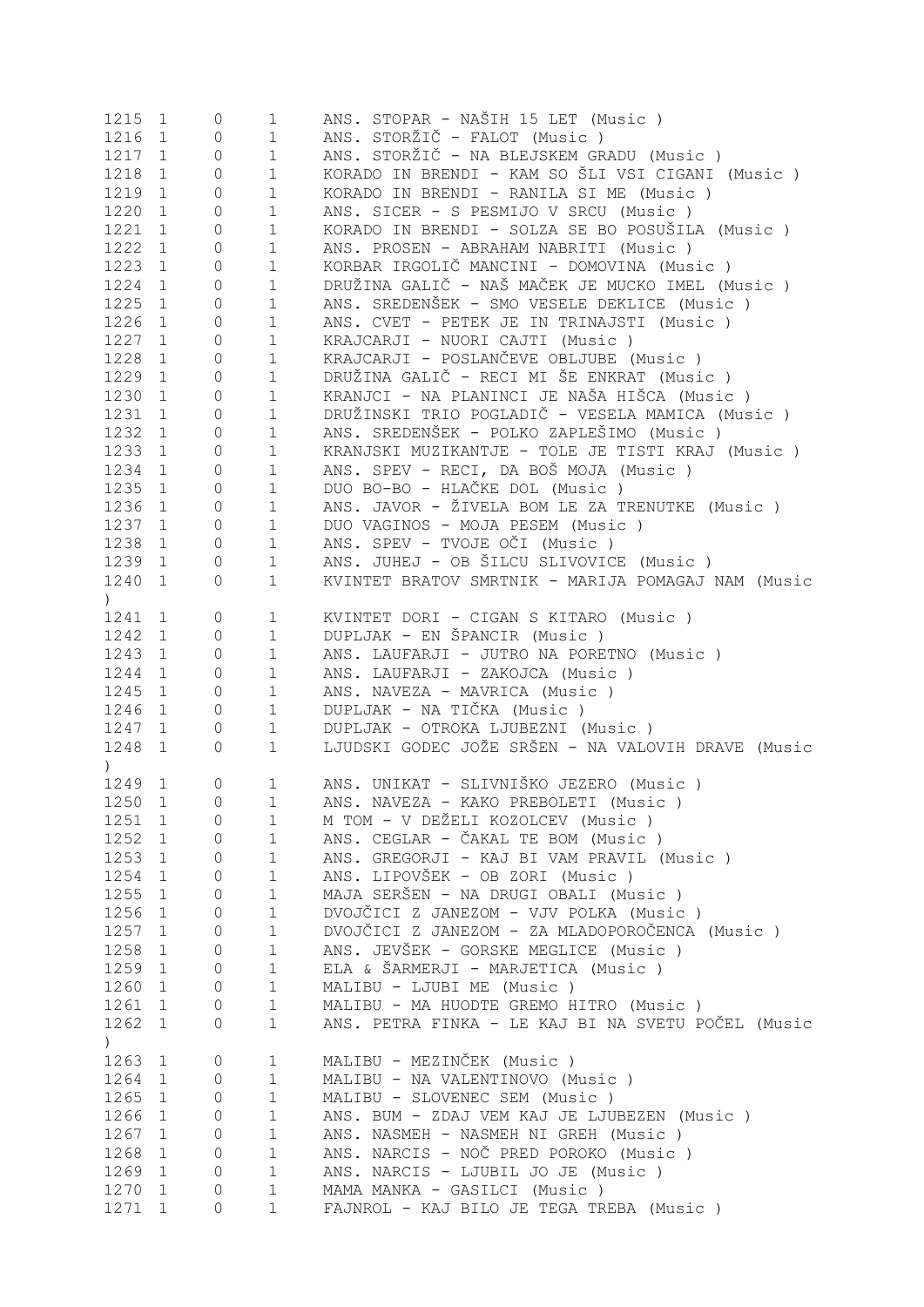| 1272             | $\mathbf{1}$                | 0                 | 1                | MAMA MANKA - KURETNA, KURETNA (Music)                              |
|------------------|-----------------------------|-------------------|------------------|--------------------------------------------------------------------|
| 1273             | $\mathbf{1}$                | 0                 | 1                | FANTJE IZPOD ROGLE - K STARŠEM SE VRAČAM (Music )                  |
| 1274             | $\mathbf{1}$                | 0                 | $\mathbf 1$      | MANCA ŠPIK - LE ENKRAT SE ŽIVI (Music )                            |
| 1275             | $\mathbf{1}$                | 0                 | $\mathbf 1$      | ANS. BUM - V OSRČJU SALEŠKE DOLINE (Music )                        |
| 1276             | $\mathbf{1}$                | 0                 | $\mathbf 1$      | FANTJE IZPOD ROGLE - PARČEK POD SMREKO (Music )                    |
| 1277             |                             |                   | $\mathbf 1$      | MARJAN SMODE - MRTVA REKA (Music)                                  |
|                  | $\mathbf{1}$                | 0                 |                  |                                                                    |
| 1278             | $\mathbf{1}$                | 0                 | $\mathbf 1$      | MARJAN ZGONC - DOMAČI ZVON (Music)                                 |
| 1279             | 1                           | 0                 | $\mathbf 1$      | ANS. NARCIS - LE ENA MISEL (Music)                                 |
| 1280             | $\mathbf{1}$                | $\circ$           | $\mathbf 1$      | ANS. BUM - RAD BI LE Z NJO ŠEL SKOZI JESEN (Music                  |
| $\left( \right)$ |                             |                   |                  |                                                                    |
| 1281             | $\mathbf{1}$                | 0                 | $\mathbf 1$      | ANS. UNIKAT - POROČNI VALČEK (Music)                               |
| 1282             | 1                           | $\circ$           | 1                | ANS. BUM - DAJ, SKULIRAJ SE (Music)                                |
| 1283             | 1                           | $\circ$           | 1                | ANS. NARCIS - KO SI POROČEN (Music)                                |
| 1284             | 1                           | $\circ$           | $\mathbf 1$      | MARTIN TEŽAK - IGRA LJUBEZNI (Music )                              |
| 1285             |                             |                   |                  | ANS. FRANCA MIHELIČA - NA RIBNŠKEM SEJMU (Music )                  |
|                  | 1                           | 0                 | $\mathbf 1$      |                                                                    |
| 1286             | $\mathbf{1}$                | 0                 | $\mathbf 1$      | MAX BAND - RITA BELLA TWIST (Music)                                |
| 1287             | 1                           | $\circ$           | $1\,$            | MAČKONI - JAZ ČAKATI VEČ NE MOREM (Music)                          |
| 1288             | 1                           | $\circ$           | $1\,$            | FANTJE TREH DOLIN - SOSEDA GELA (Music)                            |
| 1289             | 1                           | 0                 | $1\,$            | ANS. RUBIN - PRISPELO JE PISMO S TUJINE (Music )                   |
| 1290             | 1                           | $\circ$           | $1\,$            | FANTJE Z GRASKE GORE - V VASICO RODNO (Music)                      |
| 1291             | 1                           | $\circ$           | $1\,$            | FANTJE Z VASI - JAZ PA ENO DEKLE IMAM (Music)                      |
| 1292             | 1                           | 0                 | $1\,$            | MILAN KAMNIK - KOROŠKI IBRZNIK (Music )                            |
| 1293             | $\mathbf{1}$                | $\circ$           | $\mathbf 1$      | MIRKO ŠLIBAR & PRIJATELJI - KJE NOCOJ SI MUZIKANT                  |
|                  |                             |                   |                  |                                                                    |
| (Music)          |                             |                   |                  |                                                                    |
| 1294             | $\mathbf{1}$                | 0                 | $\mathbf 1$      | MIRKO ŠLIBAR - NA RIBIŠKI KOČI (Music )                            |
| 1295 1           |                             | $\circ$           | $\mathbf 1$      | FANTJE Z VASI - KDO HIŠO GOR DRŽI (Music )                         |
| 1296 1           |                             | $\circ$           | $\mathbf 1$      | MITJA KVINTET - KADAR GREM NA POT (Music)                          |
| 1297 1           |                             | $\circ$           | $\mathbf 1$      | MLADE FRAJLE - MOJ MUCEK (Music)                                   |
| 1298             | 1                           | $\circ$           | $\mathbf 1$      | FANTJE Z VASI - KDOR HIŠO GOR DRŽI (Music )                        |
| 1299 1           |                             | 0                 | 1                | ANS. UNIKAT - KAR JE MOJE JE TVOJE (Music)                         |
| 1300             | $\mathbf{1}$                | 0                 | 1                | ANS. BRATOV SLATINEK - LEPŠE NIKER NI KOT DOMA                     |
| (Music)          |                             |                   |                  |                                                                    |
| 1301 1           |                             |                   |                  |                                                                    |
|                  |                             |                   |                  |                                                                    |
|                  |                             | 0                 | 1                | MLADI DOLENJCI - N'Č SE NE USTRAŠ 'LEJT (Music )                   |
| 1302             | $\mathbf{1}$                | $\circ$           | 1                | MLADI DOLENJCI - NA RIBNŠKEM SEJMU (Music)                         |
| 1303             | 1                           | 0                 | 1                | FANTJE Z VASI - NA PIKNIKU (Music)                                 |
| 1304             | $\mathbf{1}$                | 0                 | $\mathbf 1$      | FANTJE Z VASI - STRUŠKA DOLINA (Music )                            |
| 1305             | 1                           | 0                 | $\mathbf 1$      | ANS. NARCIS - ENA PTIČKA PRILETELA (Music)                         |
| 1306             | 1                           | $\mathbf{0}$      | 1                | MLADI DOLENJCI - OČKA BOM POSTAL (Music )                          |
| 1307             | 1                           | 0                 | 1                |                                                                    |
|                  |                             |                   |                  | ANS. RUBIN - POVEJ MI (Music)                                      |
| 1308             | 1                           | 0                 | $\mathbf 1$      | MLADI DOLENJCI - PASTIRČEK (Music )                                |
| 1309             | 1                           | 0                 | 1                | MLADI DOLENJCI - POLKA MORA BIT OKROGLA (Music )                   |
| 1310             | $\mathbf{1}$                | 0                 | 1                | ANS. UNIKAT - FRANCOSKA POLKA (Music)                              |
| 1311             | $\mathbf 1$                 | 0                 | 1                | MLADI DOLENJCI - RAZPOSAJENA HARMONIKA (Music)                     |
| 1312             | $\mathbf{1}$                | 0                 | 1                | MLADI DOLENJCI - TVOJE OČI (Music )                                |
| 1313             | $\mathbf{1}$                | 0                 | 1                | ANS. GREGORJI - SANJSKA DEKLICA (Music)                            |
| 1314             | $\mathbf 1$                 | 0                 | 1                | MLADI GODCI - BLIZU SI (Music)                                     |
| 1315             | $\mathbf{1}$                | 0                 | 1                | MLADI GODCI - DRAGI DEDEK (Music)                                  |
|                  | $\mathbf 1$                 | 0                 | 1                |                                                                    |
| 1316             |                             |                   |                  | MLADI GODCI - HRIBOVSKI KMET (Music )                              |
| 1317             | $\mathbf{1}$                | 0                 | $\mathbf 1$      | MLADI GODCI - LUČKA (Music)                                        |
| 1318             | $\mathbf 1$                 | 0                 | $\mathbf 1$      | FANTJE Z VASI - VEČERNO PRITRKOVANJE (Music)                       |
| 1319             | $\mathbf{1}$                | 0                 | $\mathbf 1$      | ANS. POGUM - PO DOMAČE (Music)                                     |
| 1320             | $\mathbf{1}$                | 0                 | $\mathbf 1$      | MLADI ODMEV - ADIJO PAMET (Music)                                  |
| 1321             | $\mathbf{1}$                | 0                 | $\mathbf 1$      | ANS. SPEV - ONA DIŠI PO POMLADI (Music )                           |
| 1322             | $\mathbf{1}$                | 0                 | $\mathbf 1$      | MLADI ODMEV - ZAKAJ JOČEM NOCOJ (Music)                            |
| 1323             | $\mathbf{1}$                | 0                 | $\mathbf 1$      | FANTJE Z VASI - VIŠINSKA RAZLIKA (Music )                          |
| 1324             | $\mathbf 1$                 | 0                 | $\mathbf 1$      | FANTJE Z VASI - ZALJUBLJEN GORENJC (Music)                         |
| 1325             | $\mathbf 1$                 | 0                 | $\mathbf 1$      | ANS. TULIPAN - OČKU V SLOVO (Music )                               |
|                  | $\mathbf{1}$                |                   | $\mathbf 1$      |                                                                    |
| 1326             |                             | $\mathsf{O}$      |                  | MLADI UPI - V DISKO MORAM IT (Music)                               |
| 1327<br>1328     | $\mathbf{1}$<br>$\mathbf 1$ | $\mathsf{O}$<br>0 | $\mathbf 1$<br>1 | MLADI UPI - ŽOGICA POLKA (Music)<br>ANS. TRGOVCI - VRNITEV (Music) |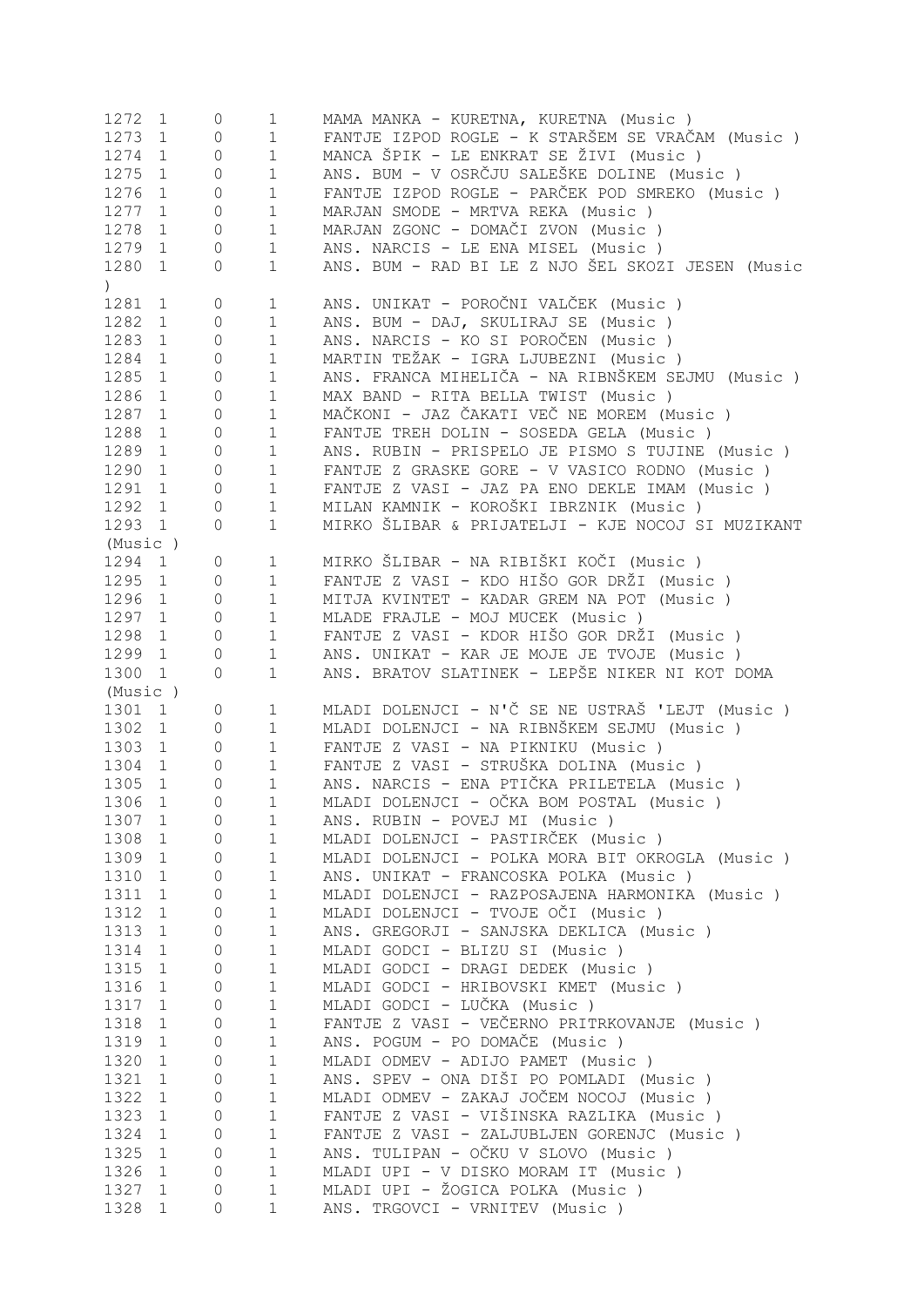| 1329             | $\mathbf{1}$    | 0                   | $\mathbf 1$  | ANS. PETRA FINKA - BREZ LJUBEZNI SREČE NI (Music ) |
|------------------|-----------------|---------------------|--------------|----------------------------------------------------|
| 1330             | $\mathbf{1}$    | 0                   | $\mathbf{1}$ | MODRIJANI & ČUKI - DAJ MI POLJUB (Music)           |
| 1331             | $\mathbf{1}$    | $\mathsf{O}$        | $\mathbf{1}$ | MODRIJANI - AJDA NA POLJU (Music)                  |
|                  |                 |                     |              |                                                    |
| 1332             | $\mathbf{1}$    | 0                   | $\mathbf{1}$ | ANS. RUBIN - POBIČ POSEBNE SEM SORTE (Music)       |
| 1333             | $\mathbf{1}$    | 0                   | $\mathbf 1$  | FOLK IDOLI - LJUBICA (Music)                       |
| 1334             | $\mathbf{1}$    | 0                   | $\mathbf 1$  | ANS. BRATOV POLJANŠEK - PESEM SLEPCA (Music)       |
| 1335             | 1               | 0                   | $\mathbf 1$  | ANS. BRATOV POLJANŠEK - MAMINI SPOMINI (Music)     |
| 1336             | $\mathbf{1}$    | $\overline{0}$      | $\mathbf 1$  | ANS. LIPOVŠEK - OD STARE POLKE BOLJŠEGA NI (Music  |
| $\left( \right)$ |                 |                     |              |                                                    |
|                  |                 |                     |              |                                                    |
| 1337             | $\mathbf{1}$    | 0                   | $\mathbf{1}$ | ANS. LIPOVŠEK - RAD BI SE POSTARAL S TEBOJ (Music  |
| $\left( \right)$ |                 |                     |              |                                                    |
| 1338             | 1               | 0                   | 1            | MODRIJANI - KLIC SRCA (Music)                      |
| 1339             | $\mathbf{1}$    | $\overline{0}$      | $\mathbf 1$  | ANS. LISJAKI - GRANDE RECESIJA (Music )            |
| 1340             | $\mathbf{1}$    | 0                   | $\mathbf 1$  | MODRIJANI - KOT DVA GOLOBČKA (Music )              |
| 1341             | $\mathbf{1}$    | 0                   | $1\,$        | ANS. JUHEJ - SOBICA ZA DVA (Music )                |
| 1342             | $\mathbf{1}$    | 0                   | $1\,$        | MODRIJANI - ME IMAŠ ŠE SPLOH KAJ RADA (Music )     |
|                  |                 |                     |              |                                                    |
| 1343             | $\mathbf{1}$    | 0                   | $1\,$        | MODRIJANI - MLINAR (Music)                         |
| 1344             | $\mathbf{1}$    | 0                   | $1\,$        | FRAJKINCLARI - GOSPODIČNA ZGODAJ VSTANE (Music )   |
| 1345             | 1               | 0                   | $1\,$        | MODRIJANI - NA STARE LEPE ČASE (Music )            |
| 1346             | $\mathbf{1}$    | 0                   | $1\,$        | MODRIJANI - NEKAJ VSEM NAM JE ENAKO (Music)        |
| 1347             | 1               | 0                   | $1\,$        | ANS. BRATOV POLJANŠEK - GRENKA MLADOST (Music )    |
| 1348             | 1               | 0                   | $1\,$        | ANS. BRATOV POLJANŠEK - FURMANSKA (Music)          |
|                  |                 |                     |              |                                                    |
| 1349             | 1               | 0                   | $1\,$        | MODRIJANI - NORO LJUBIM (Music)                    |
| 1350 1           |                 | 0                   | $\mathbf 1$  | ANS. BRATOV AVSENIK & PIH ORKESTER - NA GOLICI     |
| (Music)          |                 |                     |              |                                                    |
| 1351 1           |                 | $\mathsf{O}\xspace$ | $\mathbf 1$  | FRAJKINCLARI - TIKA TAKA (Music)                   |
| 1352 1           |                 | 0                   | $\mathbf 1$  | ANS. BRANETA KLAVŽARJA - VSO NOČ JE RAHLO PADAL    |
|                  | SNEG (Music)    |                     |              |                                                    |
| 1353             |                 |                     |              |                                                    |
|                  | $\mathbf{1}$    | 0                   | $\mathbf 1$  | MODRIJANI - PUSTI MI PESMI (Music)                 |
| 1354             | $\mathbf{1}$    | 0                   | $1\,$        | ANS. BRANETA KLAVŽARJA - V GALOPU (Music )         |
| 1355             | $\mathbf{1}$    | 0                   | $1\,$        | ANS. JUHEJ - STARI GODEC (Music)                   |
| 1356             | $\mathbf{1}$    | 0                   | $\mathbf 1$  | ANS. LISJAKI - MAMA VEŠ (Music)                    |
| 1357             | $\mathbf{1}$    | 0                   | $\mathbf 1$  | FRANC KOMPARE - HITRO MINE ČAS (Music)             |
| 1358             | $\mathbf{1}$    | 0                   | $\mathbf 1$  | MODRIJANI - TI NISI TAKA (Music)                   |
| 1359             | $\mathbf{1}$    | 0                   | $1\,$        | MODRIJANI - TVOJE SOLZE ME BOLIJO (Music )         |
| 1360             |                 |                     | $1\,$        | ANS. BRANETA KLAVŽARJA - URA STRAHOV (Music)       |
|                  | $\mathbf{1}$    | 0                   |              |                                                    |
| 1361             | $\mathbf{1}$    | 0                   | $\mathbf{1}$ | MODRIJANI - VENČEK TINETA LESJAKA (Music)          |
| 1362 1           |                 | 0                   | $\mathbf{1}$ | ANS. RUBIN - KER NE PLEŠEM RAD (Music )            |
| 1363 1           |                 | 0                   | $\mathbf{1}$ | MODRIJANI, ANS. VRT, ANS. POGUM - VENČEK TINETA    |
|                  | LESJAKA (Music) |                     |              |                                                    |
| 1364 1           |                 | 0                   | $\mathbf{1}$ | NANOS - LEPI PRAVLJIČNI SVET (Music)               |
| 1365 1           |                 | 0                   | $\mathbf 1$  | ANS. NANOS - LJUBEZEN NA ANDREJEVEM SEJMU (Music)  |
| 1366 1           |                 |                     |              | FRANC KORBAR - DOMOVINA (Music)                    |
|                  |                 | 0                   | $\mathbf 1$  |                                                    |
| 1367 1           |                 | $\mathbf{0}$        | $\mathbf 1$  | NATALIJA KOLŠEK - SOLZA TIHO PADLA JE NA DLAN      |
| (Music)          |                 |                     |              |                                                    |
| 1368             | $\mathbf{1}$    | 0                   | $\mathbf 1$  | NATALIJA VERBOTEN - KOT SVEČA V VETRU (Music )     |
| 1369 1           |                 | 0                   | $\mathbf{1}$ | ANS. TOPLAR - HUDA URA (Music)                     |
| 1370 1           |                 | 0                   | $\mathbf 1$  | NAVIHANKE - DEKLE S PRISTANA (Music)               |
| 1371             | 1               | 0                   | $1\,$        | NAVIHANKE - GASILEC (Music)                        |
|                  |                 |                     |              |                                                    |
| 1372             | $\mathbf{1}$    | 0                   | $\mathbf 1$  | NAVIHANKE - JE PAČ TAKO (Music)                    |
| 1373             | $\mathbf{1}$    | 0                   | $\mathbf 1$  | ANS. BRANETA KLAVŽARJA - TISOČ ZVEZD (Music )      |
| 1374             | $\mathbf{1}$    | 0                   | $\mathbf 1$  | NAVIHANKE - NAVIHANE ŠTAJERKE (Music)              |
| 1375             | $\mathbf{1}$    | 0                   | $\mathbf 1$  | NAVIHANKE - NE VRAČAJ SE (Music)                   |
| 1376             | $\mathbf{1}$    | 0                   | $1\,$        | NAVIHANKE - OBLJUBI MI (Music)                     |
| 1377             | $\mathbf{1}$    | 0                   | $\mathbf 1$  | NAVIHANKE - OBLJUBI MI RMX (Music)                 |
| 1378             | $\mathbf{1}$    | 0                   | $\mathbf 1$  | ANS. KORENINE - KO SI ODŠLA (Music )               |
|                  |                 |                     |              |                                                    |
| 1379             | $\mathbf{1}$    | 0                   | $\mathbf 1$  | NAVIHANKE - POLKA, VALČEK, ROCK AND ROLL (Music)   |
| 1380             | $\mathbf{1}$    | 0                   | $\mathbf 1$  | ANS. FRANCA MIHELIČA - MAJSKO CVETJE (Music)       |
| 1381             | $\mathbf{1}$    | 0                   | $\mathbf{1}$ | ANS. BRANETA KLAVŽARJA - POLNA LUNA (Music )       |
| 1382             | $\mathbf{1}$    | 0                   | $\mathbf 1$  | ANS. BRANETA KLAVŽARJA - POLKA JE MUHASTA (Music)  |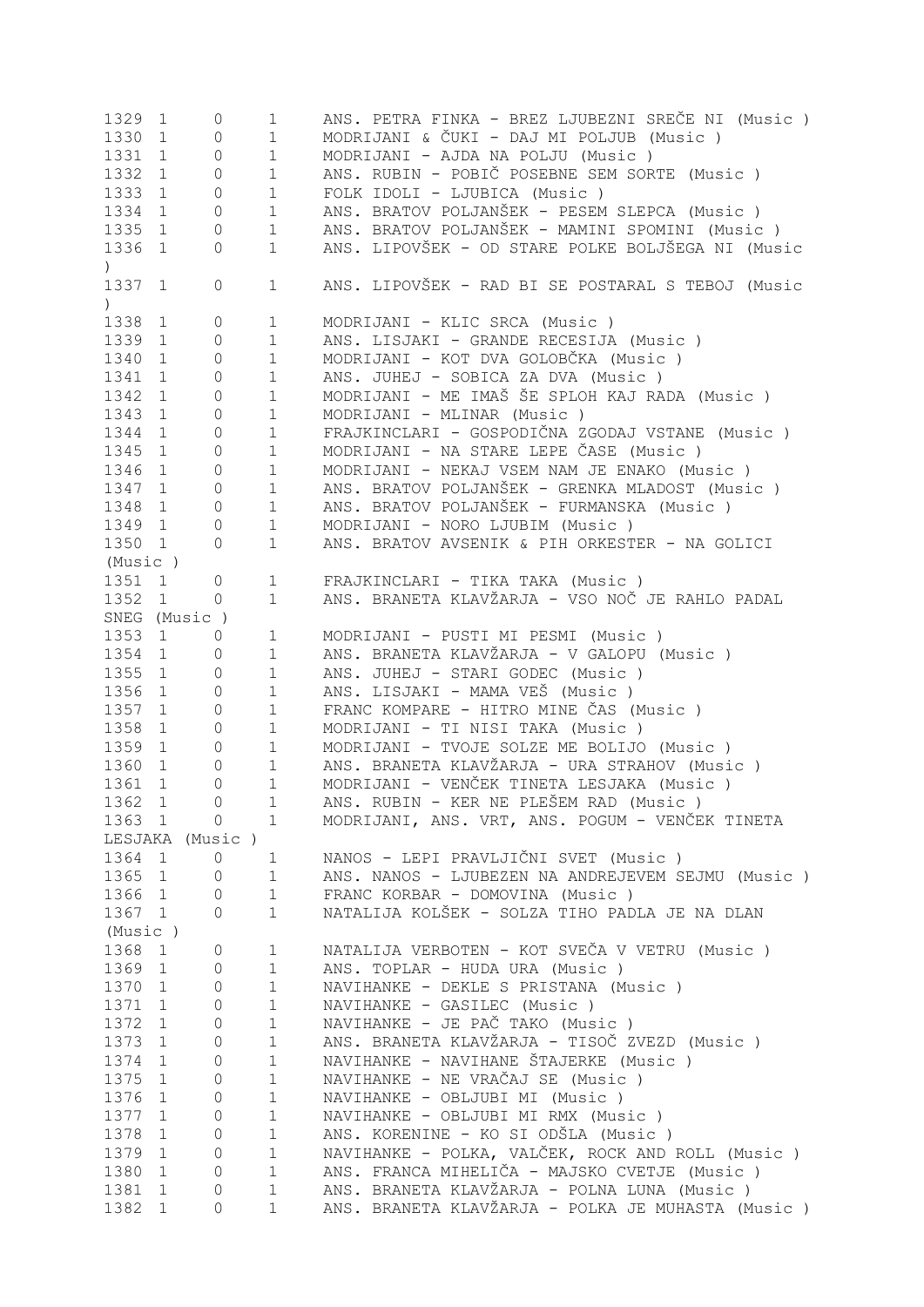| 1383             | 1            | 0            | $\mathbf 1$  | ANS. RUBIN - DOLENJEC SEM (Music)                  |
|------------------|--------------|--------------|--------------|----------------------------------------------------|
| 1384             | 1            | 0            | $\mathbf{1}$ | ANS. NAGELJ - ČOLNIČ ŽIVLJENJA (Music)             |
| 1385             | 1            | 0            | $\mathbf 1$  | ANS. RUBIN - DOLEN'C SEM (Music)                   |
| 1386             | $\mathbf{1}$ | $\mathbf 0$  | $\mathbf 1$  | ANS. BORISA RAZPOTNIKA - LJUBA STARŠA (Music )     |
| 1387             | $\mathbf{1}$ | $\circ$      | $\mathbf 1$  | NAVIHANKE - ŠTUDENTSKA RMX (Music)                 |
| 1388             | $\mathbf 1$  | $\circ$      | $1\,$        | NE ME JUGAT - BACIN (Music)                        |
| 1389             | $\mathbf{1}$ | $\mathbf 0$  | $\mathbf 1$  | NE ME JUGAT - JA JA JA (Music)                     |
| 1390             | $\mathbf{1}$ | $\mathbf 0$  | $1\,$        | NINA POČKAJ - MOJI BRKINI (Music )                 |
| 1391             | $\mathbf{1}$ | $\mathbf 0$  | $1\,$        | NOVA LEGIJA - DOTIK SRCA (Music)                   |
| 1392             | $\mathbf{1}$ | $\mathbf 0$  | $\mathbf 1$  | ANS. GREGORJI - ŠRANGAJMO (Music)                  |
| 1393             | $\mathbf{1}$ | 0            | $\mathbf 1$  | NOVI SPOMINI - BRIGA ME (Music)                    |
| 1394             | $\mathbf{1}$ | 0            | $\mathbf 1$  | ANS. BORISA KOVAČIČA - ODMEV V GORAH (Music )      |
| 1395             | $\mathbf{1}$ | 0            | $\mathbf 1$  | NOVI SPOMINI - DALMATINKA (Music)                  |
|                  |              |              |              | ANS. FRANCA MIHELIČA - LJUBEZEN MOJA (Music)       |
| 1396             | $\mathbf{1}$ | 0            | $1\,$        |                                                    |
| 1397             | $\mathbf{1}$ | 0            | $\mathbf 1$  | ANS. FRANCA MIHELIČA - KOŠČEK DOMOVINE (Music )    |
| 1398             | 1            | $\mathbb O$  | $\mathbf 1$  | NOVI SPOMINI - OSVAJALEC (Music)                   |
| 1399             | $\mathbf{1}$ | $\mathbb O$  | $\mathbf 1$  | GADI - POSLOVNI OGLAS (Music)                      |
| 1400             | $\mathbf{1}$ | $\mathbb O$  | $\mathbf 1$  | NOVI SPOMINI - POSTOJ DEKLE (Music)                |
| 1401             | 1            | $\mathbf{0}$ | $\mathbf 1$  | NOVI SPOMINI - SE 5 MINUT (Music)                  |
| 1402             | 1            | $\mathbf{0}$ | $\mathbf 1$  | NOVI SPOMINI - SREČEN (Music)                      |
| 1403             | 1            | $\mathbf{0}$ | $\mathbf 1$  | ANS. ROSA - ZA VEDNO TVOJA (Music)                 |
| 1404             | 1            | $\mathbf{0}$ | $\mathbf 1$  | ANS. ROSA - VENČEK NARODNIH (Music)                |
| 1405             | 1            | $\circ$      | $\mathbf 1$  | NOVI SPOMINI - VRAČAM SE NA DOLENJSKO (Music)      |
| 1406             | 1            | $\circ$      | $\mathbf 1$  | GAMSI & ANS. SVETLIN - MAMI ZA TE (Music)          |
| 1407             | 1            | $\circ$      | $\mathbf 1$  | ANS. ROSA - V PLANINAH (Music)                     |
| 1408             | 1            | $\circ$      | $\mathbf 1$  | ANS. BOBRI - LIPOV LIST (Music)                    |
| 1409             | 1            | $\circ$      | $\mathbf 1$  | ANS. ROSA - LJUBEZEN ZA PRIHODNOST OTROKA (Music ) |
| 1410             | 1            | $\circ$      | $\mathbf 1$  | NUŠA DERENDA - KAKOR PTICA, KAKOR PESEM (Music)    |
| 1411             | $\mathbf{1}$ | $\circ$      | $\mathbf{1}$ | ANS. NAGELJ - VESELO V KAMNIK (Music)              |
| 1412             | 1            | $\circ$      | $\mathbf 1$  | ANS. BITENC - VIJOLCA (Music)                      |
| 1413             | 1            | $\circ$      | $\mathbf 1$  | OBVEZNA SMER - MAJ (Music)                         |
| 1414             | 1            | $\circ$      | $\mathbf 1$  | OGNJENI MUZIKANTI - MOJE DEKLE (Music)             |
| 1415             | 1            | $\circ$      | $\mathbf 1$  | OGNJENI MUZIKANTI - SREČNA NEVESTA (Music)         |
| 1416             | 1            | 0            | $\mathbf 1$  | ANS. BITENC - VESELI GODEC (Music)                 |
| 1417             | 1            | $\mathbb O$  | $\mathbf 1$  | GAMSI - AUUUUA (Music)                             |
| 1418             |              | 0            | $\mathbf 1$  | GAŠPER S PRIJATELJI - SEJ NE DA B' MIDVA STARA BVA |
| (Music)          | 1            |              |              |                                                    |
|                  |              |              |              |                                                    |
| 1419 1           |              | 0            | $\mathbf{1}$ | OKROGLI MUZIKANTJE - ZLATA MAMI (Music)            |
| 1420 1           |              | $\circ$      | $\mathbf{1}$ | OKTET PETROL & TRIO VIKI AŠIC - GOZDARJEVA PESEM   |
| (Music)          |              |              |              |                                                    |
| 1421 1           |              | 0            | $\mathbf 1$  | ANS. NAGELJ - VALČEK ZA MAMI (Music)               |
| 1422 1           |              | 0            | $\mathbf 1$  | ANS. ROSA - FURMANSKA GOSTILNA (Music)             |
| 1423 1           |              | 0            | $1\,$        | ANS. NAGELJ - V SOBOTO BO LEPO (Music)             |
| 1424 1           |              | 0            | $\mathbf 1$  | ANS. NAGELJ - V MENI NEKAJ SPI (Music)             |
| 1425 1           |              | 0            | $\mathbf 1$  | OKTET SUHA - KRESNA PESEM (Music )                 |
| 1426 1           |              | $\mathbb O$  | $\mathbf 1$  | OKTET SUHA - ZDAJ RAZSVETLJENA JE NOČ (Music)      |
| 1427 1           |              | $\mathbb O$  | $\mathbf 1$  | ANS. NAGELJ - USPAVANKA ZA SRCE (Music)            |
| 1428 1           |              | $\circ$      | $\mathbf 1$  | ANS. NAGELJ - USPAVANJA ZA MOJE SRCE (Music)       |
| 1429 1           |              | $\circ$      | $1\,$        | ANS. KORENINE - POLJUBE SVA DELILA (Music )        |
| 1430 1           |              | $\circ$      | $1\,$        | ORION - NISVA SI PRIZNALA (Music)                  |
| 1431             | 1            | $\circ$      | $\mathbf 1$  | ANS. NAGELJ - TIHA SREČA (Music)                   |
| 1432             | 1            | $\circ$      | $\mathbf 1$  | ORK. NIKA POLESA - DIŠALI SO TVOJI LASJE (Music )  |
| 1433             | 1            | 0            | $1\,$        | ANS. NAGELJ - PRIJATELJSTVO (Music)                |
| 1434             | 1            | $\circ$      | $1\,$        | ORKESTER ZVIR - IZ BOHINJA (Music )                |
| 1435 1           |              | 0            | $\mathbf 1$  | OTO PESTNER - CVETJE V POLETJU (Music )            |
| 1436             | $\mathbf{1}$ | $\circ$      | $\mathbf 1$  | ANS. TONIJA VERDERBERJA - KOŠČEVA LJUBEZEN (Music  |
| $\left( \right)$ |              |              |              |                                                    |
| 1437 1           |              | $\circ$      | $\mathbf 1$  | PEGAZ - JAZ SEM TAKA (Music )                      |
| 1438             | $\mathbf{1}$ | $\circ$      | $\mathbf 1$  | PEKLENSKI MUZIKANTJE - KRALJICA (Music )           |
|                  |              |              |              | ANS. NAGELJ - PREŠMENTANA DEKLETA (Music)          |
| 1439             | $\mathbf{1}$ | 0            | $\mathbf{1}$ |                                                    |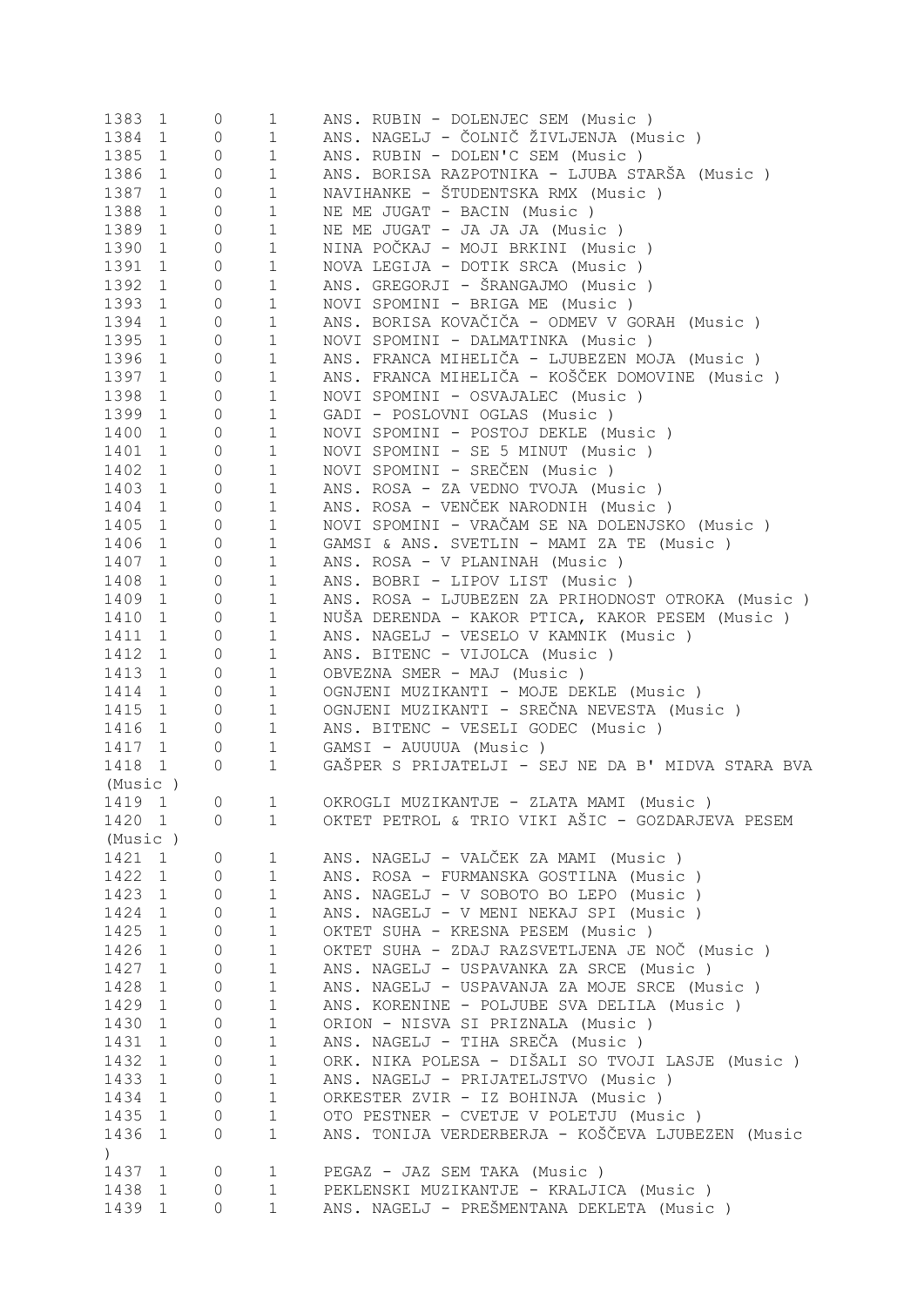| 1440 1                                          |                             | 0           | $\mathbf 1$            | PETER ŽIBERT - POZITIVA (Music)                    |
|-------------------------------------------------|-----------------------------|-------------|------------------------|----------------------------------------------------|
| 1441 1                                          |                             | 0           | $\mathbf 1$            | PETOVIO - HVALA TI MAMA (Music)                    |
| 1442                                            | 1                           | 0           | $\mathbf 1$            | PETOVIO - SLOVENSKA PESEM (Music)                  |
| 1443                                            | $\mathbf{1}$                | 0           | $\mathbf 1$            | GLOBAL KRYNER - SHUT UP (Music)                    |
| 1444                                            | 1                           | 0           | $\mathbf 1$            | GLOBAL KRYNER - STOP (Music)                       |
| 1445                                            | 1                           | 0           | $\mathbf 1$            | POLKA PUNCE - ATA, MAMA DAJTA GNAR (Music)         |
| 1446                                            | $\mathbf{1}$                | 0           | $\mathbf 1$            | POLKA PUNCE - DEDKOVA URA (Music)                  |
| 1447 1                                          |                             | 0           | $\mathbf 1$            | POLKA PUNCE - DEKLIŠČINA (Music )                  |
| 1448                                            | 1                           | 0           | $\mathbf 1$            | POLKA PUNCE - MOJ FANT JE V GODBI MUZIKANT (Music  |
| $\left( \begin{array}{c} 1 \end{array} \right)$ |                             |             |                        |                                                    |
| 1449                                            | 1                           | 0           | $\mathbf 1$            | ANS. HENČEK - LEPA METKA (Music)                   |
| 1450                                            | $\mathbf{1}$                | $\circ$     | $\mathbf 1$            | POLKA PUNCE - VENČEK NARODNIH (Music)              |
| 1451                                            | $\mathbf{1}$                | $\circ$     | $\mathbf{1}$           | POLKA PUNCE - ČAKALA BOM (Music)                   |
| 1452                                            | 1                           | 0           | $\mathbf 1$            | POLKA PUNCE - ČUJTE ME ČUJTE (Music)               |
| 1453                                            | 1                           | 0           | $\mathbf 1$            | POLKA PUNCE - ČUJTE ME, ČUJTE (Music)              |
| 1454                                            |                             |             | $\mathbf 1$            | POP DESIGN - KOT PAJČOLAN (Music)                  |
|                                                 | $\mathbf{1}$                | 0           |                        |                                                    |
| 1455                                            | 1                           | 0           | $\mathbf 1$            | POP DESIGN - NEKOČ BOM ZBRAL POGUM (Music)         |
| 1456                                            | 1                           | 0           | $\mathbf 1$            | POP DESIGN - SOLZA (Music)                         |
| 1457                                            | $\mathbf{1}$                | 0           | $\mathbf{1}$           | ANS. NAGELJ - NAGELJ NIKOLI NE UVENE (Music)       |
| 1458                                            | 1                           | $\circ$     | $\mathbf{1}$           | ANS. BITENC - TOČAJKA (Music)                      |
| 1459                                            | 1                           | $\circ$     | $\mathbf{1}$           | POP'N'DEKL - SLOVENSKE GASILKE (Music)             |
| 1460                                            | 1                           | $\circ$     | $\mathbf 1$            | POSAVSKIH 5 - GRADOVI V OBLAKIH (Music)            |
| 1461                                            | $\mathbf{1}$                | $\circ$     | $\mathbf 1$            | ANS. BITENC - TAKE MAME NIMA SVET (Music )         |
| 1462                                            | $\mathbf{1}$                | $\circ$     | $\mathbf 1$            | ANS. BITENC - S POLKO ČEZ PIL (Music )             |
| 1463                                            | $\mathbf{1}$                | $\circ$     | $\mathbf 1$            | ANS. NAGELJ - LEPO JE MED GASILCI (Music)          |
| 1464                                            | $\mathbf{1}$                | $\circ$     | $\mathbf{1}$           | ANS. ROSA - BABICA NAŠA SLAVI (Music )             |
| 1465                                            | 1                           | $\circ$     | $\mathbf 1$            | ANS. BITENC - NAŠA PESEM NAJ ŽIVI (Music)          |
| 1466                                            | 1                           | $\circ$     | $\mathbf 1$            | ANS. ROKA ŽLINDRE - ČEZ SLEMENA (Music )           |
| 1467                                            | 1                           | $\circ$     | $\mathbf 1$            | ANS. BITENC - NAJ BREZE GOVORIJO (Music)           |
| 1468                                            | $1 \quad \blacksquare$      | $\circ$     | $\mathbf 1$            | GORENJSKI KVINTET - VESELI MUZIKANT (Music )       |
| 1469                                            | $1 \quad \blacksquare$      | $\circ$     | $\mathbf 1$            | PRELOŠKI TAMBURAŠI - TIHI VEČER (Music )           |
| 1470                                            | $1 \qquad \qquad$           | $\circ$     | $\mathbf{1}$           | ANS. ROKA ŽLINDRE - ZANALAŠČ (Music )              |
|                                                 |                             |             |                        | ANS. BITENC - NA ZNANO CESTO STOPI (Music )        |
| 1471                                            | $1 \quad \blacksquare$      | $\circ$     | $\mathbf 1$            |                                                    |
| 1472                                            | $1 \quad \blacksquare$<br>1 | 0           | $\mathbf 1$            | ANS. BITENC - MENI JE LE ZA LJUBEZEN (Music)       |
| 1473                                            |                             | $\circ$     | $\mathbf{1}$           | ANS. BITENC - KRKA SANJAVA (Music)                 |
| 1474                                            | $1 \quad \blacksquare$      | $\circ$     | $\mathbf{1}$           | ANS. SEDMI RAJ - SAMEVAJO GORSKE KMETIJE (Music)   |
| 1475                                            | $1 \quad \blacksquare$      | $\circ$     | $\mathbf{1}$           | ANS. BITENC - JECLJAVA POLKA (Music)               |
|                                                 | 1476 1 0                    |             | $1 \quad \blacksquare$ | PRIFARSKI MUZIKANTI - V SONČNO DEŽELO (Music)      |
| 1477 1                                          |                             | $\circ$     | 1                      | ANS. NAGELJ - HRIBOVSKA DOMAČIJA (Music)           |
| 1478                                            | 1                           | $\circ$     | $\mathbf 1$            | ANS. NAGELJ - DOMOVINA V MOJEM SRCU (Music)        |
| 1479 1                                          |                             | 0           | $\mathbf 1$            | ANS. ODPEV - SPOMINI (Music)                       |
| 1480 1                                          |                             | $\mathbf 0$ | $1\,$                  | PRIMORSKI FANTJE - BICERIN (Music)                 |
| 1481 1                                          |                             | 0           | $\mathbf 1$            | PRIMORSKI FANTJE - BREZ KIK'LCE AL'S KIK'LCO       |
| (Music)                                         |                             |             |                        |                                                    |
| 1482                                            | 1                           | 0           | $\mathbf{1}$           | ANS. NAGELJ - CVET POD PLANINAMI (Music)           |
| 1483                                            | 1                           | 0           | $\mathbf 1$            | PRIMORSKI FANTJE - JA, JA, JA, GO, GO, GO! (Music) |
| 1484                                            | $\mathbf{1}$                | 0           | $\mathbf 1$            | ANS. MODRI VAL - TI DEŽELA LJUBLJENA (Music)       |
| 1485                                            | $\mathbf{1}$                | $\mathbf 0$ | $\mathbf 1$            | ANS. BISERI - SELFI S TABO (Music)                 |
| 1486                                            | $\mathbf{1}$                | 0           | $\mathbf 1$            | ANS. BISERI - RECITE JI (Music)                    |
| 1487                                            | $\mathbf{1}$                | 0           | $1\,$                  | PRIMORSKI FANTJE - KARAMELA BELLA BELLA (Music)    |
| 1488                                            | $\mathbf{1}$                | 0           | $\mathbf 1$            | PRIMORSKI FANTJE - KRAŠKI BORI (Music )            |
| 1489                                            | $\mathbf{1}$                | $\mathbf 0$ | $\mathbf 1$            | ANS. BISERI - KO BOM ODŠLA (Music )                |
|                                                 |                             |             | $1\,$                  |                                                    |
| 1490                                            | $\mathbf{1}$                | 0           |                        | PRIMORSKI FANTJE - LEPA SI MOJA PRIMORSKA (Music)  |
| 1491                                            | $\mathbf 1$                 | $\mathbb O$ | $\mathbf 1$            | PRIMORSKI FANTJE - MA HUDI LES! (Music)            |
| 1492                                            | $\mathbf 1$                 | $\mathbb O$ | $1\,$                  | PRIMORSKI FANTJE - MOJA MALA RIBICA (Music)        |
| 1493                                            | $\mathbf{1}$                | 0           | $1\,$                  | ANS. BENEŠKI FANTJE - RUDEČI CVET (Music )         |
| 1494                                            | $\mathbf{1}$                | 0           | $1\,$                  | PRIMORSKI FANTJE - NE VEM, NE VEM (Music)          |
| 1495                                            | $\mathbf{1}$                | 0           | $1\,$                  | PRIMORSKI FANTJE - PTIČKI (Music )                 |
| 1496                                            | 1                           | 0           | $\mathbf 1$            | PRIMORSKI FANTJE - RAD BI VEDEL (Music)            |
| 1497                                            | 1                           | 0           | $\mathbf 1$            | PRIMORSKI FANTJE - RIBIČ (Music)                   |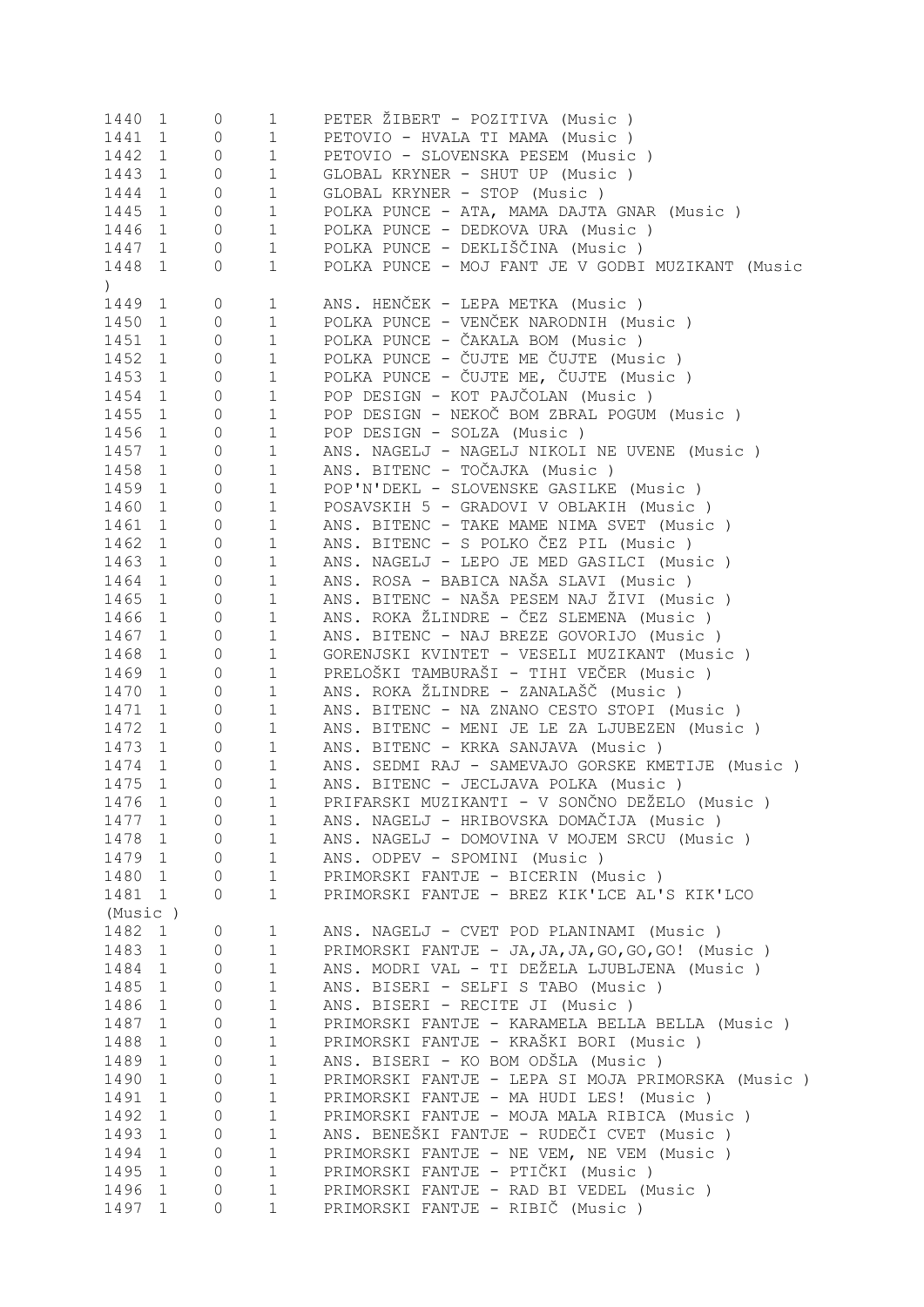| 1498 1           | $\circ$             | 1                            | PRIMORSKI FANTJE - S TABO PRAZNOVATI (Music )                                     |
|------------------|---------------------|------------------------------|-----------------------------------------------------------------------------------|
| 1499 1           | $\circ$             | 1                            | PRIMORSKI FANTJE - SIGNORINA BALERINA (Music)                                     |
| 1500 1           | $\circ$             | 1                            | PRIMOŽ BULC - HRIBOVSKA POLKA (Music)                                             |
| 1501 1           | $\mathsf{O}\xspace$ | 1                            | PRIMOŽ BULC - ZAPLESAL BI VALČEK (Music )                                         |
| 1502 1           | $\mathsf{O}\xspace$ | 1                            | PRLEŠKI KVINTET - DOBRA MISEL (Music )                                            |
| 1503 1           | $\mathsf{O}\xspace$ | 1                            | PRLEŠKI KVINTET - KO SE ZVEZDA UTRNE (Music )                                     |
| 1504 1           | $\circ$             | 1                            | ANS. AVSENIK - ČINDARASA BUMSA (Music )                                           |
| 1505 1           | $\circ$             | 1                            | PTUJSKIH 5 - NAŠA ZLATA OMA (Music)                                               |
| 1506 1           | $\circ$             | $1 \quad \blacksquare$       | RA-CE - S HARMONIKO DO ZVEZD (Music)                                              |
| 1507 1           | $\circ$             | 1                            | REBEKA DREMELJ - FANTJE IZPOD TRIGLAVA (Music)                                    |
| 1508 1           | $\circ$             | $1 \quad \blacksquare$       | ANS. MODRI VAL - SEX NA EX (Music)                                                |
| 1509 1           | $\circ$             | $1 \quad \blacksquare$       | RENE ČREŠNAR S PRIJATELJI - ZVOKI LOVRENŠKIH JEZER                                |
| (Music )         |                     |                              |                                                                                   |
|                  |                     |                              |                                                                                   |
| 1510 1           | $\circ$             | $1 \quad \blacksquare$       | ROBERT FICKER - DRUGI GREJE TI SRCE (Music)                                       |
| 1511 1           | $\overline{0}$      | $1 \quad \blacksquare$       | ANS. FRANC ŽERDONER S PRIJATELJI - POD BOHKOVIM                                   |
| KOTOM (Music)    |                     |                              |                                                                                   |
| 1512 1           | 0                   | $1 \quad \blacksquare$       | ROBERT GOTER TRIO - KO HARMONIKA ZAPOJE (Music)                                   |
| 1513 1           | $\overline{0}$      | $1 \quad \blacksquare$       | ROBERT GOTER TRIO - LEPE SANJE, SANJE NAJINE                                      |
| (Music )         |                     |                              |                                                                                   |
| 1514 1           | $\circ$             | $1 \quad \Box$               | ROBERT GOTER TRIO - NA GOLICI (Music)                                             |
| 1515 1           | $\circ$             |                              | 1 ROBERT GOTER TRIO - ČREDA V GALOPU (Music)                                      |
| 1516 1           | $\Omega$            | $1 \quad \blacksquare$       | ROGAŠKI INSTRUMENTALNI KVINTET - PRELEPA ROGAŠKA                                  |
| (Music )         |                     |                              |                                                                                   |
| 1517 1           | $\overline{0}$      | $1 \quad \Box$               | ROK KOSMAČ - LJUBI ME (Music)                                                     |
| 1518 1           | $\circ$             | $1 \quad \blacksquare$       | ROK KOSMAČ - PREPUSTI SE (Music)                                                  |
| 1519 1           | $\circ$             | $1 \quad \blacksquare$       | ANS. MODRI VAL - POLKA MEDEZIJA (Music)                                           |
| 1520 1           | $\circ$             | $1 \quad \blacksquare$       | ROKONDO KVINTET - OBJEMI ME (Music)                                               |
| 1521 1           | $\circ$             | $1 \quad \blacksquare$       | ROKONDO KVINTET - ČEZ TROJANE (Music)                                             |
| 1522 1           |                     |                              | ROKOVNJAČI - PRAZNIK V DRUŽINI (Music )                                           |
|                  | 0                   | $1 \quad \blacksquare$       |                                                                                   |
| 1523 1           | $\Omega$            | 1                            | RUDI BARDORFER - KO MRAK ZAPUŠČA SPEČO ZEMLJO                                     |
| (Music )         |                     |                              |                                                                                   |
| 1524 1           | 0                   | 1                            | RUDI ŠANTL - BREZ MUZIKE ŽIVLJENJA NI (Music )                                    |
| 1525 1           | 0                   | $1 \quad \blacksquare$       | ANS. NIKA ZAJCA - NA VELIKO PLANINO (Music)                                       |
| 1526 1           | 0                   | $1 \quad \blacksquare$       | RUDI ŠANTL - KO SLIŠIM GLASBO (Music )                                            |
| 1527 1           | $\circ$             | $1 \quad \blacksquare$       | RUDI ŠANTL - MAMA (Music)                                                         |
| 1528 1           | $\circ$             | $1 \quad \blacksquare$       | SALEŠKI FANTJE - PO SVETU JE HODIL (Music)                                        |
| 1529 1           | $\circ$             | $1 \quad \blacksquare$       | ANS. AVSENIK - ČAR JULIJSKIH ALP (Music)                                          |
| 1530 1           | $\Omega$            | 1                            | ANS. AVSENIK - VEČER PRI MATUČU (Music )                                          |
| 1531 1           | 0                   | $\mathbf 1$                  | ANS. AVSENIK - V MRAKU (Music)                                                    |
| 1532 1           | 0                   | $\mathbf{1}$                 | ANS. AVSENIK - TETA IZ TEXASA (Music)                                             |
| 1533 1           | 0                   | $\mathbf 1$                  | ANS. TINETA STARETA - PO MURKIN CVET (Music )                                     |
| 1534 1           | 0                   | $\mathbf{1}$                 | SAVINJSKIH 7 - NA ŠTAJERSKEM VELJA LE PRAZNA                                      |
| KUPICA (Music)   |                     |                              |                                                                                   |
| 1535 1           | $\circ$             | $\mathbf 1$                  | SAVINJSKIH 7 - PEVCU V SLOVO (Music)                                              |
| 1536 1           | 0                   | $\mathbf 1$                  | SAVINJSKIH 7 - ČEZ PLANJAVE IN VIŠAVE (Music )                                    |
| 1537 1           | 0                   | $\mathbf 1$                  | SAŠA LENDERO - LJUBIM CIGANA JANA (Music)                                         |
|                  |                     |                              |                                                                                   |
| 1538 1           | $\circ$             | $\mathbf 1$                  | HIŠNI ANS. JOŽOVC - GREMO NA POKLJUKO (Music )                                    |
| 1539 1           | $\circ$             | $\mathbf 1$                  | SAŠA LENDERO - NIKOLI NI PREPOZNO (Music)                                         |
| 1540 1           | $\mathbb O$         | $\mathbf 1$                  | ANS. TIK TAK - NOV OBRAZ (Music)                                                  |
| 1541 1           | $\mathbb O$         | $\mathbf 1$                  | SHOW BAND KLOBUK - STARI MLIN (Music)                                             |
| 1542 1           | $\mathbb O$         | $\mathbf 1$                  | SICER - ŠOPEK ZA BABICO (Music)                                                   |
| 1543 1           | $\mathbb O$         | $1\,$                        | SICER - ŽIVLJENJE JE VESELJE (Music)                                              |
| 1544 1           | 0                   | $1\,$                        | ANS. AVSENIK - PRELEPI GORENJSKI SVET (Music )                                    |
|                  |                     |                              |                                                                                   |
| 1545 1           | 0                   | $\mathbf 1$                  | ANS. ROKA ŽLINDRE - TANGICE IN SILIKON (Music )                                   |
| 1546 1           | 0                   | $\mathbf 1$                  | ANS. AVSENIK - PRAV FLETNO SE IMAMO (Music)                                       |
| 1547 1           | 0                   |                              |                                                                                   |
|                  | 0                   | $\mathbf 1$                  | SKATER - RAKETA (Music)                                                           |
| 1548 1           |                     | $\mathbf 1$                  | SKUPINA AMOR - KRAŠKA FEŠTA (Music )                                              |
| 1549 1           | $\circ$             | $\mathbf 1$                  | SKUPINA CALYPSO - KAKO SI KAJ (Music)                                             |
| 1550 1<br>1551 1 | 0<br>$\Omega$       | $\mathbf{1}$<br>$\mathbf{1}$ | SKUPINA CALYPSO - MOJA SLADKA LJUBICA (Music)<br>SKUPINA CALYPSO - ODKLOP (Music) |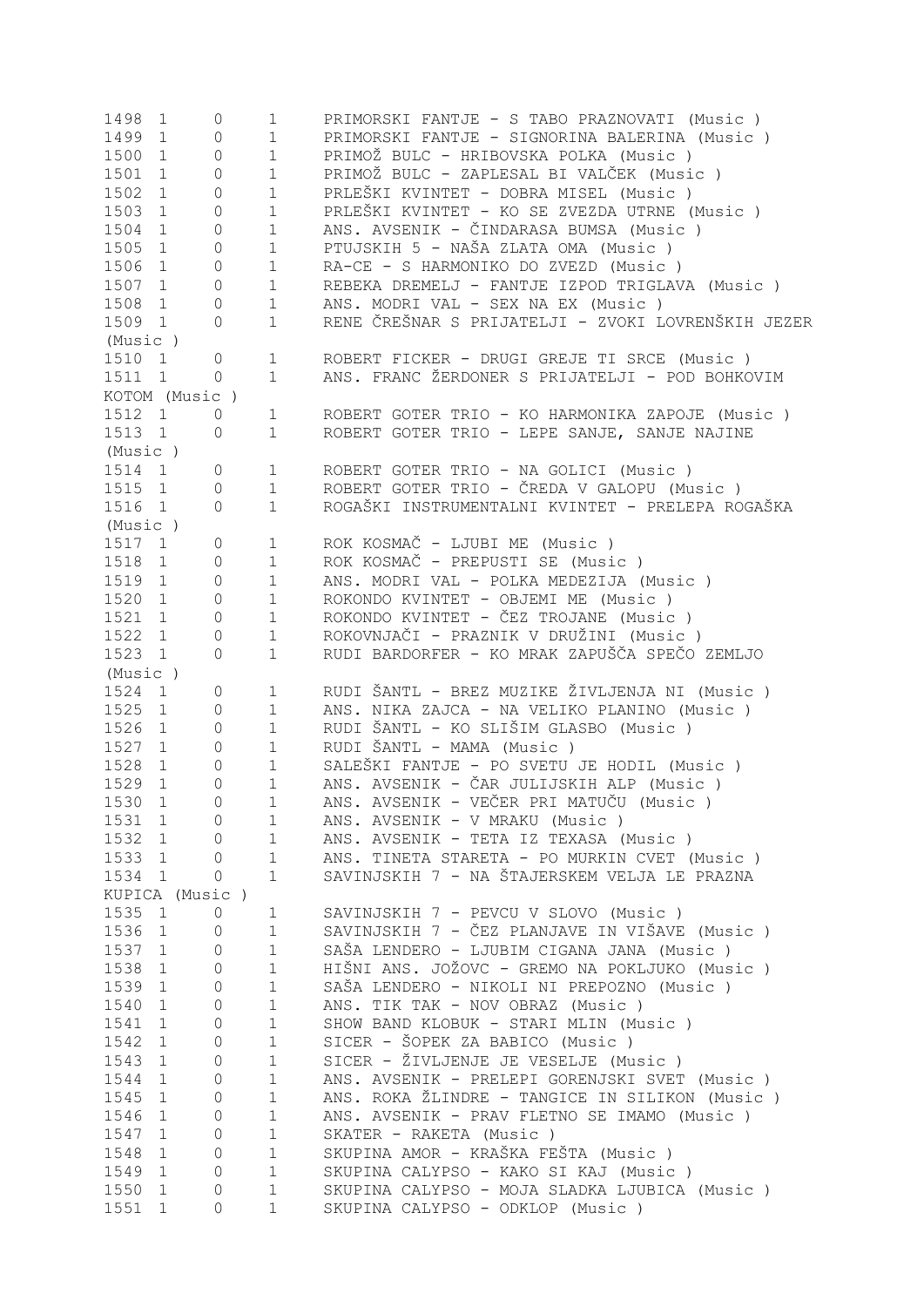| 1552 1           |                              | 0                   | $\mathbf 1$          | SKUPINA CALYPSO - PARARA PA PA (Music)                                        |
|------------------|------------------------------|---------------------|----------------------|-------------------------------------------------------------------------------|
| 1553             | $\mathbf{1}$                 | 0                   | $\mathbf 1$          | SKUPINA CALYPSO - TAKOJ SI PADLA (Music)                                      |
| 1554             | $\mathbf{1}$                 | $\mathsf{O}\xspace$ | $\mathbf 1$          | SKUPINA KROKODILI - KROKODILČEK (Music )                                      |
| 1555             | $\mathbf{1}$                 | 0                   | $\mathbf 1$          | ANS. AVSENIK - PIJEM RAD IN DOBRO JEM (Music)                                 |
| 1556             | $\mathbf{1}$                 | 0                   | $\mathbf 1$          | ANS. AVSENIK - ENKRAT JA, ENKRAT NE (Music)                                   |
| 1557             | $\mathbf{1}$                 | 0                   | $1\,$                | SKUPINA ŠPICA - LAJF TAPRAV (Music )                                          |
| 1558             | $\mathbf{1}$                 | 0                   | $1\,$                | ANS. AVSENIK - CASANOVA (Music)                                               |
| 1559             | $\mathbf{1}$                 | 0                   | $\mathbf 1$          | SKUPINA ŠPICA - NA MENINO (Music)                                             |
| 1560             | $\mathbf{1}$                 | 0                   | $1\,$                | ANS. ANTONA BIRTIČA - VIGIONOV VALČEK (Music )                                |
| 1561             | 1                            | 0                   | $1\,$                | SKUPINA ŠPICA - OD SNEŽAKA DO BEDAKA (Music )                                 |
| 1562             | $\mathbf{1}$                 | 0                   | $1\,$                | ANS. SAŠA AVSENIKA - PLES V ŠKORNJIH (Music )                                 |
| 1563             |                              |                     |                      | SLAPOVI - BELO PISMO (Music)                                                  |
|                  | $\mathbf{1}$                 | 0                   | $\mathbf 1$          |                                                                               |
| 1564             | 1                            | 0                   | $\mathbf 1$          | SLAPOVI - DA SPOČIJEM SE NA TVOJI RAMI (Music )                               |
| 1565             | $\mathbf{1}$                 | 0                   | $\mathbf 1$          | SLAPOVI - DOLENJSKA (Music)                                                   |
| 1566             | $\mathbf{1}$                 | 0                   | $\mathbf{1}$         | IGOR IN ZLATI ZVOKI - LOVE ME (Music)                                         |
| 1567 1           |                              | 0                   | $\mathbf 1$          | IGOR IN ZLATI ZVOKI - MOJ RODNI KRAJ, MOJ RODNI                               |
|                  | DOM (Music                   | $\left( \right)$    |                      |                                                                               |
| 1568             | 1                            | 0                   | $\mathbf{1}$         | ANS. LOJZETA SLAKA - DANES NE, JUTRI DA (Music )                              |
| 1569             | $\mathbf{1}$                 | 0                   | $\mathbf 1$          | ANS. ANTONA BIRTIČA - TATA OSTANI DOMA (Music )                               |
| 1570             | $\mathbf{1}$                 | 0                   | $\mathbf 1$          | SLAPOVI - NAŠ STARI DOM (Music)                                               |
| 1571             | $\mathbf{1}$                 | 0                   | $\mathbf 1$          | ANS. AKORDI - VRČEK ZA SOLZE (Music )                                         |
| 1572             | $\mathbf{1}$                 | 0                   | $\mathbf 1$          | ANS. AKORDI - V SENČICI SEDAJ POLEŽAVA (Music )                               |
| 1573             | 1                            | 0                   | $\mathbf 1$          | ANS. HENČEK - OHCETNA ZAPITNICA (Music)                                       |
| 1574             | $\mathbf{1}$                 | 0                   | $1\,$                | ANS. MLADIKA - NE BI TE VARALA (Music)                                        |
| 1575             | $\mathbf{1}$                 | 0                   | $1\,$                | SLOVENSKI MUZIKANTJE - BO ŽE BOLJE (Music)                                    |
| 1576             | $\mathbf{1}$                 | 0                   | $\mathbf 1$          | SLOVENSKI MUZIKANTJE - FANTJE IN MOŽJE (Music)                                |
| 1577 1           |                              | 0                   | $\mathbf 1$          | SLOVENSKI MUZIKANTJE - FRANC V ŠPANIJI (Music )                               |
| 1578             |                              |                     |                      |                                                                               |
|                  | $\mathbf{1}$                 | 0                   | $\mathbf{1}$         | ANS. AKORDI - TE DOMAČE VIŽE (Music )                                         |
| 1579 1           |                              | 0                   | $\mathbf{1}$         | ANS. AKORDI - SOLZNE OČI (Music )                                             |
| 1580 1           |                              |                     |                      |                                                                               |
|                  |                              | $\circ$             | $\mathbf{1}$         | SLOVENSKI MUZIKANTJE - KO MUZIKANT OD DOMA ROMA                               |
| (Music)          |                              |                     |                      |                                                                               |
| 1581 1           |                              | 0                   | $\mathbf 1$          | SLOVENSKI MUZIKANTJE - LJUBEZEN JE ČAROBNA STVAR                              |
| (Music)          |                              |                     |                      |                                                                               |
| 1582 1           |                              | 0                   | $\mathbf 1$          | ANS. LOJZETA SLAKA - GRABLJICE (Music)                                        |
| 1583 1           |                              | 0                   | $\mathbf{1}$         | ANS. AKORDI - RUŽO CRVENA (Music)                                             |
| 1584 1           |                              | 0                   | $\mathbf{1}$         | ANS. ROKA ŽLINDRE - STARI MUZIKANT (Music )                                   |
| 1585             | $\mathbf{1}$                 | 0                   | $\mathbf{1}$         | SLOVENSKI MUZIKANTJE - MOJA LJUBEZEN (Music)                                  |
|                  | 1                            | $\Omega$            | $\mathbf{1}$         |                                                                               |
| 1586             |                              |                     |                      | SLOVENSKI MUZIKANTJE - NE PRIŽIGAJ LUČI (Music )                              |
| 1587 1           |                              | $\circ$             | 1                    | SLOVENSKI MUZIKANTJE - NI CVETJA BREZ TRNJA (Music                            |
| $\left( \right)$ |                              |                     |                      |                                                                               |
| 1588             | 1                            | 0                   | 1                    | ANS. LOJZETA SLAKA - MED PRIJATELJI (Music)                                   |
| 1589             | 1                            | 0                   | $\mathbf 1$          | ANS. MLADI UPI - ANDRAŽEVA HARMONIKA (Music )                                 |
| 1590             | $\mathbf{1}$                 | 0                   | $\mathbf 1$          | IGOR IN ZLATI ZVOKI - PRIHAJAM K TEBI (Music )                                |
| 1591             | $\mathbf{1}$                 | 0                   | $1\,$                | IGOR IN ZLATI ZVOKI - ZA VSE SLOVENCE (Music )                                |
| 1592             | 1                            | 0                   | 1                    | ANS. AKORDI - MALO ZA ŠALO (Music )                                           |
| 1593 1           |                              | 0                   | 1                    | SLOVENSKI MUZIKANTJE - VENČEK VALČKOV (Music )                                |
| 1594             | 1                            | 0                   | $1\,$                | ANS. AKORDI - HOČEŠ, NOČEŠ (Music )                                           |
| 1595 1           |                              | 0                   | $1\,$                | ANS. MLADI KORENJAKI - NA GORENJSKO (Music)                                   |
| 1596 1           |                              | 0                   | $\mathbf 1$          | SLOVENSKI MUZIKANTJE - VSAK SE Z NAMI VESELI                                  |
| (Music)          |                              |                     |                      |                                                                               |
| 1597 1           |                              | 0                   | 1                    | ANS. MLADI KORENJAKI - KORENJAKI SMO VESELJAKI                                |
| (Music)          |                              |                     |                      |                                                                               |
| 1598             | $\overline{1}$               | 0                   | $\mathbf 1$          |                                                                               |
|                  |                              | 0                   |                      | ANS. MIRA KLINCA - VSE ENKRAT MINE (Music )                                   |
| 1599 1           |                              | 0                   | $1\,$                | ANS. MIRA KLINCA - VESELI KLOPOTEC (Music )                                   |
| 1600             | $\mathbf{1}$                 |                     | $1\,$                | ANS. MIRA KLINCA - VALČEK ZA NAJU (Music)                                     |
| 1601             | $\mathbf{1}$                 | 0                   | $1\,$                | ANS. AKORDI - HEJ OČA, POVEJTE (Music)                                        |
| 1602             | $\mathbf{1}$                 | 0                   | $1\,$                | ANS. MIRA KLINCA - POT NA ROBLEKOV DOM (Music )                               |
| 1603             | $\mathbf{1}$                 | 0                   | $1\,$                | ANS. MIRA KLINCA - POGLEJTE PIJANČKA (Music )                                 |
| 1604<br>1605     | $\mathbf{1}$<br>$\mathbf{1}$ | 0<br>0              | $1\,$<br>$\mathbf 1$ | SLOVENSKI OKTET - VENČEK LJUDSKIH PESMI (Music )<br>SLOVENSKI ZVOKI - (Music) |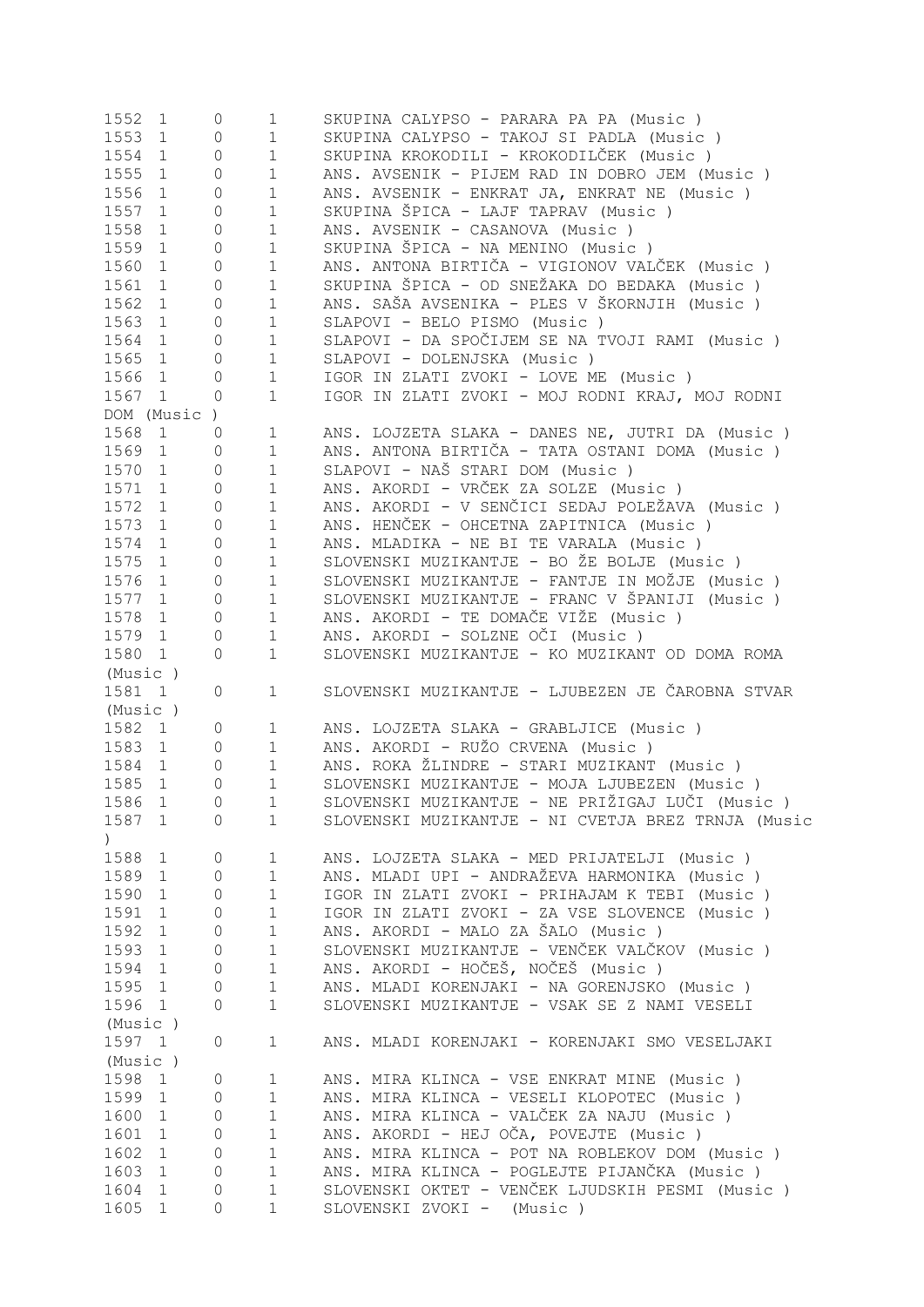| 1606                       | 1            | 0              | $\mathbf 1$  | ANS. AKORDI - BILO POLETJE JE (Music)              |
|----------------------------|--------------|----------------|--------------|----------------------------------------------------|
| 1607                       | 1            | 0              | $\mathbf 1$  | ANS. ERAZEM - MARIJA ČOKOLONA (Music)              |
| 1608                       | $\mathbf{1}$ | 0              | $\mathbf 1$  | SLOVENSKI ZVOKI - KAJ PA REČE MAMCA MOJA (Music)   |
| 1609 1                     |              | $\circ$        | $\mathbf{1}$ | SLOVENSKI ZVOKI - KO ŠEL ČEZ POLJE SEM NEKOČ       |
| (Music)                    |              |                |              |                                                    |
| 1610                       | $\mathbf{1}$ | 0              | $\mathbf{1}$ | SLOVENSKI ZVOKI - LEPE STE VE KARAVANKE (Music )   |
| 1611                       | $\mathbf{1}$ | $\overline{0}$ | $1\,$        | INGRID BRUGEMMAN - DO UŠES ZALJUBLJENA (Music)     |
| 1612                       | $\mathbf{1}$ | $\overline{0}$ | $\mathbf{1}$ | ANS. ROKA ŽLINDRE - SLOVO ZA DANES (Music )        |
|                            |              |                |              |                                                    |
| 1613                       | 1            | $\overline{0}$ | $\mathbf{1}$ | SLOVENSKI ZVOKI - PEPIJEVA LJUBICA (Music )        |
| 1614                       | $\mathbf{1}$ | $\overline{0}$ | $1\,$        | SLOVENSKI ZVOKI - POZNO V NOČ (Music)              |
| 1615                       | 1            | $\overline{0}$ | $1\,$        | SLOVENSKI ZVOKI - PRIŠLA POMLAD BO SPET (Music )   |
| 1616                       | 1            | 0              | $\mathbf{1}$ | ANS JOŽETA ŠKOBERNETA - NAIVNA NEŽIKA (Music )     |
| 1617                       | $\mathbf{1}$ | $\circ$        | $\mathbf{1}$ | ANO URCO AL PA' PEJ DVEJ - ZA ZMEREJ (Music)       |
| 1618                       | 1            | $\overline{0}$ | $\mathbf{1}$ | SLOVENSKI ZVOKI - SLOVENSKI ZVOKI SMO (Music )     |
| 1619 1                     |              | 0              | $\mathbf{1}$ | ANJA BURNIK S PRIJATELJI - POMLADNA HARMONIJA      |
| (Music)                    |              |                |              |                                                    |
| 1620 1                     |              | 0              | $\mathbf{1}$ | SLOVENSKI ZVOKI - STARI ČASI (Music )              |
| 1621 1                     |              | $\circ$        | $\mathbf{1}$ | SLOVENSKI ZVOKI - VENČEK AVSENIKOVIH USPEŠNIC      |
|                            |              |                |              |                                                    |
| (Music)                    |              |                |              |                                                    |
| 1622 1<br>$\left( \right)$ |              | 0              | $\mathbf{1}$ | ANS. NAVEZA - ČE V MOJI POSTELJCI BOŠ SPALA (Music |
| 1623 1                     |              | 0              | $\mathbf{1}$ | ANDREJA - VROČA POLETJA (Music)                    |
| 1624 1                     |              | 0              | $\mathbf 1$  | SOPRANOS - EDINA (Music)                           |
| 1625                       | 1            | 0              | $\mathbf{1}$ | SREDENŠEK SEKSTET - TAPRAVA POLKA (Music )         |
| 1626                       | $\mathbf{1}$ | 0              | $\mathbf{1}$ | ANDREJA - BREZ BESED (Music)                       |
| 1627 1                     |              | 0              | $1\,$        | STANE VIDMAR - KO BOŠ NEKOČ ODŠLA (Music )         |
| 1628                       |              |                | $\mathbf 1$  | ANDREA & POLONA PETOVAR - KO BI JAZ (Music)        |
|                            | $\mathbf{1}$ | 0              |              |                                                    |
| 1629 1                     |              | 0              | $\mathbf 1$  | ANS. MIRA KLINCA - POD LIPCO (Music)               |
| 1630 1                     |              | 0              | $\mathbf 1$  | STANE VIDMAR - NIMAM VEČ SOLZE (Music)             |
| 1631                       | 1            | 0              | $\mathbf 1$  | STANE VIDMAR - ROŽE ZA MAMO (Music )               |
| 1632 1                     |              | 0              | $\mathbf 1$  | STANE VIDMAR - TI PA EDINA ČAKALA SI ME (Music)    |
| 1633                       | $\mathbf{1}$ | 0              | $\mathbf 1$  | STANE VIDMAR - ZGODBA MOJE DUŠE (Music )           |
| 1634                       | $\mathbf{1}$ | 0              | $\mathbf 1$  | STANE VIDMAR - ČRNA TANČICA (Music )               |
| 1635 1                     |              | 0              | $\mathbf{1}$ | STANKO PETRIČ IN ANS. SVETLIN - BELO OBLEKO SI ŽE  |
|                            |              | NOSILA (Music) |              |                                                    |
| 1636 1                     |              | 0              |              | STRMINA - SONČNI OTOK (Music)                      |
|                            |              |                | $\mathbf 1$  |                                                    |
| 1637 1                     |              | 0              | $\mathbf{1}$ | IVAN HUDNIK - NA BELI BARKI (Music)                |
| 1638                       | $\mathbf{1}$ | 0              | $\mathbf{1}$ | ANS. EKART - ŠKORPIONOV PLES (Music)               |
| 1639                       | 1            | 0              | 1            | TA PRAVI FALOTI - Z GLASBO V SRCU (Music)          |
| 1640                       | $\mathbf{1}$ | 0              | $\mathbf 1$  | ANS. ISKRA - ISKRA (Music)                         |
| 1641                       | $\mathbf{1}$ | 0              | 1            | TA PRAVIH 6 - NEIZPETA PESEM (Music)               |
| 1642                       | 1            | 0              | 1            | TA PRAVIH 6 - PREBUJAM SE (Music)                  |
| 1643                       | 1            | 0              | 1            | ANS. JURČKI - POISKAL NEKOČ BOM TEBE (Music )      |
| 1644                       | 1            | 0              | 1            | ANS. IVANA RUPARJA - KDOR POJE RAD (Music )        |
| 1645                       | 1            | 0              | 1            | TA PRAVIH 6 - ZLATOLASKA (Music)                   |
| 1646                       | 1            | 0              | $\mathbf 1$  | TAMBURAŠKA S. DUPLJAK - NA RITI IMAŠ PIKO (Music ) |
|                            |              |                |              |                                                    |
| 1647 1                     |              | 0              | $\mathbf 1$  | TAMBURAŠKA S. DUPLJAK - TI NE VEŠ KAJ JE ČUŠPAJS   |
| (Music)                    |              |                |              |                                                    |
| 1648                       | $\mathbf{1}$ | 0              | $\mathbf 1$  | ANS. SVETLIN - SANJAM O DOMOVINI (Music )          |
| 1649                       | $\mathbf{1}$ | 0              | $\mathbf 1$  | ANS. RUBIN - V DOLINI TIHI (Music )                |
| 1650                       | 1            | 0              | $\mathbf 1$  | TANJA ŽAGAR - DNEVI SREČE DNEVI ŽALOSTI (Music )   |
| 1651                       | $\mathbf{1}$ | 0              | $\mathbf 1$  | ANS. ROKA ŽLINDRE - PRAVA PAMET MORE BT (Music )   |
| 1652                       | $\mathbf{1}$ | 0              | $\mathbf 1$  | ALPSKI KVINTET - ZELTFEST POLKA (Music )           |
| 1653                       | $\mathbf{1}$ | 0              | 1            | ANS. ROKA ŽLINDRE - NA HIPODROMU (Music )          |
| 1654                       | $\mathbf 1$  | 0              | $1\,$        | JANI & FRANCI PIRŠ - HVALA VAM, SPONZORJI (Music ) |
| 1655                       | $\mathbf 1$  | 0              | $\mathbf 1$  | TAPRAVI FALOTI - POLDOV PIR (Music)                |
|                            |              |                |              |                                                    |
| 1656                       | $\mathbf 1$  | 0              | $\mathbf 1$  | TERCET DOMIMA - MILI MOJ KOZJANSKI KRAJ (Music)    |
| 1657                       | $\mathbf 1$  | 0              | $\mathbf 1$  | ANS. SVETLIN - OD PRADEDA DO PRAVNUKA (Music)      |
| 1658                       | $\mathbf 1$  | 0              | 1            | TOMO RAMONIKA - MI MAMO SE FAJN :) (Music)         |
| 1659                       | 1            | 0              | $\mathbf 1$  | TOTI ŠTAJERCI - KAMNITO SRCE (Music )              |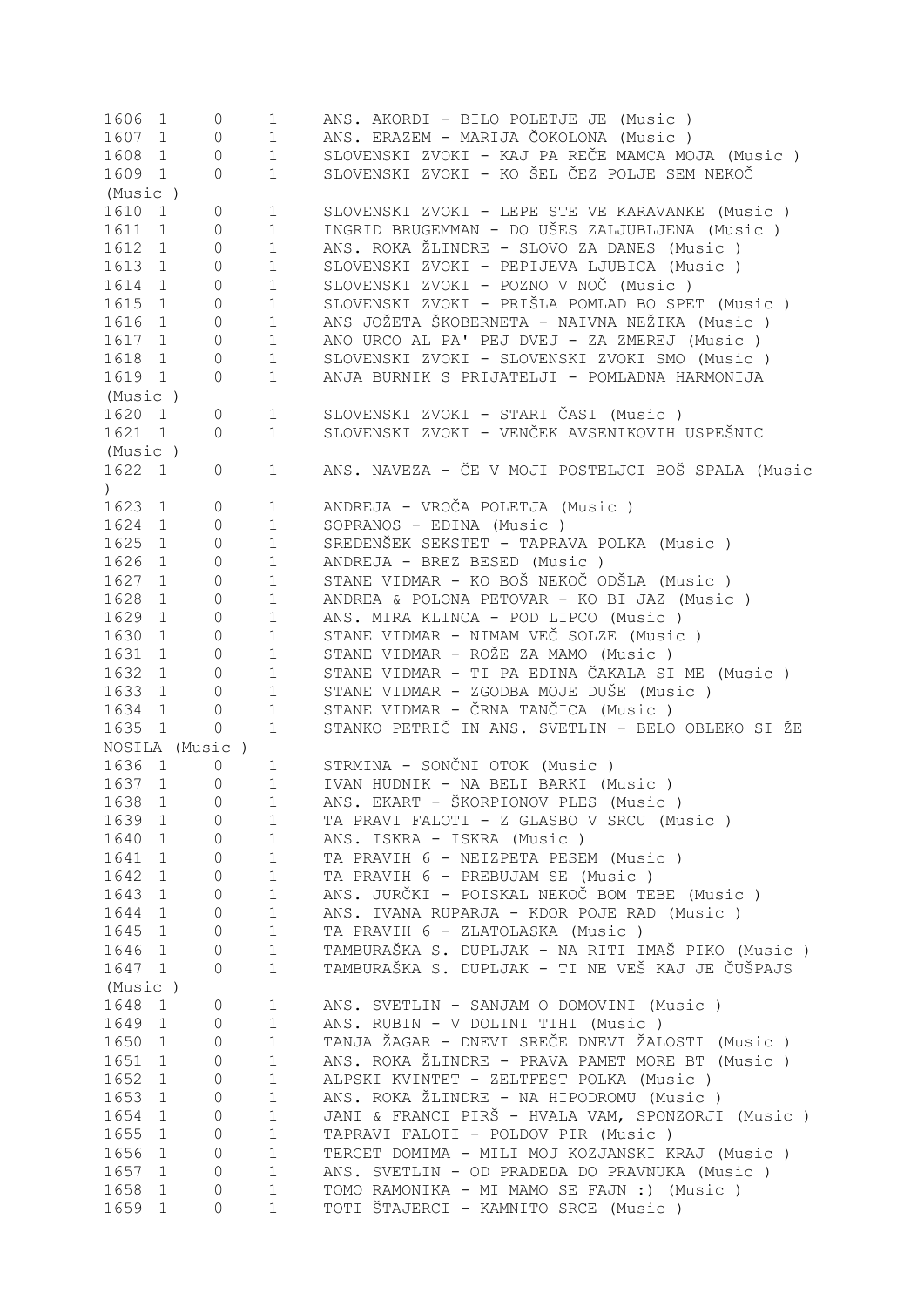| TRIO KONEČNIK - FORMULA 1 (Music )<br>1661<br>$\mathbf 1$<br>1<br>0<br>JANI PIRŠ - NISI KRIVA REKA (Music )<br>1662<br>$1\,$<br>1<br>$\circ$<br>TRIO STANKA FAJSA & JANI PIRŠ - KDOR LJUBI IZ<br>$\mathbf 1$<br>1663 1<br>0<br>VSEGA SRCA (Music)<br>TRIO STANKA FAJSA & JANI PIRŠ - ZAVRTI S POLKO SE<br>1664 1<br>0<br>$\mathbf 1$<br>(Music )<br>1665<br>TRIO STANKO FAJSA - NA PLESU (Music )<br>$\mathbf{1}$<br>0<br>$\mathbf 1$<br>TRIO VITALA AHAČIČA - (Music)<br>1666<br>$\mathbf 1$<br>1<br>0<br>ANS. ROKA ŽLINDRE - MOJ PEPI (Music )<br>1667<br>1<br>1<br>0<br>TRIO ŠUBIC - OBALA ŽELJA (Music)<br>1668<br>$\mathbf 1$<br>$\mathbf{1}$<br>$\mathbf 0$<br>ANS. ROKA ŽLINDRE - LE TVOJ PARFUM (Music)<br>1669<br>$\circ$<br>$\mathbf 1$<br>$\mathbf{1}$<br>TRIO ŠUBIC - ČAROBNA PRAVLJICA (Music )<br>1670<br>$\circ$<br>$\mathbf 1$<br>$\mathbf{1}$<br>TRUBADURJI - MI MIRU NE DA (Music)<br>1671<br>$\circ$<br>$\mathbf 1$<br>$\mathbf{1}$<br>ANS. MIRA KLINCA - NE SE ŠPILAT (Music )<br>1672<br>$\mathbf{1}$<br>0<br>$\mathbf 1$<br>ANS. JUHEJ - ZAPLEŠI Z MANO (Music )<br>1673<br>$\mathbf{1}$<br>0<br>1<br>1674<br>$\circ$<br>ANS. MIRA KLINCA - KO JE PRAZNOVANJE (Music )<br>$\mathbf{1}$<br>1<br>ALPSKI KVINTET - ZAPLEŠI Z MANO (Music)<br>1675<br>$\mathbf{1}$<br>0<br>$\mathbf 1$<br>VAGABUNDI - KO ŽENA ZBOLI (Music )<br>1676<br>$\mathbf 1$<br>$\mathbf{1}$<br>0<br>JANI PIRŠ - VSE JEMLJE HUDIČ (Music )<br>1677<br>$\mathbf 1$<br>$\mathbf{1}$<br>0<br>1678<br>ALPSKI KVINTET - Z NAMI VSI NA BLED (Music)<br>$\mathbf{1}$<br>$\circ$<br>$\mathbf 1$<br>1679<br>VAGABUNDI - NAJBOLJŠE ZDRAVILO (Music)<br>$\circ$<br>$\mathbf 1$<br>1<br>1680<br>$\mathbf 1$<br>ALPSKI KVINTET - VRNIL SI SE NAZAJ (Music )<br>$\mathbf{1}$<br>0<br>1681<br>$\mathbf 1$<br>VAGABUNDI - S HARMONIKO PO SVETU (Music)<br>$\mathbf{1}$<br>$\circ$<br>1682<br>$\mathbf 1$<br>ANS. MIRA KLINCA - KLIC GORA (Music )<br>$\mathbf{1}$<br>$\circ$<br>1683<br>$\mathbf 1$<br>$\mathbf{1}$<br>0<br>ANS. NAVEZA - ZJUTRAJ (Music)<br>1684<br>$\mathbf 1$<br>VAGABUNDI - TETA FANI (Music)<br>1<br>0<br>1685<br>$\mathbb O$<br>$\mathbf 1$<br>VAGABUNDI - TRUBADUR (Music)<br>1<br>1686<br>ALPSKI KVINTET - VESELI RIBNČAN (Music)<br>$\mathbb O$<br>$\mathbf 1$<br>1<br>1687<br>$\mathbb O$<br>$\mathbf 1$<br>VAGABUNDI - VABILO NA PLES (Music)<br>$\mathbf{1}$<br>1688<br>$\mathbb O$<br>$\mathbf 1$<br>JODLAR LOJZ - DOHTARJEV NASVET (Music)<br>1<br>1689<br>ANS. MIRA KLINCA - DVIGNI ZLATO KUPICO (Music )<br>$\mathbb O$<br>$\mathbf 1$<br>$\mathbf{1}$<br>1690<br>$\mathbb O$<br>$\mathbf 1$<br>VASOVALCI - OSAMLJENI GODEC (Music)<br>$\mathbf{1}$<br>ALPSKI KVINTET - SREČNO VOŽNJO (Music )<br>1691<br>$\mathbf 1$<br>$\mathbf{1}$<br>0<br>1692<br>$\mathbf 1$<br>ALPSKI KVINTET - SRCE NE POZABI (Music)<br>$\mathbf{1}$<br>0<br>VERA IN ORIGINALI - NAŠA ABRAHAMKA (Music)<br>1693<br>1<br>1<br>0<br>1694<br>ALPSKI KVINTET - ROJSTNA VAS (Music)<br>$\mathbf{1}$<br>$\mathbf{1}$<br>0<br>VERA IN ORIGINALI - SRČEN, TRČEN (Music )<br>1695<br>$\mathbf{1}$<br>$\Omega$<br>1<br>ALPSKI KVINTET - REČI (Music )<br>1696<br>$\circ$<br><sup>1</sup><br>1<br>ALPSKI KVINTET - RDEČI MAK (Music )<br>1697<br>$\mathbf 1$<br>1<br>0<br>ALPSKI KVINTET - RAZIGRANA PLANINSKA DRUŽBA (Music<br>1698<br>$\mathbf 1$<br>1<br>$\Omega$<br>$\left( \right)$<br>VESELE ŠTAJERKE - DVIGNIMO VISOKO ČAŠE (Music )<br>1699<br>$\circ$<br>1<br>1<br>ALPSKI KVINTET - POZDRAV Z LAŠKEGA (Music )<br>1700<br>1<br>1<br>0<br>1701<br>$\mathbf 1$<br>ALPSKI KVINTET - POLKA S POZAVNO (Music )<br>$\mathbf{1}$<br>$\circ$<br>VESELE ŠTAJERKE - LJUBČEK MOJ SRČEK MOJ (Music)<br>1702<br>$\mathbf 1$<br>$\mathbf{1}$<br>$\mathbf{0}$<br>1703<br>$\mathbf 1$<br>VESELE ŠTAJERKE - LUNA VE (Music)<br>$\mathbf{1}$<br>$\mathbf{0}$<br>1704<br>$\mathbf 1$<br>VESELE ŠTAJERKE - MORSKA OBALA (Music)<br>$\mathbf{1}$<br>$\mathbf{0}$<br>VESELE ŠTAJERKE - NA ŠTAJERSKO GREMO (Music)<br>1705<br>$\mathbf 1$<br>$\mathbf{1}$<br>$\circ$<br>$1\,$<br>1706<br>VESELE ŠTAJERKE - OJ ZBOGOM KAMRICA MOJA (Music)<br>$\circ$<br>$\mathbf 1$<br>$\mathbf 1$<br>1707<br>VESELE ŠTAJERKE - POMLADANSKI VETER (Music)<br>$\mathbf{1}$<br>$\circ$<br>1708<br>$1\,$<br>ANS. JURČKI - LJUBOSUMJE (Music)<br>$\mathbf{1}$<br>$\circ$<br>$1\,$<br>1709<br>ALPSKI KVINTET - PO BELI KRAJINI (Music )<br>$\mathbf{1}$<br>$\mathbb O$<br>$\mathbf 1$<br>VESELE ŠTAJERKE - SMRKLJA (Music )<br>1710<br>$\mathbf{1}$<br>$\mathbb O$<br>$\mathbf 1$<br>ALPSKI KVINTET - OB ŠILCU ŽGANJA (Music )<br>1711<br>$\mathbf{1}$<br>$\mathbb O$<br>$\mathbf 1$<br>ANS. SVETLIN - DOMAČE PESMI IN NAPEVI (Music )<br>1712<br>$\mathbf 1$<br>$\circ$<br>VESELE ŠTAJERKE - V OČETOVEM NAROČJU (Music)<br>$\mathbf 1$<br>1713<br>$\mathbf 1$<br>$\circ$<br>ANS. ROKA ŽLINDRE - DEL SRCA (Music)<br>1714<br>$\mathbf 1$<br>$\mathbf{1}$<br>$\circ$<br>VESELE ŠTAJERKE - ČE VERJAMEŠ ALI NE (Music)<br>1715<br>$\mathbf 1$<br>$\mathbf 1$<br>$\mathbb O$<br>VESELI BEGUNJČANI - (Music)<br>1716<br>$\mathbf 1$<br>$\mathbf{1}$<br>$\overline{0}$ | 1660 1 | 0 | 1 | ANS. IVANA RUPARJA - SPOMINI (Music ) |
|-----------------------------------------------------------------------------------------------------------------------------------------------------------------------------------------------------------------------------------------------------------------------------------------------------------------------------------------------------------------------------------------------------------------------------------------------------------------------------------------------------------------------------------------------------------------------------------------------------------------------------------------------------------------------------------------------------------------------------------------------------------------------------------------------------------------------------------------------------------------------------------------------------------------------------------------------------------------------------------------------------------------------------------------------------------------------------------------------------------------------------------------------------------------------------------------------------------------------------------------------------------------------------------------------------------------------------------------------------------------------------------------------------------------------------------------------------------------------------------------------------------------------------------------------------------------------------------------------------------------------------------------------------------------------------------------------------------------------------------------------------------------------------------------------------------------------------------------------------------------------------------------------------------------------------------------------------------------------------------------------------------------------------------------------------------------------------------------------------------------------------------------------------------------------------------------------------------------------------------------------------------------------------------------------------------------------------------------------------------------------------------------------------------------------------------------------------------------------------------------------------------------------------------------------------------------------------------------------------------------------------------------------------------------------------------------------------------------------------------------------------------------------------------------------------------------------------------------------------------------------------------------------------------------------------------------------------------------------------------------------------------------------------------------------------------------------------------------------------------------------------------------------------------------------------------------------------------------------------------------------------------------------------------------------------------------------------------------------------------------------------------------------------------------------------------------------------------------------------------------------------------------------------------------------------------------------------------------------------------------------------------------------------------------------------------------------------------------------------------------------------------------------------------------------------------------------------------------------------------------------------------------------------------------------------------------------------------------------------------------------------------------------------------------------------------------------------------------------------------------------------------------------------------------------------------------------------------------------------------------------------------------------------------------------------------------------------------------------------------------------------------------------------------------------------------------------------------------------------------------------------------------------------------------------------------------------------------------------------------------------------------------------------------------------------------------------------------------------------------------------------------------------------------------------------------------------------------------------------------------------------------------------------------------------------------------------------------------------------------------------------------------------------------------------------------------------------------------------------|--------|---|---|---------------------------------------|
|                                                                                                                                                                                                                                                                                                                                                                                                                                                                                                                                                                                                                                                                                                                                                                                                                                                                                                                                                                                                                                                                                                                                                                                                                                                                                                                                                                                                                                                                                                                                                                                                                                                                                                                                                                                                                                                                                                                                                                                                                                                                                                                                                                                                                                                                                                                                                                                                                                                                                                                                                                                                                                                                                                                                                                                                                                                                                                                                                                                                                                                                                                                                                                                                                                                                                                                                                                                                                                                                                                                                                                                                                                                                                                                                                                                                                                                                                                                                                                                                                                                                                                                                                                                                                                                                                                                                                                                                                                                                                                                                                                                                                                                                                                                                                                                                                                                                                                                                                                                                                                                                                                     |        |   |   |                                       |
|                                                                                                                                                                                                                                                                                                                                                                                                                                                                                                                                                                                                                                                                                                                                                                                                                                                                                                                                                                                                                                                                                                                                                                                                                                                                                                                                                                                                                                                                                                                                                                                                                                                                                                                                                                                                                                                                                                                                                                                                                                                                                                                                                                                                                                                                                                                                                                                                                                                                                                                                                                                                                                                                                                                                                                                                                                                                                                                                                                                                                                                                                                                                                                                                                                                                                                                                                                                                                                                                                                                                                                                                                                                                                                                                                                                                                                                                                                                                                                                                                                                                                                                                                                                                                                                                                                                                                                                                                                                                                                                                                                                                                                                                                                                                                                                                                                                                                                                                                                                                                                                                                                     |        |   |   |                                       |
|                                                                                                                                                                                                                                                                                                                                                                                                                                                                                                                                                                                                                                                                                                                                                                                                                                                                                                                                                                                                                                                                                                                                                                                                                                                                                                                                                                                                                                                                                                                                                                                                                                                                                                                                                                                                                                                                                                                                                                                                                                                                                                                                                                                                                                                                                                                                                                                                                                                                                                                                                                                                                                                                                                                                                                                                                                                                                                                                                                                                                                                                                                                                                                                                                                                                                                                                                                                                                                                                                                                                                                                                                                                                                                                                                                                                                                                                                                                                                                                                                                                                                                                                                                                                                                                                                                                                                                                                                                                                                                                                                                                                                                                                                                                                                                                                                                                                                                                                                                                                                                                                                                     |        |   |   |                                       |
|                                                                                                                                                                                                                                                                                                                                                                                                                                                                                                                                                                                                                                                                                                                                                                                                                                                                                                                                                                                                                                                                                                                                                                                                                                                                                                                                                                                                                                                                                                                                                                                                                                                                                                                                                                                                                                                                                                                                                                                                                                                                                                                                                                                                                                                                                                                                                                                                                                                                                                                                                                                                                                                                                                                                                                                                                                                                                                                                                                                                                                                                                                                                                                                                                                                                                                                                                                                                                                                                                                                                                                                                                                                                                                                                                                                                                                                                                                                                                                                                                                                                                                                                                                                                                                                                                                                                                                                                                                                                                                                                                                                                                                                                                                                                                                                                                                                                                                                                                                                                                                                                                                     |        |   |   |                                       |
|                                                                                                                                                                                                                                                                                                                                                                                                                                                                                                                                                                                                                                                                                                                                                                                                                                                                                                                                                                                                                                                                                                                                                                                                                                                                                                                                                                                                                                                                                                                                                                                                                                                                                                                                                                                                                                                                                                                                                                                                                                                                                                                                                                                                                                                                                                                                                                                                                                                                                                                                                                                                                                                                                                                                                                                                                                                                                                                                                                                                                                                                                                                                                                                                                                                                                                                                                                                                                                                                                                                                                                                                                                                                                                                                                                                                                                                                                                                                                                                                                                                                                                                                                                                                                                                                                                                                                                                                                                                                                                                                                                                                                                                                                                                                                                                                                                                                                                                                                                                                                                                                                                     |        |   |   |                                       |
|                                                                                                                                                                                                                                                                                                                                                                                                                                                                                                                                                                                                                                                                                                                                                                                                                                                                                                                                                                                                                                                                                                                                                                                                                                                                                                                                                                                                                                                                                                                                                                                                                                                                                                                                                                                                                                                                                                                                                                                                                                                                                                                                                                                                                                                                                                                                                                                                                                                                                                                                                                                                                                                                                                                                                                                                                                                                                                                                                                                                                                                                                                                                                                                                                                                                                                                                                                                                                                                                                                                                                                                                                                                                                                                                                                                                                                                                                                                                                                                                                                                                                                                                                                                                                                                                                                                                                                                                                                                                                                                                                                                                                                                                                                                                                                                                                                                                                                                                                                                                                                                                                                     |        |   |   |                                       |
|                                                                                                                                                                                                                                                                                                                                                                                                                                                                                                                                                                                                                                                                                                                                                                                                                                                                                                                                                                                                                                                                                                                                                                                                                                                                                                                                                                                                                                                                                                                                                                                                                                                                                                                                                                                                                                                                                                                                                                                                                                                                                                                                                                                                                                                                                                                                                                                                                                                                                                                                                                                                                                                                                                                                                                                                                                                                                                                                                                                                                                                                                                                                                                                                                                                                                                                                                                                                                                                                                                                                                                                                                                                                                                                                                                                                                                                                                                                                                                                                                                                                                                                                                                                                                                                                                                                                                                                                                                                                                                                                                                                                                                                                                                                                                                                                                                                                                                                                                                                                                                                                                                     |        |   |   |                                       |
|                                                                                                                                                                                                                                                                                                                                                                                                                                                                                                                                                                                                                                                                                                                                                                                                                                                                                                                                                                                                                                                                                                                                                                                                                                                                                                                                                                                                                                                                                                                                                                                                                                                                                                                                                                                                                                                                                                                                                                                                                                                                                                                                                                                                                                                                                                                                                                                                                                                                                                                                                                                                                                                                                                                                                                                                                                                                                                                                                                                                                                                                                                                                                                                                                                                                                                                                                                                                                                                                                                                                                                                                                                                                                                                                                                                                                                                                                                                                                                                                                                                                                                                                                                                                                                                                                                                                                                                                                                                                                                                                                                                                                                                                                                                                                                                                                                                                                                                                                                                                                                                                                                     |        |   |   |                                       |
|                                                                                                                                                                                                                                                                                                                                                                                                                                                                                                                                                                                                                                                                                                                                                                                                                                                                                                                                                                                                                                                                                                                                                                                                                                                                                                                                                                                                                                                                                                                                                                                                                                                                                                                                                                                                                                                                                                                                                                                                                                                                                                                                                                                                                                                                                                                                                                                                                                                                                                                                                                                                                                                                                                                                                                                                                                                                                                                                                                                                                                                                                                                                                                                                                                                                                                                                                                                                                                                                                                                                                                                                                                                                                                                                                                                                                                                                                                                                                                                                                                                                                                                                                                                                                                                                                                                                                                                                                                                                                                                                                                                                                                                                                                                                                                                                                                                                                                                                                                                                                                                                                                     |        |   |   |                                       |
|                                                                                                                                                                                                                                                                                                                                                                                                                                                                                                                                                                                                                                                                                                                                                                                                                                                                                                                                                                                                                                                                                                                                                                                                                                                                                                                                                                                                                                                                                                                                                                                                                                                                                                                                                                                                                                                                                                                                                                                                                                                                                                                                                                                                                                                                                                                                                                                                                                                                                                                                                                                                                                                                                                                                                                                                                                                                                                                                                                                                                                                                                                                                                                                                                                                                                                                                                                                                                                                                                                                                                                                                                                                                                                                                                                                                                                                                                                                                                                                                                                                                                                                                                                                                                                                                                                                                                                                                                                                                                                                                                                                                                                                                                                                                                                                                                                                                                                                                                                                                                                                                                                     |        |   |   |                                       |
|                                                                                                                                                                                                                                                                                                                                                                                                                                                                                                                                                                                                                                                                                                                                                                                                                                                                                                                                                                                                                                                                                                                                                                                                                                                                                                                                                                                                                                                                                                                                                                                                                                                                                                                                                                                                                                                                                                                                                                                                                                                                                                                                                                                                                                                                                                                                                                                                                                                                                                                                                                                                                                                                                                                                                                                                                                                                                                                                                                                                                                                                                                                                                                                                                                                                                                                                                                                                                                                                                                                                                                                                                                                                                                                                                                                                                                                                                                                                                                                                                                                                                                                                                                                                                                                                                                                                                                                                                                                                                                                                                                                                                                                                                                                                                                                                                                                                                                                                                                                                                                                                                                     |        |   |   |                                       |
|                                                                                                                                                                                                                                                                                                                                                                                                                                                                                                                                                                                                                                                                                                                                                                                                                                                                                                                                                                                                                                                                                                                                                                                                                                                                                                                                                                                                                                                                                                                                                                                                                                                                                                                                                                                                                                                                                                                                                                                                                                                                                                                                                                                                                                                                                                                                                                                                                                                                                                                                                                                                                                                                                                                                                                                                                                                                                                                                                                                                                                                                                                                                                                                                                                                                                                                                                                                                                                                                                                                                                                                                                                                                                                                                                                                                                                                                                                                                                                                                                                                                                                                                                                                                                                                                                                                                                                                                                                                                                                                                                                                                                                                                                                                                                                                                                                                                                                                                                                                                                                                                                                     |        |   |   |                                       |
|                                                                                                                                                                                                                                                                                                                                                                                                                                                                                                                                                                                                                                                                                                                                                                                                                                                                                                                                                                                                                                                                                                                                                                                                                                                                                                                                                                                                                                                                                                                                                                                                                                                                                                                                                                                                                                                                                                                                                                                                                                                                                                                                                                                                                                                                                                                                                                                                                                                                                                                                                                                                                                                                                                                                                                                                                                                                                                                                                                                                                                                                                                                                                                                                                                                                                                                                                                                                                                                                                                                                                                                                                                                                                                                                                                                                                                                                                                                                                                                                                                                                                                                                                                                                                                                                                                                                                                                                                                                                                                                                                                                                                                                                                                                                                                                                                                                                                                                                                                                                                                                                                                     |        |   |   |                                       |
|                                                                                                                                                                                                                                                                                                                                                                                                                                                                                                                                                                                                                                                                                                                                                                                                                                                                                                                                                                                                                                                                                                                                                                                                                                                                                                                                                                                                                                                                                                                                                                                                                                                                                                                                                                                                                                                                                                                                                                                                                                                                                                                                                                                                                                                                                                                                                                                                                                                                                                                                                                                                                                                                                                                                                                                                                                                                                                                                                                                                                                                                                                                                                                                                                                                                                                                                                                                                                                                                                                                                                                                                                                                                                                                                                                                                                                                                                                                                                                                                                                                                                                                                                                                                                                                                                                                                                                                                                                                                                                                                                                                                                                                                                                                                                                                                                                                                                                                                                                                                                                                                                                     |        |   |   |                                       |
|                                                                                                                                                                                                                                                                                                                                                                                                                                                                                                                                                                                                                                                                                                                                                                                                                                                                                                                                                                                                                                                                                                                                                                                                                                                                                                                                                                                                                                                                                                                                                                                                                                                                                                                                                                                                                                                                                                                                                                                                                                                                                                                                                                                                                                                                                                                                                                                                                                                                                                                                                                                                                                                                                                                                                                                                                                                                                                                                                                                                                                                                                                                                                                                                                                                                                                                                                                                                                                                                                                                                                                                                                                                                                                                                                                                                                                                                                                                                                                                                                                                                                                                                                                                                                                                                                                                                                                                                                                                                                                                                                                                                                                                                                                                                                                                                                                                                                                                                                                                                                                                                                                     |        |   |   |                                       |
|                                                                                                                                                                                                                                                                                                                                                                                                                                                                                                                                                                                                                                                                                                                                                                                                                                                                                                                                                                                                                                                                                                                                                                                                                                                                                                                                                                                                                                                                                                                                                                                                                                                                                                                                                                                                                                                                                                                                                                                                                                                                                                                                                                                                                                                                                                                                                                                                                                                                                                                                                                                                                                                                                                                                                                                                                                                                                                                                                                                                                                                                                                                                                                                                                                                                                                                                                                                                                                                                                                                                                                                                                                                                                                                                                                                                                                                                                                                                                                                                                                                                                                                                                                                                                                                                                                                                                                                                                                                                                                                                                                                                                                                                                                                                                                                                                                                                                                                                                                                                                                                                                                     |        |   |   |                                       |
|                                                                                                                                                                                                                                                                                                                                                                                                                                                                                                                                                                                                                                                                                                                                                                                                                                                                                                                                                                                                                                                                                                                                                                                                                                                                                                                                                                                                                                                                                                                                                                                                                                                                                                                                                                                                                                                                                                                                                                                                                                                                                                                                                                                                                                                                                                                                                                                                                                                                                                                                                                                                                                                                                                                                                                                                                                                                                                                                                                                                                                                                                                                                                                                                                                                                                                                                                                                                                                                                                                                                                                                                                                                                                                                                                                                                                                                                                                                                                                                                                                                                                                                                                                                                                                                                                                                                                                                                                                                                                                                                                                                                                                                                                                                                                                                                                                                                                                                                                                                                                                                                                                     |        |   |   |                                       |
|                                                                                                                                                                                                                                                                                                                                                                                                                                                                                                                                                                                                                                                                                                                                                                                                                                                                                                                                                                                                                                                                                                                                                                                                                                                                                                                                                                                                                                                                                                                                                                                                                                                                                                                                                                                                                                                                                                                                                                                                                                                                                                                                                                                                                                                                                                                                                                                                                                                                                                                                                                                                                                                                                                                                                                                                                                                                                                                                                                                                                                                                                                                                                                                                                                                                                                                                                                                                                                                                                                                                                                                                                                                                                                                                                                                                                                                                                                                                                                                                                                                                                                                                                                                                                                                                                                                                                                                                                                                                                                                                                                                                                                                                                                                                                                                                                                                                                                                                                                                                                                                                                                     |        |   |   |                                       |
|                                                                                                                                                                                                                                                                                                                                                                                                                                                                                                                                                                                                                                                                                                                                                                                                                                                                                                                                                                                                                                                                                                                                                                                                                                                                                                                                                                                                                                                                                                                                                                                                                                                                                                                                                                                                                                                                                                                                                                                                                                                                                                                                                                                                                                                                                                                                                                                                                                                                                                                                                                                                                                                                                                                                                                                                                                                                                                                                                                                                                                                                                                                                                                                                                                                                                                                                                                                                                                                                                                                                                                                                                                                                                                                                                                                                                                                                                                                                                                                                                                                                                                                                                                                                                                                                                                                                                                                                                                                                                                                                                                                                                                                                                                                                                                                                                                                                                                                                                                                                                                                                                                     |        |   |   |                                       |
|                                                                                                                                                                                                                                                                                                                                                                                                                                                                                                                                                                                                                                                                                                                                                                                                                                                                                                                                                                                                                                                                                                                                                                                                                                                                                                                                                                                                                                                                                                                                                                                                                                                                                                                                                                                                                                                                                                                                                                                                                                                                                                                                                                                                                                                                                                                                                                                                                                                                                                                                                                                                                                                                                                                                                                                                                                                                                                                                                                                                                                                                                                                                                                                                                                                                                                                                                                                                                                                                                                                                                                                                                                                                                                                                                                                                                                                                                                                                                                                                                                                                                                                                                                                                                                                                                                                                                                                                                                                                                                                                                                                                                                                                                                                                                                                                                                                                                                                                                                                                                                                                                                     |        |   |   |                                       |
|                                                                                                                                                                                                                                                                                                                                                                                                                                                                                                                                                                                                                                                                                                                                                                                                                                                                                                                                                                                                                                                                                                                                                                                                                                                                                                                                                                                                                                                                                                                                                                                                                                                                                                                                                                                                                                                                                                                                                                                                                                                                                                                                                                                                                                                                                                                                                                                                                                                                                                                                                                                                                                                                                                                                                                                                                                                                                                                                                                                                                                                                                                                                                                                                                                                                                                                                                                                                                                                                                                                                                                                                                                                                                                                                                                                                                                                                                                                                                                                                                                                                                                                                                                                                                                                                                                                                                                                                                                                                                                                                                                                                                                                                                                                                                                                                                                                                                                                                                                                                                                                                                                     |        |   |   |                                       |
|                                                                                                                                                                                                                                                                                                                                                                                                                                                                                                                                                                                                                                                                                                                                                                                                                                                                                                                                                                                                                                                                                                                                                                                                                                                                                                                                                                                                                                                                                                                                                                                                                                                                                                                                                                                                                                                                                                                                                                                                                                                                                                                                                                                                                                                                                                                                                                                                                                                                                                                                                                                                                                                                                                                                                                                                                                                                                                                                                                                                                                                                                                                                                                                                                                                                                                                                                                                                                                                                                                                                                                                                                                                                                                                                                                                                                                                                                                                                                                                                                                                                                                                                                                                                                                                                                                                                                                                                                                                                                                                                                                                                                                                                                                                                                                                                                                                                                                                                                                                                                                                                                                     |        |   |   |                                       |
|                                                                                                                                                                                                                                                                                                                                                                                                                                                                                                                                                                                                                                                                                                                                                                                                                                                                                                                                                                                                                                                                                                                                                                                                                                                                                                                                                                                                                                                                                                                                                                                                                                                                                                                                                                                                                                                                                                                                                                                                                                                                                                                                                                                                                                                                                                                                                                                                                                                                                                                                                                                                                                                                                                                                                                                                                                                                                                                                                                                                                                                                                                                                                                                                                                                                                                                                                                                                                                                                                                                                                                                                                                                                                                                                                                                                                                                                                                                                                                                                                                                                                                                                                                                                                                                                                                                                                                                                                                                                                                                                                                                                                                                                                                                                                                                                                                                                                                                                                                                                                                                                                                     |        |   |   |                                       |
|                                                                                                                                                                                                                                                                                                                                                                                                                                                                                                                                                                                                                                                                                                                                                                                                                                                                                                                                                                                                                                                                                                                                                                                                                                                                                                                                                                                                                                                                                                                                                                                                                                                                                                                                                                                                                                                                                                                                                                                                                                                                                                                                                                                                                                                                                                                                                                                                                                                                                                                                                                                                                                                                                                                                                                                                                                                                                                                                                                                                                                                                                                                                                                                                                                                                                                                                                                                                                                                                                                                                                                                                                                                                                                                                                                                                                                                                                                                                                                                                                                                                                                                                                                                                                                                                                                                                                                                                                                                                                                                                                                                                                                                                                                                                                                                                                                                                                                                                                                                                                                                                                                     |        |   |   |                                       |
|                                                                                                                                                                                                                                                                                                                                                                                                                                                                                                                                                                                                                                                                                                                                                                                                                                                                                                                                                                                                                                                                                                                                                                                                                                                                                                                                                                                                                                                                                                                                                                                                                                                                                                                                                                                                                                                                                                                                                                                                                                                                                                                                                                                                                                                                                                                                                                                                                                                                                                                                                                                                                                                                                                                                                                                                                                                                                                                                                                                                                                                                                                                                                                                                                                                                                                                                                                                                                                                                                                                                                                                                                                                                                                                                                                                                                                                                                                                                                                                                                                                                                                                                                                                                                                                                                                                                                                                                                                                                                                                                                                                                                                                                                                                                                                                                                                                                                                                                                                                                                                                                                                     |        |   |   |                                       |
|                                                                                                                                                                                                                                                                                                                                                                                                                                                                                                                                                                                                                                                                                                                                                                                                                                                                                                                                                                                                                                                                                                                                                                                                                                                                                                                                                                                                                                                                                                                                                                                                                                                                                                                                                                                                                                                                                                                                                                                                                                                                                                                                                                                                                                                                                                                                                                                                                                                                                                                                                                                                                                                                                                                                                                                                                                                                                                                                                                                                                                                                                                                                                                                                                                                                                                                                                                                                                                                                                                                                                                                                                                                                                                                                                                                                                                                                                                                                                                                                                                                                                                                                                                                                                                                                                                                                                                                                                                                                                                                                                                                                                                                                                                                                                                                                                                                                                                                                                                                                                                                                                                     |        |   |   |                                       |
|                                                                                                                                                                                                                                                                                                                                                                                                                                                                                                                                                                                                                                                                                                                                                                                                                                                                                                                                                                                                                                                                                                                                                                                                                                                                                                                                                                                                                                                                                                                                                                                                                                                                                                                                                                                                                                                                                                                                                                                                                                                                                                                                                                                                                                                                                                                                                                                                                                                                                                                                                                                                                                                                                                                                                                                                                                                                                                                                                                                                                                                                                                                                                                                                                                                                                                                                                                                                                                                                                                                                                                                                                                                                                                                                                                                                                                                                                                                                                                                                                                                                                                                                                                                                                                                                                                                                                                                                                                                                                                                                                                                                                                                                                                                                                                                                                                                                                                                                                                                                                                                                                                     |        |   |   |                                       |
|                                                                                                                                                                                                                                                                                                                                                                                                                                                                                                                                                                                                                                                                                                                                                                                                                                                                                                                                                                                                                                                                                                                                                                                                                                                                                                                                                                                                                                                                                                                                                                                                                                                                                                                                                                                                                                                                                                                                                                                                                                                                                                                                                                                                                                                                                                                                                                                                                                                                                                                                                                                                                                                                                                                                                                                                                                                                                                                                                                                                                                                                                                                                                                                                                                                                                                                                                                                                                                                                                                                                                                                                                                                                                                                                                                                                                                                                                                                                                                                                                                                                                                                                                                                                                                                                                                                                                                                                                                                                                                                                                                                                                                                                                                                                                                                                                                                                                                                                                                                                                                                                                                     |        |   |   |                                       |
|                                                                                                                                                                                                                                                                                                                                                                                                                                                                                                                                                                                                                                                                                                                                                                                                                                                                                                                                                                                                                                                                                                                                                                                                                                                                                                                                                                                                                                                                                                                                                                                                                                                                                                                                                                                                                                                                                                                                                                                                                                                                                                                                                                                                                                                                                                                                                                                                                                                                                                                                                                                                                                                                                                                                                                                                                                                                                                                                                                                                                                                                                                                                                                                                                                                                                                                                                                                                                                                                                                                                                                                                                                                                                                                                                                                                                                                                                                                                                                                                                                                                                                                                                                                                                                                                                                                                                                                                                                                                                                                                                                                                                                                                                                                                                                                                                                                                                                                                                                                                                                                                                                     |        |   |   |                                       |
|                                                                                                                                                                                                                                                                                                                                                                                                                                                                                                                                                                                                                                                                                                                                                                                                                                                                                                                                                                                                                                                                                                                                                                                                                                                                                                                                                                                                                                                                                                                                                                                                                                                                                                                                                                                                                                                                                                                                                                                                                                                                                                                                                                                                                                                                                                                                                                                                                                                                                                                                                                                                                                                                                                                                                                                                                                                                                                                                                                                                                                                                                                                                                                                                                                                                                                                                                                                                                                                                                                                                                                                                                                                                                                                                                                                                                                                                                                                                                                                                                                                                                                                                                                                                                                                                                                                                                                                                                                                                                                                                                                                                                                                                                                                                                                                                                                                                                                                                                                                                                                                                                                     |        |   |   |                                       |
|                                                                                                                                                                                                                                                                                                                                                                                                                                                                                                                                                                                                                                                                                                                                                                                                                                                                                                                                                                                                                                                                                                                                                                                                                                                                                                                                                                                                                                                                                                                                                                                                                                                                                                                                                                                                                                                                                                                                                                                                                                                                                                                                                                                                                                                                                                                                                                                                                                                                                                                                                                                                                                                                                                                                                                                                                                                                                                                                                                                                                                                                                                                                                                                                                                                                                                                                                                                                                                                                                                                                                                                                                                                                                                                                                                                                                                                                                                                                                                                                                                                                                                                                                                                                                                                                                                                                                                                                                                                                                                                                                                                                                                                                                                                                                                                                                                                                                                                                                                                                                                                                                                     |        |   |   |                                       |
|                                                                                                                                                                                                                                                                                                                                                                                                                                                                                                                                                                                                                                                                                                                                                                                                                                                                                                                                                                                                                                                                                                                                                                                                                                                                                                                                                                                                                                                                                                                                                                                                                                                                                                                                                                                                                                                                                                                                                                                                                                                                                                                                                                                                                                                                                                                                                                                                                                                                                                                                                                                                                                                                                                                                                                                                                                                                                                                                                                                                                                                                                                                                                                                                                                                                                                                                                                                                                                                                                                                                                                                                                                                                                                                                                                                                                                                                                                                                                                                                                                                                                                                                                                                                                                                                                                                                                                                                                                                                                                                                                                                                                                                                                                                                                                                                                                                                                                                                                                                                                                                                                                     |        |   |   |                                       |
|                                                                                                                                                                                                                                                                                                                                                                                                                                                                                                                                                                                                                                                                                                                                                                                                                                                                                                                                                                                                                                                                                                                                                                                                                                                                                                                                                                                                                                                                                                                                                                                                                                                                                                                                                                                                                                                                                                                                                                                                                                                                                                                                                                                                                                                                                                                                                                                                                                                                                                                                                                                                                                                                                                                                                                                                                                                                                                                                                                                                                                                                                                                                                                                                                                                                                                                                                                                                                                                                                                                                                                                                                                                                                                                                                                                                                                                                                                                                                                                                                                                                                                                                                                                                                                                                                                                                                                                                                                                                                                                                                                                                                                                                                                                                                                                                                                                                                                                                                                                                                                                                                                     |        |   |   |                                       |
|                                                                                                                                                                                                                                                                                                                                                                                                                                                                                                                                                                                                                                                                                                                                                                                                                                                                                                                                                                                                                                                                                                                                                                                                                                                                                                                                                                                                                                                                                                                                                                                                                                                                                                                                                                                                                                                                                                                                                                                                                                                                                                                                                                                                                                                                                                                                                                                                                                                                                                                                                                                                                                                                                                                                                                                                                                                                                                                                                                                                                                                                                                                                                                                                                                                                                                                                                                                                                                                                                                                                                                                                                                                                                                                                                                                                                                                                                                                                                                                                                                                                                                                                                                                                                                                                                                                                                                                                                                                                                                                                                                                                                                                                                                                                                                                                                                                                                                                                                                                                                                                                                                     |        |   |   |                                       |
|                                                                                                                                                                                                                                                                                                                                                                                                                                                                                                                                                                                                                                                                                                                                                                                                                                                                                                                                                                                                                                                                                                                                                                                                                                                                                                                                                                                                                                                                                                                                                                                                                                                                                                                                                                                                                                                                                                                                                                                                                                                                                                                                                                                                                                                                                                                                                                                                                                                                                                                                                                                                                                                                                                                                                                                                                                                                                                                                                                                                                                                                                                                                                                                                                                                                                                                                                                                                                                                                                                                                                                                                                                                                                                                                                                                                                                                                                                                                                                                                                                                                                                                                                                                                                                                                                                                                                                                                                                                                                                                                                                                                                                                                                                                                                                                                                                                                                                                                                                                                                                                                                                     |        |   |   |                                       |
|                                                                                                                                                                                                                                                                                                                                                                                                                                                                                                                                                                                                                                                                                                                                                                                                                                                                                                                                                                                                                                                                                                                                                                                                                                                                                                                                                                                                                                                                                                                                                                                                                                                                                                                                                                                                                                                                                                                                                                                                                                                                                                                                                                                                                                                                                                                                                                                                                                                                                                                                                                                                                                                                                                                                                                                                                                                                                                                                                                                                                                                                                                                                                                                                                                                                                                                                                                                                                                                                                                                                                                                                                                                                                                                                                                                                                                                                                                                                                                                                                                                                                                                                                                                                                                                                                                                                                                                                                                                                                                                                                                                                                                                                                                                                                                                                                                                                                                                                                                                                                                                                                                     |        |   |   |                                       |
|                                                                                                                                                                                                                                                                                                                                                                                                                                                                                                                                                                                                                                                                                                                                                                                                                                                                                                                                                                                                                                                                                                                                                                                                                                                                                                                                                                                                                                                                                                                                                                                                                                                                                                                                                                                                                                                                                                                                                                                                                                                                                                                                                                                                                                                                                                                                                                                                                                                                                                                                                                                                                                                                                                                                                                                                                                                                                                                                                                                                                                                                                                                                                                                                                                                                                                                                                                                                                                                                                                                                                                                                                                                                                                                                                                                                                                                                                                                                                                                                                                                                                                                                                                                                                                                                                                                                                                                                                                                                                                                                                                                                                                                                                                                                                                                                                                                                                                                                                                                                                                                                                                     |        |   |   |                                       |
|                                                                                                                                                                                                                                                                                                                                                                                                                                                                                                                                                                                                                                                                                                                                                                                                                                                                                                                                                                                                                                                                                                                                                                                                                                                                                                                                                                                                                                                                                                                                                                                                                                                                                                                                                                                                                                                                                                                                                                                                                                                                                                                                                                                                                                                                                                                                                                                                                                                                                                                                                                                                                                                                                                                                                                                                                                                                                                                                                                                                                                                                                                                                                                                                                                                                                                                                                                                                                                                                                                                                                                                                                                                                                                                                                                                                                                                                                                                                                                                                                                                                                                                                                                                                                                                                                                                                                                                                                                                                                                                                                                                                                                                                                                                                                                                                                                                                                                                                                                                                                                                                                                     |        |   |   |                                       |
|                                                                                                                                                                                                                                                                                                                                                                                                                                                                                                                                                                                                                                                                                                                                                                                                                                                                                                                                                                                                                                                                                                                                                                                                                                                                                                                                                                                                                                                                                                                                                                                                                                                                                                                                                                                                                                                                                                                                                                                                                                                                                                                                                                                                                                                                                                                                                                                                                                                                                                                                                                                                                                                                                                                                                                                                                                                                                                                                                                                                                                                                                                                                                                                                                                                                                                                                                                                                                                                                                                                                                                                                                                                                                                                                                                                                                                                                                                                                                                                                                                                                                                                                                                                                                                                                                                                                                                                                                                                                                                                                                                                                                                                                                                                                                                                                                                                                                                                                                                                                                                                                                                     |        |   |   |                                       |
|                                                                                                                                                                                                                                                                                                                                                                                                                                                                                                                                                                                                                                                                                                                                                                                                                                                                                                                                                                                                                                                                                                                                                                                                                                                                                                                                                                                                                                                                                                                                                                                                                                                                                                                                                                                                                                                                                                                                                                                                                                                                                                                                                                                                                                                                                                                                                                                                                                                                                                                                                                                                                                                                                                                                                                                                                                                                                                                                                                                                                                                                                                                                                                                                                                                                                                                                                                                                                                                                                                                                                                                                                                                                                                                                                                                                                                                                                                                                                                                                                                                                                                                                                                                                                                                                                                                                                                                                                                                                                                                                                                                                                                                                                                                                                                                                                                                                                                                                                                                                                                                                                                     |        |   |   |                                       |
|                                                                                                                                                                                                                                                                                                                                                                                                                                                                                                                                                                                                                                                                                                                                                                                                                                                                                                                                                                                                                                                                                                                                                                                                                                                                                                                                                                                                                                                                                                                                                                                                                                                                                                                                                                                                                                                                                                                                                                                                                                                                                                                                                                                                                                                                                                                                                                                                                                                                                                                                                                                                                                                                                                                                                                                                                                                                                                                                                                                                                                                                                                                                                                                                                                                                                                                                                                                                                                                                                                                                                                                                                                                                                                                                                                                                                                                                                                                                                                                                                                                                                                                                                                                                                                                                                                                                                                                                                                                                                                                                                                                                                                                                                                                                                                                                                                                                                                                                                                                                                                                                                                     |        |   |   |                                       |
|                                                                                                                                                                                                                                                                                                                                                                                                                                                                                                                                                                                                                                                                                                                                                                                                                                                                                                                                                                                                                                                                                                                                                                                                                                                                                                                                                                                                                                                                                                                                                                                                                                                                                                                                                                                                                                                                                                                                                                                                                                                                                                                                                                                                                                                                                                                                                                                                                                                                                                                                                                                                                                                                                                                                                                                                                                                                                                                                                                                                                                                                                                                                                                                                                                                                                                                                                                                                                                                                                                                                                                                                                                                                                                                                                                                                                                                                                                                                                                                                                                                                                                                                                                                                                                                                                                                                                                                                                                                                                                                                                                                                                                                                                                                                                                                                                                                                                                                                                                                                                                                                                                     |        |   |   |                                       |
|                                                                                                                                                                                                                                                                                                                                                                                                                                                                                                                                                                                                                                                                                                                                                                                                                                                                                                                                                                                                                                                                                                                                                                                                                                                                                                                                                                                                                                                                                                                                                                                                                                                                                                                                                                                                                                                                                                                                                                                                                                                                                                                                                                                                                                                                                                                                                                                                                                                                                                                                                                                                                                                                                                                                                                                                                                                                                                                                                                                                                                                                                                                                                                                                                                                                                                                                                                                                                                                                                                                                                                                                                                                                                                                                                                                                                                                                                                                                                                                                                                                                                                                                                                                                                                                                                                                                                                                                                                                                                                                                                                                                                                                                                                                                                                                                                                                                                                                                                                                                                                                                                                     |        |   |   |                                       |
|                                                                                                                                                                                                                                                                                                                                                                                                                                                                                                                                                                                                                                                                                                                                                                                                                                                                                                                                                                                                                                                                                                                                                                                                                                                                                                                                                                                                                                                                                                                                                                                                                                                                                                                                                                                                                                                                                                                                                                                                                                                                                                                                                                                                                                                                                                                                                                                                                                                                                                                                                                                                                                                                                                                                                                                                                                                                                                                                                                                                                                                                                                                                                                                                                                                                                                                                                                                                                                                                                                                                                                                                                                                                                                                                                                                                                                                                                                                                                                                                                                                                                                                                                                                                                                                                                                                                                                                                                                                                                                                                                                                                                                                                                                                                                                                                                                                                                                                                                                                                                                                                                                     |        |   |   |                                       |
|                                                                                                                                                                                                                                                                                                                                                                                                                                                                                                                                                                                                                                                                                                                                                                                                                                                                                                                                                                                                                                                                                                                                                                                                                                                                                                                                                                                                                                                                                                                                                                                                                                                                                                                                                                                                                                                                                                                                                                                                                                                                                                                                                                                                                                                                                                                                                                                                                                                                                                                                                                                                                                                                                                                                                                                                                                                                                                                                                                                                                                                                                                                                                                                                                                                                                                                                                                                                                                                                                                                                                                                                                                                                                                                                                                                                                                                                                                                                                                                                                                                                                                                                                                                                                                                                                                                                                                                                                                                                                                                                                                                                                                                                                                                                                                                                                                                                                                                                                                                                                                                                                                     |        |   |   |                                       |
|                                                                                                                                                                                                                                                                                                                                                                                                                                                                                                                                                                                                                                                                                                                                                                                                                                                                                                                                                                                                                                                                                                                                                                                                                                                                                                                                                                                                                                                                                                                                                                                                                                                                                                                                                                                                                                                                                                                                                                                                                                                                                                                                                                                                                                                                                                                                                                                                                                                                                                                                                                                                                                                                                                                                                                                                                                                                                                                                                                                                                                                                                                                                                                                                                                                                                                                                                                                                                                                                                                                                                                                                                                                                                                                                                                                                                                                                                                                                                                                                                                                                                                                                                                                                                                                                                                                                                                                                                                                                                                                                                                                                                                                                                                                                                                                                                                                                                                                                                                                                                                                                                                     |        |   |   |                                       |
|                                                                                                                                                                                                                                                                                                                                                                                                                                                                                                                                                                                                                                                                                                                                                                                                                                                                                                                                                                                                                                                                                                                                                                                                                                                                                                                                                                                                                                                                                                                                                                                                                                                                                                                                                                                                                                                                                                                                                                                                                                                                                                                                                                                                                                                                                                                                                                                                                                                                                                                                                                                                                                                                                                                                                                                                                                                                                                                                                                                                                                                                                                                                                                                                                                                                                                                                                                                                                                                                                                                                                                                                                                                                                                                                                                                                                                                                                                                                                                                                                                                                                                                                                                                                                                                                                                                                                                                                                                                                                                                                                                                                                                                                                                                                                                                                                                                                                                                                                                                                                                                                                                     |        |   |   |                                       |
|                                                                                                                                                                                                                                                                                                                                                                                                                                                                                                                                                                                                                                                                                                                                                                                                                                                                                                                                                                                                                                                                                                                                                                                                                                                                                                                                                                                                                                                                                                                                                                                                                                                                                                                                                                                                                                                                                                                                                                                                                                                                                                                                                                                                                                                                                                                                                                                                                                                                                                                                                                                                                                                                                                                                                                                                                                                                                                                                                                                                                                                                                                                                                                                                                                                                                                                                                                                                                                                                                                                                                                                                                                                                                                                                                                                                                                                                                                                                                                                                                                                                                                                                                                                                                                                                                                                                                                                                                                                                                                                                                                                                                                                                                                                                                                                                                                                                                                                                                                                                                                                                                                     |        |   |   |                                       |
|                                                                                                                                                                                                                                                                                                                                                                                                                                                                                                                                                                                                                                                                                                                                                                                                                                                                                                                                                                                                                                                                                                                                                                                                                                                                                                                                                                                                                                                                                                                                                                                                                                                                                                                                                                                                                                                                                                                                                                                                                                                                                                                                                                                                                                                                                                                                                                                                                                                                                                                                                                                                                                                                                                                                                                                                                                                                                                                                                                                                                                                                                                                                                                                                                                                                                                                                                                                                                                                                                                                                                                                                                                                                                                                                                                                                                                                                                                                                                                                                                                                                                                                                                                                                                                                                                                                                                                                                                                                                                                                                                                                                                                                                                                                                                                                                                                                                                                                                                                                                                                                                                                     |        |   |   |                                       |
|                                                                                                                                                                                                                                                                                                                                                                                                                                                                                                                                                                                                                                                                                                                                                                                                                                                                                                                                                                                                                                                                                                                                                                                                                                                                                                                                                                                                                                                                                                                                                                                                                                                                                                                                                                                                                                                                                                                                                                                                                                                                                                                                                                                                                                                                                                                                                                                                                                                                                                                                                                                                                                                                                                                                                                                                                                                                                                                                                                                                                                                                                                                                                                                                                                                                                                                                                                                                                                                                                                                                                                                                                                                                                                                                                                                                                                                                                                                                                                                                                                                                                                                                                                                                                                                                                                                                                                                                                                                                                                                                                                                                                                                                                                                                                                                                                                                                                                                                                                                                                                                                                                     |        |   |   |                                       |
|                                                                                                                                                                                                                                                                                                                                                                                                                                                                                                                                                                                                                                                                                                                                                                                                                                                                                                                                                                                                                                                                                                                                                                                                                                                                                                                                                                                                                                                                                                                                                                                                                                                                                                                                                                                                                                                                                                                                                                                                                                                                                                                                                                                                                                                                                                                                                                                                                                                                                                                                                                                                                                                                                                                                                                                                                                                                                                                                                                                                                                                                                                                                                                                                                                                                                                                                                                                                                                                                                                                                                                                                                                                                                                                                                                                                                                                                                                                                                                                                                                                                                                                                                                                                                                                                                                                                                                                                                                                                                                                                                                                                                                                                                                                                                                                                                                                                                                                                                                                                                                                                                                     |        |   |   |                                       |
|                                                                                                                                                                                                                                                                                                                                                                                                                                                                                                                                                                                                                                                                                                                                                                                                                                                                                                                                                                                                                                                                                                                                                                                                                                                                                                                                                                                                                                                                                                                                                                                                                                                                                                                                                                                                                                                                                                                                                                                                                                                                                                                                                                                                                                                                                                                                                                                                                                                                                                                                                                                                                                                                                                                                                                                                                                                                                                                                                                                                                                                                                                                                                                                                                                                                                                                                                                                                                                                                                                                                                                                                                                                                                                                                                                                                                                                                                                                                                                                                                                                                                                                                                                                                                                                                                                                                                                                                                                                                                                                                                                                                                                                                                                                                                                                                                                                                                                                                                                                                                                                                                                     |        |   |   |                                       |
|                                                                                                                                                                                                                                                                                                                                                                                                                                                                                                                                                                                                                                                                                                                                                                                                                                                                                                                                                                                                                                                                                                                                                                                                                                                                                                                                                                                                                                                                                                                                                                                                                                                                                                                                                                                                                                                                                                                                                                                                                                                                                                                                                                                                                                                                                                                                                                                                                                                                                                                                                                                                                                                                                                                                                                                                                                                                                                                                                                                                                                                                                                                                                                                                                                                                                                                                                                                                                                                                                                                                                                                                                                                                                                                                                                                                                                                                                                                                                                                                                                                                                                                                                                                                                                                                                                                                                                                                                                                                                                                                                                                                                                                                                                                                                                                                                                                                                                                                                                                                                                                                                                     |        |   |   |                                       |
|                                                                                                                                                                                                                                                                                                                                                                                                                                                                                                                                                                                                                                                                                                                                                                                                                                                                                                                                                                                                                                                                                                                                                                                                                                                                                                                                                                                                                                                                                                                                                                                                                                                                                                                                                                                                                                                                                                                                                                                                                                                                                                                                                                                                                                                                                                                                                                                                                                                                                                                                                                                                                                                                                                                                                                                                                                                                                                                                                                                                                                                                                                                                                                                                                                                                                                                                                                                                                                                                                                                                                                                                                                                                                                                                                                                                                                                                                                                                                                                                                                                                                                                                                                                                                                                                                                                                                                                                                                                                                                                                                                                                                                                                                                                                                                                                                                                                                                                                                                                                                                                                                                     |        |   |   |                                       |
|                                                                                                                                                                                                                                                                                                                                                                                                                                                                                                                                                                                                                                                                                                                                                                                                                                                                                                                                                                                                                                                                                                                                                                                                                                                                                                                                                                                                                                                                                                                                                                                                                                                                                                                                                                                                                                                                                                                                                                                                                                                                                                                                                                                                                                                                                                                                                                                                                                                                                                                                                                                                                                                                                                                                                                                                                                                                                                                                                                                                                                                                                                                                                                                                                                                                                                                                                                                                                                                                                                                                                                                                                                                                                                                                                                                                                                                                                                                                                                                                                                                                                                                                                                                                                                                                                                                                                                                                                                                                                                                                                                                                                                                                                                                                                                                                                                                                                                                                                                                                                                                                                                     |        |   |   |                                       |
|                                                                                                                                                                                                                                                                                                                                                                                                                                                                                                                                                                                                                                                                                                                                                                                                                                                                                                                                                                                                                                                                                                                                                                                                                                                                                                                                                                                                                                                                                                                                                                                                                                                                                                                                                                                                                                                                                                                                                                                                                                                                                                                                                                                                                                                                                                                                                                                                                                                                                                                                                                                                                                                                                                                                                                                                                                                                                                                                                                                                                                                                                                                                                                                                                                                                                                                                                                                                                                                                                                                                                                                                                                                                                                                                                                                                                                                                                                                                                                                                                                                                                                                                                                                                                                                                                                                                                                                                                                                                                                                                                                                                                                                                                                                                                                                                                                                                                                                                                                                                                                                                                                     |        |   |   |                                       |
|                                                                                                                                                                                                                                                                                                                                                                                                                                                                                                                                                                                                                                                                                                                                                                                                                                                                                                                                                                                                                                                                                                                                                                                                                                                                                                                                                                                                                                                                                                                                                                                                                                                                                                                                                                                                                                                                                                                                                                                                                                                                                                                                                                                                                                                                                                                                                                                                                                                                                                                                                                                                                                                                                                                                                                                                                                                                                                                                                                                                                                                                                                                                                                                                                                                                                                                                                                                                                                                                                                                                                                                                                                                                                                                                                                                                                                                                                                                                                                                                                                                                                                                                                                                                                                                                                                                                                                                                                                                                                                                                                                                                                                                                                                                                                                                                                                                                                                                                                                                                                                                                                                     |        |   |   |                                       |
|                                                                                                                                                                                                                                                                                                                                                                                                                                                                                                                                                                                                                                                                                                                                                                                                                                                                                                                                                                                                                                                                                                                                                                                                                                                                                                                                                                                                                                                                                                                                                                                                                                                                                                                                                                                                                                                                                                                                                                                                                                                                                                                                                                                                                                                                                                                                                                                                                                                                                                                                                                                                                                                                                                                                                                                                                                                                                                                                                                                                                                                                                                                                                                                                                                                                                                                                                                                                                                                                                                                                                                                                                                                                                                                                                                                                                                                                                                                                                                                                                                                                                                                                                                                                                                                                                                                                                                                                                                                                                                                                                                                                                                                                                                                                                                                                                                                                                                                                                                                                                                                                                                     |        |   |   |                                       |
|                                                                                                                                                                                                                                                                                                                                                                                                                                                                                                                                                                                                                                                                                                                                                                                                                                                                                                                                                                                                                                                                                                                                                                                                                                                                                                                                                                                                                                                                                                                                                                                                                                                                                                                                                                                                                                                                                                                                                                                                                                                                                                                                                                                                                                                                                                                                                                                                                                                                                                                                                                                                                                                                                                                                                                                                                                                                                                                                                                                                                                                                                                                                                                                                                                                                                                                                                                                                                                                                                                                                                                                                                                                                                                                                                                                                                                                                                                                                                                                                                                                                                                                                                                                                                                                                                                                                                                                                                                                                                                                                                                                                                                                                                                                                                                                                                                                                                                                                                                                                                                                                                                     |        |   |   |                                       |
|                                                                                                                                                                                                                                                                                                                                                                                                                                                                                                                                                                                                                                                                                                                                                                                                                                                                                                                                                                                                                                                                                                                                                                                                                                                                                                                                                                                                                                                                                                                                                                                                                                                                                                                                                                                                                                                                                                                                                                                                                                                                                                                                                                                                                                                                                                                                                                                                                                                                                                                                                                                                                                                                                                                                                                                                                                                                                                                                                                                                                                                                                                                                                                                                                                                                                                                                                                                                                                                                                                                                                                                                                                                                                                                                                                                                                                                                                                                                                                                                                                                                                                                                                                                                                                                                                                                                                                                                                                                                                                                                                                                                                                                                                                                                                                                                                                                                                                                                                                                                                                                                                                     |        |   |   |                                       |
|                                                                                                                                                                                                                                                                                                                                                                                                                                                                                                                                                                                                                                                                                                                                                                                                                                                                                                                                                                                                                                                                                                                                                                                                                                                                                                                                                                                                                                                                                                                                                                                                                                                                                                                                                                                                                                                                                                                                                                                                                                                                                                                                                                                                                                                                                                                                                                                                                                                                                                                                                                                                                                                                                                                                                                                                                                                                                                                                                                                                                                                                                                                                                                                                                                                                                                                                                                                                                                                                                                                                                                                                                                                                                                                                                                                                                                                                                                                                                                                                                                                                                                                                                                                                                                                                                                                                                                                                                                                                                                                                                                                                                                                                                                                                                                                                                                                                                                                                                                                                                                                                                                     |        |   |   |                                       |
|                                                                                                                                                                                                                                                                                                                                                                                                                                                                                                                                                                                                                                                                                                                                                                                                                                                                                                                                                                                                                                                                                                                                                                                                                                                                                                                                                                                                                                                                                                                                                                                                                                                                                                                                                                                                                                                                                                                                                                                                                                                                                                                                                                                                                                                                                                                                                                                                                                                                                                                                                                                                                                                                                                                                                                                                                                                                                                                                                                                                                                                                                                                                                                                                                                                                                                                                                                                                                                                                                                                                                                                                                                                                                                                                                                                                                                                                                                                                                                                                                                                                                                                                                                                                                                                                                                                                                                                                                                                                                                                                                                                                                                                                                                                                                                                                                                                                                                                                                                                                                                                                                                     |        |   |   |                                       |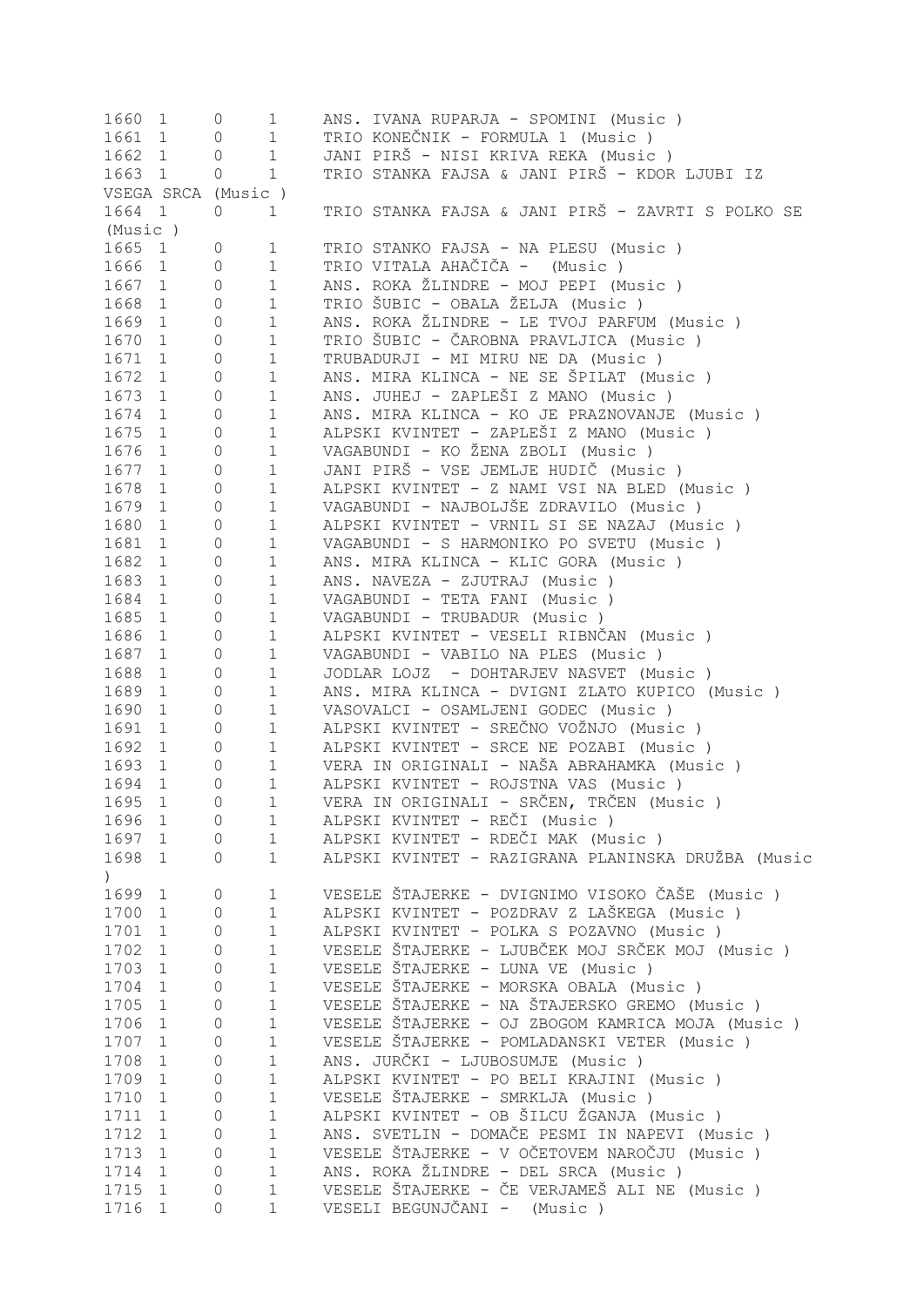| 1717 1  |                      | 0                   | 1              | VESELI BEGUNJČANI - NA GORJANCE (Music)            |
|---------|----------------------|---------------------|----------------|----------------------------------------------------|
| 1718 1  |                      | 0                   | 1              | VESELI BEGUNJČANI - NABRALA BOM ŠOPEK CVETJA       |
| (Music) |                      |                     |                |                                                    |
| 1719 1  |                      | 0                   | $\mathbf 1$    | VESELI BEGUNJČANI - POLKA NA VOGLU (Music )        |
| 1720 1  |                      | 0                   | $\mathbf 1$    | ALPSKI KVINTET - NOVA POMLAD (Music)               |
| 1721 1  |                      | 0                   | $\mathbf{1}$   | ALPSKI KVINTET - NIČ NE OKLEVAJ (Music)            |
| 1722 1  |                      | 0                   | $\mathbf 1$    | VESELI DOLENJCI - NAJIN VEČER (Music )             |
| 1723 1  |                      | 0                   | $\mathbf 1$    | ALPSKI KVINTET - NAŠA PESEM NAJ ZVENI (Music )     |
| 1724 1  |                      | 0                   | $\mathbf 1$    | ALPSKI KVINTET - NAJ HARMONIKA IGRA (Music )       |
| 1725 1  |                      | 0                   | $\mathbf 1$    | ALPSKI KVINTET - MOJEMU OČETU (Music)              |
| 1726 1  |                      | 0                   | $\mathbf 1$    | VESELI GORENJCI - DOMAČI KRAJ (Music )             |
| 1727 1  |                      | $\circ$             | $\mathbf 1$    | ANS. MIKOLA - LJUBEZEN NA LADJI (Music)            |
| 1728 1  |                      | $\circ$             | $\mathbf 1$    | ANS. KRJAVELJ - KAKO RES PREKRASNO DEŽELO IMAMO    |
| (Music) |                      |                     |                |                                                    |
|         |                      |                     |                |                                                    |
| 1729 1  |                      | 0                   | 1              | VESELI PLANŠARJI - VESELE COKLE (Music )           |
| 1730 1  |                      | $\circ$             | $\mathbf{1}$   | KINGSTON - NOCOJ JE DRUGA REKLA MI (Music)         |
| 1731 1  |                      | $\circ$             | $\mathbf 1$    | ALPSKI KVINTET - LJUBIM TE SLOVENIJA (Music)       |
| 1732 1  |                      | 0                   | $\mathbf 1$    | VESELI SVATJE - LUNCA, ZAKAJ SE SVET MI GUNCA      |
| (Music) |                      |                     |                |                                                    |
| 1733 1  |                      | 0                   | 1              | VESELI SVATJE - MOJA LEPA GORENJSKA (Music)        |
| 1734 1  |                      | $\circ$             | $\mathbf 1$    | ALPSKI KVINTET - LEPA KOROŠICA (Music )            |
| 1735 1  |                      | $\circ$             | $\mathbf 1$    | ANS. MIKOLA - LE MUZIKA (Music)                    |
| 1736 1  |                      | $\circ$             | $\mathbf{1}$   | ALJA PRGIN - POGREŠAM TE (Music)                   |
| 1737 1  |                      | $\circ$             | $\mathbf{1}$   | VESELI SVATJE - SE TI KAJ KOLCA (Music)            |
| 1738 1  |                      | $\mathsf{O}\xspace$ | $\mathbf 1$    | VESELI SVATJE - SVET JE OD PAMTIVEKA TAK (Music)   |
| 1739 1  |                      | $\circ$             | $\mathbf{1}$   | ANS. ROGLA - LEPO SE MI GODI (Music)               |
| 1740 1  |                      | $\circ$             | $\mathbf{1}$   | VIKTORIJA - RDEČA VRTNICA (Music)                  |
| 1741 1  |                      | $\circ$             | $\mathbf{1}$   | VILI RESNIK - IN ZADIŠIJO DALIJE (Music )          |
| 1742 1  |                      | $\circ$             | $\mathbf{1}$   | ANS. MIHOVEC - MOJSTRI (Music)                     |
| 1743 1  |                      | 0                   | $\mathbf 1$    | VITEZI CELJSKI - MOJA SLOVENIJA (Music)            |
| 1744 1  |                      | $\mathsf{O}$        | $\mathbf 1$    | VITEZI CELJSKI - MOZARTINO (Music )                |
| 1745 1  |                      | $\mathsf{O}$        | $\mathbf 1$    | ANS. MIHOVEC - BREZE (Music)                       |
|         |                      |                     |                |                                                    |
| 1746 1  |                      | 0                   | $\mathbf 1$    | VITEZI CELJSKI - NA OHCETNI DAN (Music)            |
| 1747    | 1                    | 0                   | $\mathbf 1$    | VITEZI CELJSKI - NAJINE NARCISE (Music)            |
| 1748    | 1                    | 0                   | $\mathbf 1$    | VITEZI CELJSKI - OSTALA SVA SKUPAJ (Music)         |
| 1749    | 1                    | 0                   | $\mathbf 1$    | VITEZI CELJSKI - SPREJMI DLAN (Music)              |
| 1750    | $\mathbf{1}$         | $\circ$             | $\mathbf{1}$   | VITEZI CELJSKI - VINCE NOČE VODE (Music)           |
| 1751    | 1                    | 0                   | 1              | VITEZI POLK IN VALČKOV - DEŽELICA SONCA IN GROZDJA |
| (Music) |                      |                     |                |                                                    |
| 1752 1  |                      | 0                   | $\mathbf{1}$   | KINGSTON - PUSTI SONCU V SRCE (Music)              |
| 1753 1  |                      | $\Omega$            | $\mathbf{1}$   | VLADKO SREDENŠEK - VESELI GODCI (Music)            |
| 1754 1  |                      | $\Omega$            | $\mathbf{1}$   | ANS. JAVOR - LJUBIL SI GORO IN MENE (Music)        |
| 1755 1  |                      | $\Omega$            | $\mathbf{1}$   | VLADO SREDENŠEK - POLKO ZAPLEŠIMO (Music)          |
| 1756 1  |                      | $\Omega$            | $\mathbf{1}$   | VLADO SREDENŠEK - POMLAD JE NAJIN ČAS (Music)      |
| 1757 1  |                      | $\Omega$            | $\mathbf{1}$   | VLADO SREDENŠEK - SMO VESELE DEKLICE (Music)       |
| 1758 1  |                      | $\Omega$            | $\mathbf{1}$   | VLADO SREDENŠEK - SPREHOD OB OBALI (Music )        |
| 1759 1  |                      | $\Omega$            | $\mathbf{1}$   | VLADO SREDENŠEK - VESELI GODCI (Music)             |
| 1760 1  |                      | $\Omega$            | $\mathbf{1}$   | ANS. RAZPOTNIK - S PESMIJO OSTAJAŠ MLAD (Music)    |
| 1761 1  |                      | 0                   | $\mathbf{1}$   | WERNER - KAKOR ANGEL (Music)                       |
| 1762 1  |                      | 0                   | $\mathbf{1}$   | ALFIJEVI MUZIKANTJE IN AVSENIKOV TERCET - VSE MOJE |
|         |                      |                     |                |                                                    |
|         | MISLI (Music)        |                     |                |                                                    |
| 1763 1  |                      | $\overline{0}$      | 1              | ANS. PREPOROD - SLAVČKI NE POJEJO VEČ (Music )     |
| 1764 1  |                      | 0                   | $\mathbf 1$    | WERNER IN HELENA - KAKOR GOLOBČKA (Music)          |
| 1765 1  |                      | 0                   | $\mathbf 1$    | WERNER IN MAJA BLAGDAN - ENO SAMO JE ŽIVLJENJE     |
| (Music) |                      |                     |                |                                                    |
| 1766 1  |                      | 0                   | 1              | ALFIJEVI MUZIKANTJE IN AVSENIKOV TERCET - OSTAL    |
|         | BOM MUZIKANT (Music) |                     |                |                                                    |
| 1767 1  |                      | $\circ$             | $1 \quad \Box$ | ALFI NIPIČ / IGOR IN ZLATI ZVOKI - NAJLEPŠI CVET   |
|         | MOJE ULICE (Music)   |                     |                |                                                    |
| 1768 1  |                      | $\circ$             |                | 1 – ZAKA PA NE – JAZ HOČEM BLONDINKO (Music )      |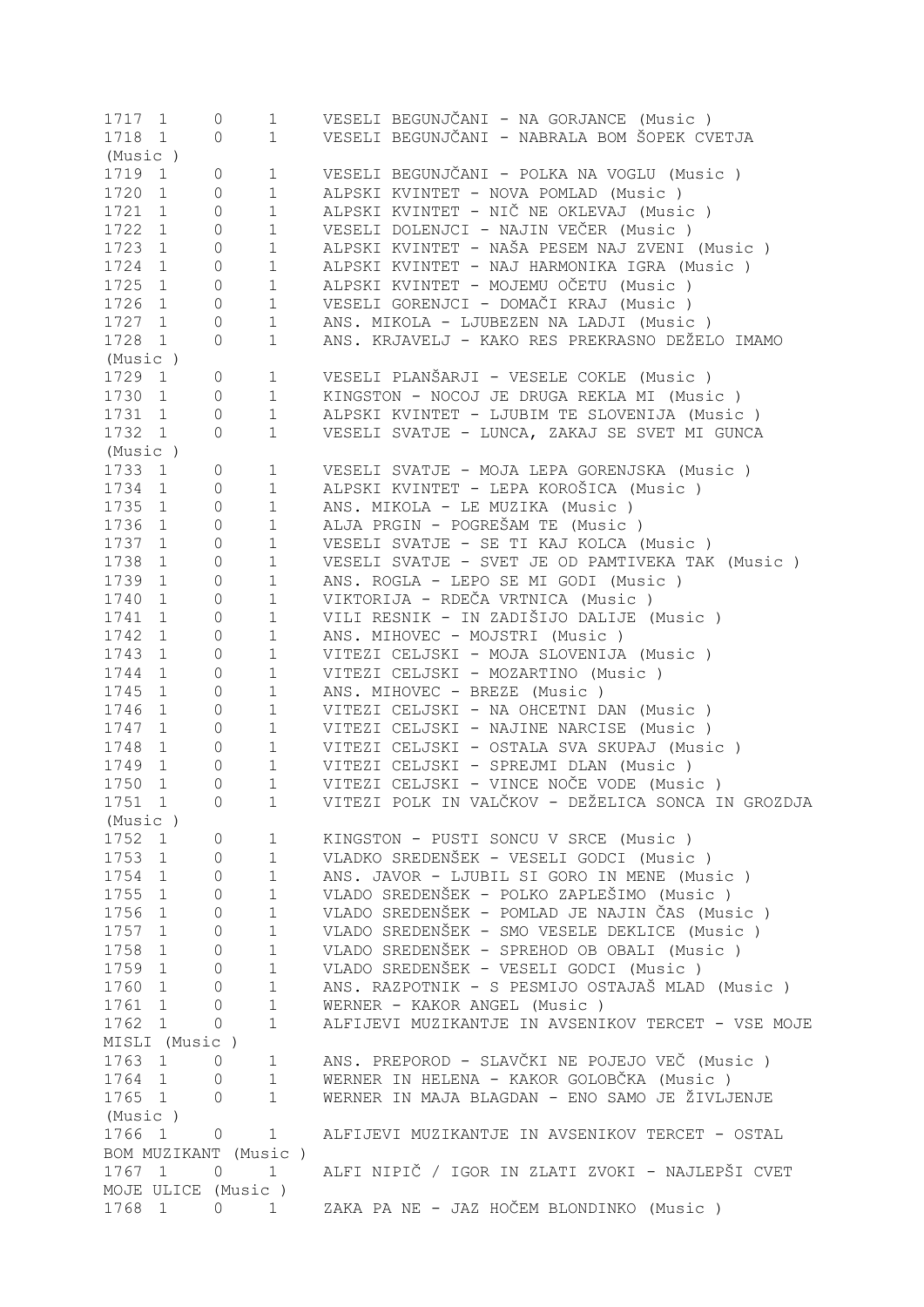| 1770 1<br>$\mathbf{1}$<br>0<br>ANS. MIHE DOVŽANA - NE JOČI DEKLE OB SLOVESU<br>1771 1<br>$\mathbf 1$<br>0<br>(Music )<br>1772 1<br>KOMPROMIS - V OBJEMU MLADOSTI (Music)<br>0<br>$\mathbf{1}$<br>ANS. MIHA DOVŽANA - BELA PLANIKA (Music )<br>1773 1<br>$\mathbf 1$<br>0<br>ZAKA PA NE - TRESE SE SLOVENIJA (Music)<br>1774 1<br>0<br>$\mathbf{1}$<br>ANS. POTEPUHI - NAJINI DNEVI (Music)<br>1775 1<br>0<br>$\mathbf{1}$<br>ZAKA PA NE - ZAKAJ PA NE (Music)<br>1776 1<br>0<br>$\mathbf{1}$<br>ALFI NIPIČ - VČERAJ ISKAL SEM LE SPOMINE (Music)<br>1777 1<br>$1\,$<br>0<br>ZAPELJIVKE - BOŽIČNI ČAS (Music )<br>1778<br>0<br>$\mathbf 1$<br>1<br>ZAPELJIVKE - DOBRA VILA (Music)<br>1779 1<br>0<br>$\mathbf{1}$<br>ZAPELJIVKE - PRVI JE PRVI (Music)<br>1780<br>0<br>$\mathbf{1}$<br>1<br>ZAPELJIVKE - RDECI MAK (Music)<br>1781<br>$\circ$<br>$\mathbf{1}$<br>$\mathbf{1}$<br>ZAPELJIVKE - ROJ KRESNIC (Music)<br>1782<br>$\mathbf{1}$<br>$\circ$<br>$\mathbf 1$<br>ZAPELJIVKE - UŽIVAJ VSAK DAN (Music)<br>1783 1<br>$\mathbf{1}$<br>$\circ$<br>ANS. SREDENŠEK - VSAK IŠČE SI SVOJE VESELJE (Music<br>1784 1<br>$\mathbf 1$<br>0<br>$\left( \right)$<br>ANS. SREDENŠEK - ZAKAJ BI NA PRAZNIK ČAKALA (Music<br>1785 1<br>$\mathbf 1$<br>0<br>$\left( \right)$<br>ANS. STANKA PETRIČA - BODI MOJA ŠE NAPREJ (Music)<br>1786 1<br>0<br>$\mathbf{1}$<br>ZLATI MUZIKANTI - BERAČ (Music)<br>1787 1<br>$\mathbf 1$<br>$\circ$<br>ANS. SREDENŠEK - SPREHOD OB OBALI (Music)<br>1788 1<br>0<br>$\mathbf{1}$<br>KONOVSKI ŠTRAJHARJI - GRUNTIČ MALI SMO PRODALI<br>1789 1<br>$\mathbf 1$<br>$\circ$<br>(Music)<br>ANS. DAN IN NOČ - SNEŽNI VALČEK (Music )<br>1790 1<br>0<br>$\mathbf{1}$<br>1791 1<br>ZLATI MUZIKANTI - JADRAJ Z MENOJ (Music)<br>0<br>$\mathbf{1}$<br>ZLATI MUZIKANTI - JESEN STIŽE DUNJO MOJA (Music)<br>1792 1<br>$\mathbf 1$<br>0<br>1793 1<br>$\mathbf 1$<br>ANS. NAVEZA - TI SI PRAVA (Music)<br>0<br>1794 1<br>$\mathbf 1$<br>0<br>ZLATI MUZIKANTI - PEPELKA (Music)<br>ZLATI MUZIKANTI - TOČAJKA (Music )<br>1795 1<br>$1\,$<br>0<br>ZLATI MUZIKANTI - UJETA SI V MENI (Music )<br>1796 1<br>$\mathbf 1$<br>0<br>ZLATI MUZIKANTI - ZA TVOJ POLJUB (Music)<br>1797 1<br>$\mathbf 1$<br>0<br>1798 1<br>ANS. LOJZETA SLAKA - NI TI MAR (Music)<br>0<br>$\mathbf{1}$<br>1799 1<br>$\mathbf 1$<br>ZREŠKA POMLAD - CIMERMANSKA (Music )<br>0<br>ANS. SREDENŠEK - POTEPINKA (Music )<br>1800<br>$\mathbf 1$<br>$\mathbf{1}$<br>0<br>1801<br>$\mathbf{1}$<br>ANS. MARJANA HERCOGA - KADAR VAM ZAPOJEM (Music)<br>$\mathbf{1}$<br>0<br>ZREŠKA POMLAD - LJUBIM TE, SLOVENIJA ZELENA (Music<br>1802<br>1<br>1<br>0<br>$\mathcal{E}$<br>1803<br>ZREŠKA POMLAD - LUNCA POVEJ (Music )<br>$\mathbf{1}$<br>1<br>0<br>ZREŠKA POMLAD - NAJ NE BEŽI MLADOST (Music)<br>$\mathbf{1}$<br>1804<br>$\mathbf{1}$<br>0<br>ZREŠKA POMLAD - NAJLEPŠE IME (Music )<br>1805<br>1<br>1<br>0<br>1806<br>ANS. MAKSA KUMRA - SPOMIN NA MAJ (Music)<br>1<br>1<br>0<br>ZREŠKA POMLAD - POPLAČAL SI DOLG POET (Music )<br>1807<br>$\mathbf{1}$<br>1<br>0<br>1808<br>ANS. MAKSA KUMRA - ODHAJAM NA VRHE (Music)<br>1<br>$\mathbf 1$<br>0<br>ANS. MAKSA KUMRA - NA PAŠKEM KOZJAKU (Music)<br>1809<br>1<br>$\mathbf 1$<br>0<br>ZREŠKA POMLAD - VILA (Music)<br>1810<br>1<br>1<br>0<br>KRAJCARJI - KO ZMANJKA BENCINA (Music)<br>1811<br>$\mathbf 1$<br>$\mathbf{1}$<br>0<br>ALFI NIPIČ - OČE VOŠČIMO TI (Music )<br>1812<br>1<br>$\mathbf{1}$<br>0<br>KRANJCI - GREMO NA KALIŠČE (Music )<br>1813<br>1<br>$\mathbf{1}$<br>0<br>ZVITA FELTNA - NE BO TI ŽAL (Music )<br>1814<br>$\mathbf{1}$<br>$\mathbf{1}$<br>0<br>1815<br>1<br>ZVITA FELTNA - TI DEKLE (Music)<br>$\mathbf{1}$<br>0<br>ZVITA FELTNA - ČAS ZA ZABAVO (Music )<br>1816<br>1<br>$\mathbf 1$<br>0<br>ŠALEŠKI FANTJE - KAJ BI BREZ PRIJATELJEV (Music )<br>1817<br>1<br>$\mathbf 1$<br>0<br>ŠALEŠKI FANTJE - PO SVETU JE HODIL (Music )<br>1818<br>1<br>$\mathbf 1$<br>0<br>ŠENTJURSKI MUZIKANTI - FURMANSKI BIČ (Music )<br>1819<br>1<br>$\mathbf 1$<br>0<br>ŠENTJURSKI MUZIKANTI - KOROŠKE VIŽE (Music )<br>1820<br>1<br>$\mathbf 1$<br>0<br>1821<br>$1\,$<br>KRANJCI - ZIBLJEJO SE KARAVANKE (Music)<br>$\mathbf 1$<br>0<br>1822<br>1<br>ŠENTJURSKI MUZIKANTI - WEIN BLEIBT WEIN (Music)<br>$\mathbf 1$<br>0<br>1823<br>ŠMARSKI MUZIKANTI - LEPA MLADA MAMICA (Music)<br>$\mathbf 1$<br>1<br>0 | 1769 1 | 0 | $\mathbf{1}$ | ANS. JAVOR - NI MI ŽAL (Music)        |
|--------------------------------------------------------------------------------------------------------------------------------------------------------------------------------------------------------------------------------------------------------------------------------------------------------------------------------------------------------------------------------------------------------------------------------------------------------------------------------------------------------------------------------------------------------------------------------------------------------------------------------------------------------------------------------------------------------------------------------------------------------------------------------------------------------------------------------------------------------------------------------------------------------------------------------------------------------------------------------------------------------------------------------------------------------------------------------------------------------------------------------------------------------------------------------------------------------------------------------------------------------------------------------------------------------------------------------------------------------------------------------------------------------------------------------------------------------------------------------------------------------------------------------------------------------------------------------------------------------------------------------------------------------------------------------------------------------------------------------------------------------------------------------------------------------------------------------------------------------------------------------------------------------------------------------------------------------------------------------------------------------------------------------------------------------------------------------------------------------------------------------------------------------------------------------------------------------------------------------------------------------------------------------------------------------------------------------------------------------------------------------------------------------------------------------------------------------------------------------------------------------------------------------------------------------------------------------------------------------------------------------------------------------------------------------------------------------------------------------------------------------------------------------------------------------------------------------------------------------------------------------------------------------------------------------------------------------------------------------------------------------------------------------------------------------------------------------------------------------------------------------------------------------------------------------------------------------------------------------------------------------------------------------------------------------------------------------------------------------------------------------------------------------------------------------------------------------------------------------------------------------------------------------------------------------------------------------------------------------------------------------------------------------------------------------------------------------------------------------------------------------------------------------------------------------------------------------------------------------------------------------------------------------------------------------------------------------------------------------------------------------------------------------------------------------------------------------------------------------------------------------------------------------------------------------------------------------------------------------------------------------------------------------------------------------------------------------------------|--------|---|--------------|---------------------------------------|
|                                                                                                                                                                                                                                                                                                                                                                                                                                                                                                                                                                                                                                                                                                                                                                                                                                                                                                                                                                                                                                                                                                                                                                                                                                                                                                                                                                                                                                                                                                                                                                                                                                                                                                                                                                                                                                                                                                                                                                                                                                                                                                                                                                                                                                                                                                                                                                                                                                                                                                                                                                                                                                                                                                                                                                                                                                                                                                                                                                                                                                                                                                                                                                                                                                                                                                                                                                                                                                                                                                                                                                                                                                                                                                                                                                                                                                                                                                                                                                                                                                                                                                                                                                                                                                                                                                                                            |        |   |              | ALFI NIPIČ - ČIN ČIN PO NAŠE (Music ) |
|                                                                                                                                                                                                                                                                                                                                                                                                                                                                                                                                                                                                                                                                                                                                                                                                                                                                                                                                                                                                                                                                                                                                                                                                                                                                                                                                                                                                                                                                                                                                                                                                                                                                                                                                                                                                                                                                                                                                                                                                                                                                                                                                                                                                                                                                                                                                                                                                                                                                                                                                                                                                                                                                                                                                                                                                                                                                                                                                                                                                                                                                                                                                                                                                                                                                                                                                                                                                                                                                                                                                                                                                                                                                                                                                                                                                                                                                                                                                                                                                                                                                                                                                                                                                                                                                                                                                            |        |   |              |                                       |
|                                                                                                                                                                                                                                                                                                                                                                                                                                                                                                                                                                                                                                                                                                                                                                                                                                                                                                                                                                                                                                                                                                                                                                                                                                                                                                                                                                                                                                                                                                                                                                                                                                                                                                                                                                                                                                                                                                                                                                                                                                                                                                                                                                                                                                                                                                                                                                                                                                                                                                                                                                                                                                                                                                                                                                                                                                                                                                                                                                                                                                                                                                                                                                                                                                                                                                                                                                                                                                                                                                                                                                                                                                                                                                                                                                                                                                                                                                                                                                                                                                                                                                                                                                                                                                                                                                                                            |        |   |              |                                       |
|                                                                                                                                                                                                                                                                                                                                                                                                                                                                                                                                                                                                                                                                                                                                                                                                                                                                                                                                                                                                                                                                                                                                                                                                                                                                                                                                                                                                                                                                                                                                                                                                                                                                                                                                                                                                                                                                                                                                                                                                                                                                                                                                                                                                                                                                                                                                                                                                                                                                                                                                                                                                                                                                                                                                                                                                                                                                                                                                                                                                                                                                                                                                                                                                                                                                                                                                                                                                                                                                                                                                                                                                                                                                                                                                                                                                                                                                                                                                                                                                                                                                                                                                                                                                                                                                                                                                            |        |   |              |                                       |
|                                                                                                                                                                                                                                                                                                                                                                                                                                                                                                                                                                                                                                                                                                                                                                                                                                                                                                                                                                                                                                                                                                                                                                                                                                                                                                                                                                                                                                                                                                                                                                                                                                                                                                                                                                                                                                                                                                                                                                                                                                                                                                                                                                                                                                                                                                                                                                                                                                                                                                                                                                                                                                                                                                                                                                                                                                                                                                                                                                                                                                                                                                                                                                                                                                                                                                                                                                                                                                                                                                                                                                                                                                                                                                                                                                                                                                                                                                                                                                                                                                                                                                                                                                                                                                                                                                                                            |        |   |              |                                       |
|                                                                                                                                                                                                                                                                                                                                                                                                                                                                                                                                                                                                                                                                                                                                                                                                                                                                                                                                                                                                                                                                                                                                                                                                                                                                                                                                                                                                                                                                                                                                                                                                                                                                                                                                                                                                                                                                                                                                                                                                                                                                                                                                                                                                                                                                                                                                                                                                                                                                                                                                                                                                                                                                                                                                                                                                                                                                                                                                                                                                                                                                                                                                                                                                                                                                                                                                                                                                                                                                                                                                                                                                                                                                                                                                                                                                                                                                                                                                                                                                                                                                                                                                                                                                                                                                                                                                            |        |   |              |                                       |
|                                                                                                                                                                                                                                                                                                                                                                                                                                                                                                                                                                                                                                                                                                                                                                                                                                                                                                                                                                                                                                                                                                                                                                                                                                                                                                                                                                                                                                                                                                                                                                                                                                                                                                                                                                                                                                                                                                                                                                                                                                                                                                                                                                                                                                                                                                                                                                                                                                                                                                                                                                                                                                                                                                                                                                                                                                                                                                                                                                                                                                                                                                                                                                                                                                                                                                                                                                                                                                                                                                                                                                                                                                                                                                                                                                                                                                                                                                                                                                                                                                                                                                                                                                                                                                                                                                                                            |        |   |              |                                       |
|                                                                                                                                                                                                                                                                                                                                                                                                                                                                                                                                                                                                                                                                                                                                                                                                                                                                                                                                                                                                                                                                                                                                                                                                                                                                                                                                                                                                                                                                                                                                                                                                                                                                                                                                                                                                                                                                                                                                                                                                                                                                                                                                                                                                                                                                                                                                                                                                                                                                                                                                                                                                                                                                                                                                                                                                                                                                                                                                                                                                                                                                                                                                                                                                                                                                                                                                                                                                                                                                                                                                                                                                                                                                                                                                                                                                                                                                                                                                                                                                                                                                                                                                                                                                                                                                                                                                            |        |   |              |                                       |
|                                                                                                                                                                                                                                                                                                                                                                                                                                                                                                                                                                                                                                                                                                                                                                                                                                                                                                                                                                                                                                                                                                                                                                                                                                                                                                                                                                                                                                                                                                                                                                                                                                                                                                                                                                                                                                                                                                                                                                                                                                                                                                                                                                                                                                                                                                                                                                                                                                                                                                                                                                                                                                                                                                                                                                                                                                                                                                                                                                                                                                                                                                                                                                                                                                                                                                                                                                                                                                                                                                                                                                                                                                                                                                                                                                                                                                                                                                                                                                                                                                                                                                                                                                                                                                                                                                                                            |        |   |              |                                       |
|                                                                                                                                                                                                                                                                                                                                                                                                                                                                                                                                                                                                                                                                                                                                                                                                                                                                                                                                                                                                                                                                                                                                                                                                                                                                                                                                                                                                                                                                                                                                                                                                                                                                                                                                                                                                                                                                                                                                                                                                                                                                                                                                                                                                                                                                                                                                                                                                                                                                                                                                                                                                                                                                                                                                                                                                                                                                                                                                                                                                                                                                                                                                                                                                                                                                                                                                                                                                                                                                                                                                                                                                                                                                                                                                                                                                                                                                                                                                                                                                                                                                                                                                                                                                                                                                                                                                            |        |   |              |                                       |
|                                                                                                                                                                                                                                                                                                                                                                                                                                                                                                                                                                                                                                                                                                                                                                                                                                                                                                                                                                                                                                                                                                                                                                                                                                                                                                                                                                                                                                                                                                                                                                                                                                                                                                                                                                                                                                                                                                                                                                                                                                                                                                                                                                                                                                                                                                                                                                                                                                                                                                                                                                                                                                                                                                                                                                                                                                                                                                                                                                                                                                                                                                                                                                                                                                                                                                                                                                                                                                                                                                                                                                                                                                                                                                                                                                                                                                                                                                                                                                                                                                                                                                                                                                                                                                                                                                                                            |        |   |              |                                       |
|                                                                                                                                                                                                                                                                                                                                                                                                                                                                                                                                                                                                                                                                                                                                                                                                                                                                                                                                                                                                                                                                                                                                                                                                                                                                                                                                                                                                                                                                                                                                                                                                                                                                                                                                                                                                                                                                                                                                                                                                                                                                                                                                                                                                                                                                                                                                                                                                                                                                                                                                                                                                                                                                                                                                                                                                                                                                                                                                                                                                                                                                                                                                                                                                                                                                                                                                                                                                                                                                                                                                                                                                                                                                                                                                                                                                                                                                                                                                                                                                                                                                                                                                                                                                                                                                                                                                            |        |   |              |                                       |
|                                                                                                                                                                                                                                                                                                                                                                                                                                                                                                                                                                                                                                                                                                                                                                                                                                                                                                                                                                                                                                                                                                                                                                                                                                                                                                                                                                                                                                                                                                                                                                                                                                                                                                                                                                                                                                                                                                                                                                                                                                                                                                                                                                                                                                                                                                                                                                                                                                                                                                                                                                                                                                                                                                                                                                                                                                                                                                                                                                                                                                                                                                                                                                                                                                                                                                                                                                                                                                                                                                                                                                                                                                                                                                                                                                                                                                                                                                                                                                                                                                                                                                                                                                                                                                                                                                                                            |        |   |              |                                       |
|                                                                                                                                                                                                                                                                                                                                                                                                                                                                                                                                                                                                                                                                                                                                                                                                                                                                                                                                                                                                                                                                                                                                                                                                                                                                                                                                                                                                                                                                                                                                                                                                                                                                                                                                                                                                                                                                                                                                                                                                                                                                                                                                                                                                                                                                                                                                                                                                                                                                                                                                                                                                                                                                                                                                                                                                                                                                                                                                                                                                                                                                                                                                                                                                                                                                                                                                                                                                                                                                                                                                                                                                                                                                                                                                                                                                                                                                                                                                                                                                                                                                                                                                                                                                                                                                                                                                            |        |   |              |                                       |
|                                                                                                                                                                                                                                                                                                                                                                                                                                                                                                                                                                                                                                                                                                                                                                                                                                                                                                                                                                                                                                                                                                                                                                                                                                                                                                                                                                                                                                                                                                                                                                                                                                                                                                                                                                                                                                                                                                                                                                                                                                                                                                                                                                                                                                                                                                                                                                                                                                                                                                                                                                                                                                                                                                                                                                                                                                                                                                                                                                                                                                                                                                                                                                                                                                                                                                                                                                                                                                                                                                                                                                                                                                                                                                                                                                                                                                                                                                                                                                                                                                                                                                                                                                                                                                                                                                                                            |        |   |              |                                       |
|                                                                                                                                                                                                                                                                                                                                                                                                                                                                                                                                                                                                                                                                                                                                                                                                                                                                                                                                                                                                                                                                                                                                                                                                                                                                                                                                                                                                                                                                                                                                                                                                                                                                                                                                                                                                                                                                                                                                                                                                                                                                                                                                                                                                                                                                                                                                                                                                                                                                                                                                                                                                                                                                                                                                                                                                                                                                                                                                                                                                                                                                                                                                                                                                                                                                                                                                                                                                                                                                                                                                                                                                                                                                                                                                                                                                                                                                                                                                                                                                                                                                                                                                                                                                                                                                                                                                            |        |   |              |                                       |
|                                                                                                                                                                                                                                                                                                                                                                                                                                                                                                                                                                                                                                                                                                                                                                                                                                                                                                                                                                                                                                                                                                                                                                                                                                                                                                                                                                                                                                                                                                                                                                                                                                                                                                                                                                                                                                                                                                                                                                                                                                                                                                                                                                                                                                                                                                                                                                                                                                                                                                                                                                                                                                                                                                                                                                                                                                                                                                                                                                                                                                                                                                                                                                                                                                                                                                                                                                                                                                                                                                                                                                                                                                                                                                                                                                                                                                                                                                                                                                                                                                                                                                                                                                                                                                                                                                                                            |        |   |              |                                       |
|                                                                                                                                                                                                                                                                                                                                                                                                                                                                                                                                                                                                                                                                                                                                                                                                                                                                                                                                                                                                                                                                                                                                                                                                                                                                                                                                                                                                                                                                                                                                                                                                                                                                                                                                                                                                                                                                                                                                                                                                                                                                                                                                                                                                                                                                                                                                                                                                                                                                                                                                                                                                                                                                                                                                                                                                                                                                                                                                                                                                                                                                                                                                                                                                                                                                                                                                                                                                                                                                                                                                                                                                                                                                                                                                                                                                                                                                                                                                                                                                                                                                                                                                                                                                                                                                                                                                            |        |   |              |                                       |
|                                                                                                                                                                                                                                                                                                                                                                                                                                                                                                                                                                                                                                                                                                                                                                                                                                                                                                                                                                                                                                                                                                                                                                                                                                                                                                                                                                                                                                                                                                                                                                                                                                                                                                                                                                                                                                                                                                                                                                                                                                                                                                                                                                                                                                                                                                                                                                                                                                                                                                                                                                                                                                                                                                                                                                                                                                                                                                                                                                                                                                                                                                                                                                                                                                                                                                                                                                                                                                                                                                                                                                                                                                                                                                                                                                                                                                                                                                                                                                                                                                                                                                                                                                                                                                                                                                                                            |        |   |              |                                       |
|                                                                                                                                                                                                                                                                                                                                                                                                                                                                                                                                                                                                                                                                                                                                                                                                                                                                                                                                                                                                                                                                                                                                                                                                                                                                                                                                                                                                                                                                                                                                                                                                                                                                                                                                                                                                                                                                                                                                                                                                                                                                                                                                                                                                                                                                                                                                                                                                                                                                                                                                                                                                                                                                                                                                                                                                                                                                                                                                                                                                                                                                                                                                                                                                                                                                                                                                                                                                                                                                                                                                                                                                                                                                                                                                                                                                                                                                                                                                                                                                                                                                                                                                                                                                                                                                                                                                            |        |   |              |                                       |
|                                                                                                                                                                                                                                                                                                                                                                                                                                                                                                                                                                                                                                                                                                                                                                                                                                                                                                                                                                                                                                                                                                                                                                                                                                                                                                                                                                                                                                                                                                                                                                                                                                                                                                                                                                                                                                                                                                                                                                                                                                                                                                                                                                                                                                                                                                                                                                                                                                                                                                                                                                                                                                                                                                                                                                                                                                                                                                                                                                                                                                                                                                                                                                                                                                                                                                                                                                                                                                                                                                                                                                                                                                                                                                                                                                                                                                                                                                                                                                                                                                                                                                                                                                                                                                                                                                                                            |        |   |              |                                       |
|                                                                                                                                                                                                                                                                                                                                                                                                                                                                                                                                                                                                                                                                                                                                                                                                                                                                                                                                                                                                                                                                                                                                                                                                                                                                                                                                                                                                                                                                                                                                                                                                                                                                                                                                                                                                                                                                                                                                                                                                                                                                                                                                                                                                                                                                                                                                                                                                                                                                                                                                                                                                                                                                                                                                                                                                                                                                                                                                                                                                                                                                                                                                                                                                                                                                                                                                                                                                                                                                                                                                                                                                                                                                                                                                                                                                                                                                                                                                                                                                                                                                                                                                                                                                                                                                                                                                            |        |   |              |                                       |
|                                                                                                                                                                                                                                                                                                                                                                                                                                                                                                                                                                                                                                                                                                                                                                                                                                                                                                                                                                                                                                                                                                                                                                                                                                                                                                                                                                                                                                                                                                                                                                                                                                                                                                                                                                                                                                                                                                                                                                                                                                                                                                                                                                                                                                                                                                                                                                                                                                                                                                                                                                                                                                                                                                                                                                                                                                                                                                                                                                                                                                                                                                                                                                                                                                                                                                                                                                                                                                                                                                                                                                                                                                                                                                                                                                                                                                                                                                                                                                                                                                                                                                                                                                                                                                                                                                                                            |        |   |              |                                       |
|                                                                                                                                                                                                                                                                                                                                                                                                                                                                                                                                                                                                                                                                                                                                                                                                                                                                                                                                                                                                                                                                                                                                                                                                                                                                                                                                                                                                                                                                                                                                                                                                                                                                                                                                                                                                                                                                                                                                                                                                                                                                                                                                                                                                                                                                                                                                                                                                                                                                                                                                                                                                                                                                                                                                                                                                                                                                                                                                                                                                                                                                                                                                                                                                                                                                                                                                                                                                                                                                                                                                                                                                                                                                                                                                                                                                                                                                                                                                                                                                                                                                                                                                                                                                                                                                                                                                            |        |   |              |                                       |
|                                                                                                                                                                                                                                                                                                                                                                                                                                                                                                                                                                                                                                                                                                                                                                                                                                                                                                                                                                                                                                                                                                                                                                                                                                                                                                                                                                                                                                                                                                                                                                                                                                                                                                                                                                                                                                                                                                                                                                                                                                                                                                                                                                                                                                                                                                                                                                                                                                                                                                                                                                                                                                                                                                                                                                                                                                                                                                                                                                                                                                                                                                                                                                                                                                                                                                                                                                                                                                                                                                                                                                                                                                                                                                                                                                                                                                                                                                                                                                                                                                                                                                                                                                                                                                                                                                                                            |        |   |              |                                       |
|                                                                                                                                                                                                                                                                                                                                                                                                                                                                                                                                                                                                                                                                                                                                                                                                                                                                                                                                                                                                                                                                                                                                                                                                                                                                                                                                                                                                                                                                                                                                                                                                                                                                                                                                                                                                                                                                                                                                                                                                                                                                                                                                                                                                                                                                                                                                                                                                                                                                                                                                                                                                                                                                                                                                                                                                                                                                                                                                                                                                                                                                                                                                                                                                                                                                                                                                                                                                                                                                                                                                                                                                                                                                                                                                                                                                                                                                                                                                                                                                                                                                                                                                                                                                                                                                                                                                            |        |   |              |                                       |
|                                                                                                                                                                                                                                                                                                                                                                                                                                                                                                                                                                                                                                                                                                                                                                                                                                                                                                                                                                                                                                                                                                                                                                                                                                                                                                                                                                                                                                                                                                                                                                                                                                                                                                                                                                                                                                                                                                                                                                                                                                                                                                                                                                                                                                                                                                                                                                                                                                                                                                                                                                                                                                                                                                                                                                                                                                                                                                                                                                                                                                                                                                                                                                                                                                                                                                                                                                                                                                                                                                                                                                                                                                                                                                                                                                                                                                                                                                                                                                                                                                                                                                                                                                                                                                                                                                                                            |        |   |              |                                       |
|                                                                                                                                                                                                                                                                                                                                                                                                                                                                                                                                                                                                                                                                                                                                                                                                                                                                                                                                                                                                                                                                                                                                                                                                                                                                                                                                                                                                                                                                                                                                                                                                                                                                                                                                                                                                                                                                                                                                                                                                                                                                                                                                                                                                                                                                                                                                                                                                                                                                                                                                                                                                                                                                                                                                                                                                                                                                                                                                                                                                                                                                                                                                                                                                                                                                                                                                                                                                                                                                                                                                                                                                                                                                                                                                                                                                                                                                                                                                                                                                                                                                                                                                                                                                                                                                                                                                            |        |   |              |                                       |
|                                                                                                                                                                                                                                                                                                                                                                                                                                                                                                                                                                                                                                                                                                                                                                                                                                                                                                                                                                                                                                                                                                                                                                                                                                                                                                                                                                                                                                                                                                                                                                                                                                                                                                                                                                                                                                                                                                                                                                                                                                                                                                                                                                                                                                                                                                                                                                                                                                                                                                                                                                                                                                                                                                                                                                                                                                                                                                                                                                                                                                                                                                                                                                                                                                                                                                                                                                                                                                                                                                                                                                                                                                                                                                                                                                                                                                                                                                                                                                                                                                                                                                                                                                                                                                                                                                                                            |        |   |              |                                       |
|                                                                                                                                                                                                                                                                                                                                                                                                                                                                                                                                                                                                                                                                                                                                                                                                                                                                                                                                                                                                                                                                                                                                                                                                                                                                                                                                                                                                                                                                                                                                                                                                                                                                                                                                                                                                                                                                                                                                                                                                                                                                                                                                                                                                                                                                                                                                                                                                                                                                                                                                                                                                                                                                                                                                                                                                                                                                                                                                                                                                                                                                                                                                                                                                                                                                                                                                                                                                                                                                                                                                                                                                                                                                                                                                                                                                                                                                                                                                                                                                                                                                                                                                                                                                                                                                                                                                            |        |   |              |                                       |
|                                                                                                                                                                                                                                                                                                                                                                                                                                                                                                                                                                                                                                                                                                                                                                                                                                                                                                                                                                                                                                                                                                                                                                                                                                                                                                                                                                                                                                                                                                                                                                                                                                                                                                                                                                                                                                                                                                                                                                                                                                                                                                                                                                                                                                                                                                                                                                                                                                                                                                                                                                                                                                                                                                                                                                                                                                                                                                                                                                                                                                                                                                                                                                                                                                                                                                                                                                                                                                                                                                                                                                                                                                                                                                                                                                                                                                                                                                                                                                                                                                                                                                                                                                                                                                                                                                                                            |        |   |              |                                       |
|                                                                                                                                                                                                                                                                                                                                                                                                                                                                                                                                                                                                                                                                                                                                                                                                                                                                                                                                                                                                                                                                                                                                                                                                                                                                                                                                                                                                                                                                                                                                                                                                                                                                                                                                                                                                                                                                                                                                                                                                                                                                                                                                                                                                                                                                                                                                                                                                                                                                                                                                                                                                                                                                                                                                                                                                                                                                                                                                                                                                                                                                                                                                                                                                                                                                                                                                                                                                                                                                                                                                                                                                                                                                                                                                                                                                                                                                                                                                                                                                                                                                                                                                                                                                                                                                                                                                            |        |   |              |                                       |
|                                                                                                                                                                                                                                                                                                                                                                                                                                                                                                                                                                                                                                                                                                                                                                                                                                                                                                                                                                                                                                                                                                                                                                                                                                                                                                                                                                                                                                                                                                                                                                                                                                                                                                                                                                                                                                                                                                                                                                                                                                                                                                                                                                                                                                                                                                                                                                                                                                                                                                                                                                                                                                                                                                                                                                                                                                                                                                                                                                                                                                                                                                                                                                                                                                                                                                                                                                                                                                                                                                                                                                                                                                                                                                                                                                                                                                                                                                                                                                                                                                                                                                                                                                                                                                                                                                                                            |        |   |              |                                       |
|                                                                                                                                                                                                                                                                                                                                                                                                                                                                                                                                                                                                                                                                                                                                                                                                                                                                                                                                                                                                                                                                                                                                                                                                                                                                                                                                                                                                                                                                                                                                                                                                                                                                                                                                                                                                                                                                                                                                                                                                                                                                                                                                                                                                                                                                                                                                                                                                                                                                                                                                                                                                                                                                                                                                                                                                                                                                                                                                                                                                                                                                                                                                                                                                                                                                                                                                                                                                                                                                                                                                                                                                                                                                                                                                                                                                                                                                                                                                                                                                                                                                                                                                                                                                                                                                                                                                            |        |   |              |                                       |
|                                                                                                                                                                                                                                                                                                                                                                                                                                                                                                                                                                                                                                                                                                                                                                                                                                                                                                                                                                                                                                                                                                                                                                                                                                                                                                                                                                                                                                                                                                                                                                                                                                                                                                                                                                                                                                                                                                                                                                                                                                                                                                                                                                                                                                                                                                                                                                                                                                                                                                                                                                                                                                                                                                                                                                                                                                                                                                                                                                                                                                                                                                                                                                                                                                                                                                                                                                                                                                                                                                                                                                                                                                                                                                                                                                                                                                                                                                                                                                                                                                                                                                                                                                                                                                                                                                                                            |        |   |              |                                       |
|                                                                                                                                                                                                                                                                                                                                                                                                                                                                                                                                                                                                                                                                                                                                                                                                                                                                                                                                                                                                                                                                                                                                                                                                                                                                                                                                                                                                                                                                                                                                                                                                                                                                                                                                                                                                                                                                                                                                                                                                                                                                                                                                                                                                                                                                                                                                                                                                                                                                                                                                                                                                                                                                                                                                                                                                                                                                                                                                                                                                                                                                                                                                                                                                                                                                                                                                                                                                                                                                                                                                                                                                                                                                                                                                                                                                                                                                                                                                                                                                                                                                                                                                                                                                                                                                                                                                            |        |   |              |                                       |
|                                                                                                                                                                                                                                                                                                                                                                                                                                                                                                                                                                                                                                                                                                                                                                                                                                                                                                                                                                                                                                                                                                                                                                                                                                                                                                                                                                                                                                                                                                                                                                                                                                                                                                                                                                                                                                                                                                                                                                                                                                                                                                                                                                                                                                                                                                                                                                                                                                                                                                                                                                                                                                                                                                                                                                                                                                                                                                                                                                                                                                                                                                                                                                                                                                                                                                                                                                                                                                                                                                                                                                                                                                                                                                                                                                                                                                                                                                                                                                                                                                                                                                                                                                                                                                                                                                                                            |        |   |              |                                       |
|                                                                                                                                                                                                                                                                                                                                                                                                                                                                                                                                                                                                                                                                                                                                                                                                                                                                                                                                                                                                                                                                                                                                                                                                                                                                                                                                                                                                                                                                                                                                                                                                                                                                                                                                                                                                                                                                                                                                                                                                                                                                                                                                                                                                                                                                                                                                                                                                                                                                                                                                                                                                                                                                                                                                                                                                                                                                                                                                                                                                                                                                                                                                                                                                                                                                                                                                                                                                                                                                                                                                                                                                                                                                                                                                                                                                                                                                                                                                                                                                                                                                                                                                                                                                                                                                                                                                            |        |   |              |                                       |
|                                                                                                                                                                                                                                                                                                                                                                                                                                                                                                                                                                                                                                                                                                                                                                                                                                                                                                                                                                                                                                                                                                                                                                                                                                                                                                                                                                                                                                                                                                                                                                                                                                                                                                                                                                                                                                                                                                                                                                                                                                                                                                                                                                                                                                                                                                                                                                                                                                                                                                                                                                                                                                                                                                                                                                                                                                                                                                                                                                                                                                                                                                                                                                                                                                                                                                                                                                                                                                                                                                                                                                                                                                                                                                                                                                                                                                                                                                                                                                                                                                                                                                                                                                                                                                                                                                                                            |        |   |              |                                       |
|                                                                                                                                                                                                                                                                                                                                                                                                                                                                                                                                                                                                                                                                                                                                                                                                                                                                                                                                                                                                                                                                                                                                                                                                                                                                                                                                                                                                                                                                                                                                                                                                                                                                                                                                                                                                                                                                                                                                                                                                                                                                                                                                                                                                                                                                                                                                                                                                                                                                                                                                                                                                                                                                                                                                                                                                                                                                                                                                                                                                                                                                                                                                                                                                                                                                                                                                                                                                                                                                                                                                                                                                                                                                                                                                                                                                                                                                                                                                                                                                                                                                                                                                                                                                                                                                                                                                            |        |   |              |                                       |
|                                                                                                                                                                                                                                                                                                                                                                                                                                                                                                                                                                                                                                                                                                                                                                                                                                                                                                                                                                                                                                                                                                                                                                                                                                                                                                                                                                                                                                                                                                                                                                                                                                                                                                                                                                                                                                                                                                                                                                                                                                                                                                                                                                                                                                                                                                                                                                                                                                                                                                                                                                                                                                                                                                                                                                                                                                                                                                                                                                                                                                                                                                                                                                                                                                                                                                                                                                                                                                                                                                                                                                                                                                                                                                                                                                                                                                                                                                                                                                                                                                                                                                                                                                                                                                                                                                                                            |        |   |              |                                       |
|                                                                                                                                                                                                                                                                                                                                                                                                                                                                                                                                                                                                                                                                                                                                                                                                                                                                                                                                                                                                                                                                                                                                                                                                                                                                                                                                                                                                                                                                                                                                                                                                                                                                                                                                                                                                                                                                                                                                                                                                                                                                                                                                                                                                                                                                                                                                                                                                                                                                                                                                                                                                                                                                                                                                                                                                                                                                                                                                                                                                                                                                                                                                                                                                                                                                                                                                                                                                                                                                                                                                                                                                                                                                                                                                                                                                                                                                                                                                                                                                                                                                                                                                                                                                                                                                                                                                            |        |   |              |                                       |
|                                                                                                                                                                                                                                                                                                                                                                                                                                                                                                                                                                                                                                                                                                                                                                                                                                                                                                                                                                                                                                                                                                                                                                                                                                                                                                                                                                                                                                                                                                                                                                                                                                                                                                                                                                                                                                                                                                                                                                                                                                                                                                                                                                                                                                                                                                                                                                                                                                                                                                                                                                                                                                                                                                                                                                                                                                                                                                                                                                                                                                                                                                                                                                                                                                                                                                                                                                                                                                                                                                                                                                                                                                                                                                                                                                                                                                                                                                                                                                                                                                                                                                                                                                                                                                                                                                                                            |        |   |              |                                       |
|                                                                                                                                                                                                                                                                                                                                                                                                                                                                                                                                                                                                                                                                                                                                                                                                                                                                                                                                                                                                                                                                                                                                                                                                                                                                                                                                                                                                                                                                                                                                                                                                                                                                                                                                                                                                                                                                                                                                                                                                                                                                                                                                                                                                                                                                                                                                                                                                                                                                                                                                                                                                                                                                                                                                                                                                                                                                                                                                                                                                                                                                                                                                                                                                                                                                                                                                                                                                                                                                                                                                                                                                                                                                                                                                                                                                                                                                                                                                                                                                                                                                                                                                                                                                                                                                                                                                            |        |   |              |                                       |
|                                                                                                                                                                                                                                                                                                                                                                                                                                                                                                                                                                                                                                                                                                                                                                                                                                                                                                                                                                                                                                                                                                                                                                                                                                                                                                                                                                                                                                                                                                                                                                                                                                                                                                                                                                                                                                                                                                                                                                                                                                                                                                                                                                                                                                                                                                                                                                                                                                                                                                                                                                                                                                                                                                                                                                                                                                                                                                                                                                                                                                                                                                                                                                                                                                                                                                                                                                                                                                                                                                                                                                                                                                                                                                                                                                                                                                                                                                                                                                                                                                                                                                                                                                                                                                                                                                                                            |        |   |              |                                       |
|                                                                                                                                                                                                                                                                                                                                                                                                                                                                                                                                                                                                                                                                                                                                                                                                                                                                                                                                                                                                                                                                                                                                                                                                                                                                                                                                                                                                                                                                                                                                                                                                                                                                                                                                                                                                                                                                                                                                                                                                                                                                                                                                                                                                                                                                                                                                                                                                                                                                                                                                                                                                                                                                                                                                                                                                                                                                                                                                                                                                                                                                                                                                                                                                                                                                                                                                                                                                                                                                                                                                                                                                                                                                                                                                                                                                                                                                                                                                                                                                                                                                                                                                                                                                                                                                                                                                            |        |   |              |                                       |
|                                                                                                                                                                                                                                                                                                                                                                                                                                                                                                                                                                                                                                                                                                                                                                                                                                                                                                                                                                                                                                                                                                                                                                                                                                                                                                                                                                                                                                                                                                                                                                                                                                                                                                                                                                                                                                                                                                                                                                                                                                                                                                                                                                                                                                                                                                                                                                                                                                                                                                                                                                                                                                                                                                                                                                                                                                                                                                                                                                                                                                                                                                                                                                                                                                                                                                                                                                                                                                                                                                                                                                                                                                                                                                                                                                                                                                                                                                                                                                                                                                                                                                                                                                                                                                                                                                                                            |        |   |              |                                       |
|                                                                                                                                                                                                                                                                                                                                                                                                                                                                                                                                                                                                                                                                                                                                                                                                                                                                                                                                                                                                                                                                                                                                                                                                                                                                                                                                                                                                                                                                                                                                                                                                                                                                                                                                                                                                                                                                                                                                                                                                                                                                                                                                                                                                                                                                                                                                                                                                                                                                                                                                                                                                                                                                                                                                                                                                                                                                                                                                                                                                                                                                                                                                                                                                                                                                                                                                                                                                                                                                                                                                                                                                                                                                                                                                                                                                                                                                                                                                                                                                                                                                                                                                                                                                                                                                                                                                            |        |   |              |                                       |
|                                                                                                                                                                                                                                                                                                                                                                                                                                                                                                                                                                                                                                                                                                                                                                                                                                                                                                                                                                                                                                                                                                                                                                                                                                                                                                                                                                                                                                                                                                                                                                                                                                                                                                                                                                                                                                                                                                                                                                                                                                                                                                                                                                                                                                                                                                                                                                                                                                                                                                                                                                                                                                                                                                                                                                                                                                                                                                                                                                                                                                                                                                                                                                                                                                                                                                                                                                                                                                                                                                                                                                                                                                                                                                                                                                                                                                                                                                                                                                                                                                                                                                                                                                                                                                                                                                                                            |        |   |              |                                       |
|                                                                                                                                                                                                                                                                                                                                                                                                                                                                                                                                                                                                                                                                                                                                                                                                                                                                                                                                                                                                                                                                                                                                                                                                                                                                                                                                                                                                                                                                                                                                                                                                                                                                                                                                                                                                                                                                                                                                                                                                                                                                                                                                                                                                                                                                                                                                                                                                                                                                                                                                                                                                                                                                                                                                                                                                                                                                                                                                                                                                                                                                                                                                                                                                                                                                                                                                                                                                                                                                                                                                                                                                                                                                                                                                                                                                                                                                                                                                                                                                                                                                                                                                                                                                                                                                                                                                            |        |   |              |                                       |
|                                                                                                                                                                                                                                                                                                                                                                                                                                                                                                                                                                                                                                                                                                                                                                                                                                                                                                                                                                                                                                                                                                                                                                                                                                                                                                                                                                                                                                                                                                                                                                                                                                                                                                                                                                                                                                                                                                                                                                                                                                                                                                                                                                                                                                                                                                                                                                                                                                                                                                                                                                                                                                                                                                                                                                                                                                                                                                                                                                                                                                                                                                                                                                                                                                                                                                                                                                                                                                                                                                                                                                                                                                                                                                                                                                                                                                                                                                                                                                                                                                                                                                                                                                                                                                                                                                                                            |        |   |              |                                       |
|                                                                                                                                                                                                                                                                                                                                                                                                                                                                                                                                                                                                                                                                                                                                                                                                                                                                                                                                                                                                                                                                                                                                                                                                                                                                                                                                                                                                                                                                                                                                                                                                                                                                                                                                                                                                                                                                                                                                                                                                                                                                                                                                                                                                                                                                                                                                                                                                                                                                                                                                                                                                                                                                                                                                                                                                                                                                                                                                                                                                                                                                                                                                                                                                                                                                                                                                                                                                                                                                                                                                                                                                                                                                                                                                                                                                                                                                                                                                                                                                                                                                                                                                                                                                                                                                                                                                            |        |   |              |                                       |
|                                                                                                                                                                                                                                                                                                                                                                                                                                                                                                                                                                                                                                                                                                                                                                                                                                                                                                                                                                                                                                                                                                                                                                                                                                                                                                                                                                                                                                                                                                                                                                                                                                                                                                                                                                                                                                                                                                                                                                                                                                                                                                                                                                                                                                                                                                                                                                                                                                                                                                                                                                                                                                                                                                                                                                                                                                                                                                                                                                                                                                                                                                                                                                                                                                                                                                                                                                                                                                                                                                                                                                                                                                                                                                                                                                                                                                                                                                                                                                                                                                                                                                                                                                                                                                                                                                                                            |        |   |              |                                       |
|                                                                                                                                                                                                                                                                                                                                                                                                                                                                                                                                                                                                                                                                                                                                                                                                                                                                                                                                                                                                                                                                                                                                                                                                                                                                                                                                                                                                                                                                                                                                                                                                                                                                                                                                                                                                                                                                                                                                                                                                                                                                                                                                                                                                                                                                                                                                                                                                                                                                                                                                                                                                                                                                                                                                                                                                                                                                                                                                                                                                                                                                                                                                                                                                                                                                                                                                                                                                                                                                                                                                                                                                                                                                                                                                                                                                                                                                                                                                                                                                                                                                                                                                                                                                                                                                                                                                            |        |   |              |                                       |
|                                                                                                                                                                                                                                                                                                                                                                                                                                                                                                                                                                                                                                                                                                                                                                                                                                                                                                                                                                                                                                                                                                                                                                                                                                                                                                                                                                                                                                                                                                                                                                                                                                                                                                                                                                                                                                                                                                                                                                                                                                                                                                                                                                                                                                                                                                                                                                                                                                                                                                                                                                                                                                                                                                                                                                                                                                                                                                                                                                                                                                                                                                                                                                                                                                                                                                                                                                                                                                                                                                                                                                                                                                                                                                                                                                                                                                                                                                                                                                                                                                                                                                                                                                                                                                                                                                                                            |        |   |              |                                       |
|                                                                                                                                                                                                                                                                                                                                                                                                                                                                                                                                                                                                                                                                                                                                                                                                                                                                                                                                                                                                                                                                                                                                                                                                                                                                                                                                                                                                                                                                                                                                                                                                                                                                                                                                                                                                                                                                                                                                                                                                                                                                                                                                                                                                                                                                                                                                                                                                                                                                                                                                                                                                                                                                                                                                                                                                                                                                                                                                                                                                                                                                                                                                                                                                                                                                                                                                                                                                                                                                                                                                                                                                                                                                                                                                                                                                                                                                                                                                                                                                                                                                                                                                                                                                                                                                                                                                            |        |   |              |                                       |
|                                                                                                                                                                                                                                                                                                                                                                                                                                                                                                                                                                                                                                                                                                                                                                                                                                                                                                                                                                                                                                                                                                                                                                                                                                                                                                                                                                                                                                                                                                                                                                                                                                                                                                                                                                                                                                                                                                                                                                                                                                                                                                                                                                                                                                                                                                                                                                                                                                                                                                                                                                                                                                                                                                                                                                                                                                                                                                                                                                                                                                                                                                                                                                                                                                                                                                                                                                                                                                                                                                                                                                                                                                                                                                                                                                                                                                                                                                                                                                                                                                                                                                                                                                                                                                                                                                                                            |        |   |              |                                       |
|                                                                                                                                                                                                                                                                                                                                                                                                                                                                                                                                                                                                                                                                                                                                                                                                                                                                                                                                                                                                                                                                                                                                                                                                                                                                                                                                                                                                                                                                                                                                                                                                                                                                                                                                                                                                                                                                                                                                                                                                                                                                                                                                                                                                                                                                                                                                                                                                                                                                                                                                                                                                                                                                                                                                                                                                                                                                                                                                                                                                                                                                                                                                                                                                                                                                                                                                                                                                                                                                                                                                                                                                                                                                                                                                                                                                                                                                                                                                                                                                                                                                                                                                                                                                                                                                                                                                            |        |   |              |                                       |
|                                                                                                                                                                                                                                                                                                                                                                                                                                                                                                                                                                                                                                                                                                                                                                                                                                                                                                                                                                                                                                                                                                                                                                                                                                                                                                                                                                                                                                                                                                                                                                                                                                                                                                                                                                                                                                                                                                                                                                                                                                                                                                                                                                                                                                                                                                                                                                                                                                                                                                                                                                                                                                                                                                                                                                                                                                                                                                                                                                                                                                                                                                                                                                                                                                                                                                                                                                                                                                                                                                                                                                                                                                                                                                                                                                                                                                                                                                                                                                                                                                                                                                                                                                                                                                                                                                                                            |        |   |              |                                       |
|                                                                                                                                                                                                                                                                                                                                                                                                                                                                                                                                                                                                                                                                                                                                                                                                                                                                                                                                                                                                                                                                                                                                                                                                                                                                                                                                                                                                                                                                                                                                                                                                                                                                                                                                                                                                                                                                                                                                                                                                                                                                                                                                                                                                                                                                                                                                                                                                                                                                                                                                                                                                                                                                                                                                                                                                                                                                                                                                                                                                                                                                                                                                                                                                                                                                                                                                                                                                                                                                                                                                                                                                                                                                                                                                                                                                                                                                                                                                                                                                                                                                                                                                                                                                                                                                                                                                            |        |   |              |                                       |
|                                                                                                                                                                                                                                                                                                                                                                                                                                                                                                                                                                                                                                                                                                                                                                                                                                                                                                                                                                                                                                                                                                                                                                                                                                                                                                                                                                                                                                                                                                                                                                                                                                                                                                                                                                                                                                                                                                                                                                                                                                                                                                                                                                                                                                                                                                                                                                                                                                                                                                                                                                                                                                                                                                                                                                                                                                                                                                                                                                                                                                                                                                                                                                                                                                                                                                                                                                                                                                                                                                                                                                                                                                                                                                                                                                                                                                                                                                                                                                                                                                                                                                                                                                                                                                                                                                                                            |        |   |              |                                       |
|                                                                                                                                                                                                                                                                                                                                                                                                                                                                                                                                                                                                                                                                                                                                                                                                                                                                                                                                                                                                                                                                                                                                                                                                                                                                                                                                                                                                                                                                                                                                                                                                                                                                                                                                                                                                                                                                                                                                                                                                                                                                                                                                                                                                                                                                                                                                                                                                                                                                                                                                                                                                                                                                                                                                                                                                                                                                                                                                                                                                                                                                                                                                                                                                                                                                                                                                                                                                                                                                                                                                                                                                                                                                                                                                                                                                                                                                                                                                                                                                                                                                                                                                                                                                                                                                                                                                            |        |   |              |                                       |
|                                                                                                                                                                                                                                                                                                                                                                                                                                                                                                                                                                                                                                                                                                                                                                                                                                                                                                                                                                                                                                                                                                                                                                                                                                                                                                                                                                                                                                                                                                                                                                                                                                                                                                                                                                                                                                                                                                                                                                                                                                                                                                                                                                                                                                                                                                                                                                                                                                                                                                                                                                                                                                                                                                                                                                                                                                                                                                                                                                                                                                                                                                                                                                                                                                                                                                                                                                                                                                                                                                                                                                                                                                                                                                                                                                                                                                                                                                                                                                                                                                                                                                                                                                                                                                                                                                                                            |        |   |              |                                       |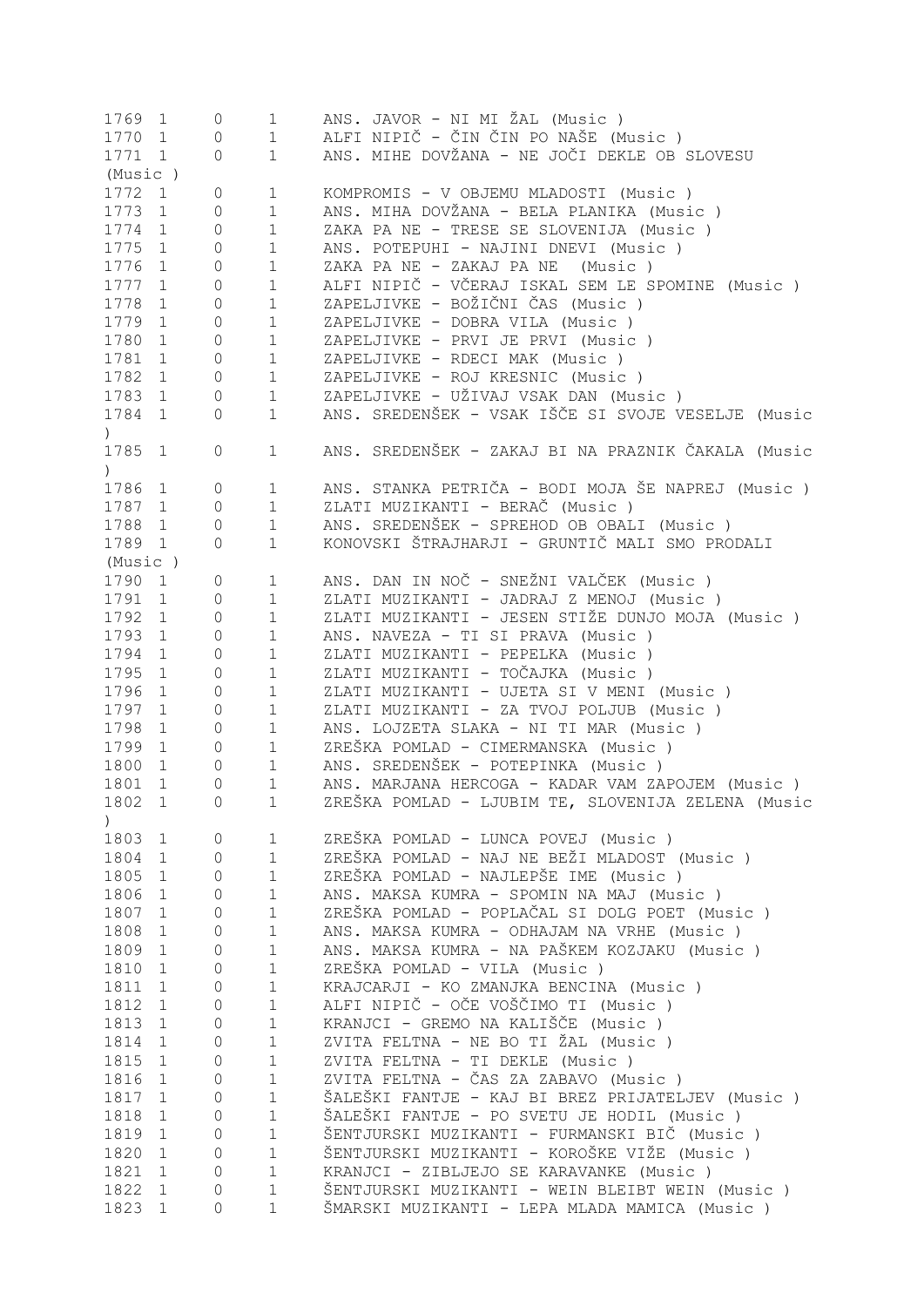| ALFI NIPIČ - HEJ DEKLE (Music)<br>1825<br>$\mathbf{1}$<br>$\mathbb O$<br>1<br>ANS. SPOMINI - BREZDOMEC (Music)<br>1826<br>$\mathbf{1}$<br>0<br>1<br>ŠPELA GROŠELJ - MOČ SRCA (Music )<br>1827<br>$\mathbf 1$<br>$\circ$<br>$\mathbf{1}$<br>ŠPELA GROŠELJ - NAJINA POMLAD (Music)<br>1828<br>$\circ$<br>1<br>$\mathbf{1}$<br>ŠPELA GROŠELJ - POLJUBI MOJE USTNICE (Music)<br>1829<br>$\circ$<br>$\mathbf 1$<br>$\mathbf{1}$<br>ŠPELA GROŠELJ - V TRETJE RADO GRE (Music )<br>1830<br>$1\,$<br>$\circ$<br>$\mathbf{1}$<br>ŠPELA GROŠELJ - ČEZ LETO ALI DVE (Music )<br>1831<br>$\mathbf 1$<br>$\circ$<br>$\mathbf{1}$<br>ŠPELA GROŠELJ - ČEŠNJA NA TORTI (Music )<br>1832<br>$\mathbf 1$<br>$\mathbf{1}$<br>$\circ$<br>1833<br>ŠRANGARJI - NA DRUGI STRANI MEJE (Music )<br>$\circ$<br>$\mathbf 1$<br>$\mathbf{1}$<br>1834<br>ANS. JAVOR - PESEM O KOLOVRATU (Music)<br>$\circ$<br>1<br>$\mathbf{1}$<br>1835 1<br>$\mathbf 1$<br>KRAŠKI KVINTET Z BRACOM IN ANKO - POLJUBI ME<br>$\circ$<br>(Music)<br>1836<br>ŠTAJERSKI OBJEM - NAJIN PREPIR (Music )<br>$\mathbf{1}$<br>0<br>1<br>1837<br>ŠTAJERSKIH 7 - KO POLJUBIM TE (Music)<br>$\mathbb O$<br>$\mathbf 1$<br>$\mathbf{1}$<br>ŠTAJERSKIH 7 - NA ŠENTJURSKO GORO (Music)<br>1838<br>$\mathbb O$<br>$\mathbf 1$<br>$\mathbf{1}$<br>1839<br>$\mathbb O$<br>$\mathbf 1$<br>ŠTAJERSKIH 7 - NIKDAR POZABLJENA MATI (Music )<br>1<br>1840<br>ANS. JERNEJA KOLARJA - TIHA JESEN ZORI (Music )<br>$\mathbf{1}$<br>$\mathbb O$<br>$\mathbf 1$<br>ŠTAJERSKIH 7 - OČE MI JE (Music )<br>1841<br>1<br>$\mathbb O$<br>1<br>ALFI NIPIČ - DAJ PRIDI RAD BI ZAPLESAL S TEBOJ<br>1842 1<br>$\mathbf 1$<br>$\circ$<br>(Music)<br>1843<br>$\circ$<br>ŠTAJERSKIH 7 - PRAV VSI SMO LJUDJE (Music )<br>1<br>1<br>1844<br>$\mathbf{1}$<br>$\circ$<br>$\mathbf 1$<br>ANS. PROSEN - ABRAHAM (Music)<br>1845<br>$\mathbf{1}$<br>$\mathbb O$<br>$\mathbf 1$<br>KU ADN - BJONDA (Music)<br>KVINTET DORI - NAŠA DUMUVINA (Music )<br>1846<br>$\mathbb O$<br>$\mathbf 1$<br>$\mathbf{1}$<br>1847<br>ŠTAJERSKIH 7 - SLALOM ZA HARMONIKO (Music)<br>$\mathbb O$<br>1<br>$\mathbf{1}$<br>1848<br>ŠTAJERSKIH 7 - SLOVENKA (Music)<br>$\mathbf{1}$<br>$\mathbb O$<br>1<br>1849<br>ANS. LOJZETA SLAKA - VINSKA TRTA (Music )<br>$\mathbf{1}$<br>$\mathbb O$<br>1<br>1850<br>ŠTAJERSKIH 7 - TOTE ŠTAJERSKE NE DAM (Music)<br>$\mathbb O$<br>1<br>1<br>ŠTAJERSKIH 7 - VEM DA RADA ME IMAŠ (Music)<br>1851<br>$\mathbb O$<br>1<br>1<br>1852<br>$\mathbf 1$<br>ŠTAJERSKIH 7 - VEM, DA ME RADA IMAŠ (Music)<br>$\mathbb O$<br>$\mathbf{1}$<br>1853<br>ŠTAJERSKIH 7 - VENČEK ŠTAJERSKIH (Music )<br>$\mathbf 1$<br>$\mathbb O$<br>$\mathbf{1}$<br>ŠTAJERSKIH 7 - ŠTAJERC V LONDONU (Music)<br>1854<br>$\mathbb O$<br>$\mathbf 1$<br>$\mathbf{1}$<br>1855<br>ANS. CVET - MATERINSTVO (Music)<br>$\mathbb O$<br>$\mathbf 1$<br>$\mathbf{1}$<br>1856<br>ANS. LOJZETA SLAKA - VAŠKI ZVON (Music )<br>$\mathbb O$<br>$\mathbf 1$<br>$\mathbf{1}$<br>ALEKSANDER JEŽ - VESELO ŠE BO (Music)<br>1857<br>$\mathbf 1$<br>$\mathbf{1}$<br>$\mathbf 0$<br>ŠTIRJE KOVAČI - KAJ ZATO (Music )<br>1858<br>1<br>1<br>0<br>ŠTIRJE KOVAČI - KAM LE ČAS BEŽI (Music )<br>1859<br>0<br>1<br>1<br>ŠTIRJE KOVAČI - KOVAŠKA (Music )<br>1860<br>$\mathbf 1$<br>$\mathbf 1$<br>0<br>ŠTIRJE KOVAČI - KOVAŠKI ŠPRICER (Music )<br>$\mathbf 1$<br>1861<br>$\mathbf 1$<br>0<br>ŠTIRJE KOVAČI - KOVAČ (Music )<br>1862<br>1<br>$\mathbf 1$<br>0<br>1863<br>ANS. JUHEJ - POMLAD BILA JE KRIVA (Music)<br>1<br>1<br>0<br>ŠTIRJE KOVAČI - MALE SOLZICE (Music )<br>1864<br>1<br>1<br>0<br>ŠTIRJE KOVAČI - MOJA FRAJTONARCA (Music )<br>1865<br>1<br>1<br>0<br>ŠTIRJE KOVAČI - NAŠEMU SLAVLJENCU (Music )<br>1866<br>1<br>1<br>0<br>ŠTIRJE KOVAČI - NE GREM ŠE V PENZIJO (Music )<br>1867<br>$\mathbf 1$<br>$\mathbf{1}$<br>0<br>ALEKS RUTAR IN DEJAN RAJ - NA PLANINI RAZOR (Music<br>1868<br>1<br>$\mathbf{1}$<br>0<br>$\mathcal{L}$<br>1869<br>MALIBU - CIGU MIGU (Music)<br>$\mathbf 0$<br>1<br>1<br>ŠTIRJE KOVAČI - NI VSE BOGASTVO (Music )<br>1870<br>1<br>$\mathbf 1$<br>0<br>ŠTIRJE KOVAČI - NOVEMU SLAVLJENCU (Music )<br>1871<br>$\mathbf 1$<br>$\mathbf{1}$<br>0<br>ŠTIRJE KOVAČI - PESEM ME JE PREBUDILA (Music )<br>1872<br>$\mathbf 1$<br>$\mathbf{1}$<br>0<br>ŠTIRJE KOVAČI - POLKA PO STAREM (Music )<br>1873<br>$\mathbf 1$<br>$\mathbf{1}$<br>0<br>ŠTIRJE KOVAČI - PRIDI ZVEČER (Music )<br>1874<br>$\mathbf 1$<br>$\mathbf{1}$<br>0<br>AGATA ŠUMNIK ZGONEC - POMLADNA PESEM (Music )<br>1875<br>$\mathbf 1$<br>$\mathbf{1}$<br>0<br>ŠTIRJE KOVAČI - SPET SMO GA PILI (Music )<br>1876<br>$\mathbf 1$<br>$\mathbf{1}$<br>0<br>ŠTIRJE KOVAČI - SPRAŠUJEJO KAKO DOLGO ŠE (Music )<br>1877<br>$\mathbf 1$<br>$\mathbf{1}$<br>0<br>ŠTIRJE KOVAČI - Z MUZIKANTOM ZAPOJ (Music )<br>1878<br>$\mathbf 1$<br>1<br>0<br>ŠTIRJE KOVAČI - ČAKAL SEM OB POTOKU (Music )<br>1879<br>$\mathbf{1}$<br>1<br>0 | 1824 1<br>$\left( \right)$ | 0 | $\mathbf 1$ | ŠPELA GROŠELJ - BOG ZA NAJU SREČE NI IZBRAL (Music |
|-----------------------------------------------------------------------------------------------------------------------------------------------------------------------------------------------------------------------------------------------------------------------------------------------------------------------------------------------------------------------------------------------------------------------------------------------------------------------------------------------------------------------------------------------------------------------------------------------------------------------------------------------------------------------------------------------------------------------------------------------------------------------------------------------------------------------------------------------------------------------------------------------------------------------------------------------------------------------------------------------------------------------------------------------------------------------------------------------------------------------------------------------------------------------------------------------------------------------------------------------------------------------------------------------------------------------------------------------------------------------------------------------------------------------------------------------------------------------------------------------------------------------------------------------------------------------------------------------------------------------------------------------------------------------------------------------------------------------------------------------------------------------------------------------------------------------------------------------------------------------------------------------------------------------------------------------------------------------------------------------------------------------------------------------------------------------------------------------------------------------------------------------------------------------------------------------------------------------------------------------------------------------------------------------------------------------------------------------------------------------------------------------------------------------------------------------------------------------------------------------------------------------------------------------------------------------------------------------------------------------------------------------------------------------------------------------------------------------------------------------------------------------------------------------------------------------------------------------------------------------------------------------------------------------------------------------------------------------------------------------------------------------------------------------------------------------------------------------------------------------------------------------------------------------------------------------------------------------------------------------------------------------------------------------------------------------------------------------------------------------------------------------------------------------------------------------------------------------------------------------------------------------------------------------------------------------------------------------------------------------------------------------------------------------------------------------------------------------------------------------------------------------------------------------------------------------------------------------------------------------------------------------------------------------------------------------------------------------------------------------------------------------------------------------------------------------------------------------------------------------------------------------------------------------------------------------------------------------------------------------------------------------------------------------------------------------------------------------------------------------------------------------------------------------------------------------------------------------------------------------------------------------------------------------------------------------------------------------------------------------------------------------------------------------------------------------------------------------------------------------------------------------------------------------------------------------------------------------------------------------------------------|----------------------------|---|-------------|----------------------------------------------------|
|                                                                                                                                                                                                                                                                                                                                                                                                                                                                                                                                                                                                                                                                                                                                                                                                                                                                                                                                                                                                                                                                                                                                                                                                                                                                                                                                                                                                                                                                                                                                                                                                                                                                                                                                                                                                                                                                                                                                                                                                                                                                                                                                                                                                                                                                                                                                                                                                                                                                                                                                                                                                                                                                                                                                                                                                                                                                                                                                                                                                                                                                                                                                                                                                                                                                                                                                                                                                                                                                                                                                                                                                                                                                                                                                                                                                                                                                                                                                                                                                                                                                                                                                                                                                                                                                                                                                                                                                                                                                                                                                                                                                                                                                                                                                                                                                                                                                                         |                            |   |             |                                                    |
|                                                                                                                                                                                                                                                                                                                                                                                                                                                                                                                                                                                                                                                                                                                                                                                                                                                                                                                                                                                                                                                                                                                                                                                                                                                                                                                                                                                                                                                                                                                                                                                                                                                                                                                                                                                                                                                                                                                                                                                                                                                                                                                                                                                                                                                                                                                                                                                                                                                                                                                                                                                                                                                                                                                                                                                                                                                                                                                                                                                                                                                                                                                                                                                                                                                                                                                                                                                                                                                                                                                                                                                                                                                                                                                                                                                                                                                                                                                                                                                                                                                                                                                                                                                                                                                                                                                                                                                                                                                                                                                                                                                                                                                                                                                                                                                                                                                                                         |                            |   |             |                                                    |
|                                                                                                                                                                                                                                                                                                                                                                                                                                                                                                                                                                                                                                                                                                                                                                                                                                                                                                                                                                                                                                                                                                                                                                                                                                                                                                                                                                                                                                                                                                                                                                                                                                                                                                                                                                                                                                                                                                                                                                                                                                                                                                                                                                                                                                                                                                                                                                                                                                                                                                                                                                                                                                                                                                                                                                                                                                                                                                                                                                                                                                                                                                                                                                                                                                                                                                                                                                                                                                                                                                                                                                                                                                                                                                                                                                                                                                                                                                                                                                                                                                                                                                                                                                                                                                                                                                                                                                                                                                                                                                                                                                                                                                                                                                                                                                                                                                                                                         |                            |   |             |                                                    |
|                                                                                                                                                                                                                                                                                                                                                                                                                                                                                                                                                                                                                                                                                                                                                                                                                                                                                                                                                                                                                                                                                                                                                                                                                                                                                                                                                                                                                                                                                                                                                                                                                                                                                                                                                                                                                                                                                                                                                                                                                                                                                                                                                                                                                                                                                                                                                                                                                                                                                                                                                                                                                                                                                                                                                                                                                                                                                                                                                                                                                                                                                                                                                                                                                                                                                                                                                                                                                                                                                                                                                                                                                                                                                                                                                                                                                                                                                                                                                                                                                                                                                                                                                                                                                                                                                                                                                                                                                                                                                                                                                                                                                                                                                                                                                                                                                                                                                         |                            |   |             |                                                    |
|                                                                                                                                                                                                                                                                                                                                                                                                                                                                                                                                                                                                                                                                                                                                                                                                                                                                                                                                                                                                                                                                                                                                                                                                                                                                                                                                                                                                                                                                                                                                                                                                                                                                                                                                                                                                                                                                                                                                                                                                                                                                                                                                                                                                                                                                                                                                                                                                                                                                                                                                                                                                                                                                                                                                                                                                                                                                                                                                                                                                                                                                                                                                                                                                                                                                                                                                                                                                                                                                                                                                                                                                                                                                                                                                                                                                                                                                                                                                                                                                                                                                                                                                                                                                                                                                                                                                                                                                                                                                                                                                                                                                                                                                                                                                                                                                                                                                                         |                            |   |             |                                                    |
|                                                                                                                                                                                                                                                                                                                                                                                                                                                                                                                                                                                                                                                                                                                                                                                                                                                                                                                                                                                                                                                                                                                                                                                                                                                                                                                                                                                                                                                                                                                                                                                                                                                                                                                                                                                                                                                                                                                                                                                                                                                                                                                                                                                                                                                                                                                                                                                                                                                                                                                                                                                                                                                                                                                                                                                                                                                                                                                                                                                                                                                                                                                                                                                                                                                                                                                                                                                                                                                                                                                                                                                                                                                                                                                                                                                                                                                                                                                                                                                                                                                                                                                                                                                                                                                                                                                                                                                                                                                                                                                                                                                                                                                                                                                                                                                                                                                                                         |                            |   |             |                                                    |
|                                                                                                                                                                                                                                                                                                                                                                                                                                                                                                                                                                                                                                                                                                                                                                                                                                                                                                                                                                                                                                                                                                                                                                                                                                                                                                                                                                                                                                                                                                                                                                                                                                                                                                                                                                                                                                                                                                                                                                                                                                                                                                                                                                                                                                                                                                                                                                                                                                                                                                                                                                                                                                                                                                                                                                                                                                                                                                                                                                                                                                                                                                                                                                                                                                                                                                                                                                                                                                                                                                                                                                                                                                                                                                                                                                                                                                                                                                                                                                                                                                                                                                                                                                                                                                                                                                                                                                                                                                                                                                                                                                                                                                                                                                                                                                                                                                                                                         |                            |   |             |                                                    |
|                                                                                                                                                                                                                                                                                                                                                                                                                                                                                                                                                                                                                                                                                                                                                                                                                                                                                                                                                                                                                                                                                                                                                                                                                                                                                                                                                                                                                                                                                                                                                                                                                                                                                                                                                                                                                                                                                                                                                                                                                                                                                                                                                                                                                                                                                                                                                                                                                                                                                                                                                                                                                                                                                                                                                                                                                                                                                                                                                                                                                                                                                                                                                                                                                                                                                                                                                                                                                                                                                                                                                                                                                                                                                                                                                                                                                                                                                                                                                                                                                                                                                                                                                                                                                                                                                                                                                                                                                                                                                                                                                                                                                                                                                                                                                                                                                                                                                         |                            |   |             |                                                    |
|                                                                                                                                                                                                                                                                                                                                                                                                                                                                                                                                                                                                                                                                                                                                                                                                                                                                                                                                                                                                                                                                                                                                                                                                                                                                                                                                                                                                                                                                                                                                                                                                                                                                                                                                                                                                                                                                                                                                                                                                                                                                                                                                                                                                                                                                                                                                                                                                                                                                                                                                                                                                                                                                                                                                                                                                                                                                                                                                                                                                                                                                                                                                                                                                                                                                                                                                                                                                                                                                                                                                                                                                                                                                                                                                                                                                                                                                                                                                                                                                                                                                                                                                                                                                                                                                                                                                                                                                                                                                                                                                                                                                                                                                                                                                                                                                                                                                                         |                            |   |             |                                                    |
|                                                                                                                                                                                                                                                                                                                                                                                                                                                                                                                                                                                                                                                                                                                                                                                                                                                                                                                                                                                                                                                                                                                                                                                                                                                                                                                                                                                                                                                                                                                                                                                                                                                                                                                                                                                                                                                                                                                                                                                                                                                                                                                                                                                                                                                                                                                                                                                                                                                                                                                                                                                                                                                                                                                                                                                                                                                                                                                                                                                                                                                                                                                                                                                                                                                                                                                                                                                                                                                                                                                                                                                                                                                                                                                                                                                                                                                                                                                                                                                                                                                                                                                                                                                                                                                                                                                                                                                                                                                                                                                                                                                                                                                                                                                                                                                                                                                                                         |                            |   |             |                                                    |
|                                                                                                                                                                                                                                                                                                                                                                                                                                                                                                                                                                                                                                                                                                                                                                                                                                                                                                                                                                                                                                                                                                                                                                                                                                                                                                                                                                                                                                                                                                                                                                                                                                                                                                                                                                                                                                                                                                                                                                                                                                                                                                                                                                                                                                                                                                                                                                                                                                                                                                                                                                                                                                                                                                                                                                                                                                                                                                                                                                                                                                                                                                                                                                                                                                                                                                                                                                                                                                                                                                                                                                                                                                                                                                                                                                                                                                                                                                                                                                                                                                                                                                                                                                                                                                                                                                                                                                                                                                                                                                                                                                                                                                                                                                                                                                                                                                                                                         |                            |   |             |                                                    |
|                                                                                                                                                                                                                                                                                                                                                                                                                                                                                                                                                                                                                                                                                                                                                                                                                                                                                                                                                                                                                                                                                                                                                                                                                                                                                                                                                                                                                                                                                                                                                                                                                                                                                                                                                                                                                                                                                                                                                                                                                                                                                                                                                                                                                                                                                                                                                                                                                                                                                                                                                                                                                                                                                                                                                                                                                                                                                                                                                                                                                                                                                                                                                                                                                                                                                                                                                                                                                                                                                                                                                                                                                                                                                                                                                                                                                                                                                                                                                                                                                                                                                                                                                                                                                                                                                                                                                                                                                                                                                                                                                                                                                                                                                                                                                                                                                                                                                         |                            |   |             |                                                    |
|                                                                                                                                                                                                                                                                                                                                                                                                                                                                                                                                                                                                                                                                                                                                                                                                                                                                                                                                                                                                                                                                                                                                                                                                                                                                                                                                                                                                                                                                                                                                                                                                                                                                                                                                                                                                                                                                                                                                                                                                                                                                                                                                                                                                                                                                                                                                                                                                                                                                                                                                                                                                                                                                                                                                                                                                                                                                                                                                                                                                                                                                                                                                                                                                                                                                                                                                                                                                                                                                                                                                                                                                                                                                                                                                                                                                                                                                                                                                                                                                                                                                                                                                                                                                                                                                                                                                                                                                                                                                                                                                                                                                                                                                                                                                                                                                                                                                                         |                            |   |             |                                                    |
|                                                                                                                                                                                                                                                                                                                                                                                                                                                                                                                                                                                                                                                                                                                                                                                                                                                                                                                                                                                                                                                                                                                                                                                                                                                                                                                                                                                                                                                                                                                                                                                                                                                                                                                                                                                                                                                                                                                                                                                                                                                                                                                                                                                                                                                                                                                                                                                                                                                                                                                                                                                                                                                                                                                                                                                                                                                                                                                                                                                                                                                                                                                                                                                                                                                                                                                                                                                                                                                                                                                                                                                                                                                                                                                                                                                                                                                                                                                                                                                                                                                                                                                                                                                                                                                                                                                                                                                                                                                                                                                                                                                                                                                                                                                                                                                                                                                                                         |                            |   |             |                                                    |
|                                                                                                                                                                                                                                                                                                                                                                                                                                                                                                                                                                                                                                                                                                                                                                                                                                                                                                                                                                                                                                                                                                                                                                                                                                                                                                                                                                                                                                                                                                                                                                                                                                                                                                                                                                                                                                                                                                                                                                                                                                                                                                                                                                                                                                                                                                                                                                                                                                                                                                                                                                                                                                                                                                                                                                                                                                                                                                                                                                                                                                                                                                                                                                                                                                                                                                                                                                                                                                                                                                                                                                                                                                                                                                                                                                                                                                                                                                                                                                                                                                                                                                                                                                                                                                                                                                                                                                                                                                                                                                                                                                                                                                                                                                                                                                                                                                                                                         |                            |   |             |                                                    |
|                                                                                                                                                                                                                                                                                                                                                                                                                                                                                                                                                                                                                                                                                                                                                                                                                                                                                                                                                                                                                                                                                                                                                                                                                                                                                                                                                                                                                                                                                                                                                                                                                                                                                                                                                                                                                                                                                                                                                                                                                                                                                                                                                                                                                                                                                                                                                                                                                                                                                                                                                                                                                                                                                                                                                                                                                                                                                                                                                                                                                                                                                                                                                                                                                                                                                                                                                                                                                                                                                                                                                                                                                                                                                                                                                                                                                                                                                                                                                                                                                                                                                                                                                                                                                                                                                                                                                                                                                                                                                                                                                                                                                                                                                                                                                                                                                                                                                         |                            |   |             |                                                    |
|                                                                                                                                                                                                                                                                                                                                                                                                                                                                                                                                                                                                                                                                                                                                                                                                                                                                                                                                                                                                                                                                                                                                                                                                                                                                                                                                                                                                                                                                                                                                                                                                                                                                                                                                                                                                                                                                                                                                                                                                                                                                                                                                                                                                                                                                                                                                                                                                                                                                                                                                                                                                                                                                                                                                                                                                                                                                                                                                                                                                                                                                                                                                                                                                                                                                                                                                                                                                                                                                                                                                                                                                                                                                                                                                                                                                                                                                                                                                                                                                                                                                                                                                                                                                                                                                                                                                                                                                                                                                                                                                                                                                                                                                                                                                                                                                                                                                                         |                            |   |             |                                                    |
|                                                                                                                                                                                                                                                                                                                                                                                                                                                                                                                                                                                                                                                                                                                                                                                                                                                                                                                                                                                                                                                                                                                                                                                                                                                                                                                                                                                                                                                                                                                                                                                                                                                                                                                                                                                                                                                                                                                                                                                                                                                                                                                                                                                                                                                                                                                                                                                                                                                                                                                                                                                                                                                                                                                                                                                                                                                                                                                                                                                                                                                                                                                                                                                                                                                                                                                                                                                                                                                                                                                                                                                                                                                                                                                                                                                                                                                                                                                                                                                                                                                                                                                                                                                                                                                                                                                                                                                                                                                                                                                                                                                                                                                                                                                                                                                                                                                                                         |                            |   |             |                                                    |
|                                                                                                                                                                                                                                                                                                                                                                                                                                                                                                                                                                                                                                                                                                                                                                                                                                                                                                                                                                                                                                                                                                                                                                                                                                                                                                                                                                                                                                                                                                                                                                                                                                                                                                                                                                                                                                                                                                                                                                                                                                                                                                                                                                                                                                                                                                                                                                                                                                                                                                                                                                                                                                                                                                                                                                                                                                                                                                                                                                                                                                                                                                                                                                                                                                                                                                                                                                                                                                                                                                                                                                                                                                                                                                                                                                                                                                                                                                                                                                                                                                                                                                                                                                                                                                                                                                                                                                                                                                                                                                                                                                                                                                                                                                                                                                                                                                                                                         |                            |   |             |                                                    |
|                                                                                                                                                                                                                                                                                                                                                                                                                                                                                                                                                                                                                                                                                                                                                                                                                                                                                                                                                                                                                                                                                                                                                                                                                                                                                                                                                                                                                                                                                                                                                                                                                                                                                                                                                                                                                                                                                                                                                                                                                                                                                                                                                                                                                                                                                                                                                                                                                                                                                                                                                                                                                                                                                                                                                                                                                                                                                                                                                                                                                                                                                                                                                                                                                                                                                                                                                                                                                                                                                                                                                                                                                                                                                                                                                                                                                                                                                                                                                                                                                                                                                                                                                                                                                                                                                                                                                                                                                                                                                                                                                                                                                                                                                                                                                                                                                                                                                         |                            |   |             |                                                    |
|                                                                                                                                                                                                                                                                                                                                                                                                                                                                                                                                                                                                                                                                                                                                                                                                                                                                                                                                                                                                                                                                                                                                                                                                                                                                                                                                                                                                                                                                                                                                                                                                                                                                                                                                                                                                                                                                                                                                                                                                                                                                                                                                                                                                                                                                                                                                                                                                                                                                                                                                                                                                                                                                                                                                                                                                                                                                                                                                                                                                                                                                                                                                                                                                                                                                                                                                                                                                                                                                                                                                                                                                                                                                                                                                                                                                                                                                                                                                                                                                                                                                                                                                                                                                                                                                                                                                                                                                                                                                                                                                                                                                                                                                                                                                                                                                                                                                                         |                            |   |             |                                                    |
|                                                                                                                                                                                                                                                                                                                                                                                                                                                                                                                                                                                                                                                                                                                                                                                                                                                                                                                                                                                                                                                                                                                                                                                                                                                                                                                                                                                                                                                                                                                                                                                                                                                                                                                                                                                                                                                                                                                                                                                                                                                                                                                                                                                                                                                                                                                                                                                                                                                                                                                                                                                                                                                                                                                                                                                                                                                                                                                                                                                                                                                                                                                                                                                                                                                                                                                                                                                                                                                                                                                                                                                                                                                                                                                                                                                                                                                                                                                                                                                                                                                                                                                                                                                                                                                                                                                                                                                                                                                                                                                                                                                                                                                                                                                                                                                                                                                                                         |                            |   |             |                                                    |
|                                                                                                                                                                                                                                                                                                                                                                                                                                                                                                                                                                                                                                                                                                                                                                                                                                                                                                                                                                                                                                                                                                                                                                                                                                                                                                                                                                                                                                                                                                                                                                                                                                                                                                                                                                                                                                                                                                                                                                                                                                                                                                                                                                                                                                                                                                                                                                                                                                                                                                                                                                                                                                                                                                                                                                                                                                                                                                                                                                                                                                                                                                                                                                                                                                                                                                                                                                                                                                                                                                                                                                                                                                                                                                                                                                                                                                                                                                                                                                                                                                                                                                                                                                                                                                                                                                                                                                                                                                                                                                                                                                                                                                                                                                                                                                                                                                                                                         |                            |   |             |                                                    |
|                                                                                                                                                                                                                                                                                                                                                                                                                                                                                                                                                                                                                                                                                                                                                                                                                                                                                                                                                                                                                                                                                                                                                                                                                                                                                                                                                                                                                                                                                                                                                                                                                                                                                                                                                                                                                                                                                                                                                                                                                                                                                                                                                                                                                                                                                                                                                                                                                                                                                                                                                                                                                                                                                                                                                                                                                                                                                                                                                                                                                                                                                                                                                                                                                                                                                                                                                                                                                                                                                                                                                                                                                                                                                                                                                                                                                                                                                                                                                                                                                                                                                                                                                                                                                                                                                                                                                                                                                                                                                                                                                                                                                                                                                                                                                                                                                                                                                         |                            |   |             |                                                    |
|                                                                                                                                                                                                                                                                                                                                                                                                                                                                                                                                                                                                                                                                                                                                                                                                                                                                                                                                                                                                                                                                                                                                                                                                                                                                                                                                                                                                                                                                                                                                                                                                                                                                                                                                                                                                                                                                                                                                                                                                                                                                                                                                                                                                                                                                                                                                                                                                                                                                                                                                                                                                                                                                                                                                                                                                                                                                                                                                                                                                                                                                                                                                                                                                                                                                                                                                                                                                                                                                                                                                                                                                                                                                                                                                                                                                                                                                                                                                                                                                                                                                                                                                                                                                                                                                                                                                                                                                                                                                                                                                                                                                                                                                                                                                                                                                                                                                                         |                            |   |             |                                                    |
|                                                                                                                                                                                                                                                                                                                                                                                                                                                                                                                                                                                                                                                                                                                                                                                                                                                                                                                                                                                                                                                                                                                                                                                                                                                                                                                                                                                                                                                                                                                                                                                                                                                                                                                                                                                                                                                                                                                                                                                                                                                                                                                                                                                                                                                                                                                                                                                                                                                                                                                                                                                                                                                                                                                                                                                                                                                                                                                                                                                                                                                                                                                                                                                                                                                                                                                                                                                                                                                                                                                                                                                                                                                                                                                                                                                                                                                                                                                                                                                                                                                                                                                                                                                                                                                                                                                                                                                                                                                                                                                                                                                                                                                                                                                                                                                                                                                                                         |                            |   |             |                                                    |
|                                                                                                                                                                                                                                                                                                                                                                                                                                                                                                                                                                                                                                                                                                                                                                                                                                                                                                                                                                                                                                                                                                                                                                                                                                                                                                                                                                                                                                                                                                                                                                                                                                                                                                                                                                                                                                                                                                                                                                                                                                                                                                                                                                                                                                                                                                                                                                                                                                                                                                                                                                                                                                                                                                                                                                                                                                                                                                                                                                                                                                                                                                                                                                                                                                                                                                                                                                                                                                                                                                                                                                                                                                                                                                                                                                                                                                                                                                                                                                                                                                                                                                                                                                                                                                                                                                                                                                                                                                                                                                                                                                                                                                                                                                                                                                                                                                                                                         |                            |   |             |                                                    |
|                                                                                                                                                                                                                                                                                                                                                                                                                                                                                                                                                                                                                                                                                                                                                                                                                                                                                                                                                                                                                                                                                                                                                                                                                                                                                                                                                                                                                                                                                                                                                                                                                                                                                                                                                                                                                                                                                                                                                                                                                                                                                                                                                                                                                                                                                                                                                                                                                                                                                                                                                                                                                                                                                                                                                                                                                                                                                                                                                                                                                                                                                                                                                                                                                                                                                                                                                                                                                                                                                                                                                                                                                                                                                                                                                                                                                                                                                                                                                                                                                                                                                                                                                                                                                                                                                                                                                                                                                                                                                                                                                                                                                                                                                                                                                                                                                                                                                         |                            |   |             |                                                    |
|                                                                                                                                                                                                                                                                                                                                                                                                                                                                                                                                                                                                                                                                                                                                                                                                                                                                                                                                                                                                                                                                                                                                                                                                                                                                                                                                                                                                                                                                                                                                                                                                                                                                                                                                                                                                                                                                                                                                                                                                                                                                                                                                                                                                                                                                                                                                                                                                                                                                                                                                                                                                                                                                                                                                                                                                                                                                                                                                                                                                                                                                                                                                                                                                                                                                                                                                                                                                                                                                                                                                                                                                                                                                                                                                                                                                                                                                                                                                                                                                                                                                                                                                                                                                                                                                                                                                                                                                                                                                                                                                                                                                                                                                                                                                                                                                                                                                                         |                            |   |             |                                                    |
|                                                                                                                                                                                                                                                                                                                                                                                                                                                                                                                                                                                                                                                                                                                                                                                                                                                                                                                                                                                                                                                                                                                                                                                                                                                                                                                                                                                                                                                                                                                                                                                                                                                                                                                                                                                                                                                                                                                                                                                                                                                                                                                                                                                                                                                                                                                                                                                                                                                                                                                                                                                                                                                                                                                                                                                                                                                                                                                                                                                                                                                                                                                                                                                                                                                                                                                                                                                                                                                                                                                                                                                                                                                                                                                                                                                                                                                                                                                                                                                                                                                                                                                                                                                                                                                                                                                                                                                                                                                                                                                                                                                                                                                                                                                                                                                                                                                                                         |                            |   |             |                                                    |
|                                                                                                                                                                                                                                                                                                                                                                                                                                                                                                                                                                                                                                                                                                                                                                                                                                                                                                                                                                                                                                                                                                                                                                                                                                                                                                                                                                                                                                                                                                                                                                                                                                                                                                                                                                                                                                                                                                                                                                                                                                                                                                                                                                                                                                                                                                                                                                                                                                                                                                                                                                                                                                                                                                                                                                                                                                                                                                                                                                                                                                                                                                                                                                                                                                                                                                                                                                                                                                                                                                                                                                                                                                                                                                                                                                                                                                                                                                                                                                                                                                                                                                                                                                                                                                                                                                                                                                                                                                                                                                                                                                                                                                                                                                                                                                                                                                                                                         |                            |   |             |                                                    |
|                                                                                                                                                                                                                                                                                                                                                                                                                                                                                                                                                                                                                                                                                                                                                                                                                                                                                                                                                                                                                                                                                                                                                                                                                                                                                                                                                                                                                                                                                                                                                                                                                                                                                                                                                                                                                                                                                                                                                                                                                                                                                                                                                                                                                                                                                                                                                                                                                                                                                                                                                                                                                                                                                                                                                                                                                                                                                                                                                                                                                                                                                                                                                                                                                                                                                                                                                                                                                                                                                                                                                                                                                                                                                                                                                                                                                                                                                                                                                                                                                                                                                                                                                                                                                                                                                                                                                                                                                                                                                                                                                                                                                                                                                                                                                                                                                                                                                         |                            |   |             |                                                    |
|                                                                                                                                                                                                                                                                                                                                                                                                                                                                                                                                                                                                                                                                                                                                                                                                                                                                                                                                                                                                                                                                                                                                                                                                                                                                                                                                                                                                                                                                                                                                                                                                                                                                                                                                                                                                                                                                                                                                                                                                                                                                                                                                                                                                                                                                                                                                                                                                                                                                                                                                                                                                                                                                                                                                                                                                                                                                                                                                                                                                                                                                                                                                                                                                                                                                                                                                                                                                                                                                                                                                                                                                                                                                                                                                                                                                                                                                                                                                                                                                                                                                                                                                                                                                                                                                                                                                                                                                                                                                                                                                                                                                                                                                                                                                                                                                                                                                                         |                            |   |             |                                                    |
|                                                                                                                                                                                                                                                                                                                                                                                                                                                                                                                                                                                                                                                                                                                                                                                                                                                                                                                                                                                                                                                                                                                                                                                                                                                                                                                                                                                                                                                                                                                                                                                                                                                                                                                                                                                                                                                                                                                                                                                                                                                                                                                                                                                                                                                                                                                                                                                                                                                                                                                                                                                                                                                                                                                                                                                                                                                                                                                                                                                                                                                                                                                                                                                                                                                                                                                                                                                                                                                                                                                                                                                                                                                                                                                                                                                                                                                                                                                                                                                                                                                                                                                                                                                                                                                                                                                                                                                                                                                                                                                                                                                                                                                                                                                                                                                                                                                                                         |                            |   |             |                                                    |
|                                                                                                                                                                                                                                                                                                                                                                                                                                                                                                                                                                                                                                                                                                                                                                                                                                                                                                                                                                                                                                                                                                                                                                                                                                                                                                                                                                                                                                                                                                                                                                                                                                                                                                                                                                                                                                                                                                                                                                                                                                                                                                                                                                                                                                                                                                                                                                                                                                                                                                                                                                                                                                                                                                                                                                                                                                                                                                                                                                                                                                                                                                                                                                                                                                                                                                                                                                                                                                                                                                                                                                                                                                                                                                                                                                                                                                                                                                                                                                                                                                                                                                                                                                                                                                                                                                                                                                                                                                                                                                                                                                                                                                                                                                                                                                                                                                                                                         |                            |   |             |                                                    |
|                                                                                                                                                                                                                                                                                                                                                                                                                                                                                                                                                                                                                                                                                                                                                                                                                                                                                                                                                                                                                                                                                                                                                                                                                                                                                                                                                                                                                                                                                                                                                                                                                                                                                                                                                                                                                                                                                                                                                                                                                                                                                                                                                                                                                                                                                                                                                                                                                                                                                                                                                                                                                                                                                                                                                                                                                                                                                                                                                                                                                                                                                                                                                                                                                                                                                                                                                                                                                                                                                                                                                                                                                                                                                                                                                                                                                                                                                                                                                                                                                                                                                                                                                                                                                                                                                                                                                                                                                                                                                                                                                                                                                                                                                                                                                                                                                                                                                         |                            |   |             |                                                    |
|                                                                                                                                                                                                                                                                                                                                                                                                                                                                                                                                                                                                                                                                                                                                                                                                                                                                                                                                                                                                                                                                                                                                                                                                                                                                                                                                                                                                                                                                                                                                                                                                                                                                                                                                                                                                                                                                                                                                                                                                                                                                                                                                                                                                                                                                                                                                                                                                                                                                                                                                                                                                                                                                                                                                                                                                                                                                                                                                                                                                                                                                                                                                                                                                                                                                                                                                                                                                                                                                                                                                                                                                                                                                                                                                                                                                                                                                                                                                                                                                                                                                                                                                                                                                                                                                                                                                                                                                                                                                                                                                                                                                                                                                                                                                                                                                                                                                                         |                            |   |             |                                                    |
|                                                                                                                                                                                                                                                                                                                                                                                                                                                                                                                                                                                                                                                                                                                                                                                                                                                                                                                                                                                                                                                                                                                                                                                                                                                                                                                                                                                                                                                                                                                                                                                                                                                                                                                                                                                                                                                                                                                                                                                                                                                                                                                                                                                                                                                                                                                                                                                                                                                                                                                                                                                                                                                                                                                                                                                                                                                                                                                                                                                                                                                                                                                                                                                                                                                                                                                                                                                                                                                                                                                                                                                                                                                                                                                                                                                                                                                                                                                                                                                                                                                                                                                                                                                                                                                                                                                                                                                                                                                                                                                                                                                                                                                                                                                                                                                                                                                                                         |                            |   |             |                                                    |
|                                                                                                                                                                                                                                                                                                                                                                                                                                                                                                                                                                                                                                                                                                                                                                                                                                                                                                                                                                                                                                                                                                                                                                                                                                                                                                                                                                                                                                                                                                                                                                                                                                                                                                                                                                                                                                                                                                                                                                                                                                                                                                                                                                                                                                                                                                                                                                                                                                                                                                                                                                                                                                                                                                                                                                                                                                                                                                                                                                                                                                                                                                                                                                                                                                                                                                                                                                                                                                                                                                                                                                                                                                                                                                                                                                                                                                                                                                                                                                                                                                                                                                                                                                                                                                                                                                                                                                                                                                                                                                                                                                                                                                                                                                                                                                                                                                                                                         |                            |   |             |                                                    |
|                                                                                                                                                                                                                                                                                                                                                                                                                                                                                                                                                                                                                                                                                                                                                                                                                                                                                                                                                                                                                                                                                                                                                                                                                                                                                                                                                                                                                                                                                                                                                                                                                                                                                                                                                                                                                                                                                                                                                                                                                                                                                                                                                                                                                                                                                                                                                                                                                                                                                                                                                                                                                                                                                                                                                                                                                                                                                                                                                                                                                                                                                                                                                                                                                                                                                                                                                                                                                                                                                                                                                                                                                                                                                                                                                                                                                                                                                                                                                                                                                                                                                                                                                                                                                                                                                                                                                                                                                                                                                                                                                                                                                                                                                                                                                                                                                                                                                         |                            |   |             |                                                    |
|                                                                                                                                                                                                                                                                                                                                                                                                                                                                                                                                                                                                                                                                                                                                                                                                                                                                                                                                                                                                                                                                                                                                                                                                                                                                                                                                                                                                                                                                                                                                                                                                                                                                                                                                                                                                                                                                                                                                                                                                                                                                                                                                                                                                                                                                                                                                                                                                                                                                                                                                                                                                                                                                                                                                                                                                                                                                                                                                                                                                                                                                                                                                                                                                                                                                                                                                                                                                                                                                                                                                                                                                                                                                                                                                                                                                                                                                                                                                                                                                                                                                                                                                                                                                                                                                                                                                                                                                                                                                                                                                                                                                                                                                                                                                                                                                                                                                                         |                            |   |             |                                                    |
|                                                                                                                                                                                                                                                                                                                                                                                                                                                                                                                                                                                                                                                                                                                                                                                                                                                                                                                                                                                                                                                                                                                                                                                                                                                                                                                                                                                                                                                                                                                                                                                                                                                                                                                                                                                                                                                                                                                                                                                                                                                                                                                                                                                                                                                                                                                                                                                                                                                                                                                                                                                                                                                                                                                                                                                                                                                                                                                                                                                                                                                                                                                                                                                                                                                                                                                                                                                                                                                                                                                                                                                                                                                                                                                                                                                                                                                                                                                                                                                                                                                                                                                                                                                                                                                                                                                                                                                                                                                                                                                                                                                                                                                                                                                                                                                                                                                                                         |                            |   |             |                                                    |
|                                                                                                                                                                                                                                                                                                                                                                                                                                                                                                                                                                                                                                                                                                                                                                                                                                                                                                                                                                                                                                                                                                                                                                                                                                                                                                                                                                                                                                                                                                                                                                                                                                                                                                                                                                                                                                                                                                                                                                                                                                                                                                                                                                                                                                                                                                                                                                                                                                                                                                                                                                                                                                                                                                                                                                                                                                                                                                                                                                                                                                                                                                                                                                                                                                                                                                                                                                                                                                                                                                                                                                                                                                                                                                                                                                                                                                                                                                                                                                                                                                                                                                                                                                                                                                                                                                                                                                                                                                                                                                                                                                                                                                                                                                                                                                                                                                                                                         |                            |   |             |                                                    |
|                                                                                                                                                                                                                                                                                                                                                                                                                                                                                                                                                                                                                                                                                                                                                                                                                                                                                                                                                                                                                                                                                                                                                                                                                                                                                                                                                                                                                                                                                                                                                                                                                                                                                                                                                                                                                                                                                                                                                                                                                                                                                                                                                                                                                                                                                                                                                                                                                                                                                                                                                                                                                                                                                                                                                                                                                                                                                                                                                                                                                                                                                                                                                                                                                                                                                                                                                                                                                                                                                                                                                                                                                                                                                                                                                                                                                                                                                                                                                                                                                                                                                                                                                                                                                                                                                                                                                                                                                                                                                                                                                                                                                                                                                                                                                                                                                                                                                         |                            |   |             |                                                    |
|                                                                                                                                                                                                                                                                                                                                                                                                                                                                                                                                                                                                                                                                                                                                                                                                                                                                                                                                                                                                                                                                                                                                                                                                                                                                                                                                                                                                                                                                                                                                                                                                                                                                                                                                                                                                                                                                                                                                                                                                                                                                                                                                                                                                                                                                                                                                                                                                                                                                                                                                                                                                                                                                                                                                                                                                                                                                                                                                                                                                                                                                                                                                                                                                                                                                                                                                                                                                                                                                                                                                                                                                                                                                                                                                                                                                                                                                                                                                                                                                                                                                                                                                                                                                                                                                                                                                                                                                                                                                                                                                                                                                                                                                                                                                                                                                                                                                                         |                            |   |             |                                                    |
|                                                                                                                                                                                                                                                                                                                                                                                                                                                                                                                                                                                                                                                                                                                                                                                                                                                                                                                                                                                                                                                                                                                                                                                                                                                                                                                                                                                                                                                                                                                                                                                                                                                                                                                                                                                                                                                                                                                                                                                                                                                                                                                                                                                                                                                                                                                                                                                                                                                                                                                                                                                                                                                                                                                                                                                                                                                                                                                                                                                                                                                                                                                                                                                                                                                                                                                                                                                                                                                                                                                                                                                                                                                                                                                                                                                                                                                                                                                                                                                                                                                                                                                                                                                                                                                                                                                                                                                                                                                                                                                                                                                                                                                                                                                                                                                                                                                                                         |                            |   |             |                                                    |
|                                                                                                                                                                                                                                                                                                                                                                                                                                                                                                                                                                                                                                                                                                                                                                                                                                                                                                                                                                                                                                                                                                                                                                                                                                                                                                                                                                                                                                                                                                                                                                                                                                                                                                                                                                                                                                                                                                                                                                                                                                                                                                                                                                                                                                                                                                                                                                                                                                                                                                                                                                                                                                                                                                                                                                                                                                                                                                                                                                                                                                                                                                                                                                                                                                                                                                                                                                                                                                                                                                                                                                                                                                                                                                                                                                                                                                                                                                                                                                                                                                                                                                                                                                                                                                                                                                                                                                                                                                                                                                                                                                                                                                                                                                                                                                                                                                                                                         |                            |   |             |                                                    |
|                                                                                                                                                                                                                                                                                                                                                                                                                                                                                                                                                                                                                                                                                                                                                                                                                                                                                                                                                                                                                                                                                                                                                                                                                                                                                                                                                                                                                                                                                                                                                                                                                                                                                                                                                                                                                                                                                                                                                                                                                                                                                                                                                                                                                                                                                                                                                                                                                                                                                                                                                                                                                                                                                                                                                                                                                                                                                                                                                                                                                                                                                                                                                                                                                                                                                                                                                                                                                                                                                                                                                                                                                                                                                                                                                                                                                                                                                                                                                                                                                                                                                                                                                                                                                                                                                                                                                                                                                                                                                                                                                                                                                                                                                                                                                                                                                                                                                         |                            |   |             |                                                    |
|                                                                                                                                                                                                                                                                                                                                                                                                                                                                                                                                                                                                                                                                                                                                                                                                                                                                                                                                                                                                                                                                                                                                                                                                                                                                                                                                                                                                                                                                                                                                                                                                                                                                                                                                                                                                                                                                                                                                                                                                                                                                                                                                                                                                                                                                                                                                                                                                                                                                                                                                                                                                                                                                                                                                                                                                                                                                                                                                                                                                                                                                                                                                                                                                                                                                                                                                                                                                                                                                                                                                                                                                                                                                                                                                                                                                                                                                                                                                                                                                                                                                                                                                                                                                                                                                                                                                                                                                                                                                                                                                                                                                                                                                                                                                                                                                                                                                                         |                            |   |             |                                                    |
|                                                                                                                                                                                                                                                                                                                                                                                                                                                                                                                                                                                                                                                                                                                                                                                                                                                                                                                                                                                                                                                                                                                                                                                                                                                                                                                                                                                                                                                                                                                                                                                                                                                                                                                                                                                                                                                                                                                                                                                                                                                                                                                                                                                                                                                                                                                                                                                                                                                                                                                                                                                                                                                                                                                                                                                                                                                                                                                                                                                                                                                                                                                                                                                                                                                                                                                                                                                                                                                                                                                                                                                                                                                                                                                                                                                                                                                                                                                                                                                                                                                                                                                                                                                                                                                                                                                                                                                                                                                                                                                                                                                                                                                                                                                                                                                                                                                                                         |                            |   |             |                                                    |
|                                                                                                                                                                                                                                                                                                                                                                                                                                                                                                                                                                                                                                                                                                                                                                                                                                                                                                                                                                                                                                                                                                                                                                                                                                                                                                                                                                                                                                                                                                                                                                                                                                                                                                                                                                                                                                                                                                                                                                                                                                                                                                                                                                                                                                                                                                                                                                                                                                                                                                                                                                                                                                                                                                                                                                                                                                                                                                                                                                                                                                                                                                                                                                                                                                                                                                                                                                                                                                                                                                                                                                                                                                                                                                                                                                                                                                                                                                                                                                                                                                                                                                                                                                                                                                                                                                                                                                                                                                                                                                                                                                                                                                                                                                                                                                                                                                                                                         |                            |   |             |                                                    |
|                                                                                                                                                                                                                                                                                                                                                                                                                                                                                                                                                                                                                                                                                                                                                                                                                                                                                                                                                                                                                                                                                                                                                                                                                                                                                                                                                                                                                                                                                                                                                                                                                                                                                                                                                                                                                                                                                                                                                                                                                                                                                                                                                                                                                                                                                                                                                                                                                                                                                                                                                                                                                                                                                                                                                                                                                                                                                                                                                                                                                                                                                                                                                                                                                                                                                                                                                                                                                                                                                                                                                                                                                                                                                                                                                                                                                                                                                                                                                                                                                                                                                                                                                                                                                                                                                                                                                                                                                                                                                                                                                                                                                                                                                                                                                                                                                                                                                         |                            |   |             |                                                    |
|                                                                                                                                                                                                                                                                                                                                                                                                                                                                                                                                                                                                                                                                                                                                                                                                                                                                                                                                                                                                                                                                                                                                                                                                                                                                                                                                                                                                                                                                                                                                                                                                                                                                                                                                                                                                                                                                                                                                                                                                                                                                                                                                                                                                                                                                                                                                                                                                                                                                                                                                                                                                                                                                                                                                                                                                                                                                                                                                                                                                                                                                                                                                                                                                                                                                                                                                                                                                                                                                                                                                                                                                                                                                                                                                                                                                                                                                                                                                                                                                                                                                                                                                                                                                                                                                                                                                                                                                                                                                                                                                                                                                                                                                                                                                                                                                                                                                                         |                            |   |             |                                                    |
|                                                                                                                                                                                                                                                                                                                                                                                                                                                                                                                                                                                                                                                                                                                                                                                                                                                                                                                                                                                                                                                                                                                                                                                                                                                                                                                                                                                                                                                                                                                                                                                                                                                                                                                                                                                                                                                                                                                                                                                                                                                                                                                                                                                                                                                                                                                                                                                                                                                                                                                                                                                                                                                                                                                                                                                                                                                                                                                                                                                                                                                                                                                                                                                                                                                                                                                                                                                                                                                                                                                                                                                                                                                                                                                                                                                                                                                                                                                                                                                                                                                                                                                                                                                                                                                                                                                                                                                                                                                                                                                                                                                                                                                                                                                                                                                                                                                                                         |                            |   |             |                                                    |
|                                                                                                                                                                                                                                                                                                                                                                                                                                                                                                                                                                                                                                                                                                                                                                                                                                                                                                                                                                                                                                                                                                                                                                                                                                                                                                                                                                                                                                                                                                                                                                                                                                                                                                                                                                                                                                                                                                                                                                                                                                                                                                                                                                                                                                                                                                                                                                                                                                                                                                                                                                                                                                                                                                                                                                                                                                                                                                                                                                                                                                                                                                                                                                                                                                                                                                                                                                                                                                                                                                                                                                                                                                                                                                                                                                                                                                                                                                                                                                                                                                                                                                                                                                                                                                                                                                                                                                                                                                                                                                                                                                                                                                                                                                                                                                                                                                                                                         |                            |   |             |                                                    |
|                                                                                                                                                                                                                                                                                                                                                                                                                                                                                                                                                                                                                                                                                                                                                                                                                                                                                                                                                                                                                                                                                                                                                                                                                                                                                                                                                                                                                                                                                                                                                                                                                                                                                                                                                                                                                                                                                                                                                                                                                                                                                                                                                                                                                                                                                                                                                                                                                                                                                                                                                                                                                                                                                                                                                                                                                                                                                                                                                                                                                                                                                                                                                                                                                                                                                                                                                                                                                                                                                                                                                                                                                                                                                                                                                                                                                                                                                                                                                                                                                                                                                                                                                                                                                                                                                                                                                                                                                                                                                                                                                                                                                                                                                                                                                                                                                                                                                         |                            |   |             |                                                    |
|                                                                                                                                                                                                                                                                                                                                                                                                                                                                                                                                                                                                                                                                                                                                                                                                                                                                                                                                                                                                                                                                                                                                                                                                                                                                                                                                                                                                                                                                                                                                                                                                                                                                                                                                                                                                                                                                                                                                                                                                                                                                                                                                                                                                                                                                                                                                                                                                                                                                                                                                                                                                                                                                                                                                                                                                                                                                                                                                                                                                                                                                                                                                                                                                                                                                                                                                                                                                                                                                                                                                                                                                                                                                                                                                                                                                                                                                                                                                                                                                                                                                                                                                                                                                                                                                                                                                                                                                                                                                                                                                                                                                                                                                                                                                                                                                                                                                                         |                            |   |             |                                                    |
|                                                                                                                                                                                                                                                                                                                                                                                                                                                                                                                                                                                                                                                                                                                                                                                                                                                                                                                                                                                                                                                                                                                                                                                                                                                                                                                                                                                                                                                                                                                                                                                                                                                                                                                                                                                                                                                                                                                                                                                                                                                                                                                                                                                                                                                                                                                                                                                                                                                                                                                                                                                                                                                                                                                                                                                                                                                                                                                                                                                                                                                                                                                                                                                                                                                                                                                                                                                                                                                                                                                                                                                                                                                                                                                                                                                                                                                                                                                                                                                                                                                                                                                                                                                                                                                                                                                                                                                                                                                                                                                                                                                                                                                                                                                                                                                                                                                                                         |                            |   |             |                                                    |